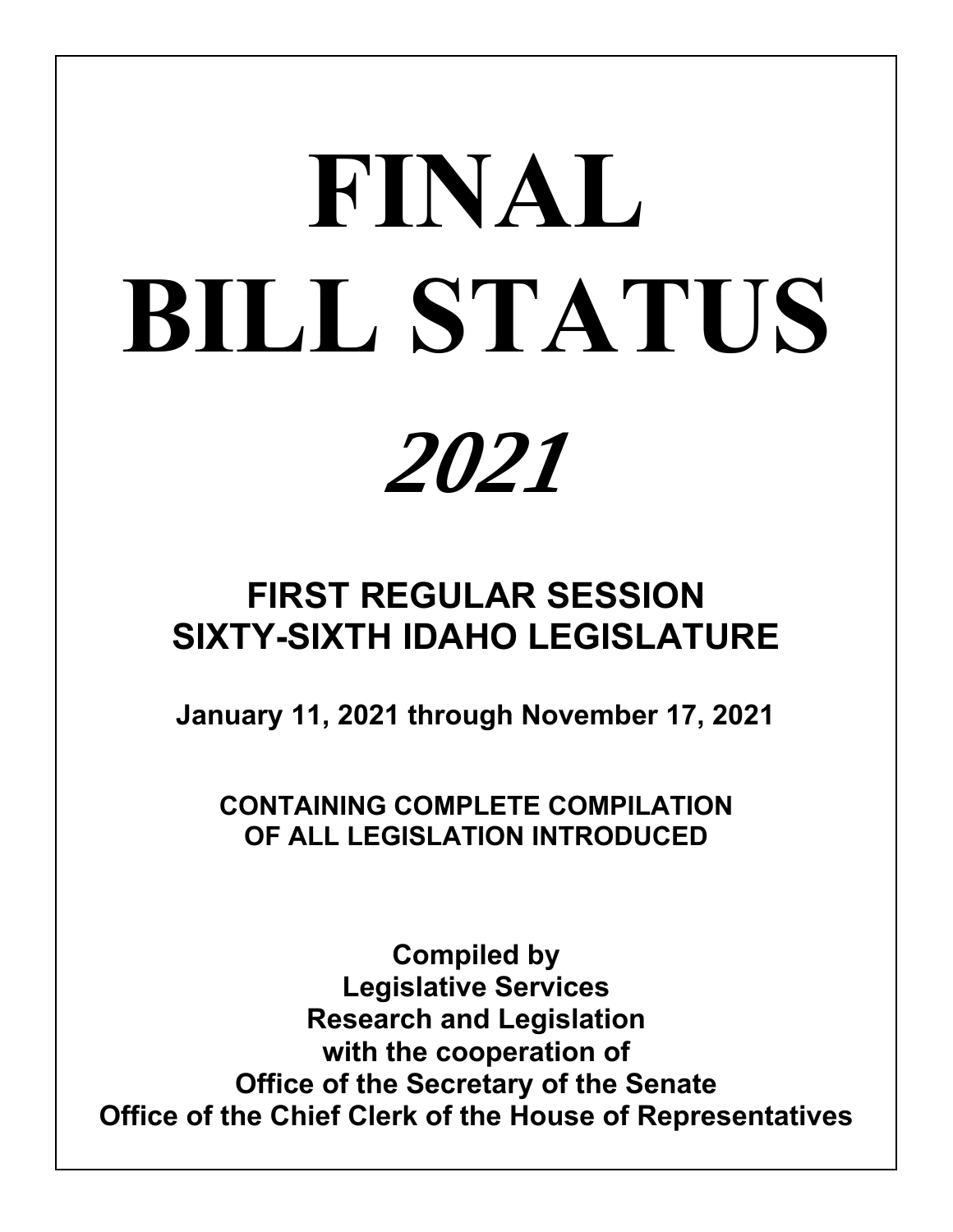# **WEEKLY BILL STATUS ABBREVIATIONS**

| amen   |                          | amended, amendment        | rec $d/p -$   |                          | recommend do pass      |
|--------|--------------------------|---------------------------|---------------|--------------------------|------------------------|
| appt   | $\overline{\phantom{a}}$ | appointed                 | $rec$ dnp $-$ |                          | recommend do not pass  |
| apvd   | $\overline{\phantom{a}}$ | approved                  | recon         | Ξ.                       | reconsidered           |
| concur | $\overline{\phantom{a}}$ | concurred                 | ref'd         | $\overline{\phantom{a}}$ | referred               |
| engros | $\overline{\phantom{a}}$ | engrossing                | ret'd         | $\overline{\phantom{a}}$ | returned               |
| enrol  | $\overline{\phantom{a}}$ | enrolling                 |               |                          | rpt - report, reported |
| Gov    | $\qquad \qquad -$        | Governor                  | rls           | $\overline{\phantom{0}}$ | rules                  |
| intro  | $\overline{\phantom{a}}$ | introduced                | $sec =$       |                          | secretary              |
| Pres   |                          | - President of the Senate | Sp            | $\sim$                   | Speaker of the House   |
| ord    | $\overline{\phantom{a}}$ | order                     | u.c.          | $\overline{\phantom{a}}$ | unanimous consent      |
| prt    | $\overline{\phantom{a}}$ | printed                   | susp          | $\overline{\phantom{0}}$ | suspended              |
| rdg    | $\overline{\phantom{a}}$ | reading                   | W/            | $\overline{\phantom{m}}$ | with/                  |
| rec    |                          | recommendation            | $w$ /o rec    | -                        | without recommendation |
| rec'd  | $\overline{\phantom{a}}$ | received                  |               |                          |                        |

# **SENATE COMMITTEES (10)**

| Agric Aff     | <b>Agricultural Affairs</b> |
|---------------|-----------------------------|
| Com/HuRes     | Commerce & Human Resources  |
| Educ          | Education                   |
| Fin           | Finance                     |
| Health/Wel    | Health & Welfare            |
| Jud           | Judiciary & Rules           |
| Loc Gov       | Local Government & Taxation |
| Res/Env       | Resources & Environment     |
| <b>St Aff</b> | <b>State Affairs</b>        |
| Transp        | Transportation              |

# **HOUSE COMMITTEES (15)**

| Agric Aff  | <b>Agricultural Affairs</b>       |
|------------|-----------------------------------|
| Approp     | Appropriations                    |
| Bus        | <b>Business</b>                   |
| Com/HuRes  | Commerce & Human Resources        |
| Educ       | Education                         |
| Env        | Environment, Energy & Technology  |
| Health/Wel | Health & Welfare                  |
| Jud        | Judiciary, Rules & Administration |
| Loc Gov    | <b>Local Government</b>           |
| Res/Con    | Resources & Conservation          |
| Rev/Tax    | Revenue & Taxation                |
| St Aff     | <b>State Affairs</b>              |
| Transp     | Transportation & Defense          |
| W/M        | Ways & Means                      |
| Ethics     | Ethics and House Policy           |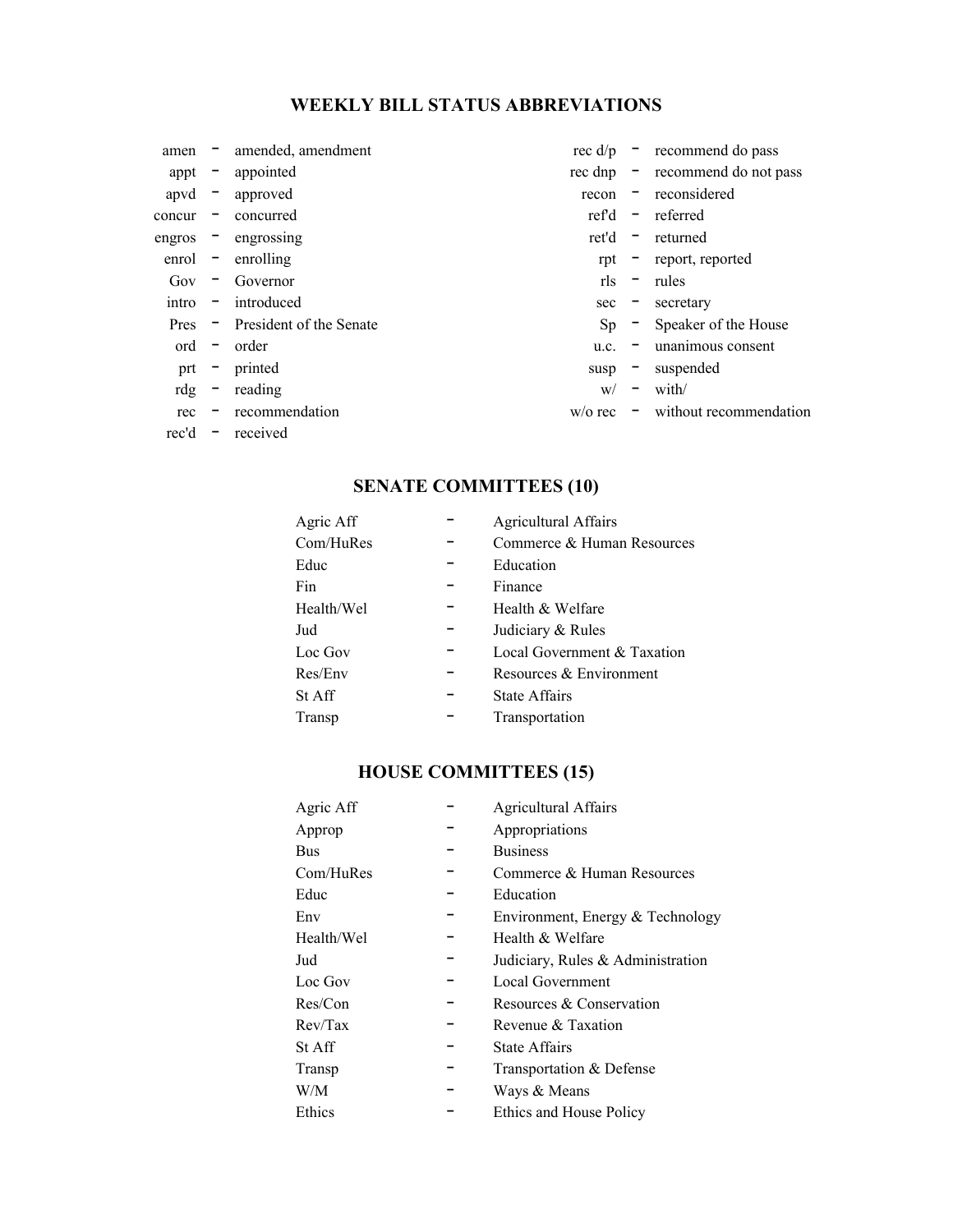# **ORDER OF BUSINESS SENATE**

- 1. Roll Call<br>2. Praver and
- Prayer and Pledge of Allegiance
- 3. Reading and correction of Journal
- 4. Reading of communications
- 5. Presentation of petitions, resolutions and memorials
- 6. Reports of standing committees
- 7. Reports of special committees
- 8. Consideration of messages from the Governor
- 9. Consideration of messages from the House of Representatives
- 10. Motions and consideration of petitions, resolutions and memorials
- 11. Introduction, first reading and reference of bills, House petitions, resolutions and memorials
- 12. Second reading of bills
- 13. Third reading of bills
- 14. Consideration of general calendar
- 15. Miscellaneous business

# **ORDER OF BUSINESS HOUSE OF REPRESENTATIVES**

- 1. Roll Call
- 2. Prayer and Pledge of Allegiance
- 3. Approval of Journal
- 4. Consideration of messages from the Governor and the Senate
- 5. Report of standing committees
- 6. Report of select committees
- 7. Motions, memorials and resolutions
- 8. Introduction, first reading and reference of bills and joint resolutions
- 9. First reading of engrossed bills
- 10. Second reading of bills and joint resolutions
- 11. Third reading of bills and joint resolutions
- 12. Consideration of general orders
- 13. Miscellaneous and unfinished business
- 14. Presentation of petitions and communications
- 15. Announcements
- 16. Adjournment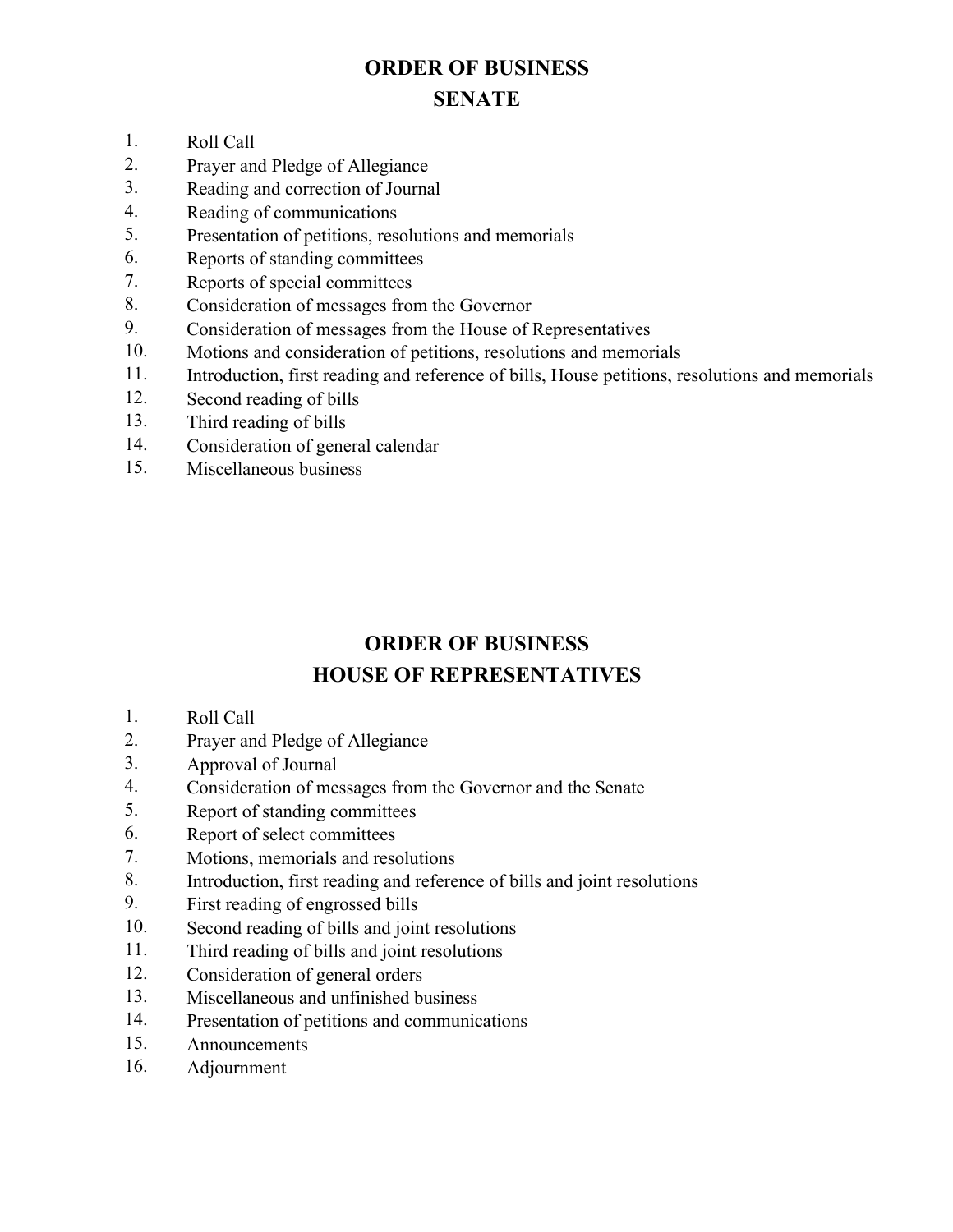# **LEADERSHIP OF SENATE**

Lt. Governor Janice McGeachin President of the Senate

Senator Kelly Anthon Majority Leader

Senator Abby Lee Assistant Majority Leader

Senator Mark Harris Majority Caucus Chair Senator Chuck Winder President Pro Tempore

Senator Michelle Stennett Minority Leader

Senator Grant Burgoyne Assistant Minority Leader

Senator Janie Ward-Engelking Minority Caucus Chair

# **LEADERSHIP OF HOUSE OF REPRESENTATIVES**

Representative Scott Bedke Speaker of the House of Representatives

Representative Mike Moyle Majority Leader

Representative Jason Monks Assistant Majority Leader

Representative Megan Blanksma Majority Caucus Chair

Representative Ilana Rubel Minority Leader

Representative Lauren Necochea Assistant Minority Leader

Representative Sally Toone Minority Caucus Chair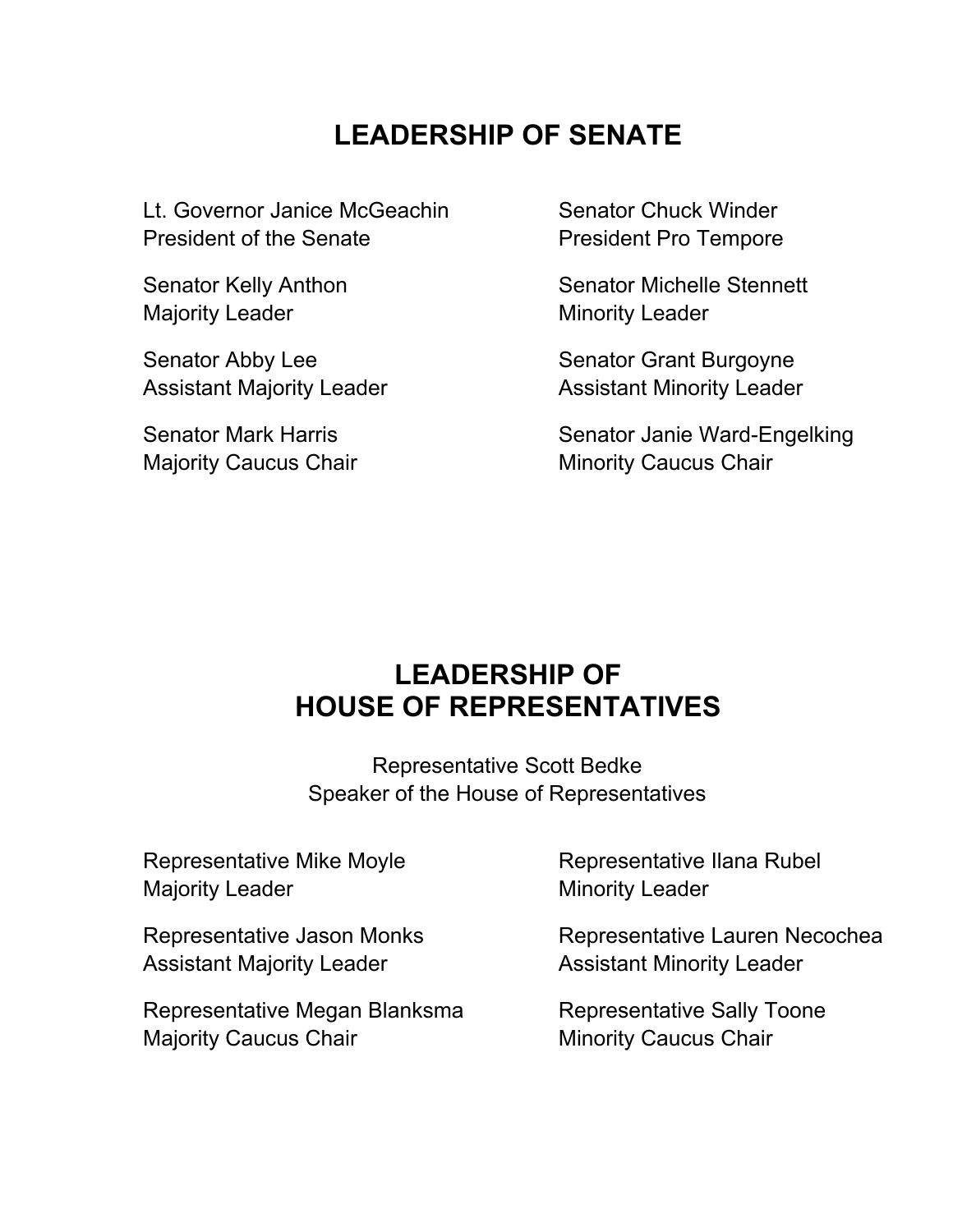# LEGISLATORS BY DISTRICT

#### **1 - BONNER & BOUNDARY COUNTIES**

| <b>Jim Woodward</b> $(R)$ Senate $\ldots \ldots \ldots \ldots \ldots \ldots \ldots \ldots$ 2nd Term |  |
|-----------------------------------------------------------------------------------------------------|--|
| PO Box 151, Sagle 83860                                                                             |  |
| Home 946-7963                                                                                       |  |
| Email: JWoodward@senate.idaho.gov                                                                   |  |
| <b>Small Business Owner</b><br>Spouse - Brenda                                                      |  |
| VICE CHAIR-Transportation                                                                           |  |
| Economic Outlook and Revenue Assessment Committee;                                                  |  |
| Education; Finance/JFAC;                                                                            |  |
|                                                                                                     |  |
| PO Box 134, Blanchard 83804                                                                         |  |
| Home 332-1190                                                                                       |  |
| Email: HScott@house.idaho.gov                                                                       |  |
| Aquatic Biologist<br>Spouse - Andrew                                                                |  |
| Environment, Energy & Technology; Judiciary, Rules &<br>Administration; State Affairs               |  |
|                                                                                                     |  |

**Sage G. Dixon** (R) House Seat B . . . . . . . . . . . . . . . . . . . . . . . . 4th Term PO Box 206, Ponderay 83852 Home 610-4800 Email: SDixon@house.idaho.gov Self-employed Spouse - Veronica CHAIR-Business CHAIR-Ethics and House Policy Revenue & Taxation; Transportation & Defense

#### **2 - KOOTENAI COUNTY**

| 2140 E Hanley Ave, Dalton Gardens 83815     |                     |
|---------------------------------------------|---------------------|
| Home 332-1345                               |                     |
| Email: SJVick@senate.idaho.gov              |                     |
| <b>Business Owner</b>                       | Spouse - Cheryl Ann |
| CHAIR-Resources & Environment               |                     |
| Local Government & Taxation; Transportation |                     |
|                                             |                     |

| 564 E Prairie Ave, Dalton Gardens 83815   |              |
|-------------------------------------------|--------------|
| Home 620-0873                             |              |
| Email: VBar@house.idaho.gov               |              |
| Attorney (Retired)                        | Spouse - Joy |
| Business: Local Government: State Affairs |              |

**Doug Okuniewicz** (R) House Seat B . . . . . . . . . . . . . . . . . 1st Term PO Box 810, Hayden 83835 Home 918-1495 Email: DougO@house.idaho.gov IP Management/Small Business Owner Spouse - Lori Resources & Conservation; Revenue & Taxation; Transportation & Defense

#### **3 - KOOTENAI COUNTY**

| PO Box 68, Post Falls 83877                                |                   |
|------------------------------------------------------------|-------------------|
| Home 775-7383                                              |                   |
| Email: Riggs@senate.idaho.gov                              |                   |
| <b>Businessman</b>                                         | Spouse - Tyree    |
| VICE CHAIR-Health & Welfare                                |                   |
| Commerce & Human Resources; Finance/JFAC; Joint Millennium |                   |
| <b>Fund Committee</b>                                      |                   |
|                                                            |                   |
| 3732 S Dusty Ln, Coeur d'Alene 83814                       |                   |
| Home 667-9330                                              |                   |
| Email: RMendive@house.idaho.gov                            |                   |
| Self-employed, Construction and Land                       | Spouse - Sherlene |
| Services (Semi-retired)                                    |                   |
| <b>CHAIR-Local Government</b>                              |                   |
| Education: Resources & Conservation                        |                   |
|                                                            |                   |
|                                                            |                   |

| <b>Tony Wisniewski</b> (R) House Seat B 2nd Term |                 |
|--------------------------------------------------|-----------------|
| PO Box 2483, Post Falls 83854                    |                 |
| Home 889-3437                                    |                 |
| Email: TWisniewski@house.idaho.gov               |                 |
| Engineer (Retired)/Small Business Owner          | Spouse - Melody |
| VICE CHAIR-Environment, Energy & Technology      |                 |
| Commerce & Human Resources; Education            |                 |

#### **4 - KOOTENAI COUNTY**

| <b>Mary Souza</b> (R) Senate $\dots \dots \dots \dots \dots \dots \dots$ 4th Term |                |
|-----------------------------------------------------------------------------------|----------------|
| PO Box 2223, Coeur d'Alene 83816                                                  |                |
| Home 818-2356 Bus 765-2595                                                        |                |
| Email: MSouza@senate.idaho.gov                                                    |                |
| Critical Care Nurse (Ret.)/Small Business                                         | Spouse - Rick  |
| Co-owner                                                                          |                |
| VICE CHAIR-Commerce & Human Resources                                             |                |
| Change in Employee Compensation Committee; Local                                  |                |
| Government & Taxation                                                             |                |
|                                                                                   |                |
| P.O. Box 645, Coeur d'Alene 83816                                                 |                |
| Home 676-0187 Bus 676-0187                                                        |                |
| Email: <i>JAddis@house.idaho.gov</i>                                              |                |
| <b>Small Business Owner</b>                                                       | Spouse - Terri |
| VICE CHAIR-Revenue & Taxation                                                     |                |
| Resources & Conservation; Transportation & Defense                                |                |
|                                                                                   |                |
|                                                                                   |                |
| 333 W. Vista Dr, Coeur d'Alene 83815                                              |                |
| Home 497-2470                                                                     |                |
| Email: PAmador@house.idaho.gov                                                    |                |
| Consultant                                                                        | Spouse - Julie |
| CHAIR-Ways & Means                                                                |                |
| Appropriations/JFAC; Environment, Energy & Technology; Joint                      |                |

Legislative Oversight/JLOC; Judiciary, Rules & Administration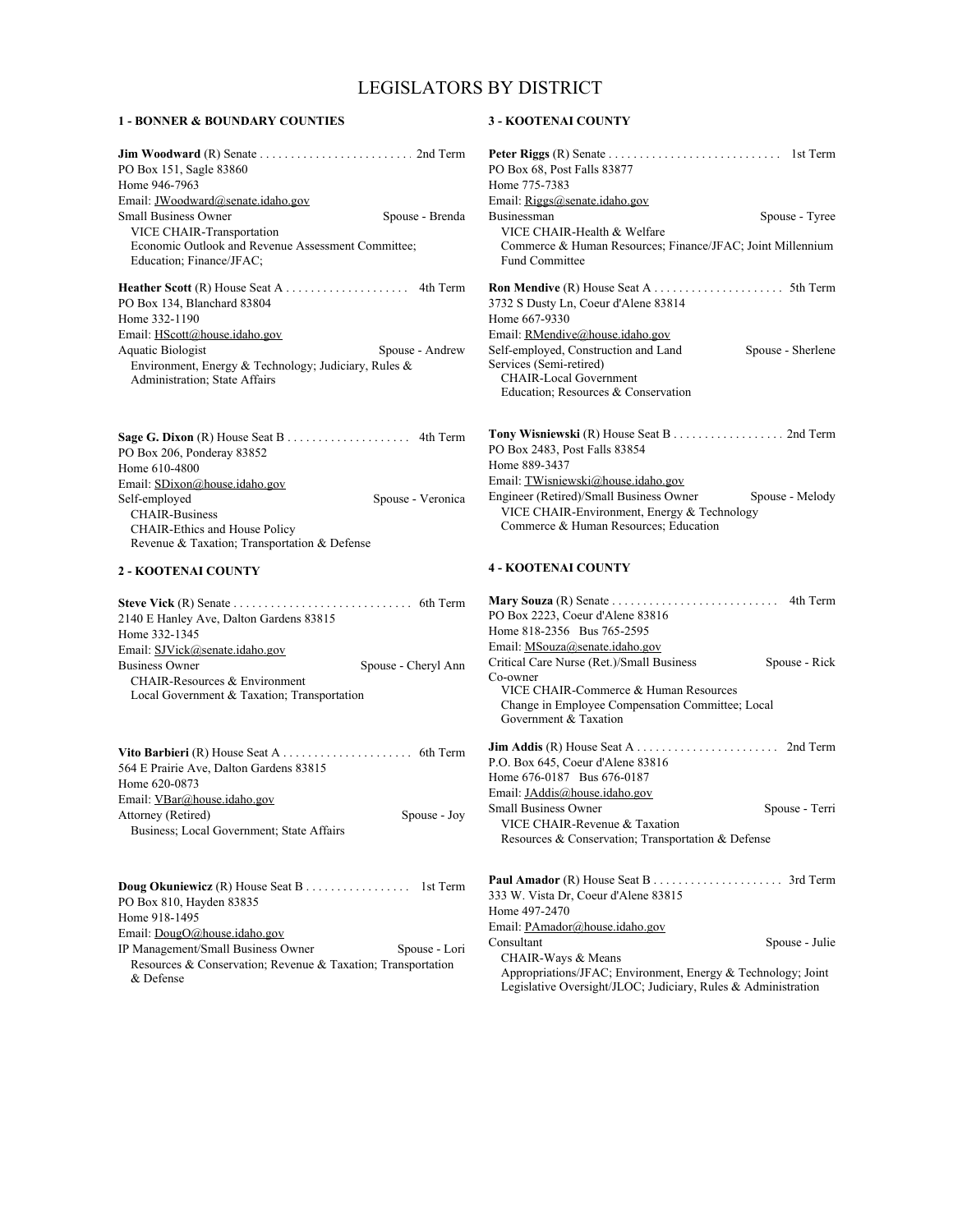4th Term

#### **5 - BENEWAH & LATAH COUNTIES**

| 804 East E St, Moscow 83843<br>Home 301-2266                                                                                               |
|--------------------------------------------------------------------------------------------------------------------------------------------|
| Email: DNelson@senate.idaho.gov                                                                                                            |
| Spouse - Nancy<br>Engineer                                                                                                                 |
| Agricultural Affairs; Economic Outlook and Revenue Assessment<br>Committee; Education; Joint Legislative Oversight/JLOC;<br>Transportation |
|                                                                                                                                            |
| PO Box 8897, Moscow 83843                                                                                                                  |
| Home (509) 851-8202 Bus (509) 851-8202                                                                                                     |
| Email: BMitchell@house.idaho.gov                                                                                                           |
| <b>Small Business Owner</b><br>Spouse - Marcie                                                                                             |
| Business: Health & Welfare: Transportation & Defense                                                                                       |

| <b>Caroline Nilsson Troy</b> (R) House Seat B 4th Term  |                |
|---------------------------------------------------------|----------------|
| 2794 Highway 95, Genesee 83832                          |                |
| Home 285-0182                                           |                |
| Email: CNTroy@house.idaho.gov                           |                |
| Nonprofit Consultant                                    | Spouse - David |
| CO-CHAIR-Economic Outlook and Revenue Assessment        |                |
| Committee                                               |                |
| VICE CHAIR-Appropriations/JFAC                          |                |
| Joint Legislative Oversight/JLOC; Joint Millennium Fund |                |
| Committee; Judiciary, Rules & Administration            |                |
|                                                         |                |

#### **6 - LEWIS & NEZ PERCE COUNTIES**

 $\sim$   $\sim$   $\sim$ 

| PO Box 2117, Lewiston 83501                                       |
|-------------------------------------------------------------------|
| Home 816-1164                                                     |
| Email: DJohnson@senate.idaho.gov                                  |
| Semi-retired<br>Spouse - Jean                                     |
| VICE CHAIR-Resources & Environment                                |
| Agricultural Affairs; Economic Outlook and Revenue Assessment     |
| Committee; Education                                              |
|                                                                   |
|                                                                   |
|                                                                   |
| 1027 Bryden Avenue, Lewiston 83501                                |
| Home 746-9544 Bus 743-5517 FAX 743-1009                           |
| Email: LMcCann@house.idaho.gov                                    |
| Business Owner, Cattle Rancher, and Spouse - William Vern McCann, |
| <b>Property Developer</b><br>Jr                                   |
| Agricultural Affairs: Commerce & Human Resources: Education       |

**Mike Kingsley** (R) House Seat B . . . . . . . . . . . . . . . . . . . . . . . . 3rd Term 3413 Bluebird Cir, Lewiston 83501 Home 791-8600 Bus 791-8600 Email: MKingsley@house.idaho.gov Semi-retired Spouse - Carolyn VICE CHAIR-Local Government Change in Employee Compensation Committee; Commerce & Human Resources; Health & Welfare

#### **7 - BONNER, CLEARWATER, IDAHO & SHOSHONE COUNTIES**

| 36 White Tail Acres Ln, Grangeville 83530         |               |
|---------------------------------------------------|---------------|
| Home 983-2176                                     |               |
| Email: CCrabtree@senate.idaho.gov                 |               |
| Rancher<br>Spouse - Carolyn                       |               |
| VICE CHAIR-Education                              |               |
| Finance/JFAC; Legislative Council; Transportation |               |
|                                                   |               |
|                                                   |               |
| PO Box 43, White Bird 83554                       |               |
| Home 332-1033                                     |               |
| Email: PGiddings@house.idaho.gov                  |               |
| Pilot                                             | Spouse - Matt |

Agricultural Affairs; Appropriations/JFAC;

| PO Box 293, Pollock 83547                              |                |
|--------------------------------------------------------|----------------|
| Home 859-0023                                          |                |
| Email: CShepherd@house.idaho.gov                       |                |
| SRJSD243 Maintenance Supervisor                        | Spouse - Susan |
| Business; Revenue & Taxation; Transportation & Defense |                |

#### **8 - BOISE, CUSTER, GEM, LEMHI & VALLEY COUNTIES**

| <b>Steven P. Thayn</b> (R) Senate $\dots \dots \dots \dots \dots \dots \dots$ 5th Term |                 |
|----------------------------------------------------------------------------------------|-----------------|
| (Served 3 terms, House 2007-2012)                                                      |                 |
| 5655 Hillview Rd, Emmett 83617                                                         |                 |
| Home 365-8656 Bus 365-8656                                                             |                 |
| Email: SThayn@senate.idaho.gov                                                         |                 |
| Teacher/Farmer                                                                         | Spouse - Sherry |
| <b>CHAIR-Education</b>                                                                 |                 |
| Judiciary & Rules                                                                      |                 |
|                                                                                        |                 |
| PO Box 399, Donnelly 83615                                                             |                 |
| Home 634-6450                                                                          |                 |
| Email: TGestrin@house.idaho.gov                                                        |                 |
| Self-employed                                                                          | Spouse - Sheri  |
| Resources & Conservation; Revenue & Taxation; Transportation                           |                 |
| & Defense                                                                              |                 |
|                                                                                        |                 |

| 4575 Jordan Creek, Stanley 83278                          |               |
|-----------------------------------------------------------|---------------|
| Home 838-3714 Bus 436-3714                                |               |
| Email: DMoon@house.idaho.gov                              |               |
| President - Moon & Associates Inc.,                       | Spouse - Darr |
| <b>Engineering and Surveying</b>                          |               |
| Agricultural Affairs; Education; Resources & Conservation |               |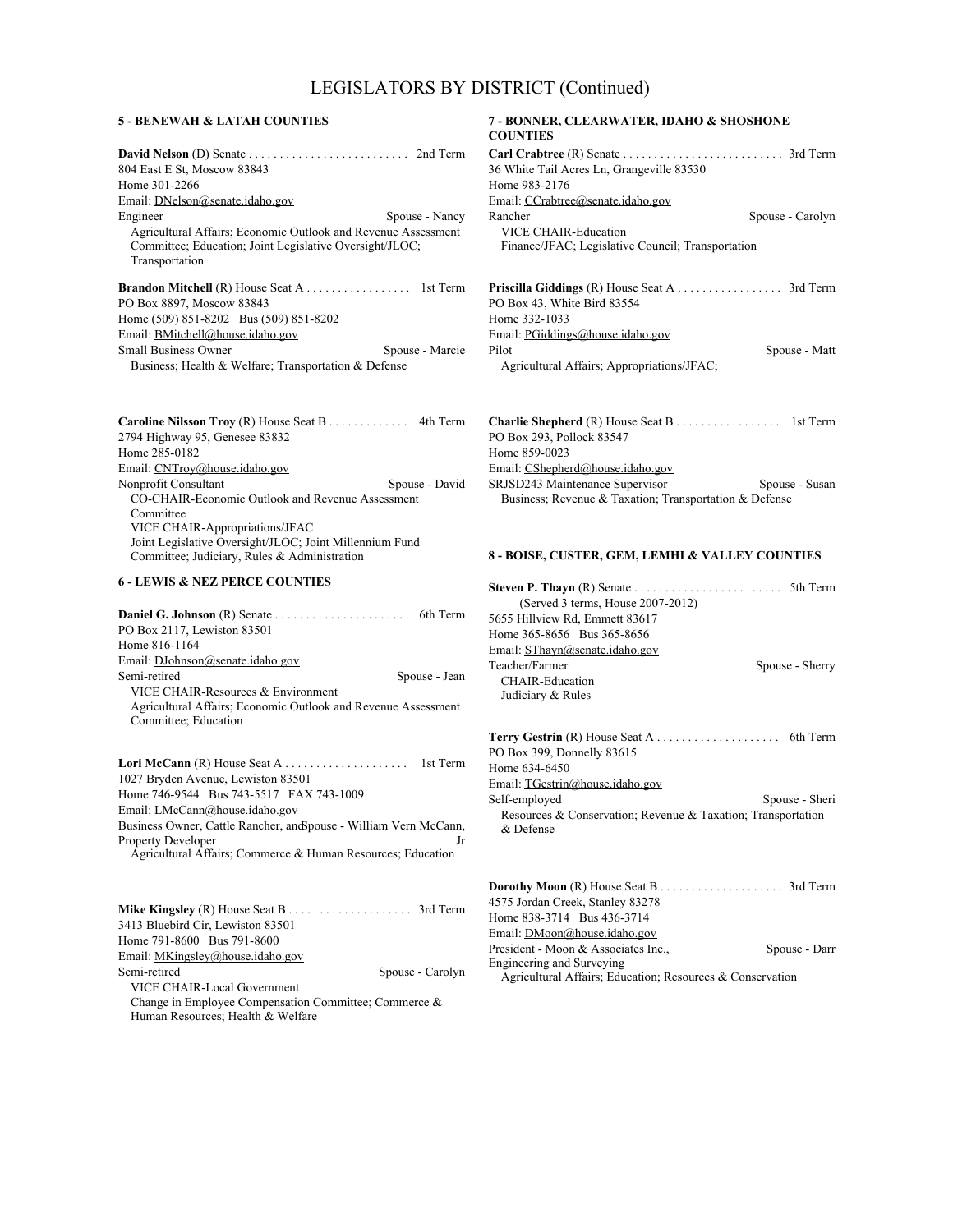#### **9 - ADAMS, CANYON, PAYETTE & WASHINGTON COUNTIES**

**Abby Lee** (R) Senate . . . . . . . . . . . . . . . . . . . . . . . . . . . . . . . . . 4th Term 5370 Elmore Rd, Fruitland 83619 Home 332-1325 Email: ALee@senate.idaho.gov Health & Welfare; Judiciary & Rules; State Affairs ASSISTANT MAJORITY LEADER Public Relations

**Ryan Kerby** (R) House Seat A . . . . . . . . . . . . . . . . . . . . . . . . . 4th Term 5470 Highway 52, New Plymouth 83655 Home 739-0190 Email: RKerby@house.idaho.gov Educator (Retired) Spouse - Kathy VICE CHAIR-Education Agricultural Affairs; Judiciary, Rules & Administration

**Judy Boyle** (R) House Seat B . . . . . . . . . . . . . . . . . . . . . . . . . . . 7th Term PO Box 57, Midvale 83645 Home 355-3225 Bus 355-3225 FAX 355-3225 Email: JBoyle@house.idaho.gov Agricultural Affairs; Education; Resources & Conservation Agriculture and Writer

#### **10 - CANYON COUNTY**

|                                                                          | 6th Term       |
|--------------------------------------------------------------------------|----------------|
| 225 Appalachian St, Caldwell 83607                                       |                |
| Home 891-4178                                                            |                |
| Email: <i>JRice@senate.idaho.gov</i>                                     |                |
| Attorney                                                                 | Spouse - Kim   |
| CHAIR-Local Government & Taxation                                        |                |
| Transportation                                                           |                |
|                                                                          |                |
| 2619 S Willow Brook Pl, Caldwell 83605                                   |                |
| Home 989-4487                                                            |                |
| Email: JYamamoto@house.idaho.gov                                         |                |
| Retired Educator/Administrator<br>Spouse - Leland Sasaki                 |                |
| Education; Environment, Energy & Technology; Resources &<br>Conservation |                |
| PO Box 489, Caldwell 83606                                               |                |
| Home 332-1055 Bus 332-1055                                               |                |
| Email: GChaney@house.idaho.gov                                           |                |
| Attorney                                                                 | Spouse - Sarah |
| CHAIR-Judiciary, Rules & Administration                                  |                |
| Revenue & Taxation                                                       |                |

#### **11 - CANYON COUNTY**

| 18500 Symms Rd, Caldwell 83607                               |                    |
|--------------------------------------------------------------|--------------------|
| Home 459-7158                                                |                    |
| Email: PALodge@senate.idaho.gov                              |                    |
| <b>Agribusiness Owner/Retired Educator</b>                   | Spouse - Edward J. |
| <b>CHAIR-State Affairs</b>                                   |                    |
| CO-CHAIR-Joint Millennium Fund Committee                     |                    |
| Judiciary & Rules; Transportation                            |                    |
|                                                              |                    |
|                                                              |                    |
| 206 S 9th Ave Ste 105, Caldwell 83605                        |                    |
| Home 332-1047                                                |                    |
| Email: SSyme@house.idaho.gov                                 |                    |
| Real Estate Associate Broker                                 | Spouse - Patti     |
| VICE CHAIR-Commerce & Human Resources                        |                    |
| Appropriations/JFAC; Change in Employee Compensation         |                    |
| Committee; Joint Millennium Fund Committee; Transportation & |                    |
| Defense                                                      |                    |
|                                                              |                    |
| 10 S Hawthorne Dr # 651, Middleton 83644                     |                    |
| Home 917-2409                                                |                    |
|                                                              |                    |
| Email: TNichols@house.idaho.gov                              |                    |
| <b>Small Business Owner</b>                                  |                    |
| Agricultural Affairs; Business; Revenue & Taxation           |                    |

#### **12 - CANYON COUNTY**

| <b>Todd M. Lakey</b> (R) Senate $\dots \dots \dots \dots \dots \dots \dots$ 5th Term |  |
|--------------------------------------------------------------------------------------|--|
| 12905 Venezia Ct, Nampa 83651                                                        |  |
| Home 908-4415 Bus 908-4415                                                           |  |
| Email: TLakey@senate.idaho.gov                                                       |  |
| Attorney<br>Spouse - Jan                                                             |  |
| CHAIR-Judiciary & Rules                                                              |  |
| Commerce & Human Resources; Local Government & Taxation                              |  |
|                                                                                      |  |
|                                                                                      |  |
| 1226 E Karcher Rd, Nampa 83687                                                       |  |
| Home 466-0030 Bus 466-0030 FAX 466-8903                                              |  |
| Email: <b>BSkaug@house.idaho.gov</b>                                                 |  |
| Spouse - Debra<br>Attorney                                                           |  |
| Judiciary, Rules & Administration; Local Government; State                           |  |
| Affairs                                                                              |  |
|                                                                                      |  |
|                                                                                      |  |
| <b>Rick D. Youngblood</b> (R) House Seat B 5th Term                                  |  |
| 12612 Smith Ave, Nampa 83651                                                         |  |
| Home 412-5107 Bus 412-5107                                                           |  |
| Email: RYoungblood@house.idaho.gov                                                   |  |
| Banking Sr. Executive<br>Spouse - Arlene                                             |  |
| <b>CHAIR-Appropriations</b>                                                          |  |
| <b>CO-CHAIR-JFAC</b>                                                                 |  |
| Economic Outlook and Revenue Assessment Committee;                                   |  |
| Transportation & Defense                                                             |  |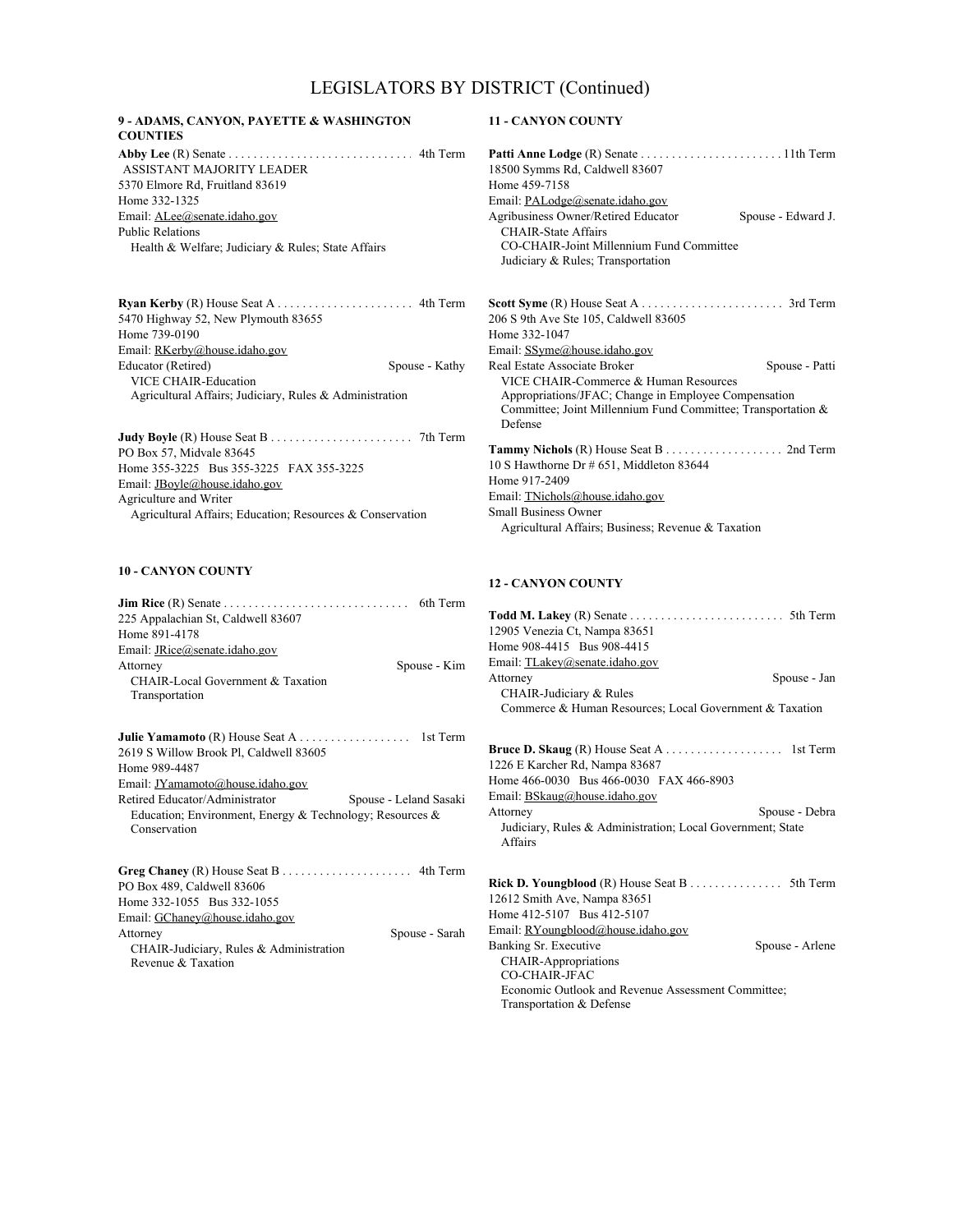#### **13 - CANYON COUNTY**

| PO Box 3510, Nampa 83653                                  |
|-----------------------------------------------------------|
| Home 466-9315                                             |
| Email: JAgenbroad@senate.idaho.gov                        |
| Banker/Businessman<br>Spouse - Patricia                   |
| CO-CHAIR-Economic Outlook and Revenue Assessment          |
| Committee                                                 |
| VICE CHAIR-Finance/JFAC                                   |
| Change in Employee Compensation Committee; Commerce &     |
| Human Resources; Health & Welfare;                        |
|                                                           |
| PO Box 86, Nampa 83653                                    |
| Bus 466-0613 FAX 461-4815                                 |
| Email: BCrane@house.idaho.gov                             |
| Vice President - Crane Alarm Service<br>Spouse - Rochenda |
| <b>CHAIR-State Affairs</b>                                |
| Business; Economic Outlook and Revenue Assessment         |
| Committee; Ethics and House Policy                        |
|                                                           |
| 1921 Hoover St, Nampa 83686                               |
| Home 546-9393                                             |
| Email: BAdams@house.idaho.gov                             |
| Public Speaker<br>Spouse - Rebecca                        |
| Business; Environment, Energy & Technology; Revenue &     |
| Taxation                                                  |
| <b>14 - ADA COUNTY</b>                                    |
|                                                           |

| 4250 W Sugarberry Ct, Eagle 83616                  |                 |
|----------------------------------------------------|-----------------|
| Home 807-0316                                      |                 |
| Email: SGrow@senate.idaho.gov                      |                 |
| Retired CPA/Business Owner                         | Spouse - Rhonda |
| VICE CHAIR-Local Government & Taxation             |                 |
| Economic Outlook and Revenue Assessment Committee: |                 |
| Finance/JFAC:                                      |                 |
|                                                    |                 |

**Mike Moyle** (R) House Seat A . . . . . . . . . . . . . . . . . . . . . . . . . 12th Term 480 N Plummer Rd, Star 83669 Home 286-7842 Bus 286-7842 Email: MMoyle@house.idaho.gov Agribusiness Spouse - Janet Legislative Council; Resources & Conservation; Revenue & Taxation; Ways & Means MAJORITY LEADER

**Gayann DeMordaunt** (R) House Seat B . . . . . . . . . . . . . . . . . . 3rd Term 1017 S Arbor Island Way, Eagle 83616 Home 938-4845 Email: GDemordaunt@house.idaho.gov Small Business Owner/Homemaker Spouse - Reed VICE CHAIR-Transportation & Defense Business; Economic Outlook and Revenue Assessment Committee; Education

#### **15 - ADA COUNTY**

| <b>Fred S. Martin</b> (R) Senate $\dots \dots \dots \dots \dots \dots \dots$ 5th Term   |                |
|-----------------------------------------------------------------------------------------|----------------|
| 3672 Tumbleweed Pl, Boise 83713                                                         |                |
| Home 447-9000                                                                           |                |
| Email: FMartin@senate.idaho.gov                                                         |                |
| Retired Teacher/Businessman and CEO                                                     | Spouse - Darla |
| CHAIR-Health & Welfare                                                                  |                |
| Commerce & Human Resources; Economic Outlook and Revenue<br><b>Assessment Committee</b> |                |
|                                                                                         |                |
| PO Box 4903, Boise 83711                                                                |                |
| Home 890-9339                                                                           |                |
| Email: SBerch@house.idaho.gov                                                           |                |
| <b>Businessman</b>                                                                      |                |
| Business; Education; Joint Legislative Oversight/JLOC; Local<br>Government              |                |
|                                                                                         |                |
| 13579 W Annabrook Dr, Boise 83713                                                       |                |
| Home 614-2634                                                                           |                |
| Email: CodiGalloway@house.idaho.gov                                                     |                |
| <b>Business Owner</b>                                                                   | Spouse - Scott |
| Business; Education; Local Government                                                   |                |

#### **16 - ADA COUNTY**

| (Served 3 terms, House 2008-2014)                                                                                     |                       |
|-----------------------------------------------------------------------------------------------------------------------|-----------------------|
| ASSISTANT MINORITY LEADER                                                                                             |                       |
| 2203 Mountain View Dr, Boise 83706                                                                                    |                       |
| Home 332-1409 Bus 859-8828                                                                                            |                       |
| Email: GBurgoyne@senate.idaho.gov                                                                                     |                       |
| Attorney                                                                                                              | Spouse - Christy      |
| Commerce & Human Resources; Joint Millennium Fund<br>Committee; Judiciary & Rules; Legislative Council; State Affairs |                       |
| 7820 W Riverside Dr, Garden City 83714<br>Home 440-8317                                                               |                       |
| Email: <i>JMcCrostie@house.idaho.gov</i>                                                                              |                       |
| Teacher                                                                                                               | Spouse - Dave Navarro |
| Education; Judiciary, Rules & Administration; Legislative                                                             |                       |
| Council; Transportation & Defense                                                                                     |                       |
| 6833 W Russett St, Boise 83704                                                                                        |                       |
| Home 546-9004                                                                                                         |                       |
|                                                                                                                       |                       |

Email: CNash@house.idaho.gov

Attorney Spouse - Hailey Appropriations/JFAC; Environment, Energy & Technology; Judiciary, Rules & Administration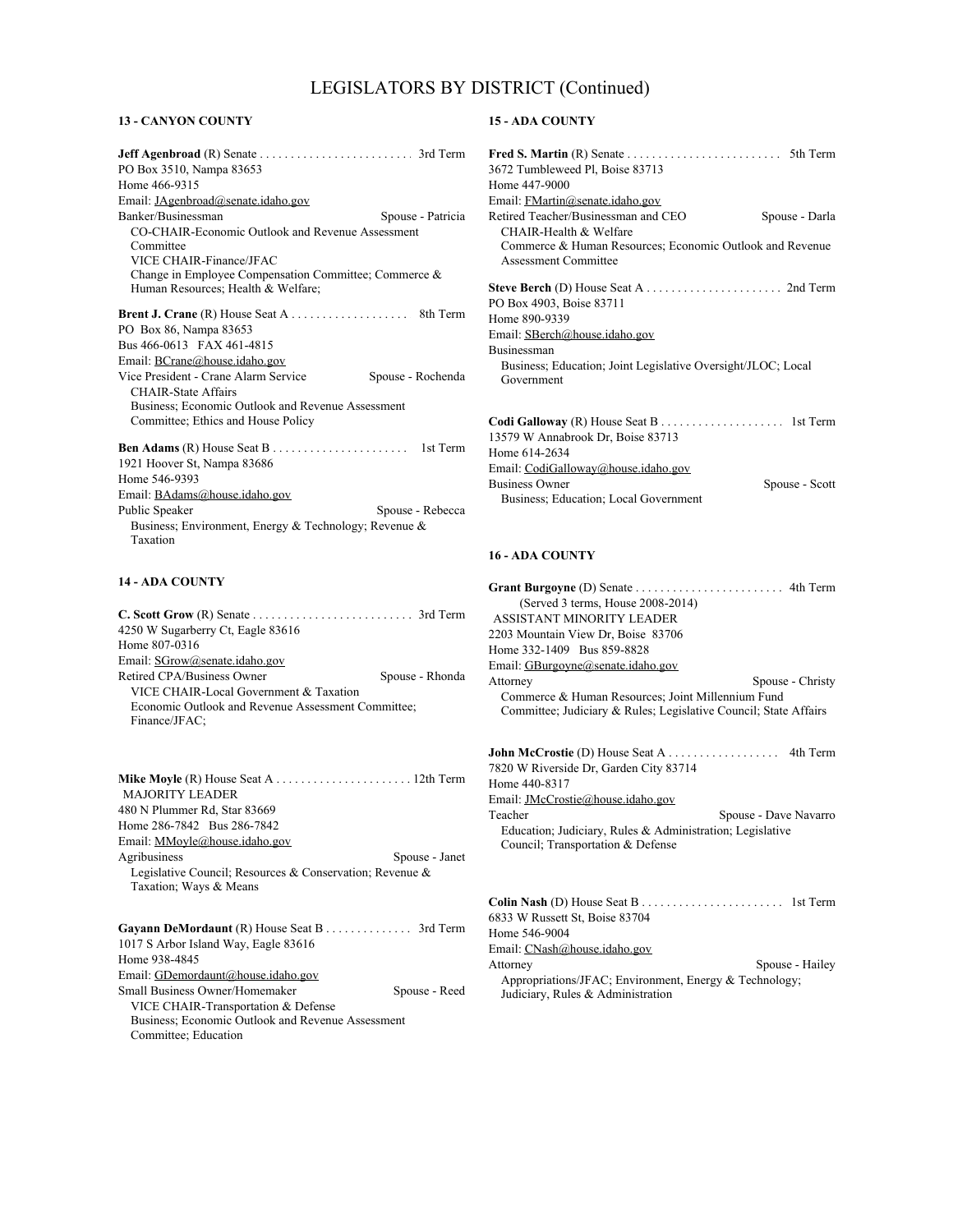#### **17 - ADA COUNTY**

| <b>Resigned - Vacant (17)</b> (D) Senate $\dots \dots \dots \dots \dots$ | 1st Term |
|--------------------------------------------------------------------------|----------|
| 700 W. Jefferson St., Boise 83720                                        |          |

| (Served 1 term, House 1990-1992)                                                                                                                     |
|------------------------------------------------------------------------------------------------------------------------------------------------------|
| 1104 S Johnson St, Boise 83705                                                                                                                       |
| Home 343-1608 Bus 433-0629                                                                                                                           |
| Email: JGannon@house.idaho.gov                                                                                                                       |
| Attorney<br>Spouse - Bev                                                                                                                             |
| Change in Employee Compensation Committee; Ethics and House<br>Policy: Judiciary, Rules & Administration; State Affairs;<br>Transportation & Defense |
| 1304 S. Gourley St., Boise 83705<br>Home 332-1049                                                                                                    |

Email: SChew@house.idaho.gov Commerce & Human Resources; Environment, Energy & Technology; Health & Welfare Licensed Pharmacist

#### **18 - ADA COUNTY**

| (Served 1 term, House 2012-2013)                                                |
|---------------------------------------------------------------------------------|
| MINORITY CAUCUS CHAIR                                                           |
| 3578 S Crosspoint Ave, Boise 83706                                              |
| Home 385-9564                                                                   |
| Email: JWardEngelking@senate.idaho.gov                                          |
| Teacher (Retired)<br>Spouse - Kay Frank                                         |
| Change in Employee Compensation Committee; Commerce &                           |
| Human Resources; Education; Finance/JFAC; Joint Millennium                      |
| <b>Fund Committee</b>                                                           |
| <b>MINORITY LEADER</b>                                                          |
|                                                                                 |
| 2750 Migratory Dr. Boise 83706                                                  |
| Home 866-4776                                                                   |
| Email: IRubel@house.idaho.gov                                                   |
| Attorney                                                                        |
| CO-CHAIR-Joint Legislative Oversight/JLOC                                       |
| Health & Welfare; Legislative Council; Resources &                              |
| Conservation; Transportation & Defense; Ways & Means                            |
|                                                                                 |
| 2942 E Parkriver Dr, Boise 83706                                                |
| Home 332-1080 Bus 387-6318                                                      |
| Email: BGreen@house.idaho.gov                                                   |
| Senior Transportation Planner<br>Spouse - Jeremy Byington                       |
| $\Lambda$ propositional IE $\Lambda$ C. Duainage: Loint $\Lambda$ Glannium Euro |

Appropriations/JFAC; Business; Joint Millennium Fund Committee; Legislative Council; Local Government

#### **19 - ADA COUNTY**

| (Served 3 terms, House 2014-2020)                             |                |
|---------------------------------------------------------------|----------------|
| PO Box 83720, Boise 83720-0081                                |                |
| Home 332-1339                                                 |                |
| Email: MWintrow@senate.idaho.gov                              |                |
| Education                                                     |                |
| Health & Welfare; Judiciary & Rules; Legislative Council;     |                |
| Transportation                                                |                |
|                                                               |                |
| Lauren Necochea (D) House Seat A 2nd Term                     |                |
| ASSISTANT MINORITY LEADER                                     |                |
| PO Box 1634, Boise 83701                                      |                |
| Home 332-1203                                                 |                |
| Email: <i>LNecochea@house.idaho.gov</i>                       |                |
| Commerce & Human Resources; Economic Outlook and Revenue      |                |
| Assessment Committee; Environment, Energy & Technology;       |                |
| Revenue & Taxation; Ways & Means                              |                |
|                                                               |                |
| PO Box 8753, Boise 83707                                      |                |
| Home 332-1076                                                 |                |
| Email: CMathias@house.idaho.gov                               |                |
| Self-employed                                                 | Spouse - Katie |
| Agricultural Affairs; Resources & Conservation; State Affairs |                |
|                                                               |                |

#### **20 - ADA COUNTY**

| <b>Chuck Winder</b> $(R)$ Senate $\ldots \ldots \ldots \ldots \ldots \ldots \ldots$ 7th Term |                 |
|----------------------------------------------------------------------------------------------|-----------------|
| PRESIDENT PRO TEMPORE                                                                        |                 |
| 5528 N Ebbetts Ave, Boise 83713                                                              |                 |
| Home 853-9090                                                                                |                 |
| Statehouse: Ph null                                                                          |                 |
| Email: CWinder@senate.idaho.gov                                                              |                 |
| Businessman                                                                                  | Spouse - Dianne |
| Legislative Council: State Affairs: Transportation                                           |                 |

**Joe A. Palmer** (R) House Seat A . . . . . . . . . . . . . . . . . . . . . . . 7th Term 1524 N Meridian Rd, Meridian 83642

Email: JPalmer@house.idaho.gov<br>Self-employed Spouse - Leslie CHAIR-Transportation & Defense CO-CHAIR-Legislative Conference Committee Business; State Affairs **James Holtzclaw** (R) House Seat B . . . . . . . . . . . . . . . . . . . . . 5th Term3720 N Heritage View Ave, Meridian 83646 Home 284-9542 Email: JHoltzclaw@house.idaho.gov Real Estate Broker/Small Business Owner Spouse - Luisa Uribe

CHAIR-Commerce & Human Resources CO-CHAIR-Change in Employee Compensation Committee State Affairs; Transportation & Defense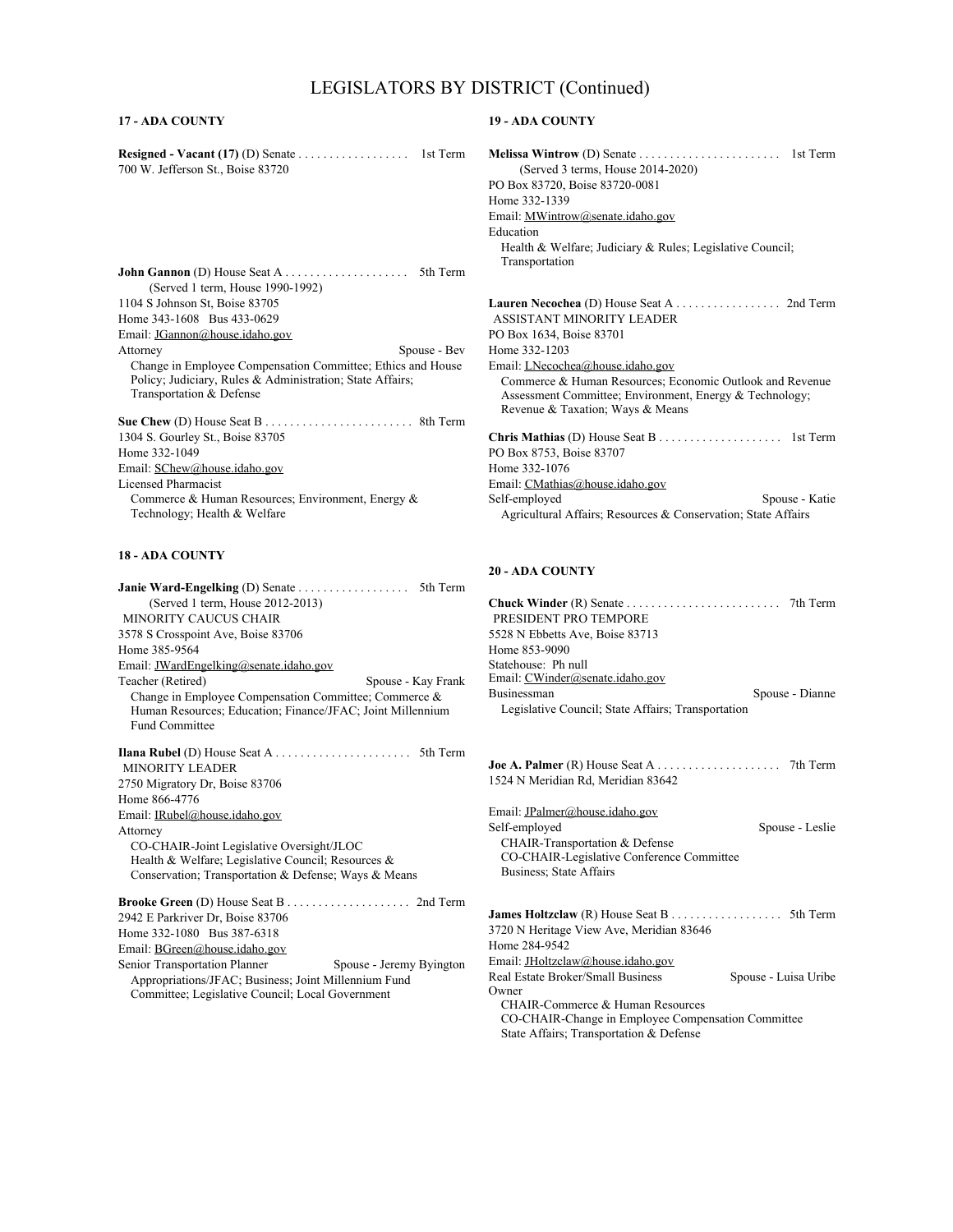#### **21 - ADA COUNTY**

| 265 E Calderwood Dr, Meridian 83642                                                                        |
|------------------------------------------------------------------------------------------------------------|
|                                                                                                            |
| Home 888-0080                                                                                              |
| Email: RBayer@senate.idaho.gov                                                                             |
| Real Estate Broker (Retired)<br>Spouse - Dieter                                                            |
| <b>VICE CHAIR-Agricultural Affairs</b>                                                                     |
| Local Government & Taxation                                                                                |
|                                                                                                            |
| 3432 E Plympton Dr. Meridian 83642<br>Home 332-1043                                                        |
| Email: sharris@house.idaho.gov                                                                             |
| <b>Business Owner</b><br>Spouse - Wendy                                                                    |
| CHAIR-Revenue & Taxation                                                                                   |
| Commerce & Human Resources; Economic Outlook and Revenue<br>Assessment Committee; Transportation & Defense |
|                                                                                                            |
| PO Box 190671, Boise 83719                                                                                 |
| Home 477-1002                                                                                              |
| Email: GFerch@house.idaho.gov                                                                              |
| Chiropractor<br>Spouse - Angie                                                                             |
| Business; Health & Welfare                                                                                 |
| <b>22 - ADA COUNTY</b>                                                                                     |
|                                                                                                            |
|                                                                                                            |
|                                                                                                            |
| PO Box 267, Meridian 83680                                                                                 |
| Home 779-2022                                                                                              |
| Email: LDenHartog@senate.idaho.gov                                                                         |
| Homemaker<br>Spouse - Scott                                                                                |
| CHAIR-Transportation                                                                                       |
| Agricultural Affairs; Education                                                                            |
|                                                                                                            |
| <b>John Vander Woude</b> (R) House Seat A 6th Term                                                         |
| (Served 1 term, House 2006-2008)                                                                           |
| 5311 Ridgewood Rd, Nampa 83687<br>Home 888-4210                                                            |
|                                                                                                            |
| Email: JVanderWoude@house.idaho.gov<br>Farmer                                                              |
| Spouse - Judy<br>VICE CHAIR-Health & Welfare                                                               |
| Economic Outlook and Revenue Assessment Committee;                                                         |
| Environment, Energy & Technology; Legislative Council;                                                     |
| Resources & Conservation                                                                                   |
|                                                                                                            |
| ASSISTANT MAJORITY LEADER                                                                                  |
| 3865 S Black Cat Rd, Meridian 83687                                                                        |
| Bus 884-8684 FAX 895-8013                                                                                  |
| Email: JMonks@house.idaho.gov                                                                              |
| Small Business Owner<br>Spouse - Shelley<br>State Affairs; Transportation & Defense; Ways & Means          |

#### **23 - ELMORE, OWYHEE & TWIN FALLS COUNTIES**

| (Served 2 terms, House $2016-2020$ )                      |  |
|-----------------------------------------------------------|--|
| 8821 Old Highway 30, Hammett 83627                        |  |
| Home 590-4633                                             |  |
| Email: CZito@senate.idaho.gov                             |  |
| Homemaker                                                 |  |
| Agricultural Affairs: Health & Welfare: Judiciary & Rules |  |

| <b>Matthew "Matt" Bundy</b> (R) House Seat A 1st Term |                  |
|-------------------------------------------------------|------------------|
| 1735 Castle Way, Mountain Home 83647                  |                  |
| Home 587-0602 Bus 587-2570                            |                  |
| Email: MBundy@house.idaho.gov                         |                  |
| Teacher/Retired USAF                                  | Spouse - Colette |
| Appropriations/JFAC; Business; Local Government       |                  |

| <b>MAJORITY CAUCUS CHAIR</b>                                 |                  |
|--------------------------------------------------------------|------------------|
| 595 S Thacker Rd, Hammett 83627                              |                  |
| Home 366-7976 Bus 366-2349 FAX 366-2370                      |                  |
| Email: MBlanksma@house.idaho.gov                             |                  |
| Agribusiness Owner/Operator                                  | Spouse - Jeffery |
| Health & Welfare: Resources & Conservation: Transportation & |                  |
| Defense; Ways & Means                                        |                  |

#### **24 - TWIN FALLS COUNTY**

| 1631 Richmond Dr. Twin Falls 83301                                                           |                 |
|----------------------------------------------------------------------------------------------|-----------------|
| Home 731-1631 Bus 731-1631                                                                   |                 |
| Email: LHeider@senate.idaho.gov                                                              |                 |
| Contractor/Broker (Retired)                                                                  | Spouse - Jan    |
| Health & Welfare; Joint Millennium Fund Committee; Resources<br>& Environment; State Affairs |                 |
|                                                                                              |                 |
| 2170 Bitterroot Dr, Twin Falls 83301                                                         |                 |
| Home 733-5767                                                                                |                 |
| Email: <i>LClow@house.idaho.gov</i>                                                          |                 |
| Personal Financial Advisor (Retired)                                                         | Spouse - DeeDee |
| <b>CHAIR-Education</b>                                                                       |                 |
| Business; Local Government                                                                   |                 |
| Linda Wright Hartgen (R) House Seat B 2nd Term                                               |                 |

1681 Wildflower Ln, Twin Falls 83301 Home 733-5790 FAX 733-5790 Email: LHartgen@house.idaho.gov Trial Court Administrator (Retired) Spouse - Stephen VICE CHAIR-Judiciary, Rules & Administration Environment, Energy & Technology; Revenue & Taxation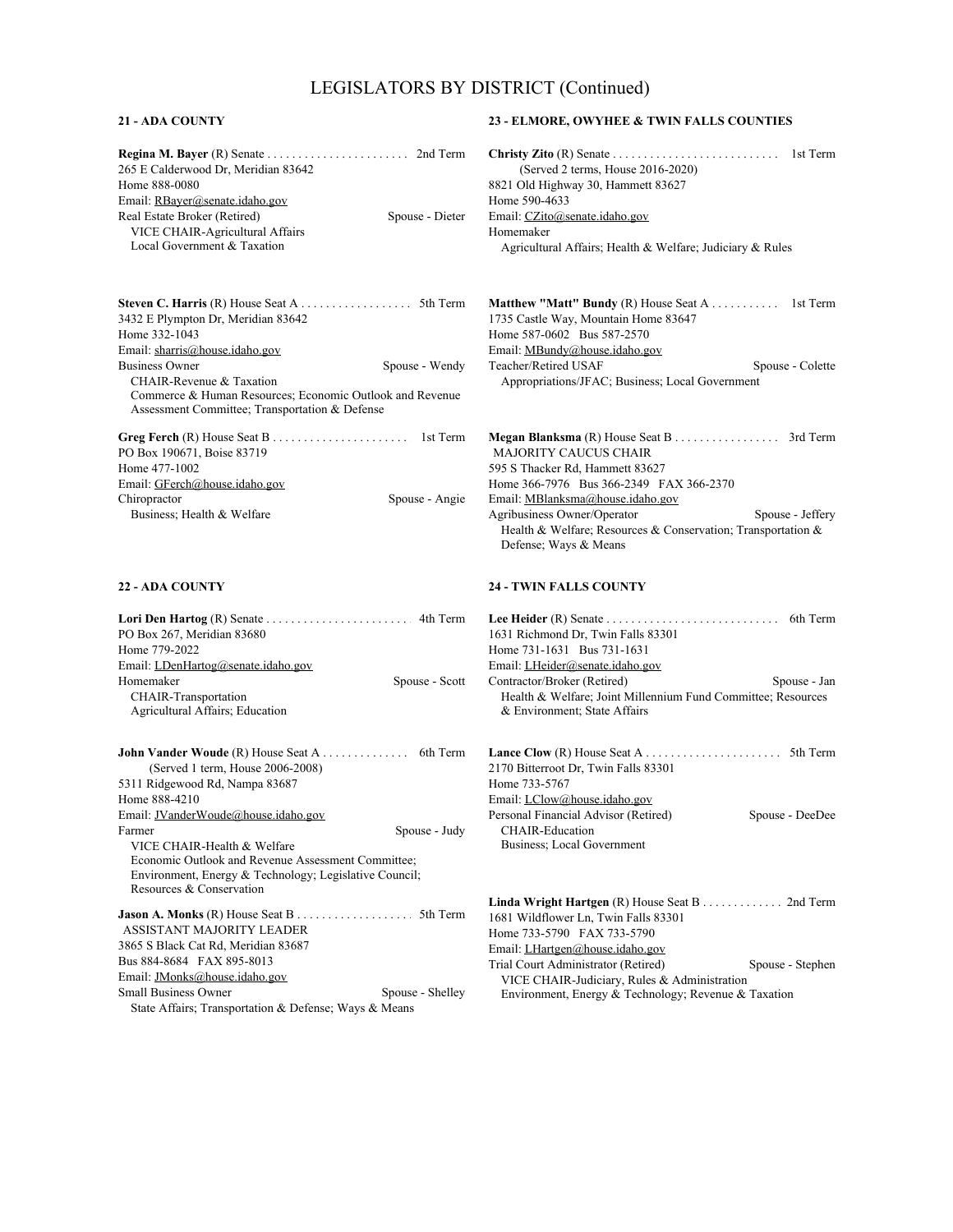#### **25 - JEROME & TWIN FALLS COUNTIES**

| <b>Jim L. Patrick</b> (R) Senate $\dots \dots \dots \dots \dots \dots \dots$ 5th Term |
|---------------------------------------------------------------------------------------|
| (Served 3 terms, House 2006-2012)                                                     |
| 2231 E 3200 N, Twin Falls 83301                                                       |
| Home 733-6897 Bus 733-6897 FAX 733-6897                                               |
| Email: JPatrick@senate.idaho.gov                                                      |
| Farmer<br>Spouse - Afton                                                              |
| CHAIR-Commerce & Human Resources                                                      |
| CO-CHAIR-Change in Employee Compensation Committee                                    |
| Agricultural Affairs; Resources & Environment                                         |
|                                                                                       |
| 445 E 400 South, Jerome 83338                                                         |
| Home 420-7975                                                                         |
| Email: LLickley@house.idaho.gov                                                       |
| Spouse - Bill<br>Rancher                                                              |
| VICE CHAIR-Resources & Conservation                                                   |
| Environment, Energy & Technology; Health & Welfare                                    |

**Clark Kauffman** (R) House Seat B . . . . . . . . . . . . . . . . . . . . . . 5th Term 3791 N 2100 E, Filer 83328 Home 326-4131 FAX 326-4132 Email: CKauffman@house.idaho.gov Farmer Spouse - Debbie CHAIR-Agricultural Affairs Economic Outlook and Revenue Assessment Committee; Resources & Conservation; Revenue & Taxation

#### **26 - BLAINE, CAMAS, GOODING & LINCOLN COUNTIES**

**Michelle Stennett** (D) Senate . . . . . . . . . . . . . . . . . . . . . . . . . . 6th Term PO Box 475, Ketchum 83340 Home 726-8106 Email: MStennett@senate.idaho.gov Health & Welfare; Joint Legislative Oversight/JLOC; Legislative Council; Resources & Environment; State Affairs MINORITY LEADER Self-employed **Muffy Davis** (D) House Seat A . . . . . . . . . . . . . . . . . . . . . . . . . 2nd Term PO Box 1477, Ketchum 83340 Home 806-1895 Email: MDavis@house.idaho.gov Professional Speaker Spouse - Jeff Burley Ethics and House Policy; Health & Welfare; Joint Millennium Fund Committee; Local Government; Resources & Conservation **Sally J. Toone** (D) House Seat B . . . . . . . . . . . . . . . . . . . . . . . . 3rd Term 2096 E 1500 S, Gooding 83330 Home 934-8114 FAX 934-8114 MINORITY CAUCUS CHAIR

Email: SToone@house.idaho.gov Educator Spouse - Mark

Agricultural Affairs; Commerce & Human Resources; Economic Outlook and Revenue Assessment Committee; Education; Ways & Means

#### **27 - CASSIA & MINIDOKA COUNTIES**

| <b>Kelly Arthur Anthon</b> (R) Senate $\ldots$ 4th Term      |                 |
|--------------------------------------------------------------|-----------------|
| <b>MAJORITY LEADER</b>                                       |                 |
| 725 E 300 S, Burley 83318                                    |                 |
| Home 654-4099                                                |                 |
| Email: KAnthon@senate.idaho.gov                              |                 |
| Attorney/City Administrator                                  | Spouse - Joelle |
| Economic Outlook and Revenue Assessment Committee; Judiciary |                 |
| & Rules: Legislative Council: State Affairs                  |                 |
|                                                              |                 |
| <b>SPEAKER OF THE HOUSE</b>                                  |                 |
| PO Box 89, Oakley 83346                                      |                 |
| Home 332-1123                                                |                 |
| Email: SBedke@house.idaho.gov                                |                 |
| Rancher                                                      | Spouse - Sarah  |
| Legislative Council                                          |                 |
|                                                              |                 |
|                                                              |                 |

| PO Box 1207, Burley 83318-0828           |              |
|------------------------------------------|--------------|
| Home 312-1056                            |              |
| Email: FWood@house.idaho.gov             |              |
| Physician (Retired)                      | Spouse - Amy |
| CHAIR-Health & Welfare                   |              |
| CO-CHAIR-Joint Millennium Fund Committee |              |
| Resources & Conservation                 |              |

#### **28 - BANNOCK & POWER COUNTIES**

| <b>Jim Guthrie</b> $(R)$ Senate $\ldots \ldots \ldots \ldots \ldots \ldots \ldots \ldots$ 5th Term |                 |
|----------------------------------------------------------------------------------------------------|-----------------|
| (Served 1 term, House 2010-2012)                                                                   |                 |
| 320 S Marsh Creek Rd, McCammon 83250                                                               |                 |
| Home 251-9303                                                                                      |                 |
| Email: JGuthrie@senate.idaho.gov                                                                   |                 |
| Rancher/Business Owner                                                                             |                 |
| VICE CHAIR-State Affairs                                                                           |                 |
| Change in Employee Compensation Committee; Commerce &<br>Human Resources; Resources & Environment  |                 |
|                                                                                                    |                 |
| PO Box 8, Inkom 83245                                                                              |                 |
| Home 251-8157                                                                                      |                 |
| Email: ARmstrong@house.idaho.gov                                                                   |                 |
| Retired                                                                                            | Spouse - Paige  |
| VICE CHAIR-State Affairs                                                                           |                 |
| Business; Environment, Energy & Technology                                                         |                 |
|                                                                                                    |                 |
| 6948 E Old Oregon Trail Rd, Lava Hot Springs 83246                                                 |                 |
| Home 240-0201                                                                                      |                 |
| Email: KAndrus@house.idaho.gov                                                                     |                 |
| Rancher/Horse Trainer                                                                              | Spouse - Shelby |
| VICE CHAIR-Agricultural Affairs                                                                    |                 |
| Business: State Affairs                                                                            |                 |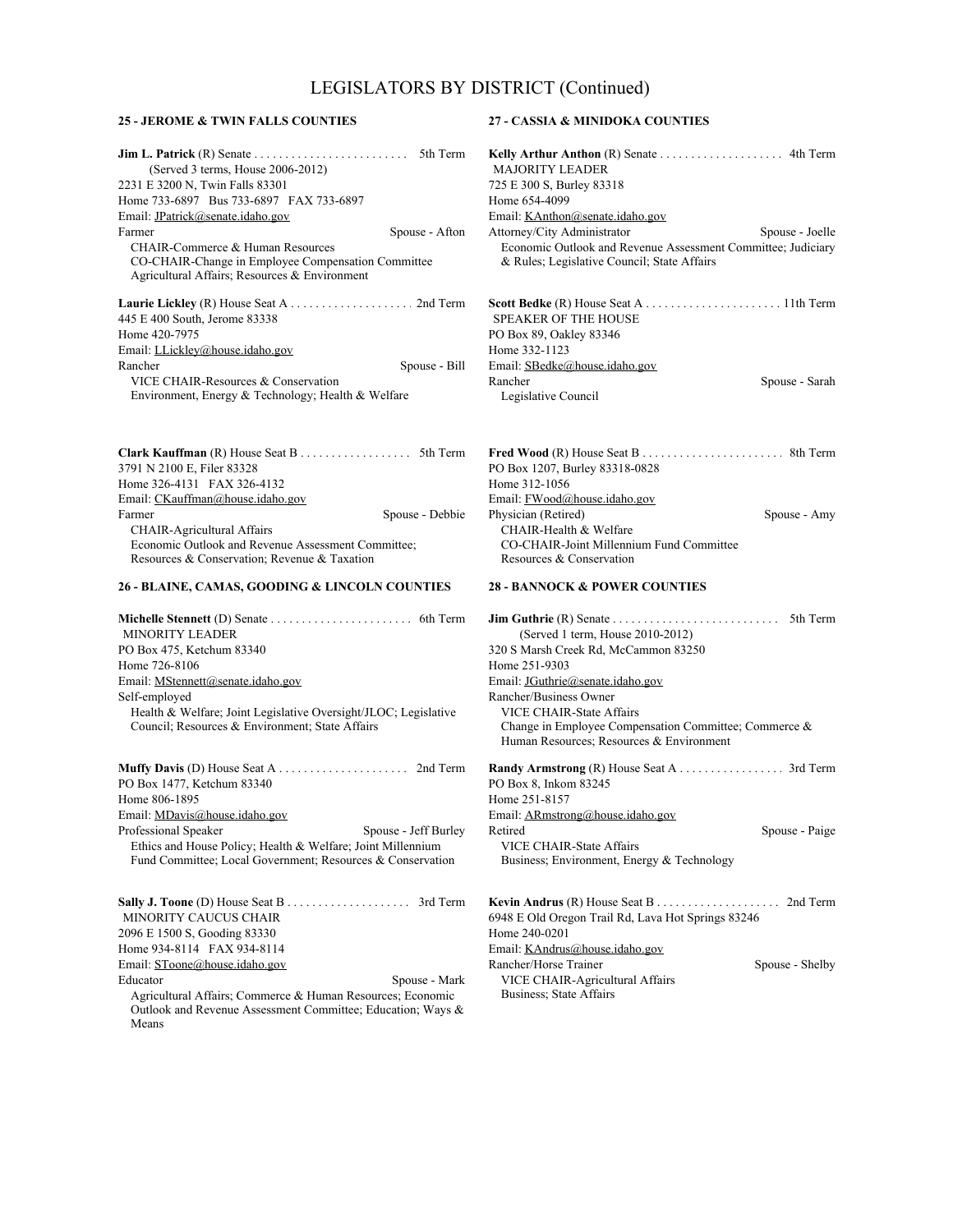#### **29 - BANNOCK COUNTY**

| (Served 1 term, House 2014-2016)                                 |
|------------------------------------------------------------------|
| PO Box N, Pocatello 83205-0040                                   |
| Home 221-6109                                                    |
| Email: MNye@senate.idaho.gov                                     |
| Legal Counsel<br>Spouse - Eva                                    |
| Economic Outlook and Revenue Assessment Committee;               |
| Finance/JFAC; Local Government & Taxation                        |
| <b>Dustin Manwaring (R)</b> House Seat A 1st Term                |
| (Served 1 term, House 2016-2018)                                 |
| 1469 W. Quinn Road, Pocatello 83202                              |
| Home 252-5295                                                    |
| Email: DManwaring@house.idaho.gov                                |
| Spouse - Whitney<br>Attorney                                     |
| Resources & Conservation; Revenue & Taxation; Transportation     |
| $\&$ Defense                                                     |
|                                                                  |
|                                                                  |
| (Served 2 terms, House 2006-2010)                                |
| 5100 Pinyon Drive, Pocatello 83204                               |
| Home 251-4104 Bus 478-5100 FAX 232-5100                          |
| Email: JRuchti@house.idaho.gov                                   |
|                                                                  |
| Attorney<br>Spouse - Wendy                                       |
| Agricultural Affairs; Judiciary, Rules & Administration; Revenue |
| & Taxation                                                       |
|                                                                  |
| <b>30 - BONNEVILLE COUNTY</b>                                    |
|                                                                  |
| 1184 E Lazy Lane, Idaho Falls 83404                              |
| Home 521-6776                                                    |
| Email: KCook@senate.idaho.gov                                    |
| Software Engineer<br>Spouse - Cheri                              |

| Gary L. Marshall $(R)$ House Seat A 2nd Term                       |                 |
|--------------------------------------------------------------------|-----------------|
| 5714 N 26th West, Idaho Falls 83402                                |                 |
| Home 313-5712                                                      |                 |
| Email: GMarshall@house.idaho.gov                                   |                 |
| College Professor (Retired)/Small Farmer                           | Spouse - Ramona |
| Agricultural Affairs: Education: Judiciary, Rules & Administration |                 |
|                                                                    |                 |
|                                                                    |                 |
|                                                                    |                 |

| 1860 Heather Circle, Idaho Falls 83406                     |                 |
|------------------------------------------------------------|-----------------|
| Home 522-4387                                              |                 |
| Email: WendyHorman@house.idaho.gov                         |                 |
| Small Business Owner                                       | Spouse - Briggs |
| Appropriations/JFAC; Commerce & Human Resources;           |                 |
| Environment, Energy & Technology; Ethics and House Policy; |                 |
| Legislative Council                                        |                 |

#### **31 - BINGHAM COUNTY**

| 947 W 200 S, Blackfoot 83221                                     |                   |
|------------------------------------------------------------------|-------------------|
| Home 684-5209 FAX 684-5209                                       |                   |
| Email: SBair@senate.idaho.gov                                    |                   |
| Retired Farmer                                                   | Spouse - Lori Kae |
| CHAIR-Finance                                                    |                   |
| CO-CHAIR-JFAC                                                    |                   |
| Economic Outlook and Revenue Assessment Committee;               |                   |
| Resources & Environment                                          |                   |
| 75 E Judicial St. Blackfoot 83221                                |                   |
| Home 406-9637 Bus 406-9637                                       |                   |
| Email: DCannon@house.idaho.gov                                   |                   |
| Attorney                                                         | Spouse - Lisa     |
| Agricultural Affairs; Judiciary, Rules & Administration; Revenue |                   |
| & Taxation                                                       |                   |
|                                                                  |                   |
|                                                                  |                   |
|                                                                  |                   |

| 275 N 400 West, Blackfoot 83221                                                       |                |
|---------------------------------------------------------------------------------------|----------------|
| Home 201-1898                                                                         |                |
| Email: JYoung@house.idaho.gov                                                         |                |
| Homemaker/Mother                                                                      | Spouse - Kevin |
| Environment, Energy & Technology; Judiciary, Rules &<br>Administration; State Affairs |                |

#### **32 - BEAR LAKE, BONNEVILLE, CARIBOU, FRANKLIN, ONEIDA & TETON COUNTIES**

| <b>MAJORITY CAUCUS CHAIR</b>              |                 |
|-------------------------------------------|-----------------|
| 1619 8- Mile Creek Rd, Soda Springs 83276 |                 |
| Home 547-3360                             |                 |
| Email: MHarris@senate.idaho.gov           |                 |
| Rancher                                   | Spouse - Cheryl |
| CO-CHAIR-Joint Legislative Oversight/JLOC |                 |
| Health & Welfare; State Affairs           |                 |
|                                           |                 |
|                                           |                 |
| 632 Highway 34, Grace 83241               |                 |
| Home 425-3385 Bus 425-3337                |                 |
| Email: MGibbs@house.idaho.gov             |                 |
| Farmer                                    | Spouse - Bonne  |
| CHAIR-Resources & Conservation            |                 |
| Health & Welfare                          |                 |
|                                           |                 |
|                                           |                 |

**Chad Christensen** (R) House Seat B . . . . . . . . . . . . . . . . . . . . . 2nd Term PO Box 434, Iona 83427 Home 419-3020 Email: CChristensen@house.idaho.gov Commerce & Human Resources; Health & Welfare; Local Government Small Business Owner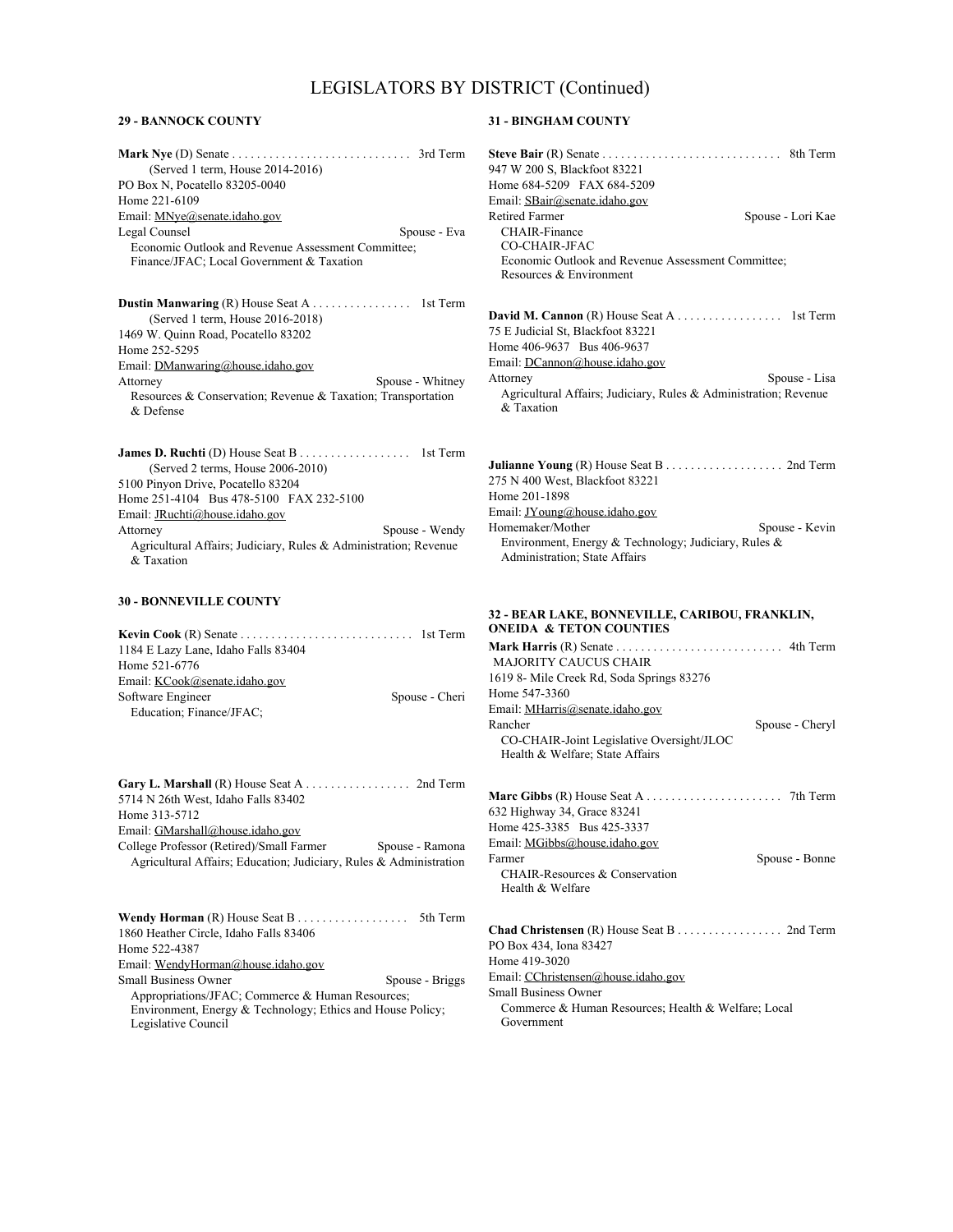#### **33 - BONNEVILLE COUNTY**

| 1186 Caysie Cir, Idaho Falls 83402                         |                |
|------------------------------------------------------------|----------------|
| Home 521-0716                                              |                |
| Email: DLent@senate.idaho.gov                              |                |
| Nuclear Facility Training Manager                          | Spouse - Terri |
| (Retired)                                                  |                |
| Education; Finance/JFAC; Joint Legislative Oversight/JLOC; |                |
| Legislative Council                                        |                |
|                                                            |                |
|                                                            |                |

961 J St, Idaho Falls 83402 Home 332-1189 Bus 529-8600 Email: BEhardt@house.idaho.gov CHAIR-Environment, Energy & Technology Education; Judiciary, Rules & Administration Manager - Athletic Club

**Marco Erickson** (R) House Seat B . . . . . . . . . . . . . . . . . . . . . . 1st Term 646 Crestview Ave, Idaho Falls 83402 Home 241-5665 Email: MErickson@house.idaho.gov Coalition Program Director Spouse - Emily Health & Welfare; Judiciary, Rules & Administration; Local Government

#### **34 - BONNEVILLE & MADISON COUNTIES**

| (Served 1 term, House 2018-2020)                  |                  |
|---------------------------------------------------|------------------|
| 140 S 3rd East, Rexburg 83440                     |                  |
| Home 557-9665                                     |                  |
| Email: DRicks@senate.idaho.gov                    |                  |
| <b>Small Business Owner</b>                       | Spouse - Melissa |
| VICE CHAIR-Judiciary & Rules                      |                  |
| Agricultural Affairs; Local Government & Taxation |                  |

**Jon O. Weber** (R) House Seat A . . . . . . . . . . . . . . . . . . . . . . . . 1st Term 64 E Main St, Rexburg 83440 Home 390-6128 Email: JWeber@house.idaho.gov Self-employed Spouse - Heather Commerce & Human Resources; Local Government; Revenue & Taxation

**Ron Nate** (R) House Seat B . . . . . . . . . . . . . . . . . . . . . . . . . . . . 1st Term 2139 Ferris Lane, Rexburg 83440 Home 403-3609 Email: NateR@house.idaho.gov Economics Professor Spouse - Maria Appropriations/JFAC; Judiciary, Rules & Administration; Local (Served 2 terms, House 2014-2018)

Government

#### **35 - BUTTE, CLARK, FREMONT & JEFFERSON COUNTIES**

**Van T. Burtenshaw** (R) Senate . . . . . . . . . . . . . . . . . . . . . . . . . 2nd Term 1329 E 1500 N, Terreton 83450 Home 663-4607 Bus 663-4469 FAX 663-4760 Email: VBurtenshaw@senate.idaho.gov Spouse - Joan "Joni" Marie CHAIR-Agricultural Affairs Resources & Environment (Served 2 terms, House 2014-2018) **Karey Hanks** (R) House Seat A . . . . . . . . . . . . . . . . . . . . . . . . 1st Term 463 N. 1800 E., St. Anthony 83445 Home 313-3911 Email: KHanks@house.idaho.gov Homemaker/Bus Driver Spouse - Burke Agricultural Affairs; Commerce & Human Resources; State Affairs (Served 1 term, House 2016-2018)

**Rod Furniss** (R) House Seat B . . . . . . . . . . . . . . . . . . . . . . . . . . 2nd Term 346 N 4456 East, Rigby 83442 Home 589-1100 Email: RFurniss@house.idaho.gov Insurance Sales Spouse - Jan VICE CHAIR-Business Environment, Energy & Technology; State Affairs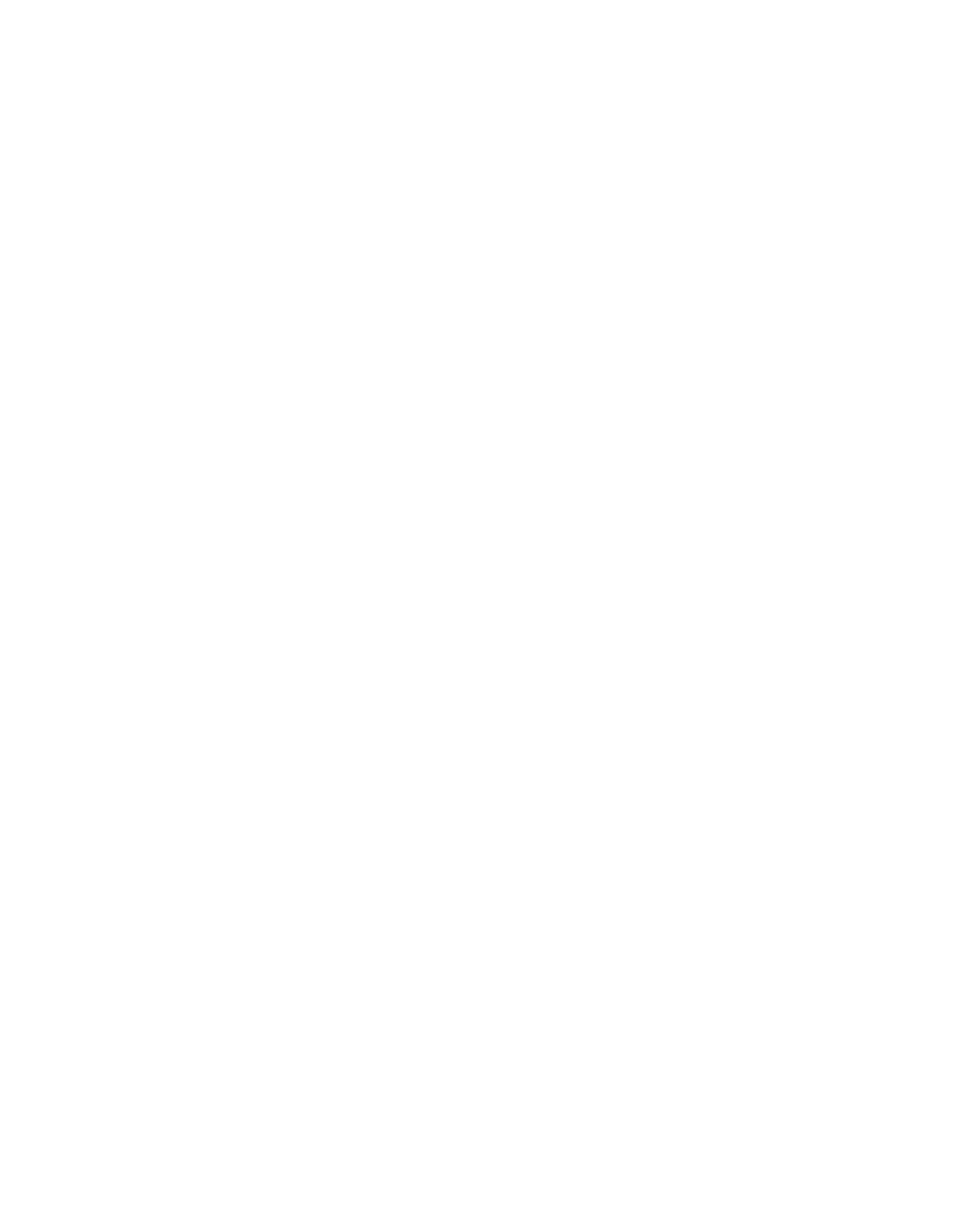# **STANDING COMMITTEES OF THE SENATE SIXTY-SIXTH IDAHO LEGISLATURE**

#### **AGRICULTURAL AFFAIRS (8)**

Meeting Room WW53

T, Th 8:00 am

VAN BURTENSHAW, Chairman REGINA BAYER, Vice Chairman

Jim Patrick Lori Den Hartog Daniel Johnson Christy Zito Doug Ricks Secretary: Rellie Wisdom Rm W331, Ph: 332-1302

David Nelson

## **COMMERCE & HUMAN RESOURCES (9)**

Meeting Room WW54 T, Th 1:30 pm JIM PATRICK, Chairman MARY SOUZA, Vice Chairman Fred Martin Todd Lakey Jim Guthrie Jeff Agenbroad Peter Riggs Janie Ward-Engelking Grant Burgoyne Secretary: Linda Kambeitz Rm WW46, Ph: 332-1333

#### **EDUCATION (9)**

Meeting Room WW55 M, T, W, Th 3:00 pm

> STEVEN THAYN, Chairman CARL CRABTREE, Vice Chairman

Lori Den Hartog Jim Woodward Dave Lent Daniel Johnson Kevin Cook Janie Ward-Engelking David Nelson Secretary: Florence Lince Rm WW39, Ph: 332-1321

#### **FINANCE (10)**

Meeting Room C310

Daily 8:00 am

Mark Nye

STEVE BAIR, Chairman JEFF AGENBROAD, Vice Chairman

Carl Crabtree C. Scott Grow Jim Woodward Dave Lent Peter Riggs Kevin Cook Secretary: Denise McNeil Rm C305, Ph: 334-4735

Janie Ward-Engelking

#### **HEALTH & WELFARE (9)**

Meeting Room WW54

M, T, W, Th 3:00 pm FRED MARTIN, Chairman PETER RIGGS, Vice Chairman

Lee Heider Abby Lee Mark Harris Jeff Agenbroad Christy Zito Michelle Stennett Melissa Wintrow Secretary: Jeanne Jackson-Heim Rm WW35, Ph: 332-1319

### **JUDICIARY & RULES (9)**

Meeting Room WW54 M, W, F 1:30 pm TODD LAKEY, Chairman DOUG RICKS, Vice Chairman

Patti Anne Lodge Abby Lee Kelly Anthon Steven Thayn Christy Zito Secretary: Sharon Pennington Rm WW48, Ph: 332-1317

Grant Burgoyne Melissa Wintrow

#### **LOCAL GOVERNMENT & TAXATION (8)**

| Meeting Room WW53            | T, W, Th 3:00 pm      |
|------------------------------|-----------------------|
| JIM RICE, Chairman           |                       |
| C. SCOTT GROW, Vice Chairman |                       |
| Steve Vick                   | Mark Nye              |
| <b>Todd Lakey</b>            |                       |
| Mary Souza                   |                       |
| Regina Bayer                 |                       |
| Doug Ricks                   |                       |
| Secretary: Machele Hamilton  | Rm WW50, Ph: 332-1315 |
|                              |                       |

#### **RESOURCES & ENVIRONMENT (8)**

Meeting Room WW55 M, W, F 1:30 pm STEVE VICK, Chairman DANIEL JOHNSON, Vice Chairman Steve Bair Lee Heider Jim Patrick Jim Guthrie Van Burtenshaw Michelle Stennett Secretary: Juanita Budell Rm WW37, Ph: 332-1323

#### **STATE AFFAIRS (9)**

Meeting Room WW55 M, W, F 8:00 am PATTI ANNE LODGE, Chairman JIM GUTHRIE, Vice Chairman Chuck Winder Kelly Anthon Mark Harris Michelle Stennett Grant Burgoyne

Abby Lee Lee Heider Secretary: Twyla Melton Rm WW42, Ph: 332-1326

#### **TRANSPORTATION (9)**

Meeting Room WW53 T, Th 1:30 pm LORI DEN HARTOG, Chairman JIM WOODWARD, Vice Chairman Chuck Winder Patti Anne Lodge Jim Rice Steve Vick Carl Crabtree David Nelson Melissa Wintrow Secretary: Gaye Bennett Rm W435, Ph: 332-1341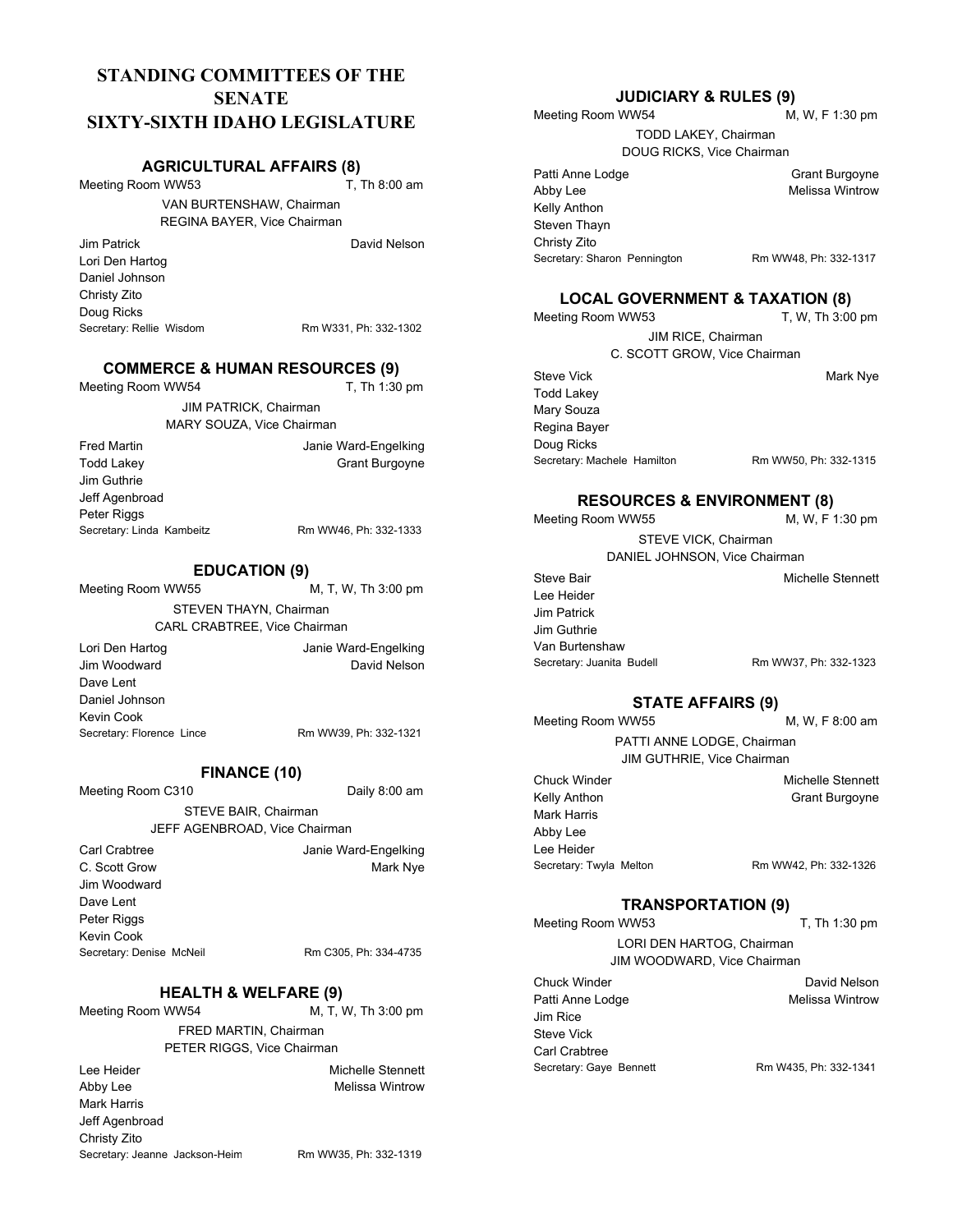# **STANDING COMMITTEES OF THE HOUSE**

#### **AGRICULTURAL AFFAIRS (14)**

Meeting Room EW42

Even Days pm CLARK KAUFFMAN, Chairman KEVIN ANDRUS, Vice Chairman

Judy Boyle Ryan Kerby Priscilla Giddings Gary Marshall Tammy Nichols Karey Hanks David Cannon Dorothy Moon Lori McCann Secretary: Joan Majors Rm EW11, Ph: 332-1137

Sally Toone James Ruchti Chris Mathias

#### **APPROPRIATIONS (10)**

| Meeting Room C310                                         | Daily am              |
|-----------------------------------------------------------|-----------------------|
| RICK YOUNGBLOOD, Chairman<br>CAROLINE TROY, Vice Chairman |                       |
| Wendy Horman                                              | <b>Brooke Green</b>   |
| Paul Amador                                               | Colin Nash            |
| Scott Syme                                                |                       |
| Matt Bundy                                                |                       |
| Priscilla Giddings                                        |                       |
| Ron Nate                                                  |                       |
| Secretary: Anna Maria Mancini                             | Rm C316, Ph: 334-4736 |

#### **BUSINESS (18)**

Meeting Room EW41 Odd Days pm SAGE DIXON, Chairman ROD FURNISS, Vice Chairman

Brent Crane Joe Palmer Vito Barbieri Randy Armstrong Gayann DeMordaunt Lance Clow Kevin Andrus Tammy Nichols Ben Adams Matt Bundy Greg Ferch Codi Galloway Brandon Mitchell Charlie Shepherd Steve Berch Brooke Green Secretary: Mackenzie Gibbs Rm EW58, Ph: 332-1139

#### **COMMERCE & HUMAN RESOURCES (13)** Odd Days pm

Meeting Room EW05

JAMES HOLTZCLAW, Chairman SCOTT SYME, Vice Chairman

Steven Harris Mike Kingsley Chad Christensen Tony Wisniewski Wendy Horman Karey Hanks Jon Weber Lori McCann

Secretary: Emma Wall Rm EW08, Ph: 332-1149

Sue Chew Lauren Necochea Sally Toone

Daily am

## **EDUCATION (15)**

Meeting Room EW41 LANCE CLOW, Chairman RYAN KERBY, Vice Chairman

Judy Boyle Ron Mendive Gayann DeMordaunt Dorothy Moon Barbara Ehardt Gary Marshall Tony Wisniewski Codi Galloway Julie Yamamoto Lori McCann John McCrostie Steve Berch Sally Toone Secretary: Christine Reynolds Rm EW49, Ph: 332-1148

## **ENVIRONMENT, ENERGY & TECHNOLOGY**

Meeting Room EW41 **(16)** Even Days pm BARBARA EHARDT, Chairman TONY WISNIEWSKI, Vice Chairman John Vander Woude Wendy Horman Heather Scott Paul Amador Randy Armstrong Rod Furniss Linda Hartgen Laurie Lickley Julianne Young Ben Adams Julie Yamamoto Sue Chew Lauren Necochea Colin Nash Secretary: Maggie Price Rm EW16, Ph: 332-1128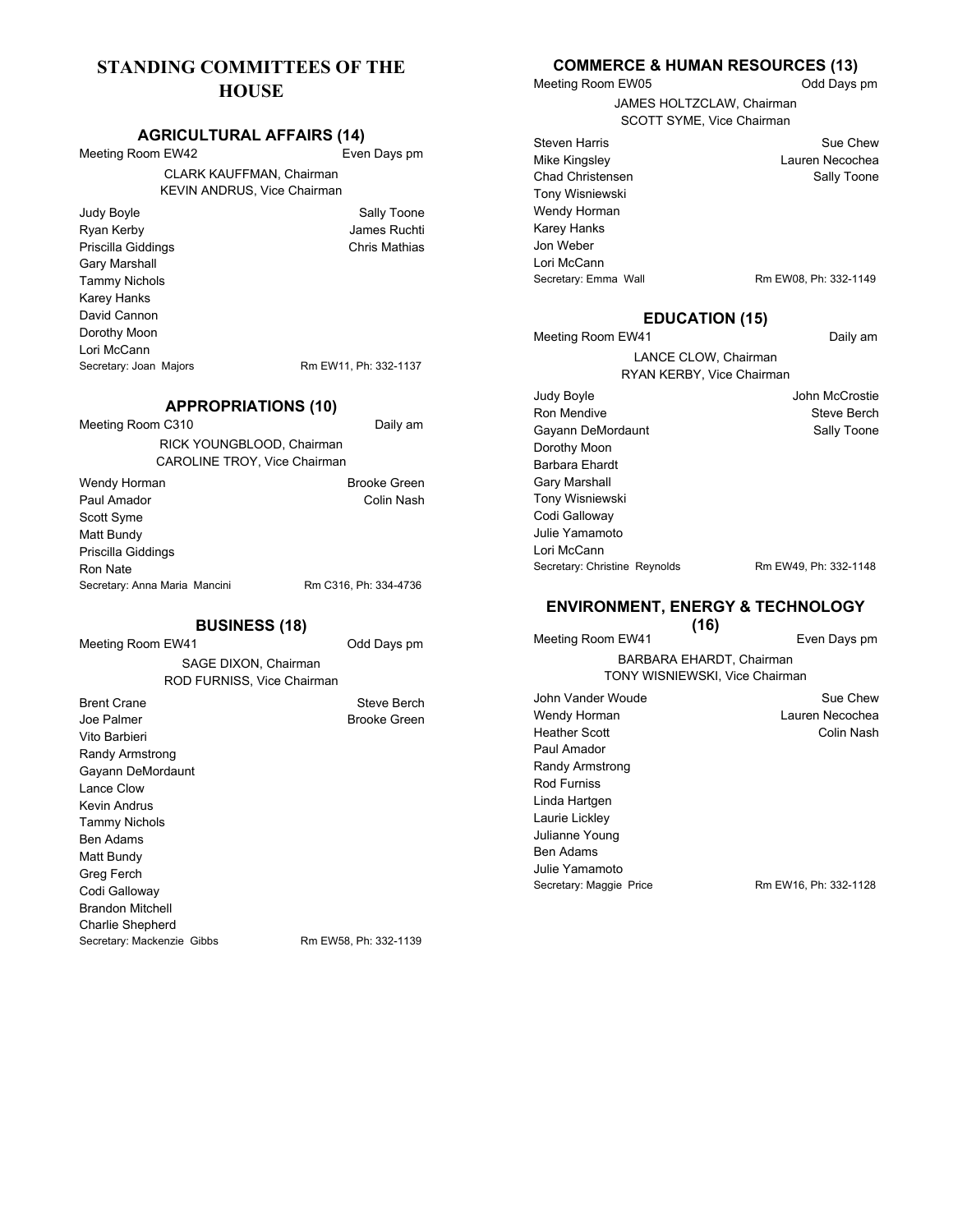#### **ETHICS AND HOUSE POLICY (5)**

Meeting Room EW41

SAGE DIXON, Chairman

| Wendy Horman               | Muffy Davis           |
|----------------------------|-----------------------|
| Brent Crane                | John Gannon           |
| Secretary: Susan Werlinger | Rm EW45, Ph: 332-1161 |

#### **HEALTH & WELFARE (13)**

Meeting Room EW20

Daily am

On Call pm

FRED WOOD, Chairman JOHN VANDER WOUDE, Vice Chairman

Marc Gibbs Megan Blanksma Mike Kingsley Chad Christensen Laurie Lickley Marco Erickson Greg Ferch Brandon Mitchell Sue Chew Ilana Rubel Muffy Davis Secretary: Irene Moore Rm EW14, Ph: 332-1138

#### **JUDICIARY, RULES & ADMINISTRATION (17)**

Meeting Room EW42 Odd Days pm GREG CHANEY, Chairman LINDA HARTGEN, Vice Chairman Ryan Kerby

| Ryan Kerby               | John Gannon           |
|--------------------------|-----------------------|
| Paul Amador              | John McCrostie        |
| Barbara Ehardt           | James Ruchti          |
| <b>Heather Scott</b>     | Colin Nash            |
| Gary Marshall            |                       |
| Caroline Troy            |                       |
| Julianne Young           |                       |
| Ron Nate                 |                       |
| David Cannon             |                       |
| Marco Erickson           |                       |
| <b>Bruce Skaug</b>       |                       |
| Secretary: Andrea Blades | Rm EW56, Ph: 332-1127 |
|                          |                       |

#### **LOCAL GOVERNMENT (14)**

Meeting Room EW05

Even Days pm

RON MENDIVE, Chairman MIKE KINGSLEY, Vice Chairman

| Vito Barbieri        | Steve Berch           |
|----------------------|-----------------------|
| Lance Clow           | <b>Brooke Green</b>   |
| Chad Christensen     | Muffy Davis           |
| Matt Bundy           |                       |
| Marco Erickson       |                       |
| Codi Galloway        |                       |
| Ron Nate             |                       |
| Bruce Skaug          |                       |
| Jon Weber            |                       |
| Secretary: Emma Wall | Rm EW08, Ph: 332-1149 |
|                      |                       |

#### **RESOURCES & CONSERVATION (18)**

Meeting Room EW40

Meeting Room EW42

Mike Moyle Greg Chaney Terry Gestrin Sage Dixon Tammy Nichols Clark Kauffman Ben Adams David Cannon Linda Hartgen Dustin Manwaring Doug Okuniewicz Jon Weber Charlie Shepherd

Odd Days pm

MARC GIBBS, Chairman LAURIE LICKLEY, Vice Chairman

Mike Moyle Fred Wood Judy Boyle John Vander Woude Terry Gestrin Ron Mendive Clark Kauffman Megan Blanksma Jim Addis Dorothy Moon Dustin Manwaring Doug Okuniewicz Julie Yamamoto Ilana Rubel Muffy Davis Chris Mathias Secretary: Tracey McDonnell Rm EW62, Ph: 332-1136

#### **REVENUE & TAXATION (17)**

Daily am

STEVEN HARRIS, Chairman JIM ADDIS, Vice Chairman

> Lauren Necochea James Ruchti

# Secretary: Lorrie Byerly Rm EW46, Ph: 332-1125 **STATE AFFAIRS (14)**

Daily am

BRENT CRANE, Chairman RANDY ARMSTRONG, Vice Chairman

> John Gannon Chris Mathias

Joe Palmer Vito Barbieri James Holtzclaw Jason Monks Heather Scott Kevin Andrus Julianne Young Rod Furniss Karey Hanks Bruce Skaug

Meeting Room EW40

Secretary: Kelly Staskey Rm EW54, Ph: 332-1145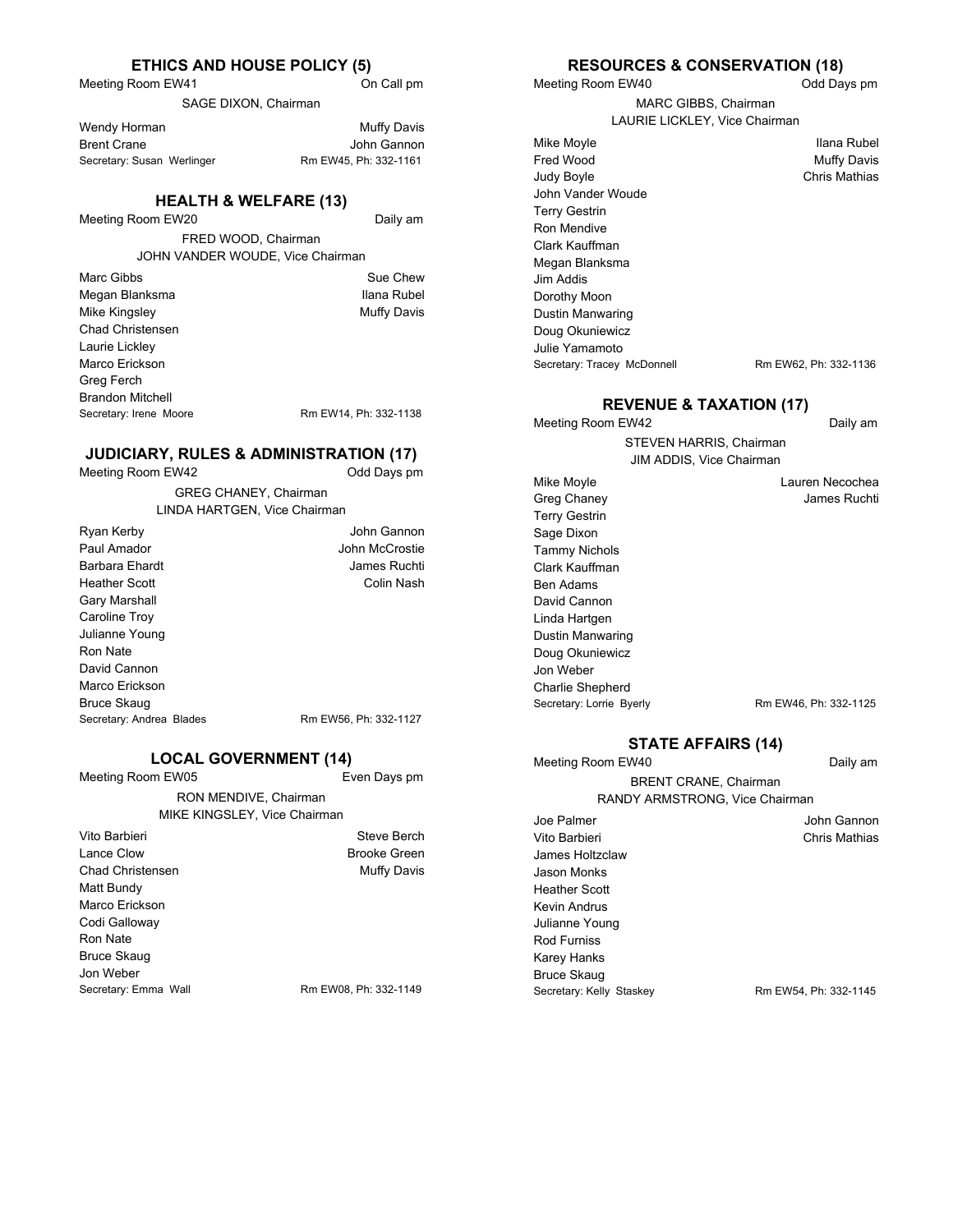#### Meeting Room EW40 **TRANSPORTATION & DEFENSE (18)**

Even Days pm

John Gannon Ilana Rubel John McCrostie

#### JOE PALMER, Chairman GAYANN DEMORDAUNT, Vice Chairman

| <b>Terry Gestrin</b>      |   |
|---------------------------|---|
| Rick Youngblood           |   |
| Sage Dixon                |   |
| Steven Harris             |   |
| James Holtzclaw           |   |
| Jason Monks               |   |
| Scott Syme                |   |
| Megan Blanksma            |   |
| Jim Addis.                |   |
| Dustin Manwaring          |   |
| <b>Brandon Mitchell</b>   |   |
| Doug Okuniewicz           |   |
| <b>Charlie Shepherd</b>   |   |
| Secretary: Joyce McKenzie | R |
|                           |   |

m EW60, Ph: 332-1146

#### **WAYS & MEANS (7)**

Meeting Room EW05

On Call pm

PAUL AMADOR, Chairman

Mike Moyle Jason Monks Megan Blanksma Secretary: Tracey McDonnell

Ilana Rubel Lauren Necochea Sally Toone<br>Rm EW62, Ph: 332-1136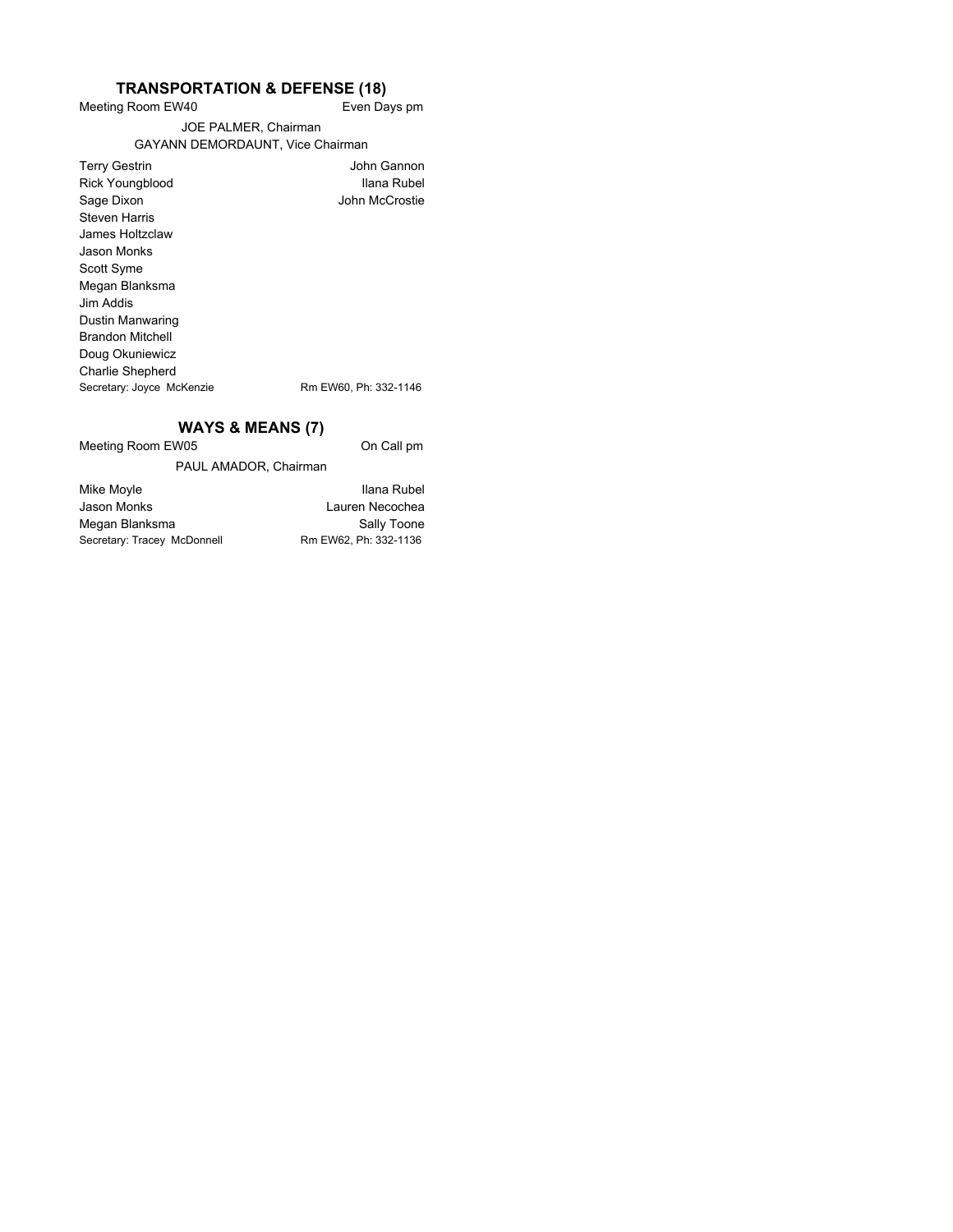#### **SENATE BILLS**

STATE DISASTER PREPAREDNESS ACT - Amends existing law to revise the definitions of "disaster" and "disaster emergency account." 01/13 Senate intro - 1st rdg - to printing 01/14 Rpt prt - to St Aff S1001 .....................................by STATE AFFAIRS STATE DISASTER PREPAREDNESS ACT - Amends existing law to provide for the payment of obligations and expenses incurred by the state of Idaho through the Idaho Office of Emergency Management arising out of a declared state of disaster emergency. 01/13 Senate intro - 1st rdg - to printing 01/14 Rpt prt - to St Aff S1002 .....................................by STATE AFFAIRS MARTIAL LAW - Amends existing law to revise provisions regarding the authority of the governor during a state of extreme peril and to provide that the governor may not alter, adjust, or suspend any provision of the Idaho Code in certain instances. 01/13 Senate intro - 1st rdg - to printing 01/14 Rpt prt - to St Aff S1003 .....................................by STATE AFFAIRS TWENTY-SEVENTH PAYROLL FUND - Adds to existing law to establish the Twenty-seventh Payroll Fund. 01/18 Senate intro - 1st rdg - to printing 01/19 Rpt prt - to St Aff 01/22 Rpt out - rec d/p - to 2nd rdg 01/25 2nd rdg - to 3rd rdg 01/26 3rd rdg - **PASSED - 35-0-0 AYES** -- Agenbroad, Anthon, Bair, Bayer, Burgoyne, Burtenshaw, Cook, Crabtree, Den Hartog, Grow, Guthrie, Harris, Heider, Johnson, Lakey, Lee, Lent, Lodge, Martin, Nelson, Nye, Patrick, Rabe, Rice, Ricks, Riggs, Souza, Stennett, Thayn, Vick, Ward-Engelking, Winder, Wintrow, Woodward, Zito **NAYS** -- None **Absent and excused** -- None **Floor Sponsor - Heider** Title apvd - to House 01/27 House intro - 1st rdg - to Com/HuRes  $02/02$  Rpt out - rec  $d/p$  - to 2nd rdg 02/03 2nd rdg - to 3rd rdg 02/04 3rd rdg - Previously Read in Full - **PASSED - 69-0-1 AYES** -- Adams, Addis, Amador, Andrus, Armstrong, Barbieri, Berch, Blanksma, Boyle, Bundy, Cannon, Chew(Colwell), Christensen, Clow, Crane, Davis, DeMordaunt, Dixon, Ehardt, Erickson, Ferch, Furniss, Galloway, Gannon, Gestrin, Gibbs, Giddings, Green, Hanks, Harris, Hartgen, Holtzclaw, Horman, Kauffman, Kerby, Kingsley, Lickley, Manwaring, Marshall, Mathias, McCrostie, Mendive, Mitchell, Monks, Moon, Moyle, Nash, Nate, Necochea, Nichols, Okuniewicz, Palmer, Rubel, Ruchti, Scott, Shepherd, Skaug, Syme, Toone, Troy, Vander Woude, von Ehlinger, Weber, Wisniewski, Wood, Yamamoto, Young, Youngblood, Mr. Speaker **NAYS** -- None **Absent** -- Chaney **Floor Sponsor - Horman** Title apvd - to Senate 02/05 To enrol 02/08 Rpt enrol - Pres signed 02/09 Sp signed 02/10 To Governor 02/11 Rpt delivered to Governor on 02/10 02/12 Governor signed on February 11, 2021 Session Law Chapter 3 Effective: 07/01/21 S1004 .....................................by STATE AFFAIRS WATER DISTRICTS - Amends existing law to authorize water districts to charge fees to certain water delivery organizations and water users. S1005 .........................by RESOURCES AND ENVIRONMENT

- 01/19 Senate intro 1st rdg to printing
- 01/20 Rpt prt to Res/Env
- $02/04$  Rpt out rec  $d/p$  to 2nd rdg
- 02/05 2nd rdg to 3rd rdg
- 02/11 3rd rdg **PASSED 34-0-1**

**AYES** -- Agenbroad, Anthon, Bair, Bayer, Burgoyne, Cook, Crabtree, Den Hartog, Grow, Guthrie, Harris, Heider, Johnson, Lakey, Lee, Lent, Lodge, Martin, Nelson, Nye, Patrick, Rabe, Rice, Ricks, Riggs, Souza, Stennett, Thayn, Vick, Ward-Engelking, Winder, Wintrow, Woodward, Zito **NAYS** -- None

**Absent and excused** -- Burtenshaw **Floor Sponsor - Patrick**

- Title apvd to House
- 02/12 House intro 1st rdg to Res/Con
- 03/02 Rpt out rec  $d/p$  to 2nd rdg
- 03/03 2nd rdg to 3rd rdg
- 03/15 3rd rdg Previously Read in Full **PASSED 66-0-4 AYES** -- Addis, Amador, Armstrong, Barbieri, Berch, Blanksma, Boyle, Bundy, Cannon, Chaney, Chew, Christensen, Clow(McClusky), Crane, Davis, DeMordaunt, Ehardt, Erickson, Ferch, Furniss, Galloway, Gannon, Gestrin, Gibbs, Giddings, Green, Hanks, Hartgen, Holtzclaw, Horman, Kauffman, Kerby, Kingsley, Lickley, Manwaring, Marshall, Mathias, McCrostie, Mendive, Mitchell, Monks, Moon, Moyle, Nash, Nate, Necochea, Nichols, Okuniewicz, Palmer, Rubel, Ruchti, Scott, Shepherd, Skaug(Andrew), Syme, Toone, Troy, Vander Woude, von Ehlinger, Weber, Wisniewski, Wood, Yamamoto, Young, Youngblood, Mr. Speaker **NAYS** -- None

**Absent** -- Adams, Andrus, Dixon, Harris **Floor Sponsor - Lickley** Title apvd - to Senate

- To enrol
- 03/16 Rpt enrol Pres signed
- 
- 
- 

IDAHO LITERACY ACHIEVEMENT AND ACCOUNTABILITY ACT - Amends, repeals, and adds to existing law to enact the Idaho Literacy Achievement and Accountability Act. S1006 .........................................by EDUCATION

- 01/19 Senate intro 1st rdg to printing
- 01/20 Rpt prt to Educ
- $01/22$  Rpt out rec  $d/p$  to 2nd rdg
- $01/25$  2nd rdg to 3rd rdg
- 01/26 3rd rdg **PASSED 35-0-0 AYES** -- Agenbroad, Anthon, Bair, Bayer, Burgoyne, Burtenshaw, Cook, Crabtree, Den Hartog, Grow,

Guthrie, Harris, Heider, Johnson, Lakey, Lee, Lent, Lodge, Martin, Nelson, Nye, Patrick, Rabe, Rice, Ricks, Riggs, Souza, Stennett, Thayn, Vick, Ward-Engelking, Winder, Wintrow, Woodward, Zito **NAYS** -- None

**Absent and excused** -- None

- **Floor Sponsor Crabtree** Title apvd - to House
- 01/27 House intro 1st rdg to Educ
- $03/10$  Rpt out rec d/p to 2nd rdg
- $03/11$  2nd rdg to 3rd rdg
- 04/20 3rd rdg Previously Read in Full **PASSED 68-0-2 AYES** -- Addis, Amador, Andrus, Armstrong, Barbieri, Berch, Blanksma, Boyle, Bundy, Cannon, Chaney, Chew, Christensen, Clow, Crane, Davis(Burns), DeMordaunt, Dixon, Ehardt, Erickson, Ferch, Furniss, Galloway, Gannon, Gestrin, Giddings, Green, Hanks, Harris, Hartgen, Holtzclaw, Horman, Kauffman, Kerby, Kingsley, Lickley, Manwaring, Marshall, Mathias, McCrostie, Mendive, Mitchell, Monks, Moon, Moyle, Nash, Nate, Necochea, Nichols, Okuniewicz, Palmer, Rubel, Ruchti, Scott, Shepherd, Skaug, Syme, Toone, Troy, Vander Woude, von Ehlinger, Weber, Wisniewski, Wood, Yamamoto, Young, Youngblood, Mr. Speaker **NAYS** -- None **Absent** -- Adams, Gibbs

**Floor Sponsor - Boyle** Title apvd - to Senate

- 04/21 To enrol
- Rpt enrol Pres signed 04/22 Sp signed
- To Governor
- 04/26 Rpt delivered to Governor on 04/22

03/17 Sp signed 03/18 To Governor

- Rpt delivered to Governor on 03/18
- 03/19 Governor signed on March 22, 2021 Session Law Chapter 107 Effective: 07/01/21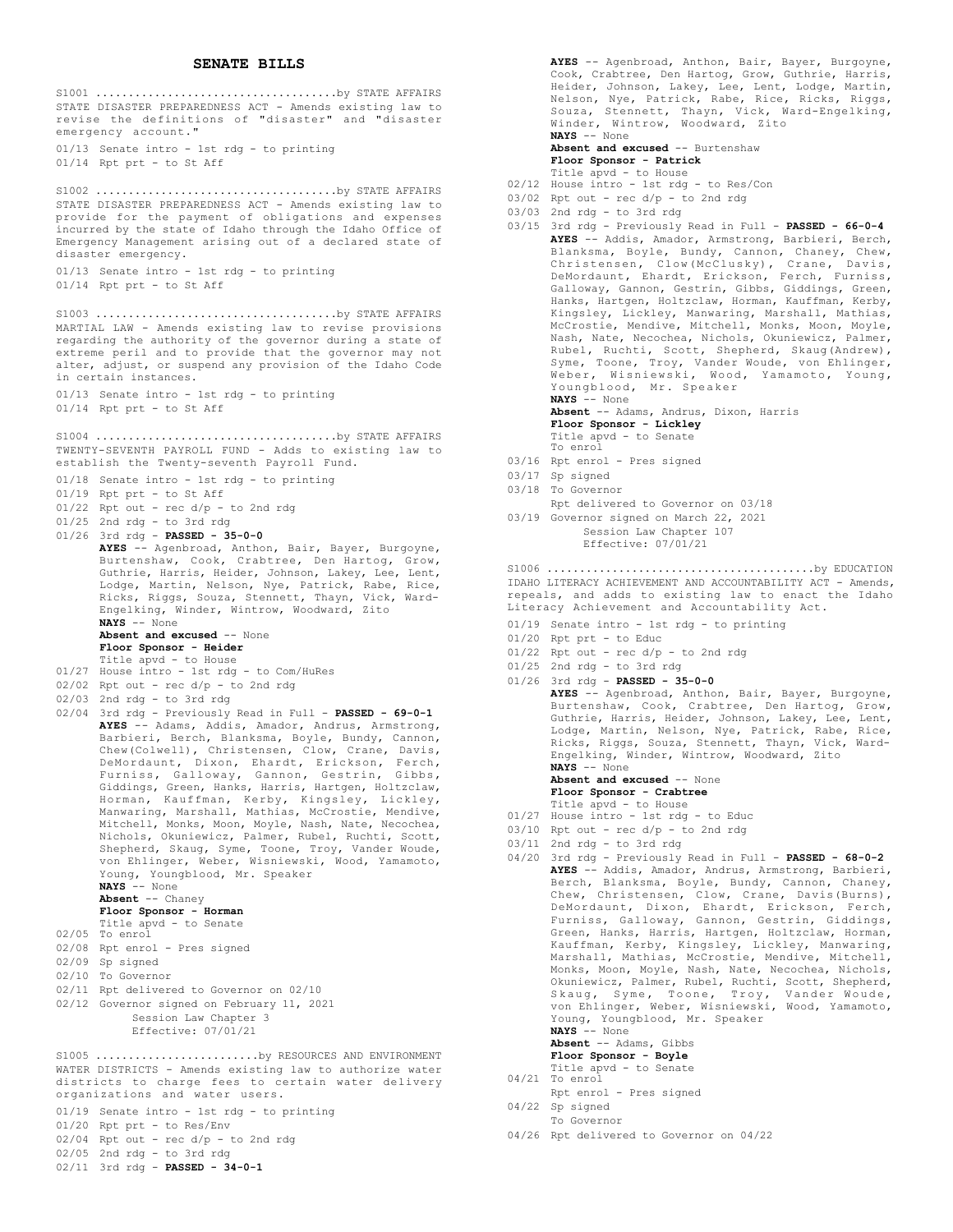05/03 Governor signed on April 28, 2021 Session Law Chapter 292 Effective: 07/01/21 EDUCATION - Amends existing law to provide that local salary schedules for public school staff salaries shall include certain minimum amounts and to clarify eligibility requirements for professional endorsements and advanced professional endorsements. 01/19 Senate intro - 1st rdg - to printing 01/20 Rpt prt - to Educ 01/22 Rpt out - rec d/p - to 2nd rdg  $01/25$  2nd rdg - to 3rd rdg 01/26 3rd rdg - **PASSED - 35-0-0 AYES** -- Agenbroad, Anthon, Bair, Bayer, Burgoyne, Burtenshaw, Cook, Crabtree, Den Hartog, Grow, Guthrie, Harris, Heider, Johnson, Lakey, Lee, Lent, Lodge, Martin, Nelson, Nye, Patrick, Rabe, Rice, Ricks, Riggs, Souza, Stennett, Thayn, Vick, Ward-Engelking, Winder, Wintrow, Woodward, Zito **NAYS** -- None **Absent and excused** -- None **Floor Sponsor - Cook** Title apvd - to House 01/27 House intro - 1st rdg - to Educ S1007 .........................................by EDUCATION APPROPRIATIONS - OFFICE OF THE STATE BOARD OF EDUCATION - Relates to the appropriation to the Office of the State Board of Education for fiscal year 2021. 01/19 Senate intro - 1st rdg - to printing 01/20 Rpt prt - to Fin 01/22 Rpt out - rec d/p - to 2nd rdg 01/25 2nd rdg - to 3rd rdg 01/26 3rd rdg - **PASSED - 35-0-0 AYES** -- Agenbroad, Anthon, Bair, Bayer, Burgoyne, Burtenshaw, Cook, Crabtree, Den Hartog, Grow, Guthrie, Harris, Heider, Johnson, Lakey, Lee, Lent, Lodge, Martin, Nelson, Nye, Patrick, Rabe, Rice, Ricks, Riggs, Souza, Stennett, Thayn, Vick, Ward-Engelking, Winder, Wintrow, Woodward, Zito **NAYS** -- None **Absent and excused** -- None **Floor Sponsor - Crabtree** Title apvd - to House 01/27 House intro - 1st rdg - to 2nd rdg 01/28 2nd rdg - to 3rd rdg 01/29 3rd rdg - Previously Read in Full - **PASSED - 64-3-3 AYES** -- Adams, Addis, Amador, Andrus, Armstrong, Berch, Blanksma, Boyle, Bundy, Cannon, Chaney, Chew(Hoy), Christensen, Clow, Crane, Davis(Burns), DeMordaunt, Dixon, Ehardt, Erickson, Ferch, Furniss, Galloway, Gannon, Gestrin, Giddings, Green, Hanks, Harris, Hartgen, Holtzclaw, Horman, Kauffman, Kingsley, Lickley, Manwaring, Marshall, Mathias, McCrostie, Mendive, Mitchell, Monks, Moon, Moyle, Nash, Nate, Necochea, Nichols, Okuniewicz, Rubel, Ruchti, Scott, Shepherd, Skaug, Toone(Metzler-Fitzgerald), Troy, Vander Woude, von Ehlinger, Weber, Wisniewski, Yamamoto, Young, Youngblood, Mr. Speaker **NAYS** -- Barbieri, Kerby, Syme **Absent** -- Gibbs, Palmer, Wood **Floor Sponsor - Horman** Title apvd - to Senate 02/01 To enrol 02/02 Rpt enrol - Pres signed 02/03 Sp signed 02/04 To Governor 02/05 Rpt delivered to Governor on 02/04 02/10 Governor signed on February 9, 2021 Session Law Chapter 1 Effective: 02/09/2021 S1008 ...........................................by FINANCE STATE FIRE MARSHAL - Amends existing law to clarify that the state fire marshal and the state fire marshal's deputies are considered firefighters for purposes of the Public Employee Retirement System (PERSI) and certain worker's compensation benefits for first responders. S1009 ......................by COMMERCE AND HUMAN RESOURCES

01/20 Senate intro - 1st rdg - to printing

- 01/21 Rpt prt to Com/HuRes  $01/29$  Rpt out - rec  $d/p$  - to 2nd rdg
- 02/01 2nd rdg to 3rd rdg

02/08 3rd rdg - **PASSED - 32-1-2**

**AYES** -- Agenbroad, Anthon, Bair, Bayer, Burgoyne, Burtenshaw, Cook, Crabtree, Den Hartog, Grow, Guthrie, Harris, Heider, Johnson, Lakey, Lent, Lodge, Martin, Nelson, Nye, Patrick, Rabe, Ricks, Riggs, Souza, Thayn, Vick, Ward-Engelking, Winder, Wintrow, Zito **NAYS** -- Woodward

**Absent and excused** -- Lee, Stennett **Floor Sponsor - Winder**

- Title apvd to House
- 02/09 House intro 1st rdg to Com/HuRes
- 03/02 Rpt out rec  $d/p$  to 2nd rdg
- 03/03 2nd rdg to 3rd rdg
- 03/12 3rd rdg Previously Read in Full **PASSED 67-1-2 AYES** -- Adams, Addis, Amador, Andrus, Armstrong, Barbieri, Berch, Blanksma, Boyle, Bundy, Cannon, Chaney, Chew, Christensen, Crane, Davis, DeMordaunt, Dixon, Ehardt, Erickson, Ferch, Furniss, Galloway, Gannon, Gestrin, Gibbs, Giddings, Green, Hanks, Hartgen, Holtzclaw, Horman, Kauffman, Kerby, Kingsley, Lickley, Manwaring, Marshall, Mathias, McCrostie, Mendive, Mitchell, Monks, Moon, Moyle, Nash, Nate, Necochea, Nichols, Okuniewicz, Palmer, Rubel, Scott, Shepherd, Skaug(Andrew), Syme, Toone, Troy, Vander Woude, von Ehlinger, Weber, Wisniewski, Wood, Yamamoto, Young, Youngblood, Mr. Speaker **NAYS** -- Harris
	- **Absent** -- Clow, Ruchti
	- **Floor Sponsor Syme**
- Title apvd to Senate 03/15 To enrol
- Rpt enrol Pres signed
- 03/16 Sp signed
- To Governor
- 
- 03/18 Governor signed on March 18, 2021
	-

Provided subsections (4) through (6) of IC 72-

#### WORKER'S COMPENSATION - Amends existing law to revise provisions regarding burial expenses.

- 01/20 Senate intro 1st rdg to printing
- 01/21 Rpt prt to Com/HuRes
- $02/05$  Rpt out rec  $d/p$  to 2nd rdg
- 02/08 2nd rdg to 3rd rdg
- 02/11 3rd rdg **PASSED 34-0-1**

**AYES** -- Agenbroad, Anthon, Bair, Bayer, Burgoyne, Cook, Crabtree, Den Hartog, Grow, Guthrie, Harris, Heider, Johnson, Lakey, Lee, Lent, Lodge, Martin, Nelson, Nye, Patrick, Rabe, Rice, Ricks, Riggs, Souza, Stennett, Thayn, Vick, Ward-Engelking, Winder, Wintrow, Woodward, Zito **NAYS** -- None

**Absent and excused** -- Burtenshaw

- **Floor Sponsor Patrick**
- Title apvd to House 02/12 House intro - 1st rdg - to Com/HuRes
- $02/26$  Rpt out rec  $d/p$  to 2nd rdg
- 
- 03/01 2nd rdg to 3rd rdg
- 03/12 3rd rdg Previously Read in Full **PASSED 67-0-3 AYES** -- Adams, Addis, Amador, Andrus, Armstrong, Barbieri, Berch, Blanksma, Boyle, Bundy, Cannon, Chaney, Chew, Christensen, Crane, DeMordaunt, Dixon, Ehardt, Erickson, Ferch, Furniss, Galloway, Gannon, Gestrin, Gibbs, Giddings, Green, Hanks, Harris, Hartgen, Holtzclaw, Horman, Kauffman, Kerby, Kingsley, Lickley, Manwaring, Marshall, Mathias, McCrostie, Mendive, Mitchell, Monks, Moon, Moyle, Nash, Nate, Necochea, Nichols, Okuniewicz, Palmer, Rubel, Scott, Shepherd, Skaug(Andrew), Syme, Toone, Troy, Vander Woude, von Ehlinger, Weber, Wisniewski, Wood, Yamamoto, Young, Youngblood, Mr. Speaker **NAYS** -- None

**Absent** -- Clow, Davis, Ruchti **Floor Sponsor - Syme**

- Title apvd to Senate 03/15 To enrol
- Rpt enrol Pres signed
- 03/16 Sp signed
	- To Governor
- 03/18 Rpt delivered to Governor on 03/16

- 03/18 Rpt delivered to Governor on 03/16
	- - Session Law Chapter 83

Effective: 07/01/2021

451 are for injuries on or after 07/01/19.

# S1010 ......................by COMMERCE AND HUMAN RESOURCES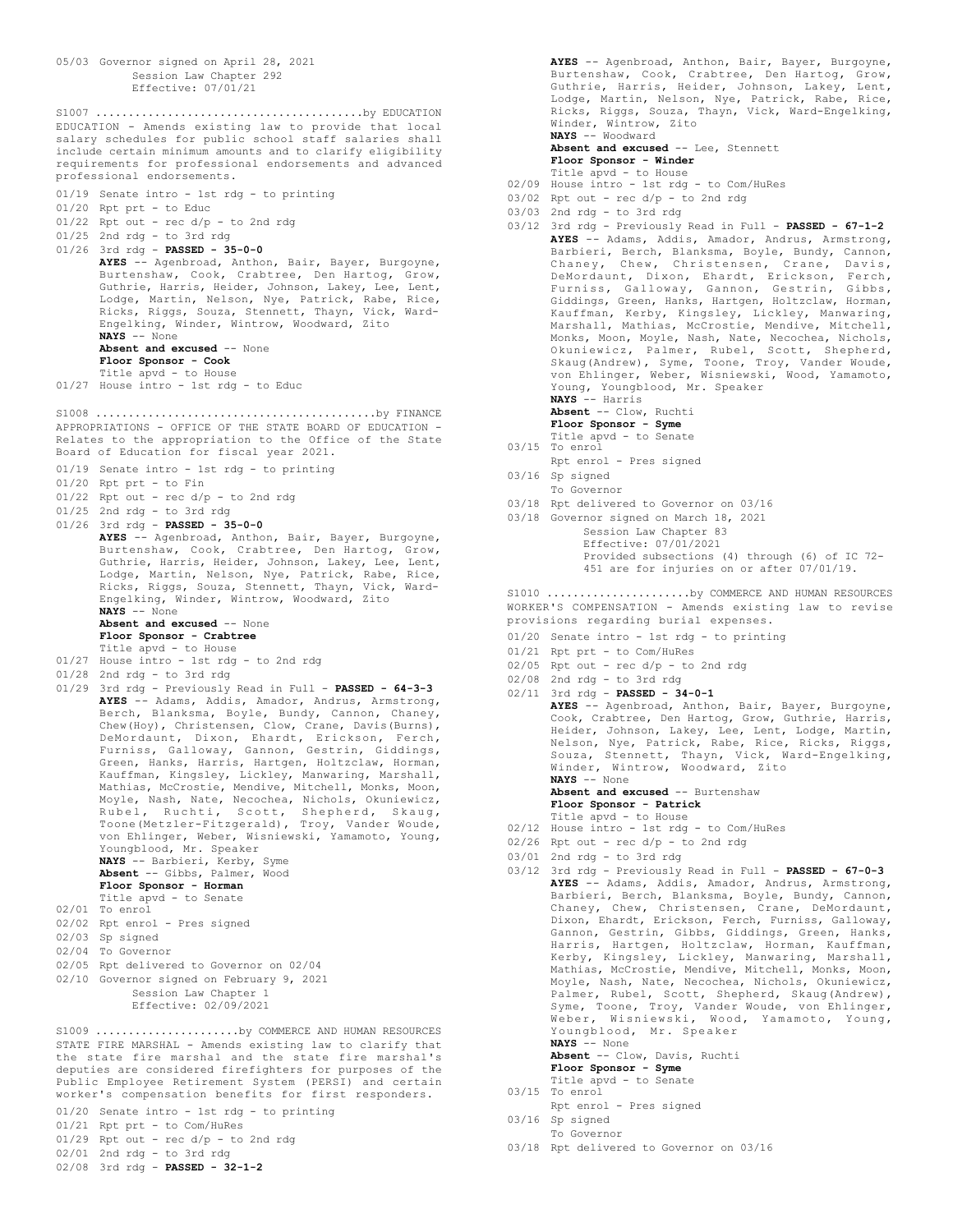03/18 Governor signed on March 17, 2021 Session Law Chapter 82 Effective: 07/01/2021 Provided subsections (4) through (6) of IC 72- 451 are for injuries on or after 07/01/19. LAND SURVEYING - Amends existing law to revise provisions regarding plane coordinate systems used in Idaho. 01/20 Senate intro - 1st rdg - to printing 01/21 Rpt prt - to Com/HuRes  $02/03$  Rpt out - rec  $d/p$  - to 2nd rdg 02/04 2nd rdg - to 3rd rdg 02/11 3rd rdg - **PASSED - 34-0-1 AYES** -- Agenbroad, Anthon, Bair, Bayer, Burgoyne, Cook, Crabtree, Den Hartog, Grow, Guthrie, Harris, Heider, Johnson, Lakey, Lee, Lent, Lodge, Martin, Nelson, Nye, Patrick, Rabe, Rice, Ricks, Riggs, Souza, Stennett, Thayn, Vick, Ward-Engelking, Winder, Wintrow, Woodward, Zito **NAYS** -- None Absent and excused -- Burtenshaw **Floor Sponsor - Woodward** Title apvd - to House 02/12 House intro - 1st rdg - to Bus  $03/18$  Rpt out - rec  $d/p$  - to 2nd rdg 04/06 2nd rdg - to 3rd rdg 04/08 3rd rdg - Previously Read in Full - **PASSED - 68-0-2 AYES** -- Adams, Addis, Amador, Andrus, Armstrong, Barbieri, Berch, Blanksma, Boyle, Bundy, Cannon, Chaney, Chew, Christensen, Clow, Crane, Davis, DeMordaunt, Dixon, Ehardt, Erickson, Ferch, Furniss, Galloway, Gannon, Gestrin, Gibbs, Giddings, Green, Hanks, Harris, Hartgen, Holtzclaw, Horman, Kerby, Kingsley, Lickley, Manwaring, Marshall, Mathias, McCrostie, Mendive, Mitchell, Monks, Moon, Moyle, Nash, Nate, Necochea, Nichols, Okuniewicz, Palmer, Rubel, Ruchti, Scott, Skaug, Syme, Toone, Troy, Vander Woude, von Ehlinger, Weber, Wisniewski, Wood, Yamamoto, Young, Youngblood, Mr. Speaker **NAYS** -- None **Absent** -- Kauffman, Shepherd **Floor Sponsor - Green** Title apvd - to Senate To enrol 04/09 Rpt enrol - Pres signed 04/12 Sp signed To Governor 04/13 Rpt delivered to Governor on 04/12 04/14 Governor signed on April 14, 2021 Session Law Chapter 174 Effective: 07/01/21 S1011 ............................by COMMERCE AND HUMAN RESOURCES DENTISTRY - Amends existing law to remove obsolete language and to prohibit certain limitations on filing a complaint with the board. 01/20 Senate intro - 1st rdg - to printing 01/21 Rpt prt - to Com/HuRes 01/27 Rpt out - rec d/p - to 2nd rdg 01/28 2nd rdg - to 3rd rdg 02/04 3rd rdg - **PASSED - 35-0-0 AYES** -- Agenbroad, Anthon, Bair, Bayer, Burgoyne, Burtenshaw, Cook, Crabtree, Den Hartog, Grow, Guthrie, Harris, Heider, Johnson, Lakey, Lee, Lent, Lodge, Martin, Nelson, Nye, Patrick, Rabe, Rice, Ricks, Riggs, Souza, Stennett, Thayn, Vick, Ward-Engelking, Winder, Wintrow, Woodward, Zito **NAYS** -- None **Absent and excused** -- None **Floor Sponsor - Souza** Title apvd - to House 02/05 House intro - 1st rdg - to Health/Wel 02/09 Rpt out - rec d/p - to 2nd rdg 02/10 2nd rdg - to 3rd rdg 02/11 3rd rdg - Previously Read in Full - **PASSED - 70-0-0 AYES** -- Adams, Addis, Amador, Andrus, Armstrong, Barbieri, Berch, Blanksma, Boyle, Bundy, Cannon, Chaney, Chew(Colwell), Christensen, Clow, Crane, Davis, DeMordaunt, Dixon, Ehardt, Erickson, Ferch, Furniss, Galloway, Gannon, Gestrin, Gibbs, Giddings, Green, Hanks, Harris, Hartgen, Holtzclaw, Horman, Kauffman, Kerby, Kingsley, Lickley, Manwaring, Marshall, Mathias, McCrostie, Mendive, Mitchell, Monks, Moon, Moyle, Nash, Nate, Necochea, S1012 ......................by COMMERCE AND HUMAN RESOURCES

Nichols, Okuniewicz, Palmer, Rubel, Ruchti, Scott, Shepherd, Skaug, Syme, Toone, Troy, Vander Woude, von Ehlinger, Weber, Wisniewski, Wood, Yamamoto, Young, Youngblood, Mr. Speaker **NAYS** -- None **Absent** -- None **Floor Sponsor - Ferch** Title apvd - to Senate 02/12 To enrol 02/15 Rpt enrol - Pres signed 02/16 Sp signed 02/17 To Governor 02/18 Rpt delivered to Governor on 02/17 02/19 Governor signed on February 18, 2021 Session Law Chapter 7 Effective: 07/01/21 COMMERCIAL TRANSACTIONS - Amends existing law to revise the regulations and requirements regarding commercial transactions. 01/20 Senate intro - 1st rdg - to printing 01/21 Rpt prt - to Com/HuRes 01/29 Rpt out - rec  $d/p$  - to 2nd rdg 02/01 2nd rdg - to 3rd rdg 02/08 3rd rdg - **PASSED - 20-13-2 AYES** -- Agenbroad, Bair, Burgoyne, Burtenshaw, Cook, Guthrie, Heider, Lakey, Lodge, Martin, Nelson, Nye, Patrick, Rabe, Souza, Thayn, Ward-Engelking, Winder, Wintrow, Woodward **NAYS** -- Anthon, Bayer, Crabtree, Den Hartog, Grow, Harris, Johnson, Lent, Rice, Ricks, Riggs, Vick, Zito **Absent and excused** -- Lee, Stennett **Floor Sponsor - Agenbroad** Title apvd - to House 02/09 House intro - 1st rdg - to Bus  $03/16$  Rpt out - rec  $d/p$  - to 2nd rdg 03/17 2nd rdg - to 3rd rdg 04/27 Ret'd to Com/HuRes S1013 ......................by COMMERCE AND HUMAN RESOURCES COLLECTION AGENCIES - Amends existing law to revise the regulations and requirements for collection agencies. 01/20 Senate intro - 1st rdg - to printing 01/21 Rpt prt - to Com/HuRes 01/29 Rpt out - to 14th Ord 02/18 Rpt out amen - to engros Rpt engros - 1st rdg - to 2nd rdg as amen 02/19 2nd rdg - to 3rd rdg as amen 02/23 3rd rdg as amen - **PASSED - 28-6-1 AYES** -- Agenbroad, Anthon, Burgoyne, Den Hartog, Grow, Guthrie, Harris, Heider, Johnson, Lakey, Lee, Lodge, Martin, Nelson, Nye, Patrick, Rabe, Ricks, Riggs, Siddoway(Burtenshaw), Souza, Stennett, Thayn, Van Orden(Bair), Ward-Engelking, Winder, Wintrow, Woodward **NAYS** -- Bayer, Cook, Crabtree, Lent, Vick, Zito **Absent and excused** -- Rice **Floor Sponsor - Lakey** Title apvd - to House 02/24 House intro - 1st rdg - to Bus S1014aa ....................by COMMERCE AND HUMAN RESOURCES DOMESTIC WATER - Repeals existing law relating to the protection of domestic water. 01/20 Senate intro - 1st rdg - to printing 01/21 Rpt prt - to Health/Wel  $01/27$  Rpt out - rec d/p - to 2nd rdg  $01/28$  2nd rdg - to 3rd rdg 02/04 3rd rdg - **PASSED - 34-1-0 AYES** -- Agenbroad, Anthon, Bair, Bayer, Burtenshaw, Cook, Crabtree, Den Hartog, Grow, Guthrie, Harris, Heider, Johnson, Lakey, Lee, Lent, Lodge, Martin, Nelson, Nye, Patrick, Rabe, Rice, Ricks, Riggs, Souza, Stennett, Thayn, Vick, Ward-Engelking, Winder, Wintrow, Woodward, Zito **NAYS** -- Burgoyne **Absent and excused** -- None **Floor Sponsor - Harris** Title apvd - to House 02/05 House intro - 1st rdg - to Env S1015 ................................by HEALTH AND WELFARE

03/03 Rpt out - rec  $d/p$  - to 2nd rdg

03/15 3rd rdg - Previously Read in Full - **PASSED - 59-7-4**

03/04 2nd rdg - to 3rd rdg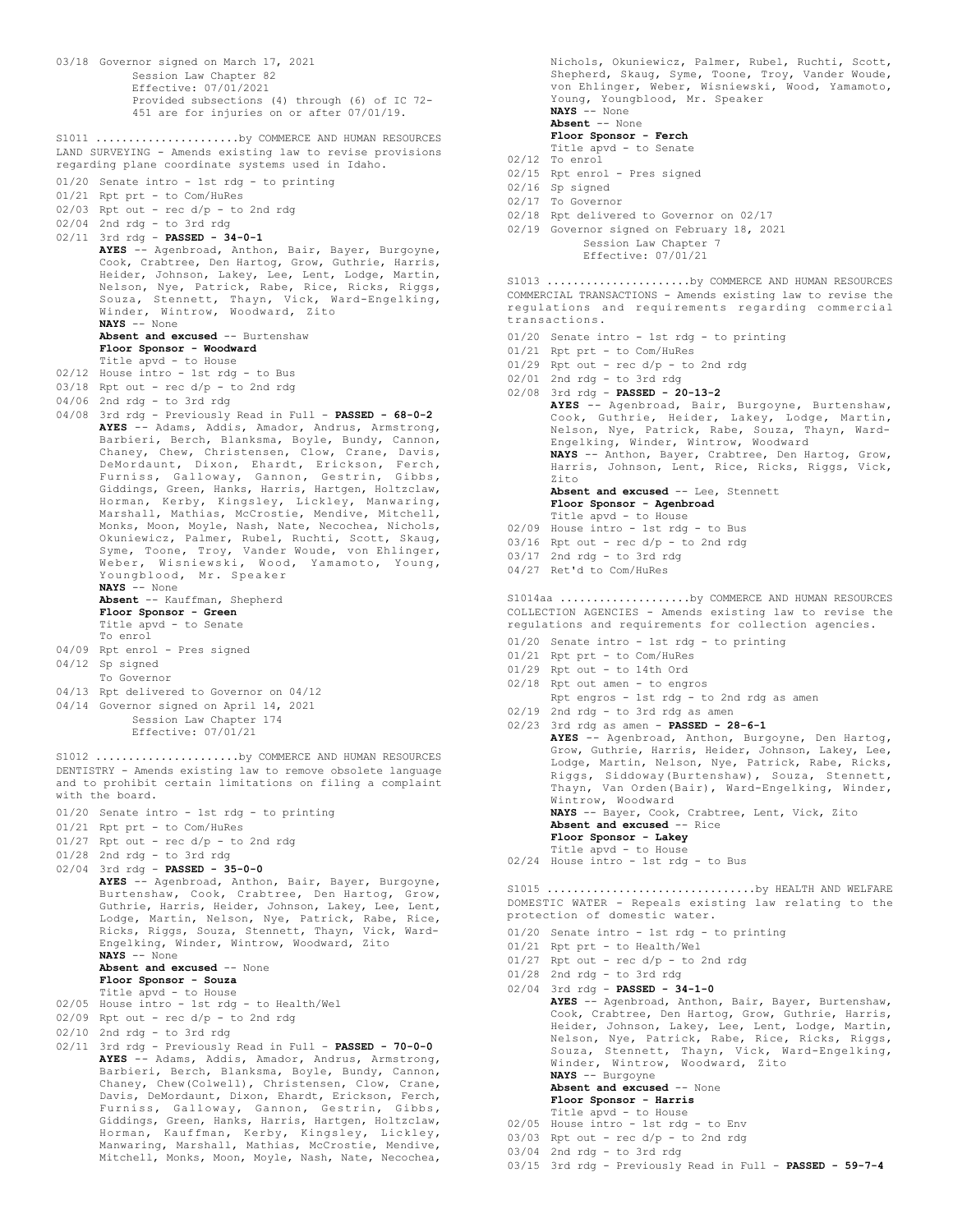```
AYES -- Addis, Amador, Armstrong, Barbieri, Berch,
       Blanksma, Boyle, Bundy, Cannon, Chaney, Chew,
       Clow(McClusky), Crane, Davis, DeMordaunt, Ehardt,
       Erickson, Ferch, Furniss, Galloway,
      Gestrin, Gibbs, Giddings, Green, Hartgen,
       Holtzclaw, Horman, Kauffman, Kerby, Lickley,
       Manwaring, Marshall, Mathias, McCrostie, Mendive,
      Mitchell, Monks, Moon, Moyle, Nash, Nate, Necochea,
       Nichols, Rubel, Ruchti, Shepherd, Skaug(Andrew),
       Syme, Toone, Troy, Vander Woude, Weber, Wisniewski,
       Wood, Yamamoto, Young, Youngblood, Mr. Speaker
      NAYS -- Christensen, Dixon, Hanks, Kingsley,
      Okuniewicz, Scott, von Ehlinger
       Absent -- Adams, Andrus, Harris, Palmer
       Floor Sponsor - Nash
       Title apvd - to Senate
      To enrol
03/16 Rpt enrol - Pres signed
03/17 Sp signed
03/18 To Governor
     Rpt delivered to Governor on 03/18
03/19 Governor signed on March 22, 2021
        Session Law Chapter 108
           Effective: 07/01/21
RESPIRATORY CARE PRACTICE ACT - Repeals and adds to
existing law to replace the Respiratory Care Practice Act.
01/20 Senate intro - 1st rdg - to printing
01/21 Rpt prt - to Health/Wel
02/02 Rpt out - rec d/p - to 2nd rdg
02/03 2nd rdg - to 3rd rdg
02/10 3rd rdg - PASSED - 34-0-1
      AYES -- Agenbroad, Anthon, Bair, Bayer, Burgoyne,
      Burtenshaw, Cook, Crabtree, Den Hartog, Grow,
      Guthrie, Harris, Heider, Johnson, Lakey, Lee, Lent,
       Lodge, Nelson, Nye, Patrick, Rabe, Rice, Ricks,
Riggs, Souza, Stennett, Thayn, Vick, Ward-
      Engelking, Winder, Wintrow, Woodward, Zito
      NAYS -- None
      Absent and excused -- Martin
      Floor Sponsor - Wintrow
Title apvd - to House
02/11 House intro - 1st rdg - to Health/Wel
02/18 Rpt out - rec d/p - to 2nd rdg
02/19 2nd rdg - to 3rd rdg
03/01 3rd rdg - Previously Read in Full - PASSED - 67-0-3
      AYES -- Adams, Addis, Andrus, Armstrong, Barbieri,
      Berch, Blanksma, Boyle, Bundy, Cannon, Chaney,
       Chew, Christensen, Clow, Crane, Davis, DeMordaunt,
      Dixon, Ehardt, Erickson, Ferch, Furniss, Galloway,
      Gannon, Gestrin, Giddings, Green, Hanks, Harris,
       Hartgen, Holtzclaw, Horman, Kauffman, Kingsley,
       Lickley, Manwaring, Marshall, Mathias, McCrostie,
      Mendive, Mitchell, Monks, Moon, Moyle, Nash, Nate,
      Necochea, Nichols, Okuniewicz, Palmer, Rubel,
      Ruchti, Scott, Shepherd, Skaug, Syme, Toone, Troy,
      Vander Woude, von Ehlinger, Weber, Wisniewski,
      Wood, Yamamoto, Young, Youngblood, Mr. Speaker
      NAYS -- None
      Absent -- Amador, Gibbs, Kerby
      Floor Sponsor - Davis
       Title apvd - to Senate
03/02 To enrol
      Rpt enrol - Pres signed
03/03 Sp signed
03/04 To Governor
      Rpt delivered to Governor on 03/04
03/08 Governor signed on March 8, 2021
          Session Law Chapter 21
           Effective: 07/01/21
S1016 ................................by HEALTH AND WELFARE
CONTROLLED SUBSTANCES - Amends existing law to provide for
certain synthetic drugs and controlled substances.
01/20 Senate intro - 1st rdg - to printing
01/21 Rpt prt - to Health/Wel
01/28 Rpt out - rec d/p - to 2nd rdg
01/29 2nd rdg - to 3rd rdg
02/08 3rd rdg - PASSED - 30-3-2
       AYES -- Agenbroad, Anthon, Bair, Burgoyne,
Burtenshaw, Cook, Den Hartog, Grow, Guthrie,
       Harris, Heider, Johnson, Lakey, Lent, Lodge,
Martin, Nelson, Nye, Patrick, Rabe, Rice, Ricks,
Riggs, Souza, Thayn, Vick, Ward-Engelking, Winder,
S1017 ................................by HEALTH AND WELFARE
```
Wintrow, Woodward

```
NAYS -- Bayer, Crabtree, Zito
Absent and excused -- Lee, Stennett
Floor Sponsor - Wintrow
Title apvd - to House
```
- 02/09 House intro 1st rdg to Health/Wel
- $02/16$  Rpt out rec  $d/p$  to 2nd rdg
- 02/17 2nd rdg to 3rd rdg
- 02/18 3rd rdg Previously Read in Full **PASSED 43-27- 0 AYES** -- Addis, Amador, Berch, Blanksma, Cannon,

Chaney, Chew, Clow, Crane, Davis, Erickson, Furniss, Galloway, Gannon, Gibbs, Green, Hartgen, Holtzclaw, Horman, Kauffman, Kerby, Lickley, Manwaring, Marshall, Mathias, McCrostie, Mitchell, Monks, Moyle, Nash, Necochea, Rubel, Ruchti, Skaug, Syme, Toone, Troy, Vander Woude, Weber, Wood, Yamamoto, Youngblood, Mr. Speaker **NAYS** -- Adams, Andrus, Armstrong, Barbieri, Boyle, Bundy, Christensen, DeMordaunt, Dixon, Ehardt, Ferch, Gestrin, Giddings, Hanks, Harris, Kingsley, Mendive, Moon, Nate, Nichols, Okuniewicz, Palmer, Scott, Shepherd, von Ehlinger, Wisniewski, Young **Absent** -- None **Floor Sponsor - Chew** Title apvd - to Senate 02/19 To enrol 02/22 Rpt enrol - Pres signed 02/23 Sp signed 02/24 To Governor 02/25 Rpt delivered to Governor on 02/24 03/01 Governor signed on February 26, 2021 Session Law Chapter 11 Effective: 07/01/21

STATE HISTORICAL SOCIETY - Repeals and amends existing law to remove provisions relating to the State Historical Society. S1018 .....................................by STATE AFFAIRS

- 01/20 Senate intro 1st rdg to printing
- 01/21 Rpt prt to St Aff
- $02/01$  Rpt out rec  $d/p$  to 2nd rdg
- 02/02 2nd rdg to 3rd rdg
- 02/09 3rd rdg **PASSED 35-0-0**

**AYES** -- Agenbroad, Anthon, Bair, Bayer, Burgoyne, Burtenshaw, Cook, Crabtree, Den Hartog, Grow, Guthrie, Harris, Heider, Johnson, Lakey, Lee, Lent, Lodge, Martin, Nelson, Nye, Patrick, Rabe, Rice, Ricks, Riggs, Souza, Stennett, Thayn, Vick, Ward-Engelking, Winder, Wintrow, Woodward, Zito **NAYS** -- None

**Absent and excused** -- None **Floor Sponsor - Heider** Title apvd - to House

- 02/10 House intro 1st rdg to St Aff
- 02/19 Rpt out to Gen Ord
- 02/23 Ref'd to St Aff

FISH AND GAME - Amends existing law to provide for meeting notices and to provide for public input. S1019 ............................by RESOURCES AND ENVIRONMENT

- 01/21 Senate intro 1st rdg to printing
- 01/22 Rpt prt to Res/Env

LANDOWNERS - Amends existing law regarding the limitation of liability of landowners toward persons entering land for recreational purposes. S1020 .........................by RESOURCES AND ENVIRONMENT

- 01/21 Senate intro 1st rdg to printing
- 01/22 Rpt prt to Res/Env
- $02/09$  Rpt out rec d/p to 2nd rdg
- 02/10 2nd rdg to 3rd rdg

02/11 3rd rdg - **PASSED - 30-3-2 AYES** -- Agenbroad, Anthon, Bair, Bayer, Cook, Crabtree, Den Hartog, Grow, Guthrie, Harris, Heider, Lakey, Lee, Lent, Lodge, Martin, Nelson, Patrick, Rabe, Rice, Ricks, Riggs, Souza, Thayn, Vick, Ward-Engelking, Winder, Wintrow, Woodward, Zito **NAYS** -- Burgoyne, Nye, Stennett **Absent and excused** -- Burtenshaw, Johnson

**Floor Sponsor - Harris** Title apvd - to House

- 02/12 House intro 1st rdg to Res/Con
- $03/02$  Rpt out rec  $d/p$  to 2nd rdg
- 03/03 2nd rdg to 3rd rdg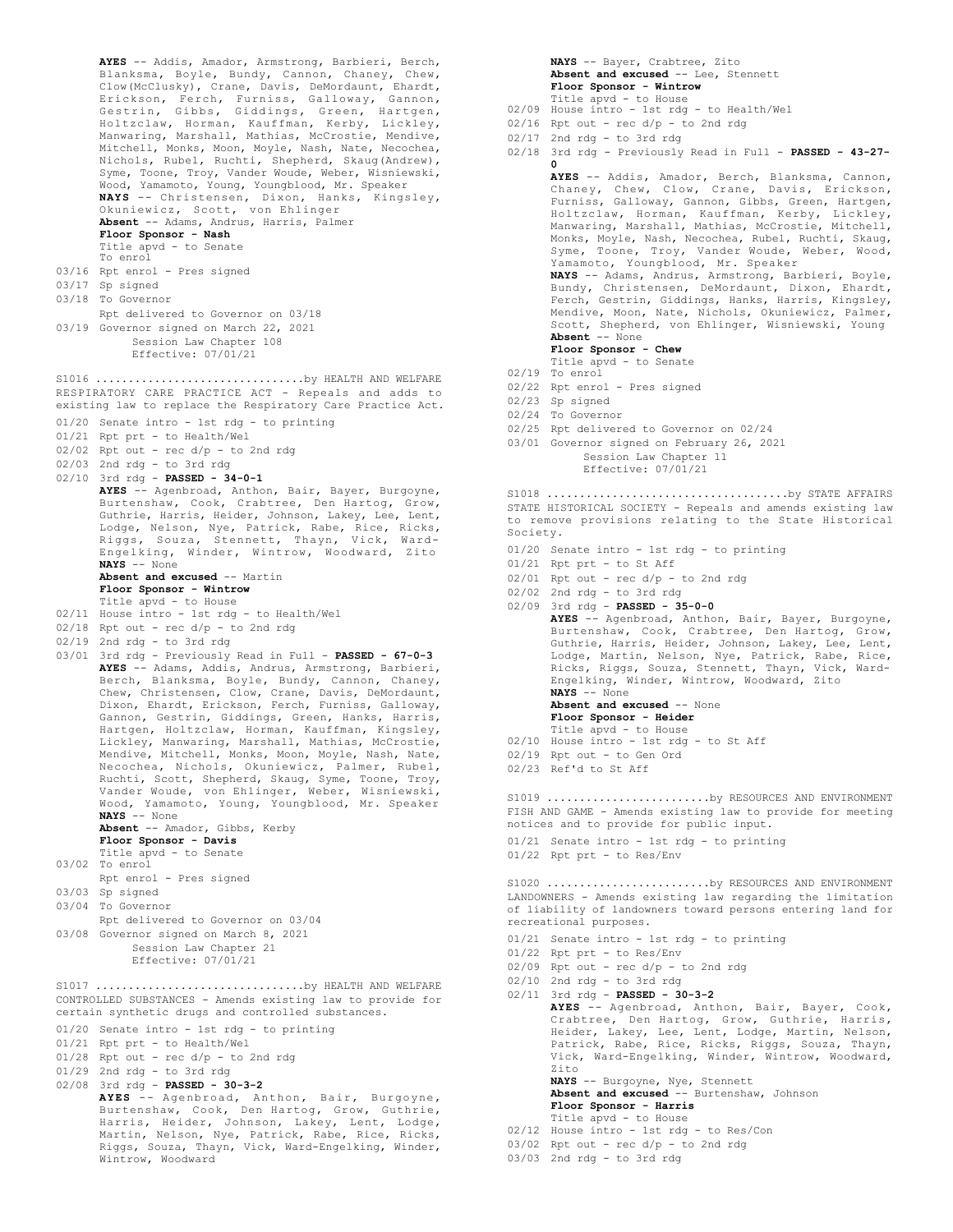```
03/15 3rd rdg - Previously Read in Full - PASSED - 63-4-3
       AYES -- Addis, Amador, Armstrong, Barbieri, Berch,
       Blanksma, Boyle, Bundy, Cannon, Chew, Christensen,
Clow(McClusky), Crane, Davis, DeMordaunt, Dixon,
       Ehardt, Erickson, Ferch, Furniss, Galloway, Gannon,
       Gestrin, Gibbs, Giddings, Green, Hanks, Hartgen,
       Holtzclaw, Horman, Kauffman, Kerby, Kingsley,
       Lickley, Manwaring, Marshall, Mathias, McCrostie,
       Mendive, Mitchell, Monks, Moon, Moyle, Nate,
Necochea, Nichols, Okuniewicz, Palmer, Rubel,
       Scott, Shepherd, Syme, Toone, Troy, Vander Woude,
       von Ehlinger, Weber, Wisniewski, Wood, Yamamoto,
       Young, Youngblood, Mr. Speaker<br>NAYS -- Chaney, Nash, Ruchti, Ska
             - Chaney, Nash, Ruchti, Skaug(Andrew)
       Absent -- Adams, Andrus, Harris
       Floor Sponsor - Gestrin
       Title apvd - to Senate
       To enrol
03/16 Rpt enrol - Pres signed
03/17 Sp signed
03/18 To Governor
      Rpt delivered to Governor on 03/18
03/19 Governor signed on March 22, 2021
            Session Law Chapter 109
            Effective: 07/01/21
TAXING DISTRICT BUDGETS - Amends existing law to revise
provisions regarding limitations on taxing district
budgets.
01/21 Senate intro - 1st rdg - to printing
01/22 Rpt prt - to Loc Gov
S1021 ............................by LOCAL GOVERNMENT AND TAXATION
APPROPRIATIONS - LEGISLATIVE BRANCH - Appropriates and
transfers $4,000,000 from the General Fund to the
Legislative Legal Defense Fund for fiscal year 2021.
01/21 Senate intro - 1st rdg - to printing
01/22 Rpt prt - to Fin
01/25 Rpt out - rec d/p - to 2nd rdg
01/26 2nd rdg - to 3rd rdg
01/28 3rd rdg - PASSED - 27-7-1
       AYES -- Agenbroad, Anthon, Bair, Bayer, Burtenshaw,
       Cook, Crabtree, Den Hartog, Grow, Guthrie, Harris,
       Heider, Johnson, Lakey, Lee, Lent, Lodge, Martin,
       Patrick, Ricks, Riggs, Souza, Thayn, Vick, Winder,
       Woodward, Zito
       NAYS -- Burgoyne, Nelson, Nye, Rabe, Stennett,
       Ward-Engelking, Wintrow
       Absent and excused -- Rice
       Floor Sponsor - Agenbroad
Title apvd - to House
01/29 House intro - 1st rdg - to 2nd rdg
02/01 2nd rdg - to 3rd rdg
03/18 3rd rdg - Previously Read in Full - PASSED - 57-11-
       2
       AYES -- Adams, Addis, Amador, Andrus, Armstrong,
       Barbieri, Blanksma, Boyle, Bundy, Cannon, Chaney,
       Christensen, Clow(McClusky), Crane, DeMordaunt,
       Dixon, Ehardt, Erickson, Ferch, Furniss, Gestrin,
       Gibbs, Giddings, Hanks, Harris, Hartgen, Holtzclaw,
       Horman, Kauffman, Kerby(Greig), Kingsley, Lickley,
       Manwaring, Marshall, Mendive, Mitchell, Monks,
       Moon, Moyle, Nate, Nichols, Okuniewicz, Palmer,
Scott, Shepherd, Skaug(Andrew), Syme, Troy,
Vander Woude, von Ehlinger, Weber, Wisniewski,
Wood, Yamamoto(Yamamoto), Young, Youngblood,
       Mr. Speaker
       NAYS -- Berch, Chew, Davis, Green, Mathias,
       McCrostie, Nash, Necochea, Rubel, Ruchti, Toone
       Absent -- Galloway, Gannon
       Floor Sponsor - Troy
       Title apvd - to Senate
       To enrol
03/19 Rpt enrol - Pres signed
       Sp signed
       To Governor
       Rpt delivered to Governor on 03/22
03/19 Governor signed on March 26, 2021
           Session Law Chapter 144
            Effective: 03/26/2021
S1022 ...........................................by FINANCE
```
APPROPRIATIONS - Appropriates and transfers \$279,000 from the General Fund to the Pest Control Deficiency Fund for fiscal year 2021. S1023 ...........................................by FINANCE

- 01/21 Senate intro 1st rdg to printing
- $01/22$  Rpt prt to Fin
- $01/25$  Rpt out rec  $d/p$  to 2nd rdg
- 01/26 2nd rdg to 3rd rdg
- 01/28 3rd rdg **PASSED 34-0-1**

**AYES** -- Agenbroad, Anthon, Bair, Bayer, Burgoyne, Burtenshaw, Cook, Crabtree, Den Hartog, Grow, Guthrie, Harris, Heider, Johnson, Lakey, Lee, Lent, Lodge, Martin, Nelson, Nye, Patrick, Rabe, Ricks, Riggs, Souza, Stennett, Thayn, Vick, Ward-Engelking, Winder, Wintrow, Woodward, Zito **NAYS** -- None **Absent and excused** -- Rice

**Floor Sponsor - Crabtree**

- Title apvd to House
- 01/29 House intro 1st rdg to 2nd rdg
- 02/01 2nd rdg to 3rd rdg
- 02/02 3rd rdg Previously Read in Full **PASSED 69-0-1 AYES** -- Adams, Addis, Amador, Andrus, Armstrong, Barbieri, Berch, Blanksma, Boyle, Bundy, Cannon, Chaney, Chew(Colwell), Christensen, Clow, Crane, Davis(Burns), DeMordaunt, Dixon, Ehardt, Erickson, Ferch, Furniss, Galloway, Gannon, Gestrin, Gibbs, Giddings, Green(Morales), Hanks, Harris, Holtzclaw, Horman, Kauffman, Kerby, Kingsley, Lickley, Manwaring, Marshall, Mathias, McCrostie, Mendive, Mitchell, Monks, Moon, Moyle, Nash, Nate, Necochea, Nichols, Okuniewicz, Palmer, Rubel, Ruchti, Scott, Shepherd, Skaug, Syme, Toone, Troy, Vander Woude, von Ehlinger, Weber, Wisniewski, Wood, Yamamoto, Young, Youngblood, Mr. Speaker **NAYS** -- None
	- **Absent** -- Hartgen
	- **Floor Sponsor Nash**
	- Title apvd to Senate
- 02/03 To enrol
- 02/04 Rpt enrol Pres signed
- 02/05 Sp signed
- 02/08 To Governor
- 02/09 Rpt delivered to Governor on 02/08
- 02/10 Governor signed on February 9, 2021

Session Law Chapter 2 Effective: 02/09/2021

OCCUPATIONAL LICENSING - Amends existing law to remove hiring authority from various individual licensing boards. S1024 ......................by COMMERCE AND HUMAN RESOURCES

- 01/22 Senate intro 1st rdg to printing
- 01/25 Rpt prt to Com/HuRes
- $02/10$  Rpt out rec  $d/p$  to 2nd rdg
- 02/11 2nd rdg to 3rd rdg 02/16 3rd rdg - **PASSED - 31-2-2**

**AYES** -- Agenbroad, Anthon, Bayer, Burgoyne, Cook, Crabtree, Den Hartog, Harris, Heider, Johnson, Lakey, Lent, Lodge, Martin, Nelson, Nye, Patrick, Rabe, Rice, Ricks, Riggs, Siddoway(Burtenshaw), Souza, Stennett, Thayn, Vick, Ward-Engelking, Winder, Wintrow, Woodward, Zito **NAYS** -- Guthrie, Lee **Absent and excused** -- Bair, Grow **Floor Sponsor - Souza**

- Title apvd to House 02/17 House intro - 1st rdg - to Bus
- $03/10$  Rpt out rec  $d/p$  to 2nd rdg
- $03/11$  2nd rdg to 3rd rdg
- 04/06 3rd rdg Previously Read in Full **PASSED 69-0-1 AYES** -- Adams, Addis, Amador, Andrus, Armstrong, Barbieri, Berch, Blanksma, Boyle, Cannon, Chaney, Chew, Christensen, Clow, Crane, Davis, DeMordaunt, Dixon, Ehardt, Erickson, Ferch, Furniss, Galloway, Gannon, Gestrin, Gibbs, Giddings, Green, Hanks, Harris, Hartgen, Holtzclaw, Horman, Kauffman, Kerby, Kingsley, Lickley, Manwaring, Marshall, Mathias, McCrostie, Mendive, Mitchell, Monks, Moon, Moyle, Nash, Nate, Necochea, Nichols, Okuniewicz, Palmer, Rubel, Ruchti, Scott, Shepherd, Skaug, Syme, Toone, Troy, Vander Woude, von Ehlinger, Weber, Wisniewski, Wood, Yamamoto, Young, Youngblood, Mr. Speaker **NAYS** -- None

**Absent** -- Bundy **Floor Sponsor - DeMordaunt** Title apvd - to Senate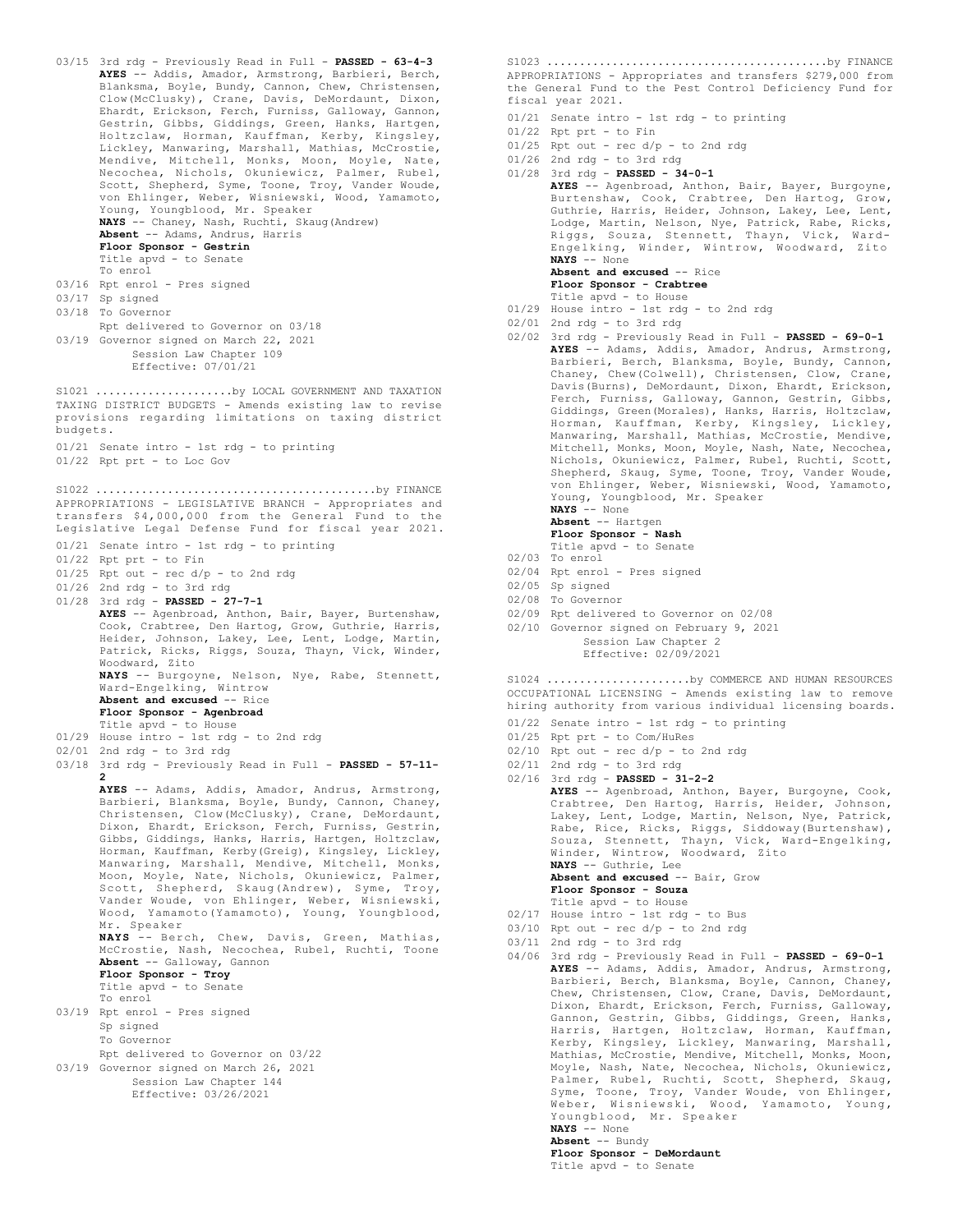04/07 To enrol Rpt enrol - Pres signed 04/08 Sp signed 04/09 To Governor 04/12 Rpt delivered to Governor on 04/09 04/14 Governor signed on April 14, 2021 Session Law Chapter 221 Effective: 07/01/21 OCCUPATIONAL LICENSES - Amends existing law to provide that licensing boards and entities under the Department of Self-Governing Agencies shall be organized under the Division of Occupational and Professional Licenses. 01/22 Senate intro - 1st rdg - to printing 01/25 Rpt prt - to Com/HuRes S1025 ......................by COMMERCE AND HUMAN RESOURCES OCCUPATIONAL LICENSING - Amends existing law to provide that various occupational licensing boards shall be integrated into the Division of Occupational and Professional Licensing. 01/22 Senate intro - 1st rdg - to printing 01/25 Rpt prt - to Com/HuRes  $02/10$  Rpt out - rec  $d/p$  - to 2nd rdg 02/11 2nd rdg - to 3rd rdg 02/16 3rd rdg - **PASSED - 31-2-2 AYES** -- Agenbroad, Anthon, Bayer, Burgoyne, Cook, Crabtree, Den Hartog, Harris, Heider, Johnson, Lakey, Lent, Lodge, Martin, Nelson, Nye, Patrick, Rabe, Rice, Ricks, Riggs, Siddoway(Burtenshaw), Souza, Stennett, Thayn, Vick, Ward-Engelking, Winder, Wintrow, Woodward, Zito **NAYS** -- Guthrie, Lee **Absent and excused** -- Bair, Grow **Floor Sponsor - Patrick** Title apvd - to House 02/17 House intro - 1st rdg - to Bus 03/10 Rpt out - rec d/p - to 2nd rdg 03/11 2nd rdg - to 3rd rdg 04/06 3rd rdg - Previously Read in Full - **PASSED - 69-0-1 AYES** -- Adams, Addis, Amador, Andrus, Armstrong, Barbieri, Berch, Blanksma, Boyle, Cannon, Chaney, Chew, Christensen, Clow, Crane, Davis, DeMordaunt, Dixon, Ehardt, Erickson, Ferch, Furniss, Galloway, Gannon, Gestrin, Gibbs, Giddings, Green, Hanks, Harris, Hartgen, Holtzclaw, Horman, Kauffman, Kerby, Kingsley, Lickley, Manwaring, Marshall, Mathias, McCrostie, Mendive, Mitchell, Monks, Moon, Moyle, Nash, Nate, Necochea, Nichols, Okuniewicz, Palmer, Rubel, Ruchti, Scott, Shepherd, Skaug, Syme, Toone, Troy, Vander Woude, von Ehlinger, Weber, Wisniewski, Wood, Yamamoto, Young, Youngblood, Mr. Speaker **NAYS** -- None **Absent** -- Bundy **Floor Sponsor - DeMordaunt** Title apvd - to Senate 04/07 To enrol Rpt enrol - Pres signed 04/08 Sp signed 04/09 To Governor 04/12 Rpt delivered to Governor on 04/09 04/14 Governor signed on April 14, 2021 Session Law Chapter 222 Effective: 07/01/21 S1026 ......................by COMMERCE AND HUMAN RESOURCES IDAHO WRONGFUL CONVICTION ACT - Adds to existing law to provide for a claim of compensation for a wrongful conviction. 01/22 Senate intro - 1st rdg - to printing 01/25 Rpt prt - to Jud  $01/28$  Rpt out - rec  $d/p$  - to 2nd rdg 01/29 2nd rdg - to 3rd rdg 02/03 3rd rdg - **PASSED - 35-0-0 AYES** -- Agenbroad, Anthon, Bair, Bayer, Burgoyne, Burtenshaw, Cook, Crabtree, Den Hartog, Grow, Guthrie, Harris, Heider, Johnson, Lakey, Lee, Lent, Lodge, Martin, Nelson, Nye, Patrick, Rabe, Rice, Ricks, Riggs, Souza, Stennett, Thayn, Vick, Ward-Engelking, Winder, Wintrow, Woodward, Zito **NAYS** -- None **Absent and excused** -- None **Floor Sponsor - Ricks** S1027 ...............................by JUDICIARY AND RULES

Title apvd - to House

- 02/04 House intro 1st rdg to Jud
- $02/18$  Rpt out rec  $d/p$  to 2nd rdg
- 02/19 2nd rdg to 3rd rdg
- 02/23 3rd rdg Previously Read in Full **PASSED 70-0-0 AYES** -- Adams, Addis, Amador, Andrus, Armstrong, Barbieri, Berch, Blanksma, Boyle, Bundy, Cannon, Chaney, Chew, Christensen, Clow, Crane, Davis, DeMordaunt, Dixon, Ehardt, Erickson, Ferch, Furniss, Galloway, Gannon, Gestrin, Gibbs, Giddings, Green, Hanks, Harris, Hartgen, Holtzclaw, Horman, Kauffman, Kerby, Kingsley, Lickley, Manwaring, Marshall, Mathias, McCrostie, Mendive, Mitchell, Monks, Moon, Moyle, Nash, Nate, Necochea, Nichols, Okuniewicz, Palmer, Rubel, Ruchti, Scott, Shepherd, Skaug, Syme, Toone, Troy, Vander Woude, von Ehlinger, Weber, Wisniewski, Wood, Yamamoto, Young, Youngblood, Mr. Speaker **NAYS** -- None **Absent** -- None **Floor Sponsor - Ehardt** Title apvd - to Senate 02/24 To enrol 02/25 Rpt enrol - Pres signed 02/26 Sp signed 03/01 To Governor 03/02 Rpt delivered to Governor on 03/01 03/08 Governor signed on March 8, 2021 Session Law Chapter 17 Effective: 03/05/2021 MINIMUM WAGE - Amends existing law to increase the minimum wage. 01/22 Senate intro - 1st rdg - to printing 01/25 Rpt prt - to St Aff S1028 ..........................................by BURGOYNE SALES TAX - Amends existing law to provide that the sales tax from internet sales shall be distributed in the same manner as all other sales and use tax revenue. 01/22 Senate intro - 1st rdg - to printing 01/25 Rpt prt - to Loc Gov S1029 ....................................by WARD-ENGELKING CIVIL RIGHTS - Amends existing law to provide that freedom from discrimination because of sexual orientation or gender identity is a civil right. 01/22 Senate intro - 1st rdg - to printing 01/25 Rpt prt - to St Aff S1030 ...........................................by WINTROW STATE DISASTER EMERGENCY ACCOUNT - Amends existing law to revise provisions regarding the Disaster Emergency Account. 01/22 Senate intro - 1st rdg - to printing 01/25 Rpt prt - to St Aff S1031 .....................................by STATE AFFAIRS LEGISLATURE - Amends existing law to revise provisions regarding the adjournment of the Idaho Legislature. 01/22 Senate intro - 1st rdg - to printing 01/25 Rpt prt - to St Aff S1032 .....................................by STATE AFFAIRS LEGISLATURE - Amends existing law to revise Legislative Account distributions. 01/22 Senate intro - 1st rdg - to printing  $01/25$  Rpt prt - to Fin  $01/29$  Rpt out - rec d/p - to 2nd rdg 02/01 2nd rdg - to 3rd rdg 02/08 3rd rdg - **PASSED - 33-0-2 AYES** -- Agenbroad, Anthon, Bair, Bayer, Burgoyne, Burtenshaw, Cook, Crabtree, Den Hartog, Grow, Guthrie, Harris, Heider, Johnson, Lakey, Lent, Lodge, Martin, Nelson, Nye, Patrick, Rabe, Rice, Ricks, Riggs, Souza, Thayn, Vick, Ward-Engelking, Winder, Wintrow, Woodward, Zito **NAYS** -- None **Absent and excused** -- Lee, Stennett **Floor Sponsor - Bair** Title apvd - to House 02/09 House intro - 1st rdg - to 2nd rdg S1033 ...........................................by FINANCE
- 02/10 Ref'd to Approp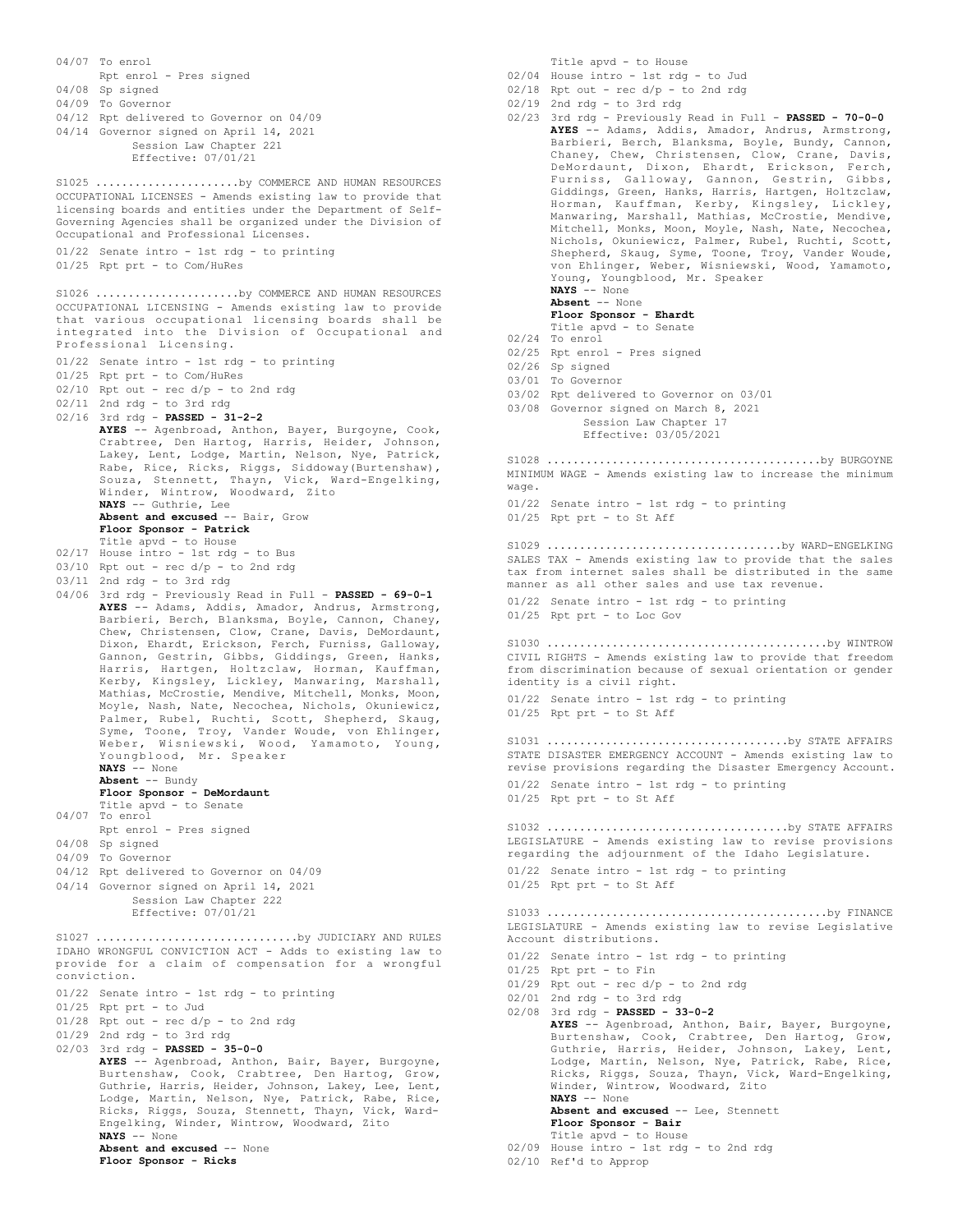```
02/18 Rpt out - rec d/p - to 2nd rdg
02/19 2nd rdg - to 3rd rdg
03/01 3rd rdg - Previously Read in Full - PASSED - 59-8-3
      AYES -- Adams, Addis, Andrus, Armstrong, Barbieri,
      Berch, Blanksma, Boyle, Bundy, Cannon, Chaney,
       Chew, Clow, Crane, Davis, DeMordaunt, Dixon,
      Ehardt, Erickson, Ferch, Furniss, Galloway, Gannon,
       Gestrin, Green, Harris, Hartgen, Holtzclaw, Horman,
      Kauffman, Kingsley, Lickley, Manwaring, Marshall,
      Mathias, McCrostie, Mendive, Mitchell, Monks,
      Moyle, Nash, Necochea, Okuniewicz, Palmer, Rubel,
       Ruchti, Shepherd, Skaug, Syme, Toone, Troy,
      Vander Woude, Weber, Wisniewski, Wood, Yamamoto,
      Young, Youngblood, Mr. Speaker
      NAYS -- Christensen, Giddings, Hanks, Moon, Nate,
       Nichols, Scott, von Ehlinger
      Absent -- Amador, Gibbs, Kerby
       Floor Sponsor - Youngblood
       Title apvd - to Senate
03/02 To enrol
      Rpt enrol - Pres signed
03/03 Sp signed
03/04 To Governor
      Rpt delivered to Governor on 03/04
03/09 Governor signed on March 9, 2021
          Session Law Chapter 23
           Effective: Retroactive to 01/01/2021
APPROPRIATIONS - COMMISSION OF PARDONS AND PAROLE - Relates
to the appropriation to the Commission of Pardons and
Parole for fiscal year 2021.
01/25 Senate intro - 1st rdg - to printing
01/26 Rpt prt - to Fin
01/27 Rpt out - rec d/p - to 2nd rdg
01/28 2nd rdg - to 3rd rdg
02/04 3rd rdg - PASSED - 35-0-0
      AYES -- Agenbroad, Anthon, Bair, Bayer, Burgoyne,
      Burtenshaw, Cook, Crabtree, Den Hartog, Grow,
       Guthrie, Harris, Heider, Johnson, Lakey, Lee, Lent,
Lodge, Martin, Nelson, Nye, Patrick, Rabe, Rice,
       Ricks, Riggs, Souza, Stennett, Thayn, Vick, Ward-
      Engelking, Winder, Wintrow, Woodward, Zito
      NAYS -- None
      Absent and excused -- None
      Floor Sponsor - Agenbroad
       Title apvd - to House
02/05 House intro - 1st rdg - to 2nd rdg
02/08 2nd rdg - to 3rd rdg
02/10 3rd rdg - Previously Read in Full - PASSED - 70-0-0
      AYES -- Adams, Addis, Amador, Andrus, Armstrong,
      Barbieri, Berch, Blanksma, Boyle, Bundy, Cannon,
       Chaney, Chew(Colwell), Christensen, Clow, Crane,
       Davis, DeMordaunt, Dixon, Ehardt, Erickson, Ferch,
       Furniss, Galloway, Gannon, Gestrin, Gibbs,
Giddings, Green, Hanks, Harris, Hartgen, Holtzclaw,
       Horman, Kauffman, Kerby, Kingsley, Lickley,
Manwaring, Marshall, Mathias, McCrostie, Mendive,
       Mitchell, Monks, Moon, Moyle, Nash, Nate, Necochea,
Nichols, Okuniewicz, Palmer, Rubel, Ruchti, Scott,
       Shepherd, Skaug, Syme, Toone, Troy, Vander Woude,
       von Ehlinger, Weber, Wisniewski, Wood, Yamamoto,
       Young, Youngblood, Mr. Speaker
      NAYS -- None
      Absent -- None
      Floor Sponsor - Syme
       Title apvd - to Senate
02/11 To enrol
02/12 Rpt enrol - Pres signed
02/15 Sp signed
02/16 To Governor
02/17 Rpt delivered to Governor on 02/16
02/18 Governor signed on February 17, 2021
          Session Law Chapter 5
           Effective: 02/17/2021
S1034 ...........................................by FINANCE
STATE APPELLATE PUBLIC DEFENDER ACT - Adds to and repeals
existing law relating to the State Appellate Public
Defender Act.
01/26 Senate intro - 1st rdg - to printing
01/27 Rpt prt - to Jud
S1035 ...............................by JUDICIARY AND RULES
```
Crabtree, Den Hartog, Grow, Guthrie, Heider, Johnson, Lakey, Lee, Lent, Lodge, Martin, Nelson, Nye, Patrick, Rabe, Rice, Ricks, Riggs, Siddoway(Burtenshaw), Souza, Stennett, Thayn, Van Orden(Bair), Vick, Ward-Engelking, Wintrow, Woodward, Zito **NAYS** -- None

**Absent and excused** -- Harris, Winder **Floor Sponsor - Lee** Title apvd - to House

- 02/23 House intro 1st rdg to Jud
- $03/16$  Rpt out rec  $d/p$  to 2nd rdg
- 03/17 2nd rdg to 3rd rdg
- 04/06 3rd rdg Previously Read in Full **PASSED 68-0-2 AYES** -- Adams, Addis, Amador, Andrus, Armstrong, Barbieri, Berch, Blanksma, Boyle, Cannon, Chaney, Chew, Christensen, Clow, Crane, Davis, Dixon, Ehardt, Erickson, Ferch, Furniss, Galloway, Gannon, Gestrin, Gibbs, Giddings, Green, Hanks, Harris, Hartgen, Holtzclaw, Horman, Kauffman, Kerby, Kingsley, Lickley, Manwaring, Marshall, Mathias, McCrostie, Mendive, Mitchell, Monks, Moon, Moyle, Nash, Nate, Necochea, Nichols, Okuniewicz, Palmer, Rubel, Ruchti, Scott, Shepherd, Skaug, Syme, Toone, Troy, Vander Woude, von Ehlinger, Weber, Wisniewski, Wood, Yamamoto, Young, Youngblood, Mr. Speaker **NAYS** -- None

**Absent** -- Bundy, DeMordaunt **Floor Sponsor - Cannon**

- Title apvd to Senate
- 04/07 To enrol
- Rpt enrol Pres signed
- 04/08 Sp signed
- 04/09 To Governor
- 04/12 Rpt delivered to Governor on 04/09
- 04/13 Governor signed on April 13, 2021 Session Law Chapter 164

Effective: 07/01/21

TEMPORARY GUARDIANS - Amends existing law to revise a provision regarding a hearing on the appropriateness of an appointment. S1036 ...............................by JUDICIARY AND RULES

- 01/26 Senate intro 1st rdg to printing
- 01/27 Rpt prt to Jud
- $02/02$  Rpt out rec  $d/p$  to 2nd rdg
- 02/03 2nd rdg to 3rd rdg
- 02/10 3rd rdg **PASSED 34-0-1**

**AYES** -- Agenbroad, Anthon, Bair, Bayer, Burgoyne, Burtenshaw, Cook, Crabtree, Den Hartog, Grow, Guthrie, Harris, Heider, Johnson, Lakey, Lee, Lent, Lodge, Nelson, Nye, Patrick, Rabe, Rice, Ricks, Riggs, Souza, Stennett, Thayn, Vick, Ward-Engelking, Winder, Wintrow, Woodward, Zito **NAYS** -- None **Absent and excused** -- Martin

**Floor Sponsor - Zito**

- Title apvd to House
- 02/11 House intro 1st rdg to Jud
- $02/16$  Rpt out rec d/p to 2nd rdg
- $02/17$  2nd rdg to 3rd rdg
- 02/18 3rd rdg Previously Read in Full **PASSED 70-0-0 AYES** -- Adams, Addis, Amador, Andrus, Armstrong, Barbieri, Berch, Blanksma, Boyle, Bundy, Cannon, Chaney, Chew, Christensen, Clow, Crane, Davis, DeMordaunt, Dixon, Ehardt, Erickson, Ferch, Furniss, Galloway, Gannon, Gestrin, Gibbs, Giddings, Green, Hanks, Harris, Hartgen, Holtzclaw, Horman, Kauffman, Kerby, Kingsley, Lickley, Manwaring, Marshall, Mathias, McCrostie, Mendive, Mitchell, Monks, Moon, Moyle, Nash, Nate, Necochea, Nichols, Okuniewicz, Palmer, Rubel, Ruchti, Scott, Shepherd, Skaug, Syme, Toone, Troy, Vander Woude, von Ehlinger, Weber, Wisniewski, Wood, Yamamoto, Young, Youngblood, Mr. Speaker **NAYS** -- None

**Absent** -- None

**Floor Sponsor - Nash**

Title apvd - to Senate

- 02/19 To enrol
- 02/22 Rpt enrol Pres signed
- 02/23 Sp signed
- 02/24 To Governor
- 02/25 Rpt delivered to Governor on 02/24

02/22 3rd rdg - **PASSED - 33-0-2**

02/16 2nd rdg - to 3rd rdg

 $02/15$  Rpt out - rec  $d/p$  - to 2nd rdg

AYES -- Agenbroad, Anthon, Bayer, Burgoyne, Cook,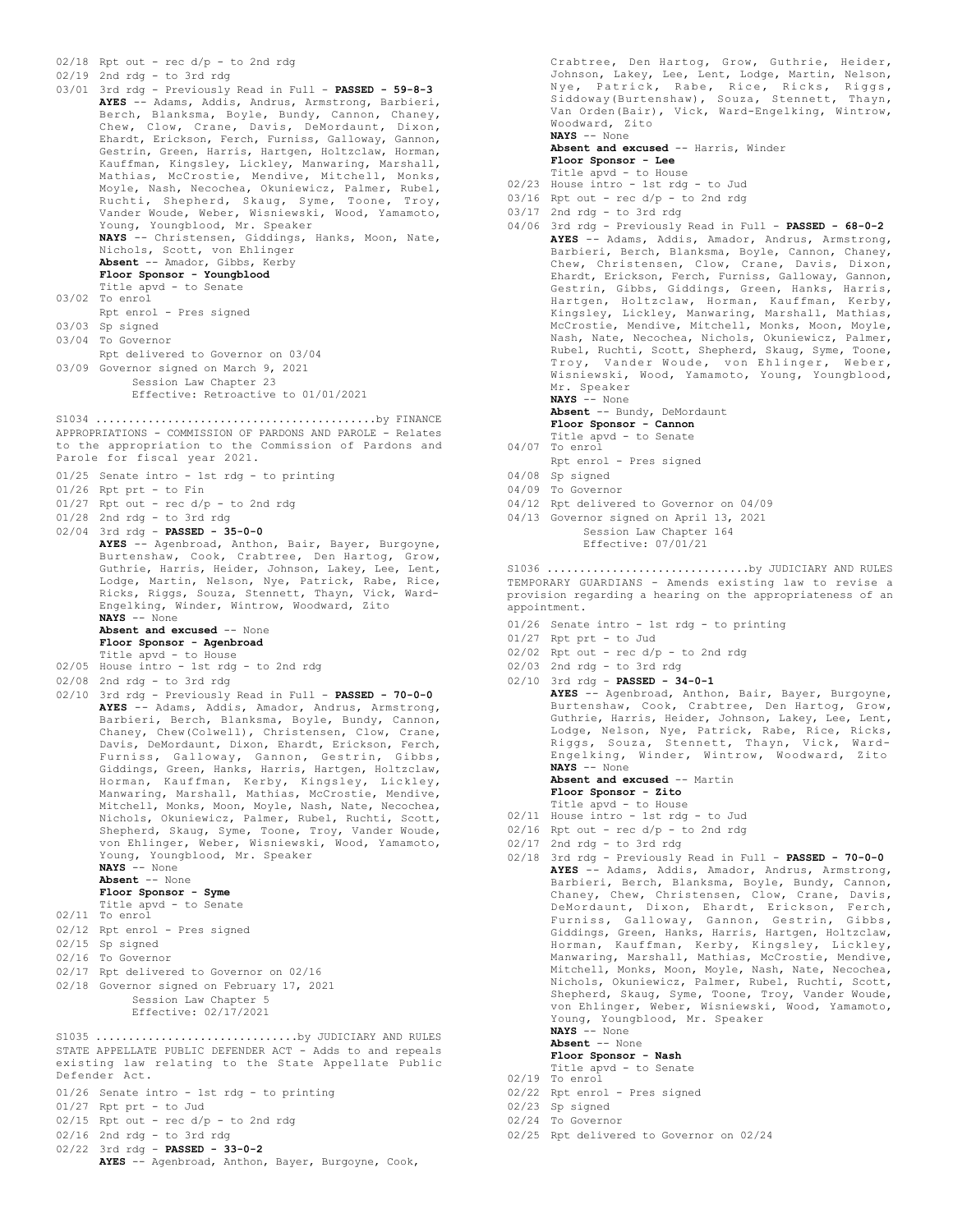03/01 Governor signed on February 26, 2021 Session Law Chapter 10 Effective: 07/01/21 HOSPITALIZATION OF THE MENTALLY ILL - Amends existing law to revise a provision regarding when a court may continue a hearing. 01/26 Senate intro - 1st rdg - to printing 01/27 Rpt prt - to Jud 02/02 Rpt out - rec d/p - to 2nd rdg 02/03 2nd rdg - to 3rd rdg 02/10 3rd rdg - **PASSED - 34-0-1 AYES** -- Agenbroad, Anthon, Bair, Bayer, Burgoyne, Burtenshaw, Cook, Crabtree, Den Hartog, Grow, Guthrie, Harris, Heider, Johnson, Lakey, Lee, Lent, Lodge, Nelson, Nye, Patrick, Rabe, Rice, Ricks, Riggs, Souza, Stennett, Thayn, Vick, Ward-Engelking, Winder, Wintrow, Woodward, Zito **NAYS** -- None **Absent and excused** -- Martin **Floor Sponsor - Wintrow** Title apvd - to House 02/11 House intro - 1st rdg - to Jud  $02/16$  Rpt out - rec  $d/p$  - to 2nd rdg 02/17 2nd rdg - to 3rd rdg 02/18 3rd rdg - Previously Read in Full - **PASSED - 70-0-0 AYES** -- Adams, Addis, Amador, Andrus, Armstrong, Barbieri, Berch, Blanksma, Boyle, Bundy, Cannon, Chaney, Chew, Christensen, Clow, Crane, Davis, DeMordaunt, Dixon, Ehardt, Erickson, Ferch, Furniss, Galloway, Gannon, Gestrin, Gibbs, Giddings, Green, Hanks, Harris, Hartgen, Holtzclaw, Horman, Kauffman, Kerby, Kingsley, Lickley, Manwaring, Marshall, Mathias, McCrostie, Mendive, Mitchell, Monks, Moon, Moyle, Nash, Nate, Necochea, Nichols, Okuniewicz, Palmer, Rubel, Ruchti, Scott, Shepherd, Skaug, Syme, Toone, Troy, Vander Woude, von Ehlinger, Weber, Wisniewski, Wood, Yamamoto, Young, Youngblood, Mr. Speaker **NAYS** -- None **Absent** -- None **Floor Sponsor - Cannon** Title apvd - to Senate 02/19 To enrol 02/22 Rpt enrol - Pres signed 02/23 Sp signed 02/24 To Governor 02/25 Rpt delivered to Governor on 02/24 03/01 Governor signed on February 26, 2021 Session Law Chapter 9 Effective: 07/01/21 S1037 ...............................by JUDICIARY AND RULES PUBLIC ASSISTANCE - Repeals and amends existing law to remove provisions relating to obsolete public assistance programs. 01/26 Senate intro - 1st rdg - to printing 01/27 Rpt prt - to Health/Wel 02/02 Rpt out - rec d/p - to 2nd rdg 02/03 2nd rdg - to 3rd rdg 02/10 3rd rdg - **PASSED - 34-0-1 AYES** -- Agenbroad, Anthon, Bair, Bayer, Burgoyne, Burtenshaw, Cook, Crabtree, Den Hartog, Grow, Guthrie, Harris, Heider, Johnson, Lakey, Lee, Lent, Lodge, Nelson, Nye, Patrick, Rabe, Rice, Ricks, Riggs, Souza, Stennett, Thayn, Vick, Ward-Engelking, Winder, Wintrow, Woodward, Zito **NAYS** -- None **Absent and excused** -- Martin **Floor Sponsor - Stennett** Title apvd - to House 02/11 House intro - 1st rdg - to Health/Wel 02/18 Rpt out - rec d/p - to 2nd rdg 02/19 2nd rdg - to 3rd rdg 03/01 3rd rdg - Previously Read in Full - **PASSED - 67-0-3 AYES** -- Adams, Addis, Andrus, Armstrong, Barbieri, Berch, Blanksma, Boyle, Bundy, Cannon, Chaney, Chew, Christensen, Clow, Crane, Davis, DeMordaunt, Dixon, Ehardt, Erickson, Ferch, Furniss, Galloway, Gannon, Gestrin, Giddings, Green, Hanks, Harris, Hartgen, Holtzclaw, Horman, Kauffman, Kingsley, Lickley, Manwaring, Marshall, Mathias, McCrostie, S1038 ................................by HEALTH AND WELFARE

Mendive, Mitchell, Monks, Moon, Moyle, Nash, Nate, Necochea, Nichols, Okuniewicz, Palmer, Rubel, Ruchti, Scott, Shepherd, Skaug, Syme, Toone, Troy,

Vander Woude, von Ehlinger, Weber, Wisniewski, Wood, Yamamoto, Young, Youngblood, Mr. Speaker **NAYS** -- None **Absent** -- Amador, Gibbs, Kerby **Floor Sponsor - Kingsley** Title apvd - to Senate 03/02 To enrol

- Rpt enrol Pres signed
- 03/03 Sp signed
- 03/04 To Governor
	- Rpt delivered to Governor on 03/04
- 03/08 Governor signed on March 8, 2021 Session Law Chapter 22 Effective: 07/01/21

EDUCATION - Adds to existing law to provide for a workforce readiness and career technical education diploma. S1039aaH ......................................by EDUCATION

- 01/26 Senate intro 1st rdg to printing
- 01/27 Rpt prt to Educ
- 01/29 Rpt out rec  $d/p$  to 2nd rdg
- 02/01 2nd rdg to 3rd rdg
- 02/08 3rd rdg **PASSED 33-0-2 AYES** -- Agenbroad, Anthon, Bair, Bayer, Burgoyne, Burtenshaw, Cook, Crabtree, Den Hartog, Grow, Guthrie, Harris, Heider, Johnson, Lakey, Lent, Lodge, Martin, Nelson, Nye, Patrick, Rabe, Rice, Ricks, Riggs, Souza, Thayn, Vick, Ward-Engelking, Winder, Wintrow, Woodward, Zito **NAYS** -- None **Absent and excused** -- Lee, Stennett **Floor Sponsor - Thayn** Title apvd - to House 02/09 House intro - 1st rdg - to Educ  $02/17$  Rpt out - rec  $d/p$  - to 2nd rdg To Gen Ord
- 02/24 Rpt out amen to 1st rdg as amen
- 02/25 1st rdg to 2nd rdg as amen
- 02/26 2nd rdg to 3rd rdg as amen
- 04/12 3rd rdg as amen Previously Read in Full **PASSED - 67-0-3**

**AYES** -- Adams, Addis, Amador, Andrus, Armstrong, Barbieri, Berch, Blanksma, Boyle, Bundy, Cannon, Chaney, Chew, Christensen, Clow, Crane, Davis, DeMordaunt, Dixon, Ehardt, Erickson, Ferch, Furniss(Blanchard), Galloway, Gannon, Gestrin, Giddings, Green, Hanks, Harris, Hartgen, Holtzclaw, Horman, Kauffman, Kerby, Kingsley, Lickley, Manwaring, Marshall, Mathias, McCrostie, Mendive, Mitchell, Monks, Moon, Moyle, Nash, Nate, Necochea, Nichols, Okuniewicz, Palmer, Rubel, Scott, Shepherd, Skaug, Syme, Toone, Troy, Vander Woude, von Ehlinger, Weber, Wisniewski, Yamamoto, Young, Youngblood, Mr. Speaker **NAYS** -- None

**Absent** -- Gibbs, Ruchti, Wood **Floor Sponsor - Kerby** Title apvd - to Senate Ref'd to 10th Ord Senate concurred in House amens - to engros

- 04/13 Rpt engros 1st rdg to 2nd rdg as amen
- 04/14 2nd rdg to 3rd rdg as amen
- 04/19 3rd rdg as amen **PASSED 35-0-0**

**AYES** -- Agenbroad, Anthon, Bair, Bayer, Burgoyne, Burtenshaw, Cook, Crabtree, Den Hartog, Grow, Guthrie, Harris, Heider, Johnson, Lakey, Lee, Lent, Lodge, Martin, Nelson, Nye, Patrick, Rabe, Rice, Ricks, Riggs, Souza, Stennett, Thayn, Vick, Ward-Engelking, Winder, Wintrow, Woodward, Zito **NAYS** -- None **Absent and excused** -- None **Floor Sponsor - Thayn** Title apvd - to enrol Rpt enrol - Pres signed 04/20 Sp signed 04/21 To Governor Rpt delivered to Governor on 04/21 04/27 Governor signed on April 27, 2021 Session Law Chapter 287

Effective: 07/01/21

TRANSPORTATION - Amends existing law to allow for certain designations on veterans license plates. S1040 ....................................by TRANSPORTATION

- 01/27 Senate intro 1st rdg to printing
- 01/28 Rpt prt to Transp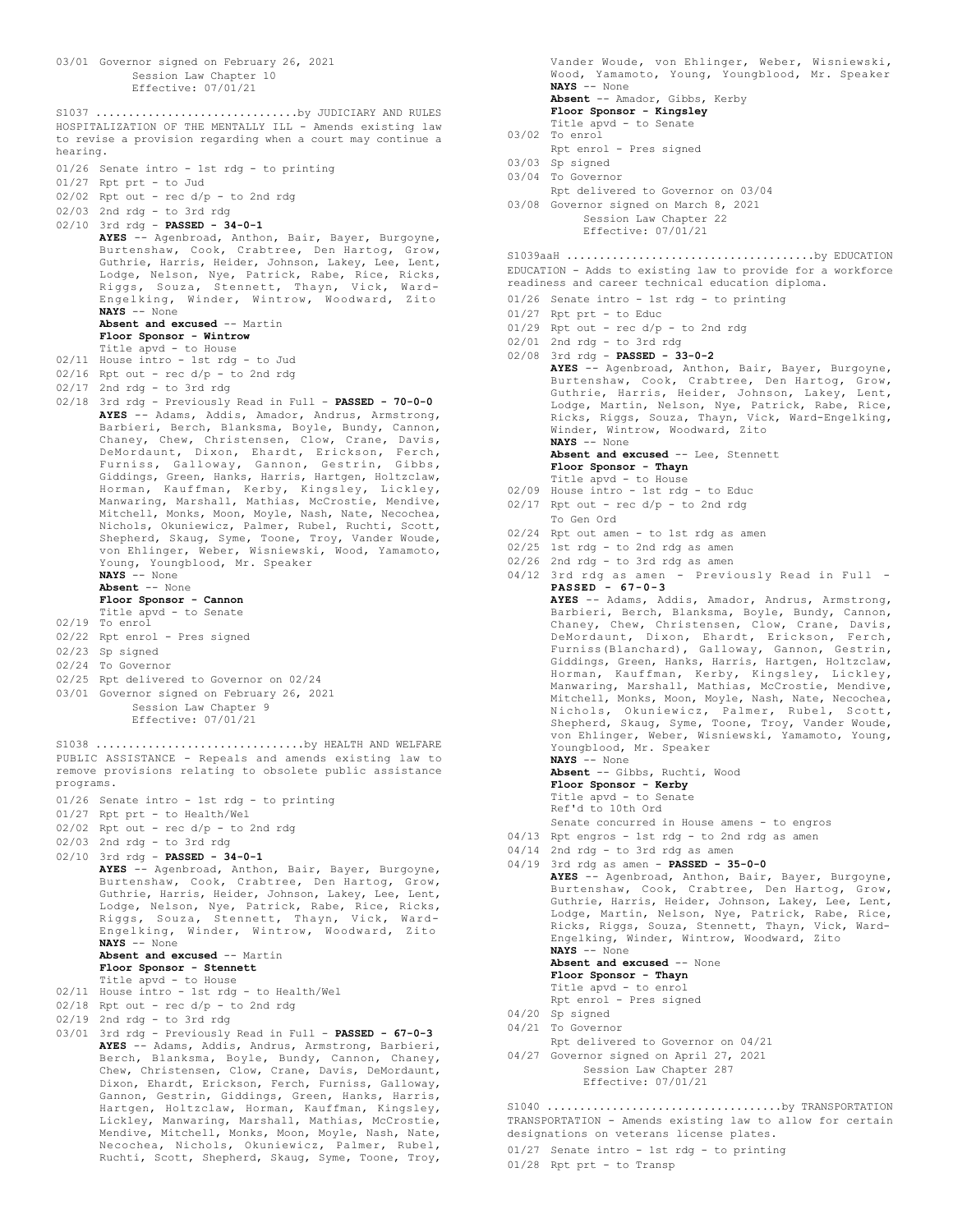CONSUMER PROTECTION - Amends existing law to revise provisions regarding excessive increased prices during an emergency. 01/27 Senate intro - 1st rdg - to printing 01/28 Rpt prt - to Com/HuRes  $02/03$  Rpt out - rec  $d/p$  - to 2nd rdg 02/04 2nd rdg - to 3rd rdg 02/10 3rd rdg - **PASSED - 34-0-1 AYES** -- Agenbroad, Anthon, Bair, Bayer, Burgoyne, Burtenshaw, Cook, Crabtree, Den Hartog, Grow, Guthrie, Harris, Heider, Johnson, Lakey, Lee, Lent, Lodge, Nelson, Nye, Patrick, Rabe, Rice, Ricks, Riggs, Souza, Stennett, Thayn, Vick, Ward-Engelking, Winder, Wintrow, Woodward, Zito **NAYS** -- None **Absent and excused** -- Martin **Floor Sponsor - Guthrie** Title apvd - to House 02/11 House intro - 1st rdg - to Com/HuRes 02/24 Rpt out - rec d/p - to 2nd rdg 02/25 2nd rdg - to 3rd rdg 03/12 3rd rdg - Previously Read in Full - **PASSED - 61-7-2 AYES** -- Adams, Addis, Amador, Andrus, Armstrong, Barbieri, Berch, Blanksma, Boyle, Bundy, Cannon, Chaney, Christensen, Clow, Crane, DeMordaunt, Dixon, Ehardt, Erickson, Ferch, Furniss, Galloway, Gestrin, Gibbs, Giddings, Green, Hanks, Harris, Hartgen, Holtzclaw, Horman, Kauffman, Kerby, Kingsley, Lickley, Manwaring, Marshall, McCrostie, Mendive, Mitchell, Monks, Moon, Nate, Nichols, Okuniewicz, Palmer, Scott, Shepherd, Skaug(Andrew), Syme, Toone, Troy, Vander Woude, von Ehlinger, Weber, Wisniewski, Wood, Yamamoto, Young, Youngblood, Mr. Speaker **NAYS** -- Chew, Gannon, Mathias, Moyle, Nash, Necochea, Rubel **Absent** -- Davis, Ruchti **Floor Sponsor - Palmer** Title apvd - to Senate 03/15 To enrol Rpt enrol - Pres signed 03/16 Sp signed To Governor 03/18 Rpt delivered to Governor on 03/16 03/18 Governor signed on March 17, 2021 Session Law Chapter 57 Effective: 03/17/2021 S1041 ......................by COMMERCE AND HUMAN RESOURCES PUBLIC CONTRACTS - Amends existing law to revise provisions regarding professional service contracts. 01/27 Senate intro - 1st rdg - to printing 01/28 Rpt prt - to Com/HuRes 02/05 Rpt out - to 14th Ord 02/18 Rpt out amen - to engros Rpt engros - 1st rdg - to 2nd rdg as amen 02/19 2nd rdg - to 3rd rdg as amen 02/23 3rd rdg as amen - **PASSED - 34-0-1 AYES** -- Agenbroad, Anthon, Bayer, Burgoyne, Cook, Crabtree, Den Hartog, Grow, Guthrie, Harris, Heider, Johnson, Lakey, Lee, Lent, Lodge, Martin, Nelson, Nye, Patrick, Rabe, Ricks, Riggs, Siddoway(Burtenshaw), Souza, Stennett, Thayn, Van Orden(Bair), Vick, Ward-Engelking, Winder, Wintrow, Woodward, Zito **NAYS** -- None **Absent and excused** -- Rice **Floor Sponsor - Woodward** Title apvd - to House 02/24 House intro - 1st rdg - to Bus  $03/12$  Rpt out - rec  $d/p$  - to 2nd rdg 03/15 2nd rdg - to 3rd rdg 04/06 3rd rdg - Previously Read in Full - **PASSED - 69-0-1** S1042aa ....................by COMMERCE AND HUMAN RESOURCES

**AYES** -- Adams, Addis, Amador, Andrus, Armstrong, Barbieri, Berch, Blanksma, Boyle, Cannon, Chaney, Chew, Christensen, Clow, Crane, Davis, DeMordaunt, Dixon, Ehardt, Erickson, Ferch, Furniss, Galloway, Gannon, Gestrin, Gibbs, Giddings, Green, Hanks, Harris, Hartgen, Holtzclaw, Horman, Kauffman, Kerby, Kingsley, Lickley, Manwaring, Marshall, Mathias, McCrostie, Mendive, Mitchell, Monks, Moon, Moyle, Nash, Nate, Necochea, Nichols, Okuniewicz, Palmer, Rubel, Ruchti, Scott, Shepherd, Skaug, Syme, Toone, Troy, Vander Woude, von Ehlinger, Weber, Wisniewski, Wood, Yamamoto, Young,

Youngblood, Mr. Speaker **NAYS** -- None **Absent** -- Bundy **Floor Sponsor - Young** Title apvd - to Senate 04/07 To enrol Rpt enrol - Pres signed 04/08 Sp signed 04/09 To Governor 04/12 Rpt delivered to Governor on 04/09 04/14 Governor signed on April 14, 2021 Session Law Chapter 217 Effective: 07/01/21 EDUCATION - Amends existing law to provide that school board hearings on student discipline must be held in executive session. 01/28 Senate intro - 1st rdg - to printing 01/29 Rpt prt - to Educ  $02/03$  Rpt out - rec  $d/p$  - to 2nd rdg  $02/04$  2nd rdg - to 3rd rdg 02/11 3rd rdg - **PASSED - 32-2-1 AYES** -- Agenbroad, Anthon, Bair, Bayer, Burgoyne, Cook, Crabtree, Den Hartog, Grow, Harris, Heider, Johnson, Lakey, Lee, Lent, Lodge, Martin, Nelson, Patrick, Rabe, Rice, Ricks, Riggs, Souza, Stennett, Thayn, Vick, Ward-Engelking, Winder, Wintrow, Woodward, Zito **NAYS** -- Guthrie, Nye **Absent and excused** -- Burtenshaw **Floor Sponsor - Zito** Title apvd - to House Notice to reconsider - Held at Desk 02/12 U.C. to reconsider U.C. to 14th Ord 02/18 Rpt out amen - to engros Rpt engros - 1st rdg - to 2nd rdg as amen 02/19 2nd rdg - to 3rd rdg as amen 02/24 3rd rdg as amen - **PASSED - 23-10-2 AYES** -- Agenbroad, Anthon, Bayer, Burgoyne, Cook, Crabtree, Den Hartog, Grow, Heider, Johnson, Lent, Nelson, Nye, Rabe, Rice, Riggs, Stennett, Thayn, Van Orden(Bair), Ward-Engelking, Wintrow, Woodward, Zito **NAYS** -- Guthrie, Harris, Lakey, Lee, Lodge, Martin, Patrick, Ricks, Siddoway(Burtenshaw), Souza **Absent and excused** -- Vick, Winder **Floor Sponsor - Zito** Title apvd - to House 02/25 House intro - 1st rdg - to Educ  $03/11$  Rpt out - rec  $d/p$  - to 2nd rdg 03/12 2nd rdg - to 3rd rdg S1043aa .......................................by EDUCATION

- 
- 
- 04/20 3rd rdg Previously Read in Full **PASSED 68-0-2 AYES** -- Addis, Amador, Andrus, Armstrong, Barbieri, Berch, Blanksma, Boyle, Bundy, Cannon, Chaney, Chew, Christensen, Clow, Crane, Davis(Burns), DeMordaunt, Dixon, Ehardt, Erickson, Ferch, Furniss, Galloway, Gannon, Gestrin, Giddings, Green, Hanks, Harris, Hartgen, Holtzclaw, Horman, Kauffman, Kerby, Kingsley, Lickley, Manwaring, Marshall, Mathias, McCrostie, Mendive, Mitchell, Monks, Moon, Moyle, Nash, Nate, Necochea, Nichols, Okuniewicz, Palmer, Rubel, Ruchti, Scott, Shepherd, Skaug, Syme, Toone, Troy, Vander Woude, von Ehlinger, Weber, Wisniewski, Wood, Yamamoto, Young, Youngblood, Mr. Speaker **NAYS** -- None **Absent** -- Adams, Gibbs

**Floor Sponsor - Nate**

- Title apvd to Senate 04/21 To enrol
- Rpt enrol Pres signed 04/22 Sp signed
- To Governor
- 04/26 Rpt delivered to Governor on 04/22
- 05/03 Governor signed on May 3, 2021

Session Law Chapter 290 Effective: 07/01/21

URBAN RENEWAL - Amends existing law to provide a certain limitation on the use of eminent domain by an urban renewal district and to provide that property of an urban renewal agency shall revert to the municipality upon dissolution. S1044 .....................by LOCAL GOVERNMENT AND TAXATION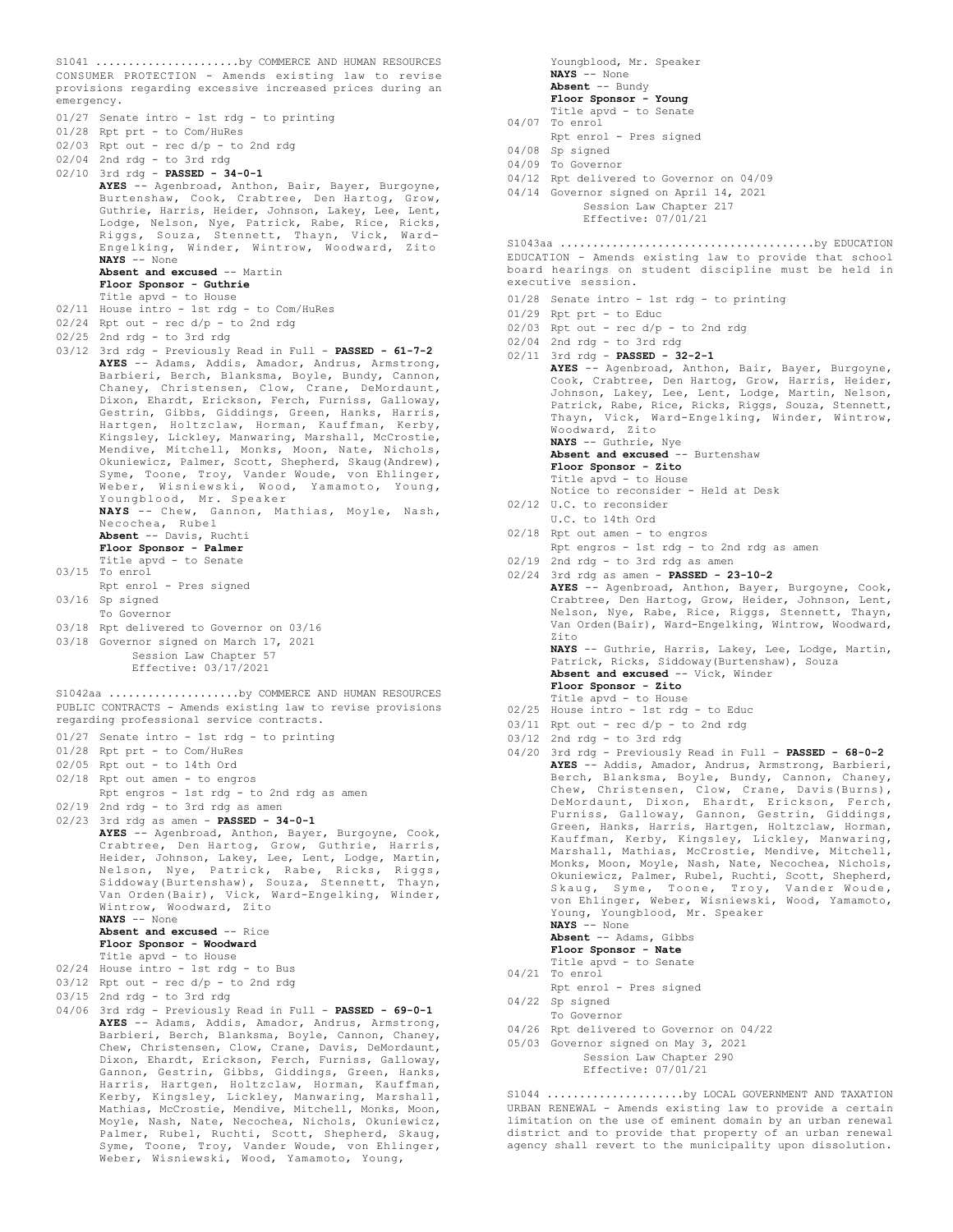```
01/29 Senate intro - 1st rdg - to printing
02/01 Rpt prt - to Loc Gov
02/03 Rpt out - rec d/p - to 2nd rdg
02/04 2nd rdg - to 3rd rdg
02/10 3rd rdg - PASSED - 34-0-1
      AYES -- Agenbroad, Anthon, Bair, Bayer, Burgoyne,
      Burtenshaw, Cook, Crabtree, Den Hartog, Grow,
      Guthrie, Harris, Heider, Johnson, Lakey, Lee, Lent,
       Lodge, Nelson, Nye, Patrick, Rabe, Rice, Ricks,
Riggs, Souza, Stennett, Thayn, Vick, Ward-
      Engelking, Winder, Wintrow, Woodward, Zito
      NAYS -- None
      Absent and excused -- Martin
      Floor Sponsor - Souza
      Title apvd - to House
02/11 House intro - 1st rdg - to Loc Gov
02/19 Rpt out - rec d/p - to 2nd rdg
02/22 2nd rdg - to 3rd rdg
03/12 3rd rdg - Previously Read in Full - PASSED - 68-1-1
      AYES -- Adams, Addis, Amador, Andrus, Armstrong,
       Barbieri, Blanksma, Boyle, Bundy, Cannon, Chaney,
Chew, Christensen, Clow, Crane, Davis, DeMordaunt,
      Dixon, Ehardt, Erickson, Ferch, Furniss, Galloway,
      Gannon, Gestrin, Gibbs, Giddings, Green, Hanks,
      Harris, Hartgen, Holtzclaw, Horman, Kauffman,
      Kerby, Kingsley, Lickley, Manwaring, Marshall,
      Mathias, McCrostie, Mendive, Mitchell, Monks, Moon,
      Moyle, Nash, Nate, Necochea, Nichols, Okuniewicz,
      Palmer, Rubel, Scott, Shepherd, Skaug(Andrew),
      Syme, Toone, Troy, Vander Woude, von Ehlinger,
      Weber, Wisniewski, Wood, Yamamoto, Young,
      Youngblood, Mr. Speaker
      NAYS -- Berch
      Absent -- Ruchti
      Floor Sponsor - Mendive
      Title apvd - to Senate
03/15 To enrol
      Rpt enrol - Pres signed
03/16 Sp signed
      To Governor
03/18 Rpt delivered to Governor on 03/16
03/19 Governor signed on March 18, 2021
           Session Law Chapter 87
           Effective: 07/01/21
EDUCATION - Adds to existing law to provide advanced
opportunities funding for nonpublic school students,
subject to appropriation.
01/29 Senate intro - 1st rdg - to printing
02/01 Rpt prt - to Educ
02/10 Rpt out - rec d/p - to 2nd rdg
02/11 2nd rdg - to 3rd rdg
02/16 3rd rdg - PASSED - 28-6-1
      AYES -- Anthon, Bayer, Burgoyne, Cook, Den Hartog,
      Grow, Guthrie, Harris, Heider, Johnson, Lakey, Lee,
      Lent, Lodge, Martin, Nye, Patrick, Rice, Ricks,
       Riggs, Siddoway(Burtenshaw), Souza, Stennett,
Thayn, Vick, Ward-Engelking, Winder, Zito
      NAYS -- Agenbroad, Crabtree, Nelson, Rabe, Wintrow,
      Woodward
      Absent and excused -- Bair
      Floor Sponsor - Thayn
Title apvd - to House
02/17 House intro - 1st rdg - to Educ
03/09 Rpt out - rec d/p - to 2nd rdg
03/10 2nd rdg - to 3rd rdg
04/12 3rd rdg - Previously Read in Full - PASSED - 66-1-3
      AYES -- Adams, Addis, Amador, Andrus, Armstrong,
      Barbieri, Berch, Blanksma, Boyle, Bundy, Cannon,
       Chaney, Chew, Christensen, Clow, Crane, Davis,
DeMordaunt, Dixon, Ehardt, Erickson, Ferch,
      Furniss(Blanchard), Galloway, Gannon, Gestrin,
      Giddings, Green, Hanks, Harris, Hartgen, Holtzclaw,
      Horman, Kauffman, Kerby, Kingsley, Lickley,
      Manwaring, Marshall, McCrostie, Mendive, Mitchell,
      Monks, Moon, Moyle, Nash, Nate, Necochea, Nichols,
      Okuniewicz, Palmer, Rubel, Scott, Shepherd, Skaug,
       Syme, Toone, Troy, Vander Woude, von Ehlinger,
Weber, Wisniewski, Yamamoto, Young, Youngblood,
      Mr. Speaker
      NAYS -- Mathias
      Absent -- Gibbs, Ruchti, Wood
      Floor Sponsor - DeMordaunt
      Title apvd - to Senate
      To enrol
S1045 .........................................by EDUCATION
```
04/13 Rpt enrol - Pres signed

04/14 Sp signed To Governor

Rpt delivered to Governor on 04/14

04/21 Governor signed on April 20, 2021 Session Law Chapter 259 Effective: 07/01/21

EDUCATION - Adds to existing law to provide for the creation of innovation classrooms in which an alternative curriculum will be taught. S1046aa,aa ....................................by EDUCATION

- 01/29 Senate intro 1st rdg to printing
- 02/01 Rpt prt to Educ
- 02/11 Rpt out to 14th Ord
- 02/24 Rpt out amen to engros
	- Rpt engros 1st rdg to 2nd rdg as amen
- 02/25 2nd rdg to 3rd rdg as amen
- 03/01 U.C. to 14th Ord
- 03/03 Rpt out amen to engros Rpt engros - 1st rdg - to 2nd rdg as amen
- 03/04 2nd rdg to 3rd rdg as amen
- 03/05 3rd rdg as amen **PASSED 26-7-2 AYES** -- Anthon, Bair, Bayer, Burtenshaw, Cook, Crabtree, Den Hartog, Grow, Guthrie, Harris, Heider, Johnson, Lakey, Lee, Lodge, Martin, Patrick, Rice, Ricks, Riggs, Souza, Thayn, Vick, Winder, Woodward, Zito<br>**NAYS** -- Agenbroad, Burgoyne, Nelson, Nye, Rabe, Stennett, Wintrow **Absent and excused** -- Lent, Ward-Engelking

**Floor Sponsor - Thayn** Title apvd - to House

- 03/08 House intro 1st rdg to Educ
- 03/11 Rpt out rec d/p to 2nd rdg
- 03/12 2nd rdg to 3rd rdg
- 05/03 3rd rdg Previously Read in Full **PASSED 47-19-**

**3 AYES** -- Adams, Addis, Amador, Andrus, Armstrong, Blanksma, Boyle, Bundy, Cannon, Chaney, Christensen, Clow, Crane, Dixon, Ehardt, Erickson, Ferch, Furniss, Galloway, Gestrin, Harris, Hartgen, Holtzclaw, Horman, Kauffman, Kerby, Lickley, Manwaring, Marshall, Mendive, Mitchell, Monks, Moyle, Okuniewicz, Palmer, Ruchti, Shepherd, Skaug, Syme, Troy, Vander Woude, Weber, Wisniewski, Yamamoto, Young, Youngblood, Mr. Speaker **NAYS** -- Barbieri, Berch, Chew, Davis, Gannon, Giddings, Green, Hanks, Mathias, McCrostie, Moon, Nash, Nate, Necochea, Nichols, Rubel(Dittrich), Scott, Toone, Wood **Absent** -- DeMordaunt, Gibbs, Kingsley, Vacant-Dist. 6A **Floor Sponsor - Kerby** Title apvd - to Senate 05/04 To enrol Rpt enrol - Pres signed Sp signed

- To Governor
- 05/05 Rpt delivered to Governor on 05/05
- 05/05 Governor signed on May 6, 2021

Session Law Chapter 302 Effective: 07/01/21

ALCOHOL - Amends existing law to provide that waterfront resort licenses shall remain valid and may be transferred in certain instances. S1047 .....................................by STATE AFFAIRS

- 02/01 Senate intro 1st rdg to printing
- 02/02 Rpt prt to St Aff
- $02/12$  Rpt out rec  $d/p$  to 2nd rdg
- 02/15 2nd rdg to 3rd rdg
- 02/17 3rd rdg **PASSED 34-0-1 AYES** -- Agenbroad, Anthon, Bayer, Burgoyne, Cook, Crabtree, Den Hartog, Grow, Guthrie, Harris, Heider, Johnson, Lakey, Lee, Lent, Lodge, Martin, Nelson, Nye, Patrick, Rabe, Rice, Ricks, Riggs, Siddoway(Burtenshaw), Souza, Stennett, Thayn, Vick, Ward-Engelking, Winder, Wintrow, Woodward, Zito **NAYS** -- None **Absent and excused** -- Bair **Floor Sponsor - Burtenshaw**
	- Title apvd to House
- 02/18 House intro 1st rdg to St Aff
- $03/17$  Rpt out rec  $d/p$  to 2nd rdg
- 03/18 2nd rdg to 3rd rdg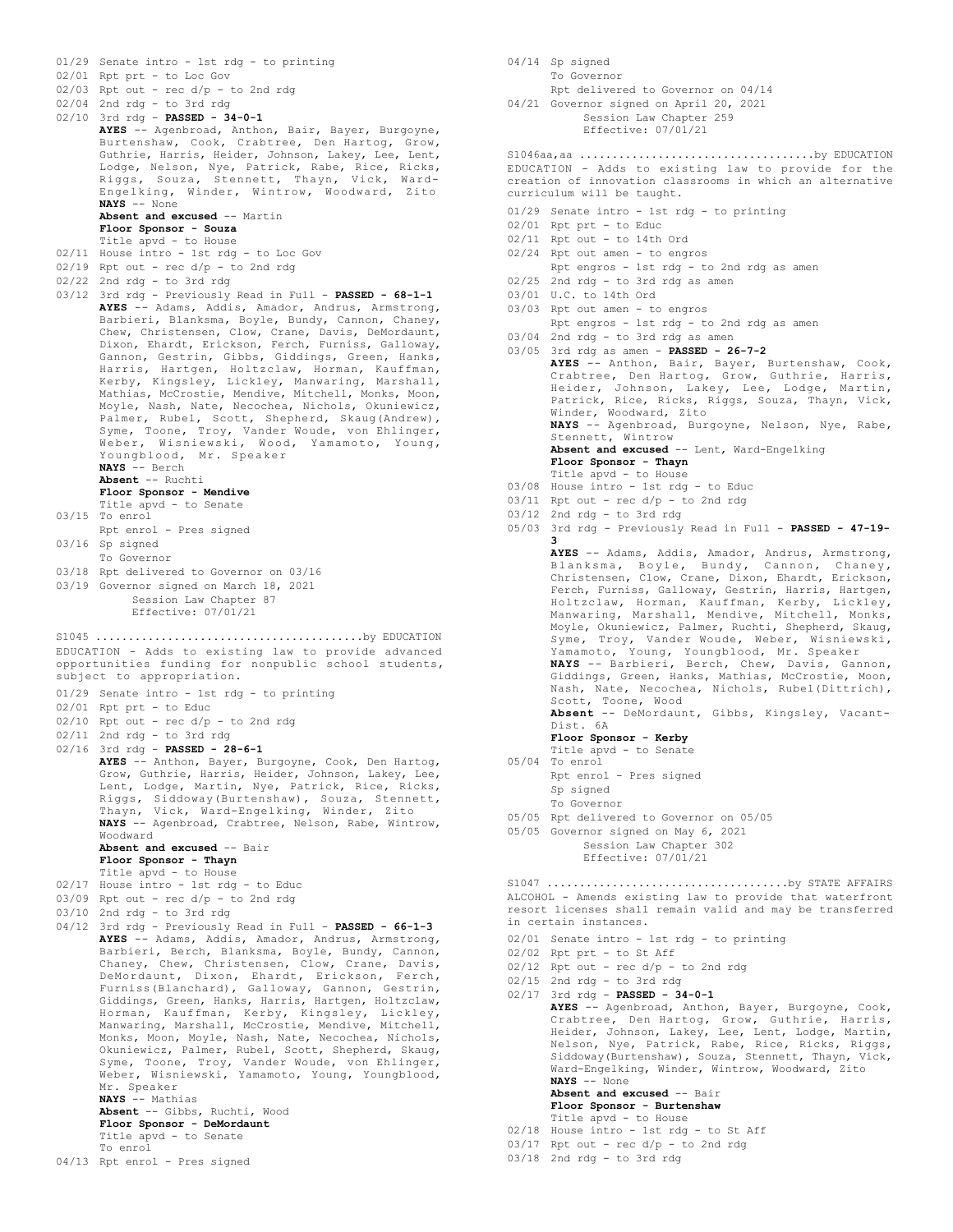```
04/07 3rd rdg - Previously Read in Full - PASSED - 66-0-4
       AYES -- Adams, Addis, Amador, Andrus, Armstrong,
       Barbieri, Berch, Boyle, Bundy, Cannon, Chaney,
       Chew, Christensen, Clow, Crane, Davis, DeMordaunt,
       Dixon, Ehardt, Erickson, Furniss, Galloway, Gannon,
       Gestrin, Gibbs, Giddings, Green, Hanks, Harris,
       Hartgen, Holtzclaw, Horman, Kerby, Kingsley,
       Lickley, Manwaring, Marshall, Mathias, McCrostie,
       Mendive, Mitchell, Monks, Moon, Moyle, Nash, Nate,
       Necochea, Nichols, Okuniewicz, Palmer, Rubel,
       Ruchti, Scott, Skaug, Syme, Toone, Troy,
       Vander Woude, von Ehlinger, Weber, Wisniewski,
       Wood, Yamamoto, Young, Youngblood, Mr. Speaker
       NAYS -- None
       Absent -- Blanksma, Ferch, Kauffman, Shepherd
       Floor Sponsor - Furniss
       Title apvd - to Senate
04/08 To enrol
      Rpt enrol - Pres signed
04/09 Sp signed
04/12 To Governor
      Rpt delivered to Governor on 04/12
04/14 Governor signed on April 14, 2021
           Session Law Chapter 223
            Effective: 07/01/21
TAXING DISTRICTS - Amends existing law to revise provisions
regarding the limitation on taxing district budget
requests.
02/03 Senate intro - 1st rdg - to printing
02/04 Rpt prt - to Loc Gov
S1048 ............................by LOCAL GOVERNMENT AND TAXATION
BANKING - Amends existing law to revise provisions of the
Idaho Bank Act.
02/03 Senate intro - 1st rdg - to printing
02/04 Rpt prt - to Com/HuRes
02/12 Rpt out - rec d/p - to 2nd rdg
02/15 2nd rdg - to 3rd rdg
02/17 3rd rdg - PASSED - 34-0-1
      AYES -- Agenbroad, Anthon, Bayer, Burgoyne, Cook,
       Crabtree, Den Hartog, Grow, Guthrie, Harris,
Heider, Johnson, Lakey, Lee, Lent, Lodge, Martin,
Nelson, Nye, Patrick, Rabe, Rice, Ricks, Riggs,
       Siddoway(Burtenshaw), Souza, Stennett, Thayn, Vick,
       Ward-Engelking, Winder, Wintrow, Woodward, Zito
       NAYS -- None
      Absent and excused -- Bair
       Floor Sponsor - Agenbroad
       Title apvd - to House
02/18 House intro - 1st rdg - to Bus
02/26 Rpt out - rec d/p - to 2nd rdg
03/01 2nd rdg - to 3rd rdg
03/12 3rd rdg - Previously Read in Full - PASSED - 68-0-2
AYES -- Adams, Addis, Amador, Andrus, Armstrong,
       Barbieri, Berch, Blanksma, Boyle, Bundy, Cannon,
Chaney, Chew, Christensen, Crane, Davis,
       DeMordaunt, Dixon, Ehardt, Erickson, Ferch,
       Furniss, Galloway, Gannon, Gestrin, Gibbs,
Giddings, Green, Hanks, Harris, Hartgen, Holtzclaw,
       Horman, Kauffman, Kerby, Kingsley, Lickley,
       Manwaring, Marshall, Mathias, McCrostie, Mendive,
       Mitchell, Monks, Moon, Moyle, Nash, Nate, Necochea,
       Nichols, Okuniewicz, Palmer, Rubel, Scott,
       Shepherd, Skaug(Andrew), Syme, Toone, Troy,
       Vander Woude, von Ehlinger, Weber, Wisniewski,
Wood, Yamamoto, Young, Youngblood, Mr. Speaker
       NAYS -- None
      Absent -- Clow, Ruchti
       Floor Sponsor - Furniss
       Title apvd - to Senate
03/15 To enrol
      Rpt enrol - Pres signed
03/16 Sp signed
      To Governor
03/18 Rpt delivered to Governor on 03/16
03/18 Governor signed on March 17, 2021
            Session Law Chapter 58
            Effective: 07/01/21
S1049 ......................by COMMERCE AND HUMAN RESOURCES
S1050 ......................by COMMERCE AND HUMAN RESOURCES
```
INSURANCE - Adds to existing law to provide requirements for health benefit plans covering contraception.

02/03 Senate intro - 1st rdg - to printing 02/04 Rpt prt - to Com/HuRes

PERSONNEL SYSTEM - Amends existing law to provide that certain information be included in an annual report submitted to the Governor and Legislature by the administrator of the Division of Human Resources. S1051 ......................by COMMERCE AND HUMAN RESOURCES

- 02/03 Senate intro 1st rdg to printing
- 02/04 Rpt prt to Com/HuRes
- $02/17$  Rpt out rec  $d/p$  to 2nd rdg
- 02/18 2nd rdg to 3rd rdg

02/22 3rd rdg - **PASSED - 35-0-0 AYES** -- Agenbroad, Anthon, Bayer, Burgoyne, Cook, Crabtree, Den Hartog, Grow, Guthrie, Harris, Heider, Johnson, Lakey, Lee, Lent, Lodge, Martin, Nelson, Nye, Patrick, Rabe, Rice, Ricks, Riggs, Siddoway(Burtenshaw), Souza, Stennett, Thayn, Van Orden(Bair), Vick, Ward-Engelking, Winder, Wintrow, Woodward, Zito **NAYS** -- None Absent and excused -- None **Floor Sponsor - Guthrie** Title apvd - to House 02/23 House intro - 1st rdg - to Com/HuRes  $04/14$  Rpt out - rec  $d/p$  - to 2nd rdg 04/15 2nd rdg - to 3rd rdg 04/19 3rd rdg - Previously Read in Full - **PASSED - 62-6-2 AYES** -- Adams, Addis, Amador, Andrus, Armstrong, Barbieri, Blanksma, Boyle, Bundy, Cannon, Chaney, Christensen, Clow, Crane, DeMordaunt, Dixon, Ehardt, Erickson, Ferch, Galloway, Gannon, Gestrin, Giddings, Green, Hanks, Harris, Hartgen, Holtzclaw, Horman, Kauffman, Kerby, Kingsley, Lickley, Manwaring, Marshall, McCrostie, Mendive, Mitchell, Monks, Moon, Moyle, Nate, Nichols, Okuniewicz, Palmer, Rubel, Ruchti, Scott, Shepherd, Skaug, Syme, Toone, Troy, Vander Woude, von Ehlinger, Weber, Wisniewski, Wood, Yamamoto, Young, Youngblood, Mr. Speaker **NAYS** -- Berch, Chew, Davis(Burns), Mathias, Nash, Necochea **Absent** -- Furniss, Gibbs **Floor Sponsor - Moyle** Title apvd - to Senate To enrol 04/20 Rpt enrol - Pres signed 04/21 Sp signed To Governor 04/22 Rpt delivered to Governor on 04/21 04/26 Governor signed on April 22, 2021 Session Law Chapter 271 Effective: 07/01/21 EDUCATION - Adds to existing law to provide for flexible school schedules for academically advanced elementary school students. 02/03 Senate intro - 1st rdg - to printing 02/04 Rpt prt - to Educ S1052 .........................................by EDUCATION CODIFIER'S CORRECTIONS - Amends existing law to make codifier's corrections. 02/03 Senate intro - 1st rdg - to printing 02/04 Rpt prt - to St Aff 02/09 Rpt out - rec d/p - to 2nd rdg U.C. to 14th Ord 02/18 Rpt out amen - to engros Rpt engros - 1st rdg - to 2nd rdg as amen 02/19 2nd rdg - to 3rd rdg as amen 02/23 3rd rdg as amen - **PASSED - 35-0-0 AYES** -- Agenbroad, Anthon, Bayer, Burgoyne, Cook, S1053aa ...................................by STATE AFFAIRS

Crabtree, Den Hartog, Grow, Guthrie, Harris, Heider, Johnson, Lakey, Lee, Lent, Lodge, Martin, Nelson, Nye, Patrick, Rabe, Rice, Ricks, Riggs, Siddoway(Burtenshaw), Souza, Stennett, Thayn, Van Orden(Bair), Vick, Ward-Engelking, Winder, Wintrow, Woodward, Zito **NAYS** -- None

**Absent and excused** -- None **Floor Sponsor - Anthon**

- Title apvd to House
- 02/24 House intro 1st rdg to St Aff
- $05/04$  Rpt out rec d/p to 2nd rdg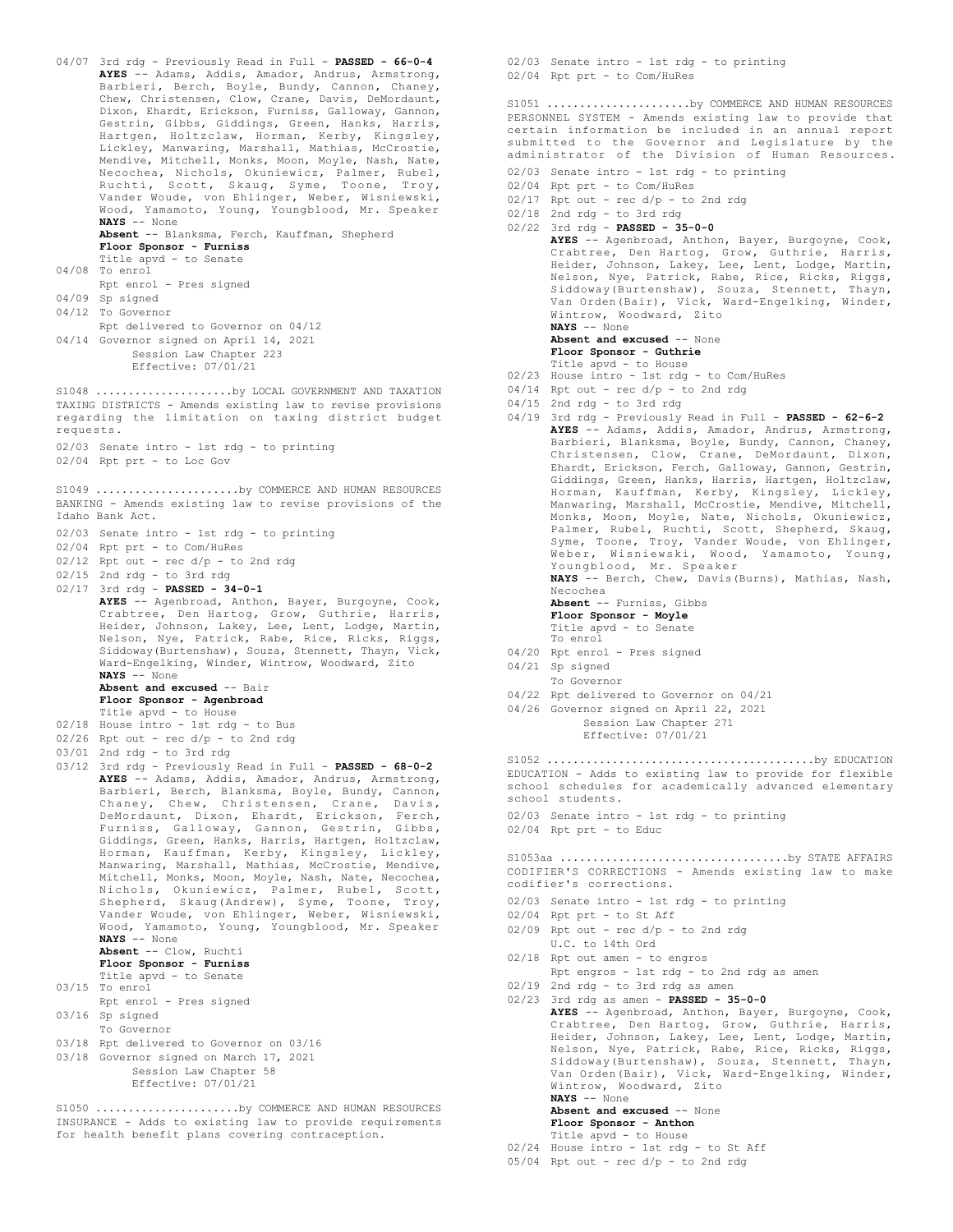```
05/05 2nd rdg - to 3rd rdg
      Rls susp - PASSED - 58-0-11
      AYES -- Adams, Addis(Smith), Amador, Barbieri,
       Berch, Blanksma, Boyle, Bundy, Cannon, Chaney,
Chew, Christensen, Crane, Davis, DeMordaunt, Dixon,
      Ehardt, Erickson, Ferch, Furniss, Galloway, Gannon,
      Giddings, Green, Hanks, Harris, Holtzclaw, Horman,
       Kerby, Kingsley, Manwaring, Marshall, Mathias,
      McCrostie, Mendive, Mitchell, Monks, Moon, Moyle,
       Nash, Nate, Necochea, Nichols, Okuniewicz, Palmer,
       Rubel, Scott, Shepherd, Skaug, Toone, Troy,
Vander Woude, Wisniewski, Wood, Yamamoto, Young,
      Youngblood, Mr. Speaker
      NAYS -- None
      Absent -- Andrus, Armstrong, Clow, Gestrin, Gibbs,
      Hartgen, Kauffman, Lickley, Ruchti, Syme, Weber,
      Vacant-Dist. 6A
      Floor Sponsor - Furniss
      Title apvd - to Senate
       To enrol
      Rpt enrol - Pres signed
      Sp signed
      To Governor
      Rpt delivered to Governor on 05/06
05/12 Governor signed on May 10, 2021
          Session Law Chapter 321
           Effective: 07/01/21
MARTIAL LAW - Amends existing law to revise provisions
regarding the authority of the Governor during a state of
extreme peril and to provide that the Governor may not
alter, adjust, or suspend any provision of the Idaho Code
in certain instances.
02/03 Senate intro - 1st rdg - to printing
02/04 Rpt prt - to St Aff
S1054 .....................................by STATE AFFAIRS
SPORT SHOOTING RANGES - Amends existing law to revise the
definition of "sport shooting range" and to define
"expanding" and "increasing."
02/03 Senate intro - 1st rdg - to printing
02/04 Rpt prt - to St Aff
02/10 Rpt out - rec d/p - to 2nd rdg
02/11 2nd rdg - to 3rd rdg
02/16 3rd rdg - PASSED - 33-1-1
      AYES -- Agenbroad, Anthon, Bayer, Cook, Crabtree,
      Den Hartog, Grow, Guthrie, Harris, Heider, Johnson,
       Lakey, Lee, Lent, Lodge, Martin, Nelson, Nye,
       Patrick, Rabe, Rice, Ricks, Riggs,
Siddoway(Burtenshaw), Souza, Stennett, Thayn, Vick,
      Ward-Engelking, Winder, Wintrow, Woodward, Zito
      NAYS -- Burgoyne
      Absent and excused -- Bair
       Floor Sponsor - Agenbroad
       Title apvd - to House
02/17 House intro - 1st rdg - to St Aff
02/22 Rpt out - rec d/p - to 2nd rdg
02/23 2nd rdg - to 3rd rdg
03/12 3rd rdg - Previously Read in Full - PASSED - 69-0-1
      AYES -- Adams, Addis, Amador, Andrus, Armstrong,
      Barbieri, Berch, Blanksma, Boyle, Bundy, Cannon,
       Chaney, Chew, Christensen, Clow, Crane, Davis,
       DeMordaunt, Dixon, Ehardt, Erickson, Ferch,
Furniss, Galloway, Gannon, Gestrin, Gibbs,
      Giddings, Green, Hanks, Harris, Hartgen, Holtzclaw,
       Horman, Kauffman, Kerby, Kingsley, Lickley,
      Manwaring, Marshall, Mathias, McCrostie, Mendive,
      Mitchell, Monks, Moon, Moyle, Nash, Nate, Necochea,
       Nichols, Okuniewicz, Palmer, Rubel, Scott,
      Shepherd, Skaug(Andrew), Syme, Toone, Troy,
       Vander Woude, von Ehlinger, Weber, Wisniewski,
      Wood, Yamamoto, Young, Youngblood, Mr. Speaker
      NAYS -- None
      Absent -- Ruchti
      Floor Sponsor - Moyle
      Title apvd - to Senate
03/15 To enrol
      Rpt enrol - Pres signed
03/16 Sp signed
      To Governor
03/18 Rpt delivered to Governor on 03/16
03/19 Governor signed on March 22, 2021
           Session Law Chapter 110
           Effective: 03/19/2021
S1055 .....................................by STATE AFFAIRS
```
OCCUPATIONAL LICENSES - Amends existing law to provide that licensing boards and entities under the Department of Self-Governing Agencies shall be organized under the Division of Occupational and Professional Licenses. S1056 ......................by COMMERCE AND HUMAN RESOURCES

02/05 Senate intro - 1st rdg - to printing

02/08 Rpt prt - to Com/HuRes

- $02/10$  Rpt out rec  $d/p$  to 2nd rdg
- 02/11 2nd rdg to 3rd rdg
- 02/16 3rd rdg **PASSED 31-2-2**

**AYES** -- Agenbroad, Anthon, Bayer, Burgoyne, Cook, Crabtree, Den Hartog, Harris, Heider, Johnson, Lakey, Lent, Lodge, Martin, Nelson, Nye, Patrick, Rabe, Rice, Ricks, Riggs, Siddoway(Burtenshaw), Souza, Stennett, Thayn, Vick, Ward-Engelking, Winder, Wintrow, Woodward, Zito **NAYS** -- Guthrie, Lee **Absent and excused** -- Bair, Grow **Floor Sponsor - Burgoyne** Title apvd - to House 02/17 House intro - 1st rdg - to Bus  $03/10$  Rpt out - rec  $d/p$  - to 2nd rdg  $03/11$  2nd rdg - to 3rd rdg

- 04/06 3rd rdg Previously Read in Full **PASSED 69-0-1 AYES** -- Adams, Addis, Amador, Andrus, Armstrong, Barbieri, Berch, Blanksma, Boyle, Cannon, Chaney, Chew, Christensen, Clow, Crane, Davis, DeMordaunt, Dixon, Ehardt, Erickson, Ferch, Furniss, Galloway, Gannon, Gestrin, Gibbs, Giddings, Green, Hanks, Harris, Hartgen, Holtzclaw, Horman, Kauffman, Kerby, Kingsley, Lickley, Manwaring, Marshall, Mathias, McCrostie, Mendive, Mitchell, Monks, Moon, Moyle, Nash, Nate, Necochea, Nichols, Okuniewicz, Palmer, Rubel, Ruchti, Scott, Shepherd, Skaug, Syme, Toone, Troy, Vander Woude, von Ehlinger, Weber, Wisniewski, Wood, Yamamoto, Young, Youngblood, Mr. Speaker **NAYS** -- None
	- **Absent** -- Bundy
	- **Floor Sponsor DeMordaunt** Title apvd - to Senate
- 04/07 To enrol
- Rpt enrol Pres signed
- 04/08 Sp signed
- 04/09 To Governor
- 04/12 Rpt delivered to Governor on 04/09
- 04/14 Governor signed on April 14, 2021

Session Law Chapter 224 Effective: 04/14/2021

INSURED HOMEOWNER PROTECTION ACT - Adds to existing law to implement the Insured Homeowner Protection Act regarding assignment of benefits contracts or agreements. S1057aa ....................by COMMERCE AND HUMAN RESOURCES

- 02/05 Senate intro 1st rdg to printing
- 02/08 Rpt prt to Com/HuRes
- $02/12$  Rpt out rec  $d/p$  to 2nd rdg
- 02/15 2nd rdg to 3rd rdg
- 02/19 Ref'd to Com/HuRes
- 03/10 Rpt out to 14th Ord
- 03/16 Rpt out amen to engros Rpt engros - 1st rdg - to 2nd rdg as amen
- 03/17 2nd rdg to 3rd rdg as amen 03/18 3rd rdg as amen - **FAILED - 11-24-0**
	- **AYES** -- Agenbroad, Burgoyne, Guthrie, Martin, Nelson, Nye, Patrick, Rabe, Stennett, Ward-Engelking, Wintrow **NAYS** -- Anthon, Bair, Bayer, Burtenshaw, Cook, Crabtree, Den Hartog, Grow, Harris, Heider, Johnson, Lakey, Lee, Lent, Lodge, Rice, Ricks, Riggs, Souza, Thayn, Vick, Winder, Woodward, Zito **Absent and excused** -- None **Floor Sponsor - Burgoyne** Filed in Office of the Secretary of Senate

PUBLIC LIBRARIES - Amends existing law to provide that certain persons shall not be an appointed trustee of the library board and to revise a provision regarding the hiring of library employees. S1058 .....................by LOCAL GOVERNMENT AND TAXATION

02/05 Senate intro - 1st rdg - to printing

02/08 Rpt prt - to Loc Gov

 $02/18$  Rpt out - rec d/p - to 2nd rdg

- 02/19 2nd rdg to 3rd rdg
- 02/23 3rd rdg **PASSED 34-0-1**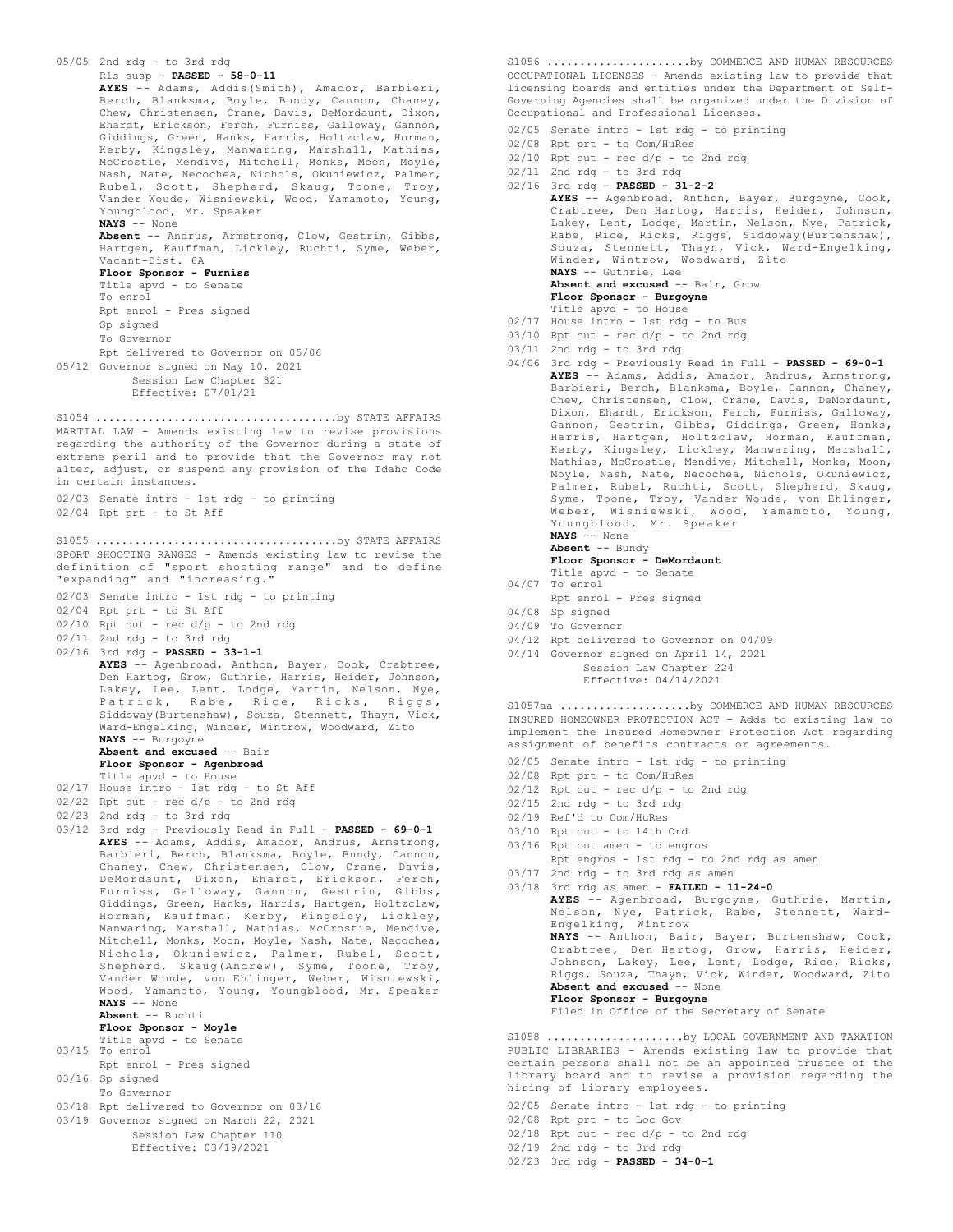```
AYES -- Agenbroad, Anthon, Bayer, Burgoyne, Cook,
      Crabtree, Den Hartog, Grow, Guthrie, Harris,
      Heider, Johnson, Lakey, Lee, Lent, Lodge, Martin,
      Nelson, Nye, Patrick, Rabe, Ricks, Riggs,
      Siddoway(Burtenshaw), Souza, Stennett, Thayn,
      Van Orden(Bair), Vick, Ward-Engelking, Winder,
      Wintrow, Woodward, Zito
      NAYS -- None
      Absent and excused -- Rice
      Floor Sponsor - Zito
      Title apvd - to House
02/24 House intro - 1st rdg - to Loc Gov
03/09 Rpt out - rec d/p - to 2nd rdg
03/10 2nd rdg - to 3rd rdg
04/06 3rd rdg - Previously Read in Full - PASSED - 68-0-2
      AYES -- Adams, Addis, Amador, Andrus, Armstrong,
      Barbieri, Berch, Blanksma, Boyle, Cannon, Chaney,
      Chew, Christensen, Clow, Crane, Davis, DeMordaunt,
      Dixon, Ehardt, Erickson, Ferch, Furniss, Galloway,
       Gannon, Gestrin, Gibbs, Giddings, Green, Hanks,
Harris, Hartgen, Horman, Kauffman, Kerby, Kingsley,
      Lickley, Manwaring, Marshall, Mathias, McCrostie,
      Mendive, Mitchell, Monks, Moon, Moyle, Nash, Nate,
      Necochea, Nichols, Okuniewicz, Palmer, Rubel,
      Ruchti, Scott, Shepherd, Skaug, Syme, Toone, Troy,
      Vander Woude, von Ehlinger, Weber, Wisniewski,
       Wood, Yamamoto, Young, Youngblood, Mr. Speaker
NAYS -- None
      Absent -- Bundy, Holtzclaw
      Floor Sponsor - McCrostie
      Title apvd - to Senate
04/07 To enrol
      Rpt enrol - Pres signed
04/08 Sp signed
04/09 To Governor
04/12 Rpt delivered to Governor on 04/09
04/13 Governor signed on April 13, 2021
          Session Law Chapter 165
           Effective: 07/01/21
STATE GOVERNMENT - Amends existing law to provide that no
classified state employee shall be a candidate or hold
elective office in any state or federal partisan election.
02/05 Senate intro - 1st rdg - to printing
02/08 Rpt prt - to St Aff
S1059 ..........................by LOCAL GOVERNMENT AND TAXATION
PUBLIC HEALTH DISTRICTS - Amends existing law to provide
for the approval or extension of orders applicable to all
persons in a county or public health district and to
provide for an infraction.
02/05 Senate intro - 1st rdg - to printing
02/08 Rpt prt - to Health/Wel
02/11 Rpt out - rec d/p - to 2nd rdg
02/12 2nd rdg - to 3rd rdg
02/17 3rd rdg - PASSED - 32-1-2
      AYES -- Agenbroad, Anthon, Bayer, Cook, Crabtree,
      Den Hartog, Grow, Guthrie, Harris, Heider, Johnson,
      Lakey, Lee, Lent, Lodge, Martin, Nelson, Nye,
       Patrick, Rabe, Rice, Ricks, Riggs,
Siddoway(Burtenshaw), Souza, Stennett, Thayn, Vick,
       Winder, Wintrow, Woodward, Zito
NAYS -- Burgoyne
      Absent and excused -- Bair, Ward-Engelking
      Floor Sponsor - Vick
Title apvd - to House
02/18 House intro - 1st rdg - to Health/Wel
02/23 Rpt out - rec d/p - to 2nd rdg
02/24 2nd rdg - to 3rd rdg
03/12 3rd rdg - Previously Read in Full - PASSED - 66-2-2
      AYES -- Adams, Addis, Amador, Andrus, Armstrong,
      Barbieri, Blanksma, Boyle, Bundy, Cannon, Chaney,
      Chew, Christensen, Clow, Crane, DeMordaunt, Dixon,
      Ehardt, Erickson, Ferch, Furniss, Galloway, Gannon,
      Gestrin, Gibbs, Giddings, Green, Hanks, Harris,
      Hartgen, Holtzclaw, Horman, Kauffman, Kerby,
      Kingsley, Lickley, Manwaring, Marshall, Mathias,
      McCrostie, Mendive, Mitchell, Monks, Moon, Moyle,
      Nash, Nate, Nichols, Okuniewicz, Palmer, Rubel,
      Scott, Shepherd, Skaug(Andrew), Syme, Toone, Troy,
      Vander Woude, von Ehlinger, Weber, Wisniewski,
      Wood, Yamamoto, Young, Youngblood, Mr. Speaker
      NAYS -- Berch, Necochea
      Absent -- Davis, Ruchti
      Floor Sponsor - Christensen
S1060 ..................................by HEALTH AND WELFARE
```
Title apvd - to Senate

- 03/15 To enrol
- Rpt enrol Pres signed 03/16 Sp signed
	- To Governor
- 03/18 Rpt delivered to Governor on 03/16
- 03/19 Governor signed on March 22, 2021 Session Law Chapter 90

#### Effective: 03/19/2021

#### ELECTIONS - Amends existing law to revise provisions S1061aaH ..................................by STATE AFFAIRS

- regarding certain election deadlines.
- 02/05 Senate intro 1st rdg to printing
- 02/08 Rpt prt to St Aff
- $02/25$  Rpt out rec  $d/p$  to 2nd rdg
- 02/26 2nd rdg to 3rd rdg
- 03/02 3rd rdg **PASSED 35-0-0**
	- **AYES** -- Agenbroad, Anthon, Bair, Bayer, Burgoyne, Burtenshaw, Cook, Crabtree, Den Hartog, Grow, Guthrie, Harris, Heider, Johnson, Lakey, Lee, Lent, Lodge, Martin, Nelson, Nye, Patrick, Rabe, Rice, Ricks, Riggs, Souza, Stennett, Thayn, Vick, Ward-Engelking, Winder, Wintrow, Woodward, Zito **NAYS** -- None
		- Absent and excused -- None

**Floor Sponsor - Riggs**

- Title apvd to House
- 03/03 House intro 1st rdg to St Aff
- 04/06 Rpt out to Gen Ord
- 04/09 Rpt out amen to 1st rdg as amen
- 04/12 1st rdg to 2nd rdg as amen
- $04/13$  2nd rdg to 3rd rdg as amen
- 04/19 3rd rdg as amen Previously Read in Full **PASSED - 46-21-3**

```
AYES -- Adams, Addis, Amador, Andrus, Armstrong,
Barbieri, Blanksma, Boyle, Bundy, Cannon, Chaney,
Christensen, Crane, DeMordaunt, Dixon, Ehardt,
Erickson, Ferch, Galloway, Gestrin, Giddings,
Hanks, Harris, Holtzclaw, Horman, Kingsley,
Marshall, Mendive, Mitchell, Monks, Moon, Moyle,
Nate, Nichols, Okuniewicz, Scott, Shepherd, Skaug,
Vander Woude, von Ehlinger, Weber, Wisniewski,
Yamamoto, Young, Youngblood, Mr. Speaker
NAYS -- Berch, Chew, Clow, Davis(Burns), Gannon,
Green, Hartgen, Kauffman, Kerby, Lickley,
Manwaring, Mathias, McCrostie, Nash, Necochea,
Rubel, Ruchti, Syme, Toone, Troy, Wood
Absent -- Furniss, Gibbs, Palmer
Floor Sponsor - Young
Title apvd - to Senate
```
04/20 Ref'd to 10th Ord Senate did not concur in House amens Filed in Office of the Secretary of Senate

ELECTIONS - Amends existing law to revise provisions regarding write-in candidates and signature verifications. S1062 .....................................by STATE AFFAIRS

- 02/05 Senate intro 1st rdg to printing
- 02/08 Rpt prt to St Aff
- $02/12$  Rpt out rec d/p to 2nd rdg
- 02/15 2nd rdg to 3rd rdg
- 02/17 3rd rdg **PASSED 34-0-1**

**AYES** -- Agenbroad, Anthon, Bayer, Burgoyne, Cook, Crabtree, Den Hartog, Grow, Guthrie, Harris, Heider, Johnson, Lakey, Lee, Lent, Lodge, Martin, Nelson, Nye, Patrick, Rabe, Rice, Ricks, Riggs, Siddoway(Burtenshaw), Souza, Stennett, Thayn, Vick, Ward-Engelking, Winder, Wintrow, Woodward, Zito **NAYS** -- None

```
Absent and excused -- Bair
```
- **Floor Sponsor Heider**
- Title apvd to House
- 02/18 House intro 1st rdg to St Aff
- $04/15$  Rpt out rec  $d/p$  to 2nd rdg
- 04/16 2nd rdg to 3rd rdg
- 04/19 3rd rdg Previously Read in Full **PASSED 67-0-3 AYES** -- Adams, Addis, Amador, Andrus, Armstrong, Barbieri, Berch, Blanksma, Boyle, Bundy, Cannon, Chaney, Chew, Christensen, Clow, Crane, Davis(Burns), Dixon, Ehardt, Erickson, Ferch, Galloway, Gannon, Gestrin, Giddings, Green, Hanks, Harris, Hartgen, Holtzclaw, Horman, Kauffman, Kerby, Kingsley, Lickley, Manwaring, Marshall, Mathias, McCrostie, Mendive, Mitchell, Monks, Moon, Moyle, Nash, Nate, Necochea, Nichols, Okuniewicz, Palmer, Rubel, Ruchti, Scott, Shepherd, Skaug,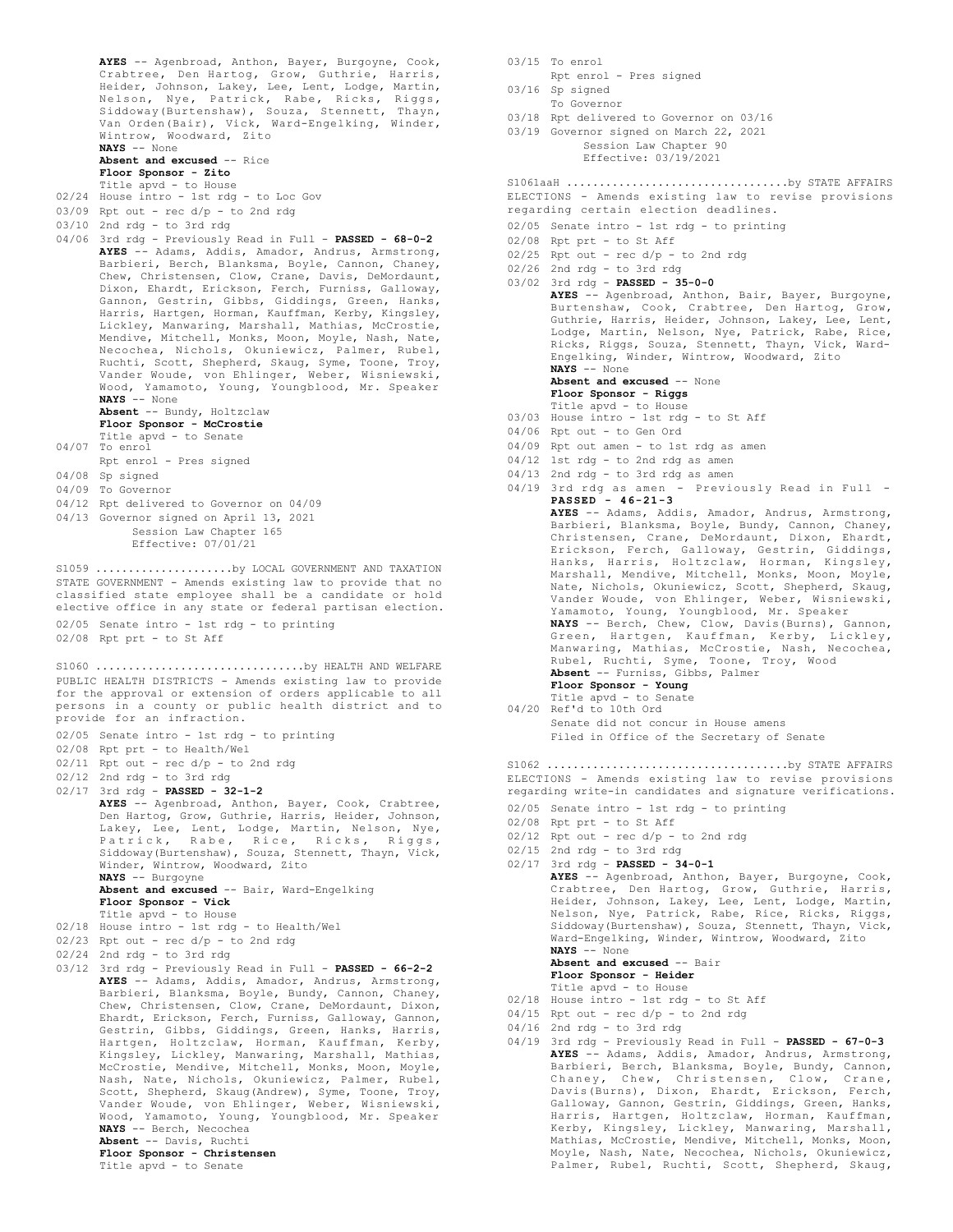Troy, Vander Woude, von Ehlinger, Weber, Wisniewski, Wood, Yamamoto, Young, Youngblood, Mr. Speaker **NAYS** -- None **Absent** -- DeMordaunt, Furniss, Gibbs **Floor Sponsor - Gannon** Title apvd - to Senate To enrol 04/20 Rpt enrol - Pres signed 04/21 Sp signed To Governor 04/22 Rpt delivered to Governor on 04/21 04/26 Governor signed on April 22, 2021 Session Law Chapter 272 Effective: 07/01/21 SECRETARY OF STATE - Amends existing law to revise provisions regarding the storage of records belonging to the Secretary of State. 02/05 Senate intro - 1st rdg - to printing 02/08 Rpt prt - to St Aff 02/18 Rpt out - rec d/p - to 2nd rdg 02/19 2nd rdg - to 3rd rdg 02/22 3rd rdg - **PASSED - 34-0-1 AYES** -- Agenbroad, Anthon, Bayer, Burgoyne, Cook, Crabtree, Den Hartog, Grow, Guthrie, Harris, Heider, Johnson, Lakey, Lee, Lent, Lodge, Martin,<br>Nelson, Nye, Patrick, Rabe, Rice, Ricks, Riggs,<br>Siddoway(Burtenshaw), Souza, Stennett, Thayn,<br>Van Orden(Bair), Vick, Winder, Wintrow, Woodward, Zito **NAYS** -- None **Absent and excused** -- Ward-Engelking **Floor Sponsor - Guthrie** Title apvd - to House 02/23 House intro - 1st rdg - to St Aff 05/04 Rpt out - rec d/p - to 2nd rdg  $05/05$  2nd rdg - to 3rd rdg Rls susp - **PASSED - 58-0-11 AYES** -- Adams, Addis(Smith), Amador, Barbieri, Berch, Blanksma, Boyle, Bundy, Cannon, Chaney, Chew, Christensen, Crane, Davis, DeMordaunt, Dixon, Ehardt, Erickson, Ferch, Furniss, Galloway, Gannon, Giddings, Green, Hanks, Harris, Holtzclaw, Horman, Kerby, Kingsley, Manwaring, Marshall, Mathias, McCrostie, Mendive, Mitchell, Monks, Moon, Moyle, Nash, Nate, Necochea, Nichols, Okuniewicz, Palmer, Rubel, Scott, Shepherd, Skaug, Toone, Troy, Vander Woude, Wisniewski, Wood, Yamamoto, Young, Youngblood, Mr. Speaker **NAYS** -- None **Absent** -- Andrus, Armstrong, Clow, Gestrin, Gibbs, Hartgen, Kauffman, Lickley, Ruchti, Syme, Weber, Vacant-Dist. 6A **Floor Sponsor - Barbieri** Title apvd - to Senate To enrol Rpt enrol - Pres signed Sp signed To Governor Rpt delivered to Governor on 05/06 05/12 Governor signed on May 10, 2021 Session Law Chapter 322 Effective: 07/01/21 S1063 .....................................by STATE AFFAIRS ELECTIONS - Amends existing law to revise provisions regarding the issuance of absentee ballots for a primary election. 02/05 Senate intro - 1st rdg - to printing 02/08 Rpt prt - to St Aff 02/25 Rpt out - rec d/p - to 2nd rdg 02/26 2nd rdg - to 3rd rdg 03/02 3rd rdg - **PASSED - 29-6-0 AYES** -- Agenbroad, Anthon, Bair, Bayer, Burgoyne, Burtenshaw, Cook, Crabtree, Den Hartog, Grow, Heider, Johnson, Lakey, Lee, Lent, Lodge, Martin, Nelson, Patrick, Rice, Ricks, Riggs, Souza, Stennett, Thayn, Vick, Ward-Engelking, Winder, Zito **NAYS** -- Guthrie, Harris, Nye, Rabe, Wintrow, Woodward Absent and excused -- None **Floor Sponsor - Riggs** S1064 .....................................by STATE AFFAIRS

```
Title apvd - to House
03/03 House intro - 1st rdg - to St Aff
```
05/04 Rpt out - rec d/p - to 2nd rdg 05/05 2nd rdg - to 3rd rdg Rls susp - **PASSED - 48-11-10** AYES -- Adams, Addis(Smith), Amador, Barbieri, Blanksma, Boyle, Bundy, Cannon, Chaney, Christensen, Crane, DeMordaunt, Dixon, Ehardt, Erickson, Ferch, Furniss, Galloway, Giddings, Hanks, Harris, Holtzclaw, Horman, Kerby, Kingsley, Manwaring, Marshall, McCrostie, Mendive, Mitchell, Monks, Moon, Moyle, Nate, Nichols, Okuniewicz, Palmer, Scott, Shepherd, Skaug, Troy, Vander Woude, Wisniewski, Wood, Yamamoto, Young, Youngblood, Mr. Speaker **NAYS** -- Berch, Chew, Davis, Gannon, Green, Mathias, Nash, Necochea, Rubel, Ruchti, Toone **Absent** -- Andrus, Armstrong, Clow, Gestrin, Gibbs, Hartgen, Kauffman, Lickley, Syme, Weber, Vacant-Dist. 6A **Floor Sponsor - Young** Title apvd - to Senate To enrol Rpt enrol - Pres signed Sp signed To Governor Rpt delivered to Governor on 05/06 05/12 Governor signed on May 10, 2021 Session Law Chapter 323 Effective: 07/01/21 NOTARIES PUBLIC - Amends existing law to remove a provision regarding the Governor's ability to use a faxed signature on notary public appointments and commissions. 02/05 Senate intro - 1st rdg - to printing 02/08 Rpt prt - to St Aff  $02/18$  Rpt out - rec  $d/p$  - to 2nd rdg 02/19 2nd rdg - to 3rd rdg 02/22 3rd rdg - **PASSED - 35-0-0 AYES** -- Agenbroad, Anthon, Bayer, Burgoyne, Cook, Crabtree, Den Hartog, Grow, Guthrie, Harris, Heider, Johnson, Lakey, Lee, Lent, Lodge, Martin, Nelson, Nye, Patrick, Rabe, Rice, Ricks, Riggs, Siddoway(Burtenshaw), Souza, Stennett, Thayn, Van Orden(Bair), Vick, Ward-Engelking, Winder, Wintrow, Woodward, Zito **NAYS** -- None **Absent and excused** -- None **Floor Sponsor - Heider** Title apvd - to House 02/23 House intro - 1st rdg - to St Aff 05/04 Rpt out - rec d/p - to 2nd rdg 05/05 2nd rdg - to 3rd rdg Rls susp - **PASSED - 58-0-11 AYES** -- Adams, Addis(Smith), Amador, Barbieri, Berch, Blanksma, Boyle, Bundy, Cannon, Chaney, Chew, Christensen, Crane, Davis, DeMordaunt, Dixon, Ehardt, Erickson, Ferch, Furniss, Galloway, Gannon, Giddings, Green, Hanks, Harris, Holtzclaw, Horman, Kerby, Kingsley, Manwaring, Marshall, Mathias, McCrostie, Mendive, Mitchell, Monks, Moon, Moyle, Nash, Nate, Necochea, Nichols, Okuniewicz, Palmer, Rubel, Scott, Shepherd, Skaug, Toone, Troy, Vander Woude, Wisniewski, Wood, Yamamoto, Young, Youngblood, Mr. Speaker **NAYS** -- None **Absent** -- Andrus, Armstrong, Clow, Gestrin, Gibbs, Hartgen, Kauffman, Lickley, Ruchti, Syme, Weber, Vacant-Dist. 6A **Floor Sponsor - Barbieri** Title apvd - to Senate To enrol Rpt enrol - Pres signed Sp signed To Governor Rpt delivered to Governor on 05/06 05/12 Governor signed on May 10, 2021 Session Law Chapter 324 Effective: 07/01/21 S1065 .....................................by STATE AFFAIRS CAMPAIGN FINANCE - Amends existing law to revise provisions regarding the reporting of campaign finances. 02/05 Senate intro - 1st rdg - to printing S1066 .....................................by STATE AFFAIRS

```
02/08 Rpt prt - to St Aff
```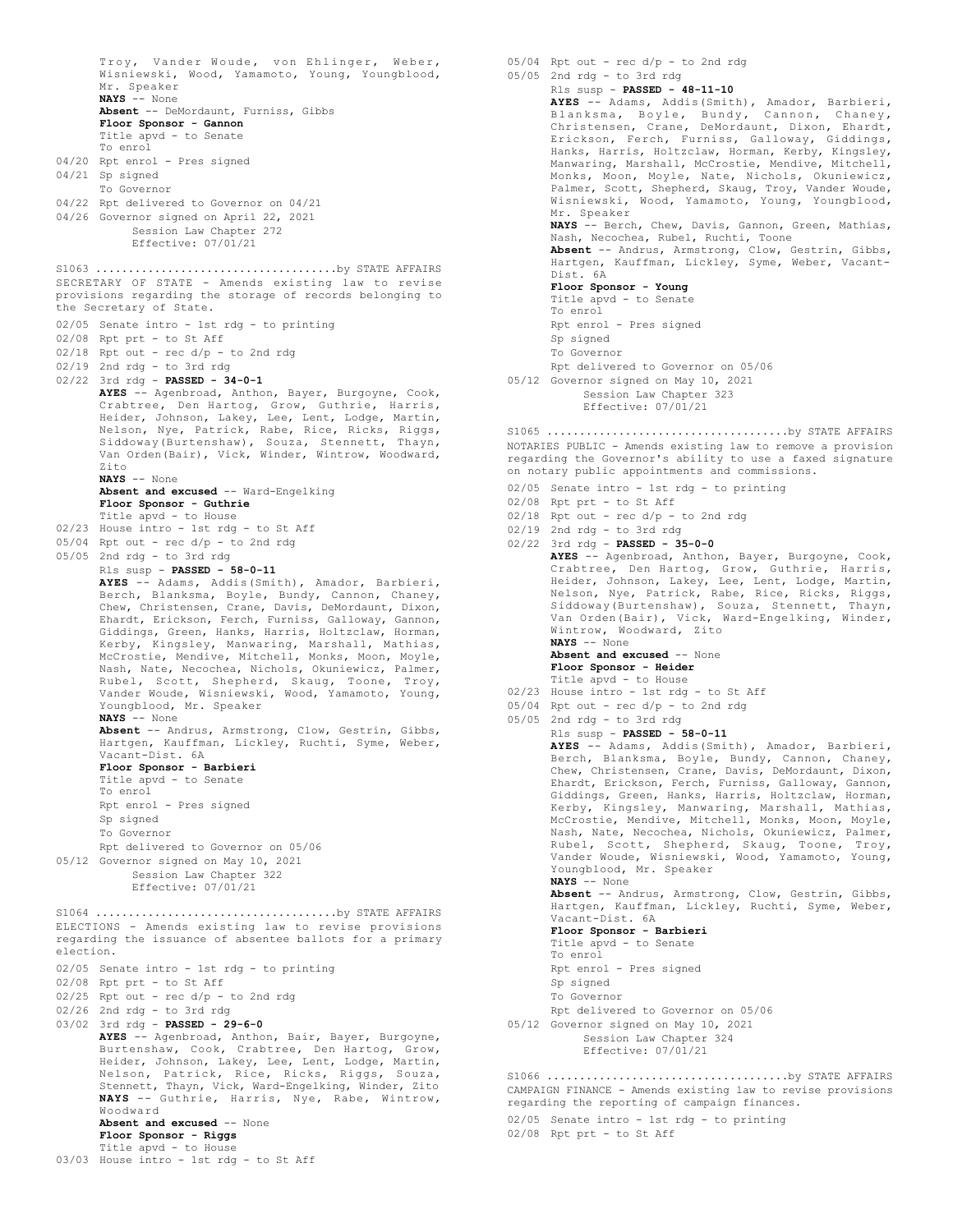ELECTIONS - Amends existing law to revise provisions regarding the administration of elections. 02/05 Senate intro - 1st rdg - to printing 02/08 Rpt prt - to St Aff  $02/12$  Rpt out - rec  $d/p$  - to 2nd rdg 02/15 2nd rdg - to 3rd rdg 02/18 3rd rdg - **PASSED - 35-0-0 AYES** -- Agenbroad, Anthon, Bayer, Burgoyne, Cook, Crabtree, Den Hartog, Grow, Guthrie, Harris, Heider, Johnson, Lakey, Lee, Lent, Lodge, Martin, Nelson, Nye, Patrick, Rabe, Rice, Ricks, Riggs, Siddoway(Burtenshaw), Souza, Stennett, Thayn, Van Orden(Bair), Vick, Ward-Engelking, Winder, Wintrow, Woodward, Zito **NAYS** -- None **Absent and excused** -- None **Floor Sponsor - Heider** Title apvd - to House 02/19 House intro - 1st rdg - to St Aff 05/04 Rpt out - rec d/p - to 2nd rdg 05/05 2nd rdg - to 3rd rdg Rls susp - **PASSED - 58-0-11 AYES** -- Adams, Addis(Smith), Amador, Barbieri, Berch, Blanksma, Boyle, Bundy, Cannon, Chaney, Chew, Christensen, Crane, Davis, DeMordaunt, Dixon, Ehardt, Erickson, Ferch, Furniss, Galloway, Gannon, Giddings, Green, Hanks, Harris, Holtzclaw, Horman, Kerby, Kingsley, Manwaring, Marshall, Mathias, McCrostie, Mendive, Mitchell, Monks, Moon, Moyle, Nash, Nate, Necochea, Nichols, Okuniewicz, Palmer, Rubel, Scott, Shepherd, Skaug, Toone, Troy, Vander Woude, Wisniewski, Wood, Yamamoto, Young, Youngblood, Mr. Speaker **NAYS** -- None **Absent** -- Andrus, Armstrong, Clow, Gestrin, Gibbs, Hartgen, Kauffman, Lickley, Ruchti, Syme, Weber, Vacant-Dist. 6A **Floor Sponsor - Gannon** Title apvd - to Senate To enrol Rpt enrol - Pres signed Sp signed To Governor Rpt delivered to Governor on 05/06 05/12 Governor signed on May 10, 2021 Session Law Chapter 325 Effective: 07/01/21 S1067 .....................................by STATE AFFAIRS LEGISLATURE - Amends existing law to provide for an adjournment date sine die and to provide exceptions. 02/05 Senate intro - 1st rdg - to printing 02/08 Rpt prt - to St Aff  $02/10$  Rpt out - rec d/p - to 2nd rdg 02/11 2nd rdg - to 3rd rdg 02/16 3rd rdg - **PASSED - 26-8-1 AYES** -- Agenbroad, Anthon, Burgoyne, Cook, Crabtree, Den Hartog, Grow, Guthrie, Harris, Heider, Lakey, Lee, Lent, Lodge, Nelson, Nye, Patrick, Rabe, Ricks, Souza, Stennett, Thayn, Vick, Ward-Engelking, Winder, Woodward **NAYS** -- Bayer, Johnson, Martin, Rice, Riggs, Siddoway(Burtenshaw), Wintrow, Zito **Absent and excused** -- Bair **Floor Sponsor - Guthrie** Title apvd - to House 02/17 House intro - 1st rdg - to St Aff S1068 .....................................by STATE AFFAIRS ELECTIONS - Amends existing law to revise provisions regarding resolving issues with absentee ballots. 02/05 Senate intro - 1st rdg - to printing 02/08 Rpt prt - to St Aff 02/12 Rpt out - rec d/p - to 2nd rdg 02/15 2nd rdg - to 3rd rdg 02/18 3rd rdg - **PASSED - 35-0-0 AYES** -- Agenbroad, Anthon, Bayer, Burgoyne, Cook, Crabtree, Den Hartog, Grow, Guthrie, Harris, Heider, Johnson, Lakey, Lee, Lent, Lodge, Martin, Nelson, Nye, Patrick, Rabe, Rice, Ricks, Riggs, Siddoway(Burtenshaw), Souza, Stennett, Thayn, Van Orden(Bair), Vick, Ward-Engelking, Winder, Wintrow, Woodward, Zito **NAYS** -- None Absent and excused -- None S1069 .....................................by STATE AFFAIRS

**Floor Sponsor - Lodge** Title apvd - to House 02/19 House intro - 1st rdg - to St Aff ELECTIONS - Amends existing law to revise provisions regarding absentee ballots. 02/08 Senate intro - 1st rdg - to printing 02/09 Rpt prt - to St Aff  $02/12$  Rpt out - rec  $d/p$  - to 2nd rdg 02/15 2nd rdg - to 3rd rdg 02/18 3rd rdg - **PASSED - 35-0-0 AYES** -- Agenbroad, Anthon, Bayer, Burgoyne, Cook, Crabtree, Den Hartog, Grow, Guthrie, Harris, Heider, Johnson, Lakey, Lee, Lent, Lodge, Martin, Nelson, Nye, Patrick, Rabe, Rice, Ricks, Riggs, Siddoway(Burtenshaw), Souza, Stennett, Thayn, Van Orden(Bair), Vick, Ward-Engelking, Winder, Wintrow, Woodward, Zito **NAYS** -- None **Absent and excused** -- None **Floor Sponsor - Lodge** Title apvd - to House 02/19 House intro - 1st rdg - to St Aff S1070 .....................................by STATE AFFAIRS APPROPRIATIONS - DEPARTMENT OF ENVIRONMENTAL QUALITY - Relates to the appropriation to the Department of Environmental Quality for fiscal year 2021. 02/09 Senate intro - 1st rdg - to printing  $02/10$  Rpt out - rec  $d/p$  - to 2nd rdg Rpt prt - to Fin 02/11 2nd rdg - to 3rd rdg 02/15 3rd rdg - **PASSED - 35-0-0** AYES -- Agenbroad, Anthon, Bair, Bayer, Burgoyne, Cook, Crabtree, Den Hartog, Grow, Guthrie, Harris, Heider, Johnson, Lakey, Lee, Lent, Lodge, Martin, Nelson, Nye, Patrick, Rabe, Rice, Ricks, Riggs, Siddoway(Burtenshaw), Souza, Stennett, Thayn, Vick, Ward-Engelking, Winder, Wintrow, Woodward, Zito **NAYS** -- None **Absent and excused** -- None **Floor Sponsor - Ward-Engelking** Title apvd - to House 02/16 House intro - 1st rdg - to 2nd rdg 02/17 2nd rdg - to 3rd rdg 02/18 3rd rdg - Previously Read in Full - **PASSED - 36-34- 0 AYES** -- Addis, Amador, Berch, Blanksma, Bundy, Cannon, Chaney, Chew, Clow, Davis, Erickson, Furniss, Galloway, Gannon, Gibbs, Green, Hartgen, Horman, Kauffman, Kerby, Lickley, Manwaring, Marshall, Mathias, McCrostie, Nash, Necochea, Rubel, Ruchti, Syme, Toone, Troy, Wood, Yamamoto, Youngblood, Mr. Speaker **NAYS** -- Adams, Andrus, Armstrong, Barbieri, Boyle, Christensen, Crane, DeMordaunt, Dixon, Ehardt, Ferch, Gestrin, Giddings, Hanks, Harris, Holtzclaw, Kingsley, Mendive, Mitchell, Monks, Moon, Moyle, Nate, Nichols, Okuniewicz, Palmer, Scott, Shepherd, Skaug, Vander Woude, von Ehlinger, Weber, Wisniewski, Young **Absent** -- None **Floor Sponsor - Syme** Title apvd - to Senate 02/19 To enrol 02/22 Rpt enrol - Pres signed 02/23 Sp signed 02/24 To Governor 02/25 Rpt delivered to Governor on 02/24 03/01 Governor signed on February 26, 2021 Session Law Chapter 12 Effective: 02/26/2021 S1071 ...........................................by FINANCE IRRIGATION DISTRICTS - Amends existing law regarding the filling of vacancies. 02/09 Senate intro - 1st rdg - to printing 02/10 Rpt prt - to Res/Env S1072 ................................by RESOURCES AND ENVIRONMENT

- $02/15$  Rpt out rec d/p to 2nd rdg
- 02/16 2nd rdg to 3rd rdg
- 02/22 3rd rdg **PASSED 34-0-1**
	- **AYES** -- Agenbroad, Anthon, Bayer, Burgoyne, Cook, Crabtree, Den Hartog, Grow, Guthrie, Harris, Heider, Johnson, Lakey, Lee, Lent, Lodge, Martin, Nelson, Nye, Patrick, Rabe, Rice, Ricks, Riggs,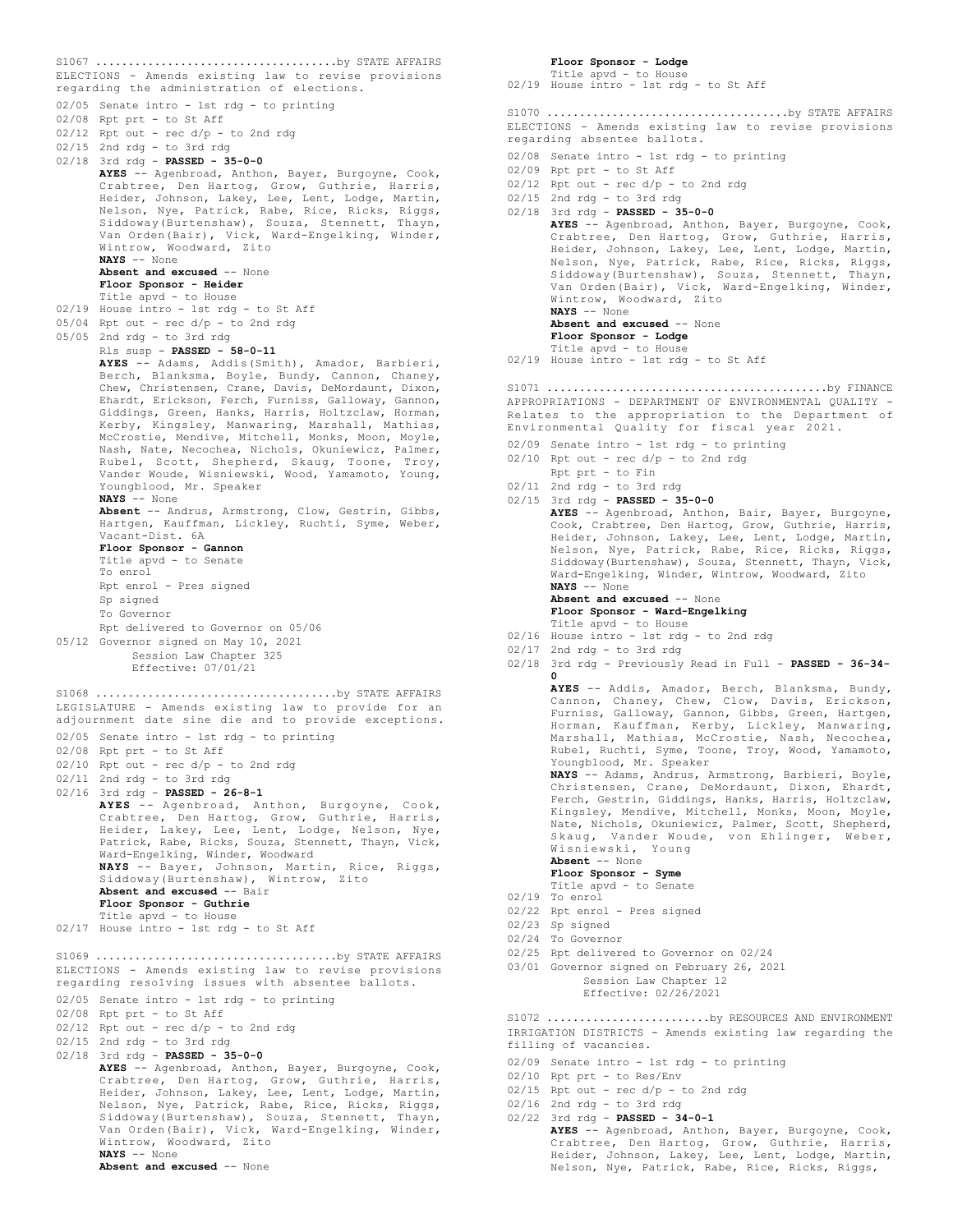Siddoway(Burtenshaw), Souza, Stennett, Thayn, Van Orden(Bair), Vick, Ward-Engelking, Wintrow, Woodward, Zito **NAYS** -- None **Absent and excused** -- Winder **Floor Sponsor - Anthon** Title apvd - to House 02/23 House intro - 1st rdg - to Res/Con  $03/04$  Rpt out - rec  $d/p$  - to 2nd rdg 03/05 2nd rdg - to 3rd rdg 03/15 3rd rdg - Previously Read in Full - **PASSED - 67-0-3 AYES** -- Addis, Amador, Armstrong, Barbieri, Berch, Blanksma, Boyle, Bundy, Cannon, Chaney, Chew, Christensen, Clow(McClusky), Crane, Davis, DeMordaunt, Dixon, Ehardt, Erickson, Ferch, Furniss, Galloway, Gannon, Gestrin, Gibbs, Giddings, Green, Hanks, Hartgen, Holtzclaw, Horman, Kauffman, Kerby, Kingsley, Lickley, Manwaring, Marshall, Mathias, McCrostie, Mendive, Mitchell, Monks, Moon, Moyle, Nash, Nate, Necochea, Nichols, Okuniewicz, Palmer, Rubel, Ruchti, Scott, Shepherd, Skaug(Andrew), Syme, Toone, Troy, Vander Woude, von Ehlinger, Weber, Wisniewski, Wood, Yamamoto, Young, Youngblood, Mr. Speaker **NAYS** -- None **Absent** -- Adams, Andrus, Harris **Floor Sponsor - Wood** Title apvd - to Senate To enrol 03/16 Rpt enrol - Pres signed 03/17 Sp signed 03/18 To Governor Rpt delivered to Governor on 03/18 03/19 Governor signed on March 22, 2021 Session Law Chapter 111 Effective: 07/01/21 IRRIGATION - Amends existing law to provide that certain real property is not subject to adverse possession. 02/09 Senate intro - 1st rdg - to printing 02/10 Rpt prt - to Res/Env  $02/15$  Rpt out - rec  $d/p$  - to 2nd rdg 02/16 2nd rdg - to 3rd rdg 02/22 3rd rdg - **PASSED - 34-0-1 AYES** -- Agenbroad, Anthon, Bayer, Burgoyne, Cook, Crabtree, Den Hartog, Grow, Guthrie, Harris, Heider, Johnson, Lakey, Lee, Lent, Lodge, Martin, Nelson, Nye, Patrick, Rabe, Rice, Ricks, Riggs, Siddoway(Burtenshaw), Souza, Stennett, Thayn, Van Orden(Bair), Vick, Ward-Engelking, Wintrow, Woodward, Zito **NAYS** -- None **Absent and excused** -- Winder **Floor Sponsor - Anthon** Title apvd - to House 02/23 House intro - 1st rdg - to Res/Con  $03/04$  Rpt out - rec  $d/p$  - to 2nd rdg 03/05 2nd rdg - to 3rd rdg 03/15 3rd rdg - Previously Read in Full - **PASSED - 67-0-3 AYES** -- Addis, Amador, Armstrong, Barbieri, Berch, Blanksma, Boyle, Bundy, Cannon, Chaney, Chew, Christensen, Clow(McClusky), Crane, Davis,<br>DeMordaunt, Dixon, Ehardt, Erickson, Ferch, Dixon, Ehardt, Erickson, Ferch, Furniss, Galloway, Gannon, Gestrin, Gibbs, Giddings, Green, Hanks, Hartgen, Holtzclaw, Horman, Kauffman, Kerby, Kingsley, Lickley, Manwaring, Marshall, Mathias, McCrostie, Mendive, Mitchell, Monks, Moon, Moyle, Nash, Nate, Necochea, Nichols, Okuniewicz, Palmer, Rubel, Ruchti, Scott, Shepherd, Skaug(Andrew), Syme, Toone, Troy, Vander Woude, von Ehlinger, Weber, Wisniewski, Wood, Yamamoto, Young, Youngblood, Mr. Speaker **NAYS** -- None **Absent** -- Adams, Andrus, Harris **Floor Sponsor - Wood** Title apvd - to Senate To enrol 03/16 Rpt enrol - Pres signed 03/17 Sp signed 03/18 To Governor Rpt delivered to Governor on 03/18 03/19 Governor signed on March 22, 2021 Session Law Chapter 112 Effective: 07/01/21 S1073 .........................by RESOURCES AND ENVIRONMENT

IRRIGATION - Repeals and amends existing law to revise right-of-way provisions. 02/09 Senate intro - 1st rdg - to printing 02/10 Rpt prt - to Res/Env  $02/15$  Rpt out - rec  $d/p$  - to 2nd rdg 02/16 2nd rdg - to 3rd rdg 02/22 3rd rdg - **PASSED - 35-0-0 AYES** -- Agenbroad, Anthon, Bayer, Burgoyne, Cook, Crabtree, Den Hartog, Grow, Guthrie, Harris, Heider, Johnson, Lakey, Lee, Lent, Lodge, Martin, Nelson, Nye, Patrick, Rabe, Rice, Ricks, Riggs, Siddoway(Burtenshaw), Souza, Stennett, Thayn, Van Orden(Bair), Vick, Ward-Engelking, Winder, Wintrow, Woodward, Zito **NAYS** -- None **Absent and excused** -- None **Floor Sponsor - Guthrie** Title apvd - to House 02/23 House intro - 1st rdg - to Res/Con EDUCATION - Adds to existing law to provide for a kindergarten jump-start program and training for parents. 02/09 Senate intro - 1st rdg - to printing 02/10 Rpt prt - to Educ  $02/17$  Rpt out - rec d/p - to 2nd rdg 02/18 2nd rdg - to 3rd rdg 02/24 3rd rdg - **PASSED - 32-1-2 AYES** -- Agenbroad, Anthon, Bayer, Burgoyne, Cook, Crabtree, Den Hartog, Grow, Guthrie, Harris, Heider, Johnson, Lakey, Lee, Lent, Lodge, Martin, Nelson, Nye, Patrick, Rabe, Rice, Ricks, Riggs, Siddoway(Burtenshaw), Souza, Stennett, Thayn, Van Orden(Bair), Ward-Engelking, Wintrow, Woodward **NAYS** -- Zito **Absent and excused** -- Vick, Winder **Floor Sponsor - Thayn** Title apvd - to House 02/25 House intro - 1st rdg - to Educ 03/05 Rpt out - rec d/p - to 2nd rdg 03/08 2nd rdg - to 3rd rdg 05/04 3rd rdg - Previously Read in Full - **PASSED - 39-25- 5 AYES** -- Adams, Armstrong, Berch, Bundy, Cannon, Chaney, Chew, Clow, Davis, Erickson, Furniss, Galloway, Gannon, Green, Hartgen, Kauffman, Kerby, Kingsley, Lickley, Manwaring, Marshall, Mathias, McCrostie, Mendive, Mitchell, Nash, Necochea, Rubel, Ruchti, Shepherd, Skaug, Syme, Toone, Troy, Weber, Wood, Yamamoto, Youngblood, Mr. Speaker **NAYS** -- Amador, Andrus, Barbieri, Blanksma, Boyle, Christensen, Crane, DeMordaunt, Dixon, Ehardt, Ferch, Giddings, Hanks, Harris, Holtzclaw, Horman, Moon, Nate, Nichols, Okuniewicz, Palmer, Scott, Vander Woude, Wisniewski, Young **Absent** -- Addis(Smith), Gestrin, Gibbs, Monks, Moyle, Vacant-Dist. 6A **Floor Sponsor - Kerby** Title apvd - to Senate 05/05 To enrol Rpt enrol - Pres signed Sp signed To Governor Rpt delivered to Governor on 05/05 05/12 Governor signed on May 10, 2021 Session Law Chapter 326 Effective: 07/01/21 S1075 .........................................by EDUCATION SESSION LAWS - Amends existing law to revise provisions regarding the printing and preserving of session laws. 02/09 Senate intro - 1st rdg - to printing 02/10 Rpt prt - to Jud  $02/15$  Rpt out - rec  $d/p$  - to 2nd rdg 02/16 2nd rdg - to 3rd rdg 02/22 3rd rdg - **PASSED - 33-0-2** S1076 ...................................by JUDICIARY AND RULES

S1074 .........................by RESOURCES AND ENVIRONMENT

**AYES** -- Agenbroad, Anthon, Bayer, Burgoyne, Cook, Crabtree, Den Hartog, Grow, Guthrie, Heider, Johnson, Lakey, Lee, Lent, Lodge, Martin, Nelson, Nye, Patrick, Rabe, Rice, Ricks, Riggs, Siddoway(Burtenshaw), Souza, Stennett, Thayn, Van Orden(Bair), Vick, Ward-Engelking, Wintrow, Woodward, Zito **NAYS** -- None

**Absent and excused** -- Harris, Winder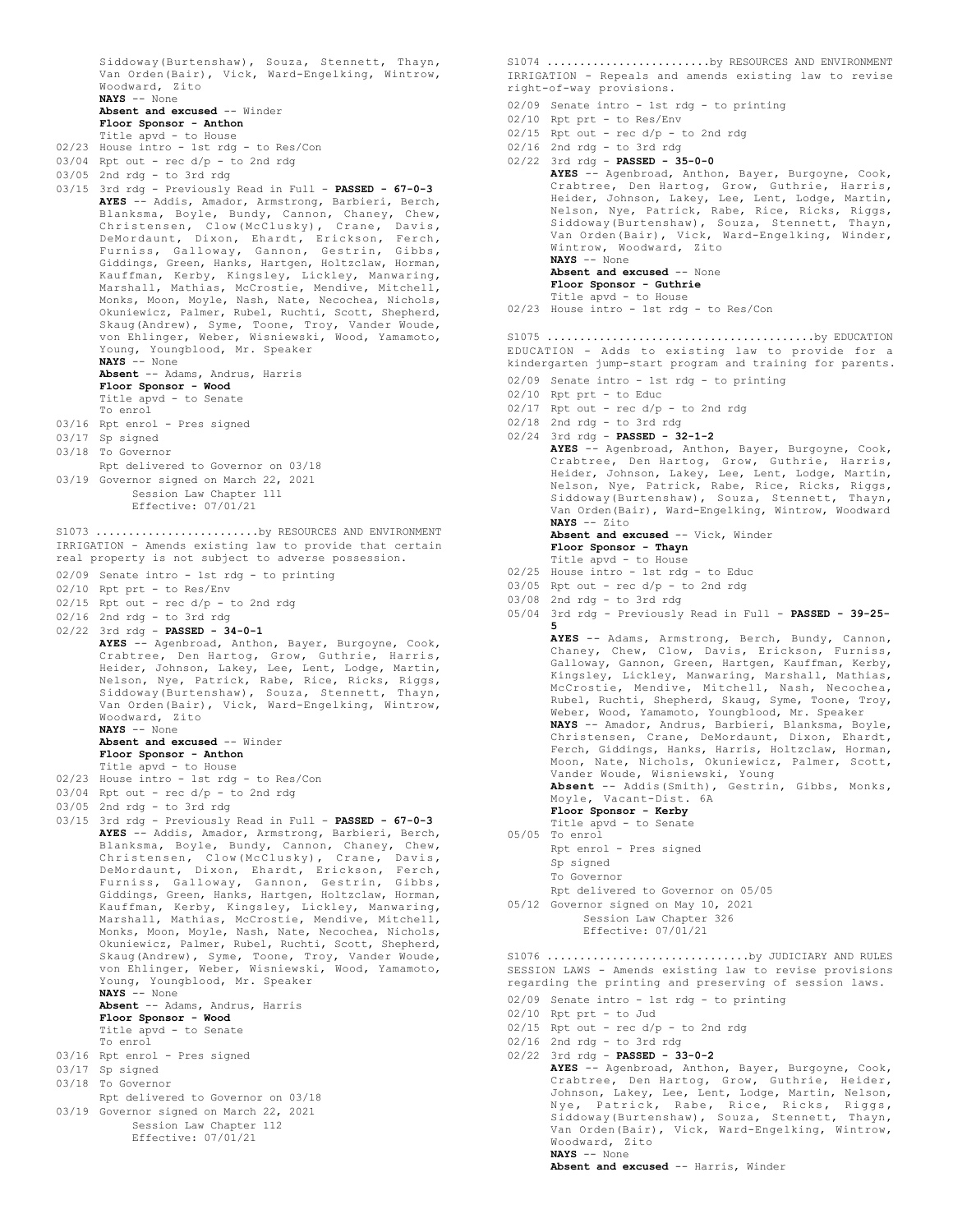#### **Floor Sponsor - Lakey**

- Title apvd to House
- 02/23 House intro 1st rdg to Jud  $03/10$  Rpt out - rec  $d/p$  - to 2nd rdg
- 03/11 2nd rdg to 3rd rdg
- 
- 04/06 3rd rdg Previously Read in Full **PASSED 69-0-1 AYES** -- Adams, Addis, Amador, Andrus, Armstrong, Barbieri, Berch, Blanksma, Boyle, Cannon, Chaney, Chew, Christensen, Clow, Crane, Davis, DeMordaunt, Dixon, Ehardt, Erickson, Ferch, Furniss, Galloway, Gannon, Gestrin, Gibbs, Giddings, Green, Hanks, Harris, Hartgen, Holtzclaw, Horman, Kauffman, Kerby, Kingsley, Lickley, Manwaring, Marshall, Mathias, McCrostie, Mendive, Mitchell, Monks, Moon, Moyle, Nash, Nate, Necochea, Nichols, Okuniewicz, Palmer, Rubel, Ruchti, Scott, Shepherd, Skaug, Syme, Toone, Troy, Vander Woude, von Ehlinger, Weber, Wisniewski, Wood, Yamamoto, Young, Youngblood, Mr. Speaker **NAYS** -- None **Absent** -- Bundy **Floor Sponsor - Gannon** Title apvd - to Senate 04/07 To enrol Rpt enrol - Pres signed 04/08 Sp signed 04/09 To Governor 04/12 Rpt delivered to Governor on 04/09 04/13 Governor signed on April 13, 2021
- Session Law Chapter 166 Effective: 07/01/21

UNIFORM ELECTRONIC WILLS ACT - Adds to existing law to provide for the execution of an electronic will. 02/09 Senate intro - 1st rdg - to printing 02/10 Rpt prt - to Jud S1077 .................................by JUDICIARY AND RULES

COUNTY RECORDERS - Amends existing law to provide for the recording of death certificates and to clarify that certain documents must be recorded. S1078 ...................................by JUDICIARY AND RULES

- 02/09 Senate intro 1st rdg to printing
- 02/10 Rpt prt to Jud
- $02/18$  Rpt out rec d/p to 2nd rdg
- 02/19 2nd rdg to 3rd rdg
- 02/22 3rd rdg **PASSED 35-0-0**
	- AYES -- Agenbroad, Anthon, Bayer, Burgoyne, Cook, Crabtree, Den Hartog, Grow, Guthrie, Harris, Heider, Johnson, Lakey, Lee, Lent, Lodge, Martin, Nelson, Nye, Patrick, Rabe, Rice, Ricks, Riggs, Siddoway(Burtenshaw), Souza, Stennett, Thayn, Van Orden(Bair), Vick, Ward-Engelking, Winder, Wintrow, Woodward, Zito **NAYS** -- None

Absent and excused -- None

- **Floor Sponsor Anthon**
- Title apvd to House
- 02/23 House intro 1st rdg to Jud
- $03/16$  Rpt out rec  $d/p$  to 2nd rdg
- 03/17 2nd rdg to 3rd rdg
- 04/06 3rd rdg Previously Read in Full **PASSED 66-0-4 AYES** -- Adams, Addis, Amador, Andrus, Barbieri, Berch, Blanksma, Boyle, Cannon, Chaney, Chew, Christensen, Clow, Crane, Davis, Dixon, Ehardt, Erickson, Ferch, Furniss, Galloway, Gannon, Gibbs, Giddings, Green, Hanks, Harris, Hartgen, Holtzclaw, Horman, Kauffman, Kerby, Kingsley, Lickley, Manwaring, Marshall, Mathias, McCrostie, Mendive, Mitchell, Monks, Moon, Moyle, Nash, Nate, Necochea, Nichols, Okuniewicz, Palmer, Rubel, Ruchti, Scott, Shepherd, Skaug, Syme, Toone, Troy, Vander Woude, von Ehlinger, Weber, Wisniewski, Wood, Yamamoto, Young, Youngblood, Mr. Speaker **NAYS** -- None

**Absent** -- Armstrong, Bundy, DeMordaunt, Gestrin **Floor Sponsor - Wood** Title apvd - to Senate

- 04/07 To enrol
- Rpt enrol Pres signed
- 04/08 Sp signed
- 04/09 To Governor
- 04/12 Rpt delivered to Governor on 04/09
- 04/13 Governor signed on April 13, 2021 Session Law Chapter 167 Effective: 07/01/21

ENVIRONMENTAL QUALITY - Adds to existing law to provide for the Agricultural Best Management Practices (BMP) Fund. S1079aa ............................by AGRICULTURAL AFFAIRS

02/09 Senate intro - 1st rdg - to printing

- 02/10 Rpt prt to Agric Aff
- 02/16 Rpt out to 14th Ord
- 02/18 Rpt out amen to engros
- Rpt engros 1st rdg to 2nd rdg as amen 02/19 2nd rdg - to 3rd rdg as amen
- 02/25 3rd rdg as amen **PASSED 34-0-1**

**AYES** -- Agenbroad, Anthon, Bair, Bayer, Burgoyne, Cook, Crabtree, Den Hartog, Grow, Guthrie, Harris, Johnson, Lakey, Lee, Lent, Lodge, Martin, Nelson, Nye, Patrick, Rabe, Rice, Ricks, Riggs, Siddoway(Burtenshaw), Souza, Stennett, Thayn, Vick(Vick), Ward-Engelking, Winder, Wintrow, Woodward, Zito **NAYS** -- None

**Absent and excused** -- Heider

- **Floor Sponsor Johnson** 02/26 House intro - 1st rdg - to Env
- $03/05$  Rpt out rec  $d/p$  to 2nd rdg
- 03/08 2nd rdg to 3rd rdg
- 
- 04/06 3rd rdg Previously Read in Full **PASSED 41-23- 6**

**AYES** -- Addis, Amador, Andrus, Armstrong, Berch, Blanksma, Cannon, Chaney, Chew, Clow, Davis, DeMordaunt, Ehardt, Erickson, Furniss, Galloway, Gannon, Gibbs, Green, Hartgen, Horman, Kauffman, Kerby, Lickley, Manwaring, Marshall, Mathias, McCrostie, Mitchell, Monks, Nash, Palmer, Ruchti, Syme, Troy, Vander Woude, Weber, Wood, Yamamoto, Youngblood, Mr. Speaker **NAYS** -- Adams, Barbieri, Boyle, Christensen, Crane, Dixon, Ferch, Gestrin, Giddings, Hanks, Harris, Kingsley, Mendive, Moon, Nate, Nichols, Okuniewicz, Scott, Shepherd, Skaug, von Ehlinger, Wisniewski, Young **Absent** -- Bundy, Holtzclaw, Moyle, Necochea, Rubel, Toone **Floor Sponsor - Vander Woude** Title apvd - to Senate 04/07 To enrol Rpt enrol - Pres signed 04/08 Sp signed 04/09 To Governor 04/12 Rpt delivered to Governor on 04/09 04/14 Governor signed on April 14, 2021 Session Law Chapter 175 Effective: 04/13/2021 APPROPRIATIONS - HEALTH AND WELFARE - BEHAVIORAL HEALTH SERVICES - Relates to the appropriation to the Department of Health and Welfare for fiscal year 2021. 02/09 Senate intro - 1st rdg - to printing  $02/10$  Rpt prt - to Fin 02/11 Rpt out - rec d/p - to 2nd rdg 02/12 2nd rdg - to 3rd rdg 02/17 3rd rdg - **PASSED - 34-0-1 AYES** -- Agenbroad, Anthon, Bayer, Burgoyne, Cook, Crabtree, Den Hartog, Grow, Guthrie, Harris, Heider, Johnson, Lakey, Lee, Lent, Lodge, Martin, Nelson, Nye, Patrick, Rabe, Rice, Ricks, Riggs, Siddoway(Burtenshaw), Souza, Stennett, Thayn, Vick, Ward-Engelking, Winder, Wintrow, Woodward, Zito **NAYS** -- None **Absent and excused** -- Bair **Floor Sponsor - Riggs** Title apvd - to House 02/18 House intro - 1st rdg - to 2nd rdg 02/19 2nd rdg - to 3rd rdg 03/03 3rd rdg - Previously Read in Full - **PASSED - 67-0-3 AYES** -- Adams, Addis, Amador, Andrus, Armstrong, S1080 ...........................................by FINANCE

- - Barbieri, Berch, Blanksma, Boyle, Bundy, Cannon, Chew, Christensen, Clow, Crane, DeMordaunt, Dixon, Erickson, Ferch, Furniss, Galloway, Gannon, Gestrin, Gibbs, Giddings, Green, Hanks, Harris, Hartgen, Holtzclaw, Horman, Kauffman, Kerby, Kingsley, Lickley, Manwaring, Marshall, Mathias, McCrostie, Mendive, Mitchell, Monks, Moon, Moyle, Nash, Nate, Necochea, Nichols, Okuniewicz, Palmer, Rubel, Ruchti, Scott, Shepherd, Skaug, Syme, Toone, Troy, Vander Woude, von Ehlinger, Weber, Wisniewski, Wood, Yamamoto, Young, Youngblood, Mr. Speaker **NAYS** -- None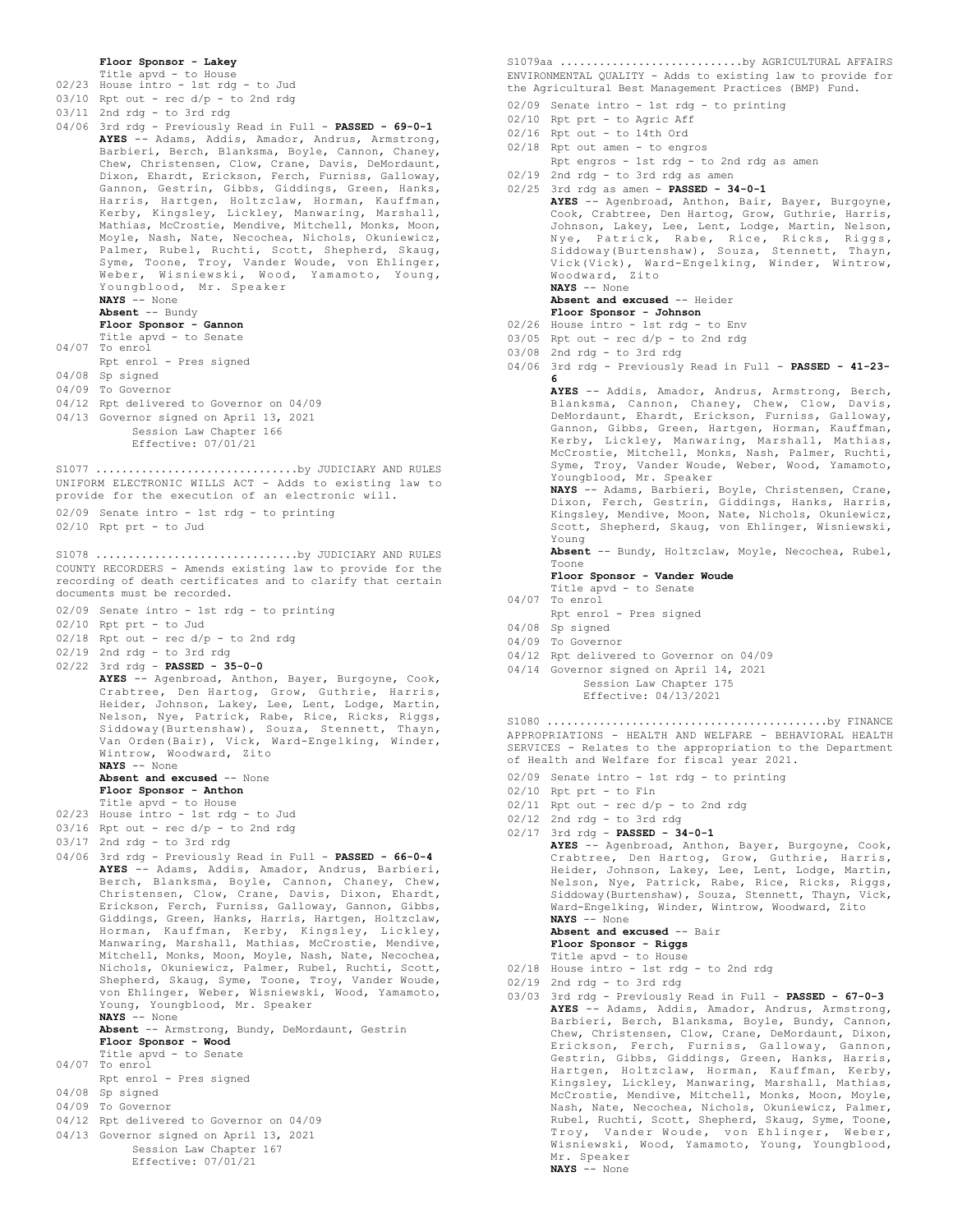```
Absent -- Chaney, Davis, Ehardt
       Floor Sponsor - Amador
       Title apvd - to Senate
03/04 To enrol
      Rpt enrol - Pres signed
03/05 Sp signed
03/08 To Governor
      Rpt delivered to Governor on 03/08
03/10 Governor signed on March 9, 2021
        Session Law Chapter 24
             Effective: 03/09/2021
APPROPRIATIONS - CATASTROPHIC HEALTH CARE PROGRAM - Relates
to the appropriation to the Catastrophic Health Care
Program for fiscal year 2021.
02/09 Senate intro - 1st rdg - to printing
02/10 Rpt prt - to Fin
02/11 Rpt out - rec d/p - to 2nd rdg
02/12 2nd rdg - to 3rd rdg
02/17 3rd rdg - PASSED - 30-4-1
       AYES -- Agenbroad, Anthon, Burgoyne, Cook,
        Crabtree, Den Hartog, Grow, Guthrie, Harris,
Heider, Johnson, Lakey, Lee, Lent, Lodge, Martin,
       Nelson, Nye, Patrick, Rabe, Rice, Ricks, Riggs,
       Siddoway(Burtenshaw), Souza, Stennett, Ward-
        Engelking, Winder, Wintrow, Woodward
NAYS -- Bayer, Thayn, Vick, Zito
       Absent and excused -- Bair
       Floor Sponsor - Agenbroad
Title apvd - to House
02/18 House intro - 1st rdg - to 2nd rdg
02/19 2nd rdg - to 3rd rdg
03/03 3rd rdg - Previously Read in Full - FAILED - 33-35-
       2
        AYES -- Amador, Berch, Bundy, Cannon, Chew, Clow,
Davis, Erickson, Furniss, Galloway, Gannon, Gibbs,
        Green, Hartgen, Horman, Kauffman, Lickley,
Manwaring, Mathias, McCrostie, Mitchell, Necochea,
        Rubel, Ruchti, Shepherd, Syme, Toone, Troy, Weber,
Wood, Young, Youngblood, Mr. Speaker
       NAYS -- Adams, Addis, Andrus, Armstrong, Barbieri,
       Blanksma, Boyle, Christensen, Crane, DeMordaunt,
       Dixon, Ferch, Gestrin, Giddings, Hanks, Harris,
        Holtzclaw, Kerby, Kingsley, Marshall, Mendive,
Monks, Moon, Moyle, Nash, Nate, Nichols,
        Okuniewicz, Palmer, Scott, Skaug, Vander Woude,
von Ehlinger, Wisniewski, Yamamoto
       Absent -- Chaney, Ehardt
       Floor Sponsor - Troy
       Order ret'd to Senate
       Notice to reconsider - Held at Desk
       Motion to reconsider - FAILED
       Ret'd to Senate
03/04 Filed in Office of the Secretary of Senate
S1081 ...........................................by FINANCE
INSURANCE - Amends and repeals existing law to provide that
the manager of the State Insurance Fund shall be the
custodian of the fund and to provide that employees of the
fund hired after a certain date shall participate in a
certain sick leave program.
02/10 Senate intro - 1st rdg - to printing
02/11 Rpt prt - to Com/HuRes
02/19 Rpt out - rec d/p - to 2nd rdg
02/22 2nd rdg - to 3rd rdg
02/25 3rd rdg - PASSED - 34-0-1
       AYES -- Agenbroad, Anthon, Bair, Bayer, Burgoyne,
        Cook, Crabtree, Den Hartog, Grow, Guthrie, Harris,
Johnson, Lakey, Lee, Lent, Lodge, Martin, Nelson,
Nye, Patrick, Rabe, Rice, Ricks, Riggs,
Siddoway(Burtenshaw), Souza, Stennett, Thayn,
        Vick(Vick), Ward-Engelking, Winder, Wintrow,
Woodward, Zito
       NAYS -- None
       Absent and excused -- Heider
Floor Sponsor - Lakey
02/26 House intro - 1st rdg - to Com/HuRes
S1082 ......................by COMMERCE AND HUMAN RESOURCES
OCCUPATIONAL LICENSING - Amends existing law to provide for
a more streamlined licensure by endorsement process for
military members, veterans, and spouses.
S1083 ......................by COMMERCE AND HUMAN RESOURCES
```
02/10 Senate intro - 1st rdg - to printing 02/11 Rpt prt - to Com/HuRes

- $02/17$  Rpt out rec  $d/p$  to 2nd rdg 02/18 2nd rdg - to 3rd rdg 02/22 3rd rdg - **PASSED - 35-0-0 AYES** -- Agenbroad, Anthon, Bayer, Burgoyne, Cook, Crabtree, Den Hartog, Grow, Guthrie, Harris, Heider, Johnson, Lakey, Lee, Lent, Lodge, Martin, Nelson, Nye, Patrick, Rabe, Rice, Ricks, Riggs, Siddoway(Burtenshaw), Souza, Stennett, Thayn, Van Orden(Bair), Vick, Ward-Engelking, Winder, Wintrow, Woodward, Zito **NAYS** -- None Absent and excused -- None **Floor Sponsor - Lakey** Title apvd - to House 02/23 House intro - 1st rdg - to Bus  $03/18$  Rpt out - rec d/p - to 2nd rdg 04/06 2nd rdg - to 3rd rdg 04/07 3rd rdg - Previously Read in Full - **PASSED - 68-0-2 AYES** -- Adams, Addis, Amador, Andrus, Armstrong, Barbieri, Berch, Blanksma, Boyle, Bundy, Cannon, Chaney, Chew, Christensen, Clow, Crane, Davis, DeMordaunt, Dixon, Ehardt, Erickson, Furniss, Galloway, Gannon, Gestrin, Gibbs, Giddings, Green, Hanks, Harris, Hartgen, Holtzclaw, Horman, Kerby, Kingsley, Lickley, Manwaring, Marshall, Mathias, McCrostie, Mendive, Mitchell, Monks, Moon, Moyle, Nash, Nate, Necochea, Nichols, Okuniewicz, Palmer, Rubel, Ruchti, Scott, Shepherd, Skaug, Syme, Toone, Troy, Vander Woude, von Ehlinger, Weber, Wisniewski, Wood, Yamamoto, Young, Youngblood, Mr. Speaker **NAYS** -- None **Absent** -- Ferch, Kauffman **Floor Sponsor - DeMordaunt** Title apvd - to Senate
- 04/08 To enrol
	- Rpt enrol Pres signed
- 04/09 Sp signed
- 04/12 To Governor
	- Rpt delivered to Governor on 04/12
- 04/14 Governor signed on April 14, 2021 Session Law Chapter 176 Effective: 07/01/21

OCCUPATIONAL LICENSING - Amends existing law regarding sunrise review to provide for the addition of sunset review. S1084 ......................by COMMERCE AND HUMAN RESOURCES

- 02/10 Senate intro 1st rdg to printing
- 02/11 Rpt prt to Com/HuRes
- $02/17$  Rpt out rec  $d/p$  to 2nd rdg
- 02/18 2nd rdg to 3rd rdg

02/22 3rd rdg - **PASSED - 35-0-0 AYES** -- Agenbroad, Anthon, Bayer, Burgoyne, Cook, Crabtree, Den Hartog, Grow, Guthrie, Harris, Heider, Johnson, Lakey, Lee, Lent, Lodge, Martin, Nelson, Nye, Patrick, Rabe, Rice, Ricks, Riggs, Siddoway(Burtenshaw), Souza, Stennett, Thayn, Van Orden(Bair), Vick, Ward-Engelking, Winder, Wintrow, Woodward, Zito **NAYS** -- None

**Absent and excused** -- None **Floor Sponsor - Den Hartog**

- Title apvd to House
- 02/23 House intro 1st rdg to Bus
- $03/18$  Rpt out rec  $d/p$  to 2nd rdg
- 04/06 2nd rdg to 3rd rdg
- 04/08 3rd rdg Previously Read in Full **PASSED 67-3-0 AYES** -- Adams, Addis, Amador, Andrus, Armstrong, Barbieri, Blanksma, Boyle, Bundy, Cannon, Chaney, Chew, Christensen, Clow, Crane, Davis, DeMordaunt, Dixon, Ehardt, Erickson, Ferch, Furniss, Galloway, Gannon, Gestrin, Gibbs, Giddings, Green, Hanks, Harris, Hartgen, Holtzclaw, Horman, Kauffman, Kerby, Kingsley, Manwaring, Marshall, Mathias, McCrostie, Mendive, Mitchell, Monks, Moon, Moyle, Nash, Nate, Necochea, Nichols, Okuniewicz, Palmer, Rubel, Ruchti, Scott, Shepherd, Skaug, Syme, Toone, Troy, Vander Woude, von Ehlinger, Weber, Wisniewski, Yamamoto, Young, Youngblood, Mr. Speaker **NAYS** -- Berch, Lickley, Wood **Absent** -- None **Floor Sponsor - DeMordaunt**

Title apvd - to Senate To enrol

04/09 Rpt enrol - Pres signed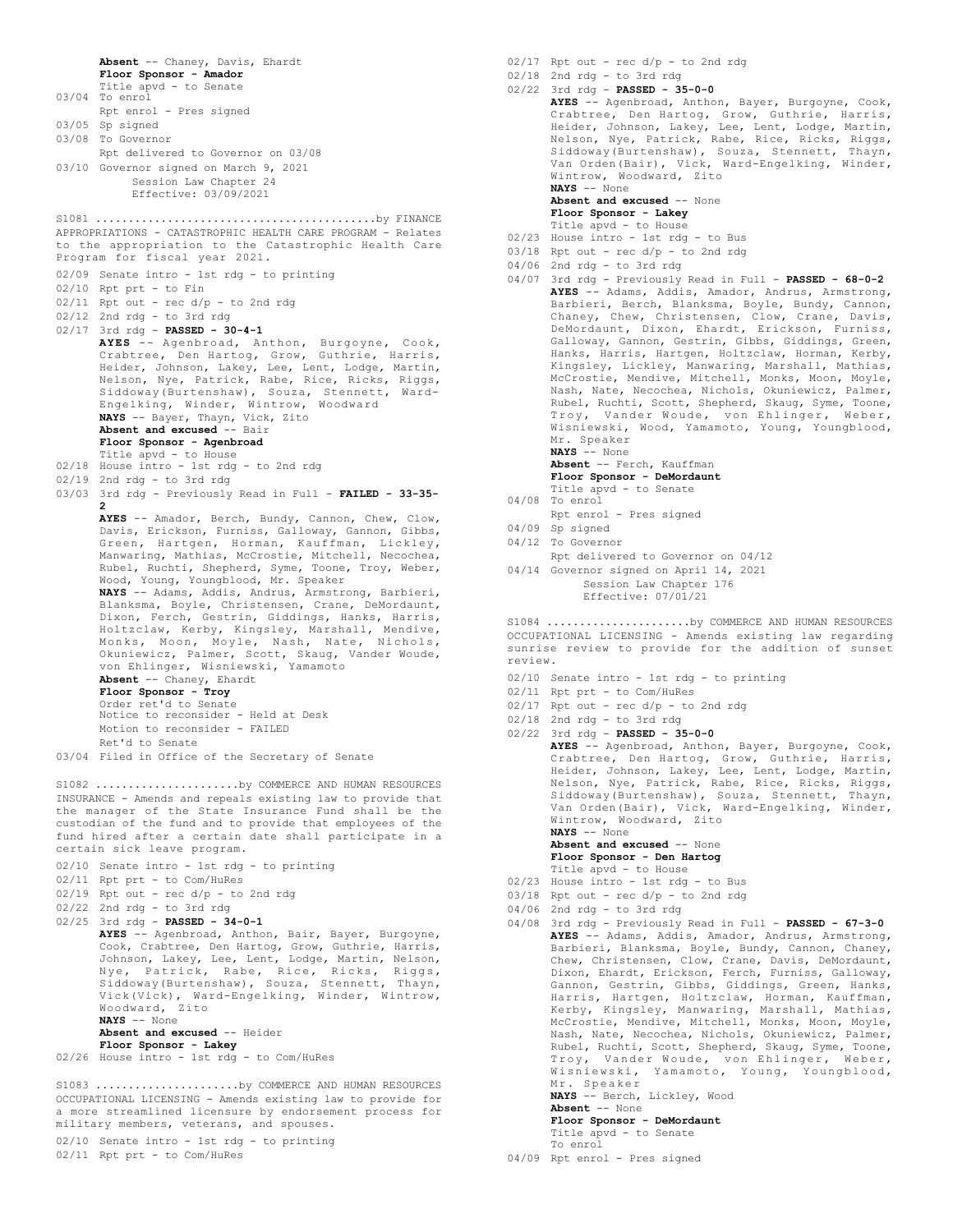04/12 Sp signed To Governor 04/13 Rpt delivered to Governor on 04/12 04/14 Governor signed on April 14, 2021 Session Law Chapter 177 Effective: 07/01/21 FETAL HEARTBEAT PREBORN CHILD PROTECTION ACT - Adds to existing law to prohibit an abortion following detection of a fetal heartbeat. 02/10 Senate intro - 1st rdg - to printing 02/11 Rpt prt - to St Aff  $02/15$  Rpt out - rec  $d/p$  - to 2nd rdg  $02/16$  2nd rdg - to 3rd rdg 02/25 Ref'd to St Aff S1085 .....................................by STATE AFFAIRS ANTI-BOYCOTT AGAINST ISRAEL ACT - Adds to existing law to prohibit a public entity from entering into certain contracts with companies that boycott Israel. 02/10 Senate intro - 1st rdg - to printing 02/11 Rpt prt - to St Aff 02/25 Rpt out - rec d/p - to 2nd rdg 02/26 2nd rdg - to 3rd rdg 03/02 3rd rdg - **PASSED - 35-0-0 AYES** -- Agenbroad, Anthon, Bair, Bayer, Burgoyne, Burtenshaw, Cook, Crabtree, Den Hartog, Grow, Guthrie, Harris, Heider, Johnson, Lakey, Lee, Lent, Lodge, Martin, Nelson, Nye, Patrick, Rabe, Rice, Ricks, Riggs, Souza, Stennett, Thayn, Vick, Ward-Engelking, Winder, Wintrow, Woodward, Zito **NAYS** -- None **Absent and excused** -- None **Floor Sponsor - Lodge** Title apvd - to House 03/03 House intro - 1st rdg - to St Aff  $04/13$  Rpt out - rec  $d/p$  - to 2nd rdg 04/14 2nd rdg - to 3rd rdg 04/16 3rd rdg - Previously Read in Full - **PASSED - 56-12-** 2<br>AYES -- Adams, Addis, Amador, Andrus, Armstrong,<br>Blanksma, Boyle, Bundy, Cannon, Chaney,<br>Christensen, Clow, Crane, DeMordaunt, Dixon,<br>Ehardt, Erickson, Ferch, Furniss(Blanchard),<br>Galloway, Gannon, Gestrin, Gibbs, Gidding Harris, Hartgen, Holtzclaw, Horman, Kauffman, Kerby, Kingsley, Lickley, Manwaring, Mendive, Mitchell, Monks, Moon, Moyle, Nate, Nichols, Okuniewicz, Palmer, Ruchti, Scott, Shepherd, Skaug, Syme, Troy, Vander Woude, von Ehlinger, Weber, Yamamoto, Young, Youngblood, Mr. Speaker **NAYS** -- Berch, Chew, Green, Marshall, Mathias, McCrostie, Nash, Necochea, Rubel, Toone, Wisniewski, Wood **Absent** -- Barbieri, Davis **Floor Sponsors - Crane & Skaug** Title apvd - to Senate 04/19 To enrol Rpt enrol - Pres signed 04/20 Sp signed 04/21 To Governor Rpt delivered to Governor on 04/21 04/26 Governor signed on April 26, 2021 Session Law Chapter 284 Effective: 07/01/21 S1086 .....................................by STATE AFFAIRS HEALTH - Amends existing law to raise the age of legal possession and use of tobacco products and electronic smoking devices to 21. 02/10 Senate intro - 1st rdg - to printing 02/11 Rpt prt - to St Aff  $02/25$  Rpt out - rec d/p - to 2nd rdg 02/26 2nd rdg - to 3rd rdg 03/02 3rd rdg - **PASSED - 25-10-0 AYES** -- Agenbroad, Anthon, Bair, Burtenshaw, Cook, Den Hartog, Grow, Guthrie, Harris, Heider, Johnson, Lakey, Lee, Lent, Lodge, Martin, Nye, Patrick, Rabe, Ricks, Riggs, Souza, Winder, Wintrow, Woodward **NAYS** -- Bayer, Burgoyne, Crabtree, Nelson, Rice, Stennett, Thayn, Vick, Ward-Engelking, Zito **Absent and excused** -- None **Floor Sponsor - Anthon** S1087 .....................................by STATE AFFAIRS Title apvd - to House

- 03/03 House intro 1st rdg to Health/Wel
- $03/10$  Rpt out rec  $d/p$  to 2nd rdg
- $03/11$  2nd rdg to 3rd rdg
- 04/06 3rd rdg Previously Read in Full **FAILED 28-40- 2**

**AYES** -- Amador, Armstrong, Berch, Blanksma, Crane, Davis, Erickson, Furniss, Galloway, Green, Hartgen, Horman, Kauffman, Lickley, Mathias, McCrostie, Monks, Moyle, Nash, Rubel, Ruchti, Syme, Toone, Troy, Vander Woude, Weber, Wood, Youngblood **NAYS** -- Adams, Addis, Andrus, Barbieri, Boyle, Cannon, Chaney, Chew, Christensen, Clow, DeMordaunt, Dixon, Ehardt, Ferch, Gannon, Gestrin, Gibbs, Giddings, Hanks, Harris, Kerby, Kingsley, Manwaring, Marshall, Mendive, Mitchell, Moon, Nate, Necochea, Nichols, Okuniewicz, Palmer, Scott, Shepherd, Skaug, von Ehlinger, Wisniewski, Yamamoto, Young, Mr. Speaker **Absent** -- Bundy, Holtzclaw **Floor Sponsor - Vander Woude** Order ret'd to Senate

04/07 Filed in Office of the Secretary of Senate

FORCIBLE ENTRY AND UNLAWFUL DETAINER - Adds to existing law to provide for certain limitations on fees for residential tenants. S1088aa .............................by JUDICIARY AND RULES

- 02/11 Senate intro 1st rdg to printing
- 02/12 Rpt prt to Jud
- 02/18 Rpt out to 14th Ord
- 02/24 Rpt out amen to engros
	- Rpt engros 1st rdg to 2nd rdg as amen
- 02/25 2nd rdg to 3rd rdg as amen

| $03/02$ 3rd rdq as amen - PASSED - 26-8-1          |
|----------------------------------------------------|
| AYES -- Agenbroad, Anthon, Burgoyne, Burtenshaw,   |
| Cook, Grow, Guthrie, Heider, Johnson, Lakey, Lee,  |
| Lent, Lodge, Martin, Nelson, Nye, Patrick, Rabe,   |
| Ricks, Riggs, Souza, Stennett, Ward-Engelking,     |
| Winder, Wintrow, Woodward                          |
| NAYS -- Bair, Bayer, Crabtree, Den Hartog, Harris, |
| Thayn, Vick, Zito                                  |
| Absent and excused -- Rice                         |
| Floor Sponsor - Rabe                               |
| Title apvd - to House                              |
| 03/03 House intro - 1st rdg - to Jud               |

- $03/12$  Rpt out rec  $d/p$  to 2nd rdg
- 03/15 2nd rdg to 3rd rdg
- 
- 04/06 3rd rdg Previously Read in Full **FAILED 28-40- 2 AYES** -- Amador, Berch, Chaney, Chew, Davis,

Furniss, Gannon, Green, Hartgen, Horman, Kauffman, Kerby, Lickley, Marshall, Mathias, McCrostie, Moyle, Nash, Necochea, Rubel, Ruchti, Syme, Toone, Troy, Weber, Wood, Youngblood, Mr. Speaker

**NAYS** -- Addis, Andrus, Armstrong, Barbieri, Blanksma, Boyle, Cannon, Christensen, Clow, Crane, DeMordaunt, Dixon, Ehardt, Erickson, Ferch, Galloway, Gestrin, Gibbs, Giddings, Hanks, Harris, Holtzclaw, Kingsley, Manwaring, Mendive, Mitchell, Monks, Moon, Nate, Nichols, Okuniewicz, Palmer, Scott, Shepherd, Skaug, Vander Woude, von Ehlinger, Wisniewski, Yamamoto, Young

### **Absent** -- Adams, Bundy

**Floor Sponsor - Nash**

- 
- Order ret'd to Senate 04/07 Filed in Office of the Secretary of Senate

RAPE - Amends existing law to revise provisions regarding rape where the victim is under the age of 16 or is 16 or 17 years of age and repeals existing law relating to rape of a spouse. S1089aa .............................by JUDICIARY AND RULES

- 02/11 Senate intro 1st rdg to printing
- 02/12 Rpt prt to Jud
- 02/18 Rpt out to 14th Ord
- 02/24 Rpt out amen to engros
- Rpt engros 1st rdg to 2nd rdg as amen 02/25 2nd rdg - to 3rd rdg as amen
- 03/02 3rd rdg as amen **PASSED 34-0-1**

AYES -- Agenbroad, Anthon, Bair, Bayer, Burgoyne, Burtenshaw, Cook, Crabtree, Den Hartog, Grow, Guthrie, Harris, Heider, Johnson, Lakey, Lee, Lent, Lodge, Martin, Nelson, Nye, Patrick, Rabe, Ricks, Riggs, Souza, Stennett, Thayn, Vick, Ward-Engelking, Winder, Wintrow, Woodward, Zito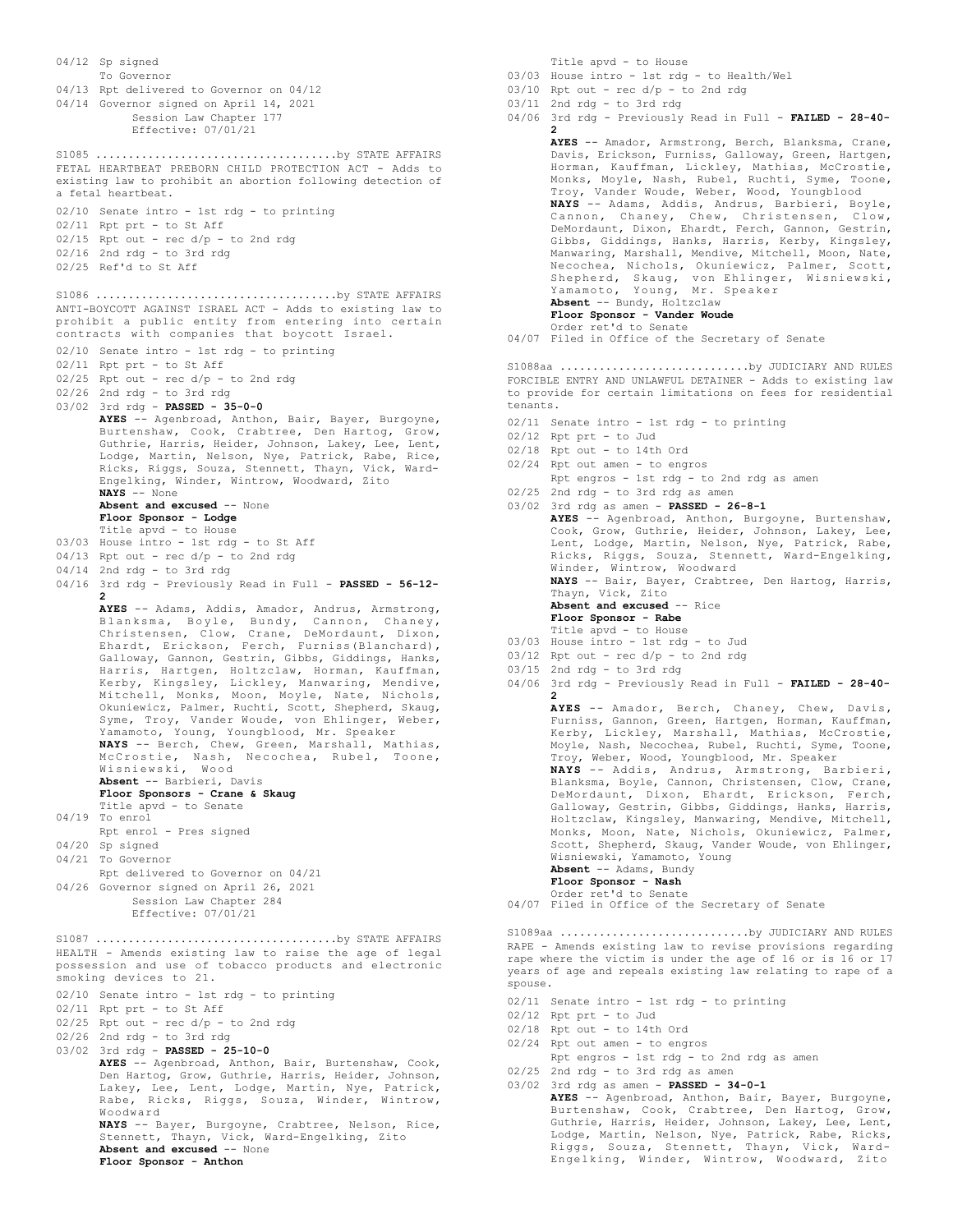**NAYS** -- None **Absent and excused** -- Rice **Floor Sponsor - Wintrow**

- Title apvd to House 03/03 House intro - 1st rdg - to Jud
- $03/12$  Rpt out rec  $d/p$  to 2nd rdg
- 03/15 2nd rdg to 3rd rdg
- 04/07 3rd rdg Previously Read in Full **PASSED 70-0-0 AYES** -- Adams, Addis, Amador, Andrus, Armstrong, Barbieri, Berch, Blanksma, Boyle, Bundy, Cannon, Chaney, Chew, Christensen, Clow, Crane, Davis, DeMordaunt, Dixon, Ehardt, Erickson, Ferch, Furniss, Galloway, Gannon, Gestrin, Gibbs, Giddings, Green, Hanks, Harris, Hartgen, Holtzclaw, Horman, Kauffman, Kerby, Kingsley, Lickley, Manwaring, Marshall, Mathias, McCrostie, Mendive, Mitchell, Monks, Moon, Moyle, Nash, Nate, Necochea, Nichols, Okuniewicz, Palmer, Rubel, Ruchti, Scott, Shepherd, Skaug, Syme, Toone, Troy, Vander Woude, von Ehlinger, Weber, Wisniewski, Wood, Yamamoto, Young, Youngblood, Mr. Speaker **NAYS** -- None **Absent** -- None **Floor Sponsor - Nash** Title apvd - to Senate 04/08 To enrol Rpt enrol - Pres signed 04/09 Sp signed 04/12 To Governor Rpt delivered to Governor on 04/12 04/14 Governor signed on April 14, 2021 Session Law Chapter 172 Effective: 07/01/21 DEPARTMENT OF LANDS - Amends existing law to revise provisions regarding legal representation of the Idaho Department of Lands. 02/11 Senate intro - 1st rdg - to printing 02/12 Rpt prt - to Res/Env S1090 ..............................by RESOURCES AND ENVIRONMENT APPROPRIATIONS - OFFICE OF THE STATE BOARD OF EDUCATION - Relates to the appropriation to the Office of the State Board of Education for fiscal year 2021. 02/11 Senate intro - 1st rdg - to printing 02/12 Rpt prt - to Fin Rpt out - rec d/p - to 2nd rdg 02/15 2nd rdg - to 3rd rdg 02/17 3rd rdg - **PASSED - 34-0-1 AYES** -- Agenbroad, Anthon, Bayer, Burgoyne, Cook, Crabtree, Den Hartog, Grow, Guthrie, Harris, Heider, Johnson, Lakey, Lee, Lent, Lodge, Martin, Nelson, Nye, Patrick, Rabe, Rice, Ricks, Riggs, Siddoway(Burtenshaw), Souza, Stennett, Thayn, Vick, Ward-Engelking, Winder, Wintrow, Woodward, Zito **NAYS** -- None **Absent and excused** -- Bair **Floor Sponsor - Crabtree** Title apvd - to House 02/18 House intro - 1st rdg - to 2nd rdg 02/19 2nd rdg - to 3rd rdg 03/12 3rd rdg - Previously Read in Full - **PASSED - 69-0-1 AYES** -- Adams, Addis, Amador, Andrus, Armstrong, Barbieri, Berch, Blanksma, Boyle, Bundy, Cannon, Chaney, Chew, Christensen, Clow, Crane, Davis, DeMordaunt, Dixon, Ehardt, Erickson, Ferch, Furniss, Galloway, Gannon, Gestrin, Gibbs, Giddings, Green, Hanks, Harris, Hartgen, Holtzclaw, Horman, Kauffman, Kerby, Kingsley, Lickley, Manwaring, Marshall, Mathias, McCrostie, Mendive, Mitchell, Monks, Moon, Moyle, Nash, Nate, Necochea, Nichols, Okuniewicz, Palmer, Rubel, Scott, Shepherd, Skaug(Andrew), Syme, Toone, Troy, Vander Woude, von Ehlinger, Weber, Wisniewski, Wood, Yamamoto, Young, Youngblood, Mr. Speaker **NAYS** -- None **Absent** -- Ruchti **Floor Sponsor - Bundy** S1091 ...........................................by FINANCE
- Title apvd to Senate 03/15 To enrol
- Rpt enrol Pres signed 03/16 Sp signed
- To Governor
- 03/18 Rpt delivered to Governor on 03/16

03/18 Governor signed on March 17, 2021 Session Law Chapter 59 Effective: 03/17/2021

MEDICAID - Amends existing law to provide for reimbursement for new in-state hospitals serving as Medicaid providers. S1092aa ..............................by HEALTH AND WELFARE

- 02/11 Senate intro 1st rdg to printing
- 02/12 Rpt prt to Health/Wel
- $02/23$  Rpt out rec  $d/p$  to 2nd rdg
- 02/24 2nd rdg to 3rd rdg
- U.C. to 14th Ord
- 03/03 Rpt out amen to engros Rpt engros - 1st rdg - to 2nd rdg as amen
- 03/04 2nd rdg to 3rd rdg as amen 03/05 3rd rdg as amen - **PASSED - 33-0-2**
- **AYES** -- Agenbroad, Anthon, Bair, Bayer, Burgoyne, Burtenshaw, Cook, Crabtree, Den Hartog, Grow, Guthrie, Harris, Heider, Johnson, Lakey, Lee, Lodge, Martin, Nelson, Nye, Patrick, Rabe, Rice, Ricks, Riggs, Souza, Stennett, Thayn, Vick, Winder, Wintrow, Woodward, Zito **NAYS** -- None **Absent and excused** -- Lent, Ward-Engelking **Floor Sponsor - Riggs**
	- Title apvd to House
- 03/08 House intro 1st rdg to Health/Wel

OCCUPATIONAL LICENSING - Amends existing law to provide requirements for physician assistants who practice at certain facilities or practices or who own a medical practice. S1093 ................................by HEALTH AND WELFARE

- 02/11 Senate intro 1st rdg to printing
- 02/12 Rpt prt to Health/Wel
- $02/17$  Rpt out rec  $d/p$  to 2nd rdg
- 02/18 2nd rdg to 3rd rdg
- 02/22 3rd rdg **PASSED 35-0-0 AYES** -- Agenbroad, Anthon, Bayer, Burgoyne, Cook, Crabtree, Den Hartog, Grow, Guthrie, Harris, Heider, Johnson, Lakey, Lee, Lent, Lodge, Martin, Nelson, Nye, Patrick, Rabe, Rice, Ricks, Riggs,

Siddoway(Burtenshaw), Souza, Stennett, Thayn, Van Orden(Bair), Vick, Ward-Engelking, Winder, Wintrow, Woodward, Zito **NAYS** -- None

**Absent and excused** -- None **Floor Sponsor - Martin**

- Title apvd to House
- 02/23 House intro 1st rdg to Health/Wel
- $03/01$  Rpt out rec  $d/p$  to 2nd rdg
- 03/02 2nd rdg to 3rd rdg
- 03/12 3rd rdg Previously Read in Full **PASSED 68-0-2 AYES** -- Adams, Addis, Amador, Andrus, Armstrong, Barbieri, Berch, Blanksma, Boyle, Bundy, Cannon, Chaney, Chew, Christensen, Crane, Davis, DeMordaunt, Dixon, Ehardt, Erickson, Ferch, Furniss, Galloway, Gannon, Gestrin, Gibbs, Giddings, Green, Hanks, Harris, Hartgen, Holtzclaw, Horman, Kauffman, Kerby, Kingsley, Lickley, Manwaring, Marshall, Mathias, McCrostie, Mendive, Mitchell, Monks, Moon, Moyle, Nash, Nate, Necochea, Nichols, Okuniewicz, Palmer, Rubel, Scott, Shepherd, Skaug(Andrew), Syme, Toone, Troy, Vander Woude, von Ehlinger, Weber, Wisniewski, Wood, Yamamoto, Young, Youngblood, Mr. Speaker **NAYS** -- None

**Absent** -- Clow, Ruchti **Floor Sponsor - Vander Woude**

- Title apvd to Senate
- 03/15 To enrol
- Rpt enrol Pres signed
- 03/16 Sp signed
- To Governor
- 03/18 Rpt delivered to Governor on 03/16
- 03/18 Governor signed on March 17, 2021 Session Law Chapter 60

Effective: 07/01/21

APPROPRIATIONS - IDAHO TRANSPORTATION DEPARTMENT - Relates to the appropriation to the Idaho Transportation Department for fiscal year 2021. S1094 ...........................................by FINANCE

02/11 Senate intro - 1st rdg - to printing

02/12 Rpt prt - to Fin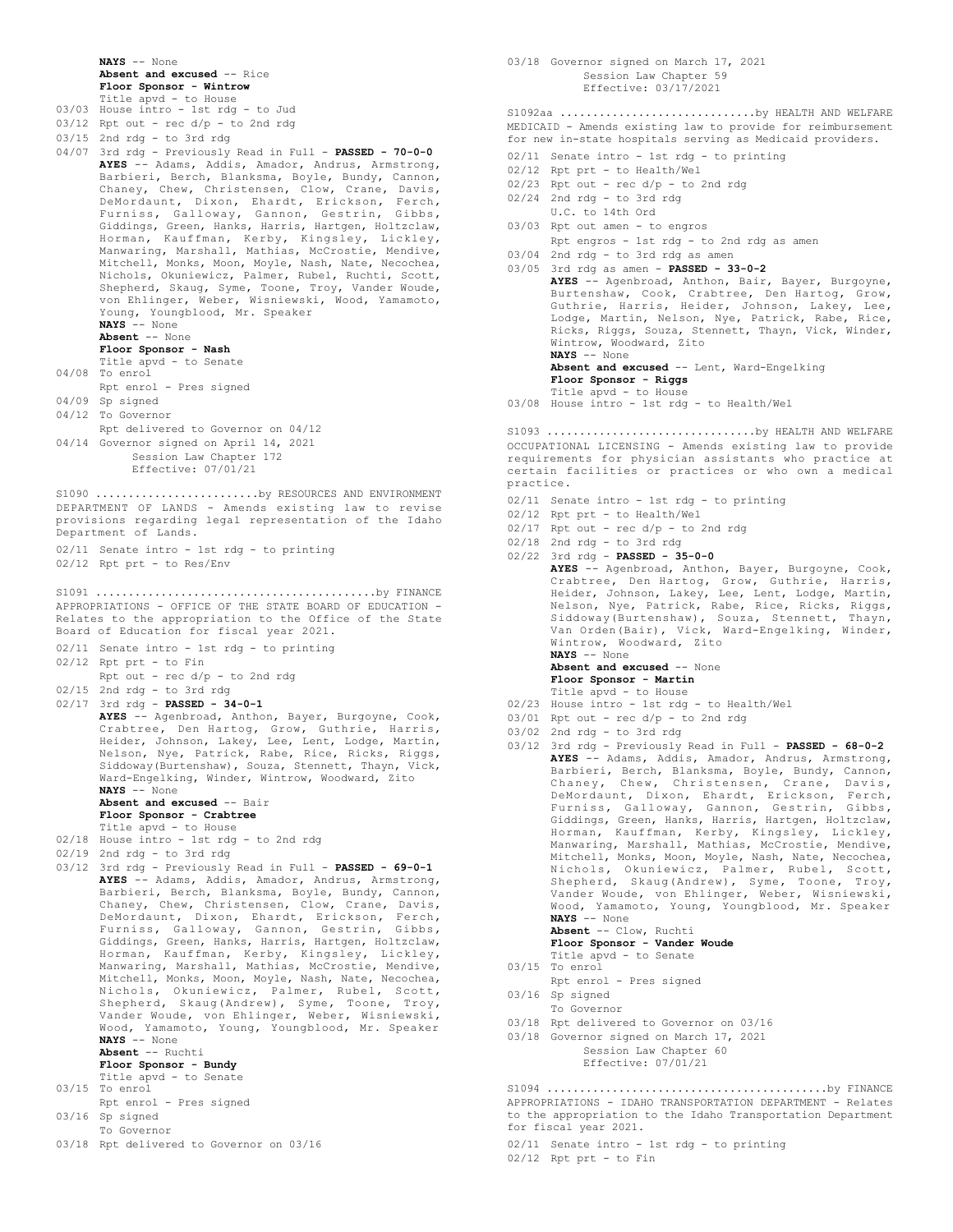Rpt out - rec d/p - to 2nd rdg 02/15 2nd rdg - to 3rd rdg 02/17 3rd rdg - **PASSED - 34-0-1 AYES** -- Agenbroad, Anthon, Bayer, Burgoyne, Cook, Crabtree, Den Hartog, Grow, Guthrie, Harris, Heider, Johnson, Lakey, Lee, Lent, Lodge, Martin, Nelson, Nye, Patrick, Rabe, Rice, Ricks, Riggs, Siddoway(Burtenshaw), Souza, Stennett, Thayn, Vick, Ward-Engelking, Winder, Wintrow, Woodward, Zito **NAYS** -- None **Absent and excused** -- Bair **Floor Sponsor - Woodward** Title apvd - to House 02/18 House intro - 1st rdg - to 2nd rdg 02/19 2nd rdg - to 3rd rdg 03/12 3rd rdg - Previously Read in Full - **PASSED - 68-1-1 AYES** -- Adams, Addis, Amador, Andrus, Armstrong, Berch, Blanksma, Boyle, Bundy, Cannon, Chaney, Chew, Christensen, Clow, Crane, Davis, DeMordaunt, Dixon, Ehardt, Erickson, Ferch, Furniss, Galloway, Gannon, Gestrin, Gibbs, Giddings, Green, Hanks, Harris, Hartgen, Holtzclaw, Horman, Kauffman, Kerby, Kingsley, Lickley, Manwaring, Marshall, Mathias, McCrostie, Mendive, Mitchell, Monks, Moon, Moyle, Nash, Nate, Necochea, Nichols, Okuniewicz, Palmer, Rubel, Scott, Shepherd, Skaug(Andrew), Syme, Toone, Troy, Vander Woude, von Ehlinger, Weber, Wisniewski, Wood, Yamamoto, Young, Youngblood, Mr. Speaker **NAYS** -- Barbieri **Absent** -- Ruchti **Floor Sponsor - Green** Title apvd - to Senate 03/15 To enrol Rpt enrol - Pres signed 03/16 Sp signed To Governor 03/18 Rpt delivered to Governor on 03/16 03/18 Governor signed on March 17, 2021 Session Law Chapter 61 Effective: 03/17/2021 PERSI - Amends existing law to provide for board members to be compensated via honorarium. 02/12 Senate intro - 1st rdg - to printing 02/15 Rpt prt - to Com/HuRes  $02/17$  Rpt out - rec  $d/p$  - to 2nd rdg 02/18 2nd rdg - to 3rd rdg 02/22 3rd rdg - **PASSED - 35-0-0 AYES** -- Agenbroad, Anthon, Bayer, Burgoyne, Cook, Crabtree, Den Hartog, Grow, Guthrie, Harris, Heider, Johnson, Lakey, Lee, Lent, Lodge, Martin, Nelson, Nye, Patrick, Rabe, Rice, Ricks, Riggs, Siddoway(Burtenshaw), Souza, Stennett, Thayn, Van Orden(Bair), Vick, Ward-Engelking, Winder, Wintrow, Woodward, Zito **NAYS** -- None **Absent and excused** -- None **Floor Sponsor - Patrick** Title apvd - to House 02/23 House intro - 1st rdg - to Com/HuRes 03/18 Rpt out - rec d/p - to 2nd rdg 04/06 2nd rdg - to 3rd rdg 04/07 3rd rdg - Previously Read in Full - **PASSED - 67-1-2 AYES** -- Adams, Addis, Amador, Andrus, Armstrong, Barbieri, Berch, Blanksma, Boyle, Bundy, Cannon, Chaney, Chew, Christensen, Clow, Crane, Davis, DeMordaunt, Dixon, Ehardt, Erickson, Furniss, Galloway, Gannon, Gestrin, Gibbs, Giddings, Green, Hanks, Harris, Hartgen, Holtzclaw, Horman, Kerby, Kingsley, Lickley, Manwaring, Marshall, Mathias, McCrostie, Mendive, Mitchell, Monks, Moon, Moyle, Nash, Nate, Necochea, Nichols, Okuniewicz, Palmer, Rubel, Ruchti, Scott, Shepherd, Skaug, Syme, Toone, Vander Woude, von Ehlinger, Weber, Wisniewski, Wood, Yamamoto, Young, Youngblood, Mr. Speaker **NAYS** -- Troy **Absent** -- Ferch, Kauffman **Floor Sponsor - Syme** Title apvd - to Senate 04/08 To enrol Rpt enrol - Pres signed 04/09 Sp signed 04/12 To Governor Rpt delivered to Governor on 04/12 S1095 ......................by COMMERCE AND HUMAN RESOURCES

04/14 Governor signed on April 14, 2021 Session Law Chapter 178 Effective: 07/01/21

PERSI - Adds to existing law to establish a catastrophic line of duty benefit for public safety officers. S1096 ......................by COMMERCE AND HUMAN RESOURCES

- 02/12 Senate intro 1st rdg to printing
- 02/15 Rpt prt to Com/HuRes
- $02/19$  Rpt out rec  $d/p$  to 2nd rdg
- 02/22 2nd rdg to 3rd rdg

02/25 3rd rdg - **PASSED - 30-4-1 AYES** -- Agenbroad, Anthon, Bayer, Burgoyne, Cook, Crabtree, Den Hartog, Grow, Guthrie, Harris, Lakey, Lee, Lent, Lodge, Martin, Nelson, Nye, Patrick, Rabe, Rice, Ricks, Riggs, Souza, Stennett, Vick(Vick), Ward-Engelking, Winder, Wintrow, Woodward, Zito **NAYS** -- Bair, Johnson, Siddoway(Burtenshaw), Thayn **Absent and excused** -- Heider **Floor Sponsor - Lakey** Title apvd - to House 02/26 House intro - 1st rdg - to Com/HuRes  $03/04$  Rpt out - rec  $d/p$  - to 2nd rdg  $03/05$  2nd rdg - to 3rd rdg 03/15 3rd rdg - Previously Read in Full - **PASSED - 68-0-2 AYES** -- Adams, Addis, Amador, Armstrong, Barbieri, Berch, Blanksma, Boyle, Bundy, Cannon, Chaney, Chew, Christensen, Clow(McClusky), Crane, Davis, DeMordaunt, Dixon, Ehardt, Erickson, Ferch, Furniss, Galloway, Gannon, Gestrin, Gibbs, Giddings, Green, Hanks, Hartgen, Holtzclaw, Horman, Kauffman, Kerby, Kingsley, Lickley, Manwaring, Marshall, Mathias, McCrostie, Mendive, Mitchell, Monks, Moon, Moyle, Nash, Nate, Necochea, Nichols, Okuniewicz, Palmer, Rubel, Ruchti, Scott, Shepherd, Skaug(Andrew), Syme, Toone, Troy, Vander Woude, von Ehlinger, Weber, Wisniewski, Wood, Yamamoto, Young, Youngblood, Mr. Speaker **NAYS** -- None **Absent** -- Andrus, Harris **Floor Sponsor - Holtzclaw** Title apvd - to Senate To enrol

- 03/16 Rpt enrol Pres signed
- 03/17 Sp signed
- 03/18 To Governor
- Rpt delivered to Governor on 03/18
- 03/19 Governor signed on March 24, 2021 Session Law Chapter 143 Effective: 07/01/21

TRUST DEEDS - Amends existing law to provide that a certain action for a money judgment on a promissory note shall be filed within 90 days. S1097 ......................by COMMERCE AND HUMAN RESOURCES

- 02/12 Senate intro 1st rdg to printing
- 02/15 Rpt prt to Com/HuRes

INSURANCE - Adds to existing law to provide requirements for health benefit plans and student health benefit plans that cover prescription contraception. S1098 ......................by COMMERCE AND HUMAN RESOURCES

- 02/12 Senate intro 1st rdg to printing
- 02/15 Rpt prt to Com/HuRes
- $02/24$  Rpt out rec  $d/p$  to 2nd rdg
- 02/25 2nd rdg to 3rd rdg
- 03/01 3rd rdg **FAILED 16-18-1 AYES** -- Agenbroad, Burgoyne, Guthrie, Johnson, Lee, Martin, Nelson, Nye, Patrick, Rabe, Riggs, Stennett, Ward-Engelking, Winder, Wintrow, Woodward **NAYS** -- Anthon, Bayer, Burtenshaw, Cook, Crabtree, Den Hartog, Grow, Harris, Heider, Lakey, Lent, Lodge, Rice, Ricks, Souza, Thayn, Vick, Zito **Absent and excused** -- Bair **Floor Sponsor - Wintrow**

Filed in Office of the Secretary of Senate

TRANSPORTATION - Amends existing law to revise penalties regarding red traffic lights. S1099 ....................................by TRANSPORTATION

02/12 Senate intro - 1st rdg - to printing

02/15 Rpt prt - to Transp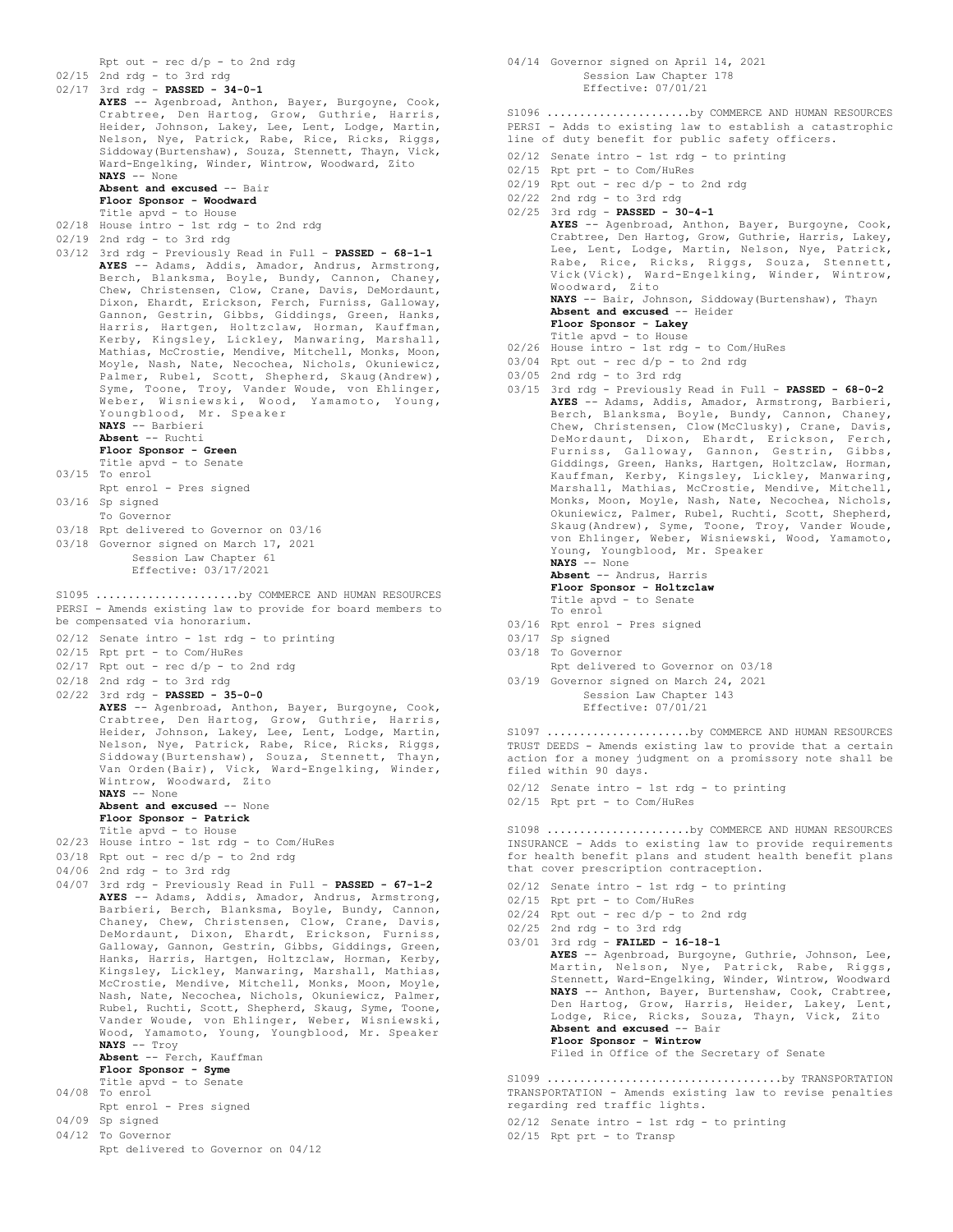TRANSPORTATION - Amends existing law to revise the definition of highways to include certain public transportation and pedestrian infrastructure. S1100 ....................................by TRANSPORTATION

- 02/12 Senate intro 1st rdg to printing
- 02/15 Rpt prt to Transp
- $02/19$  Rpt out rec  $d/p$  to 2nd rdg
- 02/22 2nd rdg to 3rd rdg
- 

02/25 3rd rdg - **PASSED - 34-0-1 AYES** -- Agenbroad, Anthon, Bair, Bayer, Burgoyne, Cook, Crabtree, Den Hartog, Grow, Guthrie, Harris, Johnson, Lakey, Lee, Lent, Lodge, Martin, Nelson, Nye, Patrick, Rabe, Rice, Ricks, Riggs, Siddoway(Burtenshaw), Souza, Stennett, Thayn, Vick(Vick), Ward-Engelking, Winder, Wintrow, Woodward, Zito **NAYS** -- None **Absent and excused** -- Heider **Floor Sponsor - Nelson**

02/26 House intro - 1st rdg - to Transp

HIGHWAYS AND BRIDGES - Amends existing law to provide for vacation of certain rights-of-way without compensation. S1101 ....................................by TRANSPORTATION

- 02/12 Senate intro 1st rdg to printing
- 02/15 Rpt prt to Transp
- $02/19$  Rpt out rec  $d/p$  to 2nd rdg
- 02/22 2nd rdg to 3rd rdg
- 02/25 3rd rdg **PASSED 34-0-1**
	- **AYES** -- Agenbroad, Anthon, Bair, Bayer, Burgoyne, Cook, Crabtree, Den Hartog, Grow, Guthrie, Harris, Johnson, Lakey, Lee, Lent, Lodge, Martin, Nelson, Nye, Patrick, Rabe, Rice, Ricks, Riggs, Siddoway(Burtenshaw), Souza, Stennett, Thayn, Vick(Vick), Ward-Engelking, Winder, Wintrow, Woodward, Zito **NAYS** -- None

# **Absent and excused** -- Heider

- **Floor Sponsor Den Hartog** 02/26 House intro - 1st rdg - to Transp
- 03/17 Rpt out rec d/p to 2nd rdg
- 
- 03/18 2nd rdg to 3rd rdg
- 04/07 3rd rdg Previously Read in Full **PASSED 69-0-1 AYES** -- Adams, Addis, Amador, Andrus, Armstrong, Barbieri, Berch, Blanksma, Boyle, Bundy, Cannon, Chaney, Chew, Christensen, Clow, Crane, Davis, DeMordaunt, Dixon, Ehardt, Erickson, Furniss, Galloway, Gannon, Gestrin, Gibbs, Giddings, Green, Hanks, Harris, Hartgen, Holtzclaw, Horman, Kauffman, Kerby, Kingsley, Lickley, Manwaring, Marshall, Mathias, McCrostie, Mendive, Mitchell, Monks, Moon, Moyle, Nash, Nate, Necochea, Nichols, Okuniewicz, Palmer, Rubel, Ruchti, Scott, Shepherd, Skaug, Syme, Toone, Troy, Vander Woude, von Ehlinger, Weber, Wisniewski, Wood, Yamamoto, Young, Youngblood, Mr. Speaker **NAYS** -- None **Absent** -- Ferch **Floor Sponsor - Harris**

Title apvd - to Senate 04/08 To enrol

- Rpt enrol Pres signed
- 04/09 Sp signed
- 04/12 To Governor
- Rpt delivered to Governor on 04/12 04/14 Governor signed on April 14, 2021 Session Law Chapter 179
	- Effective: 07/01/21

TRANSPORTATION - Amends existing law to provide for electronic motor vehicle registration. 02/12 Senate intro - 1st rdg - to printing S1102 ....................................by TRANSPORTATION

- 
- 02/15 Rpt prt to Transp
- 02/24 Rpt out rec d/p to 2nd rdg
- 02/25 2nd rdg to 3rd rdg
- 03/01 3rd rdg **PASSED 34-0-1**

**AYES** -- Agenbroad, Anthon, Bayer, Burgoyne, Burtenshaw, Cook, Crabtree, Den Hartog, Grow, Guthrie, Harris, Heider, Johnson, Lakey, Lee, Lent, Lodge, Martin, Nelson, Nye, Patrick, Rabe, Rice, Ricks, Riggs, Souza, Stennett, Thayn, Vick, Ward-Engelking, Winder, Wintrow, Woodward, Zito **NAYS** -- None **Absent and excused** -- Bair

**Floor Sponsor - Den Hartog**

Title apvd - to House

- 03/02 House intro 1st rdg to Transp
- $03/11$  Rpt out rec  $d/p$  to 2nd rdg
- $03/12$  2nd rdg to 3rd rdg
- 04/06 3rd rdg Previously Read in Full **PASSED 68-0-2 AYES** -- Adams, Addis, Amador, Andrus, Armstrong, Barbieri, Berch, Blanksma, Boyle, Cannon, Chaney, Chew, Christensen, Clow, Crane, Davis, DeMordaunt, Dixon, Erickson, Ferch, Furniss, Galloway, Gannon, Gestrin, Gibbs, Giddings, Green, Hanks, Harris, Hartgen, Holtzclaw, Horman, Kauffman, Kerby, Kingsley, Lickley, Manwaring, Marshall, Mathias, McCrostie, Mendive, Mitchell, Monks, Moon, Moyle, Nash, Nate, Necochea, Nichols, Okuniewicz, Palmer, Rubel, Ruchti, Scott, Shepherd, Skaug, Syme, Toone, Troy, Vander Woude, von Ehlinger, Weber, Wisniewski, Wood, Yamamoto, Young, Youngblood, Mr. Speaker **NAYS** -- None **Absent** -- Bundy, Ehardt
	- **Floor Sponsor Holtzclaw**
	- Title apvd to Senate
- 04/07 To enrol
	- Rpt enrol Pres signed
- 04/08 Sp signed
- 04/09 To Governor
- 04/12 Rpt delivered to Governor on 04/09
- 04/14 Governor signed on April 14, 2021 Session Law Chapter 180 Effective: 07/01/21

TRANSPORTATION - Adds to existing law to establish an Idaho Air Travel Enhancement Program. S1103 ....................................by TRANSPORTATION

- 02/12 Senate intro 1st rdg to printing
- 02/15 Rpt prt to Transp
- $03/02$  Rpt out rec d/p to 2nd rdg
- 03/03 2nd rdg to 3rd rdg
- 03/04 3rd rdg **PASSED 18-16-1 AYES** -- Agenbroad, Anthon, Burgoyne, Burtenshaw, Den Hartog, Guthrie, Heider, Johnson, Lee, Lodge, Martin, Nelson, Nye, Rabe, Ricks, Stennett, Winder, Wintrow **NAYS** -- Bair, Bayer, Cook, Crabtree, Grow, Harris, Lakey, Lent, Patrick, Rice, Riggs, Souza, Thayn, Vick, Woodward, Zito **Absent and excused** -- Ward-Engelking **Floor Sponsor - Johnson** Title apvd - to House 03/05 House intro - 1st rdg - to Transp S1104 ....................................by TRANSPORTATION

TRANSPORTATION - Amends existing law to provide for certain on-track equipment on railroad tracks.

- 02/12 Senate intro 1st rdg to printing
- 02/15 Rpt prt to Transp
- $02/18$  Rpt out rec d/p to 2nd rdg
- 02/19 2nd rdg to 3rd rdg
- 02/23 3rd rdg **PASSED 34-0-1 AYES** -- Agenbroad, Anthon, Bayer, Burgoyne, Cook, Crabtree, Den Hartog, Grow, Guthrie, Harris, Heider, Johnson, Lakey, Lee, Lent, Lodge, Martin, Nelson, Nye, Patrick, Rabe, Ricks, Riggs, Siddoway(Burtenshaw), Souza, Stennett, Thayn, Van Orden(Bair), Vick, Ward-Engelking, Winder, Wintrow, Woodward, Zito

**NAYS** -- None

**Absent and excused** -- Rice **Floor Sponsor - Nelson**

- Title apvd to House
- 02/24 House intro 1st rdg to Transp
- 03/11 Rpt out rec d/p to 2nd rdg
- 03/12 2nd rdg to 3rd rdg
- 04/06 3rd rdg Previously Read in Full **PASSED 68-0-2 AYES** -- Adams, Addis, Amador, Andrus, Armstrong, Barbieri, Berch, Boyle, Cannon, Chaney, Chew, Christensen, Clow, Crane, Davis, DeMordaunt, Dixon, Ehardt, Erickson, Ferch, Furniss, Galloway, Gannon, Gestrin, Gibbs, Giddings, Green, Hanks, Harris, Hartgen, Holtzclaw, Horman, Kauffman, Kerby, Kingsley, Lickley, Manwaring, Marshall, Mathias, McCrostie, Mendive, Mitchell, Monks, Moon, Moyle, Nash, Nate, Necochea, Nichols, Okuniewicz, Palmer, Rubel, Ruchti, Scott, Shepherd, Skaug, Syme, Toone, Troy, Vander Woude, von Ehlinger, Weber, Wisniewski, Wood, Yamamoto, Young, Youngblood,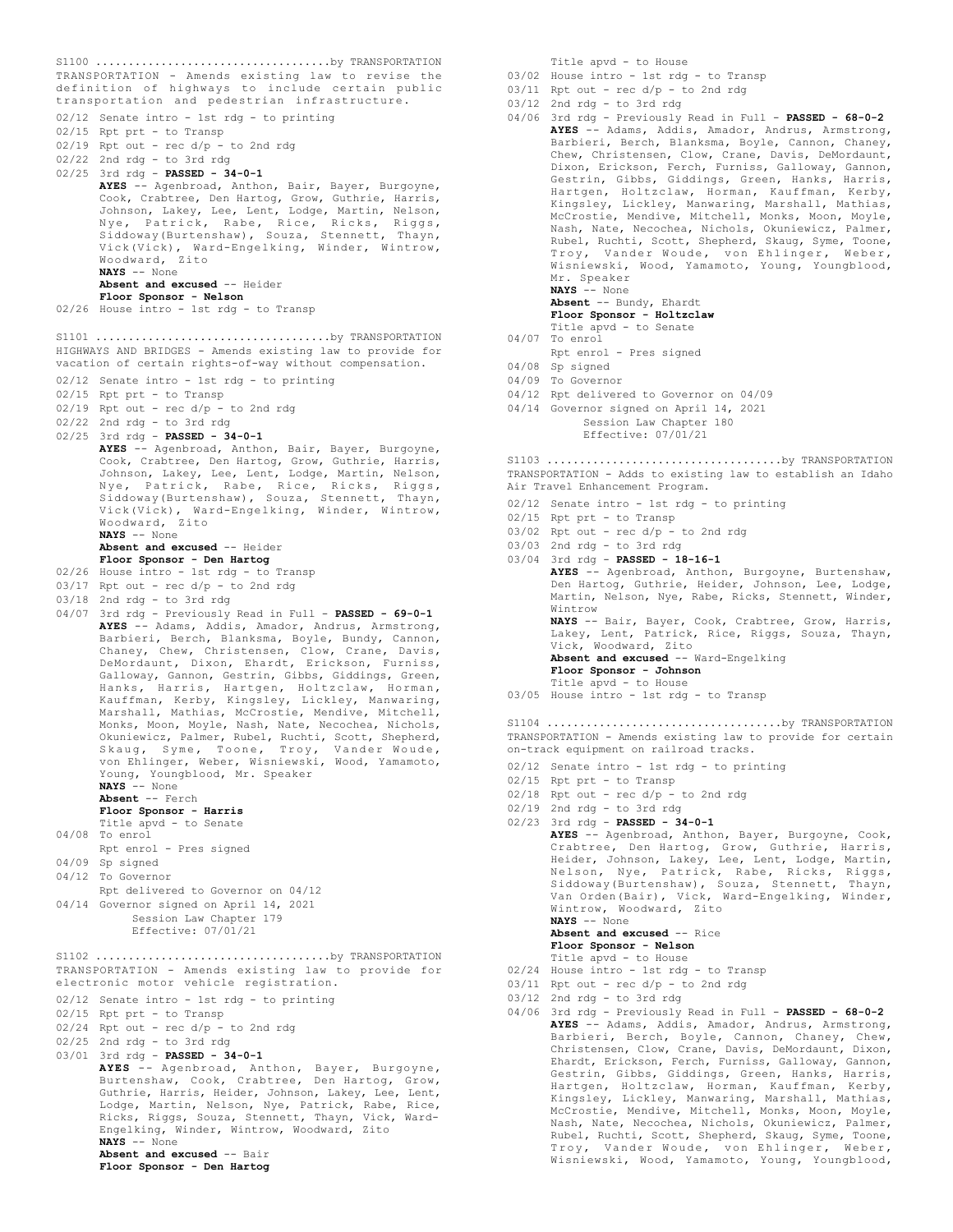Mr. Speaker **NAYS** -- None **Absent** -- Blanksma, Bundy **Floor Sponsor - Okuniewicz** Title apvd - to Senate 04/07 To enrol Rpt enrol - Pres signed 04/08 Sp signed 04/09 To Governor 04/12 Rpt delivered to Governor on 04/09 04/13 Governor signed on April 13, 2021 Session Law Chapter 168 Effective: 07/01/21 BONDS AND LEVIES - Amends existing law to revise bond and levy expiration date information. 02/12 Senate intro - 1st rdg - to printing 02/15 Rpt prt - to Loc Gov  $02/26$  Rpt out - rec  $d/p$  - to 2nd rdg 03/01 2nd rdg - to 3rd rdg 03/04 3rd rdg - **PASSED - 34-0-1 AYES** -- Agenbroad, Anthon, Bair, Bayer, Burgoyne, Burtenshaw, Cook, Crabtree, Den Hartog, Grow, Guthrie, Harris, Heider, Johnson, Lakey, Lee, Lent, Lodge, Martin, Nelson, Nye, Patrick, Rabe, Rice, Ricks, Riggs, Souza, Stennett, Thayn, Vick, Ward-Engelking, Winder, Wintrow, Zito **NAYS** -- None Absent and excused -- Woodward **Floor Sponsor - Ricks** Title apvd - to House 03/05 House intro - 1st rdg - to Rev/Tax 03/18 Rpt out - rec d/p - to 2nd rdg 04/06 2nd rdg - to 3rd rdg 05/04 3rd rdg - Previously Read in Full - **PASSED - 63-0-6 AYES** -- Adams, Amador, Andrus, Armstrong, Barbieri, Berch, Blanksma, Boyle, Bundy, Cannon, Chew, Christensen, Clow, Crane, Davis, DeMordaunt, Dixon, Ehardt, Erickson, Ferch, Furniss, Gannon, Giddings, Green, Hanks, Harris, Hartgen, Holtzclaw, Horman, Kauffman, Kerby, Kingsley, Lickley, Manwaring, Marshall, Mathias, McCrostie, Mendive, Mitchell, Monks, Moon, Moyle, Nash, Nate, Necochea, Nichols, Okuniewicz, Palmer, Rubel, Scott, Shepherd, Skaug, Syme, Toone, Troy, Vander Woude, Weber, Wisniewski, Wood, Yamamoto, Young, Youngblood, Mr. Speaker **NAYS** -- None **Absent** -- Addis(Smith), Chaney, Galloway, Gestrin, Gibbs, Ruchti, Vacant-Dist. 6A **Floor Sponsor - Weber** Title apvd - to Senate 05/05 To enrol Rpt enrol - Pres signed Sp signed To Governor Rpt delivered to Governor on 05/05 05/12 Governor signed on May 10, 2021 Session Law Chapter 327 Effective: 07/01/21 S1105 ..........................by LOCAL GOVERNMENT AND TAXATION LOCAL LAND USE PLANNING - Amends existing law to provide that local ordinances shall not apply to state and local transportation systems and essential facilities. 02/12 Senate intro - 1st rdg - to printing 02/15 Rpt prt - to Loc Gov S1106 ...........................by LOCAL GOVERNMENT AND TAXATION TRANSPORTATION - Amends existing law to provide that a highway district shall be financially responsible for certain urban renewal projects if it reaches an agreement with the urban renewal agency. 02/12 Senate intro - 1st rdg - to printing 02/15 Rpt prt - to Loc Gov 03/10 Rpt out - to 14th Ord 03/18 Rpt out amen - to engros Rpt engros - 1st rdg - to 2nd rdg as amen S1107aa ...................by LOCAL GOVERNMENT AND TAXATION

03/19 2nd rdg - to 3rd rdg as amen

04/06 3rd rdg as amen - **PASSED - 35-0-0 AYES** -- Agenbroad, Anthon, Bair, Bayer, Burgoyne, Burtenshaw, Cook, Crabtree, Den Hartog, Grow, Guthrie, Harris, Heider, Johnson, Lakey, Lee, Lent, Lodge, Martin, Nelson, Nye, Patrick, Rabe, Rice, Ricks, Riggs, Souza, Stennett, Thayn, Vick, Ward-

Engelking, Winder, Wintrow, Woodward, Zito **NAYS** -- None **Absent and excused** -- None **Floor Sponsor - Souza** Title apvd - to House

- 04/07 House intro 1st rdg to Transp
- $04/13$  Rpt out rec  $d/p$  to 2nd rdg
- 04/14 2nd rdg to 3rd rdg
- 04/19 3rd rdg Previously Read in Full **PASSED 66-0-4 AYES** -- Addis, Amador, Andrus, Armstrong, Barbieri, Berch, Blanksma, Boyle, Bundy, Cannon, Chaney, Chew, Christensen, Clow, Crane, Davis(Burns), DeMordaunt, Dixon, Ehardt, Erickson, Ferch, Galloway, Gannon, Gestrin, Giddings, Green, Hanks, Harris, Hartgen, Holtzclaw, Horman, Kauffman, Kerby, Kingsley, Lickley, Manwaring, Marshall, Mathias, McCrostie, Mendive, Mitchell, Monks, Moon, Moyle, Nash, Nate, Necochea, Nichols, Okuniewicz, Rubel, Ruchti, Scott, Shepherd, Skaug, Syme, Toone, Troy, Vander Woude, von Ehlinger, Weber, Wisniewski, Wood, Yamamoto, Young, Youngblood, Mr. Speaker **NAYS** -- None
	- **Absent** -- Adams, Furniss, Gibbs, Palmer
	- **Floor Sponsor DeMordaunt** Title apvd - to Senate
	- To enrol
- 04/20 Rpt enrol Pres signed
- 04/21 Sp signed
- To Governor
- 04/22 Rpt delivered to Governor on 04/21
- 04/26 Governor signed on April 22, 2021
	- Session Law Chapter 273 Effective: 07/01/21

TAXING DISTRICTS - Amends existing law to revise provisions regarding a taxing district's budget limitations. S1108aa,aa ................by LOCAL GOVERNMENT AND TAXATION

- 02/12 Senate intro 1st rdg to printing
- 02/15 Rpt prt to Loc Gov
- $02/19$  Rpt out rec  $d/p$  to 2nd rdg
- 02/22 2nd rdg to 3rd rdg
- 02/24 U.C. to 14th Ord
- Rpt out amen to engros Rpt engros - 1st rdg - to 2nd rdg as amen
- 02/25 2nd rdg to 3rd rdg as amen
- 03/11 U.C. to 14th Ord
- 03/16 Rpt out amen to engros
	- Rpt engros 1st rdg to 2nd rdg as amen
- 03/17 2nd rdg to 3rd rdg as amen
- 03/18 3rd rdg as amen **FAILED 17-18-0 AYES** -- Anthon, Bayer, Burtenshaw, Cook, Den Hartog, Grow, Guthrie, Harris, Heider, Patrick, Rice, Ricks, Riggs, Souza, Thayn, Vick, Zito **NAYS** -- Agenbroad, Bair, Burgoyne, Crabtree, Johnson, Lakey, Lee, Lent, Lodge, Martin, Nelson, Nye, Rabe, Stennett, Ward-Engelking, Winder, Wintrow, Woodward Absent and excused -- None **Floor Sponsor - Rice**

Filed in Office of the Secretary of Senate

- WORKFORCE DEVELOPMENT Adds to existing law to establish the Idaho Promise Mentor Program. S1109 .........................................by EDUCATION
- 02/12 Senate intro 1st rdg to printing
- 02/15 Rpt prt to Educ
- $02/19$  Rpt out rec  $d/p$  to 2nd rdg
- 02/22 2nd rdg to 3rd rdg

02/25 3rd rdg - **FAILED - 17-17-1 Tie vote - President voted NAY AYES** -- Burgoyne, Den Hartog, Grow, Johnson, Lakey, Lent, Lodge, Nelson, Nye, Patrick, Rabe, Stennett, Thayn, Ward-Engelking, Winder, Wintrow, Woodward **NAYS** -- Agenbroad, Anthon, Bair, Bayer, Cook, Crabtree, Guthrie, Harris, Lee, Martin, Rice, Ricks, Riggs, Siddoway(Burtenshaw), Souza, Vick(Vick), Zito **Absent and excused** -- Heider

### **Floor Sponsor - Burgoyne**

Filed in Office of the Secretary of Senate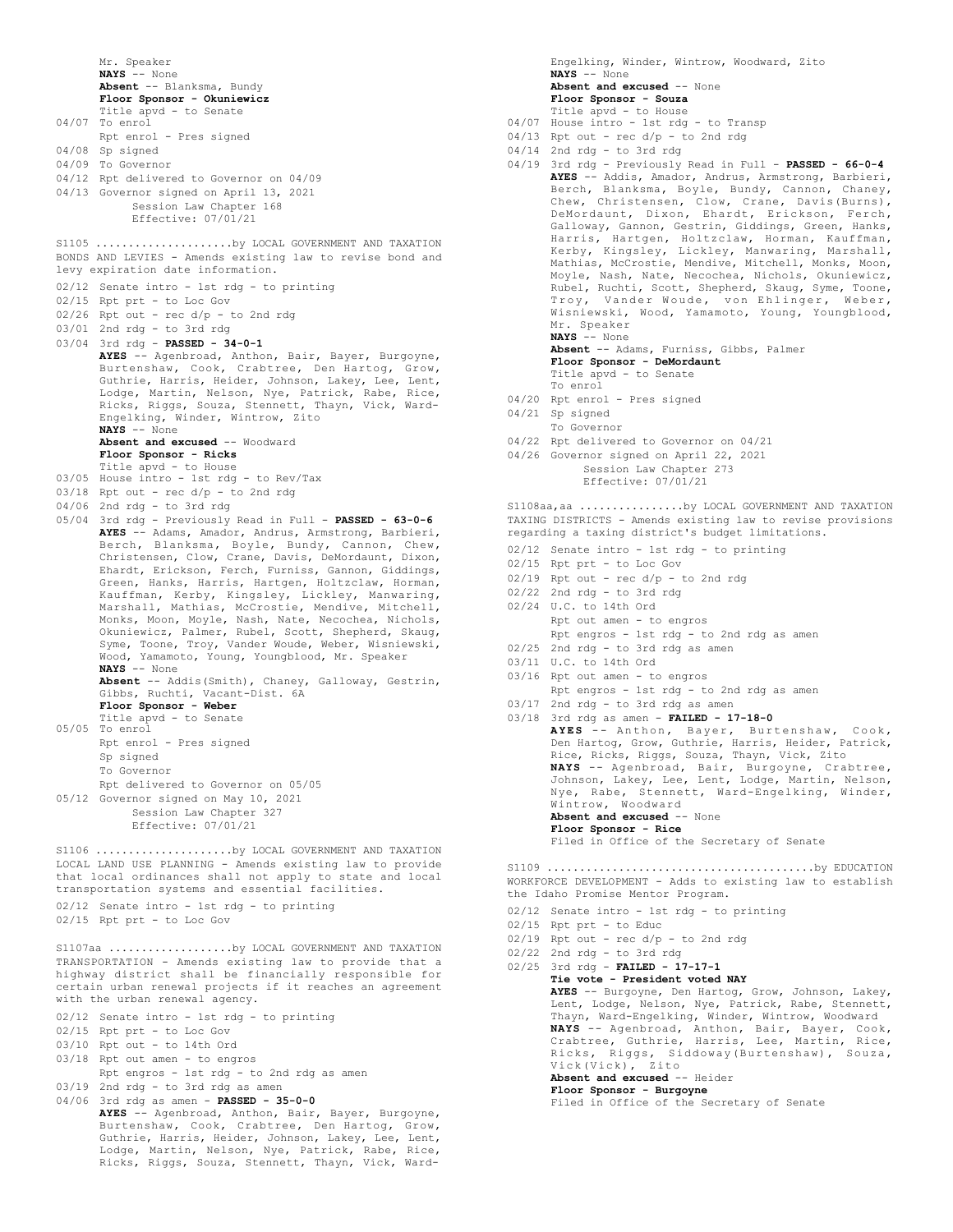BALLOT INITIATIVES - Amends existing law to revise signature requirements for ballot initiative or referendum petitions. 02/12 Senate intro - 1st rdg - to printing 02/15 Rpt prt - to St Aff  $02/23$  Rpt out - rec  $d/p$  - to 2nd rdg 02/24 2nd rdg - to 3rd rdg 03/01 3rd rdg - **PASSED - 26-9-0 AYES** -- Agenbroad, Anthon, Bair, Bayer, Burtenshaw, Cook, Crabtree, Den Hartog, Grow, Guthrie, Harris, Heider, Lakey, Lee, Lent, Lodge, Martin, Patrick, Rice, Ricks, Riggs, Souza, Thayn, Vick, Winder, Zito **NAYS** -- Burgoyne, Johnson, Nelson, Nye, Rabe, Stennett, Ward-Engelking, Wintrow, Woodward Absent and excused -- None **Floor Sponsor - Vick** Title apvd - to House 03/02 House intro - 1st rdg - to St Aff 03/09 Rpt out - rec d/p - to 2nd rdg 03/10 2nd rdg - to 3rd rdg 04/07 3rd rdg - Previously Read in Full - **PASSED - 51-18- 1 AYES** -- Adams, Addis, Amador, Andrus, Armstrong, Barbieri, Blanksma, Boyle, Bundy, Cannon, Chaney, Christensen, Clow, Crane, DeMordaunt, Dixon, Ehardt, Ferch, Furniss, Galloway, Gestrin, Giddings, Hanks, Harris, Hartgen, Holtzclaw, Horman, Kauffman, Kerby, Lickley, Marshall, Mendive, Mitchell, Monks, Moon, Moyle, Nate, Nichols, Okuniewicz, Palmer, Scott, Shepherd, Skaug, Syme, von Ehlinger, Weber, Wisniewski, Yamamoto, Young, Youngblood, Mr. Speaker **NAYS** -- Berch, Chew, Davis, Erickson, Gannon, Gibbs, Green, Kingsley, Manwaring, Mathias, McCrostie, Nash, Necochea, Rubel, Ruchti, Toone, Troy, Wood **Absent** -- Vander Woude **Floor Sponsor - Addis** Title apvd - to Senate 04/08 To enrol Rpt enrol - Pres signed 04/09 Sp signed 04/12 To Governor Rpt delivered to Governor on 04/12 04/19 Governor signed on April 17, 2021 Session Law Chapter 255 Effective: 04/17/2021 S1110 .....................................by STATE AFFAIRS ELECTIONS - Amends existing law to revise provisions regarding city election procedures and to provide that city elections shall be held in even years beginning in 2024. 02/15 Senate intro - 1st rdg - to printing 02/16 Rpt prt - to St Aff 02/23 Rpt out - rec d/p - to 2nd rdg 02/24 2nd rdg - to 3rd rdg 03/01 3rd rdg - **PASSED - 34-0-1 AYES** -- Agenbroad, Anthon, Bayer, Burgoyne, Burtenshaw, Cook, Crabtree, Den Hartog, Grow, Guthrie, Harris, Heider, Johnson, Lakey, Lee, Lent, Lodge, Martin, Nelson, Nye, Patrick, Rabe, Rice, Ricks, Riggs, Souza, Stennett, Thayn, Vick, Ward-Engelking, Winder, Wintrow, Woodward, Zito **NAYS** -- None **Absent and excused** -- Bair **Floor Sponsor - Winder** Title apvd - to House 03/02 House intro - 1st rdg - to St Aff 03/16 Rpt out - rec d/p - to 2nd rdg 03/17 2nd rdg - to 3rd rdg 04/07 To Gen Ord To Gen Ord 04/09 Rpt out amen - to 1st rdg as amen 04/12 1st rdg - to 2nd rdg as amen 04/13 2nd rdg - to 3rd rdg as amen 04/14 3rd rdg as amen - Previously Read in Full - **PASSED - 53-16-1 AYES** -- Adams, Addis, Amador, Andrus, Armstrong, Barbieri, Blanksma, Boyle, Bundy, Cannon, Christensen, Clow, Crane, DeMordaunt, Dixon, Ehardt, Erickson, Ferch, Furniss(Blanchard), Galloway, Gestrin, Gibbs, Giddings, Hanks, Harris, S1111aaH ..................................by STATE AFFAIRS

Hartgen, Holtzclaw, Horman, Kerby, Kingsley, Marshall, Mendive, Mitchell, Monks, Moon, Moyle,

Nate, Nichols, Okuniewicz, Palmer, Scott, Shepherd, Skaug, Syme, Troy, Vander Woude, von Ehlinger, Weber, Wisniewski, Yamamoto, Young, Youngblood, Mr. Speaker **NAYS** -- Berch, Chaney, Chew, Davis, Gannon, Green, Kauffman, Lickley, Manwaring, Mathias, McCrostie, Nash, Necochea, Rubel, Ruchti, Toone **Absent** -- Wood **Floor Sponsor - DeMordaunt** Title apvd - to Senate 04/19 Ref'd to 10th Ord Senate concurred in House amens - to engros Rpt engros - 1st rdg 04/20 1st rdg - to 2nd rdg as amen 04/21 2nd rdg - to 3rd rdg as amen 05/03 Ref'd to St Aff LEGISLATURE - Adds to existing law to provide certain requirements for a special session convened by the Legislature. 02/15 Senate intro - 1st rdg - to printing 02/16 Rpt prt - to St Aff  $02/18$  Rpt out - rec  $d/p$  - to 2nd rdg 02/19 2nd rdg - to 3rd rdg 03/04 U.C. to 14th Ord 03/15 Rpt out amen - to engros Rpt engros - 1st rdg - to 2nd rdg as amen 03/16 2nd rdg - to 3rd rdg as amen 03/17 3rd rdg as amen - **PASSED - 23-10-2 AYES** -- Agenbroad, Anthon, Bair, Bayer, Burtenshaw, Cook, Crabtree, Den Hartog, Grow, Harris, Heider, Lakey, Lee, Lent, Lodge, Patrick, Rice, Ricks, Riggs, Souza, Vick, Winder, Zito **NAYS** -- Burgoyne, Guthrie, Johnson, Martin, Nelson, Nye, Rabe, Ward-Engelking, Wintrow, Woodward **Absent and excused** -- Stennett, Thayn **Floor Sponsor - Winder** Title apvd - to House 03/18 House intro - 1st rdg - to St Aff S1112aa ...................................by STATE AFFAIRS TRANSPORTATION - Adds to existing law to provide that privately owned, noncommercial vehicles do not have to stop at Idaho Transportation Department check stations, including ports of entry and weigh stations. 02/15 Senate intro - 1st rdg - to printing 02/16 Rpt prt - to Transp S1113 ....................................by TRANSPORTATION EDUCATION - Adds to existing law to provide that certain funds shall be allocated for a kindergarten through grade 3 technology program covering reading, math, science, or a combination of such subjects. 02/15 Senate intro - 1st rdg - to printing 02/16 Rpt prt - to Educ S1114 .........................................by EDUCATION PUBLIC CHARTER SCHOOLS - Amends existing law to remove provisions regarding a performance framework and to revise provisions regarding the Public Charter School Commission. 02/15 Senate intro - 1st rdg - to printing 02/16 Rpt prt - to Educ  $02/23$  Rpt out - rec  $d/p$  - to 2nd rdg 02/24 2nd rdg - to 3rd rdg 03/01 3rd rdg - **PASSED - 34-0-1 AYES** -- Agenbroad, Anthon, Bayer, Burgoyne, Burtenshaw, Cook, Crabtree, Den Hartog, Grow, Guthrie, Harris, Heider, Johnson, Lakey, Lee, Lent, Lodge, Martin, Nelson, Nye, Patrick, Rabe, Rice, Ricks, Riggs, Souza, Stennett, Thayn, Vick, Ward-Engelking, Winder, Wintrow, Woodward, Zito **NAYS** -- None **Absent and excused** -- Bair **Floor Sponsor - Crabtree** Title apvd - to House 03/02 House intro - 1st rdg - to Educ  $03/11$  Rpt out - rec  $d/p$  - to 2nd rdg 03/12 2nd rdg - to 3rd rdg 04/08 3rd rdg - Previously Read in Full - **PASSED - 69-1-0 AYES** -- Adams, Addis, Amador, Andrus, Armstrong, S1115 .........................................by EDUCATION

Barbieri, Blanksma, Boyle, Bundy, Cannon, Chaney, Chew, Christensen, Clow, Crane, Davis, DeMordaunt, Dixon, Ehardt, Erickson, Ferch, Furniss, Galloway,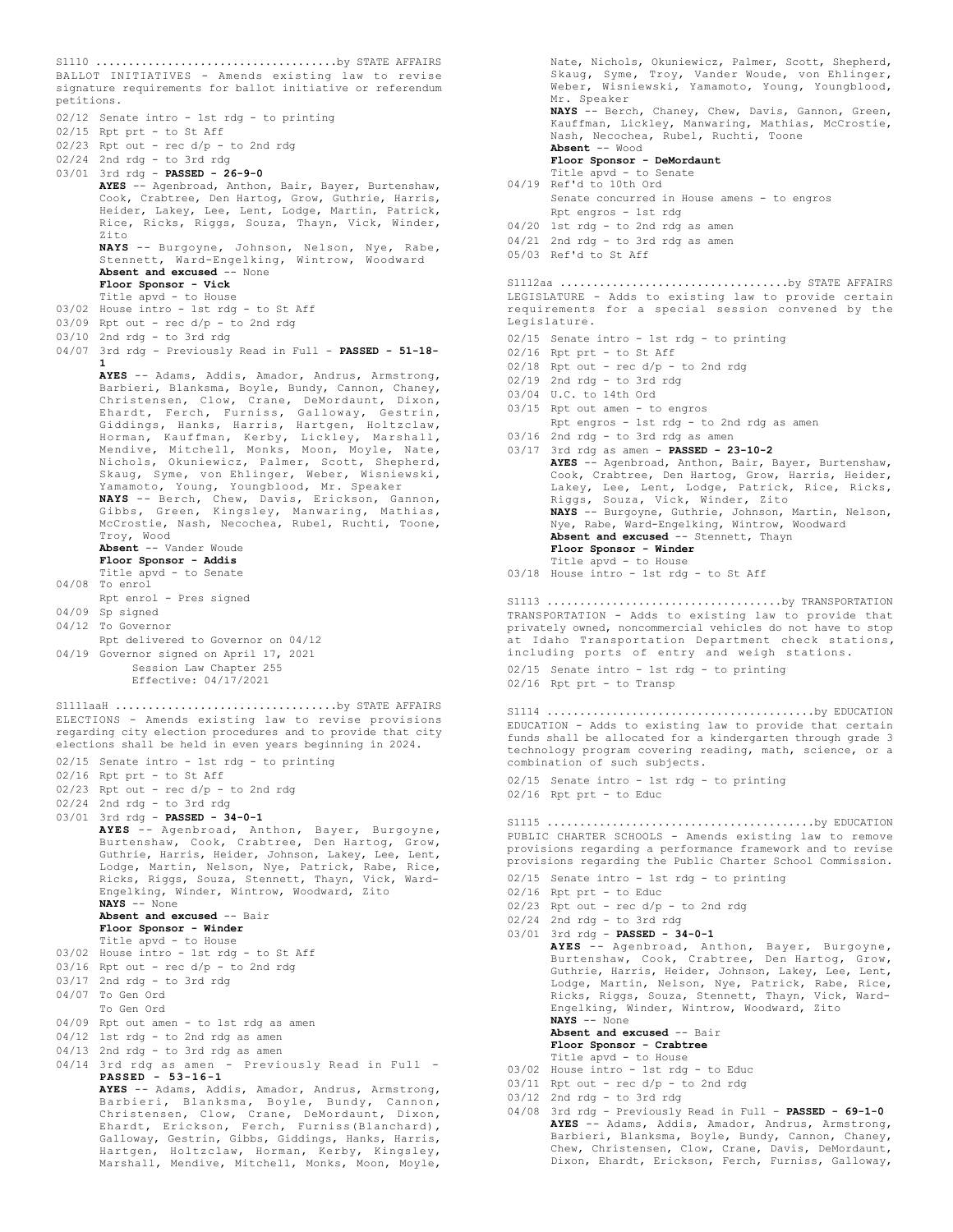Gannon, Gestrin, Gibbs, Giddings, Green, Hanks, Harris, Hartgen, Holtzclaw, Horman, Kauffman, Kerby, Kingsley, Lickley, Manwaring, Marshall, Mathias, McCrostie, Mendive, Mitchell, Monks, Moon, Moyle, Nash, Nate, Necochea, Nichols, Okuniewicz, Palmer, Rubel, Ruchti, Scott, Shepherd, Skaug, Syme, Toone, Troy, Vander Woude, von Ehlinger, Weber, Wisniewski, Wood, Yamamoto, Young, Youngblood, Mr. Speaker **NAYS** -- Berch **Absent** -- None **Floor Sponsor - Boyle** Title apvd - to Senate To enrol 04/09 Rpt enrol - Pres signed 04/12 Sp signed To Governor 04/13 Rpt delivered to Governor on 04/12 04/14 Governor signed on April 14, 2021 Session Law Chapter 181 Effective: 07/01/21 EDUCATION - Amends existing law to revise provisions regarding expulsion or denial of enrollment for students who possess dangerous or deadly weapons or firearms on school property. 02/15 Senate intro - 1st rdg - to printing 02/16 Rpt prt - to St Aff 02/23 Rpt out - to 14th Ord 02/24 Rpt out amen - to engros Rpt engros - 1st rdg - to 2nd rdg as amen 02/25 2nd rdg - to 3rd rdg as amen 03/02 3rd rdg as amen - **PASSED - 35-0-0 AYES** -- Agenbroad, Anthon, Bair, Bayer, Burgoyne, Burtenshaw, Cook, Crabtree, Den Hartog, Grow, Guthrie, Harris, Heider, Johnson, Lakey, Lee, Lent, Lodge, Martin, Nelson, Nye, Patrick, Rabe, Rice, Ricks, Riggs, Souza, Stennett, Thayn, Vick, Ward-Engelking, Winder, Wintrow, Woodward, Zito **NAYS** -- None **Absent and excused** -- None **Floor Sponsor - Cook** Title apvd - to House 03/03 House intro - 1st rdg - to Educ  $03/11$  Rpt out - rec  $d/p$  - to 2nd rdg 03/12 2nd rdg - to 3rd rdg 04/06 3rd rdg - Previously Read in Full - **PASSED - 69-0-1 AYES** -- Adams, Addis, Amador, Andrus, Armstrong, Barbieri, Berch, Blanksma, Boyle, Cannon, Chaney, Chew, Christensen, Clow, Crane, Davis, DeMordaunt, Dixon, Ehardt, Erickson, Ferch, Furniss, Galloway, Gannon, Gestrin, Gibbs, Giddings, Green, Hanks, Harris, Hartgen, Holtzclaw, Horman, Kauffman, Kerby, Kingsley, Lickley, Manwaring, Marshall, Mathias, McCrostie, Mendive, Mitchell, Monks, Moon, Moyle, Nash, Nate, Necochea, Nichols, Okuniewicz, Palmer, Rubel, Ruchti, Scott, Shepherd, Skaug, Syme, Toone, Troy, Vander Woude, von Ehlinger, Weber, Wisniewski, Wood, Yamamoto, Young, Youngblood, Mr. Speaker **NAYS** -- None **Absent** -- Bundy **Floor Sponsor - Marshall** Title apvd - to Senate 04/07 To enrol Rpt enrol - Pres signed 04/08 Sp signed 04/09 To Governor 04/12 Rpt delivered to Governor on 04/09 04/14 Governor signed on April 14, 2021 Session Law Chapter 182 Effective: 07/01/21 S1116aa .......................................by EDUCATION EDUCATION - Adds to existing law to establish the Quality Educator Loan Assistance Program. 02/15 Senate intro - 1st rdg - to printing  $02/16$  Rpt prt - to Educ S1117 .........................................by EDUCATION INSURANCE - Amends existing law to provide certain limitations on coverage. 02/15 Senate intro - 1st rdg - to printing 02/16 Rpt prt - to Com/HuRes S1118 .................................by JUDICIARY AND RULES

PROPERTY - Amends existing law to revise provisions regarding when a sheriff can auction abandoned property. 02/15 Senate intro - 1st rdg - to printing 02/16 Rpt prt - to Jud  $02/23$  Rpt out - rec  $d/p$  - to 2nd rdg 02/24 2nd rdg - to 3rd rdg 03/01 3rd rdg - **PASSED - 34-0-1 AYES** -- Agenbroad, Anthon, Bair, Burgoyne, Burtenshaw, Cook, Crabtree, Den Hartog, Grow, Guthrie, Harris, Heider, Johnson, Lakey, Lee, Lent, Lodge, Martin, Nelson, Nye, Patrick, Rabe, Rice, Ricks, Riggs, Souza, Stennett, Thayn, Vick, Ward-Engelking, Winder, Wintrow, Woodward, Zito **NAYS** -- None **Absent and excused** -- Bayer **Floor Sponsor - Ricks** Title apvd - to House 03/02 House intro - 1st rdg - to Jud 03/10 Rpt out - rec d/p - to 2nd rdg 03/11 2nd rdg - to 3rd rdg 04/06 3rd rdg - Previously Read in Full - **PASSED - 49-20- 1 AYES** -- Addis, Amador, Andrus, Armstrong, Blanksma, Cannon, Chaney, Chew, Clow, Davis, DeMordaunt, Dixon, Ehardt, Erickson, Ferch, Furniss, Gannon, Gestrin, Gibbs, Green, Harris, Hartgen, Holtzclaw, Horman, Kauffman, Kerby, Lickley, Manwaring, Marshall, Mathias, McCrostie, Mitchell, Monks, Moyle, Nash, Necochea, Okuniewicz, Rubel, Ruchti, Skaug, Syme, Toone, Troy, Weber, Wood, Yamamoto, Young, Youngblood, Mr. Speaker **NAYS** -- Adams, Barbieri, Berch, Boyle, Christensen, Crane, Galloway, Giddings, Hanks, Kingsley, Mendive, Moon, Nate, Nichols, Palmer, Scott, Shepherd, Vander Woude, von Ehlinger, Wisniewski **Absent** -- Bundy **Floor Sponsor - Hartgen** Title apvd - to Senate 04/07 To enrol Rpt enrol - Pres signed 04/08 Sp signed 04/09 To Governor 04/12 Rpt delivered to Governor on 04/09 04/14 Governor signed on April 14, 2021 Session Law Chapter 183 Effective: 07/01/21 LABOR - Adds to existing law to provide for collective bargaining rights of peace officers in Idaho. 02/15 Senate intro - 1st rdg - to printing 02/16 Rpt prt - to Jud 02/23 Rpt out - Ref'd to Com/HuRes S1120 ...............................by JUDICIARY AND RULES APPROPRIATIONS - DEPARTMENT OF WATER RESOURCES - Relates to the appropriation to the Department of Water Resources for fiscal year 2021. 02/15 Senate intro - 1st rdg - to printing  $02/16$  Rpt prt - to Fin  $02/17$  Rpt out - rec  $d/p$  - to 2nd rdg 02/18 2nd rdg - to 3rd rdg 02/22 3rd rdg - **PASSED - 33-1-1 AYES** -- Agenbroad, Anthon, Bayer, Burgoyne, Cook, Crabtree, Den Hartog, Grow, Guthrie, Harris, Heider, Johnson, Lakey, Lee, Lent, Lodge, Martin, Nelson, Nye, Patrick, Rabe, Ricks, Riggs, Siddoway(Burtenshaw), Souza, Stennett, Thayn, Van Orden(Bair), Vick, Ward-Engelking, Winder, Woodward, Zito **NAYS** -- Wintrow **Absent and excused** -- Rice **Floor Sponsor - Lent** Title apvd - to House S1121 ...........................................by FINANCE

S1119 ...............................by JUDICIARY AND RULES

- 02/23 House intro 1st rdg to 2nd rdg
- 02/24 2nd rdg to 3rd rdg
- 03/12 3rd rdg Previously Read in Full **PASSED 67-1-2 AYES** -- Adams, Addis, Amador, Armstrong, Barbieri, Berch, Blanksma, Boyle, Bundy, Cannon, Chaney, Chew, Christensen, Clow, Crane, DeMordaunt, Dixon, Ehardt, Erickson, Ferch, Furniss, Galloway, Gannon, Gestrin, Gibbs, Giddings, Green, Hanks, Harris, Hartgen, Holtzclaw, Horman, Kauffman, Kerby, Kingsley, Lickley, Manwaring, Marshall, Mathias, McCrostie, Mendive, Mitchell, Monks, Moon, Moyle,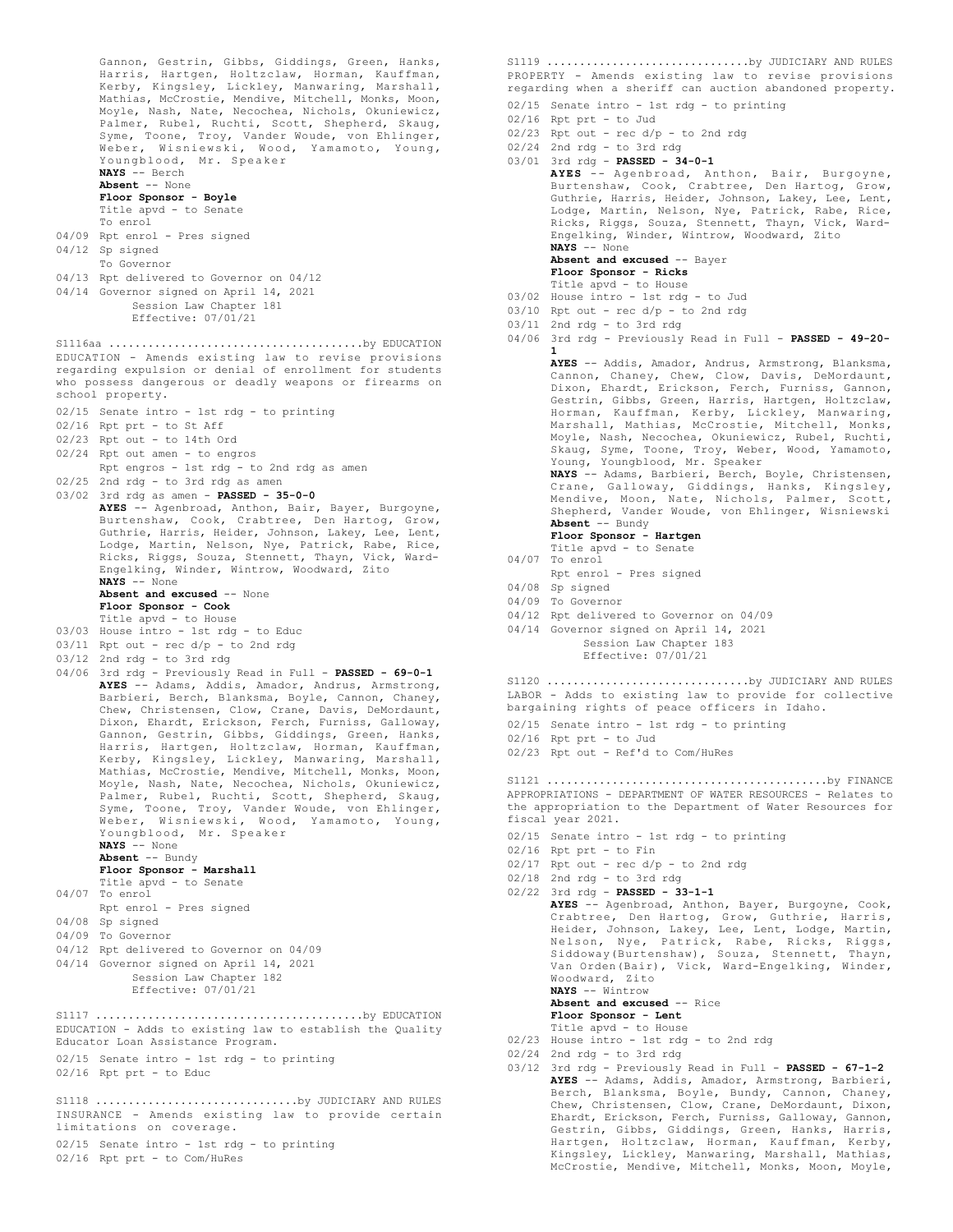Nash, Nate, Necochea, Nichols, Okuniewicz, Palmer, Rubel, Scott, Shepherd, Skaug(Andrew), Syme, Toone, Troy, Vander Woude, von Ehlinger, Weber, Wisniewski, Wood, Yamamoto, Young, Youngblood, Mr. Speaker **NAYS** -- Andrus **Absent** -- Davis, Ruchti **Floor Sponsor - Bundy** Title apvd - to Senate 03/15 To enrol Rpt enrol - Pres signed 03/16 Sp signed To Governor 03/18 Rpt delivered to Governor on 03/16 03/19 Governor signed on March 18, 2021 Session Law Chapter 88 Effective: 03/18/2021 SOIL CONSERVATION - Amends existing law to revise references to soil conservation districts and the state Soil and Water Conservation Commission and to remove provisions regarding the Idaho OnePlan. 02/15 Senate intro - 1st rdg - to printing 02/16 Rpt prt - to Agric Aff  $02/23$  Rpt out - rec  $d/p$  - to 2nd rdg 02/24 2nd rdg - to 3rd rdg 03/01 3rd rdg - **PASSED - 34-0-1 AYES** -- Agenbroad, Anthon, Bayer, Burgoyne, Burtenshaw, Cook, Crabtree, Den Hartog, Grow, Guthrie, Harris, Heider, Johnson, Lakey, Lee, Lent, Lodge, Martin, Nelson, Nye, Patrick, Rabe, Rice, Ricks, Riggs, Souza, Stennett, Thayn, Vick, Ward-Engelking, Winder, Wintrow, Woodward, Zito **NAYS** -- None **Absent and excused** -- Bair **Floor Sponsor - Johnson** Title apvd - to House 03/02 House intro - 1st rdg - to Agric Aff  $03/05$  Rpt out - rec  $d/p$  - to 2nd rdg 03/08 2nd rdg - to 3rd rdg 03/16 3rd rdg - Previously Read in Full - **FAILED - 14-54- 2 AYES** -- Blanksma, Bundy, Cannon, Dixon, Ferch, Gannon, Kauffman, Mathias, Moyle, Necochea, Rubel, Ruchti, Syme, Vander Woude **NAYS** -- Adams, Addis, Amador, Andrus, Armstrong, Barbieri, Berch, Boyle, Chaney, Chew, Christensen, Clow(McClusky), Crane, Davis, DeMordaunt, Ehardt, Erickson, Furniss, Galloway, Gestrin, Gibbs, Giddings, Green, Hanks, Harris, Hartgen, Holtzclaw, Horman, Kingsley, Lickley, Manwaring, Marshall, McCrostie, Mendive, Mitchell, Moon, Nash, Nate, Nichols, Okuniewicz, Palmer, Scott, Shepherd, Skaug(Andrew), Toone, Troy, von Ehlinger, Weber, Wisniewski, Wood, Yamamoto, Young, Youngblood, Mr. Speaker **Absent** -- Kerby, Monks **Floor Sponsor - Cannon** Order ret'd to Senate Filed in Office of the Secretary of Senate S1122 .............................by RESOURCES AND ENVIRONMENT LAVA HOT SPRINGS - Amends existing law to provide that certain moneys regarding Lava Hot Springs are continuously appropriated. 02/15 Senate intro - 1st rdg - to printing 02/16 Rpt prt - to Res/Env 03/04 Rpt out - rec d/p - to 2nd rdg 03/05 2nd rdg - to 3rd rdg 03/08 3rd rdg - **PASSED - 34-0-1 AYES** -- Agenbroad, Anthon, Bair, Bayer, Burgoyne, Burtenshaw, Cook, Crabtree, Den Hartog, Grow, Guthrie, Harris, Heider, Lakey, Lee, Lent, Lodge, Martin, Nelson, Nye, Patrick, Rabe, Rice, Ricks, Riggs, Souza, Stennett, Thayn, Vick, Ward-Engelking, Winder, Wintrow, Woodward, Zito **NAYS** -- None **Absent and excused** -- Johnson **Floor Sponsor - Burtenshaw** Title apvd - to House 03/09 House intro - 1st rdg - to Res/Con 03/12 Rpt out - rec d/p - to 2nd rdg 03/15 2nd rdg - to 3rd rdg 04/06 3rd rdg - Previously Read in Full - **PASSED - 46-23- 1** S1123 ...............................by RESOURCES AND ENVIRONMENT

**AYES** -- Amador, Andrus, Armstrong, Barbieri, Berch, Blanksma, Boyle, Cannon, Chaney, Chew, Davis, Erickson, Furniss, Galloway, Gannon, Gestrin, Gibbs, Green, Hartgen, Holtzclaw, Horman, Kauffman, Kerby, Lickley, Manwaring, Marshall, Mathias, McCrostie, Mendive, Mitchell, Moyle, Nash, Necochea, Rubel, Ruchti, Shepherd, Syme, Toone, Troy, Vander Woude, Weber, Wood, Yamamoto, Young, Youngblood, Mr. Speaker **NAYS** -- Adams, Addis, Christensen, Clow, Crane, DeMordaunt, Dixon, Ehardt, Ferch, Giddings, Hanks, Harris, Kingsley, Monks, Moon, Nate, Nichols, Okuniewicz, Palmer, Scott, Skaug, von Ehlinger, Wisniewski **Absent** -- Bundy **Floor Sponsor - Andrus** Title apvd - to Senate 04/07 To enrol Rpt enrol - Pres signed 04/08 Sp signed 04/09 To Governor 04/12 Rpt delivered to Governor on 04/09 04/13 Governor signed on April 13, 2021 Session Law Chapter 169 Effective: 07/01/21 INSURANCE - Amends existing law to revise provisions regarding contracts with providers of dental services. 02/15 Senate intro - 1st rdg - to printing 02/16 Rpt prt - to Com/HuRes  $02/19$  Rpt out - rec  $d/p$  - to 2nd rdg S1124aa ..............................by HEALTH AND WELFARE

- 02/22 2nd rdg to 3rd rdg
- 02/23 U.C. to 14th Ord
- 02/24 Rpt out amen to engros
- Rpt engros 1st rdg to 2nd rdg as amen
- 02/25 2nd rdg to 3rd rdg as amen
- 03/02 3rd rdg as amen **PASSED 33-2-0 AYES** -- Agenbroad, Anthon, Bair, Burgoyne, Burtenshaw, Cook, Crabtree, Den Hartog, Grow, Guthrie, Harris, Heider, Johnson, Lakey, Lee, Lent, Lodge, Martin, Nelson, Nye, Patrick, Rabe, Rice, Ricks, Riggs, Souza, Stennett, Thayn, Vick, Ward-Engelking, Winder, Wintrow, Woodward **NAYS** -- Bayer, Zito Absent and excused -- None **Floor Sponsor - Harris** Title apvd - to House
- 03/03 House intro 1st rdg to Health/Wel
- $03/10$  Rpt out rec  $d/p$  to 2nd rdg
- 03/11 2nd rdg to 3rd rdg
- 04/06 3rd rdg Previously Read in Full **PASSED 49-17- 4**

**AYES** -- Adams, Addis, Amador, Andrus, Barbieri, Berch, Blanksma, Boyle, Cannon, Chaney, Chew, Clow, Davis, Erickson, Ferch, Furniss, Gannon, Gestrin, Gibbs, Green, Hartgen, Horman, Kauffman, Kerby, Lickley, Manwaring, Marshall, Mathias, McCrostie, Mendive, Mitchell, Monks, Nash, Necochea, Okuniewicz, Palmer, Rubel, Ruchti, Shepherd, Skaug, Syme, Toone, Troy, Vander Woude, Weber, Wood, Yamamoto, Youngblood, Mr. Speaker **NAYS** -- Armstrong, Christensen, Crane, DeMordaunt,

Dixon, Ehardt, Galloway, Giddings, Hanks, Harris, Kingsley, Moon, Nate, Nichols, Scott, von Ehlinger, Wisniewski

**Absent** -- Bundy, Holtzclaw, Moyle, Young **Floor Sponsor - Lickley**

- Title apvd to Senate
- 04/07 To enrol
- Rpt enrol Pres signed
- 04/08 Sp signed
- 04/09 To Governor
- 04/12 Rpt delivered to Governor on 04/09
- 04/14 Governor signed on April 14, 2021
	- Session Law Chapter 184 Effective: 07/01/21

HEALTH - Adds to existing law to establish provisions regarding suicide prevention and crisis care services and a fee to fund such services. S1125 ................................by HEALTH AND WELFARE

02/15 Senate intro - 1st rdg - to printing

02/16 Rpt prt - to Health/Wel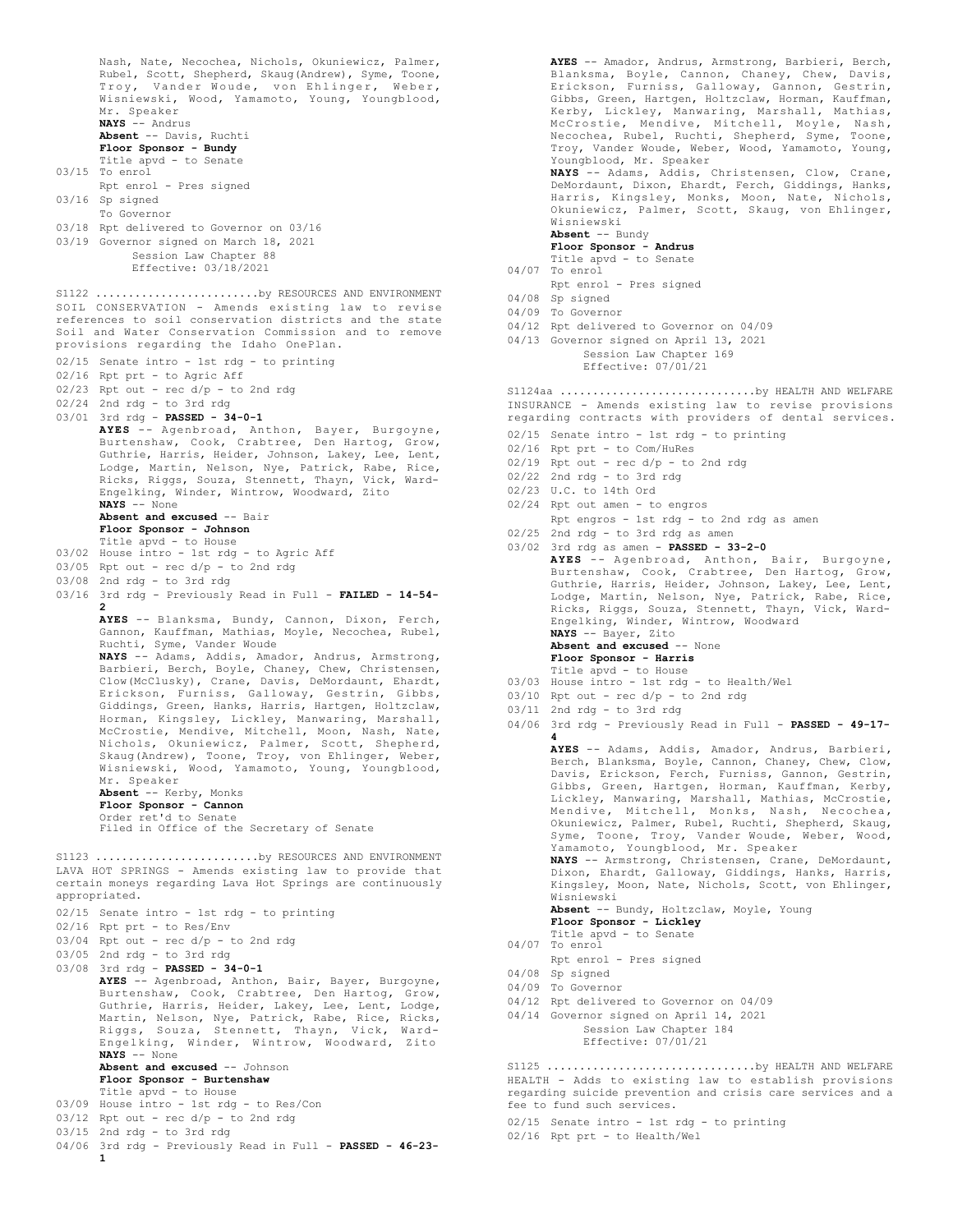VIRTUAL CARE ACCESS - Amends, repeals, and adds to existing law to provide for virtual care access. 02/15 Senate intro - 1st rdg - to printing 02/16 Rpt prt - to Health/Wel  $02/25$  Rpt out - rec  $d/p$  - to 2nd rdg 02/26 2nd rdg - to 3rd rdg 03/02 3rd rdg - **PASSED - 30-5-0 AYES** -- Agenbroad, Anthon, Bair, Burgoyne, Burtenshaw, Cook, Den Hartog, Grow, Guthrie, Harris, Heider, Johnson, Lakey, Lee, Lent, Lodge, Martin, Nelson, Nye, Patrick, Rabe, Ricks, Riggs, Souza, Stennett, Thayn, Ward-Engelking, Winder, Wintrow, Woodward **NAYS** -- Bayer, Crabtree, Rice, Vick, Zito **Absent and excused** -- None **Floor Sponsor - Martin** Title apvd - to House 03/03 House intro - 1st rdg - to Health/Wel S1126 ................................by HEALTH AND WELFARE TELEHEALTH - Amends existing law to revise provisions regarding the establishment of a provider-patient relationship using telehealth technologies. 02/15 Senate intro - 1st rdg - to printing 02/16 Rpt prt - to Health/Wel S1127 ................................by HEALTH AND WELFARE OCCUPATIONAL LICENSING - Adds to existing law to provide for the licensing of naturopathic practitioners. 02/15 Senate intro - 1st rdg - to printing 02/16 Rpt prt - to Com/HuRes 03/04 Rpt out - Ref'd to Health/Wel 04/08 Rpt out - to 14th Ord S1128 ................................by HEALTH AND WELFARE MOTOR VEHICLE INSURANCE - Amends existing law to provide that certain insurance policies shall be construed to provide coverage in excess of the liability coverage of any underinsured motor vehicle involved in an accident. 02/18 Senate intro - 1st rdg - to printing 02/19 Rpt prt - to Com/HuRes S1129 ...............................by JUDICIARY AND RULES BURGLARY - Amends existing law to revise the definitions of "burglary" and "commercial burglary." 02/18 Senate intro - 1st rdg - to printing 02/19 Rpt prt - to Jud  $02/23$  Rpt out - rec  $d/p$  - to 2nd rdg 02/24 2nd rdg - to 3rd rdg 03/01 3rd rdg - **PASSED - 34-0-1 AYES** -- Agenbroad, Anthon, Bayer, Burgoyne, Burtenshaw, Cook, Crabtree, Den Hartog, Grow, Guthrie, Harris, Heider, Johnson, Lakey, Lee, Lent, Lodge, Martin, Nelson, Nye, Patrick, Rabe, Rice, Ricks, Riggs, Souza, Stennett, Thayn, Vick, Ward-Engelking, Winder, Wintrow, Woodward, Zito **NAYS** -- None **Absent and excused** -- Bair **Floor Sponsor - Lakey** Title apvd - to House 03/02 House intro - 1st rdg - to Jud  $03/16$  Rpt out - rec  $d/p$  - to 2nd rdg  $03/17$  2nd rdg - to 3rd rdg 04/07 3rd rdg - Previously Read in Full - **PASSED - 70-0-0 AYES** -- Adams, Addis, Amador, Andrus, Armstrong, Barbieri, Berch, Blanksma, Boyle, Bundy, Cannon, Chaney, Chew, Christensen, Clow, Crane, Davis, DeMordaunt, Dixon, Ehardt, Erickson, Ferch, Furniss, Galloway, Gannon, Gestrin, Gibbs, Giddings, Green, Hanks, Harris, Hartgen, Holtzclaw, Horman, Kauffman, Kerby, Kingsley, Lickley, Manwaring, Marshall, Mathias, McCrostie, Mendive, Mitchell, Monks, Moon, Moyle, Nash, Nate, Necochea, Nichols, Okuniewicz, Palmer, Rubel, Ruchti, Scott, Shepherd, Skaug, Syme, Toone, Troy, Vander Woude, von Ehlinger, Weber, Wisniewski, Wood, Yamamoto, Young, Youngblood, Mr. Speaker **NAYS** -- None **Absent** -- None **Floor Sponsor - Ruchti** Title apvd - to Senate 04/08 To enrol Rpt enrol - Pres signed S1130 ...............................by JUDICIARY AND RULES 04/12 To Governor 04/08 To enrol 04/09 Sp signed 03/05 3rd rdg as amen - **PASSED - 33-0-2**

- 04/09 Sp signed
	- Rpt delivered to Governor on 04/12
- 04/14 Governor signed on April 14, 2021 Session Law Chapter 185 Effective: 07/01/21

GARNISHMENTS - Amends existing law to revise provisions regarding garnishment procedures. S1131 ...............................by JUDICIARY AND RULES

- 02/18 Senate intro 1st rdg to printing
- 02/19 Rpt prt to Jud
- $02/23$  Rpt out rec  $d/p$  to 2nd rdg
- 02/24 2nd rdg to 3rd rdg
- 03/01 3rd rdg **PASSED 34-0-1 AYES** -- Agenbroad, Anthon, Bayer, Burgoyne, Burtenshaw, Cook, Crabtree, Den Hartog, Grow, Guthrie, Harris, Heider, Johnson, Lakey, Lee, Lent, Lodge, Martin, Nelson, Nye, Patrick, Rabe, Rice, Ricks, Riggs, Souza, Stennett, Thayn, Vick, Ward-Engelking, Winder, Wintrow, Woodward, Zito **NAYS** -- None
	- **Absent and excused** -- Bair

**Floor Sponsor - Lakey** Title apvd - to House

- 03/02 House intro 1st rdg to Jud
- $03/16$  Rpt out rec  $d/p$  to 2nd rdg
- 03/17 2nd rdg to 3rd rdg
- 04/07 3rd rdg Previously Read in Full **PASSED 69-0-1 AYES** -- Adams, Addis, Amador, Andrus, Armstrong, Barbieri, Berch, Blanksma, Boyle, Bundy, Cannon, Chaney, Chew, Christensen, Clow, Crane, Davis, DeMordaunt, Dixon, Ehardt, Erickson, Ferch, Furniss, Galloway, Gannon, Gestrin, Gibbs, Giddings, Hanks, Harris, Hartgen, Holtzclaw, Horman, Kauffman, Kerby, Kingsley, Lickley, Manwaring, Marshall, Mathias, McCrostie, Mendive, Mitchell, Monks, Moon, Moyle, Nash, Nate, Necochea, Nichols, Okuniewicz, Palmer, Rubel, Ruchti, Scott, Shepherd, Skaug, Syme, Toone, Troy, Vander Woude, von Ehlinger, Weber, Wisniewski, Wood, Yamamoto, Young, Youngblood, Mr. Speaker **NAYS** -- None
	- **Absent** -- Green
	- **Floor Sponsor Cannon**
	- Title apvd to Senate
	-
	- Rpt enrol Pres signed
- 
- 04/12 To Governor
	- Rpt delivered to Governor on 04/12
- 04/14 Governor signed on April 14, 2021 Session Law Chapter 186 Effective: 07/01/21

TRANSPORTATION - Amends existing law to provide for driving authorization cards. S1132 .....................................by STATE AFFAIRS

02/19 Senate intro - 1st rdg - to printing 02/22 Rpt prt - to Transp

GUARDIANS OF MINORS - Amends existing law to limit the time during which a temporary guardianship may be extended, to provide that a court must take certain action prior to the end of the extension period, and to provide that no temporary guardianship may last longer than 12 months. S1133aa ...................................by STATE AFFAIRS

- 02/19 Senate intro 1st rdg to printing
- 02/22 Rpt prt to Jud
- 02/25 Rpt out to 14th Ord
- 03/03 Rpt out amen to engros
- Rpt engros 1st rdg to 2nd rdg as amen
- 03/04 2nd rdg to 3rd rdg as amen

**AYES** -- Agenbroad, Anthon, Bair, Bayer, Burgoyne, Burtenshaw, Cook, Crabtree, Den Hartog, Grow, Guthrie, Harris, Heider, Johnson, Lakey, Lee, Lodge, Martin, Nelson, Nye, Patrick, Rabe, Rice, Ricks, Riggs, Souza, Stennett, Thayn, Vick, Winder, Wintrow, Woodward, Zito **NAYS** -- None **Absent and excused** -- Lent, Ward-Engelking

**Floor Sponsor - Lee** Title apvd - to House

03/08 House intro - 1st rdg - to Jud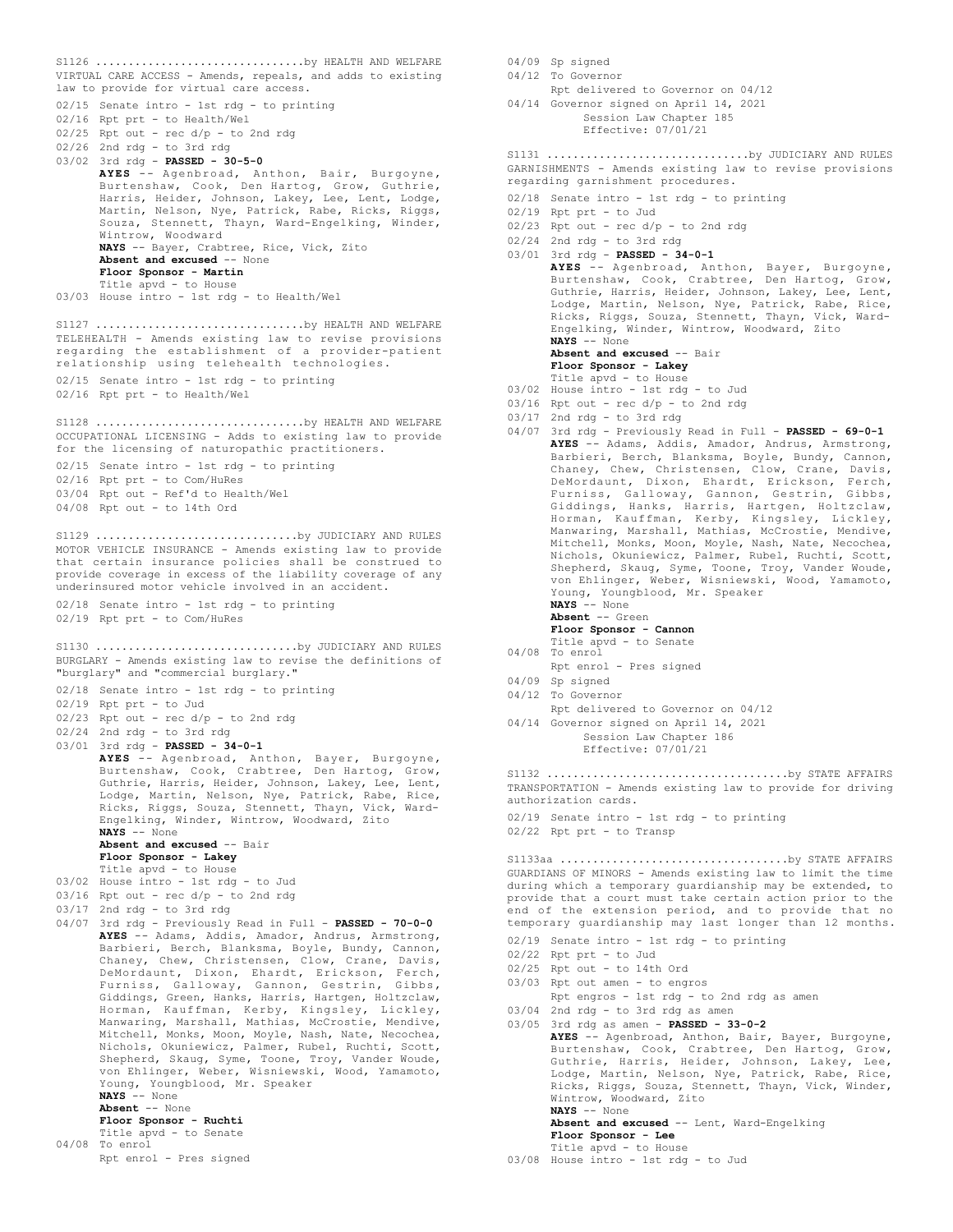$03/16$  Rpt out - rec  $d/p$  - to 2nd rdg

03/17 2nd rdg - to 3rd rdg 04/07 3rd rdg - Previously Read in Full - **PASSED - 69-0-1 AYES** -- Adams, Addis, Amador, Andrus, Armstrong, Barbieri, Berch, Blanksma, Boyle, Bundy, Cannon, Chaney, Chew, Christensen, Clow, Crane, Davis, DeMordaunt, Dixon, Ehardt, Erickson, Furniss, Galloway, Gannon, Gestrin, Gibbs, Giddings, Green, Hanks, Harris, Hartgen, Holtzclaw, Horman, Kauffman, Kerby, Kingsley, Lickley, Manwaring, Marshall, Mathias, McCrostie, Mendive, Mitchell, Monks, Moon, Moyle, Nash, Nate, Necochea, Nichols, Okuniewicz, Palmer, Rubel, Ruchti, Scott, Shepherd, Skaug, Syme, Toone, Troy, Vander Woude, von Ehlinger, Weber, Wisniewski, Wood, Yamamoto, Young, Youngblood, Mr. Speaker **NAYS** -- None **Absent** -- Ferch **Floor Sponsor - Kerby** Title apvd - to Senate 04/08 To enrol Rpt enrol - Pres signed 04/09 Sp signed 04/12 To Governor Rpt delivered to Governor on 04/12 04/14 Governor signed on April 14, 2021 Session Law Chapter 187 Effective: 04/13/2021 STATE DISASTER EMERGENCY ACCOUNT - Amends existing law to revise provisions regarding the Disaster Emergency Account. 02/23 Senate intro - 1st rdg - to printing 02/24 Rpt prt - to St Aff  $02/26$  Rpt out - rec d/p - to 2nd rdg 03/01 2nd rdg - to 3rd rdg 03/04 3rd rdg - **PASSED - 34-0-1 AYES** -- Agenbroad, Anthon, Bair, Bayer, Burgoyne, Burtenshaw, Cook, Crabtree, Den Hartog, Grow, Guthrie, Harris, Heider, Johnson, Lakey, Lee, Lent, Lodge, Martin, Nelson, Nye, Patrick, Rabe, Rice, Ricks, Riggs, Souza, Stennett, Thayn, Vick, Ward-Engelking, Winder, Wintrow, Zito **NAYS** -- None **Absent and excused** -- Woodward **Floor Sponsor - Harris** Title apvd - to House 03/05 House intro - 1st rdg - to St Aff  $04/06$  Rpt out - rec  $d/p$  - to 2nd rdg 04/07 2nd rdg - to 3rd rdg 04/08 3rd rdg - Previously Read in Full - **PASSED - 69-0-1 AYES** -- Adams, Addis, Amador, Andrus, Armstrong, Barbieri, Berch, Blanksma, Boyle, Bundy, Cannon, Chaney, Chew, Christensen, Clow, Crane, Davis, DeMordaunt, Dixon, Ehardt, Erickson, Ferch, Furniss, Galloway, Gannon, Gestrin, Gibbs, Giddings, Hanks, Harris, Hartgen, Holtzclaw, Horman, Kauffman, Kerby, Kingsley, Lickley, Manwaring, Marshall, Mathias, McCrostie, Mendive, Mitchell, Monks, Moon, Moyle, Nash, Nate, Necochea, Nichols, Okuniewicz, Palmer, Rubel, Ruchti, Scott, Shepherd, Skaug, Syme, Toone, Troy, Vander Woude, von Ehlinger, Weber, Wisniewski, Wood, Yamamoto, Young, Youngblood, Mr. Speaker **NAYS** -- None **Absent** -- Green **Floor Sponsor - Blanksma** Title apvd - to Senate To enrol 04/09 Rpt enrol - Pres signed 04/12 Sp signed To Governor 04/13 Rpt delivered to Governor on 04/12 04/14 Governor signed on April 14, 2021 Session Law Chapter 225 Effective: 04/14/2021 S1134 .....................................by STATE AFFAIRS S1135 .....................................by STATE AFFAIRS

FIREARMS AND OTHER DEADLY WEAPONS - Amends existing law to revise provisions regarding possession of a firearm or other deadly weapon on school grounds.

02/23 Senate intro - 1st rdg - to printing

02/24 Rpt prt - to St Aff

MARTIAL LAW - Amends existing law to revise provisions regarding the authority of the Governor during a state of extreme peril and to provide that the Governor may not alter, adjust, or suspend any provision of Idaho Code in certain instances. S1136aa,aaH ...............................by STATE AFFAIRS

- 02/23 Senate intro 1st rdg to printing
- 02/24 Rpt prt to St Aff
- 02/26 Rpt out to 14th Ord
- 03/10 Rpt out amen to engros
	- Rpt engros 1st rdg to 2nd rdg as amen
- 

03/11 2nd rdg - to 3rd rdg as amen 03/12 3rd rdg as amen - **PASSED - 27-7-1 AYES** -- Agenbroad, Anthon, Bair, Bayer, Burtenshaw, Cook, Crabtree, Den Hartog, Grow, Guthrie, Harris, Heider, Johnson, Lakey, Lee, Lent, Lodge, Martin, Patrick, Rice, Riggs, Souza, Thayn, Vick, Winder, Woodward, Zito **NAYS** -- Burgoyne, Nelson, Nye, Rabe, Stennett, Ward-Engelking, Wintrow **Absent and excused** -- Ricks **Floor Sponsor - Anthon** Title apvd - to House 03/15 House intro - 1st rdg - to St Aff 03/17 Rpt out - to Gen Ord 03/18 Rpt out amen - to 1st rdg as amen 04/06 1st rdg - to 2nd rdg as amen 04/07 2nd rdg - to 3rd rdg Rls susp - **PASSED - 54-16-0 AYES** -- Adams, Addis, Amador, Andrus, Armstrong, Barbieri, Blanksma, Boyle, Bundy, Cannon, Chaney, Christensen, Clow, Crane, DeMordaunt, Dixon, Ehardt, Erickson, Ferch, Furniss, Galloway, Gestrin, Giddings, Hanks, Harris, Holtzclaw, Horman, Kauffman, Kerby, Kingsley, Lickley, Marshall, Mendive, Mitchell, Monks, Moon, Moyle, Nate, Nichols, Okuniewicz, Palmer, Scott, Shepherd, Skaug, Syme, Troy, Vander Woude, von Ehlinger, Weber, Wisniewski, Yamamoto, Young, Youngblood, Mr. Speaker **NAYS** -- Berch, Chew, Davis, Gannon, Gibbs, Green, Hartgen, Manwaring, Mathias, McCrostie, Nash, Necochea, Rubel, Ruchti, Toone, Wood **Absent** -- None **Floor Sponsor - Monks** Title apvd - to Senate 04/08 Ref'd to 10th Ord Senate concurred in House amens - to engros Rpt engros - 1st rdg - to 2nd rdg as amen 04/09 2nd rdg - to 3rd rdg as amen Rls susp - 3rd rdg as amen - **PASSED - 28-7-0 AYES** -- Agenbroad, Anthon, Bair, Bayer, Burtenshaw, Cook, Crabtree, Den Hartog, Grow, Guthrie, Harris, Heider, Johnson, Lakey, Lee, Lent, Lodge, Martin, Patrick, Rice, Ricks, Riggs, Souza, Thayn, Vick, Winder, Woodward, Zito<br>**NAYS** -- Burgoyne, Nelson, Nye, Rabe, Stennett, Ward-Engelking, Wintrow **Absent and excused** -- None **Floor Sponsor - Anthon** Title apvd - to enrol Rpt enrol - Pres signed 04/12 Sp signed To Governor 04/13 Rpt delivered to Governor on 04/12 04/19 Governor VETOED on 04/16 Senate vote to override veto **FAILED (less than two-thirds) - 23-12-0 AYES** -- Agenbroad, Anthon, Bair, Bayer, Burtenshaw, Cook, Crabtree, Den Hartog, Grow, Harris, Heider, Johnson, Lakey, Lee, Lent, Rice, Ricks, Riggs, Souza, Thayn, Vick, Winder, Zito **NAYS** -- Burgoyne, Guthrie, Lodge, Martin, Nelson, Nye, Patrick, Rabe, Stennett, Ward-Engelking, Wintrow, Woodward

JUDGES - Amends existing law to revise the salaries of justices of the Idaho Supreme Court. S1137 ...............................by JUDICIARY AND RULES

Filed in Office of Secretary of Senate

02/23 Senate intro - 1st rdg - to printing

**Absent and excused** -- None Veto SUSTAINED by Senate

- 02/24 Rpt prt to Jud
- $02/25$  Rpt out rec d/p to 2nd rdg
- 02/26 2nd rdg to 3rd rdg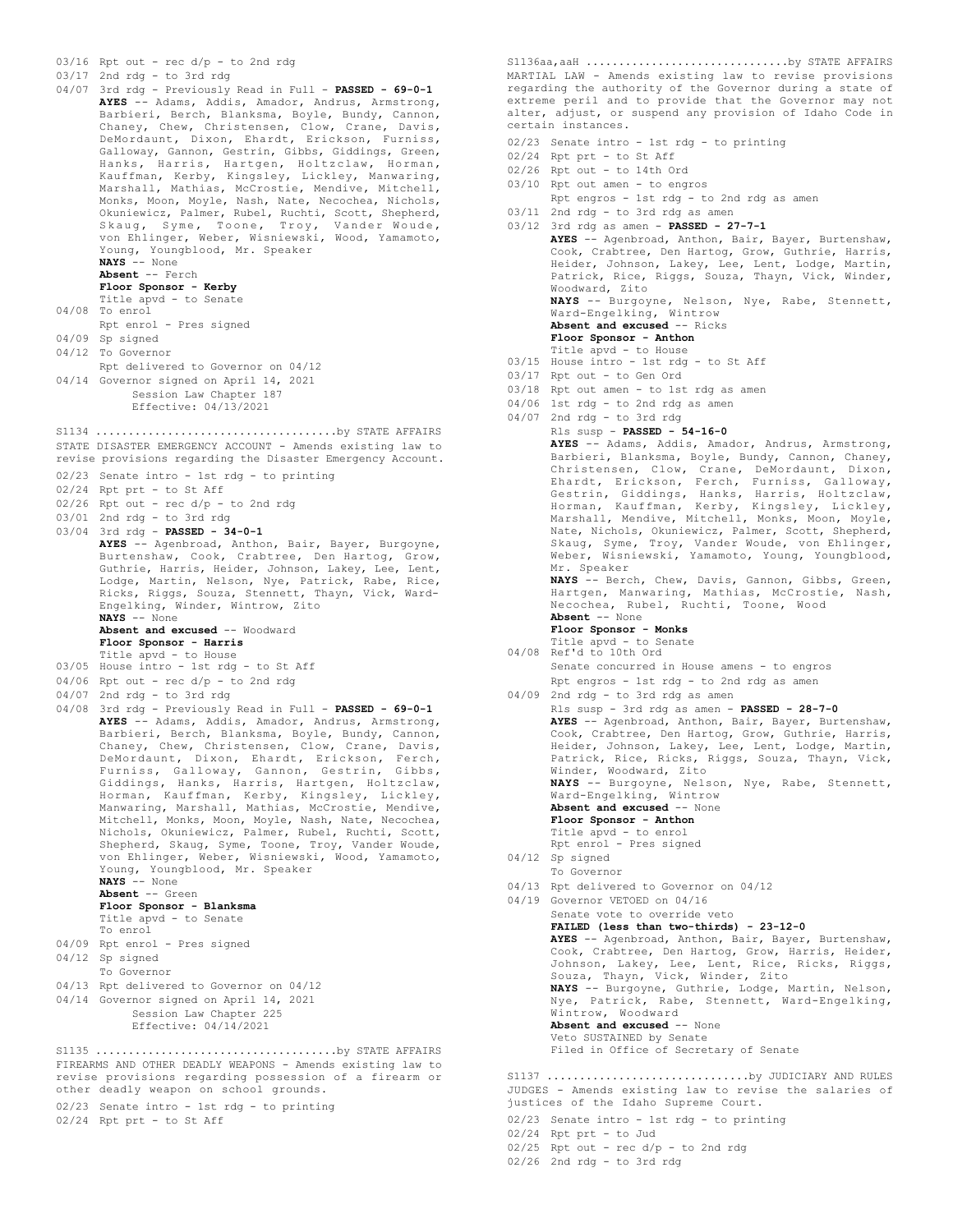```
03/04 3rd rdg - PASSED - 33-0-2
AYES -- Agenbroad, Anthon, Bair, Bayer, Burgoyne,
      Burtenshaw, Cook, Crabtree, Den Hartog, Grow,
       Guthrie, Harris, Johnson, Lakey, Lee, Lent, Lodge,
       Martin, Nelson, Nye, Patrick, Rabe, Rice, Ricks,
Riggs, Souza, Stennett, Thayn, Vick, Ward-
Engelking, Winder, Wintrow, Zito
      NAYS -- None
      Absent and excused -- Heider, Woodward
       Floor Sponsor - Lakey
       Title apvd - to House
03/05 House intro - 1st rdg - to Jud
03/10 Rpt out - rec d/p - to 2nd rdg
03/11 2nd rdg - to 3rd rdg
04/06 3rd rdg - Previously Read in Full - PASSED - 69-0-1
       AYES -- Adams, Addis, Amador, Andrus, Armstrong,
      Barbieri, Berch, Blanksma, Boyle, Cannon, Chaney,
       Chew, Christensen, Clow, Crane, Davis, DeMordaunt,
       Dixon, Ehardt, Erickson, Ferch, Furniss, Galloway,
      Gannon, Gestrin, Gibbs, Giddings, Green, Hanks,
       Harris, Hartgen, Holtzclaw, Horman, Kauffman,
       Kerby, Kingsley, Lickley, Manwaring, Marshall,
Mathias, McCrostie, Mendive, Mitchell, Monks, Moon,
      Moyle, Nash, Nate, Necochea, Nichols, Okuniewicz,
       Palmer, Rubel, Ruchti, Scott, Shepherd, Skaug,
      Syme, Toone, Troy, Vander Woude, von Ehlinger,
       Weber, Wisniewski, Wood, Yamamoto, Young,
       Youngblood, Mr. Speaker
      NAYS -- None
      Absent -- Bundy
      Floor Sponsor - Chaney
      Title apvd - to Senate
04/07 To enrol
     Rpt enrol - Pres signed
04/08 Sp signed
04/09 To Governor
04/12 Rpt delivered to Governor on 04/09
04/13 Governor signed on April 13, 2021
           Session Law Chapter 154
           Effective: 07/01/21
APPROPRIATIONS - MILITARY DIVISION - Relates to the
appropriation to the Military Division for fiscal year
2022.
02/24 Senate intro - 1st rdg - to printing
02/25 Rpt prt - to Fin
02/26 Rpt out - rec d/p - to 2nd rdg
03/01 2nd rdg - to 3rd rdg
03/04 3rd rdg - PASSED - 34-0-1
      AYES -- Agenbroad, Anthon, Bair, Bayer, Burgoyne,
      Burtenshaw, Cook, Crabtree, Den Hartog, Grow,
       Guthrie, Harris, Heider, Johnson, Lakey, Lee, Lent,
      Lodge, Martin, Nelson, Nye, Patrick, Rabe, Rice,
      Ricks, Riggs, Souza, Stennett, Thayn, Vick, Ward-
       Engelking, Winder, Wintrow, Zito
      NAYS -- None
       Absent and excused -- Woodward
      Floor Sponsor - Crabtree
       Title apvd - to House
03/05 House intro - 1st rdg - to 2nd rdg
03/08 2nd rdg - to 3rd rdg
03/16 3rd rdg - Previously Read in Full - PASSED - 69-0-1
      AYES -- Adams, Addis, Amador, Andrus, Armstrong,
       Barbieri, Berch, Blanksma, Boyle, Bundy, Cannon,
Chaney, Chew, Christensen, Clow(McClusky), Crane,
Davis, DeMordaunt, Dixon, Ehardt, Erickson, Ferch,
      Furniss, Galloway, Gannon, Gestrin, Gibbs,
       Giddings, Green, Hanks, Harris, Hartgen, Holtzclaw,
      Horman, Kauffman, Kingsley, Lickley, Manwaring,
      Marshall, Mathias, McCrostie, Mendive, Mitchell,
      Monks, Moon, Moyle, Nash, Nate, Necochea, Nichols,
      Okuniewicz, Palmer, Rubel, Ruchti, Scott, Shepherd,
      Skaug(Andrew), Syme, Toone, Troy, Vander Woude,
       von Ehlinger, Weber, Wisniewski, Wood, Yamamoto,
      Young, Youngblood, Mr. Speaker
      NAYS -- None
       Absent -- Kerby
Floor Sponsor - Syme
      Title apvd - to Senate
      To enrol
03/17 Rpt enrol - Pres signed
03/18 Sp signed
     To Governor
S1138 ...........................................by FINANCE
```
03/19 Rpt delivered to Governor on 03/19

03/19 Governor signed on March 22, 2021 Session Law Chapter 113 Effective: 07/01/21

HEALTH AND WELFARE - Amends existing law to define terms, to revise definitions, and to revise the powers and duties of the director of the Department of Health and Welfare. S1139 .....................................by STATE AFFAIRS

- 02/25 Senate intro 1st rdg to printing
- 02/26 Rpt prt to Health/Wel
- 03/02 Rpt out rec  $d/p$  to 2nd rdg
- 03/03 2nd rdg to 3rd rdg
- 03/04 3rd rdg **PASSED 33-0-2 AYES** -- Agenbroad, Anthon, Bair, Bayer, Burgoyne, Burtenshaw, Cook, Crabtree, Den Hartog, Grow, Guthrie, Harris, Johnson, Lakey, Lee, Lent, Lodge, Martin, Nelson, Nye, Patrick, Rabe, Rice, Ricks, Riggs, Souza, Stennett, Thayn, Vick, Ward-Engelking, Winder, Wintrow, Zito **NAYS** -- None **Absent and excused** -- Heider, Woodward **Floor Sponsor - Riggs** Title apvd - to House 03/05 House intro - 1st rdg - to Health/Wel  $03/10$  Rpt out - rec  $d/p$  - to 2nd rdg 03/11 2nd rdg - to 3rd rdg 04/12 3rd rdg - Previously Read in Full - **PASSED - 65-2-3 AYES** -- Adams, Addis, Amador, Andrus, Armstrong, Barbieri, Blanksma, Boyle, Bundy, Cannon, Chaney, Chew, Christensen, Clow, Crane, Davis, DeMordaunt, Dixon, Ehardt, Erickson, Ferch, Furniss(Blanchard), Galloway, Gannon, Gestrin, Giddings, Green, Hanks, Harris, Hartgen, Holtzclaw, Horman, Kauffman, Kerby, Kingsley, Lickley, Manwaring, Marshall, Mathias, Mendive, Mitchell, Monks, Moon, Moyle, Nash, Nate, Necochea, Nichols, Okuniewicz, Palmer, Rubel, Scott, Shepherd, Skaug, Syme, Toone, Troy, Vander Woude, von Ehlinger, Weber, Wisniewski, Yamamoto, Young, Youngblood, Mr. Speaker **NAYS** -- Berch, McCrostie **Absent** -- Gibbs, Ruchti, Wood

**Floor Sponsor - Vander Woude**

- Title apvd to Senate
- To enrol
- 04/13 Rpt enrol Pres signed
- 04/14 Sp signed To Governor
	- Rpt delivered to Governor on 04/14
- 04/21 Governor signed on April 20, 2021

Session Law Chapter 257 Effective: 07/01/21

APPROPRIATIONS - DIVISION OF VETERANS SERVICES - Relates to the appropriation to the Division of Veterans Services for fiscal year 2022. S1140 ...........................................by FINANCE

- 02/25 Senate intro 1st rdg to printing
- $02/26$  Rpt prt to Fin
- $03/01$  Rpt out rec  $d/p$  to 2nd rdg
- 03/02 2nd rdg to 3rd rdg 03/04 3rd rdg - **PASSED - 32-0-3**

**AYES** -- Agenbroad, Anthon, Bair, Bayer, Burgoyne, Burtenshaw, Cook, Crabtree, Den Hartog, Grow, Guthrie, Harris, Johnson, Lakey, Lee, Lent, Lodge, Martin, Nelson, Nye, Patrick, Rabe, Rice, Ricks,<br>Riggs, Stennett, Thayn, Vick, Ward-Engelking,<br>Winder, Wintrow, Zito<br>**NAYS** -- None

**Absent and excused** -- Heider, Souza, Woodward **Floor Sponsor - Crabtree**

- Title apvd to House 03/05 House intro - 1st rdg - to 2nd rdg
- 03/08 2nd rdg to 3rd rdg
- 03/16 3rd rdg Previously Read in Full **PASSED 69-0-1 AYES** -- Adams, Addis, Amador, Andrus, Armstrong, Barbieri, Berch, Blanksma, Boyle, Bundy, Cannon, Chaney, Chew, Christensen, Clow(McClusky), Crane, Davis, DeMordaunt, Dixon, Ehardt, Erickson, Ferch, Furniss, Galloway, Gannon, Gestrin, Gibbs, Giddings, Green, Hanks, Harris, Hartgen, Holtzclaw, Horman, Kauffman, Kingsley, Lickley, Manwaring, Marshall, Mathias, McCrostie, Mendive, Mitchell, Monks, Moon, Moyle, Nash, Nate, Necochea, Nichols, Okuniewicz, Palmer, Rubel, Ruchti, Scott, Shepherd, Skaug(Andrew), Syme, Toone, Troy, Vander Woude, von Ehlinger, Weber, Wisniewski, Wood, Yamamoto, Young, Youngblood, Mr. Speaker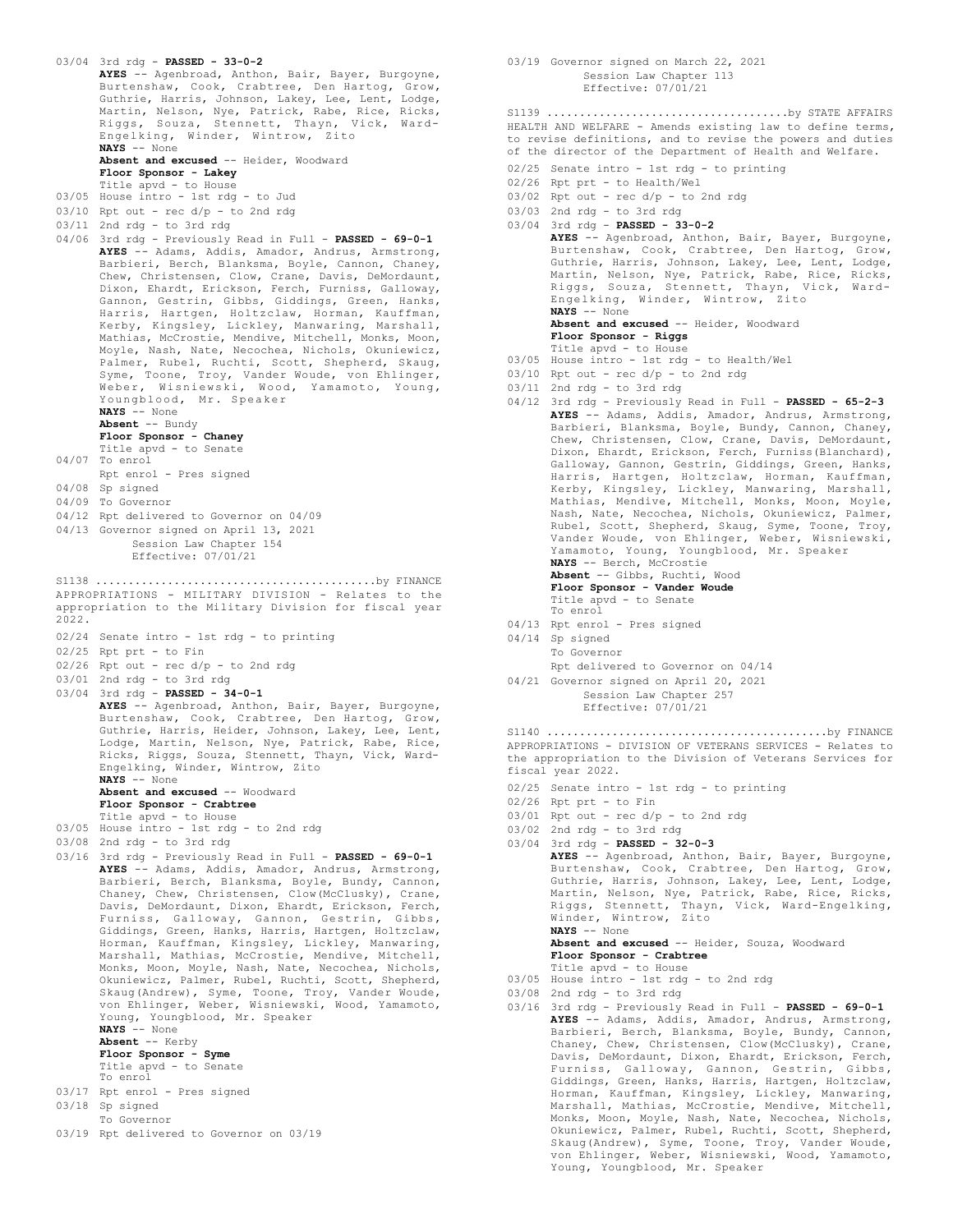```
NAYS -- None
       Absent -- Kerby
       Floor Sponsor - Syme
       Title apvd - to Senate
       To enrol
03/17 Rpt enrol - Pres signed
03/18 Sp signed
      To Governor
03/19 Rpt delivered to Governor on 03/19
03/19 Governor signed on March 22, 2021
            Session Law Chapter 114
            Effective: 07/01/21
APPROPRIATIONS - PUBLIC UTILITIES COMMISSION - Relates to
the appropriation to the Public Utilities Commission for
fiscal year 2022.
02/25 Senate intro - 1st rdg - to printing
02/26 Rpt prt - to Fin
03/01 Rpt out - rec d/p - to 2nd rdg
03/02 2nd rdg - to 3rd rdg
03/04 3rd rdg - PASSED - 32-0-3
      AYES -- Agenbroad, Anthon, Bair, Bayer, Burtenshaw,
       Cook, Crabtree, Den Hartog, Grow, Guthrie, Harris,
       Heider, Johnson, Lakey, Lee, Lent, Martin, Nelson,
Nye, Patrick, Rabe, Rice, Ricks, Riggs, Souza,
       Stennett, Thayn, Vick, Winder, Wintrow, Woodward,
       Zito
       NAYS -- None
      Absent and excused -- Burgoyne, Lodge, Ward-
       Engelking
       Floor Sponsor - Woodward
Title apvd - to House
03/05 House intro - 1st rdg - to 2nd rdg
03/08 2nd rdg - to 3rd rdg
03/16 3rd rdg - Previously Read in Full - PASSED - 69-0-1
AYES -- Adams, Addis, Amador, Andrus, Armstrong,
       Barbieri, Berch, Blanksma, Boyle, Bundy, Cannon,
Chaney, Chew, Christensen, Clow(McClusky), Crane,
       Davis, DeMordaunt, Dixon, Ehardt, Erickson, Ferch,
       Furniss, Galloway, Gannon, Gestrin, Gibbs,
Giddings, Green, Hanks, Harris, Hartgen, Holtzclaw,
       Horman, Kauffman, Kingsley, Lickley, Manwaring,
       Marshall, Mathias, McCrostie, Mendive, Mitchell,
Monks, Moon, Moyle, Nash, Nate, Necochea, Nichols,
       Okuniewicz, Palmer, Rubel, Ruchti, Scott, Shepherd,
       Skaug(Andrew), Syme, Toone, Troy, Vander Woude,
       von Ehlinger, Weber, Wisniewski, Wood, Yamamoto,
       Young, Youngblood, Mr. Speaker
       NAYS -- None
       Absent -- Kerby
       Floor Sponsor - Horman
       Title apvd - to Senate
       To enrol
03/17 Rpt enrol - Pres signed
03/18 Sp signed
      To Governor
03/19 Rpt delivered to Governor on 03/19
03/19 Governor signed on March 22, 2021
           Session Law Chapter 115
            Effective: 07/01/21
S1141 ...........................................by FINANCE
APPROPRIATIONS - OFFICE OF ENERGY AND MINERAL RESOURCES -
Relates to the appropriation to the Office of Energy and
Mineral Resources for fiscal year 2022.
02/25 Senate intro - 1st rdg - to printing
02/26 Rpt prt - to Fin
03/01 Rpt out - rec d/p - to 2nd rdg
03/02 2nd rdg - to 3rd rdg
03/04 3rd rdg - PASSED - 34-0-1
       AYES -- Agenbroad, Anthon, Bair, Bayer, Burgoyne,
       Burtenshaw, Cook, Crabtree, Den Hartog, Grow,
       Guthrie, Harris, Heider, Johnson, Lakey, Lee, Lent,
       Lodge, Martin, Nelson, Nye, Patrick, Rabe, Rice,
       Ricks, Riggs, Souza, Stennett, Thayn, Vick, Ward-
       Engelking, Winder, Wintrow, Zito
       NAYS -- None
       Absent and excused -- Woodward
       Floor Sponsor - Lent
       Title apvd - to House
03/05 House intro - 1st rdg - to 2nd rdg
03/08 2nd rdg - to 3rd rdg
S1142 ...........................................by FINANCE
```
Christensen, Clow(McClusky), Crane, Davis, DeMordaunt, Dixon, Ehardt, Erickson, Ferch, Furniss, Galloway, Gannon, Gestrin, Gibbs, Green, Harris, Hartgen, Holtzclaw, Horman, Kauffman, Lickley, Manwaring, Marshall, Mathias, McCrostie, Mendive, Mitchell, Monks, Moon, Moyle, Nash, Necochea, Okuniewicz, Palmer, Rubel, Ruchti, Shepherd, Skaug(Andrew), Syme, Toone, Troy, Vander Woude, Weber, Wisniewski, Wood, Yamamoto, Young, Youngblood, Mr. Speaker **NAYS** -- Barbieri, Boyle, Giddings, Hanks, Kingsley, Nate, Nichols, Scott, von Ehlinger **Absent** -- Kerby **Floor Sponsor - Nash**

Title apvd - to Senate To enrol

- 03/17 Rpt enrol Pres signed
- 03/18 Sp signed
- To Governor 03/19 Rpt delivered to Governor on 03/19
- 03/19 Governor signed on March 24, 2021
	- Session Law Chapter 129 Effective: 07/01/21

INSURANCE - Amends existing law to revise provisions regarding standards for Medicare supplement policies and certificates. S1143aa ...................................by STATE AFFAIRS

- 02/25 Senate intro 1st rdg to printing
- 02/26 Rpt prt to Com/HuRes
- 03/04 Rpt out to 14th Ord
- 03/10 Rpt out amen to engros
	- Rpt engros 1st rdg to 2nd rdg as amen
- 03/11 2nd rdg to 3rd rdg as amen 03/15 3rd rdg as amen - **PASSED - 35-0-0**
- **AYES** -- Agenbroad, Anthon, Bair, Bayer, Burgoyne, Burtenshaw, Cook, Crabtree, Den Hartog, Grow, Guthrie, Harris, Heider, Johnson, Lakey, Lee, Lent, Lodge, Martin, Nelson, Nye, Patrick, Rabe, Rice, Ricks, Riggs, Souza, Stennett, Thayn, Vick, Ward-Engelking, Winder, Wintrow, Woodward, Zito **NAYS** -- None

```
Absent and excused -- None
Floor Sponsor - Souza
```
Title apvd - to House

- 03/16 House intro 1st rdg to Bus
- $04/12$  Rpt out rec  $d/p$  to 2nd rdg
- 04/13 2nd rdg to 3rd rdg
- 04/14 3rd rdg Previously Read in Full **PASSED 67-0-3 AYES** -- Adams, Addis, Amador, Andrus, Armstrong, Berch, Blanksma, Boyle, Bundy, Cannon, Chaney, Chew, Christensen, Clow, Crane, Davis, DeMordaunt, Dixon, Ehardt, Erickson, Ferch, Furniss(Blanchard), Galloway, Gannon, Gibbs, Giddings, Green, Hanks, Harris, Hartgen, Holtzclaw, Horman, Kauffman, Kerby, Kingsley, Lickley, Manwaring, Marshall, Mathias, McCrostie, Mendive, Mitchell, Monks, Moon, Moyle, Nash, Nate, Necochea, Nichols, Okuniewicz, Palmer, Rubel, Ruchti, Scott, Shepherd, Skaug, Syme, Toone, Troy, Vander Woude, von Ehlinger, Weber, Wisniewski, Yamamoto, Young, Youngblood, Mr. Speaker **NAYS** -- None

**Absent** -- Barbieri, Gestrin, Wood **Floor Sponsor - Galloway**

- Title apvd to Senate
- To enrol
- Rpt enrol Pres signed
- 04/19 Sp signed
- To Governor
- 04/20 Rpt delivered to Governor on 04/19
- 04/26 Governor signed on April 22, 2021 Session Law Chapter 274 Effective: 07/01/21

APPROPRIATIONS - DEPARTMENT OF LABOR - Relates to the appropriation to the Department of Labor for fiscal year 2021. S1144 ...........................................by FINANCE

- 02/25 Senate intro 1st rdg to printing
- 02/26 Rpt prt to Fin
- $03/01$  Rpt out rec  $d/p$  to 2nd rdg
- 03/02 2nd rdg to 3rd rdg 03/04 3rd rdg - **PASSED - 34-0-1**

**AYES** -- Agenbroad, Anthon, Bair, Bayer, Burgoyne, Burtenshaw, Cook, Crabtree, Den Hartog, Grow,

03/16 3rd rdg - Previously Read in Full - **PASSED - 60-9-1 AYES** -- Adams, Addis, Amador, Andrus, Armstrong, Berch, Blanksma, Bundy, Cannon, Chaney, Chew,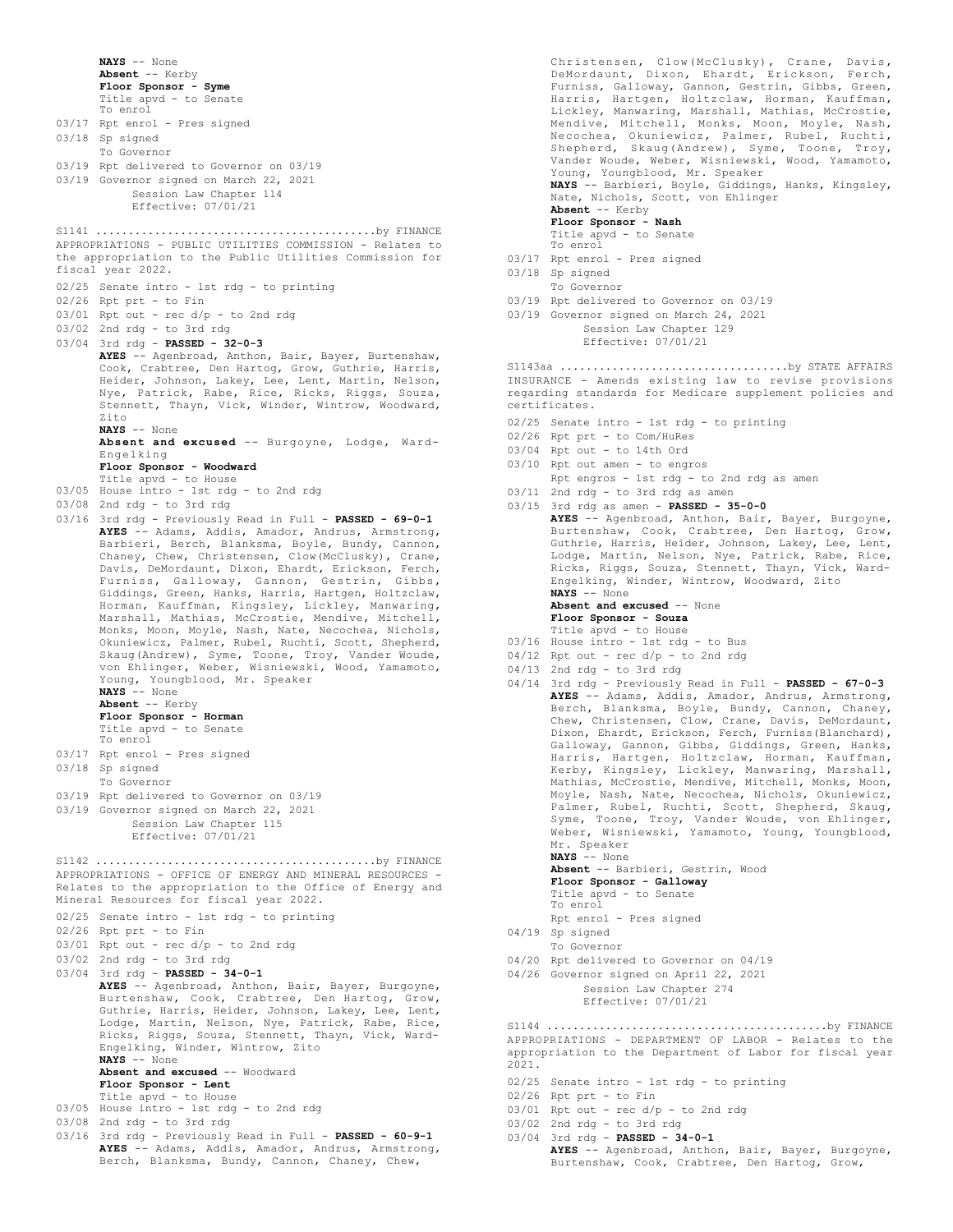Guthrie, Harris, Heider, Johnson, Lakey, Lee, Lent, Lodge, Martin, Nelson, Nye, Patrick, Rabe, Rice, Ricks, Riggs, Souza, Stennett, Thayn, Vick, Winder, Wintrow, Woodward, Zito **NAYS** -- None **Absent and excused** -- Ward-Engelking

**Floor Sponsor - Woodward** Title apvd - to House

- 03/05 House intro 1st rdg to 2nd rdg
- 03/08 2nd rdg to 3rd rdg
- 03/16 3rd rdg Previously Read in Full **PASSED 69-0-1 AYES** -- Adams, Addis, Amador, Andrus, Armstrong, Barbieri, Berch, Blanksma, Boyle, Bundy, Cannon, Chaney, Chew, Christensen, Clow(McClusky), Crane, Davis, DeMordaunt, Dixon, Ehardt, Erickson, Ferch, Furniss, Galloway, Gannon, Gestrin, Gibbs, Giddings, Green, Hanks, Harris, Hartgen, Holtzclaw, Horman, Kauffman, Kingsley, Lickley, Manwaring, Marshall, Mathias, McCrostie, Mendive, Mitchell, Monks, Moon, Moyle, Nash, Nate, Necochea, Nichols, Okuniewicz, Palmer, Rubel, Ruchti, Scott, Shepherd, Skaug(Andrew), Syme, Toone, Troy, Vander Woude, von Ehlinger, Weber, Wisniewski, Wood, Yamamoto, Young, Youngblood, Mr. Speaker **NAYS** -- None **Absent** -- Kerby **Floor Sponsor - Syme** Title apvd - to Senate To enrol
- 03/17 Rpt enrol Pres signed
- 03/18 Sp signed
- To Governor
- 03/19 Rpt delivered to Governor on 03/19
- 03/19 Governor signed on March 22, 2021
- Session Law Chapter 116 Effective: 03/19/2021

APPROPRIATIONS - SOIL AND WATER CONSERVATION COMMISSION - Relates to the appropriation to the Soil and Water Conservation Commission for fiscal year 2022. S1145 ...........................................by FINANCE

- 02/25 Senate intro 1st rdg to printing
- 02/26 Rpt prt to Fin
- $03/01$  Rpt out rec d/p to 2nd rdg
- 03/02 2nd rdg to 3rd rdg
- 03/04 3rd rdg **PASSED 31-2-2**
- AYES -- Agenbroad, Anthon, Bair, Burgoyne,<br>Burtenshaw, Cook, Crabtree, Den Hartog, Grow,<br>Guthrie, Harris, Johnson, Lakey, Lee, Lent, Lodge,<br>Martin, Nelson, Nye, Patrick, Rabe, Rice, Ricks,<br>Riggs, Souza, Stennett, Thayn, Vi Engelking, Winder, Wintrow **NAYS** -- Bayer, Zito

### **Absent and excused** -- Heider, Woodward **Floor Sponsor - Crabtree**

- Title apvd to House
- 03/05 House intro 1st rdg to 2nd rdg
- 03/08 2nd rdg to 3rd rdg
- 03/16 3rd rdg Previously Read in Full **PASSED 53-15- 2 AYES** -- Addis, Amador, Andrus, Armstrong, Berch,

Blanksma, Boyle, Bundy, Cannon, Chew, Clow(McClusky), Crane, Davis, DeMordaunt, Ehardt, Erickson, Furniss, Gannon, Gestrin, Gibbs, Green, Harris, Hartgen, Holtzclaw, Horman, Kauffman, Kingsley, Lickley, Manwaring, Marshall, Mathias, McCrostie, Mitchell, Monks, Moon, Moyle, Nash, Necochea, Palmer, Rubel, Ruchti, Shepherd, Skaug(Andrew), Syme, Toone, Troy, Vander Woude, Weber, Wood, Yamamoto, Young, Youngblood, Mr. Speaker **NAYS** -- Adams, Barbieri, Christensen, Dixon, Ferch, Galloway, Giddings, Hanks, Mendive, Nate, Nichols, Okuniewicz, Scott, von Ehlinger, Wisniewski

**Absent** -- Chaney, Kerby **Floor Sponsor - Troy**

- To enrol
- 03/17 Rpt enrol Pres signed
- 03/18 Sp signed To Governor
- 
- 03/19 Rpt delivered to Governor on 03/19
- 03/19 Governor signed on March 22, 2021 Session Law Chapter 117 Effective: 07/01/21

APPROPRIATIONS - OFFICE OF SPECIES CONSERVATION - Relates to the appropriation to the Office of Species Conservation for fiscal year 2022. S1146 ...........................................by FINANCE

- 02/26 Senate intro 1st rdg to printing
- 03/01 Rpt prt to Fin
- $03/02$  Rpt out rec  $d/p$  to 2nd rdg
- 03/03 2nd rdg to 3rd rdg
- 03/04 3rd rdg **PASSED 34-0-1**

**AYES** -- Agenbroad, Anthon, Bair, Bayer, Burgoyne, Burtenshaw, Cook, Crabtree, Den Hartog, Grow, Guthrie, Harris, Heider, Johnson, Lakey, Lee, Lent, Lodge, Martin, Nelson, Nye, Patrick, Rabe, Rice, Ricks, Riggs, Souza, Stennett, Thayn, Vick, Ward-Engelking, Winder, Wintrow, Zito **NAYS** -- None

# Absent and excused -- Woodward

- **Floor Sponsor Cook**
- Title apvd to House
- 03/05 House intro 1st rdg to 2nd rdg
- 03/08 2nd rdg to 3rd rdg
- 03/16 3rd rdg Previously Read in Full **PASSED 54-14- 2**

**AYES** -- Adams, Amador, Barbieri, Berch, Blanksma, Boyle, Bundy, Cannon, Chaney, Chew, Clow(McClusky), Davis, DeMordaunt, Dixon, Ehardt, Erickson, Furniss, Galloway, Gannon, Gestrin, Gibbs, Green, Hartgen, Holtzclaw, Horman, Kauffman, Lickley, Manwaring, Marshall, Mathias, McCrostie, Mendive, Mitchell, Monks, Moyle, Nash, Necochea, Okuniewicz, Palmer, Rubel, Ruchti, Shepherd, Skaug(Andrew), Syme, Toone, Troy, Vander Woude, Weber, Wisniewski, Wood, Yamamoto, Young, Youngblood, Mr. Speaker **NAYS** -- Addis, Andrus, Armstrong, Christensen, Crane, Ferch, Giddings, Hanks, Kingsley, Moon, Nate, Nichols, Scott, von Ehlinger **Absent** -- Harris, Kerby **Floor Sponsor - Nash** Title apvd - to Senate To enrol 03/17 Rpt enrol - Pres signed 03/18 Sp signed To Governor 03/19 Rpt delivered to Governor on 03/19

03/19 Governor signed on March 22, 2021

Session Law Chapter 118 Effective: 07/01/21

APPROPRIATIONS - AGRICULTURAL RESEARCH AND COOPERATIVE EXTENSION SERVICE - Relates to the appropriation to the Agricultural Research and Cooperative Extension Service for fiscal year 2022. S1147 ...........................................by FINANCE

- 02/26 Senate intro 1st rdg to printing
- 03/01 Rpt prt to Fin
- $03/02$  Rpt out rec  $d/p$  to 2nd rdg
- 03/03 2nd rdg to 3rd rdg
- 03/04 3rd rdg **PASSED 34-0-1**

**AYES** -- Agenbroad, Anthon, Bair, Bayer, Burgoyne, Burtenshaw, Cook, Crabtree, Den Hartog, Grow, Guthrie, Harris, Heider, Johnson, Lakey, Lee, Lent, Lodge, Martin, Nelson, Nye, Patrick, Rabe, Rice, Ricks, Riggs, Souza, Stennett, Thayn, Vick, Ward-Engelking, Winder, Wintrow, Zito **NAYS** -- None

**Absent and excused** -- Woodward **Floor Sponsor - Ward-Engelking**

- Title apvd to House
- 03/05 House intro 1st rdg to 2nd rdg
- 03/08 2nd rdg to 3rd rdg
- 03/16 3rd rdg Previously Read in Full **PASSED 69-0-1 AYES** -- Adams, Addis, Amador, Andrus, Armstrong, Barbieri, Berch, Blanksma, Boyle, Bundy, Cannon, Chaney, Chew, Christensen, Clow(McClusky), Crane, Davis, DeMordaunt, Dixon, Ehardt, Erickson, Ferch, Furniss, Galloway, Gannon, Gestrin, Gibbs, Giddings, Green, Hanks, Harris, Hartgen, Holtzclaw, Horman, Kauffman, Kingsley, Lickley, Manwaring, Marshall, Mathias, McCrostie, Mendive, Mitchell, Monks, Moon, Moyle, Nash, Nate, Necochea, Nichols, Okuniewicz, Palmer, Rubel, Ruchti, Scott, Shepherd, Skaug(Andrew), Syme, Toone, Troy, Vander Woude, von Ehlinger, Weber, Wisniewski, Wood, Yamamoto, Young, Youngblood, Mr. Speaker **NAYS** -- None **Absent** -- Kerby

**Floor Sponsor - Troy**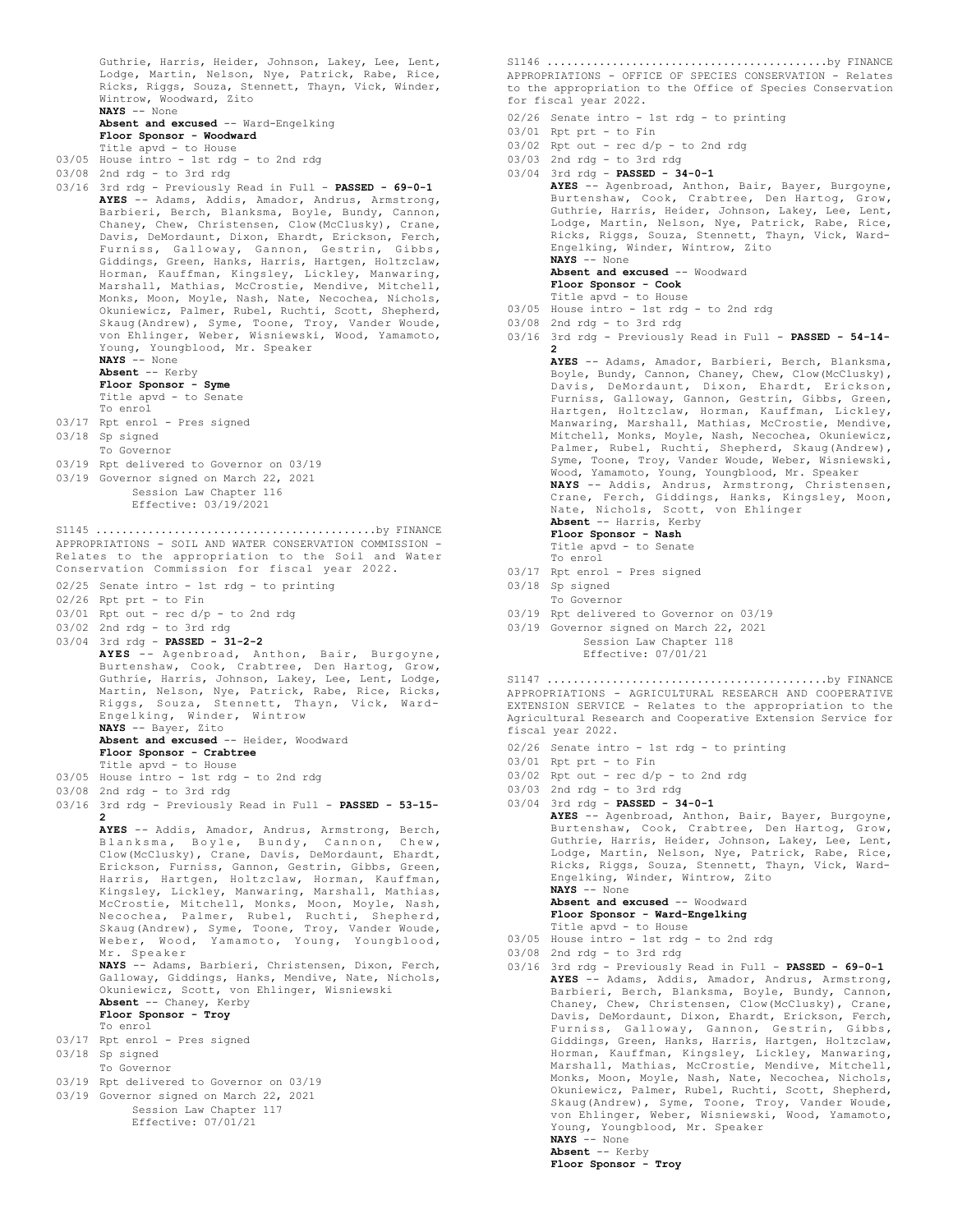Title apvd - to Senate To enrol 03/17 Rpt enrol - Pres signed 03/18 Sp signed To Governor 03/19 Rpt delivered to Governor on 03/19 03/19 Governor signed on March 22, 2021 Session Law Chapter 119 Effective: 07/01/21 APPROPRIATIONS - STEM ACTION CENTER - Relates to the appropriation to the STEM Action Center for fiscal year 2022. 02/26 Senate intro - 1st rdg - to printing 03/01 Rpt prt - to Fin 03/02 Rpt out - rec d/p - to 2nd rdg 03/03 2nd rdg - to 3rd rdg 03/04 3rd rdg - **PASSED - 34-0-1 AYES** -- Agenbroad, Anthon, Bair, Bayer, Burgoyne, Burtenshaw, Cook, Crabtree, Den Hartog, Grow, Guthrie, Harris, Heider, Johnson, Lakey, Lee, Lent, Lodge, Martin, Nelson, Nye, Patrick, Rabe, Rice, Ricks, Riggs, Souza, Stennett, Thayn, Vick, Ward-Engelking, Winder, Wintrow, Zito **NAYS** -- None **Absent and excused** -- Woodward **Floor Sponsor - Cook** Title apvd - to House 03/05 House intro - 1st rdg - to 2nd rdg 03/08 2nd rdg - to 3rd rdg 03/16 3rd rdg - Previously Read in Full - **PASSED - 54-15- 1 AYES** -- Adams, Addis, Amador, Andrus, Armstrong, Barbieri, Berch, Blanksma, Boyle, Bundy, Cannon, Chew, Clow(McClusky), Davis, DeMordaunt, Dixon, Ehardt, Erickson, Ferch, Furniss, Gannon, Gestrin, Gibbs, Green, Harris, Hartgen, Holtzclaw, Kauffman, Lickley, Manwaring, Marshall, Mathias, McCrostie, Mendive, Mitchell, Monks, Moyle, Nash, Necochea, Okuniewicz, Rubel, Ruchti, Shepherd, Skaug(Andrew), Syme, Toone, Troy, Weber, Wisniewski, Wood, Yamamoto, Young, Youngblood, Mr. Speaker **NAYS** -- Chaney, Christensen, Crane, Galloway, Giddings, Hanks, Horman, Kingsley, Moon, Nate, Nichols, Palmer, Scott, Vander Woude, von Ehlinger **Absent** -- Kerby **Floor Sponsor - Youngblood** Title apvd - to Senate To enrol 03/17 Rpt enrol - Pres signed 03/18 Sp signed To Governor 03/19 Rpt delivered to Governor on 03/19 03/19 Governor signed on March 22, 2021 Session Law Chapter 120 Effective: 07/01/21 S1148 ...........................................by FINANCE BROADBAND COMMUNICATIONS INFRASTRUCTURE AND SYSTEMS - Adds to existing law to provide certain powers and authority to a municipality regarding broadband communications infrastructure and systems. 02/26 Senate intro - 1st rdg - to printing 03/01 Rpt prt - to St Aff S1149 .....................................by STATE AFFAIRS ELECTIONS - Amends existing law to revise provisions regarding the circulation and signing of petitions for a ballot initiative. 02/26 Senate intro - 1st rdg - to printing 03/01 Rpt prt - to St Aff 03/03 Rpt out - rec d/p - to 2nd rdg 03/04 2nd rdg - to 3rd rdg 03/05 3rd rdg - **PASSED - 28-6-1 AYES** -- Agenbroad, Anthon, Bair, Bayer, Burtenshaw, Cook, Crabtree, Den Hartog, Grow, Guthrie, Harris, Heider, Johnson, Lakey, Lee, Lent, Lodge, Martin, Patrick, Rice, Ricks, Riggs, Souza, Thayn, Vick, Winder, Woodward, Zito<br>**NAYS** -- Burgoyne, Nelson, Nye, Rabe, Stennett, Wintrow **Absent and excused** -- Ward-Engelking **Floor Sponsor - Lodge** Title apvd - to House S1150aaH ..................................by STATE AFFAIRS

- 03/08 House intro 1st rdg to St Aff
- $04/14$  Rpt out rec  $d/p$  to 2nd rdg
- 04/15 2nd rdg to 3rd rdg
- 04/19 3rd rdg Previously Read in Full to Gen Ord To Gen Ord
- 05/04 Rpt out amen to 1st rdg as amen
- 

05/05 1st rdg - to 2nd rdg as amen Rls susp - **PASSED - 35-25-9 AYES** -- Barbieri, Blanksma, Bundy, Cannon, Christensen, Crane, DeMordaunt, Dixon, Ehardt, Erickson, Ferch, Furniss, Galloway, Giddings, Hanks, Harris, Hartgen, Holtzclaw, Horman, Kerby, Kingsley, Lickley, Mendive, Mitchell, Monks, Nate, Nichols, Okuniewicz, Palmer, Scott, Shepherd, Syme, Vander Woude, Young, Mr. Speaker **NAYS** -- Adams, Addis(Smith), Amador, Berch, Boyle, Chaney, Chew, Davis, Gannon, Green, Manwaring, Marshall, Mathias, McCrostie, Moon, Nash, Necochea, Rubel, Skaug, Toone, Troy, Wisniewski, Wood, Yamamoto, Youngblood **Absent** -- Andrus, Armstrong, Clow, Gestrin, Gibbs, Kauffman, Moyle, Ruchti, Weber, Vacant-Dist. 6A **Floor Sponsor - Crane** Title apvd - to Senate 05/12 Ref'd to 10th Ord Senate concurred in House amens - to engros Rpt engros - 1st rdg - to 2nd rdg as amen Rls susp - 3rd rdg as amen - **PASSED - 25-7-3 AYES** -- Agenbroad, Anthon, Bayer, Burtenshaw, Cook, Crabtree, Funk(Souza), Grow, Guthrie, Harris, Heider, Johnson, Lakey, Lee, Lent, Lodge, Martin, Patrick, Rice, Ricks, Riggs, Thayn, Winder, Woodward, Zito **NAYS** -- Burgoyne, Nelson, Nye, Rabe, Stennett, Ward-Engelking, Wintrow **Absent and excused** -- Bair, Den Hartog, Vick **Floor Sponsor - Lodge** Title apvd - to enrol Rpt enrol - Pres signed Sp signed To Governor Rpt delivered to Governor on 05/12 Governor VETOED on 05/18 11/17 Ret'd to St Aff

APPROPRIATIONS - COMMISSION ON AGING - Relates to the appropriation to the Commission on Aging for fiscal year 2022. S1151 ...........................................by FINANCE

- 03/01 Senate intro 1st rdg to printing
- 03/02 Rpt prt to Fin
	- Rpt out rec d/p to 2nd rdg
- 03/03 2nd rdg to 3rd rdg 03/05 3rd rdg - **PASSED - 34-0-1**

**AYES** -- Agenbroad, Anthon, Bair, Bayer, Burgoyne, Burtenshaw, Cook, Crabtree, Den Hartog, Grow, Guthrie, Harris, Heider, Johnson, Lakey, Lee, Lent, Lodge, Martin, Nelson, Nye, Patrick, Rabe, Ricks, Riggs, Souza, Stennett, Thayn, Vick, Ward-Engelking, Winder, Wintrow, Woodward, Zito **NAYS** -- None **Absent and excused** -- Rice

**Floor Sponsor - Ward-Engelking** Title apvd - to House

- 03/08 House intro 1st rdg to 2nd rdg
- 03/09 2nd rdg to 3rd rdg
- 03/16 3rd rdg Previously Read in Full **PASSED 69-0-1 AYES** -- Adams, Addis, Amador, Andrus, Armstrong, Barbieri, Berch, Blanksma, Boyle, Bundy, Cannon, Chaney, Chew, Christensen, Clow(McClusky), Crane, Davis, DeMordaunt, Dixon, Ehardt, Erickson, Ferch, Furniss, Galloway, Gannon, Gestrin, Gibbs, Giddings, Green, Hanks, Harris, Hartgen, Holtzclaw, Horman, Kauffman, Kingsley, Lickley, Manwaring, Marshall, Mathias, McCrostie, Mendive, Mitchell, Monks, Moon, Moyle, Nash, Nate, Necochea, Nichols, Okuniewicz, Palmer, Rubel, Ruchti, Scott, Shepherd, Skaug(Andrew), Syme, Toone, Troy, Vander Woude, von Ehlinger, Weber, Wisniewski, Wood, Yamamoto, Young, Youngblood, Mr. Speaker **NAYS** -- None **Absent** -- Kerby

**Floor Sponsor - Bundy** Title apvd - to Senate To enrol

- 03/17 Rpt enrol Pres signed
- 03/18 Sp signed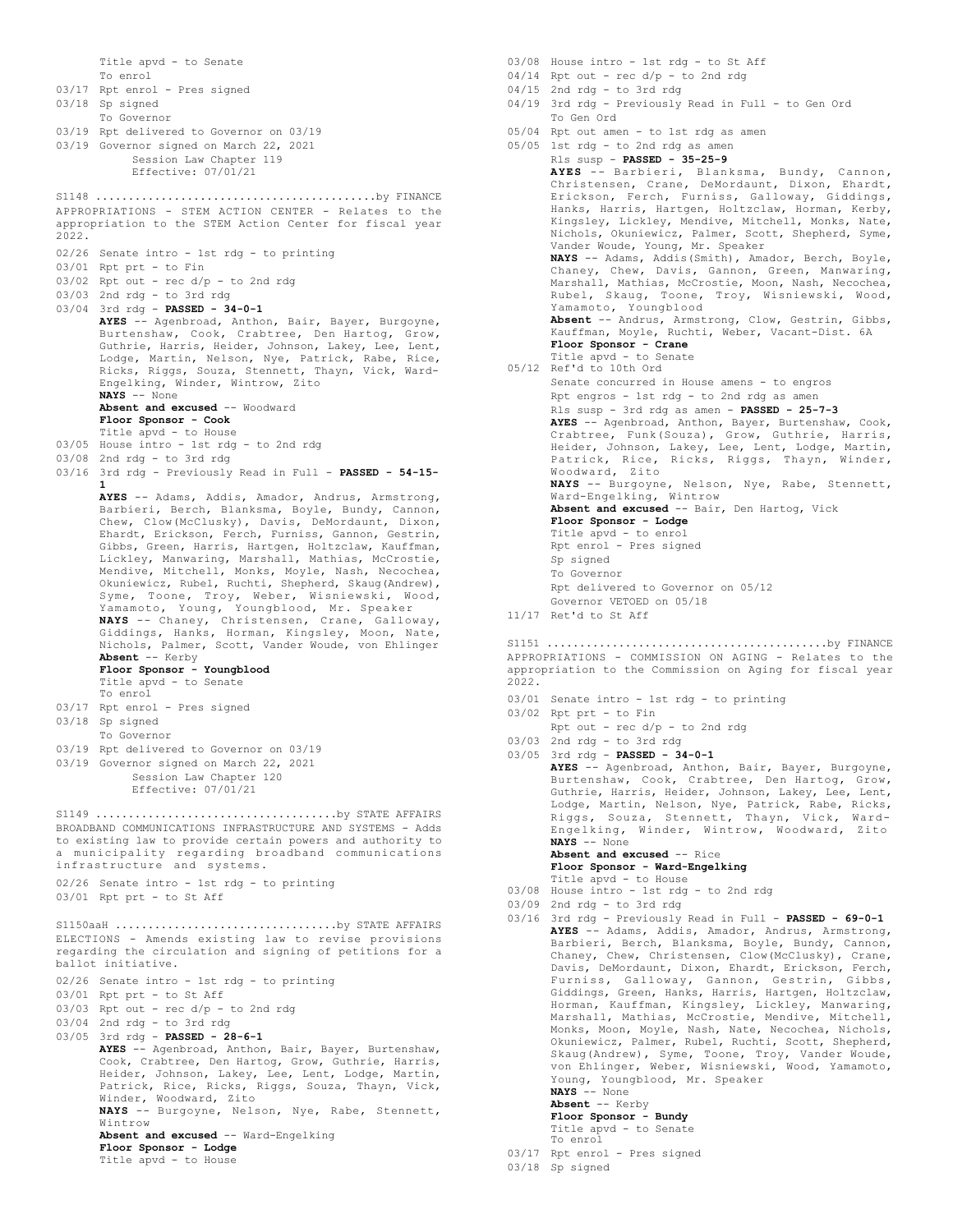To Governor 03/19 Rpt delivered to Governor on 03/19 03/19 Governor signed on March 22, 2021 Session Law Chapter 121 Effective: 07/01/21 APPROPRIATIONS - VOCATIONAL REHABILITATION - Relates to the appropriation to the Division of Vocational Rehabilitation for fiscal year 2022. 03/01 Senate intro - 1st rdg - to printing 03/02 Rpt prt - to Fin Rpt out - rec d/p - to 2nd rdg 03/03 2nd rdg - to 3rd rdg 03/04 3rd rdg - **PASSED - 34-0-1 AYES** -- Agenbroad, Anthon, Bair, Bayer, Burgoyne, Burtenshaw, Cook, Crabtree, Den Hartog, Grow, Guthrie, Harris, Heider, Johnson, Lakey, Lee, Lent, Lodge, Martin, Nelson, Nye, Patrick, Rabe, Rice, Ricks, Riggs, Souza, Stennett, Thayn, Vick, Winder, Wintrow, Woodward, Zito **NAYS** -- None **Absent and excused** -- Ward-Engelking **Floor Sponsor - Lent** Title apvd - to House 03/05 House intro - 1st rdg - to 2nd rdg 03/08 2nd rdg - to 3rd rdg 03/16 3rd rdg - Previously Read in Full - **PASSED - 69-0-1 AYES** -- Adams, Addis, Amador, Andrus, Armstrong, Barbieri, Berch, Blanksma, Boyle, Bundy, Cannon, Chaney, Chew, Christensen, Clow(McClusky), Crane, Davis, DeMordaunt, Dixon, Ehardt, Erickson, Ferch, Furniss, Galloway, Gannon, Gestrin, Gibbs, Giddings, Green, Hanks, Harris, Hartgen, Holtzclaw, Horman, Kauffman, Kingsley, Lickley, Manwaring, Marshall, Mathias, McCrostie, Mendive, Mitchell, Monks, Moon, Moyle, Nash, Nate, Necochea, Nichols, Okuniewicz, Palmer, Rubel, Ruchti, Scott, Shepherd, Skaug(Andrew), Syme, Toone, Troy, Vander Woude, von Ehlinger, Weber, Wisniewski, Wood, Yamamoto, Young, Youngblood, Mr. Speaker **NAYS** -- None **Absent** -- Kerby **Floor Sponsor - Horman** Title apvd - to Senate To enrol 03/17 Rpt enrol - Pres signed 03/18 Sp signed To Governor 03/19 Rpt delivered to Governor on 03/19 03/19 Governor signed on March 22, 2021 Session Law Chapter 122 Effective: 07/01/21 S1152 ...........................................by FINANCE APPROPRIATIONS - DEPARTMENT OF INSURANCE - Relates to the appropriation to the Department of Insurance for fiscal year 2022. 03/01 Senate intro - 1st rdg - to printing 03/02 Rpt prt - to Fin Rpt out -  $rec d/p - to 2nd rd$ 03/03 2nd rdg - to 3rd rdg 03/04 3rd rdg - **PASSED - 34-0-1 AYES** -- Agenbroad, Anthon, Bair, Bayer, Burgoyne, Burtenshaw, Cook, Crabtree, Den Hartog, Grow, Guthrie, Harris, Heider, Johnson, Lakey, Lee, Lent, Lodge, Martin, Nelson, Nye, Patrick, Rabe, Rice, Ricks, Riggs, Souza, Stennett, Thayn, Vick, Winder, Wintrow, Woodward, Zito **NAYS** -- None **Absent and excused** -- Ward-Engelking **Floor Sponsor - Agenbroad** Title apvd - to House 03/05 House intro - 1st rdg - to 2nd rdg 03/08 2nd rdg - to 3rd rdg 03/16 3rd rdg - Previously Read in Full - **PASSED - 66-3-1 AYES** -- Addis, Amador, Andrus, Armstrong, Barbieri, Berch, Blanksma, Boyle, Bundy, Cannon, Chaney, Chew, Christensen, Clow(McClusky), Crane, Davis, DeMordaunt, Dixon, Ehardt, Erickson, Ferch, Furniss, Galloway, Gannon, Gestrin, Gibbs, Giddings, Green, Hanks, Harris, Hartgen, Holtzclaw, Horman, Kauffman, Kingsley, Lickley, Manwaring, Marshall, Mathias, McCrostie, Mendive, Mitchell, Monks, Moon, Moyle, Nash, Nate, Necochea, Nichols, S1153 ...........................................by FINANCE

Okuniewicz, Palmer, Rubel, Scott, Shepherd, Syme,

Toone, Troy, Vander Woude, von Ehlinger, Weber, Wisniewski, Wood, Yamamoto, Young, Youngblood, Mr. Speaker **NAYS** -- Adams, Ruchti, Skaug(Andrew) **Absent** -- Kerby **Floor Sponsor - Troy** Title apvd - to Senate To enrol 03/17 Rpt enrol - Pres signed 03/18 Sp signed To Governor 03/19 Rpt delivered to Governor on 03/19 03/19 Governor signed on March 22, 2021 Session Law Chapter 123 Effective: 07/01/21 S1154 ...........................................by FINANCE

APPROPRIATIONS - CAREER TECHNICAL EDUCATION - Relates to the appropriation to the Division of Career Technical Education for fiscal year 2021 and fiscal year 2022.

- 03/01 Senate intro 1st rdg to printing
- 03/02 Rpt prt to Fin
- Rpt out rec d/p to 2nd rdg 03/03 2nd rdg - to 3rd rdg
- 03/04 3rd rdg **PASSED 34-0-1**

**AYES** -- Agenbroad, Anthon, Bair, Bayer, Burgoyne, Burtenshaw, Cook, Crabtree, Den Hartog, Grow, Guthrie, Harris, Heider, Johnson, Lakey, Lee, Lent, Lodge, Martin, Nelson, Nye, Patrick, Rabe, Rice, Ricks, Riggs, Souza, Stennett, Thayn, Vick, Winder, Wintrow, Woodward, Zito **NAYS** -- None

**Absent and excused** -- Ward-Engelking **Floor Sponsor - Lent**

- Title apvd to House
- 03/05 House intro 1st rdg to 2nd rdg
- 03/08 2nd rdg to 3rd rdg
- 03/18 3rd rdg Previously Read in Full **PASSED 69-0-1 AYES** -- Adams, Addis, Amador, Andrus, Armstrong, Barbieri, Berch, Blanksma, Boyle, Bundy, Cannon, Chaney, Chew, Christensen, Clow(McClusky), Crane, Davis, DeMordaunt, Dixon, Ehardt, Erickson, Ferch, Furniss, Gannon, Gestrin, Gibbs, Giddings, Green, Hanks, Harris, Hartgen, Holtzclaw, Horman, Kauffman, Kerby(Greig), Kingsley, Lickley, Manwaring, Marshall, Mathias, McCrostie, Mendive, Mitchell, Monks, Moon, Moyle, Nash, Nate, Necochea, Nichols, Okuniewicz, Palmer, Rubel, Ruchti, Scott, Shepherd, Skaug(Andrew), Syme, Toone, Troy, Vander Woude, von Ehlinger, Weber, Wisniewski, Wood, Yamamoto(Yamamoto), Young, Youngblood, Mr. Speaker **NAYS** -- None **Absent** -- Galloway
	- **Floor Sponsor Horman** Title apvd - to Senate
	- To enrol
- 03/19 Rpt enrol Pres signed Sp signed To Governor Rpt delivered to Governor on 03/22
- 03/19 Governor signed on March 24, 2021
	- Session Law Chapter 130 Effective: 03/23/2021 SECTION 4; 07/01/2021 all other SECTIONS

APPROPRIATIONS - DEPARTMENT OF ADMINISTRATION - Relates to the appropriation to the Department of Administration for fiscal year 2022. S1155 ...........................................by FINANCE

- 03/02 Senate intro 1st rdg to printing
- 03/03 Rpt prt to Fin
- $03/04$  Rpt out rec  $d/p$  to 2nd rdg
- 03/05 2nd rdg to 3rd rdg
- 03/08 3rd rdg **PASSED 34-0-1**

**AYES** -- Agenbroad, Anthon, Bair, Bayer, Burgoyne, Burtenshaw, Cook, Crabtree, Den Hartog, Grow, Guthrie, Harris, Heider, Lakey, Lee, Lent, Lodge, Martin, Nelson, Nye, Patrick, Rabe, Rice, Ricks, Riggs, Souza, Stennett, Thayn, Vick, Ward-Engelking, Winder, Wintrow, Woodward, Zito **NAYS** -- None **Absent and excused** -- Johnson

**Floor Sponsor - Cook**

- Title apvd to House
- 03/09 House intro 1st rdg to 2nd rdg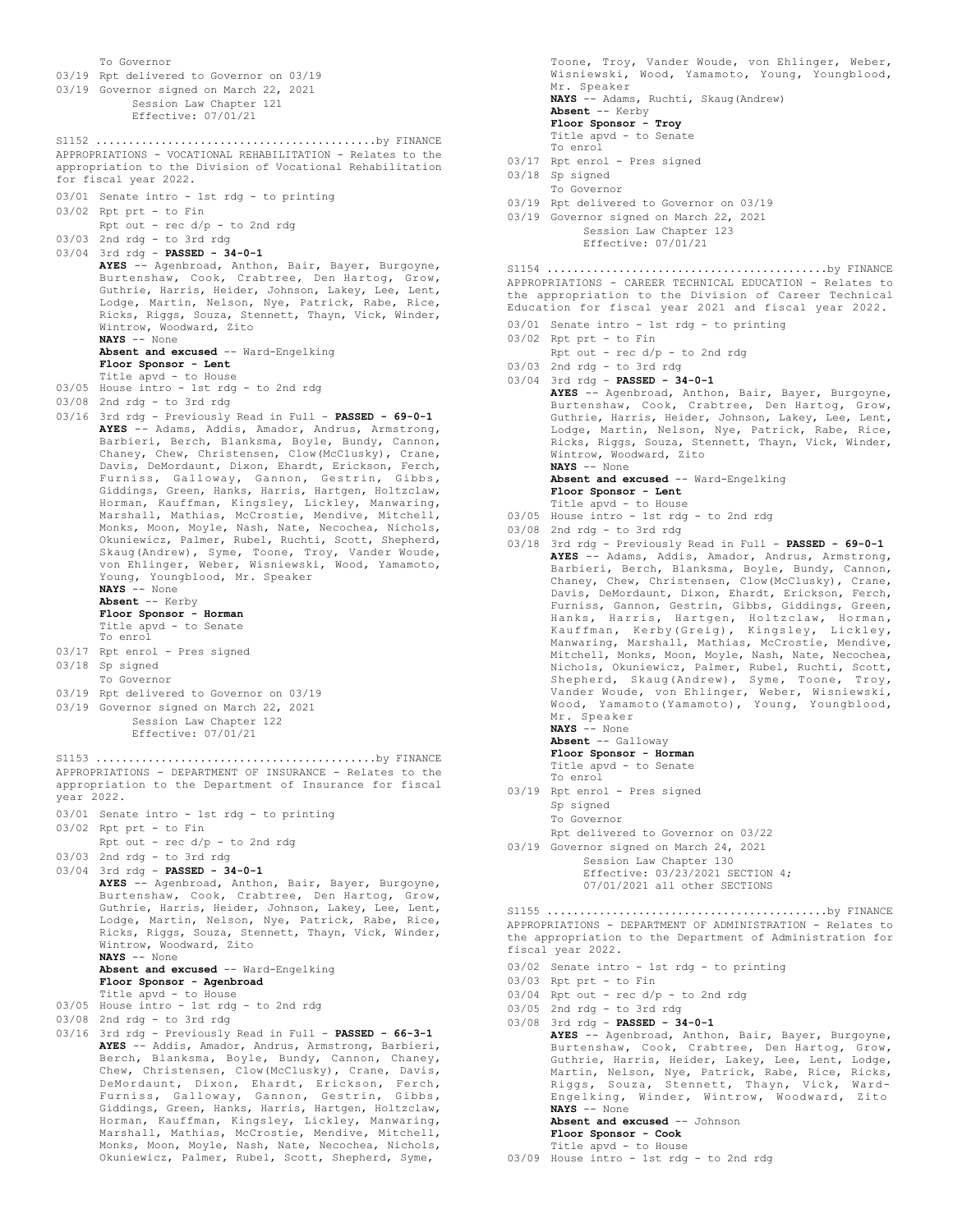```
03/10 2nd rdg - to 3rd rdg
```
- 03/16 3rd rdg Previously Read in Full **PASSED 69-0-1 AYES** -- Adams, Addis, Amador, Andrus, Armstrong, Barbieri, Berch, Blanksma, Boyle, Bundy, Cannon, Chaney, Chew, Christensen, Clow(McClusky), Crane, Davis, DeMordaunt, Dixon, Ehardt, Erickson, Ferch, Furniss, Galloway, Gannon, Gestrin, Gibbs, Giddings, Green, Hanks, Harris, Hartgen, Holtzclaw, Horman, Kauffman, Kingsley, Lickley, Manwaring, Marshall, Mathias, McCrostie, Mendive, Mitchell, Monks, Moon, Moyle, Nash, Nate, Necochea, Nichols, Okuniewicz, Palmer, Rubel, Ruchti, Scott, Shepherd, Skaug(Andrew), Syme, Toone, Troy, Vander Woude, von Ehlinger, Weber, Wisniewski, Wood, Yamamoto, Young, Youngblood, Mr. Speaker **NAYS** -- None **Absent** -- Kerby **Floor Sponsor - Green** Title apvd - to Senate To enrol 03/17 Rpt enrol - Pres signed 03/18 Sp signed
- To Governor
- 03/19 Rpt delivered to Governor on 03/19
- 03/19 Governor signed on March 22, 2021 Session Law Chapter 124 Effective: 07/01/21

APPROPRIATIONS - DEPARTMENT OF ADMINISTRATION - BOND PAYMENTS PROGRAM - Relates to the appropriation to the Department of Administration for the Bond Payments Program for fiscal year 2022. S1156 ...........................................by FINANCE

- 03/02 Senate intro 1st rdg to printing
- 03/03 Rpt prt to Fin
- $03/04$  Rpt out rec d/p to 2nd rdg
- 03/05 2nd rdg to 3rd rdg

03/08 3rd rdg - **PASSED - 34-0-1 AYES** -- Agenbroad, Anthon, Bair, Bayer, Burgoyne, Burtenshaw, Cook, Crabtree, Den Hartog, Grow, Guthrie, Harris, Heider, Lakey, Lee, Lent, Lodge, Martin, Nelson, Nye, Patrick, Rabe, Rice, Ricks, Riggs, Souza, Stennett, Thayn, Vick, Ward-Engelking, Winder, Wintrow, Woodward, Zito **NAYS** -- None

**Absent and excused** -- Johnson

**Floor Sponsor - Grow** Title apvd - to House

- 03/09 House intro 1st rdg to 2nd rdg
- 03/10 2nd rdg to 3rd rdg
- 03/16 3rd rdg Previously Read in Full **PASSED 68-0-2 AYES** -- Adams, Addis, Amador, Andrus, Armstrong, Barbieri, Berch, Boyle, Bundy, Cannon, Chaney, Chew, Christensen, Clow(McClusky), Crane, Davis, DeMordaunt, Dixon, Ehardt, Erickson, Ferch, Furniss, Galloway, Gannon, Gestrin, Gibbs, Giddings, Green, Hanks, Harris, Hartgen, Holtzclaw, Horman, Kauffman, Kingsley, Lickley, Manwaring, Marshall, Mathias, McCrostie, Mendive, Mitchell, Monks, Moon, Moyle, Nash, Nate, Necochea, Nichols, Okuniewicz, Palmer, Rubel, Ruchti, Scott, Shepherd, Skaug(Andrew), Syme, Toone, Troy, Vander Woude, von Ehlinger, Weber, Wisniewski, Wood, Yamamoto, Young, Youngblood, Mr. Speaker **NAYS** -- None **Absent** -- Blanksma, Kerby **Floor Sponsor - Amador** Title apvd - to Senate To enrol
- 03/17 Rpt enrol Pres signed
- 03/18 Sp signed
- To Governor
- 03/19 Rpt delivered to Governor on 03/19
- 03/19 Governor signed on March 22, 2021
	- Session Law Chapter 125 Effective: 07/01/21

APPROPRIATIONS - DEPARTMENT OF ADMINISTRATION - CAPITOL COMMISSION - Relates to the appropriation to the Department of Administration for the Idaho State Capitol Commission for fiscal year 2022. S1157 ...........................................by FINANCE

- 03/02 Senate intro 1st rdg to printing
- 03/03 Rpt prt to Fin
- $03/04$  Rpt out rec  $d/p$  to 2nd rdg
- 03/05 2nd rdg to 3rd rdg

03/08 3rd rdg - **PASSED - 34-0-1 AYES** -- Agenbroad, Anthon, Bair, Bayer, Burgoyne, Burtenshaw, Cook, Crabtree, Den Hartog, Grow, Guthrie, Harris, Heider, Lakey, Lee, Lent, Lodge, Martin, Nelson, Nye, Patrick, Rabe, Rice, Ricks, Riggs, Souza, Stennett, Thayn, Vick, Ward-Engelking, Winder, Wintrow, Woodward, Zito **NAYS** -- None **Absent and excused** -- Johnson

**Floor Sponsor - Grow**

Title apvd - to House

- 03/09 House intro 1st rdg to 2nd rdg
- 03/10 2nd rdg to 3rd rdg
- 03/16 3rd rdg Previously Read in Full **PASSED 69-0-1 AYES** -- Adams, Addis, Amador, Andrus, Armstrong, Barbieri, Berch, Blanksma, Boyle, Bundy, Cannon, Chaney, Chew, Christensen, Clow(McClusky), Crane, Davis, DeMordaunt, Dixon, Ehardt, Erickson, Ferch, Furniss, Galloway, Gannon, Gestrin, Gibbs, Giddings, Green, Hanks, Harris, Hartgen, Holtzclaw, Horman, Kauffman, Kingsley, Lickley, Manwaring, Marshall, Mathias, McCrostie, Mendive, Mitchell, Monks, Moon, Moyle, Nash, Nate, Necochea, Nichols, Okuniewicz, Palmer, Rubel, Ruchti, Scott, Shepherd, Skaug(Andrew), Syme, Toone, Troy, Vander Woude, von Ehlinger, Weber, Wisniewski, Wood, Yamamoto, Young, Youngblood, Mr. Speaker **NAYS** -- None
	- **Absent** -- Kerby

To enrol

**Floor Sponsor - Amador**

Title apvd - to Senate

- 03/17 Rpt enrol Pres signed
- 03/18 Sp signed
- To Governor
- 03/19 Rpt delivered to Governor on 03/19
- 03/19 Governor signed on March 22, 2021 Session Law Chapter 126 Effective: 07/01/21

APPROPRIATIONS - DEPARTMENT OF FINANCE - Relates to the appropriation to the Department of Finance for fiscal year 2022. S1158 ...........................................by FINANCE

- 03/02 Senate intro 1st rdg to printing
- 03/03 Rpt prt to Fin
- 03/04 Rpt out rec d/p to 2nd rdg
- 03/05 2nd rdg to 3rd rdg 03/08 3rd rdg - **PASSED - 34-0-1**
- **AYES** -- Agenbroad, Anthon, Bair, Bayer, Burgoyne, Burtenshaw, Cook, Crabtree, Den Hartog, Grow, Guthrie, Harris, Heider, Lakey, Lee, Lent, Lodge, Martin, Nelson, Nye, Patrick, Rabe, Rice, Ricks, Riggs, Souza, Stennett, Thayn, Vick, Ward-Engelking, Winder, Wintrow, Woodward, Zito **NAYS** -- None **Absent and excused** -- Johnson **Floor Sponsor - Nye**
- Title apvd to House
- 03/09 House intro 1st rdg to 2nd rdg
- 03/10 2nd rdg to 3rd rdg
- 03/18 3rd rdg Previously Read in Full **PASSED 69-0-1 AYES** -- Adams, Addis, Amador, Andrus, Armstrong, Barbieri, Berch, Blanksma, Boyle, Bundy, Cannon, Chaney, Chew, Christensen, Clow(McClusky), Crane, Davis, DeMordaunt, Dixon, Ehardt, Erickson, Ferch, Furniss, Gannon, Gestrin, Gibbs, Giddings, Green, Hanks, Harris, Hartgen, Holtzclaw, Horman, Kauffman, Kerby(Greig), Kingsley, Lickley, Manwaring, Marshall, Mathias, McCrostie, Mendive, Mitchell, Monks, Moon, Moyle, Nash, Nate, Necochea, Nichols, Okuniewicz, Palmer, Rubel, Ruchti, Scott, Shepherd, Skaug(Andrew), Syme, Toone, Troy, Vander Woude, von Ehlinger, Weber, Wisniewski, Wood, Yamamoto(Yamamoto), Young, Youngblood, Mr. Speaker **NAYS** -- None
	- **Absent** -- Galloway **Floor Sponsor - Youngblood** Title apvd - to Senate To enrol
- 03/19 Rpt enrol Pres signed Sp signed To Governor
	- Rpt delivered to Governor on 03/22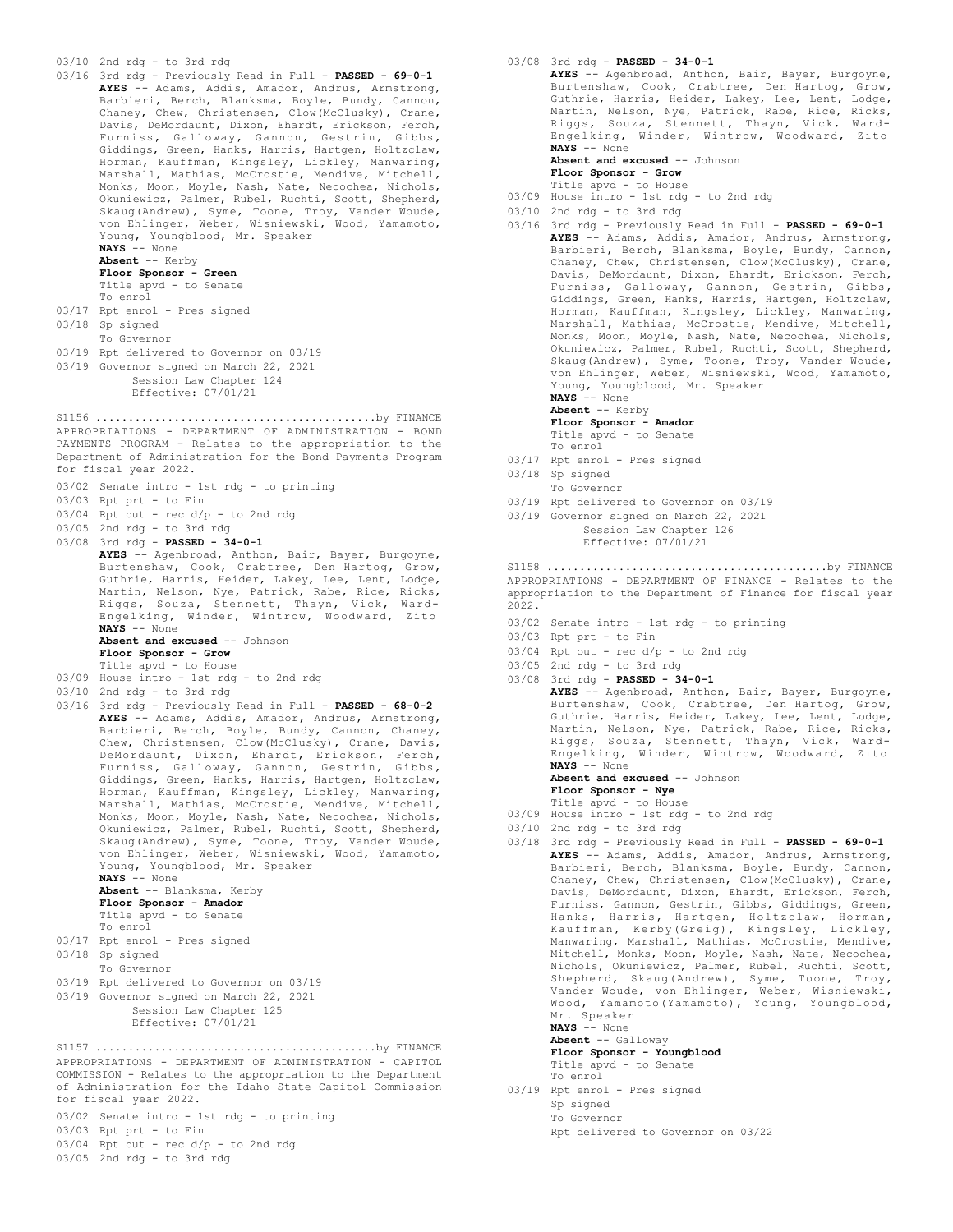03/19 Governor signed on March 24, 2021 Session Law Chapter 131 Effective: 07/01/21 APPROPRIATIONS - STATE INDEPENDENT LIVING COUNCIL - Relates to the appropriation to the State Independent Living Council for fiscal year 2022. 03/02 Senate intro - 1st rdg - to printing 03/03 Rpt prt - to Fin 03/04 Rpt out - rec d/p - to 2nd rdg 03/05 2nd rdg - to 3rd rdg 03/08 3rd rdg - **PASSED - 34-0-1 AYES** -- Agenbroad, Anthon, Bair, Bayer, Burgoyne, Burtenshaw, Cook, Crabtree, Den Hartog, Grow, Guthrie, Harris, Heider, Lakey, Lee, Lent, Lodge, Martin, Nelson, Nye, Patrick, Rabe, Rice, Ricks, Riggs, Souza, Stennett, Thayn, Vick, Ward-Engelking, Winder, Wintrow, Woodward, Zito **NAYS** -- None **Absent and excused** -- Johnson **Floor Sponsor - Cook** Title apvd - to House 03/09 House intro - 1st rdg - to 2nd rdg 03/10 2nd rdg - to 3rd rdg 03/18 3rd rdg - Previously Read in Full - **PASSED - 68-0-2 AYES** -- Adams, Addis, Amador, Andrus, Armstrong, Barbieri, Berch, Blanksma, Boyle, Bundy, Cannon, Chaney, Chew, Christensen, Clow(McClusky), Crane, Davis, DeMordaunt, Dixon, Ehardt, Erickson, Ferch, Furniss, Gannon, Gestrin, Gibbs, Giddings, Green, Hanks, Harris, Hartgen, Holtzclaw, Horman, Kauffman, Kerby(Greig), Kingsley, Lickley, Manwaring, Marshall, Mathias, McCrostie, Mendive, Mitchell, Monks, Moon, Moyle, Nash, Nate, Necochea, Nichols, Okuniewicz, Palmer, Rubel, Ruchti, Scott, Skaug(Andrew), Syme, Toone, Troy, Vander Woude, von Ehlinger, Weber, Wisniewski, Wood, Yamamoto(Yamamoto), Young, Youngblood, Mr. Speaker **NAYS** -- None **Absent** -- Galloway, Shepherd **Floor Sponsor - Bundy** Title apvd - to Senate To enrol 03/19 Rpt enrol - Pres signed Sp signed To Governor Rpt delivered to Governor on 03/22 03/19 Governor signed on March 24, 2021 Session Law Chapter 132 Effective: 07/01/21 S1159 ...........................................by FINANCE APPROPRIATIONS - DEPARTMENT OF LANDS - Relates to the appropriation to the Department of Lands for fiscal year 2022. 03/02 Senate intro - 1st rdg - to printing 03/03 Rpt prt - to Fin 03/04 Rpt out - rec d/p - to 2nd rdg 03/05 2nd rdg - to 3rd rdg 03/08 3rd rdg - **PASSED - 35-0-0 AYES** -- Agenbroad, Anthon, Bair, Bayer, Burgoyne, Burtenshaw, Cook, Crabtree, Den Hartog, Grow, Guthrie, Harris, Heider, Johnson, Lakey, Lee, Lent, Lodge, Martin, Nelson, Nye, Patrick, Rabe, Rice, Ricks, Riggs, Souza, Stennett, Thayn, Vick, Ward-Engelking, Winder, Wintrow, Woodward, Zito **NAYS** -- None **Absent and excused** -- None **Floor Sponsor - Crabtree** Title apvd - to House 03/09 House intro - 1st rdg - to 2nd rdg 03/10 2nd rdg - to 3rd rdg 04/06 3rd rdg - Previously Read in Full - **PASSED - 46-22- 2 AYES** -- Addis, Amador, Andrus, Berch, Blanksma, Boyle, Chaney, Chew, Clow, Davis, DeMordaunt, Dixon, Erickson, Furniss, Galloway, Gannon, Gestrin, Gibbs, Green, Harris, Hartgen, Horman, Kauffman, Kerby, Lickley, Manwaring, Marshall, Mathias, McCrostie, Mendive, Mitchell, Monks, Moyle, Nash, Necochea, Rubel, Ruchti, Syme, Toone, Troy, Vander Woude, Weber, Wood, Yamamoto, Youngblood, Mr. Speaker S1160 ...........................................by FINANCE

**NAYS** -- Adams, Armstrong, Barbieri, Cannon, Christensen, Crane, Ehardt, Ferch, Giddings, Hanks, Kingsley, Moon, Nate, Nichols, Okuniewicz, Palmer,

Scott, Shepherd, Skaug, von Ehlinger, Wisniewski, Young **Absent** -- Bundy, Holtzclaw **Floor Sponsor - Troy** Title apvd - to Senate 04/07 To enrol Rpt enrol - Pres signed 04/08 Sp signed 04/09 To Governor 04/12 Rpt delivered to Governor on 04/09 04/14 Governor signed on April 14, 2021 Session Law Chapter 173 Effective: 07/01/21 OCCUPATIONAL LICENSING - Amends existing law to provide for constant on-the-job supervision and training of apprentice electricians and provisional journeyman electricians. 03/03 Senate intro - 1st rdg - to printing 03/04 Rpt prt - to Com/HuRes 03/10 Rpt out - to 14th Ord S1161 .....................................by STATE AFFAIRS APPROPRIATIONS - IDAHO COMMISSION FOR LIBRARIES - Relates to the appropriation to the Idaho Commission for Libraries for fiscal year 2022. 03/04 Senate intro - 1st rdg - to printing 03/05 Rpt prt - to Fin  $03/08$  Rpt out - rec  $d/p$  - to 2nd rdg 03/09 2nd rdg - to 3rd rdg 03/10 3rd rdg - **PASSED - 33-0-2 AYES** -- Agenbroad, Anthon, Bayer, Burgoyne, Burtenshaw, Cook, Crabtree, Den Hartog, Grow, Guthrie, Harris, Heider, Johnson, Lakey, Lee, Lent, Lodge, Martin, Nelson, Nye, Patrick, Rabe, Rice, Ricks, Riggs, Souza, Stennett, Thayn, Vick, Ward-Engelking, Winder, Wintrow, Zito **NAYS** -- None **Absent and excused** -- Bair, Woodward **Floor Sponsor - Nye** Title apvd - to House 03/11 House intro - 1st rdg - to 2nd rdg 03/12 2nd rdg - to 3rd rdg 03/18 3rd rdg - Previously Read in Full - **PASSED - 60-8-2 AYES** -- Adams, Addis, Amador, Andrus, Armstrong, Berch, Blanksma, Boyle, Bundy, Cannon, Chaney, Chew, Clow(McClusky), Crane, Davis, DeMordaunt, Dixon, Ehardt, Erickson, Ferch, Furniss, Gannon, Gestrin, Gibbs, Green, Hanks, Harris, Hartgen, Holtzclaw, Horman, Kauffman, Kerby(Greig), Kingsley, Lickley, Manwaring, Marshall, Mathias, McCrostie, Mendive, Mitchell, Monks, Moyle, Nash, Necochea, Okuniewicz, Rubel, Ruchti, Scott, Shepherd, Skaug(Andrew), Syme, Toone, Troy, Vander Woude, Weber, Wood, Yamamoto(Yamamoto), Young, Youngblood, Mr. Speaker **NAYS** -- Barbieri, Christensen, Giddings, Moon, Nate, Nichols, von Ehlinger, Wisniewski **Absent** -- Galloway, Palmer **Floor Sponsor - Horman** Title apvd - to Senate To enrol 03/19 Rpt enrol - Pres signed Sp signed To Governor Rpt delivered to Governor on 03/22 03/19 Governor signed on March 24, 2021 Session Law Chapter 133 Effective: 07/01/21 S1162 ...........................................by FINANCE APPROPRIATIONS - HEALTH AND WELFARE - WELFARE DIVISION -Relates to the appropriation to the Department of Health and Welfare for fiscal year 2022. 03/04 Senate intro - 1st rdg - to printing 03/05 Rpt prt - to Fin  $03/08$  Rpt out - rec d/p - to 2nd rdg 03/09 2nd rdg - to 3rd rdg 03/10 3rd rdg - **PASSED - 24-9-2 AYES** -- Agenbroad, Burgoyne, Burtenshaw, Cook, Crabtree, Grow, Guthrie, Harris, Heider, Johnson, Lakey, Lee, Lent, Lodge, Martin, Nelson, Nye, Patrick, Rabe, Riggs, Stennett, Ward-Engelking, Winder, Wintrow S1163 ...........................................by FINANCE

**NAYS** -- Anthon, Bayer, Den Hartog, Rice, Ricks,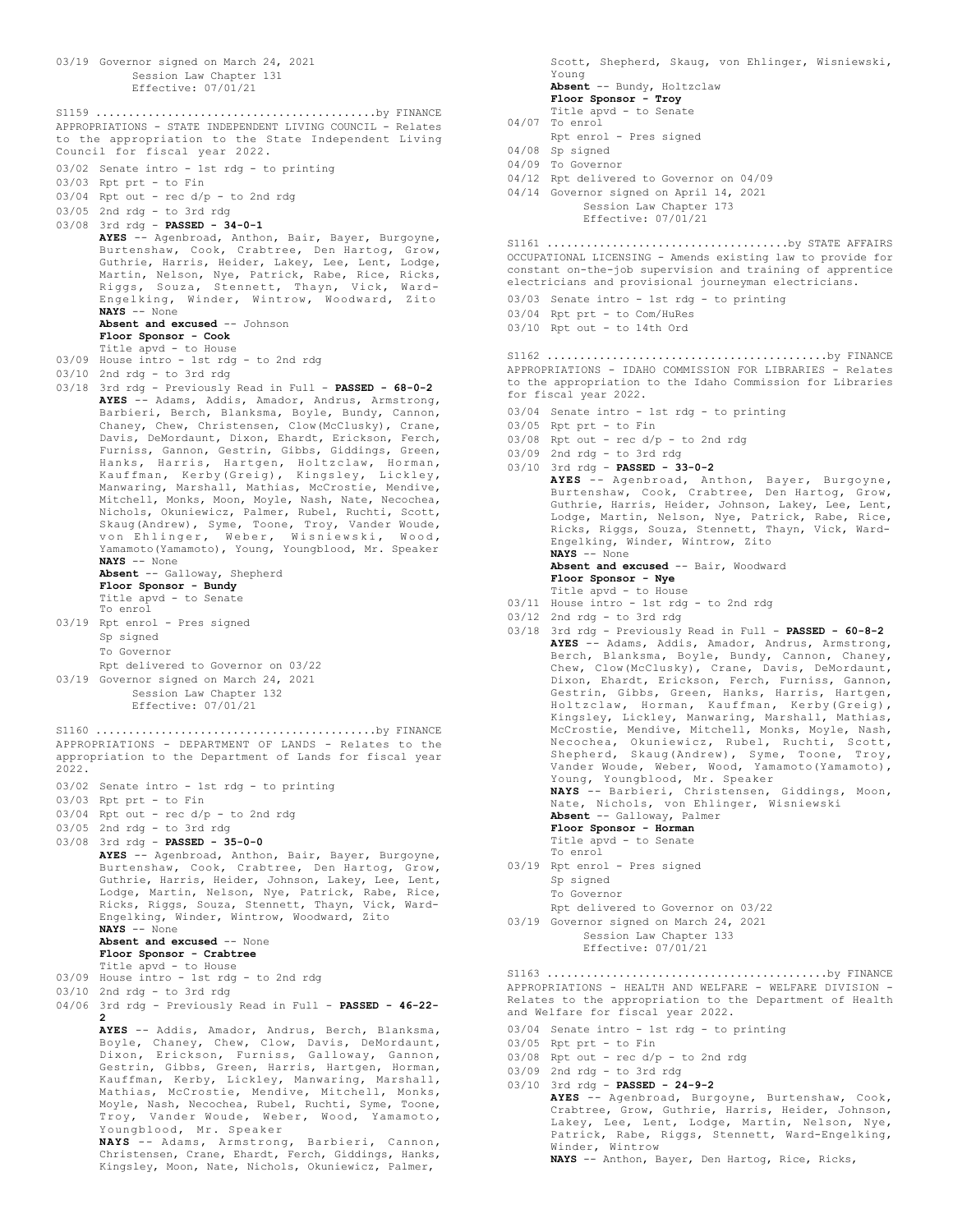Souza, Thayn, Vick, Zito **Absent and excused** -- Bair, Woodward **Floor Sponsor - Agenbroad**

- Title apvd to House 03/11 House intro - 1st rdg - to 2nd rdg
- 03/12 2nd rdg to 3rd rdg
- 04/06 3rd rdg Previously Read in Full **FAILED 27-42- 1**

**AYES** -- Amador, Berch, Chaney, Chew, Davis, Erickson, Gannon, Gibbs, Green, Hartgen, Horman, Kauffman, Kerby, Lickley, Manwaring, Mathias, McCrostie, Nash, Necochea, Rubel, Ruchti, Syme, Toone, Troy, Wood, Youngblood, Mr. Speaker **NAYS** -- Adams, Addis, Andrus, Armstrong, Barbieri, Blanksma, Boyle, Cannon, Christensen, Clow, Crane, DeMordaunt, Dixon, Ehardt, Ferch, Furniss, Galloway, Gestrin, Giddings, Hanks, Harris, Holtzclaw, Kingsley, Marshall, Mendive, Mitchell, Monks, Moon, Moyle, Nate, Nichols, Okuniewicz, Palmer, Scott, Shepherd, Skaug, Vander Woude, von Ehlinger, Weber, Wisniewski, Yamamoto, Young **Absent** -- Bundy **Floor Sponsor - Troy**

Order ret'd to Senate 04/07 Filed in Office of the Secretary of Senate

APPROPRIATIONS - DIVISION OF HUMAN RESOURCES - Relates to the appropriation to the Division of Human Resources for fiscal year 2022. S1164 ...........................................by FINANCE

- 03/04 Senate intro 1st rdg to printing
- 03/05 Rpt prt to Fin
- $03/08$  Rpt out rec  $d/p$  to 2nd rdg
- 03/09 2nd rdg to 3rd rdg
- 03/10 3rd rdg **PASSED 34-0-1**
	- **AYES** -- Agenbroad, Anthon, Bair, Bayer, Burgoyne, Burtenshaw, Cook, Crabtree, Den Hartog, Grow, Guthrie, Harris, Heider, Johnson, Lakey, Lee, Lent, Lodge, Martin, Nelson, Nye, Patrick, Rabe, Rice, Ricks, Riggs, Souza, Stennett, Thayn, Vick, Ward-Engelking, Winder, Wintrow, Zito **NAYS** -- None **Absent and excused** -- Woodward

## **Floor Sponsor - Cook** Title apvd - to House

- 03/11 House intro 1st rdg to 2nd rdg
- 03/12 2nd rdg to 3rd rdg
- 04/06 3rd rdg Previously Read in Full **PASSED 68-0-2**
- **AYES** -- Adams, Addis, Amador, Andrus, Armstrong, Barbieri, Berch, Blanksma, Boyle, Cannon, Chaney, Chew, Christensen, Clow, Crane, Davis, DeMordaunt, Dixon, Ehardt, Erickson, Ferch, Furniss, Galloway, Gannon, Gestrin, Gibbs, Giddings, Green, Hanks, Harris, Hartgen, Holtzclaw, Horman, Kauffman, Kerby, Kingsley, Lickley, Manwaring, Marshall, Mathias, McCrostie, Mendive, Mitchell, Monks, Moon, Moyle, Nash, Nate, Necochea, Nichols, Okuniewicz, Palmer, Rubel, Ruchti, Scott, Shepherd, Skaug, Syme, Toone, Troy, Vander Woude, Weber, Wisniewski, Wood, Yamamoto, Young, Youngblood, Mr. Speaker **NAYS** -- None **Absent** -- Bundy, von Ehlinger

# **Floor Sponsor - Giddings**

Title apvd - to Senate 04/07 To enrol

- Rpt enrol Pres signed
- 04/08 Sp signed
- 04/09 To Governor
- 04/12 Rpt delivered to Governor on 04/09
- 04/13 Governor signed on April 13, 2021
- Session Law Chapter 155 Effective: 07/01/21

APPROPRIATIONS - HEALTH AND WELFARE - BEHAVIORAL HEALTH SERVICES - Relates to the appropriation to the Department of Health and Welfare for fiscal year 2022. S1165 ...........................................by FINANCE

- 03/04 Senate intro 1st rdg to printing
- 03/05 Rpt prt to Fin
- $03/08$  Rpt out rec  $d/p$  to 2nd rdg
- 03/09 2nd rdg to 3rd rdg
- 03/10 3rd rdg **PASSED 29-5-1**

**AYES** -- Agenbroad, Anthon, Bair, Burgoyne, Burtenshaw, Cook, Crabtree, Grow, Guthrie, Harris, Heider, Johnson, Lakey, Lee, Lent, Lodge, Martin, Nelson, Nye, Patrick, Rabe, Rice, Ricks, Riggs, Souza, Stennett, Ward-Engelking, Winder, Wintrow

**NAYS** -- Bayer, Den Hartog, Thayn, Vick, Zito **Absent and excused** -- Woodward **Floor Sponsor - Agenbroad** Title apvd - to House

- 03/11 House intro 1st rdg to 2nd rdg
- 03/12 2nd rdg to 3rd rdg
- 04/06 3rd rdg Previously Read in Full **PASSED 42-27- 1**

**AYES** -- Addis, Amador, Berch, Blanksma, Cannon, Chaney, Chew, Davis, DeMordaunt, Ehardt, Erickson, Furniss, Galloway, Gannon, Gibbs, Green, Harris, Hartgen, Horman, Kauffman, Kerby, Kingsley, Lickley, Manwaring, Marshall, Mathias, McCrostie, Moyle, Nash, Necochea, Rubel, Ruchti, Skaug, Syme, Toone, Troy, Weber, Wood, Yamamoto, Young, Youngblood, Mr. Speaker **NAYS** -- Adams, Andrus, Armstrong, Barbieri, Boyle, Christensen, Clow, Crane, Dixon, Ferch, Gestrin, Giddings, Hanks, Holtzclaw, Mendive, Mitchell, Monks, Moon, Nate, Nichols, Okuniewicz, Palmer, Scott, Shepherd, Vander Woude, von Ehlinger, Wisniewski **Absent** -- Bundy **Floor Sponsor - Nash** Title apvd - to Senate 04/07 To enrol Rpt enrol - Pres signed 04/08 Sp signed 04/09 To Governor 04/12 Rpt delivered to Governor on 04/09 04/14 Governor signed on April 14, 2021 Session Law Chapter 188 Effective: 07/01/21 ELECTIONS - Amends and adds to existing law to establish provisions for election day registration and for the use of provisional ballots. 03/05 Senate intro - 1st rdg - to printing 03/08 Rpt prt - to St Aff S1166 .....................................by STATE AFFAIRS ELECTIONS - Adds to existing law to establish provisions regarding absentee ballot assistance at certain residential facilities. 03/05 Senate intro - 1st rdg - to printing 03/08 Rpt prt - to St Aff S1167 .....................................by STATE AFFAIRS 03/05 Senate intro - 1st rdg - to printing 03/08 Rpt prt - to St Aff 03/15 Rpt out - to 14th Ord 03/16 Rpt out amen - to engros Rpt engros - 1st rdg - to 2nd rdg as amen 03/17 2nd rdg - to 3rd rdg as amen 03/18 3rd rdg as amen - **PASSED - 28-7-0 AYES** -- Agenbroad, Anthon, Bair, Bayer, Burtenshaw, Cook, Crabtree, Den Hartog, Grow, Guthrie, Harris, Heider, Johnson, Lakey, Lee, Lent, Lodge, Nye, Patrick, Rice, Ricks, Riggs, Souza, Thayn, Vick, Winder, Woodward, Zito **NAYS** -- Burgoyne, Martin, Nelson, Rabe, Stennett, Ward-Engelking, Wintrow **Absent and excused** -- None **Floor Sponsor - Souza** Title apvd - to House 04/06 House intro - 1st rdg - to St Aff  $04/14$  Rpt out - rec d/p - to 2nd rdg 04/15 2nd rdg - to 3rd rdg 04/19 3rd rdg - Previously Read in Full - **PASSED - 64-3-3 AYES** -- Adams, Addis, Amador, Andrus, Armstrong, Barbieri, Berch, Blanksma, Boyle, Bundy, Cannon,<br>Chaney, Chew, Christensen, Clow, Crane, Chaney, Chew, Christensen, Clow, Crane, Davis(Burns), DeMordaunt, Dixon, Ehardt, Erickson, Ferch, Galloway, Gannon, Gestrin, Giddings, Green, Hanks, Harris, Hartgen, Holtzclaw, Horman, Kauffman, Kerby, Kingsley, Lickley, Manwaring,

**Absent** -- Furniss, Gibbs, Yamamoto

ELECTIONS - Adds to existing law to prohibit the use of private moneys for the administration of elections. S1168aa ...................................by STATE AFFAIRS

- 
- 
- 
- -
- 

- 
- 
- - Marshall, Mathias, Mendive, Mitchell, Monks, Moon, Moyle, Nate, Necochea, Nichols, Okuniewicz, Palmer, Ruchti, Scott, Shepherd, Skaug, Syme, Toone, Troy, Vander Woude, von Ehlinger, Weber, Wisniewski, Wood, Young, Youngblood, Mr. Speaker **NAYS** -- McCrostie, Nash, Rubel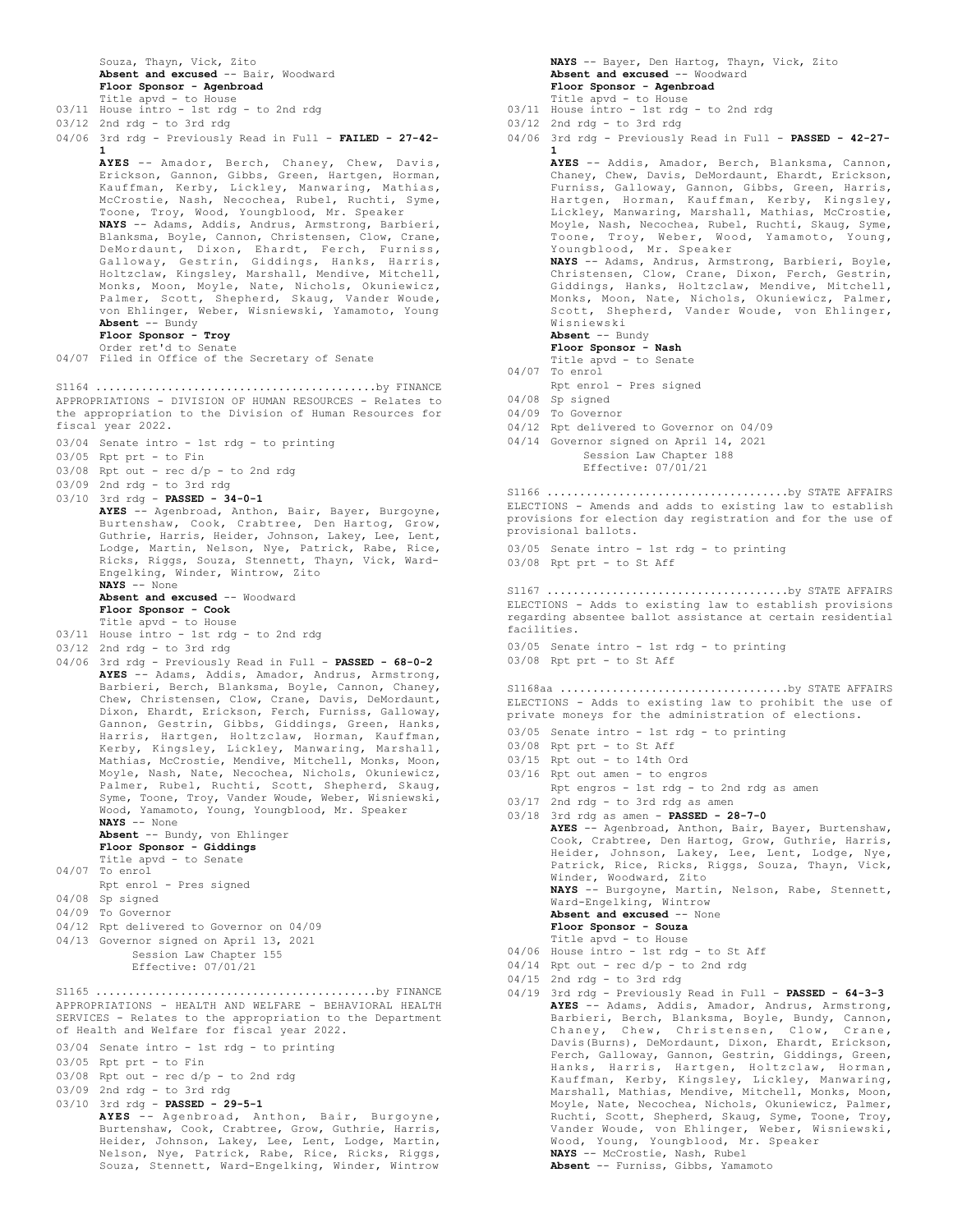**Floor Sponsor - Troy** Title apvd - to Senate To enrol 04/20 Rpt enrol - Pres signed 04/21 Sp signed To Governor 04/22 Rpt delivered to Governor on 04/21 04/26 Governor signed on April 22, 2021 Session Law Chapter 275 Effective: 07/01/21 TRANSPORTATION - Amends existing law to provide an exception from stopping and inspection for certain private vehicles and horse trailers. 03/05 Senate intro - 1st rdg - to printing 03/08 Rpt prt - to Transp 03/11 Rpt out - to 14th Ord S1169 .....................................by STATE AFFAIRS TAXING DISTRICTS - Amends SB1108 to revise provisions regarding the calculation of levies. 03/05 Senate intro - 1st rdg - to printing 03/08 Rpt prt - to Loc Gov S1170 .....................................by STATE AFFAIRS ALCOHOLIC BEVERAGES - Amends existing law to provide an exception from restriction on entering or remaining upon the premises of a retail wine establishment. 03/05 Senate intro - 1st rdg - to printing 03/08 Rpt prt - to St Aff  $03/10$  Rpt out - rec  $d/p$  - to 2nd rdg 03/11 2nd rdg - to 3rd rdg 03/15 3rd rdg - **PASSED - 33-1-1 AYES** -- Anthon, Bair, Bayer, Burgoyne, Burtenshaw, Cook, Crabtree, Den Hartog, Guthrie, Harris, Heider, Johnson, Lakey, Lee, Lent, Lodge, Martin, Nelson, Nye, Patrick, Rabe, Rice, Ricks, Riggs, Souza, Stennett, Thayn, Vick, Ward-Engelking, Winder, Wintrow, Woodward, Zito **NAYS** -- Grow Absent and excused -- Agenbroad **Floor Sponsor - Winder** Title apvd - to House 03/16 House intro - 1st rdg - to St Aff S1171 .....................................by STATE AFFAIRS APPROPRIATIONS - DEPARTMENT OF ADMINISTRATION - PERMANENT BUILDING FUND - Relates to the appropriation to the Department of Administration for the Division of Public Works for fiscal year 2022. 03/08 Senate intro - 1st rdg - to printing 03/09 Rpt prt - to Fin 03/10 Rpt out - rec d/p - to 2nd rdg 03/11 2nd rdg - to 3rd rdg 03/15 3rd rdg - **PASSED - 35-0-0 AYES** -- Agenbroad, Anthon, Bair, Bayer, Burgoyne, Burtenshaw, Cook, Crabtree, Den Hartog, Grow, Guthrie, Harris, Heider, Johnson, Lakey, Lee, Lent, Lodge, Martin, Nelson, Nye, Patrick, Rabe, Rice, Ricks, Riggs, Souza, Stennett, Thayn, Vick, Ward-Engelking, Winder, Wintrow, Woodward, Zito **NAYS** -- None **Absent and excused** -- None **Floor Sponsor - Cook** Title apvd - to House 03/16 House intro - 1st rdg - to 2nd rdg 03/17 2nd rdg - to 3rd rdg 04/06 3rd rdg - Previously Read in Full - **PASSED - 68-1-1 AYES** -- Adams, Addis, Amador, Andrus, Armstrong, Barbieri, Berch, Blanksma, Boyle, Cannon, Chaney, Chew, Christensen, Clow, Crane, Davis, DeMordaunt, Dixon, Ehardt, Erickson, Ferch, Furniss, Galloway, Gannon, Gestrin, Gibbs, Giddings, Green, Hanks, Harris, Hartgen, Holtzclaw, Horman, Kauffman, Kerby, Kingsley, Lickley, Manwaring, Marshall, Mathias, McCrostie, Mendive, Mitchell, Monks, Moon, Moyle, Nash, Nate, Necochea, Nichols, Okuniewicz, Palmer, Rubel, Ruchti, Scott, Shepherd, Skaug, Syme, Troy, Vander Woude, von Ehlinger, Weber, Wisniewski, Wood, Yamamoto, Young, Youngblood, Mr. Speaker **NAYS** -- Toone **Absent** -- Bundy **Floor Sponsor - Horman** S1172 ...........................................by FINANCE

04/07 To enrol Rpt enrol - Pres signed 04/08 Sp signed 04/09 To Governor 04/12 Rpt delivered to Governor on 04/09 04/13 Governor signed on April 13, 2021 Session Law Chapter 170 Effective: 07/01/21 APPROPRIATIONS - HEALTH AND WELFARE - PUBLIC HEALTH SERVICES - Relates to the appropriation to the Department of Health and Welfare for fiscal year 2022. 03/08 Senate intro - 1st rdg - to printing 03/09 Rpt prt - to Fin 03/10 Rpt out - rec d/p - to 2nd rdg 03/11 2nd rdg - to 3rd rdg 03/15 3rd rdg - **PASSED - 30-5-0 AYES** -- Agenbroad, Anthon, Bair, Burgoyne, Burtenshaw, Cook, Crabtree, Den Hartog, Grow, Guthrie, Harris, Heider, Johnson, Lakey, Lee, Lent, Lodge, Martin, Nelson, Nye, Patrick, Rabe, Ricks, Riggs, Souza, Stennett, Ward-Engelking, Winder, Wintrow, Woodward **NAYS** -- Bayer, Rice, Thayn, Vick, Zito **Absent and excused** -- None **Floor Sponsor - Riggs** Title apvd - to House 03/16 House intro - 1st rdg - to 2nd rdg 03/17 2nd rdg - to 3rd rdg 04/27 3rd rdg - Previously Read in Full - **PASSED - 41-28- 1 AYES** -- Addis, Amador, Berch, Blanksma, Bundy, Cannon, Chaney, Chew, Clow, Davis(Burns), DeMordaunt, Furniss, Gannon, Gibbs, Green(Morales), Hartgen, Horman, Kauffman, Kerby, Lickley, Manwaring, Marshall, Mathias, McCrostie, Mitchell, Monks, Moyle, Nash, Necochea, Rubel, Ruchti, Syme, Toone, Troy, Vander Woude, Weber, Wood, Yamamoto, Young, Youngblood, Mr. Speaker **NAYS** -- Adams, Andrus, Armstrong, Barbieri, Boyle, Christensen, Crane, Dixon, Ehardt, Ferch, Galloway, Gestrin, Giddings, Hanks, Harris, Holtzclaw, Kingsley, Mendive, Moon, Nate, Nichols, Okuniewicz, Palmer, Scott, Shepherd, Skaug, von Ehlinger, Wisniewski **Absent** -- Erickson **Floor Sponsor - Nash** Title apvd - to Senate 04/30 To enrol 05/03 Rpt enrol - Pres signed Sp signed 05/04 To Governor Rpt delivered to Governor on 05/04 05/05 Governor signed on May 7, 2021 Session Law Chapter 308 Effective: 07/01/21 S1173 ...........................................by FINANCE APPROPRIATIONS - LIEUTENANT GOVERNOR - Relates to the appropriation to the Office of the Lieutenant Governor for fiscal year 2022. 03/08 Senate intro - 1st rdg - to printing 03/09 Rpt prt - to Fin  $03/10$  Rpt out - rec  $d/p$  - to 2nd rdg 03/11 Ref'd to Fin S1174 ...........................................by FINANCE APPROPRIATIONS - HEALTH EDUCATION PROGRAMS - Relates to the appropriation to the State Board of Education and the Board of Regents of the University of Idaho for Health Education Programs for fiscal year 2022. 03/08 Senate intro - 1st rdg - to printing 03/09 Rpt prt - to Fin  $03/10$  Rpt out - rec d/p - to 2nd rdg 03/11 2nd rdg - to 3rd rdg 03/15 3rd rdg - **PASSED - 33-2-0 AYES** -- Agenbroad, Anthon, Bair, Burgoyne, Burtenshaw, Cook, Crabtree, Den Hartog, Grow, Guthrie, Harris, Heider, Johnson, Lakey, Lee, Lent, Lodge, Martin, Nelson, Nye, Patrick, Rabe, Rice, Ricks, Riggs, Souza, Stennett, Thayn, Vick, Ward-Engelking, Winder, Wintrow, Woodward **NAYS** -- Bayer, Zito S1175 ...........................................by FINANCE

Title apvd - to Senate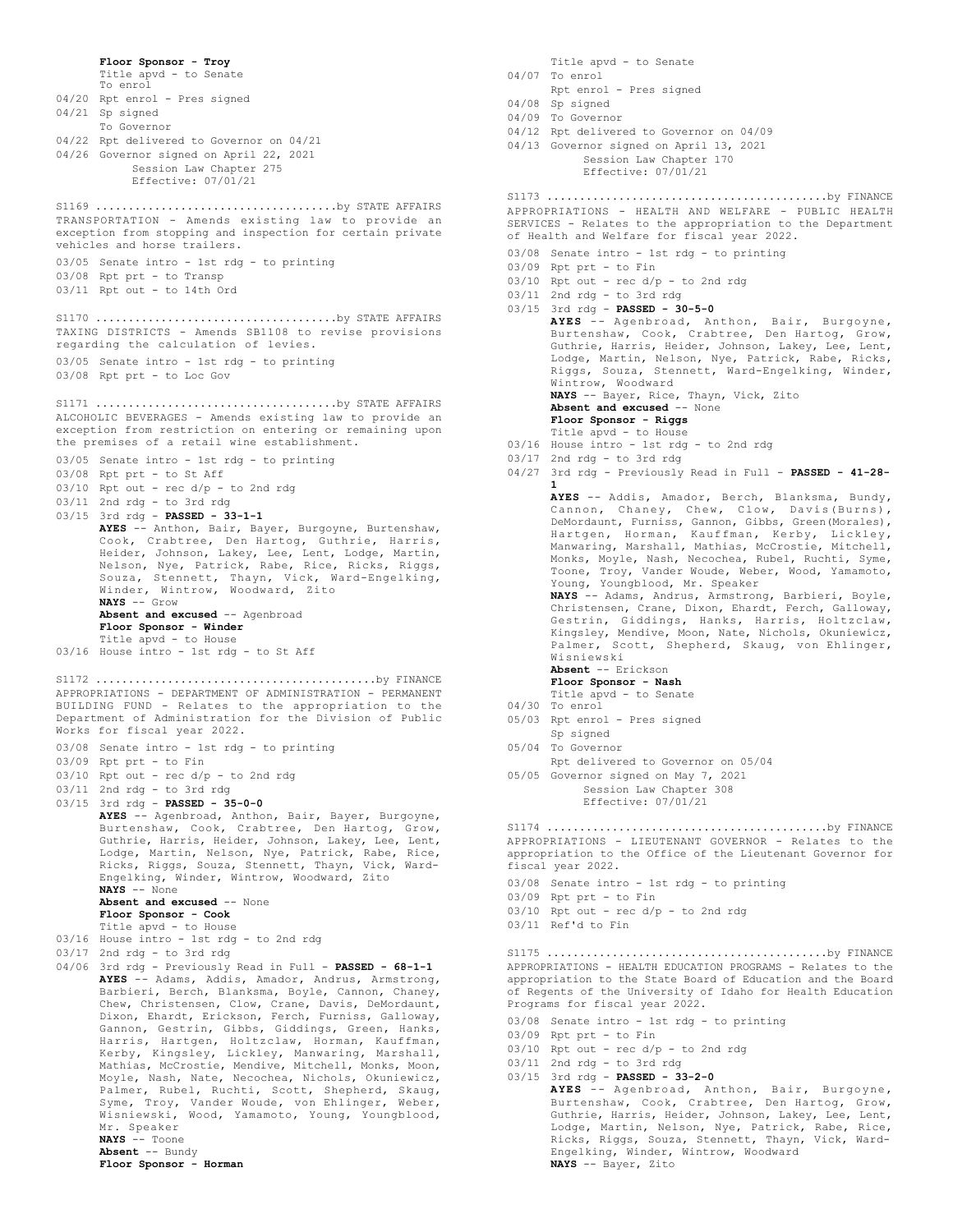### **Absent and excused** -- None **Floor Sponsor - Ward-Engelking**

Title apvd - to House 03/16 House intro - 1st rdg - to 2nd rdg

- 03/17 2nd rdg to 3rd rdg
- 04/12 3rd rdg Previously Read in Full **PASSED 38-29- 3**
- **AYES** -- Addis, Amador, Berch, Blanksma, Boyle, Bundy, Chaney, Chew, Clow, Davis, Erickson, Furniss(Blanchard), Galloway, Gannon, Gestrin, Green, Hartgen, Holtzclaw, Horman, Kauffman, Kerby, Lickley, Manwaring, Marshall, Mathias, McCrostie, Mitchell, Nash, Necochea, Rubel, Syme, Toone, Troy, Vander Woude, Weber, Yamamoto, Youngblood, Mr. Speaker **NAYS** -- Adams, Andrus, Armstrong, Barbieri, Cannon, Christensen, Crane, DeMordaunt, Dixon, Ehardt, Ferch, Giddings, Hanks, Harris, Kingsley, Mendive, Monks, Moon, Moyle, Nate, Nichols, Okuniewicz, Palmer, Scott, Shepherd, Skaug, von Ehlinger, Wisniewski, Young **Absent** -- Gibbs, Ruchti, Wood **Floor Sponsor - Troy** Title apvd - to Senate To enrol 04/13 Rpt enrol - Pres signed 04/14 Sp signed To Governor Rpt delivered to Governor on 04/14 04/14 Governor signed on April 16, 2021 Session Law Chapter 254 Effective: 07/01/21 APPROPRIATIONS - WOLF DEPREDATION CONTROL BOARD - Relates to the appropriation to the Wolf Depredation Control Board for fiscal year 2022. 03/08 Senate intro - 1st rdg - to printing 03/09 Rpt prt - to Fin  $03/10$  Rpt out - rec d/p - to 2nd rdg 03/11 2nd rdg - to 3rd rdg 03/15 3rd rdg - **PASSED - 32-3-0 AYES** -- Agenbroad, Anthon, Bair, Bayer, Burtenshaw, Cook, Crabtree, Den Hartog, Grow, Guthrie, Harris, Heider, Johnson, Lakey, Lee, Lent, Lodge, Martin, Nelson, Nye, Patrick, Rabe, Rice, Ricks, Riggs, Souza, Thayn, Vick, Ward-Engelking, Winder, Woodward, Zito **NAYS** -- Burgoyne, Stennett, Wintrow Absent and excused -- None **Floor Sponsor - Crabtree** Title apvd - to House 03/16 House intro - 1st rdg - to 2nd rdg 03/17 2nd rdg - to 3rd rdg 04/08 3rd rdg - Previously Read in Full - **PASSED - 61-8-1 AYES** -- Adams, Addis, Amador, Andrus, Armstrong, Barbieri, Berch, Blanksma, Boyle, Bundy, Cannon, Chaney, Christensen, Clow, Crane, DeMordaunt, Dixon, Ehardt, Erickson, Ferch, Furniss, Galloway, Gestrin, Gibbs, Giddings, Hanks, Harris, Hartgen, Holtzclaw, Horman, Kauffman, Kerby, Kingsley, Lickley, Manwaring, Marshall, Mendive, Mitchell, Monks, Moon, Moyle, Nash, Nate, Nichols, Okuniewicz, Ruchti, Scott, Shepherd, Skaug, Syme, Toone, Troy, Vander Woude, von Ehlinger, Weber, Wisniewski, Wood, Yamamoto, Young, Youngblood, Mr. Speaker **NAYS** -- Chew, Davis, Gannon, Green, Mathias, McCrostie, Necochea, Rubel **Absent** -- Palmer **Floor Sponsor - Troy** Title apvd - to Senate To enrol 04/09 Rpt enrol - Pres signed 04/12 Sp signed To Governor 04/13 Rpt delivered to Governor on 04/12 04/14 Governor signed on April 14, 2021 Session Law Chapter 226 Effective: 07/01/21 S1176 ...........................................by FINANCE APPROPRIATIONS - OITS - Relates to the appropriation to the S1177 ...........................................by FINANCE
- Office of Information Technology Services for fiscal year 2022.
- 03/08 Senate intro 1st rdg to printing
- 03/09 Rpt prt to Fin
- $03/10$  Rpt out rec  $d/p$  to 2nd rdg
- $03/11$  2nd rdg to 3rd rdg 03/15 3rd rdg - **PASSED - 35-0-0 AYES** -- Agenbroad, Anthon, Bair, Bayer, Burgoyne, Burtenshaw, Cook, Crabtree, Den Hartog, Grow, Guthrie, Harris, Heider, Johnson, Lakey, Lee, Lent, Lodge, Martin, Nelson, Nye, Patrick, Rabe, Rice, Ricks, Riggs, Souza, Stennett, Thayn, Vick, Ward-Engelking, Winder, Wintrow, Woodward, Zito **NAYS** -- None **Absent and excused** -- None **Floor Sponsor - Cook** Title apvd - to House
- 03/16 House intro 1st rdg to 2nd rdg
- 03/17 2nd rdg to 3rd rdg
- 04/14 3rd rdg Previously Read in Full **PASSED 65-4-1 AYES** -- Adams, Addis, Amador, Andrus, Armstrong, Barbieri, Berch, Blanksma, Boyle, Bundy, Cannon, Chew, Christensen, Clow, Davis, DeMordaunt, Dixon, Ehardt, Erickson, Ferch, Furniss(Blanchard), Galloway, Gannon, Gibbs, Giddings, Green, Hanks, Harris, Hartgen, Holtzclaw, Horman, Kauffman, Kerby, Kingsley, Lickley, Manwaring, Marshall, Mathias, McCrostie, Mendive, Mitchell, Moon, Nash, Nate, Necochea, Nichols, Okuniewicz, Palmer, Rubel, Ruchti, Scott, Shepherd, Skaug, Syme, Toone, Troy, Vander Woude, von Ehlinger, Weber, Wisniewski, Wood, Yamamoto, Young, Youngblood, Mr. Speaker **NAYS** -- Chaney, Crane, Monks, Moyle **Absent** -- Gestrin
	- **Floor Sponsor Horman**
	- Title apvd to Senate
	- To enrol Rpt enrol - Pres signed
- 04/19 Sp signed
- To Governor
- 04/20 Rpt delivered to Governor on 04/19
- 04/22 Governor signed on April 21, 2021 Session Law Chapter 267 Effective: 07/01/21

PARI-MUTUEL BETTING - Amends existing law to provide for the retention of a percentage of advance deposit wagering moneys by the Idaho State Racing Commission for racing administration. S1178 .....................................by STATE AFFAIRS

- 03/10 Senate intro 1st rdg to printing
- 03/11 Rpt prt to St Aff
- $03/15$  Rpt out rec  $d/p$  to 2nd rdg
- 03/16 2nd rdg to 3rd rdg 03/17 3rd rdg - **PASSED - 26-5-4 AYES** -- Agenbroad, Bair, Bayer, Burgoyne, Crabtree, Den Hartog, Guthrie, Harris, Heider, Johnson, Lakey, Lee, Lodge, Martin, Nelson, Nye, Patrick, Rabe, Rice, Souza, Vick, Ward-Engelking, Winder, Wintrow, Woodward, Zito **NAYS** -- Burtenshaw, Cook, Grow, Lent, Ricks **Absent and excused** -- Anthon, Riggs, Stennett, Thayn **Floor Sponsor - Guthrie** Title apvd - to House
- 03/18 House intro 1st rdg Held at Desk
- 04/06 Ref'd to St Aff
- 05/05 Rpt out rec  $d/p$  to 2nd rdg
	- Rls susp **PASSED 58-1-10**

**AYES** -- Adams, Addis(Smith), Amador, Barbieri, Berch, Blanksma, Boyle, Bundy, Cannon, Chaney, Chew, Christensen, Crane, Davis, DeMordaunt, Dixon, Ehardt, Erickson, Ferch, Furniss, Galloway, Gannon, Giddings, Green, Hanks, Holtzclaw, Horman, Kerby, Kingsley, Manwaring, Marshall, Mathias, McCrostie, Mendive, Mitchell, Monks, Moon, Moyle, Nash, Nate, Necochea, Nichols, Okuniewicz, Palmer, Rubel, Scott, Shepherd, Skaug, Syme, Toone, Troy, Vander Woude, Wisniewski, Wood, Yamamoto, Young, Youngblood, Mr. Speaker **NAYS** -- Harris

**Absent** -- Andrus, Armstrong, Clow, Gestrin, Gibbs, Hartgen, Kauffman, Lickley, Ruchti, Weber, Vacant-Dist. 6A

**Floor Sponsor - Crane**

Title apvd - to Senate To enrol Rpt enrol - Pres signed Sp signed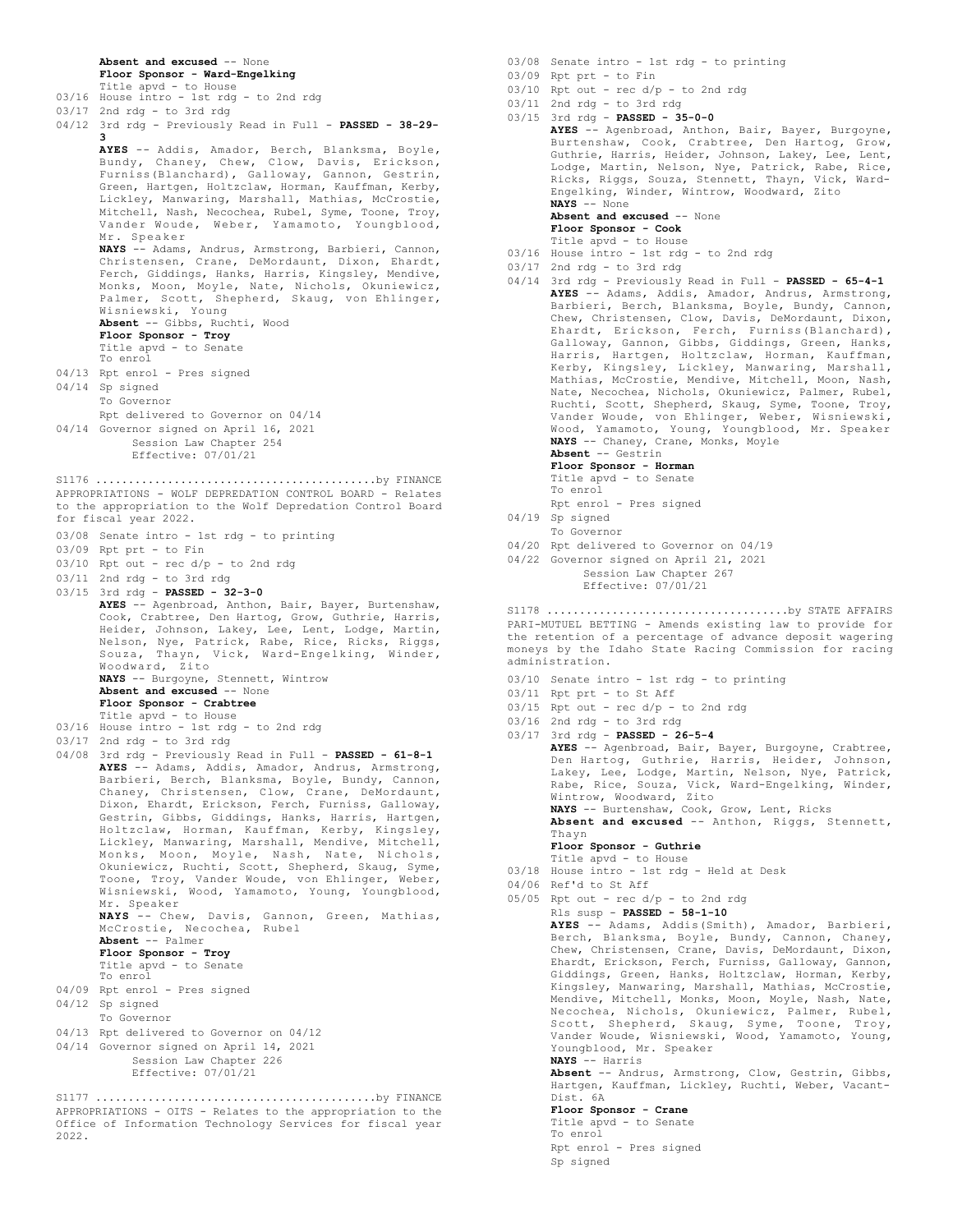To Governor Rpt delivered to Governor on 05/06 05/12 Governor signed on May 10, 2021 Session Law Chapter 328 Effective: Retroactive to 01/01/2020 APPROPRIATIONS - COLLEGE AND UNIVERSITIES - Relates to the appropriation to the State Board of Education and the Board of Regents of the University of Idaho for College and Universities and the Office of the State Board of Education for fiscal years 2021 and 2022. 03/11 Senate intro - 1st rdg - to printing  $03/12$  Rpt prt - to Fin  $03/15$  Rpt out - rec  $d/p$  - to 2nd rdg 03/16 2nd rdg - to 3rd rdg 03/17 3rd rdg - **PASSED - 27-6-2 AYES** -- Agenbroad, Anthon, Bair, Burgoyne, Burtenshaw, Crabtree, Grow, Guthrie, Harris, Heider, Johnson, Lakey, Lee, Lent, Lodge, Martin, Nelson, Nye, Patrick, Rabe, Rice, Riggs, Souza, Ward-Engelking, Winder, Wintrow, Woodward **NAYS** -- Bayer, Cook, Den Hartog, Ricks, Vick, Zito **Absent and excused** -- Stennett, Thayn **Floor Sponsor - Crabtree** Title apvd - to House 03/18 House intro - 1st rdg - to 2nd rdg 04/06 2nd rdg - to 3rd rdg 04/07 3rd rdg - Previously Read in Full - **FAILED - 13-57- 0 AYES** -- Armstrong, Berch, Chew, Davis, Gannon, Green, Mathias, Nash, Necochea, Rubel, Ruchti, Toone, Troy **NAYS** -- Adams, Addis, Amador, Andrus, Barbieri, Blanksma, Boyle, Bundy, Cannon, Chaney, Christensen, Clow, Crane, DeMordaunt, Dixon, Ehardt, Erickson, Ferch, Furniss, Galloway, Gestrin, Gibbs, Giddings, Hanks, Harris, Hartgen, Holtzclaw, Horman, Kauffman, Kerby, Kingsley, Lickley, Manwaring, Marshall, McCrostie, Mendive, Mitchell, Monks, Moon, Moyle, Nate, Nichols, Okuniewicz, Palmer, Scott, Shepherd, Skaug, Syme, Vander Woude, von Ehlinger, Weber, Wisniewski, Wood, Yamamoto, Young, Youngblood, Mr. Speaker **Absent** -- None **Floor Sponsor - Amador** Order ret'd to Senate 04/08 Filed in Office of the Secretary of Senate S1179 ...........................................by FINANCE APPROPRIATIONS - IDAHO STATE HISTORICAL SOCIETY - Relates to the appropriation to the Idaho State Historical Society for fiscal year 2022. 03/11 Senate intro - 1st rdg - to printing 03/12 Rpt prt - to Fin  $03/15$  Rpt out - rec  $d/p$  - to 2nd rdg 03/16 2nd rdg - to 3rd rdg 03/17 3rd rdg - **PASSED - 33-0-2 AYES** -- Agenbroad, Anthon, Bair, Bayer, Burgoyne, Burtenshaw, Cook, Crabtree, Den Hartog, Grow, Guthrie, Harris, Heider, Johnson, Lakey, Lee, Lent, Lodge, Martin, Nelson, Nye, Patrick, Rabe, Rice, Ricks, Riggs, Souza, Vick, Ward-Engelking, Winder, Wintrow, Woodward, Zito **NAYS** -- None **Absent and excused** -- Stennett, Thayn **Floor Sponsor - Nye** Title apvd - to House 03/18 House intro - 1st rdg - to 2nd rdg 04/06 2nd rdg - to 3rd rdg 04/07 3rd rdg - Previously Read in Full - **PASSED - 65-3-2 AYES** -- Adams, Addis, Amador, Andrus, Armstrong, Berch, Blanksma, Boyle, Bundy, Cannon, Chaney, Chew, Clow, Crane, Davis, DeMordaunt, Dixon, Ehardt, Erickson, Furniss, Galloway, Gannon, Gestrin, Gibbs, Giddings, Green, Harris, Hartgen, Holtzclaw, Horman, Kerby, Kingsley, Lickley, Manwaring, Marshall, Mathias, McCrostie, Mendive, Mitchell, Monks, Moon, Moyle, Nash, Nate, Necochea, Nichols, Okuniewicz, Palmer, Rubel, Ruchti, Scott, Shepherd, Skaug, Syme, Toone, Troy, Vander Woude, von Ehlinger, Weber, Wisniewski, Wood, Yamamoto, Young, Youngblood, Mr. Speaker **NAYS** -- Barbieri, Christensen, Hanks **Absent** -- Ferch, Kauffman **Floor Sponsor - Bundy** S1180 ...........................................by FINANCE

Title apvd - to Senate

04/08 To enrol

Rpt enrol - Pres signed

04/09 Sp signed

- 04/12 To Governor
- Rpt delivered to Governor on 04/12 04/14 Governor signed on April 14, 2021

Session Law Chapter 189

Effective: 07/01/21

APPROPRIATIONS - HEALTH AND WELFARE - OTHER PROGRAMS - Relates to the appropriation to the Department of Health and Welfare for fiscal year 2022. S1181 ...........................................by FINANCE

03/11 Senate intro - 1st rdg - to printing

03/12 Rpt prt - to Fin

 $03/15$  Rpt out - rec  $d/p$  - to 2nd rdg

03/16 2nd rdg - to 3rd rdg

03/17 3rd rdg - **PASSED - 29-2-4 AYES** -- Agenbroad, Anthon, Bair, Burgoyne, Burtenshaw, Cook, Crabtree, Grow, Guthrie, Harris, Heider, Johnson, Lakey, Lee, Lent, Lodge, Martin,

Nelson, Nye, Patrick, Rabe, Ricks, Riggs, Souza, Vick, Ward-Engelking, Winder, Wintrow, Woodward **NAYS** -- Bayer, Zito

**Absent and excused** -- Den Hartog, Rice, Stennett, Thayn

- **Floor Sponsor Riggs** Title apvd - to House
- 03/18 House intro 1st rdg to 2nd rdg
- 04/06 2nd rdg to 3rd rdg
- 04/08 3rd rdg Previously Read in Full **PASSED 35-34- 1**

**AYES** -- Addis, Amador, Berch, Bundy, Chaney, Chew, Clow, Davis, Erickson, Furniss, Galloway, Gannon, Gibbs, Green, Hartgen, Horman, Kauffman, Kerby, Lickley, Manwaring, Marshall, Mathias, McCrostie, Mitchell, Moyle, Nash, Necochea, Rubel, Ruchti, Syme, Toone, Troy, Wood, Youngblood, Mr. Speaker **NAYS** -- Adams, Andrus, Armstrong, Barbieri, Blanksma, Boyle, Cannon, Christensen, Crane, DeMordaunt, Dixon, Ehardt, Ferch, Giddings, Hanks, Harris, Holtzclaw, Kingsley, Mendive, Monks, Moon, Nate, Nichols, Okuniewicz, Palmer, Scott, Shepherd, Skaug, Vander Woude, von Ehlinger, Weber, Wisniewski, Yamamoto, Young **Absent** -- Gestrin

**Floor Sponsor - Bundy** Title apvd - to Senate

- 04/09 Rpt enrol Pres signed
- 04/12 Sp signed

To enrol

- To Governor
- 04/13 Rpt delivered to Governor on 04/12
- 04/14 Governor signed on April 14, 2021

Session Law Chapter 227 Effective: 07/01/21

EMPLOYMENT SECURITY LAW - Amends existing law to revise the unemployment benefit formula. S1182 ...............................by JUDICIARY AND RULES

- 03/11 Senate intro 1st rdg to printing
- 03/12 Rpt prt to Com/HuRes

FETAL HEARTBEAT PREBORN CHILD PROTECTION ACT - Adds to existing law to prohibit an abortion following detection of a fetal heartbeat. S1183 .....................................by STATE AFFAIRS

- 03/12 Senate intro 1st rdg to printing
- 03/15 Rpt prt to St Aff
- 03/18 Rpt out rec d/p to 2nd rdg
- 03/19 2nd rdg to 3rd rdg

04/06 3rd rdg - **PASSED - 28-7-0 AYES** -- Agenbroad, Anthon, Bair, Bayer, Burtenshaw, Cook, Crabtree, Den Hartog, Grow, Guthrie, Harris, Heider, Johnson, Lakey, Lee, Lent, Lodge, Martin, Patrick, Rice, Ricks, Riggs, Souza, Thayn, Vick, Winder, Woodward, Zito **NAYS** -- Burgoyne, Nelson, Nye, Rabe, Stennett, Ward-Engelking, Wintrow **Absent and excused** -- None **Floor Sponsor - Lodge** Title apvd - to House 04/07 House intro - 1st rdg - to St Aff

04/12 Rpt out - to Gen Ord

04/19 Ret'd to St Aff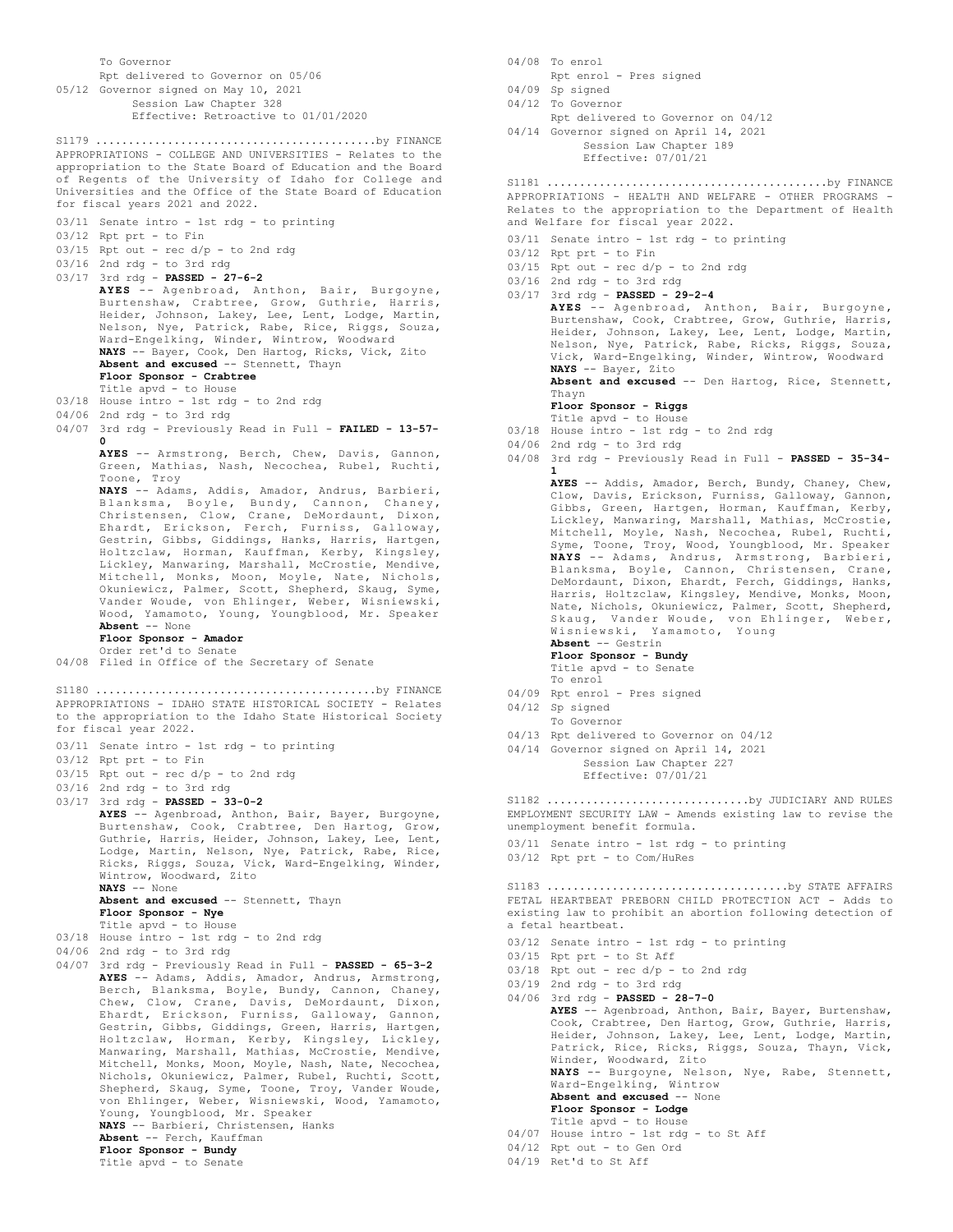APPROPRIATIONS - SECRETARY OF STATE - Relates to the appropriation to the Office of the Secretary of State for fiscal year 2022. 03/15 Senate intro - 1st rdg - to printing  $03/16$  Rpt prt - to Fin  $Rpt$  out - rec  $d/p$  - to 2nd rdg 03/17 2nd rdg - to 3rd rdg 03/18 3rd rdg - **PASSED - 34-0-1 AYES** -- Agenbroad, Anthon, Bair, Bayer, Burgoyne, Burtenshaw, Cook, Crabtree, Den Hartog, Grow, Guthrie, Harris, Heider, Johnson, Lakey, Lee, Lent, Lodge, Martin, Nelson, Nye, Patrick, Rabe, Rice, Ricks, Riggs, Souza, Thayn, Vick, Ward-Engelking, Winder, Wintrow, Woodward, Zito **NAYS** -- None **Absent and excused** -- Stennett **Floor Sponsor - Crabtree** Title apvd - to House 04/06 House intro - 1st rdg - to 2nd rdg 04/07 2nd rdg - to 3rd rdg Rls susp - **PASSED - 70-0-0 AYES** -- Adams, Addis, Amador, Andrus, Armstrong, Barbieri, Berch, Blanksma, Boyle, Bundy, Cannon, Chaney, Chew, Christensen, Clow, Crane, Davis, DeMordaunt, Dixon, Ehardt, Erickson, Ferch, Furniss, Galloway, Gannon, Gestrin, Gibbs, Giddings, Green, Hanks, Harris, Hartgen, Holtzclaw, Horman, Kauffman, Kerby, Kingsley, Lickley, Manwaring, Marshall, Mathias, McCrostie, Mendive, Mitchell, Monks, Moon, Moyle, Nash, Nate, Necochea, Nichols, Okuniewicz, Palmer, Rubel, Ruchti, Scott, Shepherd, Skaug, Syme, Toone, Troy, Vander Woude, von Ehlinger, Weber, Wisniewski, Wood, Yamamoto, Young, Youngblood, Mr. Speaker **NAYS** -- None **Absent** -- None **Floor Sponsor - Bundy** Title apvd - to Senate 04/08 To enrol Rpt enrol - Pres signed 04/09 Sp signed 04/12 To Governor Rpt delivered to Governor on 04/12 04/14 Governor signed on April 14, 2021 Session Law Chapter 190 Effective: 07/01/21 S1184 ...........................................by FINANCE APPROPRIATIONS - HEALTH AND WELFARE - MEDICAID - Relates to the appropriation to the Department of Health and Welfare for fiscal year 2022. 03/15 Senate intro - 1st rdg - to printing 03/16 Rpt prt - to Fin Rpt out - rec d/p - to 2nd rdg 03/17 2nd rdg - to 3rd rdg 03/18 3rd rdg - **PASSED - 29-6-0 AYES** -- Agenbroad, Anthon, Bair, Burgoyne, Burtenshaw, Cook, Crabtree, Grow, Guthrie, Harris, Heider, Johnson, Lakey, Lee, Lent, Lodge, Martin, Nelson, Nye, Patrick, Rabe, Rice, Riggs, Souza, Stennett, Ward-Engelking, Winder, Wintrow, Woodward **NAYS** -- Bayer, Den Hartog, Ricks, Thayn, Vick, Zito **Absent and excused** -- None **Floor Sponsor - Agenbroad** Title apvd - to House 04/06 House intro - 1st rdg - to 2nd rdg 04/07 2nd rdg - to 3rd rdg 04/27 3rd rdg - Previously Read in Full - **PASSED - 36-34- 0 AYES** -- Addis, Amador, Berch, Blanksma, Bundy, Chaney, Chew, Clow, Davis(Burns), Erickson, Furniss, Gannon, Gibbs, Green(Morales), Hartgen, Horman, Kauffman, Kingsley, Lickley, Manwaring, Marshall, Mathias, McCrostie, Mitchell, Moyle, Nash, Necochea, Rubel, Ruchti, Syme, Toone, Troy, Wood, Yamamoto, Youngblood, Mr. Speaker **NAYS** -- Adams, Andrus, Armstrong, Barbieri, Boyle, Cannon, Christensen, Crane, DeMordaunt, Dixon, Ehardt, Ferch, Galloway, Gestrin, Giddings, Hanks, Harris, Holtzclaw, Kerby, Mendive, Monks, Moon, Nate, Nichols, Okuniewicz, Palmer, Scott, Shepherd, Skaug, Vander Woude, von Ehlinger, Weber, Wisniewski, Young **Absent** -- None **Floor Sponsor - Amador** Title apvd - to Senate S1185 ...........................................by FINANCE

04/30 To enrol 05/03 Rpt enrol - Pres signed Sp signed

- 05/04 To Governor
- Rpt delivered to Governor on 05/04 05/05 Governor signed on May 6, 2021
	- Session Law Chapter 303 Effective: 07/01/21

APPROPRIATIONS - STATE TREASURER - Relates to the appropriation to the Office of the State Treasurer for fiscal years 2021 and 2022. S1186 ...........................................by FINANCE

- 03/15 Senate intro 1st rdg to printing
- 03/16 Rpt prt to Fin
	- Rpt out rec d/p to 2nd rdg
- 03/17 2nd rdg to 3rd rdg 03/18 3rd rdg - **PASSED - 34-1-0 AYES** -- Agenbroad, Anthon, Bair, Bayer, Burgoyne, Burtenshaw, Cook, Crabtree, Den Hartog, Grow, Guthrie, Harris, Heider, Johnson, Lakey, Lee, Lent, Martin, Nelson, Nye, Patrick, Rabe, Rice, Ricks, Riggs, Souza, Stennett, Thayn, Vick, Ward-Engelking, Winder, Wintrow, Woodward, Zito **NAYS** -- Lodge **Absent and excused** -- None **Floor Sponsor - Crabtree** Title apvd - to House Notice to reconsider - Held at Desk 04/07 No motion for reconsideration received - to House 04/08 House intro - 1st rdg - to 2nd rdg 04/09 2nd rdg - to 3rd rdg
- 04/12 3rd rdg Previously Read in Full **PASSED 67-0-3 AYES** -- Adams, Addis, Amador, Andrus, Armstrong, Barbieri, Berch, Blanksma, Boyle, Bundy, Cannon, Chaney, Chew, Christensen, Clow, Crane, Davis, DeMordaunt, Dixon, Ehardt, Erickson, Ferch, Furniss(Blanchard), Galloway, Gannon, Gestrin, Giddings, Green, Hanks, Harris, Hartgen, Holtzclaw, Horman, Kauffman, Kerby, Kingsley, Lickley, Manwaring, Marshall, Mathias, McCrostie, Mendive, Mitchell, Monks, Moon, Moyle, Nash, Nate, Necochea, Nichols, Okuniewicz, Palmer, Rubel, Scott, Shepherd, Skaug, Syme, Toone, Troy, Vander Woude, von Ehlinger, Weber, Wisniewski, Yamamoto, Young, Youngblood, Mr. Speaker **NAYS** -- None

**Absent** -- Gibbs, Ruchti, Wood **Floor Sponsor - Syme**

- Title apvd to Senate
- To enrol
- 04/13 Rpt enrol Pres signed
- 04/14 Sp signed To Governor Rpt delivered to Governor on 04/14 04/14 Governor signed on April 16, 2021 Session Law Chapter 253
	- Effective: 04/16/2021 SECTION 4 6; 07/01/2021 all other SECTIONS

APPROPRIATIONS - SPECIAL PROGRAMS - Relates to the appropriation to the State Board of Education and the Board of Regents of the University of Idaho for Special Programs for fiscal year 2022. S1187 ...........................................by FINANCE

- 03/15 Senate intro 1st rdg to printing
- $03/16$  Rpt prt to Fin
- Rpt out rec d/p to 2nd rdg  $03/17$  2nd rdg - to 3rd rdg
- 03/18 3rd rdg **PASSED 34-1-0 AYES** -- Agenbroad, Anthon, Bair, Bayer, Burgoyne, Burtenshaw, Cook, Crabtree, Den Hartog, Grow, Guthrie, Harris, Heider, Johnson, Lakey, Lee, Lent, Lodge, Martin, Nelson, Nye, Patrick, Rabe, Rice, Ricks, Riggs, Souza, Stennett, Thayn, Vick, Ward-Engelking, Winder, Wintrow, Woodward **NAYS** -- Zito Absent and excused -- None

**Floor Sponsor - Grow** Title apvd - to House

- 04/06 House intro 1st rdg to 2nd rdg
- 04/07 2nd rdg to 3rd rdg
- 04/12 3rd rdg Previously Read in Full **PASSED 49-18-**

**3 AYES** -- Addis, Amador, Andrus, Armstrong, Berch, Blanksma, Boyle, Bundy, Cannon, Chaney, Chew, Clow,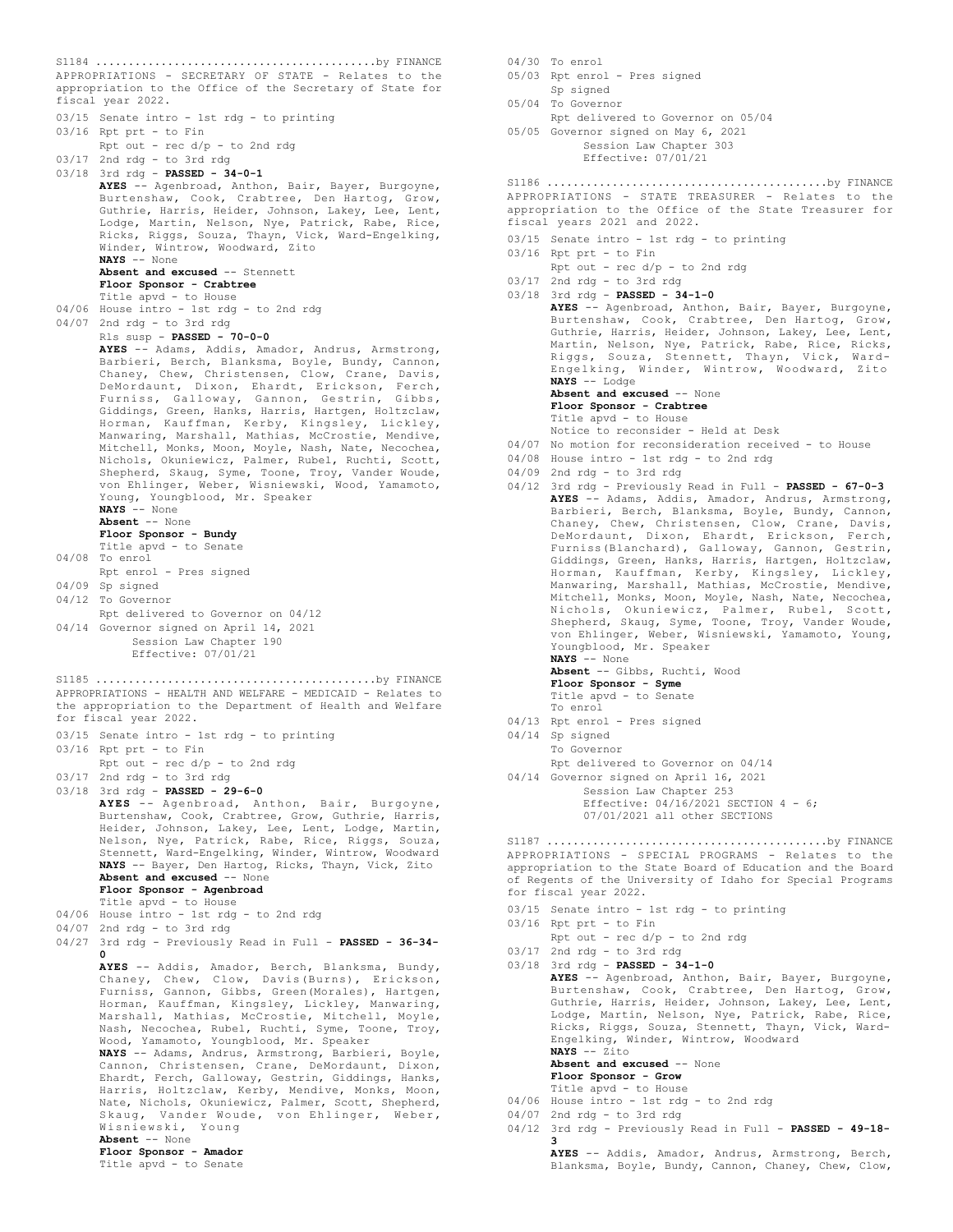Davis, DeMordaunt, Dixon, Erickson, Furniss(Blanchard), Galloway, Gannon, Gestrin, Green, Hartgen, Holtzclaw, Horman, Kauffman, Kerby, Kingsley, Lickley, Manwaring, Marshall, Mathias, McCrostie, Mendive, Mitchell, Nash, Necochea, Palmer, Rubel, Skaug, Syme, Toone, Troy, Vander Woude, von Ehlinger, Weber, Yamamoto, Young, Youngblood, Mr. Speaker **NAYS** -- Adams, Barbieri, Christensen, Crane, Ehardt, Ferch, Giddings, Hanks, Harris, Monks, Moon, Moyle, Nate, Nichols, Okuniewicz, Scott, Shepherd, Wisniewski **Absent** -- Gibbs, Ruchti, Wood **Floor Sponsor - Troy** Title apvd - to Senate To enrol 04/13 Rpt enrol - Pres signed 04/14 Sp signed To Governor Rpt delivered to Governor on 04/14 04/14 Governor signed on April 16, 2021 Session Law Chapter 232 Effective: 07/01/21 APPROPRIATIONS - DEPARTMENT OF ENVIRONMENTAL QUALITY - Relates to the appropriation to the Department of Environmental Quality for fiscal year 2022. 03/16 Senate intro - 1st rdg - to printing 03/17 Rpt prt - to Fin 03/18 Rpt out - rec d/p - to 2nd rdg 03/19 2nd rdg - to 3rd rdg 04/06 3rd rdg - **PASSED - 33-2-0 AYES** -- Agenbroad, Anthon, Bair, Burgoyne, Burtenshaw, Cook, Crabtree, Den Hartog, Grow, Guthrie, Harris, Heider, Johnson, Lakey, Lee, Lent, Lodge, Martin, Nelson, Nye, Patrick, Rabe, Rice, Ricks, Riggs, Souza, Stennett, Thayn, Vick, Ward-Engelking, Winder, Wintrow, Woodward **NAYS** -- Bayer, Zito **Absent and excused** -- None **Floor Sponsor - Ward-Engelking** Title apvd - to House 04/07 House intro - 1st rdg - to 2nd rdg 04/08 Rls susp - **PASSED - 53-17-0 AYES** -- Addis, Amador, Andrus, Armstrong, Berch, Blanksma, Bundy, Cannon, Chaney, Chew, Clow, Davis, DeMordaunt, Dixon, Ehardt, Erickson, Ferch, Furniss, Galloway, Gannon, Gestrin, Gibbs, Green, Harris, Hartgen, Holtzclaw, Horman, Kauffman, Kerby, Lickley, Manwaring, Marshall, Mathias, McCrostie, Mendive, Mitchell, Monks, Moon, Nash, Necochea, Okuniewicz, Rubel, Ruchti, Syme, Toone, Troy, Vander Woude, Weber, Wisniewski, Wood, Young, Youngblood, Mr. Speaker **NAYS** -- Adams, Barbieri, Boyle, Christensen, Crane, Giddings, Hanks, Kingsley, Moyle, Nate, Nichols, Palmer, Scott, Shepherd, Skaug, von Ehlinger, Yamamoto **Absent** -- None **Floor Sponsor - Nash** Title apvd - to Senate To enrol 04/09 Rpt enrol - Pres signed 04/12 Sp signed To Governor 04/13 Rpt delivered to Governor on 04/12 04/14 Governor signed on April 14, 2021 Session Law Chapter 228 Effective:  $04/\overline{14}/2021$  SECTION 9; 07/01/2021 all other SECTIONS S1188 ...........................................by FINANCE APPROPRIATIONS - OFFICE OF DRUG POLICY - Relates to the appropriation to the Office of Drug Policy for fiscal year 2022. 03/16 Senate intro - 1st rdg - to printing  $03/17$  Rpt prt - to Fin  $03/18$  Rpt out - rec  $d/p$  - to 2nd rdg 03/19 2nd rdg - to 3rd rdg 04/06 3rd rdg - **PASSED - 32-2-1 AYES** -- Agenbroad, Anthon, Bair, Burgoyne, Burtenshaw, Cook, Crabtree, Den Hartog, Grow, Guthrie, Harris, Heider, Johnson, Lakey, Lee, Lent, Lodge, Martin, Nelson, Nye, Patrick, Rabe, Ricks, Riggs, Souza, Stennett, Thayn, Vick, Ward-S1189 ...........................................by FINANCE

Engelking, Winder, Wintrow, Woodward

**NAYS** -- Bayer, Zito **Absent and excused** -- Rice **Floor Sponsor - Grow** Title apvd - to House 04/07 House intro - 1st rdg - to 2nd rdg

- 04/08 Rls susp **PASSED 69-0-1**
- **AYES** -- Adams, Addis, Amador, Andrus, Armstrong, Barbieri, Berch, Blanksma, Boyle, Bundy, Cannon, Chaney, Chew, Christensen, Clow, Crane, Davis, DeMordaunt, Dixon, Ehardt, Erickson, Ferch, Furniss, Galloway, Gannon, Gestrin, Gibbs, Giddings, Green, Hanks, Harris, Hartgen, Holtzclaw, Horman, Kauffman, Kerby, Kingsley, Lickley, Marshall, Mathias, McCrostie, Mendive, Mitchell, Monks, Moon, Moyle, Nash, Nate, Necochea, Nichols, Okuniewicz, Palmer, Rubel, Ruchti, Scott, Shepherd, Skaug, Syme, Toone, Troy, Vander Woude, von Ehlinger, Weber, Wisniewski, Wood, Yamamoto, Young, Youngblood, Mr. Speaker **NAYS** -- None **Absent** -- Manwaring **Floor Sponsor - Green** Title apvd - to Senate To enrol 04/09 Rpt enrol - Pres signed 04/12 Sp signed To Governor 04/13 Rpt delivered to Governor on 04/12 04/14 Governor signed on April 14, 2021 Session Law Chapter 229 Effective: 07/01/21 S1190 ...........................................by FINANCE

APPROPRIATIONS - DEPARTMENT OF WATER RESOURCES - Relates to the appropriation to the Department of Water Resources for fiscal year 2022.

- 03/16 Senate intro 1st rdg to printing
- 03/17 Rpt prt to Fin
- 03/18 Rpt out rec d/p to 2nd rdg
- $03/19$  2nd rdg to 3rd rdg
- 04/06 3rd rdg **PASSED 35-0-0 AYES** -- Agenbroad, Anthon, Bair, Bayer, Burgoyne, Burtenshaw, Cook, Crabtree, Den Hartog, Grow, Guthrie, Harris, Heider, Johnson, Lakey, Lee, Lent, Lodge, Martin, Nelson, Nye, Patrick, Rabe, Rice, Ricks, Riggs, Souza, Stennett, Thayn, Vick, Ward-Engelking, Winder, Wintrow, Woodward, Zito **NAYS** -- None **Absent and excused** -- None

**Floor Sponsor - Crabtree**

- Title apvd to House 04/07 House intro 1st rdg to 2nd rdg
- 04/08 Rls susp **PASSED 68-0-2**
	- **AYES** -- Adams, Addis, Amador, Andrus, Armstrong, Berch, Blanksma, Boyle, Bundy, Cannon, Chaney, Chew, Christensen, Clow, Crane, Davis, DeMordaunt, Dixon, Ehardt, Erickson, Ferch, Furniss, Galloway, Gannon, Gestrin, Gibbs, Giddings, Green, Hanks, Harris, Hartgen, Holtzclaw, Horman, Kauffman, Kerby, Kingsley, Lickley, Marshall, Mathias, McCrostie, Mendive, Mitchell, Monks, Moon, Moyle, Nash, Nate, Necochea, Nichols, Okuniewicz, Palmer, Rubel, Ruchti, Scott, Shepherd, Skaug, Syme, Toone, Troy, Vander Woude, von Ehlinger, Weber, Wisniewski, Wood, Yamamoto, Young, Youngblood, Mr. Speaker **NAYS** -- None

**Absent** -- Barbieri, Manwaring

- **Floor Sponsor Bundy** Title apvd - to Senate
- To enrol
- 04/09 Rpt enrol Pres signed
- 04/12 Sp signed
- To Governor
- 04/13 Rpt delivered to Governor on 04/12
- 04/14 Governor signed on April 14, 2021
	- Session Law Chapter 230 Effective: 07/01/21

APPROPRIATIONS - SUPREME COURT - Relates to the appropriation to the Supreme Court for fiscal year 2022. S1191 ...........................................by FINANCE

- 03/17 Senate intro 1st rdg to printing
- 03/18 Rpt prt to Fin
- Rpt out rec d/p to 2nd rdg
- 03/19 2nd rdg to 3rd rdg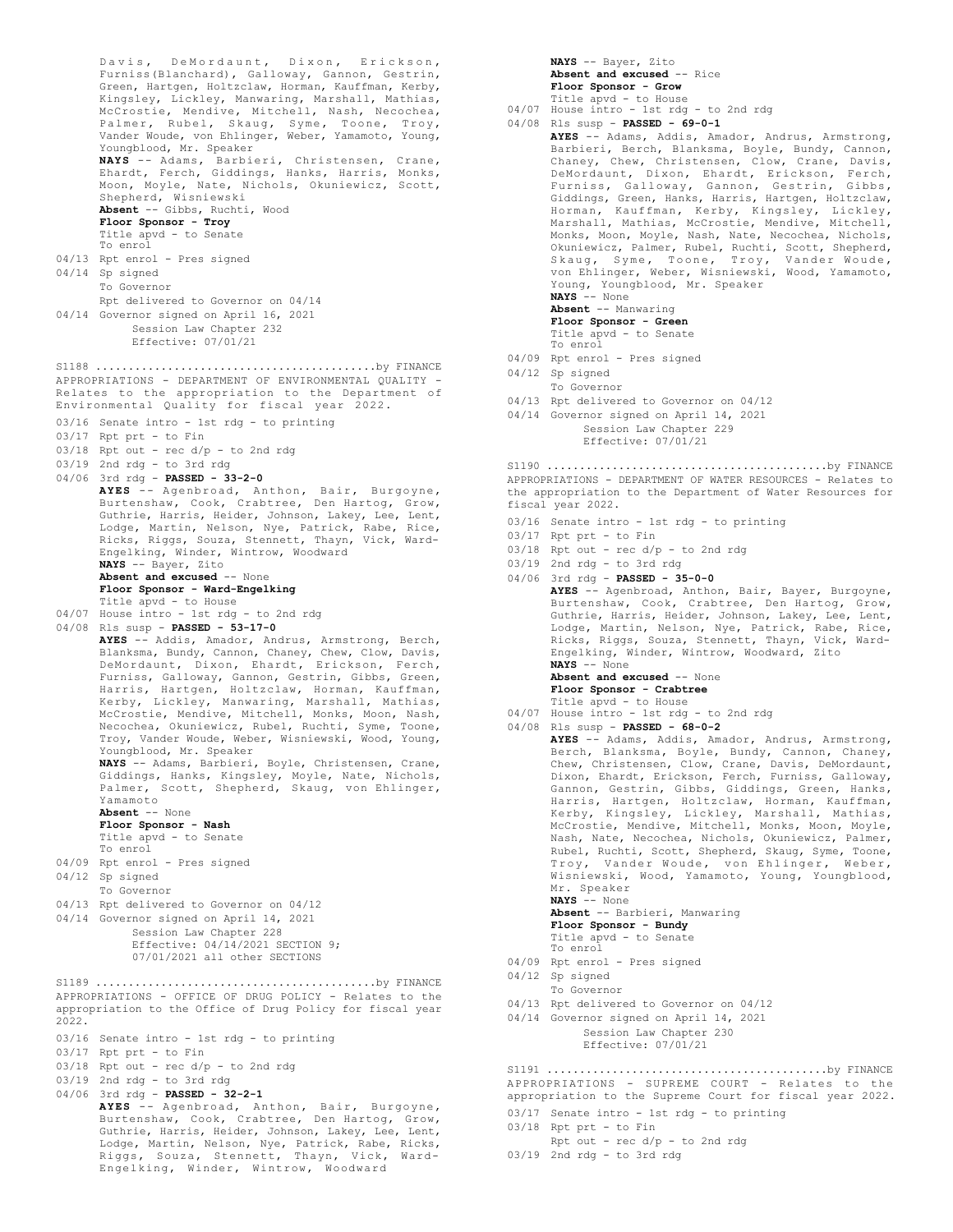04/06 3rd rdg - **PASSED - 35-0-0 AYES** -- Agenbroad, Anthon, Bair, Bayer, Burgoyne, Burtenshaw, Cook, Crabtree, Den Hartog, Grow, Guthrie, Harris, Heider, Johnson, Lakey, Lee, Lent, Lodge, Martin, Nelson, Nye, Patrick, Rabe, Rice, Ricks, Riggs, Souza, Stennett, Thayn, Vick, Ward-Engelking, Winder, Wintrow, Woodward, Zito **NAYS** -- None **Absent and excused** -- None **Floor Sponsor - Nye** Title apvd - to House 04/07 House intro - 1st rdg - to 2nd rdg 04/08 Rls susp - **PASSED - 69-0-1 AYES** -- Adams, Addis, Amador, Andrus, Armstrong, Berch, Blanksma, Boyle, Bundy, Cannon, Chaney, Chew, Christensen, Clow, Crane, Davis, DeMordaunt, Dixon, Ehardt, Erickson, Ferch, Furniss, Galloway, Gannon, Gestrin, Gibbs, Giddings, Green, Hanks, Harris, Hartgen, Holtzclaw, Horman, Kauffman, Kerby, Kingsley, Lickley, Manwaring, Marshall, Mathias, McCrostie, Mendive, Mitchell, Monks, Moon, Moyle, Nash, Nate, Necochea, Nichols, Okuniewicz, Palmer, Rubel, Ruchti, Scott, Shepherd, Skaug, Syme, Toone, Troy, Vander Woude, von Ehlinger, Weber, Wisniewski, Wood, Yamamoto, Young, Youngblood, Mr. Speaker **NAYS** -- None **Absent** -- Barbieri **Floor Sponsor - Syme** Title apvd - to Senate To enrol 04/09 Rpt enrol - Pres signed 04/12 Sp signed To Governor 04/13 Rpt delivered to Governor on 04/12 04/14 Governor signed on April 14, 2021 Session Law Chapter 231 Effective: 07/01/21 APPROPRIATIONS - PUBLIC CHARTER SCHOOL COMMISSION - Relates to the appropriation to the Public Charter School Commission for fiscal year 2022. 03/18 Senate intro - 1st rdg - to printing 03/19 Rpt prt - to Fin  $04/06$  Rpt out - rec  $d/p$  - to 2nd rdg 04/07 2nd rdg - to 3rd rdg 04/08 3rd rdg - **PASSED - 34-0-1 AYES** -- Agenbroad, Anthon, Bair, Bayer, Burgoyne, Burtenshaw, Cook, Crabtree, Den Hartog, Grow, Guthrie, Harris, Heider, Johnson, Lakey, Lee, Lent, Lodge, Martin, Nelson, Nye, Patrick, Riggs, Souza, Stennett, Thayn, Vick, Ward-Engelking, Winder, Wintrow, Woodward, Zito **NAYS** -- None **Absent and excused** -- Rice **Floor Sponsor - Grow** Title apvd - to House 04/09 House intro - 1st rdg - to 2nd rdg 04/12 2nd rdg - to 3rd rdg 04/13 3rd rdg - Previously Read in Full - **PASSED - 67-0-3 AYES** -- Adams, Addis, Amador, Andrus, Armstrong, Barbieri, Berch, Blanksma, Boyle, Bundy, Cannon, Chaney, Chew, Christensen, Clow, Crane, Davis, DeMordaunt, Dixon, Ehardt, Erickson, Ferch, Furniss(Blanchard), Galloway, Gannon, Gibbs, Giddings, Green, Hanks, Harris, Hartgen, Holtzclaw, Horman, Kauffman, Kerby, Kingsley, Lickley, Manwaring, Marshall, Mathias, McCrostie, Mendive, Mitchell, Monks, Moon, Moyle, Nash, Nate, Necochea, Nichols, Okuniewicz, Palmer, Rubel, Ruchti, Scott, Skaug, Syme, Toone, Troy, Vander Woude, von Ehlinger, Weber, Wisniewski, Yamamoto, Young, Youngblood, Mr. Speaker **NAYS** -- None **Absent** -- Gestrin, Shepherd, Wood **Floor Sponsor - Horman** Title apvd - to Senate To enrol 04/14 Rpt enrol - Pres signed 04/15 Sp signed 04/19 To Governor Rpt delivered to Governor on 04/19 04/21 Governor signed on April 20, 2021 Session Law Chapter 260 Effective: 07/01/21 S1192 ...........................................by FINANCE APPROPRIATIONS - OFFICE OF THE STATE BOARD OF EDUCATION - Relates to the appropriation to the Office of the State Board of Education for fiscal year 2021. S1193 ...........................................by FINANCE

- 04/06 Senate intro 1st rdg to printing
- 04/07 Rpt prt to Fin  $Rpt$  out - rec  $d/p$  - to 2nd rdg
- 04/08 2nd rdg to 3rd rdg
- 04/12 3rd rdg **PASSED 18-17-0**

**AYES** -- Agenbroad, Bair, Burgoyne, Crabtree, Guthrie, Lakey, Lee, Lodge, Martin, Nelson, Nye, Rabe, Riggs, Stennett, Ward-Engelking, Winder, Wintrow, Woodward<br>**NAYS --** Anthon, Bayer, Burtenshaw, Cook,<br>Den Hartog, Grow, Harris, Heider, Johnson, Lent, Patrick, Rice, Ricks, Souza, Thayn, Vick, Zito **Absent and excused** -- None **Floor Sponsor - Ward-Engelking** Title apvd - to House 04/13 House intro - 1st rdg - to 2nd rdg 04/14 2nd rdg - to 3rd rdg 11/15 Ret'd to Approp APPROPRIATIONS - DIVISION OF FINANCIAL MANAGEMENT - Relates to the appropriation to the Division of Financial Management for fiscal year 2022. 04/06 Senate intro - 1st rdg - to printing 04/07 Rpt prt - to Fin S1194 ...........................................by FINANCE

- $Rpt$  out rec  $d/p$  to 2nd rdg
- 04/08 2nd rdg to 3rd rdg
- 04/12 3rd rdg **PASSED 35-0-0 AYES** -- Agenbroad, Anthon, Bair, Bayer, Burgoyne, Burtenshaw, Cook, Crabtree, Den Hartog, Grow, Guthrie, Harris, Heider, Johnson, Lakey, Lee, Lent, Lodge, Martin, Nelson, Nye, Patrick, Rabe, Rice, Ricks, Riggs, Souza, Stennett, Thayn, Vick, Ward-Engelking, Winder, Wintrow, Woodward, Zito **NAYS** -- None

**Absent and excused** -- None **Floor Sponsor - Crabtree**

- Title apvd to House
- 04/13 House intro 1st rdg to 2nd rdg
- 04/14 2nd rdg to 3rd rdg
- 04/26 3rd rdg Previously Read in Full **PASSED 67-0-3 AYES** -- Adams, Addis, Amador, Andrus, Armstrong, Berch, Blanksma, Boyle, Bundy, Cannon, Chaney, Chew, Christensen, Clow, Crane, Davis(Burns), DeMordaunt, Dixon, Ehardt, Ferch, Furniss, Galloway, Gannon, Gestrin, Giddings, Green(Morales), Hanks, Harris, Hartgen, Holtzclaw, Horman, Kauffman, Kerby, Kingsley, Lickley, Manwaring, Marshall, Mathias, McCrostie, Mendive, Mitchell, Monks, Moon, Moyle, Nash, Nate, Necochea, Nichols, Okuniewicz, Palmer, Rubel, Ruchti, Scott, Shepherd, Skaug, Syme, Toone, Troy, Vander Woude, von Ehlinger, Weber, Wisniewski, Wood, Yamamoto, Young, Youngblood, Mr. Speaker **NAYS** -- None

**Absent** -- Barbieri, Erickson, Gibbs

- **Floor Sponsor Troy** Title apvd - to Senate
- To enrol
- 04/27 Rpt enrol Pres signed Sp signed
- 04/30 To Governor
- 05/03 Rpt delivered to Governor on 04/30
- 05/04 Governor signed on May 4, 2021 Session Law Chapter 298

Effective: 07/01/21

APPROPRIATIONS - DEPARTMENT OF COMMERCE - Relates to the appropriation to the Department of Commerce for fiscal year 2022. S1195 ...........................................by FINANCE

- 04/06 Senate intro 1st rdg to printing
- 04/07 Rpt prt to Fin
	- Rpt out rec  $d/p$  to 2nd rdg
- 04/08 2nd rdg to 3rd rdg
- 04/12 3rd rdg **PASSED 35-0-0 AYES** -- Agenbroad, Anthon, Bair, Bayer, Burgoyne, Burtenshaw, Cook, Crabtree, Den Hartog, Grow, Guthrie, Harris, Heider, Johnson, Lakey, Lee, Lent, Lodge, Martin, Nelson, Nye, Patrick, Rabe, Rice, Ricks, Riggs, Souza, Stennett, Thayn, Vick, Ward-Engelking, Winder, Wintrow, Woodward, Zito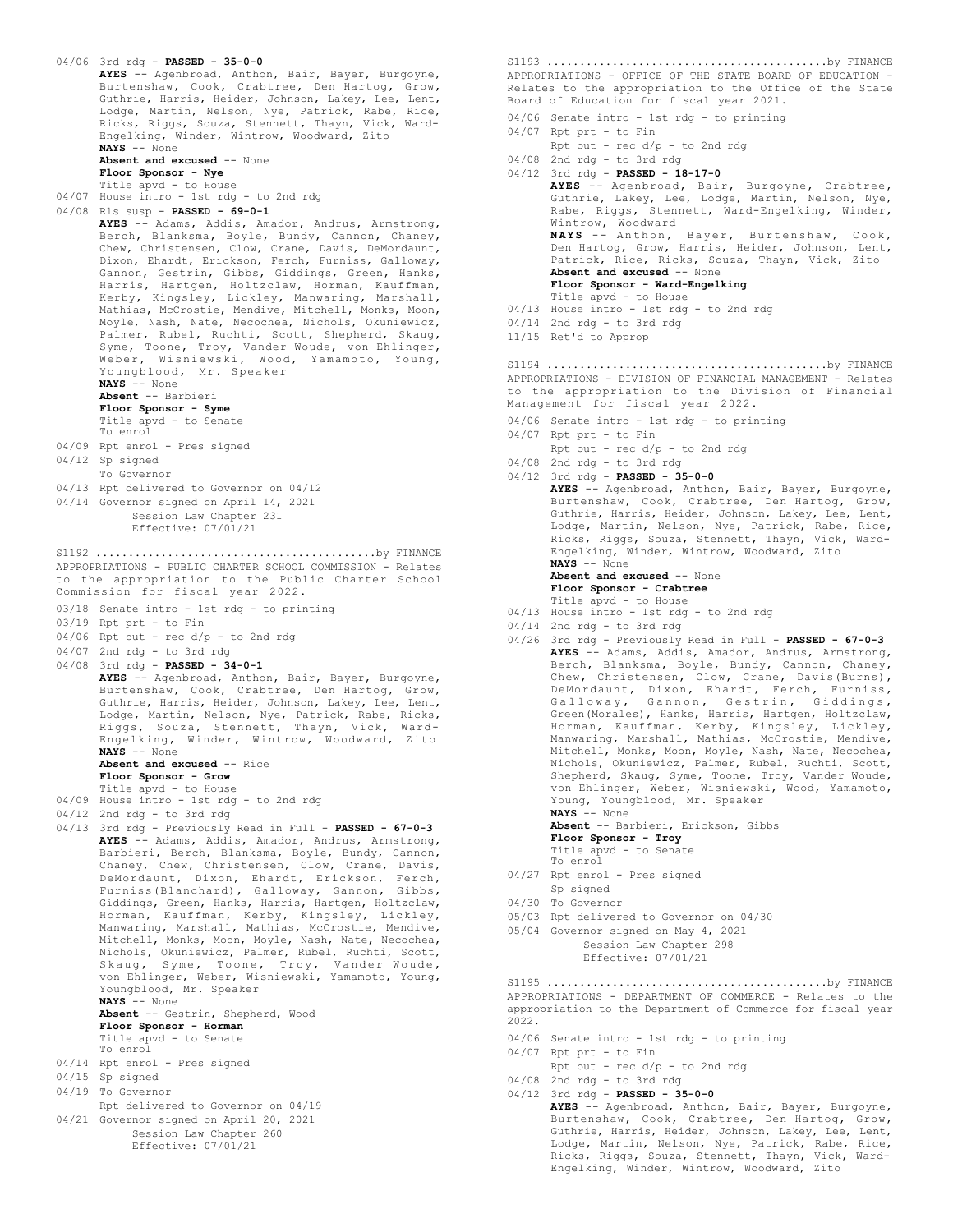**NAYS** -- None **Absent and excused** -- None **Floor Sponsor - Crabtree**

- Title apvd to House 04/13 House intro - 1st rdg - to 2nd rdg
- 
- 04/14 2nd rdg to 3rd rdg 04/19 3rd rdg - Previously Read in Full - **PASSED - 66-0-4 AYES** -- Addis, Amador, Andrus, Armstrong, Barbieri, Berch, Blanksma, Boyle, Bundy, Cannon, Chaney, Chew, Christensen, Clow, Crane, Davis(Burns), DeMordaunt, Dixon, Ehardt, Erickson, Ferch, Galloway, Gannon, Gestrin, Giddings, Green, Hanks, Harris, Hartgen, Holtzclaw, Horman, Kauffman, Kerby, Kingsley, Lickley, Manwaring, Marshall, Mathias, McCrostie, Mendive, Mitchell, Monks, Moon, Moyle, Nash, Nate, Necochea, Nichols, Okuniewicz, Rubel, Ruchti, Scott, Shepherd, Skaug, Syme, Toone, Troy, Vander Woude, von Ehlinger, Weber, Wisniewski, Wood, Yamamoto, Young, Youngblood, Mr. Speaker **NAYS** -- None **Absent** -- Adams, Furniss, Gibbs, Palmer **Floor Sponsor - Syme** Title apvd - to Senate To enrol 04/20 Rpt enrol - Pres signed 04/21 Sp signed To Governor 04/22 Rpt delivered to Governor on 04/21 04/26 Governor signed on April 22, 2021 Session Law Chapter 276 Effective: 07/01/21 APPROPRIATIONS - DEPARTMENT OF LABOR - Relates to the appropriation to the Department of Labor for fiscal year 2022. 04/06 Senate intro - 1st rdg - to printing 04/07 Rpt prt - to Fin  $r$   $\frac{1}{\sqrt{2}}$   $\frac{1}{\sqrt{2}}$   $\frac{1}{\sqrt{2}}$   $\frac{1}{\sqrt{2}}$   $\frac{1}{\sqrt{2}}$   $\frac{1}{\sqrt{2}}$   $\frac{1}{\sqrt{2}}$   $\frac{1}{\sqrt{2}}$   $\frac{1}{\sqrt{2}}$   $\frac{1}{\sqrt{2}}$   $\frac{1}{\sqrt{2}}$   $\frac{1}{\sqrt{2}}$   $\frac{1}{\sqrt{2}}$   $\frac{1}{\sqrt{2}}$   $\frac{1}{\sqrt{2}}$   $\frac{1}{\sqrt{2}}$   $\frac{1}{\sqrt{$ 04/08 2nd rdg - to 3rd rdg 04/12 3rd rdg - **PASSED - 33-0-2 AYES** -- Agenbroad, Anthon, Bair, Bayer, Burgoyne, Burtenshaw, Cook, Crabtree, Den Hartog, Grow, Guthrie, Harris, Heider, Johnson, Lakey, Lee, Lent, Lodge, Martin, Nelson, Nye, Patrick, Rabe, Rice, Ricks, Riggs, Stennett, Thayn, Ward-Engelking, Winder, Wintrow, Woodward, Zito **NAYS** -- None **Absent and excused** -- Souza, Vick **Floor Sponsor - Cook** Title apvd - to House 04/13 House intro - 1st rdg - to 2nd rdg 04/14 2nd rdg - to 3rd rdg 04/19 3rd rdg - Previously Read in Full - **PASSED - 60-7-3 AYES** -- Adams, Addis, Amador, Andrus, Armstrong, Barbieri, Berch, Blanksma, Boyle, Bundy, Cannon, Chaney, Chew, Clow, Crane, Davis(Burns), DeMordaunt, Dixon, Ehardt, Erickson, Ferch, S1196 ...........................................by FINANCE
- Galloway, Gannon, Gestrin, Green, Harris, Hartgen, Holtzclaw, Horman, Kauffman, Kerby, Kingsley, Lickley, Manwaring, Marshall, Mathias, McCrostie, Mendive, Mitchell, Monks, Moyle, Nash, Necochea, Okuniewicz, Rubel, Ruchti, Shepherd, Skaug, Syme, Toone, Troy, Vander Woude, von Ehlinger, Weber, Wisniewski, Wood, Yamamoto, Young, Youngblood, Mr. Speaker **NAYS** -- Christensen, Giddings, Hanks, Moon, Nate, Nichols, Scott **Absent** -- Furniss, Gibbs, Palmer

**Floor Sponsor - Syme** Title apvd - to Senate

To enrol

- 04/20 Rpt enrol Pres signed
- 04/21 Sp signed
- To Governor
- 04/22 Rpt delivered to Governor on 04/21
- 04/26 Governor signed on April 22, 2021 Session Law Chapter 277 Effective: 07/01/21

APPROPRIATIONS - BOARD OF TAX APPEALS - Relates to the appropriation to the Board of Tax Appeals for fiscal year 2022. S1197 ...........................................by FINANCE

- 04/06 Senate intro 1st rdg to printing
- 04/07 Rpt prt to Fin
	- Rpt out  $rec d/p to 2nd rd$
- 04/08 2nd rdg to 3rd rdg 04/12 3rd rdg - **PASSED - 35-0-0 AYES** -- Agenbroad, Anthon, Bair, Bayer, Burgoyne, Burtenshaw, Cook, Crabtree, Den Hartog, Grow, Guthrie, Harris, Heider, Johnson, Lakey, Lee, Lent,

Lodge, Martin, Nelson, Nye, Patrick, Rabe, Rice, Ricks, Riggs, Souza, Stennett, Thayn, Vick, Ward-Engelking, Winder, Wintrow, Woodward, Zito **NAYS** -- None **Absent and excused** -- None **Floor Sponsor - Grow**

Title apvd - to House

- 04/13 House intro 1st rdg to 2nd rdg
- 04/14 2nd rdg to 3rd rdg
- 04/19 3rd rdg Previously Read in Full **PASSED 68-0-2 AYES** -- Adams, Addis, Amador, Andrus, Armstrong, Barbieri, Berch, Blanksma, Boyle, Bundy, Cannon, Chaney, Chew, Christensen, Clow, Crane, Davis(Burns), DeMordaunt, Dixon, Ehardt, Erickson, Ferch, Galloway, Gannon, Gestrin, Giddings, Green, Hanks, Harris, Hartgen, Holtzclaw, Horman, Kauffman, Kerby, Kingsley, Lickley, Manwaring, Marshall, Mathias, McCrostie, Mendive, Mitchell, Monks, Moon, Moyle, Nash, Nate, Necochea, Nichols, Okuniewicz, Palmer, Rubel, Ruchti, Scott, Shepherd, Skaug, Syme, Toone, Troy, Vander Woude, von Ehlinger, Weber, Wisniewski, Wood, Yamamoto, Young, Youngblood, Mr. Speaker **NAYS** -- None

**Absent** -- Furniss, Gibbs **Floor Sponsor - Amador**

- Title apvd to Senate
- To enrol 04/20 Rpt enrol - Pres signed
- 04/21 Sp signed
- To Governor
- 04/22 Rpt delivered to Governor on 04/21
- 04/26 Governor signed on April 22, 2021 Session Law Chapter 278

Effective: 07/01/21

APPROPRIATIONS - STATE TAX COMMISSION - Relates to the appropriation to the State Tax Commission for fiscal year 2022. S1198 ...........................................by FINANCE

- 04/06 Senate intro 1st rdg to printing
- 04/07 Rpt prt to Fin
	- Rpt out rec d/p to 2nd rdg
- 04/08 2nd rdg to 3rd rdg

04/12 3rd rdg - **PASSED - 35-0-0 AYES** -- Agenbroad, Anthon, Bair, Bayer, Burgoyne, Burtenshaw, Cook, Crabtree, Den Hartog, Grow, Guthrie, Harris, Heider, Johnson, Lakey, Lee, Lent, Lodge, Martin, Nelson, Nye, Patrick, Rabe, Rice, Ricks, Riggs, Souza, Stennett, Thayn, Vick, Ward-Engelking, Winder, Wintrow, Woodward, Zito **NAYS** -- None

Absent and excused -- None

- **Floor Sponsor Grow**
- Title apvd to House
- 04/13 House intro 1st rdg to 2nd rdg
- 04/14 2nd rdg to 3rd rdg
- 04/19 3rd rdg Previously Read in Full **PASSED 59-8-2 AYES** -- Adams, Addis, Amador, Andrus, Armstrong, Berch, Blanksma, Boyle, Bundy, Cannon, Chaney, Chew, Clow, Crane, Davis(Burns), DeMordaunt, Dixon, Ehardt, Erickson, Ferch, Galloway, Gannon, Gestrin, Green, Harris, Hartgen, Holtzclaw, Horman, Kauffman, Kerby, Kingsley, Lickley, Manwaring, Marshall, Mathias, McCrostie, Mendive, Mitchell, Monks, Nash, Necochea, Okuniewicz, Palmer, Rubel, Ruchti, Shepherd, Skaug, Syme, Toone, Troy, Vander Woude, von Ehlinger, Weber, Wisniewski, Wood, Yamamoto, Young, Youngblood, Mr. Speaker **NAYS** -- Barbieri, Christensen, Giddings, Hanks, Moon, Nate, Nichols, Scott **Absent** -- Furniss, Gibbs **Excused from voting** -- Moyle **Floor Sponsor - Horman**
	- Title apvd to Senate To enrol
- 04/20 Rpt enrol Pres signed
- 04/21 Sp signed
	- To Governor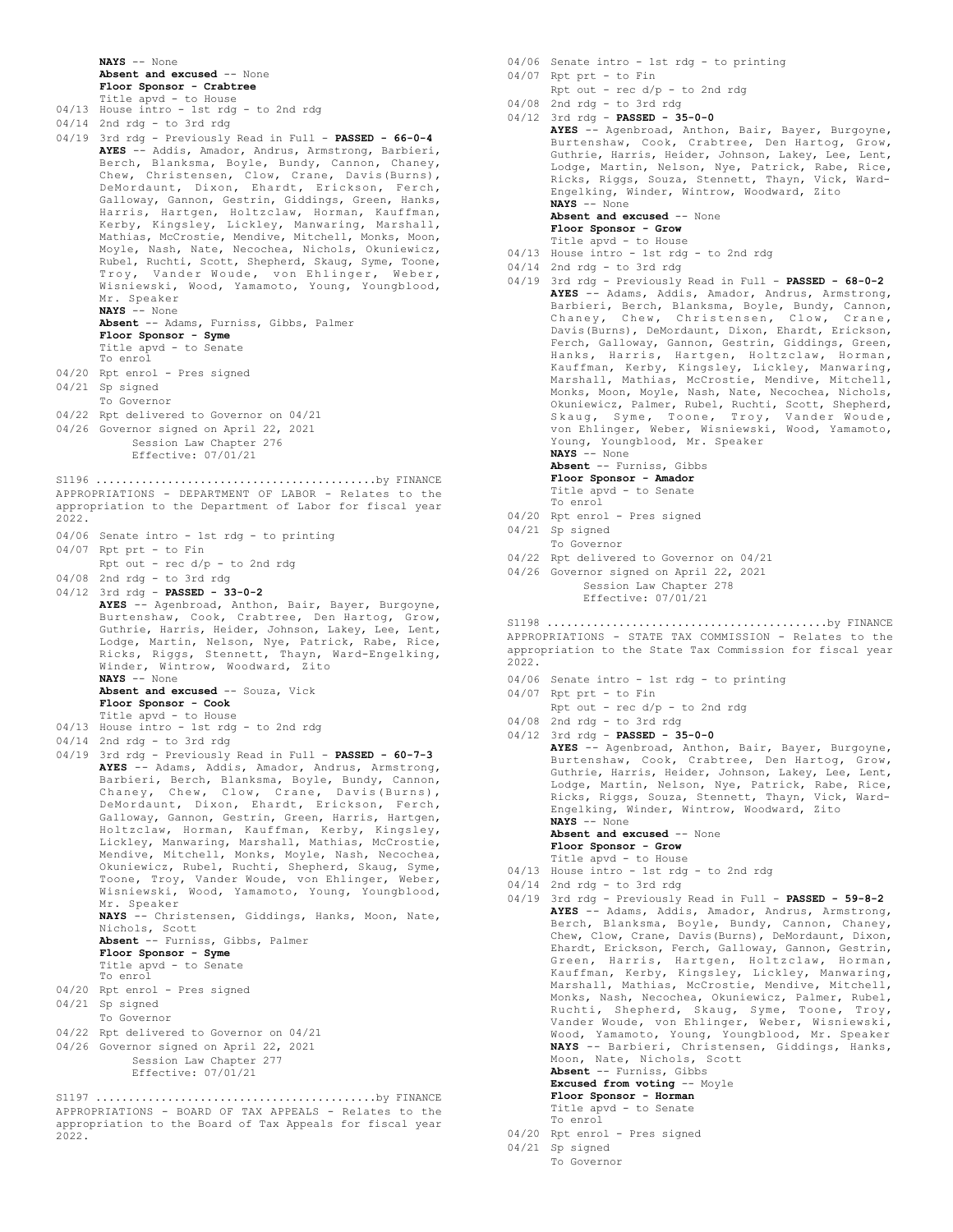```
04/22 Rpt delivered to Governor on 04/21
04/26 Governor signed on April 22, 2021
           Session Law Chapter 279
           Effective: 07/01/21
APPROPRIATIONS - DEPARTMENT OF COMMERCE - Relates to the
appropriation to the Department of Commerce for fiscal year
2021 and fiscal year 2022.
04/07 Senate intro - 1st rdg - to printing
04/08 Rpt prt - to Fin
    Rpt out - rec d/p - to 2nd rdg
04/09 2nd rdg - to 3rd rdg
04/13 3rd rdg - PASSED - 33-2-0
AYES -- Agenbroad, Anthon, Bair, Burgoyne,
Burtenshaw, Cook, Crabtree, Den Hartog, Grow,
       Guthrie, Harris, Heider, Johnson, Lakey, Lee, Lent,
       Lodge, Martin, Nelson, Nye, Patrick, Rabe, Rice,
       Ricks, Riggs, Souza, Stennett, Thayn, Vick, Ward-
       Engelking, Winder, Wintrow, Woodward
       NAYS -- Bayer, Zito
       Absent and excused -- None
       Floor Sponsor - Crabtree
       Title apvd - to House
04/14 House intro - 1st rdg - to 2nd rdg
04/15 2nd rdg - to 3rd rdg
04/19 3rd rdg - Previously Read in Full - PASSED - 52-14-
       4
       AYES -- Adams, Addis, Amador, Andrus, Berch,
       Blanksma, Boyle, Bundy, Cannon, Chaney, Chew, Clow,
Crane, Davis(Burns), Dixon, Ehardt, Erickson,
       Galloway, Gannon, Gestrin, Green, Hartgen,
Holtzclaw, Horman, Kauffman, Kerby, Kingsley,
       Lickley, Manwaring, Marshall, Mathias, McCrostie,
       Mitchell, Monks, Moyle, Nash, Necochea, Palmer,
       Rubel, Ruchti, Shepherd, Skaug, Syme, Toone, Troy,
von Ehlinger, Weber, Wood, Yamamoto, Young,
       Youngblood, Mr. Speaker
       NAYS -- Armstrong, Barbieri, Christensen, Ferch,
       Giddings, Hanks, Harris, Mendive, Moon, Nate,
       Nichols, Okuniewicz, Scott, Wisniewski
       Absent -- DeMordaunt, Furniss, Gibbs, Vander Woude
       Floor Sponsor - Green
       Title apvd - to Senate
       To enrol
04/20 Rpt enrol - Pres signed
04/21 Sp signed
      To Governor
04/22 Rpt delivered to Governor on 04/21
04/26 Governor signed on April 22, 2021
           Session Law Chapter 280
           Effective: 04/22/2021 SECTION 1-5 & 8;
           07/01/2021 SECTION 6 & 7
S1199 ...........................................by FINANCE
IDAHO WRONGFUL CONVICTION ACT - Amends Senate Bill 1027 to
revise provisions regarding compensation related to a
wrongful conviction.
04/07 Senate intro - 1st rdg - to printing
04/08 Rpt prt - to Jud
04/12 Rpt out - rec d/p - to 2nd rdg
04/13 2nd rdg - to 3rd rdg
       Rls susp - 3rd rdg - PASSED - 35-0-0
       AYES -- Agenbroad, Anthon, Bair, Bayer, Burgoyne,
       Burtenshaw, Cook, Crabtree, Den Hartog, Grow,
       Guthrie, Harris, Heider, Johnson, Lakey, Lee, Lent,
Lodge, Martin, Nelson, Nye, Patrick, Rabe, Rice,
       Ricks, Riggs, Souza, Stennett, Thayn, Vick, Ward-
       Engelking, Winder, Wintrow, Woodward, Zito
       NAYS -- None
      Absent and excused -- None
       Floor Sponsor - Ricks
      Title apvd - to House
04/14 House intro - 1st rdg - to Jud
04/16 Rpt out - to Gen Ord
04/20 Rpt out amen - to 1st rdg as amen
04/21 1st rdg - to 2nd rdg as amen
04/22 2nd rdg - to 3rd rdg as amen
04/26 3rd rdg as amen - Previously Read in Full -
       PASSED - 67-0-3
       AYES -- Adams, Addis, Amador, Andrus, Armstrong,
       Berch, Blanksma, Boyle, Bundy, Cannon, Chaney,
       Chew, Christensen, Clow, Crane, Davis(Burns),
       DeMordaunt, Dixon, Ehardt, Ferch, Furniss,
       Galloway, Gannon, Gestrin, Giddings,
S1200aaH ............................by JUDICIARY AND RULES
```
Green(Morales), Hanks, Harris, Hartgen, Holtzclaw,

Horman, Kauffman, Kerby, Kingsley, Lickley, Manwaring, Marshall, Mathias, McCrostie, Mendive, Mitchell, Monks, Moon, Moyle, Nash, Nate, Necochea, Nichols, Okuniewicz, Palmer, Rubel, Ruchti, Scott, Shepherd, Skaug, Syme, Toone, Troy, Vander Woude, von Ehlinger, Weber, Wisniewski, Wood, Yamamoto, Young, Youngblood, Mr. Speaker **NAYS** -- None **Absent** -- Barbieri, Erickson, Gibbs **Floor Sponsor - Weber** Title apvd - to Senate Ref'd to 10th Ord Senate concurred in House amens - to engros 04/27 Rpt engros - 1st rdg - to 2nd rdg as amen 04/30 2nd rdg - to 3rd rdg as amen 05/03 3rd rdg as amen - **PASSED - 34-0-1 AYES** -- Agenbroad, Anthon, Bair, Bayer, Burgoyne, Burtenshaw, Cook, Crabtree, Den Hartog, Funk(Souza), Grow, Guthrie, Harris, Heider, Lakey, Lamar(Nelson), Lee, Lent, Lodge, Martin, Nye, Patrick, Reider(Rabe), Rice, Ricks, Riggs, Stennett, Thayn, Vick, Ward-Engelking, Winder, Wintrow, Woodward, Zito **NAYS** -- None **Absent and excused** -- Johnson **Floor Sponsor - Ricks** Title apvd - to enrol 05/04 Rpt enrol - Pres signed Sp signed To Governor 05/05 Rpt delivered to Governor on 05/05 05/05 Governor signed on May 6, 2021 Session Law Chapter 304 Effective: 05/05/2021 APPROPRIATIONS - LIEUTENANT GOVERNOR - Relates to the appropriation to the Office of the Lieutenant Governor for fiscal year 2022. 04/09 Senate intro - 1st rdg - to printing 04/12 Rpt prt - to Fin S1201 ...........................................by FINANCE

- Rpt out rec d/p to 2nd rdg
- 04/13 2nd rdg to 3rd rdg
- 04/14 3rd rdg **PASSED 32-3-0 AYES** -- Agenbroad, Anthon, Bair, Burgoyne, Burtenshaw, Crabtree, Den Hartog, Grow, Guthrie, Harris, Heider, Johnson, Lakey, Lee, Lent, Lodge, Martin, Nelson, Nye, Patrick, Rabe, Rice, Ricks, Riggs, Souza, Stennett, Thayn, Vick, Ward-Engelking, Winder, Wintrow, Woodward **NAYS** -- Bayer, Cook, Zito **Absent and excused** -- None **Floor Sponsor - Riggs** Title apvd - to House 04/15 House intro - 1st rdg - to 2nd rdg
- $04/16$  2nd rdg to 3rd rdg
- 04/20 3rd rdg Previously Read in Full Ret'd to Approp

APPROPRIATIONS - OFFICE OF THE STATE BOARD OF EDUCATION - Relates to the appropriation to the Office of the State Board of Education for fiscal year 2022. S1202 ...........................................by FINANCE

04/12 Senate intro - 1st rdg - to printing

```
04/13 Rpt prt - to Fin
     Rpt out - rec d/p - to 2nd rdg
```

```
04/14 2nd rdg - to 3rd rdg
      Rls susp - 3rd rdg - PASSED - 31-4-0
      AYES -- Agenbroad, Anthon, Bair, Burgoyne,
      Burtenshaw, Cook, Crabtree, Den Hartog, Grow,
      Guthrie, Harris, Heider, Lakey, Lee, Lent, Lodge,
      Martin, Nelson, Nye, Patrick, Rabe, Rice, Ricks,
      Riggs, Souza, Stennett, Thayn, Ward-Engelking,
      Winder, Wintrow, Woodward
      NAYS -- Bayer, Johnson, Vick, Zito
      Absent and excused -- None
      Floor Sponsor - Ward-Engelking
      Title apvd - to House
04/15 House intro - 1st rdg - to 2nd rdg
```
- 
- 04/16 2nd rdg to 3rd rdg
- 04/29 3rd rdg Previously Read in Full **PASSED 52-17- 0**

**AYES** -- Adams, Addis, Amador, Armstrong, Berch, Blanksma, Boyle, Bundy, Cannon, Chaney, Chew, Clow, Crane, Davis(Burns), DeMordaunt, Ehardt, Erickson, Furniss, Galloway, Gannon, Gestrin, Gibbs, Green(Morales), Harris, Hartgen, Horman, Kauffman,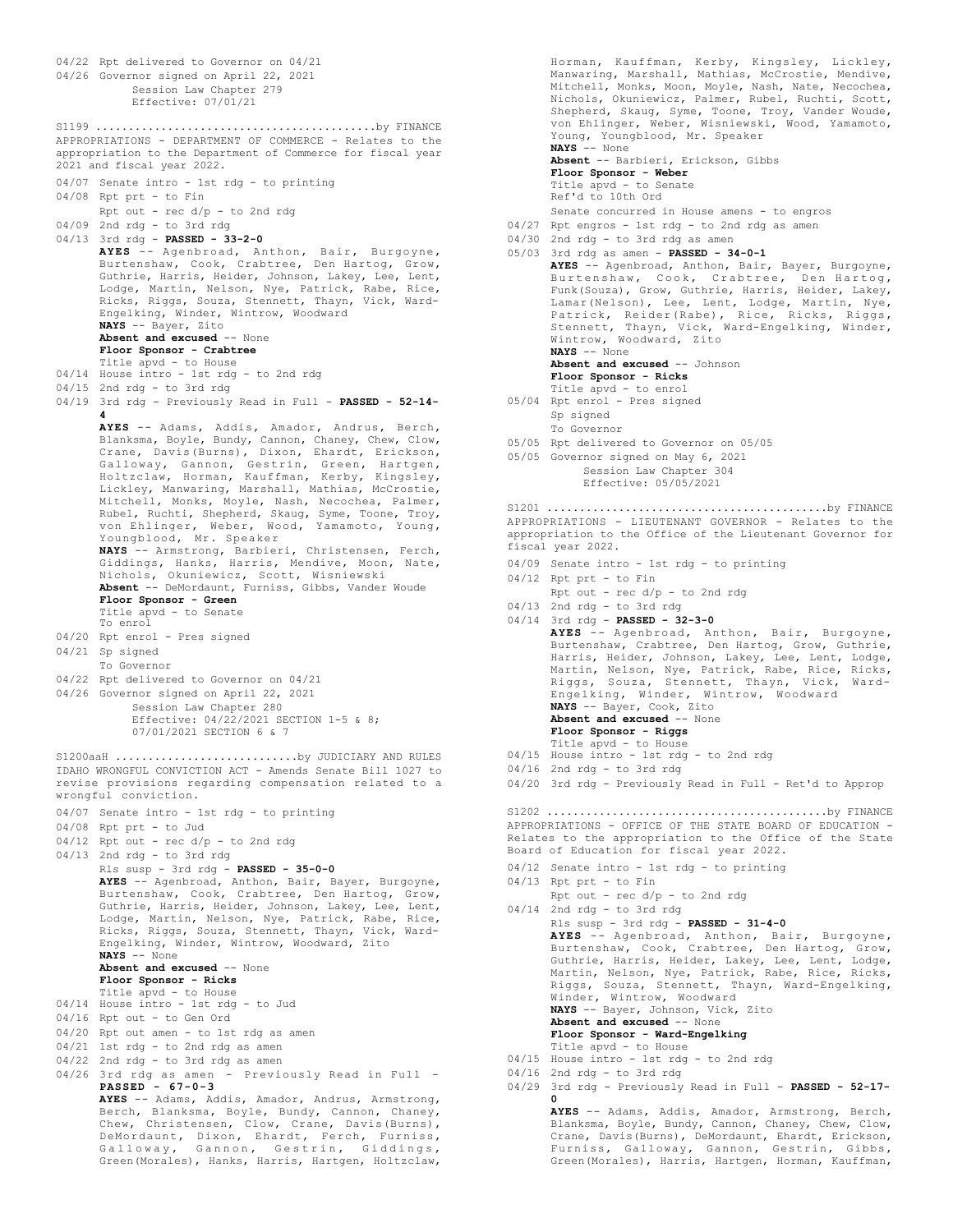```
Kerby, Kingsley, Lickley, Manwaring, Marshall,
       Mathias, McCrostie, Mitchell, Monks, Moyle, Nash,
       Necochea, Rubel(Dittrich), Ruchti, Skaug, Syme,
       Toone, Troy, Vander Woude, Weber, Wood, Yamamoto,
       Young, Youngblood, Mr. Speaker
       NAYS -- Andrus, Barbieri, Christensen, Dixon,
Ferch, Giddings, Hanks, Holtzclaw, Mendive, Moon,
      Nate, Nichols, Okuniewicz, Palmer, Scott, Shepherd,
       Wisniewski
      Absent -- Vacant (6A)
       Floor Sponsor - Horman
       Title apvd - to Senate
04/30 To enrol
05/03 Rpt enrol - Pres signed
      Sp signed
05/04 To Governor
     Rpt delivered to Governor on 05/04
05/05 Governor signed on May 6, 2021
          Session Law Chapter 305
           Effective: 07/01/21
APPROPRIATIONS - Appropriates and transfers moneys from the
General Fund to the Innocence Fund for fiscal year 2021.
04/12 Senate intro - 1st rdg - to printing
04/13 Rpt prt - to Fin
       Rpt out - rec d/p - to 2nd rdg
04/14 2nd rdg - to 3rd rdg
      Rls susp - 3rd rdg - PASSED - 35-0-0
      AYES -- Agenbroad, Anthon, Bair, Bayer, Burgoyne,
      Burtenshaw, Cook, Crabtree, Den Hartog, Grow,
      Guthrie, Harris, Heider, Johnson, Lakey, Lee, Lent,
       Lodge, Martin, Nelson, Nye, Patrick, Rabe, Rice,
       Ricks, Riggs, Souza, Stennett, Thayn, Vick, Ward-
       Engelking, Winder, Wintrow, Woodward, Zito
      NAYS -- None
      Absent and excused -- None
      Floor Sponsor - Cook
       Title apvd - to House
04/15 House intro - 1st rdg - to 2nd rdg
04/16 2nd rdg - to 3rd rdg
04/27 3rd rdg - Previously Read in Full - PASSED - 66-0-4
AYES -- Adams, Addis, Amador, Andrus, Armstrong,
      Barbieri, Berch, Boyle, Bundy, Cannon, Chaney,
      Chew, Christensen, Clow, Crane, Davis(Burns),
      DeMordaunt, Dixon, Ehardt, Ferch, Furniss,
      Galloway, Gannon, Gestrin, Green(Morales), Hanks,
       Harris, Hartgen, Holtzclaw, Horman, Kauffman,
Kerby, Kingsley, Lickley, Manwaring, Marshall,
      Mathias, McCrostie, Mendive, Mitchell, Monks, Moon,
      Moyle, Nash, Nate, Necochea, Nichols, Okuniewicz,
       Palmer, Rubel, Ruchti, Scott, Shepherd, Skaug,
      Syme, Toone, Troy, Vander Woude, von Ehlinger,
      Weber, Wisniewski, Wood, Yamamoto, Young,
      Youngblood, Mr. Speaker
      NAYS -- None
      Absent -- Blanksma, Erickson, Gibbs, Giddings
      Floor Sponsor - Horman
       Title apvd - to Senate
04/30 To enrol
05/03 Rpt enrol - Pres signed
      Sp signed
05/04 To Governor
      Rpt delivered to Governor on 05/04
05/05 Governor signed on May 6, 2021
          Session Law Chapter 306
           Effective: 05/05/2021
S1203 ...........................................by FINANCE
AMERICAN RESCUE PLAN ACT MONEYS - Adds to existing law to
provide that ARPA moneys are cognizable and to create
governing principles and funds for their expenditure.
04/13 Senate intro - 1st rdg - to printing
      Rpt prt - to Fin
04/14 Rpt out - rec d/p - to 2nd rdg
04/19 2nd rdg - to 3rd rdg
      Rls susp - PASSED - 26-9-0
      AYES -- Agenbroad, Anthon, Bair, Burtenshaw, Cook,
       Crabtree, Den Hartog, Grow, Guthrie, Harris,
       Heider, Johnson, Lakey, Lee, Lent, Lodge, Martin,
Nye, Patrick, Rice, Ricks, Riggs, Souza, Thayn,
       Winder, Woodward
      NAYS -- Bayer, Burgoyne, Nelson, Rabe, Stennett,
       Vick, Ward-Engelking, Wintrow, Zito
      Absent and excused -- None
      Floor Sponsor - Agenbroad
S1204 ...........................................by FINANCE
```

```
Title apvd - to House
      House intro - 1st rdg - to 2nd rdg
04/20 2nd rdg - to 3rd rdg
04/27 3rd rdg - Previously Read in Full - PASSED - 38-31-
       1
       AYES -- Addis, Amador, Blanksma, Bundy, Cannon,
Chaney, Clow, Crane, Furniss, Galloway, Gannon,
       Gestrin, Gibbs, Hartgen, Horman, Kauffman, Kerby,
       Lickley, Manwaring, Marshall, Mathias, McCrostie,
Mitchell, Monks, Moyle, Palmer, Ruchti, Shepherd,
       Skaug, Syme, Troy, Vander Woude, Weber, Wood,
Yamamoto, Young, Youngblood, Mr. Speaker
       NAYS -- Adams, Andrus, Armstrong, Barbieri, Berch,
       Boyle, Chew, Christensen, Davis(Burns), DeMordaunt,
       Dixon, Ehardt, Ferch, Giddings, Green(Morales),
       Hanks, Harris, Holtzclaw, Kingsley, Mendive, Moon,
       Nash, Nate, Necochea, Nichols, Okuniewicz, Rubel,
       Scott, Toone, von Ehlinger, Wisniewski
       Absent -- Erickson
       Floor Sponsor - Youngblood
Title apvd - to Senate
04/30 To enrol
05/03 Rpt enrol - Pres signed
       Sp signed
05/04 To Governor
      Rpt delivered to Governor on 05/04
05/12 Governor signed on May 12, 2021
           Session Law Chapter 320
            Effective: 05/10/2021
FIREARMS - Amends existing law to revise provisions
regarding the prohibition of regulation of certain firearms
and to prohibit certain regulation of firearms.
04/14 Senate intro - 1st rdg - to printing
04/19 Rpt prt - to St Aff
       Rpt out - rec d/p - to 2nd rdg
04/20 2nd rdg - to 3rd rdg
       Rls susp - 3rd rdg - PASSED - 28-7-0
       AYES -- Agenbroad, Anthon, Bair, Bayer, Burtenshaw,
       Cook, Crabtree, Den Hartog, Grow, Guthrie, Harris,
       Heider, Johnson, Lakey, Lee, Lent, Lodge, Martin,
       Patrick, Rice, Ricks, Riggs, Souza, Thayn, Vick,
       Winder, Woodward, Zito
       NAYS -- Burgoyne, Nelson, Nye, Rabe, Stennett,
Ward-Engelking, Wintrow
       Absent and excused -- None
       Floor Sponsor - Lakey
       Title apvd - to House
04/21 House intro - 1st rdg - to St Aff
04/26 Rpt out - rec d/p - to 2nd rdg
04/27 2nd rdg - to 3rd rdg
05/03 3rd rdg - Previously Read in Full - PASSED - 55-11-
       3
AYES -- Adams, Addis, Amador, Andrus, Armstrong,
       Barbieri, Blanksma, Boyle, Bundy, Cannon, Chaney,
       Christensen, Clow, Crane, Dixon, Ehardt, Erickson,
       Ferch, Furniss, Galloway, Gestrin, Gibbs, Giddings,
       Hanks, Harris, Hartgen, Holtzclaw, Horman,
Kauffman, Kerby, Lickley, Manwaring, Marshall,
       Mendive, Mitchell, Monks, Moon, Moyle, Nate,
Nichols, Okuniewicz, Palmer, Scott, Shepherd,
       Skaug, Syme, Troy, Vander Woude, Weber, Wisniewski,
       Wood, Yamamoto, Young, Youngblood, Mr. Speaker
       NAYS -- Chew, Davis, Gannon, Green, Mathias,
       McCrostie, Nash, Necochea, Rubel(Dittrich), Ruchti,
       Toone
       Absent -- Berch, DeMordaunt, Kingsley, Vacant-
       Dist. 6A
       Floor Sponsor - Boyle
       Title apvd - to Senate
05/04 To enrol
       Rpt enrol - Pres signed
S1205 .....................................by STATE AFFAIRS
```
- Sp signed To Governor 05/05 Rpt delivered to Governor on 05/05 05/12 Governor signed on May 10, 2021
- Session Law Chapter 329 Effective: Retroactive to 01/20/2021

APPROPRIATIONS - ATTORNEY GENERAL - Relates to the appropriation to the Office of the Attorney General for fiscal year 2022. S1206 ...........................................by FINANCE

04/19 Senate intro - 1st rdg - to printing Rpt prt - to Fin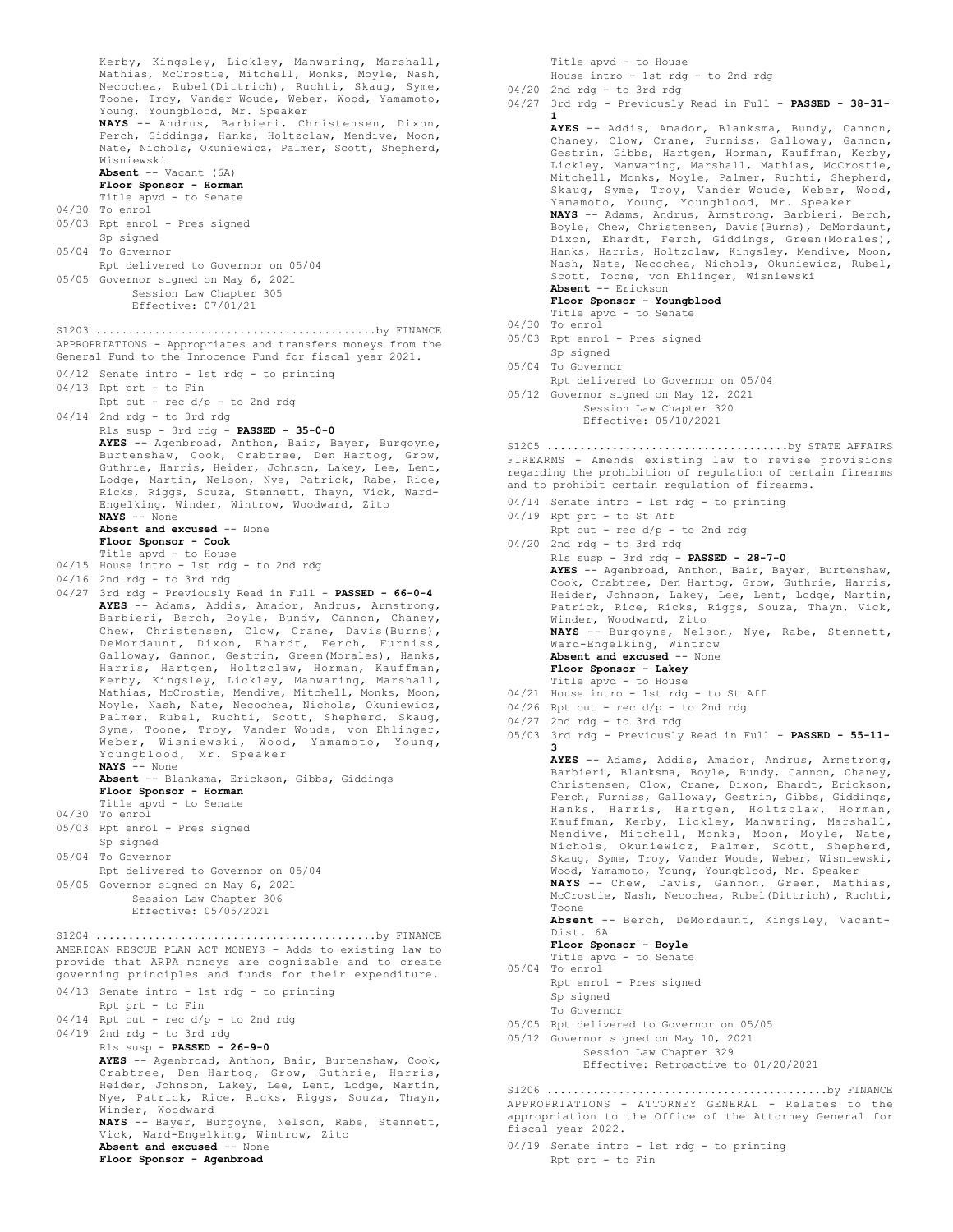```
04/20 Rpt out - rec d/p - to 2nd rdg
04/21 2nd rdg - to 3rd rdg
      Rls susp - 3rd rdg - PASSED - 32-2-1
      AYES -- Agenbroad, Anthon, Bair, Burgoyne,
      Burtenshaw, Cook, Crabtree, Grow, Guthrie, Harris,
       Heider, Johnson, Lakey, Lee, Lent, Lodge, Martin,
Nelson, Nye, Patrick, Rabe, Rice, Ricks, Riggs,
      Souza, Stennett, Thayn, Vick, Ward-Engelking,
      Winder, Wintrow, Woodward
      NAYS -- Bayer, Zito
      Absent and excused -- Den Hartog
      Floor Sponsor - Nye
      Title apvd - to House
      House intro - 1st rdg - to 2nd rdg
04/22 2nd rdg - to 3rd rdg
04/26 3rd rdg - Previously Read in Full - PASSED - 44-23-
      3
      AYES -- Addis, Amador, Andrus, Armstrong, Berch,
      Blanksma, Bundy, Cannon, Chaney, Chew, Clow, Crane,
      Davis(Burns), Dixon, Furniss, Galloway, Gannon,
      Green(Morales), Harris, Hartgen, Holtzclaw, Horman,
      Kauffman, Kerby, Lickley, Manwaring, Marshall,
      Mathias, McCrostie, Mitchell, Nash, Necochea,
      Rubel, Ruchti, Shepherd, Skaug, Syme, Toone, Troy,
      Weber, Wood, Yamamoto, Youngblood, Mr. Speaker
      NAYS -- Adams, Boyle, Christensen, DeMordaunt,
      Ehardt, Ferch, Gestrin, Giddings, Hanks, Kingsley,
       Mendive, Monks, Moon, Moyle, Nate, Nichols,
Okuniewicz, Palmer, Scott, Vander Woude,
      von Ehlinger, Wisniewski, Young
      Absent -- Barbieri, Erickson, Gibbs
      Floor Sponsor - Troy
      Title apvd - to Senate
      To enrol
04/27 Rpt enrol - Pres signed
      Sp signed
04/30 To Governor
05/03 Rpt delivered to Governor on 04/30
05/04 Governor signed on May 4, 2021
          Session Law Chapter 299
           Effective: 07/01/21
APPROPRIATIONS - LEGISLATIVE BRANCH - Relates to the
appropriation to the Legislative Branch for fiscal year
2022.
04/19 Senate intro - 1st rdg - to printing
      Rpt prt - to Fin
04/20 Rpt out - rec d/p - to 2nd rdg
04/21 2nd rdg - to 3rd rdg
      Rls susp - 3rd rdg - PASSED - 34-0-1
       AYES -- Agenbroad, Anthon, Bair, Bayer, Burgoyne,
Burtenshaw, Cook, Crabtree, Grow, Guthrie, Harris,
      Heider, Johnson, Lakey, Lee, Lent, Lodge, Martin,
      Nelson, Nye, Patrick, Rabe, Rice, Ricks, Riggs,
      Souza, Stennett, Thayn, Vick, Ward-Engelking,
      Winder, Wintrow, Woodward, Zito
      NAYS -- None
      Absent and excused -- Den Hartog
      Floor Sponsor - Agenbroad
      Title apvd - to House
      House intro - 1st rdg - to 2nd rdg
04/22 2nd rdg - to 3rd rdg
04/26 3rd rdg - Previously Read in Full - PASSED - 66-1-3
      AYES -- Adams, Addis, Amador, Andrus, Armstrong,
      Berch, Blanksma, Boyle, Bundy, Cannon, Chaney,
      Chew, Christensen, Clow, Crane, Davis(Burns),
      DeMordaunt, Dixon, Ehardt, Ferch, Furniss,
      Galloway, Gannon, Gestrin, Giddings,
      Green(Morales), Hanks, Harris, Hartgen, Holtzclaw,
      Horman, Kauffman, Kerby, Kingsley, Lickley,
      Manwaring, Marshall, Mathias, Mendive, Mitchell,
      Monks, Moon, Moyle, Nash, Nate, Necochea, Nichols,
      Okuniewicz, Palmer, Rubel, Ruchti, Scott, Shepherd,
       Skaug, Syme, Toone, Troy, Vander Woude,
von Ehlinger, Weber, Wisniewski, Wood, Yamamoto,
      Young, Youngblood, Mr. Speaker
      NAYS -- McCrostie
      Absent -- Barbieri, Erickson, Gibbs
      Floor Sponsor - Troy
      Title apvd - to Senate
      To enrol
04/27 Rpt enrol - Pres signed
     Sp signed
04/30 To Governor
S1207 ...........................................by FINANCE
```

```
05/04 Governor signed on May 4, 2021
           Session Law Chapter 300
            Effective: 07/01/21
APPROPRIATIONS - STATE CONTROLLER - Relates to the
appropriation to the Office of the State Controller for
fiscal year 2021 and fiscal year 2022.
04/19 Senate intro - 1st rdg - to printing
      Rpt prt - to Fin
04/20 Rpt out - rec d/p - to 2nd rdg
04/21 2nd rdg - to 3rd rdg
       Rls susp - 3rd rdg - PASSED - 34-0-1
AYES -- Agenbroad, Anthon, Bair, Bayer, Burgoyne,
       Burtenshaw, Cook, Crabtree, Grow, Guthrie, Harris,
       Heider, Johnson, Lakey, Lee, Lent, Lodge, Martin,
       Nelson, Nye, Patrick, Rabe, Rice, Ricks, Riggs,
       Souza, Stennett, Thayn, Vick, Ward-Engelking,
       Winder, Wintrow, Woodward, Zito
       NAYS -- None
       Absent and excused -- Den Hartog
       Floor Sponsor - Woodward
       Title apvd - to House
       House intro - 1st rdg - to 2nd rdg
04/22 2nd rdg - to 3rd rdg
04/26 3rd rdg - Previously Read in Full - PASSED - 67-0-3
       AYES -- Adams, Addis, Amador, Andrus, Armstrong,
       Berch, Blanksma, Boyle, Bundy, Cannon, Chaney,
       Chew, Christensen, Clow, Crane, Davis(Burns),
       DeMordaunt, Dixon, Ehardt, Ferch, Furniss,
       Galloway, Gannon, Gestrin, Giddings,
Green(Morales), Hanks, Harris, Hartgen, Holtzclaw,
       Horman, Kauffman, Kerby, Kingsley, Lickley,
       Manwaring, Marshall, Mathias, McCrostie, Mendive,
       Mitchell, Monks, Moon, Moyle, Nash, Nate, Necochea,
Nichols, Okuniewicz, Palmer, Rubel, Ruchti, Scott,
       Shepherd, Skaug, Syme, Toone, Troy, Vander Woude,
       von Ehlinger, Weber, Wisniewski, Wood, Yamamoto,
       Young, Youngblood, Mr. Speaker
       NAYS -- None
       Absent -- Barbieri, Erickson, Gibbs
       Floor Sponsor - Troy
       Title apvd - to Senate
       To enrol
04/27 Rpt enrol - Pres signed
       Sp signed
04/30 To Governor
05/03 Rpt delivered to Governor on 04/30
05/04 Governor signed on May 4, 2021
            Session Law Chapter 301
            Effective: 05/03/2021 SECTION 1;
            07/01/2021 SECTION 2
S1208 ...........................................by FINANCE
APPROPRIATIONS - DEPARTMENT OF PARKS AND RECREATION -
Relates to the appropriation to the Department of Parks and
Recreation for fiscal year 2022.
04/19 Senate intro - 1st rdg - to printing
       Rpt prt - to Fin
04/20 Rpt out - rec d/p - to 2nd rdg
04/21 2nd rdg - to 3rd rdg
04/22 3rd rdg - PASSED - 33-0-2
       AYES -- Agenbroad, Anthon, Bair, Bayer, Burgoyne,
       Burtenshaw, Cook, Crabtree, Grow, Guthrie, Heider,
Johnson, Lakey, Lee, Lent, Lodge, Martin, Nelson,
       Nye, Patrick, Rabe, Rice, Ricks, Riggs, Souza,
       Stennett, Thayn, Vick, Ward-Engelking, Winder,
Wintrow, Woodward, Zito
       NAYS -- None
       Absent and excused -- Den Hartog, Harris
       Floor Sponsor - Lent
       Title apvd - to House
04/23 House intro - 1st rdg - to 2nd rdg
04/26 2nd rdg - to 3rd rdg
04/27 3rd rdg - Previously Read in Full - PASSED - 67-0-3
       AYES -- Adams, Addis, Amador, Andrus, Armstrong,
       Barbieri, Berch, Blanksma, Boyle, Bundy, Cannon,
       Chaney, Chew, Christensen, Clow, Crane,
       Davis(Burns), DeMordaunt, Dixon, Ehardt, Ferch,
       Furniss, Galloway, Gannon, Gestrin, Green(Morales),
Hanks, Harris, Hartgen, Holtzclaw, Horman,
S1209 ...........................................by FINANCE
```
05/03 Rpt delivered to Governor on 04/30

Kauffman, Kerby, Kingsley, Lickley, Manwaring, Marshall, Mathias, McCrostie, Mendive, Mitchell, Monks, Moon, Moyle, Nash, Nate, Necochea, Nichols, Okuniewicz, Palmer, Rubel, Ruchti, Scott, Shepherd, Skaug, Syme, Toone, Troy, Vander Woude, von Ehlinger, Weber, Wisniewski, Wood, Yamamoto,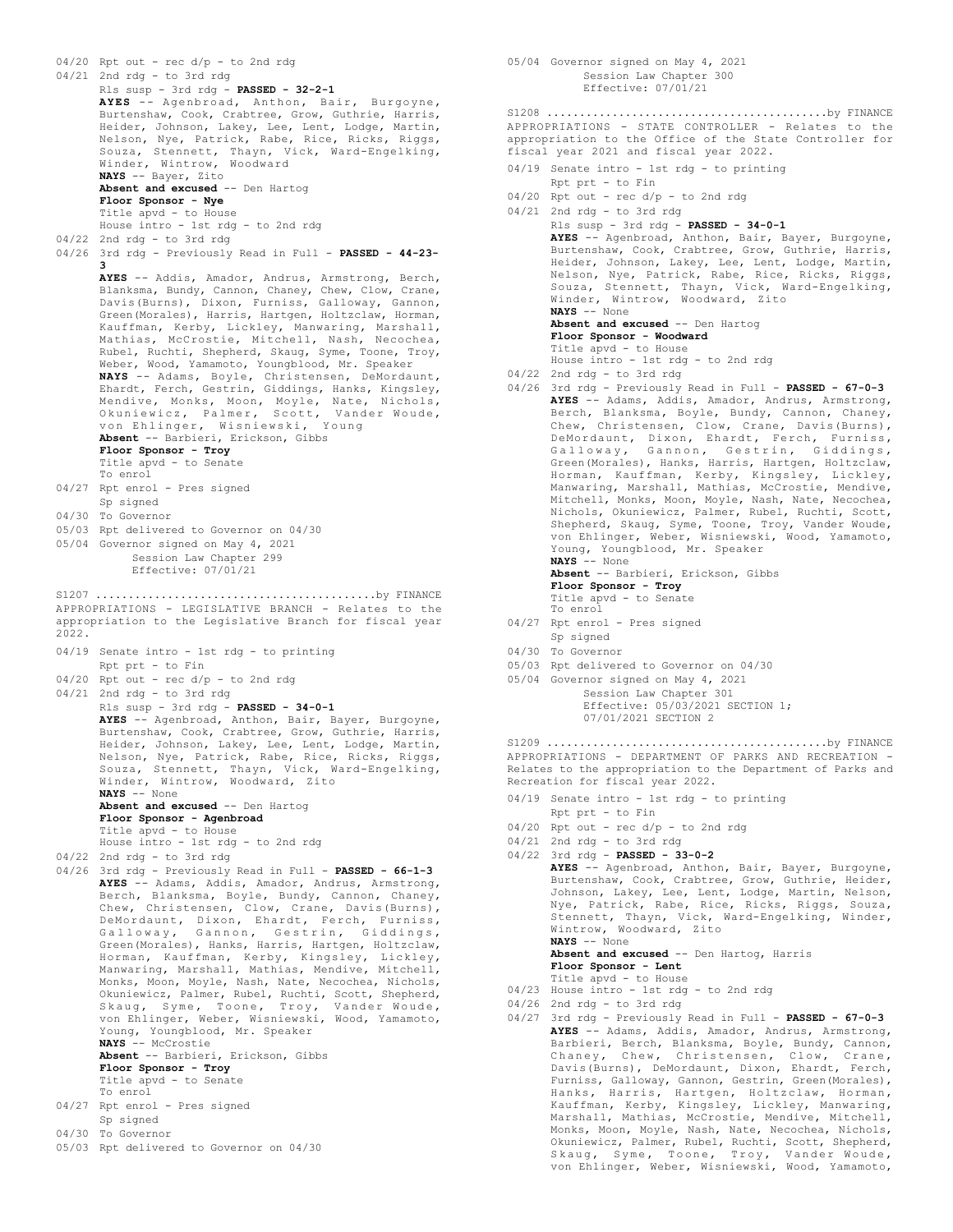Youngblood, Mr. Speaker **NAYS** -- None **Absent** -- Erickson, Gibbs, Giddings **Floor Sponsor - Nash** Title apvd - to Senate 04/30 To enrol 05/03 Rpt enrol - Pres signed Sp signed 05/04 To Governor Rpt delivered to Governor on 05/04 05/05 Governor signed on May 7, 2021 Session Law Chapter 309 Effective: 07/01/21 APPROPRIATIONS - HEALTH AND WELFARE - PUBLIC HEALTH SERVICES - Relates to the appropriation to the Department of Health and Welfare for fiscal year 2022. 04/19 Senate intro - 1st rdg - to printing 04/20 Rpt prt - to Fin  $04/21$  Rpt out - rec  $d/p$  - to 2nd rdg 04/22 2nd rdg - to 3rd rdg Rls susp - 3rd rdg - **PASSED - 26-3-6 AYES** -- Agenbroad, Anthon, Bair, Burgoyne, Cook, Crabtree, Grow, Guthrie, Heider, Lakey, Lee, Lent, Lodge, Martin, Nelson, Nye, Patrick, Rabe, Ricks, Riggs, Souza, Stennett, Thayn, Winder, Wintrow, Woodward **NAYS** -- Bayer, Vick, Zito **Absent and excused** -- Burtenshaw, Den Hartog, Harris, Johnson, Rice, Ward-Engelking **Floor Sponsor - Agenbroad** Title apvd - to House 04/23 House intro - 1st rdg - to 2nd rdg 04/26 2nd rdg - to 3rd rdg 04/27 3rd rdg - Previously Read in Full - **FAILED - 28-41- 1 AYES** -- Addis, Amador, Berch, Blanksma, Bundy, Chaney, Chew, Davis(Burns), Gannon, Gibbs, Green(Morales), Hartgen, Kauffman, Kerby, Lickley, Manwaring, Mathias, McCrostie, Nash, Necochea, Rubel, Ruchti, Syme, Toone, Troy, Wood, Youngblood, Mr. Speaker **NAYS** -- Adams, Andrus, Armstrong, Barbieri, Boyle, Cannon, Christensen, Clow, Crane, DeMordaunt, Dixon, Ehardt, Ferch, Furniss, Galloway, Gestrin, Giddings, Hanks, Harris, Holtzclaw, Horman, Kingsley, Marshall, Mendive, Mitchell, Monks, Moon, Moyle, Nate, Nichols, Okuniewicz, Palmer, Scott, Shepherd, Skaug, Vander Woude, von Ehlinger, Weber, Wisniewski, Yamamoto, Young **Absent** -- Erickson **Floor Sponsor - Troy** Order ret'd to Senate 04/30 Filed in Office of the Secretary of Senate S1210 ...........................................by FINANCE WOLVES - Amends existing law to revise provisions regarding the powers and duties of the Idaho Wolf Depredation Control Board, wolf control assessments, the taking of wolves, and the control of depredation of wolves on livestock, domestic animals, and wildlife populations. 04/20 Senate intro - 1st rdg - to printing Rpt prt - to Res/Env 04/21 Rpt out - rec d/p - to 2nd rdg Rls susp - 3rd rdg - **PASSED - 26-7-2 AYES** -- Agenbroad, Anthon, Bair, Bayer, Burtenshaw, Cook, Crabtree, Grow, Guthrie, Harris, Heider, Johnson, Lakey, Lee, Lent, Lodge, Martin, Patrick, Rice, Ricks, Riggs, Souza, Vick, Winder, Woodward, Zito **NAYS** -- Burgoyne, Nelson, Nye, Rabe, Stennett, Ward-Engelking, Wintrow **Absent and excused** -- Den Hartog, Thayn **Floor Sponsor - Burtenshaw** Title apvd - to House 04/22 House intro - 1st rdg - to Res/Con 04/23 Rpt out - rec d/p - to 2nd rdg 04/26 2nd rdg - to 3rd rdg 04/27 3rd rdg - Previously Read in Full - **PASSED - 58-11- 1 AYES** -- Adams, Addis, Amador, Andrus, Armstrong, Barbieri, Blanksma, Boyle, Bundy, Cannon, Chaney, Christensen, Clow, Crane, DeMordaunt, Dixon, Ehardt, Erickson, Ferch, Furniss, Galloway, Gestrin, Gibbs, Hanks, Harris, Hartgen, Holtzclaw, S1211 .....................................by STATE AFFAIRS

Horman, Kauffman, Kerby, Kingsley, Lickley,

Manwaring, Marshall, Mendive, Mitchell, Monks, Moon, Moyle, Nate, Nichols, Okuniewicz, Palmer, Scott, Shepherd, Skaug, Syme, Toone, Troy, Vander Woude, von Ehlinger, Weber, Wisniewski, Wood, Yamamoto, Young, Youngblood, Mr. Speaker<br>**NAYS** -- Berch, Chew, Davis(Burns), Gannon,<br>Green(Morales), Mathias, McCrostie, Nash, Necochea, Rubel, Ruchti **Absent** -- Giddings

**Floor Sponsor - Moyle**

Title apvd - to Senate

- 04/30 To enrol
- 05/03 Rpt enrol Pres signed
- Sp signed 05/04 To Governor
	- Rpt delivered to Governor on 05/04
- 05/05 Governor signed on May 6, 2021

Session Law Chapter 307 Effective: 07/01/21

APPROPRIATIONS - HEALTH AND WELFARE - PUBLIC HEALTH SERVICES - WELFARE DIVISION - Relates to the appropriation to the Department of Health and Welfare for fiscal year 2022. S1212 ...........................................by FINANCE

- 04/26 Senate intro 1st rdg to printing
- 04/27 Rpt prt to Fin

Rpt out - rec d/p - to 2nd rdg

- 04/30 2nd rdg to 3rd rdg
- 05/03 3rd rdg **PASSED 26-7-2**

**AYES** -- Agenbroad, Bair, Burgoyne, Burtenshaw, Cook, Crabtree, Funk(Souza), Grow, Guthrie, Harris, Heider, Lamar(Nelson), Lee, Lent, Lodge, Martin, Nye, Patrick, Reider(Rabe), Ricks, Riggs, Stennett, Ward-Engelking, Winder, Wintrow, Woodward **NAYS** -- Anthon, Bayer, Den Hartog, Rice, Thayn, Vick, Zito Absent and excused -- Johnson, Lakey **Floor Sponsor - Agenbroad** Title apvd - to House 05/04 House intro - 1st rdg - to 2nd rdg Rls susp - **PASSED - 41-24-4** AYES -- Amador, Berch, Blanksma, Bundy, Cannon, Chew, Clow, Davis, DeMordaunt, Ehardt, Erickson, Ferch, Furniss, Galloway, Gannon, Green, Harris, Hartgen, Horman, Kauffman, Kerby, Lickley, Manwaring, Marshall, Mathias, McCrostie, Mitchell, Nash, Necochea, Rubel, Ruchti, Syme, Toone, Troy, Vander Woude, Weber, Wood, Yamamoto, Young, Youngblood, Mr. Speaker **NAYS** -- Adams, Andrus, Armstrong, Barbieri, Boyle, Christensen, Crane, Dixon, Giddings, Hanks, Holtzclaw, Kingsley, Mendive, Monks, Moon, Moyle, Nate, Nichols, Okuniewicz, Palmer, Scott, Shepherd, Skaug, Wisniewski **Absent** -- Addis(Smith), Chaney, Gestrin, Gibbs, Vacant-Dist. 6A **Floor Sponsor - Troy** Title apvd - to Senate

- 05/05 To enrol Rpt enrol - Pres signed Sp signed To Governor Rpt delivered to Governor on 05/05
- 05/12 Governor signed on May 10, 2021
	- Session Law Chapter 330 Effective: 07/01/21

APPROPRIATIONS - DEPARTMENT OF EDUCATION - Relates to the appropriation to the Department of Education for fiscal year 2022. S1213 ...........................................by FINANCE

05/03 Senate intro - 1st rdg - to printing

05/04 Rpt out - rec d/p - to 2nd rdg

Rpt prt - to Fin Rls susp - 3rd rdg - **PASSED - 31-0-4 AYES** -- Agenbroad, Anthon, Bair, Bayer, Burgoyne, Burtenshaw, Cook, Crabtree, Den Hartog, Funk(Souza), Grow, Guthrie, Harris, Heider, Johnson, Lakey, Lamar(Nelson), Lent, Lodge, Martin, Nye, Reider(Rabe), Rice, Ricks, Riggs, Stennett, Thayn, Ward-Engelking, Wintrow, Woodward, Zito **NAYS** -- None **Absent and excused** -- Lee, Patrick, Vick, Winder **Floor Sponsor - Cook** Title apvd - to House House intro - 1st rdg - to 2nd rdg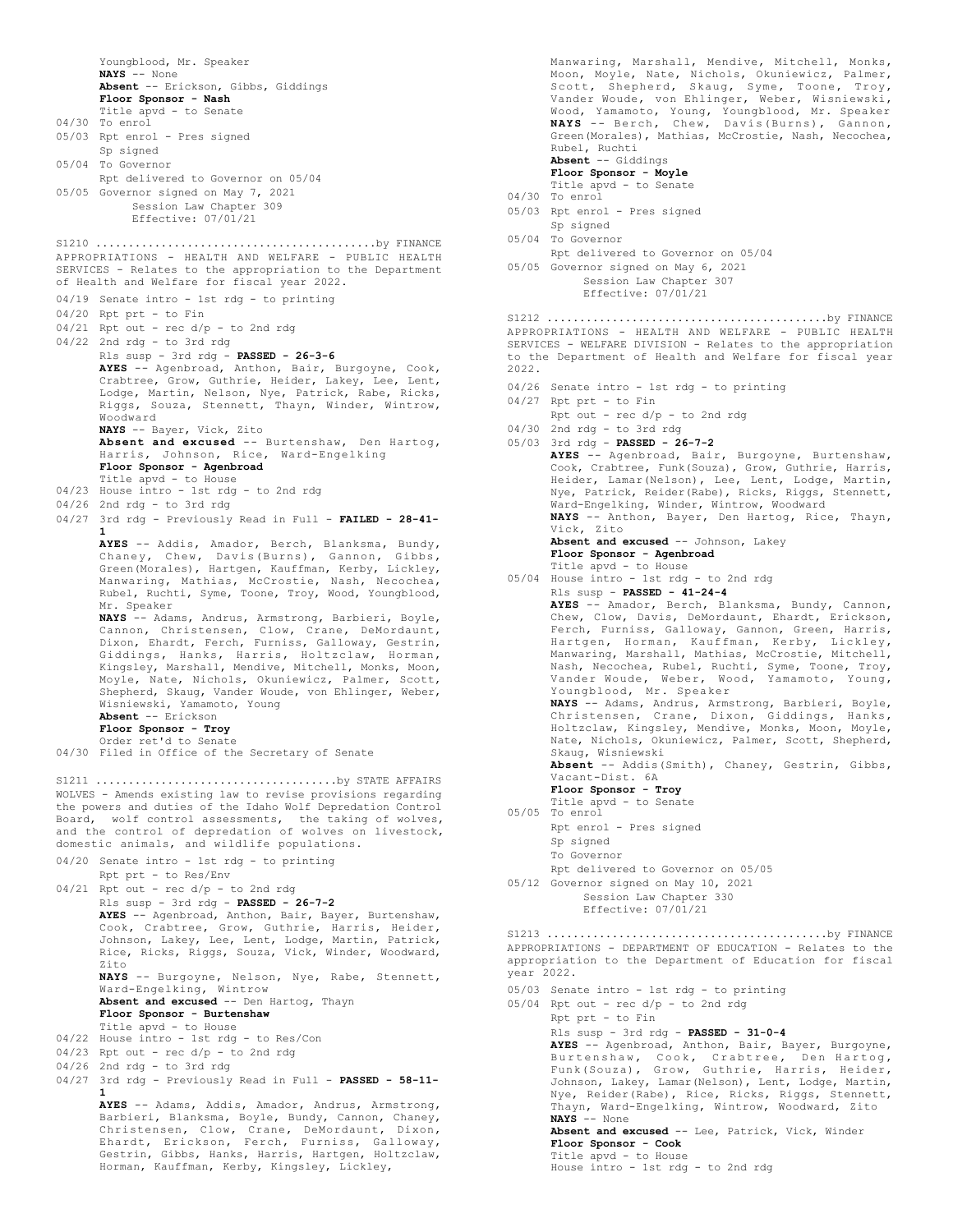```
05/05 2nd rdg - to 3rd rdg
      Rls susp - PASSED - 58-0-11
      AYES -- Adams, Addis(Smith), Amador, Barbieri,
       Berch, Blanksma, Boyle, Bundy, Cannon, Chaney,
Chew, Christensen, Crane, Davis, DeMordaunt, Dixon,
      Ehardt, Erickson, Ferch, Furniss, Galloway, Gannon,
       Giddings, Green, Hanks, Harris, Holtzclaw, Horman,
Kerby, Kingsley, Manwaring, Marshall, Mathias,
      McCrostie, Mendive, Mitchell, Monks, Moon, Moyle,
      Nash, Nate, Necochea, Nichols, Okuniewicz, Palmer,
       Rubel, Scott, Shepherd, Skaug, Toone, Troy,
Vander Woude, Wisniewski, Wood, Yamamoto, Young,
      Youngblood, Mr. Speaker
      NAYS -- None
      Absent -- Andrus, Armstrong, Clow, Gestrin, Gibbs,
      Hartgen, Kauffman, Lickley, Ruchti, Syme, Weber,
      Vacant-Dist. 6A
      Floor Sponsor - Horman
      Title apvd - to Senate
      To enrol
      Rpt enrol - Pres signed
      Sp signed
      To Governor
      Rpt delivered to Governor on 05/06
05/12 Governor signed on May 10, 2021
          Session Law Chapter 331
           Effective: 07/01/2021
APPROPRIATIONS - Relates to year-end appropriations and
transfers.
05/04 Senate intro - 1st rdg - to printing
      Rpt prt - to Fin
      Rpt out - rec d/p - to 2nd rdg
05/05 2nd rdg - to 3rd rdg
      Rls susp - 3rd rdg - PASSED - 35-0-0
      AYES -- Agenbroad, Anthon, Bair, Bayer, Burgoyne,
      Burtenshaw, Cook, Crabtree, Den Hartog,
      Fuller(Rabe), Funk(Souza), Grow, Guthrie, Harris,
      Heider, Johnson, Lakey, Lamar(Nelson), Lee, Lent,
      Lodge, Martin, Nye, Patrick, Rice, Ricks, Riggs,
      Stennett, Thayn, Vick, Ward-Engelking, Winder,
      Wintrow, Woodward, Zito
      NAYS -- None
      Absent and excused -- None
      Floor Sponsor - Bair
      Title apvd - to House
      House intro - 1st rdg - to 2nd rdg
05/12 2nd rdg - to 3rd rdg
      Rls susp - PASSED - 65-0-4
      AYES -- Adams, Addis, Amador, Andrus, Armstrong,
      Barbieri, Berch, Blanksma, Boyle, Bundy, Cannon,
      Chaney, Chew, Christensen, Clow, Crane, DeMordaunt,
      Dixon, Ehardt, Erickson, Ferch, Furniss, Galloway,
      Gannon, Gestrin, Gibbs, Giddings, Green, Hanks,
       Harris, Hartgen, Holtzclaw, Horman, Kerby,
Kingsley, Lickley, Manwaring, Marshall, Mathias,
      McCrostie, Mendive, Monks, Moon, Moyle, Nash, Nate,
      Necochea, Nichols, Okuniewicz, Palmer, Rubel,
      Scott, Shepherd, Skaug, Syme, Toone, Troy,
      Vander Woude, Weber, Wisniewski, Wood, Yamamoto,
      Young, Youngblood, Mr. Speaker
      NAYS -- None
      Absent -- Davis, Kauffman, Mitchell, Ruchti,
      Vacant-Dist. 6A
      Floor Sponsor - Youngblood
      Title apvd - to Senate
      To enrol
      Rpt enrol - Pres signed
      Sp signed
      To Governor
      Rpt delivered to Governor on 05/12
05/12 Governor signed on May 17, 2021
          Session Law Chapter 364
           Effective: 05/17/2021 SECTION 1-3;
           07/01/2021 SECTION 4-10
S1214 ...........................................by FINANCE
APPROPRIATIONS - DEPARTMENT OF WATER RESOURCES - Relates to
the appropriation to the Department of Water Resources for
fiscal year 2022.
05/04 Senate intro - 1st rdg - to printing
      Rpt prt - to Fin
      Rpt out - rec d/p - to 2nd rdg
S1215 ...........................................by FINANCE
```
05/05 2nd rdg - to 3rd rdg

Rls susp - 3rd rdg - **PASSED - 34-0-1**

Burtenshaw, Cook, Crabtree, Den Hartog, Fuller(Rabe), Funk(Souza), Grow, Guthrie, Heider, Johnson, Lakey, Lamar(Nelson), Lee, Lent, Lodge, Martin, Nye, Patrick, Rice, Ricks, Riggs, Stennett, Thayn, Vick, Ward-Engelking, Winder, Wintrow, Woodward, Zito **NAYS** -- None **Absent and excused** -- Harris **Floor Sponsor - Crabtree** Title apvd - to House House intro - 1st rdg - to 2nd rdg Rls susp - **PASSED - 56-0-13 AYES** -- Adams, Addis(Smith), Amador, Barbieri, Berch, Blanksma, Boyle, Bundy, Cannon, Chaney, Chew, Christensen, Crane, Davis, DeMordaunt, Dixon, Ehardt, Erickson, Ferch, Furniss, Galloway, Gannon, Giddings, Green, Hanks, Harris, Holtzclaw, Horman, Kerby, Kingsley, Manwaring, Marshall, McCrostie, Mendive, Monks, Moon, Moyle, Nash, Nate, Necochea, Nichols, Okuniewicz, Palmer, Rubel, Scott, Shepherd, Skaug, Toone, Troy, Vander Woude, Wisniewski, Wood, Yamamoto, Young, Youngblood, Mr. Speaker **NAYS** -- None **Absent** -- Andrus, Armstrong, Clow, Gestrin, Gibbs, Hartgen, Kauffman, Lickley, Mathias, Mitchell, Ruchti, Syme, Weber, Vacant-Dist. 6A **Floor Sponsor - Bundy** Title apvd - to Senate To enrol Rpt enrol - Pres signed Sp signed To Governor Rpt delivered to Governor on 05/06 05/12 Governor signed on May 10, 2021 Session Law Chapter 332 Effective: 07/01/2021 APPROPRIATIONS - OFFICE OF DRUG POLICY - Relates to the appropriation to the Office of Drug Policy for fiscal year 2022. 05/04 Senate intro - 1st rdg - to printing Rpt prt - to Fin Rpt out -  $rec d/p - to 2nd rd$ 05/05 2nd rdg - to 3rd rdg Rls susp - 3rd rdg - **PASSED - 35-0-0 AYES** -- Agenbroad, Anthon, Bair, Bayer, Burgoyne, Burtenshaw, Cook, Crabtree, Den Hartog, Fuller(Rabe), Funk(Souza), Grow, Guthrie, Harris, Heider, Johnson, Lakey, Lamar(Nelson), Lee, Lent, Lodge, Martin, Nye, Patrick, Rice, Ricks, Riggs, Stennett, Thayn, Vick, Ward-Engelking, Winder, Wintrow, Woodward, Zito **NAYS** -- None **Absent and excused** -- None **Floor Sponsor - Grow** Title apvd - to House House intro - 1st rdg - to 2nd rdg Rls susp - **PASSED - 48-10-11 AYES** -- Adams, Addis(Smith), Amador, Berch, Blanksma, Boyle, Bundy, Cannon, Chaney, Chew, Crane, Davis, DeMordaunt, Dixon, Ehardt, Erickson, Furniss, Galloway, Gannon, Green, Harris, Holtzclaw, Horman, Kerby, Kingsley, Manwaring, Marshall, McCrostie, Mitchell, Monks, Moon, Moyle, Nash, Necochea, Okuniewicz, Palmer, Rubel,<br>Shepherd, Skaug, Syme, Toone, Troy, Vander Woude,<br>Mood, Yamamoto, Young, Youngblood, Mr. Speaker<br>**NAYS** -- Barbieri, Christensen, Ferch, Giddings, Hanks, Mendive, Nate, Nichols, Scott, Wisniewski **Absent** -- Andrus, Armstrong, Clow, Gestrin, Gibbs, Hartgen, Kauffman, Lickley, Mathias, Ruchti, Weber, Vacant-Dist. 6A **Floor Sponsor - Green** Title apvd - to Senate To enrol Rpt enrol - Pres signed Sp signed To Governor Rpt delivered to Governor on 05/06 05/12 Governor signed on May 10, 2021 Session Law Chapter 333 Effective: 07/01/2021 S1216 ...........................................by FINANCE

**AYES** -- Agenbroad, Anthon, Bair, Bayer, Burgoyne,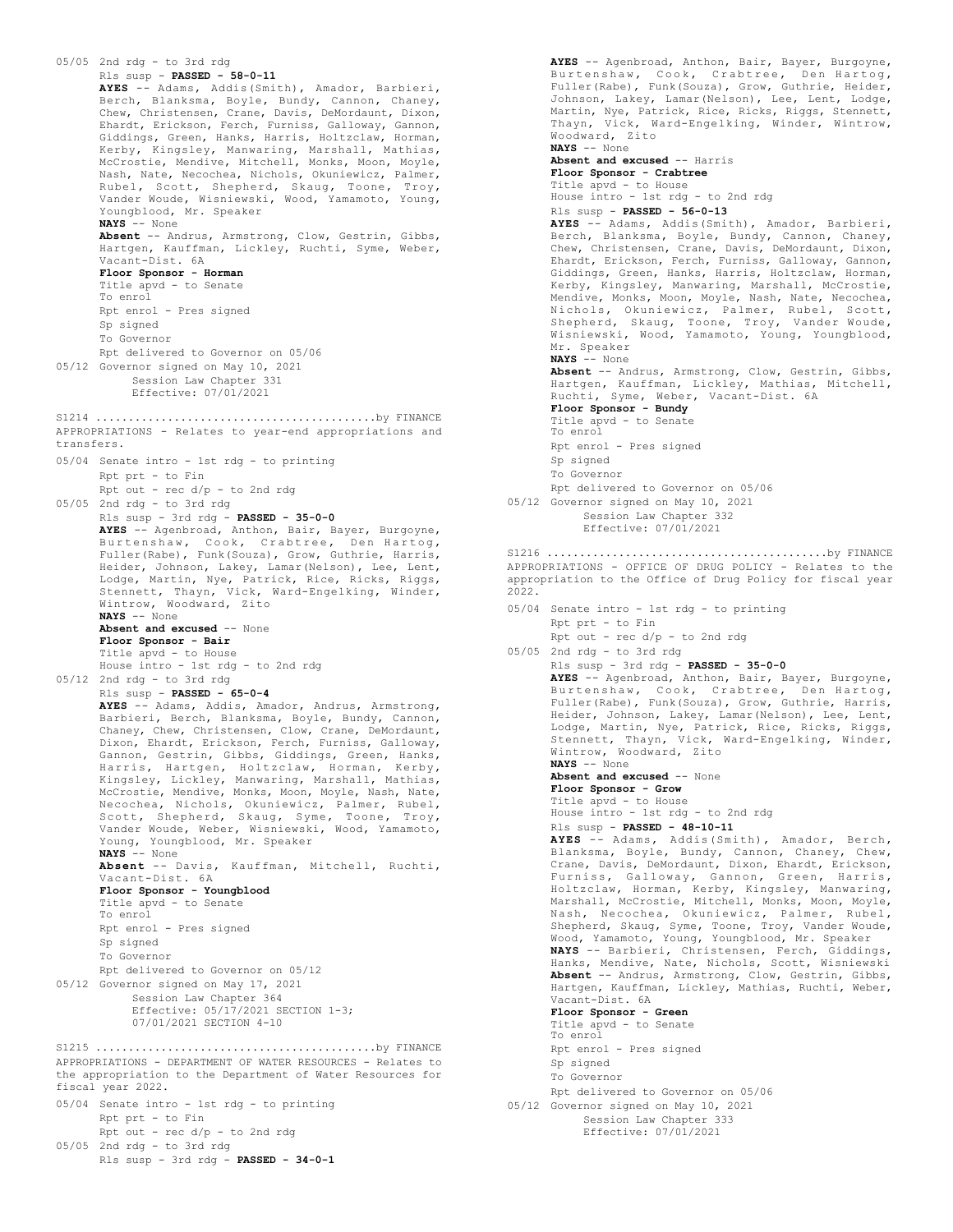STATE OF EXTREME EMERGENCY - Adds to and repeals existing law to authorize the Governor to proclaim a state of extreme emergency and to provide that the Governor shall have certain powers, duties, and limitations during a declared state of extreme emergency. 05/05 Senate intro - 1st rdg - to printing Rpt prt - to St Aff Rpt out - rec d/p - to 2nd rdg Rls susp - 3rd rdg - **PASSED - 28-7-0 AYES** -- Agenbroad, Anthon, Bair, Bayer, Burtenshaw, Cook, Crabtree, Den Hartog, Funk(Souza), Grow, Guthrie, Harris, Heider, Johnson, Lakey, Lee, Lent, Lodge, Martin, Patrick, Rice, Ricks, Riggs, Thayn, Vick, Winder, Woodward, Zito **NAYS** -- Burgoyne, Fuller(Rabe), Lamar(Nelson), Nye, Stennett, Ward-Engelking, Wintrow **Absent and excused** -- None **Floor Sponsor - Anthon** Title apvd - to House House intro - 1st rdg - to 2nd rdg Rls susp - **PASSED - 48-8-13 AYES** -- Adams, Addis(Smith), Amador, Barbieri, Blanksma, Boyle, Bundy, Cannon, Chaney, Christensen, Crane, DeMordaunt, Dixon, Ehardt, Erickson, Ferch, Furniss, Gannon, Giddings, Hanks, Harris, Holtzclaw, Horman, Kerby, Kingsley, Manwaring, Marshall, McCrostie, Mendive, Mitchell, Monks, Moon, Moyle, Nate, Nichols, Okuniewicz, Palmer, Scott, Shepherd, Skaug, Troy, Vander Woude, Wisniewski, Wood, Yamamoto, Young, Youngblood, Mr. Speaker **NAYS** -- Berch, Chew, Davis, Green, Nash, Necochea, Rubel, Toone **Absent** -- Andrus, Armstrong, Clow, Galloway, Gestrin, Gibbs, Hartgen, Kauffman, Lickley, Mathias, Ruchti, Syme, Weber, Vacant-Dist. 6A **Floor Sponsor - Monks** Title apvd - to Senate To enrol Rpt enrol - Pres signed Sp signed To Governor Rpt delivered to Governor on 05/06 05/12 Governor signed on May 10, 2021 Session Law Chapter 359 Effective: 05/10/2021 S1217 .....................................by STATE AFFAIRS CONTROLLED SUBSTANCES - Amends existing law to prohibit the commercial promotion or advertisement of controlled substances. 05/05 Senate intro - 1st rdg - to printing Rpt prt - to St Aff Rpt out - rec d/p - to 2nd rdg Rls susp - 3rd rdg - **PASSED - 21-14-0 AYES** -- Agenbroad, Anthon, Bair, Burtenshaw, Cook, Crabtree, Funk(Souza), Grow, Guthrie, Harris, Heider, Lakey, Lee, Lent, Lodge, Martin, Rice, Ricks, Thayn, Winder, Woodward **NAYS** -- Bayer, Burgoyne, Den Hartog, Fuller(Rabe), Johnson, Lamar(Nelson), Nye, Patrick, Riggs, Stennett, Vick, Ward-Engelking, Wintrow, Zito **Absent and excused** -- None **Floor Sponsor - Grow** Title apvd - to House House intro - 1st rdg - to St Aff S1218 .....................................by STATE AFFAIRS APPROPRIATIONS - STATE CONTROLLER - Relates to the appropriation to the Office of the State Controller for fiscal year 2021. 05/12 Senate intro - 1st rdg - to printing Rpt prt - to Fin Rpt out - rec d/p - to 2nd rdg Rls susp - 3rd rdg - **PASSED - 31-0-4 AYES** -- Agenbroad, Anthon, Bayer, Burgoyne, Burtenshaw, Cook, Crabtree, Funk(Souza), Grow, Guthrie, Harris, Heider, Johnson, Lakey, Lee, Lent, Lodge, Martin, Nelson, Nye, Patrick, Rabe, Rice, Ricks, Riggs, Stennett, Ward-Engelking, Winder, Wintrow, Woodward, Zito **NAYS** -- None **Absent and excused** -- Bair, Den Hartog, Thayn, Vick **Floor Sponsor - Woodward** Title apvd - to House S1219 ...........................................by FINANCE

House intro - 1st rdg - to 2nd rdg Rls susp - **PASSED - 54-11-4 AYES** -- Adams, Addis, Amador, Andrus, Armstrong, Berch, Blanksma, Boyle, Bundy, Cannon, Chaney, Chew, Clow, Crane, DeMordaunt, Dixon, Ehardt, Erickson, Furniss, Galloway, Gannon, Gestrin, Gibbs, Green, Harris, Hartgen, Holtzclaw, Horman, Kauffman, Kerby, Kingsley, Lickley, Manwaring, Marshall, McCrostie, Mendive, Monks, Moyle, Nash, Necochea, Palmer, Rubel, Shepherd, Skaug, Syme, Toone, Troy, Vander Woude, Weber, Wood, Yamamoto, Young, Youngblood, Mr. Speaker **NAYS** -- Barbieri, Christensen, Ferch, Giddings, Hanks, Moon, Nate, Nichols, Okuniewicz, Scott, Wisniewski **Absent** -- Davis, Mathias, Mitchell, Ruchti, Vacant-Dist. 6A **Floor Sponsor - Troy** Title apvd - to Senate To enrol Rpt enrol - Pres signed Sp signed To Governor Rpt delivered to Governor on 05/12 05/12 Governor signed on May 17, 2021 Session Law Chapter 363 Effective: 05/17/2021 EFFECTIVE DATES - Amends and adds to existing law to provide effective dates. 05/12 Senate intro - 1st rdg - to printing Rpt prt - to St Aff  $Rpt$  out - rec  $d/p$  - to 2nd rdg S1220 .....................................by STATE AFFAIRS FEDERAL OVERREACH LEGAL DEFENSE FUND - Adds to existing law to create the Federal Overreach Legal Defense Fund and to appropriate money to it. 11/15 Senate intro - 1st rdg - to printing Rpt prt - to Fin S1221 .....................................by STATE AFFAIRS COVID-19 - Adds to existing law to establish provisions regarding certain Covid-19 related funding. 11/15 Senate intro - 1st rdg - to printing Rpt prt - to St Aff S1222 .....................................by STATE AFFAIRS HEALTH FREEDOM ACT - Amends and adds to existing law to provide that an employee shall not be terminated based upon health care services preference. 11/15 Senate intro - 1st rdg - to printing Rpt prt - to St Aff S1223 .....................................by STATE AFFAIRS IMMUNIZATIONS - Adds to existing law to provide that an employer requiring an employee to be vaccinated against COVID-19 must allow medical, religious, and natural immunity exemptions. 11/15 Senate intro - 1st rdg - to printing Rpt prt - to St Aff S1224 .....................................by STATE AFFAIRS IMMUNIZATIONS - Adds to existing law to provide that an employer who requires an employee to receive a COVID-19 vaccination must allow a personal belief exemption. 11/15 Senate intro - 1st rdg - to printing Rpt prt - to St Aff S1225 .....................................by STATE AFFAIRS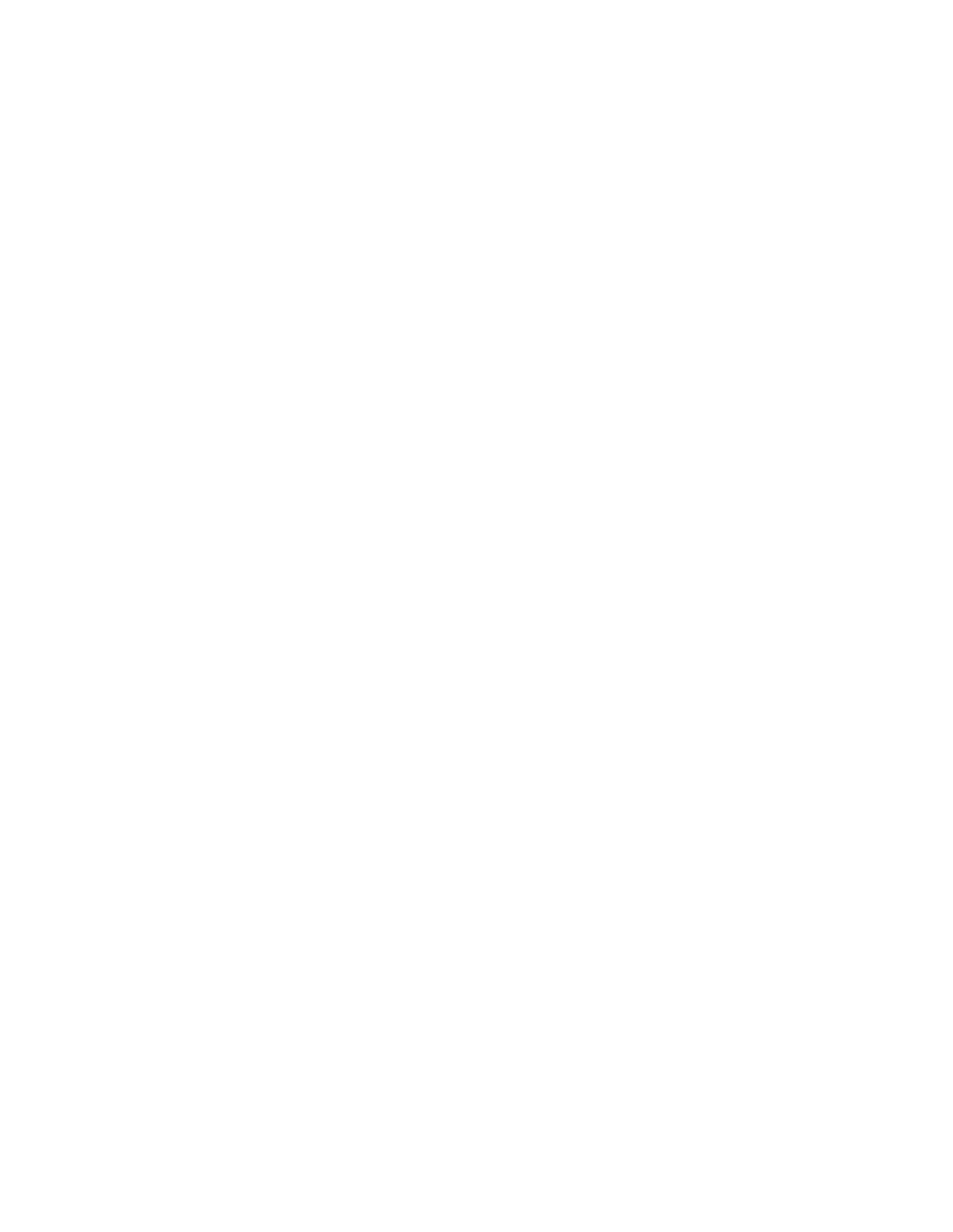## **SENATE RESOLUTIONS, MEMORIALS AND PROCLAMATIONS**

DISASTER EMERGENCIES - States findings of the Legislature to provide that the state of disaster emergency declared by the Governor regarding novel coronavirus or COVID-19 is terminated, to provide that receipt of federal funds, benefits, or resources arising out of the state of disaster emergency shall not be affected, and to provide that the Governor may make or maintain declarations only to a certain extent. SCR101 ....................................by STATE AFFAIRS

01/13 Senate intro - 1st rdg - to printing 01/14 Ref'd to St Aff  $01/19$  Rpt out - rec  $d/p$  - to 10th Ord 01/27 Ref'd to St Aff

COMMUNICATIONS - States findings of the Legislature and encourages the activation of closed captioning on television monitors in public venues. SCR102 ...............................by HEALTH AND WELFARE

- 01/28 Senate intro 1st rdg to printing
- 01/29 Rpt prt to 10th Ord
- 02/01 Ref'd to Health/Wel
- $02/05$  Rpt out rec  $d/p$  to 10th Ord
- 02/09 10th Ord **ADOPTED voice vote**
- **Floor Sponsor Agenbroad** Title apvd - to House
- 02/10 House intro 1st rdg to Health/Wel
- $02/16$  Rpt out rec  $d/p$  to 2nd rdg
- 02/17 2nd rdg to 3rd rdg
- 3rd rdg Previously Read in Full **ADOPTED voice** 02/18 **vote**
	- **Floor Sponsor Kauffman**
	- Title apvd to Senate
- 02/19 To enrol
- 02/22 Rpt enrol Pres signed
- 02/23 Sp signed
- 02/24 To Secretary of State
- 02/25 Rpt delivered to Secretary of State on 02/24

HEALTH AND WELFARE - States findings of the Legislature and declares that the December 30 general order of isolation issued by the Governor and the director of the Department of Health and Welfare is terminated. SCR103 ....................................by STATE AFFAIRS

01/29 Senate intro - 1st rdg - to printing 02/01 Rpt prt - to 10th Ord 02/03 Ref'd to St Aff

RIRIE RESERVOIR - States findings of the Legislature and supports the Ririe Reservoir project to more properly balance Ririe Reservoir water supply and irrigation supplies with adequate flood control. SCR104 .............................by RESOURCES AND ENVIRONMENT

- 02/09 Senate intro 1st rdg to printing
- 02/10 Ref'd to Res/Env
- 02/15 Rpt out rec d/p to 10th Ord
- 02/18 10th Ord **ADOPTED 35-0-0**

**AYES** -- Agenbroad, Anthon, Bayer, Burgoyne, Cook, Crabtree, Den Hartog, Grow, Guthrie, Harris, Heider, Johnson, Lakey, Lee, Lent, Lodge, Martin, Nelson, Nye, Patrick, Rabe, Rice, Ricks, Riggs, Siddoway(Burtenshaw), Souza, Stennett, Thayn, Van Orden(Bair), Vick, Ward-Engelking, Winder, Wintrow, Woodward, Zito **NAYS** -- None

**Absent and excused** -- None **Floor Sponsor - Burtenshaw**

Title apvd - to House

- 02/19 House intro 1st rdg to Res/Con
- $03/04$  Rpt out rec  $d/p$  to 2nd rdg
- 03/05 2nd rdg to 3rd rdg
- 04/07 3rd rdg Previously Read in Full **ADOPTED 68-0-**
- **2 AYES** -- Adams, Addis, Amador, Andrus, Armstrong,

Barbieri, Berch, Blanksma, Boyle, Bundy, Cannon, Chaney, Chew, Christensen, Clow, Crane, Davis, DeMordaunt, Dixon, Ehardt, Erickson, Furniss, Galloway, Gannon, Gestrin, Gibbs, Giddings, Green, Hanks, Harris, Hartgen, Holtzclaw, Horman, Kerby, Kingsley, Lickley, Manwaring, Marshall, Mathias, McCrostie, Mendive, Mitchell, Monks, Moon, Moyle,

Nash, Nate, Necochea, Nichols, Okuniewicz, Palmer, Rubel, Ruchti, Scott, Shepherd, Skaug, Syme, Toone, Troy, Vander Woude, von Ehlinger, Weber, Wisniewski, Wood, Yamamoto, Young, Youngblood, Mr. Speaker

**NAYS** -- None **Absent** -- Ferch, Kauffman

- **Floor Sponsor Manwaring** Title apvd - to Senate
- 04/08 To enrol
	- Rpt enrol Pres signed
- 04/09 Sp signed
- 04/12 To Secretary of State
	- Rpt delivered to Secretary of State on 04/12

STATE BOARD OF EDUCATION - RULE REJECTION - States findings of the Legislature and rejects a certain rule of the State Board of Education relating to Rules Governing Administration. SCR105 ........................................by EDUCATION

- 02/10 Senate intro 1st rdg to printing
- 02/11 Rpt prt to 10th Ord
- 02/15 10th Ord **ADOPTED voice vote Floor Sponsor - Woodward**
- Title apvd to House
- 02/16 House intro 1st rdg to Educ

03/09 Rpt out - rec d/p - to 2nd rdg 03/10 2nd rdg - to 3rd rdg

- 
- 11/15 Ret'd to Educ

IDAHO WHEAT COMMISSION - States findings of the Legislature and authorizes the Idaho Wheat Commission to enter into agreements with the State Building Authority to finance the construction of a new building. SCR106 .................................by AGRICULTURAL AFFAIRS

- 02/11 Senate intro 1st rdg to printing
- 02/12 Rpt prt to 10th Ord
- 02/18 10th Ord **ADOPTED voice vote Floor Sponsor - Bayer**
- Title apvd to House 02/19 House intro 1st rdg to Agric Aff
- 
- 03/09 Rpt out rec d/p to 2nd rdg
- 03/10 2nd rdg to 3rd rdg
- 04/12 3rd rdg Previously Read in Full **ADOPTED 39- 28-3**

**AYES** -- Adams, Addis, Amador, Andrus, Berch, Blanksma, Bundy, Cannon, Chaney, Chew, Clow, Davis, Dixon, Erickson, Gannon, Gestrin, Green, Hartgen, Holtzclaw, Horman, Kauffman, Kerby, Lickley, Manwaring, Marshall, Mathias, McCrostie, Mitchell, Nash, Necochea, Rubel, Skaug, Syme, Toone, Troy, von Ehlinger, Yamamoto, Youngblood, Mr. Speaker **NAYS** -- Armstrong, Barbieri, Boyle, Christensen, Crane, DeMordaunt, Ehardt, Ferch, Furniss(Blanchard), Galloway, Giddings, Hanks, Harris, Kingsley, Mendive, Monks, Moon, Moyle, Nate, Nichols, Okuniewicz, Palmer, Scott, Shepherd, Vander Woude, Weber, Wisniewski, Young

- **Absent** -- Gibbs, Ruchti, Wood
- **Floor Sponsor Kauffman** Title apvd - to Senate
- To enrol
- 04/13 Rpt enrol Pres signed
- 04/14 Sp signed
- To Secretary of State
- 04/19 Rpt delivered to Secretary of State on 04/16

TRANSPORTATION - Adds to existing law to establish an interim committee to complete a study of driver authorization cards. SCR107 ....................................by STATE AFFAIRS

- 03/19 Senate intro 1st rdg to printing
- 04/06 Rpt prt to 10th Ord
- 04/07 10th Ord **ADOPTED 28-7-0**

**AYES** -- Agenbroad, Anthon, Bair, Burgoyne, Burtenshaw, Cook, Crabtree, Grow, Guthrie, Harris, Heider, Johnson, Lee, Lent, Lodge, Martin, Nelson, Nye, Patrick, Rabe, Rice, Ricks, Souza, Stennett, Ward-Engelking, Winder, Wintrow, Woodward **NAYS** -- Bayer, Den Hartog, Lakey, Riggs, Thayn, Vick, Zito **Absent and excused** -- None **Floor Sponsor - Guthrie** Title apvd - to House

04/08 House intro - 1st rdg - to Transp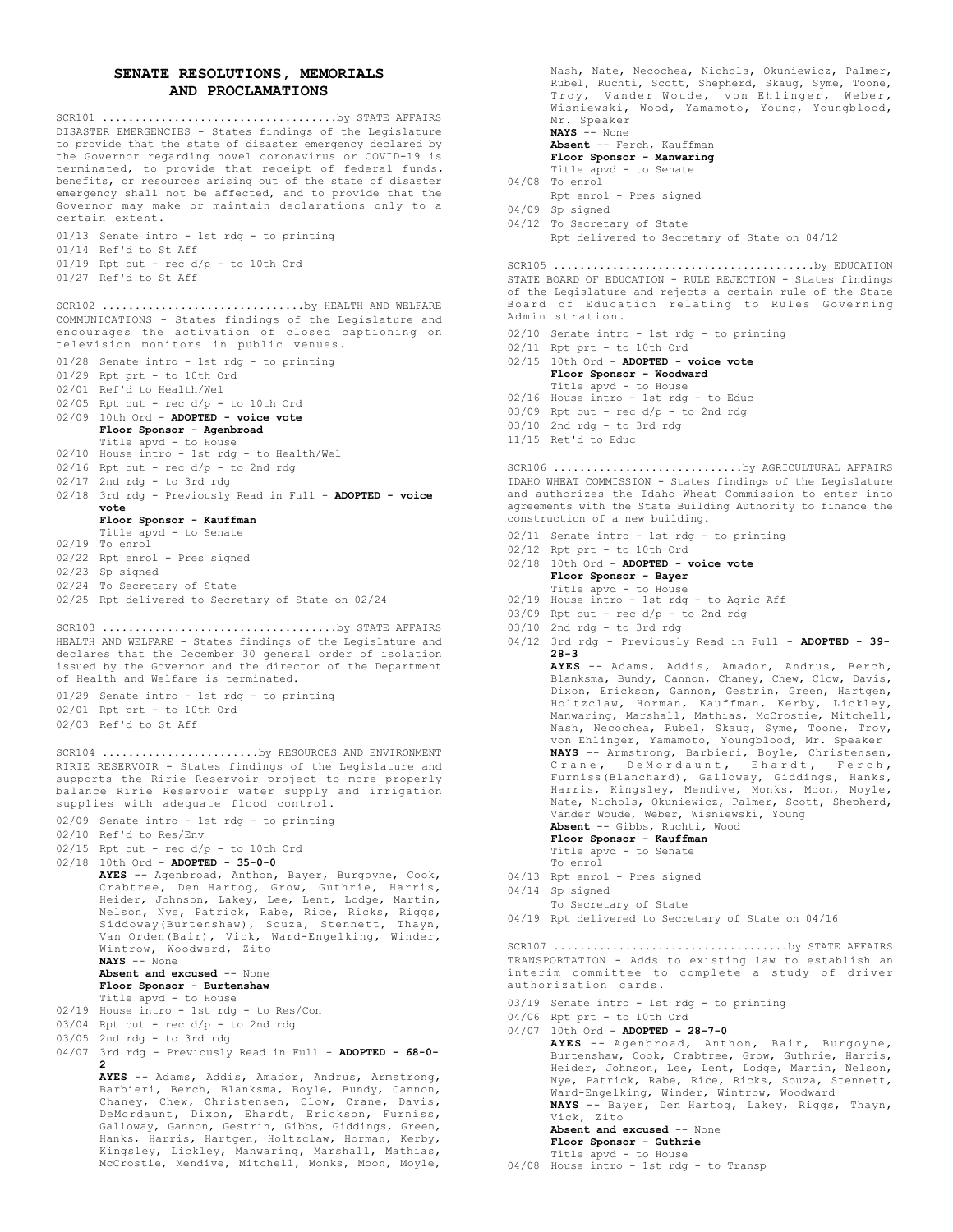ADMINISTRATIVE RULES - States findings of the Legislature and approves administrative rules that impose a fee or charge, with exceptions, and rejects certain agency rule dockets that are not approved. SCR108 ....................................by STATE AFFAIRS

05/05 Senate intro - 1st rdg - to printing Rpt prt - to 10th Ord Rls susp - **ADOPTED - voice vote Floor Sponsor - Anthon** Title apvd - to House House intro - 1st rdg - to St Aff

TEMPORARY RULES - States findings of the Legislature and approves and extends temporary rules reviewed by the Legislature, with an exception. SCR109 ....................................by STATE AFFAIRS

05/05 Senate intro - 1st rdg - to printing Rpt prt - to 10th Ord Rls susp - **ADOPTED - voice vote Floor Sponsor - Anthon** Title apvd - to House House intro - 1st rdg - to St Aff

STATE PUBLIC DEFENSE COMMISSION - RULE REJECTION - States findings of the Legislature and rejects certain rules of the State Public Defense Commission relating to General Provisions and Definitions and Requirements and Procedures for Representing Indigent Persons. SCR110 ....................................by STATE AFFAIRS

05/05 Senate intro - 1st rdg - to printing

Rpt prt - to 10th Ord Rls susp - **ADOPTED - voice vote Floor Sponsor - Lakey** Title apvd - to House House intro - 1st rdg - to Jud

LEGISLATURE - States findings of the Legislature and approves the recess of the First Regular Session of the Sixty-sixth Idaho Legislature, May 6 through May 11, reconvening on May 12. SCR111 ....................................by STATE AFFAIRS

05/05 Senate intro - 1st rdg - to printing Rpt prt - to 10th Ord Rls susp - **ADOPTED - voice vote Floor Sponsor - Winder** Title apvd - to House House intro - 1st rdg - to 2nd rdg Rls susp - **ADOPTED - 35-22-12 AYES** -- Addis(Smith), Amador, Blanksma, Bundy, Cannon, Chaney, Davis, DeMordaunt, Dixon, Ehardt, Erickson, Ferch, Furniss, Green, Harris, Horman, Kerby, Manwaring, Marshall, McCrostie, Mendive,

> Shepherd, Skaug, Toone, Troy, Vander Woude, Wood, Yamamoto, Youngblood, Mr. Speaker **NAYS** -- Adams, Barbieri, Berch, Boyle, Chew, Christensen, Crane, Galloway, Gannon, Giddings, Hanks, Holtzclaw, Kingsley, Moon, Nash, Nate, Necochea, Nichols, Rubel, Scott, Wisniewski, Young **Absent** -- Andrus, Armstrong, Clow, Gestrin, Gibbs, Hartgen, Kauffman, Lickley, Mathias, Ruchti, Syme, Weber, Vacant-Dist. 6A **Floor Sponsor - Blanksma**

> Mitchell, Monks, Moyle, Okuniewicz, Palmer,

Title apvd - to Senate To enrol Rpt enrol - Pres signed Sp signed To Secretary of State Rpt delivered to Secretary of State on 05/06

LEGISLATURE - Stating the findings of the Legislature and providing that no vouchered or unvouchered expense allowance shall be payable to any member of the legislature for any time period during a temporary adjournment following the passage of three days from the date of adoption of this concurrent resolution without the approval of the president pro tempore of the senate or the Speaker of the House of Representatives respectively. SCR112 ....................................by STATE AFFAIRS

05/12 Senate intro - 1st rdg - to printing Rpt prt - to 10th Ord Rls susp - **ADOPTED - voice vote Floor Sponsor - Anthon** Title apvd - to House House intro - 1st rdg - to 2nd rdg

Rls susp - **ADOPTED - 62-1-6 AYES** -- Adams, Addis, Amador, Andrus, Armstrong, Barbieri, Blanksma, Boyle, Bundy, Cannon, Chew,<br>Christensen. Clow. Crane. DeMordaunt, Dixon, Christensen, Clow, Crane, DeMordaunt, Ehardt, Erickson, Ferch, Furniss, Galloway, Gannon, Gestrin, Gibbs, Giddings, Green, Hanks, Harris, Hartgen, Holtzclaw, Horman, Kerby, Kingsley, Lickley, Manwaring, Marshall, Mathias, McCrostie, Mendive, Monks, Moon, Moyle, Nash, Nate, Necochea, Okuniewicz, Palmer, Rubel, Scott, Shepherd, Skaug, Syme, Toone, Troy, Vander Woude, Weber, Wisniewski, Wood, Yamamoto, Young, Youngblood, Mr. Speaker **NAYS** -- Berch **Absent** -- Chaney, Davis, Kauffman, Mitchell, Nichols, Ruchti, Vacant-Dist. 6A **Floor Sponsor - Blanksma** Title apvd - to Senate To enrol Rpt enrol - Pres signed Sp signed To Secretary of State Rpt delivered to Secretary of State on 05/13 SCR113 ....................................by STATE AFFAIRS

LITIGATION - Stating findings of the Legislature and authorizing the Speaker of the House of Representatives and the President Pro Tempore of the Senate to use moneys from the Federal Overreach Legal Defense Fund to engage counsel to sue the federal government over the Biden Administration vaccine mandates.

11/15 Senate intro - 1st rdg - to printing Rpt prt - to 10th Ord

### \*\*\*\*\*\*\*\*\*\*\*\*\*\*\*\*\*\*\*\*\*\*\*\*\*\*\*\*\*\*\*\*\*\*\*

MEDAL OF HONOR - States findings of the Legislature and supports a state funeral to honor the last surviving Medal of Honor recipient from World War II. SJM101 ....................................by STATE AFFAIRS

- 02/08 Senate intro 1st rdg to printing
- 02/09 Rpt prt to 10th Ord
- 02/15 10th Ord **ADOPTED voice vote**
- **Floor Sponsor Zito**
- Title apvd to House 02/16 House intro 1st rdg to Transp
- 03/03 Rpt out rec d/p to 2nd rdg
- 03/04 2nd rdg to 3rd rdg
- 04/08 3rd rdg Previously Read in Full ADOPTED voice **vote**
	- **Floor Sponsor Giddings**
	- Title apvd to Senate To enrol
- 04/09 Rpt enrol Pres signed
- 04/12 Sp signed
- To Secretary of State
- 04/13 Rpt delivered to Secretary of State on 04/12

THE UNITED STATES SUPREME COURT - States findings of the Legislature and urges Congress to propose an amendment to the United States Constitution to set the number of justices on the Supreme Court at nine. SJM102 ...................................by JUDICIARY AND RULES

- 02/11 Senate intro 1st rdg to printing
- 02/12 Rpt prt to 10th Ord
- 02/15 10th Ord **ADOPTED voice vote Floor Sponsor - Vick**
- Title apvd to House 02/16 House intro - 1st rdg - to Jud
- $03/12$  Rpt out rec  $d/p$  to 2nd rdg
- 
- 03/15 2nd rdg to 3rd rdg
- 04/08 3rd rdg Previously Read in Full **ADOPTED 60- 10-0**

**AYES** -- Adams, Addis, Amador, Andrus, Armstrong, Barbieri, Blanksma, Boyle, Bundy, Cannon, Chaney, Christensen, Clow, Crane, DeMordaunt, Dixon, Ehardt, Erickson, Ferch, Furniss, Galloway, Gannon, Gestrin, Gibbs, Giddings, Hanks, Harris, Hartgen, Holtzclaw, Horman, Kauffman, Kerby, Kingsley, Lickley, Manwaring, Marshall, Mendive, Mitchell, Monks, Moon, Moyle, Nate, Nichols, Okuniewicz, Palmer, Ruchti, Scott, Shepherd, Skaug, Syme, Troy, Vander Woude, von Ehlinger, Weber, Wisniewski, Wood, Yamamoto, Young, Youngblood, Mr. Speaker **NAYS** -- Berch, Chew, Davis, Green, Mathias, McCrostie, Nash, Necochea, Rubel, Toone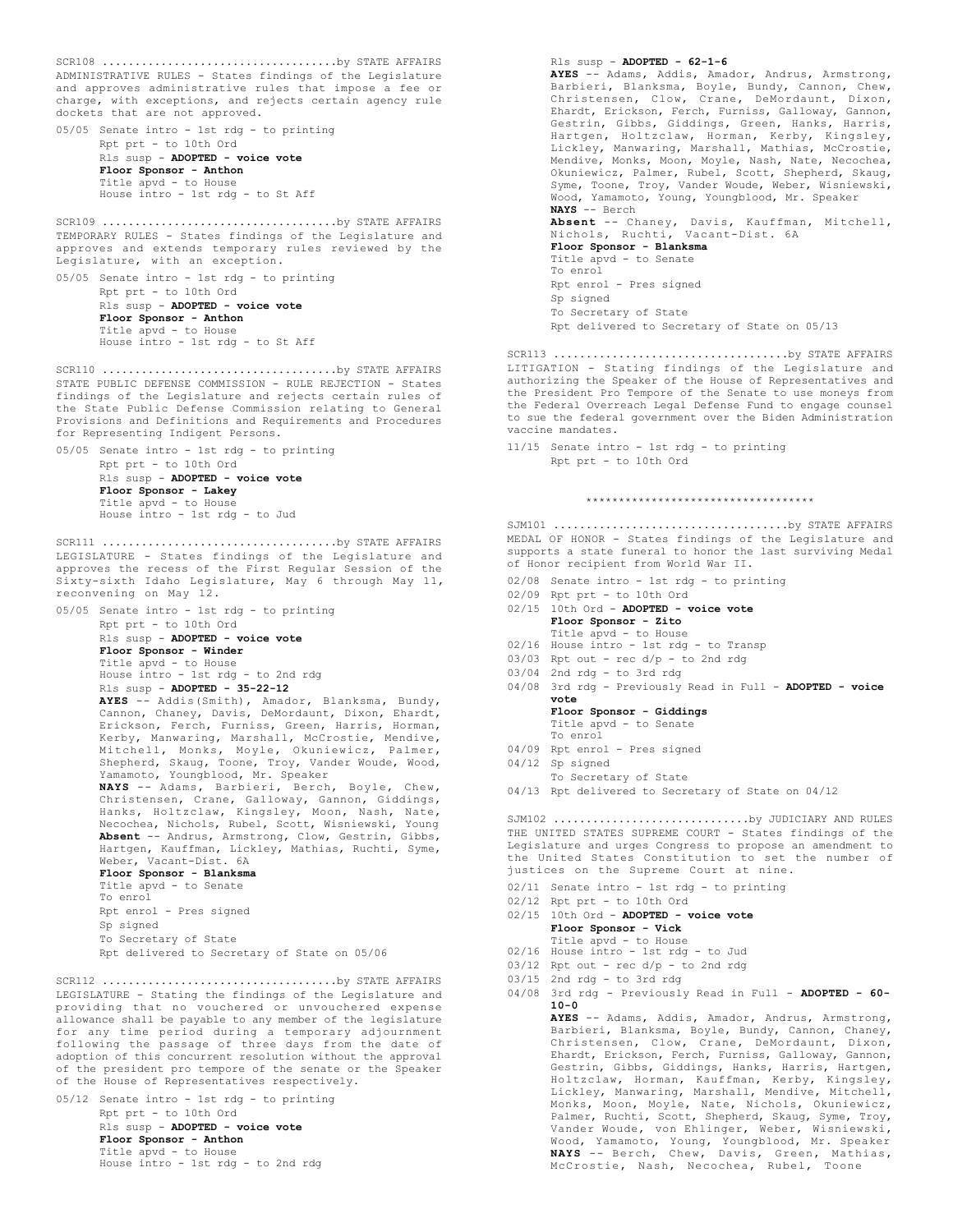**Absent** -- None **Floor Sponsor - Chaney** Title apvd - to Senate To enrol 04/09 Rpt enrol - Pres signed 04/12 Sp signed To Secretary of State 04/13 Rpt delivered to Secretary of State on 04/12 COLUMBIA-SNAKE RIVER SYSTEM - States findings of the Legislature, opposes the removal or breaching of the dams on the Columbia-Snake River System and its tributaries, and recognizes certain benefits provided by the Port of Lewiston. 03/03 Senate intro - 1st rdg - to printing 03/04 Ref'd to Res/Env 03/08 Rpt out - rec d/p - to 10th Ord 03/09 10th Ord - **ADOPTED - 28-6-1 AYES** -- Agenbroad, Bair, Bayer, Burtenshaw, Cook, Crabtree, Den Hartog, Grow, Guthrie, Harris, Heider, Johnson, Lakey, Lee, Lent, Lodge, Martin, Nelson, Patrick, Rice, Ricks, Riggs, Souza, Thayn, Vick, Winder, Woodward, Zito **NAYS** -- Burgoyne, Nye, Rabe, Stennett, Ward-Engelking, Wintrow **Absent and excused** -- Anthon **Floor Sponsor - Bayer** Title apvd - to House 03/10 House intro - 1st rdg - to Res/Con 03/12 Rpt out - rec d/p - to 2nd rdg 03/15 2nd rdg - to 3rd rdg 04/08 3rd rdg - Previously Read in Full - **ADOPTED - 58- 12-0 AYES** -- Adams, Addis, Amador, Andrus, Armstrong, Barbieri, Blanksma, Boyle, Bundy, Cannon, Chaney, Christensen, Clow, Crane, DeMordaunt, Dixon, Ehardt, Erickson, Ferch, Furniss, Galloway, Gestrin, Gibbs, Giddings, Hanks, Harris, Hartgen, Holtzclaw, Horman, Kauffman, Kerby, Kingsley, Lickley, Manwaring, Marshall, Mendive, Mitchell, Monks, Moon, Moyle, Nate, Nichols, Okuniewicz, Palmer, Scott, Shepherd, Skaug, Syme, Troy, Vander Woude, von Ehlinger, Weber, Wisniewski, Wood, Yamamoto, Young, Youngblood, Mr. Speaker **NAYS** -- Berch, Chew, Davis, Gannon, Green, Mathias, McCrostie, Nash, Necochea, Rubel, Ruchti, Toone **Absent** -- None **Floor Sponsor - Troy** Title apvd - to Senate To enrol 04/09 Rpt enrol - Pres signed 04/12 Sp signed To Secretary of State 04/13 Rpt delivered to Secretary of State on 04/12 SJM103 ....................................by STATE AFFAIRS FEDERAL PARTNERSHIP ON CRIMINAL JUSTICE - States findings of the Legislature and urges the federal government to respect state criminal justice priorities and advance change through partnerships rather than mandates. 03/11 Senate intro - 1st rdg - to printing 03/12 Rpt prt - to 10th Ord 03/16 10th Ord - **ADOPTED - voice vote Floor Sponsor - Riggs** Title apvd - to House 03/17 House intro - 1st rdg - to Jud  $04/08$  Rpt out - rec  $d/p$  - to 2nd rdg 04/09 2nd rdg - to 3rd rdg 04/12 3rd rdg - Previously Read in Full - **ADOPTED - 60-5- 5 AYES** -- Adams, Addis, Amador, Andrus, Armstrong, Barbieri, Blanksma, Boyle, Bundy, Cannon, Chaney, Chew, Christensen, Clow, Crane, DeMordaunt, Dixon, Ehardt, Erickson, Ferch, Furniss(Blanchard), Galloway, Gannon, Gestrin, Giddings, Green, Hanks, Harris, Hartgen, Holtzclaw, Horman, Kauffman, Kerby, Kingsley, Lickley, Manwaring, Marshall, McCrostie, Mitchell, Monks, Moon, Moyle, Nate, Nichols, Okuniewicz, Palmer, Rubel, Scott, Shepherd, Skaug, Syme, Troy, Vander Woude, von Ehlinger, Weber, Wisniewski, Yamamoto, Young, Youngblood, Mr. Speaker **NAYS** -- Davis, Mathias, Nash, Necochea, Toone **Absent** -- Berch, Gibbs, Mendive, Ruchti, Wood **Floor Sponsor - Blanksma** SJM104 ..............................by JUDICIARY AND RULES

Title apvd - to Senate To enrol

04/13 Rpt enrol - Pres signed

- 04/14 Sp signed
- To Secretary of State
- 04/19 Rpt delivered to Secretary of State on 04/16

VACCINE MANDATES - Stating findings of the Legislature and expressing opposition to the Biden Administration vaccine mandates. SJM105 ....................................by STATE AFFAIRS

- 11/15 Senate intro 1st rdg to printing Rpt prt - to 10th Ord
- 10th Ord **ADOPTED voice vote** 11/16 **Floor Sponsor - Winder** Title apvd - to House House intro - 1st rdg - to 2nd rdg Rls susp - **ADOPTED - voice vote Floor Sponsor - Blanksma** Title apvd - to Senate To enrol
- 11/17 Rpt enrol Pres signed Sp signed To Secretary of State Rpt delivered to Secretary of State on 11/17

### \*\*\*\*\*\*\*\*\*\*\*\*\*\*\*\*\*\*\*\*\*\*\*\*\*\*\*\*\*\*\*\*\*\*\*

CONTROLLED SUBSTANCES - Proposes an amendment to the Idaho Constitution prohibiting the production, manufacture, transportation, sale, delivery, dispensing, distribution, possession, or use of certain psychoactive drugs. SJR101 ....................................by STATE AFFAIRS

- 01/18 Senate intro 1st rdg to printing
- 01/19 Rpt prt to St Aff
- $01/29$  Rpt out rec  $d/p$  to 2nd rdg
- 02/01 2nd rdg to 3rd rdg

02/03 3rd rdg - **ADOPTED - 24-11-0 AYES** -- Agenbroad, Anthon, Bair, Burtenshaw, Cook, Crabtree, Den Hartog, Grow, Guthrie, Harris, Heider, Lakey, Lee, Lent, Lodge, Martin, Patrick, Rice, Ricks, Riggs, Souza, Thayn, Winder, Woodward **NAYS** -- Bayer, Burgoyne, Johnson, Nelson, Nye, Rabe, Stennett, Vick, Ward-Engelking, Wintrow, Zito **Absent and excused** -- None **Floor Sponsor - Grow** Title apvd - to House

02/04 House intro - 1st rdg - to St Aff

LEGISLATURE - States findings of the Legislature and proposes an amendment to the Constitution of the state of Idaho to establish provisions regarding convening the Legislature for special or organizational sessions. SJR102 ....................................by STATE AFFAIRS

- 02/26 Senate intro 1st rdg to printing
- Rpt prt to St Aff
- $03/01$  Rpt out rec  $d/p$  to 2nd rdg
- $03/02$  2nd rdg to 3rd rdg

03/03 3rd rdg - **ADOPTED - 24-11-0 AYES** -- Agenbroad, Anthon, Bair, Bayer, Burtenshaw, Cook, Crabtree, Den Hartog, Grow, Harris, Heider, Lakey, Lee, Lent, Lodge, Patrick, Rice, Ricks, Riggs, Souza, Thayn, Vick, Winder, Zito **NAYS** -- Burgoyne, Guthrie, Johnson, Martin, Nelson, Nye, Rabe, Stennett, Ward-Engelking, Wintrow, Woodward **Absent and excused** -- None **Floor Sponsor - Winder** Title apvd - to House 03/04 H Held at Desk 04/14 House intro - 1st rdg - to St Aff 04/15 Rpt out - rec d/p - to 2nd rdg

- 04/16 2nd rdg to 3rd rdg
- 04/20 3rd rdg Previously Read in Full **ADOPTED 54- 15-1**

**AYES** -- Addis, Amador, Andrus, Armstrong, Barbieri, Blanksma, Boyle, Bundy, Cannon, Chaney, Christensen, Clow, Crane, DeMordaunt, Dixon, Ehardt, Erickson, Ferch, Furniss, Galloway, Gestrin, Giddings, Hanks, Harris, Hartgen, Holtzclaw, Horman, Kauffman, Kerby, Kingsley, Lickley, Marshall, Mendive, Mitchell, Monks, Moon, Moyle, Nate, Nichols, Okuniewicz, Palmer, Scott, Shepherd, Skaug, Syme, Troy, Vander Woude,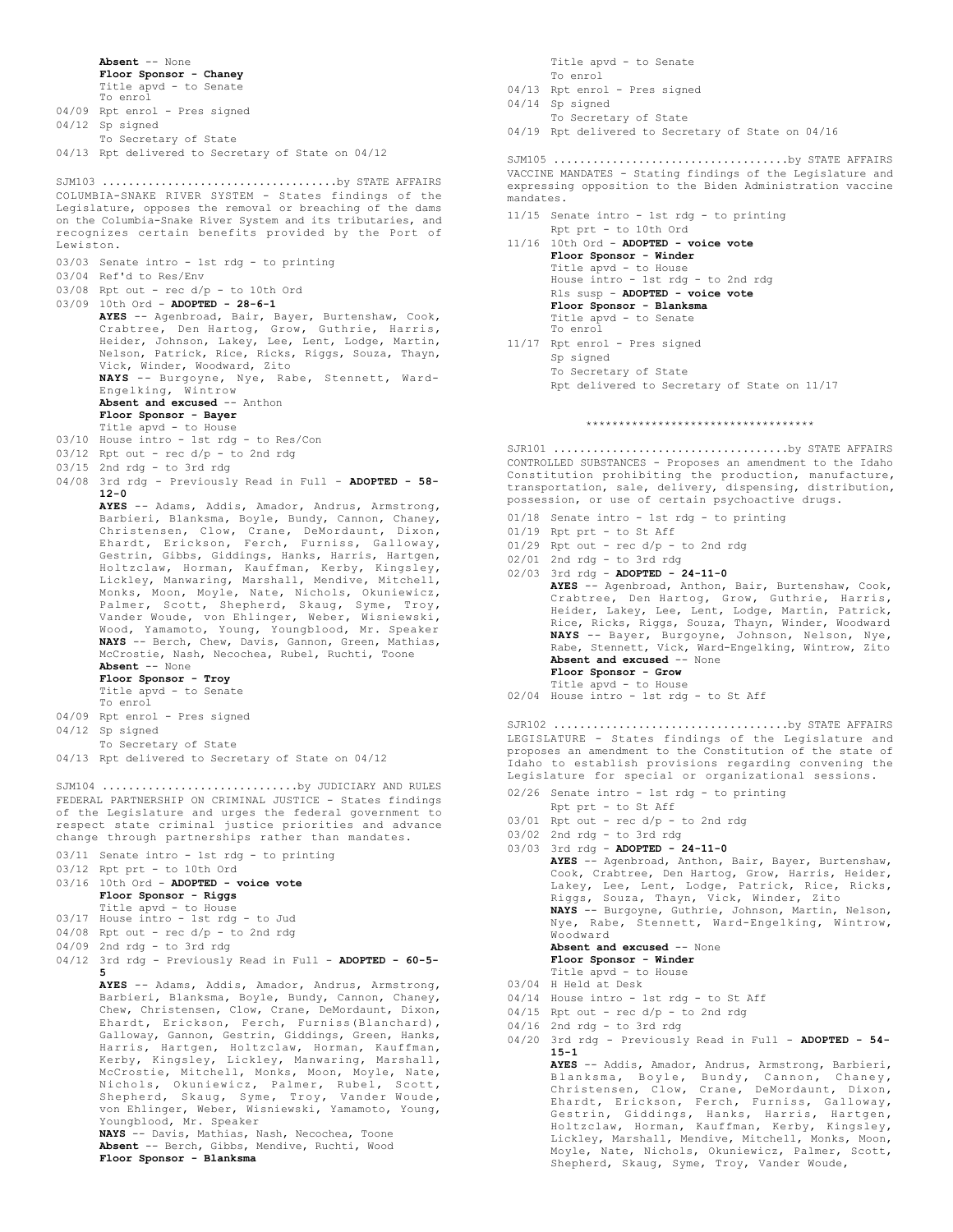von Ehlinger, Weber, Wisniewski, Yamamoto, Young, Youngblood, Mr. Speaker **NAYS** -- Berch, Chew, Davis(Burns), Gannon, Gibbs, Green, Manwaring, Mathias, McCrostie, Nash, Necochea, Rubel, Ruchti, Toone, Wood **Absent** -- Adams **Floor Sponsor - Monks** Title apvd - to Senate 04/21 To enrol Rpt enrol - Pres signed 04/22 Sp signed To Secretary of State 04/26 Rpt delivered to Secretary of State on 04/22 \*\*\*\*\*\*\*\*\*\*\*\*\*\*\*\*\*\*\*\*\*\*\*\*\*\*\*\*\*\*\*\*\*\*\* MARQUEE RICKS - Commends Marquee Ricks for her accomplishment during the 2021 American Farm Bureau Federation's national Young Farmers and Ranchers Discussion Meet competition. 03/03 Senate intro - 1st rdg - to printing 03/04 Rpt prt - to 10th Ord 03/12 10th Ord - **ADOPTED - voice vote Floor Sponsor - Ricks** Title apvd - to House 03/15 House intro - 1st rdg - to St Aff SP101 .....................................by STATE AFFAIRS JON EVANS - States findings of the legislature and recognizes and congratulates Jon Evans for his induction into the Boys and Girls Club of America Hall of Fame. 04/12 Senate intro - 1st rdg - to printing 04/13 Rpt prt - to 10th Ord 04/14 10th Ord - **ADOPTED - voice vote Floor Sponsor - Johnson** Title apvd - to House 04/15 House intro - 1st rdg - to St Aff SP102 .....................................by STATE AFFAIRS TRANSPORTATION - A proclamation commending the Ada County Highway District on its 50th anniversary. 04/19 Senate intro - 1st rdg - to printing 04/20 Rpt prt - to 10th Ord 04/26 10th Ord - **ADOPTED - voice vote Floor Sponsor - Winder** Title apvd - to House 04/27 House intro - 1st rdg - to 2nd rdg 04/29 2nd rdg - to 3rd rdg 05/03 3rd rdg - Previously Read in Full - ADOPTED - voice **vote Floor Sponsor - Palmer** Title apvd - to Senate 05/04 Filed in Office of the Secretary of Senate SP103 .....................................by STATE AFFAIRS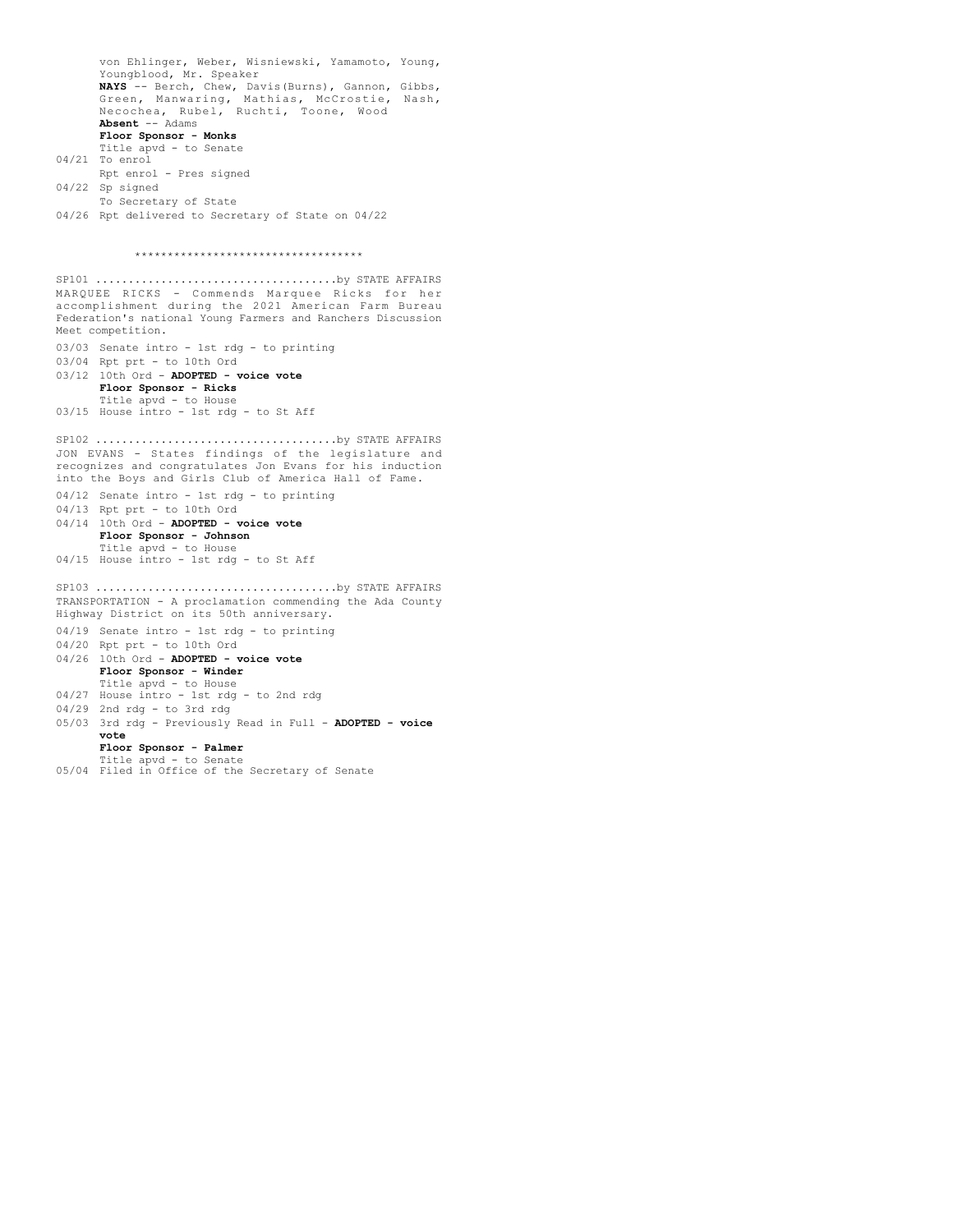# **SENATORS**

# *Alphabetical Listing & District*

| <b>SENATE</b>                       | Dist. | <b>SENATE</b>                              | Dist. |
|-------------------------------------|-------|--------------------------------------------|-------|
| Agenbroad, Jeff (R) Nampa  13       |       | Martin, Fred S. (R) Boise  15              |       |
| Anthon, Kelly Arthur (R) Burley  27 |       | Nelson, David (D) Moscow  5                |       |
| Bair, Steve (R) Blackfoot  31       |       | Nye, Mark (D) Pocatello  29                |       |
| Bayer, Regina M. (R) Meridian  21   |       | Patrick, Jim L. (R) Twin Falls  25         |       |
| Burgoyne, Grant (D) Boise  16       |       | Rice, Jim (R) Caldwell  10                 |       |
| Burtenshaw, Van T. (R) Terreton  35 |       | Ricks, Doug (R) Rexburg  34                |       |
| Cook, Kevin (R) Idaho Falls  30     |       | Riggs, Peter (R) Post Falls  3             |       |
| Crabtree, Carl (R) Grangeville  7   |       | Souza, Mary (R) Coeur d'Alene  4           |       |
| Den Hartog, Lori (R) Meridian  22   |       | Stennett, Michelle (D) Ketchum  26         |       |
| Grow, C. Scott (R) Ada  14          |       | Thayn, Steven P. (R) Emmett  8             |       |
| Guthrie, Jim (R) McCammon  28       |       | Vacant $(17)$ , Resigned - $(D)$ Boise  17 |       |
| Harris, Mark (R) Soda Springs  32   |       | Vick, Steve (R) Dalton Gardens  2          |       |
| Heider, Lee (R) Twin Falls  24      |       | Ward-Engelking, Janie (D) Boise  18        |       |
| Johnson, Daniel G. (R) Lewiston  6  |       | Winder, Chuck (R) Boise  20                |       |
| Lakey, Todd M. (R) Nampa  12        |       | Wintrow, Melissa (D) Boise  19             |       |
| Lee, Abby (R) Fruitland  9          |       | Woodward, Jim (R) Sagle  1                 |       |
| Lent, Dave (R) Idaho Falls  33      |       | Zito, Christy (R) Hammett  23              |       |
| Lodge, Patti Anne (R) Caldwell  11  |       |                                            |       |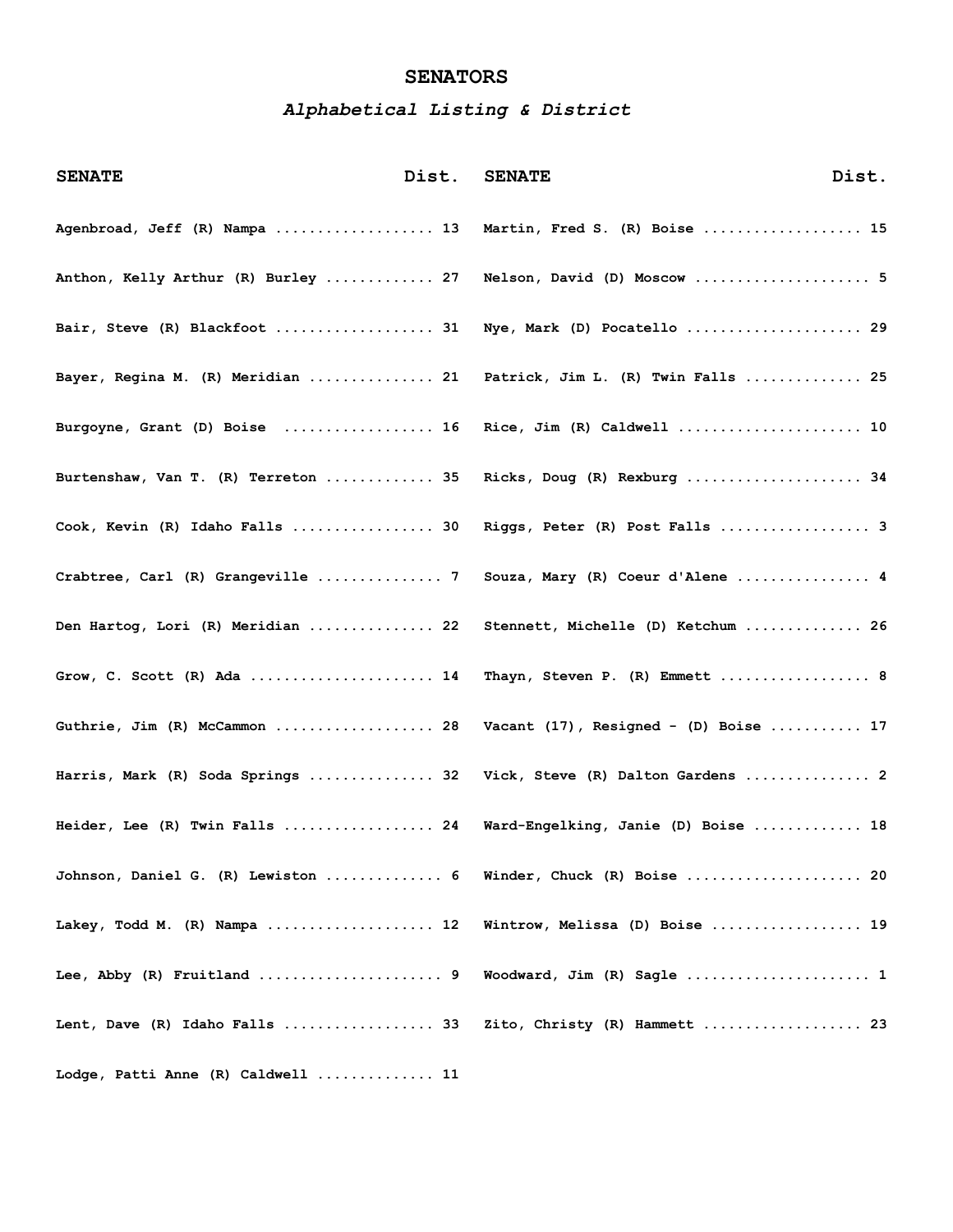# **HOUSE OF REPRESENTATIVES**

# *Alphabetical Listing & District*

| <b>HOUSE</b><br>Dist.                                             | Dist.<br><b>HOUSE</b>                 |
|-------------------------------------------------------------------|---------------------------------------|
| Adams, Ben (R) Nampa  13                                          | Kingsley, Mike (R) Lewiston  6        |
| Addis, Jim (R) Coeur d'Alene  4                                   | Lickley, Laurie (R) Jerome  25        |
| Amador, Paul (R) Coeur d'Alene  4                                 | Manwaring, Dustin (R) Pocatello  29   |
| Andrus, Kevin (R) Lava Hot Springs  28                            | Marshall, Gary L. (R) Idaho Falls  30 |
| Armstrong, Randy (R) Inkom  28                                    | Mathias, Chris (D) Boise  19          |
| Barbieri, Vito (R) Dalton Gardens  2                              | McCann, Lori (R) Lewiston  6          |
| Bedke, Scott (R) Oakley  27                                       | McCrostie, John (D) Garden City  16   |
| Berch, Steve (D) Boise  15                                        | Mendive, Ron (R) Coeur d'Alene  3     |
| Blanksma, Megan (R) Hammett  23                                   | Mitchell, Brandon (R) Moscow  5       |
| Boyle, Judy (R) Midvale  9                                        | Monks, Jason A. (R) Meridian  22      |
| Bundy, Matthew "Matt" (R) Mountain Home  23                       | Moon, Dorothy (R) Stanley  8          |
| Cannon, David M. (R) Blackfoot  31                                | Moyle, Mike (R) Star  14              |
| Chaney, Greg (R) Caldwell  10                                     | Nash, Colin (D) Boise  16             |
| Chew, Sue (D) Boise  17                                           | Nate, Ron (R) Rexburg  34             |
| Christensen, Chad (R) Iona  32                                    | Necochea, Lauren (D) Boise  19        |
| Clow, Lance (R) Twin Falls  24                                    | Nichols, Tammy (R) Middleton  11      |
|                                                                   | Okuniewicz, Doug (R) Hayden  2        |
| Davis, Muffy (D) Ketchum  26                                      | Palmer, Joe A. (R) Meridian  20       |
| DeMordaunt, Gayann (R) Eagle  14                                  | Rubel, Ilana (D) Boise  18            |
| Dixon, Sage G. (R) Ponderay  1                                    | Ruchti, James D. (D) Pocatello  29    |
| Ehardt, Barbara (R) Idaho Falls  33                               | Scott, Heather (R) Blanchard  1       |
| Erickson, Marco (R) Idaho Falls  33                               | Shepherd, Charlie (R) Pollock  7      |
|                                                                   | Skaug, Bruce D. (R) Nampa  12         |
| Furniss, Rod (R) Rigby  35                                        | Syme, Scott (R) Caldwell  11          |
| Galloway, Codi (R) Boise  15                                      | Toone, Sally J. (D) Gooding  26       |
| Gannon, John (D) Boise  17                                        | Troy, Caroline Nilsson (R) Genesee  5 |
| Gestrin, Terry (R) Donnelly  8                                    | Vander Woude, John (R) Nampa  22      |
| Gibbs, Marc (R) Grace  32                                         | Weber, Jon O. (R) Rexburg  34         |
| Giddings, Priscilla (R) White Bird  7                             | Wisniewski, Tony (R) Post Falls  3    |
| Green, Brooke (D) Boise $18$                                      | Wood, Fred (R) Burley  27             |
| Hanks, Karey (R) St. Anthony  35                                  | Yamamoto, Julie (R) Caldwell  10      |
| Harris, Steven C. (R) Meridian  21                                | Young, Julianne (R) Blackfoot  31     |
| Hartgen, Linda Wright (R) Twin Falls  24                          | Youngblood, Rick D. (R) Nampa  12     |
| Holtzclaw, James (R) Meridian  20                                 |                                       |
| $Horman$ , Wendy (R) Idaho Falls $\ldots \ldots \ldots \ldots 30$ |                                       |
| Kauffman, Clark (R) Filer  25                                     |                                       |
| Kerby, Ryan (R) New Plymouth  9                                   |                                       |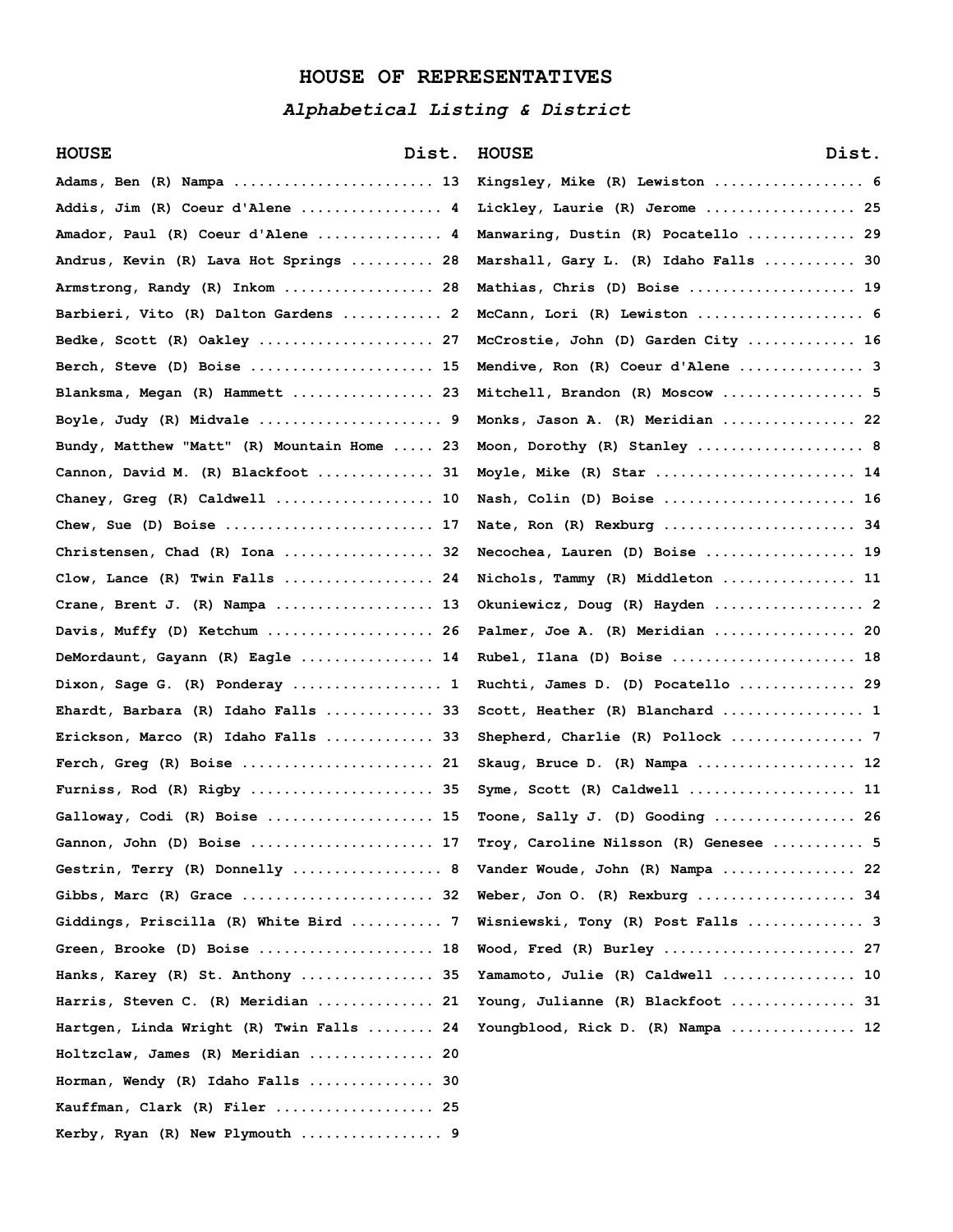#### **HOUSE BILLS**

STATE DISASTER PREPAREDNESS ACT - Amends existing law to revise provisions regarding the Governor's powers during a disaster emergency and to provide that the Governor may not alter, adjust, or suspend any provision of Idaho Code. 01/13 House intro - 1st rdg - to printing 01/14 Rpt prt - to St Aff H0001 .....................................by STATE AFFAIRS ELECTIONS - Amends existing law to revise provisions regarding bond and levy ballot question disclosures. 01/14 House intro - 1st rdg - to printing 01/15 Rpt prt - to St Aff H0002 .....................................by STATE AFFAIRS CHILD PROTECTION - Amends existing law to revise the definition of "neglected." 01/14 House intro - 1st rdg - to printing 01/15 Rpt prt - Held at Desk 01/19 Ref'd to Jud H0003 .....................................by STATE AFFAIRS DOMESTIC RELATIONS - Amends existing law to provide that emergency or disaster declarations shall not be considered a compelling governmental interest sufficient to restrict parental rights. 01/14 House intro - 1st rdg - to printing 01/15 Rpt prt - to Jud H0004 .....................................by STATE AFFAIRS TRANSPORTATION - Amends existing law to provide for handsfree use of certain devices. 01/19 House intro - 1st rdg - to printing 01/20 Rpt prt - to Transp  $01/27$  Rpt out - rec  $d/p$  - to 2nd rdg 01/28 2nd rdg - to 3rd rdg 01/29 3rd rdg - Previously Read in Full - **PASSED - 39-28- 3 AYES** -- Addis, Amador, Berch, Blanksma, Bundy, Cannon, Chaney, Chew(Hoy), Clow, Crane, Davis(Burns), DeMordaunt, Dixon, Ehardt, Erickson, Furniss, Galloway, Gannon, Green, Hartgen, Horman, Kauffman, Lickley, Manwaring, Marshall, Mathias, McCrostie, Mitchell, Nash, Necochea, Rubel, Ruchti, Skaug, Syme, Toone(Metzler-Fitzgerald), Troy, Yamamoto, Youngblood, Mr. Speaker **NAYS** -- Adams, Andrus, Armstrong, Barbieri, Boyle, Christensen, Ferch, Gestrin, Giddings, Hanks, Harris, Holtzclaw, Kerby, Kingsley, Mendive, Monks, Moon, Moyle, Nate, Nichols, Okuniewicz, Scott, Shepherd, Vander Woude, von Ehlinger, Weber, Wisniewski, Young **Absent** -- Gibbs, Palmer, Wood **Floor Sponsor - Mitchell** Title apvd - to Senate 02/01 Senate intro - 1st rdg - to Transp 02/18 Rpt out - rec d/p - to 2nd rdg 02/19 2nd rdg - to 3rd rdg 03/02 3rd rdg - **PASSED - 19-15-1 AYES** -- Agenbroad, Anthon, Burgoyne, Crabtree, Den Hartog, Grow, Lee, Lodge, Martin, Nelson, Nye, Patrick, Rabe, Souza, Stennett, Ward-Engelking, Winder, Wintrow, Woodward **NAYS** -- Bair, Bayer, Burtenshaw, Cook, Guthrie, Harris, Heider, Johnson, Lakey, Lent, Ricks, Riggs, Thayn, Vick, Zito **Absent and excused** -- Rice **Floor Sponsor - Winder** Title apvd - to House 03/03 To enrol 03/04 Rpt enrol - Sp signed 03/05 Pres signed 03/08 To Governor 03/09 Rpt delivered to Governor on 03/08 03/10 Governor signed on March 8, 2021 Session Law Chapter 20 Effective: 03/08/2021 H0005 ........................by TRANSPORTATION AND DEFENSE

TAX APPEALS - Amends existing law to remove provisions regarding Board of Tax Appeals hearings. 01/19 House intro - 1st rdg - to printing 01/20 Rpt prt - to Rev/Tax H0006 ..............................by REVENUE AND TAXATION STATE TREASURER - Amends existing law to provide that idle moneys may be invested in physical gold and silver in certain instances. 01/19 House intro - 1st rdg - to printing 01/20 Rpt prt - to St Aff 02/09 Rpt out - rec d/p - to 2nd rdg 02/10 2nd rdg - to 3rd rdg 02/11 3rd rdg - Previously Read in Full - **PASSED - 51-19- 0 AYES** -- Adams, Addis, Amador, Andrus, Armstrong, Barbieri, Blanksma, Boyle, Bundy, Cannon, Christensen, Crane, Davis, DeMordaunt, Dixon, Ehardt, Erickson, Ferch, Galloway, Gannon, Gestrin, Giddings, Hanks, Harris, Holtzclaw, Horman, Kerby, Kingsley, Manwaring, Marshall, Mendive, Mitchell, Monks, Moon, Moyle, Nate, Nichols, Okuniewicz, Palmer, Rubel, Scott, Shepherd, Skaug, Vander Woude, von Ehlinger, Weber, Wisniewski, Yamamoto, Young, Youngblood, Mr. Speaker **NAYS** -- Berch, Chaney, Chew(Colwell), Clow, Furniss, Gibbs, Green, Hartgen, Kauffman, Lickley, Mathias, McCrostie, Nash, Necochea, Ruchti, Syme, Toone, Troy, Wood **Absent** -- None **Floor Sponsor - Nate** Title apvd - to Senate 02/12 Senate intro - 1st rdg - to St Aff H0007 .....................................by STATE AFFAIRS ELECTIONS - Amends existing law to revise provisions regarding bond and levy ballot disclosures. 01/19 House intro - 1st rdg - to printing 01/20 Rpt prt - to St Aff 01/25 Rpt out - to Gen Ord 02/04 Ref'd to St Aff H0008 .....................................by STATE AFFAIRS SAGE GROUSE - Amends existing law to provide for game tags, to revise fee provisions, and to revise violation provisions regarding permits. 01/20 House intro - 1st rdg - to printing 01/21 Rpt prt - to Res/Con  $01/28$  Rpt out - rec  $d/p$  - to 2nd rdg  $01/29$  2nd rdg - to 3rd rdg 02/04 Ret'd to Res/Con H0009 ........................by RESOURCES AND CONSERVATION FISH AND GAME - Amends existing law to revise provisions regarding bait. 01/20 House intro - 1st rdg - to printing 01/21 Rpt prt - to Res/Con H0010 ........................by RESOURCES AND CONSERVATION APPROPRIATIONS - Appropriates and transfers \$34,300 from the General Fund to the Hazardous Substance Emergency Response Fund for fiscal year 2021. 01/20 House intro - 1st rdg - to printing 01/21 Rpt prt - to 2nd rdg 01/22 2nd rdg - to 3rd rdg 01/25 3rd rdg - Previously Read in Full - **PASSED - 69-1-0 AYES** -- Adams, Addis, Amador, Andrus, Armstrong, Berch, Blanksma, Boyle, Bundy, Cannon, Chaney, Chew(Hoy), Christensen, Clow, Crane, Davis(Burns), DeMordaunt, Dixon, Ehardt, Erickson, Ferch, Furniss, Galloway, Gannon, Gestrin, Gibbs, Giddings, Green, Hanks, Harris, Hartgen, Holtzclaw, Horman, Kauffman, Kerby, Kingsley, Lickley, Manwaring, Marshall, Mathias, McCrostie, Mendive, Mitchell, Monks, Moon, Moyle, Nash, Nate, Necochea, Nichols, Okuniewicz, Palmer, Rubel, Ruchti, Scott, Shepherd, Skaug, Syme, Toone, Troy, Vander Woude, von Ehlinger, Weber, Wisniewski, Wood, Yamamoto, Young, Youngblood, Mr. Speaker **NAYS** -- Barbieri H0011 ....................................by APPROPRIATIONS

**Absent** -- None **Floor Sponsor - Giddings**

Title apvd - to Senate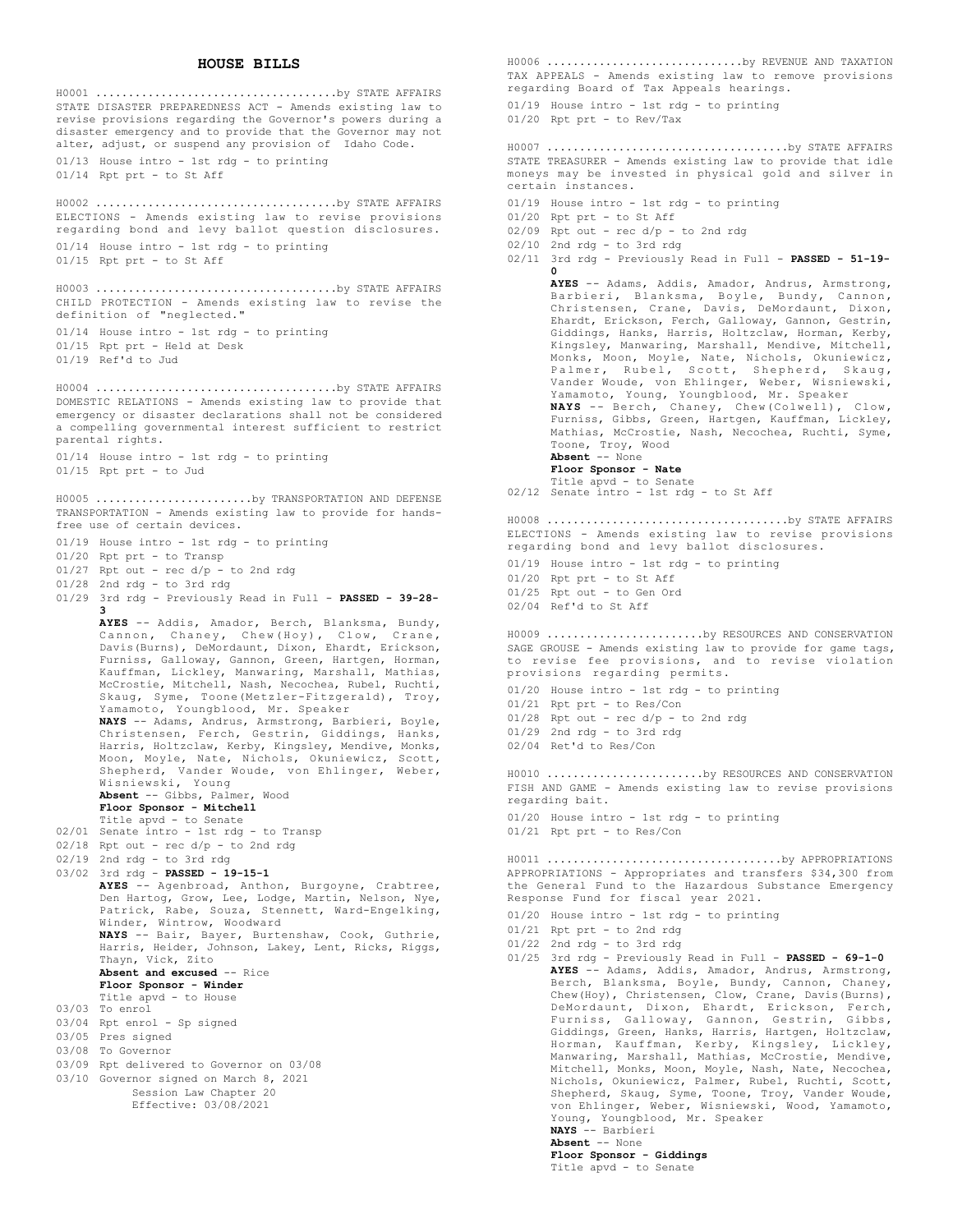01/26 Senate intro - 1st rdg - to Fin 01/27 Rpt out - rec d/p - to 2nd rdg 01/28 2nd rdg - to 3rd rdg 02/09 3rd rdg - **PASSED - 35-0-0 AYES** -- Agenbroad, Anthon, Bair, Bayer, Burgoyne, Burtenshaw, Cook, Crabtree, Den Hartog, Grow, Guthrie, Harris, Heider, Johnson, Lakey, Lee, Lent, Lodge, Martin, Nelson, Nye, Patrick, Rabe, Rice, Ricks, Riggs, Souza, Stennett, Thayn, Vick, Ward-Engelking, Winder, Wintrow, Woodward, Zito **NAYS** -- None **Absent and excused** -- None **Floor Sponsor - Bair** Title apvd - to House 02/10 To enrol 02/11 Rpt enrol - Sp signed 02/12 Pres signed 02/15 To Governor 02/16 Rpt delivered to Governor on 02/15 02/17 Governor signed on February 15, 2021 Session Law Chapter 4 Effective: 02/15/2021 SALES AND USE TAX - Amends existing law to revise provisions regarding the taxation of short-term rental marketplace transactions. 01/20 House intro - 1st rdg - to printing 01/21 Rpt prt - to Rev/Tax H0012 ..............................by REVENUE AND TAXATION INCOME TAXES - Adds to existing law to provide state procedures for certain partnerships to report adjustments to federal taxable income. 01/20 House intro - 1st rdg - to printing 01/21 Rpt prt - to Rev/Tax H0013 ..............................by REVENUE AND TAXATION TAXING DISTRICTS - Amends and repeals existing law regarding the ability for municipalities to file for federal bankruptcy protection. 01/20 House intro - 1st rdg - to printing 01/21 Rpt prt - to Rev/Tax 01/28 Rpt out - rec d/p - to 2nd rdg 01/29 2nd rdg - to 3rd rdg 02/02 Ret'd to Rev/Tax H0014 ..............................by REVENUE AND TAXATION PROPERTY TAXES - Amends existing law regarding the subsequent property roll and removes obsolete language regarding widows. 01/20 House intro - 1st rdg - to printing 01/21 Rpt prt - to Rev/Tax  $01/25$  Rpt out - rec  $d/p$  - to 2nd rdg 01/26 2nd rdg - to 3rd rdg 01/27 3rd rdg - Previously Read in Full - **PASSED - 67-0-3 AYES** -- Adams, Addis, Amador, Andrus, Armstrong, Barbieri, Berch, Blanksma, Boyle, Bundy, Cannon, Chaney, Chew(Hoy), Christensen, Clow, Crane, Davis(Burns), DeMordaunt, Dixon, Ehardt, Erickson, Ferch, Furniss, Galloway, Gannon, Gestrin, Giddings, Green, Hanks, Harris, Hartgen, Holtzclaw, Horman, Kauffman, Kerby, Kingsley, Lickley, Manwaring, Marshall, Mathias, McCrostie, Mendive, Mitchell, Monks, Moon, Moyle, Nash, Nate, Necochea, Nichols, Okuniewicz, Palmer, Rubel, Ruchti, Shepherd, Skaug, Syme, Toone(Metzler-Fitzgerald), Troy, Vander Woude, von Ehlinger, Weber, Wisniewski, Wood, Yamamoto, Youngblood, Mr. Speaker **NAYS** -- None **Absent** -- Gibbs, Scott, Young **Floor Sponsor - Cannon** Title apvd - to Senate 01/28 Senate intro - 1st rdg - to Loc Gov  $02/10$  Rpt out - rec  $d/p$  - to 2nd rdg 02/11 2nd rdg - to 3rd rdg 03/08 3rd rdg - **PASSED - 35-0-0 AYES** -- Agenbroad, Anthon, Bair, Bayer, Burgoyne, Burtenshaw, Cook, Crabtree, Den Hartog, Grow, Guthrie, Harris, Heider, Johnson, Lakey, Lee, Lent, Lodge, Martin, Nelson, Nye, Patrick, Rabe, Rice, Ricks, Riggs, Souza, Stennett, Thayn, Vick, Ward-Engelking, Winder, Wintrow, Woodward, Zito **NAYS** -- None H0015 ..............................by REVENUE AND TAXATION

**Absent and excused** -- None **Floor Sponsor - Rabe** Title apvd - to House 03/09 To enrol 03/10 Rpt enrol - Sp signed Pres signed 03/11 To Governor 03/12 Rpt delivered to Governor on 03/11 03/16 Governor signed on March 12, 2021 Session Law Chapter 26 Effective: Retroactive to 01/01/2021 STATE DISASTER PREPAREDNESS ACT - Amends existing law to revise provisions regarding the Governor's powers during a disaster emergency and to provide that the Governor may not alter, adjust, or suspend any provision of the Idaho Code. 01/21 House intro - 1st rdg - to printing 01/22 Rpt prt - to 2nd rdg 01/25 2nd rdg - to 3rd rdg 02/04 Ret'd to St Aff H0016 .....................................by STATE AFFAIRS PUBLIC FUNDS FOR ABORTION - Adds to existing law to prohibit the use of public funds for abortion. 01/21 House intro - 1st rdg - to printing 01/22 Rpt prt - to St Aff H0017 .....................................by STATE AFFAIRS APPROPRIATIONS - LEGISLATIVE BRANCH - Relates to the appropriation to the Legislative Branch for fiscal year 2021. 01/21 House intro - 1st rdg - to printing 01/22 Rpt prt - to 2nd rdg 01/25 2nd rdg - to 3rd rdg 01/26 3rd rdg - Previously Read in Full - **PASSED - 69-0-1 AYES** -- Adams, Addis, Amador, Andrus, Armstrong, Barbieri, Berch, Blanksma, Boyle, Bundy, Cannon, Chaney, Chew(Hoy), Christensen, Clow, Crane, Davis(Burns), DeMordaunt, Dixon, Ehardt, Erickson, Ferch, Furniss, Galloway, Gannon, Gestrin, Gibbs, Giddings, Green, Hanks, Hartgen, Holtzclaw, Horman, Kauffman, Kerby, Kingsley, Lickley, Manwaring, Marshall, Mathias, McCrostie, Mendive, Mitchell, Monks, Moon, Moyle, Nash, Nate, Necochea, Nichols, Okuniewicz, Palmer, Rubel, Ruchti, Scott, Shepherd, Skaug, Syme, Toone, Troy, Vander Woude, von Ehlinger, Weber, Wisniewski, Wood, Yamamoto, Young, Youngblood, Mr. Speaker **NAYS** -- None **Absent** -- Harris **Floor Sponsor - Nate** Title apvd - to Senate 01/27 Senate intro - 1st rdg - to Fin  $01/28$  Rpt out - rec  $d/p$  - to 2nd rdg 01/29 2nd rdg - to 3rd rdg 02/09 3rd rdg - **PASSED - 31-0-4 AYES** -- Agenbroad, Anthon, Bair, Bayer, Burgoyne, Burtenshaw, Cook, Crabtree, Den Hartog, Grow, Guthrie, Harris, Johnson, Lakey, Lee, Lent, Lodge, Nelson, Nye, Patrick, Rabe, Rice, Ricks, Riggs, Souza, Stennett, Thayn, Vick, Ward-Engelking, Wintrow, Zito **NAYS** -- None **Absent and excused** -- Heider, Martin, Winder, Woodward **Floor Sponsor - Ward-Engelking** Title apvd - to House 02/10 To enrol 02/11 Rpt enrol - Sp signed 02/12 Pres signed 02/15 To Governor 02/16 Rpt delivered to Governor on 02/15 02/18 Governor signed on February 17, 2021 Session Law Chapter 6 Effective: 02/17/2021 H0018 ....................................by APPROPRIATIONS H0019 ..............................by REVENUE AND TAXATION

INCOME TAX - Amends existing law to revise provisions for determining whether a multistate corporation's transactions are included in Idaho taxable income.

01/21 House intro - 1st rdg - to printing 01/22 Rpt prt - to Rev/Tax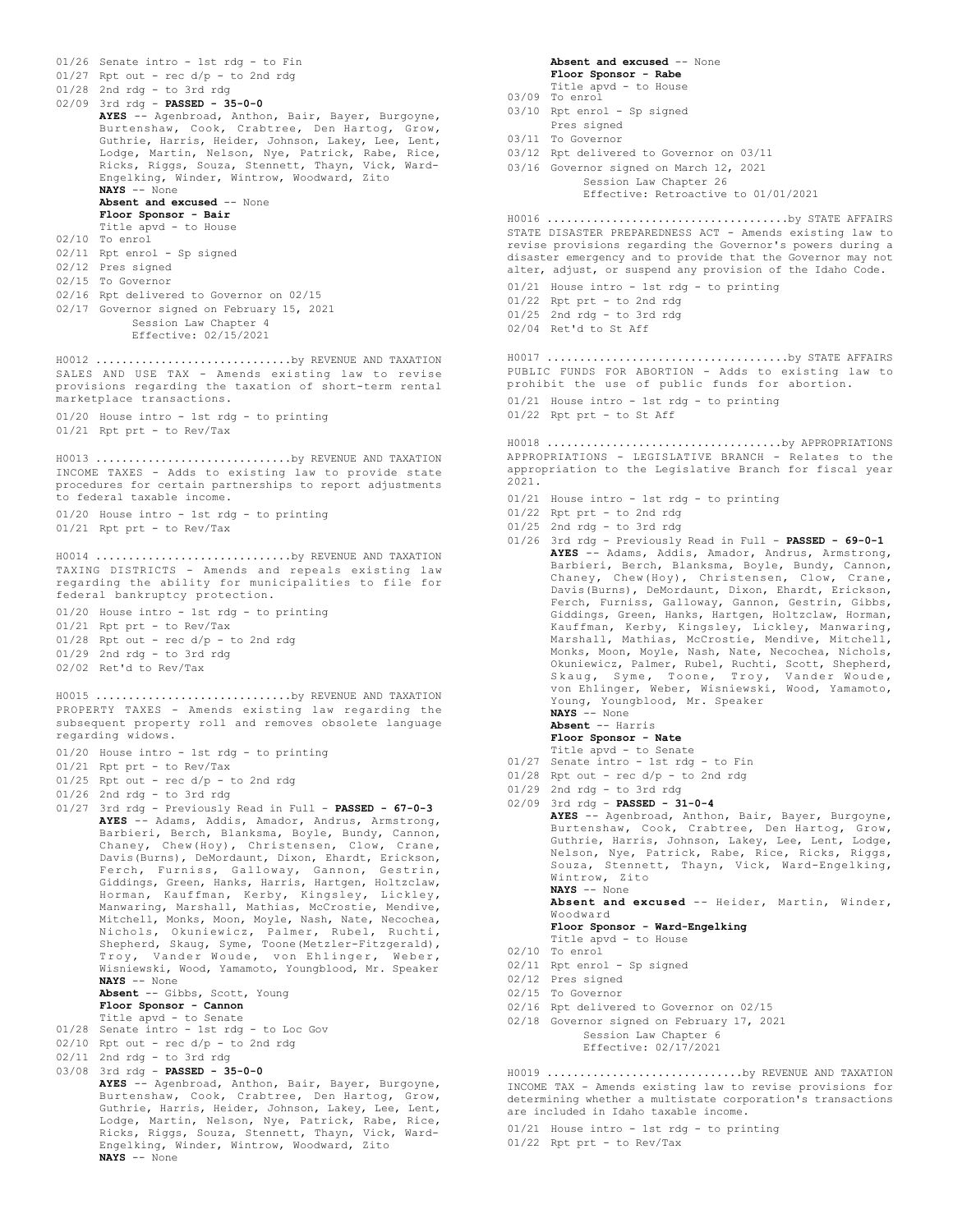PROPERTY TAX - Amends existing law to provide for a standard medical cost deduction from the income of an applicant for circuit breaker property tax reduction. H0020 ..............................by REVENUE AND TAXATION

01/21 House intro - 1st rdg - to printing 01/22 Rpt prt - to Rev/Tax

BUSINESSES OWNED BY MINORS - Amends existing law to provide an exemption from local licensing and fee requirements for businesses owned and operated by persons under age 18 and to excuse them from paying sales and use tax in certain instances. H0021 ..............................by REVENUE AND TAXATION

- 01/21 House intro 1st rdg to printing
- 01/22 Rpt prt to Rev/Tax
- $01/28$  Rpt out rec d/p to 2nd rdg

01/29 2nd rdg - to 3rd rdg

02/01 3rd rdg - Previously Read in Full - **PASSED - 68-2-0 AYES** -- Adams, Addis, Amador, Andrus, Armstrong, Barbieri, Berch, Blanksma, Boyle, Bundy, Cannon, Chaney, Chew(Colwell), Christensen, Clow, Crane, Davis(Burns), DeMordaunt, Dixon, Ehardt, Erickson, Ferch, Furniss, Galloway, Gannon, Gestrin, Gibbs, Giddings, Green(Morales), Hanks, Harris, Hartgen, Holtzclaw, Horman, Kerby, Kingsley, Lickley, Manwaring, Marshall, Mathias, McCrostie, Mendive, Mitchell, Monks, Moon, Moyle, Nash, Nate, Necochea, Nichols, Okuniewicz, Palmer, Rubel, Ruchti, Scott, Shepherd, Skaug, Toone, Troy, Vander Woude, von Ehlinger, Weber, Wisniewski, Wood, Yamamoto, Young, Youngblood, Mr. Speaker **NAYS** -- Kauffman, Syme **Absent** -- None

**Floor Sponsor - Nate**

Title apvd - to Senate 02/02 Senate intro - 1st rdg - to Loc Gov

EDUCATION - Amends existing law to provide an exception to a limitation on public charter school funding. H0022aaS ......................................by EDUCATION

- 01/22 House intro 1st rdg to printing
- 01/25 Rpt prt to Educ
- 01/26 Rpt out rec d/p to 2nd rdg
- 01/27 2nd rdg to 3rd rdg
- 01/28 3rd rdg Previously Read in Full **PASSED 68-2-0 AYES** -- Adams, Addis, Amador, Andrus, Armstrong, Barbieri, Blanksma, Boyle, Bundy, Cannon, Chaney, Chew(Hoy), Christensen, Clow, Crane, Davis(Burns), DeMordaunt, Dixon, Ehardt, Erickson, Ferch, Furniss, Galloway, Gannon, Gestrin, Gibbs, Giddings, Green, Hanks, Harris, Hartgen, Holtzclaw, Horman, Kauffman, Kerby, Kingsley, Lickley, Manwaring, Marshall, Mathias, McCrostie, Mendive, Mitchell, Monks, Moon, Moyle, Nash, Nate, Nichols, Okuniewicz, Palmer, Rubel, Ruchti, Scott, Shepherd, Skaug, Syme, Toone(Metzler-Fitzgerald), Troy, Vander Woude, von Ehlinger, Weber, Wisniewski, Wood, Yamamoto, Young, Youngblood, Mr. Speaker **NAYS** -- Berch, Necochea

## **Absent** -- None

**Floor Sponsor - Clow**

- Title apvd to Senate 01/29 Senate intro - 1st rdg - to Educ
- 02/19 Rpt out to 14th Ord
- 03/03 Rpt out amen to 1st rdg as amen
	- 1st rdg to 2nd rdg as amen
- 03/04 2nd rdg to 3rd rdg as amen
- 03/05 3rd rdg as amen **PASSED 29-2-4 AYES** -- Agenbroad, Anthon, Bair, Bayer, Burgoyne, Burtenshaw, Cook, Crabtree, Den Hartog, Grow, Guthrie, Harris, Johnson, Lakey, Lodge, Martin, Nelson, Nye, Patrick, Rabe, Rice, Riggs, Souza, Thayn, Vick, Winder, Wintrow, Woodward, Zito **NAYS** -- Lee, Stennett **Absent and excused** -- Heider, Lent, Ricks, Ward-

Engelking

- **Floor Sponsor Thayn**
- Title apvd to House
- 03/08 Ref'd to Educ for concurrence rec 03/09 Rpt out - Rec concurrence
- House concurred in Senate amens -to engros
- 03/10 Rpt engros 1st rdg to 2nd rdg as amen
- 03/11 2nd rdg to 3rd rdg as amen
- 03/12 3rd rdg as amen Previously Read in Full **PASSED - 68-1-1**

**AYES** -- Adams, Addis, Amador, Andrus, Armstrong, Barbieri, Blanksma, Boyle, Bundy, Cannon, Chaney, Chew, Christensen, Clow, Crane, Davis, DeMordaunt, Dixon, Ehardt, Erickson, Ferch, Furniss, Galloway, Gannon, Gestrin, Gibbs, Giddings, Green, Hanks, Harris, Hartgen, Holtzclaw, Horman, Kauffman, Kerby, Kingsley, Lickley, Manwaring, Marshall, Mathias, McCrostie, Mendive, Mitchell, Monks, Moon, Moyle, Nash, Nate, Necochea, Nichols, Okuniewicz, Palmer, Rubel, Scott, Shepherd, Skaug(Andrew), Syme, Toone, Troy, Vander Woude, von Ehlinger, Weber, Wisniewski, Wood, Yamamoto, Young, Youngblood, Mr. Speaker **NAYS** -- Berch

**Absent** -- Ruchti

**Floor Sponsor - Clow**

- Title apvd to enrol 03/16 Rpt enrol Sp signed
- Pres signed 03/17 To Governor
- 
- 03/18 Rpt delivered to Governor on 03/17

03/19 Governor signed on March 23, 2021 Session Law Chapter 127 Effective: Retroactive to 07/01/2020

ENDOWMENT LAND - Repeals existing law relating to the exchange of certain lands. H0023 ........................by RESOURCES AND CONSERVATION

- 01/22 House intro 1st rdg to printing
- 01/25 Rpt prt to Res/Con
- $02/02$  Rpt out rec d/p to 2nd rdg
- 02/03 2nd rdg to 3rd rdg
- 02/04 3rd rdg Previously Read in Full **PASSED 69-0-1 AYES** -- Adams, Addis, Amador, Andrus, Armstrong, Barbieri, Berch, Blanksma, Boyle, Bundy, Cannon, Chew(Colwell), Christensen, Clow, Crane, Davis, DeMordaunt, Dixon, Ehardt, Erickson, Ferch, Furniss, Galloway, Gannon, Gestrin, Gibbs, Giddings, Green, Hanks, Harris, Hartgen, Holtzclaw, Horman, Kauffman, Kerby, Kingsley, Lickley, Manwaring, Marshall, Mathias, McCrostie, Mendive, Mitchell, Monks, Moon, Moyle, Nash, Nate, Necochea, Nichols, Okuniewicz, Palmer, Rubel, Ruchti, Scott, Shepherd, Skaug, Syme, Toone, Troy, Vander Woude, von Ehlinger, Weber, Wisniewski, Wood, Yamamoto, Young, Youngblood, Mr. Speaker **NAYS** -- None
	- **Absent** -- Chaney
	- **Floor Sponsor Mathias**

- Title apvd to Senate 02/05 Senate intro 1st rdg to Res/Env
- $02/18$  Rpt out rec  $d/p$  to 2nd rdg
- 02/19 2nd rdg to 3rd rdg 03/08 3rd rdg - **PASSED - 35-0-0**

AYES -- Agenbroad, Anthon, Bair, Bayer, Burgoyne, Burtenshaw, Cook, Crabtree, Den Hartog, Grow, Guthrie, Harris, Heider, Johnson, Lakey, Lee, Lent, Lodge, Martin, Nelson, Nye, Patrick, Rabe, Rice, Ricks, Riggs, Souza, Stennett, Thayn, Vick, Ward-Engelking, Winder, Wintrow, Woodward, Zito **NAYS** -- None

- Absent and excused -- None
- **Floor Sponsor Vick**
- Title apvd to House 03/09 To enrol
- 03/10 Rpt enrol Sp signed
- Pres signed
- 03/11 To Governor
- 03/12 Rpt delivered to Governor on 03/11
- 03/16 Governor signed on March 12, 2021 Session Law Chapter 27 Effective: 07/01/21

IDAHO BOARD OF SCALING PRACTICES - Amends existing law to revise provisions regarding board compensation. H0024 ........................by RESOURCES AND CONSERVATION

- 01/22 House intro 1st rdg to printing
- 01/25 Rpt prt to Res/Con
- $02/02$  Rpt out rec d/p to 2nd rdg
- $02/03$  2nd rdg to 3rd rdg
- 02/04 3rd rdg Previously Read in Full **PASSED 69-0-1 AYES** -- Adams, Addis, Amador, Andrus, Armstrong, Barbieri, Berch, Blanksma, Boyle, Bundy, Cannon, Chew(Colwell), Christensen, Clow, Crane, Davis, DeMordaunt, Dixon, Ehardt, Erickson, Ferch, Furniss, Galloway, Gannon, Gestrin, Gibbs,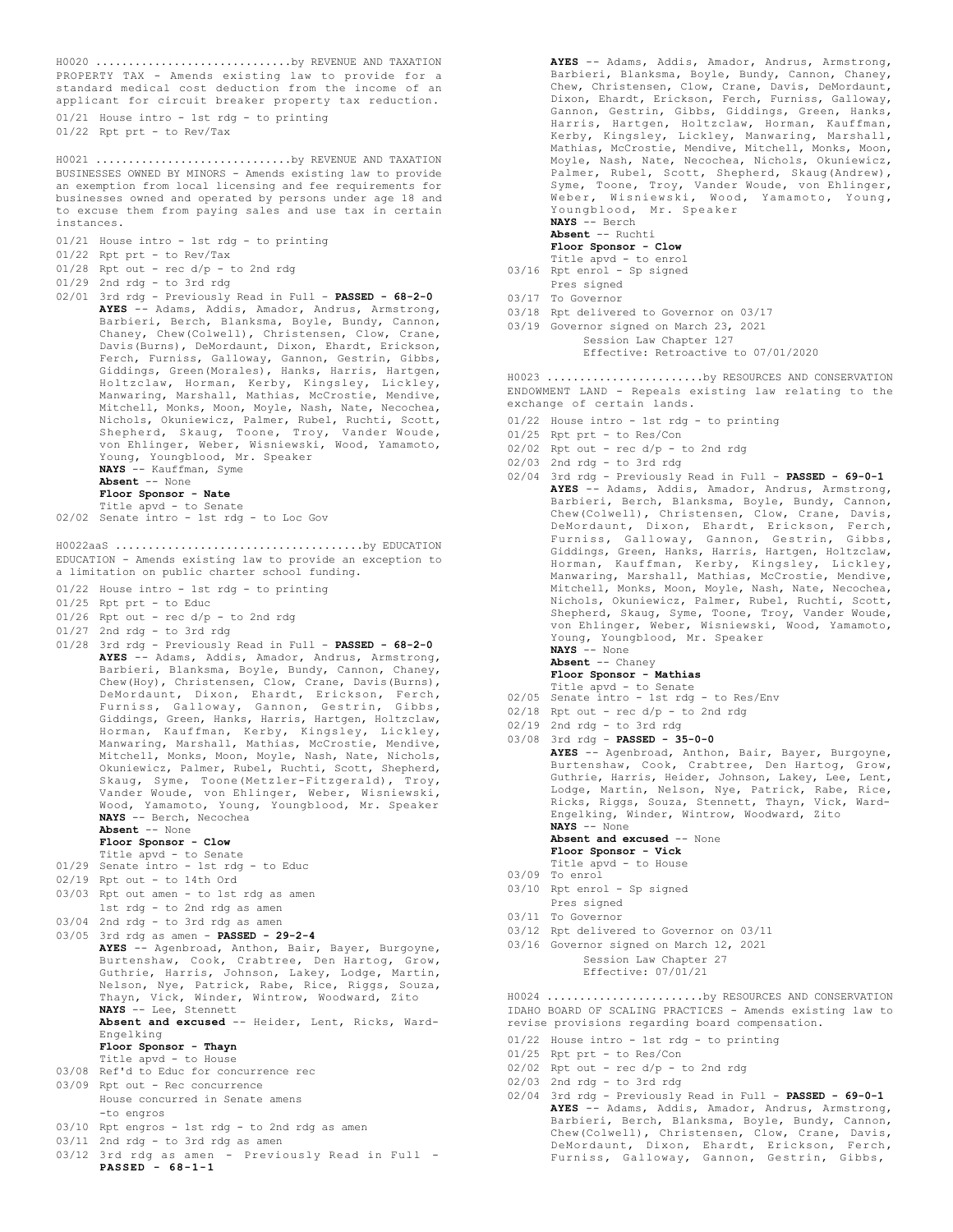Giddings, Green, Hanks, Harris, Hartgen, Holtzclaw, Horman, Kauffman, Kerby, Kingsley, Lickley, Manwaring, Marshall, Mathias, McCrostie, Mendive, Mitchell, Monks, Moon, Moyle, Nash, Nate, Necochea, Nichols, Okuniewicz, Palmer, Rubel, Ruchti, Scott, Shepherd, Skaug, Syme, Toone, Troy, Vander Woude, von Ehlinger, Weber, Wisniewski, Wood, Yamamoto, Young, Youngblood, Mr. Speaker **NAYS** -- None **Absent** -- Chaney **Floor Sponsor - Yamamoto** Title apvd - to Senate 02/05 Senate intro - 1st rdg - to Res/Env  $02/18$  Rpt out - rec  $d/p$  - to 2nd rdg 02/19 2nd rdg - to 3rd rdg 03/08 3rd rdg - **PASSED - 35-0-0 AYES** -- Agenbroad, Anthon, Bair, Bayer, Burgoyne, Burtenshaw, Cook, Crabtree, Den Hartog, Grow, Guthrie, Harris, Heider, Johnson, Lakey, Lee, Lent, Lodge, Martin, Nelson, Nye, Patrick, Rabe, Rice, Ricks, Riggs, Souza, Stennett, Thayn, Vick, Ward-Engelking, Winder, Wintrow, Woodward, Zito **NAYS** -- None **Absent and excused** -- None **Floor Sponsor - Patrick** Title apvd - to House 03/09 To enrol 03/10 Rpt enrol - Sp signed Pres signed 03/11 To Governor 03/12 Rpt delivered to Governor on 03/11 03/16 Governor signed on March 12, 2021 Session Law Chapter 28 Effective: 07/01/21 STATE PARKS - Repeals existing law relating to state parks. 01/22 House intro - 1st rdg - to printing 01/25 Rpt prt - to Res/Con  $02/02$  Rpt out - rec  $d/p$  - to 2nd rdg 02/03 2nd rdg - to 3rd rdg 02/04 3rd rdg - Previously Read in Full - **PASSED - 69-0-1 AYES** -- Adams, Addis, Amador, Andrus, Armstrong, Barbieri, Berch, Blanksma, Boyle, Bundy, Cannon, Chew(Colwell), Christensen, Clow, Crane, Davis, DeMordaunt, Dixon, Ehardt, Erickson, Ferch, Furniss, Galloway, Gannon, Gestrin, Gibbs, Giddings, Green, Hanks, Harris, Hartgen, Holtzclaw, Horman, Kauffman, Kerby, Kingsley, Lickley, Manwaring, Marshall, Mathias, McCrostie, Mendive, Mitchell, Monks, Moon, Moyle, Nash, Nate, Necochea, Nichols, Okuniewicz, Palmer, Rubel, Ruchti, Scott, Shepherd, Skaug, Syme, Toone, Troy, Vander Woude, von Ehlinger, Weber, Wisniewski, Wood, Yamamoto, Young, Youngblood, Mr. Speaker **NAYS** -- None **Absent** -- Chaney **Floor Sponsor - Manwaring** Title apvd - to Senate 02/05 Senate intro - 1st rdg - to Res/Env  $03/02$  Rpt out - rec  $d/p$  - to 2nd rdg 03/03 2nd rdg - to 3rd rdg 03/11 3rd rdg - **PASSED - 35-0-0 AYES** -- Agenbroad, Anthon, Bair, Bayer, Burgoyne, Burtenshaw, Cook, Crabtree, Den Hartog, Grow, Guthrie, Harris, Heider, Johnson, Lakey, Lee, Lent, Lodge, Martin, Nelson, Nye, Patrick, Rabe, Rice, Ricks, Riggs, Souza, Stennett, Thayn, Vick, Ward-Engelking, Winder, Wintrow, Woodward, Zito **NAYS** -- None Absent and excused -- None **Floor Sponsor - Johnson** Title apvd - to House 03/12 To enrol 03/15 Rpt enrol - Sp signed Pres signed 03/16 To Governor 03/17 Rpt delivered to Governor on 03/16 03/18 Governor signed on March 17, 2021 Session Law Chapter 62 Effective: 07/01/21 H0025 ........................by RESOURCES AND CONSERVATION

JUVENILE CORRECTIONS ACT - Amends and repeals existing law to revise provisions regarding the apprehension, release, and detention of juveniles and to remove reference to habitual status offenders. H0026 ...............by JUDICIARY, RULES AND ADMINISTRATION

- 01/22 House intro 1st rdg to printing
- 01/25 Rpt prt to Jud
- $01/26$  Rpt out rec  $d/p$  to 2nd rdg
- 01/27 2nd rdg to 3rd rdg
- 01/28 3rd rdg Previously Read in Full **PASSED 70-0-0 AYES** -- Adams, Addis, Amador, Andrus, Armstrong, Barbieri, Berch, Blanksma, Boyle, Bundy, Cannon, Chaney, Chew(Hoy), Christensen, Clow, Crane, Davis(Burns), DeMordaunt, Dixon, Ehardt, Erickson, Ferch, Furniss, Galloway, Gannon, Gestrin, Gibbs, Giddings, Green, Hanks, Harris, Hartgen, Holtzclaw, Horman, Kauffman, Kerby, Kingsley, Lickley, Manwaring, Marshall, Mathias, McCrostie, Mendive, Mitchell, Monks, Moon, Moyle, Nash, Nate, Necochea, Nichols, Okuniewicz, Palmer, Rubel, Ruchti, Scott, Shepherd, Skaug, Syme, Toone(Metzler-Fitzgerald), Troy, Vander Woude, von Ehlinger, Weber, Wisniewski, Wood, Yamamoto, Young, Youngblood, Mr. Speaker **NAYS** -- None
	- **Absent** -- None **Floor Sponsor - Erickson**
	-
- Title apvd to Senate 01/29 Senate intro 1st rdg to Jud
- $02/09$  Rpt out rec d/p to 2nd rdg
- 02/10 2nd rdg to 3rd rdg
- 02/26 3rd rdg **PASSED 31-0-4 AYES** -- Agenbroad, Anthon, Bair, Bayer, Burgoyne, Cook, Crabtree, Grow, Guthrie, Harris, Johnson, Lakey, Lee, Lodge, Martin, Nye, Patrick, Rabe, Rice, Ricks, Riggs, Siddoway(Burtenshaw), Souza,<br>Stennett, Thayn, Vick(Vick), Ward-Engelking,<br>Winder, Wintrow, Woodward, Zito<br>**NAYS** -- None

**Absent and excused** -- Den Hartog, Heider, Lent, Nelson

- **Floor Sponsor Ricks**
- Title apvd to House 03/01 To enrol
- 03/02 Rpt enrol Sp signed
- 03/03 Pres signed
- 03/04 To Governor
- 03/05 Rpt delivered to Governor on 03/04
- 03/10 Governor signed on March 8, 2021
	- Session Law Chapter 19 Effective: 07/01/21

JUDICIAL DISTRICTS - Amends existing law to revise the number of judges and resident chambers in the Third Judicial District. H0027 ...............by JUDICIARY, RULES AND ADMINISTRATION

- 01/22 House intro 1st rdg to printing
- 01/25 Rpt prt to Jud
- 01/28 Rpt out rec d/p to 2nd rdg
- 01/29 2nd rdg to 3rd rdg
- 02/01 3rd rdg Previously Read in Full **PASSED 68-2-0 AYES** -- Adams, Addis, Amador, Andrus, Armstrong, Barbieri, Berch, Blanksma, Boyle, Bundy, Cannon, Chaney, Chew(Colwell), Clow, Crane, Davis(Burns), DeMordaunt, Dixon, Ehardt, Erickson, Ferch, Furniss, Galloway, Gannon, Gestrin, Gibbs, Giddings, Green(Morales), Hanks, Harris, Hartgen, Holtzclaw, Horman, Kauffman, Kerby, Kingsley, Lickley, Manwaring, Marshall, Mathias, McCrostie, Mendive, Mitchell, Monks, Moon, Moyle, Nash, Nate, Necochea, Nichols, Okuniewicz, Palmer, Rubel, Ruchti, Shepherd, Skaug, Syme, Toone, Troy, Vander Woude, von Ehlinger, Weber, Wisniewski,<br>Wood, Yamamoto, Young, Youngblood, Mr. Speaker<br>**NAYS** -- Christensen, Scott
	- **Absent** -- None **Floor Sponsor - Chaney**

Title apvd - to Senate

- 02/02 Senate intro 1st rdg to Jud
- $02/11$  Rpt out rec d/p to 2nd rdg
- $02/12$  2nd rdg to 3rd rdg
- 03/08 3rd rdg **PASSED 35-0-0**
	- **AYES** -- Agenbroad, Anthon, Bair, Bayer, Burgoyne, Burtenshaw, Cook, Crabtree, Den Hartog, Grow, Guthrie, Harris, Heider, Johnson, Lakey, Lee, Lent, Lodge, Martin, Nelson, Nye, Patrick, Rabe, Rice, Ricks, Riggs, Souza, Stennett, Thayn, Vick, Ward-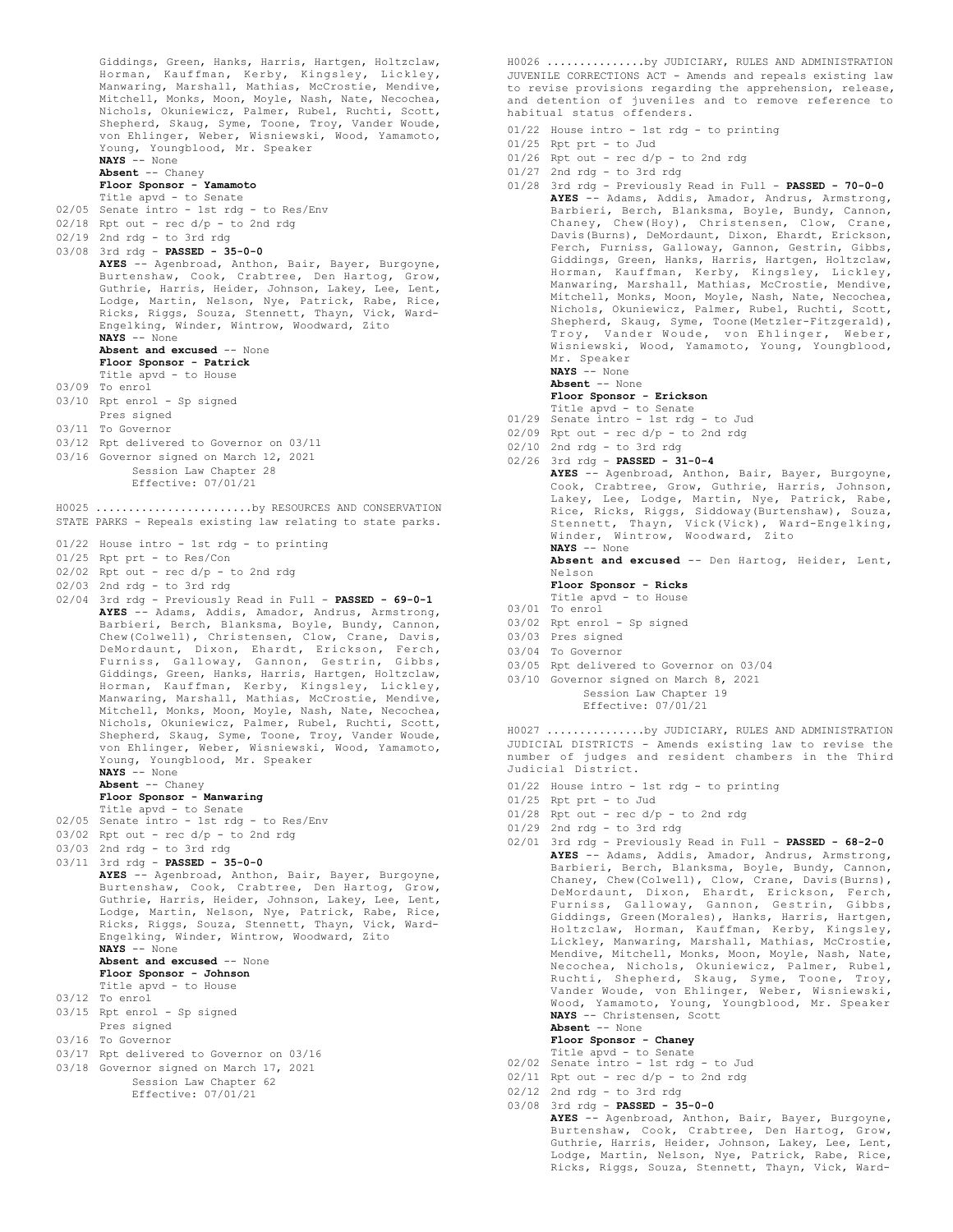Engelking, Winder, Wintrow, Woodward, Zito **NAYS** -- None **Absent and excused** -- None **Floor Sponsor - Lakey** Title apvd - to House 03/09 To enrol 03/10 Rpt enrol - Sp signed Pres signed 03/11 To Governor 03/12 Rpt delivered to Governor on 03/11 03/16 Governor signed on March 12, 2021 Session Law Chapter 29 Effective: 07/01/21 JUVENILE CORRECTIONS ACT - Amends existing law to revise legislative intent, to revise a definition, and to define terms regarding juvenile corrections. 01/22 House intro - 1st rdg - to printing 01/25 Rpt prt - to Jud  $01/26$  Rpt out - rec  $d/p$  - to 2nd rdg 01/27 2nd rdg - to 3rd rdg 01/28 3rd rdg - Previously Read in Full - **PASSED - 70-0-0 AYES** -- Adams, Addis, Amador, Andrus, Armstrong, Barbieri, Berch, Blanksma, Boyle, Bundy, Cannon, Chaney, Chew(Hoy), Christensen, Clow, Crane, Davis(Burns), DeMordaunt, Dixon, Ehardt, Erickson, Ferch, Furniss, Galloway, Gannon, Gestrin, Gibbs, Giddings, Green, Hanks, Harris, Hartgen, Holtzclaw, Horman, Kauffman, Kerby, Kingsley, Lickley, Manwaring, Marshall, Mathias, McCrostie, Mendive, Mitchell, Monks, Moon, Moyle, Nash, Nate, Necochea, Nichols, Okuniewicz, Palmer, Rubel, Ruchti, Scott, Shepherd, Skaug, Syme, Toone(Metzler-Fitzgerald), Troy, Vander Woude, von Ehlinger, Weber, Wisniewski, Wood, Yamamoto, Young, Youngblood, Mr. Speaker **NAYS** -- None **Absent** -- None **Floor Sponsor - Erickson** Title apvd - to Senate 01/29 Senate intro - 1st rdg - to Jud  $02/09$  Rpt out - rec  $d/p$  - to 2nd rdg 02/10 2nd rdg - to 3rd rdg 02/26 3rd rdg - **PASSED - 31-0-4 AYES** -- Agenbroad, Anthon, Bair, Bayer, Burgoyne, Cook, Crabtree, Grow, Guthrie, Harris, Johnson, Lakey, Lee, Lodge, Martin, Nye, Patrick, Rabe, Rice, Ricks, Riggs, Siddoway(Burtenshaw), Souza, Stennett, Thayn, Vick(Vick), Ward-Engelking, Winder, Wintrow, Woodward, Zito **NAYS** -- None **Absent and excused** -- Den Hartog, Heider, Lent, Nelson **Floor Sponsor - Wintrow** Title apvd - to House 03/01 To enrol 03/02 Rpt enrol - Sp signed 03/03 Pres signed 03/04 To Governor 03/05 Rpt delivered to Governor on 03/04 03/10 Governor signed on March 8, 2021 Session Law Chapter 18 Effective: 07/01/21 H0028 ...............by JUDICIARY, RULES AND ADMINISTRATION SEXUAL OFFENDER CLASSIFICATION BOARD - Amends existing law to provide that voting records of the former Sexual Offender Classification Board shall be exempt from disclosure and to authorize the Sexual Offender Management Board to manage and maintain the records of the former Sexual Offender Classification Board. 01/22 House intro - 1st rdg - to printing 01/25 Rpt prt - to Jud  $01/26$  Rpt out - rec  $d/p$  - to 2nd rdg 01/27 2nd rdg - to 3rd rdg 01/28 3rd rdg - Previously Read in Full - **PASSED - 70-0-0** H0029 ...............by JUDICIARY, RULES AND ADMINISTRATION

**AYES** -- Adams, Addis, Amador, Andrus, Armstrong, Barbieri, Berch, Blanksma, Boyle, Bundy, Cannon, Chaney, Chew(Hoy), Christensen, Clow, Crane, Davis(Burns), DeMordaunt, Dixon, Ehardt, Erickson, Ferch, Furniss, Galloway, Gannon, Gestrin, Gibbs, Giddings, Green, Hanks, Harris, Hartgen, Holtzclaw, Horman, Kauffman, Kerby, Kingsley, Lickley, Manwaring, Marshall, Mathias, McCrostie, Mendive, Mitchell, Monks, Moon, Moyle, Nash, Nate, Necochea,

Mr. Speaker **NAYS** -- None **Absent** -- None **Floor Sponsor - Hartgen** Title apvd - to Senate 01/29 Senate intro - 1st rdg - to Jud  $02/09$  Rpt out - rec  $d/p$  - to 2nd rdg 02/10 2nd rdg - to 3rd rdg 03/04 3rd rdg - **PASSED - 34-0-1 AYES** -- Agenbroad, Anthon, Bair, Bayer, Burgoyne, Burtenshaw, Cook, Crabtree, Den Hartog, Grow, Guthrie, Harris, Heider, Johnson, Lakey, Lee, Lent, Lodge, Martin, Nelson, Nye, Patrick, Rabe, Rice, Ricks, Riggs, Souza, Stennett, Thayn, Vick, Winder, Wintrow, Woodward, Zito **NAYS** -- None **Absent and excused** -- Ward-Engelking **Floor Sponsor - Thayn** Title apvd - to House 03/05 To enrol 03/08 Rpt enrol - Sp signed 03/09 Pres signed 03/10 To Governor 03/11 Rpt delivered to Governor on 03/10 03/16 Governor signed on March 12, 2021 Session Law Chapter 30 Effective: 03/12/2021 PEACE OFFICERS STANDARDS AND TRAINING FUND - Amends existing law to provide that certain moneys shall be distributed to the Peace Officers Standards and Training Fund. 01/22 House intro - 1st rdg - to printing 01/25 Rpt prt - to Jud H0030 ...............by JUDICIARY, RULES AND ADMINISTRATION IDAHO STATE POLICE - Amends existing law to provide certain authority to the state forensic laboratory. 01/22 House intro - 1st rdg - to printing 01/25 Rpt prt - to Jud H0031 ...............by JUDICIARY, RULES AND ADMINISTRATION

Nichols, Okuniewicz, Palmer, Rubel, Ruchti, Scott, Shepherd, Skaug, Syme, Toone(Metzler-Fitzgerald), Troy, Vander Woude, von Ehlinger, Weber, Wisniewski, Wood, Yamamoto, Young, Youngblood,

SALES TAX - Amends existing law to revise provisions regarding the applicability of the sales and use tax to manufactured homes. H0032 ..............................by REVENUE AND TAXATION

- 01/25 House intro 1st rdg to printing
- 01/26 Rpt prt to Rev/Tax
- $02/01$  Rpt out rec d/p to 2nd rdg
- 02/02 2nd rdg to 3rd rdg
- 02/03 3rd rdg Previously Read in Full **PASSED 69-0-1 AYES** -- Adams, Addis, Amador, Andrus, Armstrong, Barbieri, Berch, Blanksma, Boyle, Bundy, Cannon, Chaney, Chew(Colwell), Christensen, Crane, Davis, DeMordaunt, Dixon, Ehardt, Erickson, Ferch, Furniss, Galloway, Gannon, Gestrin, Gibbs, Giddings, Green(Morales), Hanks, Harris, Hartgen, Holtzclaw, Horman, Kauffman, Kerby, Kingsley, Lickley, Manwaring, Marshall, Mathias, McCrostie, Mendive, Mitchell, Monks, Moon, Moyle, Nash, Nate, Necochea, Nichols, Okuniewicz, Palmer, Rubel, Ruchti, Scott, Shepherd, Skaug, Syme, Toone, Troy, Vander Woude, von Ehlinger, Weber, Wisniewski, Wood, Yamamoto, Young, Youngblood, Mr. Speaker **NAYS** -- None

```
Absent -- Clow
```
**Floor Sponsor - Adams** Title apvd - to Senate

- 02/04 Senate intro 1st rdg to Loc Gov
- $02/10$  Rpt out rec  $d/p$  to 2nd rdg
- 02/11 2nd rdg to 3rd rdg
- 03/08 3rd rdg **PASSED 35-0-0**

Title apvd - to House

**AYES** -- Agenbroad, Anthon, Bair, Bayer, Burgoyne, Burtenshaw, Cook, Crabtree, Den Hartog, Grow, Guthrie, Harris, Heider, Johnson, Lakey, Lee, Lent, Lodge, Martin, Nelson, Nye, Patrick, Rabe, Rice, Ricks, Riggs, Souza, Stennett, Thayn, Vick, Ward-Engelking, Winder, Wintrow, Woodward, Zito **NAYS** -- None **Absent and excused** -- None **Floor Sponsor - Lakey**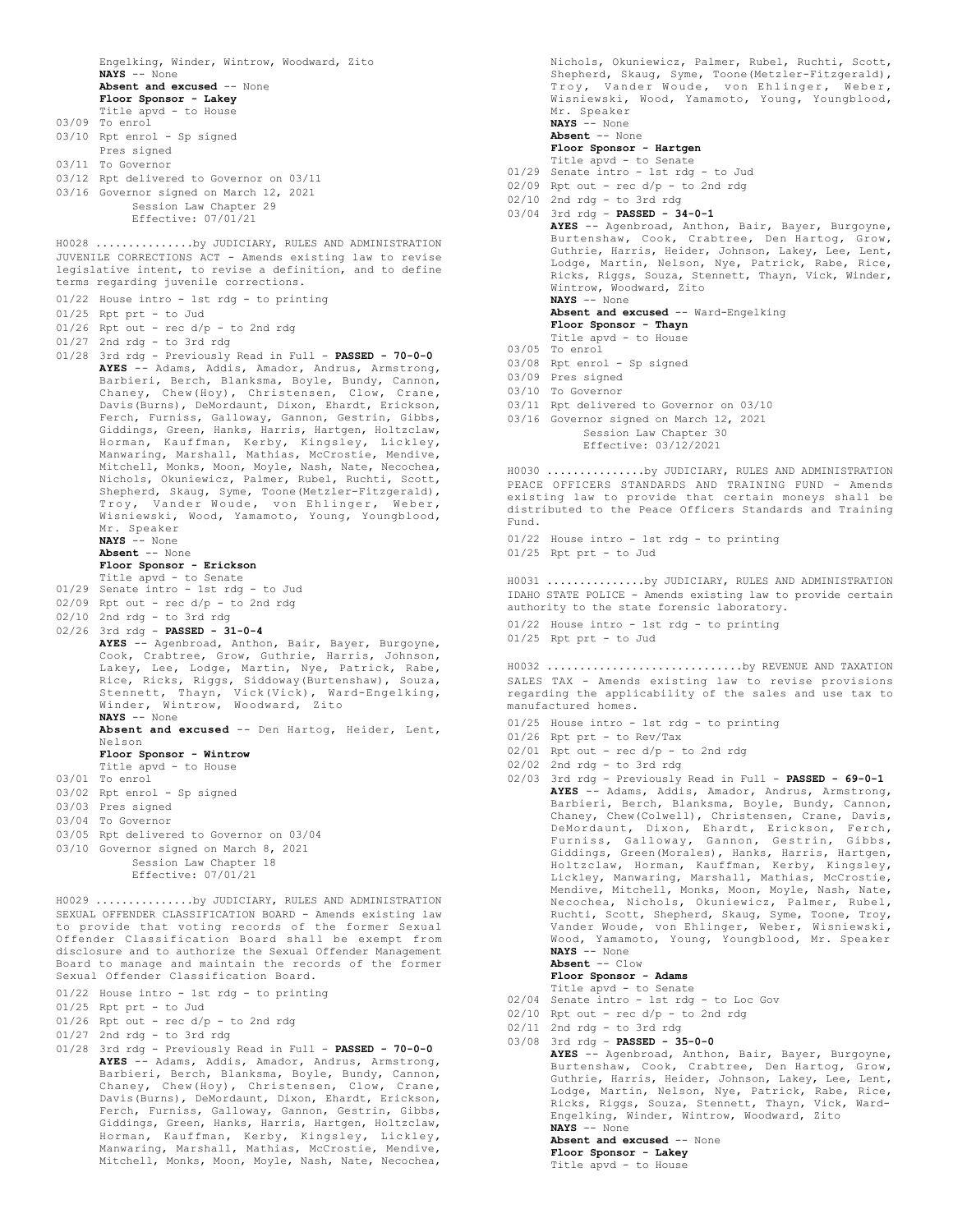03/09 To enrol 03/10 Rpt enrol - Sp signed

- Pres signed
- 03/11 To Governor
- 03/12 Rpt delivered to Governor on 03/11
- 03/16 Governor signed on March 12, 2021
	- Session Law Chapter 31 Effective: 07/01/21

PUBLIC HEALTH - Amends existing law to provide for review of a district board of health's actions, decisions, or orders, to provide that first and second violations of public health laws shall be infractions, and to provide that an order of quarantine or isolation shall be effective no more than 30 days unless an extension is approved by affected counties or cities. H0033 ................................by HEALTH AND WELFARE

01/25 House intro - 1st rdg - to printing 01/26 Rpt prt - to Health/Wel

CITIES - Amends existing law to limit the application of health ordinances to city limits. H0034 ................................by HEALTH AND WELFARE

01/25 House intro - 1st rdg - to printing 01/26 Rpt prt - to Health/Wel

IDAHO TUBERCULOSIS HOSPITAL - Repeals existing law relating to the Idaho Tuberculosis Hospital because Idaho does not maintain a tuberculosis hospital. H0035 ................................by HEALTH AND WELFARE

- 01/25 House intro 1st rdg to printing
- 01/26 Rpt prt to Health/Wel
- $02/01$  Rpt out rec  $d/p$  to 2nd rdg
- 02/02 2nd rdg to 3rd rdg
- 02/03 3rd rdg Previously Read in Full **PASSED 69-0-1 AYES** -- Adams, Addis, Amador, Andrus, Armstrong, Barbieri, Berch, Blanksma, Boyle, Bundy, Cannon, Chaney, Chew(Colwell), Christensen, Crane, Davis, DeMordaunt, Dixon, Ehardt, Erickson, Ferch, Furniss, Galloway, Gannon, Gestrin, Gibbs, Giddings, Green(Morales), Hanks, Harris, Hartgen, Holtzclaw, Horman, Kauffman, Kerby, Kingsley, Lickley, Manwaring, Marshall, Mathias, McCrostie, Mendive, Mitchell, Monks, Moon, Moyle, Nash, Nate, Necochea, Nichols, Okuniewicz, Palmer, Rubel, Ruchti, Scott, Shepherd, Skaug, Syme, Toone, Troy, Vander Woude, von Ehlinger, Weber, Wisniewski, Wood, Yamamoto, Young, Youngblood, Mr. Speaker **NAYS** -- None
	- **Absent** -- Clow

### **Floor Sponsor - Rubel**

- Title apvd to Senate
- 02/04 Senate intro 1st rdg to Health/Wel
- 02/09 Rpt out rec d/p to 2nd rdg 02/10 2nd rdg - to 3rd rdg
- 
- 03/05 3rd rdg **PASSED 31-0-4 AYES** -- Agenbroad, Anthon, Bair, Bayer, Burgoyne, Burtenshaw, Cook, Crabtree, Den Hartog, Grow, Guthrie, Harris, Johnson, Lakey, Lee, Lodge, Martin, Nelson, Nye, Patrick, Rabe, Rice, Riggs, Souza, Stennett, Thayn, Vick, Winder, Wintrow, Woodward, Zito **NAYS** -- None

**Absent and excused** -- Heider, Lent, Ricks, Ward-Engelking

- **Floor Sponsor Stennett** Title apvd - to House
- 03/08 To enrol
- 03/09 Rpt enrol Sp signed
- 03/10 Pres signed
- 03/11 To Governor
- 03/12 Rpt delivered to Governor on 03/11
- 03/16 Governor signed on March 12, 2021
- Session Law Chapter 32
	- Effective: 07/01/21

VITAL STATISTICS - Amends existing law to remove obsolete provisions and to revise provisions regarding disclosure of records. H0036 ................................by HEALTH AND WELFARE

- 01/25 House intro 1st rdg to printing
- 01/26 Rpt prt to Health/Wel
- $02/01$  Rpt out rec  $d/p$  to 2nd rdg 02/02 2nd rdg - to 3rd rdg
- 02/03 3rd rdg Previously Read in Full **PASSED 69-0-1 AYES** -- Adams, Addis, Amador, Andrus, Armstrong, Barbieri, Berch, Blanksma, Boyle, Bundy, Cannon, Chaney, Chew(Colwell), Christensen, Crane, Davis, DeMordaunt, Dixon, Ehardt, Erickson, Ferch, Furniss, Galloway, Gannon, Gestrin, Gibbs, Giddings, Green(Morales), Hanks, Harris, Hartgen, Holtzclaw, Horman, Kauffman, Kerby, Kingsley, Lickley, Manwaring, Marshall, Mathias, McCrostie, Mendive, Mitchell, Monks, Moon, Moyle, Nash, Nate, Necochea, Nichols, Okuniewicz, Palmer, Rubel, Ruchti, Scott, Shepherd, Skaug, Syme, Toone, Troy, Vander Woude, von Ehlinger, Weber, Wisniewski, Wood, Yamamoto, Young, Youngblood, Mr. Speaker **NAYS** -- None **Absent** -- Clow
	-
	- **Floor Sponsor Rubel** Title apvd - to Senate
- 02/04 Senate intro 1st rdg to Health/Wel
- $02/09$  Rpt out rec  $d/p$  to 2nd rdg
- 02/10 2nd rdg to 3rd rdg
- 03/08 3rd rdg **PASSED 35-0-0 AYES** -- Agenbroad, Anthon, Bair, Bayer, Burgoyne, Burtenshaw, Cook, Crabtree, Den Hartog, Grow, Guthrie, Harris, Heider, Johnson, Lakey, Lee, Lent, Lodge, Martin, Nelson, Nye, Patrick, Rabe, Rice, Ricks, Riggs, Souza, Stennett, Thayn, Vick, Ward-Engelking, Winder, Wintrow, Woodward, Zito **NAYS** -- None Absent and excused -- None
	- **Floor Sponsor Wintrow**
	- Title apvd to House
- 03/09 To enrol
- 03/10 Rpt enrol Sp signed
- Pres signed 03/11 To Governor
- 
- 03/12 Rpt delivered to Governor on 03/11

03/16 Governor signed on March 12, 2021 Session Law Chapter 33 Effective: 07/01/21

NURSING - Amends existing law to provide for discipline if a nurse enters a guilty plea for a relevant crime. H0037 ................................by HEALTH AND WELFARE

- 01/25 House intro 1st rdg to printing
- 01/26 Rpt prt to Health/Wel
- $02/01$  Rpt out rec  $d/p$  to 2nd rdg
- 02/02 2nd rdg to 3rd rdg
- 02/03 3rd rdg Previously Read in Full **PASSED 69-0-1 AYES** -- Adams, Addis, Amador, Andrus, Armstrong, Barbieri, Berch, Blanksma, Boyle, Bundy, Cannon, Chaney, Chew(Colwell), Christensen, Crane, Davis, DeMordaunt, Dixon, Ehardt, Erickson, Ferch, Furniss, Galloway, Gannon, Gestrin, Gibbs, Giddings, Green(Morales), Hanks, Harris, Hartgen, Holtzclaw, Horman, Kauffman, Kerby, Kingsley, Lickley, Manwaring, Marshall, Mathias, McCrostie, Mendive, Mitchell, Monks, Moon, Moyle, Nash, Nate, Necochea, Nichols, Okuniewicz, Palmer, Rubel, Ruchti, Scott, Shepherd, Skaug, Syme, Toone, Troy, Vander Woude, von Ehlinger, Weber, Wisniewski, Wood, Yamamoto, Young, Youngblood, Mr. Speaker **NAYS** -- None **Absent** -- Clow

#### **Floor Sponsor - Lickley** Title apvd - to Senate

- 02/04 Senate intro 1st rdg to Health/Wel
- $02/11$  Rpt out rec  $d/p$  to 2nd rdg
- 02/12 2nd rdg to 3rd rdg
- 03/08 3rd rdg **PASSED 35-0-0 AYES** -- Agenbroad, Anthon, Bair, Bayer, Burgoyne, Burtenshaw, Cook, Crabtree, Den Hartog, Grow, Guthrie, Harris, Heider, Johnson, Lakey, Lee, Lent, Lodge, Martin, Nelson, Nye, Patrick, Rabe, Rice, Ricks, Riggs, Souza, Stennett, Thayn, Vick, Ward-Engelking, Winder, Wintrow, Woodward, Zito **NAYS** -- None **Absent and excused** -- None **Floor Sponsor - Wintrow** Title apvd - to House
- 03/09 To enrol
- 03/10 Rpt enrol Sp signed Pres signed
- 03/11 To Governor
- 03/12 Rpt delivered to Governor on 03/11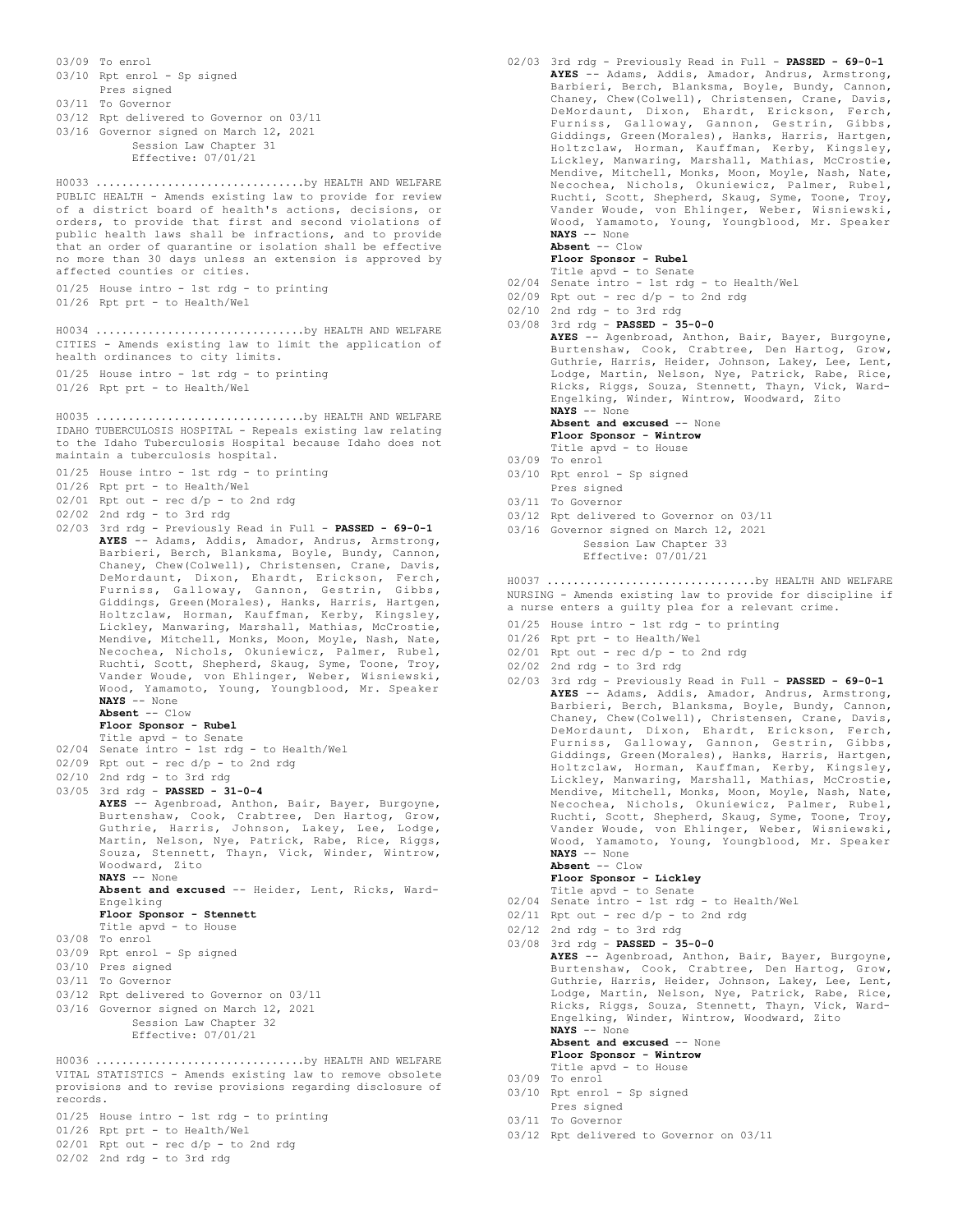03/16 Governor signed on March 12, 2021 Session Law Chapter 34 Effective: 07/01/21 TELEHEALTH ACCESS - Amends existing law to provide for the prescribing of certain drugs via telehealth in compliance with federal law. 01/25 House intro - 1st rdg - to printing 01/26 Rpt prt - to Health/Wel  $02/01$  Rpt out - rec  $d/p$  - to 2nd rdg 02/02 2nd rdg - to 3rd rdg 02/03 3rd rdg - Previously Read in Full - **PASSED - 70-0-0 AYES** -- Adams, Addis, Amador, Andrus, Armstrong, Barbieri, Berch, Blanksma, Boyle, Bundy, Cannon, Chaney, Chew(Colwell), Christensen, Clow, Crane, Davis, DeMordaunt, Dixon, Ehardt, Erickson, Ferch, Furniss, Galloway, Gannon, Gestrin, Gibbs, Giddings, Green(Morales), Hanks, Harris, Hartgen, Holtzclaw, Horman, Kauffman, Kerby, Kingsley, Lickley, Manwaring, Marshall, Mathias, McCrostie, Mendive, Mitchell, Monks, Moon, Moyle, Nash, Nate, Necochea, Nichols, Okuniewicz, Palmer, Rubel, Ruchti, Scott, Shepherd, Skaug, Syme, Toone, Troy, Vander Woude, von Ehlinger, Weber, Wisniewski, Wood, Yamamoto, Young, Youngblood, Mr. Speaker **NAYS** -- None **Absent** -- None **Floor Sponsor - Vander Woude** Title apvd - to Senate 02/04 Senate intro - 1st rdg - to Health/Wel  $02/11$  Rpt out - rec  $d/p$  - to 2nd rdg 02/12 2nd rdg - to 3rd rdg 03/08 3rd rdg - **PASSED - 35-0-0 AYES** -- Agenbroad, Anthon, Bair, Bayer, Burgoyne, Burtenshaw, Cook, Crabtree, Den Hartog, Grow, Guthrie, Harris, Heider, Johnson, Lakey, Lee, Lent, Lodge, Martin, Nelson, Nye, Patrick, Rabe, Rice, Ricks, Riggs, Souza, Stennett, Thayn, Vick, Ward-Engelking, Winder, Wintrow, Woodward, Zito **NAYS** -- None Absent and excused -- None **Floor Sponsor - Stennett** Title apvd - to House 03/09 To enrol 03/10 Rpt enrol - Sp signed Pres signed 03/11 To Governor 03/12 Rpt delivered to Governor on 03/11 03/16 Governor signed on March 15, 2021 Session Law Chapter 55 Effective: 07/01/21 H0038 ................................by HEALTH AND WELFARE CONTROLLED SUBSTANCES - Amends existing law to provide certain responsibilities to the Division of Occupational and Professional Licenses. 01/25 House intro - 1st rdg - to printing 01/26 Rpt prt - to Health/Wel 02/01 Rpt out - rec d/p - to 2nd rdg 02/02 2nd rdg - to 3rd rdg 02/03 3rd rdg - Previously Read in Full - **PASSED - 70-0-0 AYES** -- Adams, Addis, Amador, Andrus, Armstrong, Barbieri, Berch, Blanksma, Boyle, Bundy, Cannon, Chaney, Chew(Colwell), Christensen, Clow, Crane, Davis, DeMordaunt, Dixon, Ehardt, Erickson, Ferch, Furniss, Galloway, Gannon, Gestrin, Gibbs, Giddings, Green(Morales), Hanks, Harris, Hartgen, Holtzclaw, Horman, Kauffman, Kerby, Kingsley, Lickley, Manwaring, Marshall, Mathias, McCrostie, Mendive, Mitchell, Monks, Moon, Moyle, Nash, Nate, H0039 ................................by HEALTH AND WELFARE

Wood, Yamamoto, Young, Youngblood, Mr. Speaker **NAYS** -- None

### **Absent** -- None

**Floor Sponsor - Erickson**

- Title apvd to Senate 02/04 Senate intro 1st rdg to Health/Wel
- $02/11$  Rpt out rec  $d/p$  to 2nd rdg
- 
- 02/12 2nd rdg to 3rd rdg 03/08 3rd rdg - **PASSED - 35-0-0**
	- **AYES** -- Agenbroad, Anthon, Bair, Bayer, Burgoyne, Burtenshaw, Cook, Crabtree, Den Hartog, Grow, Guthrie, Harris, Heider, Johnson, Lakey, Lee, Lent, Lodge, Martin, Nelson, Nye, Patrick, Rabe, Rice,

Necochea, Nichols, Okuniewicz, Palmer, Rubel, Ruchti, Scott, Shepherd, Skaug, Syme, Toone, Troy, Vander Woude, von Ehlinger, Weber, Wisniewski,

Ricks, Riggs, Souza, Stennett, Thayn, Vick, Ward-Engelking, Winder, Wintrow, Woodward, Zito **NAYS** -- None

Absent and excused -- None

- **Floor Sponsor Riggs** Title apvd - to House
- 03/09 To enrol
- 03/10 Rpt enrol Sp signed
- Pres signed
- 03/11 To Governor
- 03/12 Rpt delivered to Governor on 03/11
- 03/16 Governor signed on March 12, 2021 Session Law Chapter 35 Effective: 07/01/21

PHARMACY - Amends, repeals, and adds to existing law to update the Idaho Pharmacy Act. H0040 ................................by HEALTH AND WELFARE

- 01/25 House intro 1st rdg to printing
- 01/26 Rpt prt to Health/Wel
- $02/01$  Rpt out rec  $d/p$  to 2nd rdg
- $02/02$  2nd rdg to 3rd rdg
- 02/03 3rd rdg Previously Read in Full **PASSED 70-0-0 AYES** -- Adams, Addis, Amador, Andrus, Armstrong, Barbieri, Berch, Blanksma, Boyle, Bundy, Cannon, Chaney, Chew(Colwell), Christensen, Clow, Crane, Davis, DeMordaunt, Dixon, Ehardt, Erickson, Ferch, Furniss, Galloway, Gannon, Gestrin, Gibbs, Giddings, Green(Morales), Hanks, Harris, Hartgen, Holtzclaw, Horman, Kauffman, Kerby, Kingsley, Lickley, Manwaring, Marshall, Mathias, McCrostie, Mendive, Mitchell, Monks, Moon, Moyle, Nash, Nate, Necochea, Nichols, Okuniewicz, Palmer, Rubel, Ruchti, Scott, Shepherd, Skaug, Syme, Toone, Troy, Vander Woude, von Ehlinger, Weber, Wisniewski, Wood, Yamamoto, Young, Youngblood, Mr. Speaker **NAYS** -- None **Absent** -- None
	- **Floor Sponsor Wood**
	-
- Title apvd to Senate 02/04 Senate intro 1st rdg to Health/Wel
- $02/11$  Rpt out rec  $d/p$  to 2nd rdg
- 02/12 2nd rdg to 3rd rdg
- 03/08 3rd rdg **PASSED 35-0-0 AYES** -- Agenbroad, Anthon, Bair, Bayer, Burgoyne, Burtenshaw, Cook, Crabtree, Den Hartog, Grow, Guthrie, Harris, Heider, Johnson, Lakey, Lee, Lent, Lodge, Martin, Nelson, Nye, Patrick, Rabe, Rice, Ricks, Riggs, Souza, Stennett, Thayn, Vick, Ward-Engelking, Winder, Wintrow, Woodward, Zito **NAYS** -- None Absent and excused -- None **Floor Sponsor - Harris** Title apvd - to House 03/09 To enrol 03/10 Rpt enrol - Sp signed
- Pres signed
- 03/11 To Governor
- 03/12 Rpt delivered to Governor on 03/11
- 03/16 Governor signed on March 15, 2021 Session Law Chapter 54 Effective: 07/01/21

PRIVATE FOUNDATIONS AND CHARITABLE TRUSTS - Adds to existing law to prohibit certain reporting requirements. H0041 .....................................by STATE AFFAIRS

- 01/25 House intro 1st rdg to printing
- 01/26 Rpt prt to Jud
- $02/12$  Rpt out rec  $d/p$  to 2nd rdg
- 02/15 2nd rdg to 3rd rdg
- 02/18 3rd rdg Previously Read in Full **PASSED 68-2-0 AYES** -- Adams, Addis, Amador, Andrus, Armstrong, Barbieri, Blanksma, Boyle, Bundy, Cannon, Chaney, Chew, Christensen, Clow, Crane, Davis, DeMordaunt, Dixon, Ehardt, Erickson, Ferch, Furniss, Galloway, Gannon, Gestrin, Gibbs, Giddings, Green, Hanks, Harris, Hartgen, Holtzclaw, Horman, Kauffman, Kerby, Kingsley, Lickley, Manwaring, Marshall, Mathias, McCrostie, Mendive, Mitchell, Monks, Moon, Moyle, Nash, Nate, Nichols, Okuniewicz, Palmer, Rubel, Ruchti, Scott, Shepherd, Skaug, Syme, Toone, Troy, Vander Woude, von Ehlinger, Weber, Wisniewski, Wood, Yamamoto, Young, Youngblood, Mr. Speaker **NAYS** -- Berch, Necochea
	- **Absent** -- None
	-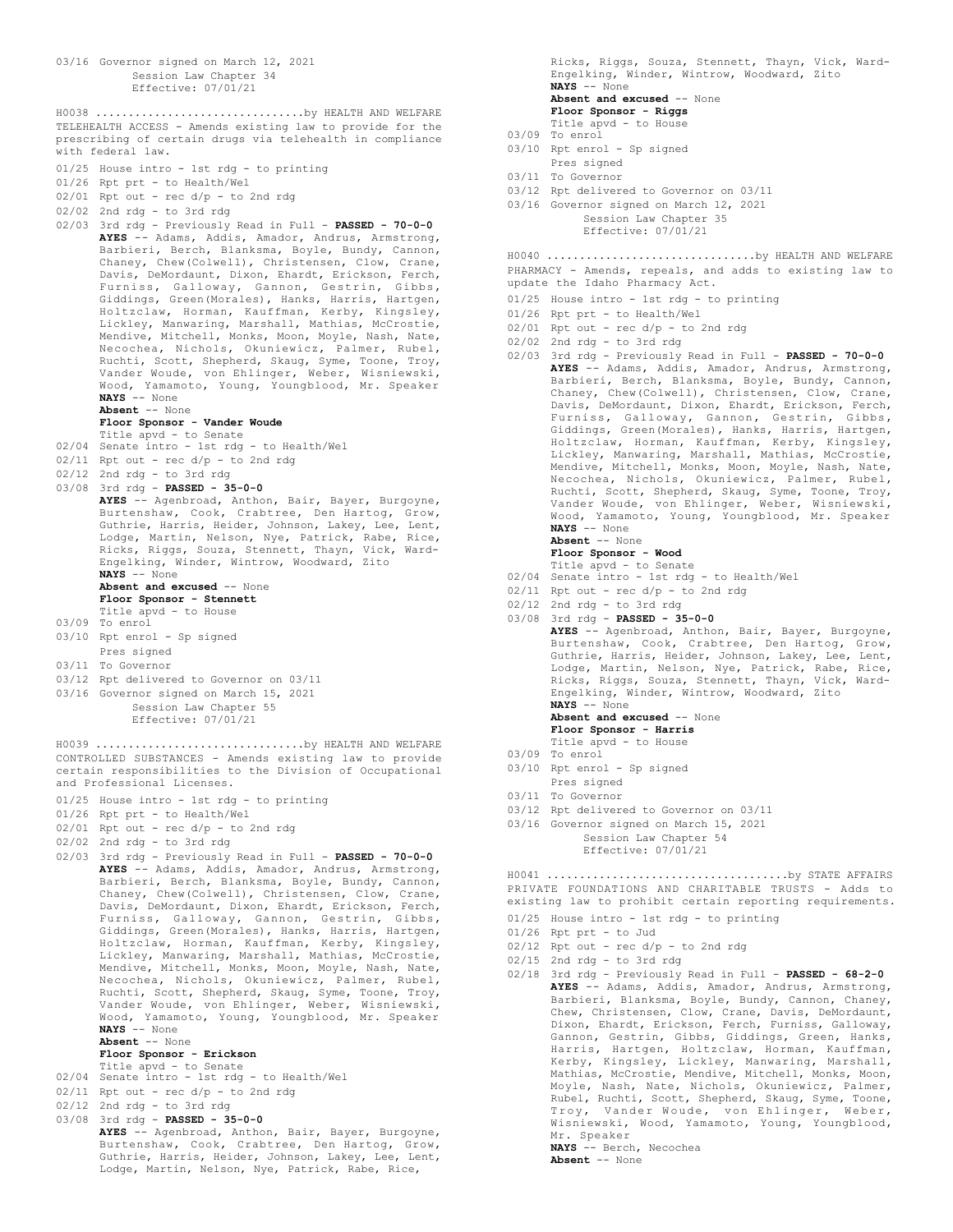**Floor Sponsor - Andrus**

Title apvd - to Senate 02/19 Senate intro - 1st rdg - to Jud

IDAHO PATIENT ACT - Adds to existing law to provide a time extension for certain extraordinary medical collection action requirements. H0042 ..........................................by BUSINESS

01/26 House intro - 1st rdg - to printing

- 01/27 Rpt prt to Bus
- 01/28 Rpt out rec d/p to 2nd rdg
- 01/29 2nd rdg to 3rd rdg
- 02/01 3rd rdg Previously Read in Full **PASSED 70-0-0 AYES** -- Adams, Addis, Amador, Andrus, Armstrong, Barbieri, Berch, Blanksma, Boyle, Bundy, Cannon, Chaney, Chew(Colwell), Christensen, Clow, Crane, Davis(Burns), DeMordaunt, Dixon, Ehardt, Erickson, Ferch, Furniss, Galloway, Gannon, Gestrin, Gibbs, Giddings, Green(Morales), Hanks, Harris, Hartgen, Holtzclaw, Horman, Kauffman, Kerby, Kingsley, Lickley, Manwaring, Marshall, Mathias, McCrostie, Mendive, Mitchell, Monks, Moon, Moyle, Nash, Nate, Necochea, Nichols, Okuniewicz, Palmer, Rubel, Ruchti, Scott, Shepherd, Skaug, Syme, Toone, Troy, Vander Woude, von Ehlinger, Weber, Wisniewski, Wood, Yamamoto, Young, Youngblood, Mr. Speaker **NAYS** -- None

### **Absent** -- None

### **Floor Sponsor - Monks**

- Title apvd to Senate
- 02/02 Senate intro 1st rdg to Com/HuRes
- 02/12 Rpt out rec d/p to 2nd rdg
- 02/15 2nd rdg to 3rd rdg
- 02/22 3rd rdg **PASSED 32-0-3**
- **AYES** -- Agenbroad, Anthon, Bayer, Burgoyne, Cook, Crabtree, Den Hartog, Grow, Guthrie, Heider, Johnson, Lakey, Lee, Lent, Martin, Nelson, Nye, Patrick, Rabe, Rice, Ricks, Riggs, Siddoway(Burtenshaw), Souza, Stennett, Thayn, Van Orden(Bair), Vick, Ward-Engelking, Wintrow, Woodward, Zito **NAYS** -- None

**Absent and excused** -- Harris, Lodge, Winder **Floor Sponsor - Anthon**

- Title apvd to House
- 02/23 To enrol
- 02/24 Rpt enrol Sp signed
- 02/25 Pres signed
- 02/26 To Governor
- 03/01 Rpt delivered to Governor on 02/26
- 03/02 Governor signed on March 1, 2021 Session Law Chapter 13 Effective: 03/01/2021

WATER - Amends and repeals existing law relating to the administrative determination of adverse claims, hearings and orders of local ground water boards, appeals from certain actions, and penalties. H0043 ........................by RESOURCES AND CONSERVATION

- 01/26 House intro 1st rdg to printing
- 01/27 Rpt prt to Res/Con
- 02/04 Rpt out rec d/p to 2nd rdg
- 02/05 2nd rdg to 3rd rdg
- 02/08 3rd rdg Previously Read in Full **PASSED 70-0-0 AYES** -- Adams, Addis, Amador, Andrus, Armstrong, Barbieri, Berch, Blanksma, Boyle, Bundy, Cannon, Chaney, Chew(Colwell), Christensen, Clow, Crane, Davis, DeMordaunt, Dixon, Ehardt, Erickson, Ferch, Furniss, Galloway, Gannon, Gestrin, Gibbs, Giddings, Green, Hanks, Harris, Hartgen, Holtzclaw, Horman, Kauffman, Kerby, Kingsley, Lickley, Manwaring, Marshall, Mathias, McCrostie, Mendive, Mitchell, Monks, Moon, Moyle, Nash, Nate, Necochea, Nichols, Okuniewicz, Palmer, Rubel, Ruchti, Scott, Shepherd, Skaug, Syme, Toone, Troy, Vander Woude, von Ehlinger, Weber, Wisniewski, Wood, Yamamoto, Young, Youngblood, Mr. Speaker **NAYS** -- None
	- **Absent** -- None

## **Floor Sponsor - Kauffman**

### Title apvd - to Senate

- 02/09 Senate intro 1st rdg to Res/Env
- 02/25 Rpt out rec d/p to 2nd rdg
- 02/26 2nd rdg to 3rd rdg
- 
- 03/08 3rd rdg **PASSED 35-0-0 AYES** -- Agenbroad, Anthon, Bair, Bayer, Burgoyne, Burtenshaw, Cook, Crabtree, Den Hartog, Grow,

Guthrie, Harris, Heider, Johnson, Lakey, Lee, Lent, Lodge, Martin, Nelson, Nye, Patrick, Rabe, Rice, Ricks, Riggs, Souza, Stennett, Thayn, Vick, Ward-Engelking, Winder, Wintrow, Woodward, Zito **NAYS** -- None

### Absent and excused -- None

- **Floor Sponsor Johnson** Title apvd - to House
- 03/09 To enrol
- 03/10 Rpt enrol Sp signed Pres signed
- 03/11 To Governor
- 03/12 Rpt delivered to Governor on 03/11
- 03/16 Governor signed on March 12, 2021
	- Session Law Chapter 36 Effective: 07/01/21

WATER - Amends existing law to revise provisions regarding certain authority of the Water Resource Board and the Department of Water Resources. H0044 ........................by RESOURCES AND CONSERVATION

01/26 House intro - 1st rdg - to printing

01/27 Rpt prt - to Res/Con

PROPERTY - Amends existing law to provide that a local governmental unit shall not enact, maintain, or enforce an ordinance or a resolution that would have the effect of regulating rent, fees, or deposits charged for leasing private residential property. H0045 ...............by JUDICIARY, RULES AND ADMINISTRATION

01/26 House intro - 1st rdg - to printing 01/27 Rpt prt - to Jud

MILITARY - Amends existing law to revise provisions regarding the authority of those performing security duties at the Orchard training area and to remove a POST training requirement. H0046 ........................by TRANSPORTATION AND DEFENSE

- 01/27 House intro 1st rdg to printing
- 01/28 Rpt prt to Transp
- $02/03$  Rpt out rec  $d/p$  to 2nd rdg
- 02/04 2nd rdg to 3rd rdg
- 02/05 3rd rdg Previously Read in Full **PASSED 68-0-2 AYES** -- Adams, Addis, Amador, Andrus, Armstrong, Berch, Blanksma, Boyle, Bundy, Cannon, Chaney, Chew(Colwell), Christensen, Clow, Crane, Davis, DeMordaunt, Dixon, Ehardt, Erickson, Ferch, Furniss, Galloway, Gannon, Gestrin, Gibbs, Giddings, Green, Hanks, Harris, Hartgen, Holtzclaw, Horman, Kauffman, Kerby, Lickley, Manwaring, Marshall, Mathias, McCrostie, Mendive, Mitchell, Monks, Moon, Moyle, Nash, Nate, Necochea, Nichols, Okuniewicz, Palmer, Rubel, Ruchti, Scott, Shepherd, Skaug, Syme, Toone, Troy, Vander Woude, von Ehlinger, Weber, Wisniewski, Wood, Yamamoto, Young, Youngblood, Mr. Speaker **NAYS** -- None

**Absent** -- Barbieri, Kingsley

- **Floor Sponsor Palmer**
- Title apvd to Senate 02/08 Senate intro 1st rdg to St Aff
- 
- $03/02$  Rpt out rec  $d/p$  to 2nd rdg 03/03 2nd rdg - to 3rd rdg
- 03/11 3rd rdg **PASSED 34-1-0 AYES** -- Agenbroad, Anthon, Bair, Bayer, Burtenshaw,

```
Cook, Crabtree, Den Hartog, Grow, Guthrie, Harris,
Heider, Johnson, Lakey, Lee, Lent, Lodge, Martin,
Nelson, Nye, Patrick, Rabe, Rice, Ricks, Riggs,
Souza, Stennett, Thayn, Vick, Ward-Engelking,
Winder, Wintrow, Woodward, Zito
NAYS -- Burgoyne
Absent and excused -- None
Floor Sponsor - Heider
Title apvd - to House
```
- 03/12 To enrol
- 03/15 Rpt enrol Sp signed
- Pres signed
- 03/16 To Governor
- 03/17 Rpt delivered to Governor on 03/16
- 03/18 Governor signed on March 17, 2021
	- Session Law Chapter 63 Effective: 07/01/21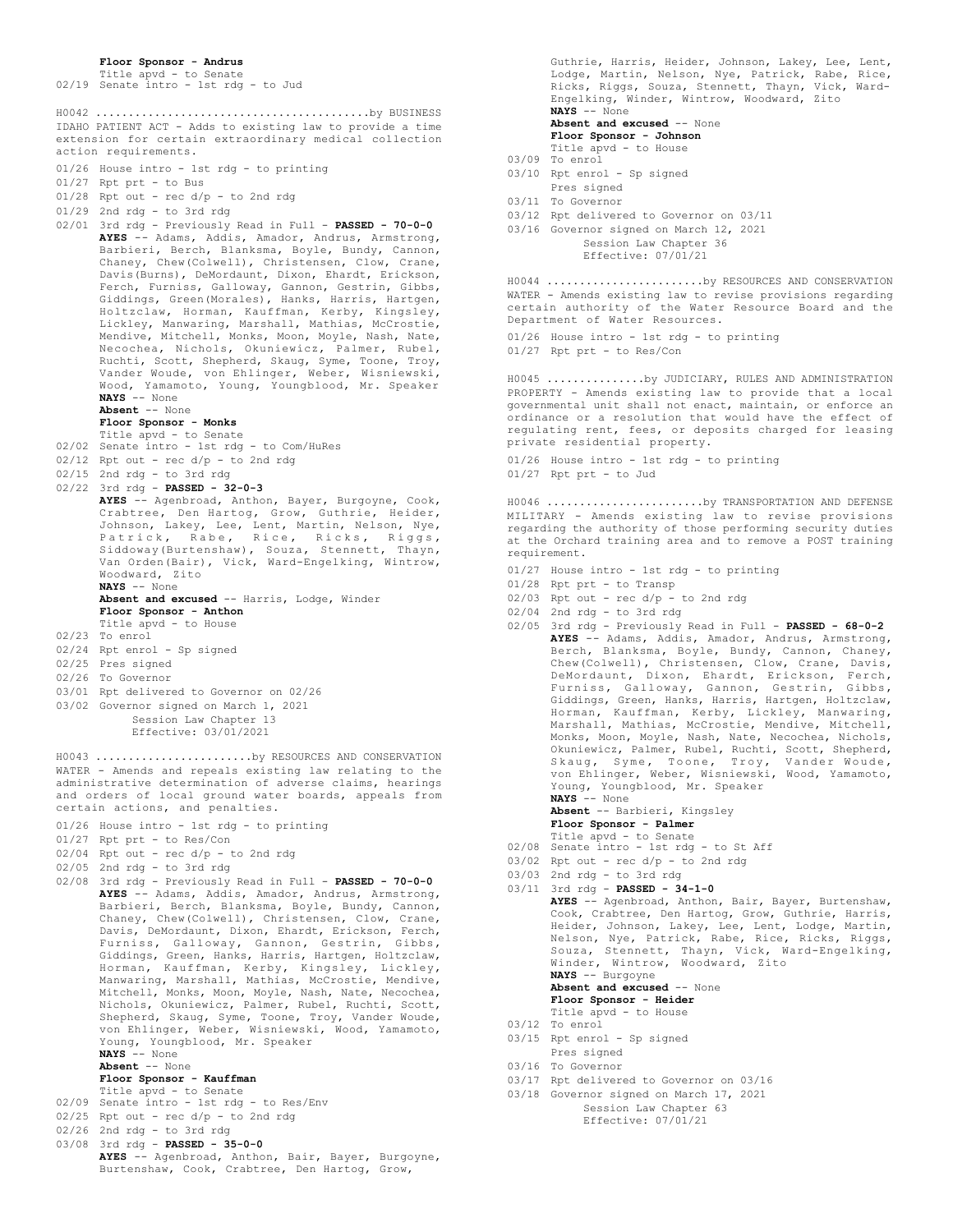VETERANS MEMORIALS - Repeals existing law relating to appropriations for veterans memorials. H0047 ........................by TRANSPORTATION AND DEFENSE

- 01/27 House intro 1st rdg to printing
- 01/28 Rpt prt to Transp
- 02/03 Rpt out rec  $d/p$  to 2nd rdg
- 02/04 2nd rdg to 3rd rdg
- 02/05 3rd rdg Previously Read in Full **PASSED 68-0-2 AYES** -- Adams, Addis, Amador, Andrus, Armstrong, Berch, Blanksma, Boyle, Bundy, Cannon, Chaney, Chew(Colwell), Christensen, Clow, Crane, Davis, DeMordaunt, Dixon, Ehardt, Erickson, Ferch, Furniss, Galloway, Gannon, Gestrin, Gibbs, Giddings, Green, Hanks, Harris, Hartgen, Holtzclaw, Horman, Kauffman, Kerby, Lickley, Manwaring, Marshall, Mathias, McCrostie, Mendive, Mitchell, Monks, Moon, Moyle, Nash, Nate, Necochea, Nichols, Okuniewicz, Palmer, Rubel, Ruchti, Scott, Shepherd, Skaug, Syme, Toone, Troy, Vander Woude, von Ehlinger, Weber, Wisniewski, Wood, Yamamoto, Young, Youngblood, Mr. Speaker **NAYS** -- None **Absent** -- Barbieri, Kingsley

### **Floor Sponsor - Syme**

- 
- Title apvd to Senate 02/08 Senate intro 1st rdg to St Aff
- 03/05 Rpt out rec d/p to 2nd rdg
- 03/08 2nd rdg to 3rd rdg
- 03/17 3rd rdg **PASSED 33-0-2**
- AYES -- Agenbroad, Anthon, Bair, Bayer, Burgoyne, Burtenshaw, Cook, Crabtree, Den Hartog, Grow, Guthrie, Harris, Heider, Johnson, Lakey, Lee, Lent, Lodge, Martin, Nelson, Nye, Patrick, Rabe, Rice, Ricks, Riggs, Souza, Vick, Ward-Engelking, Winder, Wintrow, Woodward, Zito **NAYS** -- None
	- **Absent and excused** -- Stennett, Thayn **Floor Sponsor - Heider** Title apvd - to House
- 03/18 To enrol
- 03/19 Rpt enrol Sp signed Pres signed To Governor Rpt delivered to Governor on 03/22
- 03/19 Governor signed on March 23, 2021 Session Law Chapter 134 Effective: 07/01/21
- SERVICE MEMBERS Repeals existing law relating to the authorization of males 18 years of age or older to contract under the G.I. Bill of Rights. H0048 ........................by TRANSPORTATION AND DEFENSE
- 01/27 House intro 1st rdg to printing
- 01/28 Rpt prt to Transp
- $02/03$  Rpt out rec  $d/p$  to 2nd rdg
- $02/04$  2nd rdg to 3rd rdg
- 02/05 3rd rdg Previously Read in Full **PASSED 68-0-2 AYES** -- Adams, Addis, Amador, Andrus, Armstrong, Berch, Blanksma, Boyle, Bundy, Cannon, Chaney, Chew(Colwell), Christensen, Clow, Crane, Davis, DeMordaunt, Dixon, Ehardt, Erickson, Ferch, Furniss, Galloway, Gannon, Gestrin, Gibbs, Giddings, Green, Hanks, Harris, Hartgen, Holtzclaw, Horman, Kauffman, Kerby, Lickley, Manwaring, Marshall, Mathias, McCrostie, Mendive, Mitchell, Monks, Moon, Moyle, Nash, Nate, Necochea, Nichols, Okuniewicz, Palmer, Rubel, Ruchti, Scott, Shepherd, Skaug, Syme, Toone, Troy, Vander Woude, von Ehlinger, Weber, Wisniewski, Wood, Yamamoto, Young, Youngblood, Mr. Speaker **NAYS** -- None **Absent** -- Barbieri, Kingsley **Floor Sponsor - Syme** Title apvd - to Senate
- 02/08 Senate intro 1st rdg to St Aff
- 03/05 Rpt out rec  $d/p$  to 2nd rdg
- 03/08 2nd rdg to 3rd rdg
- 

03/17 3rd rdg - **PASSED - 33-0-2 AYES** -- Agenbroad, Anthon, Bair, Bayer, Burgoyne, Burtenshaw, Cook, Crabtree, Den Hartog, Grow, Guthrie, Harris, Heider, Johnson, Lakey, Lee, Lent, Lodge, Martin, Nelson, Nye, Patrick, Rabe, Rice, Ricks, Riggs, Souza, Vick, Ward-Engelking, Winder, Wintrow, Woodward, Zito **NAYS** -- None

Absent and excused -- Stennett, Thayn **Floor Sponsor - Heider**

- Title apvd to House 03/18 To enrol
- 03/19 Rpt enrol Sp signed Pres signed To Governor
	- Rpt delivered to Governor on 03/22
- 03/19 Governor signed on March 23, 2021

Session Law Chapter 135 Effective: 07/01/21

TRANSPORTATION - Adds to existing law to provide an alternative method to evidence perfection of a motor vehicle title. H0049 ........................by TRANSPORTATION AND DEFENSE

- 01/27 House intro 1st rdg to printing
- 01/28 Rpt prt to Transp
- $02/05$  Rpt out rec  $d/p$  to 2nd rdg
- 02/08 2nd rdg to 3rd rdg
- 02/10 3rd rdg Previously Read in Full **PASSED 70-0-0 AYES** -- Adams, Addis, Amador, Andrus, Armstrong, Barbieri, Berch, Blanksma, Boyle, Bundy, Cannon, Chaney, Chew(Colwell), Christensen, Clow, Crane, Davis, DeMordaunt, Dixon, Ehardt, Erickson, Ferch, Furniss, Galloway, Gannon, Gestrin, Gibbs, Giddings, Green, Hanks, Harris, Hartgen, Holtzclaw, Horman, Kauffman, Kerby, Kingsley, Lickley, Manwaring, Marshall, Mathias, McCrostie, Mendive, Mitchell, Monks, Moon, Moyle, Nash, Nate, Necochea, Nichols, Okuniewicz, Palmer, Rubel, Ruchti, Scott, Shepherd, Skaug, Syme, Toone, Troy, Vander Woude, von Ehlinger, Weber, Wisniewski, Wood, Yamamoto, Young, Youngblood, Mr. Speaker **NAYS** -- None
	- **Absent** -- None
	- **Floor Sponsor Gestrin**
- Title apvd to Senate 02/11 Senate intro 1st rdg to Transp
- $02/19$  Rpt out rec  $d/p$  to 2nd rdg
- 02/22 2nd rdg to 3rd rdg
- 03/08 3rd rdg **PASSED 35-0-0 AYES** -- Agenbroad, Anthon, Bair, Bayer, Burgoyne, Burtenshaw, Cook, Crabtree, Den Hartog, Grow, Guthrie, Harris, Heider, Johnson, Lakey, Lee, Lent, Lodge, Martin, Nelson, Nye, Patrick, Rabe, Rice, Ricks, Riggs, Souza, Stennett, Thayn, Vick, Ward-Engelking, Winder, Wintrow, Woodward, Zito **NAYS** -- None Absent and excused -- None **Floor Sponsor - Crabtree** Title apvd - to House 03/09 To enrol
- 03/10 Rpt enrol Sp signed Pres signed
- 03/11 To Governor
- 03/12 Rpt delivered to Governor on 03/11
- 03/16 Governor signed on March 12, 2021 Session Law Chapter 37 Effective: Retroactive to 01/01/2021; 07/01/2022 Sunset Clause

FOOD QUALITY ASSURANCE INSTITUTE - Repeals existing law relating to the Idaho Food Quality Assurance Institute. H0050 ..............................by AGRICULTURAL AFFAIRS

- 01/27 House intro 1st rdg to printing
- 01/28 Rpt prt to Agric Aff
- $02/03$  Rpt out rec  $d/p$  to 2nd rdg
- 02/04 2nd rdg to 3rd rdg
- 02/05 3rd rdg Previously Read in Full **PASSED 67-1-2 AYES** -- Adams, Addis, Amador, Andrus, Armstrong, Berch, Blanksma, Boyle, Bundy, Cannon, Chaney, Chew(Colwell), Christensen, Clow, Crane, Davis, DeMordaunt, Dixon, Ehardt, Erickson, Ferch, Furniss, Galloway, Gannon, Gestrin, Gibbs, Green, Hanks, Harris, Hartgen, Holtzclaw, Horman, Kauffman, Kerby, Lickley, Manwaring, Marshall, Mathias, McCrostie, Mendive, Mitchell, Monks, Moon, Moyle, Nash, Nate, Necochea, Nichols, Okuniewicz, Palmer, Rubel, Ruchti, Scott, Shepherd, Skaug, Syme, Toone, Troy, Vander Woude, von Ehlinger, Weber, Wisniewski, Wood, Yamamoto, Young, Youngblood, Mr. Speaker **NAYS** -- Giddings
	- **Absent** -- Barbieri, Kingsley

**Floor Sponsor - von Ehlinger**

- Title apvd to Senate
- 02/08 Senate intro 1st rdg to Agric Aff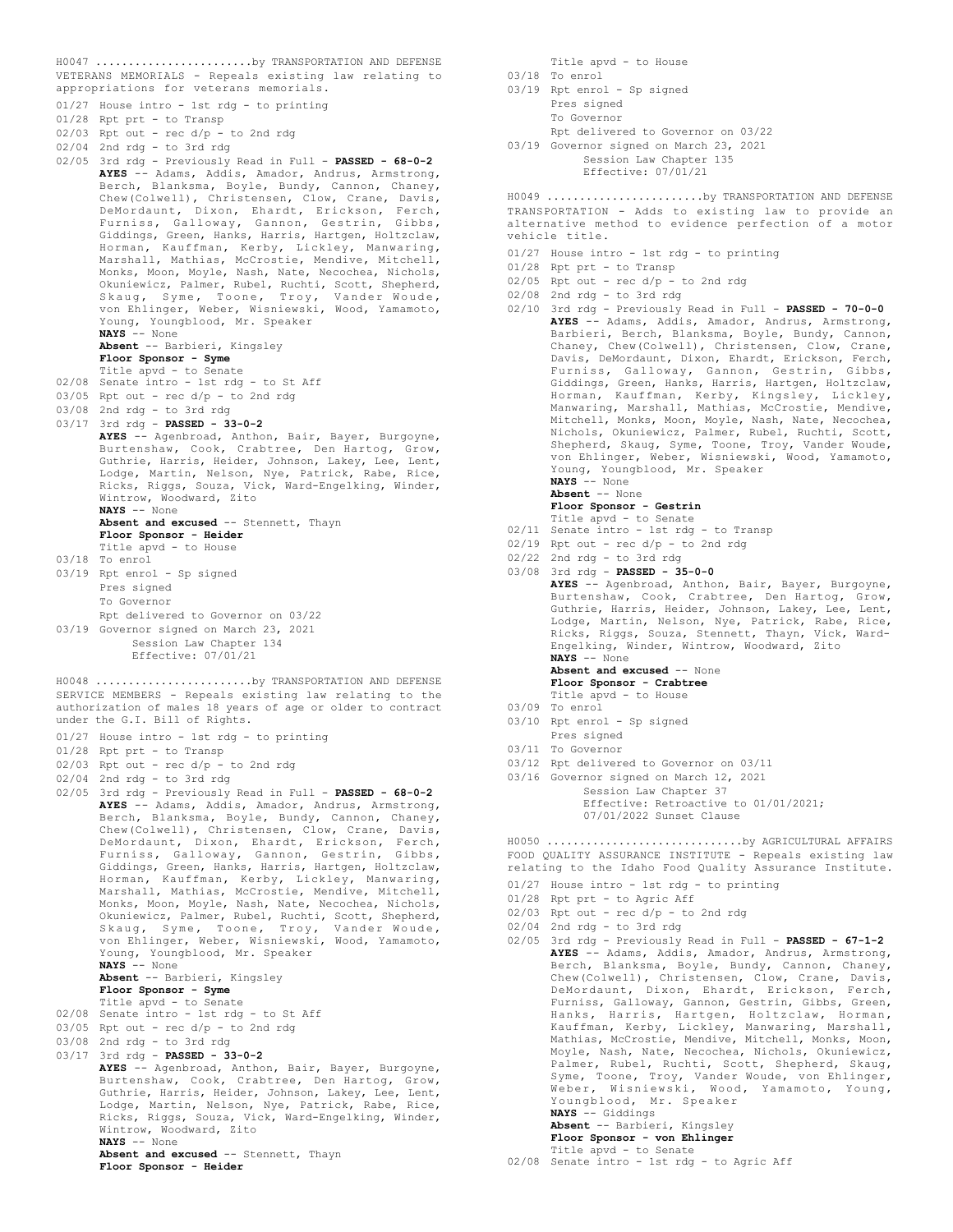02/11 Rpt out - rec d/p - to 2nd rdg 02/12 2nd rdg - to 3rd rdg 03/08 3rd rdg - **PASSED - 35-0-0 AYES** -- Agenbroad, Anthon, Bair, Bayer, Burgoyne, Burtenshaw, Cook, Crabtree, Den Hartog, Grow, Guthrie, Harris, Heider, Johnson, Lakey, Lee, Lent, Lodge, Martin, Nelson, Nye, Patrick, Rabe, Rice, Ricks, Riggs, Souza, Stennett, Thayn, Vick, Ward-Engelking, Winder, Wintrow, Woodward, Zito **NAYS** -- None **Absent and excused** -- None **Floor Sponsor - Nelson** Title apvd - to House 03/09 To enrol 03/10 Rpt enrol - Sp signed Pres signed 03/11 To Governor 03/12 Rpt delivered to Governor on 03/11 03/16 Governor signed on March 12, 2021 Session Law Chapter 38 Effective: 07/01/21 DAIRIES - Amends existing law to provide nutrient management standards on dairy farms. 01/27 House intro - 1st rdg - to printing 01/28 Rpt prt - to Agric Aff 02/17 Rpt out - rec d/p - to 2nd rdg 02/18 2nd rdg - to 3rd rdg 02/22 3rd rdg - Previously Read in Full - **PASSED - 61-9-0 AYES** -- Adams, Addis, Amador, Andrus, Armstrong, Barbieri, Berch, Blanksma, Boyle, Bundy, Cannon, Chaney, Christensen, Clow, Crane, DeMordaunt, Dixon, Ehardt, Erickson, Ferch, Furniss, Galloway, Gestrin, Gibbs, Giddings, Hanks, Harris, Hartgen, Holtzclaw, Horman, Kauffman, Kerby, Kingsley, Lickley, Manwaring, Marshall, McCrostie, Mendive, Mitchell, Monks, Moon, Moyle, Nate, Nichols, Okuniewicz, Palmer, Scott, Shepherd, Skaug, Syme, Toone, Troy, Vander Woude, von Ehlinger, Weber, Wisniewski, Wood, Yamamoto, Young, Youngblood, Mr. Speaker **NAYS** -- Chew, Davis, Gannon, Green, Mathias, Nash, Necochea, Rubel, Ruchti **Absent** -- None **Floor Sponsor - Andrus** Title apvd - to Senate 02/23 Senate intro - 1st rdg - to Agric Aff 03/02 Rpt out - rec  $d/p$  - to 2nd rdg 03/03 2nd rdg - to 3rd rdg 03/11 3rd rdg - **PASSED - 31-4-0 AYES** -- Agenbroad, Anthon, Bair, Bayer, Burtenshaw, Cook, Crabtree, Den Hartog, Grow, Guthrie, Harris, Heider, Johnson, Lakey, Lee, Lent, Lodge, Martin, Nelson, Patrick, Rabe, Rice, Ricks, Riggs, Souza, Thayn, Vick, Ward-Engelking, Winder, Woodward, Zito **NAYS** -- Burgoyne, Nye, Stennett, Wintrow **Absent and excused** -- None **Floor Sponsor - Zito** Title apvd - to House 03/12 To enrol 03/15 Rpt enrol - Sp signed Pres signed 03/16 To Governor 03/17 Rpt delivered to Governor on 03/16 03/18 Governor signed on March 17, 2021 Session Law Chapter 64 Effective: 07/01/21 H0051 ..............................by AGRICULTURAL AFFAIRS CHILDREN'S MENTAL HEALTH SERVICES - Adds to existing law to prohibit conversion therapy for minors in certain instances. 01/27 House intro - 1st rdg - to printing  $01/28$  Rpt prt - to  $W/M$ H0052 .........................................by MCCROSTIE PUBLIC NOTICES - Amends and adds to existing law to provide for the electronic publication of public notices by a governmental entity on the entity's website. 01/27 House intro - 1st rdg - to printing 01/28 Rpt prt - to St Aff 02/05 Rpt out - rec d/p - to 2nd rdg 02/08 2nd rdg - to 3rd rdg H0053 .....................................by STATE AFFAIRS

02/10 3rd rdg - Previously Read in Full - **FAILED - 32-38-**

### **0 AYES** -- Adams, Boyle, Christensen, Crane, DeMordaunt, Dixon, Ehardt, Erickson, Ferch, Furniss, Galloway, Giddings, Hanks, Harris, Holtzclaw, Horman, Manwaring, Marshall, Mitchell, Monks, Moon, Moyle, Nate, Nichols, Okuniewicz, Palmer, Scott, Shepherd, Vander Woude,<br>von Ehlinger, Weber, Young von Ehlinger, **NAYS** -- Addis, Amador, Andrus, Armstrong, Barbieri, Berch, Blanksma, Bundy, Cannon, Chaney, Chew(Colwell), Clow, Davis, Gannon, Gestrin, Gibbs, Green, Hartgen, Kauffman, Kerby, Kingsley, Lickley, Mathias, McCrostie, Mendive, Nash, Necochea, Rubel, Ruchti, Skaug, Syme, Toone, Troy, Wisniewski, Wood, Yamamoto, Youngblood, Mr. Speaker **Absent** -- None **Floor Sponsor - Weber** Filed in Office of the Chief Clerk AUXILIARY CONTAINERS - Repeals existing law to preempt local regulation of auxiliary containers, including plastic bags. 01/28 House intro - 1st rdg - to printing  $01/29$  Rpt prt - to  $W/M$ H0054 .............................................by RUBEL ELECTIONS - Amends existing law to provide for automatic voter registration at driver's licensing offices. 01/28 House intro - 1st rdg - to printing  $01/29$  Rpt prt - to  $W/M$ H0055 .............................................by RUBEL ABORTION - Repeals and adds to existing law to provide that abortion shall be illegal and that the attorney general shall direct state agencies to enforce this law. 01/28 House intro - 1st rdg - to printing 01/29 Rpt prt - to W/M H0056 ....................................by SCOTT AND NATE WATER - Amends existing law to revise provisions regarding certain authority of the Water Resource Board and the Department of Water Resources. 01/28 House intro - 1st rdg - to printing 01/29 Rpt prt - to Res/Con  $02/04$  Rpt out - rec d/p - to 2nd rdg 02/05 2nd rdg - to 3rd rdg 02/09 3rd rdg - Previously Read in Full - **PASSED - 70-0-0** AYES -- Adams, Addis, Amador, Andrus, Armstrong, Barbieri, Berch, Blanksma, Boyle, Bundy, Cannon, Chaney, Chew(Colwell), Christensen, Clow, Crane, Davis, DeMordaunt, Dixon, Ehardt, Erickson, Ferch, Furniss, Galloway, Gannon, Gestrin, Gibbs, Giddings, Green, Hanks, Harris, Hartgen, Holtzclaw, Horman, Kauffman, Kerby, Kingsley, Lickley, Manwaring, Marshall, Mathias, McCrostie, Mendive, Mitchell, Monks, Moon, Moyle, Nash, Nate, Necochea, Nichols, Okuniewicz, Palmer, Rubel, Ruchti, Scott, Shepherd, Skaug, Syme, Toone, Troy, Vander Woude, von Ehlinger, Weber, Wisniewski, Wood, Yamamoto, Young, Youngblood, Mr. Speaker **NAYS** -- None **Absent** -- None **Floor Sponsor - Lickley** Title apvd - to Senate 02/10 Senate intro - 1st rdg - to Res/Env 03/02 Rpt out - rec  $d/p$  - to 2nd rdg 03/03 2nd rdg - to 3rd rdg 03/11 3rd rdg - **PASSED - 35-0-0 AYES** -- Agenbroad, Anthon, Bair, Bayer, Burgoyne, Burtenshaw, Cook, Crabtree, Den Hartog, Grow, Guthrie, Harris, Heider, Johnson, Lakey, Lee, Lent, Lodge, Martin, Nelson, Nye, Patrick, Rabe, Rice, Ricks, Riggs, Souza, Stennett, Thayn, Vick, Ward-Engelking, Winder, Wintrow, Woodward, Zito **NAYS** -- None **Absent and excused** -- None **Floor Sponsor - Bair** Title apvd - to House H0057 ........................by RESOURCES AND CONSERVATION

- 03/12 To enrol
- 03/15 Rpt enrol Sp signed
- Pres signed 03/16 To Governor
- 03/17 Rpt delivered to Governor on 03/16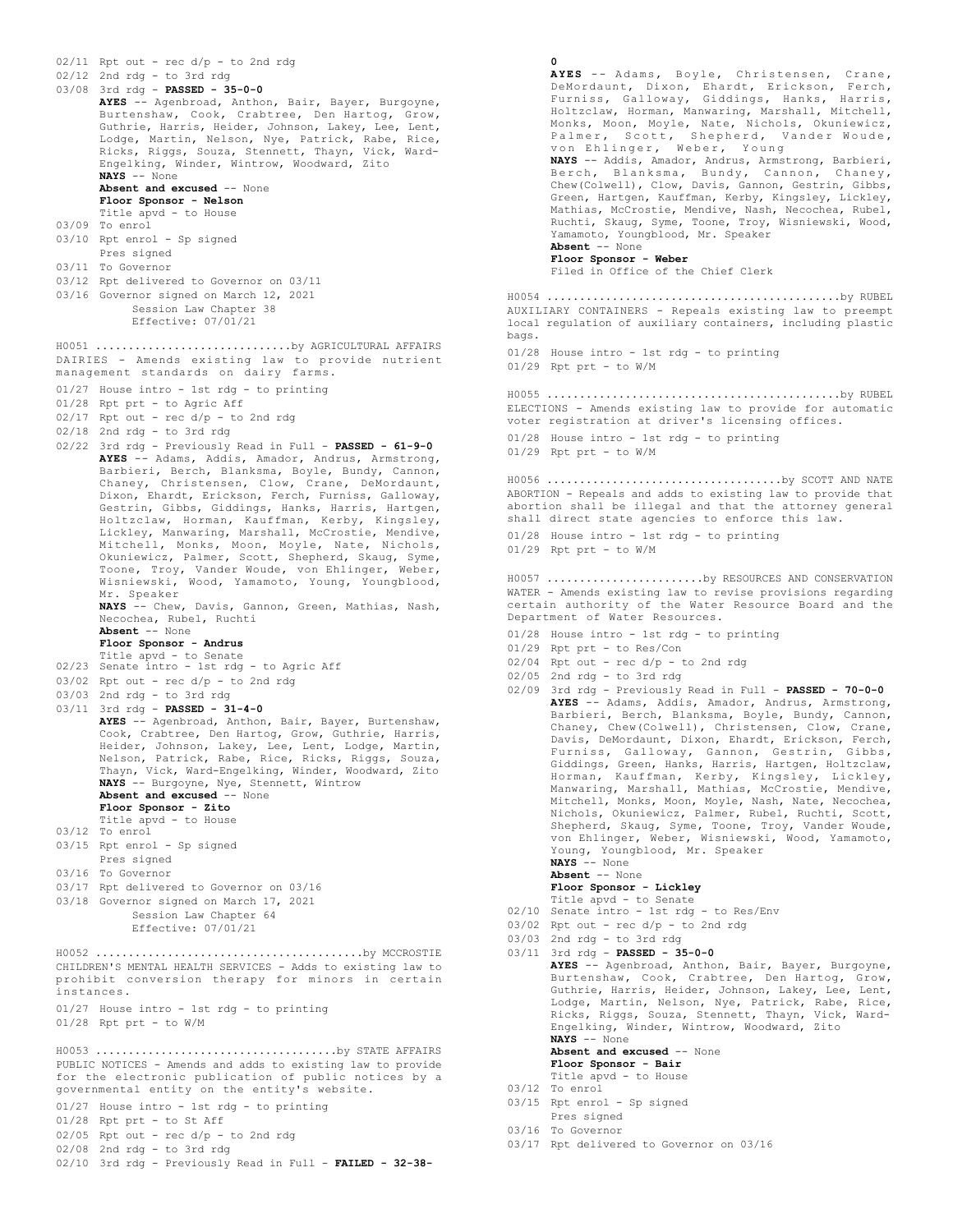03/18 Governor signed on March 17, 2021 Session Law Chapter 65 Effective: 07/01/21 INCOME TAXES - Amends existing law to revise provisions regarding the Internal Revenue Code. 01/28 House intro - 1st rdg - to printing 01/29 Rpt prt - to Rev/Tax  $02/02$  Rpt out - rec  $d/p$  - to 2nd rdg 02/03 2nd rdg - to 3rd rdg 02/04 3rd rdg - Previously Read in Full - **PASSED - 68-0-2 AYES** -- Adams, Addis, Amador, Andrus, Armstrong, Barbieri, Berch, Blanksma, Boyle, Bundy, Cannon, Chew(Colwell), Christensen, Clow, Crane, Davis, DeMordaunt, Dixon, Ehardt, Erickson, Ferch, Furniss, Galloway, Gannon, Gestrin, Gibbs, Giddings, Green, Hanks, Harris, Hartgen, Holtzclaw, Horman, Kauffman, Kerby, Kingsley, Lickley, Manwaring, Marshall, Mathias, McCrostie, Mendive, Mitchell, Monks, Moon, Moyle, Nash, Nate, Necochea, Nichols, Okuniewicz, Palmer, Rubel, Scott, Shepherd, Skaug, Syme, Toone, Troy, Vander Woude, von Ehlinger, Weber, Wisniewski, Wood, Yamamoto, Young, Youngblood, Mr. Speaker **NAYS** -- None **Absent** -- Chaney, Ruchti **Floor Sponsor - Harris** Title apvd - to Senate 02/05 Senate intro - 1st rdg - to Loc Gov  $02/10$  Rpt out - rec  $d/p$  - to 2nd rdg 02/11 2nd rdg - to 3rd rdg 02/12 3rd rdg - **PASSED - 32-0-3 AYES** -- Agenbroad, Anthon, Bair, Bayer, Burgoyne, Cook, Crabtree, Grow, Guthrie, Harris, Heider, Lakey, Lee, Lent, Lodge, Martin, Nelson, Nye, Patrick, Rabe, Rice, Ricks, Riggs, Souza, Stennett, Thayn, Vick, Ward-Engelking, Winder, Wintrow, Woodward, Zito **NAYS** -- None **Absent and excused** -- Burtenshaw, Den Hartog, Johnson **Floor Sponsor - Grow** Title apvd - to House 02/15 To enrol 02/16 Rpt enrol - Sp signed 02/17 Pres signed 02/18 To Governor 02/19 Rpt delivered to Governor on 02/18 02/19 Governor signed on February 18, 2021 Session Law Chapter 8 Effective: Retroactive to 01/01/2021 H0058 ..............................by REVENUE AND TAXATION VITAL STATISTICS - Amends existing law to provide that original birth certificates and other records will be made available upon request to adoptees for adoptions that occur on or after July 1, 2021. 01/29 House intro - 1st rdg - to printing 02/01 Rpt prt - to Jud 03/02 Rpt out - rec d/p - to 2nd rdg 03/03 2nd rdg - to 3rd rdg 03/04 3rd rdg - Previously Read in Full - **PASSED - 67-0-3 AYES** -- Addis, Amador, Andrus, Armstrong, Barbieri, Berch, Blanksma, Boyle, Bundy, Cannon, Chaney, Chew, Christensen, Clow, Crane, Davis, Dixon, Ehardt, Erickson, Ferch, Furniss, Galloway, Gannon, Gibbs, Giddings, Green, Hanks, Harris, Hartgen, Holtzclaw, Horman, Kauffman, Kerby, Kingsley, Lickley, Manwaring, Marshall, Mathias, McCrostie, Mendive, Mitchell, Monks, Moon, Moyle, Nash, Nate, Necochea, Nichols, Okuniewicz, Palmer, Rubel, Ruchti, Scott, Shepherd, Skaug, Syme, Toone, Troy, Vander Woude, von Ehlinger, Weber, Wisniewski, Wood, Yamamoto, Young, Youngblood, Mr. Speaker **NAYS** -- None **Absent** -- Adams, DeMordaunt, Gestrin **Floor Sponsors - Young & McCrostie** H0059 .....................................by STATE AFFAIRS

- Title apvd to Senate 03/05 Senate intro 1st rdg to Jud
- 03/11 Rpt out to 14th Ord

TRANSPORTATION - Amends existing law to establish a state snowmobile avalanche fund. 01/29 House intro - 1st rdg - to printing 02/01 Rpt prt - to Transp 02/09 Rpt out - rec d/p - to 2nd rdg 02/10 2nd rdg - to 3rd rdg 02/23 Ret'd to Transp H0060 ........................by TRANSPORTATION AND DEFENSE RECREATIONAL ACTIVITIES - Amends existing law to increase fees for snowmobile use and to allocate such funds regarding snowmobile use and opportunities. 01/29 House intro - 1st rdg - to printing 02/01 Rpt prt - to Transp 02/09 Rpt out - rec d/p - to 2nd rdg 02/10 2nd rdg - to 3rd rdg 02/23 Ret'd to Transp H0061 ........................by TRANSPORTATION AND DEFENSE EMPOWER PARENTS IN EDUCATION ACT - Adds to existing law to provide for the Empower Parents in Education Act. 01/29 House intro - 1st rdg - to printing 02/01 Rpt prt - to W/M H0062 ..........................................by GIDDINGS HEALTH - Adds to existing law to prohibit mandated or forced vaccination. 01/29 House intro - 1st rdg - to printing 02/01 Rpt prt - to W/M H0063 ...........................................by NICHOLS VETERINARIANS - Amends, adds to, and repeals existing law regarding the Veterinary Practice Act. 01/29 House intro - 1st rdg - to printing 02/01 Rpt prt - to Agric Aff  $02/17$  Rpt out - rec  $d/p$  - to 2nd rdg 02/18 2nd rdg - to 3rd rdg 02/22 3rd rdg - Previously Read in Full - **PASSED - 52-18- 0 AYES** -- Addis, Amador, Andrus, Armstrong, Berch, Blanksma, Boyle, Cannon, Chaney, Chew, Clow, Davis, DeMordaunt, Ehardt, Erickson, Furniss, Galloway, Gannon, Gestrin, Gibbs, Green, Hartgen, Holtzclaw, Horman, Kauffman, Kerby, Lickley, Manwaring, Marshall, Mathias, McCrostie, Mitchell, Monks, Moon, Moyle, Nash, Necochea, Nichols, Palmer, Rubel, Ruchti, Shepherd, Syme, Toone, Troy, Vander Woude, Weber, Wood, Yamamoto, Young, Youngblood, Mr. Speaker **NAYS** -- Adams, Barbieri, Bundy, Christensen, Crane, Dixon, Ferch, Giddings, Hanks, Harris, Kingsley, Mendive, Nate, Okuniewicz, Scott, Skaug, von Ehlinger, Wisniewski **Absent** -- None **Floor Sponsor - Boyle** Title apvd - to Senate 02/23 Senate intro - 1st rdg - to Agric Aff  $02/25$  Rpt out - rec  $d/p$  - to 2nd rdg  $02/26$  2nd rdg - to 3rd rdg 03/08 3rd rdg - **PASSED - 35-0-0 AYES** -- Agenbroad, Anthon, Bair, Bayer, Burgoyne, Burtenshaw, Cook, Crabtree, Den Hartog, Grow, Guthrie, Harris, Heider, Johnson, Lakey, Lee, Lent, Lodge, Martin, Nelson, Nye, Patrick, Rabe, Rice, Ricks, Riggs, Souza, Stennett, Thayn, Vick, Ward-Engelking, Winder, Wintrow, Woodward, Zito **NAYS** -- None **Absent and excused** -- None **Floor Sponsor - Rabe** Title apvd - to House 03/09 To enrol 03/10 Rpt enrol - Sp signed Pres signed 03/11 To Governor 03/12 Rpt delivered to Governor on 03/11 03/16 Governor signed on March 12, 2021 Session Law Chapter 40 Effective: 07/01/21 H0064 ..............................by AGRICULTURAL AFFAIRS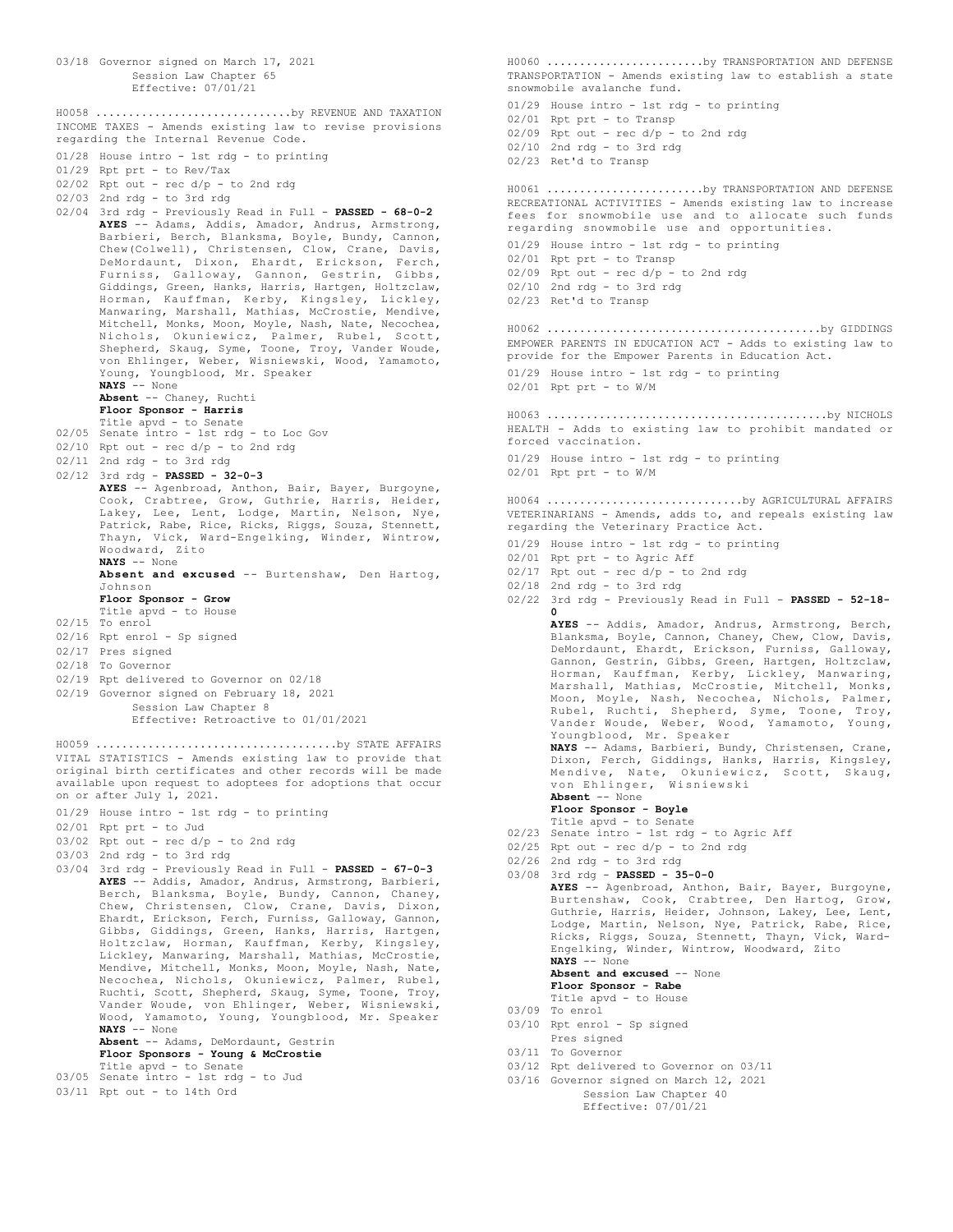MONUMENTS AND MEMORIALS - Adds to existing law to provide for the protection of certain monuments and memorials. 01/29 House intro - 1st rdg - to printing 02/01 Rpt prt - to St Aff H0065 .....................................by STATE AFFAIRS ELECTIONS - Repeals, amends, and adds to existing law to provide for bond and levy election disclosures and penalties for violations. 01/29 House intro - 1st rdg - to printing 02/01 Rpt prt - to 2nd rdg 02/02 2nd rdg - to 3rd rdg 02/03 3rd rdg - Previously Read in Full - **PASSED - 46-24- 0 AYES** -- Adams, Addis, Amador, Andrus, Armstrong, Barbieri, Blanksma, Boyle, Bundy, Christensen, Clow, Crane, DeMordaunt, Dixon, Ehardt, Erickson, Ferch, Furniss, Galloway, Gestrin, Giddings, Hanks, Harris, Holtzclaw, Horman, Kingsley, Marshall, Mendive, Mitchell, Monks, Moon, Moyle, Nate, Nichols, Okuniewicz, Palmer, Scott, Shepherd, Skaug, Vander Woude, von Ehlinger, Weber, Wisniewski, Yamamoto, Young, Mr. Speaker **NAYS** -- Berch, Cannon, Chaney, Chew(Colwell), Davis, Gannon, Gibbs, Green(Morales), Hartgen, Kauffman, Kerby, Lickley, Manwaring, Mathias, McCrostie, Nash, Necochea, Rubel, Ruchti, Syme, Toone, Troy, Wood, Youngblood **Absent** -- None **Floor Sponsor - Nate** Title apvd - to Senate 02/04 Senate intro - 1st rdg - to St Aff 03/01 Rpt out - to 14th Ord 04/07 Rpt out amen - to 1st rdg as amen 1st rdg - to 2nd rdg as amen 04/08 2nd rdg - to 3rd rdg as amen 04/12 3rd rdg as amen - **PASSED - 35-0-0 AYES** -- Agenbroad, Anthon, Bair, Bayer, Burgoyne, Burtenshaw, Cook, Crabtree, Den Hartog, Grow, Guthrie, Harris, Heider, Johnson, Lakey, Lee, Lent, Lodge, Martin, Nelson, Nye, Patrick, Rabe, Rice, Ricks, Riggs, Souza, Stennett, Thayn, Vick, Ward-Engelking, Winder, Wintrow, Woodward, Zito **NAYS** -- None Absent and excused -- None **Floor Sponsor - Ricks** Title apvd - to House 04/13 Ref'd to St Aff for concurrence rec 04/14 Rpt out - Rec concurrence House concurred in Senate amens -to engros 04/15 Rpt engros - 1st rdg - to 2nd rdg as amen 04/16 2nd rdg - to 3rd rdg as amen 04/19 3rd rdg as amen - Previously Read in Full - **PASSED - 48-20-2 AYES** -- Adams, Addis, Amador, Andrus, Armstrong, Barbieri, Blanksma, Boyle, Bundy, Cannon, Chaney, Christensen, Clow, Crane, DeMordaunt, Dixon, Ehardt, Erickson, Ferch, Galloway, Gestrin, Giddings, Hanks, Harris, Holtzclaw, Horman, Kerby, Kingsley, Marshall, Mendive, Mitchell, Monks, Moon, Moyle, Nate, Nichols, Okuniewicz, Scott, Shepherd, Skaug, Vander Woude, von Ehlinger, Weber, Wisniewski, Yamamoto, Young, Youngblood, Mr. Speaker NAYS -- Berch, Chew, Davis(Burns), Gannon, Gibbs, Green, Hartgen, Kauffman, Lickley, Manwaring, Mathias, McCrostie, Nash, Necochea, Rubel, Ruchti, Syme, Toone, Troy, Wood **Absent** -- Furniss, Palmer **Floor Sponsor - Nate** Title apvd - to enrol 04/20 Rpt enrol - Sp signed 04/21 Pres signed To Governor 04/22 Rpt delivered to Governor on 04/21 04/29 Governor signed on April 27, 2021 Session Law Chapter 288 Effective: 07/01/21 H0066aaS ..................................by STATE AFFAIRS EDUCATION - Amends and adds to existing law to clarify who has the authority to close schools or limit school activities or programs for the purpose of stopping the H0067 .........................................by EDUCATION

spread of infectious disease.

01/29 House intro - 1st rdg - to printing

02/01 Rpt prt - to Educ

- $02/09$  Rpt out rec  $d/p$  to 2nd rdg
- 02/10 2nd rdg to 3rd rdg
- 02/11 3rd rdg Previously Read in Full **PASSED 65-5-0 AYES** -- Adams, Addis, Amador, Andrus, Armstrong, Barbieri, Blanksma, Boyle, Bundy, Cannon, Chaney, Christensen, Clow, Crane, Davis, DeMordaunt, Dixon, Ehardt, Erickson, Ferch, Furniss, Galloway, Gannon, Gestrin, Gibbs, Giddings, Green, Hanks, Harris, Hartgen, Holtzclaw, Horman, Kauffman, Kerby, Kingsley, Lickley, Manwaring, Marshall, McCrostie, Mendive, Mitchell, Monks, Moon, Moyle, Nate, Nichols, Okuniewicz, Palmer, Rubel, Ruchti, Scott, Shepherd, Skaug, Syme, Toone, Troy, Vander Woude, von Ehlinger, Weber, Wisniewski, Wood, Yamamoto, Young, Youngblood, Mr. Speaker **NAYS** -- Berch, Chew(Colwell), Mathias, Nash, Necochea **Absent** -- None **Floor Sponsor - DeMordaunt**
	- Title apvd to Senate
- 02/12 Senate intro 1st rdg to Educ
- $02/17$  Rpt out rec  $d/p$  to 2nd rdg
- 02/18 2nd rdg to 3rd rdg

02/25 3rd rdg - **PASSED - 31-3-1 AYES** -- Agenbroad, Anthon, Bair, Bayer, Burgoyne, Cook, Crabtree, Den Hartog, Grow, Guthrie, Harris, Johnson, Lakey, Lee, Lent, Lodge, Martin, Nelson, Patrick, Rice, Ricks, Riggs, Siddoway(Burtenshaw), Souza, Stennett, Thayn, Vick(Vick), Ward-Engelking, Winder, Woodward, Zito **NAYS** -- Nye, Rabe, Wintrow **Absent and excused** -- Heider **Floor Sponsor - Den Hartog** Title apvd - to House 02/26 To enrol 03/01 Rpt enrol - Sp signed 03/02 Pres signed

- 03/03 To Governor
- 03/04 Rpt delivered to Governor on 03/03
- 03/05 Governor signed on March 3, 2021

Session Law Chapter 14

Effective: 03/03/2021

HIGHER EDUCATION - Adds to existing law to provide for policies regarding the prevention and spread of infectious disease at colleges and universities. H0068 .........................................by EDUCATION

- 01/29 House intro 1st rdg to printing
- 02/01 Rpt prt to Educ
- $02/09$  Rpt out rec  $d/p$  to 2nd rdg
- $02/10$  2nd rdg to 3rd rdg
- 02/11 3rd rdg Previously Read in Full **PASSED 59-11- 0**

**AYES** -- Adams, Addis, Amador, Andrus, Armstrong, Barbieri, Blanksma, Boyle, Bundy, Cannon, Chaney, Christensen, Clow, Crane, DeMordaunt, Dixon, Ehardt, Erickson, Ferch, Furniss, Galloway, Gestrin, Gibbs, Giddings, Hanks, Harris, Hartgen, Holtzclaw, Horman, Kauffman, Kerby, Kingsley, Lickley, Manwaring, Marshall, Mendive, Mitchell, Monks, Moon, Moyle, Nate, Nichols, Okuniewicz, Palmer, Ruchti, Scott, Shepherd, Skaug, Syme, Troy, Vander Woude, von Ehlinger, Weber, Wisniewski, Wood, Yamamoto, Young, Youngblood, Mr. Speaker **NAYS** -- Berch, Chew(Colwell), Davis, Gannon, Green, Mathias, McCrostie, Nash, Necochea, Rubel, Toone **Absent** -- None

### **Floor Sponsor - Kerby**

- Title apvd to Senate 02/12 Senate intro 1st rdg to Educ
- 
- $02/17$  Rpt out rec d/p to 2nd rdg
- 02/18 2nd rdg to 3rd rdg

02/25 3rd rdg - **PASSED - 27-7-1**

**AYES** -- Agenbroad, Anthon, Bair, Bayer, Cook, Crabtree, Den Hartog, Grow, Guthrie, Harris, Johnson, Lakey, Lee, Lent, Lodge, Martin, Patrick, Rice, Ricks, Riggs, Siddoway(Burtenshaw), Souza, Thayn, Vick(Vick), Winder, Woodward, Zito **NAYS** -- Burgoyne, Nelson, Nye, Rabe, Stennett, Ward-Engelking, Wintrow **Absent and excused** -- Heider **Floor Sponsor - Thayn**

- Title apvd to House 02/26 To enrol
- 
- 03/01 Rpt enrol Sp signed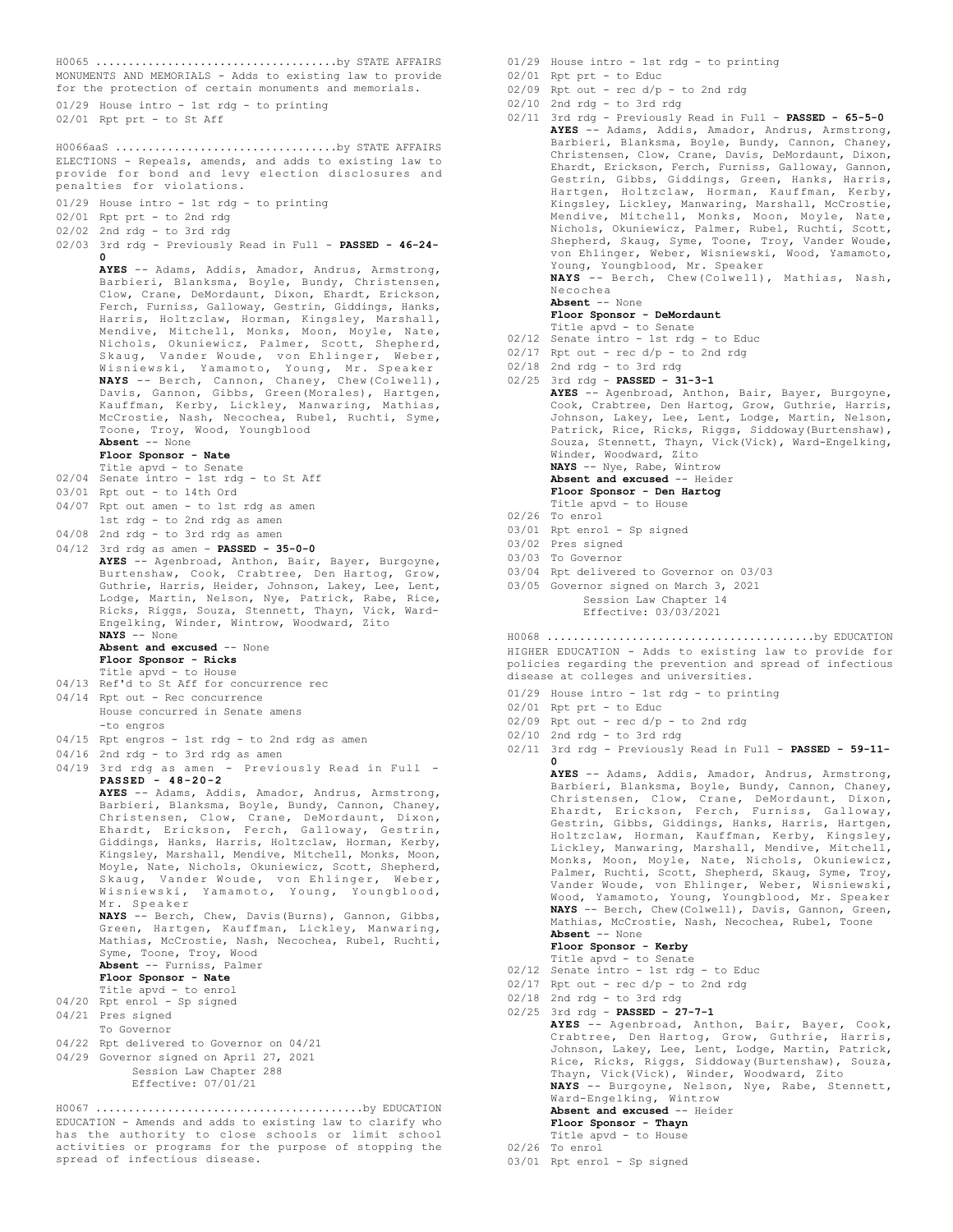03/02 Pres signed 03/03 To Governor 03/04 Rpt delivered to Governor on 03/03 03/05 Governor signed on March 3, 2021 Session Law Chapter 15 Effective: 03/03/2021 EDUCATION - Amends existing law to provide for an advisory council on continuous improvement plans and student achievement measures and to revise provisions regarding staff evaluations, college and career advising, and literacy intervention. 01/29 House intro - 1st rdg - to printing 02/01 Rpt prt - to Educ H0069 .........................................by EDUCATION ALCOHOLIC BEVERAGES - Amends existing law to revise the term of an alcohol permit or license. 02/01 House intro - 1st rdg - to printing 02/02 Rpt prt - to St Aff  $02/08$  Rpt out - rec  $d/p$  - to 2nd rdg 02/09 2nd rdg - to 3rd rdg 02/11 3rd rdg - Previously Read in Full - **PASSED - 70-0-0 AYES** -- Adams, Addis, Amador, Andrus, Armstrong, Barbieri, Berch, Blanksma, Boyle, Bundy, Cannon, Chaney, Chew(Colwell), Christensen, Clow, Crane, Davis, DeMordaunt, Dixon, Ehardt, Erickson, Ferch, Furniss, Galloway, Gannon, Gestrin, Gibbs, Giddings, Green, Hanks, Harris, Hartgen, Holtzclaw, Horman, Kauffman, Kerby, Kingsley, Lickley, Manwaring, Marshall, Mathias, McCrostie, Mendive, Mitchell, Monks, Moon, Moyle, Nash, Nate, Necochea, Nichols, Okuniewicz, Palmer, Rubel, Ruchti, Scott, Shepherd, Skaug, Syme, Toone, Troy, Vander Woude, von Ehlinger, Weber, Wisniewski, Wood, Yamamoto, Young, Youngblood, Mr. Speaker **NAYS** -- None **Absent** -- None **Floor Sponsor - Palmer** Title apvd - to Senate 02/12 Senate intro - 1st rdg - to St Aff  $03/05$  Rpt out - rec  $d/p$  - to 2nd rdg 03/08 2nd rdg - to 3rd rdg 04/06 3rd rdg - **PASSED - 35-0-0 AYES** -- Agenbroad, Anthon, Bair, Bayer, Burgoyne, Burtenshaw, Cook, Crabtree, Den Hartog, Grow, Guthrie, Harris, Heider, Johnson, Lakey, Lee, Lent, Lodge, Martin, Nelson, Nye, Patrick, Rabe, Rice, Ricks, Riggs, Souza, Stennett, Thayn, Vick, Ward-Engelking, Winder, Wintrow, Woodward, Zito **NAYS** -- None **Absent and excused** -- None **Floor Sponsor - Stennett** Title apvd - to House 04/07 To enrol Rpt enrol - Sp signed Pres signed 04/08 To Governor 04/09 Rpt delivered to Governor on 04/08 04/12 Governor signed on April 8, 2021 Session Law Chapter 146 Effective: 07/01/21 H0070 .....................................by STATE AFFAIRS ALCOHOLIC BEVERAGES - Adds to existing law to provide for the donation of liquor for benevolent, charitable, or public purposes. 02/01 House intro - 1st rdg - to printing 02/02 Rpt prt - to St Aff H0071 .....................................by STATE AFFAIRS IDAHO STATE LOTTERY - Amends existing law to provide that the commission may adopt certain rules and to revise joint lottery provisions. 02/01 House intro - 1st rdg - to printing 02/02 Rpt prt - to St Aff H0072 .....................................by STATE AFFAIRS H0073 ..............................by REVENUE AND TAXATION

LOCAL GOVERNMENT - Amends, repeals, and adds to existing law to provide for a uniform system of accounting and financial transparency from local governmental entities and education providers.

- 02/01 House intro 1st rdg to printing
- 02/02 Rpt prt to Rev/Tax
- $02/10$  Rpt out rec  $d/p$  to 2nd rdg
- $02/11$  2nd rdg to 3rd rdg
- 02/15 3rd rdg Previously Read in Full **PASSED 54-15- 1**

**AYES** -- Adams, Addis, Amador, Andrus, Armstrong, Barbieri, Blanksma, Boyle, Bundy, Cannon, Chaney, Chew, Clow, Crane, Davis, DeMordaunt, Dixon, Ehardt, Erickson, Ferch, Furniss, Galloway, Gannon, Gestrin, Gibbs, Harris, Hartgen, Holtzclaw, Horman, Kauffman, Kerby, Kingsley, Lickley, Manwaring, Marshall, McCrostie, Mendive, Mitchell, Monks, Moyle, Nash, Okuniewicz, Palmer, Shepherd, Syme, Troy, Vander Woude, von Ehlinger, Weber, Wood, Yamamoto, Young, Youngblood, Mr. Speaker **NAYS** -- Berch, Christensen, Giddings, Green, Hanks, Mathias, Moon, Nate, Necochea, Nichols, Rubel, Scott, Skaug, Toone, Wisniewski **Absent** -- Ruchti **Floor Sponsors - Addis & Horman** Title apvd - to Senate 02/16 Senate intro - 1st rdg - to Loc Gov  $03/04$  Rpt out - rec  $d/p$  - to 2nd rdg 03/05 2nd rdg - to 3rd rdg 03/10 3rd rdg - **PASSED - 26-8-1 AYES** -- Agenbroad, Anthon, Bair, Bayer, Burtenshaw, Cook, Den Hartog, Grow, Guthrie, Harris, Heider, Lee, Lent, Lodge, Martin, Nelson, Nye, Patrick, Rice, Ricks, Riggs, Souza, Thayn, Vick, Winder, Woodward **NAYS** -- Burgoyne, Crabtree, Lakey, Rabe, Stennett, Ward-Engelking, Wintrow, Zito **Absent and excused** -- Johnson **Floor Sponsor - Rice** Title apvd - to House 03/11 To enrol 03/12 Rpt enrol - Sp signed 03/15 Pres signed 03/16 To Governor 03/17 Rpt delivered to Governor on 03/16 03/19 Governor signed on March 18, 2021 Session Law Chapter 89 Effective: 07/01/2021 SECTION 1-4 & 7-21; 01/01/2022 SECTION 5 & 6 CITIES - Amends existing law to limit the application of health ordinances to city limits. 02/01 House intro - 1st rdg - to printing 02/02 Rpt prt - to Health/Wel  $02/09$  Rpt out - rec  $d/p$  - to 2nd rdg 02/10 2nd rdg - to 3rd rdg 02/11 3rd rdg - Previously Read in Full - **PASSED - 70-0-0 AYES** -- Adams, Addis, Amador, Andrus, Armstrong, Barbieri, Berch, Blanksma, Boyle, Bundy, Cannon, Chaney, Chew(Colwell), Christensen, Clow, Crane, Davis, DeMordaunt, Dixon, Ehardt, Erickson, Ferch, Furniss, Galloway, Gannon, Gestrin, Gibbs, Giddings, Green, Hanks, Harris, Hartgen, Holtzclaw, Horman, Kauffman, Kerby, Kingsley, Lickley, Manwaring, Marshall, Mathias, McCrostie, Mendive, Mitchell, Monks, Moon, Moyle, Nash, Nate, Necochea, Nichols, Okuniewicz, Palmer, Rubel, Ruchti, Scott, Shepherd, Skaug, Syme, Toone, Troy, Vander Woude, von Ehlinger, Weber, Wisniewski, Wood, Yamamoto, Young, Youngblood, Mr. Speaker **NAYS** -- None **Absent** -- None **Floor Sponsor - Mitchell** Title apvd - to Senate 02/12 Senate intro - 1st rdg - to Health/Wel  $02/17$  Rpt out - rec  $d/p$  - to 2nd rdg 02/18 2nd rdg - to 3rd rdg 03/04 3rd rdg - **PASSED - 34-0-1 AYES** -- Agenbroad, Anthon, Bair, Bayer, Burgoyne, Burtenshaw, Cook, Crabtree, Den Hartog, Grow, Guthrie, Harris, Heider, Johnson, Lakey, Lee, Lent, Lodge, Martin, Nelson, Nye, Patrick, Rabe, Rice, Ricks, Riggs, Souza, Stennett, Thayn, Vick, Ward-Engelking, Winder, Wintrow, Zito **NAYS** -- None **Absent and excused** -- Woodward **Floor Sponsor - Bayer** Title apvd - to House 03/05 To enrol H0074 ................................by HEALTH AND WELFARE

03/08 Rpt enrol - Sp signed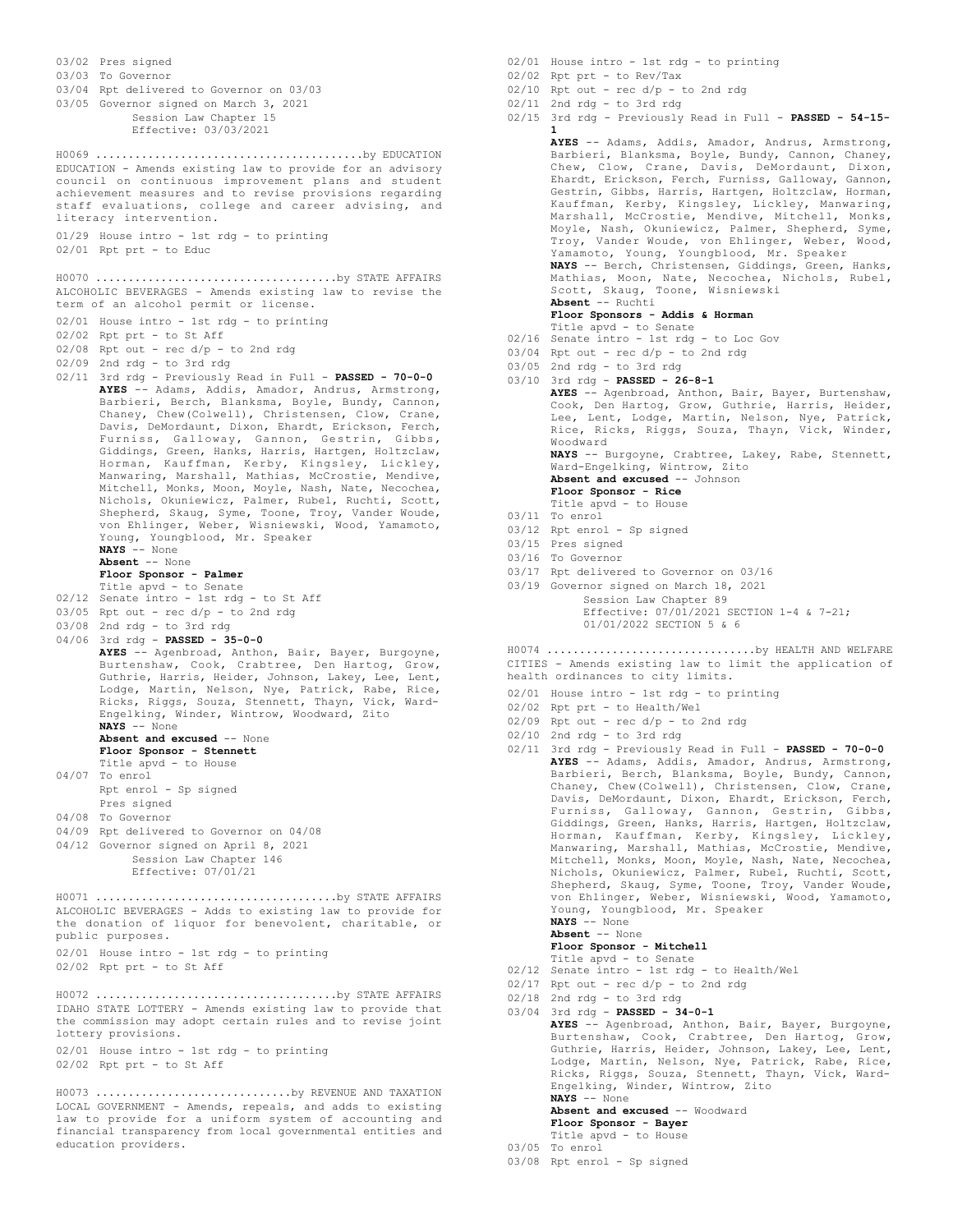

Shepherd, Skaug, Syme, Toone, Troy, Vander Woude, von Ehlinger, Weber, Wisniewski, Wood, Yamamoto, Young, Youngblood, Mr. Speaker<br>NAYS -- None **NAYS** -- None **Absent** -- None **Floor Sponsor - Furniss** Title apvd - to Senate 02/12 Senate intro - 1st rdg - to Com/HuRes  $02/19$  Rpt out - rec d/p - to 2nd rdg 02/22 2nd rdg - to 3rd rdg 03/08 3rd rdg - **PASSED - 35-0-0 AYES** -- Agenbroad, Anthon, Bair, Bayer, Burgoyne, Burtenshaw, Cook, Crabtree, Den Hartog, Grow, Guthrie, Harris, Heider, Johnson, Lakey, Lee, Lent, Lodge, Martin, Nelson, Nye, Patrick, Rabe, Rice, Ricks, Riggs, Souza, Stennett, Thayn, Vick, Ward-Engelking, Winder, Wintrow, Woodward, Zito **NAYS** -- None Absent and excused -- None **Floor Sponsor - Burgoyne** Title apvd - to House 03/09 To enrol 03/10 Rpt enrol - Sp signed Pres signed 03/11 To Governor 03/12 Rpt delivered to Governor on 03/11 03/16 Governor signed on March 12, 2021 Session Law Chapter 42 Effective: 07/01/2021 SECTION 1, 2, & 4-9; 01/01/2022 SECTION 3 ANNUITY CONSUMER PROTECTIONS ACT - Repeals, adds to, and amends existing law to enact the Annuity Consumer Protections Act. 02/02 House intro - 1st rdg - to printing 02/03 Rpt prt - to Bus  $02/12$  Rpt out - rec  $d/p$  - to 2nd rdg 02/15 2nd rdg - to 3rd rdg 02/17 3rd rdg - Previously Read in Full - **PASSED - 34-33- 3 AYES** -- Addis, Andrus, Armstrong, Berch, Chaney, Chew, Clow, Dixon, Furniss, Galloway, Gannon, Gibbs, Green, Hartgen, Holtzclaw, Horman, Kauffman, Kerby, Lickley, Manwaring, Marshall, Mathias, McCrostie, Mitchell, Nash, Necochea, Rubel, Ruchti, Syme, Toone, Troy, Weber, Wood, Mr. Speaker **NAYS** -- Adams, Amador, Barbieri, Blanksma, Boyle, Cannon, Christensen, Crane, DeMordaunt, Ehardt, Erickson, Ferch, Gestrin, Giddings, Hanks, Harris, Kingsley, Mendive, Monks, Moon, Moyle, Nate, Nichols, Okuniewicz, Palmer, Scott, Shepherd, Skaug, Vander Woude, von Ehlinger, Wisniewski, Yamamoto, Young **Absent** -- Bundy, Davis, Youngblood **Floor Sponsor - Furniss** Title apvd - to Senate 02/18 Senate intro - 1st rdg - to Com/HuRes  $02/24$  Rpt out - rec  $d/p$  - to 2nd rdg  $02/25$  2nd rdg - to 3rd rdg 03/08 3rd rdg - **PASSED - 29-6-0 AYES** -- Agenbroad, Anthon, Bair, Burgoyne, Burtenshaw, Cook, Grow, Guthrie, Harris, Heider, Lakey, Lee, Lent, Lodge, Martin, Nelson, Nye, Patrick, Rabe, Rice, Ricks, Riggs, Souza, Stennett, Thayn, Ward-Engelking, Winder, Wintrow, Woodward **NAYS** -- Bayer, Crabtree, Den Hartog, Johnson, Vick, Zito **Absent and excused** -- None **Floor Sponsor - Guthrie** Title apvd - to House 03/09 To enrol 03/10 Rpt enrol - Sp signed Pres signed 03/11 To Governor 03/12 Rpt delivered to Governor on 03/11 03/16 Governor signed on March 12, 2021 Session Law Chapter 41 Effective: 07/01/21 H0079 ..........................................by BUSINESS INSURANCE - Amends and adds to existing law to establish provisions regarding reciprocal jurisdictions and credit for reinsurance procedures. H0080 ..........................................by BUSINESS

02/02 House intro - 1st rdg - to printing

02/03 Rpt prt - to Bus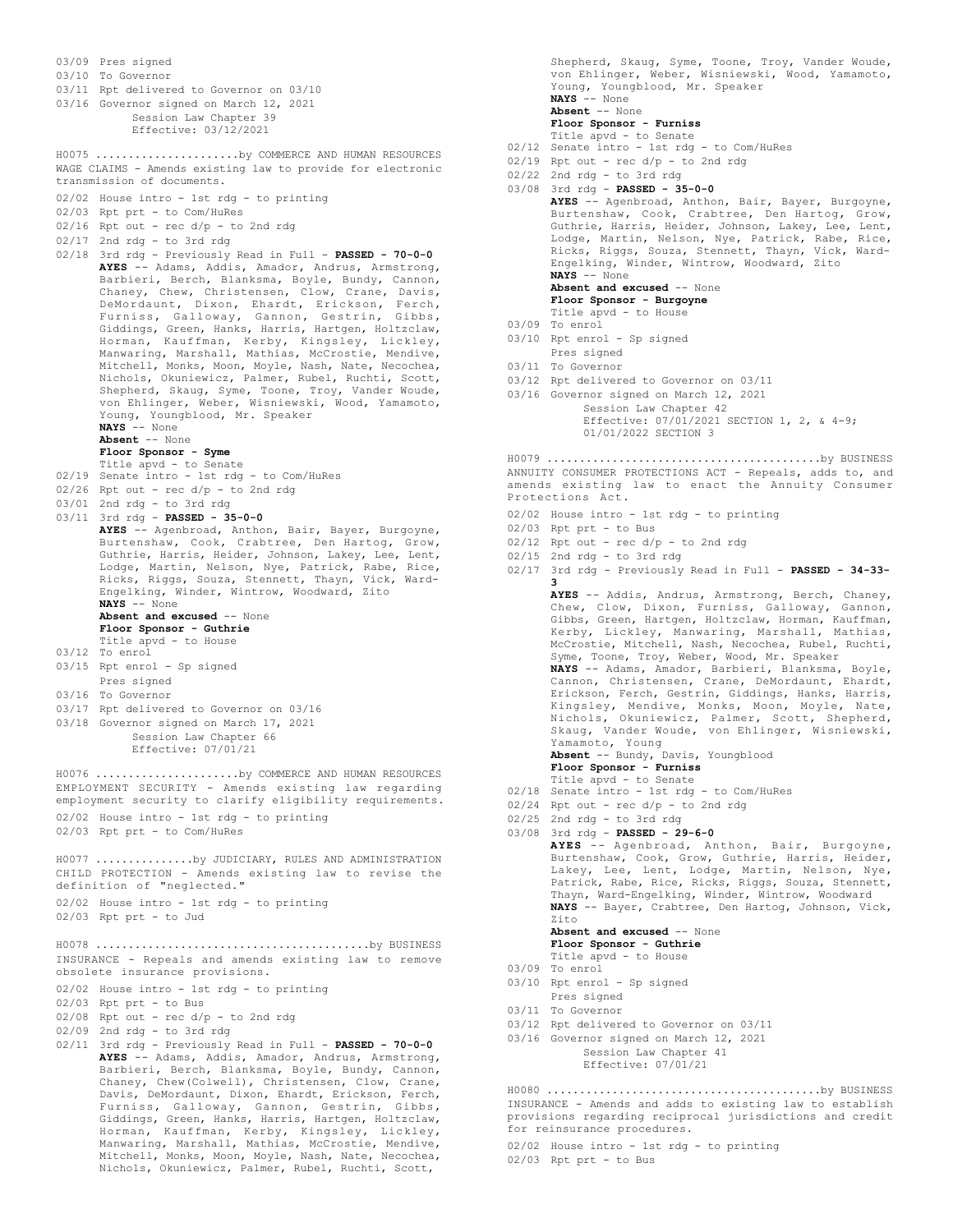02/12 Rpt out - rec d/p - to 2nd rdg

02/15 2nd rdg - to 3rd rdg

02/18 3rd rdg - Previously Read in Full - **PASSED - 70-0-0 AYES** -- Adams, Addis, Amador, Andrus, Armstrong, Barbieri, Berch, Blanksma, Boyle, Bundy, Cannon, Chaney, Chew, Christensen, Clow, Crane, Davis, DeMordaunt, Dixon, Ehardt, Erickson, Ferch, Furniss, Galloway, Gannon, Gestrin, Gibbs, Giddings, Green, Hanks, Harris, Hartgen, Holtzclaw, Horman, Kauffman, Kerby, Kingsley, Lickley, Manwaring, Marshall, Mathias, McCrostie, Mendive, Mitchell, Monks, Moon, Moyle, Nash, Nate, Necochea, Nichols, Okuniewicz, Palmer, Rubel, Ruchti, Scott, Shepherd, Skaug, Syme, Toone, Troy, Vander Woude, von Ehlinger, Weber, Wisniewski, Wood, Yamamoto, Young, Youngblood, Mr. Speaker **NAYS** -- None

**Absent** -- None

### **Floor Sponsor - Furniss**

- Title apvd to Senate
- 02/19 Senate intro 1st rdg to Com/HuRes  $02/26$  Rpt out - rec  $d/p$  - to 2nd rdg
- 
- 03/01 2nd rdg to 3rd rdg 03/11 3rd rdg - **PASSED - 35-0-0**
	- **AYES** -- Agenbroad, Anthon, Bair, Bayer, Burgoyne, Burtenshaw, Cook, Crabtree, Den Hartog, Grow,
		- Guthrie, Harris, Heider, Johnson, Lakey, Lee, Lent, Lodge, Martin, Nelson, Nye, Patrick, Rabe, Rice, Ricks, Riggs, Souza, Stennett, Thayn, Vick, Ward-Engelking, Winder, Wintrow, Woodward, Zito **NAYS** -- None
		- **Absent and excused** -- None
		- **Floor Sponsor Lakey**
		- Title apvd to House
- 03/12 To enrol
- 03/15 Rpt enrol Sp signed
- Pres signed
- 03/16 To Governor
- 03/17 Rpt delivered to Governor on 03/16
- 03/18 Governor signed on March 17, 2021
	- Session Law Chapter 67 Effective: 07/01/21

INSURANCE - Amends existing law to revise the maximum number on a board of directors for certain insurers. H0081 ..........................................by BUSINESS

- 02/02 House intro 1st rdg to printing
- 02/03 Rpt prt to Bus
- $02/12$  Rpt out rec  $d/p$  to 2nd rdg
- 02/15 2nd rdg to 3rd rdg
- 02/18 3rd rdg Previously Read in Full **PASSED 70-0-0 AYES** -- Adams, Addis, Amador, Andrus, Armstrong, Barbieri, Berch, Blanksma, Boyle, Bundy, Cannon, Chaney, Chew, Christensen, Clow, Crane, Davis, DeMordaunt, Dixon, Ehardt, Erickson, Ferch, Furniss, Galloway, Gannon, Gestrin, Gibbs, Giddings, Green, Hanks, Harris, Hartgen, Holtzclaw, Horman, Kauffman, Kerby, Kingsley, Lickley, Manwaring, Marshall, Mathias, McCrostie, Mendive, Mitchell, Monks, Moon, Moyle, Nash, Nate, Necochea, Nichols, Okuniewicz, Palmer, Rubel, Ruchti, Scott, Shepherd, Skaug, Syme, Toone, Troy, Vander Woude, von Ehlinger, Weber, Wisniewski, Wood, Yamamoto, Young, Youngblood, Mr. Speaker **NAYS** -- None

**Absent** -- None

### **Floor Sponsor - Bundy**

Title apvd - to Senate

- 02/19 Senate intro 1st rdg to Com/HuRes
- 03/10 Rpt out rec d/p to 2nd rdg
- 03/11 2nd rdg to 3rd rdg
- 04/06 3rd rdg **PASSED 35-0-0 AYES** -- Agenbroad, Anthon, Bair, Bayer, Burgoyne, Burtenshaw, Cook, Crabtree, Den Hartog, Grow, Guthrie, Harris, Heider, Johnson, Lakey, Lee, Lent, Lodge, Martin, Nelson, Nye, Patrick, Rabe, Rice, Ricks, Riggs, Souza, Stennett, Thayn, Vick, Ward-Engelking, Winder, Wintrow, Woodward, Zito **NAYS** -- None **Absent and excused** -- None **Floor Sponsor - Agenbroad**

# Title apvd - to House

- 04/07 To enrol Rpt enrol - Sp signed
- Pres signed
- 04/08 To Governor

04/09 Rpt delivered to Governor on 04/08 04/12 Governor signed on April 8, 2021 Session Law Chapter 145 Effective: 07/01/21

CAMPAIGN FINANCE - Amends existing law to revise provisions regarding campaign expenditures and independent expenditures. H0082 .....................................by STATE AFFAIRS

02/02 House intro - 1st rdg - to printing 02/03 Rpt prt - to St Aff

APPROPRIATIONS - HEALTH AND WELFARE - BEHAVIORAL HEALTH SERVICES - Relates to the appropriation to the Department of Health and Welfare for fiscal year 2021. H0083 ....................................by APPROPRIATIONS

- 02/03 House intro 1st rdg to printing
- 02/04 Rpt prt to 2nd rdg
- 02/05 2nd rdg to 3rd rdg
- 02/08 3rd rdg Previously Read in Full **PASSED 68-2-0 AYES** -- Adams, Addis, Amador, Andrus, Armstrong, Berch, Blanksma, Boyle, Bundy, Cannon, Chaney, Chew(Colwell), Clow, Crane, Davis, DeMordaunt, Dixon, Ehardt, Erickson, Ferch, Furniss, Galloway, Gannon, Gestrin, Gibbs, Giddings, Green, Hanks, Harris, Hartgen, Holtzclaw, Horman, Kauffman, Kerby, Kingsley, Lickley, Manwaring, Marshall, Mathias, McCrostie, Mendive, Mitchell, Monks, Moon, Moyle, Nash, Nate, Necochea, Nichols, Okuniewicz, Palmer, Rubel, Ruchti, Scott, Shepherd, Skaug, Syme, Toone, Troy, Vander Woude, von Ehlinger, Weber, Wisniewski, Wood, Yamamoto, Young, Youngblood, Mr. Speaker **NAYS** -- Barbieri, Christensen **Absent** -- None
	- **Floor Sponsor Troy**

- Title apvd to Senate 02/09 Senate intro 1st rdg to Fin
- $02/10$  Rpt out rec  $d/p$  to 2nd rdg
- 02/11 2nd rdg to 3rd rdg
- 03/08 3rd rdg **PASSED 35-0-0 AYES** -- Agenbroad, Anthon, Bair, Bayer, Burgoyne, Burtenshaw, Cook, Crabtree, Den Hartog, Grow, Guthrie, Harris, Heider, Johnson, Lakey, Lee, Lent,

Lodge, Martin, Nelson, Nye, Patrick, Rabe, Rice, Ricks, Riggs, Souza, Stennett, Thayn, Vick, Ward-Engelking, Winder, Wintrow, Woodward, Zito **NAYS** -- None **Absent and excused** -- None

- **Floor Sponsor Agenbroad** Title apvd - to House
- 03/09 To enrol
- 03/10 Rpt enrol Sp signed
- Pres signed
- 03/11 To Governor
- 03/12 Rpt delivered to Governor on 03/11
- 03/16 Governor signed on March 12, 2021

Session Law Chapter 43 Effective: 03/12/2021

TRANSPORTATION - Amends existing law to revise provisions regarding surrender of certain driver's licenses and to remove provisions regarding the Nonresident Violator Compact. H0084 ........................by TRANSPORTATION AND DEFENSE

- 02/03 House intro 1st rdg to printing
- 02/04 Rpt prt to Transp

TRANSPORTATION - Amends existing law to allow for the placement of Purple Heart license plates on more than one vehicle or motorcycle owned by a qualifying person. H0085 ........................by TRANSPORTATION AND DEFENSE

- 02/03 House intro 1st rdg to printing
- 02/04 Rpt prt to Transp
- $02/17$  Rpt out rec  $d/p$  to 2nd rdg
- 02/18 2nd rdg to 3rd rdg
- 02/19 3rd rdg Previously Read in Full **PASSED 67-0-3 AYES** -- Adams, Addis, Amador, Andrus, Barbieri, Berch, Blanksma, Boyle, Bundy, Cannon, Chaney, Chew, Christensen, Clow, Crane, Davis, DeMordaunt, Dixon, Ehardt, Erickson, Ferch, Furniss, Galloway, Gannon, Gibbs, Giddings, Green, Hanks, Harris, Hartgen, Holtzclaw, Horman, Kauffman, Kerby, Kingsley, Lickley, Marshall, Mathias, McCrostie, Mendive, Mitchell, Monks, Moon, Moyle, Nash, Nate,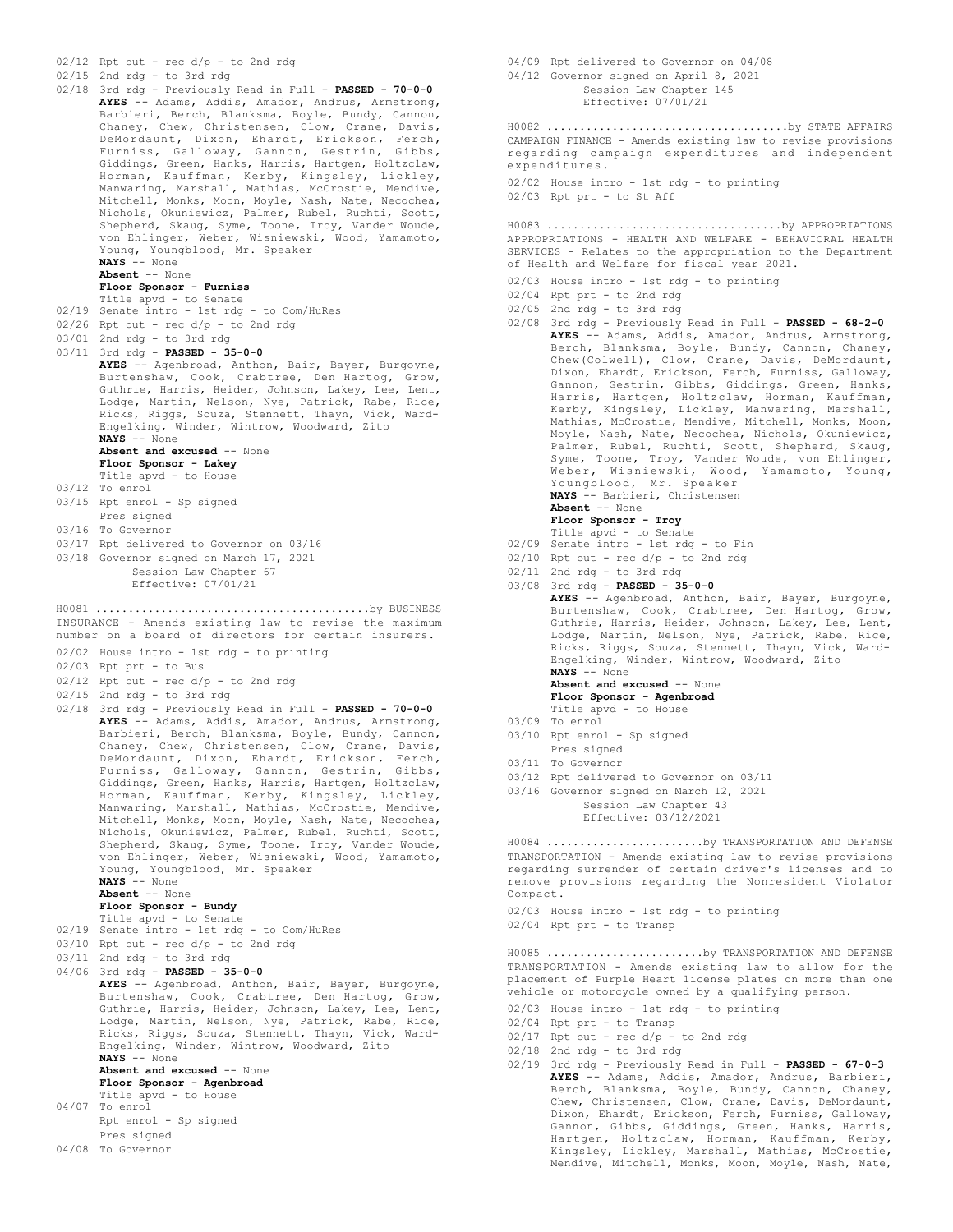Necochea, Nichols, Okuniewicz, Palmer, Rubel, Ruchti, Scott, Shepherd, Skaug, Syme, Toone, Troy, Vander Woude, von Ehlinger, Weber, Wisniewski, Wood, Yamamoto, Young, Youngblood, Mr. Speaker **NAYS** -- None **Absent** -- Armstrong, Gestrin, Manwaring **Floor Sponsor - Syme** Title apvd - to Senate 02/22 Senate intro - 1st rdg - to Transp  $03/10$  Rpt out - rec  $d/p$  - to 2nd rdg 03/11 2nd rdg - to 3rd rdg 04/06 3rd rdg - **PASSED - 35-0-0 AYES** -- Agenbroad, Anthon, Bair, Bayer, Burgoyne, Burtenshaw, Cook, Crabtree, Den Hartog, Grow, Guthrie, Harris, Heider, Johnson, Lakey, Lee, Lent, Lodge, Martin, Nelson, Nye, Patrick, Rabe, Rice, Ricks, Riggs, Souza, Stennett, Thayn, Vick, Ward-Engelking, Winder, Wintrow, Woodward, Zito **NAYS** -- None **Absent and excused** -- None **Floor Sponsor - Lodge** Title apvd - to House 04/07 To enrol Rpt enrol - Sp signed Pres signed 04/08 To Governor 04/09 Rpt delivered to Governor on 04/08 04/12 Governor signed on April 9, 2021 Session Law Chapter 148 Effective: 07/01/21 TRANSPORTATION - Amends existing law to provide for revised snowmobile and off-highway vehicle licensing and oversight. 02/03 House intro - 1st rdg - to printing 02/04 Rpt prt - to Transp  $02/19$  Rpt out - rec  $d/p$  - to 2nd rdg 02/22 2nd rdg - to 3rd rdg 02/24 3rd rdg - Previously Read in Full - **PASSED - 66-0-4 AYES** -- Adams, Addis, Andrus, Armstrong, Barbieri, Berch, Blanksma, Boyle, Bundy, Cannon, Chaney, Chew, Christensen, Clow, Crane, Davis, DeMordaunt, Dixon, Erickson, Ferch, Furniss, Galloway, Gannon, Gestrin, Giddings, Green, Hanks, Harris, Hartgen, Holtzclaw, Horman, Kauffman, Kerby, Kingsley, Lickley, Manwaring, Marshall, Mathias, McCrostie, Mendive, Mitchell, Monks, Moon, Moyle, Nash, Nate, Necochea, Nichols(Brooks), Okuniewicz, Palmer, Rubel, Ruchti, Scott, Shepherd, Skaug, Syme, Toone, Troy, Vander Woude, von Ehlinger, Weber, Wisniewski, Yamamoto, Young, Youngblood, Mr. Speaker **NAYS** -- None **Absent** -- Amador, Ehardt, Gibbs, Wood **Floor Sponsor - Gestrin** Title apvd - to Senate 02/25 Senate intro - 1st rdg - to Transp  $03/10$  Rpt out - rec  $d/p$  - to 2nd rdg 03/11 2nd rdg - to 3rd rdg 04/06 3rd rdg - **PASSED - 35-0-0 AYES** -- Agenbroad, Anthon, Bair, Bayer, Burgoyne, Burtenshaw, Cook, Crabtree, Den Hartog, Grow, Guthrie, Harris, Heider, Johnson, Lakey, Lee, Lent, Lodge, Martin, Nelson, Nye, Patrick, Rabe, Rice, Ricks, Riggs, Souza, Stennett, Thayn, Vick, Ward-Engelking, Winder, Wintrow, Woodward, Zito **NAYS** -- None Absent and excused -- None **Floor Sponsor - Woodward** Title apvd - to House 04/07 To enrol Rpt enrol - Sp signed Pres signed 04/08 To Governor 04/09 Rpt delivered to Governor on 04/08 04/12 Governor signed on April 9, 2021 Session Law Chapter 149 Effective: 07/01/21 H0086 ........................by TRANSPORTATION AND DEFENSE DEVELOPMENT IMPACT FEES - Amends existing law to revise H0087 ..................................by LOCAL GOVERNMENT

membership requirements for development impact fee advisory committees.

02/03 House intro - 1st rdg - to printing

02/04 Rpt prt - to Loc Gov

ELECTIONS - Adds to existing law to prohibit the collection of ballots. H0088 .....................................by STATE AFFAIRS

02/04 House intro - 1st rdg - to printing

- 02/05 Rpt prt to St Aff  $02/09$  Rpt out - rec  $d/p$  - to 2nd rdg
- 02/10 2nd rdg to 3rd rdg
- 02/11 3rd rdg Previously Read in Full to Gen Ord To Gen Ord
- 02/22 Ref'd to St Aff

FIREARMS - Amends existing law to provide that certain persons shall not be prohibited from possessing weapons on school property. H0089 .....................................by STATE AFFAIRS

02/04 House intro - 1st rdg - to printing 02/05 Rpt prt - to St Aff

MONUMENTS AND MEMORIALS - Adds to existing law to provide for the protection of certain monuments and memorials. H0090 .....................................by STATE AFFAIRS

- 02/04 House intro 1st rdg to printing
- 02/05 Rpt prt to 2nd rdg
- 02/08 2nd rdg to 3rd rdg
- 02/09 3rd rdg Previously Read in Full **PASSED 51-19- 0**

**AYES** -- Adams, Addis, Amador, Andrus, Armstrong, Barbieri, Blanksma, Boyle, Bundy, Cannon, Chaney, Christensen, Clow, Crane, DeMordaunt, Dixon, Ehardt, Ferch, Furniss, Galloway, Gestrin, Gibbs, Giddings, Hanks, Harris, Hartgen, Holtzclaw, Horman, Kerby, Kingsley, Marshall, Mendive, Monks, Moon, Moyle, Nate, Nichols, Okuniewicz, Palmer, Scott, Shepherd, Skaug, Troy, Vander Woude, von Ehlinger, Weber, Wisniewski, Yamamoto, Young, Youngblood, Mr. Speaker

**NAYS** -- Berch, Chew(Colwell), Davis, Erickson, Gannon, Green, Kauffman, Lickley, Manwaring, Mathias, McCrostie, Mitchell, Nash, Necochea, Rubel, Ruchti, Syme, Toone, Wood **Absent** -- None

### **Floor Sponsor - Okuniewicz**

Title apvd - to Senate 02/10 Senate intro - 1st rdg - to St Aff

FISH AND GAME - Amends existing law to revise provisions regarding bait. H0091 ........................by RESOURCES AND CONSERVATION

- 02/04 House intro 1st rdg to printing
- 02/05 Rpt prt to Res/Con
- $02/12$  Rpt out rec  $d/p$  to 2nd rdg
- 02/15 2nd rdg to 3rd rdg
- 02/17 3rd rdg Previously Read in Full **PASSED 68-0-2 AYES** -- Adams, Addis, Amador, Andrus, Armstrong, Barbieri, Berch, Blanksma, Boyle, Bundy, Cannon, Chaney, Chew, Christensen, Clow, Crane, Davis, DeMordaunt, Dixon, Ehardt, Erickson, Ferch, Furniss, Galloway, Gannon, Gestrin, Gibbs, Giddings, Green, Hanks, Harris, Hartgen, Holtzclaw, Horman, Kauffman, Kerby, Kingsley, Lickley, Manwaring, Marshall, Mathias, McCrostie, Mendive, Mitchell, Monks, Moon, Moyle, Nash, Nate, Necochea, Nichols, Okuniewicz, Rubel, Ruchti, Scott, Shepherd, Skaug, Syme, Toone, Troy, Vander Woude, von Ehlinger, Weber, Wisniewski, Wood, Yamamoto, Young, Mr. Speaker **NAYS** -- None

**Absent** -- Palmer, Youngblood **Floor Sponsor - Lickley**

- 
- Title apvd to Senate 02/18 Senate intro 1st rdg to Res/Env
- 03/04 Rpt out rec d/p to 2nd rdg
- 03/05 2nd rdg to 3rd rdg 03/15 3rd rdg - **PASSED - 33-0-2**

**AYES** -- Agenbroad, Anthon, Bair, Bayer, Burgoyne, Burtenshaw, Cook, Crabtree, Den Hartog, Grow, Guthrie, Harris, Heider, Johnson, Lee, Lent, Lodge, Martin, Nelson, Nye, Patrick, Rabe, Ricks, Riggs, Souza, Stennett, Thayn, Vick, Ward-Engelking, Winder, Wintrow, Woodward, Zito **NAYS** -- None

#### **Absent and excused** -- Lakey, Rice **Floor Sponsor - Bair**

- Title apvd to House
- 03/16 To enrol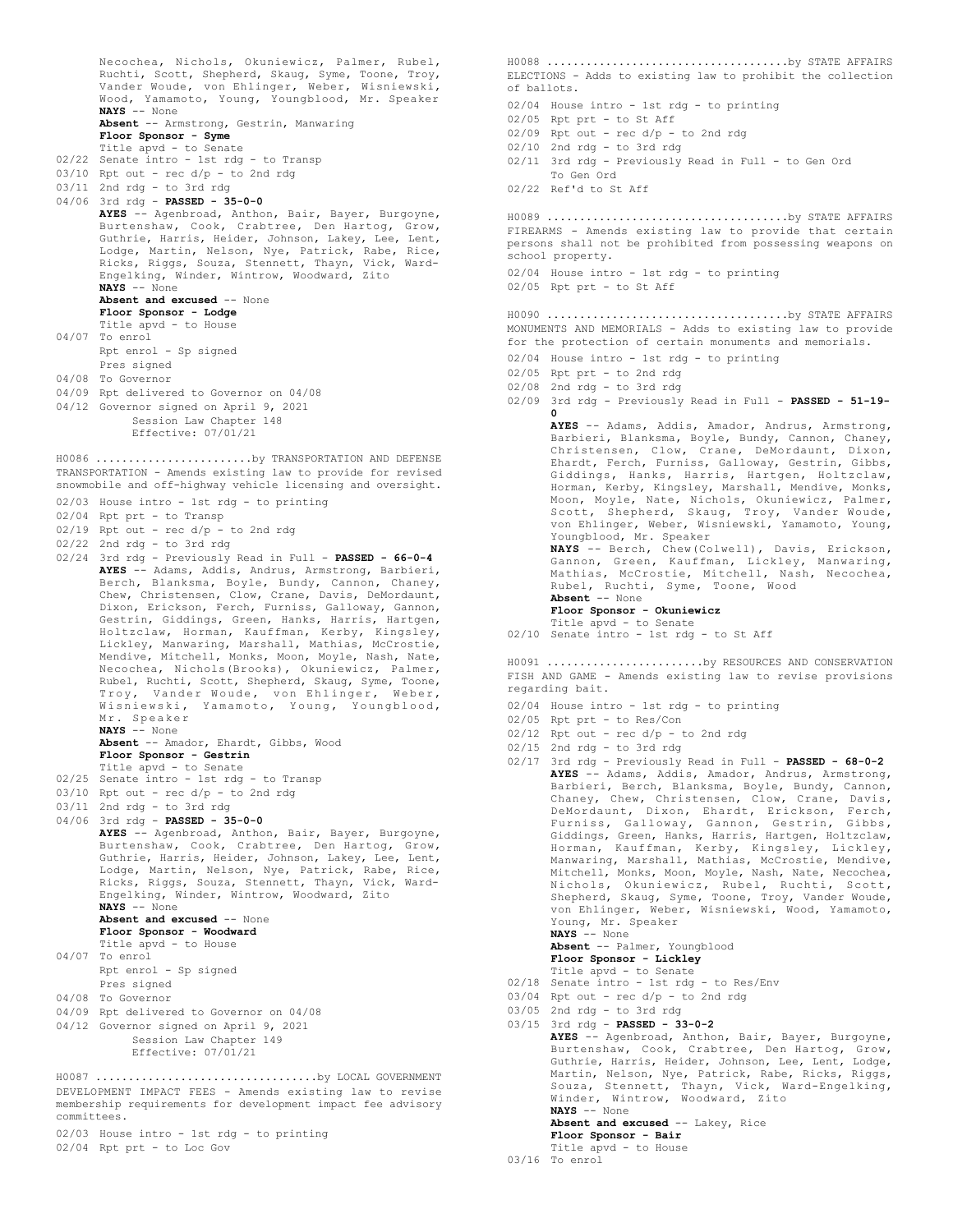03/17 Rpt enrol - Sp signed 03/18 Pres signed 03/19 To Governor Rpt delivered to Governor on 03/19 03/19 Governor signed on March 19, 2021 Session Law Chapter 91 Effective: 07/01/21 FISH AND GAME - Amends existing law to provide that failure to purchase a hound hunter permit constitutes an infraction. 02/04 House intro - 1st rdg - to printing 02/05 Rpt prt - to Res/Con H0092 ........................by RESOURCES AND CONSERVATION PARKS AND RECREATION - Amends existing law to revise provisions regarding certain fees. 02/04 House intro - 1st rdg - to printing 02/05 Rpt prt - to Res/Con  $02/12$  Rpt out - rec  $d/p$  - to 2nd rdg 02/15 2nd rdg - to 3rd rdg 02/17 3rd rdg - Previously Read in Full - **PASSED - 57-11- 2 AYES** -- Adams, Addis, Amador, Andrus, Armstrong, Barbieri, Berch, Blanksma, Boyle, Bundy, Cannon, Chaney, Chew, Clow, Crane, Davis, DeMordaunt, Dixon, Ehardt, Erickson, Ferch, Furniss, Galloway, Gannon, Gestrin, Gibbs, Green, Hartgen, Holtzclaw, Kauffman, Kerby, Lickley, Manwaring, Mathias, McCrostie, Mendive, Mitchell, Monks, Moyle, Nash, Necochea, Okuniewicz, Rubel, Ruchti, Scott, Shepherd, Skaug, Syme, Toone, Troy, Vander Woude, von Ehlinger, Weber, Wood, Yamamoto, Young, Mr. Speaker **NAYS** -- Christensen, Giddings, Hanks, Harris, Horman, Kingsley, Marshall, Moon, Nate, Nichols, Wisniewski **Absent** -- Palmer, Youngblood **Floor Sponsor - Okuniewicz** Title apvd - to Senate 02/18 Senate intro - 1st rdg - to Res/Env 03/02 Rpt out - rec  $d/p$  - to 2nd rdg 03/03 2nd rdg - to 3rd rdg 03/11 3rd rdg - **PASSED - 35-0-0 AYES** -- Agenbroad, Anthon, Bair, Bayer, Burgoyne, Burtenshaw, Cook, Crabtree, Den Hartog, Grow, Guthrie, Harris, Heider, Johnson, Lakey, Lee, Lent, Lodge, Martin, Nelson, Nye, Patrick, Rabe, Rice, Ricks, Riggs, Souza, Stennett, Thayn, Vick, Ward-Engelking, Winder, Wintrow, Woodward, Zito **NAYS** -- None Absent and excused -- None **Floor Sponsor - Vick** Title apvd - to House 03/12 To enrol 03/15 Rpt enrol - Sp signed Pres signed 03/16 To Governor 03/17 Rpt delivered to Governor on 03/16 03/19 Governor signed on March 19, 2021 Session Law Chapter 92 Effective: 03/19/2021 H0093 ........................by RESOURCES AND CONSERVATION CRIMINAL JUSTICE INTEGRATED DATA SYSTEM - Amends existing law to authorize a designee from the State Board of Education to serve on the Data Oversight Council and to provide for a vice chairman. 02/04 House intro - 1st rdg - to printing 02/05 Rpt prt - to Jud 02/12 Rpt out - rec d/p - to 2nd rdg 02/15 2nd rdg - to 3rd rdg 02/18 3rd rdg - Previously Read in Full - **PASSED - 70-0-0 AYES** -- Adams, Addis, Amador, Andrus, Armstrong, Barbieri, Berch, Blanksma, Boyle, Bundy, Cannon, H0094 ...............by JUDICIARY, RULES AND ADMINISTRATION

Chaney, Chew, Christensen, Clow, Crane, Davis, DeMordaunt, Dixon, Ehardt, Erickson, Ferch, Furniss, Galloway, Gannon, Gestrin, Gibbs, Giddings, Green, Hanks, Harris, Hartgen, Holtzclaw, Horman, Kauffman, Kerby, Kingsley, Lickley, Manwaring, Marshall, Mathias, McCrostie, Mendive, Mitchell, Monks, Moon, Moyle, Nash, Nate, Necochea, Nichols, Okuniewicz, Palmer, Rubel, Ruchti, Scott, Shepherd, Skaug, Syme, Toone, Troy, Vander Woude,

von Ehlinger, Weber, Wisniewski, Wood, Yamamoto, Young, Youngblood, Mr. Speaker **NAYS** -- None **Absent** -- None **Floor Sponsor - Troy** Title apvd - to Senate 02/19 Senate intro - 1st rdg - to Jud  $03/02$  Rpt out - rec  $d/p$  - to 2nd rdg 03/03 2nd rdg - to 3rd rdg 03/11 3rd rdg - **PASSED - 33-0-2 AYES** -- Agenbroad, Anthon, Bair, Bayer, Burgoyne, Burtenshaw, Cook, Crabtree, Den Hartog, Grow, Guthrie, Harris, Heider, Johnson, Lakey, Lee, Lent, Martin, Nelson, Nye, Patrick, Rabe, Rice, Ricks, Riggs, Souza, Stennett, Thayn, Vick, Winder, Wintrow, Woodward, Zito **NAYS** -- None **Absent and excused** -- Lodge, Ward-Engelking **Floor Sponsor - Ricks** Title apvd - to House 03/12 To enrol 03/15 Rpt enrol - Sp signed Pres signed 03/16 To Governor

03/17 Rpt delivered to Governor on 03/16

03/19 Governor signed on March 18, 2021 Session Law Chapter 84 Effective: 03/18/2021

DISTRICT MAGISTRATES COMMISSIONS - Amends and adds to existing law to revise provisions regarding membership, to provide for the terms of members, and to provide for .<br>vacancies. H0095 ...............by JUDICIARY, RULES AND ADMINISTRATION

- 02/04 House intro 1st rdg to printing
- 02/05 Rpt prt to Jud
- $02/10$  Rpt out rec  $d/p$  to 2nd rdg
- 02/11 2nd rdg to 3rd rdg
- 02/12 3rd rdg Previously Read in Full **PASSED 66-0-4 AYES** -- Adams, Addis, Andrus, Armstrong, Barbieri, Berch, Blanksma, Boyle, Bundy, Cannon, Chaney, Chew(Colwell), Christensen, Clow, Crane, Davis, DeMordaunt, Dixon, Ehardt, Erickson, Ferch, Furniss, Galloway, Gannon, Gestrin, Gibbs, Giddings, Hanks, Harris, Hartgen, Holtzclaw, Horman, Kauffman, Kerby, Kingsley, Lickley, Manwaring, Marshall, Mathias, McCrostie, Mendive, Mitchell, Monks, Moon, Moyle, Nash, Nate, Necochea, Nichols, Palmer, Rubel, Scott, Shepherd, Skaug, Syme, Toone, Troy, Vander Woude, von Ehlinger, Weber, Wisniewski, Wood, Yamamoto, Young, Youngblood, Mr. Speaker **NAYS** -- None **Absent** -- Amador, Green, Okuniewicz, Ruchti
- **Floor Sponsor Troy** Title apvd - to Senate
- 02/15 Senate intro 1st rdg to Jud
- $03/02$  Rpt out rec  $d/p$  to 2nd rdg
- 03/03 2nd rdg to 3rd rdg
- 03/11 3rd rdg **PASSED 35-0-0**

**AYES** -- Agenbroad, Anthon, Bair, Bayer, Burgoyne, Burtenshaw, Cook, Crabtree, Den Hartog, Grow, Guthrie, Harris, Heider, Johnson, Lakey, Lee, Lent, Lodge, Martin, Nelson, Nye, Patrick, Rabe, Rice, Ricks, Riggs, Souza, Stennett, Thayn, Vick, Ward-Engelking, Winder, Wintrow, Woodward, Zito **NAYS** -- None

```
Absent and excused -- None
```
- **Floor Sponsor Lee** Title apvd - to House
- 03/12 To enrol
- 03/15 Rpt enrol Sp signed
	- Pres signed
- 03/16 To Governor
- 03/17 Rpt delivered to Governor on 03/16
- 03/19 Governor signed on March 18, 2021 Session Law Chapter 85 Effective: 07/01/21

FAMILY LAW LICENSE SUSPENSIONS - Adds to existing law to provide for a family law temporary restricted driver's license. H0096 ...............by JUDICIARY, RULES AND ADMINISTRATION

- 02/04 House intro 1st rdg to printing
- 02/05 Rpt prt to Jud
- $02/12$  Rpt out rec  $d/p$  to 2nd rdg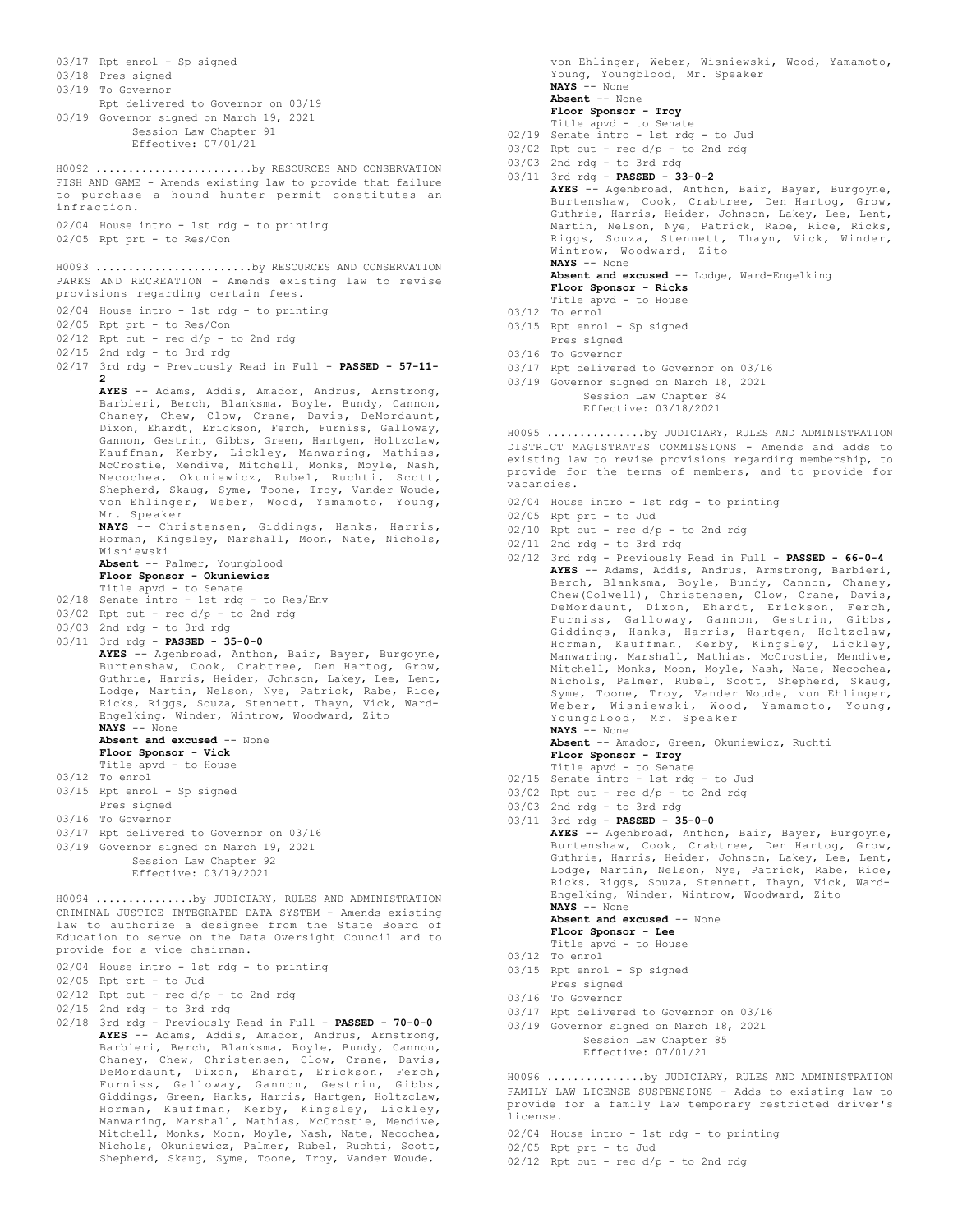02/15 2nd rdg - to 3rd rdg 02/18 3rd rdg - Previously Read in Full - **PASSED - 70-0-0 AYES** -- Adams, Addis, Amador, Andrus, Armstrong, Barbieri, Berch, Blanksma, Boyle, Bundy, Cannon, Chaney, Chew, Christensen, Clow, Crane, Davis, DeMordaunt, Dixon, Ehardt, Erickson, Ferch, Furniss, Galloway, Gannon, Gestrin, Gibbs, Giddings, Green, Hanks, Harris, Hartgen, Holtzclaw, Horman, Kauffman, Kerby, Kingsley, Lickley, Manwaring, Marshall, Mathias, McCrostie, Mendive, Mitchell, Monks, Moon, Moyle, Nash, Nate, Necochea, Nichols, Okuniewicz, Palmer, Rubel, Ruchti, Scott, Shepherd, Skaug, Syme, Toone, Troy, Vander Woude, von Ehlinger, Weber, Wisniewski, Wood, Yamamoto, Young, Youngblood, Mr. Speaker **NAYS** -- None **Absent** -- None **Floor Sponsor - Troy** Title apvd - to Senate 02/19 Senate intro - 1st rdg - to Jud 03/02 Rpt out - rec d/p - to 2nd rdg 03/03 2nd rdg - to 3rd rdg 03/11 3rd rdg - **PASSED - 29-6-0 AYES** -- Agenbroad, Anthon, Bair, Bayer, Burtenshaw, Cook, Crabtree, Den Hartog, Grow, Guthrie, Harris, Heider, Lakey, Lee, Lent, Lodge, Nye, Patrick, Rabe, Rice, Ricks, Riggs, Souza, Thayn, Vick, Ward-Engelking, Winder, Woodward, Zito **NAYS** -- Burgoyne, Johnson, Martin, Nelson, Stennett, Wintrow **Absent and excused** -- None **Floor Sponsor - Zito** Title apvd - to House 03/12 To enrol 03/15 Rpt enrol - Sp signed Pres signed 03/16 To Governor 03/17 Rpt delivered to Governor on 03/16 03/19 Governor signed on March 19, 2021 Session Law Chapter 93 Effective: 07/01/21 HEALTH - Adds to existing law to provide that at least 70% of COVID-19 vaccine doses must be administered within 14 days of being received by the organization responsible for vaccine administration. 02/05 House intro - 1st rdg - to printing 02/08 Rpt prt - to Health/Wel H0097 .....................................by STATE AFFAIRS DISASTER EMERGENCIES - Amends existing law to revise provisions regarding the Governor's powers during a disaster emergency. 02/05 House intro - 1st rdg - to printing 02/08 Rpt prt - to St Aff H0098 .....................................by STATE AFFAIRS WATER QUALITY - Adds to existing law to provide for water quality innovation and pollutant trading. 02/05 House intro - 1st rdg - to printing 02/08 Rpt prt - to Env  $02/19$  Rpt out - rec  $d/p$  - to 2nd rdg 02/22 2nd rdg - to 3rd rdg 03/01 3rd rdg - Previously Read in Full - **PASSED - 66-3-1 AYES** -- Addis, Andrus, Armstrong, Barbieri, Berch, Blanksma, Boyle, Bundy, Cannon, Chaney, Chew, Christensen, Clow, Crane, Davis, DeMordaunt, Dixon, Ehardt, Erickson, Ferch, Furniss, Galloway, Gannon, Gestrin, Gibbs, Giddings, Green, Hanks, Harris, Hartgen, Holtzclaw, Horman, Kauffman, Kerby, H0099 ................by ENVIRONMENT, ENERGY AND TECHNOLOGY

Burtenshaw, Cook, Crabtree, Den Hartog, Grow, Guthrie, Harris, Heider, Johnson, Lee, Lent, Lodge, Martin, Nelson, Nye, Patrick, Rabe, Ricks, Riggs, Souza, Stennett, Thayn, Vick, Ward-Engelking, Winder, Wintrow, Woodward, Zito **NAYS** -- None **Absent and excused** -- Lakey, Rice **Floor Sponsor - Patrick** Title apvd - to House 03/16 To enrol 03/17 Rpt enrol - Sp signed 03/18 Pres signed 03/19 To Governor Rpt delivered to Governor on 03/19 03/19 Governor signed on March 19, 2021 Session Law Chapter 94 Effective: 07/01/21 DEPARTMENT OF AGRICULTURE - Amends existing law to revise provisions regarding rulemaking. 02/05 House intro - 1st rdg - to printing 02/08 Rpt prt - to Agric Aff H0100 ..............................by AGRICULTURAL AFFAIRS ATTORNEY GENERAL - Amends existing law to revise the duties of the Attorney General's office and to provide that state departments and agencies may contract for legal services outside of the Attorney General's office. 02/05 House intro - 1st rdg - to printing 02/08 Rpt prt - to St Aff  $02/19$  Rpt out - rec  $d/p$  - to 2nd rdg  $02/22$  2nd rdg - to 3rd rdg 02/24 3rd rdg - Previously Read in Full - **PASSED - 54-15- 1 AYES** -- Adams, Addis, Andrus, Armstrong, Barbieri, Blanksma, Boyle, Bundy, Cannon, Chaney, Christensen, Clow, Crane, DeMordaunt, Dixon, Ehardt, Erickson, Ferch, Furniss, Galloway, Gestrin, Giddings, Hanks, Harris, Holtzclaw, Horman, Kauffman, Kerby, Kingsley, Lickley, Manwaring, Marshall, Mendive, Mitchell, Monks, Moon, Moyle, Nate, Nichols(Brooks), Okuniewicz, Palmer, Scott, Shepherd, Skaug, Syme, Troy, Vander Woude, von Ehlinger, Weber, Wisniewski, Yamamoto, Young, Youngblood, Mr. Speaker H0101 .....................................by STATE AFFAIRS

**NAYS** -- Berch, Chew, Davis, Gannon, Gibbs, Green, Hartgen, Mathias, McCrostie, Nash, Necochea, Rubel, Ruchti, Toone, Wood

**Absent** -- Amador **Floor Sponsors - Vander Woude & Skaug**

Title apvd - to Senate 02/25 Senate intro - 1st rdg - to St Aff

REAL ESTATE LICENSE LAW - Amends existing law to remove obsolete language. H0102aaS .......................................by BUSINESS

- 02/08 House intro 1st rdg to printing
- 02/09 Rpt prt to Bus
- $02/24$  Rpt out rec  $d/p$  to 2nd rdg
- 02/25 2nd rdg to 3rd rdg
- 03/01 3rd rdg Previously Read in Full **PASSED 69-0-1 AYES** -- Adams, Addis, Andrus, Armstrong, Barbieri, Berch, Blanksma, Boyle, Bundy, Cannon, Chaney, Chew, Christensen, Clow, Crane, Davis, DeMordaunt, Dixon, Ehardt, Erickson, Ferch, Furniss, Galloway, Gannon, Gestrin, Gibbs, Giddings, Green, Hanks, Harris, Hartgen, Holtzclaw, Horman, Kauffman, Kerby, Kingsley, Lickley, Manwaring, Marshall, Mathias, McCrostie, Mendive, Mitchell, Monks, Moon, Moyle, Nash, Nate, Necochea, Nichols, Okuniewicz, Palmer, Rubel, Ruchti, Scott, Shepherd, Skaug, Syme, Toone, Troy, Vander Woude, von Ehlinger, Weber, Wisniewski, Wood, Yamamoto, Young, Youngblood, Mr. Speaker **NAYS** -- None

#### **Absent** -- Amador

- **Floor Sponsor Armstrong**
- Title apvd to Senate 03/02 Senate intro 1st rdg to Com/HuRes
- 
- 03/11 Rpt out to 14th Ord
- 03/15 Rpt out amen to 1st rdg as amen
- 1st rdg to 2nd rdg as amen
- 03/16 2nd rdg to 3rd rdg as amen 03/17 3rd rdg as amen - **PASSED - 33-0-2**
- **AYES** -- Agenbroad, Anthon, Bair, Bayer, Burgoyne,

 $03/04$  Rpt out - rec  $d/p$  - to 2nd rdg 03/05 2nd rdg - to 3rd rdg

**Absent** -- Amador

- 03/15 3rd rdg **PASSED 33-0-2**
- **AYES** -- Agenbroad, Anthon, Bair, Bayer, Burgoyne,

Young, Youngblood, Mr. Speaker **NAYS** -- Adams, Nate, Wisniewski

**Floor Sponsor - Vander Woude** Title apvd - to Senate 03/02 Senate intro - 1st rdg - to Res/Env

Kingsley, Lickley, Manwaring, Marshall, Mathias, McCrostie, Mendive, Mitchell, Monks, Moon, Moyle, Nash, Necochea, Nichols, Okuniewicz, Palmer, Rubel, Ruchti, Scott, Shepherd, Skaug, Syme, Toone, Troy, Vander Woude, von Ehlinger, Weber, Wood, Yamamoto,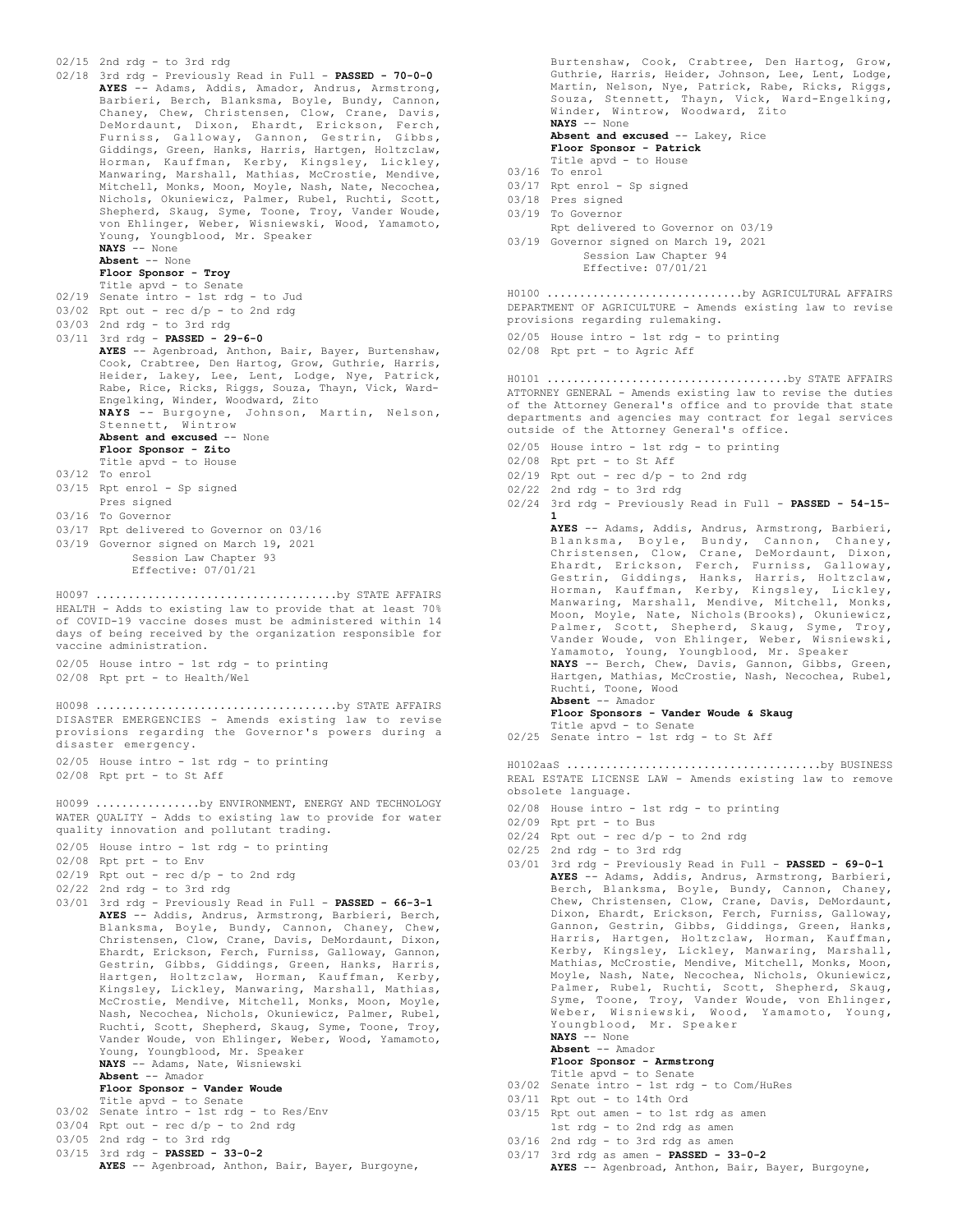Burtenshaw, Cook, Crabtree, Den Hartog, Grow, Guthrie, Harris, Heider, Johnson, Lakey, Lee, Lent, Lodge, Martin, Nelson, Nye, Patrick, Rabe, Rice, Ricks, Riggs, Souza, Vick, Ward-Engelking, Winder, Wintrow, Woodward, Zito **NAYS** -- None **Absent and excused** -- Stennett, Thayn **Floor Sponsor - Lakey** Title apvd - to House 03/18 Ref'd to Bus for concurrence rec 04/08 Rpt out - Rec concurrence House concurred in Senate amens -to engros 04/09 Rpt engros - 1st rdg - to 2nd rdg as amen 04/12 2nd rdg - to 3rd rdg as amen 04/13 3rd rdg as amen - Previously Read in Full - **PASSED - 68-0-2 AYES** -- Adams, Addis, Amador, Andrus, Armstrong, Barbieri, Berch, Blanksma, Boyle, Bundy, Cannon, Chaney, Chew, Christensen, Clow, Crane, Davis, DeMordaunt, Dixon, Ehardt, Erickson, Ferch, Furniss(Blanchard), Galloway, Gannon, Gibbs, Giddings, Green, Hanks, Harris, Hartgen, Holtzclaw, Horman, Kauffman, Kerby, Kingsley, Lickley, Manwaring, Marshall, Mathias, McCrostie, Mendive, Mitchell, Monks, Moon, Moyle, Nash, Nate, Necochea, Nichols, Okuniewicz, Palmer, Rubel, Ruchti, Scott, Shepherd, Skaug, Syme, Toone, Troy, Vander Woude, von Ehlinger, Weber, Wisniewski, Yamamoto, Young, Youngblood, Mr. Speaker **NAYS** -- None **Absent** -- Gestrin, Wood **Floor Sponsor - Armstrong** Title apvd - to enrol 04/14 Rpt enrol - Sp signed Pres signed 04/19 To Governor 04/20 Rpt delivered to Governor on 04/19 04/21 Governor signed on April 19, 2021 Session Law Chapter 261 Effective: 07/01/21 NONPROFIT CORPORATIONS - Amends existing law to allow remote participation in meetings. 02/08 House intro - 1st rdg - to printing 02/09 Rpt prt - to Bus 02/24 Rpt out - rec d/p - to 2nd rdg 02/25 2nd rdg - to 3rd rdg 03/01 3rd rdg - Previously Read in Full - **PASSED - 69-0-1 AYES** -- Adams, Addis, Andrus, Armstrong, Barbieri, Berch, Blanksma, Boyle, Bundy, Cannon, Chaney, Chew, Christensen, Clow, Crane, Davis, DeMordaunt, Dixon, Ehardt, Erickson, Ferch, Furniss, Galloway, Gannon, Gestrin, Gibbs, Giddings, Green, Hanks, Harris, Hartgen, Holtzclaw, Horman, Kauffman, Kerby, Kingsley, Lickley, Manwaring, Marshall, Mathias, McCrostie, Mendive, Mitchell, Monks, Moon, Moyle, Nash, Nate, Necochea, Nichols, Okuniewicz, Palmer, Rubel, Ruchti, Scott, Shepherd, Skaug, Syme, Toone, Troy, Vander Woude, von Ehlinger, Weber, Wisniewski, Wood, Yamamoto, Young, Youngblood, Mr. Speaker **NAYS** -- None **Absent** -- Amador **Floor Sponsor - Shepherd** Title apvd - to Senate 03/02 Senate intro - 1st rdg - to Com/HuRes 03/11 Rpt out - rec d/p - to 2nd rdg 03/12 2nd rdg - to 3rd rdg 04/07 3rd rdg - **PASSED - 35-0-0 AYES** -- Agenbroad, Anthon, Bair, Bayer, Burgoyne, Burtenshaw, Cook, Crabtree, Den Hartog, Grow, Guthrie, Harris, Heider, Johnson, Lakey, Lee, Lent, Lodge, Martin, Nelson, Nye, Patrick, Rabe, Rice, Ricks, Riggs, Souza, Stennett, Thayn, Vick, Ward-Engelking, Winder, Wintrow, Woodward, Zito **NAYS** -- None **Absent and excused** -- None **Floor Sponsor - Woodward** Title apvd - to House 04/08 To enrol Rpt enrol - Sp signed 04/09 Pres signed 04/12 To Governor 04/13 Rpt delivered to Governor on 04/12 H0103 ..........................................by BUSINESS

Session Law Chapter 191 Effective: 07/01/21 INDEPENDENT EXPENDITURES - Amends existing law to require certain disclosures. 02/08 House intro - 1st rdg - to printing 02/09 Rpt prt - to St Aff  $02/17$  Rpt out - rec  $d/p$  - to 2nd rdg 02/18 2nd rdg - to 3rd rdg 02/22 3rd rdg - Previously Read in Full - **PASSED - 70-0-0 AYES** -- Adams, Addis, Amador, Andrus, Armstrong, Barbieri, Berch, Blanksma, Boyle, Bundy, Cannon, Chaney, Chew, Christensen, Clow, Crane, Davis, DeMordaunt, Dixon, Ehardt, Erickson, Ferch, Furniss, Galloway, Gannon, Gestrin, Gibbs, Giddings, Green, Hanks, Harris, Hartgen, Holtzclaw, Horman, Kauffman, Kerby, Kingsley, Lickley, Manwaring, Marshall, Mathias, McCrostie, Mendive, Mitchell, Monks, Moon, Moyle, Nash, Nate, Necochea, Nichols, Okuniewicz, Palmer, Rubel, Ruchti, Scott, Shepherd, Skaug, Syme, Toone, Troy, Vander Woude, von Ehlinger, Weber, Wisniewski, Wood, Yamamoto, Young, Youngblood, Mr. Speaker **NAYS** -- None **Absent** -- None **Floor Sponsor - Giddings** Title apvd - to Senate 02/23 Senate intro - 1st rdg - to St Aff  $03/08$  Rpt out - rec  $d/p$  - to 2nd rdg 03/09 2nd rdg - to 3rd rdg 04/06 3rd rdg - **PASSED - 35-0-0 AYES** -- Agenbroad, Anthon, Bair, Bayer, Burgoyne, Burtenshaw, Cook, Crabtree, Den Hartog, Grow, Guthrie, Harris, Heider, Johnson, Lakey, Lee, Lent, Lodge, Martin, Nelson, Nye, Patrick, Rabe, Rice, Ricks, Riggs, Souza, Stennett, Thayn, Vick, Ward-Engelking, Winder, Wintrow, Woodward, Zito **NAYS** -- None **Absent and excused** -- None **Floor Sponsor - Stennett** Title apvd - to House 04/07 To enrol Rpt enrol - Sp signed Pres signed 04/08 To Governor 04/09 Rpt delivered to Governor on 04/08 04/12 Governor signed on April 9, 2021 Session Law Chapter 150 Effective: 07/01/21 H0104 .....................................by STATE AFFAIRS ELECTIONS - Amends existing law to revise provisions regarding the election of presidential electors. 02/08 House intro - 1st rdg - to printing 02/09 Rpt prt - to St Aff H0105 .....................................by STATE AFFAIRS ELECTIONS - Amends existing law to remove a certain election date for school districts. 02/08 House intro - 1st rdg - to printing 02/09 Rpt prt - to St Aff  $02/10$  Rpt out - rec  $d/p$  - to 2nd rdg 02/11 2nd rdg - to 3rd rdg 02/15 3rd rdg - Previously Read in Full - **PASSED - 45-24- 1 AYES** -- Adams, Addis, Amador, Andrus, Armstrong, Barbieri, Blanksma, Boyle, Cannon, Chaney, Christensen, Crane, DeMordaunt, Dixon, Ehardt, Erickson, Ferch, Galloway, Gestrin, Giddings,<br>Hanks, Harris, Holtzclaw, Horman, Kingsley,<br>Marshall, Mendive, Monks, Moon, Moyle, Nate,<br>Nichols, Okuniewicz, Palmer, Scott, Shepherd,<br>Skaug, Vander Woude, von Ehlinger, Weber, H0106 .....................................by STATE AFFAIRS

04/15 Governor signed on April 13, 2021

Mr. Speaker **NAYS** -- Berch, Bundy, Chew, Clow, Davis, Furniss, Gannon, Gibbs, Green, Hartgen, Kauffman, Kerby, Lickley, Manwaring, Mathias, McCrostie, Mitchell, Nash, Necochea, Rubel, Ruchti, Syme, Toone, Troy **Absent** -- Wood

### **Floor Sponsor - Barbieri**

#### Title apvd - to Senate

02/16 Senate intro - 1st rdg - to St Aff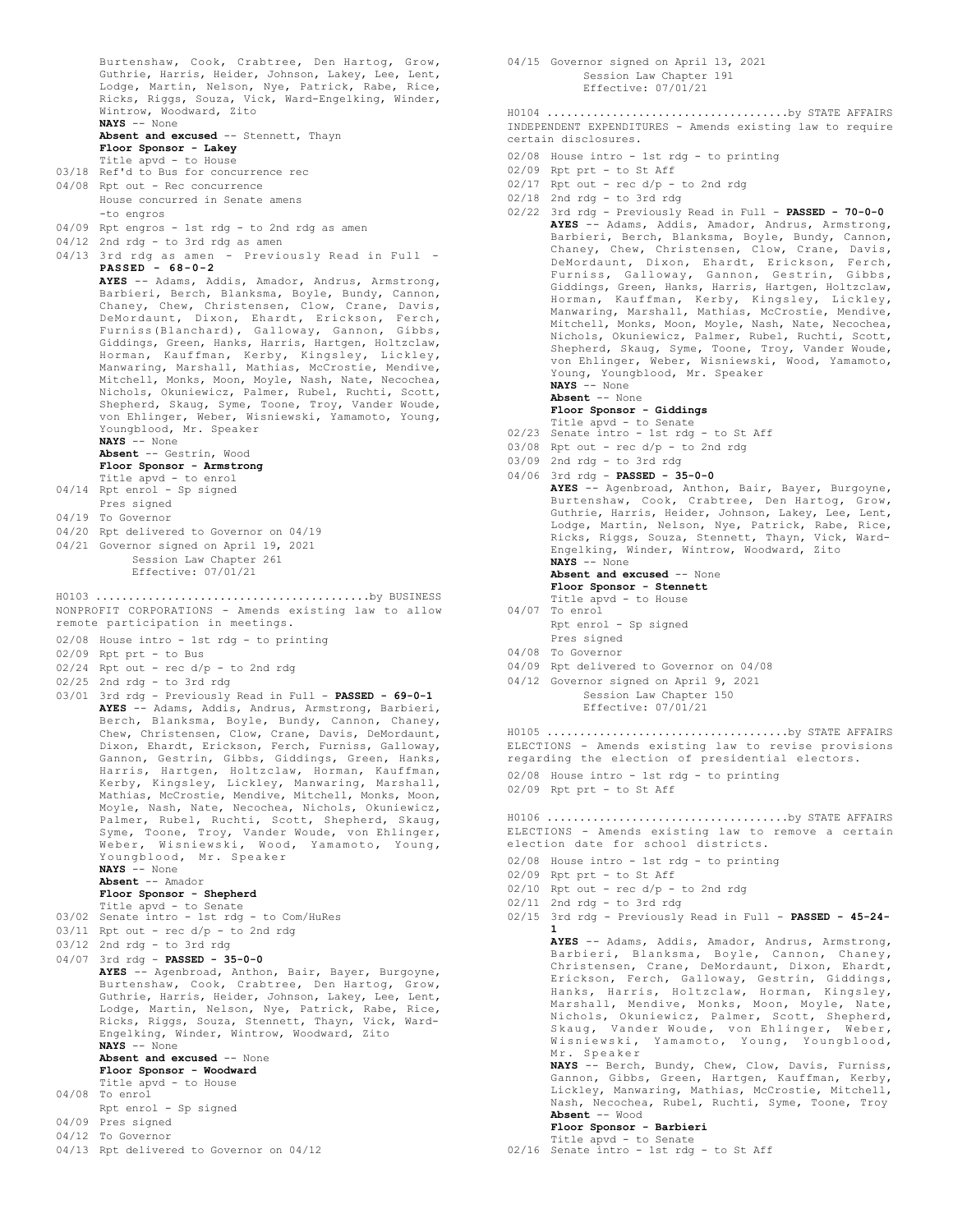INSTRUMENTS - Amends existing law to clarify the application and effect of the Revised Uniform Law on Notarial Acts on certain instruments and notarial acts. H0107aaS ..................................by STATE AFFAIRS

- 02/08 House intro 1st rdg to printing
- 02/09 Rpt prt to St Aff
- $02/17$  Rpt out rec  $d/p$  to 2nd rdg
- 02/18 2nd rdg to 3rd rdg
- 02/22 3rd rdg Previously Read in Full **PASSED 70-0-0 AYES** -- Adams, Addis, Amador, Andrus, Armstrong, Barbieri, Berch, Blanksma, Boyle, Bundy, Cannon, Chaney, Chew, Christensen, Clow, Crane, Davis, DeMordaunt, Dixon, Ehardt, Erickson, Ferch, Furniss, Galloway, Gannon, Gestrin, Gibbs, Giddings, Green, Hanks, Harris, Hartgen, Holtzclaw, Horman, Kauffman, Kerby, Kingsley, Lickley, Manwaring, Marshall, Mathias, McCrostie, Mendive, Mitchell, Monks, Moon, Moyle, Nash, Nate, Necochea, Nichols, Okuniewicz, Palmer, Rubel, Ruchti, Scott, Shepherd, Skaug, Syme, Toone, Troy, Vander Woude, von Ehlinger, Weber, Wisniewski, Wood, Yamamoto, Young, Youngblood, Mr. Speaker **NAYS** -- None
	- **Absent** -- None

#### **Floor Sponsor - Andrus**

- Title apvd to Senate 02/23 Senate intro 1st rdg to St Aff
- $03/08$  Rpt out rec  $d/p$  to 2nd rdg
- 03/09 2nd rdg to 3rd rdg
- 04/06 3rd rdg U.C. to 14th Ord
- 04/08 Rpt out amen to 1st rdg as amen
- 1st rdg to 2nd rdg as amen
- 04/09 2nd rdg to 3rd rdg as amen
- 04/13 3rd rdg as amen **PASSED 34-0-1 AYES** -- Agenbroad, Bair, Bayer, Burgoyne, Burtenshaw, Cook, Crabtree, Den Hartog, Grow, Guthrie, Harris, Heider, Johnson, Lakey, Lee, Lent, Lodge, Martin, Nelson, Nye, Patrick, Rabe, Rice, Ricks, Riggs, Souza, Stennett, Thayn, Vick, Ward-Engelking, Winder, Wintrow, Woodward, Zito

#### **NAYS** -- None **Absent and excused** -- Anthon

### **Floor Sponsor - Burgoyne**

Title apvd - to House

- 04/14 Ref'd to St Aff for concurrence rec
- 04/15 Rpt out Rec concurrence House concurred in Senate amens -to engros
- 04/16 Rpt engros 1st rdg to 2nd rdg as amen
- 04/19 2nd rdg to 3rd rdg as amen
- 
- 04/20 3rd rdg as amen Previously Read in Full **PASSED - 68-0-2**

**AYES** -- Addis, Amador, Andrus, Armstrong, Barbieri, Berch, Blanksma, Boyle, Bundy, Cannon, Chaney, Chew, Christensen, Clow, Crane, Davis(Burns), DeMordaunt, Dixon, Ehardt, Erickson, Ferch, Furniss, Galloway, Gannon, Gestrin, Giddings, Green, Hanks, Harris, Hartgen, Holtzclaw, Horman, Kauffman, Kerby, Kingsley, Lickley, Manwaring, Marshall, Mathias, McCrostie, Mendive, Mitchell, Monks, Moon, Moyle, Nash, Nate, Necochea, Nichols, Okuniewicz, Palmer, Rubel, Ruchti, Scott, Shepherd, Skaug, Syme, Toone, Troy, Vander Woude, von Ehlinger, Weber, Wisniewski, Wood, Yamamoto, Young, Youngblood, Mr. Speaker **NAYS** -- None **Absent** -- Adams, Gibbs **Floor Sponsor - Andrus** Title apvd - to enrol

```
04/21 Rpt enrol - Sp signed
```
- Pres signed 04/22 To Governor
- 
- 04/23 Rpt delivered to Governor on 04/22
- 04/26 Governor signed on April 23, 2021 Session Law Chapter 283
	- Effective: 04/23/2021

SERGEANT KITZHABER MEDICAL CANNABIS ACT - Amends and adds to existing law to authorize the possession, distribution, transportation, and use of cannabis for medical purposes, to impose an excise tax on medical cannabis and medical cannabis devices, and to provide that marijuana and tetrahydrocannabinols or synthetic equivalents are Schedule II controlled substances. H0108 ................................by HEALTH AND WELFARE 02/09 House intro - 1st rdg - to printing 02/10 Rpt prt - to Health/Wel

APPROPRIATIONS - COMMISSION FOR THE BLIND AND VISUALLY IMPAIRED - Relates to the appropriation to the Commission for the Blind and Visually Impaired for fiscal year 2021. H0109 ....................................by APPROPRIATIONS

- 02/09 House intro 1st rdg to printing
- 02/10 Rpt prt to 2nd rdg
- 02/11 2nd rdg to 3rd rdg
- 02/12 3rd rdg Previously Read in Full **PASSED 66-0-4 AYES** -- Adams, Addis, Andrus, Armstrong, Barbieri, Berch, Blanksma, Boyle, Bundy, Cannon, Chaney, Chew(Colwell), Christensen, Clow, Crane, Davis, DeMordaunt, Dixon, Ehardt, Erickson, Ferch, Furniss, Galloway, Gannon, Gestrin, Gibbs, Giddings, Hanks, Harris, Hartgen, Holtzclaw, Horman, Kauffman, Kerby, Kingsley, Lickley, Manwaring, Marshall, Mathias, McCrostie, Mendive, Mitchell, Monks, Moon, Moyle, Nash, Nate, Necochea, Nichols, Palmer, Rubel, Scott, Shepherd, Skaug, Syme, Toone, Troy, Vander Woude, von Ehlinger, Weber, Wisniewski, Wood, Yamamoto, Young, Youngblood, Mr. Speaker **NAYS** -- None

**Absent** -- Amador, Green, Okuniewicz, Ruchti **Floor Sponsor - Nash**

- Title apvd to Senate
- 02/15 Senate intro 1st rdg to Fin
	- Rpt out rec d/p to 2nd rdg
- 02/16 2nd rdg to 3rd rdg
- 03/08 3rd rdg **PASSED 35-0-0**

**AYES** -- Agenbroad, Anthon, Bair, Bayer, Burgoyne, Burtenshaw, Cook, Crabtree, Den Hartog, Grow, Guthrie, Harris, Heider, Johnson, Lakey, Lee, Lent, Lodge, Martin, Nelson, Nye, Patrick, Rabe, Rice, Ricks, Riggs, Souza, Stennett, Thayn, Vick, Ward-Engelking, Winder, Wintrow, Woodward, Zito **NAYS** -- None

## **Absent and excused** -- None

**Floor Sponsor - Woodward**

- Title apvd to House
- 03/09 To enrol
- 03/10 Rpt enrol Sp signed Pres signed
- 03/11 To Governor
- 03/12 Rpt delivered to Governor on 03/11
- 03/16 Governor signed on March 12, 2021 Session Law Chapter 44 Effective: 03/12/2021

DEVELOPMENT IMPACT FEES - Amends existing law to revise provisions regarding intergovernmental agreements relating to development impact fees. H0110 ..................................by LOCAL GOVERNMENT

- 02/09 House intro 1st rdg to printing
- 02/10 Rpt prt to Loc Gov
- 02/19 Rpt out rec d/p to 2nd rdg
- 02/22 2nd rdg to 3rd rdg
- 02/24 3rd rdg Previously Read in Full **PASSED 66-0-4 AYES** -- Adams, Addis, Andrus, Armstrong, Barbieri, Berch, Blanksma, Boyle, Bundy, Cannon, Chaney, Chew, Christensen, Clow, Crane, Davis, DeMordaunt, Dixon, Erickson, Ferch, Furniss, Galloway, Gannon, Gestrin, Giddings, Green, Hanks, Harris, Hartgen, Holtzclaw, Horman, Kauffman, Kerby, Kingsley, Lickley, Manwaring, Marshall, Mathias, McCrostie, Mendive, Mitchell, Monks, Moon, Moyle, Nash, Nate, Necochea, Nichols(Brooks), Okuniewicz, Palmer, Rubel, Ruchti, Scott, Shepherd, Skaug, Syme, Toone, Troy, Vander Woude, von Ehlinger, Weber, Wisniewski, Yamamoto, Young, Youngblood, Mr. Speaker **NAYS** -- None

**Absent** -- Amador, Ehardt, Gibbs, Wood **Floor Sponsor - Mendive**

- Title apvd to Senate 02/25 Senate intro - 1st rdg - to Loc Gov
- 03/05 Rpt out rec  $d/p$  to 2nd rdg
- 03/08 2nd rdg to 3rd rdg
- 03/16 3rd rdg **PASSED 34-0-1 AYES** -- Agenbroad, Anthon, Bair, Bayer, Burgoyne, Burtenshaw, Cook, Crabtree, Den Hartog, Grow, Guthrie, Harris, Heider, Johnson, Lakey, Lee, Lent, Lodge, Martin, Nelson, Nye, Patrick, Rabe, Rice, Ricks, Riggs, Souza, Thayn, Vick, Ward-Engelking,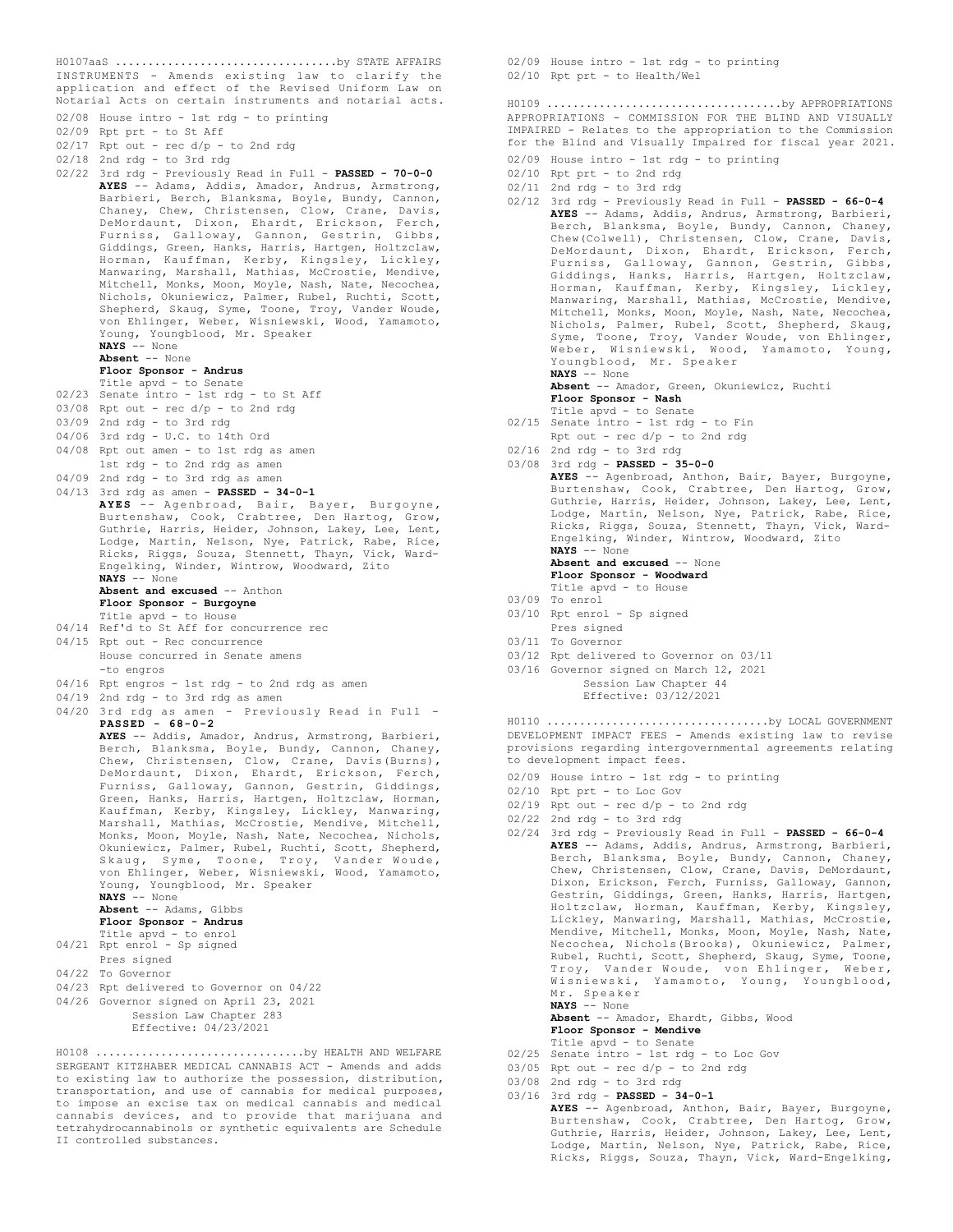Winder, Wintrow, Woodward, Zito **NAYS** -- None **Absent and excused** -- Stennett **Floor Sponsor - Souza** Title apvd - to House 03/17 To enrol 03/18 Rpt enrol - Sp signed Pres signed 03/19 To Governor Rpt delivered to Governor on 03/19 03/19 Governor signed on March 19, 2021 Session Law Chapter 95 Effective: 07/01/21 EDUCATION - Amends existing law to provide that school employees at category 3 contract status shall not advance beyond such status until they complete certain requirements. 02/09 House intro - 1st rdg - to printing 02/10 Rpt prt - to Educ  $02/23$  Rpt out - rec  $d/p$  - to 2nd rdg 02/24 2nd rdg - to 3rd rdg 02/25 3rd rdg - Previously Read in Full - **PASSED - 65-0-5 AYES** -- Adams, Andrus, Armstrong, Barbieri, Berch, Blanksma, Bundy, Cannon, Chaney, Chew, Christensen, Clow, Crane, Davis, DeMordaunt, Dixon, Ehardt, Erickson, Ferch, Furniss, Galloway, Gannon, Gestrin, Gibbs, Giddings, Hanks, Harris, Hartgen, Holtzclaw, Horman, Kauffman, Kerby, Kingsley, Lickley, Manwaring, Marshall, Mathias, McCrostie, Mendive, Mitchell, Monks, Moon, Moyle, Nash, Nate, Necochea, Nichols(Brooks), Okuniewicz, Palmer, Rubel, Ruchti, Scott, Shepherd, Skaug, Syme, Toone, Troy, von Ehlinger, Weber, Wisniewski, Wood, Yamamoto, Young, Youngblood, Mr. Speaker **NAYS** -- None **Absent** -- Addis, Amador, Boyle, Green, Vander Woude **Floor Sponsor - Furniss** Title apvd - to Senate 02/26 Senate intro - 1st rdg - to Educ 03/04 Rpt out - rec d/p - to 2nd rdg 03/05 2nd rdg - to 3rd rdg 03/15 3rd rdg - **PASSED - 33-0-2 AYES** -- Agenbroad, Anthon, Bair, Bayer, Burgoyne, Burtenshaw, Cook, Crabtree, Den Hartog, Grow, Guthrie, Harris, Heider, Johnson, Lee, Lent, Lodge, Martin, Nelson, Nye, Patrick, Rabe, Ricks, Riggs, Souza, Stennett, Thayn, Vick, Ward-Engelking, Winder, Wintrow, Woodward, Zito **NAYS** -- None **Absent and excused** -- Lakey, Rice **Floor Sponsor - Woodward** Title apvd - to House 03/16 To enrol 03/17 Rpt enrol - Sp signed 03/18 Pres signed 03/19 To Governor Rpt delivered to Governor on 03/19 03/19 Governor signed on March 19, 2021 Session Law Chapter 96 Effective: 07/01/21 H0111 .........................................by EDUCATION SALES TAX - Adds to existing law to provide for a sales tax rebate on certain road construction materials. 02/09 House intro - 1st rdg - to printing 02/10 Rpt prt - to Transp  $02/23$  Rpt out - rec  $d/p$  - to 2nd rdg 02/24 2nd rdg - to 3rd rdg 02/25 3rd rdg - Previously Read in Full - **PASSED - 64-3-3 AYES** -- Adams, Addis, Andrus, Armstrong, Barbieri, Blanksma, Boyle, Bundy, Cannon, Chaney, Chew, Christensen, Clow, Crane, Davis, DeMordaunt, Dixon, Ehardt, Erickson, Ferch, Furniss, Galloway, Gannon, Gestrin, Gibbs, Giddings, Green, Hanks, Harris, Hartgen, Holtzclaw, Horman, Kauffman, Kerby, Kingsley, Lickley, Manwaring, Marshall, McCrostie, Mendive, Mitchell, Monks, Moon, Moyle, Nate, Nichols(Brooks), Okuniewicz, Palmer, Rubel, Ruchti, Scott, Shepherd, Skaug, Syme, Toone, Troy, von Ehlinger, Weber, Wisniewski, Wood, Yamamoto, Young, Youngblood, Mr. Speaker **NAYS** -- Berch, Nash, Necochea H0112 ........................by TRANSPORTATION AND DEFENSE

**Absent** -- Amador, Mathias, Vander Woude

**Floor Sponsor - Monks**

Title apvd - to Senate 02/19 Senate intro - 1st rdg - to Health/Wel

Mr. Speaker

**Absent** -- None **Floor Sponsor - Furniss**

 $02/25$  Rpt out - rec d/p - to 2nd rdg

**NAYS** -- Christensen, Scott

Title apvd - to Senate 02/26 Senate intro - 1st rdg - to Loc Gov

02/09 House intro - 1st rdg - to printing

02/09 House intro - 1st rdg - to printing

Youngblood, Mr. Speaker

Water Quality Act.

 $02/10$  Rpt prt - to Env

02/10 Rpt prt - to 2nd rdg 02/11 2nd rdg - to 3rd rdg

**NAYS** -- None

02/16 2nd rdg - to 3rd rdg 03/08 3rd rdg - **PASSED - 35-0-0**

**NAYS** -- None

03/10 Rpt enrol - Sp signed Pres signed 03/11 To Governor

02/10 Rpt prt - to Health/Wel  $02/16$  Rpt out - rec  $d/p$  - to 2nd rdg

02/17 2nd rdg - to 3rd rdg

03/09 To enrol

**Absent and excused** -- None **Floor Sponsor - Agenbroad** Title apvd - to House

03/12 Rpt delivered to Governor on 03/11 03/16 Governor signed on March 12, 2021 Session Law Chapter 45 Effective: 03/12/2021

provisions regarding hospital boards. 02/09 House intro - 1st rdg - to printing

**Floor Sponsor - Nate** Title apvd - to Senate 02/15 Senate intro - 1st rdg - to Fin Rpt out - rec d/p - to 2nd rdg

BIG PAYETTE AND CASCADE LAKES - Repeals and adds to existing law to establish the Big Payette and Cascade Lakes

APPROPRIATIONS - STATE TREASURER - Relates to the appropriation to the State Treasurer for fiscal year 2021.

H0114 ....................................by APPROPRIATIONS

02/12 3rd rdg - Previously Read in Full - **PASSED - 66-0-4 AYES** -- Adams, Addis, Andrus, Armstrong, Barbieri, Berch, Blanksma, Boyle, Bundy, Cannon, Chaney, Chew(Colwell), Christensen, Clow, Crane, Davis, DeMordaunt, Dixon, Ehardt, Erickson, Ferch, Furniss, Galloway, Gannon, Gestrin, Gibbs, Giddings, Hanks, Harris, Hartgen, Holtzclaw, Horman, Kauffman, Kerby, Kingsley, Lickley, Manwaring, Marshall, Mathias, McCrostie, Mendive, Mitchell, Monks, Moon, Moyle, Nash, Nate, Necochea, Nichols, Palmer, Rubel, Scott, Shepherd, Skaug, Syme, Toone, Troy, Vander Woude, von Ehlinger, Weber, Wisniewski, Wood, Yamamoto, Young,

**Absent** -- Amador, Green, Okuniewicz, Ruchti

**AYES** -- Agenbroad, Anthon, Bair, Bayer, Burgoyne, Burtenshaw, Cook, Crabtree, Den Hartog, Grow, Guthrie, Harris, Heider, Johnson, Lakey, Lee, Lent, Lodge, Martin, Nelson, Nye, Patrick, Rabe, Rice, Ricks, Riggs, Souza, Stennett, Thayn, Vick, Ward-Engelking, Winder, Wintrow, Woodward, Zito

HOSPITALS - Amends existing law to provide that a hospital trustee may not be an employee of or have an ownership interest in certain other facilities and to revise

H0115 ................................by HEALTH AND WELFARE

02/18 3rd rdg - Previously Read in Full - **PASSED - 68-2-0 AYES** -- Adams, Addis, Amador, Andrus, Armstrong, Barbieri, Berch, Blanksma, Boyle, Bundy, Cannon, Chaney, Chew, Clow, Crane, Davis, DeMordaunt, Dixon, Ehardt, Erickson, Ferch, Furniss, Galloway, Gannon, Gestrin, Gibbs, Giddings, Green, Hanks, Harris, Hartgen, Holtzclaw, Horman, Kauffman, Kerby, Kingsley, Lickley, Manwaring, Marshall, Mathias, McCrostie, Mendive, Mitchell, Monks, Moon, Moyle, Nash, Nate, Necochea, Nichols, Okuniewicz, Palmer, Rubel, Ruchti, Shepherd, Skaug, Syme, Toone, Troy, Vander Woude, von Ehlinger, Weber, Wisniewski, Wood, Yamamoto, Young, Youngblood,

H0113 ................by ENVIRONMENT, ENERGY AND TECHNOLOGY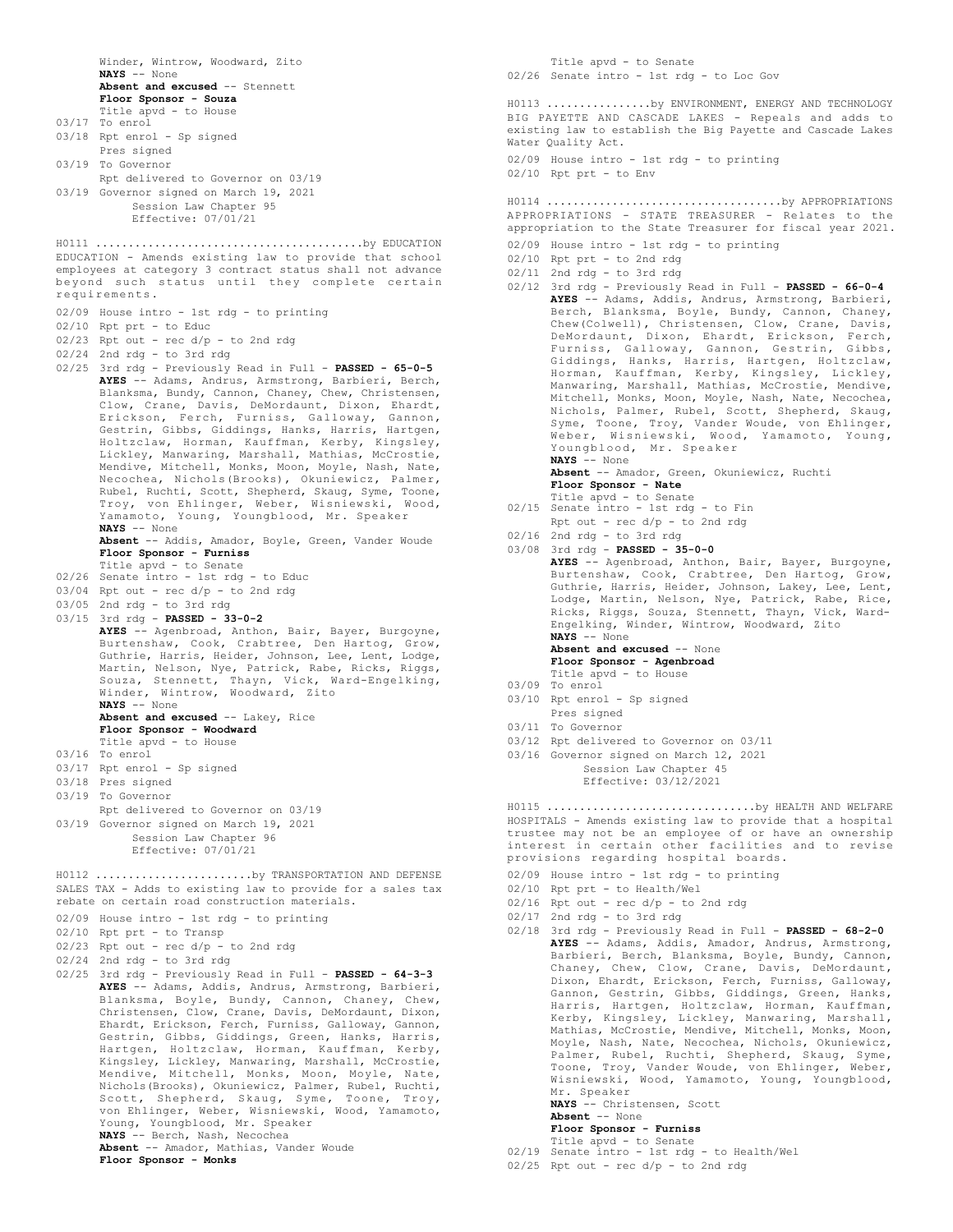```
02/26 2nd rdg - to 3rd rdg
03/08 3rd rdg - PASSED - 34-0-1
      AYES -- Agenbroad, Anthon, Bair, Bayer, Burtenshaw,
      Cook, Crabtree, Den Hartog, Grow, Guthrie, Harris,
      Heider, Johnson, Lakey, Lee, Lent, Lodge, Martin,
      Nelson, Nye, Patrick, Rabe, Rice, Ricks, Riggs,
      Souza, Stennett, Thayn, Vick, Ward-Engelking,
      Winder, Wintrow, Woodward, Zito
      NAYS -- None
      Absent and excused -- Burgoyne
      Floor Sponsor - Lee
      Title apvd - to House
03/09 To enrol
03/10 Rpt enrol - Sp signed
      Pres signed
03/11 To Governor
03/12 Rpt delivered to Governor on 03/11
03/16 Governor signed on March 12, 2021
           Session Law Chapter 46
           Effective: 07/01/21
EDUCATION - Amends existing law to provide that tuition and
fees at state institutions of higher education shall be the
same or lower in the 2021-2022 and 2022-2023 academic years
as they were on December 31, 2020, and to provide for rules
allowing students to opt in or opt out of paying certain
fees.
02/10 House intro - 1st rdg - to printing
02/11 Rpt prt - to Educ
H0116 .........................................by EDUCATION
APPROPRIATIONS - OFFICE OF ENERGY AND MINERAL RESOURCES -
Relates to the appropriation to the Office of Energy and
Mineral Resources for fiscal year 2021.
02/10 House intro - 1st rdg - to printing
02/11 Rpt prt - to 2nd rdg
02/12 2nd rdg - to 3rd rdg
02/15 3rd rdg - Previously Read in Full - PASSED - 50-19-
      1
      AYES -- Addis, Amador, Armstrong, Berch, Blanksma,
      Bundy, Cannon, Chaney, Chew, Clow, Davis,
      DeMordaunt, Ehardt, Erickson, Furniss, Galloway,
       Gannon, Gestrin, Gibbs, Green, Harris, Hartgen,
Holtzclaw, Horman, Kauffman, Kerby, Kingsley,
       Lickley, Manwaring, Marshall, Mathias, McCrostie,
      Mitchell, Monks, Moyle, Nash, Necochea, Okuniewicz,
       Palmer, Rubel, Skaug, Syme, Toone, Troy, Weber,
Wood, Yamamoto, Young, Youngblood, Mr. Speaker
      NAYS -- Adams, Andrus, Barbieri, Boyle,
      Christensen, Crane, Dixon, Ferch, Giddings, Hanks,
      Mendive, Moon, Nate, Nichols, Scott, Shepherd,
      Vander Woude, von Ehlinger, Wisniewski
      Absent -- Ruchti
      Floor Sponsor - Troy
       Title apvd - to Senate
02/16 Senate intro - 1st rdg - to Fin
02/17 Rpt out - rec d/p - to 2nd rdg
02/18 2nd rdg - to 3rd rdg
03/08 3rd rdg - PASSED - 35-0-0
      AYES -- Agenbroad, Anthon, Bair, Bayer, Burgoyne,
      Burtenshaw, Cook, Crabtree, Den Hartog, Grow,
       Guthrie, Harris, Heider, Johnson, Lakey, Lee, Lent,
Lodge, Martin, Nelson, Nye, Patrick, Rabe, Rice,
      Ricks, Riggs, Souza, Stennett, Thayn, Vick, Ward-
      Engelking, Winder, Wintrow, Woodward, Zito
      NAYS -- None
      Absent and excused -- None
      Floor Sponsor - Lent
      Title apvd - to House
03/09 To enrol
03/10 Rpt enrol - Sp signed
     Pres signed
03/11 To Governor
03/12 Rpt delivered to Governor on 03/11
03/16 Governor signed on March 12, 2021
          Session Law Chapter 47
           Effective: 03/12/2021
H0117 ....................................by APPROPRIATIONS
DEPARTMENT OF LANDS - Amends existing law to prohibit the
H0118 ........................by RESOURCES AND CONSERVATION
```
Department of Lands from engaging legal counsel from the Attorney General's office.

02/10 House intro - 1st rdg - to printing

02/11 Rpt prt - to Res/Con

 $02/24$  Rpt out - rec  $d/p$  - to 2nd rdg 02/25 2nd rdg - to 3rd rdg 03/08 3rd rdg - Previously Read in Full - **PASSED - 57-13- 0 AYES** -- Adams(LaNier), Addis, Amador, Andrus, Armstrong, Barbieri, Blanksma, Boyle, Bundy, Cannon, Chaney, Christensen, Clow, Crane, DeMordaunt, Dixon, Ehardt, Erickson, Ferch, Furniss, Galloway, Gestrin, Gibbs, Giddings, Hanks, Harris, Hartgen, Holtzclaw, Horman, Kauffman, Kerby, Kingsley, Lickley, Manwaring, Marshall, Mendive, Mitchell, Monks, Moon, Moyle, Nate, Nichols, Okuniewicz, Palmer, Scott, Shepherd, Skaug, Syme, Troy, Vander Woude, von Ehlinger, Weber, Wisniewski, Yamamoto, Young, Youngblood, Mr. Speaker **NAYS** -- Berch, Chew, Davis, Gannon, Green, Mathias, McCrostie, Nash, Necochea, Rubel, Ruchti, Toone, Wood **Absent** -- None **Floor Sponsor - Blanksma** Title apvd - to Senate 03/09 Senate intro - 1st rdg - to Res/Env

BOARD OF TAX APPEALS - Amends existing law to revise provisions regarding hearings. H0119 ..............................by REVENUE AND TAXATION

- 02/10 House intro 1st rdg to printing
- 02/11 Rpt prt to Rev/Tax
- $02/15$  Rpt out rec  $d/p$  to 2nd rdg
- 02/16 2nd rdg to 3rd rdg
- 02/18 3rd rdg Previously Read in Full **PASSED 57-13- 0**

**AYES** -- Addis, Amador, Andrus, Armstrong, Barbieri, Berch, Blanksma, Bundy, Cannon, Chaney, Chew, Clow, Crane, Davis, Dixon, Ehardt, Erickson, Ferch, Furniss, Galloway, Gannon, Gestrin, Gibbs, Green, Harris, Hartgen, Holtzclaw, Horman, Kauffman, Kerby, Lickley, Manwaring, Marshall, Mathias, McCrostie, Mendive, Mitchell, Nash, Nate, Necochea, Okuniewicz, Palmer, Rubel, Ruchti, Shepherd, Skaug, Syme, Toone, Troy, Vander Woude, Weber, Wisniewski, Wood, Yamamoto, Young, Youngblood, Mr. Speaker **NAYS** -- Adams, Boyle, Christensen, DeMordaunt, Giddings, Hanks, Kingsley, Monks, Moon, Moyle, Nichols, Scott, von Ehlinger **Absent** -- None **Floor Sponsor - Hartgen**

Title apvd - to Senate

02/19 Senate intro - 1st rdg - to Loc Gov

VETERANS - Amends existing law to provide for the ability of certain disabled veterans to transfer their veteran's property tax reduction and homestead exemption upon a change of homestead. H0120 ..............................by REVENUE AND TAXATION

- 02/10 House intro 1st rdg to printing
- 02/11 Rpt prt to Rev/Tax
- $02/17$  Rpt out rec  $d/p$  to 2nd rdg
- 02/18 2nd rdg to 3rd rdg
- 02/22 3rd rdg Previously Read in Full **PASSED 70-0-0 AYES** -- Adams, Addis, Amador, Andrus, Armstrong, Barbieri, Berch, Blanksma, Boyle, Bundy, Cannon, Chaney, Chew, Christensen, Clow, Crane, Davis, DeMordaunt, Dixon, Ehardt, Erickson, Ferch, Furniss, Galloway, Gannon, Gestrin, Gibbs, Giddings, Green, Hanks, Harris, Hartgen, Holtzclaw, Horman, Kauffman, Kerby, Kingsley, Lickley, Manwaring, Marshall, Mathias, McCrostie, Mendive, Mitchell, Monks, Moon, Moyle, Nash, Nate, Necochea, Nichols, Okuniewicz, Palmer, Rubel, Ruchti, Scott, Shepherd, Skaug, Syme, Toone, Troy, Vander Woude, von Ehlinger, Weber, Wisniewski, Wood, Yamamoto, Young, Youngblood, Mr. Speaker

**NAYS** -- None **Absent** -- None

**Floor Sponsor - Green**

- Title apvd to Senate 02/23 Senate intro 1st rdg to Loc Gov
- $02/26$  Rpt out rec  $d/p$  to 2nd rdg
- 03/01 2nd rdg to 3rd rdg
- 03/11 3rd rdg **PASSED 35-0-0 AYES** -- Agenbroad, Anthon, Bair, Bayer, Burgoyne, Burtenshaw, Cook, Crabtree, Den Hartog, Grow, Guthrie, Harris, Heider, Johnson, Lakey, Lee, Lent, Lodge, Martin, Nelson, Nye, Patrick, Rabe, Rice, Ricks, Riggs, Souza, Stennett, Thayn, Vick, Ward-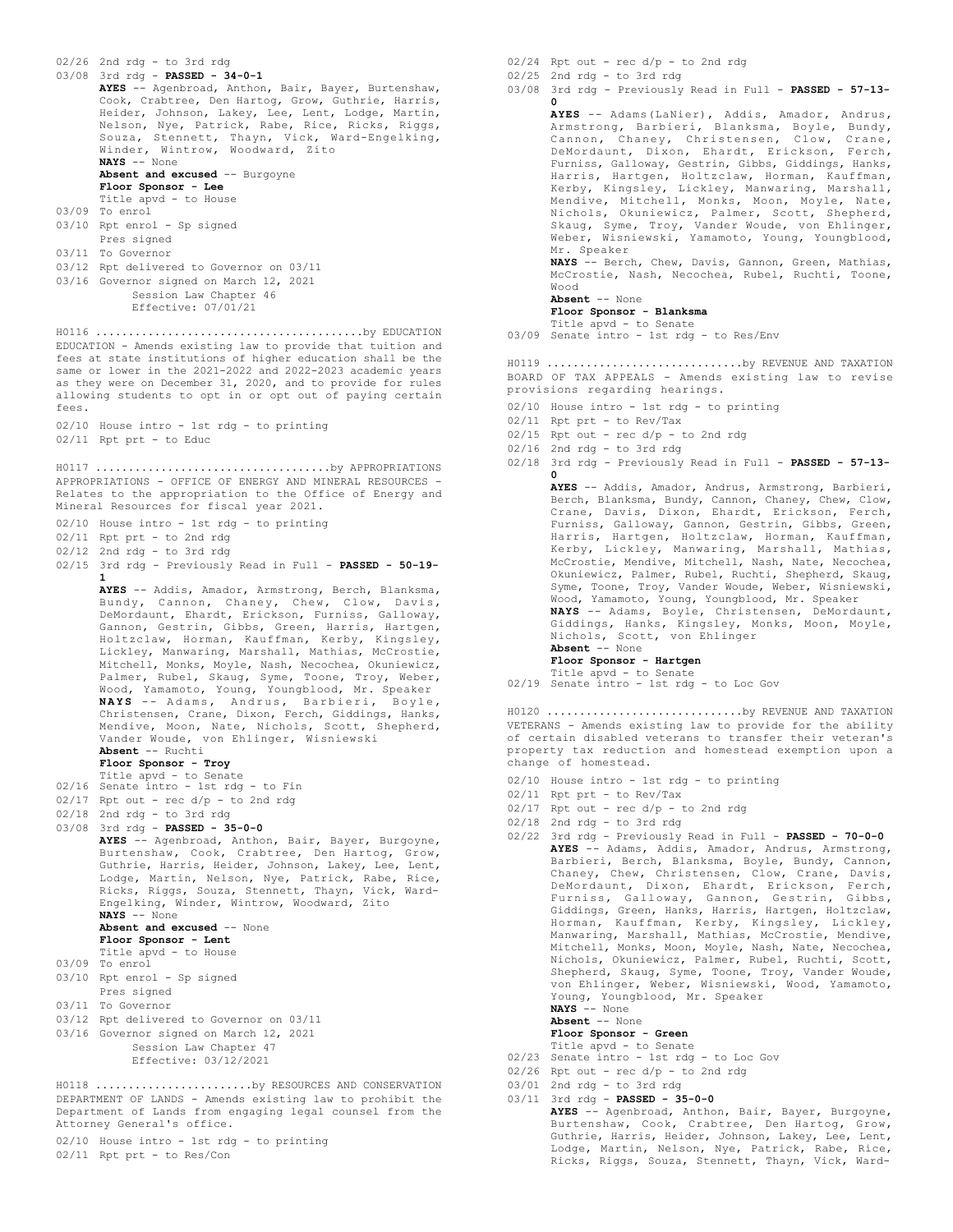Engelking, Winder, Wintrow, Woodward, Zito **NAYS** -- None **Absent and excused** -- None **Floor Sponsor - Ricks** Title apvd - to House 03/12 To enrol 03/15 Rpt enrol - Sp signed Pres signed 03/16 To Governor 03/17 Rpt delivered to Governor on 03/16 03/18 Governor signed on March 17, 2021 Session Law Chapter 68 Effective: 03/17/2021 ELECTIONS - Amends existing law to prohibit the use of college credit to encourage a student's vote. 02/11 House intro - 1st rdg - to printing 02/12 Rpt prt - to St Aff H0121 .....................................by STATE AFFAIRS FIREARMS - Amends existing law to provide that certain persons shall not be prohibited from possessing weapons on school property. 02/11 House intro - 1st rdg - to printing 02/12 Rpt prt - to St Aff 03/10 Rpt out - rec d/p - to 2nd rdg 03/11 2nd rdg - to 3rd rdg Rls susp - **PASSED - 52-18-0 AYES** -- Adams, Addis, Amador, Andrus, Armstrong, Barbieri, Blanksma, Boyle, Bundy, Cannon, Chaney, Christensen, Crane, DeMordaunt, Dixon, Ehardt, Erickson, Ferch, Furniss, Galloway, Gestrin, Giddings, Hanks, Harris, Holtzclaw, Horman, Kerby, Kingsley, Manwaring, Marshall, Mendive, Mitchell, Monks, Moon, Moyle, Nate, Nichols, Okuniewicz, Palmer, Scott, Shepherd, Skaug(Andrew), Syme, Troy, Vander Woude, von Ehlinger, Weber, Wisniewski, Yamamoto, Young, Youngblood, Mr. Speaker **NAYS** -- Berch, Chew, Clow, Davis, Gannon, Gibbs, Green, Hartgen, Kauffman, Lickley, Mathias, McCrostie, Nash, Necochea, Rubel, Ruchti, Toone, Wood **Absent** -- None **Floor Sponsor - Christensen** Title apvd - to Senate 03/12 Senate intro - 1st rdg - to St Aff H0122 .....................................by STATE AFFAIRS APPROPRIATIONS - COMMISSION ON AGING - Relates to the appropriation to the Commission on Aging for fiscal year 2021. 02/11 House intro - 1st rdg - to printing 02/12 Rpt prt - to 2nd rdg 02/15 2nd rdg - to 3rd rdg 02/17 3rd rdg - Previously Read in Full - **PASSED - 57-11- 2 AYES** -- Adams, Addis, Amador, Andrus, Armstrong, Berch, Blanksma, Boyle, Bundy, Cannon, Chaney, Chew, Clow, Crane, Davis, DeMordaunt, Dixon, Ehardt, Erickson, Furniss, Galloway, Gannon, Gestrin, Gibbs, Green, Harris, Hartgen, Holtzclaw, Horman, Kauffman, Kerby, Kingsley, Lickley, Manwaring, Marshall, Mathias, McCrostie, Mendive, Mitchell, Monks, Moyle, Nash, Necochea, Okuniewicz, Rubel, Ruchti, Shepherd, Skaug, Syme, Toone, Troy, Vander Woude, von Ehlinger, Weber, Wood, Yamamoto, Mr. Speaker **NAYS** -- Barbieri, Christensen, Ferch, Giddings, Hanks, Moon, Nate, Nichols, Scott, Wisniewski, Young **Absent** -- Palmer, Youngblood **Floor Sponsor - Green** Title apvd - to Senate 02/18 Senate intro - 1st rdg - to Fin  $02/22$  Rpt out - rec  $d/p$  - to 2nd rdg  $02/23$  2nd rdg - to 3rd rdg 03/08 3rd rdg - **PASSED - 35-0-0 AYES** -- Agenbroad, Anthon, Bair, Bayer, Burgoyne, Burtenshaw, Cook, Crabtree, Den Hartog, Grow, Guthrie, Harris, Heider, Johnson, Lakey, Lee, Lent, Lodge, Martin, Nelson, Nye, Patrick, Rabe, Rice, Ricks, Riggs, Souza, Stennett, Thayn, Vick, Ward-Engelking, Winder, Wintrow, Woodward, Zito **NAYS** -- None **Absent and excused** -- None H0123 ....................................by APPROPRIATIONS

**Floor Sponsor - Ward-Engelking** Title apvd - to House 03/09 To enrol

- 03/10 Rpt enrol Sp signed
- Pres signed
- 03/11 To Governor
- 03/12 Rpt delivered to Governor on 03/11
- 03/16 Governor signed on March 12, 2021 Session Law Chapter 48

```
Effective: 03/12/2021
```
DEVELOPMENT IMPACT FEES - Amends existing law to revise provisions regarding development impact fee advisory committees. H0124 ..................................by LOCAL GOVERNMENT

- 02/11 House intro 1st rdg to printing
- 02/12 Rpt prt to Loc Gov
- $02/19$  Rpt out rec  $d/p$  to 2nd rdg
- 02/22 2nd rdg to 3rd rdg
- 02/24 3rd rdg Previously Read in Full **PASSED 65-0-5 AYES** -- Adams, Addis, Andrus, Armstrong, Barbieri, Berch, Blanksma, Boyle, Bundy, Cannon, Chaney, Chew, Christensen, Clow, Crane, Davis, DeMordaunt, Dixon, Erickson, Ferch, Furniss, Galloway, Gannon, Gestrin, Giddings, Green, Hanks, Harris, Hartgen, Holtzclaw, Horman, Kauffman, Kerby, Kingsley, Lickley, Manwaring, Mathias, McCrostie, Mendive, Mitchell, Monks, Moon, Moyle, Nash, Nate, Necochea, Nichols(Brooks), Okuniewicz, Palmer, Rubel, Ruchti, Scott, Shepherd, Skaug, Syme, Toone, Troy, Vander Woude, von Ehlinger, Weber, Wisniewski, Yamamoto, Young, Youngblood, Mr. Speaker **NAYS** -- None **Absent** -- Amador, Ehardt, Gibbs, Marshall, Wood

### **Floor Sponsors - Skaug & Clow**

- Title apvd to Senate 02/25 Senate intro 1st rdg to Loc Gov
- 
- 03/05 Rpt out rec  $d/p$  to 2nd rdg
- 03/08 2nd rdg to 3rd rdg
- 03/17 3rd rdg **PASSED 33-0-2 AYES** -- Agenbroad, Anthon, Bair, Bayer, Burgoyne, Burtenshaw, Cook, Crabtree, Den Hartog, Grow, Guthrie, Harris, Heider, Johnson, Lakey, Lee, Lent, Lodge, Martin, Nelson, Nye, Patrick, Rabe, Rice, Ricks, Riggs, Souza, Vick, Ward-Engelking, Winder, Wintrow, Woodward, Zito **NAYS** -- None

**Absent and excused** -- Stennett, Thayn

- **Floor Sponsor Lakey**
- Title apvd to House
- 03/18 To enrol
- 03/19 Rpt enrol Sp signed Pres signed To Governor
	- Rpt delivered to Governor on 03/22
- 03/19 Governor signed on March 23, 2021 Session Law Chapter 136 Effective: 07/01/21

COMMUNITY REENTRY CENTERS - Amends existing law to provide that the Commission of Pardons and Parole shall apply for a special use permit when establishing a new community reentry center. H0125 ..................................by LOCAL GOVERNMENT

### 02/11 House intro - 1st rdg - to printing 02/12 Rpt prt - Held at Desk

INDUSTRIAL HEMP - Amends and adds to existing law to establish provisions regarding industrial hemp. H0126 ..............................by AGRICULTURAL AFFAIRS

- 02/11 House intro 1st rdg to printing
- 02/12 Rpt prt to Agric Aff
- $03/03$  Rpt out rec  $d/p$  to 2nd rdg
- 03/04 2nd rdg to 3rd rdg
- 03/08 3rd rdg Previously Read in Full **PASSED 44-26- 0**

**AYES** -- Addis, Amador, Andrus, Berch, Blanksma, Bundy, Cannon, Chaney, Chew, Clow, Davis, DeMordaunt, Dixon, Erickson, Furniss, Gannon, Gibbs, Green, Hartgen, Horman, Kauffman, Kerby, Lickley, Manwaring, Marshall, Mathias, McCrostie, Mitchell, Monks, Nash, Necochea, Ruchti, Shepherd, Syme, Toone, Troy, Vander Woude, von Ehlinger, Weber, Wood, Yamamoto, Young, Youngblood, Mr. Speaker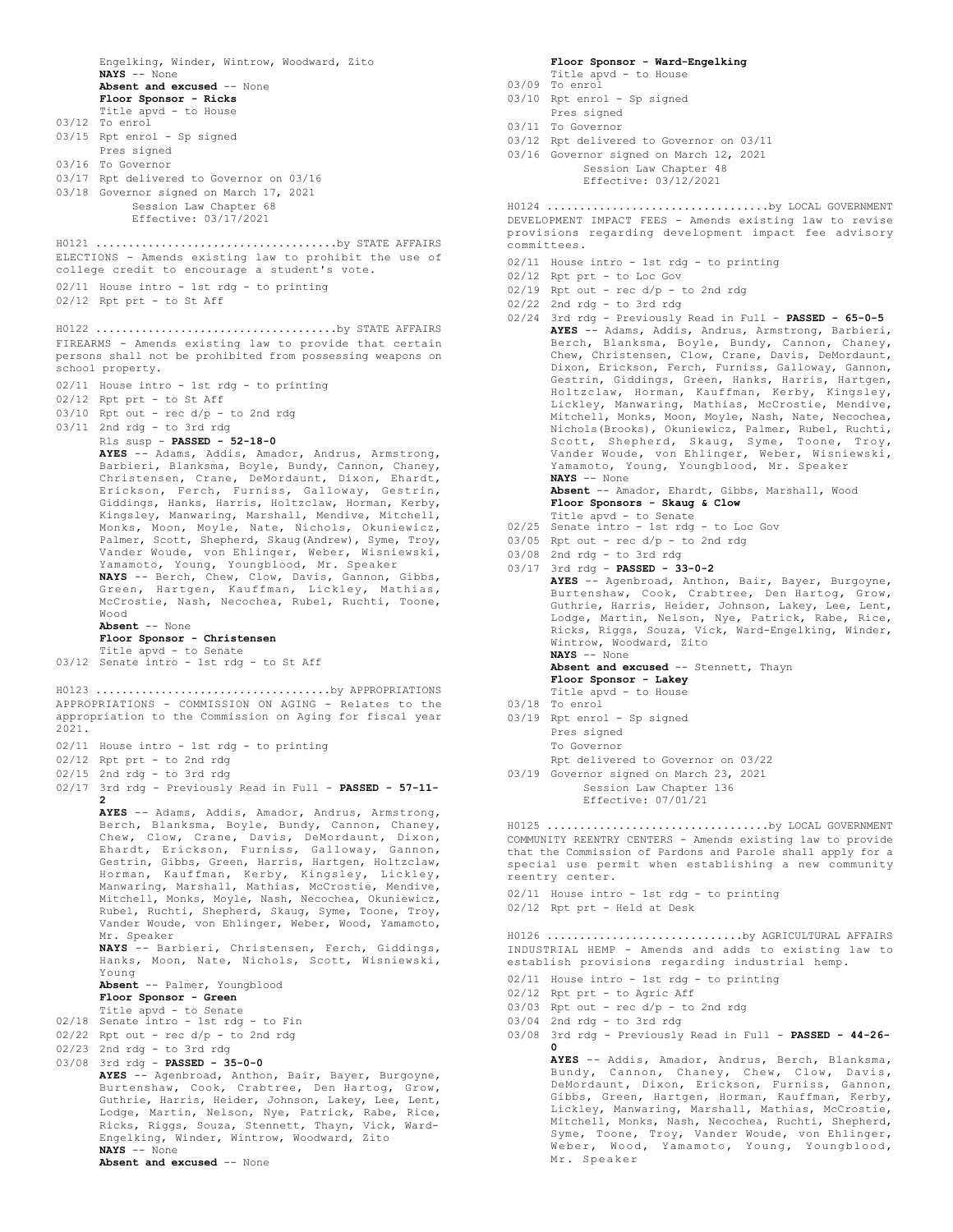**NAYS** -- Adams(LaNier), Armstrong, Barbieri, Boyle, Christensen, Crane, Ehardt, Ferch, Galloway, Gestrin, Giddings, Hanks, Harris, Holtzclaw, Kingsley, Mendive, Moon, Moyle, Nate, Nichols, Okuniewicz, Palmer, Rubel, Scott, Skaug, Wisniewski **Absent** -- None **Floor Sponsor - Kauffman** Title apvd - to Senate 03/09 Senate intro - 1st rdg - to Agric Aff  $03/11$  Rpt out - rec  $d/p$  - to 2nd rdg 03/12 2nd rdg - to 3rd rdg

04/07 3rd rdg - **PASSED - 30-5-0 AYES** -- Agenbroad, Anthon, Bair, Burgoyne, Burtenshaw, Cook, Crabtree, Den Hartog, Guthrie, Harris, Johnson, Lakey, Lee, Lent, Lodge, Martin, Nelson, Nye, Patrick, Rabe, Rice, Ricks, Riggs, Souza, Stennett, Thayn, Ward-Engelking, Winder, Wintrow, Woodward **NAYS** -- Bayer, Grow, Heider, Vick, Zito **Absent and excused** -- None

**Floor Sponsor - Guthrie**

Title apvd - to House

- 04/08 To enrol
- Rpt enrol Sp signed
- 04/09 Pres signed
- 04/12 To Governor
- 04/13 Rpt delivered to Governor on 04/12
- 04/19 Governor signed on April 16, 2021
	- Session Law Chapter 242
		- Effective: 04/16/2021

BROADBAND - Adds to existing law to establish the Idaho Broadband Fund and the Idaho Broadband Advisory Board. H0127 ................by ENVIRONMENT, ENERGY AND TECHNOLOGY

- 02/11 House intro 1st rdg to printing
- 02/12 Rpt prt to Env
- $02/25$  Rpt out rec  $d/p$  to 2nd rdg
- 02/26 2nd rdg to 3rd rdg
- 03/01 3rd rdg Previously Read in Full **PASSED 40-27- 3**

**AYES** -- Adams, Andrus, Berch, Blanksma, Bundy, Cannon, Chew, Clow, Davis, DeMordaunt, Ehardt, Furniss, Galloway, Gannon, Green, Hartgen, Holtzclaw, Horman, Kauffman, Kerby, Lickley, Manwaring, Marshall, Mathias, McCrostie, Mitchell, Nash, Necochea, Palmer, Rubel, Ruchti, Skaug, Syme, Toone, Troy, Vander Woude, Weber, Yamamoto, Youngblood, Mr. Speaker **NAYS** -- Addis, Armstrong, Barbieri, Boyle, Chaney, Christensen, Dixon, Erickson, Ferch, Gestrin,

Giddings, Hanks, Harris, Kingsley, Mendive, Monks, Moon, Moyle, Nate, Nichols, Okuniewicz, Scott, Shepherd, von Ehlinger, Wisniewski, Wood, Young **Absent** -- Amador, Crane, Gibbs

#### **Floor Sponsor - Blanksma** Title apvd - to Senate

- 03/02 Senate intro 1st rdg to St Aff
- $03/08$  Rpt out rec  $d/p$  to 2nd rdg
- 03/09 2nd rdg to 3rd rdg
- 03/12 3rd rdg
- 
- 03/15 **PASSED 25-10-0**

**AYES** -- Agenbroad, Anthon, Burgoyne, Burtenshaw, Cook, Crabtree, Den Hartog, Grow, Harris, Lakey, Lee, Lodge, Martin, Nelson, Nye, Patrick, Rabe, Rice, Ricks, Souza, Stennett, Ward-Engelking, Winder, Wintrow, Woodward **NAYS** -- Bair, Bayer, Guthrie, Heider, Johnson, Lent, Riggs, Thayn, Vick, Zito **Absent and excused** -- None **Floor Sponsor - Crabtree** Title apvd - to House 03/16 To enrol

- 
- 03/17 Rpt enrol Sp signed
- 03/18 Pres signed
- 03/19 To Governor
- Rpt delivered to Governor on 03/19 03/19 Governor signed on March 23, 2021 Session Law Chapter 137 Effective: 03/23/2021

TRANSPORTATION - Amends existing law to revise provisions regarding delivery of title upon sale or disposition. H0128 ........................by TRANSPORTATION AND DEFENSE

02/11 House intro - 1st rdg - to printing

- 02/12 Rpt prt to Transp
- $02/17$  Rpt out rec d/p to 2nd rdg

02/18 2nd rdg - to 3rd rdg

- 02/22 3rd rdg Previously Read in Full **PASSED 70-0-0 AYES** -- Adams, Addis, Amador, Andrus, Armstrong, Barbieri, Berch, Blanksma, Boyle, Bundy, Cannon, Chaney, Chew, Christensen, Clow, Crane, Davis, DeMordaunt, Dixon, Ehardt, Erickson, Ferch, Furniss, Galloway, Gannon, Gestrin, Gibbs, Giddings, Green, Hanks, Harris, Hartgen, Holtzclaw, Horman, Kauffman, Kerby, Kingsley, Lickley, Manwaring, Marshall, Mathias, McCrostie, Mendive, Mitchell, Monks, Moon, Moyle, Nash, Nate, Necochea, Nichols, Okuniewicz, Palmer, Rubel, Ruchti, Scott, Shepherd, Skaug, Syme, Toone, Troy, Vander Woude, von Ehlinger, Weber, Wisniewski, Wood, Yamamoto, Young, Youngblood, Mr. Speaker **NAYS** -- None
	-

### **Absent** -- None **Floor Sponsor - Addis**

- 
- Title apvd to Senate 02/23 Senate intro 1st rdg to Transp
- 02/26 Rpt out rec d/p to 2nd rdg
- 03/01 2nd rdg to 3rd rdg
- 03/11 3rd rdg **PASSED 35-0-0**

**AYES** -- Agenbroad, Anthon, Bair, Bayer, Burgoyne, Burtenshaw, Cook, Crabtree, Den Hartog, Grow, Guthrie, Harris, Heider, Johnson, Lakey, Lee, Lent, Lodge, Martin, Nelson, Nye, Patrick, Rabe, Rice, Ricks, Riggs, Souza, Stennett, Thayn, Vick, Ward-Engelking, Winder, Wintrow, Woodward, Zito **NAYS** -- None

**Absent and excused** -- None **Floor Sponsor - Nelson**

- Title apvd to House
- 03/12 To enrol
- 03/15 Rpt enrol Sp signed Pres signed
- 03/16 To Governor
- 03/17 Rpt delivered to Governor on 03/16
- 03/18 Governor signed on March 17, 2021

Session Law Chapter 69 Effective: 07/01/21

TRANSPORTATION - Amends and adds to existing law to provide for exemptions from operating fees regarding certain uses of off-highway vehicles. H0129 ........................by TRANSPORTATION AND DEFENSE

- 02/11 House intro 1st rdg to printing
- 02/12 Rpt prt to Transp
- $02/25$  Rpt out rec d/p to 2nd rdg
- 02/26 2nd rdg to 3rd rdg
- 03/01 3rd rdg Previously Read in Full **PASSED 67-0-3 AYES** -- Adams, Addis, Andrus, Armstrong, Barbieri, Berch, Blanksma, Boyle, Bundy, Cannon, Chaney, Chew, Christensen, Clow, Davis, Dixon, Ehardt, Erickson, Ferch, Furniss, Galloway, Gannon, Gestrin, Gibbs, Giddings, Green, Hanks, Harris, Hartgen, Holtzclaw, Horman, Kauffman, Kerby, Kingsley, Lickley, Manwaring, Marshall, Mathias, McCrostie, Mendive, Mitchell, Monks, Moon, Moyle, Nash, Nate, Necochea, Nichols, Okuniewicz, Palmer, Rubel, Ruchti, Scott, Shepherd, Skaug, Syme, Toone, Troy, Vander Woude, von Ehlinger, Weber, Wisniewski, Wood, Yamamoto, Young, Youngblood, Mr. Speaker **NAYS** -- None

**Absent** -- Amador, Crane, DeMordaunt **Floor Sponsor - Gestrin**

- 
- Title apvd to Senate 03/02 Senate intro 1st rdg to Transp
- $03/10$  Rpt out rec  $d/p$  to 2nd rdg
- 03/11 2nd rdg to 3rd rdg 04/06 3rd rdg - **PASSED - 32-2-1**

AYES -- Agenbroad, Anthon, Bair, Bayer, Burtenshaw, Cook, Crabtree, Den Hartog, Grow, Guthrie, Harris, Heider, Johnson, Lakey, Lee, Lent, Lodge, Martin, Nelson, Nye, Patrick, Rabe, Ricks, Riggs, Souza, Thayn, Vick, Ward-Engelking, Winder, Wintrow, Woodward, Zito **NAYS** -- Burgoyne, Stennett

**Absent and excused** -- Rice

- **Floor Sponsor Harris**
- Title apvd to House 04/07 To enrol
- Rpt enrol Sp signed Pres signed
- 04/08 To Governor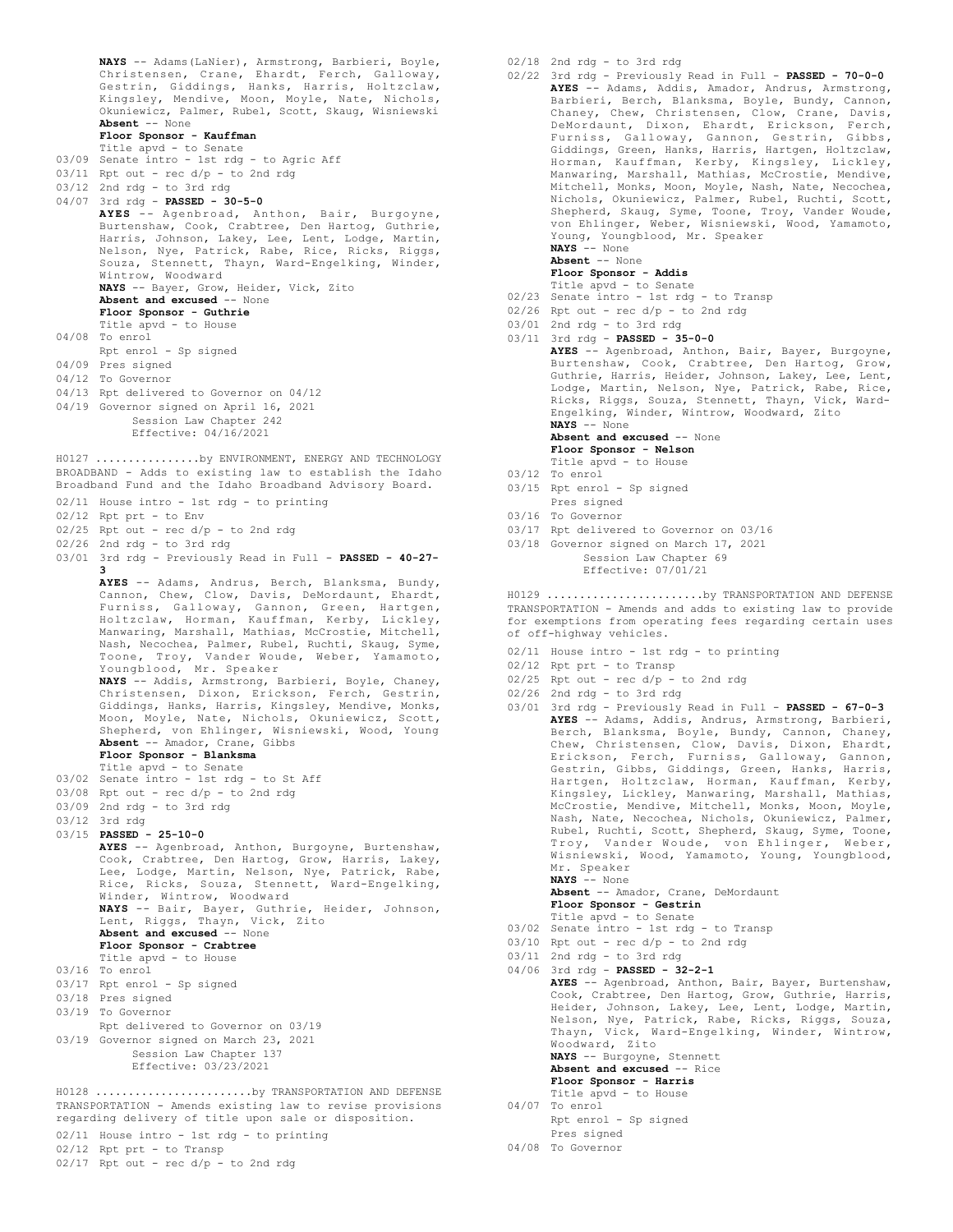04/09 Rpt delivered to Governor on 04/08 04/14 Governor signed on April 13, 2021 Session Law Chapter 171 Effective: 07/01/21 TRANSPORTATION - Amends existing law to revise provisions regarding construction and maintenance of railroad grade crossings. 02/11 House intro - 1st rdg - to printing 02/12 Rpt prt - to Transp H0130 ........................by TRANSPORTATION AND DEFENSE TRANSPORTATION - Amends existing law to allow for wider sidewalks or side paths if necessary. 02/11 House intro - 1st rdg - to printing 02/12 Rpt prt - to Transp  $02/25$  Rpt out - rec  $d/p$  - to 2nd rdg  $02/26$  2nd rdg - to 3rd rdg 03/01 3rd rdg - Previously Read in Full - **PASSED - 68-0-2 AYES** -- Adams, Addis, Andrus, Armstrong, Barbieri, Berch, Blanksma, Boyle, Bundy, Cannon, Chaney, Chew, Christensen, Clow, Davis, DeMordaunt, Dixon, Ehardt, Erickson, Ferch, Furniss, Galloway, Gannon, Gestrin, Gibbs, Giddings, Green, Hanks, Harris, Hartgen, Holtzclaw, Horman, Kauffman, Kerby, Kingsley, Lickley, Manwaring, Marshall, Mathias, McCrostie, Mendive, Mitchell, Monks, Moon, Moyle, Nash, Nate, Necochea, Nichols, Okuniewicz, Palmer, Rubel, Ruchti, Scott, Shepherd, Skaug, Syme, Toone, Troy, Vander Woude, von Ehlinger, Weber, Wisniewski, Wood, Yamamoto, Young, Youngblood, Mr. Speaker **NAYS** -- None **Absent** -- Amador, Crane **Floor Sponsor - DeMordaunt** Title apvd - to Senate 03/02 Senate intro - 1st rdg - to Transp  $03/11$  Rpt out - rec  $d/p$  - to 2nd rdg  $03/12$  2nd rdg - to 3rd rdg 04/07 3rd rdg - **PASSED - 35-0-0 AYES** -- Agenbroad, Anthon, Bair, Bayer, Burgoyne, Burtenshaw, Cook, Crabtree, Den Hartog, Grow, Guthrie, Harris, Heider, Johnson, Lakey, Lee, Lent, Lodge, Martin, Nelson, Nye, Patrick, Rabe, Rice, Ricks, Riggs, Souza, Stennett, Thayn, Vick, Ward-Engelking, Winder, Wintrow, Woodward, Zito **NAYS** -- None **Absent and excused** -- None **Floor Sponsor - Den Hartog** Title apvd - to House 04/08 To enrol Rpt enrol - Sp signed 04/09 Pres signed 04/12 To Governor 04/13 Rpt delivered to Governor on 04/12 04/15 Governor signed on April 13, 2021 Session Law Chapter 192 Effective: 07/01/21 H0131 ........................by TRANSPORTATION AND DEFENSE TRANSPORTATION - Amends existing law to establish the POW/MIA Memorial Highway in Idaho. 02/11 House intro - 1st rdg - to printing 02/12 Rpt prt - to Transp 02/17 Rpt out - to Gen Ord 02/24 Rpt out amen - to engros 02/25 Rpt engros - 1st rdg - to 2nd rdg as amen 02/26 2nd rdg - to 3rd rdg as amen 03/01 3rd rdg as amen - Previously Read in Full - **PASSED - 66-0-4 AYES** -- Adams, Addis, Andrus, Armstrong, Barbieri, Berch, Blanksma, Boyle, Bundy, Cannon, Chaney, Chew, Christensen, Clow, Davis, DeMordaunt, Dixon, Ehardt, Erickson, Ferch, Furniss, Galloway, Gannon, Gestrin, Giddings, Green, Hanks, Harris, Hartgen, Holtzclaw, Horman, Kauffman, Kingsley, Lickley, Manwaring, Marshall, Mathias, McCrostie, Mendive, Mitchell, Monks, Moon, Moyle, Nash, Nate, Necochea, Nichols, Okuniewicz, Palmer, Rubel, Ruchti, Scott, Shepherd, Skaug, Syme, Toone, Troy, Vander Woude, von Ehlinger, Weber, Wisniewski, Wood, Yamamoto, Young, Youngblood, Mr. Speaker **NAYS** -- None **Absent** -- Amador, Crane, Gibbs, Kerby **Floor Sponsor - Syme** H0132aa ......................by TRANSPORTATION AND DEFENSE Title apvd - to Senate

- 03/02 Senate intro 1st rdg to Transp
- $03/10$  Rpt out rec  $d/p$  to 2nd rdg
- 03/11 2nd rdg to 3rd rdg 04/06 3rd rdg - **PASSED - 35-0-0 AYES** -- Agenbroad, Anthon, Bair, Bayer, Burgoyne,

Burtenshaw, Cook, Crabtree, Den Hartog, Grow, Guthrie, Harris, Heider, Johnson, Lakey, Lee, Lent, Lodge, Martin, Nelson, Nye, Patrick, Rabe, Rice, Ricks, Riggs, Souza, Stennett, Thayn, Vick, Ward-Engelking, Winder, Wintrow, Woodward, Zito **NAYS** -- None **Absent and excused** -- None **Floor Sponsor - Lodge** Title apvd - to House 04/07 To enrol Rpt enrol - Sp signed Pres signed 04/08 To Governor 04/09 Rpt delivered to Governor on 04/08 04/15 Governor signed on April 13, 2021 Session Law Chapter 193 Effective: 07/01/21 H0133 ........................by TRANSPORTATION AND DEFENSE

TRANSPORTATION - Amends existing law to provide for new state and local transportation funding sources through a sales tax adjustment, a certificate of title fee adjustment, and certain local funding opportunities through a revised Transportation Expansion and Congestion Mitigation Fund Program.

02/11 House intro - 1st rdg - to printing 02/12 Rpt prt - to Transp

APPROPRIATIONS - DEPARTMENT OF AGRICULTURE - Relates to the appropriation to the Department of Agriculture for fiscal year 2021. H0134 ....................................by APPROPRIATIONS

- 02/11 House intro 1st rdg to printing
- 02/12 Rpt prt to 2nd rdg
- 02/15 2nd rdg to 3rd rdg
- 02/17 3rd rdg Previously Read in Full **PASSED 49-19- 2 AYES** -- Adams, Addis, Amador, Berch, Blanksma, Bundy, Cannon, Chaney, Chew, Clow, Crane, Davis,

DeMordaunt, Erickson, Furniss, Galloway, Gannon, Gibbs, Green, Harris, Hartgen, Holtzclaw, Horman, Kauffman, Kerby, Lickley, Manwaring, Marshall, Mathias, McCrostie, Mendive, Mitchell, Monks, Moyle, Nash, Necochea, Okuniewicz, Rubel, Ruchti, Shepherd, Skaug, Syme, Toone, Troy, Vander Woude, Weber, Wood, Yamamoto, Mr. Speaker **NAYS** -- Andrus, Armstrong, Barbieri, Boyle, Christensen, Dixon, Ehardt, Ferch, Gestrin, Giddings, Hanks, Kingsley, Moon, Nate, Nichols,

Scott, von Ehlinger, Wisniewski, Young **Absent** -- Palmer, Youngblood

- **Floor Sponsor Troy**
- Title apvd to Senate 02/18 Senate intro 1st rdg to Fin
- $02/22$  Rpt out rec d/p to 2nd rdg
- 
- 02/23 2nd rdg to 3rd rdg 03/08 3rd rdg - **PASSED - 35-0-0**

**AYES** -- Agenbroad, Anthon, Bair, Bayer, Burgoyne, Burtenshaw, Cook, Crabtree, Den Hartog, Grow, Guthrie, Harris, Heider, Johnson, Lakey, Lee, Lent, Lodge, Martin, Nelson, Nye, Patrick, Rabe, Rice, Ricks, Riggs, Souza, Stennett, Thayn, Vick, Ward-Engelking, Winder, Wintrow, Woodward, Zito **NAYS** -- None

**Absent and excused** -- None **Floor Sponsor - Crabtree**

- Title apvd to House
- 03/09 To enrol
- 03/10 Rpt enrol Sp signed
- Pres signed
- 03/11 To Governor
- 03/12 Rpt delivered to Governor on 03/11
- 03/16 Governor signed on March 12, 2021 Session Law Chapter 49 Effective: 03/12/2021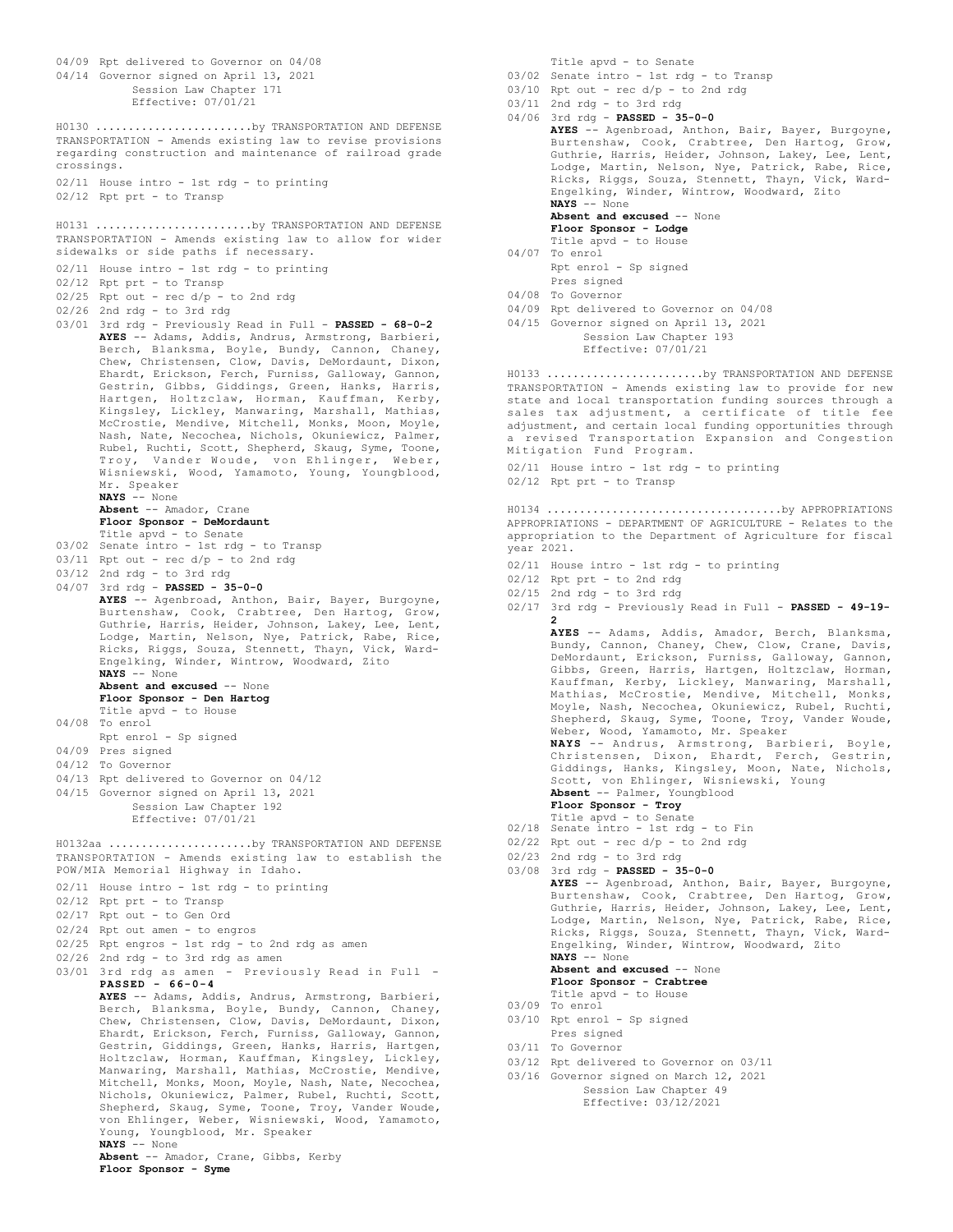EMERGENCY DECLARATIONS - Amends existing law to revise provisions regarding a declaration of disaster emergency by the Governor. 02/12 House intro - 1st rdg - to printing 02/15 Rpt prt - to 2nd rdg 02/16 2nd rdg - to 3rd rdg Rls susp - **PASSED - 49-20-1 AYES** -- Adams, Addis, Amador, Andrus, Armstrong, Barbieri, Blanksma, Boyle, Bundy, Cannon, Chaney,<br>Christensen, Clow, Crane, DeMordaunt, Dixon, Christensen, Clow, Crane, DeMordaunt, Ehardt, Erickson, Ferch, Furniss, Galloway, Gestrin, Giddings, Hanks, Harris, Holtzclaw, Horman, Kerby, Kingsley, Marshall, Mendive, Mitchell, Monks, Moon, Moyle, Nate, Nichols, Okuniewicz, Palmer, Scott, Shepherd, Skaug, Vander Woude, von Ehlinger, Weber, Wisniewski, Yamamoto, Young, Mr. Speaker **NAYS** -- Berch, Chew, Davis, Gannon, Gibbs, Green, Hartgen, Kauffman, Lickley, Manwaring, Mathias, McCrostie, Nash, Necochea, Rubel, Ruchti, Syme, Toone, Troy, Wood **Absent** -- Youngblood **Floor Sponsor - Monks** Title apvd - to Senate 02/17 Senate intro - 1st rdg - to St Aff 03/16 Rpt out - to 14th Ord 04/08 Rpt out amen - to 1st rdg as amen 1st rdg - to 2nd rdg as amen 04/09 2nd rdg - to 3rd rdg as amen Rls susp - 3rd rdg as amen - **PASSED - 25-10-0 AYES** -- Agenbroad, Anthon, Bair, Bayer, Burtenshaw, Cook, Crabtree, Den Hartog, Grow, Harris, Heider, Johnson, Lakey, Lee, Lent, Lodge, Patrick, Rice, Ricks, Riggs, Souza, Thayn, Vick, Winder, Zito **NAYS** -- Burgoyne, Guthrie, Martin, Nelson, Nye, Rabe, Stennett, Ward-Engelking, Wintrow, Woodward **Absent and excused** -- None **Floor Sponsor - Anthon** Title apvd - to House 04/12 Ref'd to St Aff for concurrence rec 04/13 Rpt out - Rec concurrence House concurred in Senate amens -to engros 04/14 Rpt engros - 1st rdg - to 2nd rdg as amen 04/15 2nd rdg - to 3rd rdg as amen Rls susp - **PASSED - 52-15-3 AYES** -- Adams, Addis, Amador, Andrus, Armstrong, Barbieri, Blanksma, Boyle, Bundy, Cannon, Chaney, Christensen, Clow, Crane, DeMordaunt, Dixon, Ehardt, Erickson, Ferch, Furniss(Blanchard), Galloway, Gestrin, Giddings, Hanks, Harris, Holtzclaw, Horman, Kauffman, Kerby, Kingsley, Marshall, Mendive, Mitchell, Monks, Moon, Moyle, Nate, Nichols, Okuniewicz, Palmer, Scott, Shepherd, Skaug, Troy, Vander Woude, von Ehlinger, Weber, Wisniewski, Yamamoto, Young, Youngblood, Mr. Speaker **NAYS** -- Berch, Chew, Davis, Gibbs, Hartgen, Lickley, Manwaring, Mathias, McCrostie, Nash, Necochea, Rubel, Ruchti, Syme, Toone **Absent** -- Gannon, Green, Wood **Floor Sponsor - Monks** Title apvd - to enrol 04/16 Rpt enrol - Sp signed 04/19 Pres signed To Governor 04/20 Rpt delivered to Governor on 04/19 04/21 Governor VETOED on 04/20 **House vote to override veto - PASSED - 48-19-3 AYES** -- Adams, Addis, Amador, Andrus, Armstrong, Barbieri, Blanksma, Boyle, Bundy, Cannon, Christensen, Clow, Crane, DeMordaunt, Dixon, Ehardt, Ferch, Furniss, Galloway, Gestrin, Giddings, Hanks, Harris, Holtzclaw, Horman, Kerby, Kingsley, Marshall, Mendive, Mitchell, Monks, Moon, Moyle, Nate, Nichols, Okuniewicz, Palmer, Scott, Shepherd, Skaug, Troy, Vander Woude, Weber, Wisniewski, Yamamoto, Young, Youngblood, Mr. Speaker **NAYS** -- Berch, Chaney, Chew, Davis(Burns), Gannon, Green, Hartgen, Kauffman, Lickley, Manwaring, Mathias, McCrostie, Nash, Necochea, Rubel, Ruchti, Syme, Toone, Wood **Absent** -- Erickson, Gibbs, von Ehlinger Transmitted to Senate

04/22 Senate rec'd Bill from House and veto message

H0135aaS ..................................by STATE AFFAIRS 05/04 Senate rec'd Bill from House and veto message **Senate vote to override veto - FAILED - 21-12-2 AYES** -- Agenbroad, Anthon, Bair, Bayer, Burtenshaw, Cook, Crabtree, Den Hartog, Funk(Souza), Grow, Harris, Lakey, Lee, Lent, Rice, Ricks, Riggs, Thayn, Vick, Winder, Zito **NAYS** -- Burgoyne, Guthrie, Heider, Lamar(Nelson), Lodge, Martin, Nye, Reider(Rabe), Stennett, Ward-Engelking, Wintrow, Woodward **Absent and excused** -- Johnson, Patrick Veto Sustained by Senate; Returned to House Filed in Office of the Chief Clerk ELECTIONS - Adds to existing law to provide for at-large elections in certain political subdivisions. 02/12 House intro - 1st rdg - to printing 02/15 Rpt prt - to St Aff  $02/23$  Rpt out - rec  $d/p$  - to 2nd rdg 02/24 2nd rdg - to 3rd rdg 02/25 3rd rdg - Previously Read in Full - **PASSED - 65-1-4 AYES** -- Adams, Addis, Andrus, Armstrong, Barbieri, Blanksma, Bundy, Cannon, Chaney, Chew, Christensen, Clow, Crane, Davis, DeMordaunt, Dixon, Ehardt, Erickson, Ferch, Furniss, Galloway, Gannon, Gestrin, Gibbs, Giddings, Green, Hanks, Harris, Hartgen, Holtzclaw, Horman, Kauffman, Kerby, Kingsley, Lickley, Manwaring, Marshall, McCrostie, Mendive, Mitchell, Monks, Moon, Moyle, Nash, Nate, Necochea, Nichols(Brooks), Okuniewicz, Palmer, Rubel, Ruchti, Scott, Shepherd, Skaug, Syme, Toone, Troy, von Ehlinger, Weber, Wisniewski, Wood, Yamamoto, Young, Youngblood, Mr. Speaker **NAYS** -- Berch **Absent** -- Amador, Boyle, Mathias, Vander Woude **Floor Sponsor - Blanksma** Title apvd - to Senate 02/26 Senate intro - 1st rdg - to St Aff 03/03 Rpt out - rec  $d/p$  - to 2nd rdg 03/04 2nd rdg - to 3rd rdg 03/11 3rd rdg - **PASSED - 35-0-0 AYES** -- Agenbroad, Anthon, Bair, Bayer, Burgoyne, Burtenshaw, Cook, Crabtree, Den Hartog, Grow, Guthrie, Harris, Heider, Johnson, Lakey, Lee, Lent, Lodge, Martin, Nelson, Nye, Patrick, Rabe, Rice, Ricks, Riggs, Souza, Stennett, Thayn, Vick, Ward-Engelking, Winder, Wintrow, Woodward, Zito **NAYS** -- None **Absent and excused** -- None **Floor Sponsor - Harris** Title apvd - to House 03/12 To enrol 03/15 Rpt enrol - Sp signed Pres signed 03/16 To Governor 03/17 Rpt delivered to Governor on 03/16 03/18 Governor signed on March 17, 2021 Session Law Chapter 70 Effective: 07/01/21 H0136 .....................................by STATE AFFAIRS ELECTIONS - Adds to existing law to provide for the postelection audit of ballots. 02/12 House intro - 1st rdg - to printing 02/15 Rpt prt - to St Aff H0137 .....................................by STATE AFFAIRS DEPARTMENT OF ADMINISTRATION - Repeals existing law relating to the Permanent Building Fund. 02/12 House intro - 1st rdg - to printing 02/15 Rpt prt - to Com/HuRes  $02/18$  Rpt out - rec d/p - to 2nd rdg  $02/19$  2nd rdg - to 3rd rdg 02/22 3rd rdg - Previously Read in Full - **PASSED - 70-0-0** H0138 ......................by COMMERCE AND HUMAN RESOURCES

**AYES** -- Adams, Addis, Amador, Andrus, Armstrong, Barbieri, Berch, Blanksma, Boyle, Bundy, Cannon, Chaney, Chew, Christensen, Clow, Crane, Davis, DeMordaunt, Dixon, Ehardt, Erickson, Ferch, Furniss, Galloway, Gannon, Gestrin, Gibbs, Giddings, Green, Hanks, Harris, Hartgen, Holtzclaw, Horman, Kauffman, Kerby, Kingsley, Lickley, Manwaring, Marshall, Mathias, McCrostie, Mendive, Mitchell, Monks, Moon, Moyle, Nash, Nate, Necochea, Nichols, Okuniewicz, Palmer, Rubel, Ruchti, Scott, Shepherd, Skaug, Syme, Toone, Troy, Vander Woude,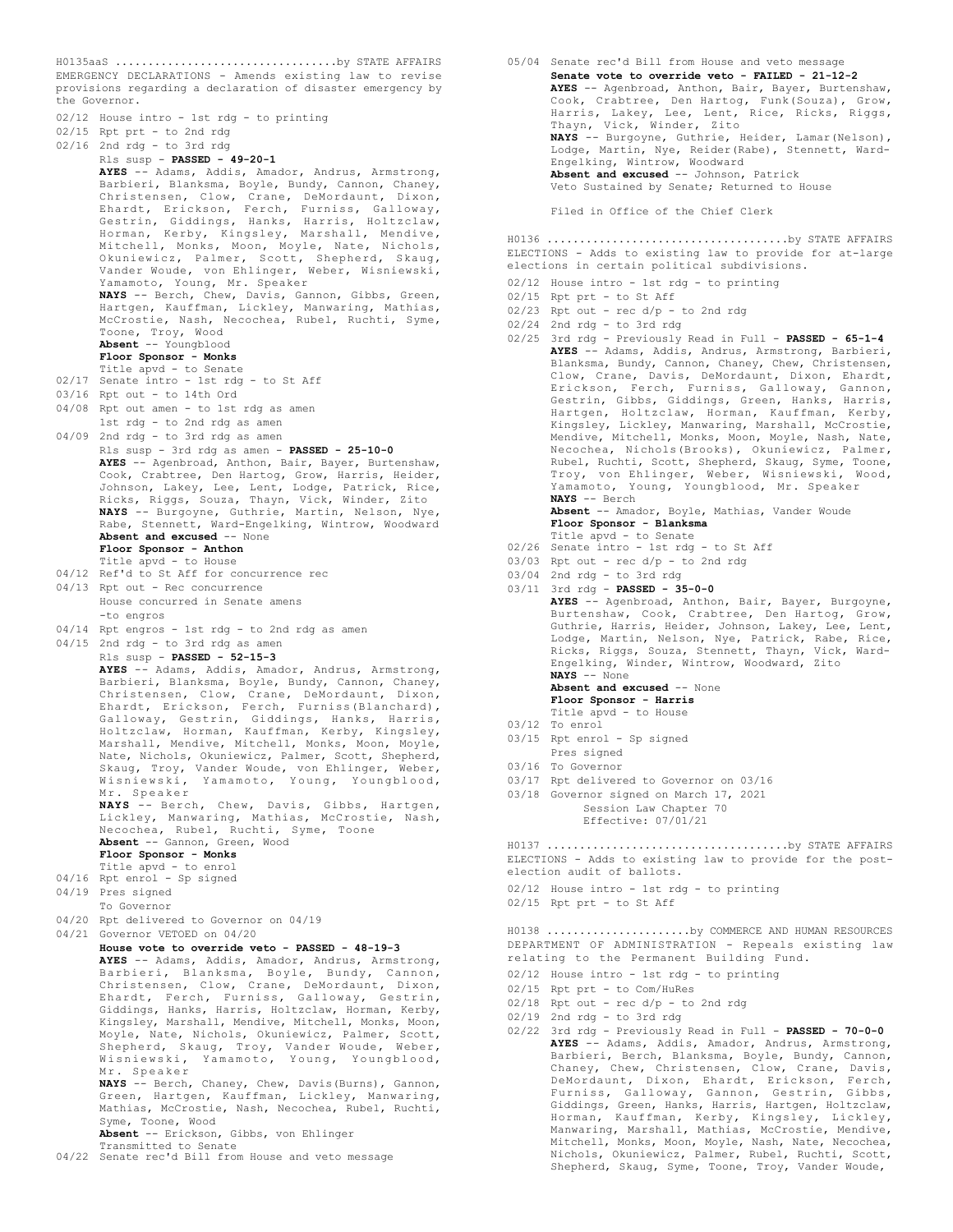von Ehlinger, Weber, Wisniewski, Wood, Yamamoto, Young, Youngblood, Mr. Speaker **NAYS** -- None **Absent** -- None **Floor Sponsor - Syme** Title apvd - to Senate 02/23 Senate intro - 1st rdg - to Com/HuRes  $03/11$  Rpt out - rec  $d/p$  - to 2nd rdg 03/12 2nd rdg - to 3rd rdg 04/07 3rd rdg - **PASSED - 35-0-0 AYES** -- Agenbroad, Anthon, Bair, Bayer, Burgoyne, Burtenshaw, Cook, Crabtree, Den Hartog, Grow, Guthrie, Harris, Heider, Johnson, Lakey, Lee, Lent, Lodge, Martin, Nelson, Nye, Patrick, Rabe, Rice, Ricks, Riggs, Souza, Stennett, Thayn, Vick, Ward-Engelking, Winder, Wintrow, Woodward, Zito **NAYS** -- None **Absent and excused** -- None **Floor Sponsor - Martin** Title apvd - to House 04/08 To enrol Rpt enrol - Sp signed 04/09 Pres signed 04/12 To Governor 04/13 Rpt delivered to Governor on 04/12 04/15 Governor signed on April 13, 2021 Session Law Chapter 194 Effective: 07/01/21 HUMAN RESOURCES DIVISION - Amends existing law to provide H0139 ......................by COMMERCE AND HUMAN RESOURCES

that a state employee may donate sick leave as well as vacation leave.

- 02/12 House intro 1st rdg to printing
- 02/15 Rpt prt to Com/HuRes
- $02/18$  Rpt out rec d/p to 2nd rdg
- 02/19 2nd rdg to 3rd rdg
- 02/23 3rd rdg Previously Read in Full **PASSED 70-0-0 AYES** -- Adams, Addis, Amador, Andrus, Armstrong, Barbieri, Berch, Blanksma, Boyle, Bundy, Cannon, Chaney, Chew, Christensen, Clow, Crane, Davis, DeMordaunt, Dixon, Ehardt, Erickson, Ferch, Furniss, Galloway, Gannon, Gestrin, Gibbs, Giddings, Green, Hanks, Harris, Hartgen, Holtzclaw, Horman, Kauffman, Kerby, Kingsley, Lickley, Manwaring, Marshall, Mathias, McCrostie, Mendive, Mitchell, Monks, Moon, Moyle, Nash, Nate, Necochea, Nichols, Okuniewicz, Palmer, Rubel, Ruchti, Scott, Shepherd, Skaug, Syme, Toone, Troy, Vander Woude, von Ehlinger, Weber, Wisniewski, Wood, Yamamoto, Young, Youngblood, Mr. Speaker **NAYS** -- None
	- **Absent** -- None
	- **Floor Sponsor Horman**
	- Title apvd to Senate
- 02/24 Senate intro 1st rdg to Com/HuRes
- 03/11 Rpt out rec d/p to 2nd rdg
- 03/12 2nd rdg to 3rd rdg
- 04/07 3rd rdg **PASSED 35-0-0**
- **AYES** -- Agenbroad, Anthon, Bair, Bayer, Burgoyne, Burtenshaw, Cook, Crabtree, Den Hartog, Grow, Guthrie, Harris, Heider, Johnson, Lakey, Lee, Lent, Lodge, Martin, Nelson, Nye, Patrick, Rabe, Rice, Ricks, Riggs, Souza, Stennett, Thayn, Vick, Ward-Engelking, Winder, Wintrow, Woodward, Zito **NAYS** -- None **Absent and excused** -- None **Floor Sponsor - Agenbroad** Title apvd - to House 04/08 To enrol
- Rpt enrol Sp signed
- 04/09 Pres signed
- 04/12 To Governor
- 04/13 Rpt delivered to Governor on 04/12
- 04/15 Governor signed on April 13, 2021
	- Session Law Chapter 195
	- Effective: 07/01/21

MEDICAL CONSUMER PROTECTION ACT - Adds to existing law to prohibit discrimination against certain persons on the basis of their vaccination status and to prohibit state contracts with companies that engage in such discrimination. H0140 ......................by COMMERCE AND HUMAN RESOURCES

- 02/12 House intro 1st rdg to printing
- 02/15 Rpt prt to Com/HuRes

 $02/18$  Rpt out - rec  $d/p$  - to 2nd rdg

- 02/19 2nd rdg to 3rd rdg
- 02/23 3rd rdg Previously Read in Full **PASSED 49-21- 0**

**AYES** -- Adams, Addis, Amador, Andrus, Armstrong, Barbieri, Blanksma, Boyle, Bundy, Cannon, Chaney, Christensen, Crane, DeMordaunt, Dixon, Ehardt, Erickson, Ferch, Galloway, Gestrin, Giddings, Hanks, Harris, Holtzclaw, Horman, Kerby, Kingsley, Manwaring, Marshall, Mendive, Mitchell, Monks, Moon, Moyle, Nate, Nichols, Okuniewicz, Palmer, Scott, Shepherd, Skaug, Vander Woude, von Ehlinger, Weber, Wisniewski, Yamamoto, Young, Youngblood, Mr. Speaker

**NAYS** -- Berch, Chew, Clow, Davis, Furniss, Gannon, Gibbs, Green, Hartgen, Kauffman, Lickley, Mathias, McCrostie, Nash, Necochea, Rubel, Ruchti, Syme, Toone, Troy, Wood **Absent** -- None

**Floor Sponsor - Giddings**

- Title apvd to Senate
- 02/24 Senate intro 1st rdg to Com/HuRes

PUBLIC PROCUREMENT - Adds to and amends existing law to provide that a state agency may not enter into a noncompetitive contract with a state institution of higher education unless authorized by the administrator of the Division of Purchasing. H0141aa ....................by COMMERCE AND HUMAN RESOURCES

- 02/12 House intro 1st rdg to printing
- 02/15 Rpt prt to Com/HuRes
- 02/18 Rpt out to Gen Ord
- 02/24 Rpt out amen to engros
- 02/25 Rpt engros 1st rdg to 2nd rdg as amen
- 02/26 2nd rdg to 3rd rdg as amen
- 03/01 3rd rdg as amen Previously Read in Full **PASSED - 66-0-4**

**AYES** -- Adams, Addis, Andrus, Armstrong, Barbieri, Berch, Blanksma, Boyle, Bundy, Cannon, Chaney, Chew, Christensen, Clow, Davis, DeMordaunt, Dixon, Ehardt, Erickson, Ferch, Furniss, Galloway, Gannon, Gestrin, Giddings, Green, Hanks, Harris, Hartgen, Holtzclaw, Horman, Kauffman, Kingsley, Lickley, Manwaring, Marshall, Mathias, McCrostie, Mendive, Mitchell, Monks, Moon, Moyle, Nash, Nate, Necochea, Nichols, Okuniewicz, Palmer, Rubel, Ruchti, Scott, Shepherd, Skaug, Syme, Toone, Troy, Vander Woude, von Ehlinger, Weber, Wisniewski, Wood, Yamamoto, Young, Youngblood, Mr. Speaker **NAYS** -- None

**Absent** -- Amador, Crane, Gibbs, Kerby **Floor Sponsor - Troy**

- Title apvd to Senate
- 03/02 Senate intro 1st rdg to St Aff
- $03/08$  Rpt out rec  $d/p$  to 2nd rdg
- 03/09 2nd rdg to 3rd rdg
- 03/11 3rd rdg **PASSED 35-0-0**

**AYES** -- Agenbroad, Anthon, Bair, Bayer, Burgoyne, Burtenshaw, Cook, Crabtree, Den Hartog, Grow, Guthrie, Harris, Heider, Johnson, Lakey, Lee, Lent, Lodge, Martin, Nelson, Nye, Patrick, Rabe, Rice, Ricks, Riggs, Souza, Stennett, Thayn, Vick, Ward-Engelking, Winder, Wintrow, Woodward, Zito **NAYS** -- None

**Absent and excused** -- None **Floor Sponsor - Patrick**

- Title apvd to House
- 03/12 To enrol
- 03/15 Rpt enrol Sp signed
- Pres signed
- 03/16 To Governor
- 03/17 Rpt delivered to Governor on 03/16
- 03/18 Governor signed on March 17, 2021

Session Law Chapter 71 Effective: 07/01/21

EMPLOYMENT SECURITY - Amends existing law to clarify eligibility requirements. H0142 ......................by COMMERCE AND HUMAN RESOURCES

- 02/12 House intro 1st rdg to printing
- 02/15 Rpt prt to Com/HuRes
- $02/18$  Rpt out rec  $d/p$  to 2nd rdg
- 02/19 2nd rdg to 3rd rdg
- 02/24 3rd rdg Previously Read in Full **PASSED 68-0-2 AYES** -- Adams, Addis, Andrus, Armstrong, Barbieri,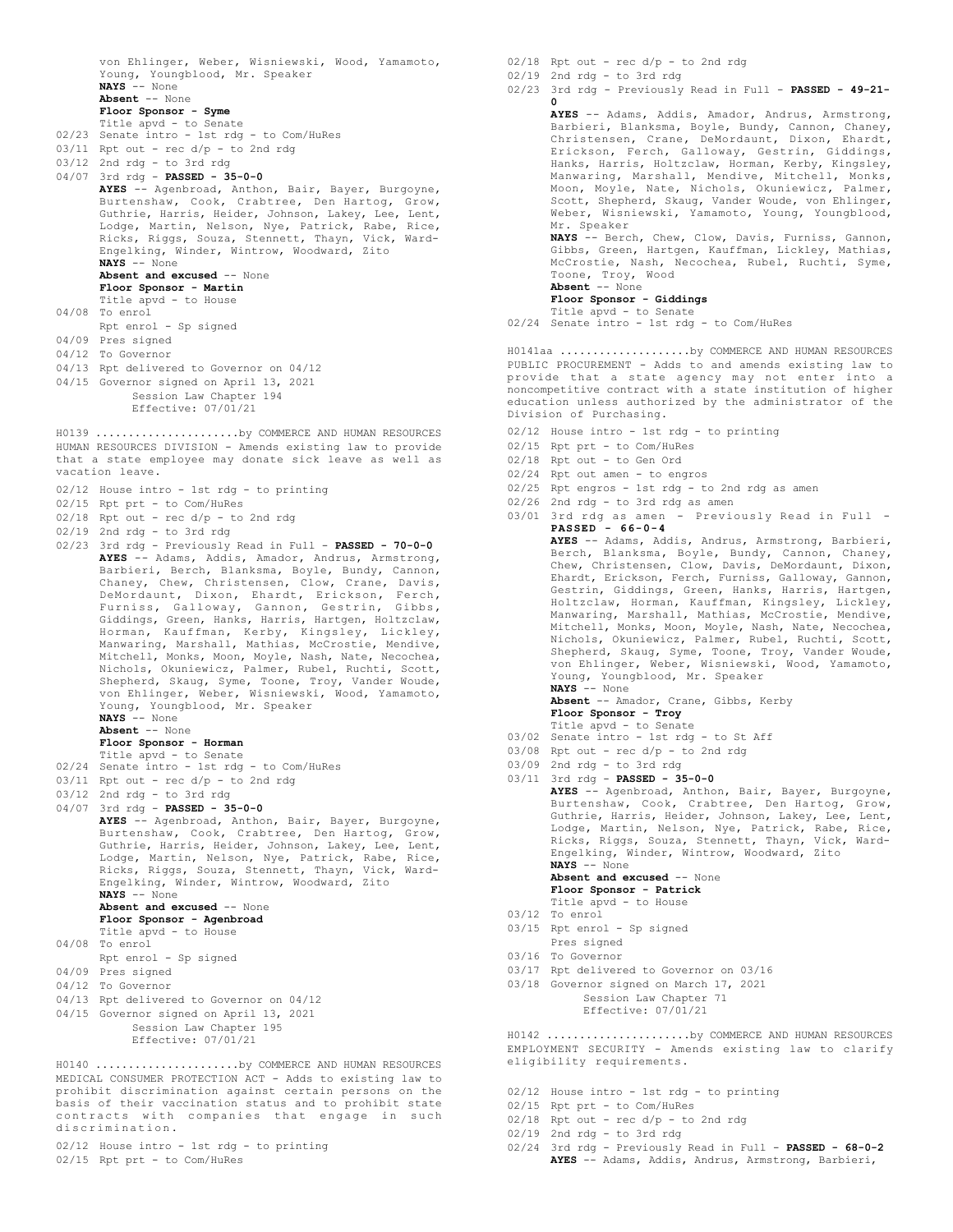Berch, Blanksma, Boyle, Bundy, Cannon, Chaney, Chew, Christensen, Clow, Crane, Davis, DeMordaunt, Dixon, Ehardt, Erickson, Ferch, Furniss, Galloway, Gannon, Gestrin, Gibbs, Giddings, Green, Hanks, Harris, Hartgen, Holtzclaw, Horman, Kauffman, Kerby, Kingsley, Lickley, Manwaring, Marshall, Mathias, McCrostie, Mendive, Mitchell, Monks, Moon, Moyle, Nash, Nate, Necochea, Nichols(Brooks), Okuniewicz, Palmer, Rubel, Ruchti, Scott, Shepherd, Skaug, Syme, Toone, Troy, Vander Woude, von Ehlinger, Weber, Wisniewski, Yamamoto, Young, Youngblood, Mr. Speaker **NAYS** -- None **Absent** -- Amador, Wood **Floor Sponsor - Syme** Title apvd - to Senate 02/25 Senate intro - 1st rdg - to Com/HuRes  $03/11$  Rpt out - rec  $d/p$  - to 2nd rdg  $03/12$  2nd rdg - to 3rd rdg 04/07 3rd rdg - **PASSED - 32-3-0** AYES -- Agenbroad, Anthon, Bair, Bayer, Burtenshaw, Cook, Crabtree, Den Hartog, Grow, Guthrie, Harris, Heider, Johnson, Lakey, Lee, Lent, Lodge, Martin, Nelson, Nye, Patrick, Rabe, Rice, Ricks, Riggs, Souza, Thayn, Vick, Ward-Engelking, Winder, Woodward, Zito **NAYS** -- Burgoyne, Stennett, Wintrow **Absent and excused** -- None **Floor Sponsor - Guthrie** Title apvd - to House 04/08 To enrol Rpt enrol - Sp signed 04/09 Pres signed 04/12 To Governor 04/13 Rpt delivered to Governor on 04/12 04/19 Governor signed on April 16, 2021 Session Law Chapter 243 Effective: 07/01/21 BUILDING CODE ACT - Adds to existing law to require the Building Code Board to adopt certain International Building Code provisions allowing for the use of mass timber. 02/12 House intro - 1st rdg - to printing 02/15 Rpt prt - to Bus  $02/24$  Rpt out - rec  $d/p$  - to 2nd rdg  $02/25$  2nd rdg - to 3rd rdg 03/01 3rd rdg - Previously Read in Full - **PASSED - 68-0-2 AYES** -- Adams, Addis, Andrus, Armstrong, Barbieri, Berch, Blanksma, Boyle, Bundy, Cannon, Chaney, Chew, Christensen, Clow, Crane, Davis, DeMordaunt, Dixon, Ehardt, Erickson, Ferch, Furniss, Galloway, Gannon, Gestrin, Gibbs, Giddings, Hanks, Harris, Hartgen, Holtzclaw, Horman, Kauffman, Kerby, Kingsley, Lickley, Manwaring, Marshall, Mathias, McCrostie, Mendive, Mitchell, Monks, Moon, Moyle, Nash, Nate, Necochea, Nichols, Okuniewicz, Palmer, Rubel, Ruchti, Scott, Shepherd, Skaug, Syme, Toone, Troy, Vander Woude, von Ehlinger, Weber, Wisniewski, Wood, Yamamoto, Young, Youngblood, Mr. Speaker **NAYS** -- None **Absent** -- Amador, Green **Floor Sponsor - Troy** Title apvd - to Senate 03/02 Senate intro - 1st rdg - to Com/HuRes 03/16 Rpt out - rec d/p - to 2nd rdg 03/17 2nd rdg - to 3rd rdg 04/08 3rd rdg - **PASSED - 32-1-2 AYES** -- Agenbroad, Anthon, Bayer, Burgoyne, Burtenshaw, Cook, Crabtree, Den Hartog, Grow, Guthrie, Harris, Heider, Johnson, Lakey, Lee, Lent, Lodge, Martin, Nelson, Nye, Patrick, Rabe, Rice, Ricks, Riggs, Souza, Stennett, Vick, Ward-Engelking, Winder, Wintrow, Woodward **NAYS** -- Zito **Absent and excused** -- Bair, Thayn **Floor Sponsor - Woodward** Title apvd - to House 04/09 To enrol Rpt enrol - Sp signed 04/12 Pres signed 04/13 To Governor 04/14 Rpt delivered to Governor on 04/13 04/19 Governor signed on April 16, 2021 Session Law Chapter 244 Effective: 04/16/2021 H0143 ..........................................by BUSINESS INSURANCE - Amends existing law to remove provisions regarding confidentiality of statement, forms, or other information relating to compensation. 02/12 House intro - 1st rdg - to printing  $02/15$  Rpt prt - to Bus H0144 ..........................................by BUSINESS OCCUPATIONAL LICENSING - Adds to existing law to provide for direct supervision of electrical apprentices and to provide that electrical apprentices must meet a certain educational requirement. 02/12 House intro - 1st rdg - to printing 02/15 Rpt prt - to Bus H0145 ..........................................by BUSINESS INSURANCE - Amends existing law to clarify an exemption from the insurance code for health care sharing ministries. 02/12 House intro - 1st rdg - to printing  $02/15$  Rpt prt - to Bus H0146 ..........................................by BUSINESS INSURANCE DATA SECURITY ACT - Adds to existing law to establish the Insurance Data Security Act. 02/12 House intro - 1st rdg - to printing 02/15 Rpt prt - to Bus 03/04 Rpt out - to Gen Ord 03/08 Rpt out amen - to engros 03/09 Rpt engros - 1st rdg - to 2nd rdg as amen 03/10 2nd rdg - to 3rd rdg as amen Rls susp - **FAILED - 31-37-2 AYES** -- Amador, Berch, Bundy, Chaney, Chew, Clow, Dixon, Furniss, Galloway, Gannon, Gibbs, Green, Hartgen, Horman, Kauffman, Kerby, Lickley, Marshall, Mathias, McCrostie, Nash, Necochea, Rubel, Ruchti, Syme, Toone, Troy, Weber, Wood, Youngblood, Mr. Speaker **NAYS** -- Adams, Addis, Andrus, Armstrong, Blanksma, Boyle, Cannon, Christensen, Crane, DeMordaunt, Ehardt, Erickson, Ferch, Gestrin, Giddings, Hanks, Harris, Holtzclaw, Kingsley, Manwaring, Mendive, Mitchell, Monks, Moon, Moyle, Nate, Nichols, Okuniewicz, Palmer, Scott, Shepherd, Skaug, Vander Woude, von Ehlinger, Wisniewski, Yamamoto, Young **Absent** -- Barbieri, Davis **Floor Sponsor - Furniss** Filed in Office of the Chief Clerk H0147aa ........................................by BUSINESS MOTOR VEHICLES - Amends existing law to revise provisions regarding an administrative hearing on a license suspension. 02/12 House intro - 1st rdg - to printing 02/15 Rpt prt - to Jud  $02/24$  Rpt out - rec d/p - to 2nd rdg 02/25 2nd rdg - to 3rd rdg 03/01 3rd rdg - Previously Read in Full - **PASSED - 68-1-1 AYES** -- Adams, Addis, Andrus, Armstrong, Barbieri, Berch, Blanksma, Boyle, Bundy, Cannon, Chaney, Chew, Christensen, Clow, Crane, Davis, DeMordaunt, Dixon, Ehardt, Erickson, Ferch, Furniss, Galloway, Gannon, Gestrin, Gibbs, Giddings, Green, Hanks, Harris, Hartgen, Holtzclaw, Horman, Kauffman, Kerby, Kingsley, Lickley, Manwaring, Marshall, Mathias, Mendive, Mitchell, Monks, Moon, Moyle, Nash, Nate, Necochea, Nichols, Okuniewicz, Palmer, Rubel, Ruchti, Scott, Shepherd, Skaug, Syme, Toone, Troy, Vander Woude, von Ehlinger, Weber, Wisniewski, Wood, Yamamoto, Young, Youngblood, Mr. Speaker **NAYS** -- McCrostie **Absent** -- Amador **Floor Sponsor - Kerby** Title apvd - to Senate 03/02 Senate intro - 1st rdg - to Jud H0148 ...............by JUDICIARY, RULES AND ADMINISTRATION CORONAVIRUS LIMITED IMMUNITY ACT - Amends session laws of the 2020 First Extraordinary Session to extend a sunset H0149 ...............by JUDICIARY, RULES AND ADMINISTRATION

02/12 House intro - 1st rdg - to printing 02/15 Rpt prt - to Jud  $02/24$  Rpt out - rec d/p - to 2nd rdg

date to July 1, 2022.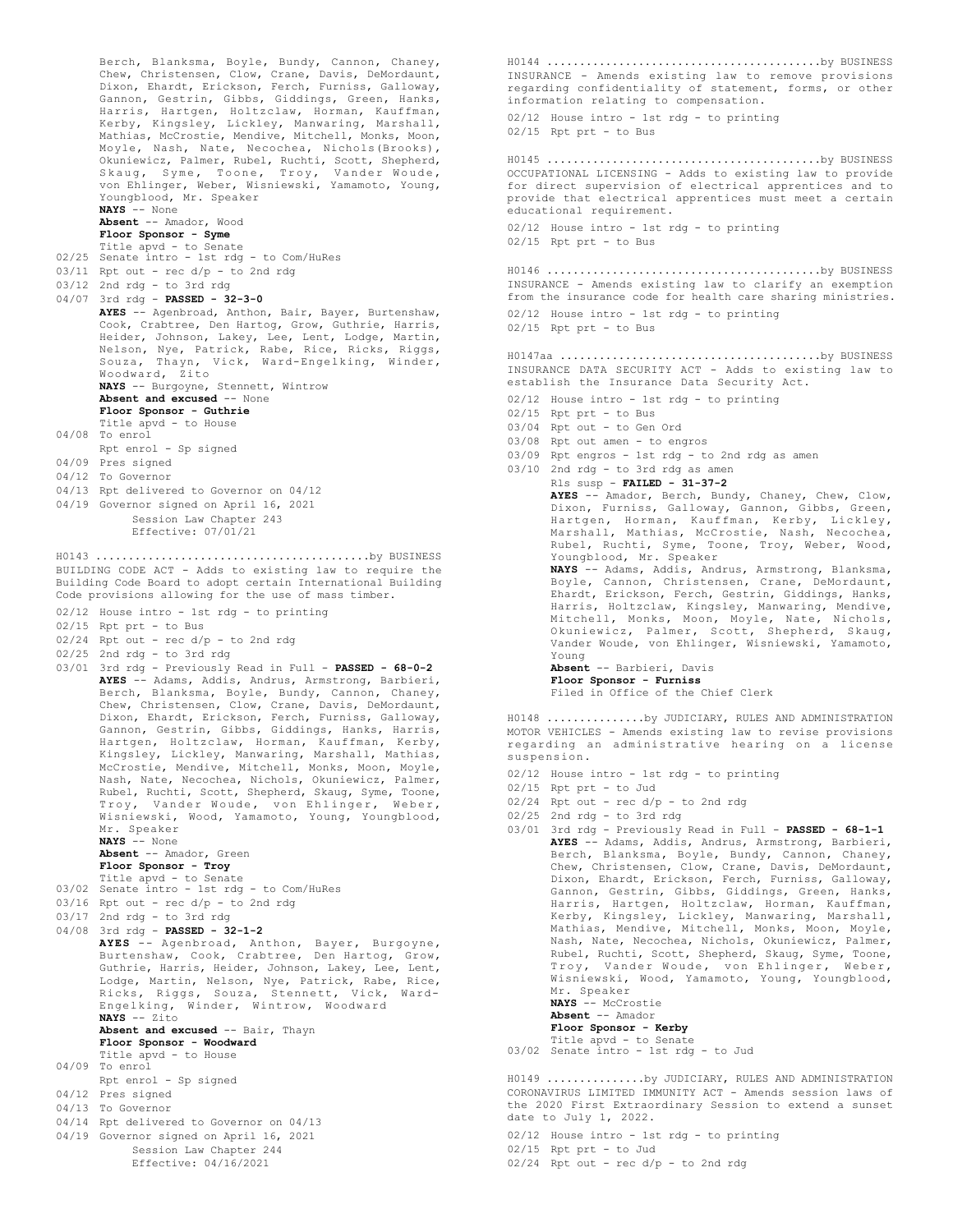#### 02/25 2nd rdg - to 3rd rdg

- 03/01 3rd rdg Previously Read in Full **PASSED 62-7-1 AYES** -- Adams, Addis, Andrus, Armstrong, Barbieri, Blanksma, Boyle, Bundy, Cannon, Chaney, Christensen, Clow, Crane, DeMordaunt, Dixon, Ehardt, Erickson, Ferch, Furniss, Galloway, Gannon, Gestrin, Gibbs, Giddings, Green, Hanks, Harris, Hartgen, Holtzclaw, Horman, Kauffman, Kerby, Kingsley, Lickley, Manwaring, Marshall, McCrostie, Mendive, Mitchell, Monks, Moon, Moyle, Nash, Nate, Nichols, Okuniewicz, Palmer, Rubel, Ruchti, Scott, Shepherd, Skaug, Syme, Troy, Vander Woude, von Ehlinger, Weber, Wisniewski, Yamamoto, Young, Youngblood, Mr. Speaker **NAYS** -- Berch, Chew, Davis, Mathias, Necochea, Toone, Wood **Absent** -- Amador **Floor Sponsors - Young & Skaug** Title apvd - to Senate 03/02 Senate intro - 1st rdg - to Jud 03/04 Rpt out - rec d/p - to 2nd rdg
- 03/05 2nd rdg to 3rd rdg
- 03/16 3rd rdg **PASSED 32-2-1**

**AYES** -- Agenbroad, Anthon, Bair, Bayer, Burtenshaw, Cook, Crabtree, Den Hartog, Grow, Guthrie, Harris, Heider, Johnson, Lakey, Lee, Lent, Lodge, Martin, Nye, Patrick, Rabe, Rice, Ricks, Riggs, Souza, Thayn, Vick, Ward-Engelking, Winder, Wintrow, Woodward, Zito **NAYS** -- Burgoyne, Nelson

#### **Absent and excused** -- Stennett **Floor Sponsor - Lakey**

- Title apvd to House
- 03/17 To enrol
- 03/18 Rpt enrol Sp signed Pres signed
- 03/19 To Governor
- Rpt delivered to Governor on 03/19 03/19 Governor signed on March 19, 2021 Session Law Chapter 97 Effective: 07/01/2021;
	- 07/01/2022 Sunset Clause

IDAHO COMMISSION OF PARDONS AND PAROLE - Adds to and amends existing law to revise and restructure the Commission of Pardons and Parole into a new chapter of Idaho Code. H0150 ...............by JUDICIARY, RULES AND ADMINISTRATION

- 02/12 House intro 1st rdg to printing
- 02/15 Rpt prt to Jud
- $02/24$  Rpt out rec  $d/p$  to 2nd rdg
- 02/25 2nd rdg to 3rd rdg
- 03/01 3rd rdg Previously Read in Full **PASSED 69-0-1 AYES** -- Adams, Addis, Andrus, Armstrong, Barbieri, Berch, Blanksma, Boyle, Bundy, Cannon, Chaney, Chew, Christensen, Clow, Crane, Davis, DeMordaunt, Dixon, Ehardt, Erickson, Ferch, Furniss, Galloway, Gannon, Gestrin, Gibbs, Giddings, Green, Hanks, Harris, Hartgen, Holtzclaw, Horman, Kauffman, Kerby, Kingsley, Lickley, Manwaring, Marshall, Mathias, McCrostie, Mendive, Mitchell, Monks, Moon, Moyle, Nash, Nate, Necochea, Nichols, Okuniewicz, Palmer, Rubel, Ruchti, Scott, Shepherd, Skaug, Syme, Toone, Troy, Vander Woude, von Ehlinger, Weber, Wisniewski, Wood, Yamamoto, Young, Youngblood, Mr. Speaker **NAYS** -- None

**Absent** -- Amador

**Floor Sponsor - Troy**

- 
- Title apvd to Senate 03/02 Senate intro 1st rdg to Jud
- $03/15$  Rpt out rec  $d/p$  to 2nd rdg
- 03/16 2nd rdg to 3rd rdg

04/08 3rd rdg - **PASSED - 35-0-0**

- **AYES** -- Agenbroad, Anthon, Bair, Bayer, Burgoyne, Burtenshaw, Cook, Crabtree, Den Hartog, Grow, Guthrie, Harris, Heider, Johnson, Lakey, Lee, Lent, Lodge, Martin, Nelson, Nye, Patrick, Rabe, Rice, Ricks, Riggs, Souza, Stennett, Thayn, Vick, Ward-Engelking, Winder, Wintrow, Woodward, Zito **NAYS** -- None Absent and excused -- None **Floor Sponsor - Ricks** Title apvd - to House 04/09 To enrol Rpt enrol - Sp signed
- 
- 04/12 Pres signed
- 04/13 To Governor

04/14 Rpt delivered to Governor on 04/13 04/15 Governor signed on April 13, 2021 Session Law Chapter 196 Effective: 07/01/21

IDAHO BAIL ACT - Amends existing law to revise the definition of "bail bond," to define "charitable bail organization," and to provide for a bail bond or cash deposit posted by a charitable bail organization. H0151 ...............by JUDICIARY, RULES AND ADMINISTRATION

02/12 House intro - 1st rdg - to printing

02/15 Rpt prt - to Jud

SECURITY DEPOSITS - Amends existing law to provide that a tenant's security deposit shall be held in a separate account. H0152 ...............by JUDICIARY, RULES AND ADMINISTRATION

- 02/12 House intro 1st rdg to printing
- 02/15 Rpt prt to Jud
- $02/26$  Rpt out rec d/p to 2nd rdg
- 03/01 2nd rdg to 3rd rdg
- 03/03 3rd rdg Previously Read in Full **PASSED 37-31-**
	- **2 AYES** -- Amador, Armstrong, Berch, Boyle, Cannon, Chaney, Chew, DeMordaunt, Erickson, Furniss, Gannon, Gestrin, Gibbs, Green, Harris, Hartgen, Holtzclaw, Kauffman, Kerby, Lickley, Manwaring, Marshall, Mathias, McCrostie, Mitchell, Nash, Necochea, Rubel, Ruchti, Shepherd, Syme, Toone, Troy, Weber, Wood, Youngblood, Mr. Speaker **NAYS** -- Adams, Addis, Andrus, Barbieri, Blanksma, Bundy, Christensen, Clow, Crane, Dixon, Ehardt, Ferch, Galloway, Giddings, Hanks, Kingsley, Mendive, Monks, Moon, Moyle, Nate, Nichols, Okuniewicz, Palmer, Scott, Skaug, Vander Woude, von Ehlinger, Wisniewski, Yamamoto, Young **Absent** -- Davis, Horman **Floor Sponsor - Troy**
		- Title apvd to Senate
- 03/04 Senate intro 1st rdg to Jud
- $03/15$  Rpt out rec  $d/p$  to 2nd rdg
- 03/16 2nd rdg to 3rd rdg
- 04/08 3rd rdg **PASSED 20-15-0 AYES** -- Agenbroad, Burgoyne, Burtenshaw, Grow, Guthrie, Lakey, Lee, Lodge, Martin, Nelson, Nye, Patrick, Rabe, Rice, Ricks, Stennett, Ward-Engelking, Winder, Wintrow, Woodward **NAYS** -- Anthon, Bair, Bayer, Cook, Crabtree, Den Hartog, Harris, Heider, Johnson, Lent, Riggs, Souza, Thayn, Vick, Zito **Absent and excused** -- None **Floor Sponsor - Ricks** Title apvd - to House 04/09 To enrol
- Rpt enrol Sp signed
- 04/12 Pres signed
- 04/13 To Governor
- 04/14 Rpt delivered to Governor on 04/13
- 04/15 Governor signed on April 13, 2021 Session Law Chapter 197 Effective: 07/01/21

STATE GOVERNMENT - Adds to existing law to provide that separate appropriation bills shall be prepared for each state college and university. H0153 .....................................by STATE AFFAIRS

- 02/12 House intro 1st rdg to printing
- 02/15 Rpt prt to Approp

VEHICLE INSPECTION AND MAINTENANCE - Amends existing law to provide that certain counties may opt out of vehicle inspection and maintenance programs under specified conditions. H0154 ................by ENVIRONMENT, ENERGY AND TECHNOLOGY

- 02/15 House intro 1st rdg to printing
- 02/16 Rpt prt to Transp
- $02/23$  Rpt out rec d/p to 2nd rdg
- 02/24 2nd rdg to 3rd rdg
- 02/26 3rd rdg Previously Read in Full **PASSED 51-17- 2**

**AYES** -- Adams, Addis, Andrus, Armstrong, Barbieri, Blanksma, Boyle, Bundy, Cannon, Chaney, Christensen, Clow, Crane, DeMordaunt, Dixon, Ehardt, Erickson, Ferch, Furniss, Galloway, Gestrin, Giddings, Hanks, Harris, Holtzclaw,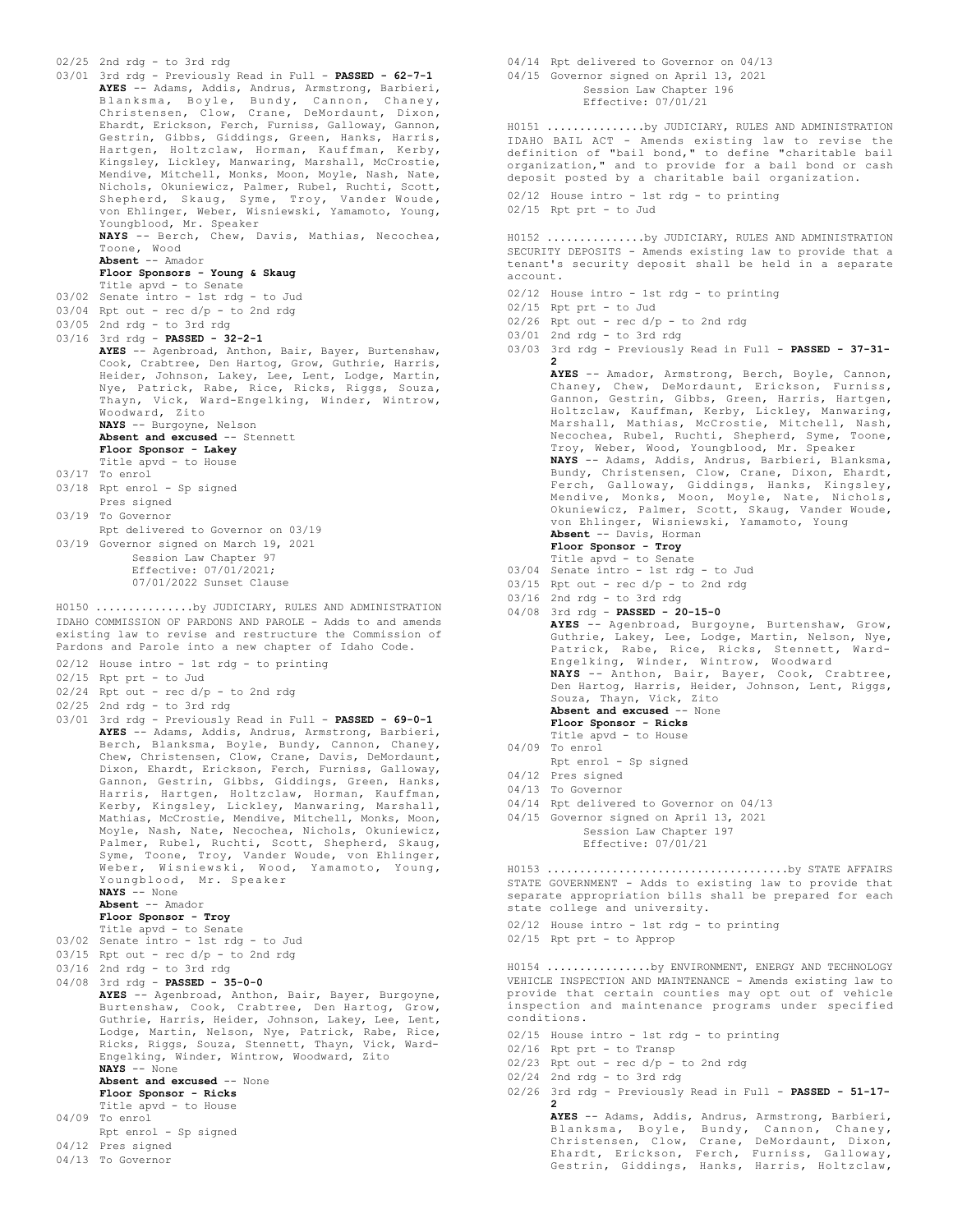Horman, Kerby, Kingsley, Manwaring, Marshall, Mendive, Mitchell, Monks, Moon, Moyle, Nate, Nichols(Brooks), Okuniewicz, Palmer, Scott, Shepherd, Skaug, Syme, Troy, von Ehlinger, Weber, Wisniewski, Yamamoto, Young, Youngblood, Mr. Speaker NAYS -- Berch, Chew, Davis, Gannon, Gibbs, Green, Hartgen, Kauffman, Lickley, Mathias, McCrostie, Nash, Necochea, Rubel, Ruchti, Toone, Wood **Absent** -- Amador, Vander Woude **Floor Sponsor - Adams** Title apvd - to Senate 03/01 Senate intro - 1st rdg - to Loc Gov 03/04 Rpt out - Ref'd to Transp GOVERNMENT PROPERTY - Amends existing law to revise provisions regarding the transfer of property between government bodies. 02/15 House intro - 1st rdg - to printing 02/16 Rpt prt - to Loc Gov  $03/03$  Rpt out - rec  $d/p$  - to 2nd rdg 03/04 2nd rdg - to 3rd rdg 03/05 3rd rdg - Previously Read in Full - **PASSED - 67-0-3 AYES** -- Adams(LaNier), Addis, Amador, Andrus, Armstrong, Barbieri, Berch, Blanksma, Boyle, Bundy, Cannon, Chaney, Chew, Christensen, Clow, Crane, DeMordaunt, Dixon, Ehardt, Erickson, Ferch, Furniss, Galloway, Gannon, Gestrin, Giddings, Green, Hanks, Harris, Hartgen, Holtzclaw, Horman, Kauffman, Kerby, Kingsley, Lickley, Manwaring, Marshall, Mathias, McCrostie, Mendive, Mitchell, Monks, Moon, Moyle, Nash, Nate, Necochea, Nichols, Okuniewicz, Rubel, Ruchti, Scott, Shepherd, Skaug, Syme, Toone, Troy, Vander Woude, von Ehlinger, Weber, Wisniewski, Wood, Yamamoto, Young, Youngblood, Mr. Speaker **NAYS** -- None **Absent** -- Davis, Gibbs, Palmer **Floor Sponsor - Nichols** Title apvd - to Senate 03/08 Senate intro - 1st rdg - to St Aff  $03/15$  Rpt out - rec  $d/p$  - to 2nd rdg 03/16 2nd rdg - to 3rd rdg 04/07 3rd rdg - **PASSED - 35-0-0 AYES** -- Agenbroad, Anthon, Bair, Bayer, Burgoyne, Burtenshaw, Cook, Crabtree, Den Hartog, Grow, Guthrie, Harris, Heider, Johnson, Lakey, Lee, Lent, Lodge, Martin, Nelson, Nye, Patrick, Rabe, Rice, Ricks, Riggs, Souza, Stennett, Thayn, Vick, Ward-Engelking, Winder, Wintrow, Woodward, Zito **NAYS** -- None **Absent and excused** -- None **Floor Sponsor - Heider** Title apvd - to House 04/08 To enrol Rpt enrol - Sp signed 04/09 Pres signed 04/12 To Governor 04/13 Rpt delivered to Governor on 04/12 04/15 Governor signed on April 13, 2021 Session Law Chapter 198 Effective: 07/01/21 H0155 ..................................by LOCAL GOVERNMENT DEVELOPMENT IMPACT FEES - Amends existing law to revise provisions regarding the definition of "public safety facilities." 02/15 House intro - 1st rdg - to printing 02/16 Rpt prt - to Loc Gov 03/03 Rpt out - rec d/p - to 2nd rdg 03/04 2nd rdg - to 3rd rdg 03/05 3rd rdg - Previously Read in Full - **PASSED - 67-0-3 AYES** -- Adams(LaNier), Addis, Amador, Andrus, Armstrong, Barbieri, Berch, Blanksma, Boyle, Bundy, Cannon, Chaney, Chew, Christensen, Clow, Crane, DeMordaunt, Dixon, Ehardt, Erickson, Ferch, Furniss, Galloway, Gannon, Gestrin, Giddings, Green, Hanks, Harris, Hartgen, Holtzclaw, Horman, Kauffman, Kerby, Kingsley, Lickley, Manwaring, Marshall, Mathias, McCrostie, Mendive, Mitchell, Monks, Moon, Moyle, Nash, Nate, Necochea, Nichols, Okuniewicz, Rubel, Ruchti, Scott, Shepherd, Skaug, H0156 ..................................by LOCAL GOVERNMENT

Syme, Toone, Troy, Vander Woude, von Ehlinger, Weber, Wisniewski, Wood, Yamamoto, Young,

**Absent** -- Davis, Gibbs, Palmer **Floor Sponsor - Nichols** Title apvd - to Senate

- 03/08 Senate intro 1st rdg to Loc Gov
- $03/12$  Rpt out rec  $d/p$  to 2nd rdg
- $03/15$  2nd rdg to 3rd rdg
- 04/07 3rd rdg **PASSED 35-0-0 AYES** -- Agenbroad, Anthon, Bair, Bayer, Burgoyne,

Burtenshaw, Cook, Crabtree, Den Hartog, Grow, Guthrie, Harris, Heider, Johnson, Lakey, Lee, Lent, Lodge, Martin, Nelson, Nye, Patrick, Rabe, Rice, Ricks, Riggs, Souza, Stennett, Thayn, Vick, Ward-Engelking, Winder, Wintrow, Woodward, Zito **NAYS** -- None **Absent and excused** -- None

**Floor Sponsor - Nye**

- Title apvd to House
- 04/08 To enrol
	- Rpt enrol Sp signed
- 04/09 Pres signed
- 04/12 To Governor
- 04/13 Rpt delivered to Governor on 04/12
- 04/15 Governor signed on April 13, 2021

Session Law Chapter 199 Effective: 07/01/21

TRANSPORTATION - Adds to existing law to provide for a motor vehicle registration fee discount for active duty military members stationed outside of Idaho. H0157 ........................by TRANSPORTATION AND DEFENSE

- 02/15 House intro 1st rdg to printing
- 02/16 Rpt prt to Transp
- $02/19$  Rpt out rec  $d/p$  to 2nd rdg
- 02/22 2nd rdg to 3rd rdg
- 02/24 3rd rdg Previously Read in Full **PASSED 67-0-3 AYES** -- Adams, Addis, Andrus, Armstrong, Barbieri, Berch, Blanksma, Boyle, Bundy, Cannon, Chaney, Chew, Christensen, Clow, Crane, Davis, DeMordaunt, Dixon, Ehardt, Erickson, Ferch, Furniss, Galloway, Gannon, Gestrin, Giddings, Green, Hanks, Harris, Hartgen, Holtzclaw, Horman, Kauffman, Kerby, Kingsley, Lickley, Manwaring, Marshall, Mathias, McCrostie, Mendive, Mitchell, Monks, Moon, Moyle, Nash, Nate, Necochea, Nichols(Brooks), Okuniewicz, Palmer, Rubel, Ruchti, Scott, Shepherd, Skaug, Syme, Toone, Troy, Vander Woude, von Ehlinger, Weber, Wisniewski, Yamamoto, Young, Youngblood, Mr. Speaker **NAYS** -- None

**Absent** -- Amador, Gibbs, Wood **Floor Sponsor - Christensen**

- Title apvd to Senate
- 02/25 Senate intro 1st rdg to Transp

TRANSPORTATION - Amends existing law to provide that certain vehicles are permitted to display only a rear license plate. H0158 ........................by TRANSPORTATION AND DEFENSE

- 02/15 House intro 1st rdg to printing
- 02/16 Rpt prt to Transp
- $02/19$  Rpt out rec  $d/p$  to 2nd rdg
- 02/22 2nd rdg to 3rd rdg
- 02/25 3rd rdg Previously Read in Full **PASSED 54-12- 4**

**AYES** -- Adams, Addis, Andrus, Armstrong, Barbieri, Blanksma, Boyle, Bundy, Cannon, Christensen, Clow, Crane, DeMordaunt, Dixon, Ehardt, Erickson, Ferch, Galloway, Gannon, Gestrin, Gibbs, Giddings, Hanks, Harris, Holtzclaw, Horman, Kauffman, Kerby, Kingsley, Lickley, Manwaring, Mendive, Mitchell, Monks, Moon, Moyle, Nash, Nate, Nichols(Brooks), Okuniewicz, Palmer, Ruchti, Scott, Shepherd, Skaug, Syme, von Ehlinger, Weber, Wisniewski, Wood, Yamamoto, Young, Youngblood, Mr. Speaker **NAYS** -- Berch, Chew, Davis, Furniss, Hartgen, Marshall, Mathias, McCrostie, Necochea, Rubel, Toone, Troy **Absent** -- Amador, Chaney, Green, Vander Woude **Floor Sponsor - von Ehlinger**

Title apvd - to Senate 02/26 Senate intro - 1st rdg - to Transp

TRANSPORTATION - Amends existing law to require that certain vehicle loads be covered and to remove exceptions. H0159 ........................by TRANSPORTATION AND DEFENSE

Youngblood, Mr. Speaker **NAYS** -- None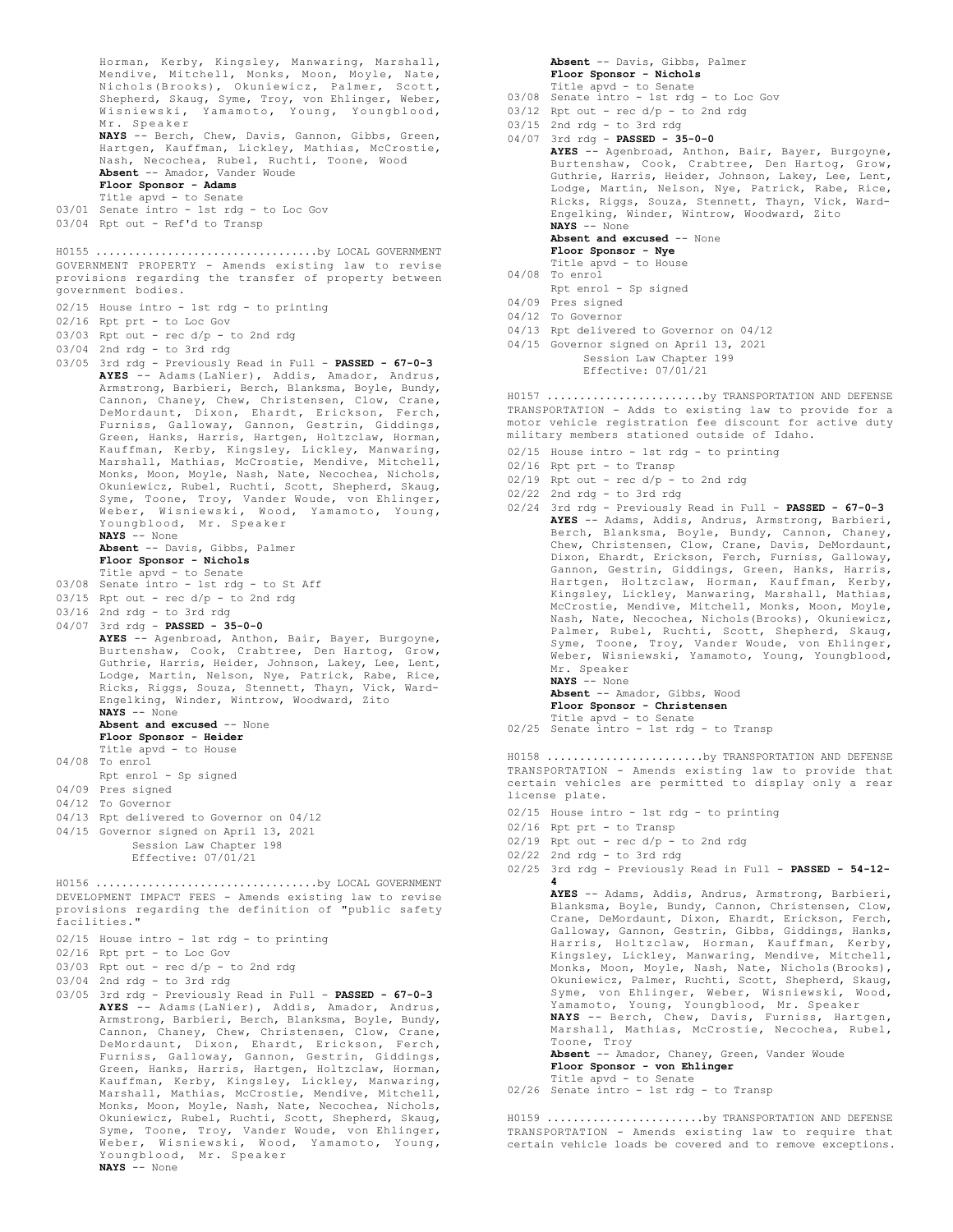02/15 House intro - 1st rdg - to printing 02/16 Rpt prt - to Transp

TRANSPORTATION - Amends existing law to remove a provision regarding certain optional charges related to technical review and to remove certain sunset provisions from session laws. H0160 ........................by TRANSPORTATION AND DEFENSE

- 02/15 House intro 1st rdg to printing
- 02/16 Rpt prt to Transp
- $02/23$  Rpt out rec d/p to 2nd rdg
- 02/24 2nd rdg to 3rd rdg
- 02/25 3rd rdg Previously Read in Full **PASSED 66-0-4 AYES** -- Adams, Addis, Andrus, Armstrong, Barbieri, Berch, Blanksma, Bundy, Cannon, Chaney, Chew, Christensen, Clow, Crane, Davis, DeMordaunt, Dixon, Ehardt, Erickson, Ferch, Furniss, Galloway, Gannon, Gestrin, Gibbs, Giddings, Green, Hanks, Harris, Hartgen, Holtzclaw, Horman, Kauffman, Kerby, Kingsley, Lickley, Manwaring, Marshall, McCrostie, Mendive, Mitchell, Monks, Moon, Moyle, Nash, Nate, Necochea, Nichols(Brooks), Okuniewicz, Palmer, Rubel, Ruchti, Scott, Shepherd, Skaug, Syme, Toone, Troy, von Ehlinger, Weber, Wisniewski, Wood, Yamamoto, Young, Youngblood, Mr. Speaker **NAYS** -- None
	- **Absent** -- Amador, Boyle, Mathias, Vander Woude **Floor Sponsor - Kauffman**
	- Title apvd to Senate
- 02/26 Senate intro 1st rdg to Transp
- 03/19 Rpt out rec d/p to 2nd rdg
- 04/06 2nd rdg to 3rd rdg
- 04/08 3rd rdg **PASSED 34-0-1**
	- **AYES** -- Anthon, Bair, Bayer, Burgoyne, Burtenshaw, Cook, Crabtree, Den Hartog, Grow, Guthrie, Harris, Heider, Johnson, Lakey, Lee, Lent, Lodge, Martin, Nelson, Nye, Patrick, Rabe, Rice, Ricks, Riggs, Souza, Stennett, Thayn, Vick, Ward-Engelking, Winder, Wintrow, Woodward, Zito **NAYS** -- None

## **Absent and excused** -- Agenbroad

- **Floor Sponsor Crabtree**
- Title apvd to House
- 04/09 To enrol
- Rpt enrol Sp signed
- 04/12 Pres signed 04/13 To Governor
- 
- 04/14 Rpt delivered to Governor on 04/13
- 04/16 Governor signed on April 15, 2021 Session Law Chapter 234 Effective: 04/15/2021

TRANSPORTATION - Amends existing law to provide for certain fee increases to provide additional funding to counties. H0161aa,aaS ..................by TRANSPORTATION AND DEFENSE

- 02/15 House intro 1st rdg to printing
- 02/16 Rpt prt to Transp
- 03/05 Rpt out to Gen Ord
- 03/08 Rpt out amen to engros
- 03/09 Rpt engros 1st rdg to 2nd rdg as amen
- 03/10 2nd rdg to 3rd rdg as amen
	- Rls susp **PASSED 41-28-1**

**AYES** -- Addis, Amador, Armstrong, Berch, Boyle, Cannon, Chaney, Chew, Clow, DeMordaunt, Furniss, Galloway, Gannon, Gestrin, Gibbs, Green, Hartgen, Holtzclaw, Horman, Kauffman, Kerby, Lickley, Manwaring, Marshall, Mathias, McCrostie, Mitchell, Nash, Necochea, Palmer, Rubel, Ruchti, Shepherd, Syme, Toone, Troy, Wisniewski, Wood, Yamamoto, Youngblood, Mr. Speaker

**NAYS** -- Adams, Andrus, Barbieri, Blanksma, Bundy, Christensen, Crane, Dixon, Ehardt, Erickson, Ferch, Giddings, Hanks, Harris, Kingsley, Mendive, Monks, Moon, Moyle, Nate, Nichols, Okuniewicz, Scott, Skaug, Vander Woude, von Ehlinger, Weber, Young **Absent** -- Davis

### **Floor Sponsor - Kauffman**

- Title apvd to Senate
- 03/11 Senate intro 1st rdg to Transp
- $03/18$  Rpt out rec  $d/p$  to 2nd rdg
- $03/19$  2nd rdg to 3rd rdg
- 04/06 U.C. to 14th Ord
- 04/07 Rpt out amen to 1st rdg as amen
- 1st rdg to 2nd rdg as amen  $04/08$  2nd rdg - to 3rd rdg as amen
	-
- 04/12 3rd rdg as amen **PASSED 31-3-1**
	- **AYES** -- Agenbroad, Anthon, Bair, Burgoyne, Burtenshaw, Cook, Crabtree, Den Hartog, Grow, Guthrie, Harris, Heider, Johnson, Lakey, Lee, Lent, Lodge, Nelson, Nye, Patrick, Rabe, Rice, Ricks, Riggs, Souza, Stennett, Thayn, Ward-Engelking, Winder, Wintrow, Woodward **NAYS** -- Bayer, Martin, Zito **Absent and excused** -- Vick **Floor Sponsor - Lakey** Title apvd - to House
- 04/13 Ref'd to Transp for concurrence rec
- 04/15 Rpt out Rec concurrence House concurred in Senate amens -to engros
- 04/16 Rpt engros 1st rdg to 2nd rdg as amen
- 04/19 2nd rdg to 3rd rdg as amen
- 04/26 3rd rdg as amen Previously Read in Full **PASSED - 34-33-3 AYES** -- Addis, Amador, Berch, Cannon, Chaney, Chew, Clow, Davis(Burns), DeMordaunt, Galloway, Gestrin, Green(Morales), Hartgen, Holtzclaw, Horman, Kauffman, Lickley, Manwaring, Marshall, Mathias, McCrostie, Nash, Necochea, Palmer, Rubel, Ruchti, Syme, Toone, Troy, Weber, Wood, Yamamoto, Youngblood, Mr. Speaker

**NAYS** -- Adams, Andrus, Armstrong, Blanksma, Boyle, Bundy, Christensen, Crane, Dixon, Ehardt, Ferch, Furniss, Gannon, Giddings, Hanks, Harris, Kerby, Kingsley, Mendive, Mitchell, Monks, Moon, Moyle, Nate, Nichols, Okuniewicz, Scott, Shepherd, Skaug, Vander Woude, von Ehlinger, Wisniewski, Young **Absent** -- Barbieri, Erickson, Gibbs

### **Floor Sponsor - Kauffman**

- Title apvd to enrol 04/27 Rpt enrol Sp signed Pres signed
- To Governor
- 04/29 Rpt delivered to Governor on 04/27
- 04/29 Governor signed on April 28, 2021 Session Law Chapter 294 Effective: 07/01/21

TRANSPORTATION - Adds to existing law to designate the Bobby Chambers Memorial Highway. H0162 ........................by TRANSPORTATION AND DEFENSE

- 02/15 House intro 1st rdg to printing
- 02/16 Rpt prt to Transp
- 03/03 Rpt out rec d/p to 2nd rdg
- 03/04 2nd rdg to 3rd rdg
- 03/05 3rd rdg Previously Read in Full **PASSED 66-0-4 AYES** -- Adams(LaNier), Addis, Amador, Andrus, Armstrong, Barbieri, Berch, Blanksma, Boyle, Bundy, Cannon, Chaney, Chew, Christensen, Clow, Crane, DeMordaunt, Dixon, Ehardt, Erickson, Ferch, Furniss, Galloway, Gannon, Gestrin, Giddings, Hanks, Harris, Hartgen, Holtzclaw, Horman, Kauffman, Kerby, Kingsley, Lickley, Manwaring, Marshall, Mathias, McCrostie, Mendive, Mitchell, Monks, Moon, Moyle, Nash, Nate, Necochea, Nichols, Okuniewicz, Rubel, Ruchti, Scott, Shepherd, Skaug, Syme, Toone, Troy, Vander Woude, von Ehlinger, Weber, Wisniewski, Wood, Yamamoto, Young, Youngblood, Mr. Speaker **NAYS** -- None

**Absent** -- Davis, Gibbs, Green, Palmer **Floor Sponsors - Troy & Mitchell**

- Title apvd to Senate
- 03/08 Senate intro 1st rdg to Transp
- $03/18$  Rpt out rec  $d/p$  to 2nd rdg 03/19 2nd rdg - to 3rd rdg
- 04/08 3rd rdg **PASSED 33-0-2**

**AYES** -- Anthon, Bayer, Burgoyne, Burtenshaw, Cook, Crabtree, Den Hartog, Grow, Guthrie, Harris, Heider, Johnson, Lakey, Lee, Lent, Lodge, Martin, Nelson, Nye, Patrick, Rabe, Rice, Ricks, Riggs, Souza, Stennett, Thayn, Vick, Ward-Engelking, Winder, Wintrow, Woodward, Zito **NAYS** -- None **Absent and excused** -- Agenbroad, Bair

**Floor Sponsor - Nelson**

- Title apvd to House
- 04/09 To enrol
	- Rpt enrol Sp signed
- 04/12 Pres signed
- 04/13 To Governor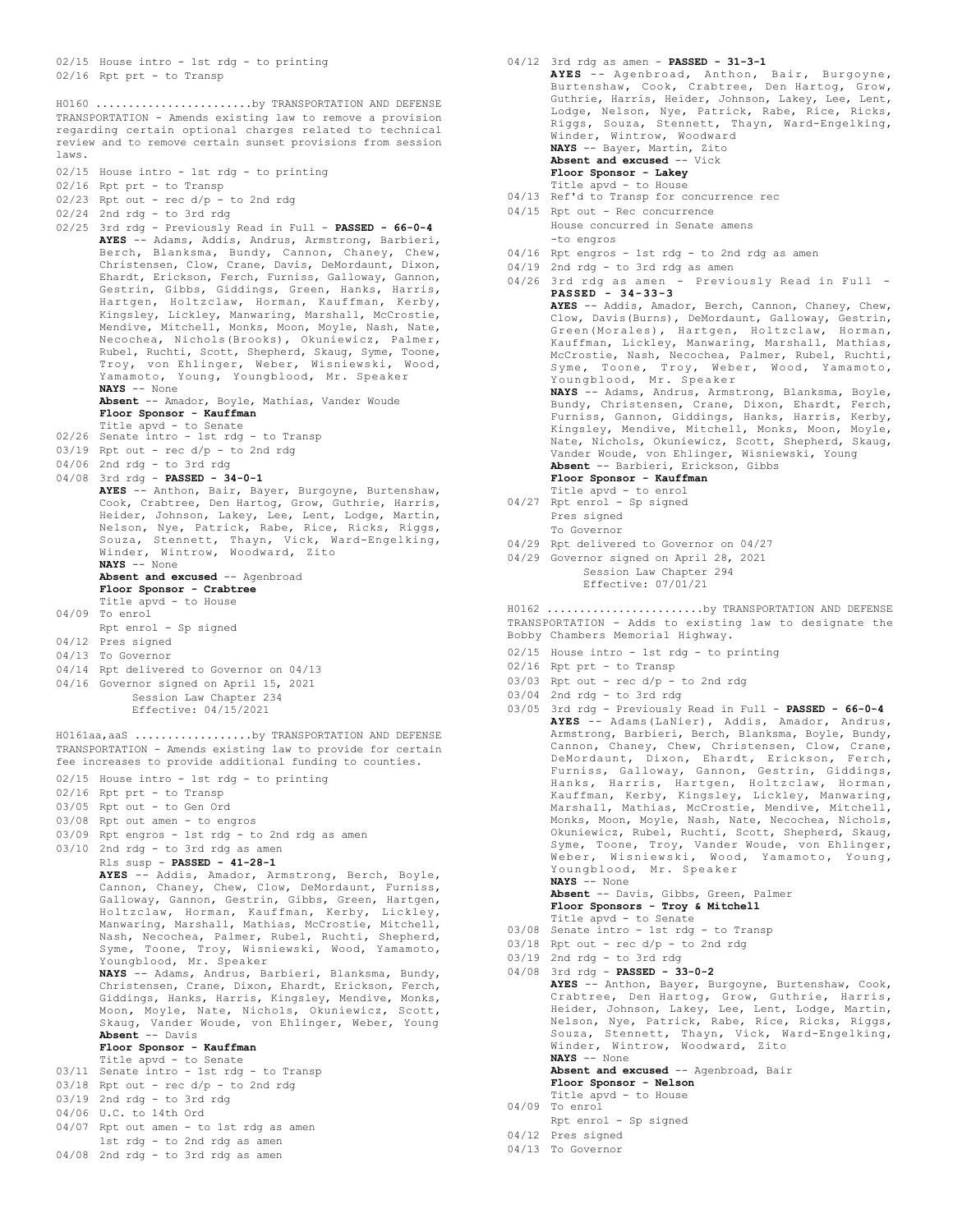```
04/14 Rpt delivered to Governor on 04/13
04/16 Governor signed on April 15, 2021
           Session Law Chapter 235
           Effective: 07/01/21
```
TRANSPORTATION - Amends existing law to increase fees for snowmobile use, to allocate such funds, and to establish a state snowmobile avalanche fund. H0163 ........................by TRANSPORTATION AND DEFENSE

```
02/15 House intro - 1st rdg - to printing
02/16 Rpt prt - to Transp
```
TRANSPORTATION - Amends existing law to provide that local jurisdictions shall not have authority to regulate offhighway vehicle traffic on sections of highway under their jurisdiction. H0164 ........................by TRANSPORTATION AND DEFENSE

- 02/15 House intro 1st rdg to printing
- 02/16 Rpt prt to Transp
- 03/03 Rpt out to Gen Ord
- 03/17 Ret'd to Transp

TRANSPORTATION - Adds to existing law to provide for custom vehicle license plates. H0165 ........................by TRANSPORTATION AND DEFENSE

- 02/15 House intro 1st rdg to printing
- 02/16 Rpt prt to Transp
- $02/19$  Rpt out rec  $d/p$  to 2nd rdg
- $02/22$  2nd rdg to 3rd rdg
- 02/25 3rd rdg Previously Read in Full **PASSED 62-5-3 AYES** -- Adams, Addis, Barbieri, Blanksma, Boyle, Bundy, Cannon, Chaney, Chew, Christensen, Clow, Crane, Davis, DeMordaunt, Dixon, Ehardt, Erickson, Ferch, Furniss, Galloway, Gannon, Gestrin, Gibbs, Giddings, Green, Hanks, Hartgen, Holtzclaw, Kauffman, Kerby, Lickley, Manwaring, Marshall, Mathias, McCrostie, Mendive, Mitchell, Monks, Moon, Moyle, Nash, Nate, Necochea, Nichols(Brooks), Okuniewicz, Palmer, Rubel, Ruchti, Scott, Shepherd, Skaug, Syme, Toone, Troy, von Ehlinger, Weber, Wisniewski, Wood, Yamamoto, Young, Youngblood, Mr. Speaker

**NAYS** -- Andrus, Armstrong, Berch, Harris, Kingsley **Absent** -- Amador, Horman, Vander Woude **Floor Sponsor - Manwaring**

- Title apvd to Senate 02/26 Senate intro 1st rdg to Transp
- $03/11$  Rpt out rec  $d/p$  to 2nd rdg
- 03/12 2nd rdg to 3rd rdg
- 04/07 3rd rdg **PASSED 35-0-0**

**AYES** -- Agenbroad, Anthon, Bair, Bayer, Burgoyne, Burtenshaw, Cook, Crabtree, Den Hartog, Grow, Guthrie, Harris, Heider, Johnson, Lakey, Lee, Lent, Lodge, Martin, Nelson, Nye, Patrick, Rabe, Rice, Ricks, Riggs, Souza, Stennett, Thayn, Vick, Ward-Engelking, Winder, Wintrow, Woodward, Zito **NAYS** -- None

**Absent and excused** -- None

- **Floor Sponsor Vick**
- Title apvd to House
- 04/08 To enrol Rpt enrol - Sp signed
- 04/09 Pres signed
- 04/12 To Governor
- 04/13 Rpt delivered to Governor on 04/12
- 04/15 Governor signed on April 13, 2021
	- Session Law Chapter 200
	- Effective: 07/01/21

DOMESTIC CERVIDAE - Amends existing law to remove the prohibition of holding reindeer for domestic purposes north of the Salmon River. H0166 ..............................by AGRICULTURAL AFFAIRS

- 02/15 House intro 1st rdg to printing
- 02/16 Rpt prt to Agric Aff
- 02/25 Rpt out rec d/p to 2nd rdg
- 02/26 2nd rdg to 3rd rdg
- 03/01 3rd rdg Previously Read in Full **PASSED 64-2-4 AYES** -- Adams, Addis, Andrus, Armstrong, Barbieri, Berch, Blanksma, Boyle, Bundy, Cannon, Chaney, Chew, Christensen, Clow, Davis, DeMordaunt, Dixon, Ehardt, Erickson, Ferch, Furniss, Galloway, Gannon, Gestrin, Giddings, Green, Hanks, Harris, Hartgen, Holtzclaw, Horman, Kauffman, Kingsley, Lickley, Manwaring, Marshall, Mathias, McCrostie, Mendive,

Mitchell, Monks, Moon, Moyle, Nate, Nichols, Okuniewicz, Palmer, Rubel, Ruchti, Scott, Shepherd, Skaug, Syme, Toone, Troy, Vander Woude, von Ehlinger, Weber, Wisniewski, Wood, Yamamoto, Young, Youngblood, Mr. Speaker **NAYS** -- Nash, Necochea **Absent** -- Amador, Crane, Gibbs, Kerby **Floor Sponsor - Dixon** Title apvd - to Senate

- 03/02 Senate intro 1st rdg to Agric Aff
- $03/18$  Rpt out rec  $d/p$  to 2nd rdg
- 03/19 2nd rdg to 3rd rdg
- 04/08 3rd rdg **PASSED 31-3-1 AYES** -- Anthon, Bair, Bayer, Burgoyne, Burtenshaw, Cook, Crabtree, Den Hartog, Grow, Guthrie, Harris, Heider, Johnson, Lakey, Lee, Lent, Lodge, Martin, Nelson, Patrick, Rabe, Rice, Ricks, Riggs, Souza, Thayn, Vick, Ward-Engelking, Winder, Woodward, Zito **NAYS** -- Nye, Stennett, Wintrow Absent and Excused -- Agenbroad **Floor Sponsor - Woodward**
	- Title apvd to House 04/09 To enrol
	- Rpt enrol Sp signed
	- 04/12 Pres signed
	- 04/13 To Governor
	- 04/14 Rpt delivered to Governor on 04/13
	-
	- 04/19 Governor signed on April 16, 2021 Session Law Chapter 245 Effective: 07/01/21

DEPARTMENT OF AGRICULTURE - Amends existing law to revise provisions regarding rulemaking. H0167 ..............................by AGRICULTURAL AFFAIRS

- 02/15 House intro 1st rdg to printing
- 02/16 Rpt prt to Agric Aff
- $02/19$  Rpt out rec  $d/p$  to 2nd rdg
- 02/22 2nd rdg to 3rd rdg
- 02/25 3rd rdg Previously Read in Full **PASSED 57-10- 3**
- **AYES** -- Adams, Addis, Andrus, Armstrong, Barbieri, Blanksma, Boyle, Bundy, Cannon, Chaney, Christensen, Clow, Crane, DeMordaunt, Dixon, Ehardt, Erickson, Ferch, Furniss, Galloway, Gannon, Gestrin, Gibbs, Giddings, Hanks, Harris, Hartgen, Holtzclaw, Kauffman, Kerby, Kingsley, Lickley, Manwaring, Marshall, Mendive, Mitchell, Monks, Moon, Moyle, Nate, Nichols(Brooks), Okuniewicz, Palmer, Scott, Shepherd, Skaug, Syme, Toone, Troy, von Ehlinger, Weber, Wisniewski, Wood, Yamamoto, Young, Youngblood, Mr. Speaker **NAYS** -- Berch, Chew, Davis, Green, Mathias, McCrostie, Nash, Necochea, Rubel, Ruchti **Absent** -- Amador, Horman, Vander Woude **Floor Sponsor - Andrus** Title apvd - to Senate 02/26 Senate intro - 1st rdg - to Agric Aff  $03/04$  Rpt out - rec  $d/p$  - to 2nd rdg 03/05 2nd rdg - to 3rd rdg 03/16 3rd rdg - **PASSED - 27-7-1 AYES** -- Agenbroad, Anthon, Bair, Bayer, Burtenshaw, Cook, Crabtree, Den Hartog, Grow, Guthrie, Harris, Heider, Lakey, Lee, Lent, Lodge, Martin, Patrick, Rice, Ricks, Riggs, Souza, Thayn, Vick, Winder, Woodward, Zito **NAYS** -- Burgoyne, Johnson, Nelson, Nye, Rabe, Ward-Engelking, Wintrow **Absent and excused** -- Stennett **Floor Sponsor - Patrick**
- Title apvd to House 03/17 To enrol
- 03/18 Rpt enrol Sp signed
- Pres signed
- 03/19 To Governor
- Rpt delivered to Governor on 03/19
- 03/19 Governor signed on March 23, 2021 Session Law Chapter 128 Effective: 07/01/21

KRATOM - Adds to existing law to provide for the Idaho Kratom Consumer Protection Act. H0168 ..............................by AGRICULTURAL AFFAIRS

02/15 House intro - 1st rdg - to printing

02/16 Rpt prt - to Agric Aff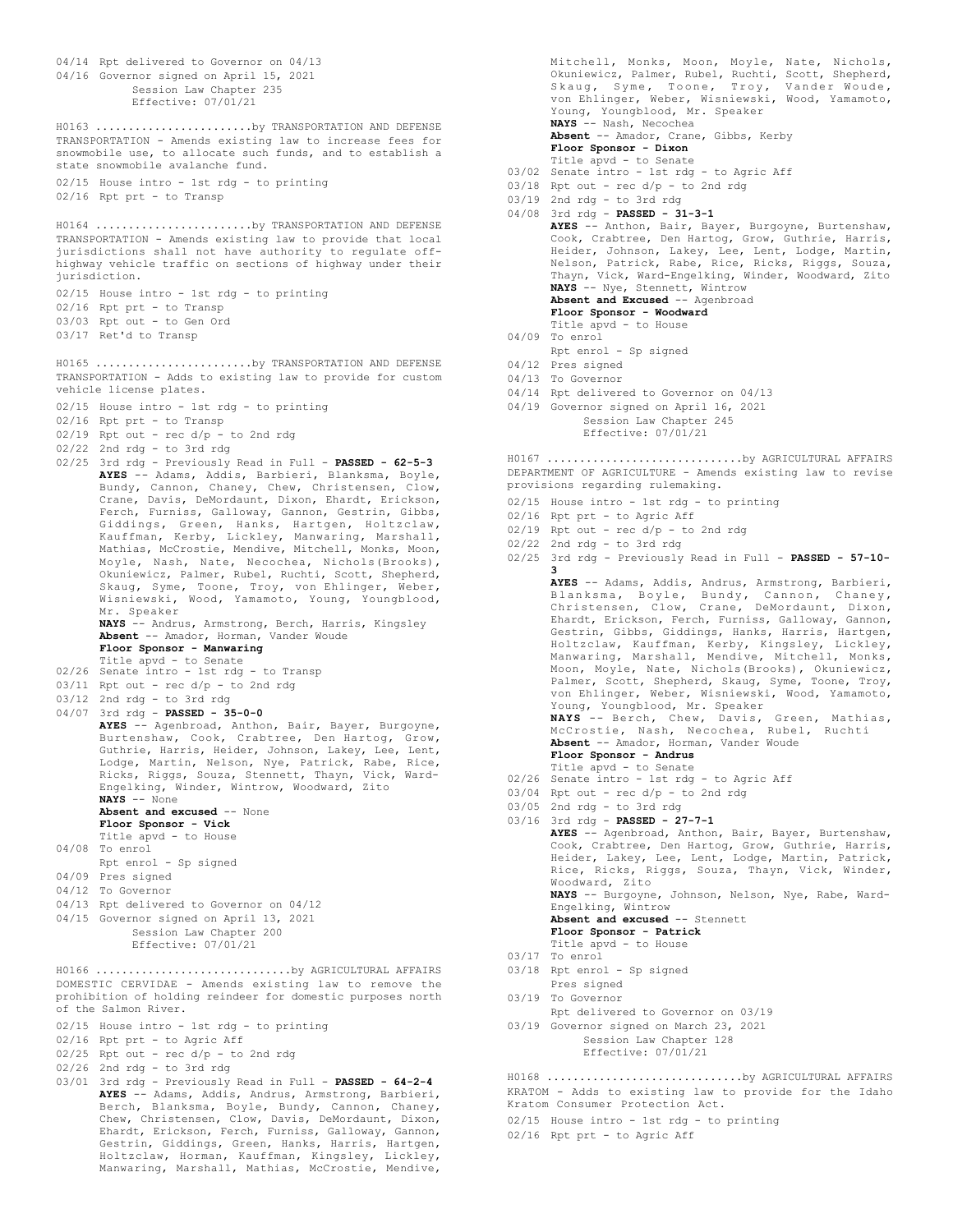STATE PLANNING AND COORDINATION - Amends existing law to provide for certain agency performance measures. H0169 .....................................by STATE AFFAIRS

- 02/15 House intro 1st rdg to printing
- 02/16 Rpt prt to St Aff
- $03/04$  Rpt out rec  $d/p$  to 2nd rdg
- 03/05 2nd rdg to 3rd rdg
- 03/08 3rd rdg Previously Read in Full **PASSED 69-1-0 AYES** -- Adams(LaNier), Addis, Amador, Andrus, Armstrong, Barbieri, Berch, Blanksma, Boyle, Bundy, Cannon, Chaney, Chew, Christensen, Clow, Crane, Davis, DeMordaunt, Dixon, Ehardt, Erickson, Ferch, Furniss, Galloway, Gannon, Gestrin, Gibbs, Giddings, Green, Hanks, Harris, Hartgen, Holtzclaw, Horman, Kauffman, Kerby, Kingsley, Lickley, Manwaring, Marshall, Mathias, McCrostie, Mendive, Mitchell, Monks, Moon, Moyle, Nash, Nate, Necochea, Nichols, Okuniewicz, Palmer, Rubel, Ruchti, Scott, Shepherd, Skaug, Syme, Toone, Troy, Vander Woude, von Ehlinger, Weber, Wisniewski, Yamamoto, Young, Youngblood, Mr. Speaker **NAYS** -- Wood

**Absent** -- None **Floor Sponsor - Young**

Title apvd - to Senate 03/09 Senate intro - 1st rdg - to St Aff

INCOME TAX - Amends existing law to revise provisions regarding Idaho taxable income. H0170 ..............................by REVENUE AND TAXATION

- 02/15 House intro 1st rdg to printing
- 02/16 Rpt prt to Rev/Tax
- $02/17$  Rpt out rec d/p to 2nd rdg
- 02/18 2nd rdg to 3rd rdg
- 02/22 3rd rdg Previously Read in Full **PASSED 70-0-0 AYES** -- Adams, Addis, Amador, Andrus, Armstrong, Barbieri, Berch, Blanksma, Boyle, Bundy, Cannon, Chaney, Chew, Christensen, Clow, Crane, Davis, DeMordaunt, Dixon, Ehardt, Erickson, Ferch, Furniss, Galloway, Gannon, Gestrin, Gibbs, Giddings, Green, Hanks, Harris, Hartgen, Holtzclaw, Horman, Kauffman, Kerby, Kingsley, Lickley, Manwaring, Marshall, Mathias, McCrostie, Mendive, Mitchell, Monks, Moon, Moyle, Nash, Nate, Necochea, Nichols, Okuniewicz, Palmer, Rubel, Ruchti, Scott, Shepherd, Skaug, Syme, Toone, Troy, Vander Woude, von Ehlinger, Weber, Wisniewski, Wood, Yamamoto, Young, Youngblood, Mr. Speaker **NAYS** -- None

**Absent** -- None

### **Floor Sponsor - Harris**

- Title apvd to Senate 02/23 Senate intro 1st rdg to Loc Gov
- $02/26$  Rpt out rec  $d/p$  to 2nd rdg
- 03/01 2nd rdg to 3rd rdg
- 03/11 3rd rdg **PASSED 35-0-0**
	- **AYES** -- Agenbroad, Anthon, Bair, Bayer, Burgoyne, Burtenshaw, Cook, Crabtree, Den Hartog, Grow, Guthrie, Harris, Heider, Johnson, Lakey, Lee, Lent, Lodge, Martin, Nelson, Nye, Patrick, Rabe, Rice, Ricks, Riggs, Souza, Stennett, Thayn, Vick, Ward-Engelking, Winder, Wintrow, Woodward, Zito **NAYS** -- None **Absent and excused** -- None

## **Floor Sponsor - Grow**

- Title apvd to House
- 03/12 To enrol
- 03/15 Rpt enrol Sp signed Pres signed
- 03/16 To Governor
- 03/17 Rpt delivered to Governor on 03/16
- 03/18 Governor signed on March 17, 2021 Session Law Chapter 72 Effective: Retroactive to 01/01/2018

SALES TAX - Amends existing law to revise provisions regarding sales tax exemption certificates and resale certificates. H0171aaS ...........................by REVENUE AND TAXATION

- 02/15 House intro 1st rdg to printing
- 02/16 Rpt prt to Rev/Tax
- $02/17$  Rpt out rec  $d/p$  to 2nd rdg
- 02/18 2nd rdg to 3rd rdg
- 02/22 3rd rdg Previously Read in Full **PASSED 64-6-0 AYES** -- Adams, Addis, Amador, Andrus, Armstrong, Barbieri, Blanksma, Boyle, Bundy, Cannon, Chaney,

Christensen, Clow, Crane, Davis, DeMordaunt, Dixon, Ehardt, Erickson, Ferch, Furniss, Galloway, Gestrin, Gibbs, Giddings, Green, Hanks, Harris, Hartgen, Holtzclaw, Horman, Kauffman, Kerby, Kingsley, Lickley, Manwaring, Marshall, McCrostie, Mendive, Mitchell, Monks, Moon, Moyle, Nash, Nate, Nichols, Okuniewicz, Palmer, Ruchti, Scott, Shepherd, Skaug, Syme, Toone, Troy, Vander Woude, von Ehlinger, Weber, Wisniewski, Wood, Yamamoto, Young, Youngblood, Mr. Speaker

**NAYS** -- Berch, Chew, Gannon, Mathias, Necochea, Rubel

**Absent** -- None **Floor Sponsor - Gibbs**

- Title apvd to Senate
- 02/23 Senate intro 1st rdg to Loc Gov
- 03/11 Rpt out to 14th Ord
- 03/15 Rpt out amen to 1st rdg as amen
- 1st rdg to 2nd rdg as amen 03/16 2nd rdg - to 3rd rdg as amen
- 03/17 3rd rdg as amen **PASSED 30-3-2 AYES** -- Agenbroad, Anthon, Bair, Bayer, Burtenshaw, Cook, Crabtree, Den Hartog, Grow, Guthrie, Harris, Heider, Johnson, Lakey, Lee, Lent, Lodge, Martin, Nelson, Nye, Patrick, Rice, Ricks, Riggs, Souza, Vick, Ward-Engelking, Winder, Woodward, Zito **NAYS** -- Burgoyne, Rabe, Wintrow **Absent and excused** -- Stennett, Thayn **Floor Sponsor - Harris** Title apvd - to House
- 03/18 Ref'd to Rev/Tax for concurrence rec
- 04/07 House concurred in Senate amens

-to engros

- 04/08 Rpt engros 1st rdg to 2nd rdg as amen
- 04/09 2nd rdg to 3rd rdg as amen
- 04/13 3rd rdg as amen Previously Read in Full **PASSED - 66-2-2**
	- **AYES** -- Adams, Addis, Amador, Andrus, Armstrong, Barbieri, Berch, Blanksma, Boyle, Bundy, Cannon, Chaney, Chew, Christensen, Clow, Crane, Davis, DeMordaunt, Dixon, Ehardt, Erickson, Ferch, Furniss(Blanchard), Galloway, Gannon, Gibbs, Giddings, Green, Hanks, Harris, Hartgen, Holtzclaw, Horman, Kauffman, Kerby, Kingsley, Lickley, Manwaring, Marshall, McCrostie, Mendive, Mitchell, Monks, Moon, Moyle, Nash, Nate, Nichols, Okuniewicz, Palmer, Rubel, Ruchti, Scott, Shepherd, Skaug, Syme, Toone, Troy, Vander Woude, von Ehlinger, Weber, Wisniewski, Yamamoto, Young, Youngblood, Mr. Speaker **NAYS** -- Mathias, Necochea **Absent** -- Gestrin, Wood
		- **Floor Sponsor Gibbs**
- 
- Title apvd to enrol 04/14 Rpt enrol Sp signed Pres signed
- 04/19 To Governor
- 04/20 Rpt delivered to Governor on 04/19
- 04/23 Governor signed on April 22, 2021 Session Law Chapter 282
	- Effective: 07/01/21

EDUCATION - Adds to existing law to provide that students may receive credit for extended learning opportunities or by demonstrating prior knowledge of a content area. H0172 .........................................by EDUCATION

- 02/15 House intro 1st rdg to printing
- 02/16 Rpt prt to Educ
- $02/26$  Rpt out rec d/p to 2nd rdg
- 03/01 2nd rdg to 3rd rdg
- 03/02 3rd rdg Previously Read in Full **PASSED 67-2-1 AYES** -- Adams, Addis, Amador, Andrus, Armstrong, Barbieri, Blanksma, Boyle, Bundy, Cannon, Chew, Christensen, Clow, Crane, Davis, DeMordaunt, Dixon, Ehardt, Erickson, Ferch, Furniss, Galloway, Gannon, Gestrin, Gibbs, Giddings, Green, Hanks, Harris,<br>Hartgen, Holtzclaw, Horman, Kauffman, Kerby, Hartgen, Holtzclaw, Horman, Kauffman, Kingsley, Lickley, Manwaring, Marshall, Mathias, McCrostie, Mendive, Mitchell, Monks, Moon, Moyle, Nash, Nate, Necochea, Nichols, Okuniewicz, Palmer, Rubel, Ruchti, Scott, Shepherd, Skaug, Syme, Toone, Troy, Vander Woude, von Ehlinger, Weber, Wisniewski, Yamamoto, Young, Youngblood, Mr. Speaker **NAYS** -- Berch, Wood **Absent** -- Chaney

**Floor Sponsor - DeMordaunt**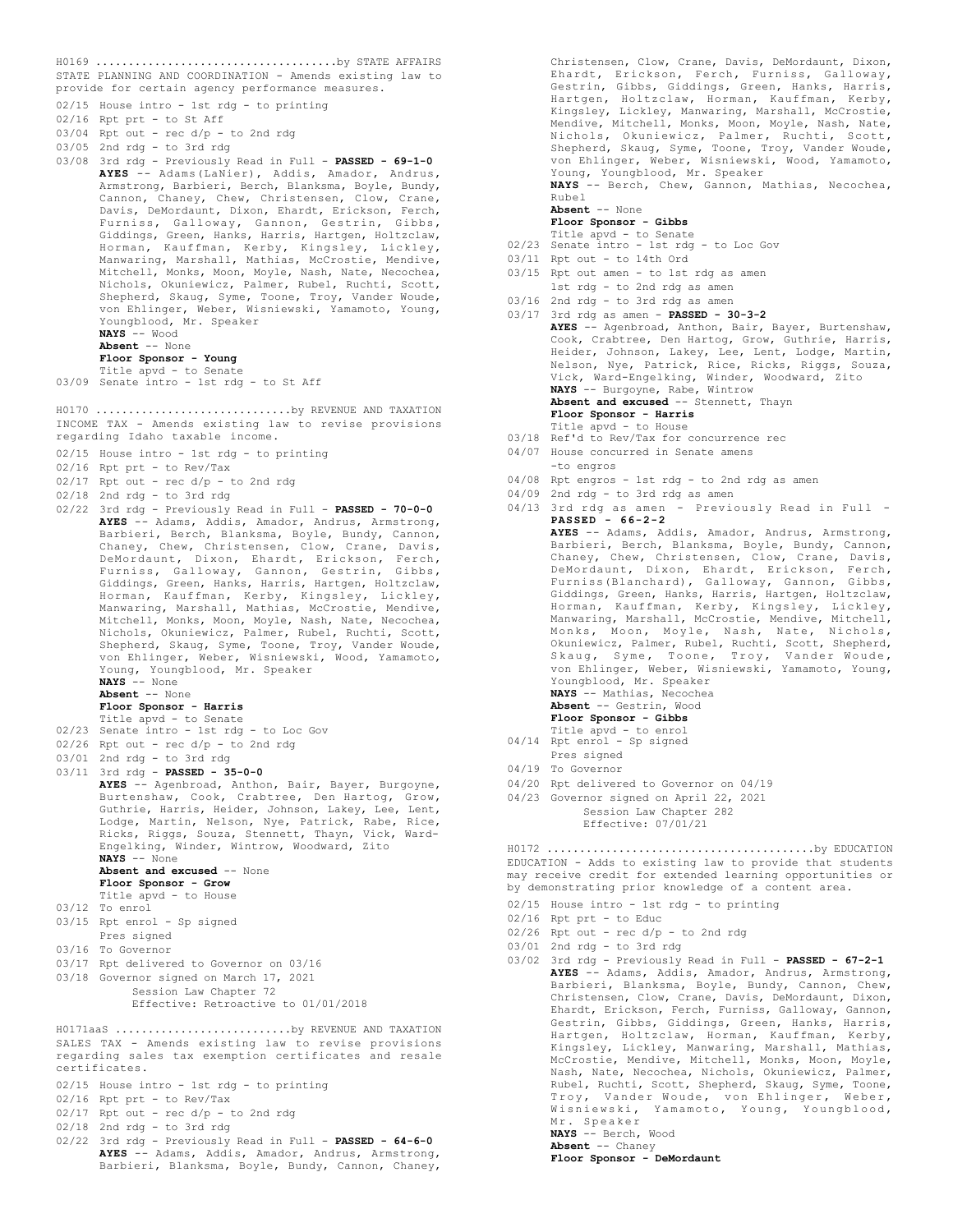Title apvd - to Senate 03/03 Senate intro - 1st rdg - to Educ  $03/05$  Rpt out - rec  $d/p$  - to 2nd rdg 03/08 2nd rdg - to 3rd rdg 03/16 3rd rdg - **PASSED - 34-0-1 AYES** -- Agenbroad, Anthon, Bair, Bayer, Burgoyne, Burtenshaw, Cook, Crabtree, Den Hartog, Grow, Guthrie, Harris, Heider, Johnson, Lakey, Lee, Lent, Lodge, Martin, Nelson, Nye, Patrick, Rabe, Rice, Ricks, Riggs, Souza, Thayn, Vick, Ward-Engelking, Winder, Wintrow, Woodward, Zito **NAYS** -- None **Absent and excused** -- Stennett **Floor Sponsor - Thayn** Title apvd - to House 03/17 To enrol 03/18 Rpt enrol - Sp signed Pres signed 03/19 To Governor Rpt delivered to Governor on 03/19 03/19 Governor signed on March 23, 2021 Session Law Chapter 138 Effective: 07/01/21 EDUCATION - Amends existing law to establish the School Safety and Security Program in the Office of the State Board of Education. 02/15 House intro - 1st rdg - to printing 02/16 Rpt prt - to Educ  $02/26$  Rpt out - rec  $d/p$  - to 2nd rdg 03/01 2nd rdg - to 3rd rdg 03/02 3rd rdg - Previously Read in Full - **PASSED - 68-0-2 AYES** -- Adams, Addis, Amador, Andrus, Armstrong, Barbieri, Berch, Blanksma, Boyle, Bundy, Cannon, Chew, Christensen, Clow, Crane, Davis, DeMordaunt, Dixon, Erickson, Ferch, Furniss, Galloway, Gannon, Gestrin, Gibbs, Giddings, Green, Hanks, Harris, Hartgen, Holtzclaw, Horman, Kauffman, Kerby, Kingsley, Lickley, Manwaring, Marshall, Mathias, McCrostie, Mendive, Mitchell, Monks, Moon, Moyle, Nash, Nate, Necochea, Nichols, Okuniewicz, Palmer, Rubel, Ruchti, Scott, Shepherd, Skaug, Syme, Toone, Troy, Vander Woude, von Ehlinger, Weber, Wisniewski, Wood, Yamamoto, Young, Youngblood, Mr. Speaker **NAYS** -- None **Absent** -- Chaney, Ehardt **Floor Sponsor - Horman** Title apvd - to Senate 03/03 Senate intro - 1st rdg - to Educ 03/05 Rpt out - rec d/p - to 2nd rdg 03/08 2nd rdg - to 3rd rdg 03/16 3rd rdg - **PASSED - 34-0-1 AYES** -- Agenbroad, Anthon, Bair, Bayer, Burgoyne, Burtenshaw, Cook, Crabtree, Den Hartog, Grow, Guthrie, Harris, Heider, Johnson, Lakey, Lee, Lent, Lodge, Martin, Nelson, Nye, Patrick, Rabe, Rice, Ricks, Riggs, Souza, Thayn, Vick, Ward-Engelking, Winder, Wintrow, Woodward, Zito **NAYS** -- None **Absent and excused** -- Stennett **Floor Sponsor - Den Hartog** Title apvd - to House 03/17 To enrol 03/18 Rpt enrol - Sp signed Pres signed 03/19 To Governor Rpt delivered to Governor on 03/19 03/19 Governor signed on March 19, 2021 Session Law Chapter 98 Effective: 07/01/21 H0173 .........................................by EDUCATION EDUCATION - Amends existing law to provide that a board of school district trustees may enter into a negotiation agreement with a local education organization. 02/15 House intro - 1st rdg - to printing 02/16 Rpt prt - to Educ  $03/04$  Rpt out - rec  $d/p$  - to 2nd rdg 03/05 2nd rdg - to 3rd rdg H0174 .........................................by EDUCATION

03/08 3rd rdg - Previously Read in Full - **PASSED - 45-25- 0 AYES** -- Adams(LaNier), Addis, Amador, Andrus,

Barbieri, Blanksma, Boyle, Bundy, Chaney, Christensen, Crane, DeMordaunt, Dixon, Ehardt,

Ferch, Furniss, Galloway, Gestrin, Giddings, Hanks, Harris, Holtzclaw, Horman, Kingsley, Marshall, Mendive, Mitchell, Monks, Moon, Moyle, Nate, Nichols, Okuniewicz, Palmer, Scott, Shepherd, Skaug, Vander Woude, von Ehlinger, Weber, Wisniewski, Yamamoto, Young, Youngblood, Mr. Speaker **NAYS** -- Armstrong, Berch, Cannon, Chew, Clow, Davis, Erickson, Gannon, Gibbs, Green, Hartgen, Kauffman, Kerby, Lickley, Manwaring, Mathias, McCrostie, Nash, Necochea, Rubel, Ruchti, Syme, Toone, Troy, Wood **Absent** -- None **Floor Sponsor - Moon** Title apvd - to Senate 03/09 Senate intro - 1st rdg - to Educ EDUCATION - Amends existing law to provide for in-person instruction when possible during an emergency. 02/15 House intro - 1st rdg - to printing 02/16 Rpt prt - to Educ  $02/26$  Rpt out - rec d/p - to 2nd rdg  $03/01$  2nd rdg - to 3rd rdg 03/02 3rd rdg - Previously Read in Full - **PASSED - 55-14- 1** H0175 .........................................by EDUCATION

**AYES** -- Adams, Addis, Amador, Andrus, Armstrong, Blanksma, Bundy, Cannon, Chew, Christensen, Clow, Crane, Davis, DeMordaunt, Dixon, Ehardt, Erickson, Ferch, Furniss, Galloway, Gannon, Gestrin, Gibbs, Green, Hartgen, Kauffman, Kerby, Kingsley, Lickley, Manwaring, Marshall, Mathias, McCrostie, Mendive, Mitchell, Monks, Moyle, Nash, Necochea, Okuniewicz, Rubel, Ruchti, Skaug, Syme, Toone, Troy, Vander Woude, von Ehlinger, Weber, Wisniewski,<br>Wood, Yamamoto, Young, Youngblood, Mr. Speaker<br>**NAYS --** Barbieri, Berch, Boyle, Giddings, Hanks, Harris, Holtzclaw, Horman, Moon, Nate, Nichols, Palmer, Scott, Shepherd **Absent** -- Chaney

- **Floor Sponsor Marshall**
- Title apvd to Senate
- 03/03 Senate intro 1st rdg to Educ
- 03/09 Rpt out rec d/p to 2nd rdg
- $03/10$  2nd rdg to 3rd rdg
- 04/06 3rd rdg **PASSED 35-0-0 AYES** -- Agenbroad, Anthon, Bair, Bayer, Burgoyne, Burtenshaw, Cook, Crabtree, Den Hartog, Grow, Guthrie, Harris, Heider, Johnson, Lakey, Lee, Lent, Lodge, Martin, Nelson, Nye, Patrick, Rabe, Rice, Ricks, Riggs, Souza, Stennett, Thayn, Vick, Ward-Engelking, Winder, Wintrow, Woodward, Zito **NAYS** -- None
	- **Absent and excused** -- None **Floor Sponsor - Den Hartog**
		- Title apvd to House
- 04/07 To enrol Rpt enrol - Sp signed
- Pres signed
- 04/08 To Governor
- 04/09 Rpt delivered to Governor on 04/08
- 04/15 Governor signed on April 13, 2021 Session Law Chapter 201

Effective: 07/01/21

APPROPRIATIONS - EXECUTIVE OFFICE OF THE GOVERNOR - Relates to the appropriation to the Executive Office of the Governor for fiscal year 2021. H0176 ....................................by APPROPRIATIONS

- 02/16 House intro 1st rdg to printing
- 02/17 Rpt prt to 2nd rdg
- 02/18 2nd rdg to 3rd rdg
- 02/19 3rd rdg Previously Read in Full **PASSED 59-8-3 AYES** -- Adams, Addis, Amador, Andrus, Barbieri, Berch, Blanksma, Boyle, Bundy, Cannon, Chaney, Chew, Clow, Crane, Davis, DeMordaunt, Dixon, Ehardt, Erickson, Ferch, Furniss, Galloway, Gannon, Gibbs, Green, Harris, Hartgen, Holtzclaw, Horman, Kauffman, Kerby, Kingsley, Lickley, Marshall, Mathias, McCrostie, Mendive, Mitchell, Monks, Moyle, Nash, Necochea, Okuniewicz, Palmer, Rubel, Ruchti, Shepherd, Skaug, Syme, Toone, Troy, Vander Woude, von Ehlinger, Weber, Wood, Yamamoto, Young, Youngblood, Mr. Speaker **NAYS** -- Christensen, Giddings, Hanks, Moon, Nate, Nichols, Scott, Wisniewski
	- **Absent** -- Armstrong, Gestrin, Manwaring
- 
- -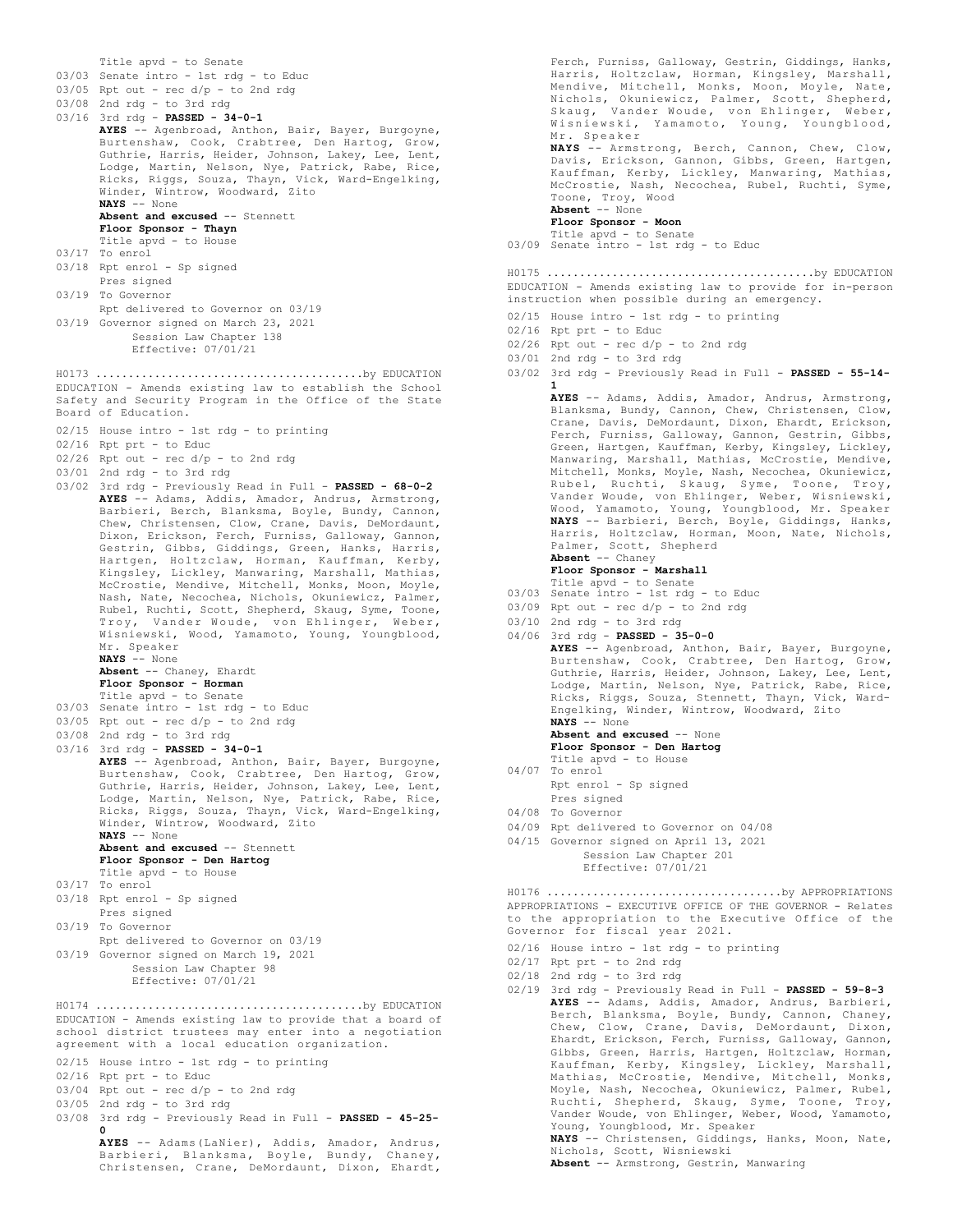```
Floor Sponsor - Amador
       Title apvd - to Senate
02/22 Senate intro - 1st rdg - to Fin
02/23 Rpt out - rec d/p - to 2nd rdg
02/24 2nd rdg - to 3rd rdg
02/25 3rd rdg - PASSED - 34-0-1
       AYES -- Agenbroad, Anthon, Bair, Bayer, Burgoyne,
       Cook, Crabtree, Den Hartog, Grow, Guthrie, Harris,
Johnson, Lakey, Lee, Lent, Lodge, Martin, Nelson,
       Nye, Patrick, Rabe, Rice, Ricks, Riggs,
Siddoway(Burtenshaw), Souza, Stennett, Thayn,
Vick(Vick), Ward-Engelking, Winder, Wintrow,
       Woodward, Zito
       NAYS -- None
       Absent and excused -- Heider
       Floor Sponsor - Woodward
02/26 To enrol
03/01 Rpt enrol - Sp signed
03/02 Pres signed
03/03 To Governor
03/04 Rpt delivered to Governor on 03/03
03/05 Governor signed on March 3, 2021
           Session Law Chapter 16
            Effective: 03/03/2021
EMPLOYMENT CONTRACTS - Adds to existing law to provide that
an employer may not penalize an employee for using earned
or accrued sick leave.
02/16 House intro - 1st rdg - to printing
02/17 Rpt prt - to Com/HuRes
H0177 ..........................................by BUSINESS
OCCUPATIONAL LICENSING - Adds to existing law to provide
for certain apprenticeship programs.
02/16 House intro - 1st rdg - to printing
02/17 Rpt prt - to Bus
02/26 Rpt out - rec d/p - to 2nd rdg
03/01 2nd rdg - to 3rd rdg
03/02 3rd rdg - Previously Read in Full - PASSED - 65-2-3
AYES -- Adams, Addis, Amador, Andrus, Armstrong,
       Barbieri, Blanksma, Boyle, Bundy, Cannon, Chew,
Christensen, Clow, DeMordaunt, Dixon, Ehardt,
       Erickson, Ferch, Furniss, Galloway, Gannon,
       Gestrin, Gibbs, Giddings, Green, Hanks, Harris,
       Hartgen, Holtzclaw, Horman, Kauffman, Kerby,
Kingsley, Lickley, Manwaring, Marshall, Mathias,
       McCrostie, Mendive, Mitchell, Monks, Moon, Moyle,
       Nash, Nate, Necochea, Nichols, Okuniewicz, Palmer,
       Rubel, Ruchti, Scott, Shepherd, Skaug, Syme, Toone,
       Troy, Vander Woude, von Ehlinger, Weber,
       Wisniewski, Yamamoto, Young, Youngblood,
       Mr. Speaker
       NAYS -- Berch, Wood
       Absent -- Chaney, Crane, Davis
       Floor Sponsor - DeMordaunt
       Title apvd - to Senate
03/03 Senate intro - 1st rdg - to Com/HuRes
03/16 Rpt out - rec d/p - to 2nd rdg
03/17 2nd rdg - to 3rd rdg
04/08 3rd rdg - PASSED - 35-0-0
       AYES -- Agenbroad, Anthon, Bair, Bayer, Burgoyne,
       Burtenshaw, Cook, Crabtree, Den Hartog, Grow,
       Guthrie, Harris, Heider, Johnson, Lakey, Lee, Lent,
       Lodge, Martin, Nelson, Nye, Patrick, Rabe, Rice,
       Ricks, Riggs, Souza, Stennett, Thayn, Vick, Ward-
       Engelking, Winder, Wintrow, Woodward, Zito
       NAYS -- None
       Absent and excused -- None
       Floor Sponsor - Lakey
       Title apvd - to House
04/09 To enrol
       Rpt enrol - Sp signed
04/12 Pres signed
04/13 To Governor
04/14 Rpt delivered to Governor on 04/13
04/15 Governor signed on April 13, 2021
           Session Law Chapter 202
            Effective: 07/01/21
H0178 ..........................................by BUSINESS
OCCUPATIONAL LICENSING - Amends existing law to provide for
H0179 ..........................................by BUSINESS
```
interstate telehealth access.

02/16 House intro - 1st rdg - to printing 02/17 Rpt prt - to Health/Wel RETIREMENT SYSTEMS - Adds to existing law to establish a new retirement program for workers who do not have an employer-sponsored retirement program. 02/16 House intro - 1st rdg - to printing  $02/17$  Rpt prt - to Bus H0180 ..........................................by BUSINESS COMMERCIAL TRANSACTIONS - Adds to existing law to provide for digital assets as property and to provide for the application of the Uniform Commercial Code to digital assets. 02/16 House intro - 1st rdg - to printing 02/17 Rpt prt - to Bus H0181 ..........................................by BUSINESS WATER - Adds to existing law to provide for irrigation corporation boundary adjustments. 02/16 House intro - 1st rdg - to printing 02/17 Rpt prt - to Res/Con  $02/26$  Rpt out - rec  $d/p$  - to 2nd rdg 03/01 2nd rdg - to 3rd rdg 03/03 3rd rdg - Previously Read in Full - **PASSED - 67-0-3 AYES** -- Adams, Addis, Amador, Andrus, Armstrong, Barbieri, Berch, Blanksma, Boyle, Bundy, Cannon, Chew, Christensen, Clow, Crane, DeMordaunt, Dixon, Erickson, Ferch, Furniss, Galloway, Gannon, Gestrin, Gibbs, Giddings, Green, Hanks, Harris, Hartgen, Holtzclaw, Horman, Kauffman, Kerby, Kingsley, Lickley, Manwaring, Marshall, Mathias, McCrostie, Mendive, Mitchell, Monks, Moon, Moyle, Nash, Nate, Necochea, Nichols, Okuniewicz, Palmer, Rubel, Ruchti, Scott, Shepherd, Skaug, Syme, Toone, Troy, Vander Woude, von Ehlinger, Weber, Wisniewski, Wood, Yamamoto, Young, Youngblood, Mr. Speaker **NAYS** -- None **Absent** -- Chaney, Davis, Ehardt **Floor Sponsor - Young** Title apvd - to Senate 03/04 Senate intro - 1st rdg - to Res/Env  $03/10$  Rpt out - rec  $d/p$  - to 2nd rdg 03/11 2nd rdg - to 3rd rdg 04/06 3rd rdg - **PASSED - 35-0-0** AYES -- Agenbroad, Anthon, Bair, Bayer, Burgoyne, Burtenshaw, Cook, Crabtree, Den Hartog, Grow, Guthrie, Harris, Heider, Johnson, Lakey, Lee, Lent, Lodge, Martin, Nelson, Nye, Patrick, Rabe, Rice, Ricks, Riggs, Souza, Stennett, Thayn, Vick, Ward-Engelking, Winder, Wintrow, Woodward, Zito **NAYS** -- None Absent and excused -- None **Floor Sponsor - Heider** Title apvd - to House 04/07 To enrol Rpt enrol - Sp signed Pres signed 04/08 To Governor 04/09 Rpt delivered to Governor on 04/08 04/14 Governor signed on April 9, 2021 Session Law Chapter 156 Effective: 07/01/21 H0182 ........................by RESOURCES AND CONSERVATION WATER - Amends existing law to revise provisions regarding extensions of time for construction, work, or application of water to full beneficial use. 02/16 House intro - 1st rdg - to printing 02/17 Rpt prt - to Res/Con H0183 ........................by RESOURCES AND CONSERVATION

- 
- $02/26$  Rpt out rec  $d/p$  to 2nd rdg
- 03/01 2nd rdg to 3rd rdg
- 03/02 Ret'd to Res/Con

WATER RIGHTS - Amends existing law to revise provisions regarding notification of change in ownership of water rights. H0184 ........................by RESOURCES AND CONSERVATION

02/16 House intro - 1st rdg - to printing

02/17 Rpt prt - to Res/Con

 $02/26$  Rpt out - rec  $d/p$  - to 2nd rdg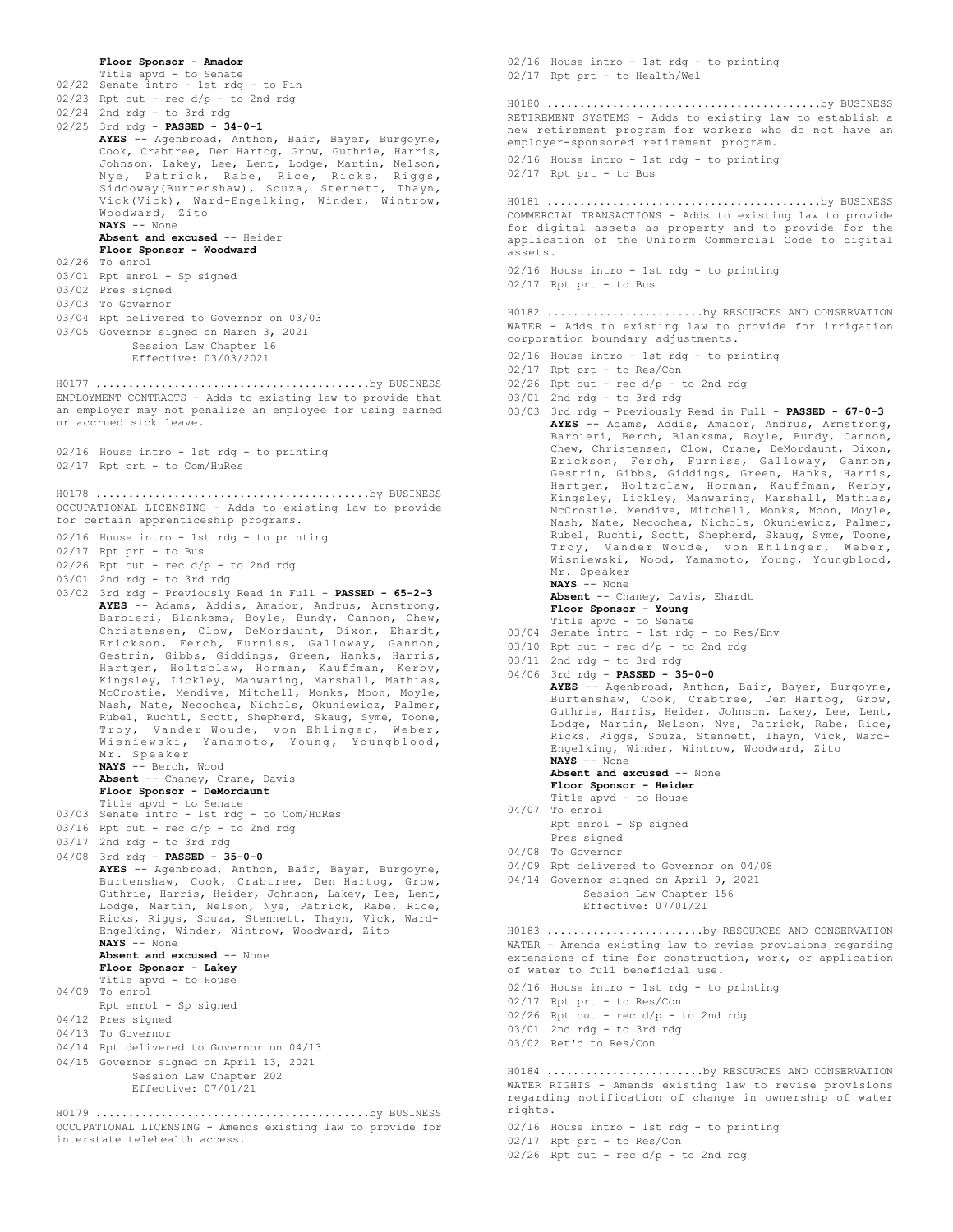```
03/01 2nd rdg - to 3rd rdg
03/03 3rd rdg - Previously Read in Full - PASSED - 67-0-3
       AYES -- Adams, Addis, Amador, Andrus, Armstrong,
       Barbieri, Berch, Blanksma, Boyle, Bundy, Cannon,
       Chew, Christensen, Clow, Crane, DeMordaunt, Dixon,
       Erickson, Ferch, Furniss, Galloway, Gannon,
       Gestrin, Gibbs, Giddings, Green, Hanks, Harris,
       Hartgen, Holtzclaw, Horman, Kauffman, Kerby,
Kingsley, Lickley, Manwaring, Marshall, Mathias,
       McCrostie, Mendive, Mitchell, Monks, Moon, Moyle,
       Nash, Nate, Necochea, Nichols, Okuniewicz, Palmer,
       Rubel, Ruchti, Scott, Shepherd, Skaug, Syme, Toone,
       Troy, Vander Woude, von Ehlinger, Weber,
       Wisniewski, Wood, Yamamoto, Young, Youngblood,
       Mr. Speaker
       NAYS -- None
       Absent -- Chaney, Davis, Ehardt
       Floor Sponsor - Blanksma
Title apvd - to Senate
03/04 Senate intro - 1st rdg - to Res/Env
03/10 Rpt out - rec d/p - to 2nd rdg
03/11 2nd rdg - to 3rd rdg
04/06 3rd rdg - PASSED - 35-0-0
       AYES -- Agenbroad, Anthon, Bair, Bayer, Burgoyne,
       Burtenshaw, Cook, Crabtree, Den Hartog, Grow,
       Guthrie, Harris, Heider, Johnson, Lakey, Lee, Lent,
Lodge, Martin, Nelson, Nye, Patrick, Rabe, Rice,
Ricks, Riggs, Souza, Stennett, Thayn, Vick, Ward-
       Engelking, Winder, Wintrow, Woodward, Zito
       NAYS -- None
       Absent and excused -- None
       Floor Sponsor - Stennett
       Title apvd - to House
04/07 To enrol
       Rpt enrol - Sp signed
       Pres signed
04/08 To Governor
04/09 Rpt delivered to Governor on 04/08
04/14 Governor signed on April 9, 2021
            Session Law Chapter 157
            Effective: 07/01/21
FLOOD CONTROL DISTRICTS - Amends existing law to provide
that lands annexed to a district may be contiguous or
noncontiguous to the existing district.
02/16 House intro - 1st rdg - to printing
02/17 Rpt prt - to Res/Con
02/26 Rpt out - rec d/p - to 2nd rdg
03/01 2nd rdg - to 3rd rdg
03/03 3rd rdg - Previously Read in Full - PASSED - 67-0-3
       AYES -- Adams, Addis, Amador, Andrus, Armstrong,
       Barbieri, Berch, Blanksma, Boyle, Bundy, Cannon,
       Chew, Christensen, Clow, Crane, DeMordaunt, Dixon,
       Erickson, Ferch, Furniss, Galloway, Gannon,
       Gestrin, Gibbs, Giddings, Green, Hanks, Harris,
       Hartgen, Holtzclaw, Horman, Kauffman, Kerby,
Kingsley, Lickley, Manwaring, Marshall, Mathias,
       McCrostie, Mendive, Mitchell, Monks, Moon, Moyle,
Nash, Nate, Necochea, Nichols, Okuniewicz, Palmer,
       Rubel, Ruchti, Scott, Shepherd, Skaug, Syme, Toone,
       Troy, Vander Woude, von Ehlinger, Weber,
       Wisniewski, Wood, Yamamoto, Young, Youngblood,
       Mr. Speaker
       NAYS -- None
       Absent -- Chaney, Davis, Ehardt
       Floor Sponsor - Yamamoto
Title apvd - to Senate
03/04 Senate intro - 1st rdg - to Res/Env
03/10 Rpt out - rec d/p - to 2nd rdg
03/11 2nd rdg - to 3rd rdg
04/06 3rd rdg - PASSED - 35-0-0
       AYES -- Agenbroad, Anthon, Bair, Bayer, Burgoyne,
       Burtenshaw, Cook, Crabtree, Den Hartog, Grow,
       Guthrie, Harris, Heider, Johnson, Lakey, Lee, Lent,
Lodge, Martin, Nelson, Nye, Patrick, Rabe, Rice,
Ricks, Riggs, Souza, Stennett, Thayn, Vick, Ward-
       Engelking, Winder, Wintrow, Woodward, Zito
       NAYS -- None
       Absent and excused -- None
       Floor Sponsor - Johnson
       Title apvd - to House
04/07 To enrol
       Rpt enrol - Sp signed
       Pres signed
04/08 To Governor
H0185 ........................by RESOURCES AND CONSERVATION
```
04/09 Rpt delivered to Governor on 04/08 04/14 Governor signed on April 9, 2021 Session Law Chapter 158 Effective: 07/01/21

WATER - Amends existing law to revise provisions regarding notices of claim associated with the use of stockwater on federal land and to revise provisions regarding the director's determination of specified elements to define and administer the water rights acquired under state law. H0186 ........................by RESOURCES AND CONSERVATION

- 02/16 House intro 1st rdg to printing
- 02/17 Rpt prt to Res/Con
- $02/26$  Rpt out rec d/p to 2nd rdg
- 03/01 2nd rdg to 3rd rdg
- 03/03 3rd rdg Previously Read in Full **PASSED 66-0-4 AYES** -- Adams, Addis, Amador, Andrus, Armstrong, Barbieri, Berch, Blanksma, Boyle, Bundy, Cannon, Chew, Christensen, Clow, Crane, DeMordaunt, Dixon, Erickson, Ferch, Furniss, Galloway, Gannon, Gestrin, Gibbs, Giddings, Green, Hanks, Harris, Hartgen, Holtzclaw, Kauffman, Kerby, Kingsley, Lickley, Manwaring, Marshall, Mathias, McCrostie, Mendive, Mitchell, Monks, Moon, Moyle, Nash, Nate, Necochea, Nichols, Okuniewicz, Palmer, Rubel, Ruchti, Scott, Shepherd, Skaug, Syme, Toone, Troy, Vander Woude, von Ehlinger, Weber, Wisniewski, Wood, Yamamoto, Young, Youngblood, Mr. Speaker **NAYS** -- None

**Absent** -- Chaney, Davis, Ehardt, Horman **Floor Sponsor - Lickley**

Title apvd - to Senate

- 03/04 Senate intro 1st rdg to Res/Env
- $03/10$  Rpt out rec  $d/p$  to 2nd rdg
- 03/11 2nd rdg to 3rd rdg
- 04/06 3rd rdg **PASSED 35-0-0**

**AYES** -- Agenbroad, Anthon, Bair, Bayer, Burgoyne, Burtenshaw, Cook, Crabtree, Den Hartog, Grow, Guthrie, Harris, Heider, Johnson, Lakey, Lee, Lent, Lodge, Martin, Nelson, Nye, Patrick, Rabe, Rice, Ricks, Riggs, Souza, Stennett, Thayn, Vick, Ward-Engelking, Winder, Wintrow, Woodward, Zito **NAYS** -- None

**Absent and excused** -- None

**Floor Sponsor - Harris**

- Title apvd to House 04/07 To enrol Rpt enrol - Sp signed
- Pres signed
- 04/08 To Governor
- 04/09 Rpt delivered to Governor on 04/08
- 04/14 Governor signed on April 9, 2021 Session Law Chapter 159 Effective: 07/01/21

FISH AND GAME - Adds to existing law to provide for motorized use restrictions in recreational access agreements. H0187 ........................by RESOURCES AND CONSERVATION

- 02/16 House intro 1st rdg to printing
- 02/17 Rpt prt to Res/Con
- $02/24$  Rpt out rec  $d/p$  to 2nd rdg
- 02/25 2nd rdg to 3rd rdg
- 03/01 3rd rdg Previously Read in Full **PASSED 50-19-**

**1 AYES** -- Adams, Addis, Andrus, Berch, Blanksma, Boyle, Bundy, Cannon, Chaney, Chew, Clow, Crane, Davis, Erickson, Furniss, Galloway, Gannon, Gestrin, Gibbs, Green, Hartgen, Holtzclaw, Horman, Kauffman, Kerby, Lickley, Manwaring, Marshall, Mathias, McCrostie, Mendive, Mitchell, Monks, Moyle, Nash, Necochea, Okuniewicz, Palmer, Rubel, Ruchti, Shepherd, Syme, Toone, Troy, Vander Woude, Weber, Wood, Yamamoto, Youngblood, Mr. Speaker **NAYS** -- Armstrong, Barbieri, Christensen, DeMordaunt, Dixon, Ehardt, Ferch, Giddings, Hanks, Harris, Kingsley, Moon, Nate, Nichols, Scott, Skaug, von Ehlinger, Wisniewski, Young **Absent** -- Amador **Floor Sponsor - Mendive**

Title apvd - to Senate

- 03/02 Senate intro 1st rdg to Res/Env
- $03/15$  Rpt out rec  $d/p$  to 2nd rdg
- 03/16 2nd rdg to 3rd rdg
- 04/07 3rd rdg **PASSED 33-2-0**
	- **AYES** -- Agenbroad, Anthon, Bair, Burgoyne,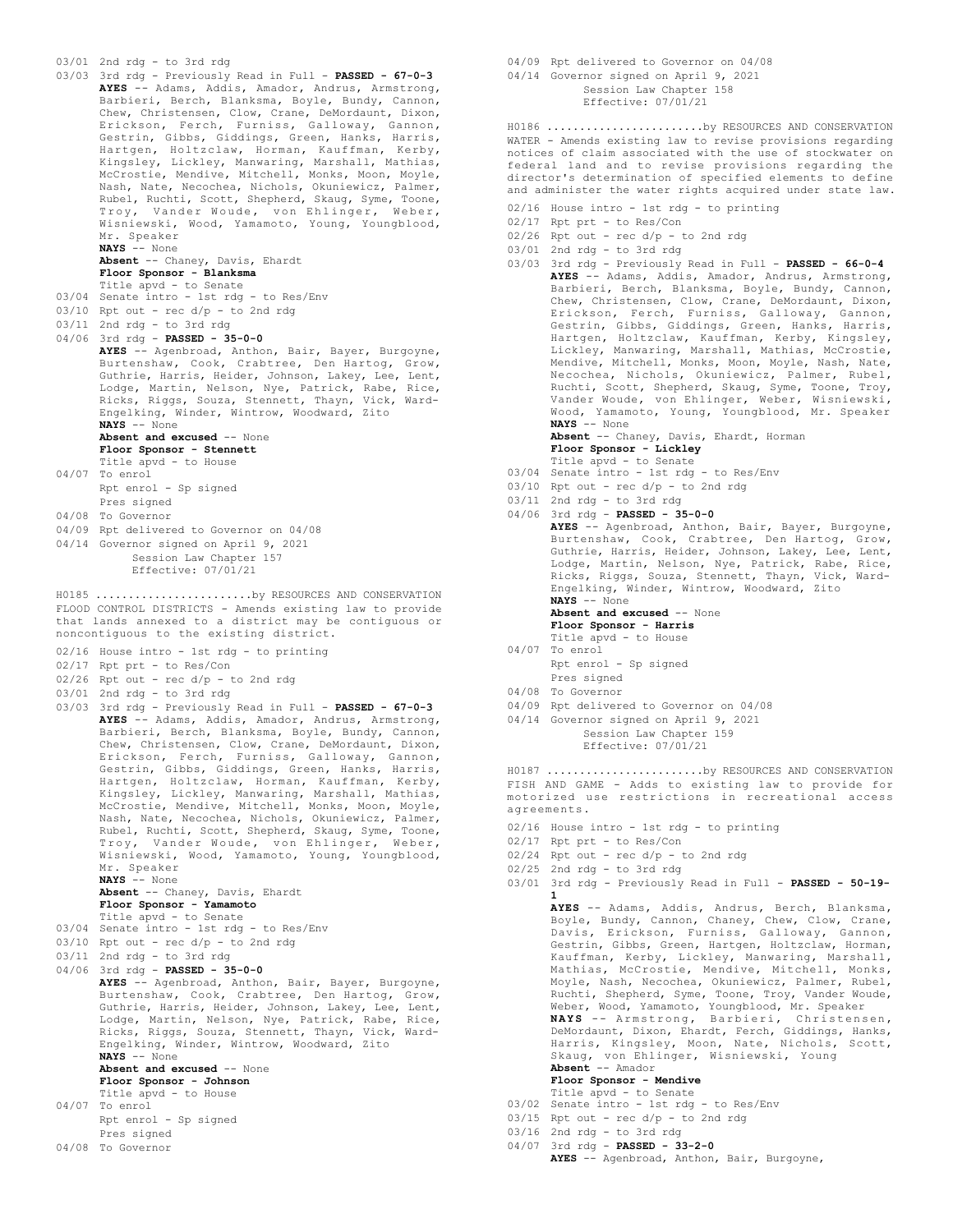Burtenshaw, Cook, Crabtree, Den Hartog, Grow, Guthrie, Harris, Heider, Johnson, Lakey, Lee, Lent, Lodge, Martin, Nelson, Nye, Patrick, Rabe, Rice, Ricks, Riggs, Souza, Stennett, Thayn, Vick, Ward-Engelking, Winder, Wintrow, Woodward **NAYS** -- Bayer, Zito **Absent and excused** -- None **Floor Sponsor - Vick** Title apvd - to House 04/08 To enrol Rpt enrol - Sp signed 04/09 Pres signed 04/12 To Governor 04/13 Rpt delivered to Governor on 04/12 04/15 Governor signed on April 14, 2021 Session Law Chapter 218 Effective: 07/01/21 DEPARTMENT OF ADMINISTRATION - Amends existing law to revise a provision regarding a certain limitation for public works projects. 02/16 House intro - 1st rdg - to printing 02/17 Rpt prt - to Com/HuRes H0188 ......................by COMMERCE AND HUMAN RESOURCES CRIMINAL HISTORY RECORDS - Amends existing law to provide that criminal history records shall be shielded from disclosure under certain circumstances. 02/16 House intro - 1st rdg - to printing 02/17 Rpt prt - to Jud H0189 ...............by JUDICIARY, RULES AND ADMINISTRATION PUBLIC ASSISTANCE - Amends existing law to establish a Public Assistance Fraud Control Unit in the Idaho State Police. 02/16 House intro - 1st rdg - to printing 02/17 Rpt prt - to Jud H0190 ...............by JUDICIARY, RULES AND ADMINISTRATION DOMESTIC RELATIONS - Adds to existing law to provide for a delegation of parental powers to a temporary caregiver through a power of attorney and to provide requirements for temporary care assistance programs. 02/16 House intro - 1st rdg - to printing 02/17 Rpt prt - to Jud 03/02 Rpt out - rec d/p - to 2nd rdg 03/03 2nd rdg - to 3rd rdg 03/04 3rd rdg - Previously Read in Full - **PASSED - 67-0-3 AYES** -- Addis, Amador, Andrus, Armstrong, Barbieri, Berch, Blanksma, Boyle, Bundy, Cannon, Chaney, Chew, Christensen, Clow, Crane, Davis, Dixon, Ehardt, Erickson, Ferch, Furniss, Galloway, Gannon, Gibbs, Giddings, Green, Hanks, Harris, Hartgen, Holtzclaw, Horman, Kauffman, Kerby, Kingsley, Lickley, Manwaring, Marshall, Mathias, McCrostie, Mendive, Mitchell, Monks, Moon, Moyle, Nash, Nate, Necochea, Nichols, Okuniewicz, Palmer, Rubel, Ruchti, Scott, Shepherd, Skaug, Syme, Toone, Troy, Vander Woude, von Ehlinger, Weber, Wisniewski, Wood, Yamamoto, Young, Youngblood, Mr. Speaker **NAYS** -- None **Absent** -- Adams, DeMordaunt, Gestrin **Floor Sponsor - Dixon** Title apvd - to Senate 03/05 Senate intro - 1st rdg - to Jud 03/11 Rpt out - to 14th Ord 03/18 Rpt out amen - to 1st rdg as amen 1st rdg - to 2nd rdg as amen 03/19 2nd rdg - to 3rd rdg as amen 04/06 3rd rdg as amen - **PASSED - 35-0-0 AYES** -- Agenbroad, Anthon, Bair, Bayer, Burgoyne, Burtenshaw, Cook, Crabtree, Den Hartog, Grow, Guthrie, Harris, Heider, Johnson, Lakey, Lee, Lent, Lodge, Martin, Nelson, Nye, Patrick, Rabe, Rice, Ricks, Riggs, Souza, Stennett, Thayn, Vick, Ward-Engelking, Winder, Wintrow, Woodward, Zito **NAYS** -- None **Absent and excused** -- None **Floor Sponsor - Lee** Title apvd - to House 04/07 Ref'd to Jud for concurrence rec 04/08 Rpt out - Rec concurrence House concurred in Senate amens -to engros H0191aaS ............by JUDICIARY, RULES AND ADMINISTRATION 04/09 Rpt engros - 1st rdg - to 2nd rdg as amen 04/12 2nd rdg - to 3rd rdg as amen 04/13 3rd rdg as amen - Previously Read in Full - **PASSED - 67-1-2 AYES** -- Adams, Addis, Amador, Andrus, Armstrong, Barbieri, Blanksma, Boyle, Bundy, Cannon, Chaney, Chew, Christensen, Clow, Crane, Davis, DeMordaunt, Dixon, Ehardt, Erickson, Ferch, Furniss(Blanchard), Galloway, Gannon, Gibbs, Giddings, Green, Hanks, Harris, Hartgen, Holtzclaw, Horman, Kauffman, Kerby, Kingsley, Lickley, Manwaring, Marshall, Mathias, McCrostie, Mendive, Mitchell, Monks, Moon, Moyle, Nash, Nate, Necochea, Nichols, Okuniewicz, Palmer, Rubel, Ruchti, Scott, Shepherd, Skaug, Syme, Toone, Troy, Vander Woude, von Ehlinger, Weber, Wisniewski, Yamamoto, Young, Youngblood, Mr. Speaker **NAYS** -- Berch **Absent** -- Gestrin, Wood **Floor Sponsor - Dixon** Title apvd - to enrol 04/14 Rpt enrol - Sp signed Pres signed 04/19 To Governor 04/20 Rpt delivered to Governor on 04/19 04/23 Governor signed on April 22, 2021 Session Law Chapter 269

PUBLIC DEFENSE - Amends, repeals, and adds to existing law to establish a restructured public defense system in this state consisting of the State Board of Public Defense, the Office of the State Chief Public Defender, the District Offices of Public Defense, and the Judicial District Oversight Boards. H0192 ...............by JUDICIARY, RULES AND ADMINISTRATION

02/16 House intro - 1st rdg - to printing 02/17 Rpt prt - to Jud

Effective: 07/01/21

CHILD SUPPORT - Amends existing law to provide that a lien for child support delinquency attaches to certain property and to provide for calculation of a self-employed parent's financial resources for purposes of determining child support. H0193 ...............by JUDICIARY, RULES AND ADMINISTRATION

- 02/16 House intro 1st rdg to printing
- 02/17 Rpt prt to Jud
- 02/24 Rpt out rec d/p to 2nd rdg
- 02/25 2nd rdg to 3rd rdg
- 03/01 3rd rdg Previously Read in Full **PASSED 36-33- 1**

**AYES** -- Addis, Andrus, Berch, Blanksma, Cannon, Chaney, Chew, Clow, Davis, Erickson, Furniss, Galloway, Gannon, Gibbs, Green, Hartgen, Horman, Kauffman, Kerby, Lickley, Manwaring, Marshall, Mathias, McCrostie, Nash, Nate, Necochea, Rubel, Ruchti, Syme, Toone, Troy, Weber, Wood, Youngblood, Mr. Speaker

**NAYS** -- Adams, Armstrong, Barbieri, Boyle, Bundy, Christensen, Crane, DeMordaunt, Dixon, Ehardt, Ferch, Gestrin, Giddings, Hanks, Harris, Holtzclaw, Kingsley, Mendive, Mitchell, Monks, Moon, Moyle, Nichols, Okuniewicz, Palmer, Scott, Shepherd, Skaug, Vander Woude, von Ehlinger, Wisniewski, Yamamoto, Young **Absent** -- Amador

**Floor Sponsor - Andrus**

- Title apvd to Senate
- 03/02 Senate intro 1st rdg to Jud
- 03/18 Rpt out to 14th Ord

CHILD SUPPORT - Amends existing law to provide that the Department of Health and Welfare shall file a contempt affidavit with the court that issued a child support order under certain circumstances, to provide that an obligor in contempt of a child support order may not petition to modify child custody under certain circumstances, and to provide a probation program for delinquent obligors. H0194 ...............by JUDICIARY, RULES AND ADMINISTRATION

02/16 House intro - 1st rdg - to printing 02/17 Rpt prt - to Jud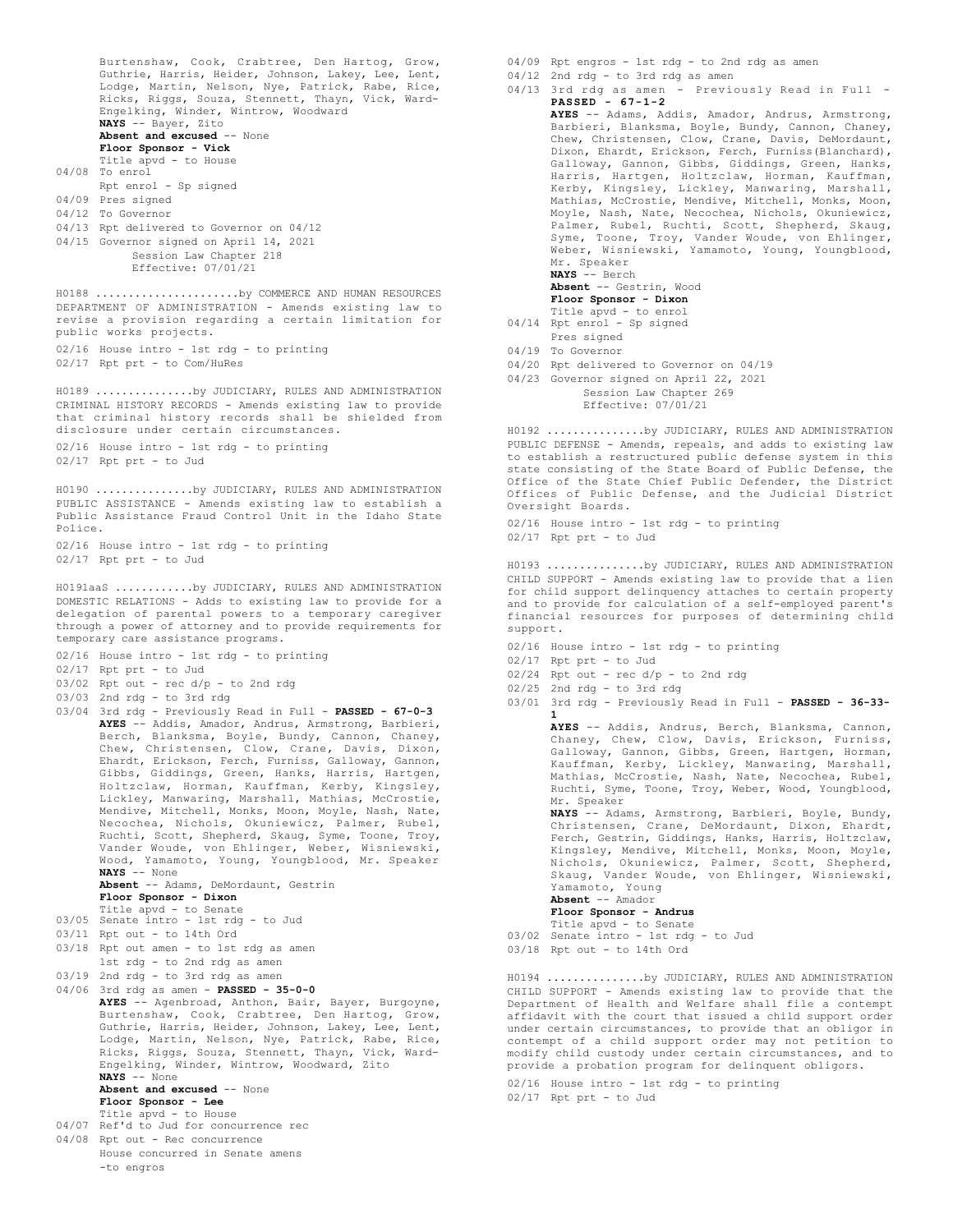```
TARGETED PICKETING - Adds to existing law to prohibit
targeted picketing.
02/16 House intro - 1st rdg - to printing
02/17 Rpt prt - to Jud
02/22 Rpt out - rec d/p - to 2nd rdg
02/23 2nd rdg - to 3rd rdg
02/26 To Gen Ord
03/02 Ret'd to Jud
03/08 Rpt out - w/o rec - to 2nd rdg
03/09 2nd rdg - to 3rd rdg
       Rls susp - Motion to Lay on the Table - FAILED
       FAILED - 31-38-1
       AYES -- Berch, Cannon, Chaney, Chew, Clow, Davis,
       Erickson, Furniss, Gannon, Gibbs, Green, Hartgen,
       Horman, Kauffman, Kerby, Lickley, Manwaring,
       Marshall, Mathias, McCrostie, Mitchell, Nash,
       Necochea, Rubel, Ruchti, Syme, Toone, Troy, Wood,
       Youngblood, Mr. Speaker
NAYS -- Addis, Amador, Andrus, Armstrong, Barbieri,
       Blanksma, Boyle, Bundy, Christensen, Crane,
       DeMordaunt, Dixon, Ehardt, Ferch, Galloway,
       Gestrin, Giddings, Hanks, Harris, Holtzclaw,
Kingsley, Mendive, Monks, Moon, Moyle, Nate,
       Nichols, Okuniewicz, Palmer, Scott, Shepherd,
Skaug, Vander Woude, von Ehlinger, Weber,
       Wisniewski, Yamamoto, Young
       Absent -- Adams
       Floor Sponsors - Green & Chaney
       Filed in Office of the Chief Clerk
H0195 ...............by JUDICIARY, RULES AND ADMINISTRATION
LABOR - Adds to existing law to provide certain protections
for employment applicants with a criminal record.
02/16 House intro - 1st rdg - to printing
02/17 Rpt prt - to Jud
H0196 ...............by JUDICIARY, RULES AND ADMINISTRATION
INFRACTIONS - Amends existing law to revise the penalties
for city and county ordinances and to prohibit the issuance
of certain orders and proclamations.
02/16 House intro - 1st rdg - to printing
02/17 Rpt prt - to Jud
H0197 ...............by JUDICIARY, RULES AND ADMINISTRATION
PRECINCT COMMITTEEMAN - Amends existing law to clarify
qualifications of a precinct committeeman.
02/16 House intro - 1st rdg - to printing
02/17 Rpt prt - to St Aff
03/04 Rpt out - rec d/p - to 2nd rdg
03/05 2nd rdg - to 3rd rdg
03/08 3rd rdg - Previously Read in Full - PASSED - 68-1-1
       AYES -- Adams(LaNier), Addis, Amador, Andrus,
       Barbieri, Berch, Blanksma, Boyle, Bundy, Cannon,
       Chaney, Chew, Christensen, Clow, Crane, Davis,
       DeMordaunt, Dixon, Ehardt, Erickson, Ferch,
Furniss, Galloway, Gannon, Gestrin, Gibbs,
       Giddings, Green, Hanks, Hartgen, Holtzclaw, Horman,
       Kauffman, Kerby, Kingsley, Lickley, Manwaring,
       Marshall, Mathias, McCrostie, Mendive, Mitchell,
       Monks, Moon, Moyle, Nash, Nate, Necochea, Nichols,
       Okuniewicz, Palmer, Rubel, Ruchti, Scott, Shepherd,
Skaug, Syme, Toone, Troy, Vander Woude,
von Ehlinger, Weber, Wisniewski, Wood, Yamamoto,
       Young, Youngblood, Mr. Speaker
NAYS -- Armstrong
       Absent -- Harris
       Floor Sponsor - Syme
Title apvd - to Senate
03/09 Senate intro - 1st rdg - to St Aff
03/15 Rpt out - rec d/p - to 2nd rdg
03/16 2nd rdg - to 3rd rdg
04/07 3rd rdg - PASSED - 35-0-0
       AYES -- Agenbroad, Anthon, Bair, Bayer, Burgoyne,
       Burtenshaw, Cook, Crabtree, Den Hartog, Grow,
       Guthrie, Harris, Heider, Johnson, Lakey, Lee, Lent,
       Lodge, Martin, Nelson, Nye, Patrick, Rabe, Rice,
Ricks, Riggs, Souza, Stennett, Thayn, Vick, Ward-
       Engelking, Winder, Wintrow, Woodward, Zito
       NAYS -- None
       Absent and excused -- None
       Floor Sponsor - Lodge
       Title apvd - to House
04/08 To enrol
       Rpt enrol - Sp signed
H0198 .....................................by STATE AFFAIRS
```

```
04/09 Pres signed
04/12 To Governor
04/13 Rpt delivered to Governor on 04/12
04/15 Governor signed on April 13, 2021
            Session Law Chapter 203
            Effective: 07/01/21
TAXATION - Amends and repeals existing law to revise income
and sales tax rates, to repeal the grocery tax credit, and
to provide for transfers from the Tax Relief Fund.
02/16 House intro - 1st rdg - to printing
02/17 Rpt prt - to Rev/Tax
H0199 ..............................by REVENUE AND TAXATION
APPROPRIATIONS - DEPARTMENT OF HEALTH AND WELFARE - WELFARE
DIVISION - Relates to the appropriation to the Department
of Health and Welfare for fiscal year 2021.
02/17 House intro - 1st rdg - to printing
02/18 Rpt prt - to 2nd rdg
02/19 2nd rdg - to 3rd rdg
02/22 3rd rdg - Previously Read in Full - PASSED - 40-30-
       0
       AYES -- Addis, Amador, Berch, Blanksma, Bundy,
Cannon, Chaney, Chew, Davis, Dixon, Erickson,
       Furniss, Galloway, Gannon, Gibbs, Green, Hartgen,
       Holtzclaw, Horman, Kauffman, Kerby, Lickley,
       Manwaring, Marshall, Mathias, McCrostie, Mitchell,
       Nash, Necochea, Palmer, Rubel, Ruchti, Syme, Toone,
       Troy, Vander Woude, Wood, Yamamoto, Youngblood,
       Mr. Speaker<br>NAYS -- Adams, Andrus, Armstrong, Barbieri, Boyle,<br>Christensen, Clow, Crane, DeMordaunt, Ehardt,
       Ferch, Gestrin, Giddings, Hanks, Harris, Kingsley,
       Mendive, Monks, Moon, Moyle, Nate, Nichols,
       Okuniewicz, Scott, Shepherd, Skaug, von Ehlinger,
       Weber, Wisniewski, Young
       Absent -- None
       Floor Sponsor - Troy
       Title apvd - to Senate
02/23 Senate intro - 1st rdg - to Fin
02/26 Rpt out - rec d/p - to 2nd rdg
03/01 2nd rdg - to 3rd rdg
03/08 3rd rdg - PASSED - 27-8-0
AYES -- Agenbroad, Bair, Burgoyne, Burtenshaw,
       Cook, Crabtree, Grow, Guthrie, Harris, Heider,
Johnson, Lakey, Lee, Lent, Lodge, Martin, Nelson,
       Nye, Patrick, Rabe, Ricks, Riggs, Stennett, Ward-
       Engelking, Winder, Wintrow, Woodward
       NAYS -- Anthon, Bayer, Den Hartog, Rice, Souza,
       Thayn, Vick, Zito
       Absent and excused -- None
       Floor Sponsor - Riggs
       Title apvd - to House
03/09 To enrol
03/10 Rpt enrol - Sp signed
      Pres signed
03/11 To Governor
03/12 Rpt delivered to Governor on 03/11
03/16 Governor signed on March 12, 2021
            Session Law Chapter 50
            Effective: 03/12/2021
H0200 ....................................by APPROPRIATIONS
ELECTRICAL CONTRACTORS AND JOURNEYMEN - Amends existing law
to provide certain exemptions regarding electrical
contractors and journeymen and to provide for preemption of
local jurisdictions and the state fire marshal as to such
exemptions.
02/17 House intro - 1st rdg - to printing
02/18 Rpt prt - to Bus
H0201 .....................................by STATE AFFAIRS
STATE DISASTER PREPAREDNESS ACT - Amends existing law to
revise the definitions of "disaster" and "militia" and to
define "epidemic" and "pandemic."
02/17 House intro - 1st rdg - to printing
02/18 Rpt prt - to Transp
02/19 Rpt out - Ret'd to Desk for re-referral
H0202 .....................................by STATE AFFAIRS
```
- Ref'd to St Aff
- $02/22$  Rpt out rec  $d/p$  to 2nd rdg
- 02/23 2nd rdg to 3rd rdg
- 02/25 Ret'd to St Aff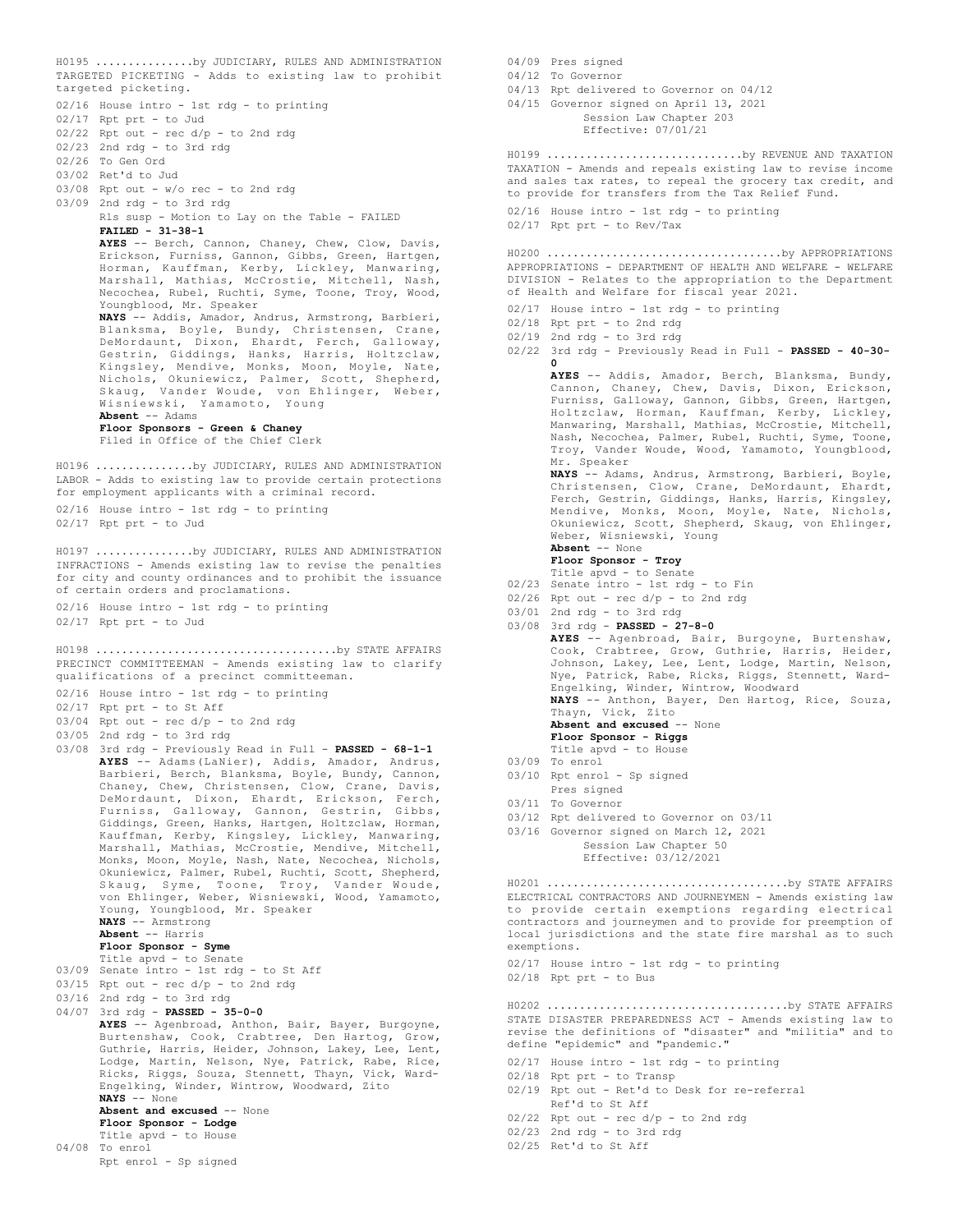PUBLIC SCHOOLS - Amends existing law to provide that persons qualified to drive school buses who have retired may be rehired while still receiving PERSI benefits. 02/18 House intro - 1st rdg - to printing 02/19 Rpt prt - to Educ  $02/26$  Rpt out - rec  $d/p$  - to 2nd rdg 03/01 2nd rdg - to 3rd rdg 03/03 3rd rdg - Previously Read in Full - **PASSED - 67-0-3 AYES** -- Adams, Addis, Amador, Andrus, Armstrong, Barbieri, Berch, Blanksma, Boyle, Bundy, Cannon, Chew, Christensen, Clow, Crane, DeMordaunt, Dixon, Erickson, Ferch, Furniss, Galloway, Gannon, Gestrin, Gibbs, Giddings, Green, Hanks, Harris, Hartgen, Holtzclaw, Horman, Kauffman, Kerby, Kingsley, Lickley, Manwaring, Marshall, Mathias, McCrostie, Mendive, Mitchell, Monks, Moon, Moyle, Nash, Nate, Necochea, Nichols, Okuniewicz, Palmer, Rubel, Ruchti, Scott, Shepherd, Skaug, Syme, Toone, Troy, Vander Woude, von Ehlinger, Weber, Wisniewski, Wood, Yamamoto, Young, Youngblood, Mr. Speaker **NAYS** -- None **Absent** -- Chaney, Davis, Ehardt **Floor Sponsor - Mendive** Title apvd - to Senate 03/04 Senate intro - 1st rdg - to Educ 03/09 Rpt out - rec  $d/p - t$ o 2nd rdg 03/10 2nd rdg - to 3rd rdg 04/06 3rd rdg - **PASSED - 35-0-0** AYES -- Agenbroad, Anthon, Bair, Bayer, Burgoyne, Burtenshaw, Cook, Crabtree, Den Hartog, Grow, Guthrie, Harris, Heider, Johnson, Lakey, Lee, Lent, Lodge, Martin, Nelson, Nye, Patrick, Rabe, Rice, Ricks, Riggs, Souza, Stennett, Thayn, Vick, Ward-Engelking, Winder, Wintrow, Woodward, Zito **NAYS** -- None Absent and excused -- None **Floor Sponsor - Souza** Title apvd - to House 04/07 To enrol Rpt enrol - Sp signed Pres signed 04/08 To Governor 04/09 Rpt delivered to Governor on 04/08 04/15 Governor signed on April 13, 2021 Session Law Chapter 204 Effective: 04/13/2021 APPROPRIATIONS - DEPARTMENT OF PARKS AND RECREATION - Relates to the appropriation to the Department of Parks and Recreation for fiscal year 2021. 02/18 House intro - 1st rdg - to printing 02/19 Rpt prt - to 2nd rdg 02/22 2nd rdg - to 3rd rdg 02/24 3rd rdg - Previously Read in Full - **PASSED - 35-33- 2 AYES** -- Addis, Armstrong, Berch, Bundy, Cannon, Chaney, Chew, Davis, Erickson, Furniss, Galloway, Gannon, Gestrin, Gibbs, Green, Hartgen, Horman, Kauffman, Kerby, Lickley, Manwaring, Mathias, McCrostie, Mitchell, Moyle, Nash, Necochea, Rubel, Ruchti, Syme, Toone, Troy, Weber, Youngblood, Mr. Speaker **NAYS** -- Adams, Andrus, Barbieri, Blanksma, Boyle, Christensen, Clow, Crane, DeMordaunt, Dixon, Ehardt, Ferch, Giddings, Hanks, Harris, Holtzclaw, Kingsley, Marshall, Mendive, Monks, Moon, Nate, Nichols(Brooks), Okuniewicz, Palmer, Scott, Shepherd, Skaug, Vander Woude, von Ehlinger, Wisniewski, Yamamoto, Young **Absent** -- Amador, Wood **Floor Sponsor - Troy** Title apvd - to Senate 02/25 Senate intro - 1st rdg - to Fin  $02/26$  Rpt out - rec  $d/p$  - to 2nd rdg 03/01 2nd rdg - to 3rd rdg 03/08 3rd rdg - **PASSED - 31-4-0 AYES** -- Agenbroad, Anthon, Bair, Burgoyne, Burtenshaw, Cook, Crabtree, Grow, Guthrie, Harris, Heider, Johnson, Lakey, Lee, Lent, Lodge, Martin, Nelson, Nye, Patrick, Rabe, Rice, Ricks, Riggs, Souza, Stennett, Thayn, Ward-Engelking, Winder, Wintrow, Woodward **NAYS** -- Bayer, Den Hartog, Vick, Zito **Absent and excused** -- None H0204 ....................................by APPROPRIATIONS

H0203 .........................................by EDUCATION

**Floor Sponsor - Lent** Title apvd - to House 03/09 To enrol 03/10 Rpt enrol - Sp signed

- Pres signed 03/11 To Governor
- 03/12 Rpt delivered to Governor on 03/11
- 03/17 Governor signed on March 16, 2021 Session Law Chapter 56 Effective: 03/16/2021

APPROPRIATIONS - IDAHO STATE POLICE - Relates to the appropriation to the Idaho State Police for fiscal year 2021. H0205 ....................................by APPROPRIATIONS

- 02/18 House intro 1st rdg to printing
- 02/19 Rpt prt to 2nd rdg
- 02/22 2nd rdg to 3rd rdg
- 02/24 3rd rdg Previously Read in Full **PASSED 43-25- 2**

**AYES** -- Addis, Berch, Bundy, Cannon, Chaney, Chew, Christensen, Clow, Davis, Ehardt, Erickson, Furniss, Galloway, Gannon, Gestrin, Gibbs, Green, Hartgen, Holtzclaw, Horman, Kauffman, Kerby, Lickley, Manwaring, Marshall, Mathias, McCrostie, Mitchell, Monks, Moyle, Nash, Necochea, Palmer, Rubel, Ruchti, Syme, Toone, Troy, von Ehlinger, Weber, Yamamoto, Youngblood, Mr. Speaker **NAYS** -- Adams, Andrus, Armstrong, Barbieri, Blanksma, Boyle, Crane, DeMordaunt, Dixon, Ferch, Giddings, Hanks, Harris, Kingsley, Mendive, Moon,

Nate, Nichols(Brooks), Okuniewicz, Scott, Shepherd, Skaug, Vander Woude, Wisniewski, Young **Absent** -- Amador, Wood

#### **Floor Sponsor - Syme**

- Title apvd to Senate 02/25 Senate intro 1st rdg to Fin
- 
- $02/26$  Rpt out rec d/p to 2nd rdg
- 03/01 2nd rdg to 3rd rdg
- 03/08 3rd rdg **PASSED 34-1-0 AYES** -- Agenbroad, Anthon, Bair, Bayer, Burgoyne, Burtenshaw, Cook, Crabtree, Den Hartog, Grow, Guthrie, Harris, Heider, Johnson, Lakey, Lee, Lent, Lodge, Martin, Nelson, Nye, Patrick, Rabe, Rice, Ricks, Riggs, Souza, Stennett, Thayn, Vick, Ward-Engelking, Winder, Wintrow, Woodward **NAYS** -- Zito Absent and excused -- None

**Floor Sponsor - Agenbroad** Title apvd - to House

- 03/09 To enrol
- 03/10 Rpt enrol Sp signed
- Pres signed
- 03/11 To Governor
- 03/12 Rpt delivered to Governor on 03/11
- 03/16 Governor signed on March 15, 2021 Session Law Chapter 53 Effective: 03/15/2021

APPROPRIATIONS - STATE TAX COMMISSION - Relates to the appropriation to the State Tax Commission for fiscal year  $2021.$ H0206 ....................................by APPROPRIATIONS

- 02/18 House intro 1st rdg to printing
- 02/19 Rpt prt to 2nd rdg
- 02/22 2nd rdg to 3rd rdg
- 02/24 3rd rdg Previously Read in Full **PASSED 67-0-3 AYES** -- Adams, Addis, Andrus, Armstrong, Barbieri, Berch, Blanksma, Boyle, Bundy, Cannon, Chaney, Chew, Christensen, Clow, Crane, DeMordaunt, Dixon, Ehardt, Erickson, Ferch, Furniss, Galloway, Gannon, Gestrin, Gibbs, Giddings, Green, Hanks, Harris, Hartgen, Holtzclaw, Horman, Kauffman, Kerby, Kingsley, Lickley, Manwaring, Marshall, Mathias, McCrostie, Mendive, Mitchell, Monks, Moon, Moyle, Nash, Nate, Necochea, Nichols(Brooks), Okuniewicz, Palmer, Rubel, Ruchti, Scott, Shepherd, Skaug, Syme, Toone, Troy, Vander Woude, von Ehlinger, Weber, Wisniewski, Yamamoto, Young, Youngblood, Mr. Speaker **NAYS** -- None **Absent** -- Amador, Davis, Wood

**Floor Sponsor - Horman**

- 
- Title apvd to Senate 02/25 Senate intro 1st rdg to Fin
- $02/26$  Rpt out rec  $d/p$  to 2nd rdg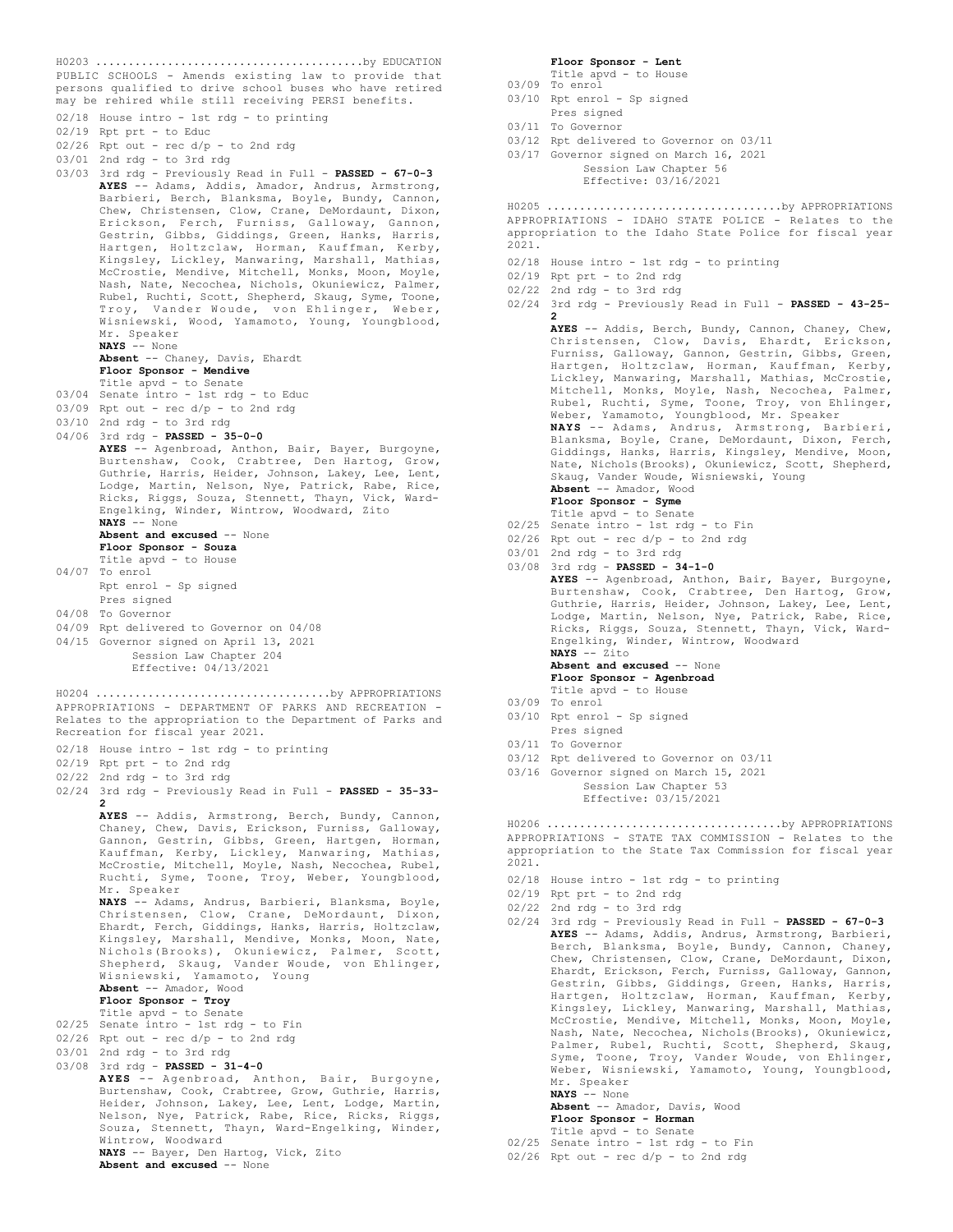```
03/01 2nd rdg - to 3rd rdg
03/08 3rd rdg - PASSED - 35-0-0
AYES -- Agenbroad, Anthon, Bair, Bayer, Burgoyne,
      Burtenshaw, Cook, Crabtree, Den Hartog, Grow,
      Guthrie, Harris, Heider, Johnson, Lakey, Lee, Lent,
      Lodge, Martin, Nelson, Nye, Patrick, Rabe, Rice,
      Ricks, Riggs, Souza, Stennett, Thayn, Vick, Ward-
      Engelking, Winder, Wintrow, Woodward, Zito
      NAYS -- None
      Absent and excused -- None
      Floor Sponsor - Grow
      Title apvd - to House
03/09 To enrol
03/10 Rpt enrol - Sp signed
      Pres signed
03/11 To Governor
03/12 Rpt delivered to Governor on 03/11
03/16 Governor signed on March 12, 2021
           Session Law Chapter 51
           Effective: 03/12/2021
APPROPRIATIONS - OMNIBUS - Reduces appropriations for
fiscal year 2021.
02/18 House intro - 1st rdg - to printing
02/19 Rpt prt - to 2nd rdg
02/22 2nd rdg - to 3rd rdg
02/24 3rd rdg - Previously Read in Full - PASSED - 62-5-3
      AYES -- Adams, Addis, Armstrong, Barbieri,
      Blanksma, Boyle, Bundy, Cannon, Chaney,
      Christensen, Clow, Crane, Davis, DeMordaunt, Dixon,
      Erickson, Ferch, Furniss, Galloway, Gannon,
      Gestrin, Gibbs, Giddings, Green, Hanks, Harris,
      Hartgen, Holtzclaw, Horman, Kauffman, Kerby,
      Kingsley, Lickley, Manwaring, Marshall, Mathias,
      McCrostie, Mendive, Mitchell, Monks, Moon, Moyle,
      Nash, Nate, Nichols(Brooks), Okuniewicz, Palmer,
      Ruchti, Scott, Shepherd, Skaug, Syme, Toone, Troy,
      Vander Woude, von Ehlinger, Weber, Wisniewski,
      Yamamoto, Young, Youngblood, Mr. Speaker
      NAYS -- Andrus, Berch, Chew, Necochea, Rubel
      Absent -- Amador, Ehardt, Wood
      Floor Sponsor - Troy
      Title apvd - to Senate
02/25 Senate intro - 1st rdg - to Fin
02/26 Rpt out - rec d/p - to 2nd rdg
03/01 2nd rdg - to 3rd rdg
03/08 3rd rdg - PASSED - 29-5-1
      AYES -- Agenbroad, Anthon, Bair, Bayer, Burtenshaw,
      Cook, Crabtree, Den Hartog, Grow, Guthrie, Harris,
      Heider, Johnson, Lakey, Lee, Lent, Lodge, Martin,
      Nye, Patrick, Rice, Ricks, Riggs, Souza, Thayn,
      Vick, Ward-Engelking, Winder, Zito
      NAYS -- Burgoyne, Nelson, Rabe, Stennett, Wintrow
      Absent and excused -- Woodward
      Floor Sponsor - Agenbroad
      Title apvd - to House
03/09 To enrol
03/10 Rpt enrol - Sp signed
     Pres signed
03/11 To Governor
03/12 Rpt delivered to Governor on 03/11
03/16 Governor signed on March 12, 2021
          Session Law Chapter 52
           Effective: 03/12/2021
H0207 ....................................by APPROPRIATIONS
PHARMACISTS - Amends existing law to remove a provision
regarding federal Food and Drug Administration-approved
labeling.
02/18 House intro - 1st rdg - to printing
02/19 Rpt prt - to Health/Wel
02/23 Rpt out - rec d/p - to 2nd rdg
02/24 2nd rdg - to 3rd rdg
02/25 3rd rdg - Previously Read in Full - PASSED - 66-0-4
      AYES -- Adams, Addis, Andrus, Armstrong, Barbieri,
      Berch, Blanksma, Bundy, Cannon, Chaney, Chew,
       Christensen, Clow, Crane, Davis, DeMordaunt, Dixon,
Ehardt, Erickson, Ferch, Furniss, Galloway, Gannon,
      Gestrin, Gibbs, Giddings, Green, Hanks, Harris,
      Hartgen, Holtzclaw, Horman, Kauffman, Kerby,
      Kingsley, Lickley, Manwaring, Marshall, McCrostie,
      Mendive, Mitchell, Monks, Moon, Moyle, Nash, Nate,
      Necochea, Nichols(Brooks), Okuniewicz, Palmer,
H0208 ................................by HEALTH AND WELFARE
```
Rubel, Ruchti, Scott, Shepherd, Skaug, Syme, Toone, Troy, von Ehlinger, Weber, Wisniewski, Wood,

Yamamoto, Young, Youngblood, Mr. Speaker **NAYS** -- None **Absent** -- Amador, Boyle, Mathias, Vander Woude **Floor Sponsor - Erickson** Title apvd - to Senate 02/26 Senate intro - 1st rdg - to Health/Wel  $03/02$  Rpt out - rec  $d/p$  - to 2nd rdg 03/03 2nd rdg - to 3rd rdg 03/11 3rd rdg - **PASSED - 35-0-0 AYES** -- Agenbroad, Anthon, Bair, Bayer, Burgoyne, Burtenshaw, Cook, Crabtree, Den Hartog, Grow, Guthrie, Harris, Heider, Johnson, Lakey, Lee, Lent, Lodge, Martin, Nelson, Nye, Patrick, Rabe, Rice, Ricks, Riggs, Souza, Stennett, Thayn, Vick, Ward-Engelking, Winder, Wintrow, Woodward, Zito **NAYS** -- None **Absent and excused** -- None **Floor Sponsor - Riggs** Title apvd - to House 03/12 To enrol 03/15 Rpt enrol - Sp signed Pres signed 03/16 To Governor 03/17 Rpt delivered to Governor on 03/16

03/18 Governor signed on March 17, 2021 Session Law Chapter 73

Effective: 07/01/21

MEDICAID - Adds to existing law to create a Medicaid budget stabilization fund. H0209 ................................by HEALTH AND WELFARE

- 02/18 House intro 1st rdg to printing
- 02/19 Rpt prt to Health/Wel
- $02/23$  Rpt out rec  $d/p$  to 2nd rdg
- $02/24$  2nd rdg to 3rd rdg
- 02/25 3rd rdg Previously Read in Full **FAILED 25-42- 3**

**AYES** -- Berch, Chew, Davis, Erickson, Gannon, Gibbs, Green, Hartgen, Kauffman, Lickley, Manwaring, Mathias, McCrostie, Mitchell, Nash, Necochea, Rubel, Ruchti, Skaug, Syme, Toone, Troy, Wood, Youngblood, Mr. Speaker

**NAYS** -- Adams, Addis, Andrus, Armstrong, Barbieri, Blanksma, Bundy, Cannon, Chaney, Christensen, Clow, Crane, DeMordaunt, Dixon, Ehardt, Ferch, Furniss, Galloway, Gestrin, Giddings, Hanks, Harris, Holtzclaw, Horman, Kerby, Kingsley, Marshall, Mendive, Monks, Moon, Moyle, Nate, Nichols(Brooks), Okuniewicz, Palmer, Scott, Shepherd, von Ehlinger, Weber, Wisniewski, Yamamoto, Young **Absent** -- Amador, Boyle, Vander Woude **Floor Sponsor - Wood**

Filed in Office of the Chief Clerk

SALES TAX - Amends existing law to revise provisions regarding the applicability of the sales and use tax to certain nonresidents and nonresident business entities purchasing vehicles in Idaho. H0210 ..............................by REVENUE AND TAXATION

- 02/18 House intro 1st rdg to printing
- 02/19 Rpt prt to Rev/Tax
- $02/23$  Rpt out rec d/p to 2nd rdg
- 02/24 2nd rdg to 3rd rdg
- 02/25 3rd rdg Previously Read in Full **PASSED 65-0-5 AYES** -- Adams, Addis, Andrus, Armstrong, Barbieri, Berch, Blanksma, Bundy, Cannon, Chaney, Chew, Christensen, Clow, Crane, Davis, DeMordaunt, Dixon, Ehardt, Erickson, Ferch, Furniss, Galloway, Gannon, Gestrin, Giddings, Green, Hanks, Harris, Hartgen, Holtzclaw, Horman, Kauffman, Kerby, Kingsley, Lickley, Manwaring, Marshall, McCrostie, Mendive, Mitchell, Monks, Moon, Moyle, Nash, Nate, Necochea, Nichols(Brooks), Okuniewicz, Palmer, Rubel, Ruchti, Scott, Shepherd, Skaug, Syme, Toone, Troy, von Ehlinger, Weber, Wisniewski, Wood, Yamamoto, Young, Youngblood, Mr. Speaker **NAYS** -- None **Absent** -- Amador, Boyle, Gibbs, Mathias, Vander Woude **Floor Sponsor - Gestrin**
	-
- Title apvd to Senate 02/26 Senate intro 1st rdg to Loc Gov
- $03/11$  Rpt out rec  $d/p$  to 2nd rdg
- 03/12 2nd rdg to 3rd rdg
- 04/07 3rd rdg **PASSED 35-0-0 AYES** -- Agenbroad, Anthon, Bair, Bayer, Burgoyne,
	- Burtenshaw, Cook, Crabtree, Den Hartog, Grow,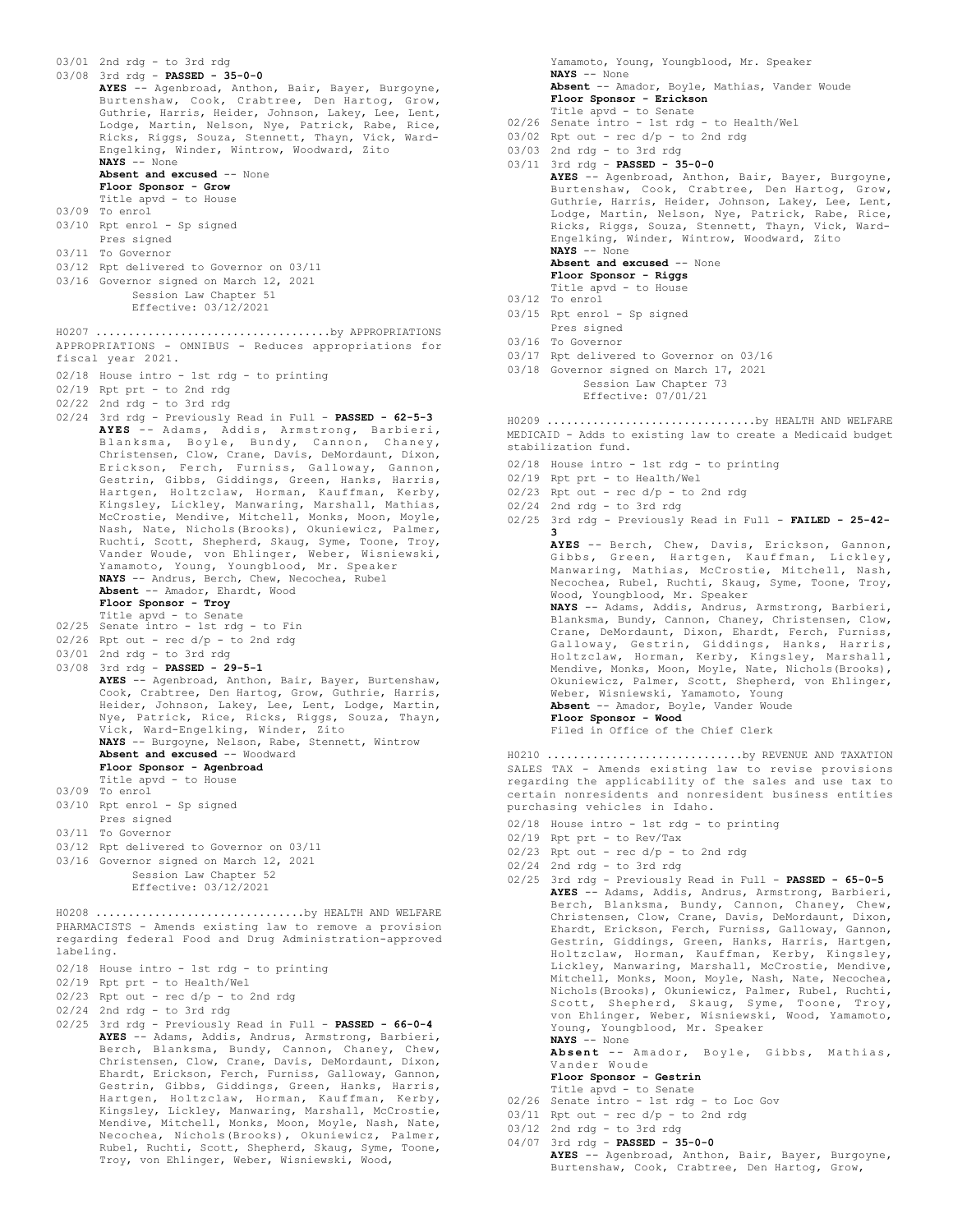Guthrie, Harris, Heider, Johnson, Lakey, Lee, Lent, Lodge, Martin, Nelson, Nye, Patrick, Rabe, Rice, Ricks, Riggs, Souza, Stennett, Thayn, Vick, Ward-Engelking, Winder, Wintrow, Woodward, Zito **NAYS** -- None **Absent and excused** -- None **Floor Sponsor - Rice** Title apvd - to House 04/08 To enrol Rpt enrol - Sp signed 04/09 Pres signed 04/12 To Governor 04/13 Rpt delivered to Governor on 04/12 04/15 Governor signed on April 13, 2021 Session Law Chapter 205 Effective: 07/01/21 PROPERTY - Amends existing law to revise provisions regarding the market value of a residential property on appeal by a taxpayer. 02/18 House intro - 1st rdg - to printing 02/19 Rpt prt - to Rev/Tax 02/23 Rpt out - rec d/p - to 2nd rdg 02/24 2nd rdg - to 3rd rdg 02/26 3rd rdg - Previously Read in Full - **PASSED - 62-6-2 AYES** -- Adams, Addis, Andrus, Armstrong, Barbieri, Blanksma, Boyle, Bundy, Cannon, Chaney, Christensen, Clow, Crane, Davis, DeMordaunt, Dixon, Ehardt, Erickson, Ferch, Furniss, Galloway, Gannon, Gestrin, Gibbs, Giddings, Hanks, Harris, Hartgen, Holtzclaw, Horman, Kauffman, Kerby, Kingsley, Lickley, Manwaring, Marshall, McCrostie, Mendive, Mitchell, Monks, Moon, Moyle, Nash, Nate, Nichols(Brooks), Okuniewicz, Palmer, Ruchti, Scott, Shepherd, Skaug, Syme, Toone, Troy, von Ehlinger, Weber, Wisniewski, Wood, Yamamoto, Young, Youngblood, Mr. Speaker **NAYS** -- Berch, Chew, Green, Mathias, Necochea, Rubel **Absent** -- Amador, Vander Woude **Floor Sponsor - Addis** Title apvd - to Senate 03/01 Senate intro - 1st rdg - to Loc Gov H0211 ..............................by REVENUE AND TAXATION PROPERTY TAXES - Amends existing law to revise provisions regarding the exclusion of certain Medicaid income to a certified family home provider. 02/18 House intro - 1st rdg - to printing 02/19 Rpt prt - to Rev/Tax  $02/23$  Rpt out - rec  $d/p$  - to 2nd rdg 02/24 2nd rdg - to 3rd rdg 02/25 3rd rdg - Previously Read in Full - **FAILED - 32-34- 4 AYES** -- Adams, Berch, Chaney, Chew, Clow, Crane, Davis, Dixon, Erickson, Gannon, Gestrin, Gibbs, Green, Hartgen, Kauffman, Kerby, Lickley, Mathias, McCrostie, Nash, Necochea, Nichols(Brooks), Palmer, Rubel, Ruchti, Skaug, Syme, Toone, Troy, Wood, Yamamoto, Youngblood **NAYS** -- Andrus, Armstrong, Barbieri, Blanksma, Bundy, Cannon, Christensen, DeMordaunt, Ehardt, Ferch, Furniss, Galloway, Giddings, Hanks, Harris, Holtzclaw, Horman, Kingsley, Manwaring, Marshall, Mendive, Mitchell, Monks, Moon, Moyle, Nate, Okuniewicz, Scott, Shepherd, von Ehlinger, Weber, Wisniewski, Young, Mr. Speaker **Absent** -- Addis, Amador, Boyle, Vander Woude **Floor Sponsor - Necochea** Filed in Office of the Chief Clerk H0212 ..............................by REVENUE AND TAXATION INCOME TAXES - Amends existing law to revise provisions regarding Idaho taxable income. 02/18 House intro - 1st rdg - to printing 02/19 Rpt prt - to Rev/Tax 02/22 Rpt out - rec d/p - to 2nd rdg 02/23 2nd rdg - to 3rd rdg 02/25 Ret'd to Rev/Tax H0213 ..............................by REVENUE AND TAXATION H0214 ..............................by REVENUE AND TAXATION 02/18 House intro - 1st rdg - to printing 02/19 Rpt prt - to Rev/Tax  $02/22$  Rpt out - rec  $d/p$  - to 2nd rdg 02/23 2nd rdg - to 3rd rdg **NAYS** -- Berch Title apvd - to House 03/18 To enrol 03/19 Rpt enrol - Sp signed Pres signed To Governor Mr. Speaker Winder, Zito 02/26 2nd rdg - to 3rd rdg 03/08 Ret'd to Educ

STATE TAX COMMISSION - Amends existing law to revise provisions regarding the responsibilities of the state tax commissioners.

02/25 3rd rdg - Previously Read in Full - **PASSED - 66-1-3 AYES** -- Adams, Addis, Andrus, Armstrong, Barbieri, Blanksma, Boyle, Bundy, Cannon, Chaney, Chew, Christensen, Clow, Crane, Davis, DeMordaunt, Dixon, Ehardt, Erickson, Ferch, Furniss, Galloway, Gannon, Gestrin, Gibbs, Giddings, Green, Hanks, Harris, Hartgen, Holtzclaw, Horman, Kauffman, Kerby, Kingsley, Lickley, Manwaring, Marshall, Mathias, McCrostie, Mendive, Mitchell, Monks, Moon, Moyle, Nash, Nate, Necochea, Nichols(Brooks), Okuniewicz, Palmer, Rubel, Scott, Shepherd, Skaug, Syme, Toone, Troy, von Ehlinger, Weber, Wisniewski, Wood, Yamamoto, Young, Youngblood, Mr. Speaker **Absent** -- Amador, Ruchti, Vander Woude **Floor Sponsor - Manwaring** Title apvd - to Senate 02/26 Senate intro - 1st rdg - to Loc Gov  $03/05$  Rpt out - rec  $d/p$  - to 2nd rdg 03/08 2nd rdg - to 3rd rdg 03/17 3rd rdg - **PASSED - 23-9-3 AYES** -- Anthon, Bair, Bayer, Burtenshaw,

Den Hartog, Grow, Guthrie, Harris, Heider, Lakey, Martin, Nelson, Nye, Patrick, Rabe, Rice, Ricks, Riggs, Souza, Vick, Ward-Engelking, Winder, Zito **NAYS** -- Agenbroad, Burgoyne, Cook, Crabtree, Johnson, Lent, Lodge, Wintrow, Woodward Absent and excused -- Lee, Stennett, Thayn **Floor Sponsor - Rice**

Rpt delivered to Governor on 03/22 Governor VETOED on 03/26

### 04/07 **House vote to override veto - PASSED - 62-7-1 AYES** -- Adams, Addis, Amador, Andrus, Armstrong, Barbieri, Blanksma, Boyle, Bundy, Cannon, Chaney, Christensen, Clow, Crane, DeMordaunt, Dixon, Ehardt, Erickson, Ferch, Furniss, Galloway, Gannon, Gestrin, Gibbs, Giddings, Green, Hanks, Harris, Hartgen, Holtzclaw, Horman, Kerby, Kingsley, Lickley, Manwaring, Marshall, Mendive, Mitchell, Monks, Moon, Moyle, Nash, Nate, Necochea, Nichols, Okuniewicz, Palmer, Rubel, Ruchti, Scott, Shepherd, Syme, Toone, Troy, Vander Woude, von Ehlinger, Weber, Wisniewski, Yamamoto, Young, Youngblood, **NAYS** -- Berch, Chew, Davis, Kauffman, Mathias, McCrostie, Wood **Absent** -- Skaug Transmitted to Senate

04/08 Senate rec'd Bill from House and veto message **Senate vote to override veto - FAILED - 21-14-0 AYES** -- Agenbroad, Anthon, Bair, Bayer, Burtenshaw, Cook, Crabtree, Den Hartog, Grow, Harris, Heider, Lakey, Lee, Rice, Ricks, Riggs, Souza, Thayn, Vick, **NAYS** -- Burgoyne, Guthrie, Johnson, Lent, Lodge, Martin, Nelson, Nye, Patrick, Rabe, Stennett, Ward-Engelking, Wintrow, Woodward **Absent and excused** -- None Veto Sustained by Senate; Returned to House 04/09 Filed in Office of the Chief Clerk

EDUCATION - Amends existing law to establish the Strong Students Grant Program and the Strong Students Scholarship Program, which provide funds to eligible students for certain education expenses. H0215 .........................................by EDUCATION

- 02/19 House intro 1st rdg to printing
- 02/22 Rpt prt to Educ
- $02/25$  Rpt out rec d/p to 2nd rdg
- 

APPROPRIATIONS - HEALTH AND WELFARE - MEDICAID - Relates to the appropriation to the Department of Health and Welfare for fiscal year 2021. H0216 ....................................by APPROPRIATIONS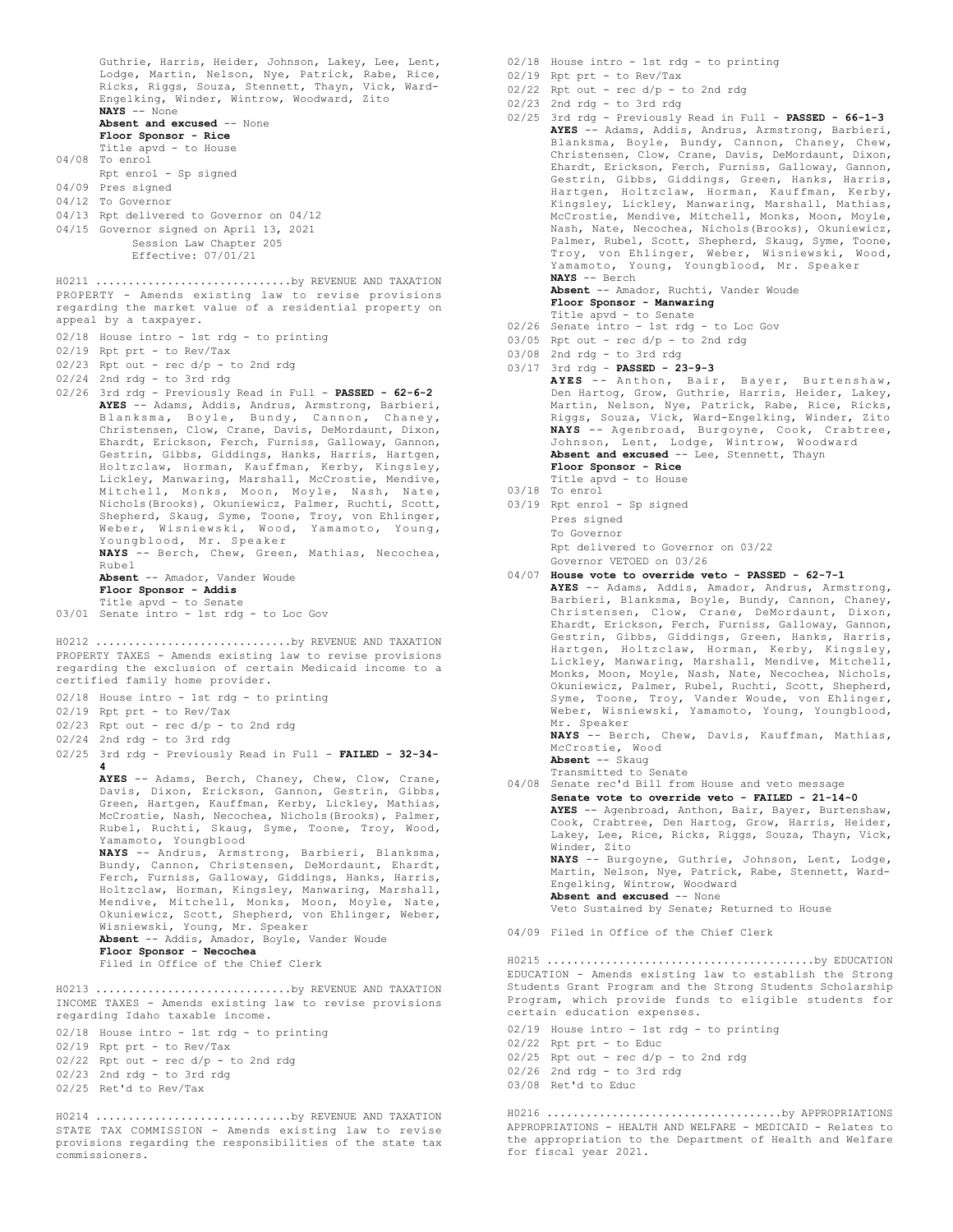02/22 Rpt prt - to 2nd rdg 02/23 2nd rdg - to 3rd rdg 02/25 3rd rdg - Previously Read in Full - **PASSED - 37-31- 2 AYES** -- Addis, Berch, Blanksma, Bundy, Cannon, Chaney, Chew, Clow, Davis, Erickson, Furniss, Galloway, Gannon, Gibbs, Green, Hartgen, Holtzclaw, Horman, Kauffman, Kerby, Lickley, Manwaring, Marshall, Mathias, McCrostie, Mitchell, Nash, Necochea, Rubel, Ruchti, Syme, Toone, Troy, Wood, Yamamoto, Youngblood, Mr. Speaker **NAYS** -- Adams, Andrus, Armstrong, Barbieri, Boyle, Christensen, Crane, DeMordaunt, Dixon, Ehardt, Ferch, Gestrin, Giddings, Hanks, Harris, Kingsley, Mendive, Monks, Moon, Moyle, Nate, Nichols(Brooks), Okuniewicz, Palmer, Scott, Shepherd, Skaug, von Ehlinger, Weber, Wisniewski, Young **Absent** -- Amador, Vander Woude **Floor Sponsor - Troy** Title apvd - to Senate 02/26 Senate intro - 1st rdg - to Fin  $03/01$  Rpt out - rec  $d/p$  - to 2nd rdg 03/02 2nd rdg - to 3rd rdg 03/04 3rd rdg - **PASSED - 29-5-1 AYES** -- Agenbroad, Anthon, Bair, Burgoyne, Burtenshaw, Cook, Crabtree, Den Hartog, Grow, Guthrie, Harris, Heider, Johnson, Lakey, Lee, Lent, Lodge, Martin, Nelson, Nye, Patrick, Rabe, Rice, Riggs, Souza, Stennett, Ward-Engelking, Winder, Wintrow **NAYS** -- Bayer, Ricks, Thayn, Vick, Zito **Absent and excused** -- Woodward **Floor Sponsor - Riggs** Title apvd - to House 03/05 To enrol 03/08 Rpt enrol - Sp signed 03/09 Pres signed 03/10 To Governor 03/11 Rpt delivered to Governor on 03/10 03/12 Governor signed on March 11, 2021 Session Law Chapter 25 Effective: 03/11/2021 INCOME TAXES - Adds to existing law to provide for a rebuttable presumption regarding evidence of expenditures. 02/19 House intro - 1st rdg - to printing 02/22 Rpt prt - to Rev/Tax  $02/23$  Rpt out - rec d/p - to 2nd rdg  $02/24$  2nd rdg - to 3rd rdg 02/26 3rd rdg - Previously Read in Full - **PASSED - 67-0-3 AYES** -- Adams, Addis, Andrus, Armstrong, Barbieri, Berch, Blanksma, Boyle, Bundy, Cannon, Chaney, Chew, Christensen, Clow, Crane, Davis, DeMordaunt, Dixon, Ehardt, Erickson, Ferch, Furniss, Galloway, Gannon, Gestrin, Gibbs, Giddings, Green, Hanks,<br>Harris, Holtzclaw, Horman, Kauffman, Kerby, Harris, Holtzclaw, Horman, Kauffman, Kingsley, Lickley, Manwaring, Marshall, Mathias, McCrostie, Mendive, Mitchell, Monks, Moon, Moyle, Nash, Nate, Necochea, Nichols(Brooks), Okuniewicz, Palmer, Rubel, Ruchti, Scott, Shepherd, Skaug, Syme, Toone, Troy, von Ehlinger, Weber, Wisniewski, Wood, Yamamoto, Young, Youngblood, Mr. Speaker **NAYS** -- None **Absent** -- Amador, Hartgen, Vander Woude **Floor Sponsor - Manwaring** Title apvd - to Senate 03/01 Senate intro - 1st rdg - to Loc Gov  $03/11$  Rpt out - rec  $d/p$  - to 2nd rdg  $03/12$  2nd rdg - to 3rd rdg 04/07 3rd rdg - **PASSED - 35-0-0 AYES** -- Agenbroad, Anthon, Bair, Bayer, Burgoyne, Burtenshaw, Cook, Crabtree, Den Hartog, Grow, Guthrie, Harris, Heider, Johnson, Lakey, Lee, Lent, Lodge, Martin, Nelson, Nye, Patrick, Rabe, Rice, Ricks, Riggs, Souza, Stennett, Thayn, Vick, Ward-Engelking, Winder, Wintrow, Woodward, Zito **NAYS** -- None **Absent and excused** -- None **Floor Sponsor - Grow** Title apvd - to House 04/08 To enrol Rpt enrol - Sp signed 04/09 Pres signed 04/12 To Governor H0217 ..............................by REVENUE AND TAXATION

02/19 House intro - 1st rdg - to printing

04/13 Rpt delivered to Governor on 04/12 04/15 Governor signed on April 13, 2021 Session Law Chapter 206 Effective: 07/01/21 PROPERTY TAX - Amends and adds to existing law to exempt personal property from property taxation and to provide for certain replacement tax moneys. 02/19 House intro - 1st rdg - to printing H0218 ..............................by REVENUE AND TAXATION

02/22 Rpt prt - to Rev/Tax

ELECTIONS - Amends existing law to revise provisions regarding voter registration and identification. 02/19 House intro - 1st rdg - to printing 02/22 Rpt prt - to St Aff H0219 .....................................by STATE AFFAIRS

PUBLIC FUNDS FOR ABORTION - Adds to existing law to prohibit the use of public funds for abortion. H0220aaS ..................................by STATE AFFAIRS

- 02/19 House intro 1st rdg to printing
- 02/22 Rpt prt to St Aff
- $02/26$  Rpt out rec  $d/p$  to 2nd rdg
- 03/01 2nd rdg to 3rd rdg
- 03/02 3rd rdg Previously Read in Full **PASSED 55-14- 1**

**AYES** -- Adams, Addis, Amador, Andrus, Armstrong, Barbieri, Blanksma, Boyle, Bundy, Cannon, Chaney, Christensen, Clow, Crane, DeMordaunt, Dixon, Ehardt, Erickson, Ferch, Furniss, Galloway, Gestrin, Gibbs, Giddings, Hanks, Harris, Hartgen, Holtzclaw, Horman, Kauffman, Kerby, Kingsley, Lickley, Manwaring, Marshall, Mendive, Mitchell, Monks, Moon, Moyle, Nate, Nichols, Okuniewicz, Palmer, Shepherd, Skaug, Syme, Troy, Vander Woude, von Ehlinger, Weber, Yamamoto, Young, Youngblood, Mr. Speaker

**NAYS** -- Chew, Davis, Gannon, Green, Mathias, McCrostie, Nash, Necochea, Rubel, Ruchti, Scott, Toone, Wisniewski, Wood **Absent** -- Berch

- **Floor Sponsor Skaug**
- Title apvd to Senate 03/03 Senate intro - 1st rdg - to St Aff
- 04/07 Rpt out to 14th Ord
- 04/22 Rpt out amen to 1st rdg as amen
- 1st rdg to 2nd rdg as amen
- 04/26 2nd rdg to 3rd rdg as amen Rls susp - 3rd rdg as amen - **PASSED - 28-7-0 AYES** -- Agenbroad, Anthon, Bair, Bayer, Burtenshaw(Burtenshaw), Cook, Crabtree, Den Hartog, Funk(Souza), Grow, Guthrie, Harris, Heider, Hogaboam(Lakey), Johnson, Lee, Lent, Lodge, Martin, Patrick, Rice, Ricks, Riggs, Thayn, Vick, Winder, Woodward, Zito **NAYS** -- Burgoyne, Nelson, Nye, Rabe, Stennett, Ward-Engelking, Wintrow Absent and excused -- None **Floor Sponsor - Zito** Title apvd - to House 04/27 House Held at Desk House concurred in Senate amens - to engros 04/29 Rpt engros - 1st rdg - to 2nd rdg as amen
- 05/03 2nd rdg to 3rd rdg as amen Rls susp - **PASSED - 53-12-4 AYES** -- Adams, Addis, Amador, Andrus, Armstrong, Barbieri, Blanksma, Boyle, Bundy, Cannon, Chaney, Christensen, Clow, Crane, DeMordaunt, Dixon, Ehardt, Erickson, Ferch, Furniss, Galloway, Gestrin, Giddings, Hanks, Harris, Hartgen, Holtzclaw, Horman, Kauffman, Kerby, Lickley, Manwaring, Marshall, Mendive, Mitchell, Monks, Moon, Moyle, Nate, Nichols, Okuniewicz, Palmer, Shepherd, Skaug, Syme, Troy, Vander Woude, Weber, Wisniewski, Yamamoto, Young, Youngblood, Mr. Speaker **NAYS** -- Davis, Gannon, Green, Mathias, McCrostie, Nash, Necochea, Rubel(Dittrich), Ruchti, Scott, Toone, Wood **Absent** -- Berch, Chew, Gibbs, Kingsley, Vacant-Dist. 6A **Floor Sponsor - Skaug** Title apvd - to enrol 05/04 Rpt enrol - Sp signed
	- Pres signed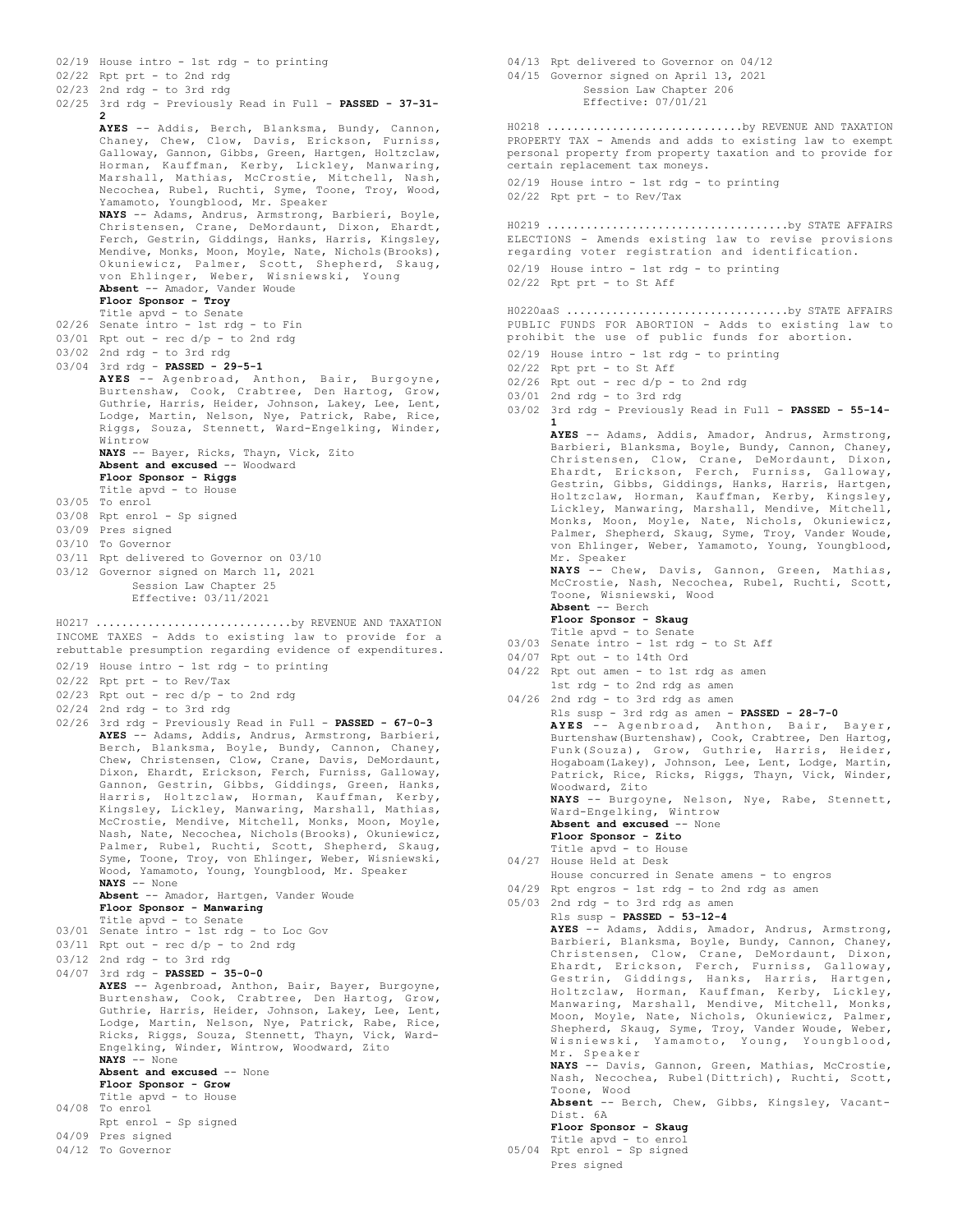To Governor 05/05 Rpt delivered to Governor on 05/04 05/05 Governor signed on May 10, 2021 Session Law Chapter 334 Effective: 05/10/2021 EDUCATION - Adds to existing law to provide for teacher certificates specific to a local education agency. 02/22 House intro - 1st rdg - to printing 02/23 Rpt prt - to Educ  $03/01$  Rpt out - rec d/p - to 2nd rdg 03/02 2nd rdg - to 3rd rdg 03/04 3rd rdg - Previously Read in Full - **PASSED - 54-13- 3 AYES** -- Adams, Addis, Amador, Barbieri, Blanksma, Boyle, Cannon, Christensen, Clow, Crane, DeMordaunt, Dixon, Ehardt, Erickson, Ferch, Furniss, Galloway, Gestrin, Gibbs, Giddings, Hanks, Harris, Hartgen, Holtzclaw, Horman, Kauffman, Kerby, Kingsley, Lickley, Manwaring, Marshall, Mendive, Mitchell, Monks, Moon, Moyle, Nate, Nichols, Okuniewicz, Palmer, Scott, Shepherd, Skaug, Syme, Troy, Vander Woude, von Ehlinger, Weber, Wisniewski, Wood, Yamamoto, Young, Youngblood, Mr. Speaker **NAYS** -- Berch, Bundy, Chew, Davis, Gannon, Green, Mathias, McCrostie, Nash, Necochea, Rubel, Ruchti, Toone **Absent** -- Andrus, Armstrong, Chaney **Floor Sponsor - Shepherd** Title apvd - to Senate 03/05 Senate intro - 1st rdg - to Educ H0221 .........................................by EDUCATION EDUCATION - Amends existing law to provide for a commission on continuous improvement plans and student achievement measures and to revise provisions regarding staff evaluations, college and career advising, and literacy intervention. 02/22 House intro - 1st rdg - to printing 02/23 Rpt prt - to Educ 03/02 Rpt out - rec d/p - to 2nd rdg 03/03 2nd rdg - to 3rd rdg 03/04 3rd rdg - Previously Read in Full - **PASSED - 52-15- 3 AYES** -- Adams, Addis, Amador, Armstrong, Boyle, Bundy, Cannon, Chew, Clow, Crane, Davis, DeMordaunt, Dixon, Ehardt, Erickson, Furniss, Galloway, Gestrin, Green, Harris, Hartgen, Holtzclaw, Horman, Kauffman, Kerby, Lickley, Manwaring, Marshall, Mathias, McCrostie, Mendive, Mitchell, Monks, Moon, Moyle, Nash, Necochea, Palmer, Rubel, Ruchti, Shepherd, Skaug, Syme, Toone, Troy, Vander Woude, Weber, Wisniewski, Yamamoto, Young, Youngblood, Mr. Speaker **NAYS** -- Barbieri, Berch, Christensen, Ferch, Gannon, Gibbs, Giddings, Hanks, Kingsley, Nate, Nichols, Okuniewicz, Scott, von Ehlinger, Wood **Absent** -- Andrus, Blanksma, Chaney **Floor Sponsor - Kerby** Title apvd - to Senate 03/05 Senate intro - 1st rdg - to Educ 03/10 Rpt out - rec d/p - to 2nd rdg 03/11 2nd rdg - to 3rd rdg 04/07 3rd rdg - **PASSED - 35-0-0 AYES** -- Agenbroad, Anthon, Bair, Bayer, Burgoyne, Burtenshaw, Cook, Crabtree, Den Hartog, Grow, Guthrie, Harris, Heider, Johnson, Lakey, Lee, Lent, Lodge, Martin, Nelson, Nye, Patrick, Rabe, Rice, Ricks, Riggs, Souza, Stennett, Thayn, Vick, Ward-Engelking, Winder, Wintrow, Woodward, Zito **NAYS** -- None **Absent and excused** -- None **Floor Sponsor - Lent** Title apvd - to House 04/08 To enrol Rpt enrol - Sp signed 04/09 Pres signed 04/12 To Governor 04/13 Rpt delivered to Governor on 04/12 04/15 Governor signed on April 13, 2021 Session Law Chapter 207 Effective: 07/01/21 H0222 .........................................by EDUCATION

ELECTIONS - Adds to existing law to prohibit certain ballot collection activities. H0223 .....................................by STATE AFFAIRS

02/22 House intro - 1st rdg - to printing

- 02/23 Rpt prt to 2nd rdg
- 02/24 2nd rdg to 3rd rdg
- 02/25 3rd rdg Previously Read in Full **PASSED 56-12- 2**
	- **AYES** -- Adams, Addis, Andrus, Armstrong, Barbieri, Blanksma, Boyle, Bundy, Cannon, Chaney, Christensen, Clow, Crane, DeMordaunt, Dixon, Ehardt, Erickson, Ferch, Furniss, Galloway, Gestrin, Gibbs, Giddings, Hanks, Harris, Hartgen, Holtzclaw, Horman, Kauffman, Kerby, Kingsley, Lickley, Manwaring, Marshall, Mendive, Mitchell, Monks, Moon, Moyle, Nate, Nichols(Brooks), Okuniewicz, Palmer, Scott, Shepherd, Skaug, Syme, Troy, von Ehlinger, Weber, Wisniewski, Wood, Yamamoto, Young, Youngblood, Mr. Speaker **NAYS** -- Berch, Chew, Davis, Gannon, Green, Mathias, McCrostie, Nash, Necochea, Rubel, Ruchti, Toone **Absent** -- Amador, Vander Woude **Floor Sponsor - Moyle** Title apvd - to Senate
- 02/26 Senate intro 1st rdg to St Aff
- 04/07 Rpt out to 14th Ord

APPROPRIATIONS - COMMISSION ON HISPANIC AFFAIRS - Relates to the appropriation to the Commission on Hispanic Affairs for fiscal year 2022. H0224 ....................................by APPROPRIATIONS

- 02/23 House intro 1st rdg to printing
- 02/24 Rpt prt to 2nd rdg
- 02/25 2nd rdg to 3rd rdg
- 02/26 3rd rdg Previously Read in Full **PASSED 35-30- 5**

**AYES** -- Berch, Blanksma, Bundy, Chaney, Chew, Clow, Davis, Erickson, Furniss, Galloway, Gannon, Gibbs, Green, Holtzclaw, Horman, Kauffman, Kerby, Lickley, Manwaring, Marshall, Mathias, McCrostie, Mitchell, Nash, Necochea, Rubel, Ruchti, Skaug, Syme, Toone, Troy, Wood, Yamamoto, Youngblood, Mr. Speaker **NAYS** -- Adams, Addis, Andrus, Armstrong, Barbieri,

Boyle, Cannon, Christensen, Crane, DeMordaunt, Ehardt, Ferch, Giddings, Hanks, Harris, Kingsley, Mendive, Monks, Moon, Moyle, Nate, Nichols(Brooks), Okuniewicz, Palmer, Scott, Shepherd, von Ehlinger, Weber, Wisniewski, Young

**Absent** -- Amador, Dixon, Gestrin, Hartgen, Vander Woude

- **Floor Sponsor Green**
- Title apvd to Senate 03/01 Senate intro - 1st rdg - to Fin
- $03/02$  Rpt out rec  $d/p$  to 2nd rdg
- 
- 03/03 2nd rdg to 3rd rdg

03/10 3rd rdg - **PASSED - 30-4-1 AYES** -- Agenbroad, Anthon, Bair, Burgoyne, Burtenshaw, Cook, Crabtree, Den Hartog, Grow, Guthrie, Harris, Heider, Johnson, Lakey, Lee, Lent, Lodge, Martin, Nelson, Nye, Patrick, Rabe, Ricks, Riggs, Souza, Stennett, Thayn, Ward-Engelking, Winder, Wintrow

**NAYS** -- Bayer, Rice, Vick, Zito **Absent and excused** -- Woodward **Floor Sponsor - Ward-Engelking**

- Title apvd to House
- 03/11 To enrol
- 03/12 Rpt enrol Sp signed
- 03/15 Pres signed
- 03/16 To Governor
- 03/17 Rpt delivered to Governor on 03/16
- 03/18 Governor signed on March 17, 2021 Session Law Chapter 74 Effective: 07/01/21

APPROPRIATIONS - DEPARTMENT OF ADMINISTRATION - PERMANENT BUILDING FUND - Relates to the appropriation to the Department of Administration for the Division of Public Works for fiscal year 2021. H0225 ....................................by APPROPRIATIONS

- 02/23 House intro 1st rdg to printing
- 02/24 Rpt prt to 2nd rdg
- 02/25 2nd rdg to 3rd rdg
- 02/26 3rd rdg Previously Read in Full **PASSED 57-9-4 AYES** -- Adams, Addis, Armstrong, Berch, Blanksma, Boyle, Bundy, Cannon, Chaney, Chew, Christensen,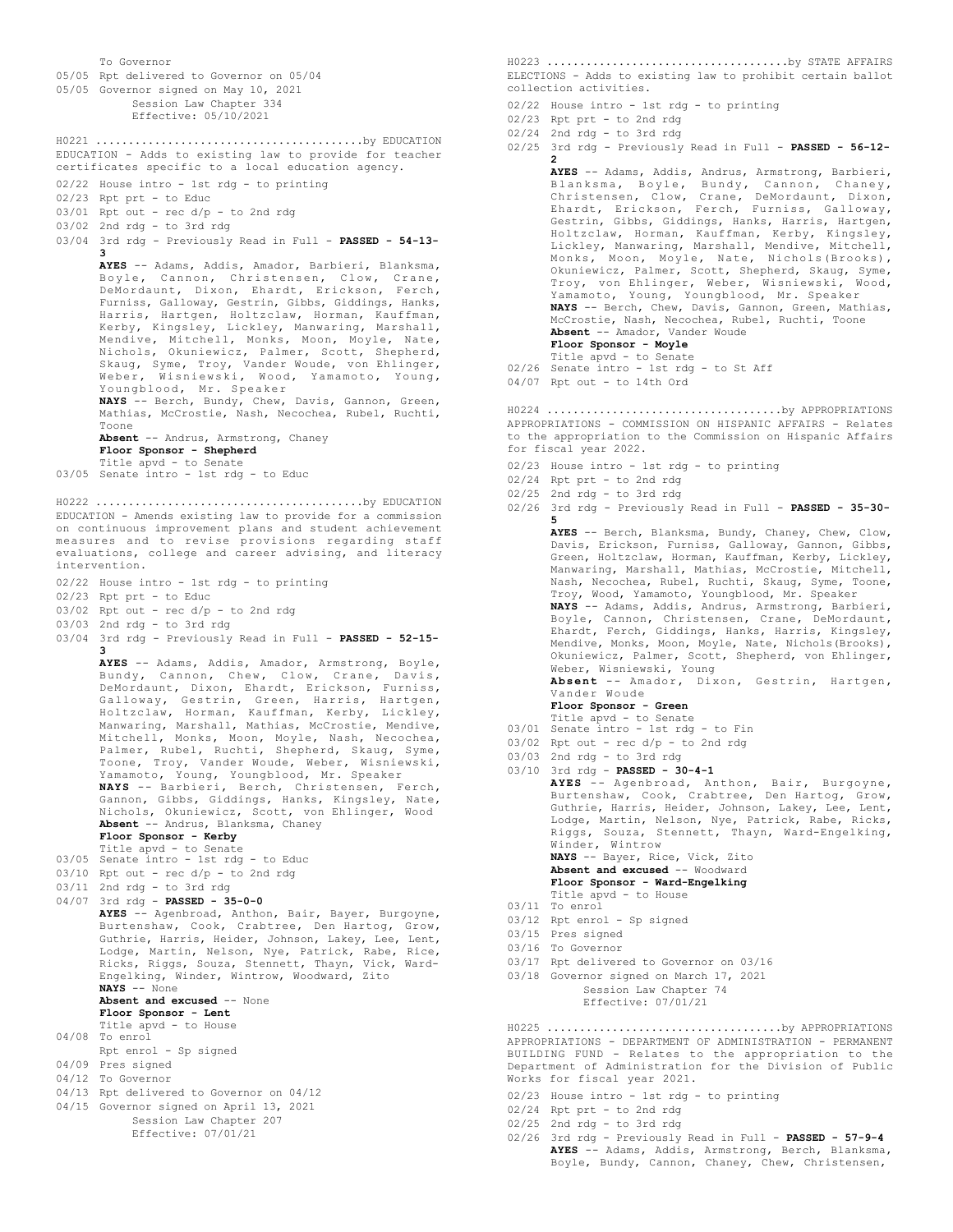Clow, Davis, DeMordaunt, Ehardt, Erickson, Furniss, Galloway, Gannon, Gestrin, Gibbs, Giddings, Green, Hanks, Holtzclaw, Horman, Kauffman, Kerby, Kingsley, Lickley, Manwaring, Marshall, Mathias, McCrostie, Mendive, Mitchell, Monks, Moon, Moyle, Nash, Nate, Necochea, Nichols(Brooks), Rubel, Ruchti, Shepherd, Skaug, Syme, Toone, Troy, von Ehlinger, Weber, Wood, Yamamoto, Young, Youngblood, Mr. Speaker **NAYS** -- Andrus, Barbieri, Crane, Ferch, Harris, Okuniewicz, Palmer, Scott, Wisniewski **Absent** -- Amador, Dixon, Hartgen, Vander Woude **Floor Sponsor - Horman** Title apvd - to Senate 03/01 Senate intro - 1st rdg - to Fin 03/02 Rpt out - rec d/p - to 2nd rdg 03/03 2nd rdg - to 3rd rdg 03/10 3rd rdg - **PASSED - 34-0-1 AYES** -- Agenbroad, Anthon, Bair, Bayer, Burgoyne, Burtenshaw, Cook, Crabtree, Den Hartog, Grow, Guthrie, Harris, Heider, Johnson, Lakey, Lee, Lent, Lodge, Martin, Nelson, Nye, Patrick, Rabe, Rice, Ricks, Riggs, Souza, Stennett, Thayn, Vick, Ward-Engelking, Winder, Wintrow, Zito **NAYS** -- None **Absent and excused** -- Woodward **Floor Sponsor - Cook** Title apvd - to House 03/11 To enrol 03/12 Rpt enrol - Sp signed 03/15 Pres signed 03/16 To Governor 03/17 Rpt delivered to Governor on 03/16 03/18 Governor signed on March 17, 2021 Session Law Chapter 75 Effective: 03/17/2021 APPROPRIATIONS - OFFICE OF THE STATE BOARD OF EDUCATION - Relates to the appropriation to the Office of the State Board of Education for fiscal year 2021. 02/23 House intro - 1st rdg - to printing 02/24 Rpt prt - to 2nd rdg 02/25 2nd rdg - to 3rd rdg 03/02 3rd rdg - Previously Read in Full - **FAILED - 34-36- 0 AYES** -- Addis, Amador, Berch, Blanksma, Bundy, Cannon, Chaney, Chew, Clow, Davis, Erickson, Furniss, Galloway, Gannon, Gibbs, Green, Hartgen, Horman, Kauffman, Kerby, Lickley, Manwaring, Mathias, Nash, Necochea, Rubel, Ruchti, Syme, Toone, Troy, Wood, Yamamoto, Youngblood, Mr. Speaker **NAYS** -- Adams, Andrus, Armstrong, Barbieri, Boyle, Christensen, Crane, DeMordaunt, Dixon, Ehardt, Ferch, Gestrin, Giddings, Hanks, Harris, Holtzclaw, Kingsley, Marshall, McCrostie, Mendive, Mitchell, Monks, Moon, Moyle, Nate, Nichols, Okuniewicz, Palmer, Scott, Shepherd, Skaug, Vander Woude, von Ehlinger, Weber, Wisniewski, Young **Absent** -- None **Floor Sponsor - Amador** Filed in Office of the Chief Clerk Notice to reconsider - Held at Desk Motion to reconsider - FAILED Filed in Office of the Chief Clerk H0226 ....................................by APPROPRIATIONS APPROPRIATIONS - PUBLIC TELEVISION - Relates to the appropriation to Idaho Public Television for fiscal year 2021. 02/23 House intro - 1st rdg - to printing 02/24 Rpt prt - to 2nd rdg 02/25 2nd rdg - to 3rd rdg 03/10 Ret'd to Approp H0227 ....................................by APPROPRIATIONS APPROPRIATIONS - DEPARTMENT OF JUVENILE CORRECTIONS - Relates to the appropriation to the Department of Juvenile Corrections for fiscal year 2022. 02/23 House intro - 1st rdg - to printing 02/24 Rpt prt - to 2nd rdg 02/25 2nd rdg - to 3rd rdg H0228 ....................................by APPROPRIATIONS

03/01 3rd rdg - Previously Read in Full - **PASSED - 69-0-1 AYES** -- Adams, Addis, Andrus, Armstrong, Barbieri, Berch, Blanksma, Boyle, Bundy, Cannon, Chaney,

Chew, Christensen, Clow, Crane, Davis, DeMordaunt, Dixon, Ehardt, Erickson, Ferch, Furniss, Galloway, Gannon, Gestrin, Gibbs, Giddings, Green, Hanks, Harris, Hartgen, Holtzclaw, Horman, Kauffman, Kerby, Kingsley, Lickley, Manwaring, Marshall, Mathias, McCrostie, Mendive, Mitchell, Monks, Moon, Moyle, Nash, Nate, Necochea, Nichols, Okuniewicz, Palmer, Rubel, Ruchti, Scott, Shepherd, Skaug, Syme, Toone, Troy, Vander Woude, von Ehlinger, Weber, Wisniewski, Wood, Yamamoto, Young, Youngblood, Mr. Speaker

**NAYS** -- None **Absent** -- Amador

**Floor Sponsor - Syme**

- Title apvd to Senate
- 03/02 Senate intro 1st rdg to Fin
- Rpt out rec d/p to 2nd rdg 03/03 2nd rdg - to 3rd rdg
- 03/11 3rd rdg **PASSED 34-0-1**

**AYES** -- Agenbroad, Anthon, Bair, Bayer, Burgoyne, Burtenshaw, Cook, Crabtree, Den Hartog, Guthrie, Harris, Heider, Johnson, Lakey, Lee, Lent, Lodge, Martin, Nelson, Nye, Patrick, Rabe, Rice, Ricks, Riggs, Souza, Stennett, Thayn, Vick, Ward-Engelking, Winder, Wintrow, Woodward, Zito **NAYS** -- None **Absent and excused** -- Grow

**Floor Sponsor - Riggs**

- Title apvd to House
- 03/12 To enrol
- 03/15 Rpt enrol Sp signed Pres signed
- 03/16 To Governor
- 03/17 Rpt delivered to Governor on 03/16
- 03/18 Governor signed on March 17, 2021 Session Law Chapter 76

Effective: 07/01/21

TRANSPORTATION - Amends existing law to increase fees for snowmobile use, to allocate such funds, and to establish a state snowmobile avalanche fund. H0229aaS .....................by TRANSPORTATION AND DEFENSE

- 02/23 House intro 1st rdg to printing
- 02/24 Rpt prt to 2nd rdg
- 02/25 2nd rdg to 3rd rdg
- 03/01 3rd rdg Previously Read in Full **PASSED 38-31- 1**

**AYES** -- Andrus, Barbieri, Berch, Chew, Clow, Crane, Davis, DeMordaunt, Dixon, Erickson, Furniss, Galloway, Gannon, Gestrin, Gibbs, Green, Hartgen, Holtzclaw, Horman, Kauffman, Kerby, Lickley, Manwaring, Marshall, Mathias, McCrostie, Nash, Necochea, Palmer, Rubel, Ruchti, Shepherd, Syme, Toone, Troy, Wood, Youngblood, Mr. Speaker **NAYS** -- Adams, Addis, Armstrong, Blanksma, Boyle, Bundy, Cannon, Chaney, Christensen, Ehardt, Ferch,<br>Giddings, Hanks, Harris, Kingsley, Mendive,<br>Mitchell, Monks, Moon, Moyle, Nate, Nichols,<br>Okuniewicz, Scott, Skaug, Vander Woude,<br>von Ehlinger, Weber, Wisniewski, Yamamoto,

- **Absent** -- Amador
- **Floor Sponsor Gestrin**
- Title apvd to Senate 03/02 Senate intro 1st rdg to Transp
- $03/10$  Rpt out rec  $d/p$  to 2nd rdg
- 03/11 2nd rdg to 3rd rdg
- 04/07 U.C. to 14th Ord
	- Rpt out amen to 1st rdg as amen
	- 1st rdg to 2nd rdg as amen
- 04/08 2nd rdg to 3rd rdg as amen

04/12 3rd rdg as amen - **PASSED - 26-8-1 AYES** -- Agenbroad, Anthon, Burgoyne, Burtenshaw, Crabtree, Den Hartog, Grow, Guthrie, Heider, Johnson, Lakey, Lee, Lent, Lodge, Nelson, Nye, Patrick, Rabe, Rice, Riggs, Souza, Stennett, Ward-Engelking, Winder, Wintrow, Woodward **NAYS** -- Bair, Bayer, Cook, Harris, Martin, Ricks, Thayn, Zito **Absent and excused** -- Vick **Floor Sponsor - Woodward** Title apvd - to House

- 04/13 Ref'd to Transp for concurrence rec
- 04/15 Ret'd to Transp
- 04/19 Rpt out Rec concurrence House concurred in Senate amens -to engros
- 04/20 Rpt engros 1st rdg to 2nd rdg as amen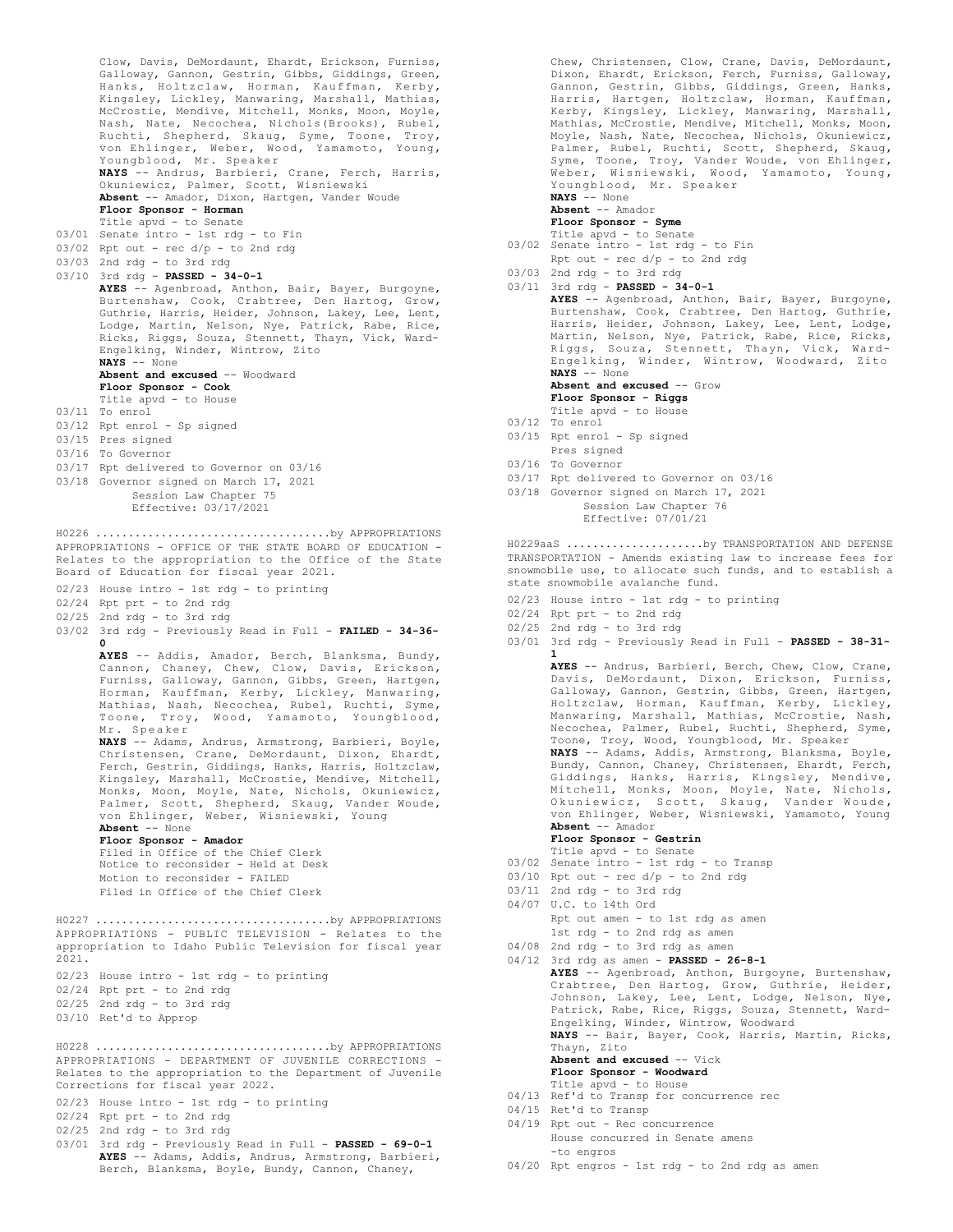04/21 2nd rdg - to 3rd rdg as amen 04/26 3rd rdg as amen - Previously Read in Full - **PASSED - 40-28-2 AYES** -- Addis, Amador, Berch, Cannon, Chaney, Chew, Clow, Crane, Davis(Burns), Dixon, Galloway, Gannon, Gestrin, Gibbs, Green(Morales), Hanks, Hartgen, Holtzclaw, Horman, Kauffman, Kerby, Lickley, Manwaring, Marshall, Mathias, McCrostie, Mendive, Nash, Necochea, Palmer, Rubel, Ruchti, Shepherd, Syme, Toone, Troy, Weber, Wood, Youngblood, Mr. Speaker **NAYS** -- Adams, Andrus, Armstrong, Blanksma, Boyle, Bundy, Christensen, DeMordaunt, Ehardt, Ferch, Furniss, Giddings, Harris, Kingsley, Mitchell, Monks, Moon, Moyle, Nate, Nichols, Okuniewicz, Scott, Skaug, Vander Woude, von Ehlinger, Wisniewski, Yamamoto, Young **Absent** -- Barbieri, Erickson **Floor Sponsor - Gestrin** Title apvd - to enrol 04/27 Rpt enrol - Sp signed Pres signed To Governor 04/29 Rpt delivered to Governor on 04/27 04/29 Governor signed on April 28, 2021 Session Law Chapter 295 Effective: 07/01/21 APPROPRIATIONS - STATE APPELLATE PUBLIC DEFENDER - Relates to the appropriation to the State Appellate Public Defender for fiscal year 2022. 02/23 House intro - 1st rdg - to printing 02/24 Rpt prt - to 2nd rdg 02/25 2nd rdg - to 3rd rdg 03/01 3rd rdg - Previously Read in Full - **PASSED - 69-0-1 AYES** -- Adams, Addis, Andrus, Armstrong, Barbieri, Berch, Blanksma, Boyle, Bundy, Cannon, Chaney, Chew, Christensen, Clow, Crane, Davis, DeMordaunt, Dixon, Ehardt, Erickson, Ferch, Furniss, Galloway, Gannon, Gestrin, Gibbs, Giddings, Green, Hanks, Harris, Hartgen, Holtzclaw, Horman, Kauffman, Kerby, Kingsley, Lickley, Manwaring, Marshall, Mathias, McCrostie, Mendive, Mitchell, Monks, Moon, Moyle, Nash, Nate, Necochea, Nichols, Okuniewicz, Palmer, Rubel, Ruchti, Scott, Shepherd, Skaug, Syme, Toone, Troy, Vander Woude, von Ehlinger, Weber, Wisniewski, Wood, Yamamoto, Young, Youngblood, Mr. Speaker **NAYS** -- None **Absent** -- Amador **Floor Sponsor - Nash** Title apvd - to Senate 03/02 Senate intro - 1st rdg - to Fin Rpt out -  $rec d/p - to 2nd rd$ 03/03 2nd rdg - to 3rd rdg 03/11 3rd rdg - **PASSED - 34-0-1 AYES** -- Agenbroad, Anthon, Bair, Bayer, Burgoyne, Burtenshaw, Cook, Crabtree, Den Hartog, Guthrie, Harris, Heider, Johnson, Lakey, Lee, Lent, Lodge, Martin, Nelson, Nye, Patrick, Rabe, Rice, Ricks, Martin, Neison, Nye, Tacrich, Nazi, Nick, Ward-<br>Riggs, Souza, Stennett, Thayn, Vick, Ward-Engelking, Winder, Wintrow, Woodward, Zito **NAYS** -- None **Absent and excused** -- Grow **Floor Sponsor - Nye** Title apvd - to House 03/12 To enrol 03/15 Rpt enrol - Sp signed Pres signed 03/16 To Governor 03/17 Rpt delivered to Governor on 03/16 03/18 Governor signed on March 17, 2021 Session Law Chapter 77 Effective: 07/01/21 H0230 ....................................by APPROPRIATIONS ELECTIONS - Amends existing law to revise provisions regarding the independent candidate filing deadline for president or vice president. 02/23 House intro - 1st rdg - to printing 02/24 Rpt prt - to St Aff  $03/04$  Rpt out - rec  $d/p$  - to 2nd rdg 03/05 2nd rdg - to 3rd rdg 03/08 3rd rdg - Previously Read in Full - **PASSED - 70-0-0** H0231 .....................................by STATE AFFAIRS

Armstrong, Barbieri, Berch, Blanksma, Boyle, Bundy,<br>Cannon, Chaney, Chew, Christensen, Clow, Crane, Chaney, Chew, Christensen, Clow, Crane, Davis, DeMordaunt, Dixon, Ehardt, Erickson, Ferch, Furniss, Galloway, Gannon, Gestrin, Giddings, Green, Hanks, Harris, Hartgen, Holtzclaw, Horman, Kauffman, Kerby, Kingsley, Lickley, Manwaring, Marshall, Mathias, McCrostie, Mendive, Mitchell, Monks, Moon, Moyle, Nash, Nate, Necochea, Nichols, Okuniewicz, Palmer, Rubel, Ruchti, Scott, Shepherd, Skaug, Syme, Toone, Troy, Vander Woude, von Ehlinger, Weber, Wisniewski, Wood, Yamamoto, Young, Youngblood, Mr. Speaker

**NAYS** -- None **Absent** -- None

**Floor Sponsor - McCrostie** Title apvd - to Senate

- 03/09 Senate intro 1st rdg to St Aff
- $03/15$  Rpt out rec  $d/p$  to 2nd rdg
- $03/16$  2nd rdg to 3rd rdg
- 04/07 3rd rdg **PASSED 35-0-0**

**AYES** -- Agenbroad, Anthon, Bair, Bayer, Burgoyne, Burtenshaw, Cook, Crabtree, Den Hartog, Grow, Guthrie, Harris, Heider, Johnson, Lakey, Lee, Lent, Lodge, Martin, Nelson, Nye, Patrick, Rabe, Rice, Ricks, Riggs, Souza, Stennett, Thayn, Vick, Ward-Engelking, Winder, Wintrow, Woodward, Zito **NAYS** -- None

**Absent and excused** -- None

- **Floor Sponsor Burgoyne**
- Title apvd to House
- 04/08 To enrol
	- Rpt enrol Sp signed
- 04/09 Pres signed
- 04/12 To Governor
- 04/13 Rpt delivered to Governor on 04/12
- 04/15 Governor signed on April 13, 2021

Session Law Chapter 208 Effective: 07/01/21

ALCOHOL - Amends existing law to revise provisions regarding the alcoholic content of beer, to provide for a certain tax and revenue distribution, and to provide for the distribution of certain revenue to the Idaho Grape Growers and Wine Producers Account. H0232 .....................................by STATE AFFAIRS

- 02/23 House intro 1st rdg to printing
- 02/24 Rpt prt to St Aff
- $03/08$  Rpt out rec  $d/p$  to 2nd rdg
- 03/09 2nd rdg to 3rd rdg
- 03/10 3rd rdg Previously Read in Full **PASSED 40-29- 1 AYES** -- Adams, Barbieri, Blanksma, Boyle, Bundy,

Christensen, Clow, Crane, Gannon, Gestrin, Giddings, Green, Hanks, Hartgen, Holtzclaw, Kauffman, Kerby, Kingsley, Lickley, Manwaring, Mathias, McCrostie, Mendive, Moon, Nash, Nate, Nichols, Okuniewicz, Ruchti, Scott, Shepherd, Skaug, Syme, Toone, Troy, Vander Woude, von Ehlinger, Yamamoto, Youngblood, Mr. Speaker **NAYS** -- Addis, Amador, Andrus, Armstrong, Berch, Cannon, Chaney, Chew, DeMordaunt, Dixon, Ehardt, Erickson, Ferch, Furniss, Galloway, Gibbs, Harris, Horman, Marshall, Mitchell, Monks, Moyle, Necochea, Palmer, Rubel, Weber, Wisniewski, Wood, Young **Absent** -- Davis

### **Floor Sponsor - Holtzclaw**

- Title apvd to Senate
- 03/11 Senate intro 1st rdg to St Aff  $03/18$  Rpt out - rec  $d/p$  - to 2nd rdg
- $03/19$  2nd rdg to 3rd rdg
- 04/08 3rd rdg **PASSED 31-4-0**

**AYES** -- Agenbroad, Anthon, Bair, Bayer, Burgoyne, Burtenshaw, Crabtree, Den Hartog, Guthrie, Harris, Heider, Johnson, Lakey, Lee, Lent, Lodge, Nelson, Nye, Patrick, Rabe, Rice, Riggs, Souza, Stennett, Thayn, Vick, Ward-Engelking, Winder, Wintrow, Woodward, Zito **NAYS** -- Cook, Grow, Martin, Ricks **Absent and excused** -- None

**Floor Sponsor - Crabtree** Title apvd - to House 04/09 To enrol

- Rpt enrol Sp signed
- 04/12 Pres signed
- 04/13 To Governor
- 04/14 Rpt delivered to Governor on 04/13
- **AYES** -- Adams(LaNier), Addis, Amador, Andrus,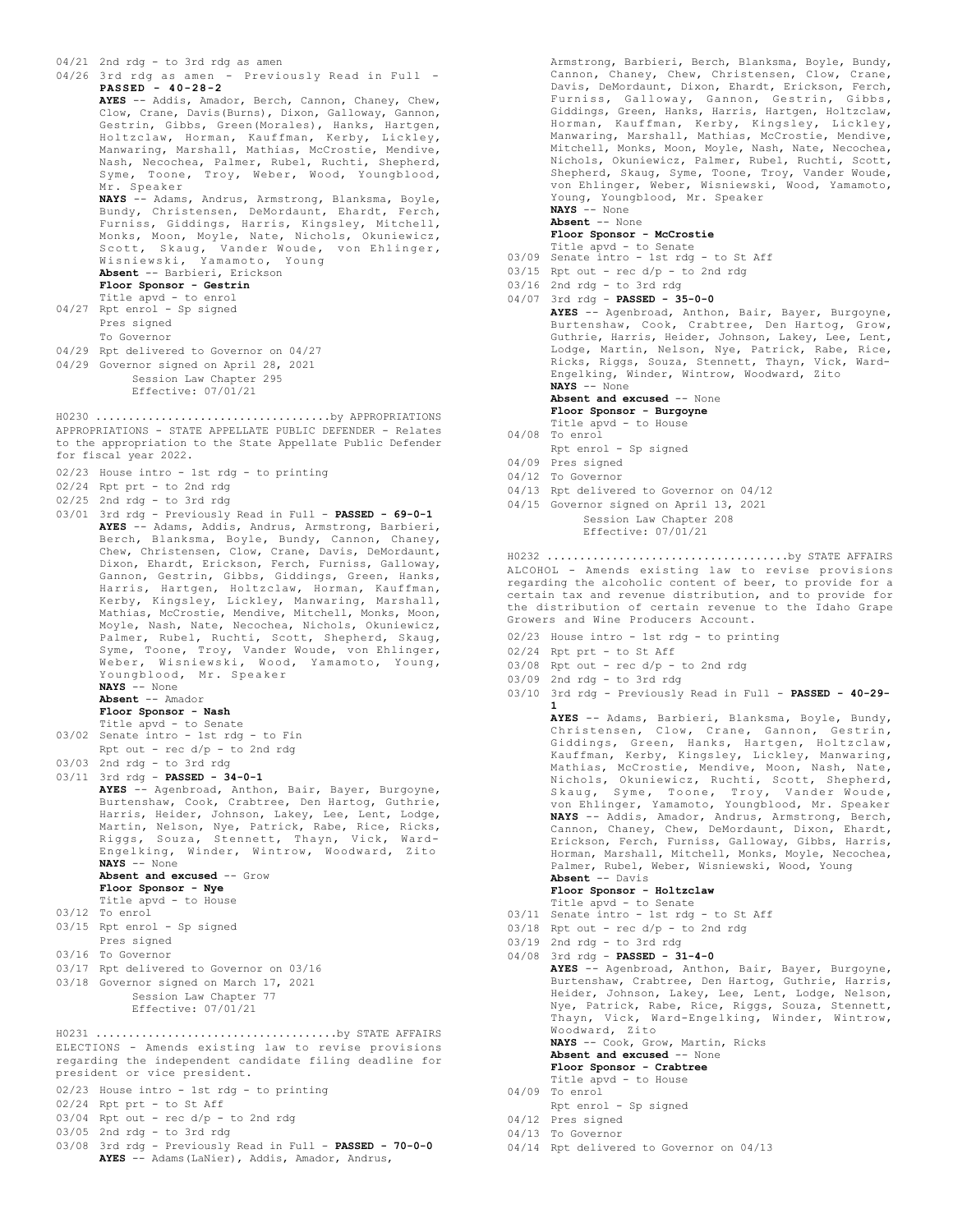```
04/19 Governor signed on April 13, 2021
          Session Law Chapter 233
           Effective: 07/01/21
JUVENILES - Adds to existing law to establish provisions
regarding the prevention of a child's removal from the
custody of a parent or guardian under certain
circumstances.
02/23 House intro - 1st rdg - to printing
02/24 Rpt prt - to Health/Wel
03/01 Rpt out - rec d/p - to 2nd rdg
03/02 2nd rdg - to 3rd rdg
03/03 3rd rdg - Previously Read in Full - PASSED - 67-0-3
      AYES -- Adams, Addis, Amador, Andrus, Armstrong,
      Barbieri, Berch, Blanksma, Boyle, Bundy, Cannon,
       Chew, Christensen, Clow, Crane, DeMordaunt, Dixon,
       Erickson, Ferch, Furniss, Galloway, Gannon,
      Gestrin, Gibbs, Giddings, Green, Hanks, Harris,
      Hartgen, Holtzclaw, Horman, Kauffman, Kerby,
      Kingsley, Lickley, Manwaring, Marshall, Mathias,
      McCrostie, Mendive, Mitchell, Monks, Moon, Moyle,
       Nash, Nate, Necochea, Nichols, Okuniewicz, Palmer,
      Rubel, Ruchti, Scott, Shepherd, Skaug, Syme, Toone,
       Troy, Vander Woude, von Ehlinger, Weber,
      Wisniewski, Wood, Yamamoto, Young, Youngblood,
      Mr. Speaker
      NAYS -- None
      Absent -- Chaney, Davis, Ehardt
       Floor Sponsor - Erickson
       Title apvd - to Senate
03/04 Senate intro - 1st rdg - to Health/Wel
03/09 Rpt out - rec d/p - to 2nd rdg
03/10 2nd rdg - to 3rd rdg
04/06 3rd rdg - PASSED - 35-0-0
      AYES -- Agenbroad, Anthon, Bair, Bayer, Burgoyne,
      Burtenshaw, Cook, Crabtree, Den Hartog, Grow,
       Guthrie, Harris, Heider, Johnson, Lakey, Lee, Lent,
       Lodge, Martin, Nelson, Nye, Patrick, Rabe, Rice,
       Ricks, Riggs, Souza, Stennett, Thayn, Vick, Ward-
      Engelking, Winder, Wintrow, Woodward, Zito
      NAYS -- None
      Absent and excused -- None
      Floor Sponsor - Harris
      Title apvd - to House
04/07 To enrol
      Rpt enrol - Sp signed
      Pres signed
04/08 To Governor
04/09 Rpt delivered to Governor on 04/08
04/12 Governor signed on April 9, 2021
          Session Law Chapter 147
           Effective: 07/01/21
H0233 ................................by HEALTH AND WELFARE
CITIES - Amends existing law to revise provisions regarding
preservation of public health by cities.
02/23 House intro - 1st rdg - to printing
02/24 Rpt prt - to Health/Wel
03/04 Rpt out - rec d/p - to 2nd rdg
03/05 2nd rdg - to 3rd rdg
03/08 3rd rdg - Previously Read in Full - PASSED - 69-0-1
      AYES -- Adams(LaNier), Addis, Amador, Andrus,
      Armstrong, Barbieri, Berch, Blanksma, Boyle, Bundy,
       Cannon, Chaney, Chew, Christensen, Clow, Crane,
Davis, DeMordaunt, Dixon, Ehardt, Erickson, Ferch,
      Furniss, Galloway, Gannon, Gestrin, Gibbs,
       Giddings, Green, Hanks, Hartgen, Holtzclaw, Horman,
      Kauffman, Kerby, Kingsley, Lickley, Manwaring,
      Marshall, Mathias, McCrostie, Mendive, Mitchell,
      Monks, Moon, Moyle, Nash, Nate, Necochea, Nichols,
       Okuniewicz, Palmer, Rubel, Ruchti, Scott, Shepherd,
Skaug, Syme, Toone, Troy, Vander Woude,
von Ehlinger, Weber, Wisniewski, Wood, Yamamoto,
      Young, Youngblood, Mr. Speaker
      NAYS -- None
      Absent -- Harris
      Floor Sponsor - Monks
Title apvd - to Senate
03/09 Senate intro - 1st rdg - to Health/Wel
H0234 ................................by HEALTH AND WELFARE
H0235 ........................by RESOURCES AND CONSERVATION
```
FISH AND GAME - Amends existing law to provide for sage grouse game tags, to revise provisions regarding fees for swan, sage grouse, and sharptail grouse, and to revise provisions regarding violations.

- 02/24 House intro 1st rdg to printing
- 02/25 Rpt prt to 2nd rdg
- 02/26 2nd rdg to 3rd rdg
- 03/01 3rd rdg Previously Read in Full **PASSED 53-16- 1**

**AYES** -- Adams, Addis, Andrus, Barbieri, Berch, Blanksma, Boyle, Bundy, Cannon, Chaney, Chew, Clow, Crane, Davis, DeMordaunt, Furniss, Galloway, Gannon, Gestrin, Gibbs, Green, Hartgen, Holtzclaw, Horman, Kauffman, Kerby, Lickley, Manwaring, Marshall, Mathias, McCrostie, Mendive, Mitchell, Monks, Moyle, Nash, Necochea, Okuniewicz, Palmer, Rubel, Ruchti, Shepherd, Skaug, Syme, Toone, Vander Woude, von Ehlinger, Weber, Wood, Yamamoto, Young, Youngblood, Mr. Speaker **NAYS** -- Armstrong, Christensen, Dixon, Ehardt, Erickson, Ferch, Giddings, Hanks, Harris, Kingsley, Moon, Nate, Nichols, Scott, Troy, Wisniewski **Absent** -- Amador **Floor Sponsor - Okuniewicz** Title apvd - to Senate 03/02 Senate intro - 1st rdg - to Res/Env  $03/15$  Rpt out - rec  $d/p$  - to 2nd rdg 03/16 2nd rdg - to 3rd rdg 04/07 3rd rdg - **PASSED - 27-8-0 AYES** -- Agenbroad, Anthon, Bair, Burgoyne, Burtenshaw, Cook, Den Hartog, Grow, Guthrie, Harris, Heider, Johnson, Lakey, Lee, Martin, Nelson, Nye, Patrick, Rabe, Riggs, Stennett, Thayn, Vick, Ward-Engelking, Winder, Wintrow, Woodward **NAYS** -- Bayer, Crabtree, Lent, Lodge, Rice, Ricks, Souza, Zito Absent and excused -- None **Floor Sponsor - Rabe** Title apvd - to House 04/08 To enrol Rpt enrol - Sp signed 04/09 Pres signed 04/12 To Governor 04/13 Rpt delivered to Governor on 04/12 04/15 Governor signed on April 14, 2021 Session Law Chapter 219 Effective: 07/01/21 WATER - Amends existing law to revise provisions regarding the water management account. 02/24 House intro - 1st rdg - to printing 02/25 Rpt prt - to Res/Con  $03/02$  Rpt out - rec d/p - to 2nd rdg  $03/03$  2nd rdg - to 3rd rdg 03/04 Ret'd to Res/Con H0236 ........................by RESOURCES AND CONSERVATION SAGE GROUSE - Adds to existing law to provide for a sage grouse preservation program and to provide for certification. 02/24 House intro - 1st rdg - to printing 02/25 Rpt prt - to Res/Con H0237 ........................by RESOURCES AND CONSERVATION FISH AND GAME - Amends existing law to classify certain wolves as game animals and certain wolves as predatory wildlife. 02/24 House intro - 1st rdg - to printing 02/25 Rpt prt - to Res/Con H0238 ........................by RESOURCES AND CONSERVATION PHOSPHATE - Repeals and amends existing law to revise construction requirements and to provide for certain fees. 02/24 House intro - 1st rdg - to printing 02/25 Rpt prt - to Res/Con  $03/02$  Rpt out - rec  $d/p$  - to 2nd rdg 03/03 2nd rdg - to 3rd rdg 03/04 3rd rdg - Previously Read in Full - **PASSED - 56-10-** H0239 ........................by RESOURCES AND CONSERVATION

**4 AYES** -- Addis, Amador, Andrus, Armstrong, Barbieri, Blanksma, Boyle, Bundy, Cannon, Chaney, Christensen, Clow, Crane, Dixon, Ehardt, Erickson, Ferch, Furniss, Galloway, Gibbs, Giddings, Hanks, Harris, Hartgen, Holtzclaw, Horman, Kauffman, Kerby, Kingsley, Lickley, Marshall, Mendive, Mitchell, Monks, Moon, Moyle, Nate, Nichols, Okuniewicz, Palmer, Ruchti, Scott, Shepherd, Skaug,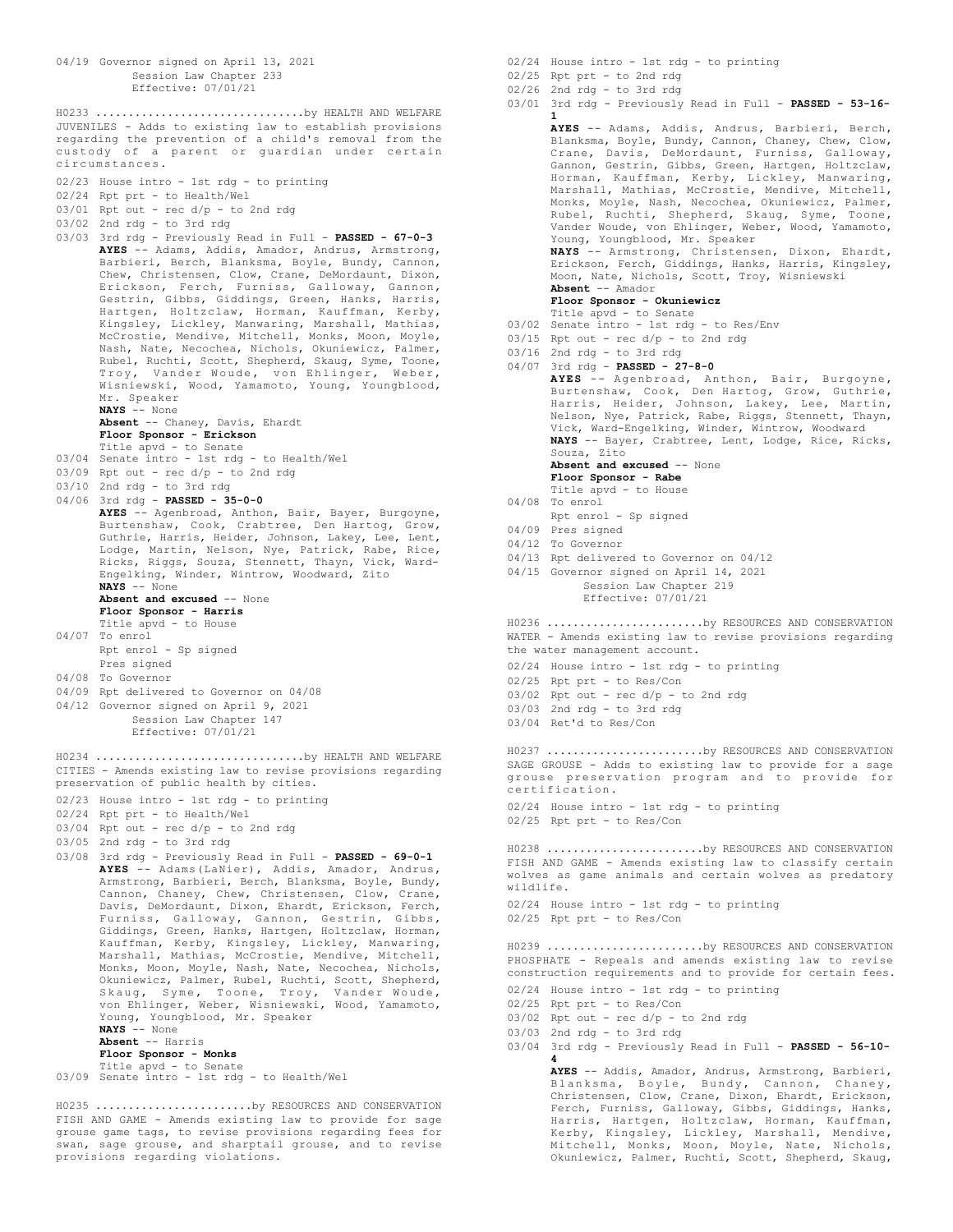Syme, Toone, Troy, Vander Woude, von Ehlinger, Weber, Wisniewski, Wood, Yamamoto, Young, Youngblood, Mr. Speaker **NAYS** -- Berch, Chew, Davis, Gannon, Green, Mathias, McCrostie, Nash, Necochea, Rubel **Absent** -- Adams, DeMordaunt, Gestrin, Manwaring **Floor Sponsor - Gibbs** Title apvd - to Senate 03/05 Senate intro - 1st rdg - to Res/Env  $03/15$  Rpt out - rec  $d/p$  - to 2nd rdg 03/16 2nd rdg - to 3rd rdg 04/07 3rd rdg - **PASSED - 29-6-0 AYES** -- Agenbroad, Anthon, Bair, Bayer, Burtenshaw, Cook, Crabtree, Den Hartog, Grow, Guthrie, Harris, Heider, Johnson, Lakey, Lee, Lent, Lodge, Martin, Nye, Patrick, Rice, Ricks, Riggs, Souza, Thayn, Vick, Winder, Woodward, Zito **NAYS** -- Burgoyne, Nelson, Rabe, Stennett, Ward-Engelking, Wintrow **Absent and excused** -- None **Floor Sponsor - Harris** Title apvd - to House 04/08 To enrol Rpt enrol - Sp signed 04/09 Pres signed 04/12 To Governor 04/13 Rpt delivered to Governor on 04/12 04/19 Governor signed on April 16, 2021 Session Law Chapter 246 Effective: 07/01/21 COMMUNITY REENTRY CENTERS - Adds to existing law to provide that the Department of Correction shall apply for a special use permit when establishing a new community reentry center. 02/24 House intro - 1st rdg - to printing 02/25 Rpt prt - to Jud 03/02 Rpt out - to Gen Ord 03/08 Rpt out amen - to engros 03/09 Rpt engros - 1st rdg - to 2nd rdg as amen 03/10 2nd rdg - to 3rd rdg as amen Rls susp - **PASSED - 63-5-2 AYES** -- Adams, Addis, Amador, Andrus, Armstrong, Barbieri, Berch, Blanksma, Boyle, Bundy, Cannon, Chaney, Chew, Christensen, Clow, Crane, DeMordaunt, Dixon, Ehardt, Erickson, Ferch, Furniss, Galloway, Gannon, Gibbs, Giddings, Green, Hanks, Harris, Hartgen, Holtzclaw, Horman, Kauffman, Kerby, Kingsley, Lickley, Marshall, McCrostie, Mendive, Mitchell, Monks, Moon, Moyle, Nate, Nichols, Okuniewicz, Palmer, Rubel, Ruchti, Scott, Shepherd, Skaug, Toone, Troy, Vander Woude, von Ehlinger, Weber, Wisniewski, Wood, Yamamoto, Young, Youngblood, Mr. Speaker **NAYS** -- Gestrin, Manwaring, Mathias, Necochea, Syme **Absent** -- Davis, Nash **Floor Sponsor - Okuniewicz** Title apvd - to Senate 03/11 Senate intro - 1st rdg - to Jud H0240aa .............by JUDICIARY, RULES AND ADMINISTRATION MOTOR VEHICLES - Amends existing law to revise a provision regarding the installation of an ignition interlock device, to provide for a petition for relief in certain instances, and to revise provisions regarding judicial review. 02/24 House intro - 1st rdg - to printing 02/25 Rpt prt - to Jud  $02/26$  Rpt out - rec  $d/p$  - to 2nd rdg 03/01 2nd rdg - to 3rd rdg 03/03 3rd rdg - Previously Read in Full - **PASSED - 67-0-3 AYES** -- Adams, Addis, Amador, Andrus, Armstrong, Barbieri, Berch, Blanksma, Boyle, Bundy, Cannon, Chew, Christensen, Clow, Crane, DeMordaunt, Dixon, Erickson, Ferch, Furniss, Galloway, Gannon, Gestrin, Gibbs, Giddings, Green, Hanks, Harris, Hartgen, Holtzclaw, Horman, Kauffman, Kerby, Kingsley, Lickley, Manwaring, Marshall, Mathias, McCrostie, Mendive, Mitchell, Monks, Moon, Moyle, H0241 ...............by JUDICIARY, RULES AND ADMINISTRATION

**AYES** -- Agenbroad, Anthon, Bair, Bayer, Burgoyne, Burtenshaw, Cook, Crabtree, Den Hartog, Grow, Guthrie, Harris, Heider, Johnson, Lakey, Lee, Lent, Lodge, Martin, Nelson, Nye, Patrick, Rabe, Rice, Ricks, Riggs, Souza, Stennett, Thayn, Vick, Ward-Engelking, Winder, Wintrow, Woodward, Zito **NAYS** -- None **Absent and excused** -- None **Floor Sponsor - Heider** Title apvd - to House Rpt enrol - Sp signed 04/09 Pres signed 04/12 To Governor 04/13 Rpt delivered to Governor on 04/12 04/15 Governor signed on April 13, 2021 Session Law Chapter 209 Effective: 07/01/21 ELECTIONS - Amends existing law to prohibit the exchange of college credit for a student's vote. 02/24 House intro - 1st rdg - to printing 02/25 Rpt prt - to St Aff H0244 .....................................by STATE AFFAIRS

- Title apvd to Senate 03/04 Senate intro - 1st rdg - to Jud  $03/18$  Rpt out - rec  $d/p$  - to 2nd rdg  $03/19$  2nd rdg - to 3rd rdg 04/08 3rd rdg - **PASSED - 21-13-1 AYES** -- Bair, Burgoyne, Burtenshaw, Den Hartog, Grow, Guthrie, Heider, Johnson, Lakey, Lee, Martin, Nelson, Nye, Patrick, Rabe, Riggs, Stennett, Thayn, Ward-Engelking, Winder, Wintrow **NAYS** -- Anthon, Bayer, Cook, Crabtree, Harris, Lent, Lodge, Rice, Ricks, Souza, Vick, Woodward, Zito **Absent and excused** -- Agenbroad **Floor Sponsor - Burgoyne** Title apvd - to House 04/09 To enrol Rpt enrol - Sp signed 04/12 Pres signed 04/13 To Governor 04/14 Rpt delivered to Governor on 04/13 04/16 Governor signed on April 15, 2021 Session Law Chapter 236 Effective: 07/01/21 CHILD WITNESSES - Amends existing law to provide that testimony by child witnesses shall be presented by alternative methods under certain circumstances. 02/24 House intro - 1st rdg - to printing 02/25 Rpt prt - to Jud H0242 ...............by JUDICIARY, RULES AND ADMINISTRATION CAMPAIGN FINANCE - Amends existing law regarding a candidate's campaign account limits. 02/24 House intro - 1st rdg - to printing 02/25 Rpt prt - to St Aff  $03/04$  Rpt out - rec  $d/p$  - to 2nd rdg 03/05 2nd rdg - to 3rd rdg 03/08 3rd rdg - Previously Read in Full - **PASSED - 70-0-0 AYES** -- Adams(LaNier), Addis, Amador, Andrus, Armstrong, Barbieri, Berch, Blanksma, Boyle, Bundy, Cannon, Chaney, Chew, Christensen, Clow, Crane, Davis, DeMordaunt, Dixon, Ehardt, Erickson, Ferch, Furniss, Galloway, Gannon, Gestrin, Gibbs, Giddings, Green, Hanks, Harris, Hartgen, Holtzclaw, Horman, Kauffman, Kerby, Kingsley, Lickley, Manwaring, Marshall, Mathias, McCrostie, Mendive, Mitchell, Monks, Moon, Moyle, Nash, Nate, Necochea, Nichols, Okuniewicz, Palmer, Rubel, Ruchti, Scott, Shepherd, Skaug, Syme, Toone, Troy, Vander Woude, von Ehlinger, Weber, Wisniewski, Wood, Yamamoto, Young, Youngblood, Mr. Speaker **NAYS** -- None **Absent** -- None **Floor Sponsor - Green** Title apvd - to Senate 03/09 Senate intro - 1st rdg - to St Aff 03/15 Rpt out - rec d/p - to 2nd rdg 03/16 2nd rdg - to 3rd rdg 04/07 3rd rdg - **PASSED - 35-0-0** 04/08 To enrol H0243 .....................................by STATE AFFAIRS
- 
- 
- -

Mr. Speaker **NAYS** -- None **Absent** -- Chaney, Davis, Ehardt

```
Floor Sponsor - Cannon
```
Nash, Nate, Necochea, Nichols, Okuniewicz, Palmer, Rubel, Ruchti, Scott, Shepherd, Skaug, Syme, Toone, Troy, Vander Woude, von Ehlinger, Weber, Wisniewski, Wood, Yamamoto, Young, Youngblood,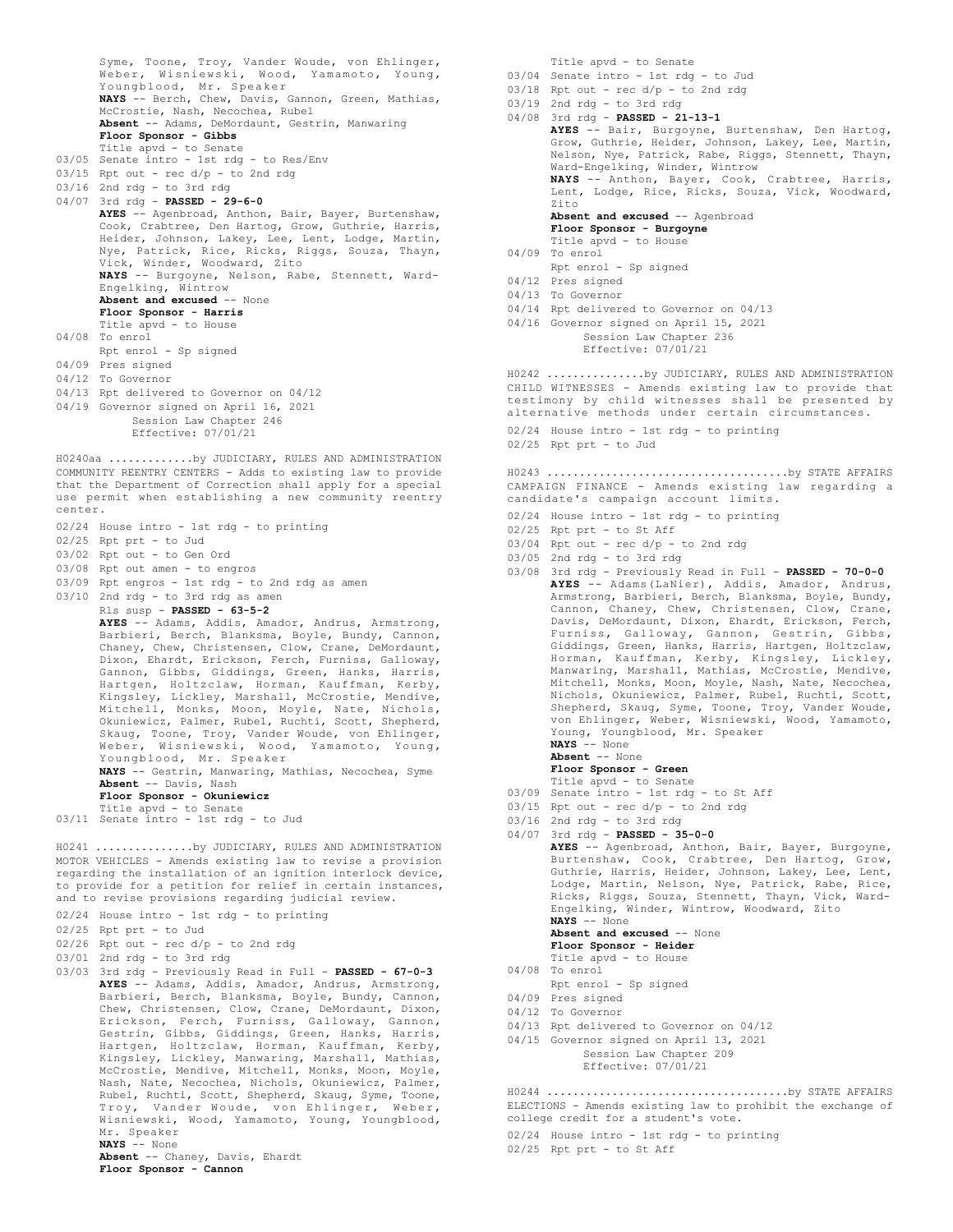CAMPAIGN FINANCE - Amends and adds to existing law to prohibit foreign contributions, independent expenditures, and electioneering communications. H0245 .....................................by STATE AFFAIRS

02/24 House intro - 1st rdg - to printing 02/25 Rpt prt - to St Aff  $03/08$  Rpt out - rec  $d/p$  - to 2nd rdg 03/09 2nd rdg - to 3rd rdg Rls susp - **PASSED - 67-0-3 AYES** -- Addis, Amador, Andrus, Armstrong, Barbieri, Berch, Blanksma, Boyle, Bundy, Cannon, Chaney, Chew, Christensen, Clow, Crane, Davis, DeMordaunt, Dixon, Ehardt, Erickson, Ferch, Furniss, Galloway, Gannon, Gestrin, Gibbs, Giddings, Green, Hanks, Hartgen, Holtzclaw, Horman, Kauffman, Kerby, Kingsley, Lickley, Marshall, Mathias, McCrostie, Mendive, Mitchell, Monks, Moon, Moyle, Nash, Nate, Necochea, Nichols, Okuniewicz, Palmer, Rubel, Ruchti, Scott, Shepherd, Skaug, Syme, Toone, Troy, Vander Woude, von Ehlinger, Weber, Wisniewski, Wood, Yamamoto, Young, Youngblood, Mr. Speaker **NAYS** -- None **Absent** -- Adams, Harris, Manwaring **Floor Sponsor - Troy** Title apvd - to Senate 03/10 Senate intro - 1st rdg - to St Aff 03/19 Rpt out - rec d/p - to 2nd rdg 04/06 2nd rdg - to 3rd rdg 04/08 3rd rdg - **PASSED - 34-0-1 AYES** -- Anthon, Bair, Bayer, Burgoyne, Burtenshaw, Cook, Crabtree, Den Hartog, Grow, Guthrie, Harris, Heider, Johnson, Lakey, Lee, Lent, Lodge, Martin, Nelson, Nye, Patrick, Rabe, Rice, Ricks, Riggs, Souza, Stennett, Thayn, Vick, Ward-Engelking, Winder, Wintrow, Woodward, Zito **NAYS** -- None Absent and excused -- Agenbroad **Floor Sponsor - Lodge** Title apvd - to House 04/09 To enrol Rpt enrol - Sp signed 04/12 Pres signed 04/13 To Governor 04/14 Rpt delivered to Governor on 04/13 04/16 Governor signed on April 15, 2021 Session Law Chapter 237 Effective: 07/01/21 DOMESTIC RELATIONS - Amends and adds to existing law to provide that an emergency or disaster declaration shall not be considered a compelling governmental interest sufficient to restrict parental rights. 02/24 House intro - 1st rdg - to printing 02/25 Rpt prt - to Jud  $02/26$  Rpt out - rec  $d/p$  - to 2nd rdg 03/01 2nd rdg - to 3rd rdg 03/03 3rd rdg - Previously Read in Full - **PASSED - 67-0-3 AYES** -- Adams, Addis, Amador, Andrus, Armstrong, Barbieri, Berch, Blanksma, Boyle, Bundy, Cannon, Chew, Christensen, Clow, Crane, DeMordaunt, Dixon, Erickson, Ferch, Furniss, Galloway, Gannon, Gestrin, Gibbs, Giddings, Green, Hanks, Harris, Hartgen, Holtzclaw, Horman, Kauffman, Kerby, Kingsley, Lickley, Manwaring, Marshall, Mathias, McCrostie, Mendive, Mitchell, Monks, Moon, Moyle, Nash, Nate, Necochea, Nichols, Okuniewicz, Palmer, Rubel, Ruchti, Scott, Shepherd, Skaug, Syme, Toone, Troy, Vander Woude, von Ehlinger, Weber, Wisniewski, Wood, Yamamoto, Young, Youngblood, Mr. Speaker **NAYS** -- None **Absent** -- Chaney, Davis, Ehardt **Floor Sponsor - Dixon** Title apvd - to Senate 03/04 Senate intro - 1st rdg - to Jud 03/15 Rpt out - to 14th Ord 04/08 Rpt out amen - to 1st rdg as amen 1st rdg - to 2nd rdg as amen  $04/09$  2nd rdg - to 3rd rdg as amen 04/13 3rd rdg as amen - **PASSED - 34-0-1 AYES** -- Agenbroad, Anthon, Bair, Bayer, Burgoyne, Cook, Crabtree, Den Hartog, Grow, Guthrie, Harris, Heider, Johnson, Lakey, Lee, Lent, Lodge, Martin, H0246aaS ............by JUDICIARY, RULES AND ADMINISTRATION

Nelson, Nye, Patrick, Rabe, Rice, Ricks, Riggs, Souza, Stennett, Thayn, Vick, Ward-Engelking,

Winder, Wintrow, Woodward, Zito **NAYS** -- None **Absent and excused** -- Burtenshaw **Floor Sponsor - Lee** Title apvd - to House 04/14 Ref'd to Jud for concurrence rec 04/16 Rpt out - Rec concurrence House concurred in Senate amens -to engros 04/19 Rpt engros - 1st rdg - to 2nd rdg as amen 04/20 2nd rdg - to 3rd rdg as amen 04/21 3rd rdg as amen - Previously Read in Full - **PASSED - 65-0-5 AYES** -- Adams, Addis, Amador, Andrus, Armstrong, Barbieri, Berch, Blanksma, Boyle, Bundy, Cannon, Chaney, Chew, Christensen, Clow, Davis(Burns), DeMordaunt, Dixon, Ehardt, Ferch, Furniss, Gannon, Gestrin, Giddings, Green, Hanks, Harris, Hartgen, Holtzclaw, Horman, Kauffman, Kerby, Kingsley, Lickley, Manwaring, Marshall, Mathias, McCrostie, Mendive, Mitchell, Monks, Moon, Moyle, Nash, Nate, Necochea, Nichols, Okuniewicz, Palmer, Rubel, Ruchti, Scott, Shepherd, Skaug, Syme, Toone, Vander Woude, von Ehlinger, Weber, Wisniewski, Wood, Yamamoto, Young, Youngblood, Mr. Speaker **NAYS** -- None **Absent** -- Crane, Erickson, Galloway, Gibbs, Troy **Floor Sponsor - Dixon** Title apvd - to enrol 04/22 Rpt enrol - Sp signed Pres signed 04/23 To Governor 04/26 Rpt delivered to Governor on 04/23 04/27 Governor signed on April 26, 2021 Session Law Chapter 286 Effective: 04/26/2021 EDUCATION - Adds to existing law to provide for reimbursement to parents for eligible education expenses under certain circumstances. 02/25 House intro - 1st rdg - to printing 02/26 Rpt prt - to Educ H0247 .........................................by EDUCATION PUBLIC SCHOOL FUNDING - Adds to existing law to provide that a school district or public charter school may use part of its salary-based apportionment to pay for its employees to be covered by the state employee health insurance plan. 02/25 House intro - 1st rdg - to printing 02/26 Rpt prt - to Educ  $03/02$  Rpt out - rec  $d/p$  - to 2nd rdg 03/03 2nd rdg - to 3rd rdg 03/04 3rd rdg - Previously Read in Full - **PASSED - 51-14- 5 AYES** -- Amador, Andrus, Armstrong, Berch, Blanksma, Boyle, Bundy, Cannon, Chaney, Chew, Clow, Crane, Davis, Ehardt, Erickson, Furniss, Galloway, Gannon, Gibbs, Green, Harris, Hartgen, Holtzclaw, Horman, Kauffman, Kerby, Lickley, Marshall, Mathias, McCrostie, Mendive, Mitchell, Monks, Moyle, Nash, Necochea, Palmer, Rubel, Ruchti, Shepherd, Syme, Toone, Troy, Vander Woude, Weber, Wisniewski, Wood, Yamamoto, Young, Youngblood, Mr. Speaker **NAYS** -- Addis, Barbieri, Christensen, Dixon, Ferch, Giddings, Hanks, Kingsley, Moon, Nate, Nichols, Okuniewicz, Scott, von Ehlinger **Absent** -- Adams, DeMordaunt, Gestrin, Manwaring, Skaug **Floor Sponsors - Furniss & Kerby** Title apvd - to Senate 03/05 Senate intro - 1st rdg - to Educ H0248 .........................................by EDUCATION EDUCATION - Amends existing law to provide for permission to participate in instruction regarding human sexuality. 02/25 House intro - 1st rdg - to printing 02/26 Rpt prt - to Educ  $03/03$  Rpt out - rec  $d/p$  - to 2nd rdg H0249 .........................................by EDUCATION

- 03/04 2nd rdg to 3rd rdg
- 03/05 3rd rdg Previously Read in Full **PASSED 56-12- 2**

**AYES** -- Adams(LaNier), Addis, Amador, Andrus, Armstrong, Barbieri, Blanksma, Boyle, Bundy, Cannon, Chaney, Christensen, Clow, Crane,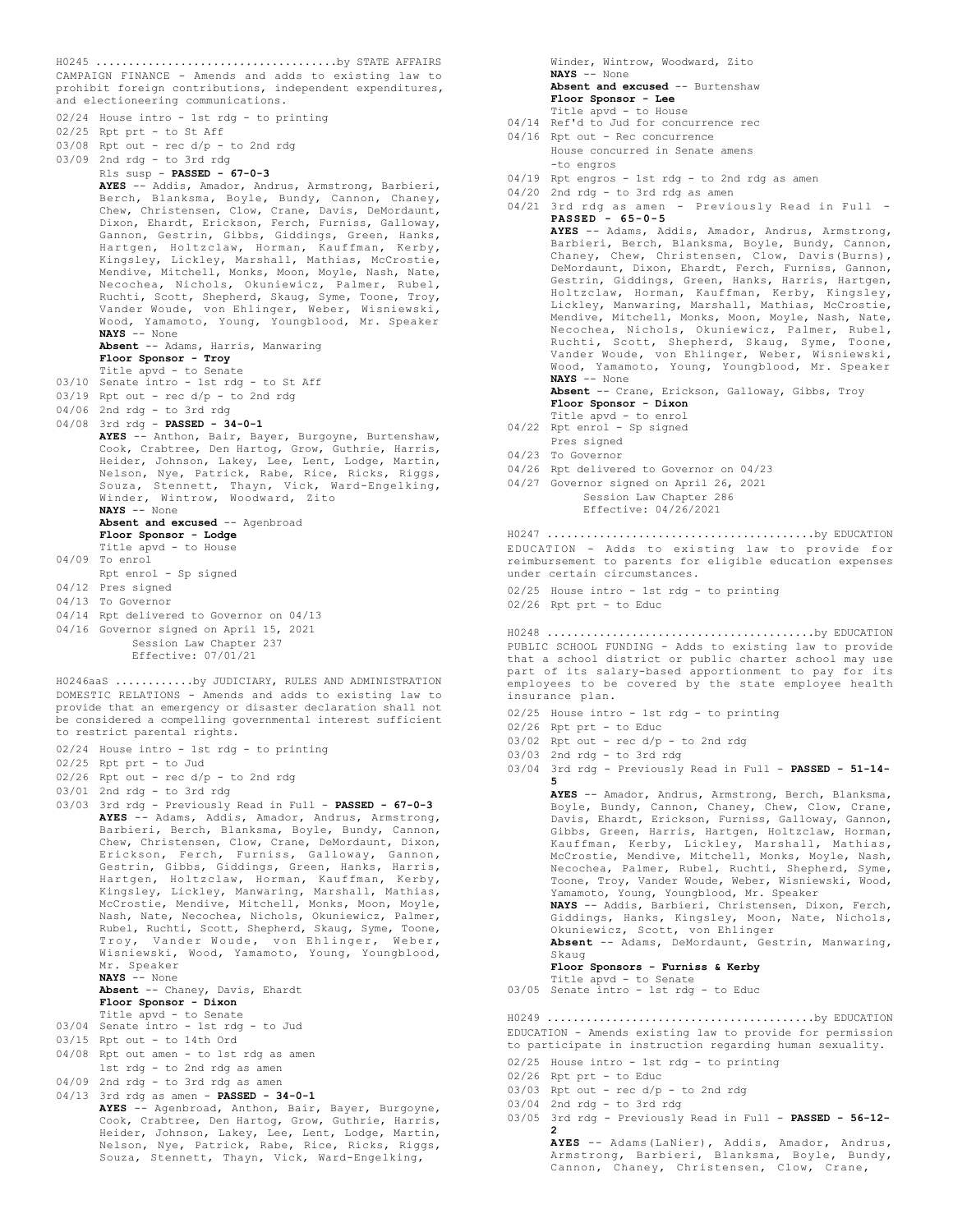DeMordaunt, Dixon, Ehardt, Erickson, Ferch, Furniss, Galloway, Gestrin, Giddings, Hanks, Harris, Hartgen, Holtzclaw, Horman, Kauffman, Kerby, Kingsley, Lickley, Manwaring, Marshall, Mendive, Mitchell, Monks, Moon, Moyle, Nate, Nichols, Okuniewicz, Scott, Shepherd, Skaug, Syme, Troy, Vander Woude, von Ehlinger, Weber, Wisniewski, Wood, Yamamoto, Young, Youngblood, Mr. Speaker **NAYS** -- Berch, Chew, Davis, Gannon, Green, Mathias, McCrostie, Nash, Necochea, Rubel, Ruchti, Toone **Absent** -- Gibbs, Palmer **Floor Sponsor - Ehardt** Title apvd - to Senate 03/08 Senate intro - 1st rdg - to Educ EDUCATION - Amends existing law to provide that advanced opportunities funds may be used for college entrance examinations, preliminary college entrance examinations, and certain other costs. 02/25 House intro - 1st rdg - to printing 02/26 Rpt prt - to Educ 03/02 Rpt out - to Gen Ord 03/08 Rpt out amen - to engros 03/09 Rpt engros - 1st rdg - to 2nd rdg as amen 03/10 2nd rdg - to 3rd rdg as amen Rls susp - **PASSED - 68-0-2 AYES** -- Adams, Addis, Amador, Andrus, Armstrong, Barbieri, Berch, Blanksma, Boyle, Bundy, Cannon, Chaney, Chew, Christensen, Clow, Crane, DeMordaunt, Dixon, Ehardt, Erickson, Ferch, Furniss, Galloway, Gannon, Gestrin, Gibbs, Giddings, Green, Hanks, Harris, Hartgen, Holtzclaw, Horman, Kauffman, Kerby, Kingsley, Lickley, Manwaring, Marshall, Mathias, McCrostie, Mendive, Mitchell, Monks, Moon, Moyle, Nate, Necochea, Nichols, Okuniewicz, Palmer, Rubel, Ruchti, Scott, Shepherd, Skaug, Syme, Toone, Troy, Vander Woude, von Ehlinger, Weber, Wisniewski, Wood, Yamamoto, Young, Youngblood, Mr. Speaker **NAYS** -- None **Absent** -- Davis, Nash **Floor Sponsors - McCrostie & Horman** Title apvd - to Senate 03/11 Senate intro - 1st rdg - to Educ  $03/19$  Rpt out - rec  $d/p$  - to 2nd rdg 04/06 2nd rdg - to 3rd rdg 04/08 3rd rdg - **PASSED - 34-0-1 AYES** -- Anthon, Bair, Bayer, Burgoyne, Burtenshaw, Cook, Crabtree, Den Hartog, Grow, Guthrie, Harris, Heider, Johnson, Lakey, Lee, Lent, Lodge, Martin, Nelson, Nye, Patrick, Rabe, Rice, Ricks, Riggs, Souza, Stennett, Thayn, Vick, Ward-Engelking, Winder, Wintrow, Woodward, Zito **NAYS** -- None Absent and excused -- Agenbroad **Floor Sponsor - Ward-Engelking** Title apvd - to House 04/09 To enrol Rpt enrol - Sp signed 04/12 Pres signed 04/13 To Governor 04/14 Rpt delivered to Governor on 04/13 04/15 Governor signed on April 13, 2021 Session Law Chapter 210 Effective: 07/01/21 H0250aa .......................................by EDUCATION INCOME TAX - Amends existing law to revise provisions regarding the treatment of certain federal relief moneys when calculating Idaho taxable income. 02/25 House intro - 1st rdg - to printing 02/26 Rpt prt - to 2nd rdg 03/01 2nd rdg - to 3rd rdg 03/02 3rd rdg - Previously Read in Full - **PASSED - 63-4-3 AYES** -- Adams, Addis, Amador, Andrus, Barbieri, Berch, Blanksma, Boyle, Bundy, Cannon, Chew, H0251 ..............................by REVENUE AND TAXATION

Christensen, Clow, Crane, Davis, DeMordaunt, Dixon, Erickson, Ferch, Furniss, Galloway, Gestrin, Gibbs, Giddings, Green, Hanks, Harris, Hartgen, Holtzclaw, Horman, Kauffman, Kerby, Kingsley, Lickley, Manwaring, Marshall, Mathias, McCrostie, Mendive, Mitchell, Monks, Moon, Moyle, Nash, Nate, Nichols, Palmer, Ruchti, Scott, Shepherd, Skaug, Syme, Toone, Troy, Vander Woude, von Ehlinger, Weber, Wisniewski, Wood, Yamamoto, Young, Youngblood,

Mr. Speaker **NAYS** -- Armstrong, Gannon, Necochea, Rubel **Absent** -- Chaney, Ehardt, Okuniewicz **Floor Sponsor - Manwaring** Title apvd - to Senate

- 03/03 Senate intro 1st rdg to Loc Gov
- $03/10$  Rpt out rec  $d/p$  to 2nd rdg
- 
- 03/11 2nd rdg to 3rd rdg 03/12 3rd rdg - **PASSED - 35-0-0 AYES** -- Agenbroad, Anthon, Bair, Bayer, Burgoyne, Burtenshaw, Cook, Crabtree, Den Hartog, Grow, Guthrie, Harris, Heider, Johnson, Lakey, Lee, Lent, Lodge, Martin, Nelson, Nye, Patrick, Rabe, Rice, Ricks, Riggs, Souza, Stennett, Thayn, Vick, Ward-Engelking, Winder, Wintrow, Woodward, Zito **NAYS** -- None **Absent and excused** -- None **Floor Sponsor - Rice** Title apvd - to House 03/15 To enrol 03/16 Rpt enrol - Sp signed Pres signed 03/17 To Governor 03/18 Rpt delivered to Governor on 03/17 03/19 Governor signed on March 18, 2021 Session Law Chapter 86 Effective: Retroactive to 01/01/2021

PROPERTY ASSESSMENTS - Amends existing law to revise provisions regarding the assessment of certain property actively devoted to agriculture. H0252aaS ...........................by REVENUE AND TAXATION

- 02/25 House intro 1st rdg to printing
- 02/26 Rpt prt to Rev/Tax
- 03/03 Rpt out rec  $d/p$  to 2nd rdg
- 03/04 2nd rdg to 3rd rdg
- 03/08 3rd rdg Previously Read in Full **PASSED 70-0-0 AYES** -- Adams(LaNier), Addis, Amador, Andrus, Armstrong, Barbieri, Berch, Blanksma, Boyle, Bundy, Cannon, Chaney, Chew, Christensen, Clow, Crane, Davis, DeMordaunt, Dixon, Ehardt, Erickson, Ferch, Furniss, Galloway, Gannon, Gestrin, Gibbs, Giddings, Green, Hanks, Harris, Hartgen, Holtzclaw, Horman, Kauffman, Kerby, Kingsley, Lickley, Manwaring, Marshall, Mathias, McCrostie, Mendive, Mitchell, Monks, Moon, Moyle, Nash, Nate, Necochea, Nichols, Okuniewicz, Palmer, Rubel, Ruchti, Scott, Shepherd, Skaug, Syme, Toone, Troy, Vander Woude, von Ehlinger, Weber, Wisniewski, Wood, Yamamoto, Young, Youngblood, Mr. Speaker **NAYS** -- None **Absent** -- None
	- **Floor Sponsor von Ehlinger**
		- Title apvd to Senate
- 03/09 Senate intro 1st rdg to Loc Gov
- 03/12 Rpt out to 14th Ord
- 04/07 Rpt out amen to 1st rdg as amen
- 1st rdg to 2nd rdg as amen
- 04/08 2nd rdg to 3rd rdg as amen
- 04/12 3rd rdg as amen **PASSED 35-0-0**

**AYES** -- Agenbroad, Anthon, Bair, Bayer, Burgoyne, Burtenshaw, Cook, Crabtree, Den Hartog, Grow, Guthrie, Harris, Heider, Johnson, Lakey, Lee, Lent, Lodge, Martin, Nelson, Nye, Patrick, Rabe, Rice, Ricks, Riggs, Souza, Stennett, Thayn, Vick, Ward-Engelking, Winder, Wintrow, Woodward, Zito **NAYS** -- None Absent and excused -- None **Floor Sponsor - Ricks**

- Title apvd to House
- 04/13 Ref'd to Rev/Tax for concurrence rec
- 04/14 Rpt out Rec concurrence House concurred in Senate amens -to engros
- 04/15 Rpt engros 1st rdg to 2nd rdg as amen
- 04/16 2nd rdg to 3rd rdg as amen
- 04/19 3rd rdg as amen Previously Read in Full **PASSED - 67-0-3**

**AYES** -- Adams, Addis, Amador, Andrus, Armstrong, Barbieri, Berch, Blanksma, Boyle, Bundy, Cannon, Chaney, Chew, Christensen, Clow, Crane, Davis(Burns), DeMordaunt, Dixon, Ehardt, Erickson, Ferch, Galloway, Gannon, Gestrin, Giddings, Green, Hanks, Harris, Hartgen, Holtzclaw, Horman, Kauffman, Kerby, Kingsley, Lickley, Manwaring, Marshall, Mathias, McCrostie, Mendive, Mitchell, Monks, Moon, Moyle, Nash, Nate, Necochea, Nichols,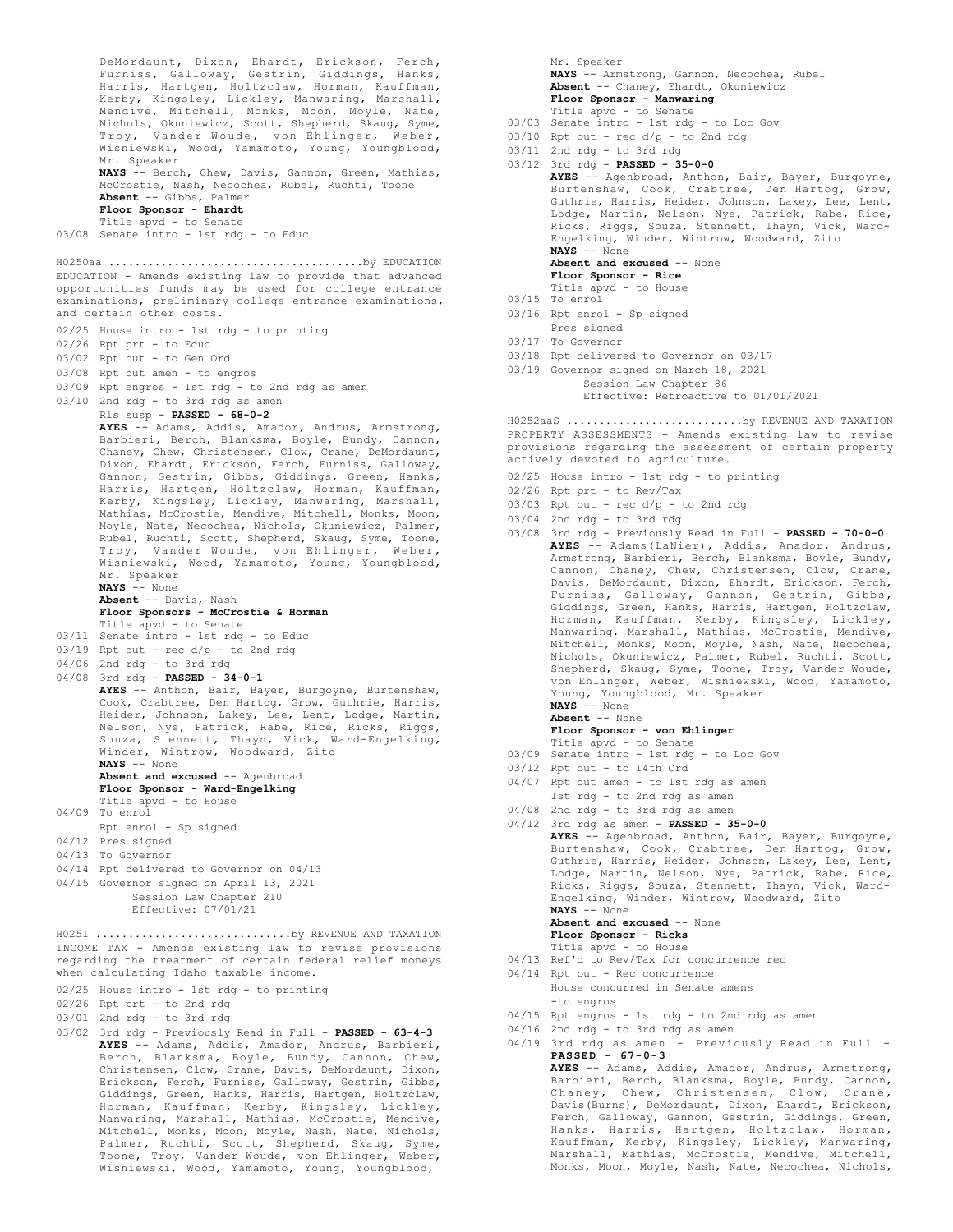Okuniewicz, Rubel, Ruchti, Scott, Shepherd, Skaug, Syme, Toone, Troy, Vander Woude, von Ehlinger, Weber, Wisniewski, Wood, Yamamoto, Young, Youngblood, Mr. Speaker **NAYS** -- None **Absent** -- Furniss, Gibbs, Palmer **Floor Sponsor - von Ehlinger** Title apvd - to enrol 04/20 Rpt enrol - Sp signed 04/21 Pres signed To Governor 04/22 Rpt delivered to Governor on 04/21 04/23 Governor signed on April 22, 2021 Session Law Chapter 270 Effective: 07/01/21 PUBLIC ART - Adds to existing law to establish provisions regarding the authorization of the expenditure of property tax revenues on public art by any taxing district. 02/25 House intro - 1st rdg - to printing 02/26 Rpt prt - to Rev/Tax H0253 ..............................by REVENUE AND TAXATION BUILDING CODES - Amends existing law to provide for uniform electrical, mechanical, and plumbing codes throughout Idaho. 02/26 House intro - 1st rdg - to printing 03/01 Rpt prt - to Bus  $03/04$  Rpt out - to Gen Ord 03/18 Ref'd to Bus H0254 .....................................by STATE AFFAIRS ELECTIONS - Amends and adds to existing law to revise provisions regarding voter identification verification. 02/26 House intro - 1st rdg - to printing 03/01 Rpt prt - to St Aff H0255 .....................................by STATE AFFAIRS SALES - Amends existing law to require sellers to accept cash as a method of payment along with any other accepted methods of payment. 02/26 House intro - 1st rdg - to printing 03/01 Rpt prt - to Rev/Tax H0256 .....................................by STATE AFFAIRS LIMITATIONS OF ACTIONS - Amends existing law to revise provisions regarding an action to foreclose mortgage on real property and to provide that a lien of the mortgage shall be deemed automatically released in certain instances. 02/26 House intro - 1st rdg - to printing 03/01 Rpt prt - to Jud H0257 .....................................by STATE AFFAIRS ALCOHOL - Amends existing law to provide that certain applicants shall not be deemed ineligible for a waterfront resort liquor license. 02/26 House intro - 1st rdg - to printing 03/01 Rpt prt - to St Aff  $03/17$  Rpt out - rec  $d/p$  - to 2nd rdg 03/18 2nd rdg - to 3rd rdg 04/06 3rd rdg - Previously Read in Full - **PASSED - 64-0-6 AYES** -- Adams, Addis, Amador, Andrus, Armstrong, Barbieri, Berch, Blanksma, Boyle, Cannon, Chaney, Chew, Christensen, Clow, Crane, Davis, DeMordaunt, Dixon, Ehardt, Erickson, Ferch, Furniss, Galloway, Gannon, Gestrin, Gibbs, Giddings, Green, Hanks, Harris, Hartgen, Horman, Kauffman, Kerby, Kingsley, Lickley, Manwaring, Marshall, Mathias, McCrostie, Mendive, Mitchell, Monks, Moon, Nash, Nate, Nichols, Okuniewicz, Palmer, Ruchti, Scott, Shepherd, Skaug, Syme, Troy, Vander Woude, von Ehlinger, Weber, Wisniewski, Wood, Yamamoto, Young, Youngblood, Mr. Speaker **NAYS** -- None **Absent** -- Bundy, Holtzclaw, Moyle, Necochea, Rubel, Toone **Floor Sponsor - Addis** Title apvd - to Senate 04/07 Senate intro - 1st rdg - to St Aff 05/03 Rpt out - rec d/p - to 2nd rdg H0258 .....................................by STATE AFFAIRS

Rls susp - 3rd rdg - **PASSED - 31-2-2**

Pres signed To Governor 05/05 Rpt delivered to Governor on 05/04 05/05 Governor signed on May 10, 2021 Session Law Chapter 335 Effective: 07/01/21 STATE DISASTER PREPAREDNESS ACT - Amends existing law to revise the definitions of "disaster," "militia," and "disaster emergency account" and to define "epidemic" and "pandemic." 02/26 House intro - 1st rdg - to printing 03/01 Rpt prt - to 2nd rdg 03/02 2nd rdg - to 3rd rdg 03/03 3rd rdg - Previously Read in Full - **PASSED - 58-12- 0 AYES** -- Adams, Addis, Amador, Andrus, Armstrong, Barbieri, Blanksma, Boyle, Bundy, Cannon, Christensen, Clow, Crane, DeMordaunt, Dixon, Ehardt, Erickson, Ferch, Furniss, Galloway, Gestrin, Gibbs, Giddings, Hanks, Harris, Hartgen, Holtzclaw, Horman, Kauffman, Kerby, Kingsley, Lickley, Manwaring, Marshall, Mendive, Mitchell, Monks, Moon, Moyle, Nate, Nichols, Okuniewicz, Palmer, Ruchti, Scott, Shepherd, Skaug, Syme, Troy, Vander Woude, von Ehlinger, Weber, Wisniewski, Wood, Yamamoto, Young, Youngblood, Mr. Speaker **NAYS** -- Berch, Chaney, Chew, Davis, Gannon, Green, H0259 .....................................by STATE AFFAIRS

Mathias, McCrostie, Nash, Necochea, Rubel, Toone

STATE BUDGETS - Amends and adds to existing law to define terms and to revise state budget terminology to be uniform

H0260 ....................................by APPROPRIATIONS

**AYES** -- Adams, Addis, Amador, Andrus, Armstrong, Barbieri, Berch, Blanksma, Boyle, Bundy, Cannon, Chaney, Chew, Christensen, Clow(McClusky), Crane, Davis, DeMordaunt, Dixon, Ehardt, Erickson, Ferch, Furniss, Galloway, Gannon, Gestrin, Gibbs, Giddings, Green, Hanks, Harris, Hartgen, Holtzclaw, Horman, Kauffman, Kingsley, Lickley, Manwaring, Marshall, Mathias, McCrostie, Mendive, Mitchell, Monks, Moon, Moyle, Nash, Nate, Necochea, Nichols, Okuniewicz, Palmer, Rubel, Ruchti, Scott, Shepherd, Skaug(Andrew), Syme, Toone, Troy, Vander Woude, von Ehlinger, Weber, Wisniewski, Wood, Yamamoto,

02/26 House intro - 1st rdg - to printing

 $03/08$  Rpt out - rec  $d/p$  - to 2nd rdg

 $03/15$  Rpt out - rec  $d/p$  - to 2nd rdg

Rls susp - **PASSED - 69-0-1**

Young, Youngblood, Mr. Speaker **NAYS** -- None

**AYES** -- Agenbroad, Anthon, Bair, Bayer, Burtenshaw, Cook, Crabtree, Den Hartog, Funk(Souza), Guthrie, Harris, Heider, Lamar(Nelson), Lee, Lent, Lodge, Martin, Nye, Patrick, Reider(Rabe), Rice, Ricks, Riggs, Stennett, Thayn, Vick, Ward-Engelking, Winder, Wintrow, Woodward, Zito

**NAYS** -- Burgoyne, Grow

**Floor Sponsor - Heider** Title apvd - to House

Rpt enrol - Sp signed

**Absent** -- None **Floor Sponsor - Young** Title apvd - to Senate 03/04 Senate intro - 1st rdg - to St Aff

03/01 Rpt prt - to Approp

03/09 2nd rdg - to 3rd rdg 03/10 Ret'd to Approp

03/16 2nd rdg - to 3rd rdg

**NAYS** -- None

and consistent.

05/04 To enrol

Absent and excused -- Johnson, Lakey

**Absent** -- Kerby **Floor Sponsor - Youngblood** Title apvd - to Senate 03/17 Senate intro - 1st rdg - to Fin  $03/18$  Rpt out - rec  $d/p$  - to 2nd rdg  $03/19$  2nd rdg - to 3rd rdg 04/06 3rd rdg - **PASSED - 35-0-0 AYES** -- Agenbroad, Anthon, Bair, Bayer, Burgoyne, Burtenshaw, Cook, Crabtree, Den Hartog, Grow, Guthrie, Harris, Heider, Johnson, Lakey, Lee, Lent, Lodge, Martin, Nelson, Nye, Patrick, Rabe, Rice, Ricks, Riggs, Souza, Stennett, Thayn, Vick, Ward-Engelking, Winder, Wintrow, Woodward, Zito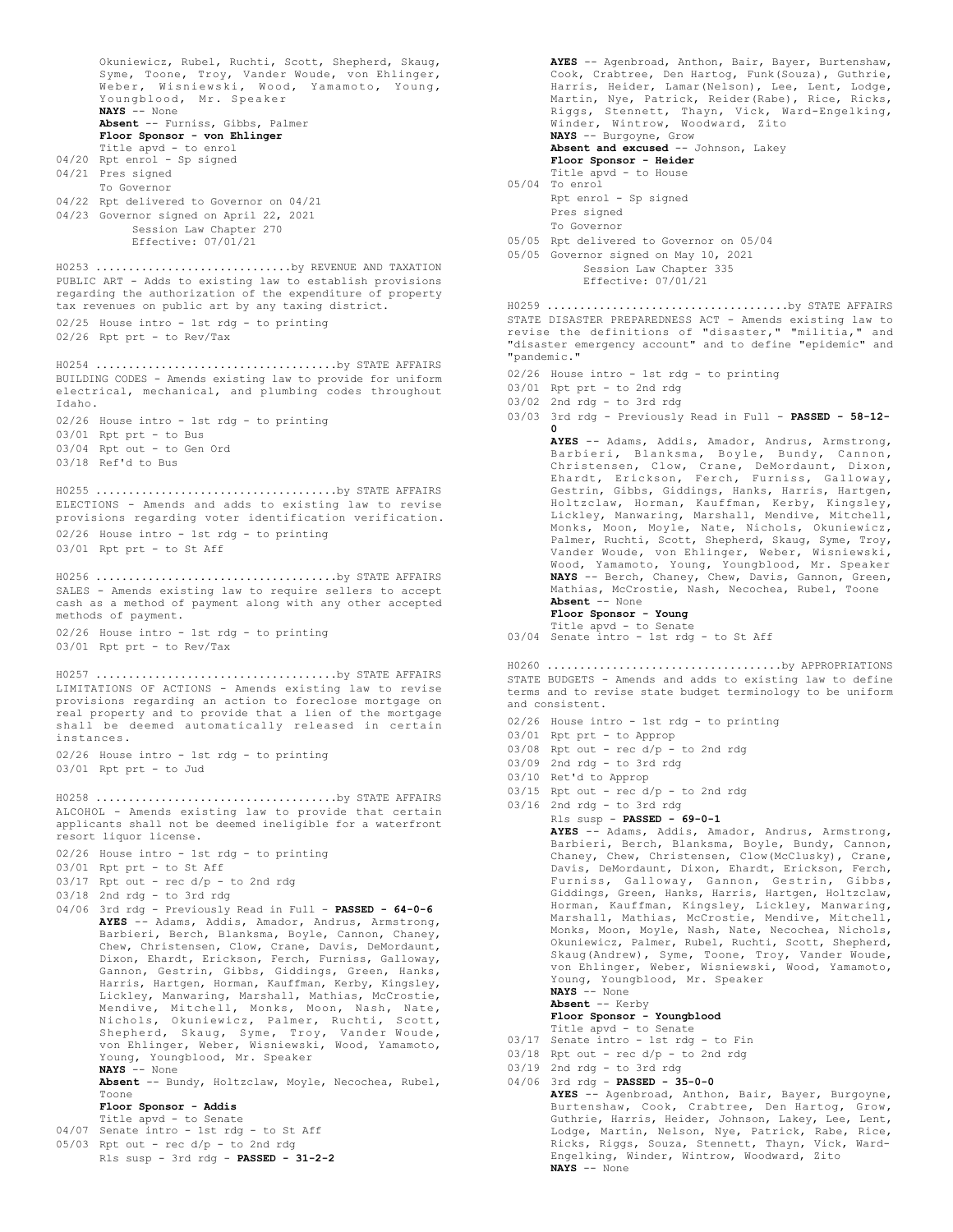**Absent and excused** -- None **Floor Sponsor - Bair** Title apvd - to House 04/07 To enrol Rpt enrol - Sp signed Pres signed 04/08 To Governor 04/09 Rpt delivered to Governor on 04/08 04/14 Governor signed on April 9, 2021 Session Law Chapter 160 Effective: 07/02/2021 APPROPRIATIONS - COMMISSION OF PARDONS AND PAROLE - Relates to the appropriation to the Commission of Pardons and Parole for fiscal year 2022. 02/26 House intro - 1st rdg - to printing 03/01 Rpt prt - to 2nd rdg 03/02 2nd rdg - to 3rd rdg 03/03 3rd rdg - Previously Read in Full - **PASSED - 67-0-3 AYES** -- Adams, Addis, Amador, Andrus, Armstrong, Barbieri, Berch, Blanksma, Boyle, Bundy, Cannon, Chew, Christensen, Clow, Crane, DeMordaunt, Dixon, Erickson, Ferch, Furniss, Galloway, Gannon, Gestrin, Gibbs, Giddings, Green, Hanks, Harris, Hartgen, Holtzclaw, Horman, Kauffman, Kerby, Kingsley, Lickley, Manwaring, Marshall, Mathias, McCrostie, Mendive, Mitchell, Monks, Moon, Moyle, Nash, Nate, Necochea, Nichols, Okuniewicz, Palmer, Rubel, Ruchti, Scott, Shepherd, Skaug, Syme, Toone, Troy, Vander Woude, von Ehlinger, Weber, Wisniewski, Wood, Yamamoto, Young, Youngblood, Mr. Speaker **NAYS** -- None **Absent** -- Chaney, Davis, Ehardt **Floor Sponsor - Nash** Title apvd - to Senate 03/04 Senate intro - 1st rdg - to Fin Rpt out -  $rec d/p - to 2nd rd$ 03/05 2nd rdg - to 3rd rdg 03/11 3rd rdg - **PASSED - 35-0-0 AYES** -- Agenbroad, Anthon, Bair, Bayer, Burgoyne, Burtenshaw, Cook, Crabtree, Den Hartog, Grow, Guthrie, Harris, Heider, Johnson, Lakey, Lee, Lent, Lodge, Martin, Nelson, Nye, Patrick, Rabe, Rice, Ricks, Riggs, Souza, Stennett, Thayn, Vick, Ward-Engelking, Winder, Wintrow, Woodward, Zito **NAYS** -- None **Absent and excused** -- None **Floor Sponsor - Grow** Title apvd - to House 03/12 To enrol 03/15 Rpt enrol - Sp signed Pres signed 03/16 To Governor 03/17 Rpt delivered to Governor on 03/16 03/18 Governor signed on March 17, 2021 Session Law Chapter 78 Effective: 07/01/21 H0261 ....................................by APPROPRIATIONS APPROPRIATIONS - DEPARTMENT OF CORRECTION - Relates to the appropriation to the Department of Correction for fiscal year 2022. 03/01 House intro - 1st rdg - to printing 03/02 Rpt prt - to 2nd rdg 03/03 2nd rdg - to 3rd rdg 03/04 3rd rdg - Previously Read in Full - **PASSED - 57-9-4 AYES** -- Adams, Addis, Amador, Berch, Blanksma, Boyle, Bundy, Cannon, Chew, Clow, Crane, Davis, DeMordaunt, Dixon, Ehardt, Erickson, Ferch, Furniss, Galloway, Gannon, Gestrin, Gibbs, Green, Hanks, Harris, Hartgen, Holtzclaw, Horman, Kauffman, Kerby, Kingsley, Lickley, Manwaring, Marshall, Mathias, McCrostie, Mendive, Mitchell, Monks, Moyle, Nash, Necochea, Okuniewicz, Palmer, Rubel, Ruchti, Skaug, Syme, Toone, Troy, Vander Woude, Weber, Wood, Yamamoto, Young, Youngblood, Mr. Speaker **NAYS** -- Barbieri, Christensen, Giddings, Moon, Nate, Nichols, Scott, von Ehlinger, Wisniewski **Absent** -- Andrus, Armstrong, Chaney, Shepherd **Floor Sponsor - Syme** Title apvd - to Senate 03/05 Senate intro - 1st rdg - to Fin  $03/08$  Rpt out - rec  $d/p$  - to 2nd rdg H0262 ....................................by APPROPRIATIONS

03/09 2nd rdg - to 3rd rdg 03/11 3rd rdg - **PASSED - 33-2-0 AYES** -- Agenbroad, Anthon, Bair, Burgoyne, Burtenshaw, Cook, Crabtree, Den Hartog, Grow, Guthrie, Harris, Heider, Johnson, Lakey, Lee, Lent, Lodge, Martin, Nelson, Nye, Patrick, Rabe, Rice, Ricks, Riggs, Souza, Stennett, Thayn, Vick, Ward-Engelking, Winder, Wintrow, Woodward **NAYS** -- Bayer, Zito **Absent and excused** -- None **Floor Sponsor - Grow** Title apvd - to House 03/12 To enrol

- 03/15 Rpt enrol Sp signed Pres signed
- 03/16 To Governor
- 03/17 Rpt delivered to Governor on 03/16
- 03/19 Governor signed on March 19, 2021
	- Session Law Chapter 99 Effective: 07/01/21

APPROPRIATIONS - WORKFORCE DEVELOPMENT COUNCIL - Relates to the appropriation to the Workforce Development Council for fiscal year 2022. H0263 ....................................by APPROPRIATIONS

- 03/01 House intro 1st rdg to printing
- 03/02 Rpt prt to 2nd rdg
- 03/03 2nd rdg to 3rd rdg
- 03/04 3rd rdg Previously Read in Full **PASSED 59-8-3 AYES** -- Adams, Addis, Amador, Berch, Blanksma, Boyle, Bundy, Cannon, Chew, Clow, Crane, Davis, DeMordaunt, Dixon, Ehardt, Erickson, Ferch, Furniss, Galloway, Gannon, Gestrin, Gibbs, Green, Harris, Hartgen, Holtzclaw, Horman, Kauffman, Kerby, Kingsley, Lickley, Manwaring, Marshall, Mathias, McCrostie, Mendive, Mitchell, Monks, Moyle, Nash, Necochea, Nichols, Palmer, Rubel, Ruchti, Shepherd, Skaug, Syme, Toone, Troy, Vander Woude, von Ehlinger, Weber, Wisniewski, Wood, Yamamoto, Young, Youngblood, Mr. Speaker **NAYS** -- Barbieri, Christensen, Giddings, Hanks, Moon, Nate, Okuniewicz, Scott **Absent** -- Andrus, Armstrong, Chaney **Floor Sponsor - Syme**
	- Title apvd to Senate
- 03/05 Senate intro 1st rdg to Fin
- $03/08$  Rpt out rec  $d/p$  to 2nd rdg
- 03/09 2nd rdg to 3rd rdg
- 03/11 3rd rdg **PASSED 35-0-0 AYES** -- Agenbroad, Anthon, Bair, Bayer, Burgoyne,

Burtenshaw, Cook, Crabtree, Den Hartog, Grow, Guthrie, Harris, Heider, Johnson, Lakey, Lee, Lent, Lodge, Martin, Nelson, Nye, Patrick, Rabe, Rice, Ricks, Riggs, Souza, Stennett, Thayn, Vick, Ward-Engelking, Winder, Wintrow, Woodward, Zito **NAYS** -- None

**Absent and excused** -- None

- **Floor Sponsor Lent** Title apvd - to House
- 03/12 To enrol
- 03/15 Rpt enrol Sp signed
- Pres signed
- 03/16 To Governor
- 03/17 Rpt delivered to Governor on 03/16
- 03/18 Governor signed on March 17, 2021
	- Session Law Chapter 79 Effective: 07/01/21

EDUCATION - Amends existing law to revise provisions regarding public charter school facilities funds. H0264 .........................................by EDUCATION

- 03/01 House intro 1st rdg to printing
- 03/02 Rpt prt to Educ
- 03/04 Rpt out rec d/p to 2nd rdg
- 03/05 2nd rdg to 3rd rdg
- 03/08 3rd rdg Previously Read in Full **PASSED 69-0-1 AYES** -- Adams(LaNier), Addis, Amador, Andrus, Armstrong, Barbieri, Berch, Blanksma, Boyle, Bundy, Cannon, Chaney, Chew, Christensen, Clow, Crane, Davis, DeMordaunt, Dixon, Ehardt, Erickson, Ferch, Furniss, Galloway, Gannon, Gestrin, Gibbs, Giddings, Green, Hanks, Hartgen, Holtzclaw, Horman, Kauffman, Kerby, Kingsley, Lickley, Manwaring, Marshall, Mathias, McCrostie, Mendive, Mitchell, Monks, Moon, Moyle, Nash, Nate, Necochea, Nichols, Okuniewicz, Palmer, Rubel, Ruchti, Scott, Shepherd,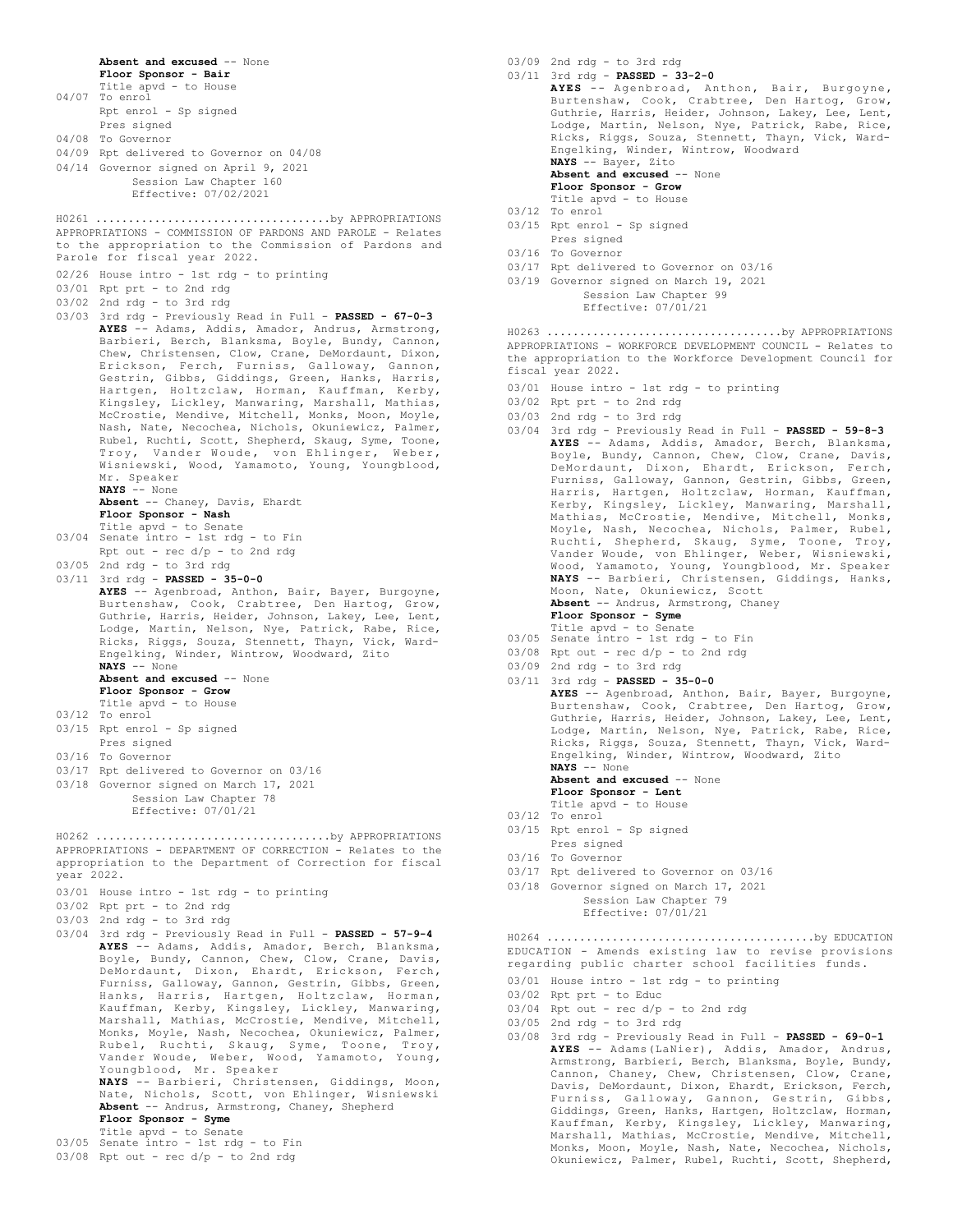Skaug, Syme, Toone, Troy, Vander Woude, von Ehlinger, Weber, Wisniewski, Wood, Yamamoto, Young, Youngblood, Mr. Speaker<br>NAYS -- None .<br>-- None **Absent** -- Harris **Floor Sponsor - Clow** Title apvd - to Senate 03/09 Senate intro - 1st rdg - to Educ  $03/18$  Rpt out - rec  $d/p$  - to 2nd rdg 03/19 2nd rdg - to 3rd rdg 04/08 3rd rdg - **PASSED - 34-0-1 AYES** -- Anthon, Bair, Bayer, Burgoyne, Burtenshaw, Cook, Crabtree, Den Hartog, Grow, Guthrie, Harris, Heider, Johnson, Lakey, Lee, Lent, Lodge, Martin, Nelson, Nye, Patrick, Rabe, Rice, Ricks, Riggs, Souza, Stennett, Thayn, Vick, Ward-Engelking, Winder, Wintrow, Woodward, Zito **NAYS** -- None Absent and excused -- Agenbroad **Floor Sponsor - Cook** Title apvd - to House 04/09 To enrol Rpt enrol - Sp signed 04/12 Pres signed 04/13 To Governor 04/14 Rpt delivered to Governor on 04/13 04/19 Governor signed on April 16, 2021 Session Law Chapter 247 Effective: 07/01/21 EDUCATION - Amends existing law to provide for the state share of the Transportation Support Program following an emergency. 03/01 House intro - 1st rdg - to printing 03/02 Rpt prt - to Educ  $03/04$  Rpt out - rec  $d/p$  - to 2nd rdg 03/05 2nd rdg - to 3rd rdg 03/08 3rd rdg - Previously Read in Full - **PASSED - 69-0-1 AYES** -- Adams(LaNier), Addis, Amador, Andrus, Armstrong, Barbieri, Berch, Blanksma, Boyle, Bundy, Cannon, Chaney, Chew, Christensen, Clow, Crane, Davis, DeMordaunt, Dixon, Ehardt, Erickson, Ferch, Furniss, Galloway, Gannon, Gestrin, Gibbs, Giddings, Green, Hanks, Hartgen, Holtzclaw, Horman, Kauffman, Kerby, Kingsley, Lickley, Manwaring, Marshall, Mathias, McCrostie, Mendive, Mitchell, Monks, Moon, Moyle, Nash, Nate, Necochea, Nichols, Okuniewicz, Palmer, Rubel, Ruchti, Scott, Shepherd, Skaug, Syme, Toone, Troy, Vander Woude, von Ehlinger, Weber, Wisniewski, Wood, Yamamoto, Young, Youngblood, Mr. Speaker **NAYS** -- None **Absent** -- Harris **Floor Sponsor - Clow** Title apvd - to Senate 03/09 Senate intro - 1st rdg - to Educ  $03/18$  Rpt out - rec  $d/p$  - to 2nd rdg 03/19 2nd rdg - to 3rd rdg 04/08 3rd rdg - **PASSED - 34-0-1 AYES** -- Anthon, Bair, Bayer, Burgoyne, Burtenshaw, Cook, Crabtree, Den Hartog, Grow, Guthrie, Harris, Heider, Johnson, Lakey, Lee, Lent, Lodge, Martin, Nelson, Nye, Patrick, Rabe, Rice, Ricks, Riggs, Souza, Stennett, Thayn, Vick, Ward-Engelking, Winder, Wintrow, Woodward, Zito **NAYS** -- None Absent and excused -- Agenbroad **Floor Sponsor - Woodward** Title apvd - to House 04/09 To enrol Rpt enrol - Sp signed 04/12 Pres signed 04/13 To Governor 04/14 Rpt delivered to Governor on 04/13 04/19 Governor signed on April 16, 2021 Session Law Chapter 248 Effective: Retroactive to 07/01/2020 H0265 .........................................by EDUCATION WATER - Adds to existing law to provide for cloud seeding in Idaho. 03/01 House intro - 1st rdg - to printing 03/02 Rpt prt - to Res/Con H0266 ........................by RESOURCES AND CONSERVATION 03/08 3rd rdg - Previously Read in Full - **PASSED - 54-14-**

03/04 Rpt out - rec d/p - to 2nd rdg

03/05 2nd rdg - to 3rd rdg

**2 AYES** -- Addis, Amador, Armstrong, Berch, Blanksma, Boyle, Bundy, Cannon, Chaney, Chew, Christensen, Clow, Crane, Davis, DeMordaunt, Dixon, Ehardt, Erickson, Furniss, Galloway, Gannon, Gestrin, Gibbs, Green, Hartgen, Holtzclaw, Horman, Kauffman, Kerby, Lickley, Manwaring, Marshall, Mathias, McCrostie, Mitchell, Monks, Moyle, Nash, Necochea, Okuniewicz, Palmer, Rubel, Ruchti, Shepherd, Syme, Toone, Troy, Vander Woude, Weber, Wood, Yamamoto, Young, Youngblood, Mr. Speaker **NAYS** -- Adams(LaNier), Andrus, Barbieri, Ferch, Giddings, Hanks, Kingsley, Moon, Nate, Nichols, Scott, Skaug, von Ehlinger, Wisniewski **Absent** -- Harris, Mendive **Floor Sponsor - Gibbs** Title apvd - to Senate 03/09 Senate intro - 1st rdg - to Res/Env  $03/18$  Rpt out - rec  $d/p$  - to 2nd rdg 03/19 2nd rdg - to 3rd rdg 04/08 3rd rdg - **PASSED - 30-4-1 AYES** -- Anthon, Bair, Burtenshaw, Cook, Crabtree, Den Hartog, Grow, Guthrie, Harris, Heider, Johnson, Lakey, Lee, Lent, Lodge, Martin, Nelson, Patrick, Rabe, Rice, Ricks, Riggs, Souza, Thayn, Vick, Ward-Engelking, Winder, Wintrow, Woodward, Zito **NAYS** -- Bayer, Burgoyne, Nye, Stennett Absent and excused -- Agenbroad **Floor Sponsor - Burtenshaw** Title apvd - to House 04/09 To enrol Rpt enrol - Sp signed 04/12 Pres signed 04/13 To Governor 04/14 Rpt delivered to Governor on 04/13 04/19 Governor signed on April 16, 2021 Session Law Chapter 256 Effective: 07/01/21 WATER - Amends existing law to revise provisions regarding the water management account. 03/01 House intro - 1st rdg - to printing 03/02 Rpt prt - to 2nd rdg 03/03 2nd rdg - to 3rd rdg 03/04 3rd rdg - Previously Read in Full - **PASSED - 67-0-3** H0267 ........................by RESOURCES AND CONSERVATION

**AYES** -- Adams, Addis, Amador, Barbieri, Berch, Blanksma, Boyle, Bundy, Cannon, Chew, Christensen, Clow, Crane, Davis, DeMordaunt, Dixon, Ehardt, Erickson, Ferch, Furniss, Galloway, Gannon, Gestrin, Gibbs, Giddings, Green, Hanks, Harris, Hartgen, Holtzclaw, Horman, Kauffman, Kerby, Kingsley, Lickley, Manwaring, Marshall, Mathias, McCrostie, Mendive, Mitchell, Monks, Moon, Moyle, Nash, Nate, Necochea, Nichols, Okuniewicz, Palmer, Rubel, Ruchti, Scott, Shepherd, Skaug, Syme, Toone, Troy, Vander Woude, von Ehlinger, Weber, Wisniewski, Wood, Yamamoto, Young, Youngblood, Mr. Speaker **NAYS** -- None

**Absent** -- Andrus, Armstrong, Chaney **Floor Sponsor - Gibbs**

- Title apvd to Senate 03/05 Senate intro 1st rdg to Res/Env
- 03/10 Rpt out rec d/p to 2nd rdg
- 03/11 2nd rdg to 3rd rdg
- 04/06 3rd rdg **PASSED 35-0-0 AYES** -- Agenbroad, Anthon, Bair, Bayer, Burgoyne, Burtenshaw, Cook, Crabtree, Den Hartog, Grow, Guthrie, Harris, Heider, Johnson, Lakey, Lee, Lent, Lodge, Martin, Nelson, Nye, Patrick, Rabe, Rice, Ricks, Riggs, Souza, Stennett, Thayn, Vick, Ward-Engelking, Winder, Wintrow, Woodward, Zito **NAYS** -- None **Absent and excused** -- None **Floor Sponsor - Bair**
	- Title apvd to House
- 04/07 To enrol
	- Rpt enrol Sp signed Pres signed
- 04/08 To Governor
- 04/09 Rpt delivered to Governor on 04/08
- 04/14 Governor signed on April 9, 2021 Session Law Chapter 161 Effective: 07/01/21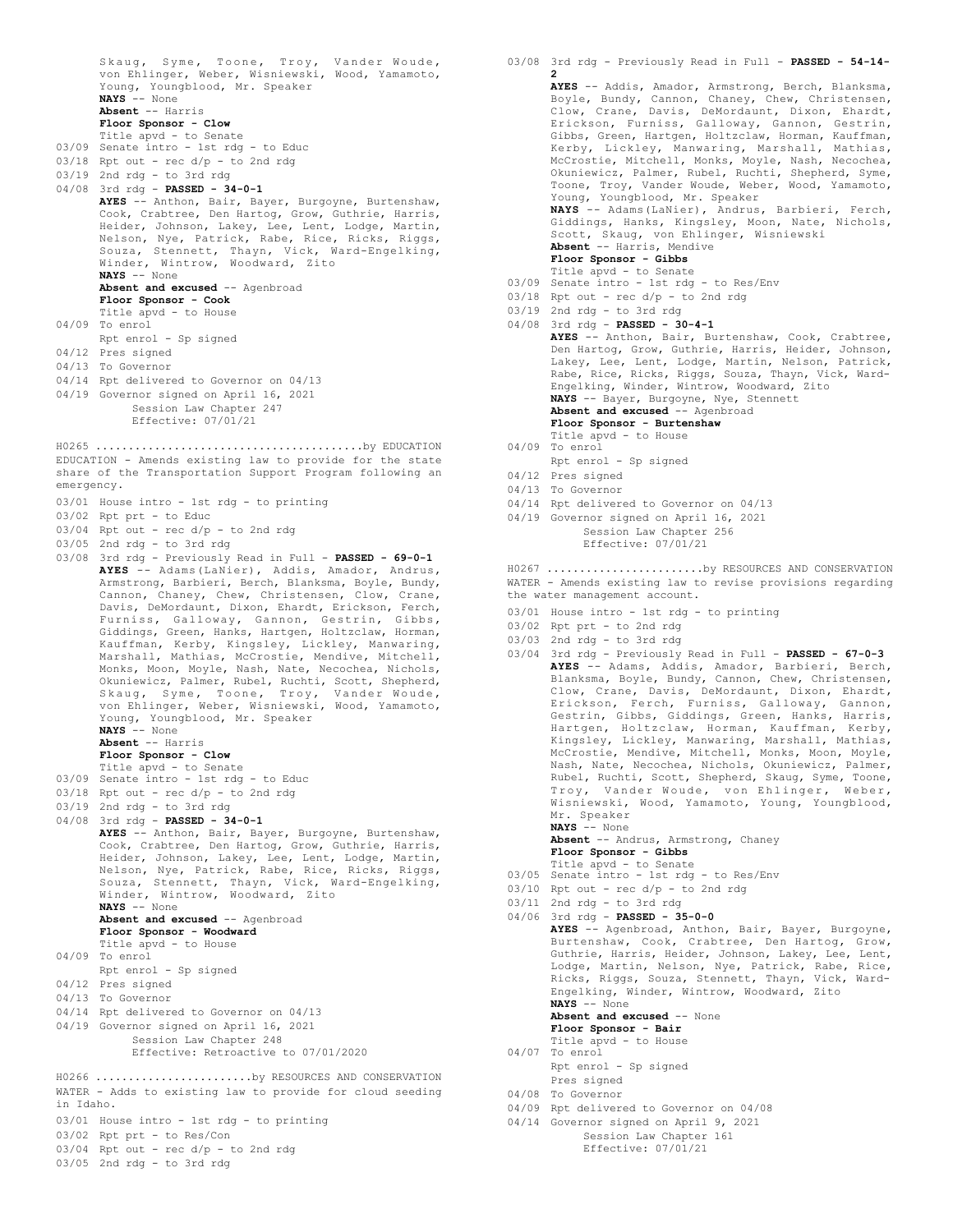WATER - Amends existing law to revise provisions regarding extensions of time for construction, work, or application of water to full beneficial use. H0268 ........................by RESOURCES AND CONSERVATION

- 03/01 House intro 1st rdg to printing
- 03/02 Rpt prt to 2nd rdg
- 03/03 2nd rdg to 3rd rdg
- 03/04 3rd rdg Previously Read in Full **PASSED 67-0-3 AYES** -- Adams, Addis, Amador, Barbieri, Berch, Blanksma, Boyle, Bundy, Cannon, Chew, Christensen, Clow, Crane, Davis, DeMordaunt, Dixon, Ehardt, Erickson, Ferch, Furniss, Galloway, Gannon, Gestrin, Gibbs, Giddings, Green, Hanks, Harris, Hartgen, Holtzclaw, Horman, Kauffman, Kerby, Kingsley, Lickley, Manwaring, Marshall, Mathias, McCrostie, Mendive, Mitchell, Monks, Moon, Moyle, Nash, Nate, Necochea, Nichols, Okuniewicz, Palmer, Rubel, Ruchti, Scott, Shepherd, Skaug, Syme, Toone, Troy, Vander Woude, von Ehlinger, Weber, Wisniewski, Wood, Yamamoto, Young, Youngblood, Mr. Speaker **NAYS** -- None **Absent** -- Andrus, Armstrong, Chaney **Floor Sponsor - Blanksma** Title apvd - to Senate 03/05 Senate intro - 1st rdg - to Res/Env 03/10 Rpt out - rec d/p - to 2nd rdg 03/11 2nd rdg - to 3rd rdg
- 
- 04/06 3rd rdg **PASSED 35-0-0**
- **AYES** -- Agenbroad, Anthon, Bair, Bayer, Burgoyne, Burtenshaw, Cook, Crabtree, Den Hartog, Grow, Guthrie, Harris, Heider, Johnson, Lakey, Lee, Lent, Lodge, Martin, Nelson, Nye, Patrick, Rabe, Rice, Ricks, Riggs, Souza, Stennett, Thayn, Vick, Ward-Engelking, Winder, Wintrow, Woodward, Zito **NAYS** -- None
	- **Absent and excused** -- None
	- **Floor Sponsor Vick** Title apvd - to House
- 04/07 To enrol
- Rpt enrol Sp signed
- Pres signed
- 04/08 To Governor
- 04/09 Rpt delivered to Governor on 04/08
- 04/14 Governor signed on April 9, 2021 Session Law Chapter 162 Effective: 07/01/2021 Shall apply to all existing permits pending before the department on 07/01/2021.
- 
- APPROPRIATIONS PUBLIC DEFENSE COMMISSION Relates to the appropriation to the Public Defense Commission for fiscal year 2022. H0269 ....................................by APPROPRIATIONS
- 03/02 House intro 1st rdg to printing
- 03/03 Rpt prt to 2nd rdg
- 03/04 2nd rdg to 3rd rdg
- 03/05 3rd rdg Previously Read in Full **PASSED 68-0-2 AYES** -- Adams(LaNier), Addis, Amador, Andrus, Armstrong, Barbieri, Berch, Blanksma, Boyle, Bundy, Cannon, Chaney, Chew, Christensen, Clow, Crane, DeMordaunt, Dixon, Ehardt, Erickson, Ferch, Furniss, Galloway, Gannon, Gestrin, Giddings, Green, Hanks, Harris, Hartgen, Holtzclaw, Horman, Kauffman, Kerby, Kingsley, Lickley, Manwaring, Marshall, Mathias, McCrostie, Mendive, Mitchell, Monks, Moon, Moyle, Nash, Nate, Necochea, Nichols, Okuniewicz, Palmer, Rubel, Ruchti, Scott, Shepherd, Skaug, Syme, Toone, Troy, Vander Woude, von Ehlinger, Weber, Wisniewski, Wood, Yamamoto, Young, Youngblood, Mr. Speaker **NAYS** -- None **Absent** -- Davis, Gibbs **Floor Sponsor - Troy** Title apvd - to Senate 03/08 Senate intro - 1st rdg - to Fin Rpt out - rec d/p - to 2nd rdg 03/09 2nd rdg - to 3rd rdg
- 03/11 3rd rdg **PASSED 35-0-0**
	- **AYES** -- Agenbroad, Anthon, Bair, Bayer, Burgoyne, Burtenshaw, Cook, Crabtree, Den Hartog, Grow, Guthrie, Harris, Heider, Johnson, Lakey, Lee, Lent, Lodge, Martin, Nelson, Nye, Patrick, Rabe, Rice, Ricks, Riggs, Souza, Stennett, Thayn, Vick, Ward-Engelking, Winder, Wintrow, Woodward, Zito **NAYS** -- None
		- **Absent and excused** -- None

**Floor Sponsor - Nye** Title apvd - to House

- 03/12 To enrol
- 03/15 Rpt enrol Sp signed Pres signed
- 03/16 To Governor
- 03/17 Rpt delivered to Governor on 03/16
- 03/18 Governor signed on March 17, 2021 Session Law Chapter 80 Effective: 07/01/21

APPROPRIATIONS - COMMISSION ON THE ARTS - Relates to the appropriation to the Commission on the Arts for fiscal year 2022. H0270 ....................................by APPROPRIATIONS

- 03/02 House intro 1st rdg to printing
- 03/03 Rpt prt to 2nd rdg
- 03/04 2nd rdg to 3rd rdg
- 03/05 3rd rdg Previously Read in Full **PASSED 37-32-**

**1 AYES** -- Addis, Amador, Berch, Blanksma, Bundy, Cannon, Chaney, Chew, Clow, Davis, Erickson, Furniss, Galloway, Gannon, Gibbs, Green, Hartgen, Horman, Kerby, Lickley, Manwaring, Marshall, Mathias, McCrostie, Mitchell, Nash, Necochea, Rubel, Ruchti, Syme, Toone, Troy, Vander Woude, Wood, Yamamoto, Youngblood, Mr. Speaker **NAYS** -- Adams(LaNier), Andrus, Armstrong, Barbieri, Boyle, Christensen, Crane, DeMordaunt, Dixon, Ehardt, Ferch, Gestrin, Giddings, Hanks, Harris, Holtzclaw, Kingsley, Mendive, Monks, Moon, Moyle, Nate, Nichols, Okuniewicz, Palmer, Scott, Shepherd, Skaug, von Ehlinger, Weber, Wisniewski, Young **Absent** -- Kauffman **Floor Sponsor - Horman**

- Title apvd to Senate 03/08 Senate intro 1st rdg to Fin Rpt out - rec d/p - to 2nd rdg
- 03/09 2nd rdg to 3rd rdg
- 03/11 3rd rdg **PASSED 28-7-0 AYES** -- Agenbroad, Anthon, Bair, Burgoyne, Burtenshaw, Cook, Crabtree, Grow, Guthrie, Heider, Johnson, Lakey, Lee, Lent, Lodge, Martin, Nelson, Nye, Patrick, Rabe, Ricks, Souza, Stennett, Thayn, Ward-Engelking, Winder, Wintrow, Woodward **NAYS** -- Bayer, Den Hartog, Harris, Rice, Riggs, Vick, Zito **Absent and excused** -- None **Floor Sponsor - Ward-Engelking** Title apvd - to House 03/12 To enrol 03/15 Rpt enrol - Sp signed Pres signed 03/16 To Governor 03/17 Rpt delivered to Governor on 03/16
- 03/18 Governor signed on March 17, 2021 Session Law Chapter 81 Effective: 07/01/21

APPROPRIATIONS - ATTORNEY GENERAL - Relates to the appropriation to the Office of the Attorney General for fiscal year 2022. H0271 ....................................by APPROPRIATIONS

- 03/02 House intro 1st rdg to printing
- 03/03 Rpt prt to 2nd rdg
- 03/04 2nd rdg to 3rd rdg
- 03/05 3rd rdg Previously Read in Full **FAILED 29-40- 1**

**AYES** -- Addis, Amador, Berch, Bundy, Chaney, Chew, Davis, Erickson, Galloway, Gannon, Green, Hartgen, Horman, Kauffman, Kingsley, Lickley, Manwaring, Marshall, Mathias, McCrostie, Nash, Necochea, Rubel, Ruchti, Syme, Toone, Troy, Wood, Youngblood **NAYS** -- Adams(LaNier), Andrus, Armstrong, Barbieri, Blanksma, Boyle, Cannon, Christensen, Clow, Crane, DeMordaunt, Dixon, Ehardt, Ferch, Furniss, Gestrin, Giddings, Hanks, Harris, Holtzclaw, Kerby, Mendive, Mitchell, Monks, Moon, Moyle, Nate, Nichols, Okuniewicz, Palmer, Scott, Shepherd, Skaug, Vander Woude, von Ehlinger, Weber, Wisniewski, Yamamoto, Young, Mr. Speaker

# **Absent** -- Gibbs **Floor Sponsor - Troy**

Filed in Office of the Chief Clerk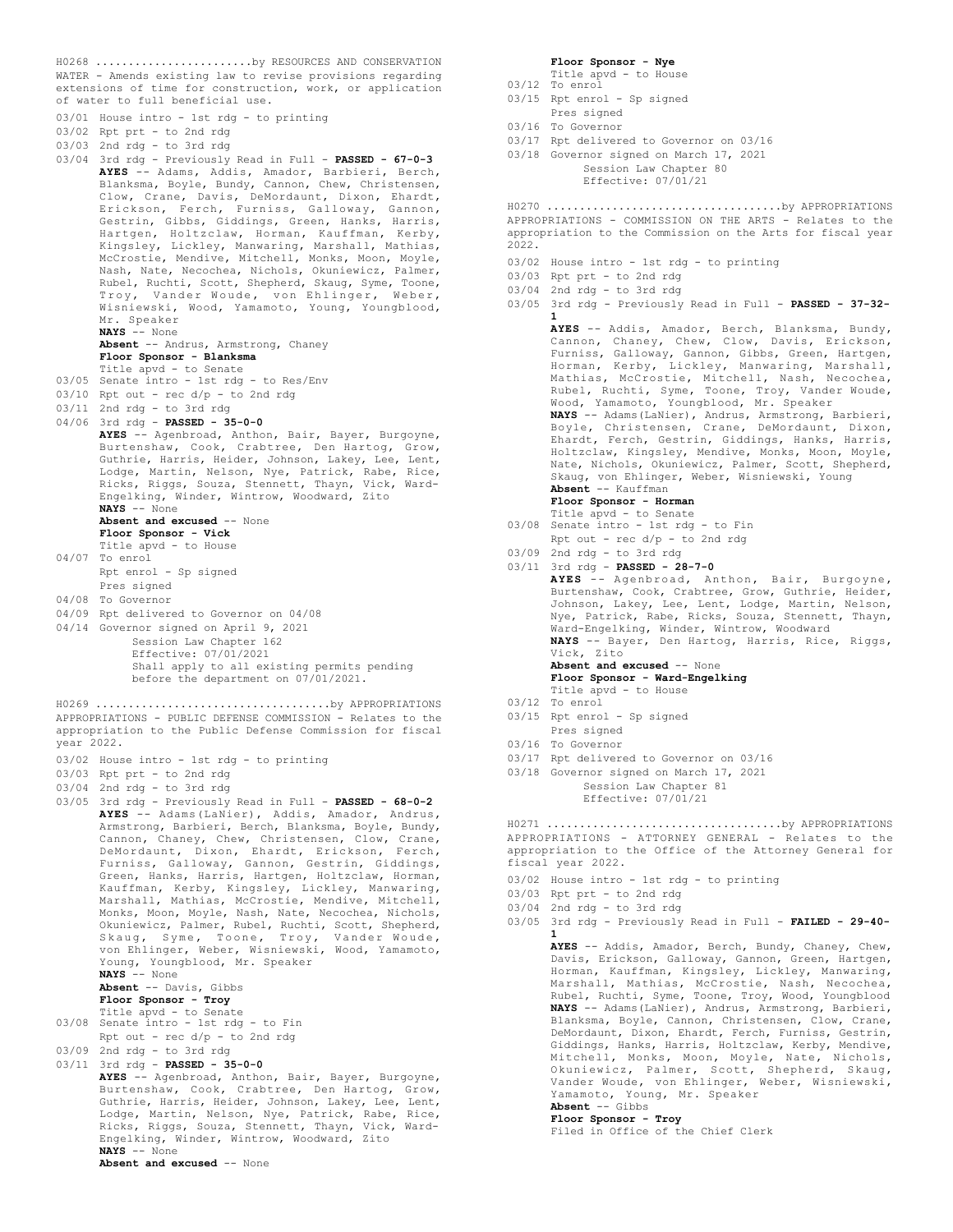APPROPRIATIONS - SUPREME COURT - Relates to the appropriation to the Supreme Court for fiscal year 2022. 03/02 House intro - 1st rdg - to printing 03/03 Rpt prt - to 2nd rdg 03/04 2nd rdg - to 3rd rdg 03/05 3rd rdg - Previously Read in Full - **PASSED - 55-11- 4 AYES** -- Adams(LaNier), Addis, Amador, Andrus, Armstrong, Barbieri, Berch, Blanksma, Bundy, Cannon, Chaney, Chew, Clow, Crane, DeMordaunt, Dixon, Ehardt, Erickson, Ferch, Furniss, Galloway, Gannon, Gestrin, Green, Harris, Hartgen, Horman, Kauffman, Kerby, Lickley, Manwaring, Marshall, Mathias, McCrostie, Mendive, Mitchell, Monks, Moyle, Nash, Necochea, Okuniewicz, Ruchti, Shepherd, Skaug, Syme, Toone, Troy, Vander Woude, Weber, Wisniewski, Wood, Yamamoto, Young, Youngblood, Mr. Speaker **NAYS** -- Boyle, Christensen, Giddings, Hanks, Holtzclaw, Kingsley, Moon, Nate, Nichols, Scott, von Ehlinger **Absent** -- Davis, Gibbs, Palmer, Rubel **Floor Sponsor - Syme** Title apvd - to Senate 03/08 Senate intro - 1st rdg - to Fin Rpt out - rec d/p - to 2nd rdg 03/09 2nd rdg - to 3rd rdg 03/11 3rd rdg - **PASSED - 35-0-0 AYES** -- Agenbroad, Anthon, Bair, Bayer, Burgoyne, Burtenshaw, Cook, Crabtree, Den Hartog, Grow, Guthrie, Harris, Heider, Johnson, Lakey, Lee, Lent, Lodge, Martin, Nelson, Nye, Patrick, Rabe, Rice, Ricks, Riggs, Souza, Stennett, Thayn, Vick, Ward-Engelking, Winder, Wintrow, Woodward, Zito **NAYS** -- None Absent and excused -- None **Floor Sponsor - Nye** Title apvd - to House 03/12 To enrol 03/15 Rpt enrol - Sp signed Pres signed 03/16 To Governor 03/17 Rpt delivered to Governor on 03/16 03/19 Governor signed on March 19, 2021 Session Law Chapter 100 Effective: 07/01/21 H0272 ....................................by APPROPRIATIONS OCCUPATIONAL LICENSING - Repeals existing law to remove provisions relating to the licensure of certain professions and occupations. 03/02 House intro - 1st rdg - to printing 03/03 Rpt prt - to Bus H0273 ..........................................by BUSINESS BUILDING CODE - Amends and adds to existing law to provide for the Idaho Energy Conservation Code, to provide for legislative approval of certain codes, and to provide for preemption. 03/02 House intro - 1st rdg - to printing 03/03 Rpt prt - to Bus H0274 ..........................................by BUSINESS LIENS - Adds to existing law to provide for proof of a lien and to provide that certain fees and costs are recoverable for a prevailing party. 03/02 House intro - 1st rdg - to printing 03/03 Rpt prt - to Bus 03/08 Rpt out - rec d/p - to 2nd rdg 03/09 2nd rdg - to 3rd rdg 03/11 3rd rdg - Previously Read in Full - **PASSED - 70-0-0 AYES** -- Adams, Addis, Amador, Andrus, Armstrong, Barbieri, Berch, Blanksma, Boyle, Bundy, Cannon, Chaney, Chew, Christensen, Clow, Crane, Davis, DeMordaunt, Dixon, Ehardt, Erickson, Ferch, Furniss, Galloway, Gannon, Gestrin, Gibbs, Giddings, Green, Hanks, Harris, Hartgen, Holtzclaw, Horman, Kauffman, Kerby, Kingsley, Lickley, Manwaring, Marshall, Mathias, McCrostie, Mendive, Mitchell, Monks, Moon, Moyle, Nash, Nate, Necochea, Nichols, Okuniewicz, Palmer, Rubel, Ruchti, Scott, Shepherd, Skaug(Andrew), Syme, Toone, Troy, Vander Woude, von Ehlinger, Weber, Wisniewski, Wood, Yamamoto, Young, Youngblood, Mr. Speaker H0275 ..........................................by BUSINESS

```
NAYS -- None
      Absent -- None
      Floor Sponsor - Troy
      Title apvd - to Senate
03/12 Senate intro - 1st rdg - to Jud
INCOME TAXES - Amends existing law to revise provisions
regarding the adjustable basis of depreciable property.
03/02 House intro - 1st rdg - to printing
03/03 Rpt prt - to Rev/Tax
03/04 Rpt out - rec d/p - to 2nd rdg
03/05 2nd rdg - to 3rd rdg
03/08 3rd rdg - Previously Read in Full - PASSED - 69-0-1
      AYES -- Adams(LaNier), Addis, Amador, Andrus,
      Armstrong, Barbieri, Berch, Blanksma, Boyle, Bundy,
      Cannon, Chaney, Chew, Christensen, Clow, Crane,
      Davis, DeMordaunt, Dixon, Ehardt, Erickson, Ferch,
      Furniss, Galloway, Gannon, Gestrin, Gibbs,
      Giddings, Green, Hanks, Hartgen, Holtzclaw, Horman,
      Kauffman, Kerby, Kingsley, Lickley, Manwaring,
      Marshall, Mathias, McCrostie, Mendive, Mitchell,
      Monks, Moon, Moyle, Nash, Nate, Necochea, Nichols,
      Okuniewicz, Palmer, Rubel, Ruchti, Scott, Shepherd,
       Skaug, Syme, Toone, Troy, Vander Woude,
von Ehlinger, Weber, Wisniewski, Wood, Yamamoto,
      Young, Youngblood, Mr. Speaker
      NAYS -- None
      Absent -- Harris
      Floor Sponsor - Kauffman
      Title apvd - to Senate
03/09 Senate intro - 1st rdg - to Loc Gov
03/12 Rpt out - rec d/p - to 2nd rdg
03/15 2nd rdg - to 3rd rdg
04/07 3rd rdg - PASSED - 35-0-0
      AYES -- Agenbroad, Anthon, Bair, Bayer, Burgoyne,
      Burtenshaw, Cook, Crabtree, Den Hartog, Grow,
      Guthrie, Harris, Heider, Johnson, Lakey, Lee, Lent,
      Lodge, Martin, Nelson, Nye, Patrick, Rabe, Rice,
      Ricks, Riggs, Souza, Stennett, Thayn, Vick, Ward-
      Engelking, Winder, Wintrow, Woodward, Zito
      NAYS -- None
      Absent and excused -- None
      Floor Sponsor - Grow
      Title apvd - to House
04/08 To enrol
      Rpt enrol - Sp signed
04/09 Pres signed
04/12 To Governor
04/13 Rpt delivered to Governor on 04/12
04/15 Governor signed on April 13, 2021
           Session Law Chapter 211
           Effective: Retroactive to 01/01/2021
H0276 ..............................by REVENUE AND TAXATION
```
TAX APPEALS - Adds to existing law to provide for the right of a taxpayer to appear in person or through a representative of his choice at a hearing of the Board of Tax Appeals. H0277 ..............................by REVENUE AND TAXATION

- 03/02 House intro 1st rdg to printing
- 03/03 Rpt prt to Rev/Tax
- 03/04 Rpt out rec d/p to 2nd rdg
- 03/05 2nd rdg to 3rd rdg
- 03/08 3rd rdg Previously Read in Full **PASSED 68-1-1 AYES** -- Adams(LaNier), Addis, Amador, Andrus, Armstrong, Barbieri, Berch, Blanksma, Boyle, Bundy, Cannon, Chaney, Chew, Christensen, Clow, Crane, Davis, DeMordaunt, Dixon, Ehardt, Erickson, Ferch, Furniss, Galloway, Gannon, Gibbs, Giddings, Green, Hanks, Hartgen, Holtzclaw, Horman, Kauffman, Kerby, Kingsley, Lickley, Manwaring, Marshall, Mathias, McCrostie, Mendive, Mitchell, Monks, Moon, Moyle, Nash, Nate, Necochea, Nichols, Okuniewicz, Palmer, Rubel, Ruchti, Scott, Shepherd, Skaug, Syme, Toone, Troy, Vander Woude, von Ehlinger, Weber, Wisniewski, Wood, Yamamoto, Young, Youngblood, Mr. Speaker **NAYS** -- Gestrin
	- **Absent** -- Harris
	- **Floor Sponsor Moyle**

## Title apvd - to Senate

- 03/09 Senate intro 1st rdg to Loc Gov
- $03/12$  Rpt out rec  $d/p$  to 2nd rdg
- 03/15 2nd rdg to 3rd rdg
- 04/07 3rd rdg **PASSED 35-0-0 AYES** -- Agenbroad, Anthon, Bair, Bayer, Burgoyne, Burtenshaw, Cook, Crabtree, Den Hartog, Grow,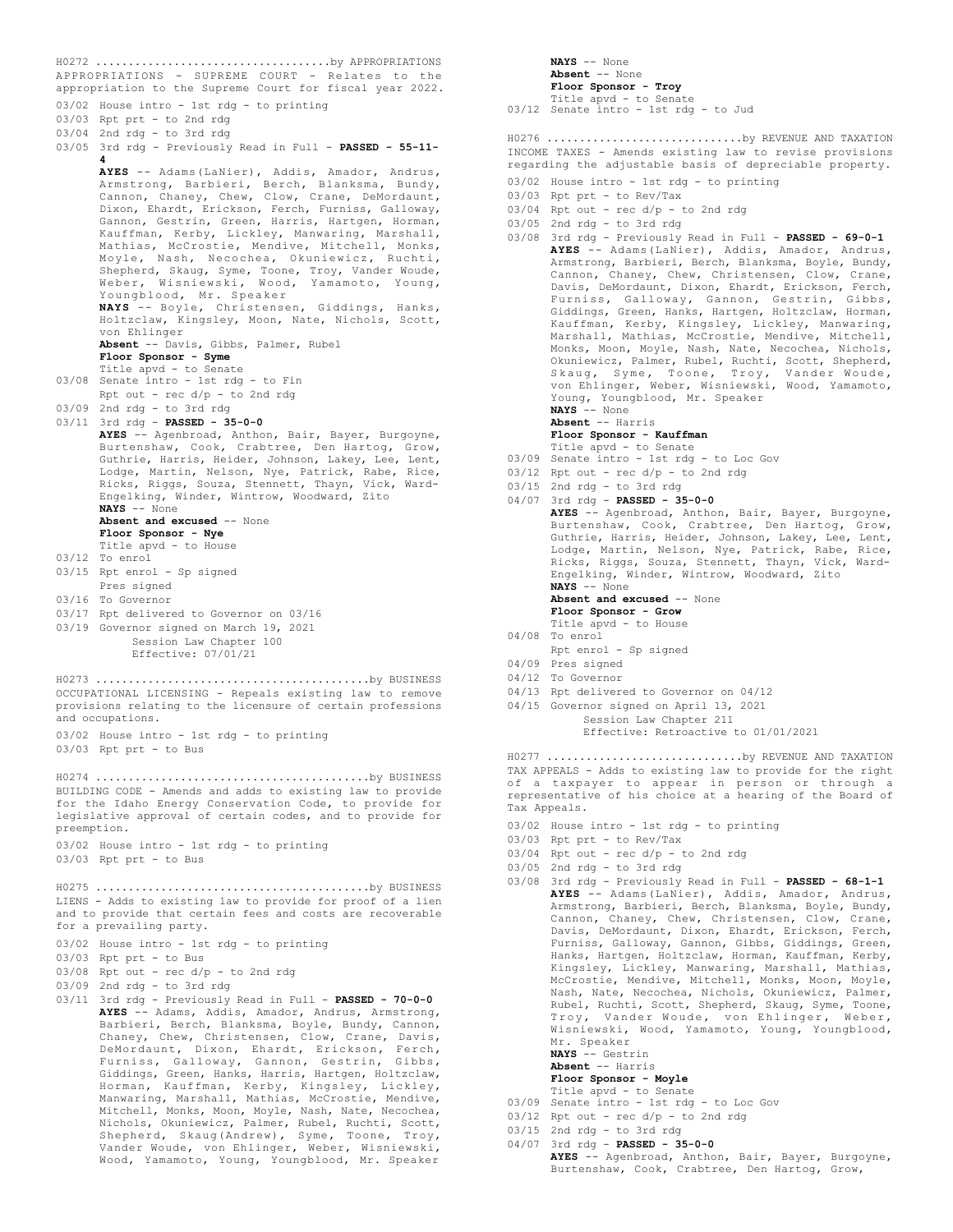Guthrie, Harris, Heider, Johnson, Lakey, Lee, Lent, Lodge, Martin, Nelson, Nye, Patrick, Rabe, Rice, Ricks, Riggs, Souza, Stennett, Thayn, Vick, Ward-Engelking, Winder, Wintrow, Woodward, Zito **NAYS** -- None Absent and excused -- None **Floor Sponsor - Bayer** Title apvd - to House 04/08 To enrol Rpt enrol - Sp signed 04/09 Pres signed 04/12 To Governor 04/13 Rpt delivered to Governor on 04/12 04/15 Governor signed on April 13, 2021 Session Law Chapter 212 Effective: 07/01/21 URBAN RENEWAL - Amends existing law to revise provisions regarding the allocation of taxes between a taxing district and a revenue allocation area. 03/02 House intro - 1st rdg - to printing 03/03 Rpt prt - to Rev/Tax 03/04 Rpt out - to Gen Ord 11/15 Ret'd to Rev/Tax H0278 ..............................by REVENUE AND TAXATION COMMITTEE ON FEDERALISM - Repeals existing law relating to the sunset provision for the Committee on Federalism. 03/03 House intro - 1st rdg - to printing 03/04 Rpt prt - to 2nd rdg 03/05 2nd rdg - to 3rd rdg 03/08 3rd rdg - Previously Read in Full - **PASSED - 56-14- 0 AYES** -- Adams(LaNier), Addis, Amador, Andrus, Barbieri, Blanksma, Boyle, Bundy, Cannon, Chaney, Chew, Christensen, Clow, Crane, DeMordaunt, Dixon, Ehardt, Erickson, Ferch, Furniss, Galloway, Gestrin, Gibbs, Giddings, Hanks, Harris, Hartgen, Holtzclaw, Horman, Kauffman, Kerby, Kingsley, Lickley, Marshall, Mendive, Mitchell, Monks, Moon, Moyle, Nash, Nate, Nichols, Okuniewicz, Palmer, Scott, Shepherd, Skaug, Troy, Vander Woude, von Ehlinger, Weber, Wisniewski, Yamamoto, Young, Youngblood, Mr. Speaker **NAYS** -- Armstrong, Berch, Davis, Gannon, Green, Manwaring, Mathias, McCrostie, Necochea, Rubel, Ruchti, Syme, Toone, Wood **Absent** -- None **Floor Sponsor - Boyle** Title apvd - to Senate 03/09 Senate intro - 1st rdg - to St Aff  $03/15$  Rpt out - rec  $d/p$  - to 2nd rdg 03/16 2nd rdg - to 3rd rdg 04/07 3rd rdg - **PASSED - 28-7-0 AYES** -- Agenbroad, Anthon, Bair, Bayer, Burtenshaw, Cook, Crabtree, Den Hartog, Grow, Guthrie, Harris, Heider, Johnson, Lakey, Lee, Lent, Lodge, Martin, Patrick, Rice, Ricks, Riggs, Souza, Thayn, Vick, Winder, Woodward, Zito **NAYS** -- Burgoyne, Nelson, Nye, Rabe, Stennett, Ward-Engelking, Wintrow **Absent and excused** -- None **Floor Sponsor - Johnson** Title apvd - to House 04/08 To enrol Rpt enrol - Sp signed 04/09 Pres signed 04/12 To Governor 04/13 Rpt delivered to Governor on 04/12 04/15 Governor signed on April 14, 2021 Session Law Chapter 220 Effective: 07/01/21 H0279 .....................................by STATE AFFAIRS EDUCATION - Amends existing law to revise provisions regarding professional endorsements. 03/03 House intro - 1st rdg - to printing 03/04 Rpt prt - to Educ  $03/05$  Rpt out - rec  $d/p$  - to 2nd rdg 03/08 2nd rdg - to 3rd rdg 03/09 3rd rdg - Previously Read in Full - **PASSED - 65-0-5 AYES** -- Addis, Amador, Andrus, Armstrong, Barbieri, H0280 .........................................by EDUCATION

Berch, Blanksma, Boyle, Bundy, Cannon, Chaney, Chew, Christensen, Clow, Crane, Davis, DeMordaunt,

Dixon, Ehardt, Erickson, Ferch, Furniss, Galloway, Gestrin, Gibbs, Giddings, Green, Hanks, Hartgen, Holtzclaw, Horman, Kauffman, Kerby, Kingsley, Lickley, Marshall, Mathias, McCrostie, Mendive, Mitchell, Monks, Moon, Moyle, Nash, Nate, Necochea, Nichols, Okuniewicz, Rubel, Ruchti, Scott, Shepherd, Skaug, Syme, Toone, Troy, Vander Woude, von Ehlinger, Weber, Wisniewski, Wood, Yamamoto, Young, Youngblood, Mr. Speaker **NAYS** -- None **Absent** -- Adams, Gannon, Harris, Manwaring, Palmer **Floor Sponsors - Toone & Clow** Title apvd - to Senate 03/10 Senate intro - 1st rdg - to Educ  $03/18$  Rpt out - rec  $d/p$  - to 2nd rdg 03/19 2nd rdg - to 3rd rdg 04/08 3rd rdg - **PASSED - 34-0-1 AYES** -- Anthon, Bair, Bayer, Burgoyne, Burtenshaw, Cook, Crabtree, Den Hartog, Grow, Guthrie, Harris, Heider, Johnson, Lakey, Lee, Lent, Lodge, Martin, Nelson, Nye, Patrick, Rabe, Rice, Ricks, Riggs, Souza, Stennett, Thayn, Vick, Ward-Engelking, Winder, Wintrow, Woodward, Zito **NAYS** -- None **Absent and excused** -- Agenbroad **Floor Sponsor - Ward-Engelking** Title apvd - to House 04/09 To enrol Rpt enrol - Sp signed 04/12 Pres signed 04/13 To Governor 04/14 Rpt delivered to Governor on 04/13 04/15 Governor signed on April 13, 2021 Session Law Chapter 213 Effective: 04/13/2021 STATE AFFAIRS - Adds to existing law to establish provisions regarding the prohibition of mask mandates. 03/03 House intro - 1st rdg - to printing 03/04 Rpt prt - to St Aff H0281 .....................................by STATE AFFAIRS APPROPRIATIONS - COMMISSION FOR THE BLIND AND VISUALLY IMPAIRED - Relates to the appropriation to the Commission for the Blind and Visually Impaired for fiscal year 2022. 03/04 House intro - 1st rdg - to printing Rpt prt - to 2nd rdg 03/05 2nd rdg - to 3rd rdg 03/08 3rd rdg - Previously Read in Full - **PASSED - 69-0-1 AYES** -- Adams(LaNier), Addis, Amador, Andrus, Armstrong, Barbieri, Berch, Blanksma, Boyle, Bundy, Cannon, Chaney, Chew, Christensen, Clow, Crane, Davis, DeMordaunt, Dixon, Ehardt, Erickson, Ferch, Furniss, Galloway, Gannon, Gestrin, Gibbs, Giddings, Green, Hanks, Hartgen, Holtzclaw, Horman, Kauffman, Kerby, Kingsley, Lickley, Manwaring, Marshall, Mathias, McCrostie, Mendive, Mitchell, Monks, Moon, Moyle, Nash, Nate, Necochea, Nichols, Okuniewicz, Palmer, Rubel, Ruchti, Scott, Shepherd, Skaug, Syme, Toone, Troy, Vander Woude, von Ehlinger, Weber, Wisniewski, Wood, Yamamoto, Young, Youngblood, Mr. Speaker **NAYS** -- None **Absent** -- Harris **Floor Sponsor - Bundy** Title apvd - to Senate 03/09 Senate intro - 1st rdg - to Fin  $03/10$  Rpt out - rec  $d/p$  - to 2nd rdg 03/11 2nd rdg - to 3rd rdg 03/16 3rd rdg - **PASSED - 34-0-1 AYES** -- Agenbroad, Anthon, Bair, Bayer, Burgoyne, Burtenshaw, Cook, Crabtree, Den Hartog, Grow, Guthrie, Harris, Heider, Johnson, Lakey, Lee, Lent, Lodge, Martin, Nelson, Nye, Patrick, Rabe, Rice, Ricks, Riggs, Souza, Thayn, Vick, Ward-Engelking, Winder, Wintrow, Woodward, Zito H0282 ....................................by APPROPRIATIONS

> **NAYS** -- None **Absent and excused** -- Stennett **Floor Sponsor - Nye** Title apvd - to House

- 03/17 To enrol
- 03/18 Rpt enrol Sp signed Pres signed
- 03/19 To Governor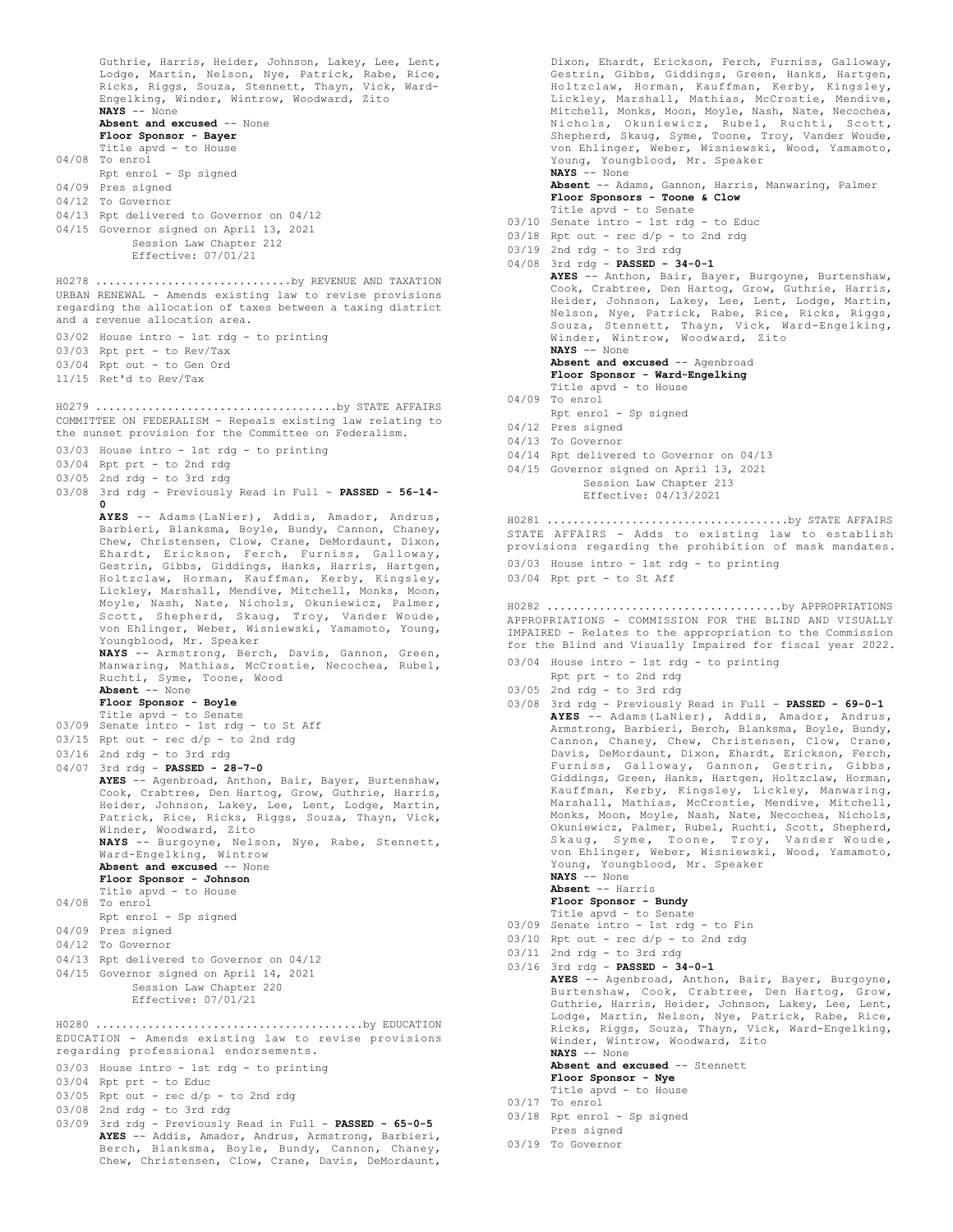Rpt delivered to Governor on 03/19 03/19 Governor signed on March 19, 2021 Session Law Chapter 101 Effective: 07/01/21 APPROPRIATIONS - IDAHO PUBLIC TELEVISION - Relates to the appropriation to Idaho Public Television for fiscal year 2022. 03/04 House intro - 1st rdg - to printing Rpt prt - to 2nd rdg 03/05 2nd rdg - to 3rd rdg 03/08 3rd rdg - Previously Read in Full - **PASSED - 36-34- 0 AYES** -- Addis, Amador, Berch, Blanksma, Bundy, Chaney, Chew, Clow, Crane, Davis, Erickson, Gannon, Gibbs, Green, Hartgen, Holtzclaw, Horman, Kauffman, Lickley, Manwaring, Mathias, McCrostie, Mitchell, Moyle, Nash, Necochea, Rubel, Ruchti, Syme, Toone, Troy, Vander Woude, Wood, Yamamoto, Youngblood, Mr. Speaker **NAYS** -- Adams(LaNier), Andrus, Armstrong, Barbieri, Boyle, Cannon, Christensen, DeMordaunt, Dixon, Ehardt, Ferch, Furniss, Galloway, Gestrin, Giddings, Hanks, Harris, Kerby, Kingsley, Marshall, Mendive, Monks, Moon, Nate, Nichols, Okuniewicz, Palmer, Scott, Shepherd, Skaug, von Ehlinger, Weber, Wisniewski, Young **Absent** -- None **Floor Sponsor - Troy** Title apvd - to Senate 03/09 Senate intro - 1st rdg - to Fin  $03/10$  Rpt out - rec  $d/p$  - to 2nd rdg 03/11 2nd rdg - to 3rd rdg 03/16 3rd rdg - **PASSED - 28-6-1 AYES** -- Agenbroad, Anthon, Bair, Burgoyne, Burtenshaw, Cook, Crabtree, Grow, Guthrie, Heider, Johnson, Lakey, Lee, Lent, Lodge, Martin, Nelson, Nye, Patrick, Rabe, Rice, Riggs, Souza, Thayn, Ward-Engelking, Winder, Wintrow, Woodward **NAYS** -- Bayer, Den Hartog, Harris, Ricks, Vick, Zito **Absent and excused** -- Stennett **Floor Sponsor - Ward-Engelking** Title apvd - to House 03/17 To enrol 03/18 Rpt enrol - Sp signed Pres signed 03/19 To Governor Rpt delivered to Governor on 03/19 03/19 Governor signed on March 19, 2021 Session Law Chapter 102 Effective: 07/01/21 H0283 ....................................by APPROPRIATIONS APPROPRIATIONS - CATASTROPHIC HEALTH CARE PROGRAM - Relates to the appropriation to the Catastrophic Health Care Program for fiscal year 2022. 03/04 House intro - 1st rdg - to printing Rpt prt - to 2nd rdg 03/05 2nd rdg - to 3rd rdg 04/27 3rd rdg - Previously Read in Full - **PASSED - 48-19- 3 AYES** -- Addis, Amador, Andrus, Armstrong, Berch, Blanksma, Bundy, Cannon, Chaney, Chew, Clow, Davis(Burns), Furniss, Galloway, Gannon, Gestrin, Green(Morales), Harris, Hartgen, Holtzclaw, Horman, Kauffman, Kerby, Lickley, Manwaring, Marshall, Mathias, McCrostie, Mitchell, Monks, Moyle, Nash, Necochea, Palmer, Rubel, Ruchti, Shepherd, Skaug, Syme, Toone, Troy, Vander Woude, Weber, Wood, Yamamoto, Young, Youngblood, Mr. Speaker **NAYS** -- Adams, Barbieri, Boyle, Christensen, Crane, DeMordaunt, Dixon, Ehardt, Ferch, Hanks, Kingsley, Mendive, Moon, Nate, Nichols, Okuniewicz, Scott, von Ehlinger, Wisniewski **Absent** -- Erickson, Gibbs, Giddings **Floor Sponsor - Nash** Title apvd - to Senate 04/30 Senate intro - 1st rdg - to Fin 05/03 Rpt out - rec  $d/p$  - to 2nd rdg Rls susp - 3rd rdg - **PASSED - 32-2-1 AYES** -- Agenbroad, Anthon, Bair, Burgoyne, Burtenshaw, Cook, Crabtree, Den Hartog, Funk(Souza), Grow, Guthrie, Harris, Heider, Lakey, Lamar(Nelson), Lee, Lent, Lodge, Martin, Nye, H0284 ....................................by APPROPRIATIONS

Patrick, Reider(Rabe), Rice, Ricks, Riggs,

Stennett, Thayn, Vick, Ward-Engelking, Winder, Wintrow, Woodward **NAYS** -- Bayer, Zito **Absent and excused** -- Johnson **Floor Sponsor - Agenbroad** Title apvd - to House 05/04 To enrol Rpt enrol - Sp signed

- Pres signed To Governor
- 05/05 Rpt delivered to Governor on 05/04
- 05/05 Governor signed on May 6, 2021 Session Law Chapter 310 Effective: 07/01/21

APPROPRIATIONS - PUBLIC HEALTH DISTRICTS - Relates to the appropriation to the public health districts for fiscal year 2022. H0285 ....................................by APPROPRIATIONS

- 03/04 House intro 1st rdg to printing Rpt prt - to 2nd rdg
- 03/05 2nd rdg to 3rd rdg
- 04/29 Ret'd to Approp

PUBLIC SHOOTING RANGES - Amends existing law to revise distribution provisions regarding certain fines and forfeitures. H0286 ........................by RESOURCES AND CONSERVATION

- 03/04 House intro 1st rdg to printing Rpt prt - to Res/Con
- $03/10$  Rpt out rec d/p to 2nd rdg
- 03/11 2nd rdg to 3rd rdg
- 03/12 3rd rdg Previously Read in Full **PASSED 69-0-1 AYES** -- Adams, Addis, Amador, Andrus, Armstrong, Barbieri, Berch, Blanksma, Boyle, Bundy, Cannon, Chaney, Chew, Christensen, Clow, Crane, Davis, DeMordaunt, Dixon, Ehardt, Erickson, Ferch,<br>Furniss, Galloway, Gannon, Gestrin, Gibbs,<br>Giddings, Green, Hanks, Harris, Hartgen, Holtzclaw,<br>Horman, Kauffman, Kerby, Kingsley, Lickley,<br>Manwaring, Marshall, Mathias, McCrostie Mitchell, Monks, Moon, Moyle, Nash, Nate, Necochea, Nichols, Okuniewicz, Palmer, Rubel, Scott, Shepherd, Skaug(Andrew), Syme, Toone, Troy, Vander Woude, von Ehlinger, Weber, Wisniewski, Wood, Yamamoto, Young, Youngblood, Mr. Speaker **NAYS** -- None **Absent** -- Ruchti
	- **Floor Sponsor Troy**
	- Title apvd to Senate
- 03/15 Senate intro 1st rdg to St Aff
- 03/19 Rpt out rec  $d/p$  to 2nd rdg
- 04/06 2nd rdg to 3rd rdg

04/08 3rd rdg - **PASSED - 34-0-1 AYES** -- Anthon, Bair, Bayer, Burgoyne, Burtenshaw, Cook, Crabtree, Den Hartog, Grow, Guthrie, Harris, Heider, Johnson, Lakey, Lee, Lent, Lodge, Martin, Nelson, Nye, Patrick, Rabe, Rice, Ricks, Riggs, Souza, Stennett, Thayn, Vick, Ward-Engelking, Winder, Wintrow, Woodward, Zito **NAYS** -- None

Absent and excused -- Agenbroad **Floor Sponsor - Guthrie** Title apvd - to House

- 04/09 To enrol
- Rpt enrol Sp signed
- 04/12 Pres signed
- 04/13 To Governor
- 04/14 Rpt delivered to Governor on 04/13
- 04/19 Governor signed on April 16, 2021

Session Law Chapter 249 Effective: 07/01/21

HOMEOWNER'S ASSOCIATIONS - Repeals, amends, and adds to existing law to reestablish the Homeowner's Association Act. H0287 ......................by COMMERCE AND HUMAN RESOURCES

03/04 House intro - 1st rdg - to printing Rpt prt - to Com/HuRes

TARGETED RESIDENTIAL PICKETING - Adds to existing law to prohibit the disclosure of certain information causing targeted residential picketing. H0288 ...............by JUDICIARY, RULES AND ADMINISTRATION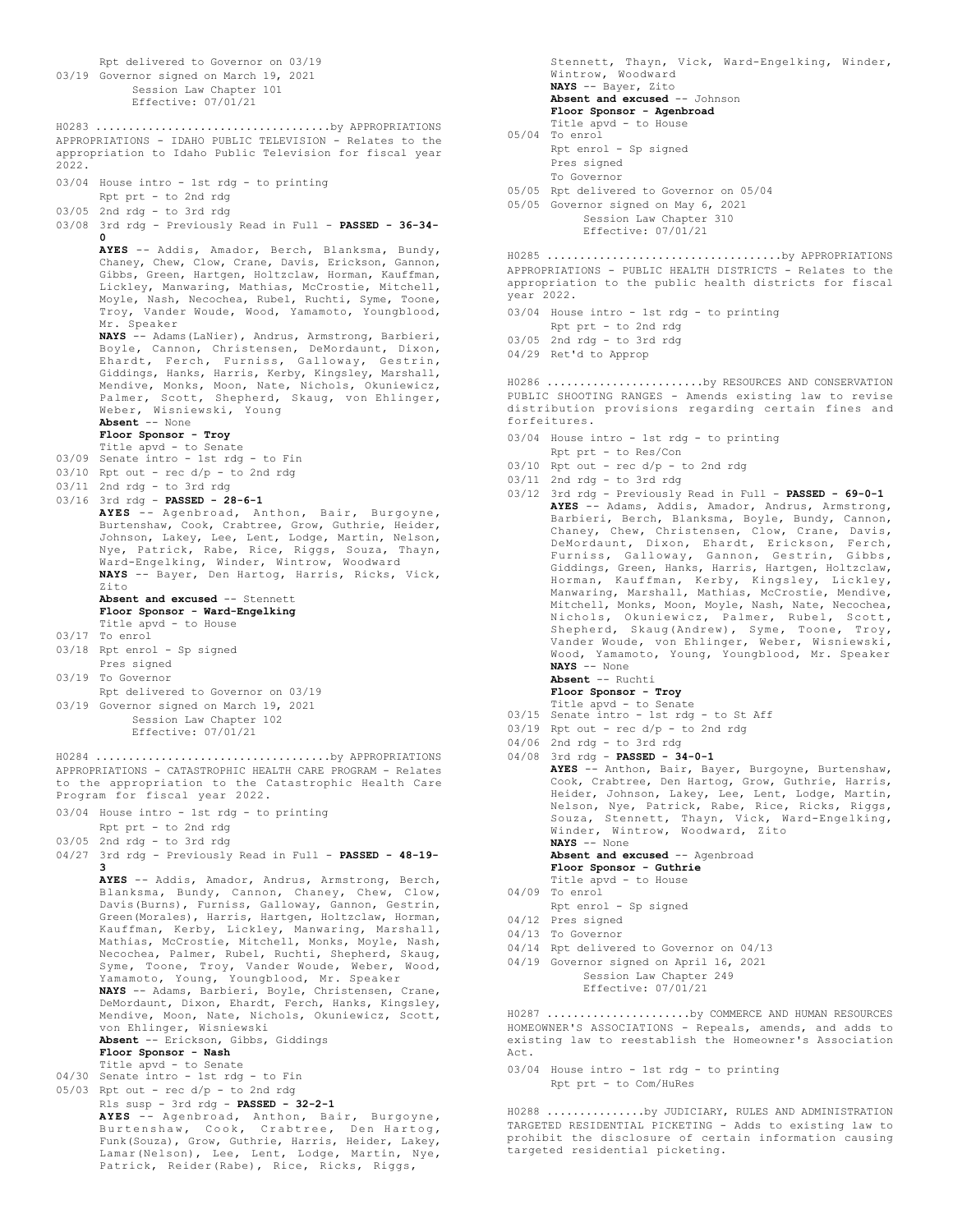03/04 House intro - 1st rdg - to printing Rpt prt - to Jud  $03/08$  Rpt out - rec  $d/p$  - to 2nd rdg 03/09 To Gen Ord Motion to Lay on the Table - PASSED ELECTIONS - Amends existing law to revise provisions regarding the appointment of a precinct committeeman. 03/04 House intro - 1st rdg - to printing 03/05 Rpt prt - to St Aff H0289 .....................................by STATE AFFAIRS ELECTIONS - Amends existing law to revise provisions regarding verification of signatures of electors and petition signers. 03/04 House intro - 1st rdg - to printing 03/05 Rpt prt - to St Aff  $03/16$  Rpt out - rec  $d/p$  - to 2nd rdg 03/17 2nd rdg - to 3rd rdg Rls susp - **PASSED - 64-2-4 AYES** -- Adams, Addis, Amador, Andrus, Armstrong, Barbieri, Berch, Blanksma, Boyle, Bundy, Cannon, Chaney, Chew, Christensen, Clow(McClusky), Crane, Davis, DeMordaunt, Dixon, Ehardt, Erickson, Ferch, Furniss, Galloway, Gannon, Gestrin, Giddings, Green, Hanks, Harris, Hartgen, Holtzclaw, Horman, Kauffman, Kerby(Greig), Kingsley, Lickley, Manwaring, Marshall, Mathias, McCrostie, Mendive, Mitchell, Monks, Moyle, Nate, Necochea, Nichols, Okuniewicz, Palmer, Ruchti, Scott, Shepherd, Skaug(Andrew), Syme, Toone, Troy, Vander Woude, von Ehlinger, Weber, Wisniewski, Young, Youngblood, Mr. Speaker **NAYS** -- Nash, Rubel **Absent** -- Gibbs, Moon, Wood, Yamamoto **Floor Sponsor - DeMordaunt** Title apvd - to Senate 03/18 Senate intro - 1st rdg - to St Aff  $04/09$  Rpt out - rec  $d/p$  - to 2nd rdg 04/12 2nd rdg - to 3rd rdg 04/13 3rd rdg - **PASSED - 35-0-0 AYES** -- Agenbroad, Anthon, Bair, Bayer, Burgoyne, Burtenshaw, Cook, Crabtree, Den Hartog, Grow, Guthrie, Harris, Heider, Johnson, Lakey, Lee, Lent, Lodge, Martin, Nelson, Nye, Patrick, Rabe, Rice, Ricks, Riggs, Souza, Stennett, Thayn, Vick, Ward-Engelking, Winder, Wintrow, Woodward, Zito **NAYS** -- None **Absent and excused** -- None **Floor Sponsor - Guthrie** Title apvd - to House 04/14 To enrol Rpt enrol - Sp signed Pres signed 04/19 To Governor 04/20 Rpt delivered to Governor on 04/19 04/21 Governor signed on April 19, 2021 Session Law Chapter 262 Effective: 04/19/2021 H0290 .....................................by STATE AFFAIRS BUSINESS - Amends existing law to provide a bill of rights for businesses during a disaster emergency or public health order. 03/04 House intro - 1st rdg - to printing 03/05 Rpt prt - to Bus  $03/12$  Rpt out - rec  $d/p$  - to 2nd rdg 03/15 2nd rdg - to 3rd rdg Rls susp - **PASSED - 54-14-2 AYES** -- Addis, Amador, Armstrong, Barbieri, Blanksma, Boyle, Bundy, Cannon, Chaney, Christensen, Clow(McClusky), Crane, DeMordaunt, Dixon, Ehardt, Erickson, Ferch, Furniss, Galloway, Gestrin, Gibbs, Giddings, Hanks, Harris, Hartgen, Holtzclaw, Horman, Kauffman, Kerby, Kingsley, Lickley, Manwaring, Marshall, Mendive, Mitchell, Monks, Moon, Moyle, Nate, Nichols, Okuniewicz, Palmer, Scott, Shepherd, Skaug(Andrew), Troy, Vander Woude, von Ehlinger, Weber, Wisniewski, Yamamoto, Young, Youngblood, Mr. Speaker **NAYS** -- Berch, Chew, Davis, Gannon, Green, Mathias, H0291 .....................................by STATE AFFAIRS

McCrostie, Nash, Necochea, Rubel, Ruchti, Syme, Toone, Wood **Absent** -- Adams, Andrus

**Floor Sponsor - Crane** Title apvd - to Senate 03/16 Senate intro - 1st rdg - to St Aff

ELECTRICAL CONTRACTORS AND JOURNEYMEN - Amends existing law to provide certain exemptions regarding electrical contractors and journeymen and to provide for preemption of local jurisdictions and the state fire marshal as to such exemptions. H0292 .....................................by STATE AFFAIRS

- 03/04 House intro 1st rdg to printing
- 
- 
- 03/05 Rpt prt to Bus  $03/12$  Rpt out - rec  $d/p$  - to 2nd rdg  $03/15$  2nd rdg - to 3rd rdg Rls susp - **PASSED - 62-5-3 AYES** -- Addis, Amador, Armstrong, Barbieri, Berch, Blanksma, Boyle, Bundy, Cannon, Chaney, Christensen, Clow(McClusky), Crane, DeMordaunt, Dixon, Ehardt, Erickson, Ferch, Furniss, Galloway, Gestrin, Gibbs, Giddings, Green, Hanks, Hartgen, Holtzclaw, Horman, Kauffman, Kerby, Kingsley, Lickley, Manwaring, Marshall, Mathias, McCrostie, Mendive, Mitchell, Monks, Moon, Moyle, Nash, Nate, Nichols, Okuniewicz, Palmer, Rubel, Ruchti, Scott, Shepherd, Skaug(Andrew), Syme, Troy, Vander Woude, von Ehlinger, Weber, Wisniewski, Wood, Yamamoto, Young, Youngblood, Mr. Speaker **NAYS** -- Chew, Davis, Gannon, Necochea, Toone **Absent** -- Adams, Andrus, Harris **Floor Sponsor - Crane** Title apvd - to Senate 03/16 Senate intro - 1st rdg - to Com/HuRes  $03/18$  Rpt out - rec  $d/p$  - to 2nd rdg 03/19 2nd rdg - to 3rd rdg 04/08 3rd rdg - **PASSED - 28-6-1 AYES** -- Anthon, Bair, Bayer, Burtenshaw, Cook, Crabtree, Den Hartog, Grow, Guthrie, Harris, Heider, Lakey, Lee, Lent, Lodge, Martin, Patrick, Rice, Ricks, Riggs, Souza, Thayn, Vick, Ward-Engelking, Winder, Wintrow, Woodward, Zito **NAYS** -- Burgoyne, Johnson, Nelson, Nye, Rabe, Stennett Absent and excused -- Agenbroad **Floor Sponsor - Riggs** Title apvd - to House 04/09 To enrol Rpt enrol - Sp signed 04/12 Pres signed 04/13 To Governor 04/14 Rpt delivered to Governor on 04/13 04/15 Governor signed on April 13, 2021 Session Law Chapter 214 Effective: 04/13/2021 EDUCATION - Adds to existing law to provide for reimbursement to parents for eligible education expenses under certain circumstances. 03/04 House intro - 1st rdg - to printing H0293 .........................................by EDUCATION
- 03/05 Rpt prt to Educ
- $03/09$  Rpt out rec  $d/p$  to 2nd rdg
- 03/10 2nd rdg to 3rd rdg

Rls susp - **PASSED - 55-15-0 AYES** -- Adams, Addis, Amador, Andrus, Armstrong, Barbieri, Blanksma, Boyle, Bundy, Cannon, Chaney, Christensen, Clow, Crane, DeMordaunt, Dixon, Ehardt, Erickson, Ferch, Furniss, Galloway, Gestrin, Gibbs, Giddings, Hanks, Harris, Hartgen, Holtzclaw, Horman, Kauffman, Kerby, Kingsley, Lickley, Manwaring, Mendive, Mitchell, Monks, Moon, Moyle, Nate, Nichols, Okuniewicz, Palmer, Scott, Shepherd, Skaug, Syme, Vander Woude, von Ehlinger, Weber, Wisniewski, Yamamoto, Young, Youngblood, Mr. Speaker **NAYS** -- Berch, Chew, Davis, Gannon, Green, Marshall, Mathias, McCrostie, Nash, Necochea, Rubel, Ruchti, Toone, Troy, Wood **Absent** -- None

## **Floor Sponsor - Galloway**

- Title apvd to Senate
- 03/11 Senate intro 1st rdg to Educ

EDUCATION - Amends existing law to establish the Strong Students Grant Program and the Strong Students Scholarship Program, which provide funds to eligible students for certain education expenses. H0294aaS ......................................by EDUCATION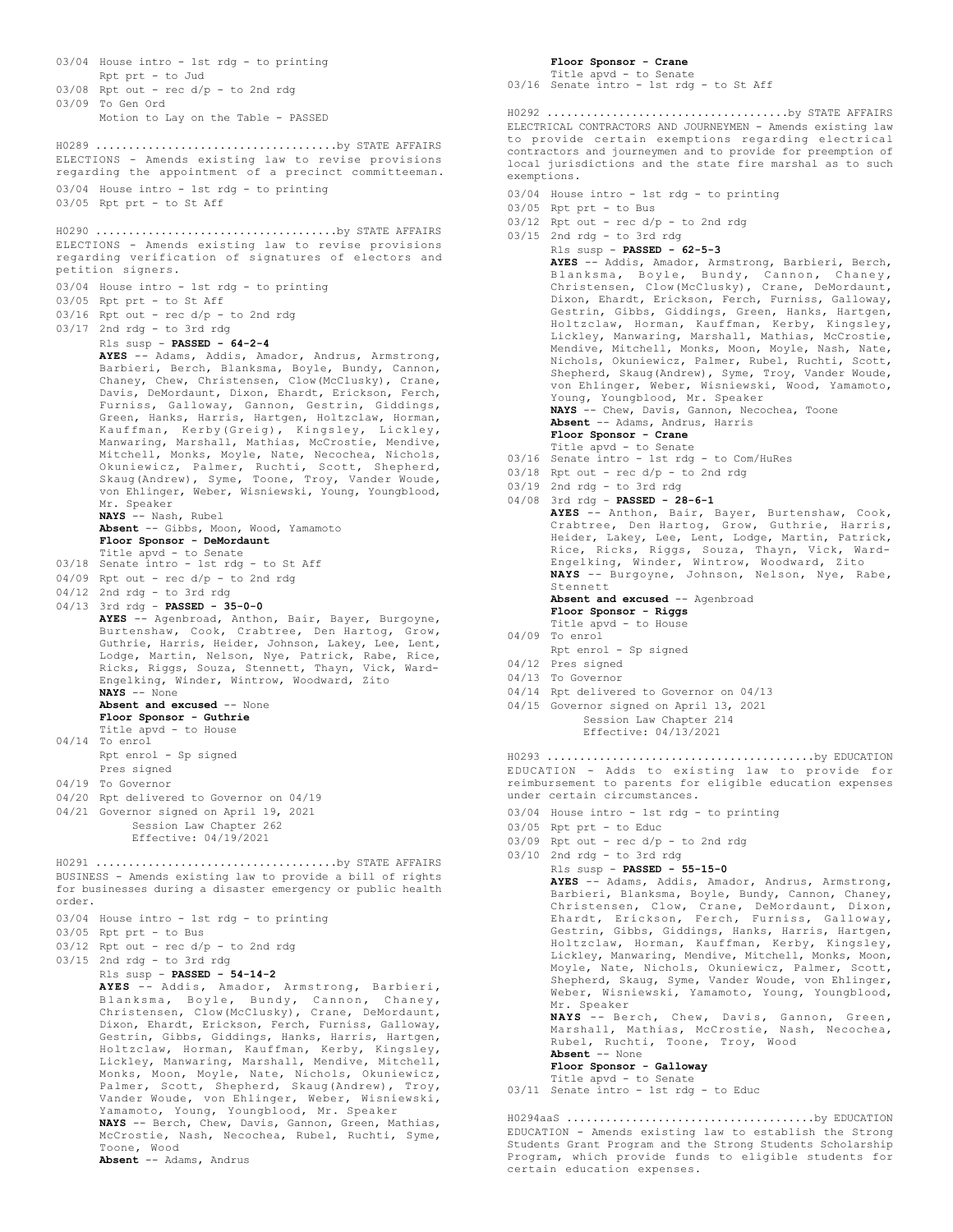03/05 Rpt prt - to 2nd rdg 03/08 2nd rdg - to 3rd rdg 03/09 3rd rdg - Previously Read in Full - **PASSED - 47-22- 1 AYES** -- Addis, Amador, Andrus, Armstrong, Barbieri, Blanksma, Boyle, Bundy, Chaney, Christensen, Clow, Crane, DeMordaunt, Dixon, Ehardt, Erickson, Ferch, Furniss, Galloway, Gestrin, Giddings, Hanks, Harris, Hartgen, Holtzclaw, Horman, Kauffman, Kingsley, Lickley, Manwaring, Marshall, Mendive, Mitchell, Monks, Moon, Nate, Nichols, Okuniewicz, Palmer, Scott, Shepherd, Vander Woude, von Ehlinger, Weber, Wisniewski, Youngblood, Mr. Speaker **NAYS** -- Berch, Cannon, Chew, Davis, Gannon, Gibbs, Green, Kerby, Mathias, McCrostie, Moyle, Nash, Necochea, Rubel, Ruchti, Skaug, Syme, Toone, Troy, Wood, Yamamoto, Young **Absent** -- Adams **Floor Sponsor - Horman** Title apvd - to Senate 03/10 Senate intro - 1st rdg - to Educ 03/17 Rpt out - to 14th Ord 03/18 Rpt out amen - to 1st rdg as amen 1st rdg - to 2nd rdg as amen 03/19 2nd rdg - to 3rd rdg as amen 04/06 3rd rdg as amen - **FAILED - 16-18-1 AYES** -- Anthon, Bayer, Cook, Den Hartog, Grow, Lakey, Lent, Lodge, Martin, Patrick, Rice, Ricks, Souza, Thayn, Vick, Winder **NAYS** -- Agenbroad, Bair, Burgoyne, Burtenshaw, Crabtree, Guthrie, Harris, Heider, Johnson, Lee, Nelson, Nye, Rabe, Stennett, Ward-Engelking, Wintrow, Woodward, Zito Absent and excused -- Riggs **Floor Sponsor - Den Hartog** Ret'd to House Notice to reconsider - Held at Desk 04/07 Motion to reconsider failed - to House 04/09 Filed in Office of the Chief Clerk INCOME TAXES - Adds to existing law to establish provisions regarding the affected business entity tax. 03/04 House intro - 1st rdg - to printing 03/05 Rpt prt - to Rev/Tax H0295 ..............................by REVENUE AND TAXATION TRANSPORTATION - Amends existing law to provide a prohibition against licensure for vehicle manufacturers. 03/05 House intro - 1st rdg - to printing 03/08 Rpt prt - to Transp H0296 ........................by TRANSPORTATION AND DEFENSE SOIL CONSERVATION DISTRICTS - Amends and repeals existing law to revise membership provisions regarding the Idaho State Soil and Water Conservation Commission and to revise provisions regarding changes to the number of district supervisors. 03/05 House intro - 1st rdg - to printing 03/08 Rpt prt - to Agric Aff H0297 ..............................by AGRICULTURAL AFFAIRS IMMUNIZATIONS - Amends existing law to provide that school officials shall provide parents and guardians with certain information in communications regarding student immunizations. 03/05 House intro - 1st rdg - to printing 03/08 Rpt prt - to Educ  $03/10$  Rpt out - rec  $d/p$  - to 2nd rdg 03/11 2nd rdg - to 3rd rdg 03/12 3rd rdg - Previously Read in Full - **PASSED - 59-10- 1 AYES** -- Adams, Addis, Amador, Andrus, Armstrong, Barbieri, Blanksma, Boyle, Bundy, Cannon, Chaney, Christensen, Clow, Crane, DeMordaunt, Dixon, Ehardt, Erickson, Ferch, Furniss, Galloway, Gannon, Gestrin, Gibbs, Giddings, Hanks, Harris, Hartgen, Holtzclaw, Horman, Kauffman, Kerby, Kingsley, Lickley, Manwaring, Marshall, Mendive, Mitchell, Monks, Moon, Moyle, Nash, Nate, Nichols, Okuniewicz, Palmer, Scott, Shepherd, Skaug(Andrew), Syme, Troy, Vander Woude, von Ehlinger, Weber, Wisniewski, Yamamoto, Young, Youngblood, H0298 .........................................by EDUCATION

03/04 House intro - 1st rdg - to printing

Mr. Speaker **NAYS** -- Berch, Chew, Davis, Green, Mathias, McCrostie, Necochea, Rubel, Toone, Wood **Absent** -- Ruchti **Floor Sponsor - DeMordaunt**

Title apvd - to Senate

- 03/15 Senate intro 1st rdg to Educ
- $04/08$  Rpt out rec  $d/p$  to 2nd rdg
- 04/09 2nd rdg to 3rd rdg

04/13 3rd rdg - **PASSED - 30-5-0 AYES** -- Agenbroad, Anthon, Bair, Bayer, Burgoyne, Burtenshaw, Cook, Crabtree, Den Hartog, Grow, Guthrie, Harris, Johnson, Lakey, Lee, Lent, Lodge, Nye, Patrick, Rice, Ricks, Riggs, Souza, Stennett, Thayn, Vick, Ward-Engelking, Winder, Woodward, Zito **NAYS** -- Heider, Martin, Nelson, Rabe, Wintrow **Absent and excused** -- None **Floor Sponsor - Den Hartog** Title apvd - to House 04/14 To enrol Rpt enrol - Sp signed

- Pres signed 04/19 To Governor
- 
- 04/20 Rpt delivered to Governor on 04/19
- 04/21 Governor signed on April 19, 2021 Session Law Chapter 263 Effective: 07/01/21

ELECTIONS - Amends existing law to prohibit the providing of college credit to influence a student's vote. H0299 .....................................by STATE AFFAIRS

- 03/08 House intro 1st rdg to printing
- Rpt prt to 2nd rdg
- 03/09 2nd rdg to 3rd rdg
- 03/10 3rd rdg Previously Read in Full **PASSED 63-6-1 AYES** -- Adams, Addis, Amador, Andrus, Armstrong, Barbieri, Berch, Blanksma, Boyle, Bundy, Cannon, Chaney, Chew, Christensen, Clow, Crane, DeMordaunt, Dixon, Ehardt, Erickson, Ferch, Furniss, Galloway, Gannon, Gestrin, Gibbs, Giddings, Green, Hanks, Harris, Hartgen, Holtzclaw, Horman, Kauffman, Kerby, Kingsley, Lickley, Manwaring, Marshall, Mathias, Mendive, Mitchell, Monks, Moon, Moyle, Nate, Nichols, Okuniewicz, Palmer, Scott, Shepherd, Skaug, Syme, Troy, Vander Woude, von Ehlinger, Weber, Wisniewski, Wood, Yamamoto, Young, Youngblood, Mr. Speaker **NAYS** -- McCrostie, Nash, Necochea, Rubel, Ruchti, Toone **Absent** -- Davis
	- **Floor Sponsor Troy**
	-
- Title apvd to Senate 03/11 Senate intro 1st rdg to St Aff
- 03/19 Rpt out to 14th Ord
- 04/22 Rpt out w/o amen to 2nd rdg
- Rls susp 3rd rdg **PASSED 28-1-6 AYES** -- Agenbroad, Anthon, Bair, Bayer, Burgoyne, Burtenshaw, Cook, Crabtree, Grow, Guthrie, Heider, Lakey, Lee, Lent, Lodge, Martin, Nelson, Nye, Patrick, Ricks, Riggs, Souza, Stennett, Thayn, Winder, Wintrow, Woodward, Zito **NAYS** -- Rabe **Absent and excused** -- Den Hartog, Harris, Johnson, Rice, Vick, Ward-Engelking **Floor Sponsor - Souza** Title apvd - to House 04/23 To enrol Rpt enrol - Sp signed 04/26 Pres signed 04/27 To Governor 04/29 Rpt delivered to Governor on 04/27 04/29 Governor signed on April 27, 2021 Session Law Chapter 291
	- Effective: 07/01/21

SMALL ARMS PROTECTION - Adds to existing law to prohibit enforcement of certain laws regarding small arms. H0300 .....................................by STATE AFFAIRS

03/08 House intro - 1st rdg - to printing

Rpt prt - to St Aff

REQUIRED IMMUNIZATION LIABILITY ACT - Adds to existing law to provide that employers shall be liable for required immunizations. H0301 .....................................by STATE AFFAIRS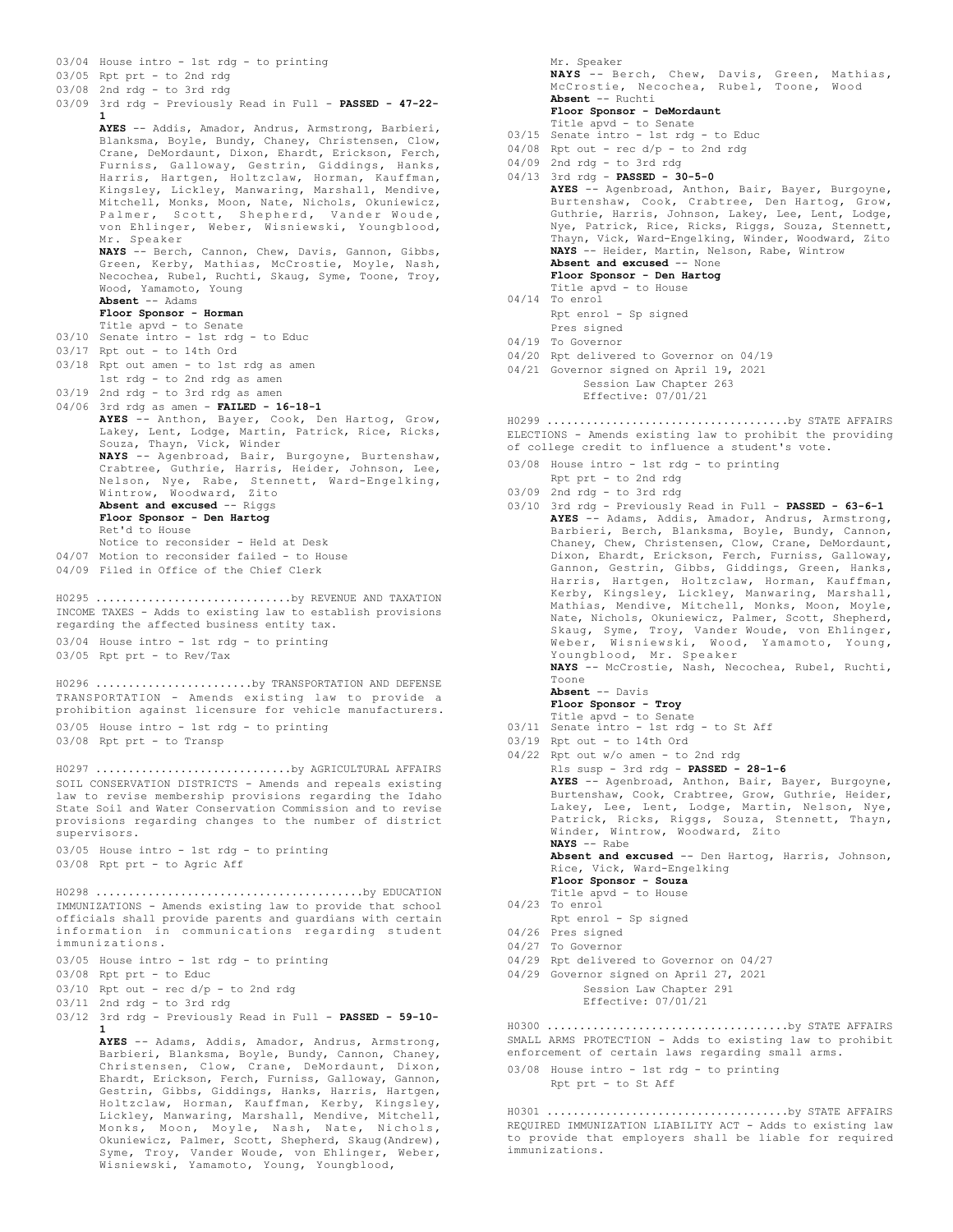03/08 House intro - 1st rdg - to printing Rpt prt - to Com/HuRes

ABORTION - Amends existing law to provide that certain printed material regarding Down syndrome be made available to physicians, hospitals, or other facilities providing abortion and abortion-related services. H0302 .....................................by STATE AFFAIRS

03/08 House intro - 1st rdg - to printing Rpt prt - to St Aff  $03/15$  Rpt out - rec  $d/p$  - to 2nd rdg 03/16 2nd rdg - to 3rd rdg Rls susp - **PASSED - 57-12-1 AYES** -- Adams, Addis, Amador, Andrus, Armstrong, Barbieri, Berch, Blanksma, Boyle, Bundy, Cannon, Chaney, Christensen, Clow(McClusky), Crane, DeMordaunt, Dixon, Ehardt, Erickson, Ferch, Furniss, Galloway, Gestrin, Gibbs, Giddings, Hanks, Harris, Hartgen, Holtzclaw, Horman, Kauffman, Kingsley, Lickley, Manwaring, Marshall, Mendive, Mitchell, Monks, Moon, Moyle, Nate, Nichols, Okuniewicz, Palmer, Scott, Shepherd, Skaug(Andrew), Syme, Troy, Vander Woude, von Ehlinger, Weber, Wisniewski, Yamamoto, Young, Youngblood, Mr. Speaker **NAYS** -- Chew, Davis, Gannon, Green, Mathias, McCrostie, Nash, Necochea, Rubel, Ruchti, Toone, Wood **Absent** -- Kerby **Floor Sponsor - Andrus** Title apvd - to Senate 03/17 Senate intro - 1st rdg - to St Aff  $04/07$  Rpt out - rec  $d/p$  - to 2nd rdg 04/08 2nd rdg - to 3rd rdg 04/12 3rd rdg - **PASSED - 26-8-1 AYES** -- Agenbroad, Anthon, Bair, Bayer, Burtenshaw, Cook, Crabtree, Den Hartog, Grow, Guthrie, Harris, Heider, Johnson, Lakey, Lee, Lent, Martin, Rice, Ricks, Riggs, Souza, Thayn, Vick, Winder, Woodward, Zito **NAYS** -- Burgoyne, Nelson, Nye, Patrick, Rabe, Stennett, Ward-Engelking, Wintrow **Absent and excused** -- Lodge **Floor Sponsor - Cook** Title apvd - to House 04/13 To enrol Rpt enrol - Sp signed 04/14 Pres signed 04/15 To Governor 04/16 Rpt delivered to Governor on 04/15 04/21 Governor signed on April 20, 2021 Session Law Chapter 258 Effective: 07/01/21 APPROPRIATIONS - STATE LIQUOR DIVISION - Relates to the appropriation to the State Liquor Division for fiscal year 2022. 03/08 House intro - 1st rdg - to printing Rpt prt - to 2nd rdg 03/09 2nd rdg - to 3rd rdg 03/10 3rd rdg - Previously Read in Full - **PASSED - 41-28- 1 AYES** -- Addis, Amador, Barbieri, Berch, Blanksma, Boyle, Bundy, Chaney, Chew, Erickson, Furniss, Gannon, Gestrin, Gibbs, Green, Hartgen, Holtzclaw, Horman, Kauffman, Kerby, Lickley, Manwaring, Marshall, Mathias, McCrostie, Mendive, Monks, Moyle, Nash, Necochea, Okuniewicz, Palmer, Rubel, Ruchti, Skaug, Syme, Toone, Troy, Wood, Youngblood, Mr. Speaker **NAYS** -- Adams, Andrus, Armstrong, Cannon, Christensen, Clow, Crane, DeMordaunt, Dixon, Ehardt, Ferch, Galloway, Giddings, Hanks, Harris, Kingsley, Mitchell, Moon, Nate, Nichols, Scott, Shepherd, Vander Woude, von Ehlinger, Weber, Wisniewski, Yamamoto, Young **Absent** -- Davis **Floor Sponsor - Syme** Title apvd - to Senate 03/11 Senate intro - 1st rdg - to Fin Rpt out - rec d/p - to 2nd rdg 03/12 2nd rdg - to 3rd rdg 03/16 3rd rdg - **PASSED - 27-7-1 AYES** -- Agenbroad, Anthon, Bair, Burgoyne, Burtenshaw, Cook, Crabtree, Den Hartog, Guthrie, H0303 ....................................by APPROPRIATIONS

Harris, Johnson, Lakey, Lee, Lodge, Nelson, Nye, Patrick, Rabe, Rice, Riggs, Souza, Thayn, Vick, Ward-Engelking, Winder, Wintrow, Woodward **NAYS** -- Bayer, Grow, Heider, Lent, Martin, Ricks, Zito

**Absent and excused** -- Stennett **Floor Sponsor - Agenbroad**

- Title apvd to House
- 03/17 To enrol
- 03/18 Rpt enrol Sp signed
- Pres signed
- 03/19 To Governor
- Rpt delivered to Governor on 03/19 03/19 Governor signed on March 19, 2021
	- Session Law Chapter 103 Effective: 07/01/21

APPROPRIATIONS - IDAHO STATE LOTTERY - Relates to the appropriation to the Idaho State Lottery for fiscal year 2022. H0304 ....................................by APPROPRIATIONS

- 03/08 House intro 1st rdg to printing Rpt prt - to 2nd rdg
- 03/09 2nd rdg to 3rd rdg
- 03/10 3rd rdg Previously Read in Full **PASSED 43-26- 1**

**AYES** -- Adams, Addis, Amador, Barbieri, Berch, Blanksma, Bundy, Cannon, Chaney, Chew, Clow, Erickson, Furniss, Galloway, Gannon, Gibbs, Green, Hartgen, Holtzclaw, Horman, Kauffman, Kerby, Lickley, Manwaring, Marshall, Mathias, McCrostie, Mendive, Monks, Moyle, Nash, Necochea, Okuniewicz, Palmer, Rubel, Ruchti, Syme, Toone, Troy, Weber, Wood, Youngblood, Mr. Speaker **NAYS** -- Andrus, Armstrong, Boyle, Christensen, Crane, DeMordaunt, Dixon, Ehardt, Ferch, Gestrin, Giddings, Hanks, Harris, Kingsley, Mitchell, Moon, Nate, Nichols, Scott, Shepherd, Skaug, Vander Woude, von Ehlinger, Wisniewski, Yamamoto, Young **Absent** -- Davis **Floor Sponsor - Bundy** Title apvd - to Senate 03/11 Senate intro - 1st rdg - to Fin Rpt out - rec d/p - to 2nd rdg 03/12 2nd rdg - to 3rd rdg 03/16 3rd rdg - **PASSED - 25-9-1 AYES** -- Agenbroad, Anthon, Bair, Burgoyne, Burtenshaw, Cook, Crabtree, Guthrie, Harris, Heider, Johnson, Lakey, Lee, Lodge, Nelson, Nye, Patrick, Rabe, Rice, Riggs, Souza, Ward-Engelking, Winder, Wintrow, Woodward<br>**NAYS** -- Bayer, Den Hartog, Grow, Lent, Martin,<br>Ricks, Thayn, Vick, Zito **Absent and excused** -- Stennett **Floor Sponsor - Agenbroad** Title apvd - to House 03/17 To enrol 03/18 Rpt enrol - Sp signed Pres signed 03/19 To Governor Rpt delivered to Governor on 03/19 03/19 Governor signed on March 19, 2021 Session Law Chapter 104 Effective: 07/01/21

APPROPRIATIONS - Relates to the appropriation to the regulatory boards, medical boards, and the Division of Building Safety for fiscal year 2021. H0305 ....................................by APPROPRIATIONS

- 03/08 House intro 1st rdg to printing
- Rpt prt to 2nd rdg
- 03/09 2nd rdg to 3rd rdg
- 03/10 3rd rdg Previously Read in Full **PASSED 69-0-1 AYES** -- Adams, Addis, Amador, Andrus, Armstrong, Barbieri, Berch, Blanksma, Boyle, Bundy, Cannon, Chaney, Chew, Christensen, Clow, Crane, DeMordaunt, Dixon, Ehardt, Erickson, Ferch, Furniss, Galloway, Gannon, Gestrin, Gibbs, Giddings, Green, Hanks, Harris, Hartgen, Holtzclaw, Horman, Kauffman, Kerby, Kingsley, Lickley, Manwaring, Marshall, Mathias, McCrostie, Mendive, Mitchell, Monks, Moon, Moyle, Nash, Nate, Necochea, Nichols, Okuniewicz, Palmer, Rubel, Ruchti, Scott, Shepherd, Skaug, Syme, Toone, Troy, Vander Woude, von Ehlinger, Weber, Wisniewski, Wood, Yamamoto, Young,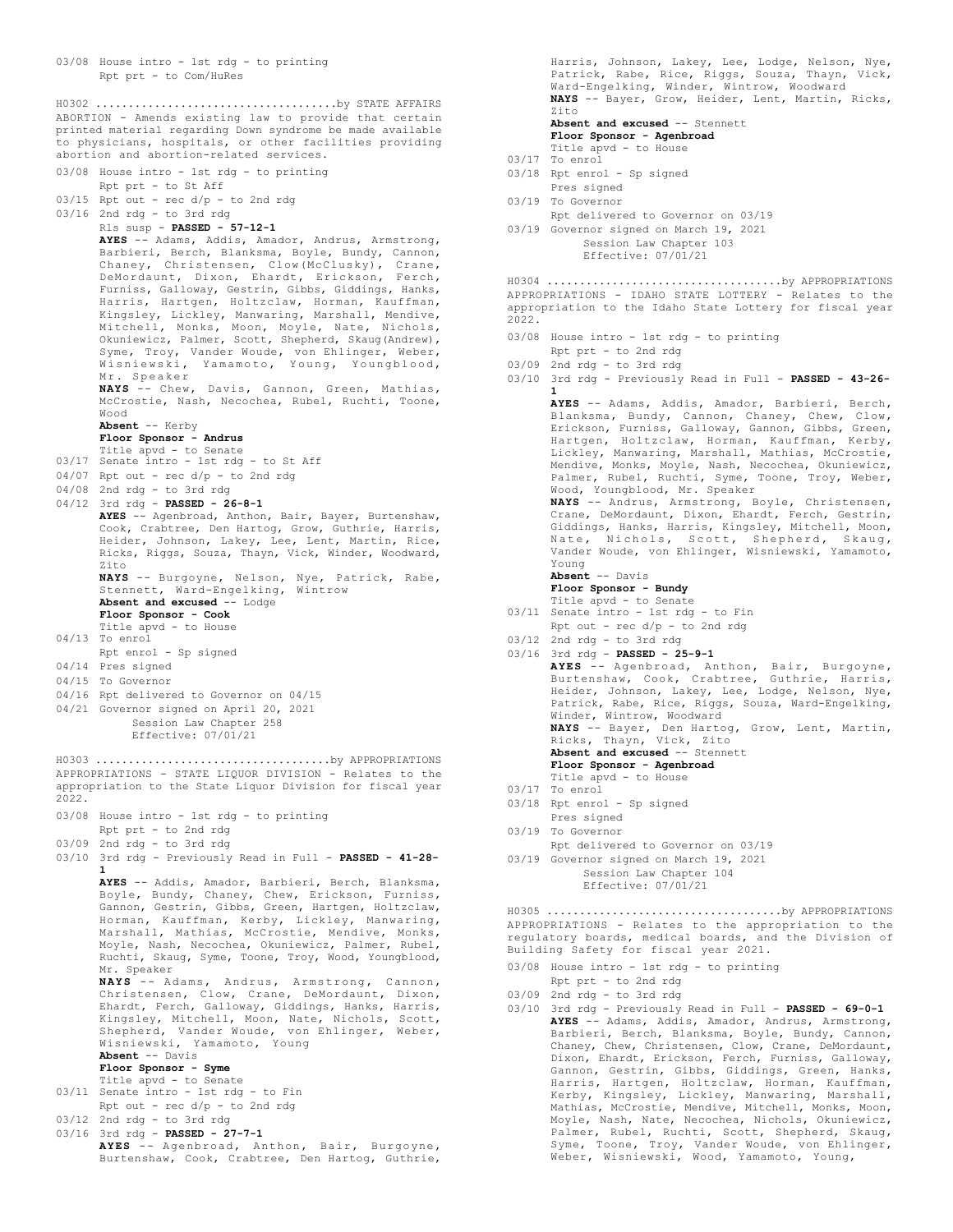Youngblood, Mr. Speaker **NAYS** -- None **Absent** -- Davis **Floor Sponsor - Bundy** Title apvd - to Senate 03/11 Senate intro - 1st rdg - to Fin Rpt out -  $rec d/p - to 2nd rd$ 03/12 2nd rdg - to 3rd rdg 03/16 3rd rdg - **PASSED - 34-0-1 AYES** -- Agenbroad, Anthon, Bair, Bayer, Burgoyne, Burtenshaw, Cook, Crabtree, Den Hartog, Grow, Guthrie, Harris, Heider, Johnson, Lakey, Lee, Lent, Lodge, Martin, Nelson, Nye, Patrick, Rabe, Rice, Ricks, Riggs, Souza, Thayn, Vick, Ward-Engelking, Winder, Wintrow, Woodward, Zito **NAYS** -- None **Absent and excused** -- Stennett **Floor Sponsor - Agenbroad** Title apvd - to House 03/17 To enrol 03/18 Rpt enrol - Sp signed Pres signed 03/19 To Governor Rpt delivered to Governor on 03/19 03/19 Governor signed on March 19, 2021 Session Law Chapter 105 Effective: 03/19/2021 APPROPRIATIONS - DEPARTMENT OF AGRICULTURE - Relates to the appropriation to the Department of Agriculture for fiscal year 2022. 03/08 House intro - 1st rdg - to printing Rpt prt - to 2nd rdg 03/09 2nd rdg - to 3rd rdg 03/10 3rd rdg - Previously Read in Full - **PASSED - 69-0-1 AYES** -- Adams, Addis, Amador, Andrus, Armstrong, Barbieri, Berch, Blanksma, Boyle, Bundy, Cannon, Chaney, Chew, Christensen, Clow, Crane, DeMordaunt, Dixon, Ehardt, Erickson, Ferch, Furniss, Galloway, Gannon, Gestrin, Gibbs, Giddings, Green, Hanks, Harris, Hartgen, Holtzclaw, Horman, Kauffman, Kerby, Kingsley, Lickley, Manwaring, Marshall, Mathias, McCrostie, Mendive, Mitchell, Monks, Moon, Moyle, Nash, Nate, Necochea, Nichols, Okuniewicz, Palmer, Rubel, Ruchti, Scott, Shepherd, Skaug, Syme, Toone, Troy, Vander Woude, von Ehlinger, Weber, Wisniewski, Wood, Yamamoto, Young, Youngblood, Mr. Speaker **NAYS** -- None **Absent** -- Davis **Floor Sponsor - Troy** Title apvd - to Senate 03/11 Senate intro - 1st rdg - to Fin Rpt out - rec d/p - to 2nd rdg 03/12 2nd rdg - to 3rd rdg 03/16 3rd rdg - **PASSED - 34-0-1 AYES** -- Agenbroad, Anthon, Bair, Bayer, Burgoyne, Burtenshaw, Cook, Crabtree, Den Hartog, Grow, Guthrie, Harris, Heider, Johnson, Lakey, Lee, Lent, Lodge, Martin, Nelson, Nye, Patrick, Rabe, Rice, Ricks, Riggs, Souza, Thayn, Vick, Ward-Engelking, Winder, Wintrow, Woodward, Zito **NAYS** -- None **Absent and excused** -- Stennett **Floor Sponsor - Crabtree** Title apvd - to House 03/17 To enrol 03/18 Rpt enrol - Sp signed Pres signed 03/19 To Governor Rpt delivered to Governor on 03/19 03/19 Governor signed on March 19, 2021 Session Law Chapter 106 Effective: 07/01/21 H0306 ....................................by APPROPRIATIONS IRRIGATION - Repeals and amends existing law to revise right-of-way provisions. 03/08 House intro - 1st rdg - to printing Rpt prt - to Res/Con  $03/10$  Rpt out - rec  $d/p$  - to 2nd rdg 03/11 2nd rdg - to 3rd rdg H0307 ....................................by WAYS AND MEANS **Absent** -- Ruchti 04/09 To enrol 04/12 Pres signed 04/13 To Governor 03/09 2nd rdg - to 3rd rdg 03/12 2nd rdg - to 3rd rdg 03/16 To enrol 03/18 Pres signed 03/19 To Governor 03/19 Governor signed on March 23, 2021

Session Law Chapter 139 Effective: 03/23/2021

Chaney, Chew, Christensen, Clow, Crane, Davis, DeMordaunt, Dixon, Ehardt, Erickson, Ferch, Furniss, Galloway, Gannon, Gestrin, Gibbs, Giddings, Green, Hanks, Harris, Hartgen, Holtzclaw, Horman, Kauffman, Kerby, Kingsley, Lickley, Manwaring, Marshall, Mathias, McCrostie, Mendive, Mitchell, Monks, Moon, Moyle, Nash, Nate, Necochea, Nichols, Okuniewicz, Palmer, Rubel, Scott, Shepherd, Skaug(Andrew), Syme, Toone, Troy, Vander Woude, von Ehlinger, Weber, Wisniewski, Wood, Yamamoto, Young, Youngblood, Mr. Speaker **NAYS** -- None

**Floor Sponsor - Kauffman**

- Title apvd to Senate
- 03/15 Senate intro 1st rdg to Res/Env  $03/18$  Rpt out - rec  $d/p$  - to 2nd rdg
- 03/19 2nd rdg to 3rd rdg
- 04/08 3rd rdg **PASSED 34-0-1**

**AYES** -- Anthon, Bair, Bayer, Burgoyne, Burtenshaw, Cook, Crabtree, Den Hartog, Grow, Guthrie, Harris, Heider, Johnson, Lakey, Lee, Lent, Lodge, Martin, Nelson, Nye, Patrick, Rabe, Rice, Ricks, Riggs, Souza, Stennett, Thayn, Vick, Ward-Engelking, Winder, Wintrow, Woodward, Zito **NAYS** -- None Absent and excused -- Agenbroad **Floor Sponsor - Guthrie** Title apvd - to House

- Rpt enrol Sp signed
- 
- 
- 04/14 Rpt delivered to Governor on 04/13
- 04/19 Governor signed on April 16, 2021 Session Law Chapter 250 Effective: 07/01/21

APPROPRIATIONS - IDAHO TRANSPORTATION DEPARTMENT - Relates to the appropriation to the Idaho Transportation Department for fiscal year 2021. H0308 ....................................by APPROPRIATIONS

- 03/08 House intro 1st rdg to printing
- Rpt prt to 2nd rdg
- 
- 03/10 3rd rdg Previously Read in Full **PASSED 59-9-2 AYES** -- Adams, Addis, Amador, Andrus, Berch, Blanksma, Boyle, Bundy, Cannon, Chaney, Chew, Christensen, Crane, DeMordaunt, Dixon, Ehardt, Erickson, Ferch, Furniss, Galloway, Gannon, Gestrin, Gibbs, Giddings, Green, Hanks, Hartgen, Holtzclaw, Horman, Kauffman, Kerby, Lickley, Manwaring, Marshall, Mathias, McCrostie, Mendive, Mitchell, Monks, Moon, Moyle, Nate, Necochea, Nichols, Palmer, Rubel, Ruchti, Shepherd, Skaug, Syme, Toone, Troy, Vander Woude, Weber, Wood, Yamamoto, Young, Youngblood, Mr. Speaker **NAYS --** Armstrong, Barbieri, Clow, Harris,<br>Kingsley, Okuniewicz, Scott, von Ehlinger,<br>Wisniewski

**Absent** -- Davis, Nash **Floor Sponsor - Syme**

- 
- Title apvd to Senate 03/11 Senate intro 1st rdg to Fin Rpt out -  $rec d/p - to 2nd rd$ 
	-
- 03/15 3rd rdg **PASSED 35-0-0**

**AYES** -- Agenbroad, Anthon, Bair, Bayer, Burgoyne, Burtenshaw, Cook, Crabtree, Den Hartog, Grow, Guthrie, Harris, Heider, Johnson, Lakey, Lee, Lent, Lodge, Martin, Nelson, Nye, Patrick, Rabe, Rice, Ricks, Riggs, Souza, Stennett, Thayn, Vick, Ward-Engelking, Winder, Wintrow, Woodward, Zito **NAYS** -- None **Absent and excused** -- None **Floor Sponsor - Woodward**

- Title apvd to House
- 
- 03/17 Rpt enrol Sp signed
- 
- 
- Rpt delivered to Governor on 03/19
- 03/12 3rd rdg Previously Read in Full **PASSED 69-0-1 AYES** -- Adams, Addis, Amador, Andrus, Armstrong, Barbieri, Berch, Blanksma, Boyle, Bundy, Cannon,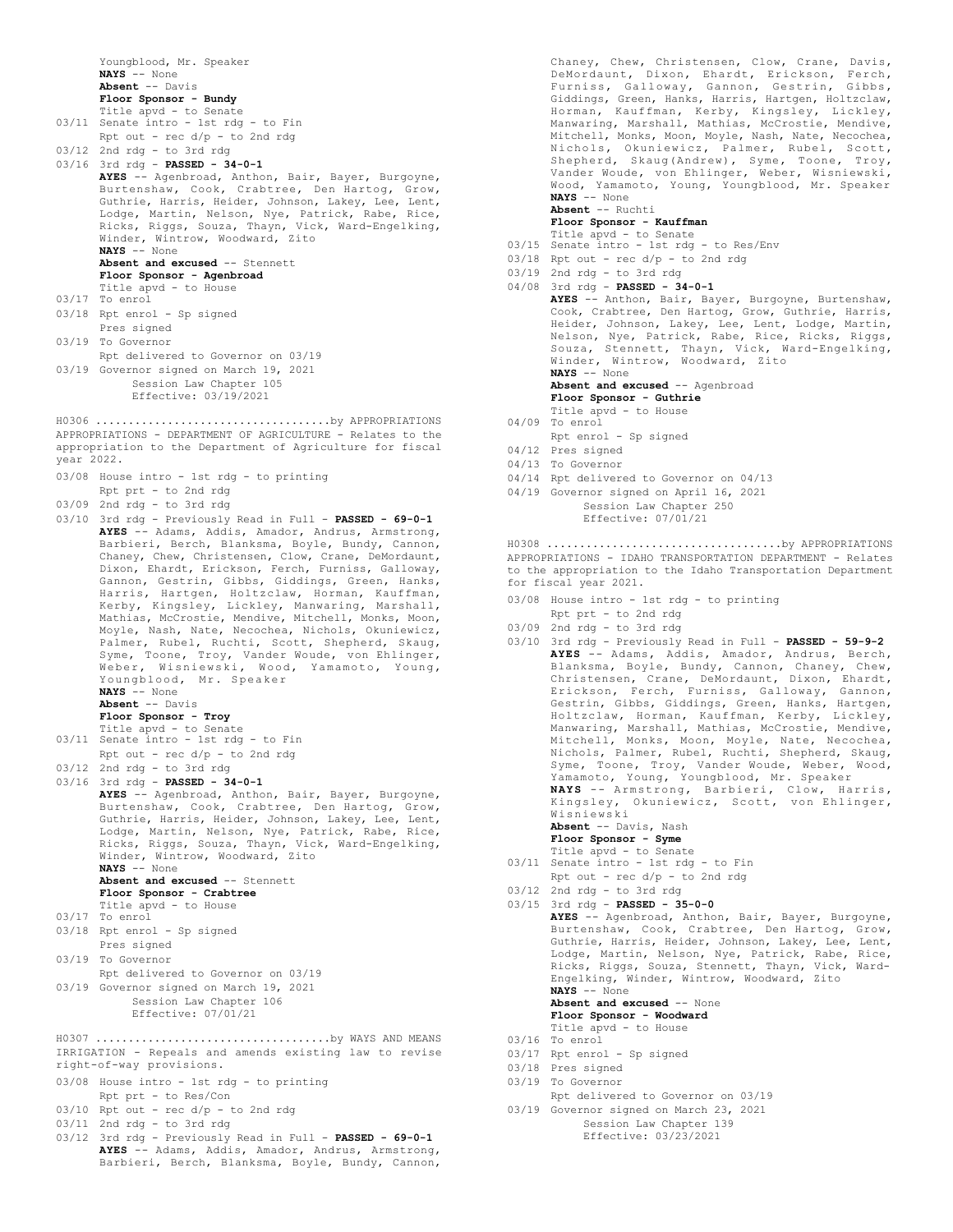PROPERTY TAXES - Amends existing law to revise provisions regarding the property tax deferral program. H0309 ..............................by REVENUE AND TAXATION

03/08 House intro - 1st rdg - to printing Rpt prt - to Rev/Tax 03/11 Rpt out - rec d/p - to 2nd rdg 03/12 2nd rdg - to 3rd rdg 03/15 3rd rdg - Previously Read in Full - **PASSED - 47-21- 2 AYES** -- Adams, Addis, Amador, Blanksma, Bundy, Cannon, Chew, Clow(McClusky), Davis, DeMordaunt, Dixon, Ehardt, Erickson, Furniss, Galloway, Gannon, Gestrin, Gibbs, Green, Hartgen, Holtzclaw, Horman, Kauffman, Kerby, Lickley, Manwaring, Marshall, Mathias, Mitchell, Monks, Moyle, Nash, Necochea, Rubel, Ruchti, Shepherd, Skaug(Andrew), Syme, Toone, Troy, von Ehlinger, Weber, Wood, Yamamoto, Young, Youngblood, Mr. Speaker **NAYS** -- Armstrong, Barbieri, Berch, Boyle, Chaney, Christensen, Crane, Ferch, Giddings, Hanks, Kingsley, McCrostie, Mendive, Moon, Nate, Nichols, Okuniewicz, Palmer, Scott, Vander Woude, Wisniewski **Absent** -- Andrus, Harris **Floor Sponsor - von Ehlinger** Title apvd - to Senate 03/16 Senate intro - 1st rdg - to Loc Gov 03/19 Rpt out - rec d/p - to 2nd rdg 04/06 2nd rdg - to 3rd rdg 04/08 3rd rdg - **PASSED - 25-9-1 AYES** -- Anthon, Burtenshaw, Cook, Grow, Guthrie, Harris, Heider, Lakey, Lee, Lent, Lodge, Martin, Nelson, Nye, Patrick, Rabe, Rice, Ricks, Riggs, Souza, Stennett, Ward-Engelking, Winder, Wintrow, Woodward **NAYS** -- Bair, Bayer, Burgoyne, Crabtree, Den Hartog, Johnson, Thayn, Vick, Zito Absent and excused -- Agenbroad **Floor Sponsor - Grow** Title apvd - to House 04/09 To enrol Rpt enrol - Sp signed 04/12 Pres signed 04/13 To Governor 04/14 Rpt delivered to Governor on 04/13 04/16 Governor signed on April 15, 2021 Session Law Chapter 238 Effective: Retroactive to 01/01/2021 PROPERTY TAXES - Amends existing law to revise provisions regarding the Property Tax Reduction program. 03/08 House intro - 1st rdg - to printing Rpt prt - to Rev/Tax H0310 ..............................by REVENUE AND TAXATION PUBLIC ART - Adds to existing law to establish provisions regarding approval of the expenditure of property tax moneys on public art projects. 03/08 House intro - 1st rdg - to printing Rpt prt - to Rev/Tax 03/11 Rpt out - to Gen Ord 03/18 Rpt out w/o amen - to 2nd rdg 04/06 2nd rdg - to 3rd rdg 04/07 Ret'd to Rev/Tax H0311 ..............................by REVENUE AND TAXATION APPROPRIATIONS - INDUSTRIAL COMMISSION - Relates to the appropriation to the Industrial Commission for fiscal year 2022. 03/09 House intro - 1st rdg - to printing Rpt prt - to 2nd rdg 03/10 2nd rdg - to 3rd rdg 03/11 3rd rdg - Previously Read in Full - **PASSED - 52-18- 0 AYES** -- Adams, Addis, Amador, Andrus, Armstrong, Berch, Blanksma, Bundy, Cannon, Chaney, Chew, Clow, Davis, Dixon, Erickson, Furniss, Galloway, Gannon, Gestrin, Gibbs, Green, Harris, Hartgen, Holtzclaw, H0312 ....................................by APPROPRIATIONS

Horman, Kauffman, Kerby, Lickley, Manwaring, Marshall, Mathias, McCrostie, Mendive, Mitchell, Monks, Moyle, Nash, Necochea, Okuniewicz, Rubel, Ruchti, Skaug(Andrew), Syme, Toone, Troy, Vander Woude, Weber, Wisniewski, Wood, Yamamoto, Youngblood, Mr. Speaker

**NAYS** -- Barbieri, Boyle, Christensen, Crane,

DeMordaunt, Ehardt, Ferch, Giddings, Hanks, Kingsley, Moon, Nate, Nichols, Palmer, Scott, Shepherd, von Ehlinger, Young **Absent** -- None **Floor Sponsor - Syme** Title apvd - to Senate

- 03/12 Senate intro 1st rdg to Fin
- $03/15$  Rpt out rec  $d/p$  to 2nd rdg
- $03/16$  2nd rdg to 3rd rdg
- 03/17 3rd rdg **PASSED 31-2-2**

**AYES** -- Agenbroad, Anthon, Bair, Burgoyne, Burtenshaw, Cook, Crabtree, Den Hartog, Grow, Guthrie, Harris, Heider, Johnson, Lakey, Lee, Lent, Lodge, Martin, Nelson, Nye, Patrick, Rabe, Rice, Ricks, Riggs, Souza, Vick, Ward-Engelking, Winder, Wintrow, Woodward **NAYS** -- Bayer, Zito **Absent and excused** -- Stennett, Thayn **Floor Sponsor - Lent** Title apvd - to House 03/18 To enrol 03/19 Rpt enrol - Sp signed Pres signed To Governor Rpt delivered to Governor on 03/22 03/19 Governor signed on March 23, 2021 Session Law Chapter 140 Effective: 07/01/21

APPROPRIATIONS - DEPARTMENT OF FISH AND GAME - Relates to the appropriation to the Department of Fish and Game for fiscal year 2022. H0313 ....................................by APPROPRIATIONS

- 03/09 House intro 1st rdg to printing Rpt prt - to 2nd rdg
- 03/10 2nd rdg to 3rd rdg
- 03/11 3rd rdg Previously Read in Full **PASSED 54-16- 0**

**AYES** -- Adams, Addis, Amador, Armstrong, Berch, Blanksma, Bundy, Cannon, Chaney, Chew, Clow, Crane, Davis, DeMordaunt, Dixon, Ehardt, Erickson, Ferch, Furniss, Galloway, Gannon, Gibbs, Green, Hartgen, Holtzclaw, Horman, Kauffman, Kerby, Lickley, Manwaring, Marshall, Mathias, McCrostie, Mendive, Mitchell, Monks, Moyle, Nash, Necochea, Okuniewicz, Rubel, Ruchti, Shepherd, Skaug(Andrew), Syme, Toone, Troy, Vander Woude, Weber, Wood, Yamamoto, Young, Youngblood, Mr. Speaker **NAYS** -- Andrus, Barbieri, Boyle, Christensen,

Gestrin, Giddings, Hanks, Harris, Kingsley, Moon, Nate, Nichols, Palmer, Scott, von Ehlinger, Wisniewski **Absent** -- None

- **Floor Sponsor Troy**
- 
- Title apvd to Senate 03/12 Senate intro 1st rdg to Fin
- $03/15$  Rpt out rec d/p to 2nd rdg
- 03/16 2nd rdg to 3rd rdg

03/17 3rd rdg - **PASSED - 31-2-2 AYES** -- Agenbroad, Anthon, Bair, Burgoyne, Burtenshaw, Cook, Crabtree, Den Hartog, Grow, Guthrie, Harris, Heider, Johnson, Lakey, Lee, Lent, Lodge, Martin, Nelson, Nye, Patrick, Rabe, Rice, Ricks, Riggs, Souza, Vick, Ward-Engelking, Winder, Wintrow, Woodward **NAYS** -- Bayer, Zito **Absent and excused** -- Stennett, Thayn

- **Floor Sponsor Crabtree** Title apvd - to House
- 03/18 To enrol
- 03/19 Rpt enrol Sp signed Pres signed To Governor
- Rpt delivered to Governor on 03/22 03/19 Governor signed on March 23, 2021
	- Session Law Chapter 141 Effective: 07/01/21

TRANSPORTATION - Amends existing law to increase funding for state and local transportation through sales tax and adjustments to the Transportation Expansion and Congestion Mitigation program. H0314 ....................................by WAYS AND MEANS

- 03/09 House intro 1st rdg to printing Rpt prt - to Transp
- $03/11$  Rpt out rec  $d/p$  to 2nd rdg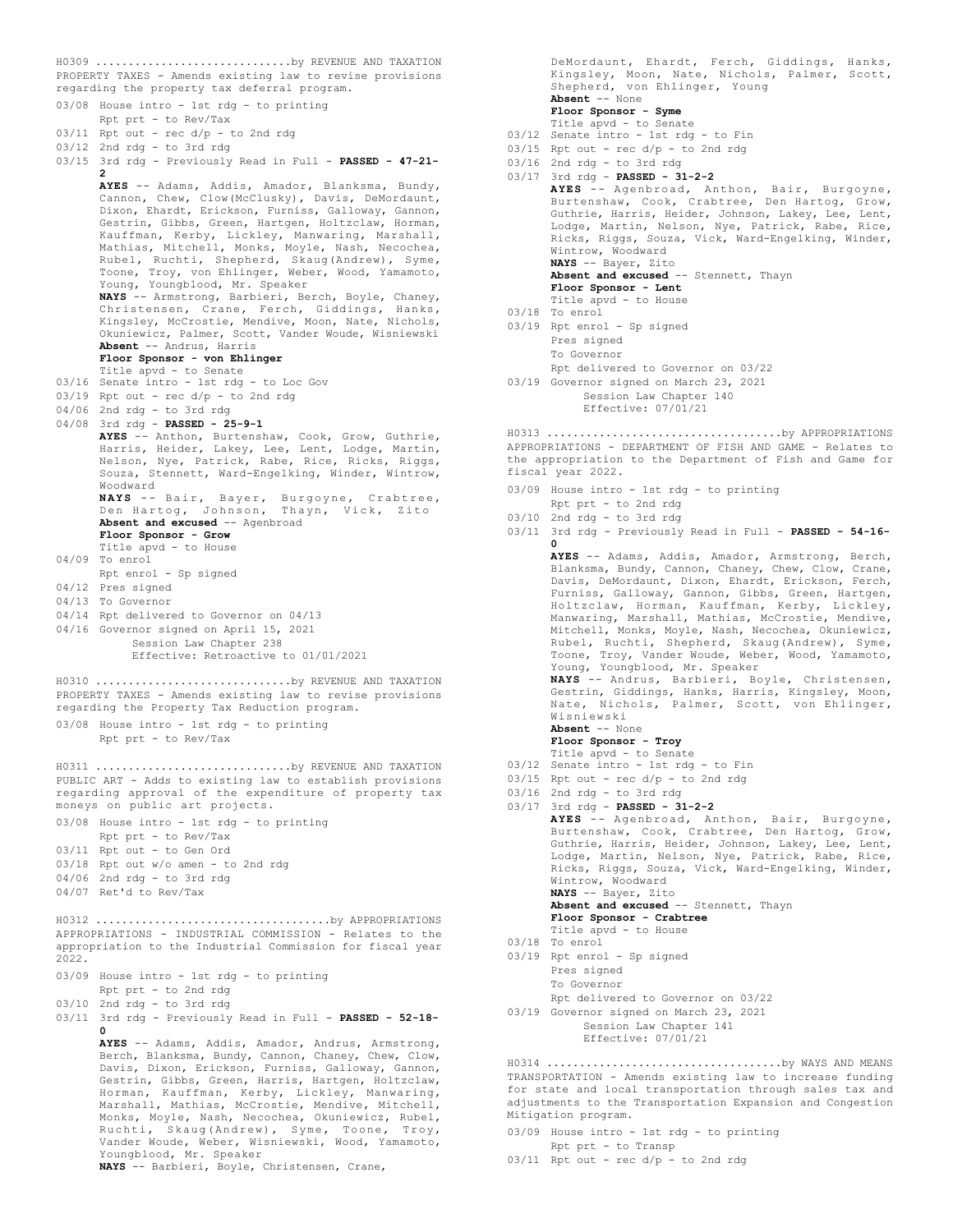03/12 2nd rdg - to 3rd rdg

03/17 Ret'd to Transp

PUBLIC FUNDS - Adds to existing law to establish the statedirected opioid settlement fund. H0315 ................................by HEALTH AND WELFARE

03/09 House intro - 1st rdg - to printing Rpt prt - to Health/Wel 03/12 Rpt out - rec d/p - to 2nd rdg 03/15 2nd rdg - to 3rd rdg Rls susp - **PASSED - 67-0-3 AYES** -- Adams, Addis, Amador, Armstrong, Barbieri, Berch, Blanksma, Boyle, Bundy, Cannon, Chaney, Chew, Christensen, Clow(McClusky), Crane, Davis, DeMordaunt, Dixon, Ehardt, Erickson, Ferch, Furniss, Galloway, Gannon, Gestrin, Gibbs, Giddings, Green, Hanks, Hartgen, Holtzclaw, Horman, Kauffman, Kerby, Kingsley, Lickley, Manwaring, Marshall, Mathias, McCrostie, Mendive, Mitchell, Monks, Moon, Moyle, Nash, Nate, Necochea, Nichols, Okuniewicz, Palmer, Rubel, Ruchti, Scott, Shepherd, Skaug(Andrew), Toone, Troy, Vander Woude, von Ehlinger, Weber, Wisniewski, Wood, Yamamoto, Young, Youngblood, Mr. Speaker **NAYS** -- None **Absent** -- Andrus, Harris, Syme **Floor Sponsor - Troy** Title apvd - to Senate 03/16 Senate intro - 1st rdg - to Health/Wel 04/08 Rpt out - rec d/p - to 2nd rdg 04/09 2nd rdg - to 3rd rdg 04/13 3rd rdg - **PASSED - 35-0-0 AYES** -- Agenbroad, Anthon, Bair, Bayer, Burgoyne, Burtenshaw, Cook, Crabtree, Den Hartog, Grow, Guthrie, Harris, Heider, Johnson, Lakey, Lee, Lent, Lodge, Martin, Nelson, Nye, Patrick, Rabe, Rice, Ricks, Riggs, Souza, Stennett, Thayn, Vick, Ward-Engelking, Winder, Wintrow, Woodward, Zito **NAYS** -- None Absent and excused -- None **Floor Sponsor - Agenbroad** Title apvd - to House 04/14 To enrol Rpt enrol - Sp signed Pres signed 04/19 To Governor 04/20 Rpt delivered to Governor on 04/19 04/22 Governor signed on April 21, 2021 Session Law Chapter 268 Effective: 04/21/2021 HEALTH - Adds to and amends existing law to provide for additional county aid to public health districts and to revise provisions regarding health districts. 03/09 House intro - 1st rdg - to printing Rpt prt - to Health/Wel 03/12 Rpt out - rec d/p - to 2nd rdg 03/15 2nd rdg - to 3rd rdg Rls susp - **PASSED - 66-2-2 AYES** -- Addis, Amador, Armstrong, Barbieri, Blanksma, Boyle, Bundy, Cannon, Chaney, Chew,<br>Christensen, Clow(McClusky), Crane, Davis,<br>DeMordaunt, Dixon, Ehardt, Erickson, Ferch,<br>Furniss, Galloway, Gannon, Gestrin, Gibbs,<br>Giddings, Green, Hanks, Harris, Hartgen, Holtz Horman, Kauffman, Kerby, Kingsley, Lickley, Manwaring, Marshall, Mathias, McCrostie, Mendive, Mitchell, Monks, Moon, Moyle, Nash, Nate, Nichols, Okuniewicz, Palmer, Rubel, Ruchti, Scott, Shepherd, Skaug(Andrew), Syme, Toone, Troy, Vander Woude, von Ehlinger, Weber, Wisniewski, Wood, Yamamoto, Young, Youngblood, Mr. Speaker **NAYS** -- Berch, Necochea **Absent** -- Adams, Andrus **Floor Sponsor - Vander Woude** Title apvd - to Senate 03/16 Senate intro - 1st rdg - to Health/Wel 04/08 Rpt out - to 14th Ord 04/22 Rpt out amen - to 1st rdg as amen 1st rdg - to 2nd rdg as amen 04/26 2nd rdg - to 3rd rdg as amen Rls susp - 3rd rdg as amen - **PASSED - 35-0-0 AYES** -- Agenbroad, Anthon, Bair, Bayer, Burgoyne, Burtenshaw(Burtenshaw), Cook, Crabtree, Den Hartog, H0316aaS .............................by HEALTH AND WELFARE

Funk(Souza), Grow, Guthrie, Harris, Heider,

Hogaboam(Lakey), Johnson, Lee, Lent, Lodge, Martin, Nelson, Nye, Patrick, Rabe, Rice, Ricks, Riggs, Stennett, Thayn, Vick, Ward-Engelking, Winder, Wintrow, Woodward, Zito **NAYS** -- None

#### Absent and excused -- None **Floor Sponsor - Riggs**

- Title apvd to House
- 04/27 House Held at Desk
- House concurred in Senate amens to engros
- 04/29 Rpt engros 1st rdg to 2nd rdg as amen

```
05/03 2nd rdg - to 3rd rdg as amen
     Rls susp - PASSED - 64-0-5
```
**AYES** -- Adams, Amador, Andrus, Armstrong, Barbieri, Berch, Blanksma, Boyle, Bundy, Cannon, Chaney, Christensen, Clow, Crane, Davis, Dixon, Ehardt, Erickson, Ferch, Furniss, Galloway, Gannon, Gestrin, Giddings, Green, Hanks, Harris, Hartgen, Holtzclaw, Horman, Kauffman, Kerby, Lickley, Manwaring, Marshall, Mathias, McCrostie, Mendive, Mitchell, Monks, Moon, Moyle, Nash, Nate, Necochea, Nichols, Okuniewicz, Palmer, Rubel(Dittrich), Ruchti, Scott, Shepherd, Skaug, Syme, Toone, Troy, Vander Woude, Weber, Wisniewski, Wood, Yamamoto, Young, Youngblood, Mr. Speaker **NAYS** -- None

**Absent** -- Addis, Chew, DeMordaunt, Gibbs, Kingsley, Vacant-Dist. 6A

## **Floor Sponsor - Vander Woude**

- Title apvd to enrol 05/04 Rpt enrol Sp signed
	- Pres signed To Governor
- 05/05 Rpt delivered to Governor on 05/04
- 05/05 Governor signed on May 10, 2021 Session Law Chapter 336

### Effective: 03/01/2022

INCOME TAX - Adds to existing law to provide for the affected business entity tax. H0317 ..............................by REVENUE AND TAXATION

- 03/09 House intro 1st rdg to printing Rpt prt - to 2nd rdg
- 03/10 2nd rdg to 3rd rdg
	- Rls susp **PASSED 69-0-1**

**AYES** -- Adams, Addis, Amador, Andrus, Armstrong, Barbieri, Berch, Blanksma, Boyle, Bundy, Cannon, Chaney, Chew, Christensen, Clow, Crane, DeMordaunt, Dixon, Ehardt, Erickson, Ferch, Furniss, Galloway, Gannon, Gestrin, Gibbs, Giddings, Green, Hanks, Harris, Hartgen, Holtzclaw, Horman, Kauffman, Kerby, Kingsley, Lickley, Manwaring, Marshall, Mathias, McCrostie, Mendive, Mitchell, Monks, Moon, Moyle, Nash, Nate, Necochea, Nichols, Okuniewicz, Palmer, Rubel, Ruchti, Scott, Shepherd, Skaug, Syme, Toone, Troy, Vander Woude, von Ehlinger, Weber, Wisniewski, Wood, Yamamoto, Young, Youngblood, Mr. Speaker

**NAYS** -- None **Absent** -- Davis

```
Floor Sponsor - Okuniewicz
```
Title apvd - to Senate

- 03/11 Senate intro 1st rdg to Loc Gov
- 03/18 Rpt out rec d/p to 2nd rdg
- 03/19 2nd rdg to 3rd rdg
- 04/08 3rd rdg **PASSED 34-0-1 AYES** -- Anthon, Bair, Bayer, Burgoyne, Burtenshaw, Cook, Crabtree, Den Hartog, Grow, Guthrie, Harris, Heider, Johnson, Lakey, Lee, Lent, Lodge, Martin, Nelson, Nye, Patrick, Rabe, Rice, Ricks, Riggs, Souza, Stennett, Thayn, Vick, Ward-Engelking, Winder, Wintrow, Woodward, Zito **NAYS** -- None Absent and excused -- Agenbroad
	- **Floor Sponsor Grow** Title apvd - to House
- 04/09 To enrol
	- Rpt enrol Sp signed
- 04/12 Pres signed
- 04/13 To Governor
- 04/14 Rpt delivered to Governor on 04/13
- 04/16 Governor signed on April 15, 2021
	- Session Law Chapter 239 Effective: Retroactive to 01/01/2021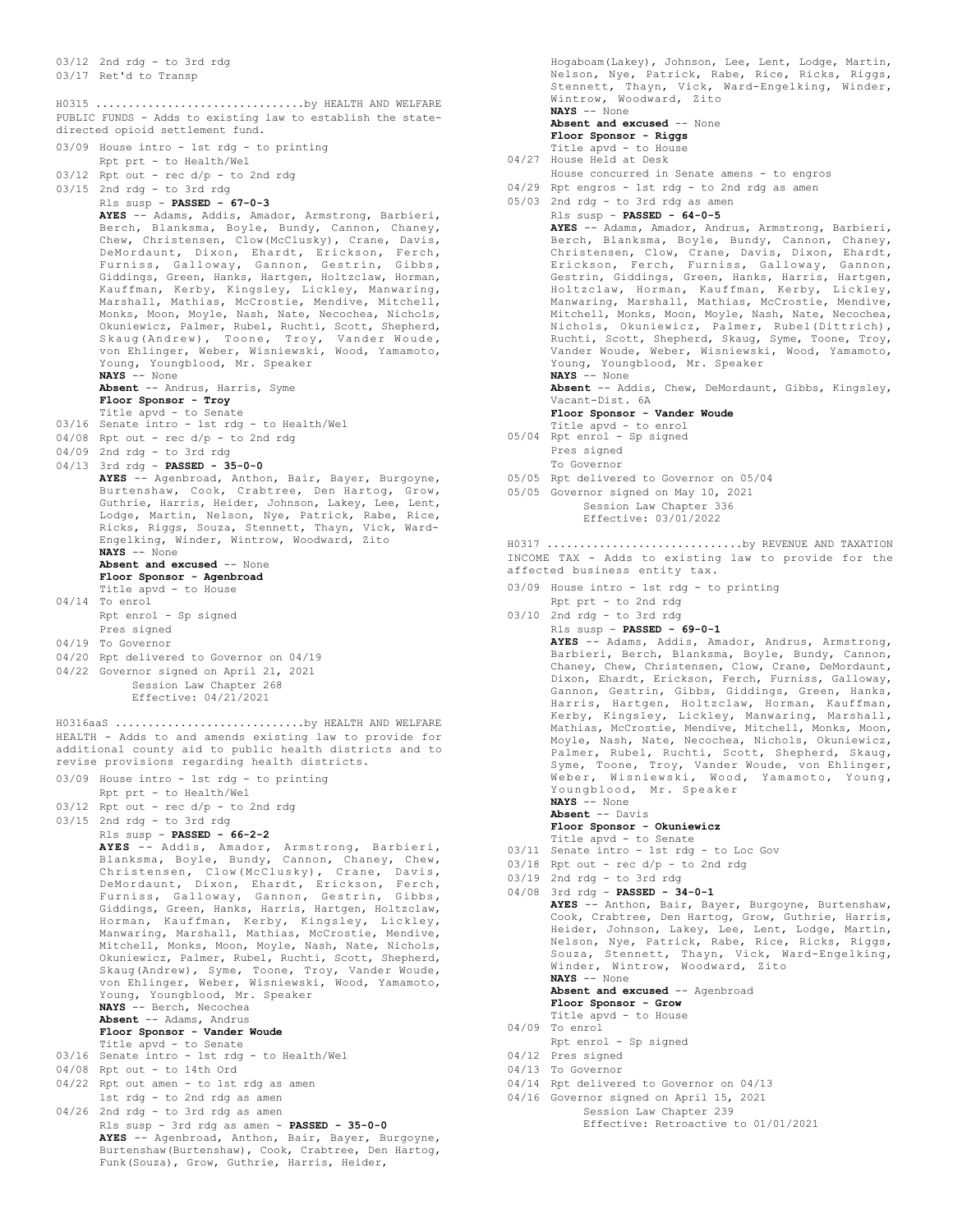APPROPRIATIONS - COMMUNITY COLLEGES - Relates to the appropriation to the State Board of Education for Community Colleges for fiscal years 2021 and 2022. H0318 ....................................by APPROPRIATIONS

- 03/10 House intro 1st rdg to printing 03/11 Rpt prt - to 2nd rdg 03/12 2nd rdg - to 3rd rdg
- 03/15 3rd rdg Previously Read in Full **PASSED 53-14- 3 AYES** -- Adams, Addis, Amador, Armstrong, Berch, Blanksma, Boyle, Bundy, Cannon, Chaney, Chew, Clow(McClusky), Davis, DeMordaunt, Ehardt, Erickson, Furniss, Galloway, Gannon, Gestrin, Gibbs, Green, Hartgen, Holtzclaw, Horman, Kauffman, Kerby, Lickley, Manwaring, Marshall, Mathias, McCrostie, Mendive, Mitchell, Monks, Moyle, Nash, Necochea, Okuniewicz, Palmer, Rubel, Ruchti, Shepherd, Skaug(Andrew), Syme, Toone, Troy, Vander Woude, Weber, Yamamoto, Young, Youngblood, Mr. Speaker **NAYS** -- Barbieri, Christensen, Crane, Dixon, Ferch, Giddings, Hanks, Kingsley, Moon, Nate, Nichols, Scott, von Ehlinger, Wisniewski **Absent** -- Andrus, Harris, Wood **Floor Sponsor - Horman** 03/16 Senate intro - 1st rdg - to Fin Rpt out - rec d/p - to 2nd rdg 03/17 2nd rdg - to 3rd rdg 03/18 3rd rdg - **PASSED - 33-2-0 AYES** -- Agenbroad, Anthon, Bair, Burgoyne, Burtenshaw, Cook, Crabtree, Den Hartog, Grow, Guthrie, Harris, Heider, Johnson, Lakey, Lee, Lent, Lodge, Martin, Nelson, Nye, Patrick, Rabe, Rice, Ricks, Riggs, Souza, Stennett, Thayn, Vick, Ward-Engelking, Winder, Wintrow, Woodward **NAYS** -- Bayer, Zito **Absent and excused** -- None **Floor Sponsor - Lent** Title apvd - to House 03/19 To enrol Rpt enrol - Sp signed
- Pres signed To Governor Rpt delivered to Governor on 03/22 03/19 Governor signed on March 23, 2021 Session Law Chapter 142 Effective: 03/23/2021 SECTION 3; 07/01/2021 all other SECTIONS

ELECTIONS - Amends existing law to provide for city officer elections in even-numbered years, to provide for the transition of certain city elections from at large to by district, and to revise provisions regarding the redistricting of city council districts. H0319aa ...................................by STATE AFFAIRS

- 03/10 House intro 1st rdg to printing
- 03/11 Rpt prt to St Aff
- 04/06 Rpt out rec d/p to 2nd rdg
- 04/07 2nd rdg to 3rd rdg
- 05/03 To Gen Ord
- To Gen Ord
- 05/04 Rpt out amen to engros
- 05/05 Rpt engros 1st rdg to 2nd rdg as amen

Rls susp - **PASSED - 41-21-7**

**AYES** -- Adams, Addis(Smith), Amador, Barbieri, Blanksma, Boyle, Bundy, Cannon, Christensen, Crane, DeMordaunt, Dixon, Ehardt, Erickson, Ferch, Galloway, Giddings, Hanks, Harris, Holtzclaw, Horman, Kerby, Marshall, Mendive, Mitchell, Monks, Moon, Moyle, Nate, Nichols, Okuniewicz, Palmer, Scott, Shepherd, Skaug, Troy, Vander Woude, Wisniewski, Yamamoto, Young, Mr. Speaker<br>**NAYS** -- Berch, Chaney, Chew, Davis, Furniss,<br>Gannon, Gibbs, Green, Hartgen, Kingsley, Lickley,<br>Manwaring, Mathias, McCrostie, Nash, Necochea, Rubel, Syme, Toone, Wood, Youngblood **Absent** -- Andrus, Armstrong, Clow, Gestrin, Kauffman, Ruchti, Weber, Vacant-Dist. 6A **Floor Sponsor - DeMordaunt** Title apvd - to Senate 05/12 Senate intro - 1st rdg - to St Aff

TRANSPORTATION - Amends, repeals, and adds to existing law regarding driver's education programs and driver's permits. 03/10 House intro - 1st rdg - to printing 03/11 Rpt prt - to Transp 03/17 Rpt out - to Gen Ord 03/18 Ref'd to St Aff H0320 .....................................by STATE AFFAIRS SCHOOL TRUSTEES - Amends existing law to revise provisions regarding school board trustee recall elections and vacancies. 03/11 House intro - 1st rdg - to printing 03/12 Rpt prt - to St Aff H0321 .....................................by STATE AFFAIRS FEDERALISM PROCEDURE - Adds to existing law to provide for a procedure regarding nonrecognition of certain federal actions. 03/11 House intro - 1st rdg - to printing 03/12 Rpt prt - to St Aff 04/06 Rpt out - to Gen Ord 04/09 Rpt out amen - to engros 04/12 Rpt engros - 1st rdg - to 2nd rdg as amen 04/13 2nd rdg - to 3rd rdg as amen 04/16 3rd rdg as amen - Previously Read in Full - **PASSED - 56-12-2 AYES** -- Adams, Addis, Amador, Andrus, Armstrong, Blanksma, Boyle, Bundy, Cannon, Chaney, Christensen, Clow, Crane, DeMordaunt, Dixon, Ehardt, Erickson, Ferch, Furniss(Blanchard), Galloway, Gestrin, Gibbs, Giddings, Hanks, Harris, Hartgen, Holtzclaw, Horman, Kauffman, Kerby, Kingsley, Lickley, Manwaring, Marshall, Mendive, Mitchell, Monks, Moon, Moyle, Nate, Nichols, Okuniewicz, Palmer, Scott, Shepherd, Skaug, Syme, Troy, Vander Woude, von Ehlinger, Weber, Wisniewski, Yamamoto, Young, Youngblood, Mr. Speaker **NAYS** -- Berch, Chew, Davis, Gannon, Green, Mathias, McCrostie, Nash, Necochea, Rubel, Ruchti, Toone **Absent** -- Barbieri, Wood **Floor Sponsor - Dixon** Title apvd - to Senate 04/19 Senate intro - 1st rdg - to St Aff H0322aa ...................................by STATE AFFAIRS SOCIAL MEDIA - Adds to existing law to provide for the Stop Social Media Censorship Act. 03/11 House intro - 1st rdg - to printing 03/12 Rpt prt - to St Aff H0323 .....................................by STATE AFFAIRS APPROPRIATIONS - ENDOWMENT FUND INVESTMENT BOARD - Relates to the appropriation to the Endowment Fund Investment Board for fiscal year 2022. 03/11 House intro - 1st rdg - to printing 03/12 Rpt prt - to 2nd rdg  $03/15$  2nd rdg - to 3rd rdg Rls susp - **PASSED - 66-1-3 AYES** -- Addis, Amador, Armstrong, Barbieri, Berch, Blanksma, Boyle, Bundy, Cannon, Chaney, Chew,<br>Christensen. Clow(McClusky), Crane, Davis, Christensen, Clow(McClusky), Crane, DeMordaunt, Dixon, Ehardt, Erickson, Ferch, Furniss, Galloway, Gestrin, Gibbs, Giddings, Green, Hanks, Hartgen, Holtzclaw, Horman, Kauffman, Kerby, Kingsley, Lickley, Manwaring, Marshall, Mathias, McCrostie, Mendive, Mitchell, Monks, Moon, Moyle, Nash, Nate, Necochea, Nichols, Okuniewicz, Palmer, Rubel, Ruchti, Scott, Shepherd, Skaug(Andrew), Syme, Toone, Troy, Vander Woude, von Ehlinger, Weber, Wisniewski, Wood, Yamamoto, Young, Youngblood, Mr. Speaker **NAYS** -- Gannon H0324 ....................................by APPROPRIATIONS

**Absent** -- Adams, Andrus, Harris **Floor Sponsor - Troy** Title apvd - to Senate

- 03/16 Senate intro 1st rdg to Fin Rpt out -  $rec d/p - to 2nd rd$
- 03/17 2nd rdg to 3rd rdg 04/06 3rd rdg - **PASSED - 35-0-0**
	- **AYES** -- Agenbroad, Anthon, Bair, Bayer, Burgoyne, Burtenshaw, Cook, Crabtree, Den Hartog, Grow, Guthrie, Harris, Heider, Johnson, Lakey, Lee, Lent,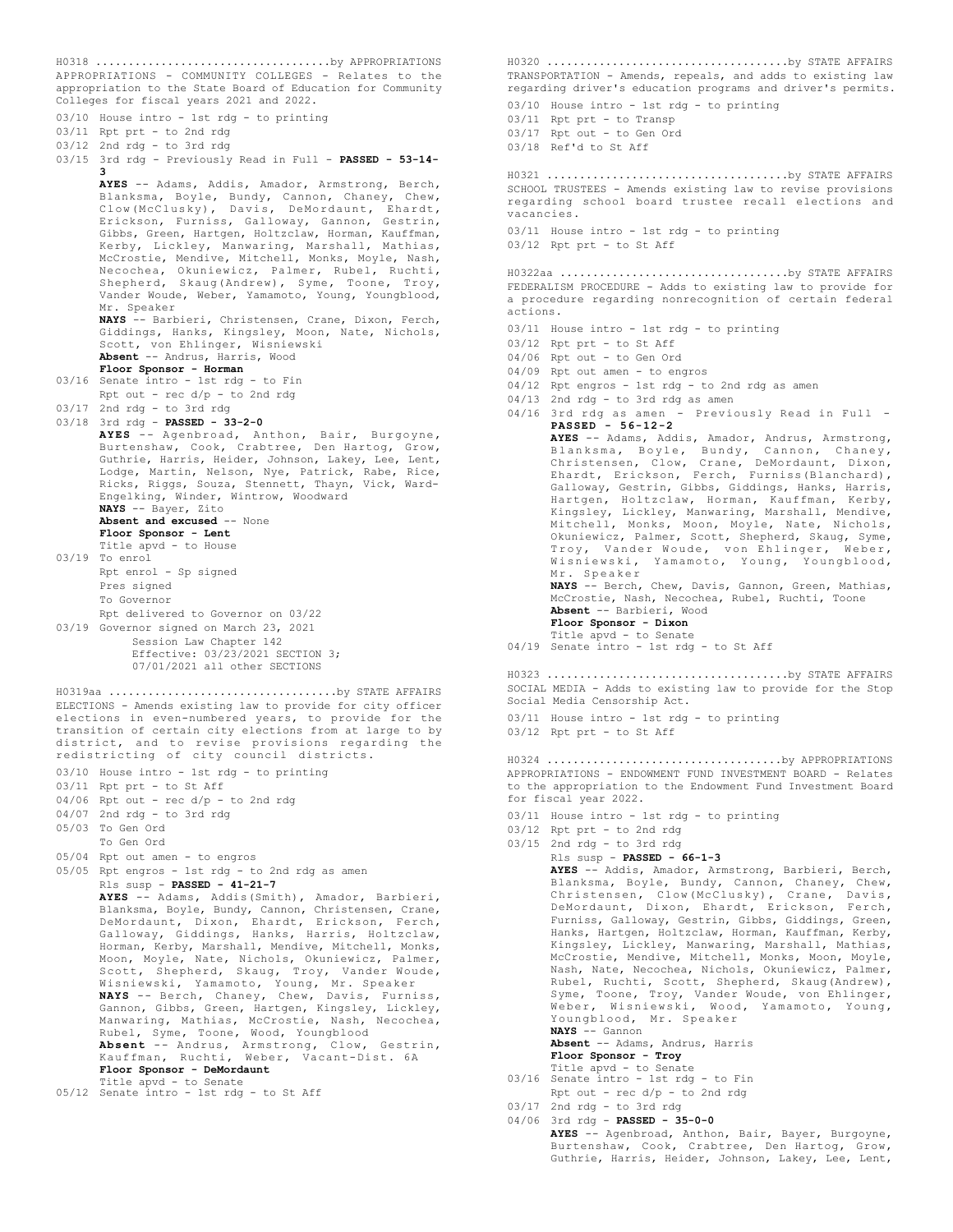Lodge, Martin, Nelson, Nye, Patrick, Rabe, Rice, Ricks, Riggs, Souza, Stennett, Thayn, Vick, Ward-Engelking, Winder, Wintrow, Woodward, Zito **NAYS** -- None Absent and excused -- None **Floor Sponsor - Cook** Title apvd - to House 04/07 To enrol Rpt enrol - Sp signed Pres signed 04/08 To Governor 04/09 Rpt delivered to Governor on 04/08 04/15 Governor signed on April 13, 2021 Session Law Chapter 215 Effective: 07/01/21 APPROPRIATIONS - HEALTH AND WELFARE - FAMILY AND COMMUNITY SERVICES - Relates to the appropriation to the Department of Health and Welfare for fiscal year 2022. 03/11 House intro - 1st rdg - to printing 03/12 Rpt prt - to 2nd rdg 03/15 2nd rdg - to 3rd rdg Rls susp - **PASSED - 67-0-3 AYES** -- Addis, Amador, Armstrong, Barbieri, Berch, Blanksma, Boyle, Bundy, Cannon, Chaney, Chew, Christensen, Clow(McClusky), Crane, Davis, DeMordaunt, Dixon, Ehardt, Erickson, Ferch, Furniss, Galloway, Gannon, Gestrin, Gibbs, Giddings, Green, Hanks, Hartgen, Holtzclaw, Horman, Kauffman, Kerby, Kingsley, Lickley, Manwaring, Marshall, Mathias, McCrostie, Mendive, Mitchell, Monks, Moon, Moyle, Nash, Nate, Necochea, Nichols, Okuniewicz, Palmer, Rubel, Ruchti, Scott, Shepherd, Skaug(Andrew), Syme, Toone, Troy, Vander Woude, von Ehlinger, Weber, Wisniewski, Wood, Yamamoto, Young, Youngblood, Mr. Speaker **NAYS** -- None **Absent** -- Adams, Andrus, Harris **Floor Sponsor - Nash** Title apvd - to Senate 03/16 Senate intro - 1st rdg - to Fin Rpt out - rec  $d/p - t$ o 2nd rdg  $03/17$  2nd rdg - to 3rd rdg 04/06 3rd rdg - **PASSED - 35-0-0 AYES** -- Agenbroad, Anthon, Bair, Bayer, Burgoyne, Burtenshaw, Cook, Crabtree, Den Hartog, Grow, Guthrie, Harris, Heider, Johnson, Lakey, Lee, Lent, Lodge, Martin, Nelson, Nye, Patrick, Rabe, Rice, Ricks, Riggs, Souza, Stennett, Thayn, Vick, Ward-Engelking, Winder, Wintrow, Woodward, Zito **NAYS** -- None **Absent and excused** -- None **Floor Sponsor - Riggs** Title apvd - to House 04/07 To enrol Rpt enrol - Sp signed Pres signed 04/08 To Governor 04/09 Rpt delivered to Governor on 04/08 04/14 Governor signed on April 9, 2021 Session Law Chapter 163 Effective: 07/01/21 H0325 ....................................by APPROPRIATIONS APPROPRIATIONS - IDAHO TRANSPORTATION DEPARTMENT - Relates to the appropriation to the Idaho Transportation Department for fiscal year 2022. 03/11 House intro - 1st rdg - to printing 03/12 Rpt prt - to 2nd rdg 03/15 2nd rdg - to 3rd rdg Rls susp - **PASSED - 67-0-3 AYES** -- Addis, Amador, Armstrong, Barbieri, Berch, Blanksma, Boyle, Bundy, Cannon, Chaney, Chew, Christensen, Clow(McClusky), Crane, Davis, DeMordaunt, Dixon, Ehardt, Erickson, Ferch, Furniss, Galloway, Gannon, Gestrin, Gibbs, Giddings, Green, Hanks, Hartgen, Holtzclaw, Horman, Kauffman, Kerby, Kingsley, Lickley, Manwaring, Marshall, Mathias, McCrostie, Mendive, Mitchell, Monks, Moon, Moyle, Nash, Nate, Necochea, Nichols, Okuniewicz, Palmer, Rubel, Ruchti, Scott, Shepherd, Skaug(Andrew), Syme, Toone, Troy, Vander Woude, von Ehlinger, Weber, Wisniewski, Wood, Yamamoto, Young, Youngblood, Mr. Speaker H0326 ....................................by APPROPRIATIONS

**Absent** -- Adams, Andrus, Harris

**NAYS** -- None

#### **Floor Sponsor - Green** Title apvd - to Senate

03/16 Senate intro - 1st rdg - to Fin Rpt out - rec  $d/p$  - to 2nd rdg 03/17 2nd rdg - to 3rd rdg 04/06 3rd rdg - **PASSED - 35-0-0 AYES** -- Agenbroad, Anthon, Bair, Bayer, Burgoyne, Burtenshaw, Cook, Crabtree, Den Hartog, Grow, Guthrie, Harris, Heider, Johnson, Lakey, Lee, Lent, Lodge, Martin, Nelson, Nye, Patrick, Rabe, Rice, Ricks, Riggs, Souza, Stennett, Thayn, Vick, Ward-Engelking, Winder, Wintrow, Woodward, Zito **NAYS** -- None **Absent and excused** -- None **Floor Sponsor - Crabtree** Title apvd - to House 04/07 To enrol Rpt enrol - Sp signed Pres signed 04/08 To Governor 04/09 Rpt delivered to Governor on 04/08 04/12 Governor signed on April 9, 2021 Session Law Chapter 151 Effective: 07/01/21 FINANCIAL TECHNOLOGY - Adds to existing law to provide for utility tokens and to establish a financial technology sandbox. 03/11 House intro - 1st rdg - to printing 03/12 Rpt prt - to Bus H0327 ....................................by WAYS AND MEANS COMMERCIAL TRANSACTIONS - Adds to existing law to provide for classification of digital assets as property and to provide for the application of the Uniform Commercial Code to digital assets. 03/11 House intro - 1st rdg - to printing  $03/12$  Rpt prt - to Bus 03/16 Rpt out - w/o rec - to 2nd rdg 03/17 2nd rdg - to 3rd rdg 04/12 Ret'd to Bus H0328 ....................................by WAYS AND MEANS EDUCATION - Amends existing law to provide that school boards shall have the authority to adopt policies and procedures regarding student clubs and organizations. 03/11 House intro - 1st rdg - to printing 03/12 Rpt prt - to Educ  $03/18$  Rpt out - rec  $d/p$  - to 2nd rdg 04/06 2nd rdg - to 3rd rdg 04/07 3rd rdg - Previously Read in Full - **PASSED - 52-18- 0 AYES** -- Adams, Addis, Amador, Andrus, Armstrong, Barbieri, Blanksma, Boyle, Bundy, Cannon, Christensen, Clow, Crane, DeMordaunt, Dixon, Ehardt, Erickson, Ferch, Furniss, Galloway, Gestrin, Giddings, Hanks, Harris, Hartgen, Holtzclaw, Horman, Kerby, Kingsley, Marshall, Mendive, Mitchell, Monks, Moon, Moyle, Nate, Nichols, Okuniewicz, Palmer, Scott, Shepherd, Skaug, Syme, Troy, Vander Woude, von Ehlinger, Weber, Wisniewski, Yamamoto, Young, Youngblood, Mr. Speaker **NAYS** -- Berch, Chaney, Chew, Davis, Gannon, Gibbs, Green, Kauffman, Lickley, Manwaring, Mathias, McCrostie, Nash, Necochea, Rubel, Ruchti, Toone, Wood **Absent** -- None **Floor Sponsor - Ehardt** Title apvd - to Senate 04/08 Senate intro - 1st rdg - to Educ H0329 .........................................by EDUCATION HIGHER EDUCATION - Amends existing law to revise residency requirements for former members of the United States Armed Forces. 03/11 House intro - 1st rdg - to printing H0330 .........................................by EDUCATION

03/12 Rpt prt - to Educ

PUBLIC SCHOOLS - Amends existing law to provide funding for full-day kindergarten and to provide that students in fullday kindergarten shall be counted as full-time students for purposes of enrollment counts. H0331 .........................................by EDUCATION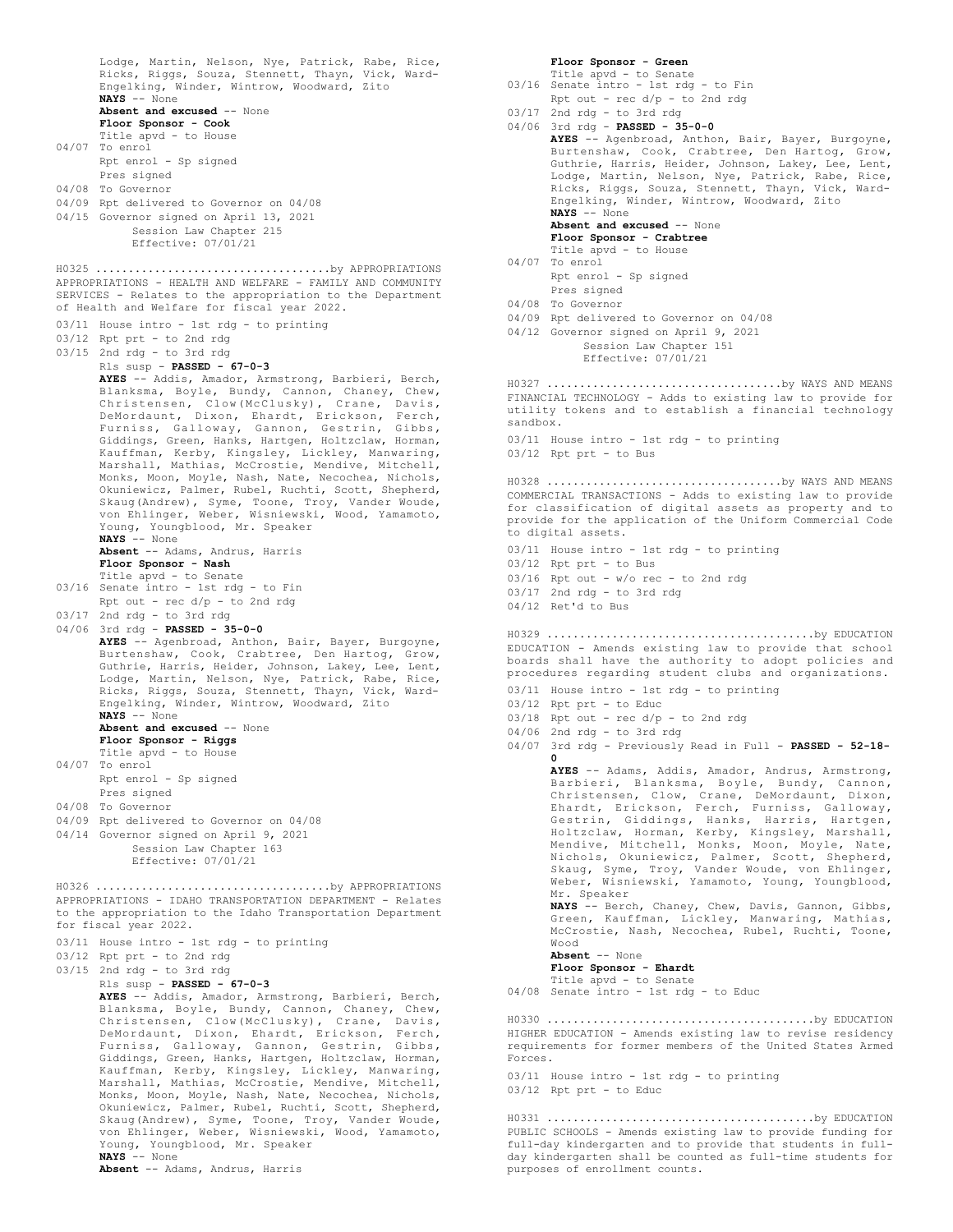03/11 House intro - 1st rdg - to printing 03/12 Rpt prt - to Educ

INCOME TAXES - Amends existing law to revise provisions regarding income tax rates and the Tax Relief Fund and to provide for a onetime income tax rebate. H0332 ..............................by REVENUE AND TAXATION

- 03/12 House intro 1st rdg to printing
- 03/15 Rpt prt to Rev/Tax
- 03/16 Rpt out rec d/p to 2nd rdg
- 03/17 2nd rdg to 3rd rdg

## Rls susp - **PASSED - 58-12-0**

**AYES** -- Adams, Addis, Amador, Andrus, Armstrong, Barbieri, Blanksma, Boyle, Bundy, Cannon, Chaney, Christensen, Clow(McClusky), Crane, DeMordaunt, Dixon, Ehardt, Erickson, Ferch, Furniss, Galloway, Gestrin, Gibbs, Giddings, Hanks, Harris, Hartgen, Holtzclaw, Horman, Kauffman, Kerby(Greig), Kingsley, Lickley, Manwaring, Marshall, Mendive, Mitchell, Monks, Moon, Moyle, Nate, Nichols, Okuniewicz, Palmer, Scott, Shepherd, Skaug(Andrew), Syme, Troy, Vander Woude, von Ehlinger, Weber, Wisniewski, Wood, Yamamoto, Young, Youngblood, Mr. Speaker

**NAYS** -- Berch, Chew, Davis, Gannon, Green, Mathias, McCrostie, Nash, Necochea, Rubel, Ruchti, Toone **Absent** -- None

## **Floor Sponsors - Harris & Moyle**

- Title apvd to Senate 03/18 Senate intro - 1st rdg - to Loc Gov
- 04/08 Rpt out to 14th Ord
- 04/22 Ref'd to Loc Gov

APPROPRIATIONS - DEPARTMENT OF PARKS AND RECREATION - Relates to the appropriation to the Department of Parks and Recreation for fiscal year 2022. H0333 ....................................by APPROPRIATIONS

- 03/15 House intro 1st rdg to printing
- 03/16 Rpt prt to 2nd rdg
- 03/17 2nd rdg to 3rd rdg

Rls susp - **PASSED - 65-0-5 AYES** -- Adams, Addis, Amador, Andrus, Armstrong, Barbieri, Berch, Blanksma, Boyle, Bundy, Cannon, Chew, Clow(McClusky), Crane, Davis, DeMordaunt, Dixon, Ehardt, Erickson, Ferch, Furniss, Galloway, Gannon, Gestrin, Gibbs, Giddings, Green, Hanks, Harris, Hartgen, Holtzclaw, Horman, Kauffman, Kerby(Greig), Kingsley, Lickley, Manwaring, Marshall, Mathias, McCrostie, Mendive, Mitchell, Monks, Moyle, Nash, Nate, Necochea, Nichols, Okuniewicz, Palmer, Rubel, Ruchti, Scott, Shepherd, Skaug(Andrew), Syme, Toone, Vander Woude, von Ehlinger, Weber, Wisniewski, Wood, Young, Youngblood, Mr. Speaker **NAYS** -- None

**Absent** -- Chaney, Christensen, Moon, Troy, Yamamoto **Floor Sponsor - Green**

- Title apvd to Senate 03/18 Senate intro 1st rdg to Fin
- Rpt out rec d/p to 2nd rdg
- 03/19 2nd rdg to 3rd rdg
- 04/06 3rd rdg **PASSED 35-0-0**

**AYES** -- Agenbroad, Anthon, Bair, Bayer, Burgoyne, Burtenshaw, Cook, Crabtree, Den Hartog, Grow, Guthrie, Harris, Heider, Johnson, Lakey, Lee, Lent, Lodge, Martin, Nelson, Nye, Patrick, Rabe, Rice, Ricks, Riggs, Souza, Stennett, Thayn, Vick, Ward-Engelking, Winder, Wintrow, Woodward, Zito **NAYS** -- None **Absent and excused** -- None **Floor Sponsor - Lent** Title apvd - to House

- 04/07 To enrol Rpt enrol - Sp signed
- Pres signed 04/08 To Governor
- 04/09 Rpt delivered to Governor on 04/08
- 04/12 Governor signed on April 9, 2021
	- Session Law Chapter 152
		- Effective: 07/01/21

APPROPRIATIONS - PERSI - Relates to the appropriation to the Public Employee Retirement System of Idaho for fiscal year 2022. H0334 ....................................by APPROPRIATIONS

- 03/15 House intro 1st rdg to printing
- 03/16 Rpt prt to 2nd rdg 03/17 2nd rdg - to 3rd rdg
	-

Rls susp - **PASSED - 66-0-4 AYES** -- Adams, Addis, Amador, Andrus, Armstrong, Barbieri, Berch, Blanksma, Boyle, Bundy, Cannon, Chew, Clow(McClusky), Crane, Davis, DeMordaunt, Dixon, Ehardt, Erickson, Ferch, Furniss, Galloway, Gannon, Gestrin, Gibbs, Giddings, Green, Hanks, Harris, Hartgen, Holtzclaw, Horman, Kauffman, Kerby(Greig), Kingsley, Lickley, Manwaring, Marshall, Mathias, McCrostie, Mendive, Mitchell, Monks, Moyle, Nash, Nate, Necochea, Nichols, Okuniewicz, Palmer, Rubel, Ruchti, Scott, Shepherd, Skaug(Andrew), Syme, Toone, Troy, Vander Woude, von Ehlinger, Weber, Wisniewski, Wood, Young, Youngblood, Mr. Speaker **NAYS** -- None **Absent** -- Chaney, Christensen, Moon, Yamamoto **Floor Sponsor - Syme** Title apvd - to Senate 03/18 Senate intro - 1st rdg - to Fin Rpt out -  $rec d/p - to 2nd rd$ 03/19 2nd rdg - to 3rd rdg 04/06 3rd rdg - **PASSED - 34-0-1 AYES** -- Agenbroad, Anthon, Bair, Bayer, Burgoyne, Cook, Crabtree, Den Hartog, Grow, Guthrie, Harris, Heider, Johnson, Lakey, Lee, Lent, Lodge, Martin, Nelson, Nye, Patrick, Rabe, Rice, Ricks, Riggs, Souza, Stennett, Thayn, Vick, Ward-Engelking, Winder, Wintrow, Woodward, Zito **NAYS** -- None **Absent and excused** -- Burtenshaw **Floor Sponsor - Nye** Title apvd - to House 04/07 To enrol Rpt enrol - Sp signed Pres signed 04/08 To Governor 04/09 Rpt delivered to Governor on 04/08 04/12 Governor signed on April 9, 2021 Session Law Chapter 153 Effective: 07/01/21 ELECTIONS - Amends existing law to revise provisions regarding the order of candidate names on certain ballots. 03/15 House intro - 1st rdg - to printing 03/16 Rpt prt - to St Aff H0335 .....................................by STATE AFFAIRS

JUVENILES - Amends and adds to existing law to provide for placement of juveniles in the custody of the Department of Health and Welfare in qualified residential treatment programs when appropriate and to provide for an extension of foster care. H0336 ................................by HEALTH AND WELFARE

- 03/15 House intro 1st rdg to printing
- 03/16 Rpt prt to Health/Wel
- $03/17$  Rpt out rec  $d/p$  to 2nd rdg
- Rls susp **PASSED 67-0-3**

**AYES** -- Adams, Addis, Amador, Andrus, Armstrong, Barbieri, Berch, Blanksma, Boyle, Bundy, Cannon, Chew, Clow(McClusky), Crane, Davis, DeMordaunt, Dixon, Ehardt, Erickson, Ferch, Furniss, Galloway, Gannon, Gestrin, Gibbs, Giddings, Green, Hanks, Harris, Hartgen, Holtzclaw, Horman, Kauffman, Kerby(Greig), Kingsley, Lickley, Manwaring, Marshall, Mathias, McCrostie, Mendive, Mitchell, Monks, Moon, Moyle, Nash, Nate, Necochea, Nichols, Okuniewicz, Palmer, Rubel, Ruchti, Scott, Shepherd, Skaug(Andrew), Syme, Toone, Troy, Vander Woude, von Ehlinger, Weber, Wisniewski, Wood, Young, Youngblood, Mr. Speaker **NAYS** -- None

**Absent** -- Chaney, Christensen, Yamamoto **Floor Sponsor - Monks**

- 
- Title apvd to Senate 03/18 Senate intro 1st rdg to Health/Wel
- $04/08$  Rpt out rec  $d/p$  to 2nd rdg
- 04/09 2nd rdg to 3rd rdg
- 04/13 3rd rdg **PASSED 35-0-0 AYES** -- Agenbroad, Anthon, Bair, Bayer, Burgoyne, Burtenshaw, Cook, Crabtree, Den Hartog, Grow, Guthrie, Harris, Heider, Johnson, Lakey, Lee, Lent, Lodge, Martin, Nelson, Nye, Patrick, Rabe, Rice, Ricks, Riggs, Souza, Stennett, Thayn, Vick, Ward-Engelking, Winder, Wintrow, Woodward, Zito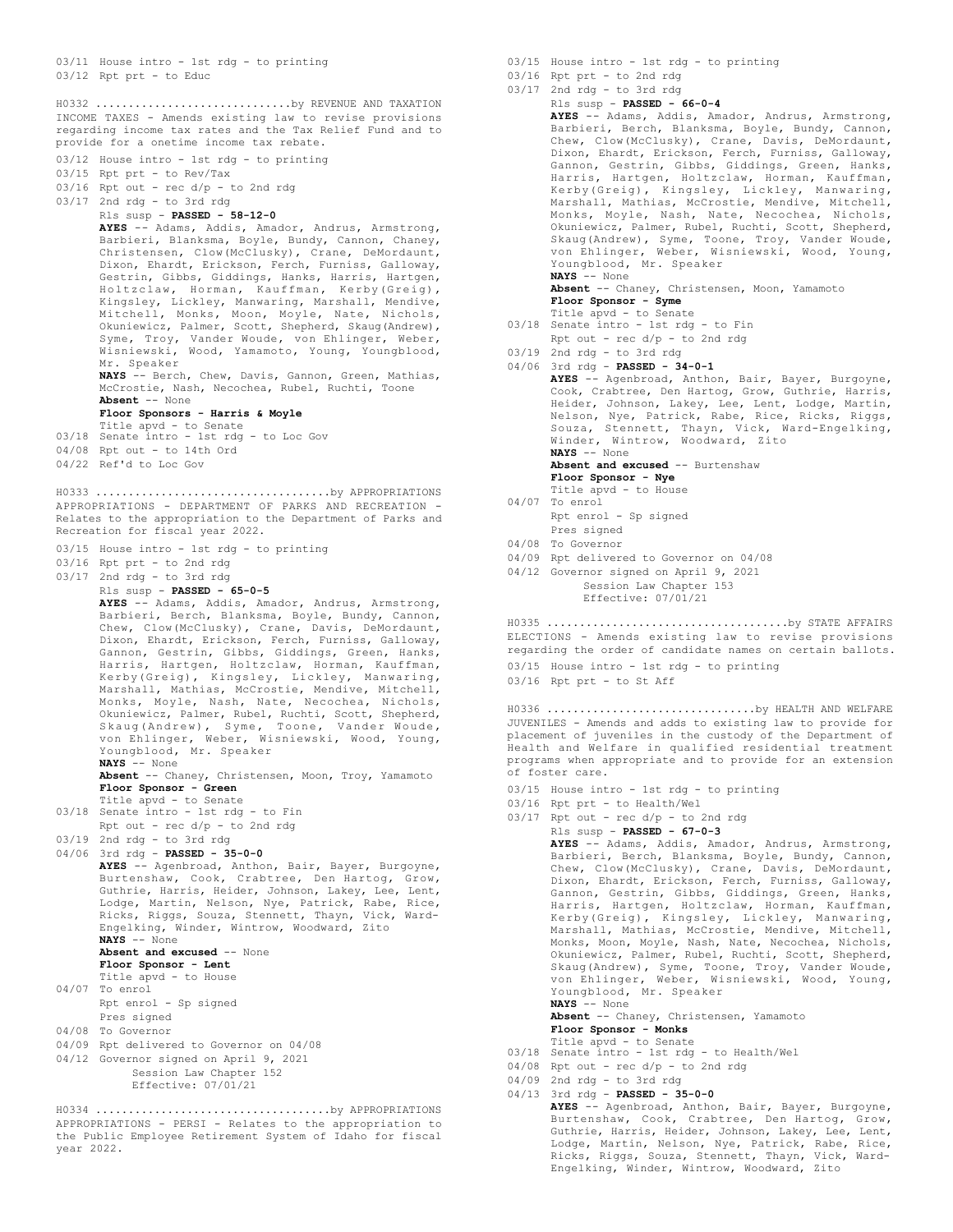**NAYS** -- None **Absent and excused** -- None

**Floor Sponsor - Lee**

- Title apvd to House 04/14 To enrol
- Rpt enrol Sp signed Pres signed
- 04/19 To Governor
- 04/20 Rpt delivered to Governor on 04/19
- 04/26 Governor signed on April 23, 2021
- Session Law Chapter 281 Effective: 07/01/21

APPROPRIATIONS - IDAHO STATE POLICE - Relates to the appropriation to the Idaho State Police for fiscal year 2022. H0337 ....................................by APPROPRIATIONS

- 03/16 House intro 1st rdg to printing Rpt prt - to 2nd rdg
- 03/17 2nd rdg to 3rd rdg
- 03/18 3rd rdg Previously Read in Full **PASSED 67-0-3 AYES** -- Adams, Addis, Amador, Andrus, Armstrong, Barbieri, Berch, Blanksma, Boyle, Bundy, Cannon, Chaney, Chew, Christensen, Clow(McClusky), Crane, Davis, DeMordaunt, Dixon, Ehardt, Erickson, Ferch, Furniss, Gannon, Gestrin, Gibbs, Giddings, Hanks, Harris, Hartgen, Holtzclaw, Horman, Kauffman, Kerby(Greig), Kingsley, Lickley, Manwaring, Marshall, Mathias, McCrostie, Mendive, Mitchell, Monks, Moon, Moyle, Nate, Necochea, Nichols, Okuniewicz, Palmer, Rubel, Ruchti, Scott, Shepherd, Skaug(Andrew), Syme, Toone, Troy, Vander Woude, von Ehlinger, Weber, Wisniewski, Wood, Yamamoto(Yamamoto), Young, Youngblood, Mr. Speaker **NAYS** -- None
	- **Absent** -- Galloway, Green, Nash **Floor Sponsor - Syme**
	-
- Title apvd to Senate 03/19 Senate intro 1st rdg to Fin
- $04/06$  Rpt out rec d/p to 2nd rdg
- 04/07 2nd rdg to 3rd rdg
- 04/08 3rd rdg **PASSED 34-0-1**
- **AYES** -- Agenbroad, Anthon, Bair, Bayer, Burgoyne, Burtenshaw, Cook, Crabtree, Den Hartog, Grow, Guthrie, Harris, Heider, Johnson, Lakey, Lee, Lent, Lodge, Martin, Nelson, Nye, Patrick, Rabe, Ricks, Riggs, Souza, Stennett, Thayn, Vick, Ward-Engelking, Winder, Wintrow, Woodward, Zito **NAYS** -- None **Absent and excused** -- Rice

## **Floor Sponsor - Woodward**

- Title apvd to House
- 04/09 To enrol
- Rpt enrol Sp signed
- 04/12 Pres signed
- 04/13 To Governor
- 04/14 Rpt delivered to Governor on 04/13
- 04/15 Governor signed on April 13, 2021 Session Law Chapter 216
- Effective: 07/01/21

APPROPRIATIONS - STATE CONTROLLER - Relates to the appropriation to the Office of the State Controller for fiscal year 2022. H0338 ....................................by APPROPRIATIONS

- 03/16 House intro 1st rdg to printing Rpt prt - to 2nd rdg
- 03/17 2nd rdg to 3rd rdg
- 04/12 3rd rdg Previously Read in Full **PASSED 54-13-**

**3 AYES** -- Addis, Amador, Andrus, Armstrong, Berch, Blanksma, Boyle, Bundy, Cannon, Chaney, Chew, Clow, Crane, Davis, DeMordaunt, Ehardt, Erickson, Furniss(Blanchard), Galloway, Gannon, Gestrin, Green, Harris, Hartgen, Holtzclaw, Horman, Kauffman, Kerby, Kingsley, Lickley, Manwaring, Marshall, Mathias, McCrostie, Mendive, Mitchell, Monks, Moyle, Nash, Necochea, Palmer, Rubel, Shepherd, Skaug, Syme, Toone, Troy, Vander Woude, von Ehlinger, Weber, Yamamoto, Young, Youngblood, Mr. Speaker

**NAYS** -- Adams, Barbieri, Christensen, Dixon, Ferch, Giddings, Hanks, Moon, Nate, Nichols, Okuniewicz, Scott, Wisniewski

**Absent** -- Gibbs, Ruchti, Wood

**Floor Sponsor - Horman**

Title apvd - to Senate

- 04/13 Senate intro 1st rdg to Fin
- Rpt out rec d/p to 2nd rdg
- 04/14 2nd rdg to 3rd rdg Rls susp - 3rd rdg - **PASSED - 35-0-0 AYES** -- Agenbroad, Anthon, Bair, Bayer, Burgoyne, Burtenshaw, Cook, Crabtree, Den Hartog, Grow, Guthrie, Harris, Heider, Johnson, Lakey, Lee, Lent, Lodge, Martin, Nelson, Nye, Patrick, Rabe, Rice, Ricks, Riggs, Souza, Stennett, Thayn, Vick, Ward-Engelking, Winder, Wintrow, Woodward, Zito **NAYS** -- None
	- **Absent and excused** -- None

**Floor Sponsor - Cook**

- Title apvd to House
- $04/15$  To enrol
- Rpt enrol Sp signed
- 04/19 Pres signed To Governor
- 04/20 Rpt delivered to Governor on 04/19
- 04/21 Governor signed on April 19, 2021 Session Law Chapter 266 Effective: 07/01/21

MASK MANDATES - Adds to existing law to establish provisions regarding the prohibition of mask mandates. H0339aa ...................................by STATE AFFAIRS

- 03/16 House intro 1st rdg to printing
- Rpt prt to 2nd rdg
- 03/17 2nd rdg to 3rd rdg
- 03/18 3rd rdg Previously Read in Full to Gen Ord To Gen Ord
- 04/09 Rpt out amen to engros
- 04/12 Rpt engros 1st rdg to 2nd rdg as amen
- 04/13 2nd rdg to 3rd rdg as amen
- 04/14 3rd rdg as amen Previously Read in Full **PASSED - 47-22-1**

**AYES** -- Adams, Addis, Amador, Andrus, Armstrong, Barbieri, Blanksma, Boyle, Bundy, Cannon, Christensen, Crane, DeMordaunt, Dixon, Ehardt, Erickson, Ferch, Galloway, Gestrin, Giddings, Hanks, Harris, Holtzclaw, Horman, Kerby, Kingsley, Marshall, Mendive, Mitchell, Monks, Moon, Moyle, Nate, Nichols, Okuniewicz, Palmer, Scott, Shepherd, Skaug, Troy, Vander Woude, von Ehlinger, Weber, Wisniewski, Yamamoto, Young, Mr. Speaker **NAYS** -- Berch, Chaney, Chew, Clow, Davis, Furniss(Blanchard), Gannon, Gibbs, Green, Hartgen, Kauffman, Lickley, Manwaring, Mathias, McCrostie, Nash, Necochea, Rubel, Ruchti, Syme, Toone, Youngblood **Absent** -- Wood **Floor Sponsor - Hanks**

- Title apvd to Senate
- 04/19 Senate intro 1st rdg to Health/Wel

APPROPRIATIONS - LEGISLATIVE BRANCH - Relates to the appropriation to the Legislative Branch for fiscal year 2022. H0340 ....................................by APPROPRIATIONS

- 03/16 House intro 1st rdg to printing
- Rpt prt to 2nd rdg
- 03/17 2nd rdg to 3rd rdg
- 03/18 3rd rdg Previously Read in Full **PASSED 69-0-1 AYES** -- Adams, Addis, Amador, Andrus, Armstrong, Barbieri, Berch, Blanksma, Boyle, Bundy, Cannon, Chaney, Chew, Christensen, Clow(McClusky), Crane, Davis, DeMordaunt, Dixon, Ehardt, Erickson, Ferch, Furniss, Gannon, Gestrin, Gibbs, Giddings, Green, Hanks, Harris, Hartgen, Holtzclaw, Horman, Kauffman, Kerby(Greig), Kingsley, Lickley, Manwaring, Marshall, Mathias, McCrostie, Mendive, Mitchell, Monks, Moon, Moyle, Nash, Nate, Necochea, Nichols, Okuniewicz, Palmer, Rubel, Ruchti, Scott, Shepherd, Skaug(Andrew), Syme, Toone, Troy, Vander Woude, von Ehlinger, Weber, Wisniewski, Wood, Yamamoto(Yamamoto), Young, Youngblood, Mr. Speaker **NAYS** -- None
	- **Absent** -- Galloway
	- **Floor Sponsor Horman** Title apvd - to Senate
- 03/19 Senate intro 1st rdg to Fin
- $04/06$  Rpt out rec  $d/p$  to 2nd rdg
- 04/07 2nd rdg to 3rd rdg
- 04/08 3rd rdg **PASSED 35-0-0**
	- **AYES** -- Agenbroad, Anthon, Bair, Bayer, Burgoyne,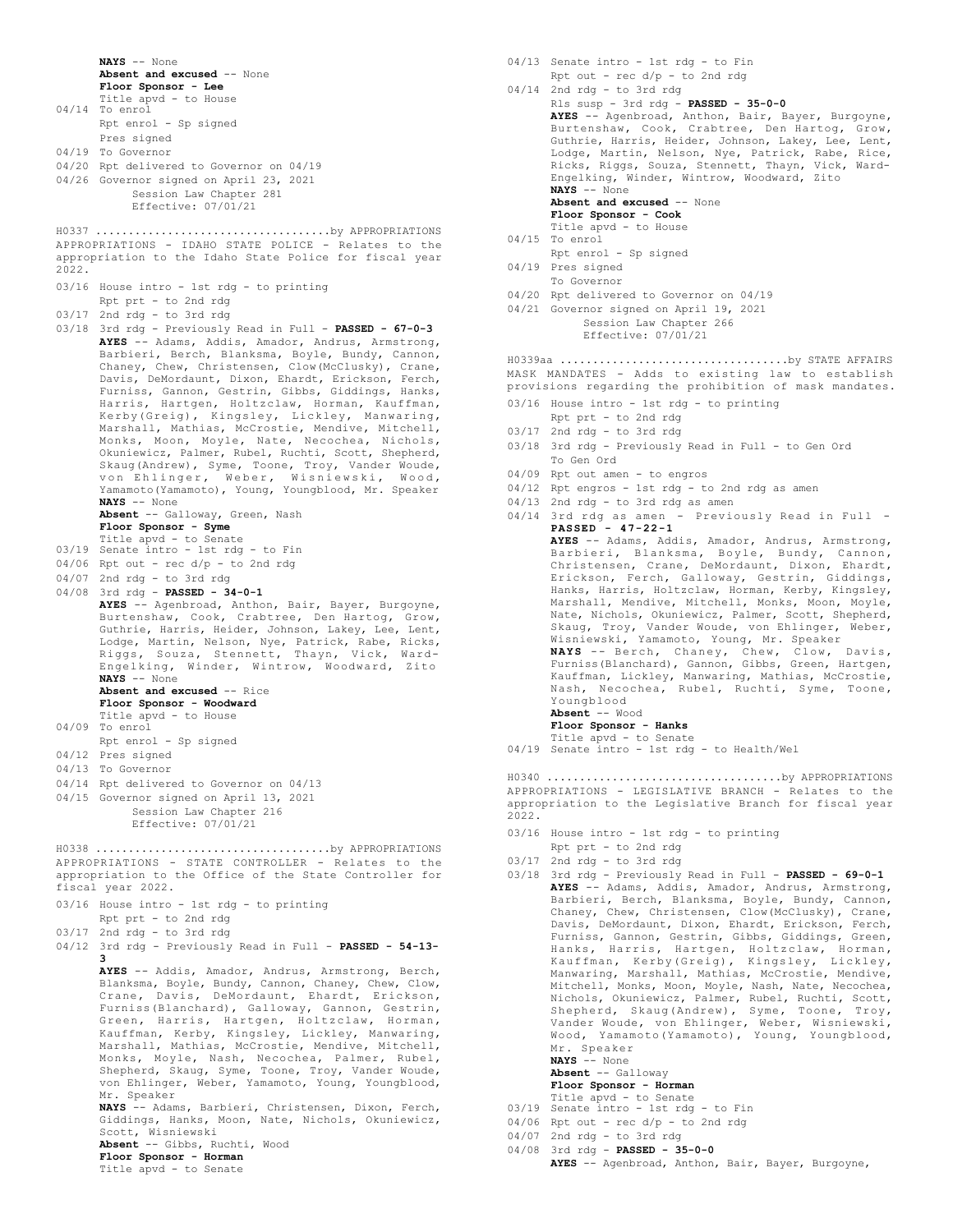Burtenshaw, Cook, Crabtree, Den Hartog, Grow, Guthrie, Harris, Heider, Johnson, Lakey, Lee, Lent, Lodge, Martin, Nelson, Nye, Patrick, Rabe, Rice, Ricks, Riggs, Souza, Stennett, Thayn, Vick, Ward-Engelking, Winder, Wintrow, Woodward, Zito **NAYS** -- None **Absent and excused** -- None **Floor Sponsor - Crabtree** Title apvd - to House 04/09 To enrol Rpt enrol - Sp signed 04/12 Pres signed 04/13 To Governor 04/14 Rpt delivered to Governor on 04/13 04/16 Governor signed on April 15, 2021 Session Law Chapter 240 Effective: 07/01/21 APPROPRIATIONS - EXECUTIVE OFFICE OF THE GOVERNOR - Relates to the appropriation to the Executive Office of the Governor for fiscal year 2022. 03/16 House intro - 1st rdg - to printing Rpt prt - to 2nd rdg 03/17 2nd rdg - to 3rd rdg 03/18 3rd rdg - Previously Read in Full - **PASSED - 69-0-1 AYES** -- Adams, Addis, Amador, Andrus, Armstrong, Barbieri, Berch, Blanksma, Boyle, Bundy, Cannon, Chaney, Chew, Christensen, Clow(McClusky), Crane, Davis, DeMordaunt, Dixon, Ehardt, Erickson, Ferch, Furniss, Gannon, Gestrin, Gibbs, Giddings, Green, Hanks, Harris, Hartgen, Holtzclaw, Horman, Kauffman, Kerby(Greig), Kingsley, Lickley, Manwaring, Marshall, Mathias, McCrostie, Mendive, Mitchell, Monks, Moon, Moyle, Nash, Nate, Necochea, Nichols, Okuniewicz, Palmer, Rubel, Ruchti, Scott, Shepherd, Skaug(Andrew), Syme, Toone, Troy, Vander Woude, von Ehlinger, Weber, Wisniewski, Wood, Yamamoto(Yamamoto), Young, Youngblood, Mr. Speaker **NAYS** -- None **Absent** -- Galloway **Floor Sponsor - Troy** Title apvd - to Senate 03/19 Senate intro - 1st rdg - to Fin  $04/06$  Rpt out - rec  $d/p$  - to 2nd rdg 04/07 2nd rdg - to 3rd rdg 04/08 3rd rdg - **PASSED - 35-0-0 AYES** -- Agenbroad, Anthon, Bair, Bayer, Burgoyne, Burtenshaw, Cook, Crabtree, Den Hartog, Grow, Guthrie, Harris, Heider, Johnson, Lakey, Lee, Lent, Lodge, Martin, Nelson, Nye, Patrick, Rabe, Rice, Ricks, Riggs, Souza, Stennett, Thayn, Vick, Ward-Engelking, Winder, Wintrow, Woodward, Zito **NAYS** -- None **Absent and excused** -- None **Floor Sponsor - Woodward** Title apvd - to House 04/09 To enrol Rpt enrol - Sp signed 04/12 Pres signed 04/13 To Governor 04/14 Rpt delivered to Governor on 04/13 04/16 Governor signed on April 15, 2021 Session Law Chapter 241 Effective: 07/01/21 H0341 ....................................by APPROPRIATIONS TRANSPORTATION - Amends existing law to increase funding for state and local transportation through sales tax. 03/16 House intro - 1st rdg - to printing Rpt prt - to 2nd rdg 03/17 2nd rdg - to 3rd rdg Rls susp - **PASSED - 63-4-3 AYES** -- Adams, Addis, Andrus, Armstrong, Barbieri, Blanksma, Boyle, Bundy, Cannon, Chew, Christensen, Clow(McClusky), Crane, Davis, DeMordaunt, Dixon, Ehardt, Erickson, Ferch, Furniss, Galloway, Gannon, Gestrin, Giddings, Green, Hanks, Harris, Hartgen, H0342 ....................................by WAYS AND MEANS

Holtzclaw, Horman, Kauffman, Kerby(Greig), Kingsley, Lickley, Manwaring, Marshall, Mathias, Mendive, Mitchell, Monks, Moon, Moyle, Nash, Nate, Necochea, Nichols, Okuniewicz, Palmer, Rubel, Ruchti, Scott, Shepherd, Skaug(Andrew), Syme, Troy, Vander Woude, von Ehlinger, Weber, Wisniewski, Wood, Young, Youngblood, Mr. Speaker

**NAYS** -- Amador, Berch, McCrostie, Toone **Absent** -- Chaney, Gibbs, Yamamoto **Floor Sponsor - Palmer** Title apvd - to Senate 03/18 Senate intro - 1st rdg - to Transp APPROPRIATIONS - SUPREME COURT - Relates to the appropriation to the Supreme Court for fiscal year 2022. 03/18 House intro - 1st rdg - to printing 04/06 Rpt prt - to 2nd rdg 04/07 2nd rdg - to 3rd rdg Rls susp - **PASSED - 70-0-0 AYES** -- Adams, Addis, Amador, Andrus, Armstrong, Barbieri, Berch, Blanksma, Boyle, Bundy, Cannon, Chaney, Chew, Christensen, Clow, Crane, Davis, DeMordaunt, Dixon, Ehardt, Erickson, Ferch, Furniss, Galloway, Gannon, Gestrin, Gibbs, Giddings, Green, Hanks, Harris, Hartgen, Holtzclaw, Horman, Kauffman, Kerby, Kingsley, Lickley, Manwaring, Marshall, Mathias, McCrostie, Mendive, Mitchell, Monks, Moon, Moyle, Nash, Nate, Necochea, Nichols, Okuniewicz, Palmer, Rubel, Ruchti, Scott, Shepherd, Skaug, Syme, Toone, Troy, Vander Woude, von Ehlinger, Weber, Wisniewski, Wood, Yamamoto, Young, Youngblood, Mr. Speaker **NAYS** -- None **Absent** -- None **Floor Sponsor - Syme** Title apvd - to Senate 04/08 Senate intro - 1st rdg - to Fin Rpt out - rec d/p - to 2nd rdg 04/09 2nd rdg - to 3rd rdg 04/12 3rd rdg - **PASSED - 35-0-0 AYES** -- Agenbroad, Anthon, Bair, Bayer, Burgoyne, Burtenshaw, Cook, Crabtree, Den Hartog, Grow, Guthrie, Harris, Heider, Johnson, Lakey, Lee, Lent, Lodge, Martin, Nelson, Nye, Patrick, Rabe, Rice, Ricks, Riggs, Souza, Stennett, Thayn, Vick, Ward-Engelking, Winder, Wintrow, Woodward, Zito **NAYS** -- None **Absent and excused** -- None **Floor Sponsor - Nye** Title apvd - to House 04/13 To enrol Rpt enrol - Sp signed 04/14 Pres signed 04/15 To Governor 04/16 Rpt delivered to Governor on 04/15 04/19 Governor signed on April 16, 2021 Session Law Chapter 251 Effective: 07/01/21 H0343 ....................................by APPROPRIATIONS ELECTIONS - Amends existing law to revise provisions regarding voter identification. 03/18 House intro - 1st rdg - to printing 04/06 Rpt prt - to St Aff 04/08 Rpt out - rec d/p - to 2nd rdg 04/09 2nd rdg - to 3rd rdg 04/12 3rd rdg - Previously Read in Full - **PASSED - 56-12- 2 AYES** -- Adams, Addis, Amador, Andrus, Armstrong, Barbieri, Blanksma, Boyle, Bundy, Cannon, Chaney, Christensen, Clow, Crane, DeMordaunt, Dixon, Ehardt, Erickson, Ferch, Furniss(Blanchard), Galloway, Gestrin, Giddings, Hanks, Harris, Hartgen, Holtzclaw, Horman, Kauffman, Kerby, Kingsley, Lickley, Manwaring, Marshall, Mendive, Mitchell, Monks, Moon, Moyle, Nate, Nichols, Okuniewicz, Palmer, Scott, Shepherd, Skaug, Syme, Troy, Vander Woude, von Ehlinger, Weber, Wisniewski, Yamamoto, Young, Youngblood, Mr. Speaker **NAYS** -- Berch, Chew, Davis, Gannon, Green, Mathias, McCrostie, Nash, Necochea, Rubel, Ruchti, Toone **Absent** -- Gibbs, Wood **Floor Sponsor - Mitchell** Title apvd - to Senate 04/13 Senate intro - 1st rdg - to St Aff H0344 .....................................by STATE AFFAIRS

APPROPRIATIONS - CATASTROPHIC HEALTH CARE PROGRAM - Relates to the appropriation to the Catastrophic Health Care Program for fiscal year 2021. H0345 ....................................by APPROPRIATIONS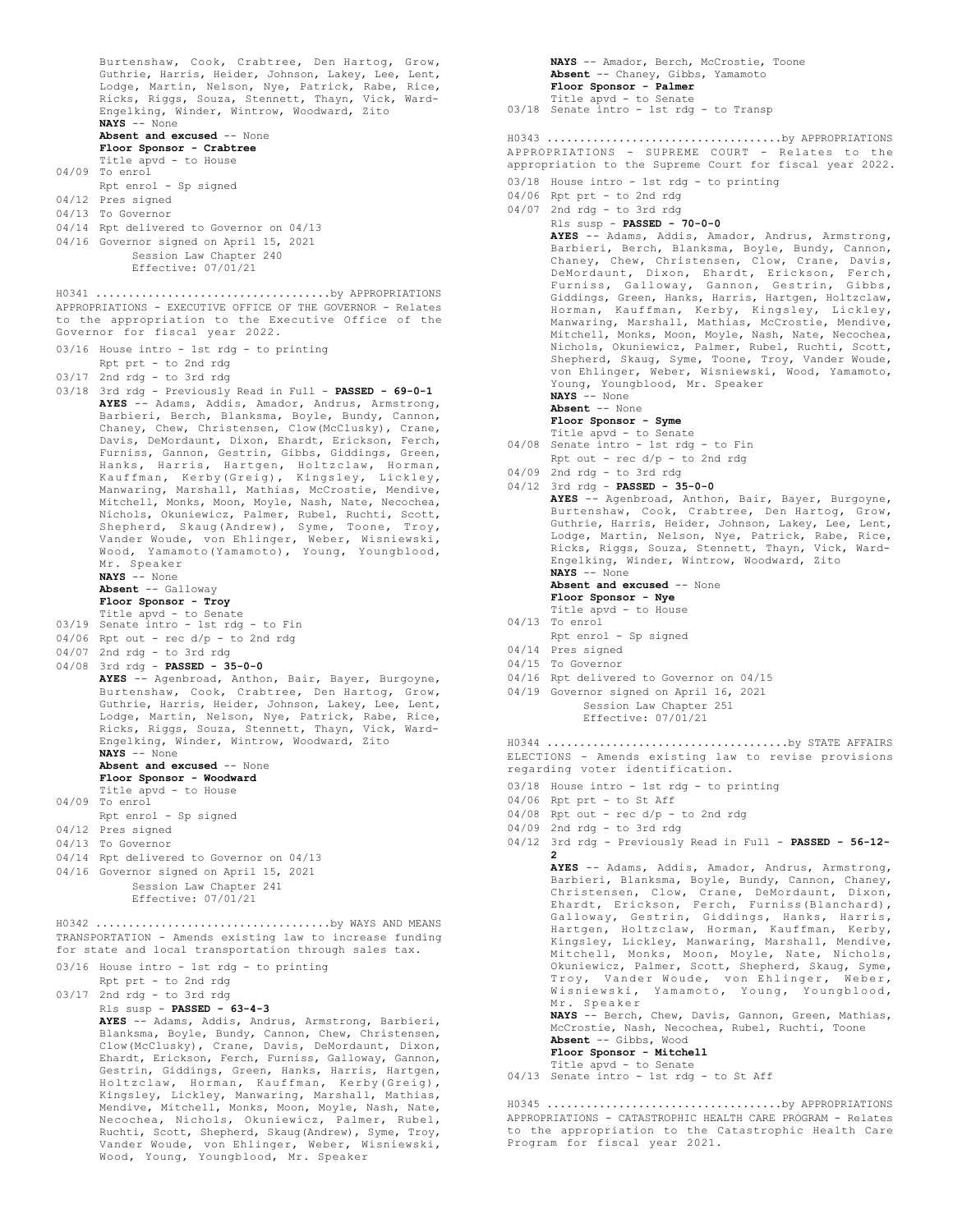```
03/18 House intro - 1st rdg - to printing
04/06 Rpt prt - to 2nd rdg
04/07 2nd rdg - to 3rd rdg
04/26 3rd rdg - Previously Read in Full - PASSED - 47-20-
        3
       AYES -- Addis, Amador, Andrus, Armstrong, Berch,
        Bundy, Cannon, Chaney, Chew, Clow, Davis(Burns),
       Ehardt, Furniss, Galloway, Gannon, Gestrin,
        Green(Morales), Harris, Hartgen, Holtzclaw, Horman,
       Kauffman, Kerby, Kingsley, Lickley, Manwaring,
        Marshall, Mathias, McCrostie, Mitchell, Nash,
Necochea, Rubel, Ruchti, Shepherd, Skaug, Syme,
        Toone, Troy, Vander Woude, von Ehlinger, Weber,
        Wood, Yamamoto, Young, Youngblood, Mr. Speaker
NAYS -- Adams, Blanksma, Boyle, Christensen, Crane,
       DeMordaunt, Dixon, Ferch, Giddings, Hanks, Mendive,
        Monks, Moon, Moyle, Nate, Nichols, Okuniewicz,
       Palmer, Scott, Wisniewski
       Absent -- Barbieri, Erickson, Gibbs
       Floor Sponsor - Troy
Title apvd - to Senate
04/27 Senate intro - 1st rdg - to Fin
       Rpt out - rec d/p - to 2nd rdg
04/30 2nd rdg - to 3rd rdg
05/03 3rd rdg - PASSED - 31-2-2
        AYES -- Agenbroad, Anthon, Bair, Burgoyne,<br>Burtenshaw, Cook, Crabtree, Den Hartog,<br>Funk(Souza), Grow, Guthrie, Harris, Heider,<br>Lamar(Nelson), Lee, Lent, Lodge, Martin, Nye,
        Patrick, Reider(Rabe), Rice, Ricks, Riggs,
Stennett, Thayn, Vick, Ward-Engelking, Winder,
Wintrow, Woodward
       NAYS -- Bayer, Zito
       Absent and excused -- Johnson, Lakey
       Floor Sponsor - Agenbroad
05/04 To enrol
       Rpt enrol - Sp signed
       Pres signed
       To Governor
05/05 Rpt delivered to Governor on 05/04
05/05 Governor signed on May 6, 2021
             Session Law Chapter 311
             Effective: 05/06/2021
H0346 ....................................by APPROPRIATIONS
```
APPROPRIATIONS - DIVISION OF OCCUPATIONAL AND PROFESSIONAL LICENSES - Relates to the appropriation to the Division of Occupational and Professional Licenses for fiscal year  $2022$ 

- 03/18 House intro 1st rdg to printing
- 04/06 Rpt prt to 2nd rdg
- 04/07 2nd rdg to 3rd rdg

Rls susp - **PASSED - 69-1-0 AYES** -- Adams, Addis, Amador, Andrus, Armstrong, Barbieri, Berch, Blanksma, Boyle, Bundy, Cannon, Chaney, Chew, Christensen, Clow, Crane, Davis, DeMordaunt, Dixon, Ehardt, Erickson, Ferch, Furniss, Galloway, Gannon, Gestrin, Gibbs, Giddings, Green, Hanks, Harris, Hartgen, Holtzclaw, Horman, Kauffman, Kerby, Kingsley, Lickley, Manwaring, Marshall, Mathias, McCrostie, Mendive, Mitchell, Monks, Moon, Moyle, Nash, Necochea, Nichols, Okuniewicz, Palmer, Rubel, Ruchti, Scott, Shepherd, Skaug, Syme, Toone, Troy, Vander Woude, von Ehlinger, Weber, Wisniewski, Wood, Yamamoto, Young, Youngblood, Mr. Speaker

```
NAYS -- Nate
```
**Absent** -- None

**Floor Sponsor - Bundy**

- Title apvd to Senate 04/08 Senate intro 1st rdg to Fin
- Rpt out rec d/p to 2nd rdg 04/09 2nd rdg - to 3rd rdg

```
04/13 3rd rdg - PASSED - 34-0-1
```
**AYES** -- Agenbroad, Bair, Bayer, Burgoyne, Burtenshaw, Cook, Crabtree, Den Hartog, Grow, Guthrie, Harris, Heider, Johnson, Lakey, Lee, Lent, Lodge, Martin, Nelson, Nye, Patrick, Rabe, Rice, Ricks, Riggs, Souza, Stennett, Thayn, Vick, Ward-Engelking, Winder, Wintrow, Woodward, Zito **NAYS** -- None **Absent and excused** -- Anthon **Floor Sponsor - Agenbroad** Title apvd - to House 04/14 To enrol

```
Rpt enrol - Sp signed
Pres signed
```
04/19 To Governor 04/20 Rpt delivered to Governor on 04/19 04/21 Governor signed on April 19, 2021 Session Law Chapter 264 Effective: 07/01/21 TAXES - Amends existing law to move the due date of certain tax returns to May 17 from April 15 in 2021. 03/18 House intro - 1st rdg - to printing 04/06 Rpt prt - to 2nd rdg 04/07 2nd rdg - to 3rd rdg 04/13 Ret'd to Rev/Tax H0347 ..............................by REVENUE AND TAXATION CITIES - Amends existing law to remove a provision regarding city appropriation ordinances. H0348 .....................................by STATE AFFAIRS

## 04/06 House intro - 1st rdg - to printing

- Rpt prt to St Aff  $04/15$  Rpt out - rec  $d/p$  - to 2nd rdg
- 
- 04/16 2nd rdg to 3rd rdg
- 04/19 3rd rdg Previously Read in Full **PASSED 67-0-3 AYES** -- Adams, Addis, Amador, Andrus, Armstrong, Barbieri, Berch, Blanksma, Boyle, Bundy, Cannon, Chaney, Chew, Christensen, Clow, Crane, Davis(Burns), DeMordaunt, Dixon, Ehardt, Erickson, Ferch, Galloway, Gannon, Gestrin, Giddings, Green, Hanks, Harris, Hartgen, Holtzclaw, Horman, Kauffman, Kerby, Kingsley, Lickley, Manwaring, Marshall, Mathias, McCrostie, Mendive, Mitchell, Monks, Moon, Moyle, Nash, Nate, Necochea, Nichols, Okuniewicz, Rubel, Ruchti, Scott, Shepherd, Skaug, Syme, Toone, Troy, Vander Woude, von Ehlinger, Weber, Wisniewski, Wood, Yamamoto, Young, Youngblood, Mr. Speaker **NAYS** -- None **Absent** -- Furniss, Gibbs, Palmer

**Floor Sponsor - Horman**

- Title apvd to Senate
- 04/20 Senate intro 1st rdg to St Aff
- 05/03 Rpt out rec  $d/p$  to 2nd rdg
- Rls susp 3rd rdg **PASSED 33-0-2 AYES** -- Agenbroad, Anthon, Bair, Bayer, Burgoyne, Burtenshaw, Cook, Crabtree, Den Hartog, Funk(Souza), Grow, Guthrie, Harris, Heider, Lamar(Nelson), Lee, Lent, Lodge, Martin, Nye, Patrick, Reider(Rabe), Rice, Ricks, Riggs, Stennett, Thayn, Vick, Ward-Engelking, Winder, Wintrow, Woodward, Zito **NAYS** -- None

Absent and excused -- Johnson, Lakey **Floor Sponsor - Guthrie** Title apvd - to House

- 05/04 To enrol Rpt enrol - Sp signed
	- Pres signed To Governor
- 05/05 Rpt delivered to Governor on 05/04
- 05/05 Governor signed on May 10, 2021 Session Law Chapter 337 Effective: 07/01/21

ELECTIONS - Adds to existing law to establish provisions for postelection audits of selected ballots. H0349 .....................................by STATE AFFAIRS

- 04/06 House intro 1st rdg to printing
- Rpt prt to 2nd rdg 04/07 2nd rdg - to 3rd rdg Rls susp - **PASSED - 58-12-0 AYES** -- Adams, Addis, Amador, Andrus, Armstrong, Barbieri, Blanksma, Boyle, Bundy, Cannon, Chaney, Christensen, Clow, Crane, DeMordaunt, Dixon, Ehardt, Erickson, Ferch, Furniss, Galloway, Gestrin, Gibbs, Giddings, Hanks, Harris, Hartgen, Holtzclaw, Horman, Kauffman, Kerby, Kingsley, Lickley, Manwaring, Marshall, Mendive, Mitchell, Monks, Moon, Moyle, Nate, Nichols, Okuniewicz, Palmer, Scott, Shepherd, Skaug, Syme, Troy, Vander Woude, von Ehlinger, Weber, Wisniewski, Wood, Yamamoto, Young, Youngblood, Mr. Speaker **NAYS** -- Berch, Chew, Davis, Gannon, Green, Mathias, McCrostie, Nash, Necochea, Rubel, Ruchti, Toone **Absent** -- None **Floor Sponsor - Young**
- Title apvd to Senate 04/08 Senate intro 1st rdg to St Aff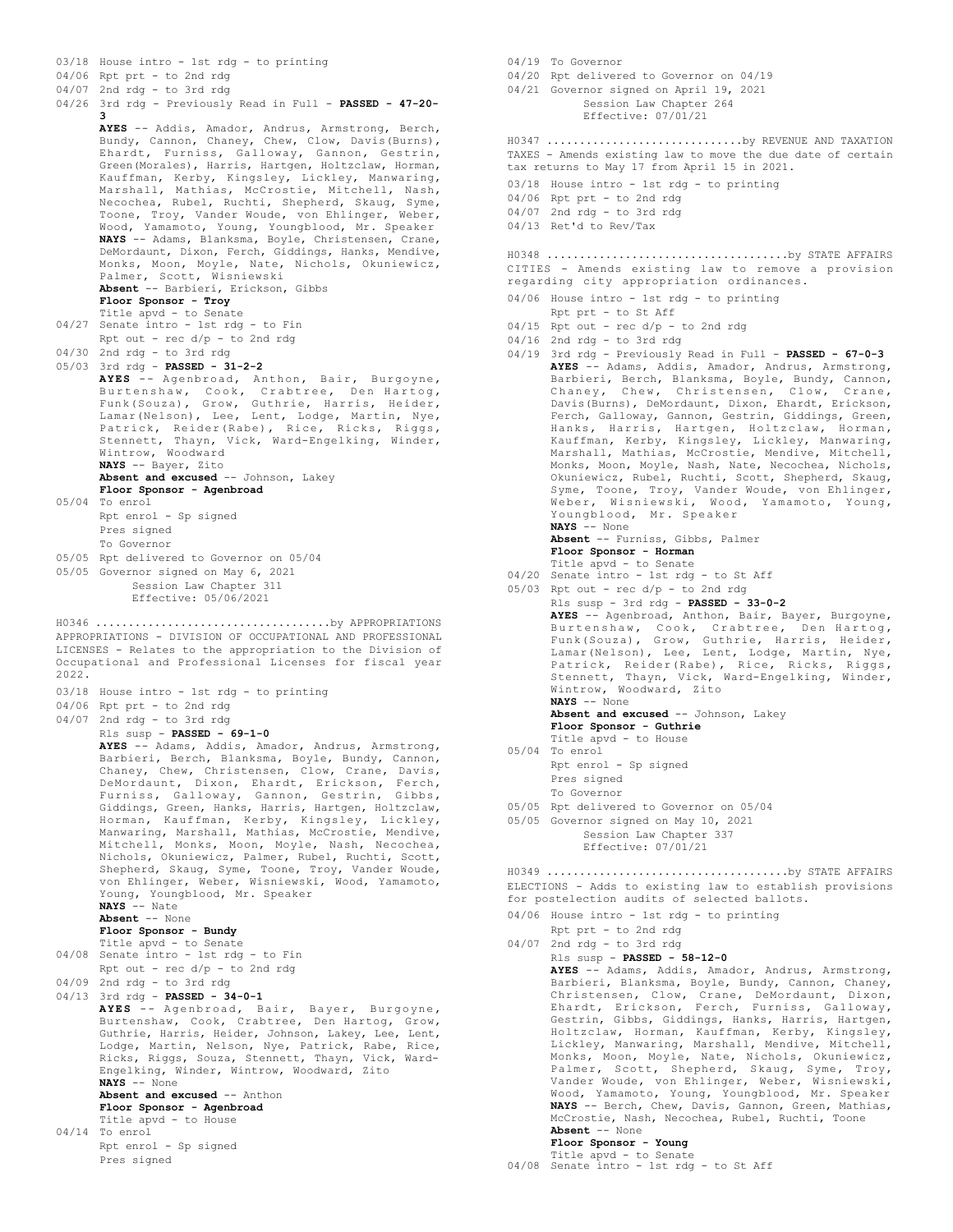```
SCHOOL TRUSTEE ELECTIONS - Amends existing law to revise
provisions regarding appointments and elections to fill
vacant school trustee positions after a recall or
resignation following a recall petition.
04/06 House intro - 1st rdg - to printing
       Rpt prt - to St Aff
04/13 Rpt out - rec d/p - to 2nd rdg
04/14 2nd rdg - to 3rd rdg
04/16 3rd rdg - Previously Read in Full - PASSED - 55-14-
       1
       AYES -- Adams, Addis, Amador, Andrus, Armstrong,
Blanksma, Boyle, Bundy, Cannon, Chaney,
Christensen, Crane, DeMordaunt, Dixon, Ehardt,
       Erickson, Ferch, Furniss(Blanchard), Galloway,
       Gannon, Gestrin, Giddings, Green, Hanks, Harris,
       Holtzclaw, Horman, Kerby, Kingsley, Marshall,
Mathias, Mendive, Mitchell, Monks, Moon, Moyle,
       Nash, Nate, Nichols, Okuniewicz, Palmer, Ruchti,
       Scott, Shepherd, Skaug, Syme, Troy, Vander Woude,
       von Ehlinger, Weber, Wisniewski, Yamamoto, Young,
Youngblood, Mr. Speaker
       NAYS -- Berch, Chew, Clow, Davis, Gibbs, Hartgen,
       Kauffman, Lickley, Manwaring, McCrostie, Necochea,
       Rubel, Toone, Wood
       Absent -- Barbieri
       Floor Sponsors - Ehardt & DeMordaunt
Title apvd - to Senate
04/19 Senate intro - 1st rdg - to St Aff
H0350 .....................................by STATE AFFAIRS
EDUCATION - Adds to existing law to establish provisions
regarding school community councils.
04/06 House intro - 1st rdg - to printing
      Rpt prt - Held at Desk
04/13 Ref'd to W/M
H0351 .........................................by EDUCATION
EDUCATION - Adds to existing law to prohibit instruction
and advocacy in public schools on racist or sexist
concepts.
04/06 House intro - 1st rdg - to printing
       Rpt prt - Held at Desk
04/13 Ref'd to W/M
H0352 .........................................by EDUCATION
APPROPRIATIONS - PUBLIC SCHOOLS - ADMINISTRATORS DIVISION -
Relates to the appropriation to the Public Schools
Educational Support Program's Division of Administrators
for fiscal year 2022 and fiscal year 2021.
04/06 House intro - 1st rdg - to printing
      Rpt prt - to 2nd rdg
04/07 2nd rdg - to 3rd rdg
04/29 3rd rdg - Previously Read in Full - PASSED - 69-0-0
       AYES -- Adams, Addis, Amador, Andrus, Armstrong,
       Barbieri, Berch, Blanksma, Boyle, Bundy, Cannon,
       Chaney, Chew, Christensen, Clow, Crane,
       Davis(Burns), DeMordaunt, Dixon, Ehardt, Erickson,
       Ferch, Furniss, Galloway, Gannon, Gestrin, Gibbs,
       Giddings, Green(Morales), Hanks, Harris, Hartgen,
       Holtzclaw, Horman, Kauffman, Kerby, Kingsley,
Lickley, Manwaring, Marshall, Mathias, McCrostie,
       Mendive, Mitchell, Monks, Moon, Moyle, Nash, Nate,
Necochea, Nichols, Okuniewicz, Palmer,
Rubel(Dittrich), Ruchti, Scott, Shepherd, Skaug,
Syme, Toone, Troy, Vander Woude, Weber, Wisniewski,
       Wood, Yamamoto, Young, Youngblood, Mr. Speaker
       NAYS -- None
       Absent -- Vacant (6A)
       Floor Sponsor - Horman
       Title apvd - to Senate
04/30 Senate intro - 1st rdg - to Fin
05/03 Rpt out - rec d/p - to 2nd rdg
       Rls susp - 3rd rdg - PASSED - 34-0-1
       AYES -- Agenbroad, Anthon, Bair, Bayer, Burgoyne,
       Burtenshaw, Cook, Crabtree, Den Hartog,
       Funk(Souza), Grow, Guthrie, Harris, Heider, Lakey,
       Lamar(Nelson), Lee, Lent, Lodge, Martin, Nye,
       Patrick, Reider(Rabe), Rice, Ricks, Riggs,
Stennett, Thayn, Vick, Ward-Engelking, Winder,
       Wintrow, Woodward, Zito
       NAYS -- None
       Absent and excused -- Johnson
       Floor Sponsor - Ward-Engelking
       Title apvd - to House
05/04 To enrol
H0353 ....................................by APPROPRIATIONS
```
Rpt enrol - Sp signed Pres signed To Governor 05/05 Rpt delivered to Governor on 05/04 05/05 Governor signed on May 6, 2021 Session Law Chapter 312 Effective: 05/06/2021 SECTION 5; 07/01/2021 all other SECTIONS APPROPRIATIONS - PUBLIC SCHOOLS - TEACHERS DIVISION - Relates to the appropriation to the Public Schools Educational Support Program's Division of Teachers for fiscal year 2022 and fiscal year 2021. 04/06 House intro - 1st rdg - to printing Rpt prt - to 2nd rdg 04/07 2nd rdg - to 3rd rdg 04/13 3rd rdg - Previously Read in Full - **FAILED - 34-34- 2 AYES** -- Amador, Berch, Blanksma, Bundy, Chaney, Chew, Clow, Davis, Furniss(Blanchard), Galloway, Gannon, Gibbs, Green, Hartgen, Kauffman, Kerby, Lickley, Manwaring, Marshall, Mathias, McCrostie, Mitchell, Nash, Necochea, Rubel, Ruchti, Shepherd, Syme, Toone, Troy, Weber, Yamamoto, Youngblood, Mr. Speaker **NAYS** -- Adams, Addis, Andrus, Armstrong, Barbieri, Boyle, Cannon, Christensen, Crane, DeMordaunt, Dixon, Ehardt, Erickson, Ferch, Giddings, Hanks, Harris, Holtzclaw, Horman, Kingsley, Mendive, Monks, Moon, Moyle, Nate, Nichols, Okuniewicz, Palmer, Scott, Skaug, Vander Woude, von Ehlinger, Wisniewski, Young **Absent** -- Gestrin, Wood **Floor Sponsor - Bundy** Filed in Office of the Chief Clerk H0354 ....................................by APPROPRIATIONS APPROPRIATIONS - PUBLIC SCHOOLS - OPERATIONS DIVISION - Relates to the appropriation to the Public Schools Educational Support Program's Division of Operations for fiscal year 2022 and fiscal year 2021. 04/06 House intro - 1st rdg - to printing Rpt prt - to 2nd rdg 04/07 2nd rdg - to 3rd rdg 05/03 3rd rdg - Previously Read in Full - **PASSED - 68-0-1** H0355 ....................................by APPROPRIATIONS

- **AYES** -- Adams, Addis, Amador, Andrus, Armstrong, Barbieri, Berch, Blanksma, Boyle, Bundy, Cannon, Chaney, Chew, Christensen, Clow, Crane, Davis, DeMordaunt, Dixon, Ehardt, Erickson, Ferch, Furniss, Galloway, Gannon, Gestrin, Giddings, Green, Hanks, Harris, Hartgen, Holtzclaw, Horman, Kauffman, Kerby, Kingsley, Lickley, Manwaring, Marshall, Mathias, McCrostie, Mendive, Mitchell, Monks, Moon, Moyle, Nash, Nate, Necochea, Nichols, Okuniewicz, Palmer, Rubel(Dittrich), Ruchti, Scott, Shepherd, Skaug, Syme, Toone, Troy, Vander Woude, Weber, Wisniewski, Wood, Yamamoto, Young, Youngblood, Mr. Speaker **NAYS** -- None
- **Absent** -- Gibbs, Vacant-Dist. 6A **Floor Sponsor - Horman** Title apvd - to Senate 05/04 Senate intro - 1st rdg - to Fin Rpt out - rec d/p - to 2nd rdg Rls susp - 3rd rdg - **PASSED - 32-0-3 AYES** -- Agenbroad, Anthon, Bair, Bayer, Burgoyne, Burtenshaw, Cook, Crabtree, Den Hartog, Funk(Souza), Grow, Guthrie, Harris, Heider, Johnson, Lakey, Lamar(Nelson), Lee, Lent, Lodge, Martin, Nye, Reider(Rabe), Ricks, Riggs, Stennett, Thayn, Ward-Engelking, Winder, Wintrow, Woodward, Zito **NAYS** -- None **Absent and excused** -- Patrick, Rice, Vick **Floor Sponsor - Cook** To enrol Rpt enrol - Sp signed 05/05 Pres signed To Governor Rpt delivered to Governor on 05/05 05/05 Governor signed on May 10, 2021 Session Law Chapter 338 Effective: 05/10/2021 SECTION 10-12; 07/01/2021 all other SECTIONS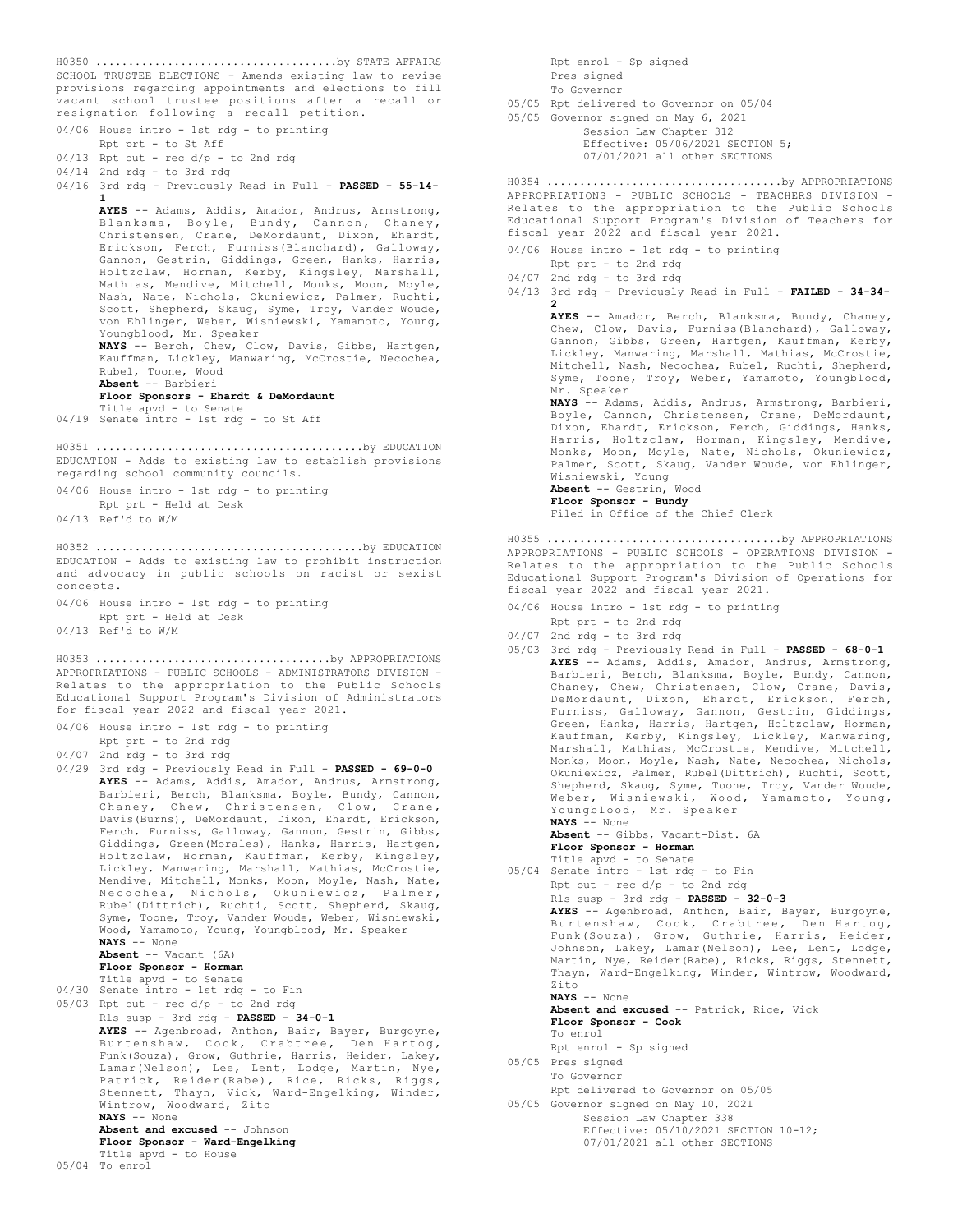APPROPRIATIONS - PUBLIC SCHOOLS - CHILDREN'S PROGRAMS DIVISION - Relates to the appropriation to the Public Schools Educational Support Program's Division of Children's Programs for fiscal year 2022 and fiscal year 2021. H0356 ....................................by APPROPRIATIONS

04/06 House intro - 1st rdg - to printing Rpt prt - to 2nd rdg 04/07 2nd rdg - to 3rd rdg 04/29 3rd rdg - Previously Read in Full - **PASSED - 69-0-0 AYES** -- Adams, Addis, Amador, Andrus, Armstrong, Barbieri, Berch, Blanksma, Boyle, Bundy, Cannon,<br>Chanev, Chew, Christensen, Clow, Crane, Chaney, Chew, Christensen, Clow, Davis(Burns), DeMordaunt, Dixon, Ehardt, Erickson, Ferch, Furniss, Galloway, Gannon, Gestrin, Gibbs, Giddings, Green(Morales), Hanks, Harris, Hartgen, Holtzclaw, Horman, Kauffman, Kerby, Kingsley, Lickley, Manwaring, Marshall, Mathias, McCrostie, Mendive, Mitchell, Monks, Moon, Moyle, Nash, Nate, Necochea, Nichols, Okuniewicz, Palmer, Rubel(Dittrich), Ruchti, Scott, Shepherd, Skaug, Syme, Toone, Troy, Vander Woude, Weber, Wisniewski, Wood, Yamamoto, Young, Youngblood, Mr. Speaker **NAYS** -- None **Absent** -- Vacant (6A) **Floor Sponsor - Amador** Title apvd - to Senate 04/30 Senate intro - 1st rdg - to Fin 05/03 Rpt out - rec  $d/p$  - to 2nd rdg Rls susp - 3rd rdg - **PASSED - 34-0-1 AYES** -- Agenbroad, Anthon, Bair, Bayer, Burgoyne, Burtenshaw, Cook, Crabtree, Den Hartog, Funk(Souza), Grow, Guthrie, Harris, Heider, Lakey, Lamar(Nelson), Lee, Lent, Lodge, Martin, Nye, Patrick, Reider(Rabe), Rice, Ricks, Riggs, Stennett, Thayn, Vick, Ward-Engelking, Winder, Wintrow, Woodward, Zito **NAYS** -- None **Absent and excused** -- Johnson **Floor Sponsor - Lent** Title apvd - to House 05/04 To enrol Rpt enrol - Sp signed Pres signed To Governor 05/05 Rpt delivered to Governor on 05/04 05/05 Governor signed on May 6, 2021 Session Law Chapter 313 Effective: 05/06/2021 SECTION 14-17; 07/01/2021 all other SECTIONS APPROPRIATIONS - PUBLIC SCHOOLS - FACILITIES DIVISION - Relates to the appropriation to the Public Schools Educational Support Program's Division of Facilities for fiscal year 2022. 04/06 House intro - 1st rdg - to printing Rpt prt - to 2nd rdg 04/07 2nd rdg - to 3rd rdg Rls susp - **PASSED - 70-0-0 AYES** -- Adams, Addis, Amador, Andrus, Armstrong, Barbieri, Berch, Blanksma, Boyle, Bundy, Cannon, Chaney, Chew, Christensen, Clow, Crane, Davis, DeMordaunt, Dixon, Ehardt, Erickson, Ferch, Furniss, Galloway, Gannon, Gestrin, Gibbs, Giddings, Green, Hanks, Harris, Hartgen, Holtzclaw, Horman, Kauffman, Kerby, Kingsley, Lickley, Manwaring, Marshall, Mathias, McCrostie, Mendive, Mitchell, Monks, Moon, Moyle, Nash, Nate, Necochea, Nichols, Okuniewicz, Palmer, Rubel, Ruchti, Scott, Shepherd, Skaug, Syme, Toone, Troy, Vander Woude, von Ehlinger, Weber, Wisniewski, Wood, Yamamoto, Young, Youngblood, Mr. Speaker **NAYS** -- None **Absent** -- None H0357 ....................................by APPROPRIATIONS

**Floor Sponsor - Amador** Title apvd - to Senate 04/08 Senate intro - 1st rdg - to Fin

Rpt out -  $rec d/p - to 2nd rd$ 

04/09 2nd rdg - to 3rd rdg 04/13 3rd rdg - **PASSED - 34-0-1**

**AYES** -- Agenbroad, Bair, Bayer, Burgoyne, Burtenshaw, Cook, Crabtree, Den Hartog, Grow, Guthrie, Harris, Heider, Johnson, Lakey, Lee, Lent, Lodge, Martin, Nelson, Nye, Patrick, Rabe, Rice, Ricks, Riggs, Souza, Stennett, Thayn, Vick, Ward-Engelking, Winder, Wintrow, Woodward, Zito

| $NAYS$ -- None               |
|------------------------------|
| Absent and excused -- Anthon |
| Floor Sponsor - Crabtree     |
| Title apvd - to House        |
| $04/14$ To enrol             |
| Rpt enrol - Sp signed        |

- Pres signed 04/19 To Governor
- 
- 04/20 Rpt delivered to Governor on 04/19
- 04/21 Governor signed on April 19, 2021 Session Law Chapter 265 Effective: 07/01/21

APPROPRIATIONS - PUBLIC SCHOOLS - CENTRAL SERVICES DIVISION - Relates to the appropriation to the Public Schools Educational Support Program's Division of Central Services for fiscal year 2022. H0358 ....................................by APPROPRIATIONS

- 04/06 House intro 1st rdg to printing
- Rpt prt to 2nd rdg
- 04/07 2nd rdg to 3rd rdg
- 04/29 3rd rdg Previously Read in Full **PASSED 69-0-0 AYES** -- Adams, Addis, Amador, Andrus, Armstrong, Barbieri, Berch, Blanksma, Boyle, Bundy, Cannon,<br>Chaney, Chew, Christensen, Clow, Crane, Chaney, Chew, Christensen, Davis(Burns), DeMordaunt, Dixon, Ehardt, Erickson, Ferch, Furniss, Galloway, Gannon, Gestrin, Gibbs, Giddings, Green(Morales), Hanks, Harris, Hartgen, Holtzclaw, Horman, Kauffman, Kerby, Kingsley, Lickley, Manwaring, Marshall, Mathias, McCrostie, Mendive, Mitchell, Monks, Moon, Moyle, Nash, Nate, Necochea, Nichols, Okuniewicz, Palmer, Rubel(Dittrich), Ruchti, Scott, Shepherd, Skaug, Syme, Toone, Troy, Vander Woude, Weber, Wisniewski, Wood, Yamamoto, Young, Youngblood, Mr. Speaker **NAYS** -- None **Absent** -- Vacant (6A) **Floor Sponsor - Horman**
- Title apvd to Senate 04/30 Senate intro 1st rdg to Fin
- 05/03 Rpt out rec  $d/p$  to 2nd rdg

Rls susp - 3rd rdg - **PASSED - 34-0-1**

**AYES** -- Agenbroad, Anthon, Bair, Bayer, Burgoyne, Burtenshaw, Cook, Crabtree, Den Hartog, Funk(Souza), Grow, Guthrie, Harris, Heider, Lakey, Lamar(Nelson), Lee, Lent, Lodge, Martin, Nye, Patrick, Reider(Rabe), Rice, Ricks, Riggs, Stennett, Thayn, Vick, Ward-Engelking, Winder, Wintrow, Woodward, Zito **NAYS** -- None

**Absent and excused** -- Johnson **Floor Sponsor - Ward-Engelking**

- Title apvd to House
- 05/04 To enrol
- Rpt enrol Sp signed Pres signed To Governor
- 05/05 Rpt delivered to Governor on 05/04
- 05/05 Governor signed on May 6, 2021
	- Session Law Chapter 314 Effective: 07/01/21

APPROPRIATIONS - PUBLIC SCHOOLS - EDUCATIONAL SERVICES FOR THE DEAF AND THE BLIND - Relates to the appropriation to the Public Schools Educational Support Program's Division of Educational Services for the Deaf and the Blind for fiscal year 2022. H0359 ....................................by APPROPRIATIONS

- 04/06 House intro 1st rdg to printing
- Rpt prt to 2nd rdg 04/07 2nd rdg - to 3rd rdg

Rls susp - **PASSED - 70-0-0 AYES** -- Adams, Addis, Amador, Andrus, Armstrong, Barbieri, Berch, Blanksma, Boyle, Bundy, Cannon, Chaney, Chew, Christensen, Clow, Crane, Davis, DeMordaunt, Dixon, Ehardt, Erickson, Ferch, Furniss, Galloway, Gannon, Gestrin, Gibbs, Giddings, Green, Hanks, Harris, Hartgen, Holtzclaw, Horman, Kauffman, Kerby, Kingsley, Lickley, Manwaring, Marshall, Mathias, McCrostie, Mendive, Mitchell, Monks, Moon, Moyle, Nash, Nate, Necochea, Nichols, Okuniewicz, Palmer, Rubel, Ruchti, Scott, Shepherd, Skaug, Syme, Toone, Troy, Vander Woude, von Ehlinger, Weber, Wisniewski, Wood, Yamamoto, Young, Youngblood, Mr. Speaker **NAYS** -- None

**Absent** -- None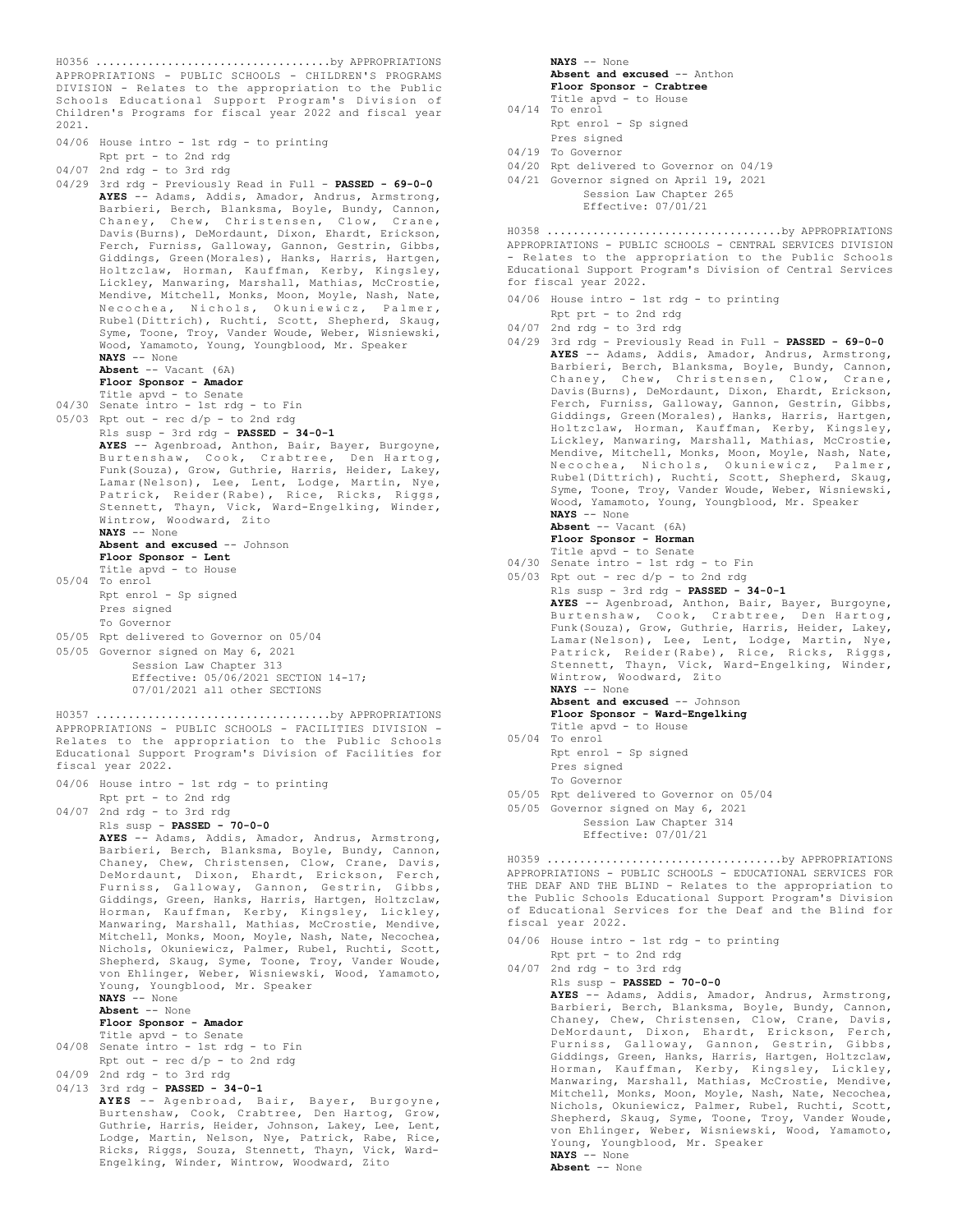```
Floor Sponsor - Bundy
      Title apvd - to Senate
04/08 Senate intro - 1st rdg - to Fin
      Rpt out - rec d/p - to 2nd rd04/09 2nd rdg - to 3rd rdg
04/12 3rd rdg - PASSED - 35-0-0
      AYES -- Agenbroad, Anthon, Bair, Bayer, Burgoyne,
      Burtenshaw, Cook, Crabtree, Den Hartog, Grow,
      Guthrie, Harris, Heider, Johnson, Lakey, Lee, Lent,
      Lodge, Martin, Nelson, Nye, Patrick, Rabe, Rice,
      Ricks, Riggs, Souza, Stennett, Thayn, Vick, Ward-
      Engelking, Winder, Wintrow, Woodward, Zito
      NAYS -- None
      Absent and excused -- None
      Floor Sponsor - Nye
      Title apvd - to House
04/13 To enrol
     Rpt enrol - Sp signed
04/14 Pres signed
04/15 To Governor
04/16 Rpt delivered to Governor on 04/15
04/19 Governor signed on April 16, 2021
          Session Law Chapter 252
           Effective: 07/01/21
TRANSPORTATION - Amends existing law to provide that an
electronic vehicle credential provider shall charge a
convenience processing fee and that such fee will go to the
strategic initiatives program fund.
04/06 House intro - 1st rdg - to printing
04/07 Rpt prt - to Transp
H0360 ....................................by WAYS AND MEANS
TRANSPORTATION - Amends existing law to increase the fee
for electric vehicles.
04/06 House intro - 1st rdg - to printing
04/07 Rpt prt - to Transp
H0361 ....................................by WAYS AND MEANS
TRANSPORTATION - Amends existing law to increase funding
for state and local transportation through sales tax.
04/06 House intro - 1st rdg - to printing
04/07 Rpt prt - to Transp
      Rpt out - rec d/p - to 2nd rdg
04/08 Rls susp - PASSED - 59-11-0
      AYES -- Adams, Addis, Andrus, Armstrong, Barbieri,
      Blanksma, Boyle, Bundy, Cannon, Chaney, Chew, Clow,
      Crane, Davis, DeMordaunt, Dixon, Ehardt, Ferch,
      Furniss, Galloway, Gannon, Gestrin, Gibbs, Green,
      Harris, Hartgen, Holtzclaw, Horman, Kauffman,
       Kerby, Kingsley, Lickley, Manwaring, Mathias,
McCrostie, Mendive, Mitchell, Monks, Moon, Moyle,
      Nash, Necochea, Okuniewicz, Palmer, Rubel, Ruchti,
      Shepherd, Skaug, Syme, Toone, Troy, Vander Woude,
      von Ehlinger, Weber, Wood, Yamamoto, Young,
      Youngblood, Mr. Speaker
      NAYS -- Amador, Berch, Christensen, Erickson,
      Giddings, Hanks, Marshall, Nate, Nichols, Scott,
      Wisniewski
      Absent -- None
      Floor Sponsor - Palmer
      Title apvd - to Senate
      Senate intro - 1st rdg - to Transp
04/12 Rpt out - rec d/p - to 2nd rdg
04/13 2nd rdg - to 3rd rdg
05/03 3rd rdg - PASSED - 29-6-0
      AYES -- Anthon, Bayer, Burtenshaw, Crabtree,
      Den Hartog, Funk(Souza), Grow, Guthrie, Harris,
      Heider, Lakey, Lamar(Nelson), Lee, Lent, Lodge,
      Martin, Nye, Patrick, Reider(Rabe), Rice, Riggs,
      Stennett, Thayn, Vick, Ward-Engelking, Winder,
      Wintrow, Woodward, Zito
      NAYS -- Agenbroad, Bair, Burgoyne, Cook, Johnson,
      Ricks
      Absent and excused -- None
      Floor Sponsor - Den Hartog
      Title apvd - to House
05/04 To enrol
      Rpt enrol - Sp signed
      Pres signed
      To Governor
05/05 Rpt delivered to Governor on 05/04
H0362 ....................................by WAYS AND MEANS
```

```
Effective: 07/01/21
HEALTH - Amends existing law to prohibit certain local
regulations and taxes relating to tobacco products and
electronic smoking devices.
04/08 House intro - 1st rdg - to printing
      Rpt prt - to 2nd rdg
04/09 2nd rdg - to 3rd rdg
      Rls susp - PASSED - 61-7-2
       AYES -- Adams, Addis, Amador, Andrus, Armstrong,
       Barbieri, Blanksma, Boyle, Bundy, Cannon,
       Christensen, Clow, Crane, DeMordaunt, Dixon,
       Ehardt, Erickson, Ferch, Furniss, Galloway, Gannon,
        Gestrin, Giddings, Green, Hanks, Harris, Hartgen,
Holtzclaw, Horman, Kauffman, Kerby, Kingsley,
        Lickley, Manwaring, Marshall, McCrostie, Mendive,
Mitchell, Monks, Moon, Moyle, Nate, Nichols,
        Okuniewicz, Palmer, Rubel, Ruchti, Scott, Shepherd,
Skaug, Syme, Troy, Vander Woude, von Ehlinger,
       Weber, Wisniewski, Wood, Yamamoto, Young,
        Youngblood, Mr. Speaker
NAYS -- Berch, Chew, Davis, Mathias, Nash,
       Necochea, Toone
       Absent -- Chaney, Gibbs
       Floor Sponsor - Vander Woude
Title apvd - to Senate
04/12 Senate intro - 1st rdg - to St Aff
H0363 ....................................by WAYS AND MEANS
PROTECTING CRITICAL THINKING IN HIGHER EDUCATION - Adds to
existing law to establish the Protecting Critical Thinking
in Higher Education Act.
04/09 House intro - 1st rdg - to printing
04/12 Rpt prt - Held at Desk
04/13 Ref'd to Educ
04/14 Rpt out - rec d/p - to 2nd rdg
04/15 2nd rdg - to 3rd rdg
04/16 3rd rdg - Previously Read in Full - PASSED - 56-12-
        2
       AYES -- Adams, Addis, Amador, Andrus, Armstrong,
       Barbieri, Blanksma, Boyle, Bundy, Cannon, Chaney,
        Christensen, Clow, Crane, DeMordaunt, Dixon,
Ehardt, Erickson, Ferch, Furniss(Blanchard),
       Galloway, Gestrin, Gibbs, Giddings, Hanks, Harris,
       Hartgen, Holtzclaw, Horman, Kauffman, Kerby,
       Kingsley, Lickley, Marshall, Mendive, Mitchell,
       Monks, Moon, Moyle, Nash, Nate, Nichols,
        Okuniewicz, Palmer, Scott, Shepherd, Syme, Troy,
Vander Woude, von Ehlinger, Weber, Wisniewski,
H0364 ....................................by WAYS AND MEANS
```
05/05 Governor signed on May 10, 2021 Session Law Chapter 339

Yamamoto, Young, Youngblood, Mr. Speaker<br>**NAYS --** Berch, Chew, Davis, Gannon, Green,<br>Manwaring, Mathias, McCrostie, Necochea, Rubel,

Ruchti, Toone **Absent** -- Skaug, Wood **Floor Sponsor - Ehardt** Title apvd - to Senate

04/19 Senate intro - 1st rdg - to Educ

APPROPRIATIONS - DEPARTMENT OF AGRICULTURE - Relates to the appropriation to the Department of Agriculture for fiscal year 2021 and fiscal year 2022. H0365 ....................................by APPROPRIATIONS

- 04/13 House intro 1st rdg to printing
- 04/14 Rpt prt to 2nd rdg
- 04/15 2nd rdg to 3rd rdg
- 04/16 3rd rdg Previously Read in Full **PASSED 66-2-2 AYES** -- Adams, Addis, Amador, Andrus, Berch, Blanksma, Boyle, Bundy, Cannon, Chaney, Chew, Christensen, Clow, Crane, Davis, DeMordaunt, Dixon, Ehardt, Erickson, Ferch, Furniss(Blanchard), Galloway, Gannon, Gestrin, Gibbs, Giddings, Green, Hanks, Harris, Hartgen, Holtzclaw, Horman, Kauffman, Kerby, Kingsley, Lickley, Manwaring, Marshall, Mathias, McCrostie, Mendive, Mitchell, Monks, Moon, Nash, Nate, Necochea, Nichols, Okuniewicz, Palmer, Rubel, Ruchti, Scott, Shepherd, Skaug, Syme, Toone, Troy, Vander Woude, von Ehlinger, Weber, Wisniewski, Yamamoto, Young, Youngblood, Mr. Speaker **NAYS** -- Armstrong, Moyle **Absent** -- Barbieri, Wood **Floor Sponsor - Troy**
- Title apvd to Senate 04/19 Senate intro 1st rdg to Fin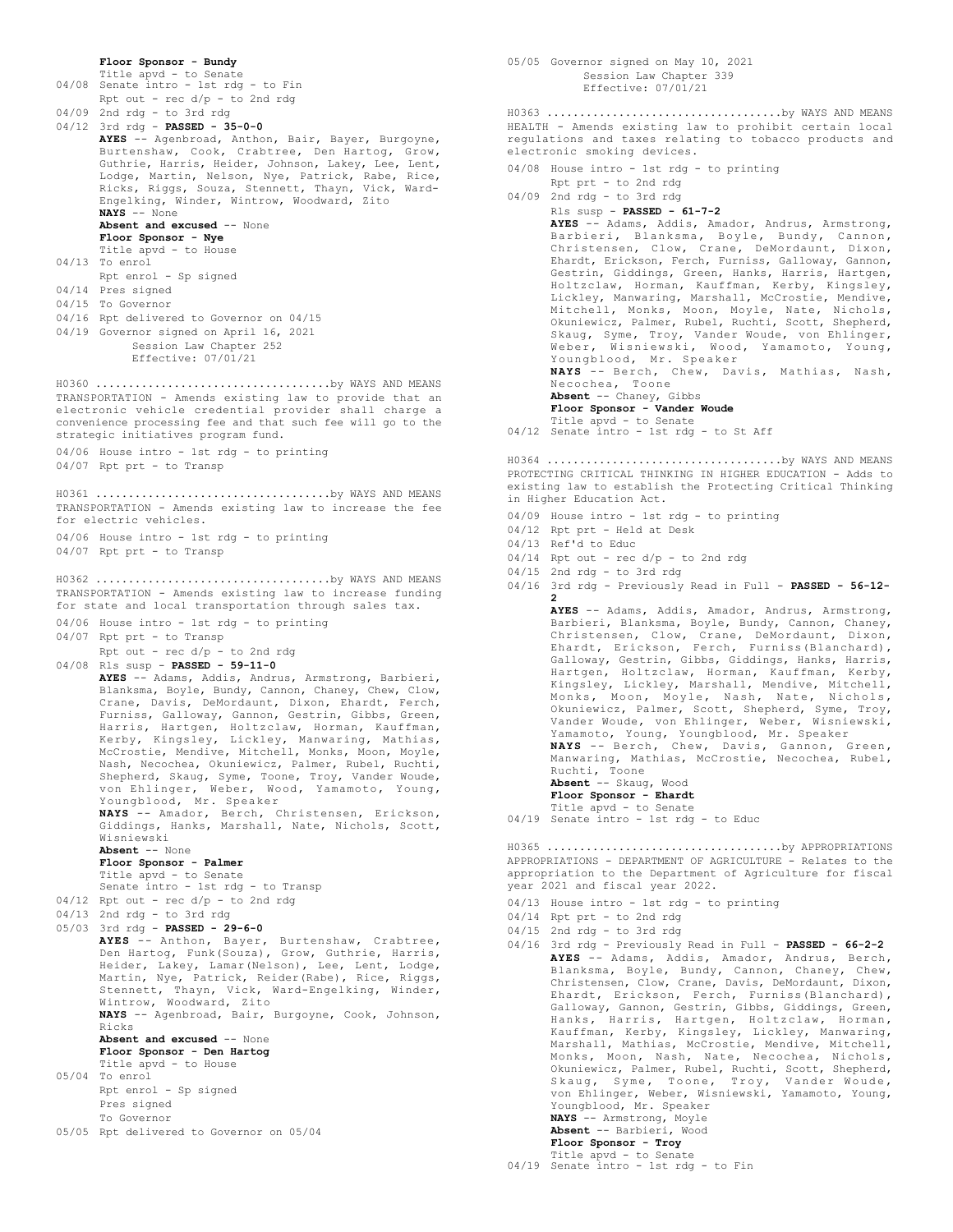```
Rpt out - rec d/p - to 2nd rdg
04/20 2nd rdg - to 3rd rdg
       Rls susp - 3rd rdg - PASSED - 35-0-0
       AYES -- Agenbroad, Anthon, Bair, Bayer, Burgoyne,
       Burtenshaw, Cook, Crabtree, Den Hartog, Grow,
       Guthrie, Harris, Heider, Johnson, Lakey, Lee, Lent,
Lodge, Martin, Nelson, Nye, Patrick, Rabe, Rice,
       Ricks, Riggs, Souza, Stennett, Thayn, Vick, Ward-
       Engelking, Winder, Wintrow, Woodward, Zito
       NAYS -- None
       Absent and excused -- None
       Floor Sponsor - Bair
       Title apvd - to House
04/21 To enrol
       Rpt enrol - Sp signed
       Pres signed
04/22 To Governor
04/23 Rpt delivered to Governor on 04/22
04/27 Governor signed on April 26, 2021
           Session Law Chapter 285
             Effective: 04/26/2021 SECTION 1 & 2;
            07/01/2021 SECTION 3 & 4
FETAL HEARTBEAT PREBORN CHILD PROTECTION ACT - Adds to
existing law to prohibit an abortion following detection of
a fetal heartbeat.
04/13 House intro - 1st rdg - to printing
04/14 Rpt prt - to 2nd rdg
04/15 2nd rdg - to 3rd rdg
04/16 3rd rdg - Previously Read in Full - PASSED - 53-16-
       1
       AYES -- Adams, Addis, Amador, Andrus, Armstrong,
Blanksma, Boyle, Bundy, Cannon, Chaney,
Christensen, Clow, Crane, DeMordaunt, Dixon,
Ehardt, Erickson, Ferch, Furniss(Blanchard),
       Galloway, Gestrin, Giddings, Hanks, Harris,
Hartgen, Holtzclaw, Horman, Kauffman, Kerby,
Kingsley, Lickley, Manwaring, Marshall, Mendive,
Mitchell, Monks, Moon, Moyle, Nate, Nichols,
       Okuniewicz, Palmer, Shepherd, Skaug, Syme, Troy,
       Vander Woude, von Ehlinger, Weber, Yamamoto, Young,
       Youngblood, Mr. Speaker
       NAYS -- Barbieri, Berch, Chew, Davis, Gannon,
       Gibbs, Green, Mathias, McCrostie, Nash, Necochea,
       Rubel, Ruchti, Scott, Toone, Wisniewski
       Absent -- Wood
       Floor Sponsors - Harris & Crane
Title apvd - to Senate
04/19 Senate intro - 1st rdg - to St Aff
04/20 Rpt out - rec d/p - to 2nd rdg
04/21 2nd rdg - to 3rd rdg
       Rls susp - 3rd rdg - PASSED - 25-7-3
       AYES -- Agenbroad, Anthon, Bair, Bayer, Burtenshaw,
       Cook, Crabtree, Grow, Guthrie, Harris, Heider,
Johnson, Lakey, Lee, Lent, Lodge, Martin, Patrick,
       Rice, Ricks, Riggs, Souza, Winder, Woodward, Zito
NAYS -- Burgoyne, Nelson, Nye, Rabe, Stennett,
       Ward-Engelking, Wintrow
       Absent and excused -- Den Hartog, Thayn, Vick
       Floor Sponsor - Lodge
       Title apvd - to House
04/22 To enrol
       Rpt enrol - Sp signed
       Pres signed
04/23 To Governor
04/26 Rpt delivered to Governor on 04/23
04/29 Governor signed on April 27, 2021
            Session Law Chapter 289
            Effective: Thirty (30) days following the
            issuance of a decision upholding a restriction
            or ban on abortion of a preborn child with a
            heartbeat by any US appellete court.
H0366 ....................................by WAYS AND MEANS
APPROPRIATIONS - Relates to the appropriations to the
Office of the State Controller and the Legislative Services
Office for fiscal years 2021 and 2022.
04/14 House intro - 1st rdg - to printing
04/15 Rpt prt - to 2nd rdg
04/16 2nd rdg - to 3rd rdg
04/19 3rd rdg - Previously Read in Full - PASSED - 61-4-5
       AYES -- Adams, Addis, Amador, Andrus, Armstrong,
H0367 ....................................by APPROPRIATIONS
```
Barbieri, Berch, Blanksma, Boyle, Bundy, Cannon, Chew, Clow, Crane, Davis(Burns), DeMordaunt, Dixon, Ehardt, Erickson, Ferch, Galloway, Gannon, Gestrin,

```
Harris, Hartgen, Holtzclaw, Horman, Kauffman,
Kerby, Kingsley, Lickley, Manwaring, Marshall,
       Mathias, McCrostie, Mendive, Mitchell, Monks, Moon,
       Moyle, Nash, Necochea, Nichols, Okuniewicz, Rubel,
       Ruchti, Scott, Shepherd, Skaug, Syme, Toone, Troy,
Vander Woude, von Ehlinger, Weber, Wisniewski,
Wood, Yamamoto, Young, Youngblood, Mr. Speaker
       NAYS -- Christensen, Giddings, Hanks, Nate
       Absent -- Chaney, Furniss, Gibbs, Green, Palmer
       Floor Sponsor - Horman
       Title apvd - to Senate
04/20 Senate intro - 1st rdg - to Fin
04/21 Rpt out - rec d/p - to 2nd rdg
04/22 2nd rdg - to 3rd rdg
       Rls susp - 3rd rdg - PASSED - 27-0-8
AYES -- Agenbroad, Anthon, Bair, Bayer, Burgoyne,
       Cook, Crabtree, Grow, Guthrie, Heider, Lakey, Lee,
       Lent, Lodge, Martin, Nelson, Nye, Patrick, Rabe,
       Ricks, Riggs, Souza, Stennett, Thayn, Wintrow,
       Woodward, Zito
       NAYS -- None
       Absent and excused -- Burtenshaw, Den Hartog,
       Harris, Johnson, Rice, Vick, Ward-Engelking, Winder
       Floor Sponsor - Agenbroad
       Title apvd - to House
04/23 To enrol
      Rpt enrol - Sp signed
04/26 Pres signed
04/27 To Governor
04/29 Rpt delivered to Governor on 04/27
04/29 Governor signed on April 28, 2021
            Session Law Chapter 296
            Effective: 04/28/21 SECTION 1 & 2:
            07/01/21 all other SECTIONS
EDUCATION - Amends existing law to prohibit the supervision
and regulation of public school extracurricular activities
by certain entities unless such entities establish a review
board and to provide requirements for and duties of the
review board.
04/14 House intro - 1st rdg - to printing
04/15 Rpt prt - Held at Desk
H0368 ....................................by WAYS AND MEANS
APPROPRIATIONS - HEALTH AND WELFARE - WELFARE DIVISION -
Relates to the appropriation to the Department of Health
and Welfare for fiscal year 2022.
04/15 House intro - 1st rdg - to printing
      Rpt prt - to 2nd rdg
04/16 2nd rdg - to 3rd rdg
05/04 3rd rdg - Previously Read in Full - PASSED - 38-27-
       4
       AYES -- Amador, Berch, Blanksma, Bundy, Cannon,
       Chew, Clow, Davis, Ehardt, Erickson, Furniss,
       Gannon, Gibbs, Green, Harris, Hartgen, Horman,
       Kauffman, Kerby, Kingsley, Lickley, Manwaring,
       Marshall, Mathias, McCrostie, Mitchell, Monks,
       Nash, Necochea, Rubel, Ruchti, Syme, Toone, Troy,
       Vander Woude, Wood, Youngblood, Mr. Speaker
       NAYS -- Adams, Andrus, Armstrong, Barbieri, Boyle,
Christensen, Crane, DeMordaunt, Dixon, Ferch,
       Giddings, Hanks, Holtzclaw, Mendive, Moon, Moyle,
       Nate, Nichols, Okuniewicz, Palmer, Scott, Shepherd,
Skaug, Weber, Wisniewski, Yamamoto, Young
       Absent -- Addis(Smith), Chaney, Galloway, Gestrin,
       Vacant-Dist. 6A
       Floor Sponsor - Troy
Title apvd - to Senate
05/05 Senate intro - 1st rdg - to Fin
       Rpt out - rec d/p - to 2nd rdg
H0369 ....................................by APPROPRIATIONS
```

```
Rls susp - 3rd rdg - PASSED - 30-5-0
```
To Governor

**AYES** -- Agenbroad, Anthon, Bair, Burgoyne, Burtenshaw, Cook, Crabtree, Fuller(Rabe), Funk(Souza), Grow, Guthrie, Harris, Heider, Johnson, Lakey, Lamar(Nelson), Lee, Lent, Lodge, Martin, Nye, Patrick, Rice, Riggs, Stennett, Thayn, Ward-Engelking, Winder, Wintrow, Woodward **NAYS** -- Bayer, Den Hartog, Ricks, Vick, Zito **Absent and excused** -- None **Floor Sponsor - Agenbroad** Title apvd - to House To enrol Rpt enrol - Sp signed Pres signed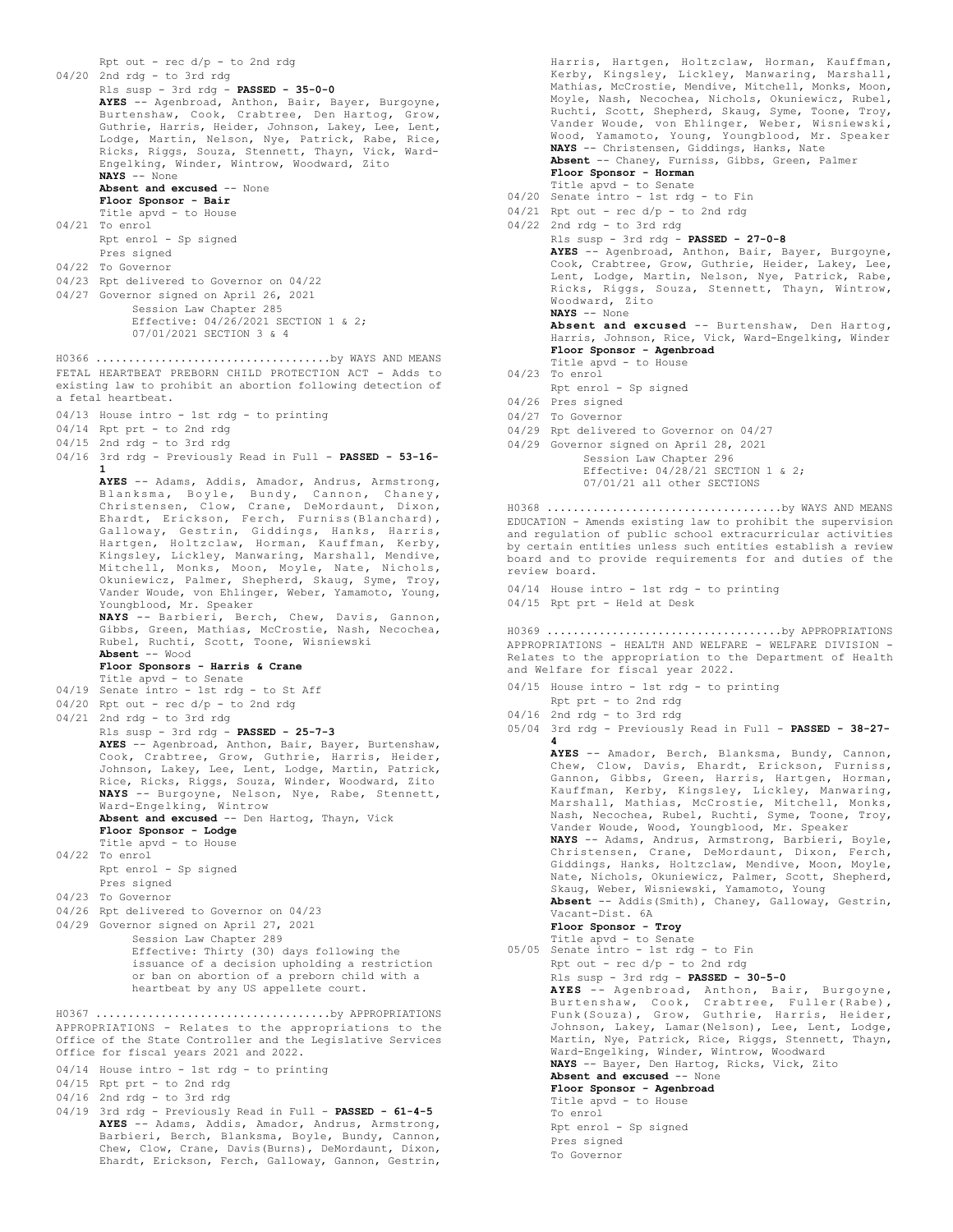```
Rpt delivered to Governor on 05/06
05/05 Governor signed on May 10, 2021
           Session Law Chapter 340
           Effective: 07/01/21
APPROPRIATIONS - DIVISION OF FINANCIAL MANAGEMENT - Relates
to the appropriation to the Division of Financial
Management for fiscal year 2022.
04/16 House intro - 1st rdg - to printing
      Rpt prt - to 2nd rdg
04/19 2nd rdg - to 3rd rdg
04/27 3rd rdg - Previously Read in Full - PASSED - 47-20-
       3
      AYES -- Adams, Addis, Amador, Andrus, Armstrong,
      Berch, Blanksma, Bundy, Cannon, Chaney, Chew,
      Davis(Burns), Furniss, Galloway, Gannon, Gestrin,
      Green(Morales), Harris, Hartgen, Holtzclaw, Horman,
      Kauffman, Kerby, Lickley, Manwaring, Marshall,
      Mathias, McCrostie, Mitchell, Monks, Moyle, Nash,
      Necochea, Palmer, Rubel, Ruchti, Shepherd, Syme,
      Toone, Troy, Vander Woude, Weber, Wood, Yamamoto,
      Young, Youngblood, Mr. Speaker
      NAYS -- Barbieri, Boyle, Christensen, Clow, Crane,
      DeMordaunt, Dixon, Ehardt, Ferch, Hanks, Kingsley,
      Mendive, Moon, Nate, Nichols, Okuniewicz, Scott,
      Skaug, von Ehlinger, Wisniewski
      Absent -- Erickson, Gibbs, Giddings
      Floor Sponsor - Youngblood
      Title apvd - to Senate
04/30 Senate intro - 1st rdg - to Fin
05/03 Rpt out - rec d/p - to 2nd rdg
      Rls susp - 3rd rdg - PASSED - 32-1-2
       AYES -- Agenbroad, Anthon, Bair, Burgoyne,
Burtenshaw, Cook, Crabtree, Den Hartog,
      Funk(Souza), Grow, Guthrie, Harris, Heider, Lakey,
       Lamar(Nelson), Lee, Lent, Lodge, Martin, Nye,
Patrick, Reider(Rabe), Rice, Ricks, Riggs,
Stennett, Thayn, Vick, Ward-Engelking, Winder,
Wintrow, Woodward
      NAYS -- Zito
      Absent and excused -- Bayer, Johnson
      Floor Sponsor - Agenbroad
      Title apvd - to House
05/04 To enrol
      Rpt enrol - Sp signed
      Pres signed
      To Governor
05/05 Rpt delivered to Governor on 05/04
05/05 Governor signed on May 10, 2021
           Session Law Chapter 341
           Effective: 07/01/21
H0370 ....................................by APPROPRIATIONS
APPROPRIATIONS - IDAHO STATE POLICE - Relates to the
appropriation to the Idaho State Police for fiscal year
2021 and fiscal year 2022.
04/16 House intro - 1st rdg - to printing
      Rpt prt - to 2nd rdg
04/19 2nd rdg - to 3rd rdg
04/20 3rd rdg - Previously Read in Full - PASSED - 57-12-
       1
      AYES -- Addis, Amador, Andrus, Armstrong, Barbieri,
      Berch, Blanksma, Bundy, Cannon, Chaney, Chew, Clow,
      Crane, Davis(Burns), DeMordaunt, Dixon, Ehardt,
      Erickson, Furniss, Galloway, Gannon, Gestrin,
      Gibbs, Green, Harris, Hartgen, Holtzclaw, Horman,
      Kauffman, Kerby, Lickley, Manwaring, Marshall,
      Mathias, McCrostie, Mendive, Mitchell, Monks,
      Moyle, Nash, Necochea, Palmer, Rubel, Ruchti,
      Shepherd, Skaug, Syme, Toone, Troy, Vander Woude,
      von Ehlinger, Weber, Wood, Yamamoto, Young,
      Youngblood, Mr. Speaker
      NAYS -- Boyle, Christensen, Ferch, Giddings, Hanks,
      Kingsley, Moon, Nate, Nichols, Okuniewicz, Scott,
      Wisniewski
      Absent -- Adams
      Floor Sponsor - Syme
      Title apvd - to Senate
04/21 Senate intro - 1st rdg - to Fin
      Rpt out - rec d/p - to 2nd rdg
04/22 2nd rdg - to 3rd rdg
      Rls susp - 3rd rdg - PASSED - 28-0-7
      AYES -- Agenbroad, Anthon, Bair, Bayer, Burgoyne,
      Cook, Crabtree, Grow, Guthrie, Heider, Lakey, Lee,
      Lent, Lodge, Martin, Nelson, Nye, Patrick, Rabe,
      Ricks, Riggs, Souza, Stennett, Thayn, Winder,
H0371 ....................................by APPROPRIATIONS
```
Wintrow, Woodward, Zito **NAYS** -- None **Absent and excused** -- Burtenshaw, Den Hartog, Harris, Johnson, Rice, Vick, Ward-Engelking **Floor Sponsor - Agenbroad** Title apvd - to House

- 04/23 To enrol
- Rpt enrol Sp signed
- 04/26 Pres signed
- 04/27 To Governor
- 04/29 Rpt delivered to Governor on 04/27
- 04/29 Governor signed on April 28, 2021 Session Law Chapter 297 Effective: 04/28/21 SECTION 1; 07/01/21 SECTION 2

APPROPRIATIONS - DEPARTMENT OF EDUCATION - Relates to the appropriation to the Department of Education for fiscal year 2022 and fiscal year 2021. H0372 ....................................by APPROPRIATIONS

- 04/16 House intro 1st rdg to printing
- Rpt prt to 2nd rdg 04/19 2nd rdg - to 3rd rdg
- 04/29 3rd rdg Previously Read in Full **PASSED 60-9-0 AYES** -- Adams, Addis, Amador, Andrus, Armstrong, Berch, Blanksma, Bundy, Cannon, Chaney, Chew, Clow, Crane, Davis(Burns), DeMordaunt, Dixon, Ehardt, Erickson, Ferch, Furniss, Galloway, Gannon, Gestrin, Gibbs, Green(Morales), Harris, Hartgen, Holtzclaw, Horman, Kauffman, Kerby, Kingsley, Lickley, Manwaring, Marshall, Mathias, McCrostie, Mendive, Mitchell, Monks, Moyle, Nash, Necochea, Okuniewicz, Palmer, Rubel(Dittrich), Ruchti, Shepherd, Skaug, Syme, Toone, Troy, Vander Woude, Weber, Wisniewski, Wood, Yamamoto, Young, Youngblood, Mr. Speaker **NAYS** -- Barbieri, Boyle, Christensen, Giddings, Hanks, Moon, Nate, Nichols, Scott
	- **Absent** -- Vacant (6A) **Floor Sponsor - Bundy**

```
Title apvd - to Senate
```
- 04/30 Senate intro 1st rdg to Fin
- 05/03 Rpt out rec d/p to 2nd rdg
- Rls susp 3rd rdg **PASSED 33-1-1**

**AYES** -- Agenbroad, Anthon, Bair, Burgoyne, Burtenshaw, Cook, Crabtree, Den Hartog, Funk(Souza), Grow, Guthrie, Harris, Heider, Lakey, Lamar(Nelson), Lee, Lent, Lodge, Martin, Nye, Patrick, Reider(Rabe), Rice, Ricks, Riggs, Stennett, Thayn, Vick, Ward-Engelking, Winder, Wintrow, Woodward, Zito **NAYS** -- Bayer

# **Absent and excused** -- Johnson

- **Floor Sponsor Woodward**
- Title apvd to House 05/04 To enrol Rpt enrol - Sp signed Pres signed
	- To Governor
- 05/05 Rpt delivered to Governor on 05/04
- 05/05 Governor signed on May 6, 2021 Session Law Chapter 315
	- Effective: 05/06/2021 SECTION 6; 07/01/2021 all other SECTIONS

APPROPRIATIONS - IDAHO COMMISSION FOR LIBRARIES - Relates to the appropriation to the Idaho Commission for Libraries for fiscal year 2022. H0373 ....................................by APPROPRIATIONS

- 04/19 House intro 1st rdg to printing
- Rpt prt to 2nd rdg
- 04/20 2nd rdg to 3rd rdg
- 04/29 3rd rdg Previously Read in Full **PASSED 58-11- 0**

**AYES** -- Adams, Addis, Amador, Andrus, Armstrong, Berch, Blanksma, Bundy, Cannon, Chaney, Chew, Clow, Crane, Davis(Burns), DeMordaunt, Dixon, Ehardt, Erickson, Ferch, Furniss, Galloway, Gannon,<br>Gestrin, Gibbs, Green(Morales), Harris, Hartgen,<br>Holtzclaw, Horman, Kauffman, Kerby, Kingsley,<br>Lickley, Manwaring, Marshall, Mathias, McCrostie,<br>Mendive, Mitchell, Monks, Moyle, Okuniewicz, Rubel(Dittrich), Ruchti, Scott, Skaug, Syme, Toone, Troy, Vander Woude, Weber, Wood, Yamamoto, Young, Youngblood, Mr. Speaker **NAYS** -- Barbieri, Boyle, Christensen, Giddings, Hanks, Moon, Nate, Nichols, Palmer, Shepherd,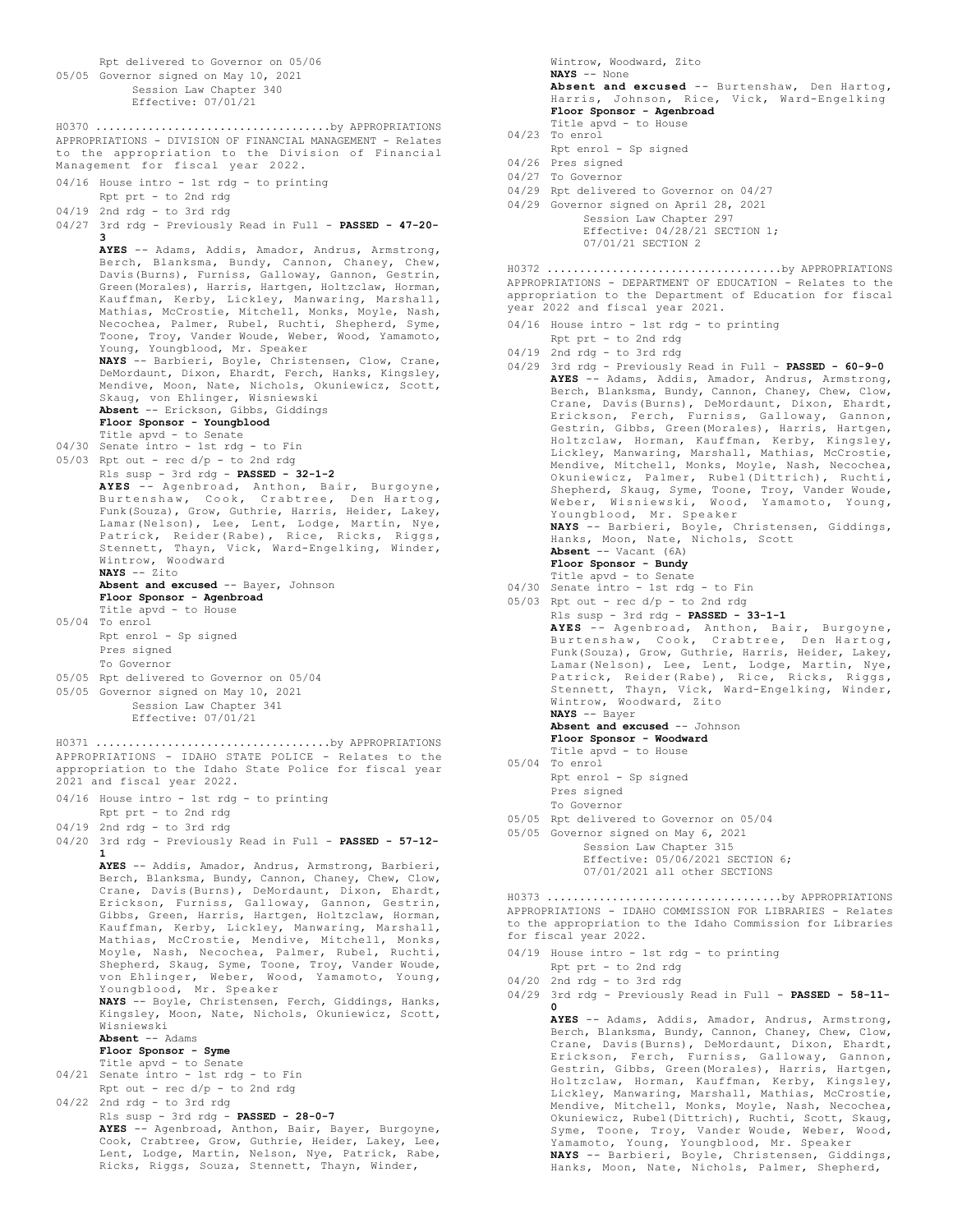```
Wisniewski
Absent -- Vacant (6A)
Floor Sponsor - Horman
Title apvd - to Senate
```

```
04/30 Senate intro - 1st rdg - to Fin
05/03 Rpt out - rec d/p - to 2nd rdg
      Rls susp - 3rd rdg - PASSED - 34-0-1
      AYES -- Agenbroad, Anthon, Bair, Bayer, Burgoyne,
      Burtenshaw, Cook, Crabtree, Den Hartog,
      Funk(Souza), Grow, Guthrie, Harris, Heider, Lakey,
      Lamar(Nelson), Lee, Lent, Lodge, Martin, Nye,
      Patrick, Reider(Rabe), Rice, Ricks, Riggs,
      Stennett, Thayn, Vick, Ward-Engelking, Winder,
Wintrow, Woodward, Zito
      NAYS -- None
      Absent and excused -- Johnson
      Floor Sponsor - Cook
      Title apvd - to House
05/04 To enrol
      Rpt enrol - Sp signed
      Pres signed
      To Governor
05/05 Rpt delivered to Governor on 05/04
05/05 Governor signed on May 6, 2021
```
Session Law Chapter 316 Effective: 07/01/21

APPROPRIATIONS - HEALTH AND WELFARE - FAMILY AND COMMUNITY SERVICES - Relates to the appropriation to the Department of Health and Welfare for fiscal year 2022. H0374 ....................................by APPROPRIATIONS

|                      |  |  |  | 04/19 House intro - 1st rdq - to printing |
|----------------------|--|--|--|-------------------------------------------|
| Rpt prt - to 2nd rdg |  |  |  |                                           |

04/20 2nd rdg - to 3rd rdg

04/21 3rd rdg - Previously Read in Full - **PASSED - 65-0-5 AYES** -- Adams, Addis, Amador, Andrus, Armstrong, Barbieri, Berch, Blanksma, Boyle, Bundy, Cannon, Chaney, Chew, Christensen, Clow, Davis(Burns), DeMordaunt, Dixon, Ehardt, Ferch, Furniss, Gannon, Gestrin, Giddings, Green, Hanks, Harris, Hartgen, Holtzclaw, Horman, Kauffman, Kerby, Kingsley, Lickley, Manwaring, Marshall, Mathias, McCrostie, Mendive, Mitchell, Monks, Moon, Moyle, Nash, Nate, Necochea, Nichols, Okuniewicz, Palmer, Rubel, Ruchti, Scott, Shepherd, Skaug, Syme, Toone, Vander Woude, von Ehlinger, Weber, Wisniewski, Wood, Yamamoto, Young, Youngblood, Mr. Speaker **NAYS** -- None

**Absent** -- Crane, Erickson, Galloway, Gibbs, Troy **Floor Sponsor - Bundy**

- Title apvd to Senate 04/22 Senate intro - 1st rdg - to Fin
- $04/26$  Rpt out rec  $d/p$  to 2nd rdg
- 

```
04/27 2nd rdg - to 3rd rdg
05/03 3rd rdg - PASSED - 34-0-1
       AYES -- Agenbroad, Anthon, Bair, Bayer, Burgoyne,
       Burtenshaw, Cook, Crabtree, Den Hartog,
Funk(Souza), Grow, Guthrie, Harris, Heider, Lakey,
       Lamar(Nelson), Lee, Lent, Lodge, Martin, Nye,
       Patrick, Reider(Rabe), Rice, Ricks, Riggs,
       Stennett, Thayn, Vick, Ward-Engelking, Winder,
Wintrow, Woodward, Zito
       NAYS -- None
       Absent and excused -- Johnson
       Floor Sponsor - Agenbroad
       Title apvd - to House
05/04 To enrol
      Rpt enrol - Sp signed
       Pres signed
       To Governor
```
- 05/05 Rpt delivered to Governor on 05/04
- 05/05 Governor signed on May 6, 2021 Session Law Chapter 317 Effective: 07/01/21

EDUCATION AND STATE BUDGET - Adds to existing law to prohibit certain conduct and educational materials in public schools, including institutions of higher education, and to prohibit the expenditure of moneys for certain purposes. H0375 ....................................by WAYS AND MEANS

04/19 House intro - 1st rdg - to printing Rpt prt - to Educ

LEGISLATIVE SESSION - EFFECTIVE DATES - Adds to existing law to clarify the effective dates for certain acts or sections of acts enacted by the First Regular Session of the Sixty-sixth Idaho Legislature. H0376 ....................................by WAYS AND MEANS

04/21 House intro - 1st rdg - to printing Rpt prt - to 2nd rdg

```
04/22 Rls susp - PASSED - 64-1-5
```
**AYES** -- Adams, Addis, Amador, Andrus, Armstrong, Barbieri, Blanksma, Boyle, Bundy, Cannon, Chaney, Chew, Christensen, Clow, Crane, Davis(Burns), DeMordaunt, Dixon, Ehardt, Ferch, Furniss, Galloway, Gannon, Giddings, Green(Morales), Hanks, Harris, Hartgen, Holtzclaw, Horman, Kauffman, Kerby, Kingsley, Lickley, Manwaring, Marshall, Mathias, McCrostie, Mendive, Mitchell, Moon, Moyle, Nash, Nate, Necochea, Nichols, Okuniewicz, Palmer, Rubel, Ruchti, Scott, Shepherd, Skaug, Syme, Toone, Troy, Vander Woude, von Ehlinger, Wisniewski, Wood, Yamamoto, Young, Youngblood, Mr. Speaker **NAYS** -- Berch **Absent** -- Erickson, Gestrin, Gibbs, Monks, Weber **Floor Sponsor - Blanksma**

Title apvd - to Senate Senate intro - 1st rdg - to St Aff

EDUCATION - Adds to existing law to establish provisions regarding dignity and nondiscrimination in public education and to prohibit the expenditure of moneys for certain purposes. H0377 ....................................by WAYS AND MEANS

- 04/21 House intro 1st rdg to printing Rpt prt - to Educ
- $04/22$  Rpt out rec  $d/p$  to 2nd rdg
	- Rls susp **PASSED 57-12-1**

**AYES** -- Adams, Addis, Amador, Andrus, Armstrong, Barbieri, Blanksma, Boyle, Bundy, Cannon, Chaney, Christensen, Clow, Crane, DeMordaunt, Dixon, Christensen, Clow, Crane, DeMordaunt, Ehardt, Erickson, Ferch, Furniss, Galloway, Gestrin, Giddings, Hanks, Harris, Hartgen, Holtzclaw, Horman, Kauffman, Kerby, Kingsley, Lickley, Manwaring, Marshall, Mendive, Mitchell, Monks, Moon, Moyle, Nate, Nichols, Okuniewicz, Palmer, Scott, Shepherd, Skaug, Syme, Troy, Vander Woude, von Ehlinger, Weber, Wisniewski, Wood, Yamamoto, Young, Youngblood, Mr. Speaker **NAYS** -- Berch, Chew, Davis(Burns), Gannon, Green(Morales), Mathias, McCrostie, Nash, Necochea, Rubel, Ruchti, Toone **Absent** -- Gibbs

```
Floor Sponsors - Horman & Young
```
Title apvd - to Senate Senate intro - 1st rdg - to Educ

 $04/26$  Rpt out - rec  $d/p$  - to 2nd rdg

Rls susp - 3rd rdg - **PASSED - 27-8-0**

**AYES** -- Agenbroad, Anthon, Bair, Bayer, Burtenshaw(Burtenshaw), Cook, Crabtree, Den Hartog, Funk(Souza), Grow, Guthrie, Harris, Heider, Hogaboam(Lakey), Lee, Lent, Lodge, Martin, Patrick, Rice, Ricks, Riggs, Thayn, Vick, Winder, Woodward, Zito

**NAYS** -- Burgoyne, Johnson, Nelson, Nye, Rabe, Stennett, Ward-Engelking, Wintrow **Absent and excused** -- None

- **Floor Sponsor Crabtree**
- 04/27 To enrol Rpt enrol - Sp signed
	- Pres signed
	- To Governor
- 04/29 Rpt delivered to Governor on 04/27
- 04/29 Governor signed on April 28, 2021 Session Law Chapter 293

Effective: 04/28/2021

CRIMES - Amends existing law to prohibit offering pecuniary benefits to public servants under certain circumstances. H0378 ....................................by WAYS AND MEANS

04/21 House intro - 1st rdg - to printing Rpt prt - to W/M

GOVERNMENT - Amends existing law to provide that certain entities shall be considered state agencies when the entity has the discretion to spend or grant federal funds. H0379 ....................................by WAYS AND MEANS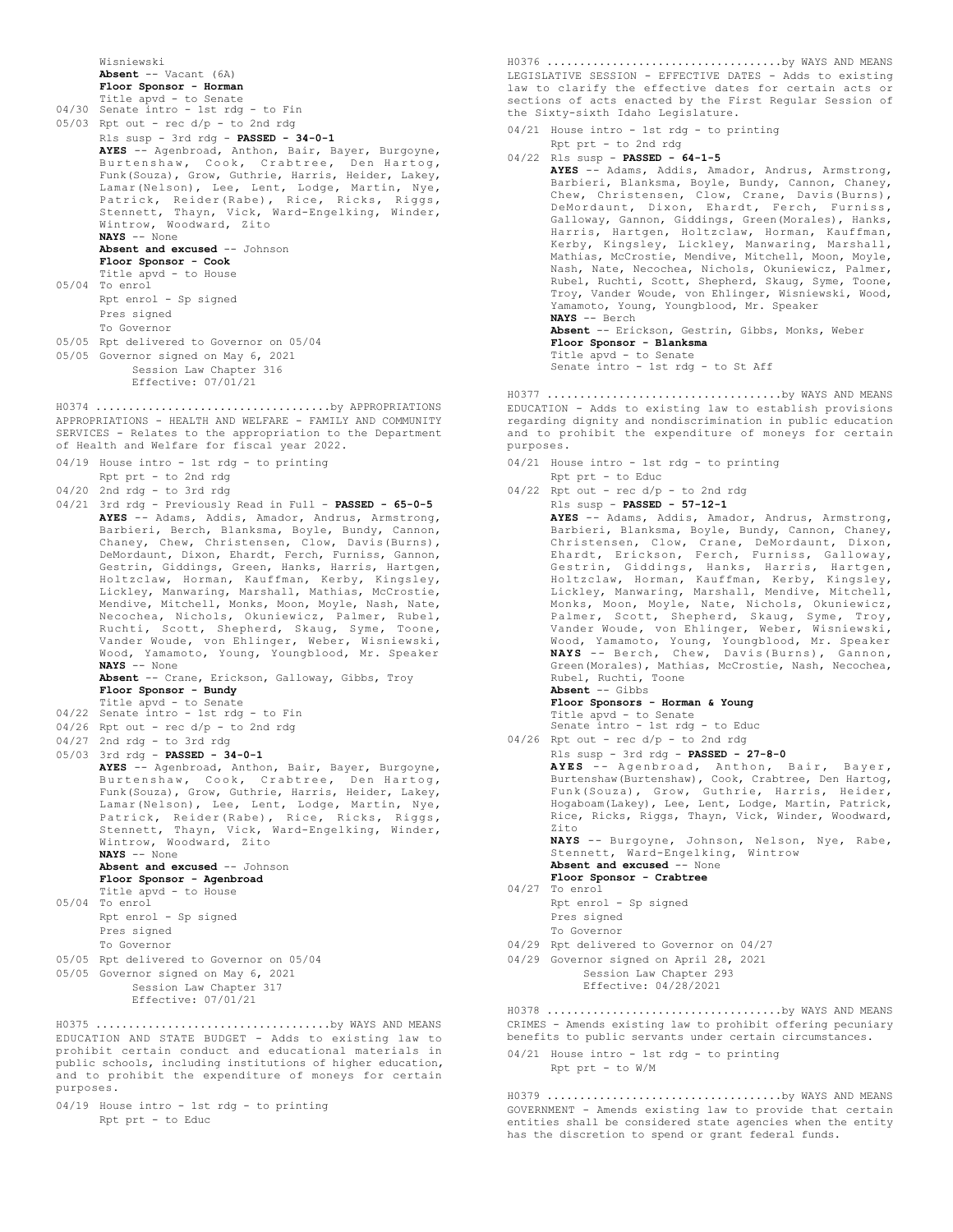04/21 House intro - 1st rdg - to printing Rpt prt - to  $W/M$ 

TAXATION - Amends and adds to existing law to revise provisions regarding income taxes, to revise provisions regarding the Tax Relief Fund, and to establish the 2021 Idaho Tax Rebate Fund. H0380 ....................................by WAYS AND MEANS

04/21 House intro - 1st rdg - to printing Rpt prt - to 2nd rdg 04/22 Rls susp - **PASSED - 57-12-1 AYES** -- Adams, Addis, Amador, Andrus, Armstrong, Barbieri, Blanksma, Boyle, Bundy, Cannon, Chaney, Christensen, Clow, Crane, DeMordaunt, Dixon, Ehardt, Ferch, Furniss, Galloway, Gestrin, Gibbs, Giddings, Hanks, Harris, Hartgen, Holtzclaw, Horman, Kauffman, Kerby, Kingsley, Lickley, Manwaring, Marshall, Mendive, Mitchell, Monks, Moon, Moyle, Nate, Nichols, Okuniewicz, Palmer, Scott, Shepherd, Skaug, Syme, Troy, Vander Woude, von Ehlinger, Weber, Wisniewski, Wood, Yamamoto, Young, Youngblood, Mr. Speaker **NAYS** -- Berch, Chew, Davis(Burns), Gannon, Green(Morales), Mathias, McCrostie, Nash, Necochea, Rubel, Ruchti, Toone **Absent** -- Erickson **Floor Sponsor - Harris** Title apvd - to Senate Senate intro - 1st rdg - to Loc Gov 04/26 Rpt out - rec d/p - to 2nd rdg 04/27 2nd rdg - to 3rd rdg 05/03 3rd rdg - **PASSED - 27-8-0 AYES** -- Agenbroad, Anthon, Bair, Bayer, Burtenshaw, Cook, Crabtree, Den Hartog, Funk(Souza), Grow, Guthrie, Harris, Heider, Lakey, Lee, Lent, Lodge, Martin, Patrick, Rice, Ricks, Riggs, Thayn, Vick, Winder, Woodward, Zito **NAYS** -- Burgoyne, Johnson, Lamar(Nelson), Nye, Reider(Rabe), Stennett, Ward-Engelking, Wintrow **Absent and excused** -- None **Floor Sponsor - Vick** Title apvd - to House 05/04 To enrol Rpt enrol - Sp signed Pres signed To Governor 05/05 Rpt delivered to Governor on 05/04 05/05 Governor signed on May 10, 2021 Session Law Chapter 342 Effective: Retroactive to 01/01/2021 SECTION 1 & 3; 07/01/2021 SECTION 2 & 4 TRANSPORTATION - Amends existing law to revise provisions regarding motor vehicles. 04/26 House intro - 1st rdg - to printing Rpt prt - to 2nd rdg 04/27 2nd rdg - to 3rd rdg Rls susp - **PASSED - 67-0-3 AYES** -- Adams, Addis, Amador, Andrus, Armstrong, Barbieri, Berch, Blanksma, Boyle, Bundy, Cannon, Chaney, Chew, Christensen, Clow, Crane, Davis(Burns), DeMordaunt, Dixon, Ehardt, Ferch, Furniss, Galloway, Gannon, Gestrin, Green(Morales), Hanks, Harris, Hartgen, Holtzclaw, Horman, Kauffman, Kerby, Kingsley, Lickley, Manwaring, Marshall, Mathias, McCrostie, Mendive, Mitchell, Monks, Moon, Moyle, Nash, Nate, Necochea, Nichols, Okuniewicz, Palmer, Rubel, Ruchti, Scott, Shepherd, Skaug, Syme, Toone, Troy, Vander Woude, von Ehlinger, Weber, Wisniewski, Wood, Yamamoto, Young, Youngblood, Mr. Speaker **NAYS** -- None **Absent** -- Erickson, Gibbs, Giddings **Floor Sponsor - Kauffman** Title apvd - to Senate 04/30 Senate intro - 1st rdg - to Transp 05/03 Rpt out - rec d/p - to 2nd rdg Rls susp - 3rd rdg - **PASSED - 33-0-2 AYES** -- Agenbroad, Anthon, Bair, Bayer, Burgoyne, Burtenshaw, Cook, Crabtree, Den Hartog, Funk(Souza), Grow, Guthrie, Harris, Heider, Lamar(Nelson), Lee, Lent, Lodge, Martin, Nye, Patrick, Reider(Rabe), Rice, Ricks, Riggs, Stennett, Thayn, Vick, Ward-Engelking, Winder, Wintrow, Woodward, Zito H0381 ....................................by WAYS AND MEANS

**NAYS** -- None Absent and excused -- Johnson, Lakey **Floor Sponsor - Den Hartog** Title apvd - to House 05/04 To enrol Rpt enrol - Sp signed Pres signed To Governor 05/05 Rpt delivered to Governor on 05/04 05/05 Governor signed on May 10, 2021 Session Law Chapter 343 Effective: Retroactive to 04/15/2021 APPROPRIATIONS - DEPARTMENT OF HEALTH AND WELFARE - MEDICAID - Relates to the appropriation to the Department of Health and Welfare for fiscal year 2021 and fiscal year 2022. 04/26 House intro - 1st rdg - to printing Rpt prt - to 2nd rdg 04/27 2nd rdg - to 3rd rdg Rls susp - **PASSED - 57-12-1 AYES** -- Adams, Addis, Amador, Armstrong, Berch, Blanksma, Boyle, Bundy, Cannon, Chaney, Chew, Clow, Crane, Davis(Burns), DeMordaunt, Dixon, Ehardt, Furniss, Galloway, Gannon, Gestrin, Gibbs, Green(Morales), Hartgen, Holtzclaw, Horman, Kauffman, Kerby, Kingsley, Lickley, Manwaring, Marshall, Mathias, McCrostie, Mitchell, Monks, Moon, Moyle, Nash, Necochea, Nichols, Palmer, Rubel, Ruchti, Shepherd, Skaug, Syme, Toone, Troy, Vander Woude, von Ehlinger, Weber, Wood, Yamamoto, Young, Youngblood, Mr. Speaker **NAYS** -- Andrus, Barbieri, Christensen, Ferch, Giddings, Hanks, Harris, Mendive, Nate, Okuniewicz, Scott, Wisniewski **Absent** -- Erickson **Floor Sponsor - Troy** Title apvd - to Senate 04/30 Senate intro - 1st rdg - to Fin 05/03 Rpt out - rec  $d/p$  - to 2nd rdg Rls susp - 3rd rdg - **PASSED - 32-2-1 AYES** -- Agenbroad, Anthon, Bair, Burgoyne, Burtenshaw, Cook, Crabtree, Den Hartog, Funk(Souza), Grow, Guthrie, Harris, Heider, Lakey, Lamar(Nelson), Lee, Lent, Lodge, Martin, Nye, Patrick, Reider(Rabe), Rice, Ricks, Riggs, Stennett, Thayn, Vick, Ward-Engelking, Winder, Wintrow, Woodward **NAYS** -- Bayer, Zito **Absent and excused** -- Johnson **Floor Sponsor - Agenbroad** Title apvd - to House 05/04 To enrol Rpt enrol - Sp signed Pres signed To Governor 05/05 Rpt delivered to Governor on 05/04 05/05 Governor signed on May 6, 2021 Session Law Chapter 318 Effective: 05/06/2021 SECTION 1 & 3; 07/01/2021 SECTION 2 H0382 ....................................by APPROPRIATIONS H0383 ....................................by APPROPRIATIONS

APPROPRIATIONS - LIEUTENANT GOVERNOR - Relates to the appropriation to the Office of the Lieutenant Governor for fiscal year 2022.

- 04/26 House intro 1st rdg to printing Rpt prt - to 2nd rdg
- 04/27 2nd rdg to 3rd rdg Rls susp - **PASSED - 53-11-6 AYES** -- Adams, Addis, Amador, Andrus, Armstrong, Blanksma, Boyle, Bundy, Cannon, Chaney, Christensen, Clow, Crane, Davis(Burns), DeMordaunt, Dixon, Ehardt, Ferch, Galloway, Gannon, Gestrin, Hanks, Harris, Hartgen, Holtzclaw, Horman, Kauffman, Kerby, Kingsley, Lickley, Manwaring, Marshall, Mendive, Mitchell, Moon, Moyle, Nate, Nichols, Okuniewicz, Rubel, Scott, Shepherd, Skaug, Syme, Troy, Vander Woude, von Ehlinger, Weber, Wisniewski, Yamamoto, Young, Youngblood, Mr. Speaker **NAYS** -- Berch, Chew, Furniss, Green(Morales),

Mathias, McCrostie, Nash, Necochea, Ruchti, Toone, Wood

**Absent** -- Barbieri, Erickson, Gibbs, Giddings, Monks, Palmer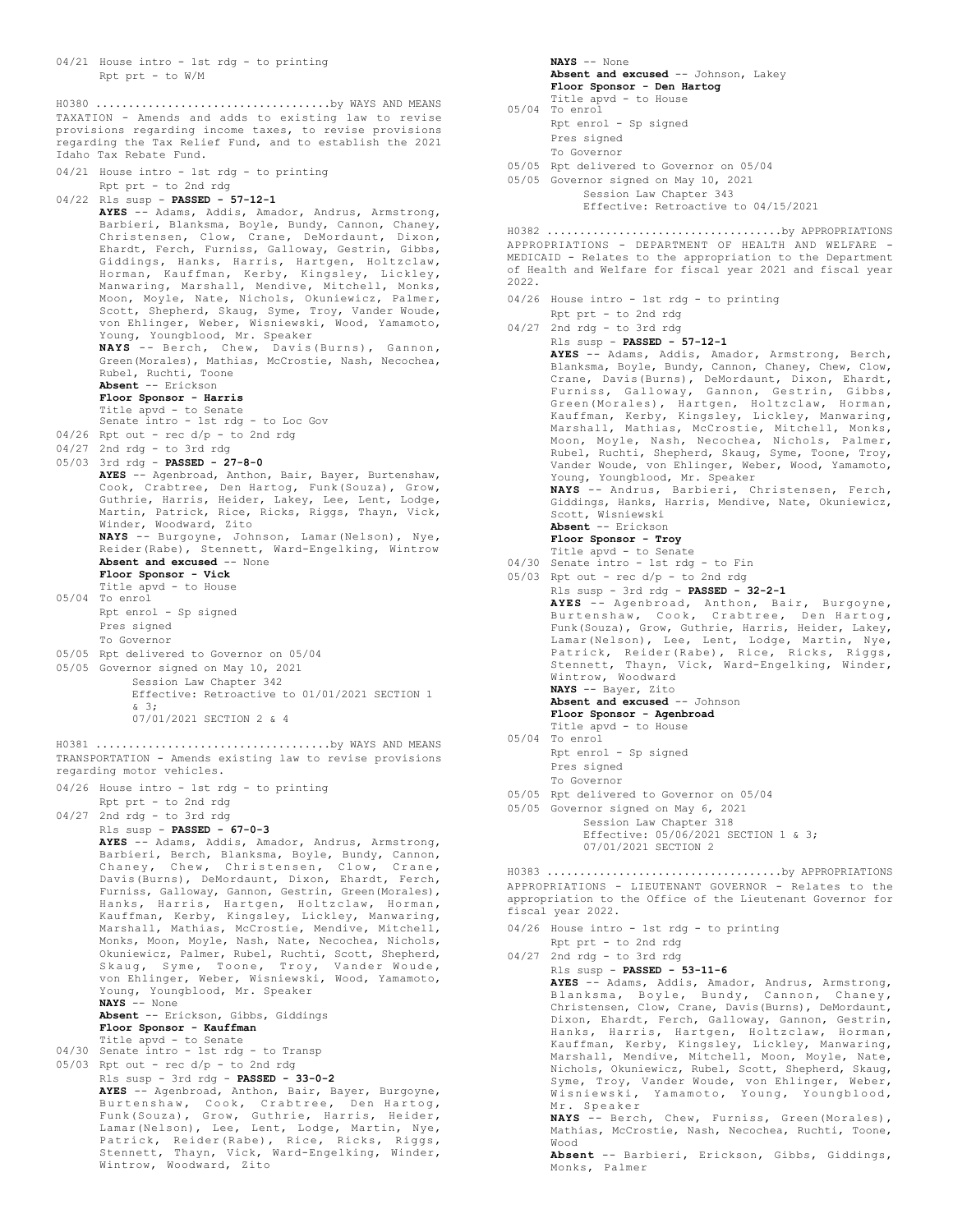```
Floor Sponsor - Youngblood
      Title apvd - to Senate
04/30 Senate intro - 1st rdg - to Fin
05/03 Rpt out - rec d/p - to 2nd rdg
      Rls susp - 3rd rdg - PASSED - 21-13-1
      AYES -- Anthon, Bair, Bayer, Burtenshaw, Cook,
       Crabtree, Den Hartog, Funk(Souza), Grow, Guthrie,
Heider, Lakey, Lent, Patrick, Rice, Riggs, Thayn,
      Vick, Winder, Woodward, Zito
       NAYS -- Agenbroad, Burgoyne, Harris, Lamar(Nelson),
Lee, Lodge, Martin, Nye, Reider(Rabe), Ricks,
      Stennett, Ward-Engelking, Wintrow
      Absent and excused -- Johnson
      Floor Sponsor - Bair
      Title apvd - to House
05/04 To enrol
      Rpt enrol - Sp signed
      Pres signed
      To Governor
05/05 Rpt delivered to Governor on 05/04
05/05 Governor signed on May 10, 2021
           Session Law Chapter 344
           Effective: 07/01/21
APPROPRIATIONS - MILITARY DIVISION - Relates to the
appropriation to the Military Division for fiscal year
2021.
04/26 House intro - 1st rdg - to printing
      Rpt prt - to 2nd rdg
04/27 2nd rdg - to 3rd rdg
      Rls susp - PASSED - 64-0-6
      AYES -- Adams, Addis, Amador, Andrus, Armstrong,
      Berch, Blanksma, Boyle, Bundy, Cannon, Chaney,
      Chew, Christensen, Clow, Crane, Davis(Burns),
      DeMordaunt, Dixon, Ehardt, Ferch, Furniss,
      Galloway, Gannon, Gestrin, Green(Morales), Hanks,
      Harris, Hartgen, Holtzclaw, Horman, Kauffman,
      Kerby, Kingsley, Lickley, Manwaring, Marshall,
      Mathias, McCrostie, Mendive, Mitchell, Moon, Moyle,
      Nash, Nate, Necochea, Nichols, Okuniewicz, Rubel,
      Ruchti, Scott, Shepherd, Skaug, Syme, Toone, Troy,
      Vander Woude, von Ehlinger, Weber, Wisniewski,
      Wood, Yamamoto, Young, Youngblood, Mr. Speaker
      NAYS -- None
      Absent -- Barbieri, Erickson, Gibbs, Giddings,
      Monks, Palmer
      Floor Sponsor - Syme
Title apvd - to Senate
04/30 Senate intro - 1st rdg - to Fin
05/03 Rpt out - rec d/p - to 2nd rdg
      Rls susp - 3rd rdg - PASSED - 34-0-1
      AYES -- Agenbroad, Anthon, Bair, Bayer, Burgoyne,
      Burtenshaw, Cook, Crabtree, Den Hartog,
      Funk(Souza), Grow, Guthrie, Harris, Heider, Lakey,
      Lamar(Nelson), Lee, Lent, Lodge, Martin, Nye,
      Patrick, Reider(Rabe), Rice, Ricks, Riggs,
       Stennett, Thayn, Vick, Ward-Engelking, Winder,
Wintrow, Woodward, Zito
      NAYS -- None
      Absent and excused -- Johnson
      Floor Sponsor - Ward-Engelking
      Title apvd - to House
05/04 To enrol
      Rpt enrol - Sp signed
      Pres signed
      To Governor
05/05 Rpt delivered to Governor on 05/04
05/05 Governor signed on May 6, 2021
           Session Law Chapter 319
           Effective: 05/06/2021
H0384 ....................................by APPROPRIATIONS
APPROPRIATIONS - PUBLIC SCHOOLS - TEACHERS DIVISION -
Relates to the appropriation to the Public Schools
Educational Support Program's Division of Teachers for
fiscal year 2022 and fiscal year 2021.
04/29 House intro - 1st rdg - to printing
05/03 Rpt prt - to 2nd rdg
      Rls susp - PASSED - 68-0-1
      AYES -- Adams, Addis, Amador, Andrus, Armstrong,
       Barbieri, Berch, Blanksma, Boyle, Bundy, Cannon,
Chaney, Chew, Christensen, Clow, Crane, Davis,
H0385 ....................................by APPROPRIATIONS
```
DeMordaunt, Dixon, Ehardt, Erickson, Ferch, Furniss, Galloway, Gannon, Gestrin, Giddings, Green, Hanks, Harris, Hartgen, Holtzclaw, Horman, Kauffman, Kerby, Kingsley, Lickley, Manwaring,

Okuniewicz, Palmer, Rubel(Dittrich), Ruchti, Scott, Shepherd, Skaug, Syme, Toone, Troy, Vander Woude, Weber, Wisniewski, Wood, Yamamoto, Young, Youngblood, Mr. Speaker **NAYS** -- None **Absent** -- Gibbs, Vacant-Dist. 6A **Floor Sponsor - Bundy** Title apvd - to Senate 05/04 Senate intro - 1st rdg - to Fin Rpt out - rec d/p - to 2nd rdg Rls susp - 3rd rdg - **PASSED - 33-0-2 AYES** -- Agenbroad, Anthon, Bair, Bayer, Burgoyne, Burtenshaw, Cook, Crabtree, Den Hartog, Funk(Souza), Grow, Guthrie, Harris, Heider, Johnson, Lakey, Lamar(Nelson), Lee, Lent, Lodge, Martin, Nye, Reider(Rabe), Rice, Ricks, Riggs, Stennett, Thayn, Ward-Engelking, Winder, Wintrow, Woodward, Zito **NAYS** -- None **Absent and excused** -- Patrick, Vick **Floor Sponsor - Ward-Engelking** Title apvd - to House To enrol Rpt enrol - Sp signed 05/05 Pres signed To Governor Rpt delivered to Governor on 05/05 05/05 Governor signed on May 10, 2021 Session Law Chapter 345 Effective: 05/10/2021 SECTION 6; 07/01/2021 SECTION 1-5 APPROPRIATIONS - PUBLIC SCHOOLS - OPERATIONS DIVISION - Relates to the appropriation to the Public Schools Educational Support Program's Division of Operations for fiscal year 2022. 04/29 House intro - 1st rdg - to printing 05/03 Rpt prt - to 2nd rdg Rls susp - **PASSED - 68-0-1 AYES** -- Adams, Addis, Amador, Andrus, Armstrong, Barbieri, Berch, Blanksma, Boyle, Bundy, Cannon, Chaney, Chew, Christensen, Clow, Crane, Davis, DeMordaunt, Dixon, Ehardt, Erickson, Ferch, Furniss, Galloway, Gannon, Gestrin, Giddings, Green, Hanks, Harris, Hartgen, Holtzclaw, Horman, Kauffman, Kerby, Kingsley, Lickley, Manwaring, Marshall, Mathias, McCrostie, Mendive, Mitchell, Monks, Moon, Moyle, Nash, Nate, Necochea, Nichols, Okuniewicz, Palmer, Rubel(Dittrich), Ruchti, Scott, Shepherd, Skaug, Syme, Toone, Troy, Vander Woude, Weber, Wisniewski, Wood, Yamamoto, Young, Youngblood, Mr. Speaker **NAYS** -- None **Absent** -- Gibbs, Vacant-Dist. 6A **Floor Sponsor - Bundy** Title apvd - to Senate 05/04 Senate intro - 1st rdg - to Fin Rpt out -  $rec d/p - to 2nd rd$ Rls susp - 3rd rdg - **PASSED - 33-0-2 AYES** -- Agenbroad, Anthon, Bair, Bayer, Burgoyne, Burtenshaw, Cook, Crabtree, Den Hartog, Funk(Souza), Grow, Guthrie, Harris, Heider, Johnson, Lakey, Lamar(Nelson), Lee, Lent, Lodge, Martin, Nye, Reider(Rabe), Rice, Ricks, Riggs, Stennett, Thayn, Ward-Engelking, Winder, Wintrow, Woodward, Zito **NAYS** -- None **Absent and excused** -- Patrick, Vick **Floor Sponsor - Lent** Title apvd - to House To enrol Rpt enrol - Sp signed 05/05 Pres signed To Governor Rpt delivered to Governor on 05/05 05/05 Governor signed on May 10, 2021 Session Law Chapter 346 Effective: 07/01/2021 H0386 ....................................by APPROPRIATIONS H0387 ....................................by APPROPRIATIONS

Marshall, Mathias, McCrostie, Mendive, Mitchell, Monks, Moon, Moyle, Nash, Nate, Necochea, Nichols,

APPROPRIATIONS - COLLEGE AND UNIVERSITIES - Relates to the appropriation to the State Board of Education and the Board of Regents of the University of Idaho for College and Universities and the Office of the State Board of Education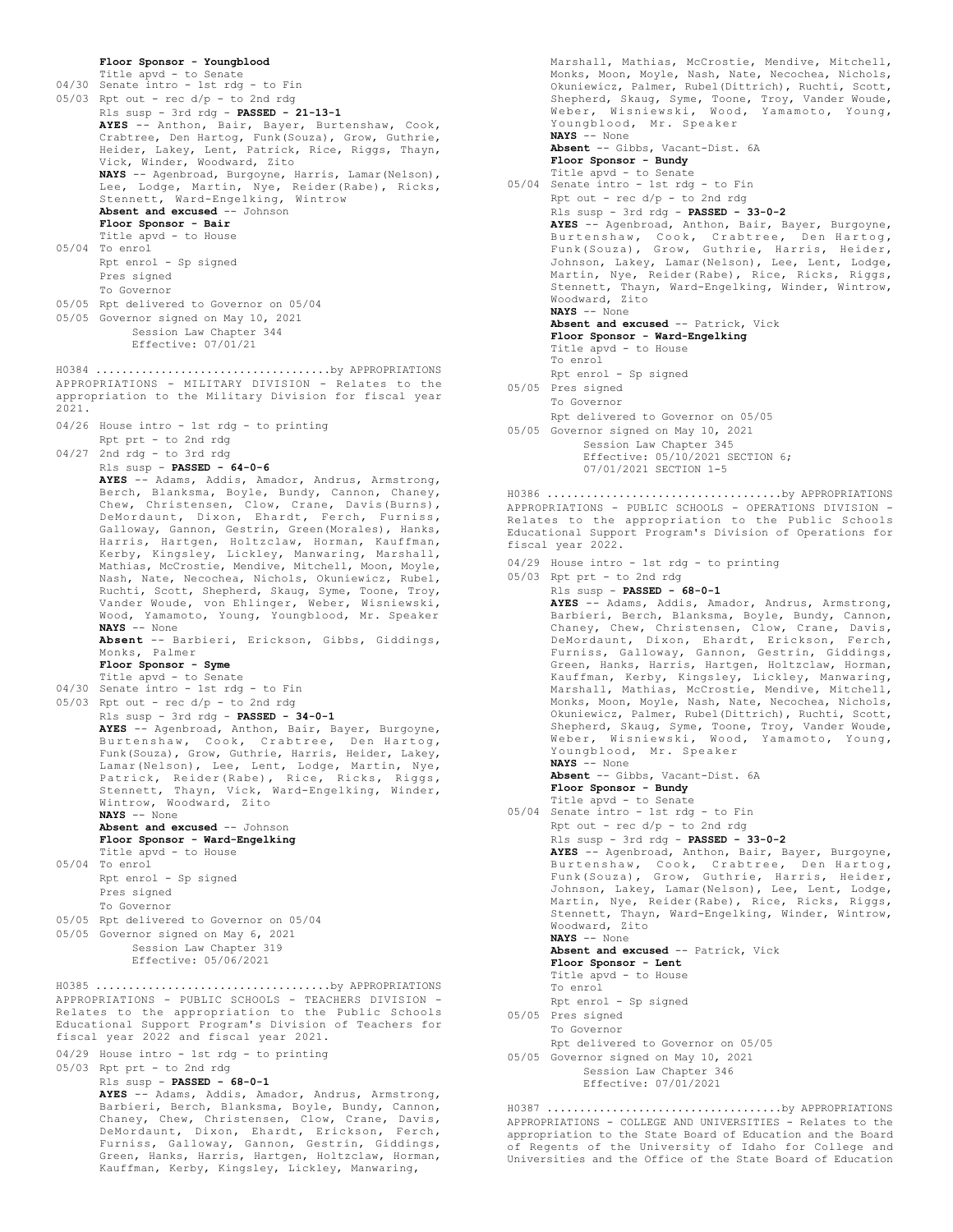```
for fiscal year 2021 and fiscal year 2022.
04/29 House intro - 1st rdg - to printing
05/03 Rpt prt - to 2nd rdg
      Rls susp - PASSED - 49-20-0
      AYES -- Adams, Addis, Amador, Andrus, Armstrong,
      Barbieri, Berch, Blanksma, Bundy, Cannon, Chaney,
      Chew, Clow, Davis, DeMordaunt, Ehardt, Erickson,
      Furniss, Galloway, Gannon, Gibbs, Green, Hartgen,
      Horman, Kauffman, Kerby, Kingsley, Lickley,
      Manwaring, Marshall, Mathias, McCrostie, Mitchell,
      Nash, Necochea, Okuniewicz, Rubel(Dittrich),
      Ruchti, Shepherd, Syme, Toone, Troy, Vander Woude,
      Weber, Wood, Yamamoto, Young, Youngblood,
      Mr. Speaker
      NAYS -- Boyle, Christensen, Crane, Dixon, Ferch,
      Gestrin, Giddings, Hanks, Harris, Holtzclaw,
      Mendive, Monks, Moon, Moyle, Nate, Nichols, Palmer,
      Scott, Skaug, Wisniewski
      Absent -- Vacant-Dist. 6A
      Floor Sponsor - Amador
      Title apvd - to Senate
05/04 Senate intro - 1st rdg - to Fin
      Rpt out - rec d/p - to 2nd rdRls susp - 3rd rdg - PASSED - 25-8-2
      AYES -- Agenbroad, Anthon, Bair, Bayer, Burtenshaw,
      Cook, Crabtree, Den Hartog, Funk(Souza), Grow,
      Guthrie, Harris, Heider, Johnson, Lakey, Lee, Lent,
      Lodge, Martin, Rice, Ricks, Riggs, Thayn, Winder,
      Woodward
      NAYS -- Burgoyne, Lamar(Nelson), Nye, Reider(Rabe),
      Stennett, Ward-Engelking, Wintrow, Zito
      Absent and excused -- Patrick, Vick
      Floor Sponsor - Crabtree
      Title apvd - to House
      To enrol
      Rpt enrol - Sp signed
05/05 Pres signed
      To Governor
      Rpt delivered to Governor on 05/05
05/05 Governor signed on May 10, 2021
           Session Law Chapter 347
           Effective: 05/10/2021 SECTION 7;
           07/01/2021 SECTION 1-6
APPROPRIATIONS - PUBLIC SCHOOLS - CHILDREN'S PROGRAMS
DIVISION - Relates to the appropriation to the Public
Schools Educational Support Program's Division of
Children's Programs for fiscal year 2022.
04/29 House intro - 1st rdg - to printing
05/03 Rpt prt - to 2nd rdg
      Rls susp - PASSED - 56-10-3
      AYES -- Adams, Amador, Andrus, Armstrong, Berch,
      Blanksma, Boyle, Bundy, Cannon, Chaney, Chew, Clow,
      Crane, Davis, Dixon, Ehardt, Erickson, Ferch,
      Furniss, Galloway, Gannon, Gestrin, Green, Harris,
      Hartgen, Holtzclaw, Horman, Kauffman, Kerby,
      Kingsley, Lickley, Manwaring, Marshall, Mathias,
      McCrostie, Mitchell, Monks, Moyle, Nash, Necochea,
      Okuniewicz, Palmer, Rubel(Dittrich), Ruchti,
      Shepherd, Skaug, Syme, Toone, Troy, Vander Woude,
      Weber, Wood, Yamamoto, Young, Youngblood,
      Mr. Speaker
      NAYS -- Barbieri, Christensen, Giddings, Hanks,
      Mendive, Moon, Nate, Nichols, Scott, Wisniewski
      Absent -- Addis, DeMordaunt, Gibbs, Vacant-Dist. 6A
      Floor Sponsor - Horman
      Title apvd - to Senate
05/04 Senate intro - 1st rdg - to Fin
      Rpt out - rec d/p - to 2nd rdRls susp - 3rd rdg - PASSED - 29-2-4
      AYES -- Agenbroad, Anthon, Bair, Burgoyne,
      Burtenshaw, Cook, Crabtree, Den Hartog,
Funk(Souza), Grow, Guthrie, Harris, Heider,
      Johnson, Lakey, Lamar(Nelson), Lent, Lodge, Martin,
      Nye, Reider(Rabe), Rice, Ricks, Riggs, Stennett,
      Thayn, Ward-Engelking, Wintrow, Woodward
NAYS -- Bayer, Zito
Absent and excused -- Lee, Patrick, Vick, Winder
      Floor Sponsor - Ward-Engelking
      Title apvd - to House
H0388 ....................................by APPROPRIATIONS
```
To enrol Rpt enrol - Sp signed

05/05 Pres signed

To Governor

Rpt delivered to Governor on 05/05 05/05 Governor signed on May 10, 2021 Session Law Chapter 348 Effective: 07/01/2021

PROPERTY TAXES - Amends, repeals, and adds to existing law to revise provisions regarding the homeowner exemption, the circuitbreaker tax reduction, the disabled veterans tax reduction, the property tax deferral program, and the taxation of personal property. H0389 ....................................by WAYS AND MEANS

05/03 House intro - 1st rdg - to printing Rpt prt - to Rev/Tax

 $Rpt$  out - rec  $d/p$  - to 2nd rdg

05/04 Rls susp - **PASSED - 48-20-1 AYES** -- Addis(Smith), Amador, Andrus, Armstrong, Barbieri, Blanksma, Boyle, Bundy, Cannon, Chaney, Christensen, Clow, Crane, DeMordaunt, Dixon, Ehardt, Erickson, Ferch, Furniss, Galloway, Gestrin, Giddings, Hanks, Harris, Hartgen, Holtzclaw, Kauffman, Kerby, Lickley, Manwaring, Marshall, Mendive, Mitchell, Monks, Moyle, Nate, Okuniewicz, Palmer, Scott, Shepherd, Syme, Troy, Vander Woude, Weber, Wisniewski, Wood, Young, Mr. Speaker

**NAYS** -- Adams, Berch, Chew, Davis, Gannon, Green, Horman, Kingsley, Mathias, McCrostie, Moon, Nash, Necochea, Nichols, Rubel(Dittrich), Ruchti, Skaug, Toone, Yamamoto, Youngblood

**Absent** -- Gibbs, Vacant-Dist. 6A **Floor Sponsor - Moyle** Title apvd - to Senate

Senate intro - 1st rdg - to Loc Gov Rpt out -  $rec d/p - to 2nd rd$ 

05/05 2nd rdg - to 3rd rdg Rls susp - 3rd rdg - **PASSED - 19-16-0**

**AYES** -- Bayer, Burtenshaw, Cook, Crabtree, Den Hartog, Funk(Souza), Grow, Heider, Lent, Martin, Patrick, Rice, Ricks, Riggs, Thayn, Vick, Winder, Woodward, Zito **NAYS** -- Agenbroad, Anthon, Bair, Burgoyne,

Fuller(Rabe), Guthrie, Harris, Johnson, Lakey, Lamar(Nelson), Lee, Lodge, Nye, Stennett, Ward-Engelking, Wintrow

**Absent and excused** -- None **Floor Sponsor - Rice** Title apvd - to House To enrol Rpt enrol - Sp signed Pres signed

To Governor

Rpt delivered to Governor on 05/06

05/12 Governor signed on May 12, 2021 Session Law Chapter 360

> Effective: Retroactive to 01/01/2021 SECTION 1- 7 & 12;

01/01/2022 SECTION 8-11

TAXATION - Amends existing law to revise provisions regarding taxable income and the State Tax Commission. H0390 ....................................by WAYS AND MEANS

- 05/03 House intro 1st rdg to printing Rpt prt - to Rev/Tax
- Rpt out rec d/p to 2nd rdg 05/04 Rls susp - **PASSED - 52-13-4**

**AYES** -- Adams, Amador, Andrus, Armstrong, Blanksma, Boyle, Bundy, Cannon, Chaney, Clow, Crane, Davis, Dixon, Ehardt, Erickson, Ferch, Furniss, Galloway, Gannon, Gestrin, Green, Harris, Hartgen, Holtzclaw, Horman, Kauffman, Kerby, Lickley, Manwaring, Marshall, McCrostie, Mitchell, Monks, Moyle, Nash, Necochea, Okuniewicz, Palmer, Rubel(Dittrich), Ruchti, Shepherd, Skaug, Syme, Toone, Troy, Vander Woude, Weber, Wood, Yamamoto, Young, Youngblood, Mr. Speaker **NAYS** -- Barbieri, Berch, Chew, Christensen, Giddings, Hanks, Kingsley, Mendive, Moon, Nate, Nichols, Scott, Wisniewski **Absent** -- Addis(Smith), DeMordaunt, Gibbs, Mathias, Vacant-Dist. 6A **Floor Sponsor - Manwaring** Title apvd - to Senate Senate intro - 1st rdg - to Loc Gov Rpt out - rec d/p - to 2nd rdg

05/05 2nd rdg - to 3rd rdg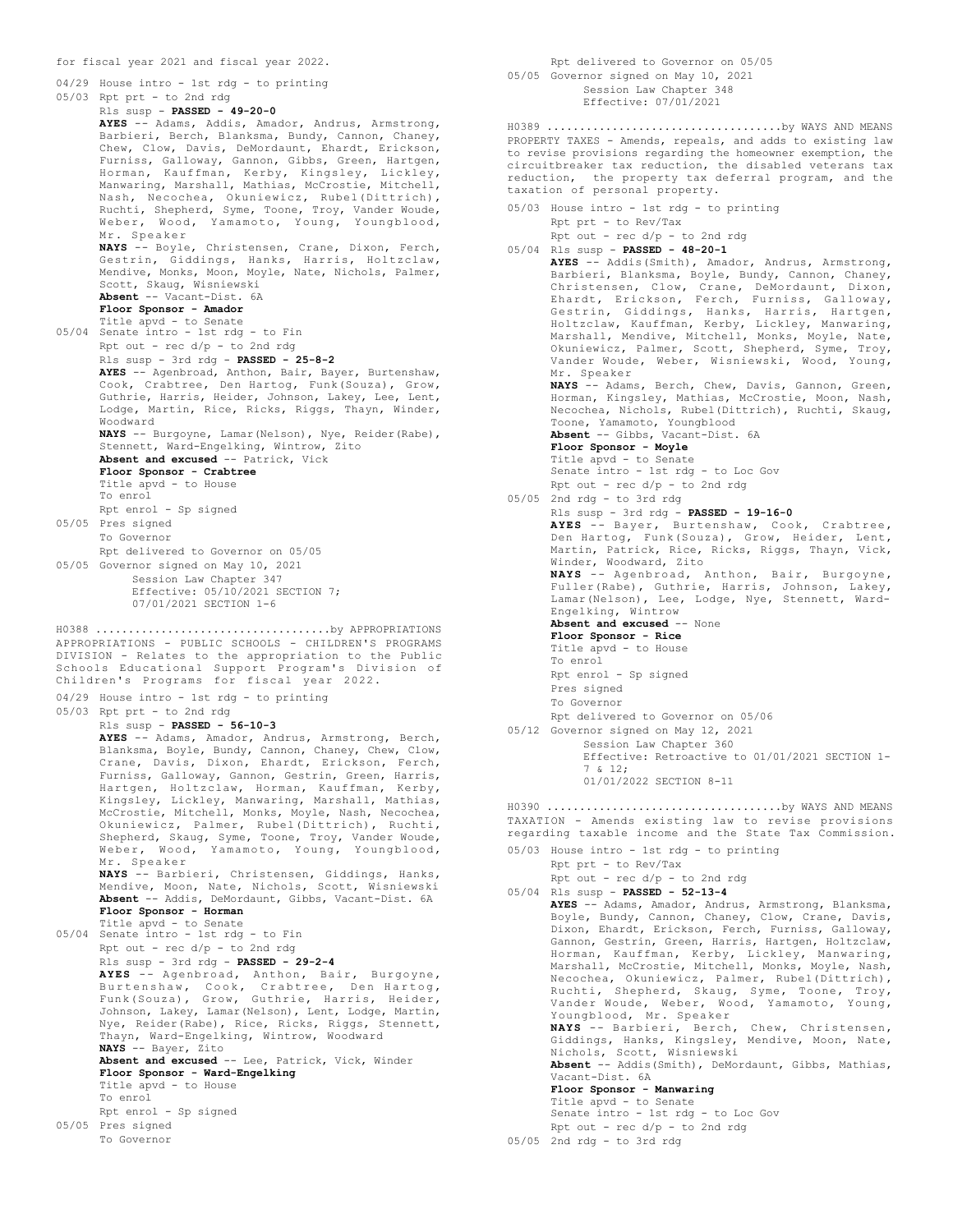```
Rls susp - 3rd rdg - FAILED - 9-26-0
       AYES -- Den Hartog, Funk(Souza), Grow, Lakey, Lee,
       Nye, Rice, Ricks, Winder
       NAYS -- Agenbroad, Anthon, Bair, Bayer, Burgoyne,
        Burtenshaw, Cook, Crabtree, Fuller(Rabe), Guthrie,
Harris, Heider, Johnson, Lamar(Nelson), Lent,
       Lodge, Martin, Patrick, Riggs, Stennett, Thayn,
       Vick, Ward-Engelking, Wintrow, Woodward, Zito
       Absent and excused -- None
       Floor Sponsor - Ricks
       Ret'd to House
       Filed in Office of the Chief Clerk
EMERGENCY DECLARATIONS - Amends existing law to revise
provisions regarding a declaration of disaster emergency by
.<br>the Governor.
05/03 House intro - 1st rdg - to printing
       Rpt prt - to 2nd rdg
05/04 Rls susp - PASSED - 54-13-2
       AYES -- Adams, Amador, Andrus, Armstrong, Barbieri,
        Blanksma, Boyle, Bundy, Cannon, Chaney,
Christensen, Clow, Crane, DeMordaunt, Dixon,
Ehardt, Erickson, Ferch, Furniss, Galloway,
        Gestrin, Giddings, Hanks, Harris, Hartgen,
Holtzclaw, Horman, Kauffman, Kerby, Kingsley,
Lickley, Manwaring, Marshall, Mendive, Mitchell,
        Monks, Moon, Moyle, Nate, Nichols, Okuniewicz,
Palmer, Scott, Shepherd, Skaug, Syme, Troy,
Vander Woude, Weber, Wisniewski, Yamamoto, Young,
       Youngblood, Mr. Speaker
        NAYS -- Berch, Chew, Davis, Gannon, Green, Mathias,
McCrostie, Nash, Necochea, Rubel(Dittrich), Ruchti,
       Toone, Wood
       Absent -- Addis(Smith), Gibbs, Vacant-Dist. 6A
       Floor Sponsor - Monks
        Title apvd - to Senate
Senate intro - 1st rdg - to St Aff
05/05 Rpt out - rec d/p - to 2nd rdg
       Rls susp - 3rd rdg - PASSED - 28-7-0
       AYES -- Agenbroad, Anthon, Bair, Bayer, Burtenshaw,
       Cook, Crabtree, Den Hartog, Funk(Souza), Grow,
       Guthrie, Harris, Heider, Johnson, Lakey, Lee, Lent,
       Lodge, Martin, Patrick, Rice, Ricks, Riggs, Thayn,
       Vick, Winder, Woodward, Zito
       NAYS -- Burgoyne, Fuller(Rabe), Lamar(Nelson), Nye,
       Stennett, Ward-Engelking, Wintrow
       Absent and excused -- None
       Floor Sponsor - Anthon
       Title apvd - to House
       To enrol
       Rpt enrol - Sp signed
       Pres signed
       To Governor
       Rpt delivered to Governor on 05/06
05/05 Governor signed on May 10, 2021
            Session Law Chapter 357
             Effective: 05/10/2021
H0391 ....................................by WAYS AND MEANS
EMERGENCY DECLARATIONS - Amends existing law to revise
provisions regarding a declaration of disaster emergency by
.<br>the Governor and to provide that the Governor may not
alter, adjust, or create any provisions of the Idaho Code.
H0392 ....................................by WAYS AND MEANS
```

| 05/03 House intro - 1st rdg - to printing                    |
|--------------------------------------------------------------|
| Rpt prt - to 2nd rdg                                         |
| $05/04$ Rls susp - PASSED - 56-11-2                          |
| AYES -- Adams, Amador, Andrus, Armstrong, Barbieri,          |
| Blanksma, Boyle, Bundy, Cannon, Chaney,                      |
| Christensen, Clow, Crane, DeMordaunt, Dixon,                 |
| Ehardt, Erickson, Ferch, Furniss, Galloway,                  |
| Gestrin, Giddings, Hanks, Harris, Hartgen,                   |
| Holtzclaw, Horman, Kauffman, Kerby, Kingsley,                |
| Lickley, Manwaring, Marshall, McCrostie, Mendive,            |
| Mitchell, Monks, Moon, Moyle, Nate, Nichols,                 |
| Okuniewicz, Palmer, Scott, Shepherd, Skauq, Syme,            |
| Troy, Vander Woude, Weber, Wisniewski, Wood,                 |
| Yamamoto, Young, Youngblood, Mr. Speaker                     |
| NAYS -- Berch, Chew, Davis, Gannon, Green, Mathias,          |
| Nash, Necochea, Rubel (Dittrich), Ruchti, Toone              |
| Absent -- Addis (Smith), Gibbs, Vacant-Dist. 6A              |
| Floor Sponsor - Monks                                        |
| Title apvd - to Senate<br>Senate intro - 1st rdg - to St Aff |
|                                                              |
| $05/05$ Rpt out - rec d/p - to 2nd rdg                       |
| Rls susp - 3rd rdg - PASSED - 28-7-0                         |
| AYES -- Agenbroad, Anthon, Bair, Bayer, Burtenshaw,          |
|                                                              |

Cook, Crabtree, Den Hartog, Funk(Souza), Grow, Guthrie, Harris, Heider, Johnson, Lakey, Lee, Lent, Lodge, Martin, Patrick, Rice, Ricks, Riggs, Thayn, Vick, Winder, Woodward, Zito **NAYS** -- Burgoyne, Fuller(Rabe), Lamar(Nelson), Nye, Stennett, Ward-Engelking, Wintrow **Absent and excused** -- None **Floor Sponsor - Lee** Title apvd - to House To enrol Rpt enrol - Sp signed Pres signed To Governor

Rpt delivered to Governor on 05/06

05/05 Governor signed on May 10, 2021 Session Law Chapter 356 Effective: 05/10/2021

EMERGENCY DECLARATIONS - Amends existing law to revise provisions regarding a declaration of disaster emergency by the Governor. H0393 ....................................by WAYS AND MEANS

05/03 House intro - 1st rdg - to printing

Rpt prt - to 2nd rdg 05/04 Rls susp - **PASSED - 56-11-2 AYES** -- Adams, Amador, Andrus, Armstrong, Barbieri, Blanksma, Boyle, Bundy, Cannon, Chaney, Christensen, Clow, Crane, DeMordaunt, Dixon, Ehardt, Erickson, Ferch, Furniss, Galloway, Gannon, Gestrin, Giddings, Hanks, Harris, Hartgen, Holtzclaw, Horman, Kauffman, Kerby, Kingsley, Lickley, Manwaring, Marshall, McCrostie, Mendive, Mitchell, Monks, Moon, Moyle, Nate, Nichols, Okuniewicz, Palmer, Scott, Shepherd, Skaug, Syme, Troy, Vander Woude, Weber, Wisniewski, Yamamoto, Young, Youngblood, Mr. Speaker **NAYS** -- Berch, Chew, Davis, Green, Mathias, Nash, Necochea, Rubel(Dittrich), Ruchti, Toone, Wood **Absent** -- Addis(Smith), Gibbs, Vacant-Dist. 6A **Floor Sponsor - Monks** Title apvd - to Senate Senate intro - 1st rdg - to St Aff 05/05 Rpt out - rec  $d/p$  - to 2nd rdg Rls susp - 3rd rdg - **PASSED - 28-7-0 AYES** -- Agenbroad, Anthon, Bair, Bayer, Burtenshaw, Cook, Crabtree, Den Hartog, Funk(Souza), Grow, Guthrie, Harris, Heider, Johnson, Lakey, Lee, Lent, Lodge, Martin, Patrick, Rice, Ricks, Riggs, Thayn, Vick, Winder, Woodward, Zito **NAYS** -- Burgoyne, Fuller(Rabe), Lamar(Nelson), Nye, Stennett, Ward-Engelking, Wintrow **Absent and excused** -- None **Floor Sponsor - Harris** Title apvd - to House To enrol Rpt enrol - Sp signed Pres signed To Governor Rpt delivered to Governor on 05/06 05/05 Governor signed on May 10, 2021 Session Law Chapter 355 Effective: 05/10/2021 H0394 ....................................by WAYS AND MEANS

EFFECTIVE DATES - Amends and adds to existing law to revise effective dates.

05/03 House intro - 1st rdg - to printing

- 05/04 Rpt prt to 2nd rdg Rls susp - **PASSED - 64-1-4 AYES** -- Adams, Amador, Andrus, Armstrong, Barbieri, Blanksma, Boyle, Bundy, Cannon, Chaney, Chew, Christensen, Clow, Crane, Davis, DeMordaunt, Dixon, Ehardt, Erickson, Ferch, Furniss, Galloway, Gannon, Giddings, Green, Hanks, Harris, Hartgen, Holtzclaw, Horman, Kauffman, Kerby, Kingsley, Lickley, Manwaring, Marshall, Mathias, McCrostie, Mendive, Mitchell, Monks, Moon, Moyle, Nash, Nate, Necochea, Nichols, Okuniewicz, Palmer, Rubel, Scott, Shepherd, Skaug, Syme, Toone, Troy, Vander Woude, Weber, Wisniewski, Wood, Yamamoto, Young, Youngblood, Mr. Speaker **NAYS** -- Berch **Absent** -- Addis(Smith), Gestrin, Gibbs, Ruchti, Vacant-Dist. 6A **Floor Sponsor - Monks** Title apvd - to Senate
- 05/05 Senate intro 1st rdg to St Aff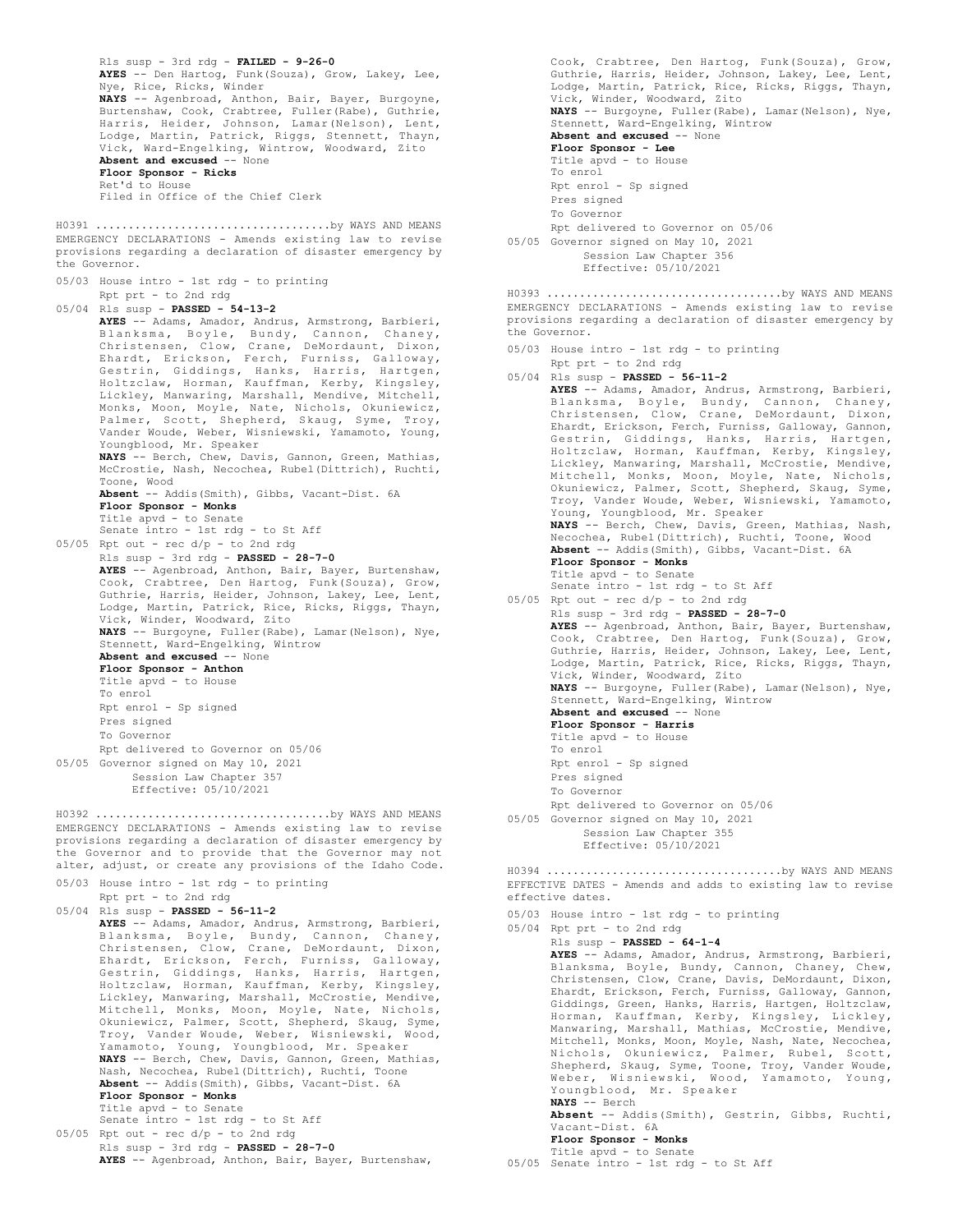```
Rpt out - rec d/p - to 2nd rdg
       Rls susp - 3rd rdg - PASSED - 34-1-0
       AYES -- Agenbroad, Anthon, Bair, Bayer, Burtenshaw,
       Cook, Crabtree, Den Hartog, Fuller(Rabe),
Funk(Souza), Grow, Guthrie, Harris, Heider,
Johnson, Lakey, Lamar(Nelson), Lee, Lent, Lodge,
       Martin, Nye, Patrick, Rice, Ricks, Riggs, Stennett,
       Thayn, Vick, Ward-Engelking, Winder, Wintrow,
       Woodward, Zito
       NAYS -- Burgoyne
       Absent and excused -- None
       Floor Sponsor - Winder
       Title apvd - to House
       To enrol
       Rpt enrol - Sp signed
       Pres signed
       To Governor
       Rpt delivered to Governor on 05/06
05/05 Governor signed on May 11, 2021
           Session Law Chapter 358
            Effective: 05/10/2021
APPROPRIATIONS - HEALTH AND WELFARE - WELFARE DIVISION -
Relates to the appropriation to the Department of Health
and Welfare for fiscal year 2022.
05/04 House intro - 1st rdg - to printing
       Rpt prt - to 2nd rdg
       Rls susp - PASSED - 38-27-4
       AYES -- Amador, Armstrong, Berch, Blanksma, Bundy,
       Cannon, Chaney, Chew, Clow, Davis, DeMordaunt,
Ehardt, Erickson, Furniss, Gannon, Gibbs, Green,
       Hartgen, Horman, Kauffman, Kerby, Lickley,
Manwaring, Mathias, McCrostie, Monks, Nash,
       Necochea, Rubel, Ruchti, Syme, Toone, Troy,
Vander Woude, Wood, Yamamoto, Youngblood,
       Mr. Speaker
       NAYS -- Adams, Andrus, Barbieri, Boyle,
Christensen, Crane, Dixon, Ferch, Giddings, Hanks,
       Harris, Holtzclaw, Kingsley, Marshall, Mendive,
       Mitchell, Moon, Moyle, Nate, Nichols, Okuniewicz,<br>Palmer, Scott, Skaug, Weber, Wisniewski, Young<br>Absent -- Addis(Smith), Galloway, Gestrin,<br>Shepherd, Vacant-Dist. 6A
       Floor Sponsor - Troy
       Title apvd - to Senate
05/05 Senate intro - 1st rdg - to Fin
       Rpt out - rec d/p - to 2nd rdg
       Rls susp - 3rd rdg - PASSED - 32-3-0
       AYES -- Agenbroad, Anthon, Bair, Burgoyne,
       Burtenshaw, Cook, Crabtree, Den Hartog,
Fuller(Rabe), Funk(Souza), Grow, Guthrie, Harris,
       Heider, Johnson, Lakey, Lamar(Nelson), Lee, Lent,
       Lodge, Martin, Nye, Patrick, Rice, Ricks, Riggs,
       Stennett, Thayn, Ward-Engelking, Winder, Wintrow,
       Woodward
       NAYS -- Bayer, Vick, Zito
       Absent and excused -- None
       Floor Sponsor - Agenbroad
       To enrol
       Rpt enrol - Sp signed
       Pres signed
       To Governor
       Rpt delivered to Governor on 05/06
05/05 Governor signed on May 10, 2021
            Session Law Chapter 349
            Effective: 07/01/2021
H0395 ....................................by APPROPRIATIONS
APPROPRIATIONS - PUBLIC HEALTH DISTRICTS - Relates to the
appropriation to the public health districts for fiscal
year 2022.
05/04 House intro - 1st rdg - to printing
       Rpt prt - to 2nd rdg
       Rls susp - PASSED - 60-5-4
       AYES -- Adams, Amador, Andrus, Armstrong, Berch,
       Blanksma, Boyle, Bundy, Cannon, Chaney, Chew, Clow,
       Crane, Davis, DeMordaunt, Dixon, Ehardt, Erickson,
       Ferch, Furniss, Galloway, Gannon, Green, Hanks,
       Harris, Hartgen, Holtzclaw, Horman, Kauffman,
Kerby, Kingsley, Lickley, Manwaring, Marshall,
       Mathias, McCrostie, Mendive, Mitchell, Monks, Moon,
       Moyle, Nash, Nate, Necochea, Okuniewicz, Rubel,
       Scott, Shepherd, Skaug, Syme, Toone, Troy,
       Vander Woude, Weber, Wisniewski, Wood, Yamamoto,
       Young, Youngblood, Mr. Speaker
H0396 ....................................by APPROPRIATIONS
```

```
NAYS -- Barbieri, Christensen, Giddings, Nichols,
```
Palmer **Absent** -- Addis(Smith), Gestrin, Gibbs, Ruchti, Vacant-Dist. 6A **Floor Sponsor - Nash** Title apvd - to Senate 05/05 Senate intro - 1st rdg - to Fin Rpt out -  $rec d/p - to 2nd rd$ Rls susp - 3rd rdg - **PASSED - 35-0-0 AYES** -- Agenbroad, Anthon, Bair, Bayer, Burgoyne, Burtenshaw, Cook, Crabtree, Den Hartog, Fuller(Rabe), Funk(Souza), Grow, Guthrie, Harris, Heider, Johnson, Lakey, Lamar(Nelson), Lee, Lent, Lodge, Martin, Nye, Patrick, Rice, Ricks, Riggs, Stennett, Thayn, Vick, Ward-Engelking, Winder, Wintrow, Woodward, Zito **NAYS** -- None **Absent and excused** -- None **Floor Sponsor - Riggs** Title apvd - to House To enrol Rpt enrol - Sp signed Pres signed To Governor Rpt delivered to Governor on 05/06 05/05 Governor signed on May 10, 2021 Session Law Chapter 350 Effective: 07/01/2021 APPROPRIATIONS - DEPARTMENT OF ADMINISTRATION - PERMANENT BUILDING FUND - Relates to the appropriation to the Department of Administration for the Division of Public Works for fiscal year 2021 and fiscal year 2022. 05/04 House intro - 1st rdg - to printing Rpt prt - to 2nd rdg Rls susp - **PASSED - 54-10-5 AYES** -- Adams, Amador, Andrus, Armstrong, Barbieri, Berch, Blanksma, Bundy, Cannon, Chew, Clow, Crane, Davis, DeMordaunt, Dixon, Ehardt, Erickson, Ferch, Furniss, Galloway, Green, Harris, Hartgen, Holtzclaw, Horman, Kauffman, Kerby, Kingsley, Lickley, Manwaring, Marshall, Mathias, McCrostie, Mendive, Mitchell, Monks, Moyle, Nash, Necochea, Okuniewicz, Palmer, Shepherd, Skaug, Syme, Toone, Troy, Vander Woude, Weber, Wisniewski, Wood, Yamamoto, Young, Youngblood, Mr. Speaker **NAYS** -- Boyle, Christensen, Gannon, Giddings, Hanks, Moon, Nate, Nichols, Rubel, Scott **Absent** -- Addis(Smith), Chaney, Gestrin, Gibbs, Ruchti, Vacant-Dist. 6A **Floor Sponsor - Syme** Title apvd - to Senate 05/05 Senate intro - 1st rdg - to Fin Rpt out - rec d/p - to 2nd rdg  $05/12$  2nd rdg - to 3rd rdg H0397 ....................................by APPROPRIATIONS APPROPRIATIONS - PUBLIC SCHOOLS - CHILDREN'S PROGRAMS DIVISION - Relates to the appropriation to the Public Schools Educational Support Program's Division of Children's Programs for fiscal year 2022. 05/04 House intro - 1st rdg - to printing Rpt prt - to 2nd rdg Rls susp - **PASSED - 53-10-6 AYES** -- Adams, Amador, Andrus, Armstrong, Barbieri, Berch, Blanksma, Boyle, Bundy, Cannon, Chew, Clow, Crane, Davis, DeMordaunt, Dixon, Ehardt, Erickson, Furniss, Gannon, Green, Harris, Hartgen, Holtzclaw, Horman, Kauffman, Kerby, Lickley, Manwaring, Marshall, Mathias, McCrostie, Mendive, Mitchell, Monks, Moyle, Nash, Necochea, Okuniewicz, Palmer, Rubel, Shepherd, Skaug, Syme, Toone, Troy, Vander Woude, Weber, Wood, Yamamoto, Young, Youngblood, Mr. Speaker **NAYS** -- Christensen, Ferch, Giddings, Hanks, Kingsley, Moon, Nate, Nichols, Scott, Wisniewski **Absent** -- Addis(Smith), Chaney, Galloway, Gestrin, Gibbs, Ruchti, Vacant-Dist. 6A **Floor Sponsor - Bundy** Title apvd - to Senate 05/05 Senate intro - 1st rdg - to Fin H0398 ....................................by APPROPRIATIONS

Rpt out - rec d/p - to 2nd rdg Rls susp - 3rd rdg - **PASSED - 33-2-0 AYES** -- Agenbroad, Anthon, Bair, Burgoyne, Burtenshaw, Cook, Crabtree, Den Hartog, Fuller(Rabe), Funk(Souza), Grow, Guthrie, Harris, Heider, Johnson, Lakey, Lamar(Nelson), Lee, Lent,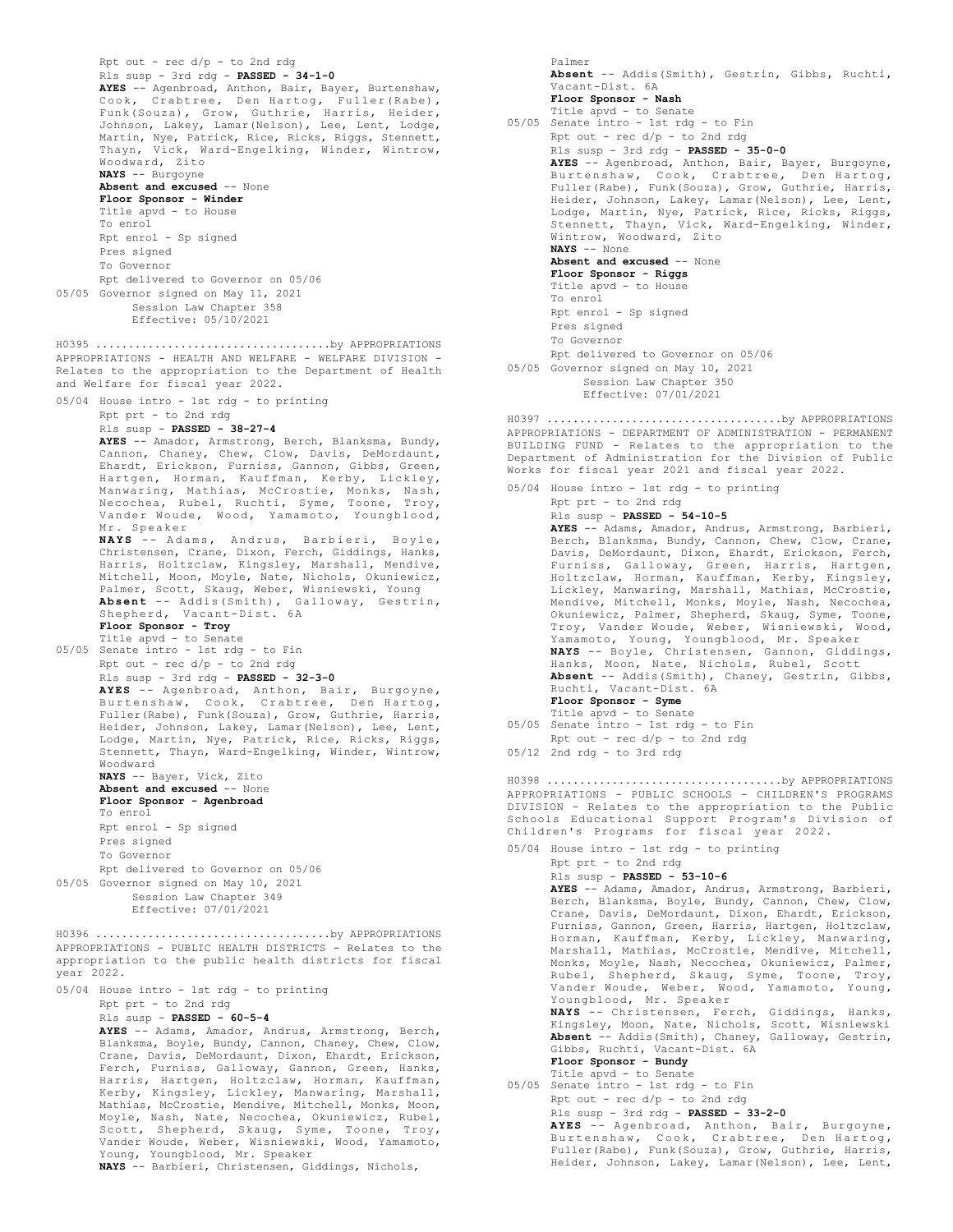Martin, Nye, Patrick, Rice, Ricks, Riggs, Stennett, Thayn, Vick, Ward-Engelking, Winder, Wintrow, Woodward **NAYS** -- Bayer, Zito **Absent and excused** -- None **Floor Sponsor - Lent** Title apvd - to House To enrol Rpt enrol - Sp signed Pres signed To Governor Rpt delivered to Governor on 05/06 05/05 Governor signed on May 10, 2021 Session Law Chapter 351 Effective: 07/01/2021 APPROPRIATIONS - COMMISSION ON AGING - Relates to the appropriation to the Commission on Aging for fiscal year 2022. 05/04 House intro - 1st rdg - to printing Rpt prt - to 2nd rdg Rls susp - **PASSED - 54-9-6 AYES** -- Adams, Amador, Andrus, Armstrong, Barbieri, Berch, Blanksma, Boyle, Bundy, Cannon, Chew, Clow, Crane, Davis, DeMordaunt, Dixon, Ehardt, Erickson, Furniss, Gannon, Green, Harris, Hartgen, Holtzclaw, Horman, Kauffman, Kerby, Kingsley, Lickley, Manwaring, Marshall, Mathias, McCrostie, Mendive, Mitchell, Monks, Moyle, Nash, Necochea, Okuniewicz, Palmer, Rubel, Shepherd, Skaug, Syme, Toone, Troy, Vander Woude, Weber, Wood, Yamamoto, Young, Youngblood, Mr. Speaker **NAYS** -- Christensen, Ferch, Giddings, Hanks, Moon, Nate, Nichols, Scott, Wisniewski **Absent** -- Addis(Smith), Chaney, Galloway, Gestrin, Gibbs, Ruchti, Vacant-Dist. 6A **Floor Sponsor - Green** Title apvd - to Senate 05/05 Senate intro - 1st rdg - to Fin Rpt out - rec d/p - to 2nd rdg Rls susp - 3rd rdg - **PASSED - 33-2-0 AYES** -- Agenbroad, Anthon, Bair, Burgoyne, Burtenshaw, Cook, Crabtree, Den Hartog, Fuller(Rabe), Funk(Souza), Grow, Guthrie, Harris, Heider, Johnson, Lakey, Lamar(Nelson), Lee, Lent, Lodge, Martin, Nye, Patrick, Rice, Ricks, Riggs, Stennett, Thayn, Vick, Ward-Engelking, Winder, Wintrow, Woodward **NAYS** -- Bayer, Zito **Absent and excused** -- None **Floor Sponsor - Ward-Engelking** Title apvd - to House To enrol Rpt enrol - Sp signed Pres signed To Governor Rpt delivered to Governor on 05/06 05/05 Governor signed on May 10, 2021 Session Law Chapter 352 Effective: 07/01/2021 H0399 ....................................by APPROPRIATIONS APPROPRIATIONS - HEALTH AND WELFARE - WELFARE DIVISION - Relates to the appropriation to the Department of Health and Welfare for fiscal year 2021. 05/04 House intro - 1st rdg - to printing Rpt prt - to 2nd rdg Rls susp - **PASSED - 50-15-4 AYES** -- Adams, Amador, Armstrong, Berch, Blanksma, Boyle, Bundy, Cannon, Chaney, Chew, Clow, Crane, Davis, DeMordaunt, Dixon, Ehardt, Erickson, Furniss, Gannon, Green, Harris, Hartgen, Holtzclaw, Horman, Kauffman, Kerby, Kingsley, Lickley, Manwaring, Mathias, McCrostie, Mitchell, Monks, Nash, Necochea, Okuniewicz, Palmer, Rubel, Ruchti, Shepherd, Syme, Toone, Troy, Vander Woude, Weber, Wood, Yamamoto, Young, Youngblood, Mr. Speaker **NAYS** -- Andrus, Barbieri, Christensen, Ferch, Giddings, Hanks, Marshall, Mendive, Moon, Moyle, Nate, Nichols, Scott, Skaug, Wisniewski **Absent** -- Addis(Smith), Galloway, Gestrin, Gibbs, Vacant-Dist. 6A **Floor Sponsor - Troy** Title apvd - to Senate 05/05 Senate intro - 1st rdg - to Fin Rpt out - rec d/p - to 2nd rdg H0400 ....................................by APPROPRIATIONS

Rls susp - 3rd rdg - **PASSED - 33-2-0 AYES** -- Agenbroad, Anthon, Bair, Burgoyne, Burtenshaw, Cook, Crabtree, Den Hartog, Fuller(Rabe), Funk(Souza), Grow, Guthrie, Harris, Heider, Johnson, Lakey, Lamar(Nelson), Lee, Lent, Lodge, Martin, Nye, Patrick, Rice, Ricks, Riggs, Stennett, Thayn, Vick, Ward-Engelking, Winder, Wintrow, Woodward **NAYS** -- Bayer, Zito **Absent and excused** -- None **Floor Sponsor - Riggs** Title apvd - to House To enrol Rpt enrol - Sp signed Pres signed To Governor Rpt delivered to Governor on 05/06 05/05 Governor signed on May 10, 2021 Session Law Chapter 353 Effective: 05/10/2021 SECTION 1 & 2; 07/01/2021 SECTION 3 APPROPRIATIONS - IDAHO TRANSPORTATION DEPARTMENT - Relates to the appropriation to the Idaho Transportation Department for fiscal year 2022. 05/04 House intro - 1st rdg - to printing Rpt prt - to 2nd rdg Rls susp - **PASSED - 55-8-6 AYES** -- Adams, Andrus, Armstrong, Barbieri, Berch, Blanksma, Boyle, Bundy, Cannon, Chew, Clow, Crane, Davis, DeMordaunt, Dixon, Ehardt, Erickson, Ferch, Furniss, Gannon, Green, Harris, Hartgen, Holtzclaw, Horman, Kauffman, Kerby, Kingsley, Lickley, Manwaring, Mathias, McCrostie, Mendive, Mitchell, Monks, Moon, Moyle, Nash, Necochea, Okuniewicz, Palmer, Rubel, Scott, Shepherd, Skaug, Syme, Toone, Troy, Vander Woude, Weber, Wood, Yamamoto, Young, Youngblood, Mr. Speaker **NAYS** -- Amador, Christensen, Giddings, Hanks, Marshall, Nate, Nichols, Wisniewski **Absent** -- Addis(Smith), Chaney, Galloway, Gestrin, Gibbs, Ruchti, Vacant-Dist. 6A **Floor Sponsor - Green** Title apvd - to Senate 05/05 Senate intro - 1st rdg - to Fin Rpt out - rec d/p - to 2nd rdg Rls susp - 3rd rdg - **PASSED - 32-3-0 AYES** -- Agenbroad, Anthon, Bair, Bayer, Burgoyne, Burtenshaw, Crabtree, Den Hartog, Fuller(Rabe), Funk(Souza), Grow, Guthrie, Harris, Heider, Johnson, Lakey, Lamar(Nelson), Lee, Lent, Lodge, Martin, Nye, Patrick, Rice, Riggs, Stennett, Thayn, Vick, Ward-Engelking, Winder, Wintrow, Woodward **NAYS** -- Cook, Ricks, Zito **Absent and excused** -- None **Floor Sponsor - Woodward** Title apvd - to House To enrol Rpt enrol - Sp signed Pres signed To Governor Rpt delivered to Governor on 05/06 05/05 Governor signed on May 10, 2021 Session Law Chapter 354 Effective: 07/01/2021 H0401 ....................................by APPROPRIATIONS NONCOGNIZABLE FUNDS - Amends existing law to revise provisions regarding the expenditure of certain funds. 05/04 House intro - 1st rdg - to printing Rpt prt - to 2nd rdg H0402 ....................................by WAYS AND MEANS

Rls susp - **PASSED - 56-9-4 AYES** -- Adams, Amador, Andrus, Armstrong, Barbieri, Blanksma, Boyle, Bundy, Cannon, Chaney, Christensen, Clow, Crane, DeMordaunt, Dixon, Ehardt, Erickson, Ferch, Furniss, Gannon, Giddings, Green, Hanks, Harris, Hartgen, Holtzclaw, Horman, Kauffman, Kerby, Kingsley, Lickley, Manwaring, Marshall, Mathias, Mendive, Mitchell, Monks, Moon, Moyle, Nate, Nichols, Okuniewicz, Palmer, Scott, Shepherd, Skaug, Syme, Troy, Vander Woude, Weber, Wisniewski, Wood, Yamamoto, Young, Youngblood, Mr. Speaker **NAYS** -- Berch, Chew, Davis, McCrostie, Nash,

Necochea, Rubel, Ruchti, Toone **Absent** -- Addis(Smith), Galloway, Gestrin, Gibbs,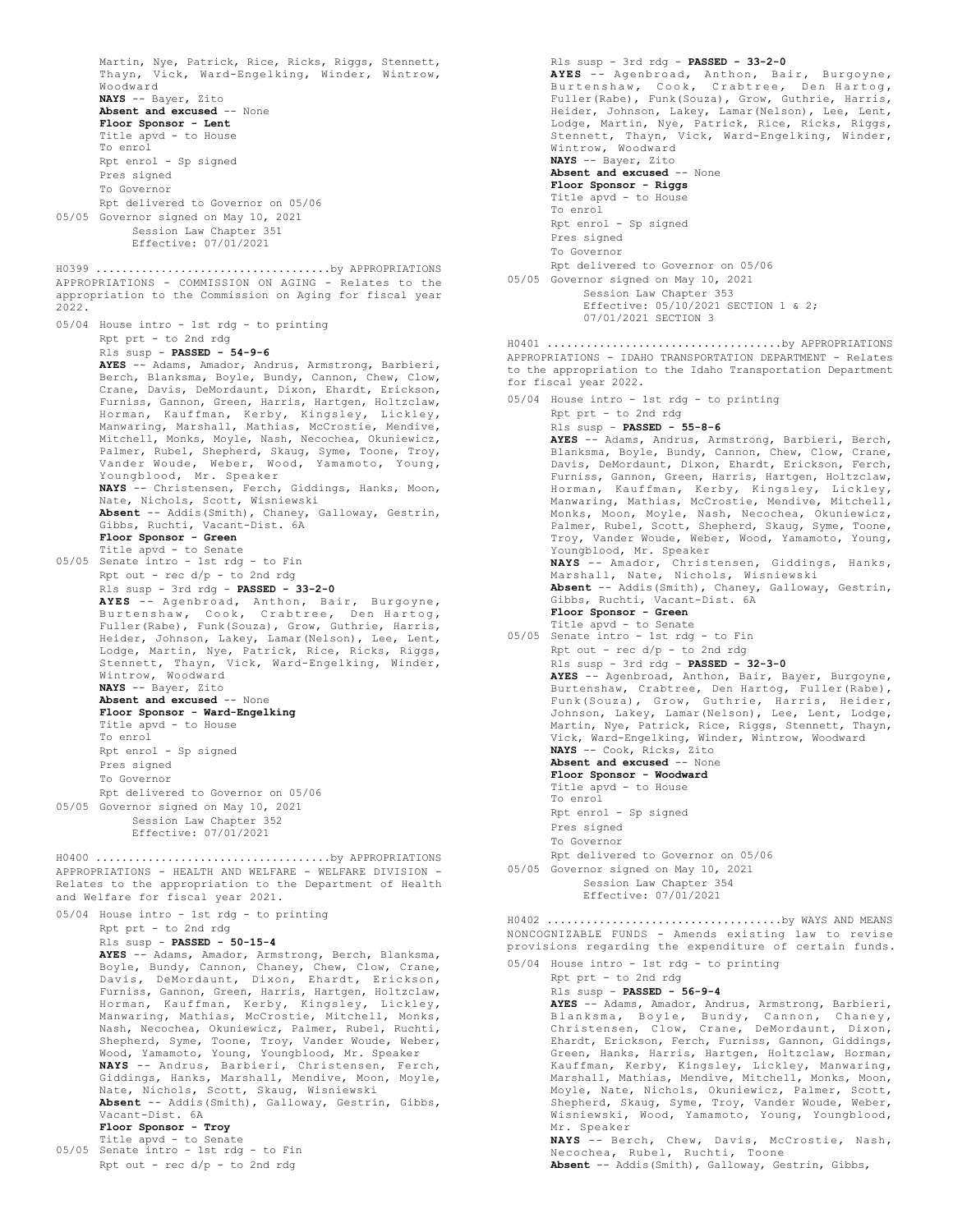Vacant-Dist. 6A **Floor Sponsor - Youngblood** Title apvd - to Senate 05/05 Senate intro - 1st rdg - to St Aff BALLOT INITIATIVES - Amends session law to clarify the application of SB 1110. 05/05 House intro - 1st rdg - to printing Rpt prt - to St Aff H0403 ....................................by WAYS AND MEANS VETERINARIANS - Amends existing law to provide for indirect supervision and the offering of services to the public by allied health professionals. 05/05 House intro - 1st rdg - to printing 05/12 Rpt prt - to W/M H0404 ....................................by WAYS AND MEANS ANTI-PRICE DISCRIMINATION ACT - Amends existing law to provide that certain actions regarding video programming of athletic or sports games or contests shall be unlawful. 05/05 House intro - 1st rdg - to printing 05/12 Rpt prt - to W/M H0405 ....................................by WAYS AND MEANS UNAUTHORIZED DISCLOSURE OF INTIMATE IMAGES - Adds to existing law to provide civil remedies for the unauthorized disclosure of intimate images. 05/05 House intro - 1st rdg - to printing  $05/12$  Rpt prt - to  $W/M$ H0406 ....................................by WAYS AND MEANS EFFECTIVE DATES - Amends and adds to existing law to provide effective dates. 05/12 House intro - 1st rdg - to printing Rpt prt - to 2nd rdg Rls susp - **PASSED - 62-2-5 AYES** -- Adams, Addis, Amador, Andrus, Armstrong, Blanksma, Boyle, Bundy, Cannon, Chaney, Christensen, Clow, Crane, DeMordaunt, Dixon, Ehardt, Erickson, Ferch, Furniss, Galloway, Gannon, Gestrin, Gibbs, Giddings, Green, Hanks, Harris, Hartgen, Holtzclaw, Horman, Kauffman, Kerby, Kingsley, Lickley, Manwaring, Marshall, Mathias, McCrostie, Mendive, Monks, Moon, Moyle, Nash, Nate, Necochea, Nichols, Okuniewicz, Palmer, Rubel, Scott, Shepherd, Skaug, Toone, Troy, Vander Woude, Weber, Wisniewski, Wood, Yamamoto, Young, Youngblood, Mr. Speaker **NAYS** -- Berch, Syme **Absent** -- Barbieri, Chew, Davis, Mitchell, Ruchti, Vacant-Dist. 6A **Floor Sponsor - Monks** Title apvd - to Senate Senate intro - 1st rdg - to St Aff Rpt out - rec  $d/p$  - to 2nd rdq Rls susp - 3rd rdg - **PASSED - 29-0-6 AYES** -- Agenbroad, Anthon, Bayer, Burgoyne, Burtenshaw, Cook, Funk(Souza), Grow, Guthrie, Harris, Heider, Johnson, Lakey, Lee, Lent, Lodge, Martin, Nye, Patrick, Rabe, Rice, Ricks, Riggs, Stennett, Ward-Engelking, Winder, Wintrow, Woodward, Zito **NAYS** -- None **Absent and excused** -- Bair, Crabtree, Den Hartog, Nelson, Thayn, Vick **Floor Sponsor - Anthon** Title apvd - to House To enrol Rpt enrol - Sp signed Pres signed To Governor Rpt delivered to Governor on 05/13 05/12 Governor signed on May 17, 2021 Session Law Chapter 362 Effective: 05/17/2021 H0407 ....................................by WAYS AND MEANS APPROPRIATIONS - DEPARTMENT OF ADMINISTRATION - PERMANENT BUILDING FUND - Relates to the appropriation to the H0408 ....................................by APPROPRIATIONS

Department of Administration for the Division of Public

Works for fiscal year 2021.

05/12 House intro - 1st rdg - to printing Rpt prt - to 2nd rdg Rls susp - **PASSED - 46-19-4 AYES** -- Adams, Addis, Amador, Barbieri, Blanksma, Boyle, Bundy, Cannon, Chaney, Chew, Crane, DeMordaunt, Dixon, Ehardt, Erickson, Furniss, Gestrin, Gibbs, Green, Hartgen, Holtzclaw, Horman, Kauffman, Kerby, Lickley, Manwaring, Marshall, McCrostie, Mendive, Monks, Moyle, Nash, Necochea, Okuniewicz, Palmer, Rubel, Skaug, Syme, Toone, Troy, Vander Woude, Weber, Wood, Yamamoto, Youngblood, Mr. Speaker **NAYS** -- Andrus, Armstrong, Berch, Christensen, Clow, Ferch, Galloway, Gannon, Giddings, Hanks, Harris, Kingsley, Moon, Nate, Nichols, Scott, Shepherd, Wisniewski, Young **Absent** -- Davis, Mathias, Mitchell, Ruchti, Vacant-Dist. 6A **Floor Sponsor - Amador** Title apvd - to Senate Senate intro - 1st rdg - to Fin Rpt out - rec d/p - to 2nd rdg Rls susp - 3rd rdg - **PASSED - 26-1-8 AYES** -- Agenbroad, Anthon, Bayer, Burgoyne, Burtenshaw, Cook, Funk(Souza), Grow, Guthrie, Harris, Lakey, Lee, Lent, Lodge, Martin, Nye, Patrick, Rabe, Rice, Ricks, Riggs, Stennett, Ward-Engelking, Winder, Wintrow, Woodward **NAYS** -- Zito **Absent and excused** -- Bair, Crabtree, Den Hartog, Heider, Johnson, Nelson, Thayn, Vick **Floor Sponsor - Agenbroad** Title apvd - to House To enrol Rpt enrol - Sp signed Pres signed To Governor Rpt delivered to Governor on 05/13 05/12 Governor signed on May 17, 2021 Session Law Chapter 361 Effective: 05/17/2021 FEDERAL OVERREACH LEGAL DEFENSE FUND - Adds to existing law to establish the Federal Overreach Legal Defense Fund and to appropriate money to the fund. 11/15 House intro - 1st rdg - to printing Rpt prt - to Approp H0409 ....................................by WAYS AND MEANS EMPLOYEE MEDICAL INFORMATION PROTECTION ACT - Adds to existing law to prohibit employers from requiring that employees be vaccinated. 11/15 House intro - 1st rdg - to printing Rpt prt - to Bus 11/16 Rpt out - to Gen Ord H0410 ....................................by WAYS AND MEANS HEALTH - Adds to existing law to prohibit mandated or forced vaccination. 11/15 House intro - 1st rdg - to printing Rpt prt - to Health/Wel H0411 ....................................by WAYS AND MEANS IMMUNIZATIONS - Adds to existing law to prohibit certain discrimination based upon immunization status. 11/15 House intro - 1st rdg - to printing Rpt prt - to St Aff  $11/16$  Rpt out - rec  $d/p$  - to 2nd rdg H0412 ....................................by WAYS AND MEANS

Rls susp - **PASSED - 48-22-0 AYES** -- Adams, Addis(Pierce), Amador, Andrus, Armstrong, Barbieri, Blanksma, Boyle, Cannon, Chaney, Christensen, Clow, Crane, DeMordaunt, Dixon, Ehardt, Erickson, Ferch, Galloway, Gestrin, Gibbs(Goode), Giddings, Hanks, Harris, Holtzclaw, Horman, Kauffman(Nelsen), Kerby, Kingsley, McCann, Mendive, Mitchell, Monks, Moon, Moyle, Nate, Nichols, Okuniewicz, Palmer, Scott, Shepherd, Skaug, Vander Woude, Wisniewski, Yamamoto, Young, Youngblood, Mr. Speaker **NAYS** -- Berch, Bundy, Chew, Davis(Burns), Furniss,

Gannon, Green, Hartgen, Lickley, Manwaring, Marshall, Mathias, McCrostie, Nash, Necochea, Rubel, Ruchti, Syme, Toone, Troy, Weber(Raybould), Wood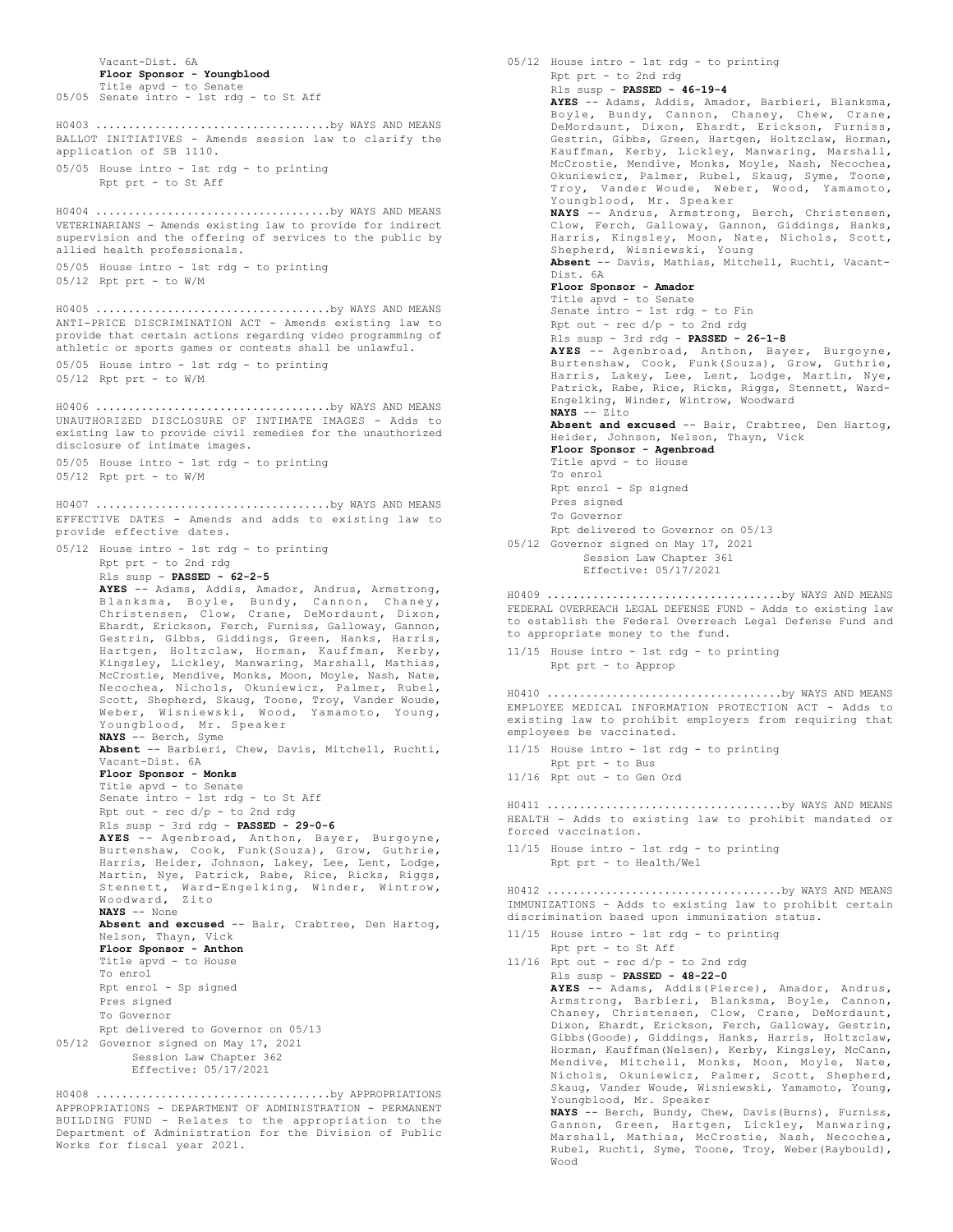```
Absent -- None
Floor Sponsor - Skaug
Title apvd - to Senate
Senate intro - 1st rdg - to St Aff
```
EMPLOYMENT CONTRACTS - Adds to existing law to provide that employees shall not be required to receive additional vaccinations as a condition of continued employment. 11/15 House intro - 1st rdg - to printing H0413 ....................................by WAYS AND MEANS

Rpt prt - to Bus

RELIGIOUS FREEDOM - Adds to existing law to provide a religious exemption for any mandated medical treatment. H0414 ....................................by WAYS AND MEANS

11/15 House intro - 1st rdg - to printing Rpt prt - to St Aff  $11/16$  Rpt out - rec  $d/p$  - to 2nd rdg Rls susp - **PASSED - 46-24-0 AYES** -- Adams, Addis(Pierce), Amador, Andrus, Armstrong, Barbieri, Blanksma, Boyle, Cannon, Christensen, Crane, DeMordaunt, Dixon, Ehardt, Erickson, Ferch, Galloway, Gestrin, Gibbs(Goode), Giddings, Hanks, Harris, Holtzclaw, Horman, Kerby, Kingsley, McCann, Mendive, Mitchell, Monks, Moon, Moyle, Nate, Nichols, Okuniewicz, Palmer, Scott, Shepherd, Skaug, Troy, Vander Woude, Wisniewski, Yamamoto, Young, Youngblood, Mr. Speaker **NAYS** -- Berch, Bundy, Chaney, Chew, Clow, Davis(Burns), Furniss, Gannon, Green, Hartgen, Kauffman(Nelsen), Lickley, Manwaring, Marshall, Mathias, McCrostie, Nash, Necochea, Rubel, Ruchti, Syme, Toone, Weber(Raybould), Wood **Absent** -- None **Floor Sponsor - Moyle**

Title apvd - to Senate Senate intro - 1st rdg - to St Aff

EMPLOYMENT CONTRACTS - Adds to existing law to require exemptions from employee immunization requirements. H0415 ....................................by WAYS AND MEANS

- 11/15 House intro 1st rdg to printing Rpt prt - to Bus
- 11/16 Rpt out  $w$ /o rec to 2nd rdg Rls susp - **PASSED - 43-24-3**

**AYES** -- Adams, Addis(Pierce), Amador, Andrus, Armstrong, Barbieri, Boyle, Cannon, Christensen, Clow, Crane, DeMordaunt, Dixon, Ehardt, Erickson, Ferch, Gestrin, Giddings, Hanks, Harris, Holtzclaw, Horman, Kerby, Kingsley, Marshall, McCann, Mendive, Mitchell, Monks, Moon, Moyle, Nate, Nichols, Okuniewicz, Palmer, Scott, Shepherd, Skaug, Vander Woude, Wisniewski, Yamamoto, Young, Youngblood

**NAYS** -- Berch, Blanksma, Bundy, Chaney, Chew, Davis(Burns), Furniss, Gannon, Gibbs(Goode), Green, Kauffman(Nelsen), Lickley, Manwaring, Mathias, McCrostie, Nash, Necochea, Rubel, Ruchti, Syme, Toone, Troy, Weber(Raybould), Mr. Speaker

**Absent** -- Galloway, Hartgen, Wood **Floor Sponsor - DeMordaunt** Title apvd - to Senate

OCCUPATIONAL LICENSING - Adds to existing law to provide that a person's vaccination records shall not be used for occupational licensing purposes. H0416 ....................................by WAYS AND MEANS

| $11/15$ House intro - 1st rdg - to printing |
|---------------------------------------------|
| Rpt prt - to Bus                            |
| $11/16$ Rpt out - to Gen Ord                |

WORKER'S COMPENSATION - Adds to existing law to provide that vaccine-related injuries shall be compensable and to provide for construction of the law in favor of compensation for the victims of such injuries. H0417 ....................................by WAYS AND MEANS

- 11/15 House intro 1st rdg to printing Rpt prt - to Jud
- $11/16$  Rpt out rec  $d/p$  to 2nd rdg

Rls susp - **PASSED - 67-3-0 AYES** -- Adams, Addis(Pierce), Amador, Andrus, Armstrong, Barbieri, Berch, Blanksma, Boyle, Bundy, Cannon, Chaney, Chew, Christensen, Clow, Crane, Davis(Burns), DeMordaunt, Dixon, Ehardt, Erickson, Ferch, Furniss, Galloway, Gannon, Gestrin, Gibbs

(Goode), Giddings, Green, Hanks, Harris, Hartgen, Holtzclaw, Horman, Kauffman(Nelsen), Kerby, Kingsley, Lickley, Manwaring, Marshall, McCann, McCrostie, Mendive, Mitchell, Monks, Moon, Moyle, Nash, Nate, Necochea, Nichols, Okuniewicz, Palmer, Rubel, Ruchti, Scott, Shepherd, Skaug, Syme, Troy, Vander Woude, Weber(Raybould), Wisniewski, Yamamoto, Young, Youngblood, Mr. Speaker **NAYS** -- Mathias, Toone, Wood **Absent** -- None **Floor Sponsors - Monks & Skaug** Title apvd - to Senate

Senate intro - 1st rdg - to St Aff

ATTORNEY GENERAL - Adds to existing law to provide that the Attorney General shall handle any litigation for the State of Idaho relating to the Biden Administration vaccine mandate and that no public taxpayer dollars may be used to hire counsel other than the Attorney General's office. H0418 ....................................by WAYS AND MEANS

11/15 House intro - 1st rdg - to printing Rpt prt - to St Aff

LABOR CONTRACTS - Amends existing law to prohibit employers from requiring proof of the COVID-19 vaccine. H0419 ....................................by WAYS AND MEANS

- 11/15 House intro 1st rdg to printing
- Rpt prt to Bus

 $11/16$  Rpt out - rec  $d/p$  - to 2nd rdg Rls susp - **PASSED - 41-27-2**

**AYES** -- Adams, Addis(Pierce), Amador, Andrus, Armstrong, Barbieri, Boyle, Christensen, Clow, Crane, DeMordaunt, Dixon, Ehardt, Erickson, Ferch, Galloway, Gestrin, Giddings, Hanks, Harris, Holtzclaw, Horman, Kerby, Kingsley, Mendive, Mitchell, Monks, Moon, Moyle, Nate, Nichols, Okuniewicz, Palmer, Scott, Shepherd, Skaug, Vander Woude, Wisniewski, Yamamoto, Young, Youngblood

**NAYS** -- Berch, Blanksma, Cannon, Chaney, Chew, Davis(Burns), Furniss, Gannon, Gibbs(Goode), Green, Hartgen, Kauffman(Nelsen), Lickley, Manwaring, Marshall, Mathias, McCann, McCrostie, Nash, Necochea, Rubel, Ruchti, Syme, Toone, Troy, Weber(Raybould), Mr. Speaker

**Absent** -- Bundy, Wood **Floor Sponsor - Mendive** Title apvd - to Senate Senate intro - 1st rdg - to St Aff

HEALTH AND SAFETY - Repeals existing law regarding consent for medical treatment for certain minors. H0420 ....................................by WAYS AND MEANS

11/15 House intro - 1st rdg - to printing Rpt prt - to Health/Wel

IMMUNIZATIONS - Adds to existing law to prohibit proof of vaccination for certain purposes and to provide penalties and exceptions. H0421 ....................................by WAYS AND MEANS

- 11/15 House intro 1st rdg to printing Rpt prt - to Bus
- $11/16$  Rpt out rec  $d/p$  to 2nd rdg

Rls susp - **PASSED - 50-18-2 AYES** -- Adams, Addis(Pierce), Amador, Andrus, Armstrong, Barbieri, Blanksma, Boyle, Bundy, Cannon, Chaney, Christensen, Clow, Crane, DeMordaunt, Dixon, Ehardt, Erickson, Ferch, Gestrin, Giddings, Hanks, Harris, Holtzclaw, Horman, Kauffman(Nelsen), Kerby, Kingsley, Marshall, McCann, Mendive, Mitchell, Monks, Moon, Moyle, Nate, Nichols, Okuniewicz, Palmer, Scott, Shepherd, Skaug, Syme, Troy, Vander Woude, Wisniewski, Yamamoto, Young, Youngblood, Mr. Speaker **NAYS** -- Berch, Chew, Davis(Burns), Furniss, Gannon,

Gibbs(Goode), Green, Hartgen, Lickley, Manwaring, Mathias, McCrostie, Nash, Necochea, Rubel, Ruchti, Toone, Weber(Raybould)

# **Absent** -- Galloway, Wood **Floor Sponsor - Monks** Title apvd - to Senate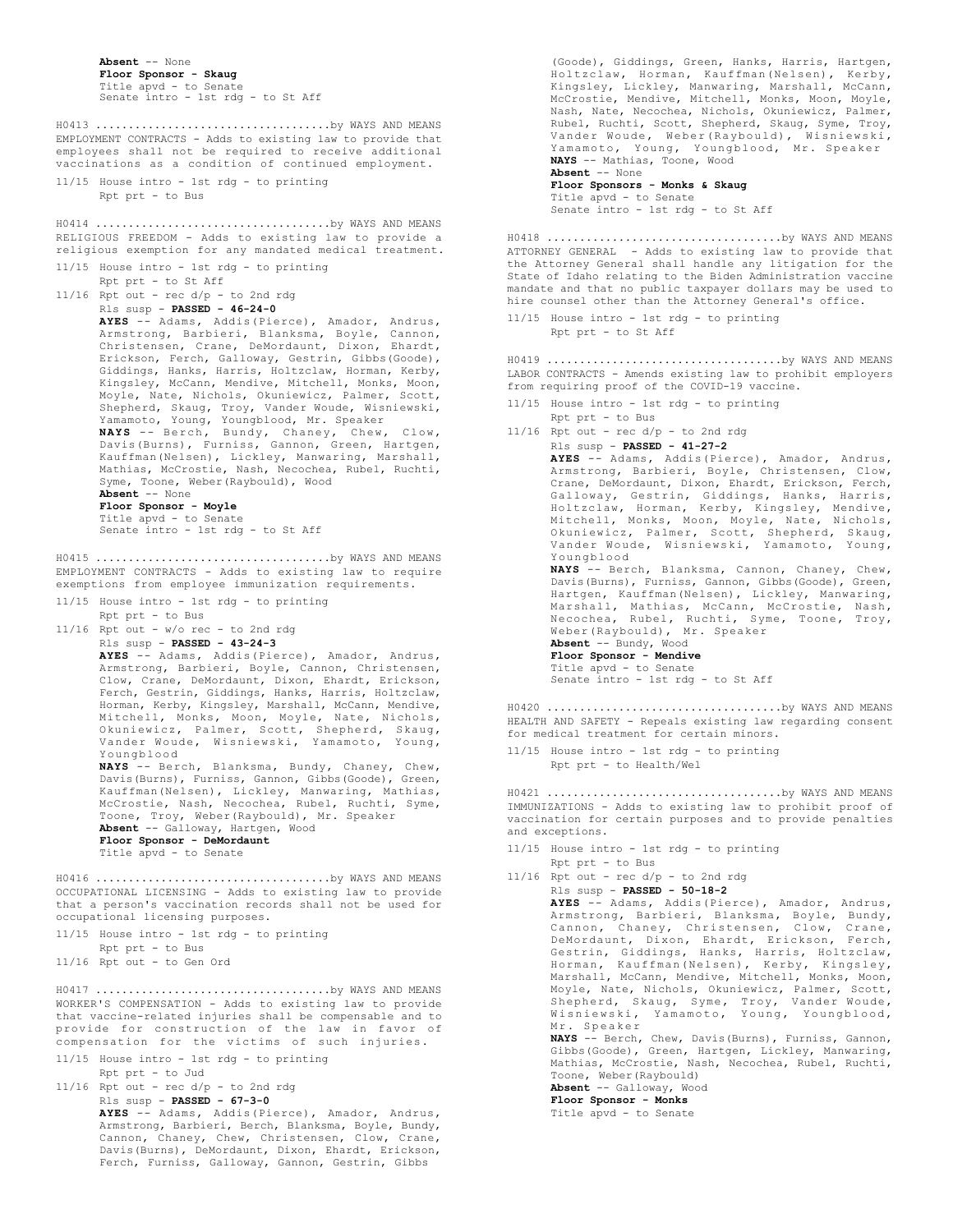IMMUNIZATIONS - Adds to and amends existing law to restrict an employer from requiring certain employee vaccinations. 11/15 House intro - 1st rdg - to printing Rpt prt - to Bus 11/16 Rpt out - to Gen Ord H0422 ....................................by WAYS AND MEANS EDUCATION - Adds to existing law provide for the adoption of the content standards prepared by the 2020-2021 content standards review committees. 11/15 House intro - 1st rdg - to printing Rpt prt - to W/M H0423 ....................................by WAYS AND MEANS HEALTH - Amends and adds to existing law to provide for the protection of personal medical information. 11/15 House intro - 1st rdg - to printing Rpt prt - to Health/Wel H0424 ....................................by WAYS AND MEANS IMMUNIZATIONS - Adds to and amends existing law to prohibit discrimination against persons based on their immunization status and to establish provisions regarding the Federal Overreach Legal Defense Fund. 11/15 House intro - 1st rdg - to printing Rpt prt - to St Aff H0425 ....................................by WAYS AND MEANS IMMUNIZATIONS - Adds to and amends existing law to prohibit discrimination against persons based on their immunization status and to establish provisions regarding the Sovereign Legal Defense Fund. 11/15 House intro - 1st rdg - to printing Rpt prt - to St Aff H0426 ....................................by WAYS AND MEANS EMPLOYEE MEDICAL INFORMATION - Adds to existing law to establish provisions regarding an employee's private personal medical information. 11/15 House intro - 1st rdg - to printing Rpt prt - to Bus 11/16 Rpt out - to Gen Ord H0427 ....................................by WAYS AND MEANS MINORS - Amends existing law to require parental or legal guardian consent for certain treatment. 11/15 House intro - 1st rdg - to printing Rpt prt - to Health/Wel H0428 ....................................by WAYS AND MEANS SCHOOLS - Amends existing law to revise provisions regarding school-required actons to prevent the spread of infectious disease. 11/15 House intro - 1st rdg - to printing Rpt prt - to St Aff  $11/16$  Rpt out - rec  $d/p$  - to 2nd rdg Rls susp - **PASSED - 42-28-0 AYES** -- Adams, Addis(Pierce), Amador, Andrus, Armstrong, Barbieri, Boyle, Cannon, Christensen, Crane, DeMordaunt, Dixon, Ehardt, Erickson, Ferch, Galloway, Gestrin, Giddings, Hanks, Harris, Holtzclaw, Horman, Kerby, Kingsley, Marshall, Mendive, Mitchell, Monks, Moon, Moyle, Nate, Nichols, Okuniewicz, Palmer, Scott, Shepherd, Skaug, Vander Woude, Wisniewski, Yamamoto, Young, Youngblood **NAYS** -- Berch, Blanksma, Bundy, Chaney, Chew, Clow, Davis(Burns), Furniss, Gannon, Gibbs(Goode), Green, Hartgen, Kauffman(Nelsen), Lickley, Manwaring, Mathias, McCann, McCrostie, Nash, Necochea, Rubel, Ruchti, Syme, Toone, Troy, Weber(Raybould), Wood, Mr. Speaker **Absent** -- None **Floor Sponsor - Nate** Title apvd - to Senate Senate intro - 1st rdg - to St Aff H0429 ....................................by WAYS AND MEANS MASK MANDATES - Adds to existing law to establish provisions regarding the prohibition of mask mandates. 11/15 House intro - 1st rdg - to printing Rpt prt - to St Aff H0430 ....................................by WAYS AND MEANS HEALTH AND SAFETY - Adds to existing law to require certain vaccination exemptions. 11/15 House intro - 1st rdg - to printing Rpt prt - to Health/Wel H0431 ....................................by WAYS AND MEANS illness.

IMMUNIZATION - Amends existing law to provide that no immunization shall be required that has not received full FDA approval. 11/15 House intro - 1st rdg - to printing Rpt prt - to Health/Wel H0432 ....................................by WAYS AND MEANS OCCUPATIONAL LICENSING - Adds to existing law to provide licensing protection to physicians and physician assistants who prescribe medications for COVID-19 that have not received FDA approval for that illness. 11/15 House intro - 1st rdg - to printing Rpt prt - to Health/Wel H0433 ....................................by WAYS AND MEANS OCCUPATIONAL LICENSING - Adds to existing law to provide licensing protection to physicians, physician assistants, nurses, and pharmacists who prescribe medications for COVID-19 that have not received FDA approval for that 11/15 House intro - 1st rdg - to printing Rpt prt - to Health/Wel H0434 ....................................by WAYS AND MEANS

FEDERAL VACCINE MANDATES - Amends existing law to revise provisions regarding the Health Freedom Act and to prohibit Idaho officials and employees from assisting anyone to violate the power to choose health care services. H0435 ....................................by WAYS AND MEANS

11/15 House intro - 1st rdg - to printing Rpt prt - to Health/Wel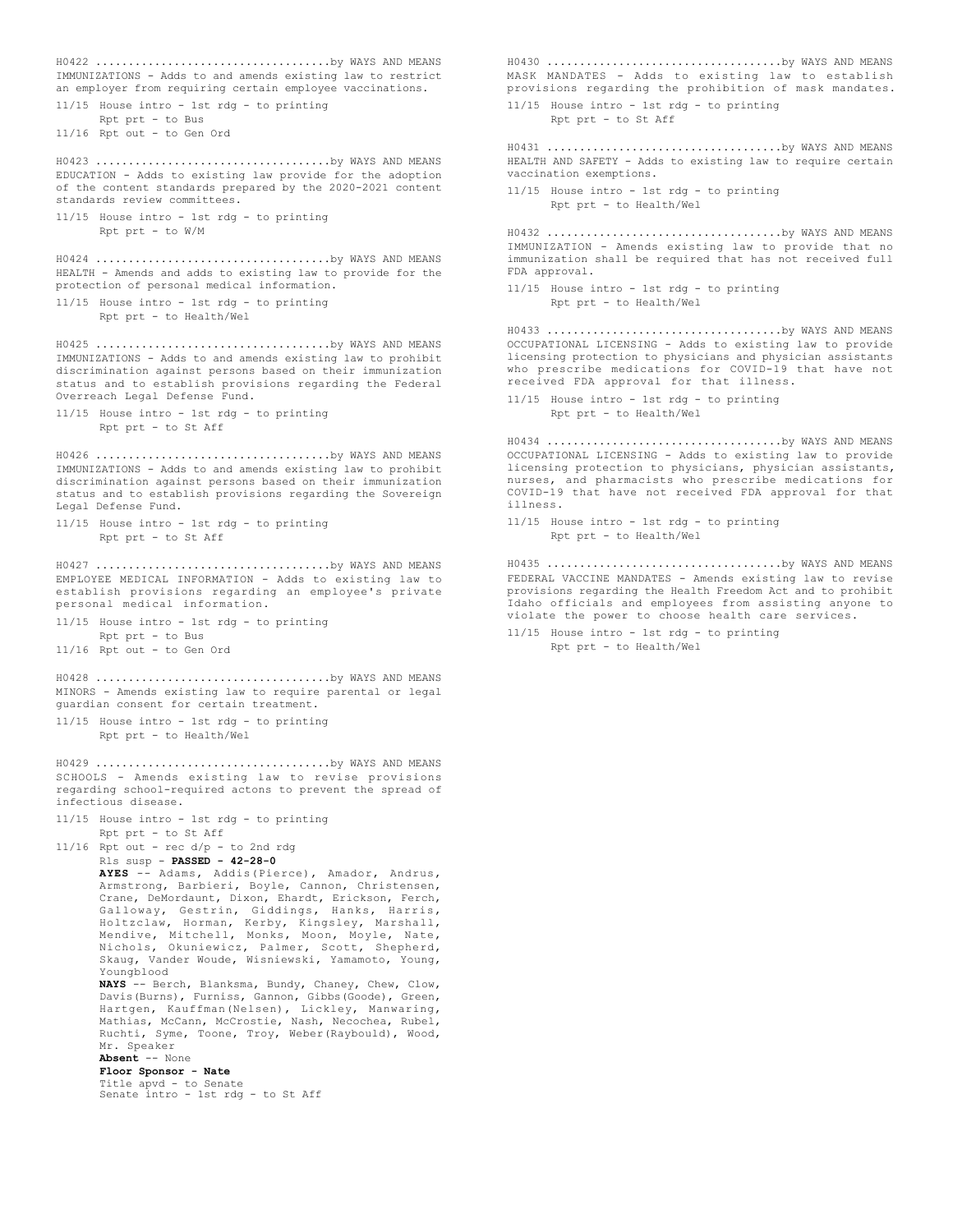# **HOUSE RESOLUTIONS, MEMORIALS AND PROCLAMATIONS**

|       | DISASTER DECLARATIONS - States findings of the Legislature<br>and provides that the state of disaster emergency declared                                                                                                                                                                                                                                                                                                                                                                                                                                                                                                                                                                                                                          |
|-------|---------------------------------------------------------------------------------------------------------------------------------------------------------------------------------------------------------------------------------------------------------------------------------------------------------------------------------------------------------------------------------------------------------------------------------------------------------------------------------------------------------------------------------------------------------------------------------------------------------------------------------------------------------------------------------------------------------------------------------------------------|
|       | by the Governor is now ended.                                                                                                                                                                                                                                                                                                                                                                                                                                                                                                                                                                                                                                                                                                                     |
|       | 01/13 House intro - 1st rdg - to printing<br>01/14 Rpt prt - to St Aff                                                                                                                                                                                                                                                                                                                                                                                                                                                                                                                                                                                                                                                                            |
|       | HCR002 by STATE AFFAIRS<br>ORDERS OF THE GOVERNOR - States findings of the Legislature<br>and declares that the portion of the December 30, 2020,<br>order regarding the prohibition on gatherings of more than<br>10 people is null, void, and of no force and effect.                                                                                                                                                                                                                                                                                                                                                                                                                                                                           |
| 01/14 | House intro - 1st rdg - to printing                                                                                                                                                                                                                                                                                                                                                                                                                                                                                                                                                                                                                                                                                                               |
|       | 01/15 Rpt prt - to St Aff<br>$01/19$ Rpt out - rec d/p - to 2nd rdg                                                                                                                                                                                                                                                                                                                                                                                                                                                                                                                                                                                                                                                                               |
|       | $01/20$ 2nd rdg - to 3rd rdg                                                                                                                                                                                                                                                                                                                                                                                                                                                                                                                                                                                                                                                                                                                      |
|       | 01/25 3rd rdg - Previously Read in Full - ADOPTED - 55-<br>$15 - 0$                                                                                                                                                                                                                                                                                                                                                                                                                                                                                                                                                                                                                                                                               |
|       | AYES -- Adams, Addis, Amador, Andrus, Armstrong,<br>Barbieri, Blanksma, Boyle, Bundy, Cannon, Chaney,<br>Christensen, Clow, Crane, DeMordaunt, Dixon,<br>Ehardt, Erickson, Ferch, Furniss, Galloway,<br>Gestrin, Gibbs, Giddings, Hanks, Harris, Hartgen,<br>Holtzclaw, Horman, Kauffman, Kerby, Kingsley,<br>Lickley, Marshall, Mendive, Mitchell, Monks, Moon,<br>Moyle, Nate, Nichols, Okuniewicz, Palmer, Scott,<br>Shepherd, Skaug, Troy, Vander Woude, von Ehlinger,<br>Weber, Wisniewski, Yamamoto, Young, Youngblood,<br>Mr. Speaker<br>NAYS -- Berch, Chew(Hoy), Davis(Burns), Gannon,<br>Green, Manwaring, Mathias, McCrostie, Nash,<br>Necochea, Rubel, Ruchti, Syme, Toone, Wood<br>Absent -- None<br>Floor Sponsors - Ehardt & Crane |
|       | Title apvd - to Senate<br>01/26 Senate intro - 1st rdg - to St Aff                                                                                                                                                                                                                                                                                                                                                                                                                                                                                                                                                                                                                                                                                |
|       | HCR003 by TRANSPORTATION AND DEFENSE                                                                                                                                                                                                                                                                                                                                                                                                                                                                                                                                                                                                                                                                                                              |
|       | NAVAL FLEET - States findings of the Legislature and<br>recognizes the historical importance of the commissioning<br>of the USS IDAHO SSN-799.                                                                                                                                                                                                                                                                                                                                                                                                                                                                                                                                                                                                    |
|       | 01/19 House intro - 1st rdg - to printing                                                                                                                                                                                                                                                                                                                                                                                                                                                                                                                                                                                                                                                                                                         |
|       | 01/20 Rpt prt - to Transp<br>$01/29$ Rpt out - rec d/p - to 2nd rdg                                                                                                                                                                                                                                                                                                                                                                                                                                                                                                                                                                                                                                                                               |
|       | $02/01$ 2nd rdg - to 3rd rdg                                                                                                                                                                                                                                                                                                                                                                                                                                                                                                                                                                                                                                                                                                                      |
|       | 02/02 3rd rdg - Previously Read in Full - ADOPTED - voice<br>vote                                                                                                                                                                                                                                                                                                                                                                                                                                                                                                                                                                                                                                                                                 |
|       | Floor Sponsor - Syme                                                                                                                                                                                                                                                                                                                                                                                                                                                                                                                                                                                                                                                                                                                              |
| 02/03 | Title apvd - to Senate<br>Senate intro - 1st rdg - to Transp                                                                                                                                                                                                                                                                                                                                                                                                                                                                                                                                                                                                                                                                                      |
| 02/18 | Rpt out - rec $d/p$ - to 10th Ord                                                                                                                                                                                                                                                                                                                                                                                                                                                                                                                                                                                                                                                                                                                 |
| 02/23 | 10th Ord - ADOPTED - voice vote<br>Floor Sponsor - Woodward                                                                                                                                                                                                                                                                                                                                                                                                                                                                                                                                                                                                                                                                                       |
|       | Title apvd - to House                                                                                                                                                                                                                                                                                                                                                                                                                                                                                                                                                                                                                                                                                                                             |
| 02/24 | To enrol                                                                                                                                                                                                                                                                                                                                                                                                                                                                                                                                                                                                                                                                                                                                          |
| 02/25 | Rpt enrol - Sp signed<br>02/26 Pres signed                                                                                                                                                                                                                                                                                                                                                                                                                                                                                                                                                                                                                                                                                                        |
|       | 03/01 To Secretary of State                                                                                                                                                                                                                                                                                                                                                                                                                                                                                                                                                                                                                                                                                                                       |
| 03/02 | Rpt delivered to Secretary of State on 03/01                                                                                                                                                                                                                                                                                                                                                                                                                                                                                                                                                                                                                                                                                                      |
|       | DISASTER EMERGENCIES - States findings of the Legislature<br>and provides that certain open disaster emergency<br>declarations shall remain open unless terminated by                                                                                                                                                                                                                                                                                                                                                                                                                                                                                                                                                                             |
|       | concurrent resolution.                                                                                                                                                                                                                                                                                                                                                                                                                                                                                                                                                                                                                                                                                                                            |
|       | 01/21 House intro - 1st rdg - to printing<br>01/22 Rpt prt - to St Aff                                                                                                                                                                                                                                                                                                                                                                                                                                                                                                                                                                                                                                                                            |
|       | HCR005 by STATE AFFAIRS<br>ORDERS OF THE GOVERNOR - States findings of the Legislature<br>and declares that the portion of the February 2, 2021,<br>guidelines regarding the prohibition on gatherings of more<br>than 50 people is null, void, and of no force and effect.                                                                                                                                                                                                                                                                                                                                                                                                                                                                       |
|       | 02/05 House intro - 1st rdg - to printing<br>02/08 Rpt prt - to 2nd rdg                                                                                                                                                                                                                                                                                                                                                                                                                                                                                                                                                                                                                                                                           |
|       | 02/09 2nd rdg - to 3rd rdg                                                                                                                                                                                                                                                                                                                                                                                                                                                                                                                                                                                                                                                                                                                        |
|       | 02/10 3rd rdg - Previously Read in Full - ADOPTED - 55-                                                                                                                                                                                                                                                                                                                                                                                                                                                                                                                                                                                                                                                                                           |

**15-0 AYES** -- Adams, Addis, Amador, Andrus, Armstrong, Barbieri, Blanksma, Boyle, Bundy, Cannon, Chaney,

Christensen, Clow, Crane, DeMordaunt, Dixon, Ehardt, Erickson, Ferch, Furniss, Galloway, Gestrin, Giddings, Hanks, Harris, Hartgen, Holtzclaw, Horman, Kauffman, Kerby, Kingsley, Lickley, Marshall, Mendive, Mitchell, Monks, Moon, Moyle, Nate, Nichols, Okuniewicz, Palmer, Scott, Shepherd, Skaug, Syme, Troy, Vander Woude, von Ehlinger, Weber, Wisniewski, Yamamoto, Young, Youngblood, Mr. Speaker **NAYS** -- Berch, Chew(Colwell), Davis, Gannon, Gibbs, Green, Manwaring, Mathias, McCrostie, Nash, Necochea, Rubel, Ruchti, Toone, Wood **Absent** -- None

## **Floor Sponsors - Ehardt & Crane**

Title apvd - to Senate 02/11 Senate intro - 1st rdg - to St Aff

INSURANCE - States findings of the Legislature and requests that the Department of Insurance consult with insurance industry leaders to determine how to make medically necessary prescription formula available to infants and children in Idaho. HCR006 ...............................by HEALTH AND WELFARE

- 02/09 House intro 1st rdg to printing
- 02/10 Rpt prt to Health/Wel
- $02/16$  Rpt out rec  $d/p$  to 2nd rdg
- 02/17 2nd rdg to 3rd rdg
- 3rd rdg Previously Read in Full **ADOPTED voice** 02/18 **vote**

## **Floor Sponsors - Rubel & Amador** Title apvd - to Senate

- 02/19 Senate intro 1st rdg to Com/HuRes
- $02/24$  Rpt out rec d/p to 10th Ord
- 02/26 10th Ord **ADOPTED voice vote Floor Sponsor - Ward-Engelking**
- Title apvd to House 03/01 To enrol
- 03/02 Rpt enrol Sp signed
- 03/03 Pres signed
- 03/04 To Secretary of State
- 03/05 Rpt delivered to Secretary of State on 03/04

NATURAL RESOURCE ISSUES STUDY - States findings of the Legislature and authorizes the Legislative Council to appoint a committee to undertake and complete a study of natural resource issues. HCR007 .......................by RESOURCES AND CONSERVATION

- 02/12 House intro 1st rdg to printing
- 02/15 Rpt prt to 2nd rdg
- $02/16$  2nd rdg to 3rd rdg
- 02/18 3rd rdg Previously Read in Full **ADOPTED 70-0- 0**

**AYES** -- Adams, Addis, Amador, Andrus, Armstrong, Barbieri, Berch, Blanksma, Boyle, Bundy, Cannon, Chaney, Chew, Christensen, Clow, Crane, Davis, DeMordaunt, Dixon, Ehardt, Erickson, Ferch, Furniss, Galloway, Gannon, Gestrin, Gibbs, Giddings, Green, Hanks, Harris, Hartgen, Holtzclaw, Horman, Kauffman, Kerby, Kingsley, Lickley, Manwaring, Marshall, Mathias, McCrostie, Mendive, Mitchell, Monks, Moon, Moyle, Nash, Nate, Necochea, Nichols, Okuniewicz, Palmer, Rubel, Ruchti, Scott, Shepherd, Skaug, Syme, Toone, Troy, Vander Woude, von Ehlinger, Weber, Wisniewski, Wood, Yamamoto, Young, Youngblood, Mr. Speaker

**NAYS** -- None

**Absent** -- None

# **Floor Sponsor - Gibbs**

- Title apvd to Senate 02/19 Senate intro - 1st rdg - to Res/Env
- 03/02 Rpt out rec  $d/p$  to 10th Ord
- 03/09 10th Ord **ADOPTED 34-0-1 AYES** -- Agenbroad, Bair, Bayer, Burgoyne, Burtenshaw, Cook, Crabtree, Den Hartog, Grow, Guthrie, Harris, Heider, Johnson, Lakey, Lee, Lent, Lodge, Martin, Nelson, Nye, Patrick, Rabe, Rice, Ricks, Riggs, Souza, Stennett, Thayn, Vick, Ward-Engelking, Winder, Wintrow, Woodward, Zito **NAYS** -- None

## **Absent and excused** -- Anthon

- **Floor Sponsor Bair**
- Title apvd to House 03/10 To enrol
- 03/11 Rpt enrol Sp signed
- 03/12 Pres signed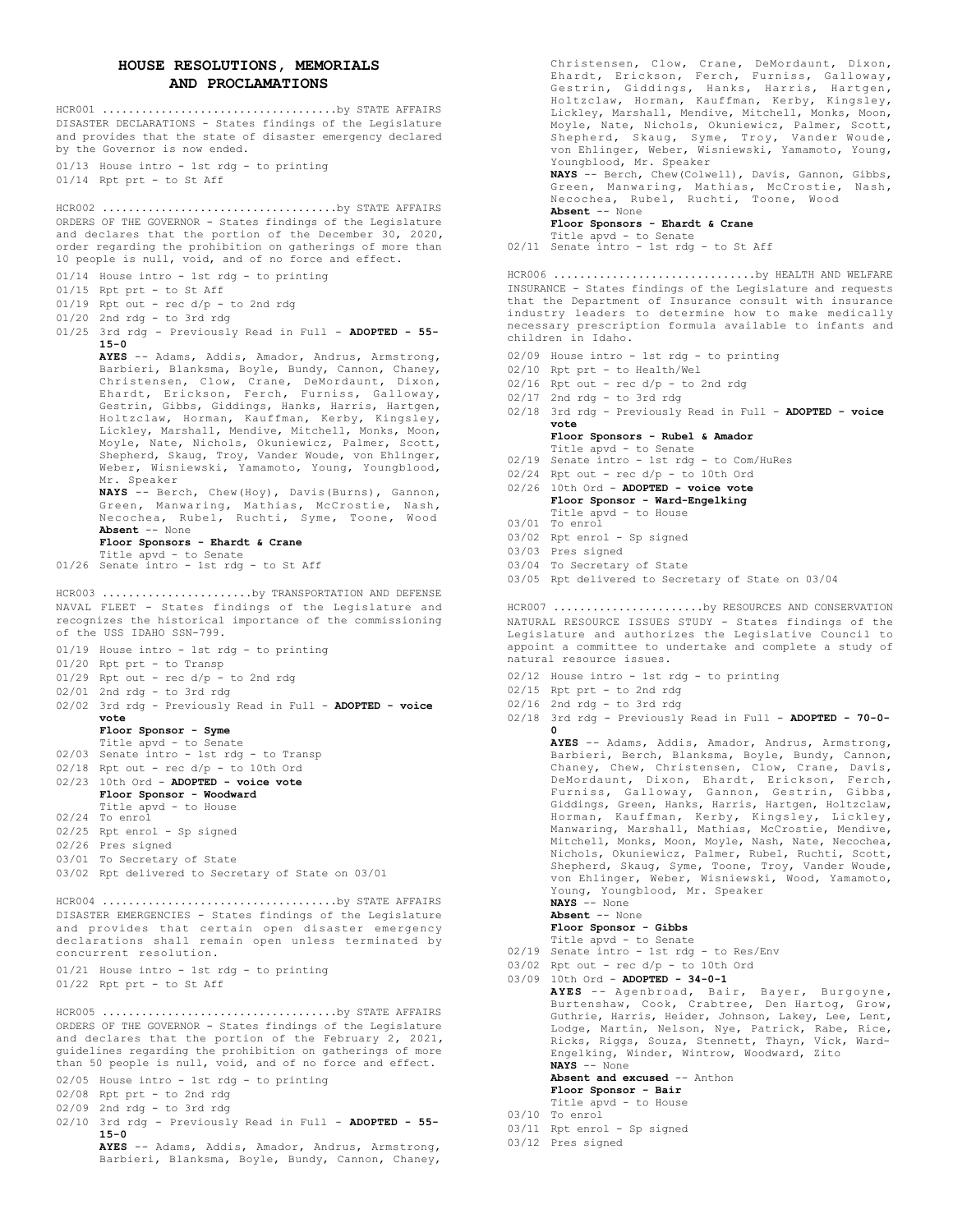03/15 To Secretary of State 03/16 Rpt delivered to Secretary of State on 03/15 PAYMENTS IN LIEU OF TAXES - States findings of the Legislature and directs the Committee on Federalism to study the fair taxable value of certain federal lands. 02/16 House intro - 1st rdg - to printing 02/17 Rpt prt - to Res/Con 02/26 Rpt out - rec d/p - to 2nd rdg 03/01 2nd rdg - to 3rd rdg 03/03 3rd rdg - Previously Read in Full - **ADOPTED - 55- 13-2 AYES** -- Adams, Addis, Amador, Andrus, Armstrong, Barbieri, Blanksma, Boyle, Bundy, Cannon, Christensen, Clow, Crane, DeMordaunt, Dixon, Erickson, Ferch, Furniss, Galloway, Gestrin, Gibbs, Giddings, Hanks, Harris, Hartgen, Holtzclaw, Horman, Kauffman, Kerby, Kingsley, Lickley, Manwaring, Marshall, Mendive, Mitchell, Monks, Moon, Moyle, Nate, Nichols, Okuniewicz, Palmer, Scott, Shepherd, Skaug, Troy, Vander Woude, von Ehlinger, Weber, Wisniewski, Wood, Yamamoto, Young, Youngblood, Mr. Speaker **NAYS** -- Berch, Chew, Davis, Gannon, Green, Mathias, McCrostie, Nash, Necochea, Rubel, Ruchti, Syme, Toone **Absent** -- Chaney, Ehardt **Floor Sponsor - Horman** Title apvd - to Senate 03/04 Senate intro - 1st rdg - to St Aff 03/15 Rpt out - rec d/p - to 10th Ord 04/07 10th Ord - **ADOPTED - 19-16-0 AYES** -- Anthon, Bair, Bayer, Burtenshaw, Cook, Den Hartog, Grow, Harris, Heider, Lakey, Patrick, Rice, Ricks, Riggs, Souza, Thayn, Vick, Winder, Zito **NAYS** -- Agenbroad, Burgoyne, Crabtree, Guthrie, Johnson, Lee, Lent, Lodge, Martin, Nelson, Nye, Rabe, Stennett, Ward-Engelking, Wintrow, Woodward **Absent and excused** -- None **Floor Sponsor - Harris** Title apvd - to House 04/08 To enrol Rpt enrol - Sp signed 04/09 Pres signed 04/12 To Secretary of State 04/13 Rpt delivered to Secretary of State on 04/12 HCR008 .......................by RESOURCES AND CONSERVATION IMMUNIZATION - States findings of the Legislature and declares that the Legislature shall oppose efforts to require, mandate, or force the immunization, vaccination, inoculation, or genetic modulation of any person against that person's will. 02/24 House intro - 1st rdg - to printing 02/25 Rpt prt - Held at Desk 02/26 Ref'd to Health/Wel HCR009 ....................................by STATE AFFAIRS STATE AFFAIRS - States findings of the Legislature and HCR010 ....................................by STATE AFFAIRS

recognizes the centennial of the Idaho State Capitol's dedication.

02/25 House intro - 1st rdg - to printing

02/26 Rpt prt - to 2nd rdg

03/01 2nd rdg - to 3rd rdg

03/04 3rd rdg - Previously Read in Full - ADOPTED - voice **vote**

**Floor Sponsor - Troy**

- Title apvd to Senate 03/05 Senate intro - 1st rdg - to St Aff
- $03/10$  Rpt out rec  $d/p$  to 10th Ord
- 03/12 10th Ord **ADOPTED voice vote Floor Sponsor - Lodge**
- Title apvd to House 03/15 To enrol
- 03/16 Rpt enrol Sp signed Pres signed
- 03/17 To Secretary of State
- 03/18 Rpt delivered to Secretary of State on 03/17

HEALTH - States findings of the Legislature and recognizes 988 as the universal mental health and suicide prevention crisis phone number. 03/01 House intro - 1st rdg - to printing 03/02 Rpt prt - to Health/Wel HCR011 ...............................by HEALTH AND WELFARE

- $03/04$  Rpt out rec  $d/p$  to 2nd rdg
- 03/05 2nd rdg to 3rd rdg
- 03/08 3rd rdg Previously Read in Full ADOPTED voice **vote**

**Floor Sponsor - Lickley** Title apvd - to Senate

- 03/09 Senate intro 1st rdg to Health/Wel
- $03/16$  Rpt out rec  $d/p$  to 10th Ord
- 04/07 10th Ord **ADOPTED voice vote**
- **Floor Sponsor Martin**
- Title apvd to House 04/08 To enrol
- Rpt enrol Sp signed
- 04/09 Pres signed
- 04/12 To Secretary of State
- 04/13 Rpt delivered to Secretary of State on 04/12

HIGHER EDUCATION - States findings of the Legislature and declares that social justice ideology as taught in universities does not serve the public good. HCR012 ....................................by STATE AFFAIRS

- 03/03 House intro 1st rdg to printing
- 03/04 Rpt prt to Educ

IDAHO WOMEN'S DAY - States findings of the Legislature and encourages continued recognition of March 14 as Idaho Women's Day. HCR013 ....................................by STATE AFFAIRS

- 03/04 House intro 1st rdg to printing
- 03/05 Rpt prt to St Aff
- $03/10$  Rpt out rec  $d/p$  to 2nd rdg
- 03/11 2nd rdg to 3rd rdg
- 03/12 3rd rdg Previously Read in Full ADOPTED voice **vote**

## **Floor Sponsor - Hartgen** Title apvd - to Senate

- 03/15 Senate intro 1st rdg to St Aff
- $04/07$  Rpt out rec  $d/p$  to 10th Ord
- 04/08 10th Ord **ADOPTED voice vote Floor Sponsor - Stennett**
- Title apvd to House
- 04/09 To enrol Rpt enrol - Sp signed
- 04/12 Pres signed
- 04/13 To Secretary of State
- 04/14 Rpt delivered to Secretary of State on 04/13

HEALTH - States findings of the Legislature and declares that the Legislature shall oppose efforts to require, mandate, or force any person to receive any immunization, vaccination, inoculation, medical procedure, or genetic modulation against that person's will. HCR014 ...............................by HEALTH AND WELFARE

- 03/09 House intro 1st rdg to printing
- Rpt prt to Health/Wel
- $03/12$  Rpt out rec d/p to 2nd rdg
- 03/15 2nd rdg to 3rd rdg Rls susp - **ADOPTED - 66-0-4 AYES** -- Addis, Amador, Armstrong, Barbieri, Blanksma, Boyle, Bundy, Cannon, Chaney, Chew, Christensen, Clow(McClusky), Crane, Davis, DeMordaunt, Dixon, Ehardt, Erickson, Ferch, Furniss, Galloway, Gannon, Gestrin, Gibbs,

Giddings, Green, Hanks, Hartgen, Holtzclaw, Horman, Kauffman, Kerby, Kingsley, Lickley, Manwaring, Marshall, Mathias, McCrostie, Mendive, Mitchell, Monks, Moon, Moyle, Nash, Nate, Necochea, Nichols, Okuniewicz, Palmer, Rubel, Ruchti, Scott, Shepherd, Skaug(Andrew), Syme, Toone, Troy, Vander Woude, von Ehlinger, Weber, Wisniewski, Wood, Yamamoto, Young, Youngblood, Mr. Speaker

**NAYS** -- None **Absent** -- Adams, Andrus, Berch, Harris **Floor Sponsor - Nichols**

Title apvd - to Senate 03/16 Senate intro - 1st rdg - to Health/Wel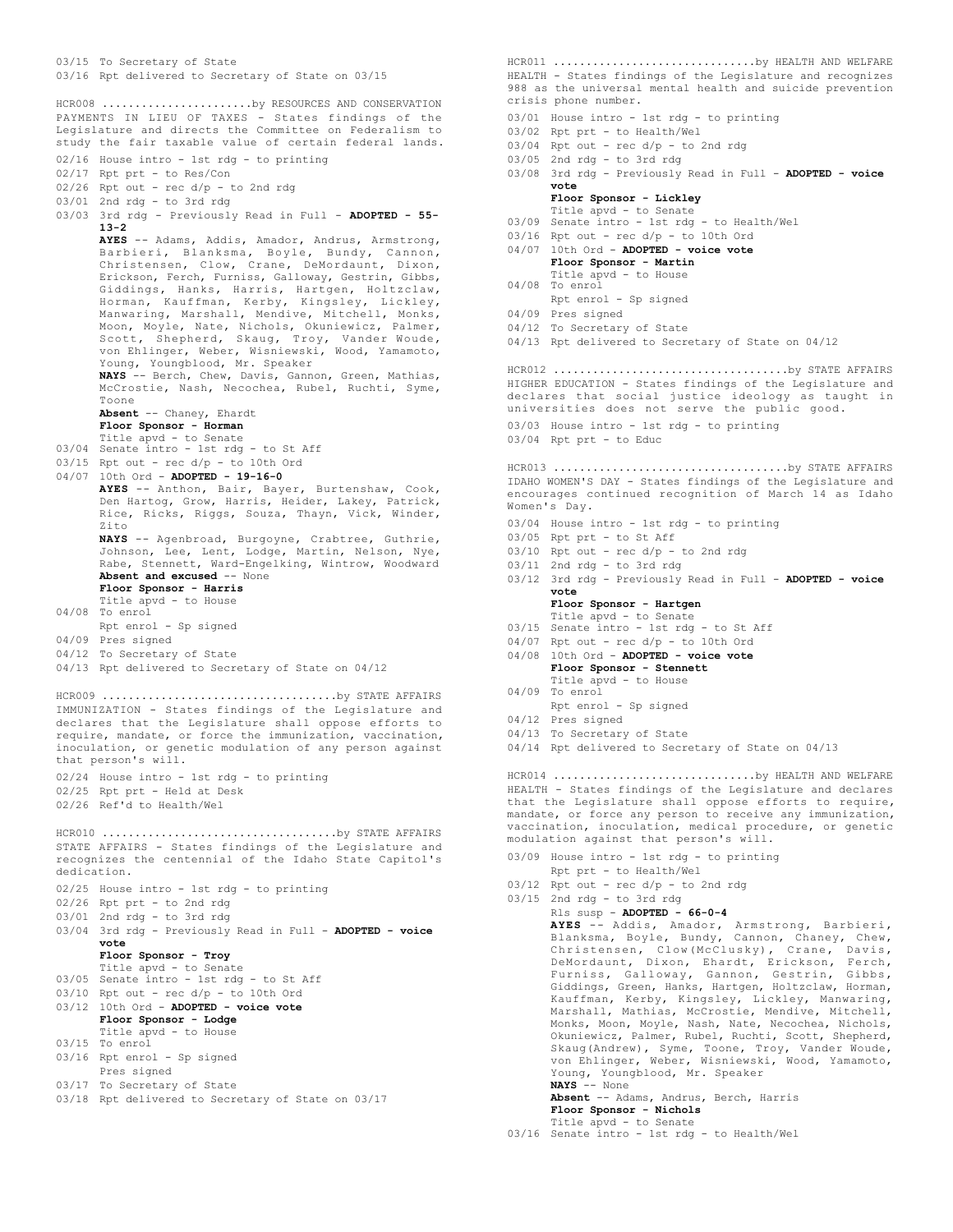PROPERTY TAXES - States findings of the Legislature and authorizes the Legislative Council to appoint a legislative interim study committee on property taxes and revenue expenditures. 03/11 House intro - 1st rdg - to printing 03/12 Rpt prt - to Rev/Tax  $03/16$  Rpt out - rec  $d/p$  - to 2nd rdg 03/17 2nd rdg - to 3rd rdg Rls susp - **ADOPTED - 46-21-3 AYES** -- Addis, Amador, Barbieri, Berch, Blanksma, Boyle, Bundy, Cannon, Chew, Clow(McClusky), Crane, Davis, DeMordaunt, Dixon, Ehardt, Erickson, Furniss, Gannon, Gestrin, Gibbs, Green, Harris, Hartgen, Holtzclaw, Horman, Kauffman, Kerby(Greig), Lickley, Marshall, Mendive, Mitchell, Monks, Moyle, Nash, Necochea, Okuniewicz, Palmer, Rubel, Troy, Vander Woude, von Ehlinger, Weber, Wood, Young, Youngblood, Mr. Speaker **NAYS** -- Adams, Andrus, Armstrong, Chaney, Ferch, Galloway, Giddings, Hanks, Kingsley, Manwaring, Mathias, McCrostie, Nate, Nichols, Ruchti, Scott, Shepherd, Skaug(Andrew), Syme, Toone, Wisniewski **Absent** -- Christensen, Moon, Yamamoto **Floor Sponsor - Addis** Title apvd - to Senate 03/18 Senate intro - 1st rdg - to Loc Gov 04/08 Rpt out - rec d/p - to 10th Ord 04/09 10th Ord - **ADOPTED - 28-7-0 AYES** -- Agenbroad, Anthon, Bair, Bayer, Burtenshaw, Cook, Crabtree, Den Hartog, Grow, Guthrie, Harris, Heider, Johnson, Lakey, Lee, Lent, Lodge, Martin, Patrick, Rice, Ricks, Riggs, Souza, Thayn, Vick, Winder, Woodward, Zito **NAYS** -- Burgoyne, Nelson, Nye, Rabe, Stennett, Ward-Engelking, Wintrow **Absent and excused** -- None **Floor Sponsor - Rice** Title apvd - to House 04/12 To enrol Rpt enrol - Sp signed Pres signed 04/13 To Secretary of State 04/14 Rpt delivered to Secretary of State on 04/13 HCR015 .................................by REVENUE AND TAXATION 04/06 House intro - 1st rdg - to printing Rpt prt - Held at Desk 04/13 Ref'd to W/M HCR016 ........................................by EDUCATION ERIC MILSTEAD - States findings of the Legislature and 04/06 House intro - 1st rdg - to printing 04/07 Rpt prt - to 2nd rdg 04/08 2nd rdg - to 3rd rdg **2 AYES** -- Adams, Addis, Amador, Andrus, Armstrong, Barbieri, Berch, Blanksma, Boyle, Bundy, Cannon, Mr. Speaker **NAYS** -- None **Absent** -- Chaney, Gibbs **Floor Sponsor - Bedke** Title apvd - to Senate 04/12 Senate intro - 1st rdg - to St Aff 04/19 Rpt out - rec d/p - to 10th Ord 04/26 10th Ord - **ADOPTED - voice vote Floor Sponsor - Winder** HCR017 ...................................by WAYS AND MEANS

To enrol Rpt enrol - Sp signed Pres signed To Secretary of State Rpt delivered to Secretary of State on 05/06 ARPA FUNDS - States findings of the Legislature and creates a legislative interim committee to study and make recommendations regarding the expenditure of federal funds for sewer and broadband infrastructure under the American Rescue Plan Act of 2021. HCR020 ...................................by WAYS AND MEANS

ARPA FUNDS - States findings of the Legislature and creates a legislative interim committee to study and make recommendations regarding the expenditure of certain federal funds received under the American Rescue Plan Act of 2021. HCR019 ...................................by WAYS AND MEANS

```
04/08 House intro - 1st rdg - to printing
```

```
Rpt prt - to 2nd rdg
```

```
04/09 2nd rdg - to 3rd rdg
      Rls susp - ADOPTED - 54-13-3
```
AYES -- Adams, Addis, Amador, Andrus, Armstrong, Barbieri, Blanksma, Bundy, Cannon, Clow, Crane, Davis, DeMordaunt, Dixon, Ehardt, Erickson, Furniss, Galloway, Gannon, Gestrin, Green, Harris, Hartgen, Holtzclaw, Horman, Kauffman, Kerby, Lickley, Manwaring, Marshall, Mathias, McCrostie, Mendive, Mitchell, Monks, Moyle, Nash, Necochea, Okuniewicz, Palmer, Rubel, Shepherd, Skaug, Syme,

Toone, Troy, Vander Woude, von Ehlinger, Weber, Wood, Yamamoto, Young, Youngblood, Mr. Speaker

**NAYS** -- Boyle, Chew, Christensen, Ferch, Giddings, Hanks, Kingsley, Moon, Nate, Nichols, Ruchti, Scott, Wisniewski **Absent** -- Berch, Chaney, Gibbs

**AYES** -- Agenbroad, Anthon, Bair, Bayer, Burtenshaw, Cook, Crabtree, Den Hartog, Funk(Souza), Grow, Guthrie, Harris, Heider, Johnson, Lakey, Lee, Lent, Lodge, Martin, Patrick, Rice, Ricks, Riggs, Thayn,

**NAYS** -- Burgoyne, Fuller(Rabe), Lamar(Nelson), Nye,

```
Floor Sponsor - Blanksma
```

```
Title apvd - to Senate
```
04/12 Senate intro - 1st rdg - to St Aff

Vick, Winder, Woodward, Zito

Stennett, Ward-Engelking, Wintrow **Absent and excused** -- None **Floor Sponsor - Winder** Title apvd - to House

05/03 Rpt out - rec  $d/p$  - to 10th Ord 05/05 10th Ord - **ADOPTED - 28-7-0**

Pres signed To Secretary of State

04/29 Rpt delivered to Secretary of State on 04/27

ARPA FUNDS - States findings of the Legislature and creates a legislative interim study committee to study and make recommendations regarding the expenditure of federal funds received for water infrastructure purposes under the American Rescue Plan Act of 2021. HCR018 ...................................by WAYS AND MEANS

```
04/08 House intro - 1st rdg - to printing
```

```
Rpt prt - to 2nd rdg
```

```
04/09 2nd rdg - to 3rd rdg
```
# Rls susp - **ADOPTED - 64-4-2 AYES** -- Adams, Addis, Amador, Andrus, Armstrong,

Barbieri, Berch, Blanksma, Boyle, Bundy, Cannon, Chew, Christensen, Clow, Crane, Davis, DeMordaunt, Dixon, Ehardt, Erickson, Ferch, Furniss, Galloway, Gannon, Gestrin, Green, Harris, Hartgen, Holtzclaw, Horman, Kauffman, Kerby, Kingsley, Lickley, Manwaring, Marshall, Mathias, McCrostie, Mendive, Mitchell, Monks, Moon, Moyle, Nash, Necochea, Okuniewicz, Palmer, Rubel, Ruchti, Scott, Shepherd, Skaug, Syme, Toone, Troy, Vander Woude, von Ehlinger, Weber, Wisniewski, Wood, Yamamoto, Young, Youngblood, Mr. Speaker **NAYS** -- Giddings, Hanks, Nate, Nichols **Absent** -- Chaney, Gibbs **Floor Sponsor - Blanksma** Title apvd - to Senate 04/12 Senate intro - 1st rdg - to St Aff 04/19 Rpt out - rec d/p - to 10th Ord 04/20 10th Ord

- 
- 

EDUCATION - States findings of the Legislature and requests that the Idaho High School Activities Association amend a rule so that it does not apply to parents who coach sports.

```
congratulates Legislative Services Office Director Eric
Milstead on his retirement.
```
- 04/09 3rd rdg Previously Read in Full **ADOPTED 68-0-**
	- Chew, Christensen, Clow, Crane, Davis, DeMordaunt, Dixon, Ehardt, Erickson, Ferch, Furniss, Galloway, Gannon, Gestrin, Giddings, Green, Hanks, Harris, Hartgen, Holtzclaw, Horman, Kauffman, Kerby, Kingsley, Lickley, Manwaring, Marshall, Mathias, McCrostie, Mendive, Mitchell, Monks, Moon, Moyle, Nash, Nate, Necochea, Nichols, Okuniewicz, Palmer, Rubel, Ruchti, Scott, Shepherd, Skaug, Syme, Toone, Troy, Vander Woude, von Ehlinger, Weber, Wisniewski, Wood, Yamamoto, Young, Youngblood,

```
Title apvd - to House
04/27 To enrol
```
Rpt enrol - Sp signed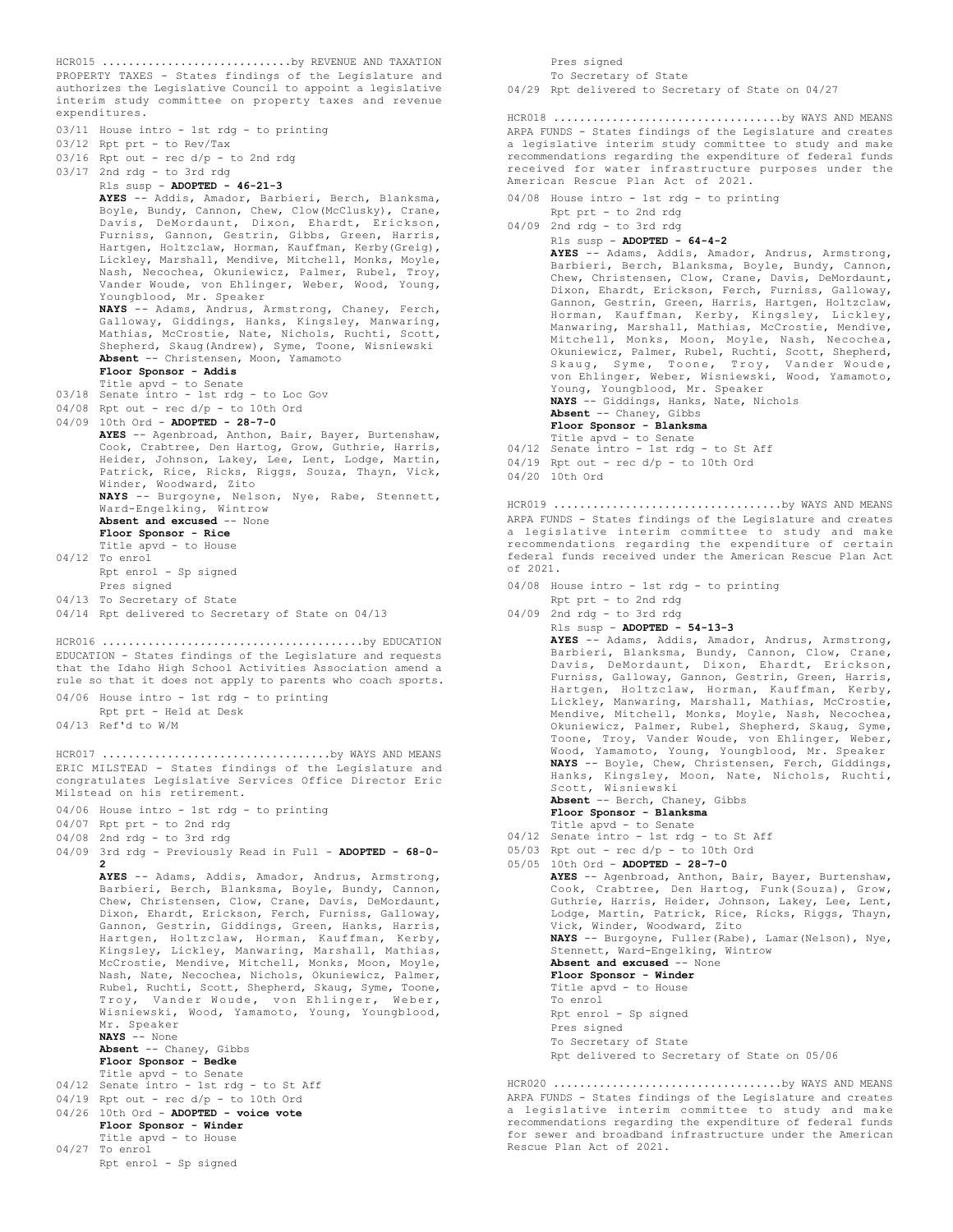```
04/08 House intro - 1st rdg - to printing
     Rpt prt - to 2nd rdg
04/09 2nd rdg - to 3rd rdg
      Rls susp - ADOPTED - 55-11-4
      AYES -- Adams, Addis, Amador, Andrus, Armstrong,
      Barbieri, Blanksma, Boyle, Bundy, Cannon, Clow,
       Crane, Davis, DeMordaunt, Dixon, Ehardt, Erickson,
       Furniss, Galloway, Gannon, Gestrin, Green, Harris,
      Hartgen, Holtzclaw, Horman, Kauffman, Kerby,
       Lickley, Manwaring, Marshall, Mathias, McCrostie,
       Mendive, Mitchell, Monks, Moyle, Necochea,
Okuniewicz, Palmer, Rubel, Scott, Shepherd, Skaug,
       Syme, Toone, Troy, Vander Woude, von Ehlinger,
Weber, Wood, Yamamoto, Young, Youngblood,
      Mr. Speaker
      NAYS -- Chew, Christensen, Ferch, Giddings, Hanks,
       Kingsley, Moon, Nate, Nichols, Ruchti, Wisniewski
      Absent -- Berch, Chaney, Gibbs, Nash
       Floor Sponsor - Blanksma
Title apvd - to Senate
04/12 Senate intro - 1st rdg - to St Aff
04/19 Rpt out - rec d/p - to 10th Ord
LEMHI BASIN - States findings of the legislature and
directs the Idaho Water Resource Board to continue to work
expeditiously with local water users to complete a
comprehensive settlement that resolves current tensions and
conflicts over the use of Lemhi Basin high flows.
04/15 House intro - 1st rdg - to printing
     Rpt prt - to Res/Con
04/16 Rpt out - rec d/p - to 2nd rdg
04/19 2nd rdg - to 3rd rdg
04/20 3rd rdg - Previously Read in Full - ADOPTED - voice
      vote
      Floor Sponsor - Moon
       Title apvd - to Senate
04/21 Senate intro - 1st rdg - to Res/Env
04/22 Rpt out - rec d/p - to 10th Ord
04/26 10th Ord - ADOPTED - voice vote
      Floor Sponsor - Vick
       Title apvd - to House
04/27 To enrol
      Rpt enrol - Sp signed
      Pres signed
      To Secretary of State
04/29 Rpt delivered to Secretary of State on 04/27
HCR021 ...................................by WAYS AND MEANS
LEGISLATURE - States findings of the Legislature and
approves the recess of the First Regular Session of the
Sixty-sixth Idaho Legislature subject to the call of the
Speaker of the House of Representatives and the President
Pro Tempore of the Senate no later than September 1, 2021.
04/26 House intro - 1st rdg - to printing
      Rpt prt - to St Aff
HCR022 ...................................by WAYS AND MEANS
LEGISLATURE - States findings of the Legislature and
approves the recess of the First Regular Session of the
HCR023 ...................................by WAYS AND MEANS
```
Sixty-sixth Idaho Legislature, subject to the call of the Speaker of the House of Representatives and the President Pro Tempore of the Senate no later than September 1, 2021.

- 05/03 House intro 1st rdg to printing
- Rpt prt to 2nd rdg
- 05/04 2nd rdg to 3rd rdg

05/12 3rd rdg - Previously Read in Full - **ADOPTED - 55-8- 6**

> **AYES** -- Adams, Addis, Amador, Andrus, Armstrong, Barbieri, Blanksma, Boyle, Bundy, Cannon, Chaney, Christensen, Clow, DeMordaunt, Dixon, Ehardt, Erickson, Ferch, Furniss, Galloway, Gestrin, Gibbs, Giddings, Hanks, Harris, Hartgen, Holtzclaw, Horman, Kerby, Kingsley, Lickley, Manwaring, Marshall, McCrostie, Mendive, Monks, Moon, Moyle, Nate, Nichols, Okuniewicz, Palmer, Scott, Shepherd, Skaug, Syme, Troy, Vander Woude, Weber, Wisniewski, Wood, Yamamoto, Young, Youngblood, Mr. Speaker **NAYS** -- Berch, Chew, Gannon, Green, Mathias, Necochea, Rubel, Toone **Absent** -- Crane, Davis, Kauffman, Mitchell, Nash, Ruchti, Vacant-Dist. 6A

# **Floor Sponsor - Blanksma** Title apvd - to Senate

Senate intro - 1st rdg - to St Aff

IMMUNIZATIONS - Stating findings of the Legislature and authorizing the Speaker and the Pro Tempore to engage legal counsel to sue the Biden Administration in federal court to have the vaccine mandates invalidated. HCR024 ...................................by WAYS AND MEANS

11/15 House intro - 1st rdg - to printing Rpt prt - to 2nd rdg

```
11/16 2nd rdg - to 3rd rdg
```
EDUCATION - Amends existing law to reject certain content standards incorporated into Idaho administrative rules. HCR025 ...................................by WAYS AND MEANS

11/15 House intro - 1st rdg - to printing Rpt prt - to W/M

## \*\*\*\*\*\*\*\*\*\*\*\*\*\*\*\*\*\*\*\*\*\*\*\*\*\*\*\*\*\*\*\*\*\*\*

CHINA - States findings of the Legislature and requests that the federal government sanction the Chinese government and the Chinese Communist Party for their crimes against humanity and their handling of the COVID-19 outbreak. HJM001 ....................................by STATE AFFAIRS

- 02/16 House intro 1st rdg to printing
- 02/17 Rpt prt to St Aff
- 02/24 Rpt out rec d/p to 2nd rdg
- 02/25 2nd rdg to 3rd rdg
- 03/01 3rd rdg Previously Read in Full ADOPTED voice **vote**

## **Floor Sponsor - von Ehlinger** Title apvd - to Senate

- 03/02 Senate intro 1st rdg to St Aff
- $03/18$  Rpt out rec  $d/p$  to 10th Ord
- 04/07 10th Ord **ADOPTED voice vote**
- **Floor Sponsor Vick**
- Title apvd to House 04/08 To enrol
- Rpt enrol Sp signed
- 04/09 Pres signed
- 04/12 To Secretary of State
- 04/13 Rpt delivered to Secretary of State on 04/12

GOVERNMENT - States findings of the Legislature and requests that the federal Office of Management and Budget reject a recommendation to raise the population threshold for metropolitan statistical areas to 100,000. HJM002 ...................................by WAYS AND MEANS

05/05 House intro - 1st rdg - to printing

05/12 Rpt prt - to W/M

SESSIONS OF THE LEGISLATURE - Proposes an amendment to the Constitution of the State of Idaho to provide that the Legislature must convene in certain organizational sessions and must be convened in special session by the President Pro Tempore of the Senate and the Speaker of the House of Representatives in certain circumstances. HJR001 ....................................by STATE AFFAIRS

\*\*\*\*\*\*\*\*\*\*\*\*\*\*\*\*\*\*\*\*\*\*\*\*\*\*\*\*\*\*\*\*\*\*\*

- 01/13 House intro 1st rdg to printing
- 01/14 Rpt prt to St Aff
- $01/19$  Rpt out rec d/p to 2nd rdg
- $01/20$  2nd rdg to 3rd rdg
- 01/21 3rd rdg Previously Read in Full **ADOPTED 51- 18-1**

**AYES** -- Adams, Addis, Amador, Andrus, Armstrong, Barbieri, Blanksma, Bundy, Cannon, Chaney, Christensen, Clow, Crane, DeMordaunt, Dixon, Ehardt, Erickson, Ferch, Furniss, Galloway, Gestrin, Giddings, Hanks, Harris, Holtzclaw,<br>Horman, Kauffman, Kerby, Kingsley, Manwaring, Horman, Kauffman, Kerby, Kingsley, Marshall, Mendive, Mitchell, Monks, Moyle, Nate, Nichols, Okuniewicz, Palmer, Scott, Shepherd, Skaug, Syme, Vander Woude, von Ehlinger, Weber, Wisniewski, Yamamoto, Young, Youngblood, Mr. Speaker **NAYS** -- Berch, Boyle, Chew(Fuller), Davis, Gannon,

Gibbs, Green, Hartgen, Lickley, Mathias, McCrostie, Nash, Necochea, Rubel, Ruchti, Toone, Troy, Wood **Absent** -- Moon

- **Floor Sponsors Harris & DeMordaunt** Title apvd - to Senate
- 01/22 Senate intro 1st rdg to St Aff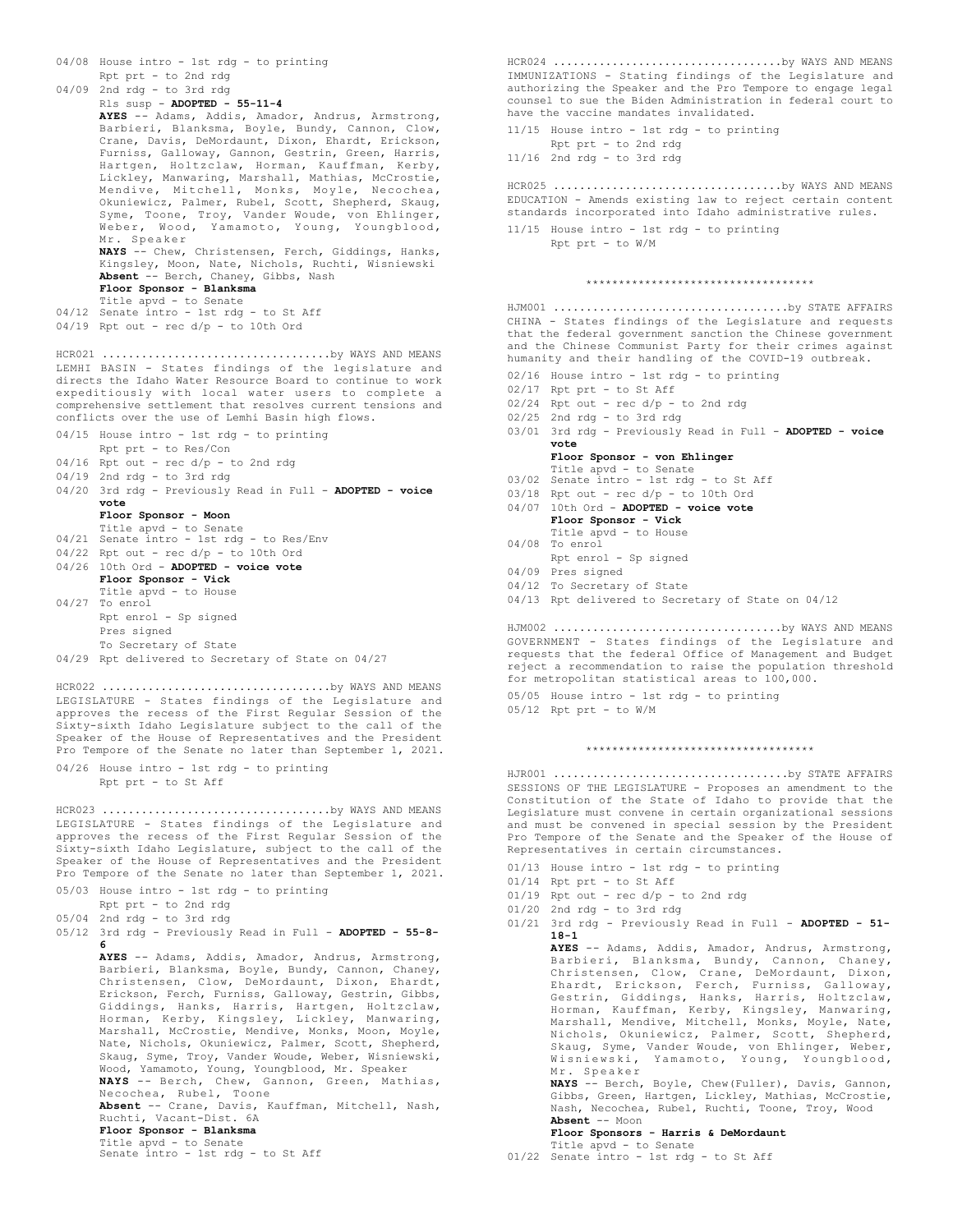$02/18$  Rpt out - rec  $d/p$  - to 2nd rdg 02/19 2nd rdg - to 3rd rdg 03/04 Ref'd to St Aff BALLOT INITIATIVES - Proposes an amendment to the Idaho Constitution to prescribe ballot measure petition signature requirements. 01/28 House intro - 1st rdg - to printing 01/29 Rpt prt - to W/M HJR002 .............................................by NASH ARRESTS - Proposes an amendment to the Idaho Constitution to provide that an officer may make a warrantless arrest based on probable cause for an offense committed outside of the officer's presence. 02/04 House intro - 1st rdg - to printing 02/05 Rpt prt - to St Aff HJR003 ....................................by STATE AFFAIRS CONTROLLED SUBSTANCES - States findings of the Legislature and proposes an amendment to the Idaho Constitution requiring a 2/3 vote of the Legislature to legalize certain controlled substances. 03/04 House intro - 1st rdg - to printing Rpt prt - to St Aff  $03/12$  Rpt out - rec  $d/p$  - to 2nd rdg 03/15 2nd rdg - to 3rd rdg 04/15 3rd rdg - Previously Read in Full - **FAILED - 42-28- 0 AYES** -- Addis, Amador, Andrus, Armstrong, Blanksma, Bundy, Cannon, Chaney, Clow, Crane, DeMordaunt, Dixon, Ehardt, Erickson, Furniss(Blanchard), Galloway, Gibbs, Harris, Hartgen, Holtzclaw, Horman, Kauffman, Kerby, Lickley, Manwaring, Marshall, Mendive, Mitchell, Monks, Moyle, Palmer, Shepherd, Skaug, Syme, Troy, Vander Woude, von Ehlinger, Weber, Yamamoto, Young, Youngblood, Mr. Speaker **NAYS** -- Adams, Barbieri, Berch, Boyle, Chew, Christensen, Davis, Ferch, Gannon, Gestrin, Giddings, Green, Hanks, Kingsley, Mathias, McCrostie, Moon, Nash, Nate, Necochea, Nichols, Okuniewicz, Rubel, Ruchti, Scott, Toone, Wisniewski, Wood **Absent** -- None **Floor Sponsor - DeMordaunt** Filed in Office of the Chief Clerk HJR004 ....................................by STATE AFFAIRS \*\*\*\*\*\*\*\*\*\*\*\*\*\*\*\*\*\*\*\*\*\*\*\*\*\*\*\*\*\*\*\*\*\*\* HOUSE RULES - Provides an amendment to Rule 64 of the Rules of the House of Representatives regarding clearing galleries and House-regulated spaces. 01/18 House intro - 1st rdg - to printing 01/19 Rpt prt - to Jud HR001 ...............by JUDICIARY, RULES AND ADMINISTRATION HOUSE SPECIAL RULES - States findings of the House of Representatives and adds a new House Special Rule regarding participation within the House chambers. 01/20 House intro - 1st rdg - to printing 01/21 Rpt prt - to Jud HR002 ...............by JUDICIARY, RULES AND ADMINISTRATION TAIWAN - Stating findings of the Idaho House of Representatives reaffirming the strong relationship and friendship between the State of Idaho and the Republic of China, Taiwan. 02/16 House intro - 1st rdg - to printing 02/17 Rpt prt - to Com/HuRes  $03/04$  Rpt out - rec  $d/p$  - to 2nd rdg 03/05 2nd rdg - to 3rd rdg 03/08 3rd rdg - Previously Read in Full - ADOPTED - voice **vote Floor Sponsor - Chew** Title apvd - Filed in Office of the Chief Clerk HR003 ......................by COMMERCE AND HUMAN RESOURCES

RECESS - Stating the findings of the House of Representatives and approving the recess of the House of Representatives subject to the call of the Speaker of the House of Representatives no later than December 31, 2021. HR004 ....................................by WAYS AND MEANS

05/12 House intro - 1st rdg - to printing Rpt prt - to 2nd rdg Rls susp - **ADOPTED - 41-22-6 AYES** -- Adams, Addis, Amador, Andrus, Armstrong, Blanksma, Boyle, Bundy, Cannon, Christensen, Clow, Crane, DeMordaunt, Dixon, Ehardt, Erickson, Ferch, Furniss, Galloway, Gestrin, Harris, Holtzclaw, Horman, Kerby, Marshall, Mendive, Monks, Moon, Moyle, Nate, Okuniewicz, Palmer, Scott, Shepherd, Skaug, Vander Woude, Weber, Yamamoto, Young, Youngblood, Mr. Speaker **NAYS** -- Barbieri, Berch, Chew, Gannon, Gibbs, Giddings, Green, Hanks, Hartgen, Kingsley, Lickley, Manwaring, Mathias, McCrostie, Nash, Necochea,

Rubel, Syme, Toone, Troy, Wisniewski, Wood<br>**Absent** -- Chaney, Davis, Kauffman, Mitchell,<br>Nichols, Ruchti, Vacant-Dist. 6A **Floor Sponsor - Blanksma**

Title apvd - Filed in Office of the Chief Clerk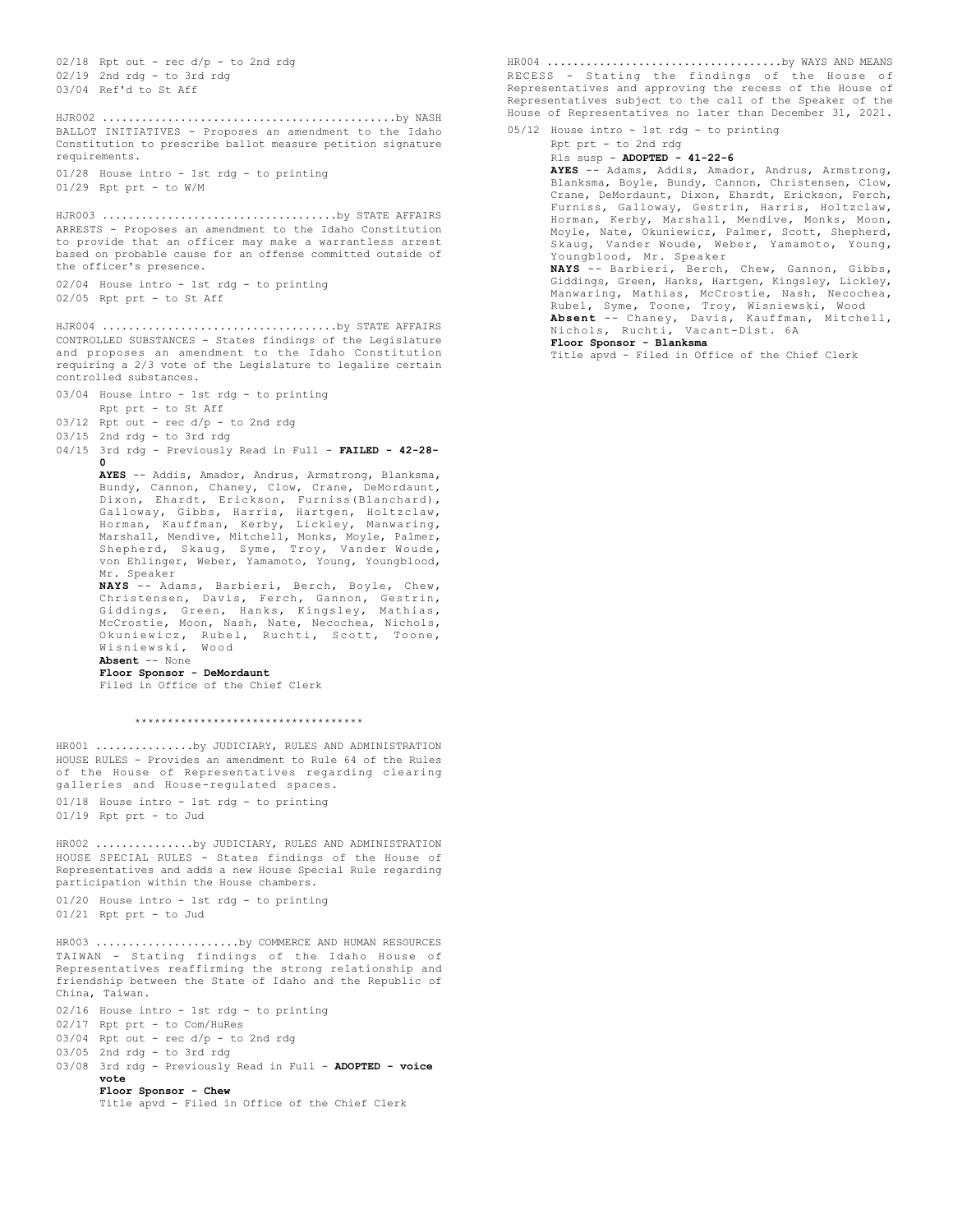# ABBREVIATIONS USED IN THIS INDEX

| $(A) = Adopted$                                    | $(V) = Vetoed$                    |
|----------------------------------------------------|-----------------------------------|
| Approp = Appropriation                             | Assn = Association                |
| $Bd = Board$                                       | $Com = Commission$                |
| $Comm = Committer$                                 | $Depth = Department$              |
| DEQ = Department of Environmental Quality          |                                   |
| $Dist = District$                                  | $Div = Division$                  |
| $FAG = Fish$ and Game                              | $Govt = Govermment$               |
| H&W = Health and Welfare                           | PUC = Public Utilities Commission |
| PERSI = Public Employee Retirement System of Idaho |                                   |
| UCC = Uniform Commercial Code                      | Univ = University                 |
|                                                    |                                   |

# ABORTION

| Abortion, informed consent, Down syndrome information H0302 - Ch.258 |
|----------------------------------------------------------------------|
| Fetal Heartbeat Preborn Child Protection Act, newS1183               |
| Fetal Heartbeat Preborn Child Protection Act, newS1085               |
| Fetal Heartbeat Preborn Child Protection Act, new H0366 - Ch.289     |
|                                                                      |
| No Public Funds for Abortion Act, new10220 - Ch.334                  |
|                                                                      |
|                                                                      |

# ACCIDENTS

See EMERGENCIES

# ACCOUNTING AND ACCOUNTANTS

Local govt, accounting/budgeting, procedure/reporting...H0073 - Ch. 89 ACCOUNTS

Bond accounts, unexpended balances transfer, repeal.....H0138 - Ch.194 Disaster emergency account, use, disaster emergencies............S1031 Disaster emergency account, use, disaster emergencies...S1134 - Ch.225 Legislative account, funds transfer, increase...........S1033 - Ch. 23 Liquor account, transfer to POST fund............................H0030 Water management account, water projects, use/report..............H0236 Water management account, water projects, use/report....H0267 - Ch.161

# ACTS

| Anti-Boycott Against Israel Act, addS1086 - Ch.284                    |  |
|-----------------------------------------------------------------------|--|
| Big Payette and Cascade Lakes Water Quality Act, add H0113            |  |
| Coronavirus Limited Immunity Act, extend sunset date H0149 - Ch. 97   |  |
|                                                                       |  |
|                                                                       |  |
| Employee Medical Information Protection Act, add H0410                |  |
|                                                                       |  |
|                                                                       |  |
| Federal American Rescue Plan Act of 2021, add S1204 - Ch.320          |  |
| Fetal Heartbeat Preborn Child Protection Act, add H0366 - Ch.289      |  |
| Fetal Heartbeat Preborn Child Protection Act, add51085                |  |
| Fetal Heartbeat Preborn Child Protection Act, add S1183               |  |
|                                                                       |  |
|                                                                       |  |
|                                                                       |  |
|                                                                       |  |
| Idaho Collection Agency Act, miscellaneous revisionsS1014             |  |
|                                                                       |  |
| Idaho Literacy Achievement and Accountability Act, add S1006 - Ch.292 |  |
|                                                                       |  |
| Idaho Patient Act, medical debts, time extension H0042 - Ch. 13       |  |
| Idaho Pharmacy Act, miscellaneous revisions H0040 - Ch. 54            |  |
|                                                                       |  |
| Idaho Telehealth Access Act, rename, virtual care S1126               |  |
|                                                                       |  |
|                                                                       |  |
| Idaho Veterinary Practice Act, miscellaneous revisions H0064 - Ch. 40 |  |
| Idaho Wrongful Conviction Act, add51027 - Ch. 17                      |  |
| Idaho Wrongful Conviction Act, damages, calculationS1200 - Ch.304     |  |
| Industrial Hemp Research and Development Act, add H0126 - Ch.242      |  |
|                                                                       |  |
|                                                                       |  |
| Juvenile Corrections Act, definitions, amend H0028 - Ch. 18           |  |
| Juvenile Corrections Act, habitual status offender H0026 - Ch. 19     |  |
|                                                                       |  |
|                                                                       |  |
|                                                                       |  |
| Occupational Licensing Protection Act, add H0416                      |  |
| Protecting Critical Thinking in Higher Ed Act, add10364               |  |
|                                                                       |  |
| Respiratory Care Practice Act, repeal/replaceS1016 - Ch. 21           |  |
| Sergeant Kitzhaber Medical Cannabis Act, add H0108                    |  |
| State Appellate Public Defender Act, addS1035 - Ch.164                |  |
|                                                                       |  |
|                                                                       |  |
| Unauthorized Disclosure of Intimate Images Act, add H0406             |  |
|                                                                       |  |
| ADMINISTRATION DEPARTMENT                                             |  |
|                                                                       |  |

Approp, Public Works Div, add'l................................. H0225 - Ch. 75 Approp, Public Works Div, add'l, Carnegie Library.......H0408 - Ch.361 Public works projects, design/construction, delegate.............H0188 ADMINISTRATIVE PROCEDURE ACT See also RULES Administrative rules, fee, approval/rejection...................SCR108 Administrative rules, temporary, approve/exception..............SCR109 ADOPTION Adoptee, birth certificate, parents/medical information..........H0059 ADVERTISING Chiropractors, animals, treatment/advertising....................H0404 Controlled substances, schedule I, advertise, prohibit...........S1218 Legal notices, government website and utility billings...........H0053 AGING, COMMISSION ON Approp..................................................S1151 - Ch.121 Approp, add'l...........................................H0399 - Ch.352 Approp, add'l...........................................H0123 - Ch. 48 **AGRICULTURE** Agricultural best management practices fund, establish..S1079 - Ch.175 Dairy farms, nutrient management plans, amend........... H0051 - Ch. 64 Dept, approp............................................H0306 - Ch.106 Dept, approp, animal industries program...................H0134 - Ch. 49 Dept, approp, pest control deficiency fund...............S1023 - Ch. Dept, rulemaking, requirements, amend............................H0100 Dept, rulemaking, requirements, amend.....................H0167 - Ch.128 Idaho Food Quality Assurance Institute, repeal..........H0050 - Ch. 38 Idaho Kratom Consumer Protection Act, new........................H0168 Idaho OnePlan, conservation planning system, remove..............S1122 Industrial Hemp Research and Development Act, new.......H0126 - Ch.242 Land actively devoted to agriculture, definition, amend.H0252 - Ch.270 Marquee Ricks, American Farm Bureau Discussion Meet..............SP101 Phosphoric acid facilities, phosphogypsum stacks........H0239 - Ch.246 Reindeer, domestic purposes north of Salmon River.......H0166 - Ch.245 Soil and water conservation com/districts, rename................S1122 Univ of Idaho, approp, agricultural research/extension..S1147 - Ch.119 Wheat Com, finance construction, new office building......SCR106 - (A) AIRPLANES AND AIRCRAFT Idaho air travel enhancement program, establish..................S1103 **AIRPORTS** Idaho air travel enhancement program, establish..................S1103 ALCOHOLIC BEVERAGES See LIQUOR AMBULANCES Ambulance districts, intergovernmental agreements.......H0110 - Ch. 95

Approp, bond payments program...........................S1156 - Ch.125 Approp, Capitol Com.....................................S1157 - Ch.126 Approp, plant industries program................................H0365 - Ch.285 Approp, Public Works Div................................S1172 - Ch.170 Approp, Public Works Div, add'l..................................H0397

### ANIMALS .<br>See also wildlife wildlife also wild

| See also WILDLIFE                                        |  |
|----------------------------------------------------------|--|
|                                                          |  |
| Fur-bearing animals, trapping, bait, F&G rulemakingH0010 |  |
|                                                          |  |
| Trapping, wild fur-bearing animals, baitH0091 - Ch. 91   |  |
| <b>DDC</b> 110                                           |  |

# APPEALS

See also STATE APPELLATE PUBLIC DEFENDER

Tax Appeals Bd, hearings, matter of public importance............H0119 Tax Appeals Bd, hearings, taxpayer representation.......H0277 - Ch.212 APPROPRIATIONS

| Administration Dept, bond payments programS1156 - Ch.125             |  |
|----------------------------------------------------------------------|--|
|                                                                      |  |
| Administration Dept, plant industries program H0365 - Ch.285         |  |
|                                                                      |  |
| Administration Dept, Public Works Div, add'l H0225 - Ch. 75          |  |
|                                                                      |  |
| Administration Dept, Public Works Div, add'l, CarnegieH0408 - Ch.361 |  |
|                                                                      |  |
|                                                                      |  |
|                                                                      |  |
|                                                                      |  |
| Agriculture Dept, animal industries programH0134 - Ch. 49            |  |
|                                                                      |  |
|                                                                      |  |
|                                                                      |  |
|                                                                      |  |
|                                                                      |  |
| Blind/Visually Impaired Com, add'l10109 - Ch. 44                     |  |
| BSU, ISU, LCSC, UI, separate appropriation bills H0153               |  |
|                                                                      |  |
| Catastrophic health care program, add'110345 - Ch.311                |  |
|                                                                      |  |
|                                                                      |  |
|                                                                      |  |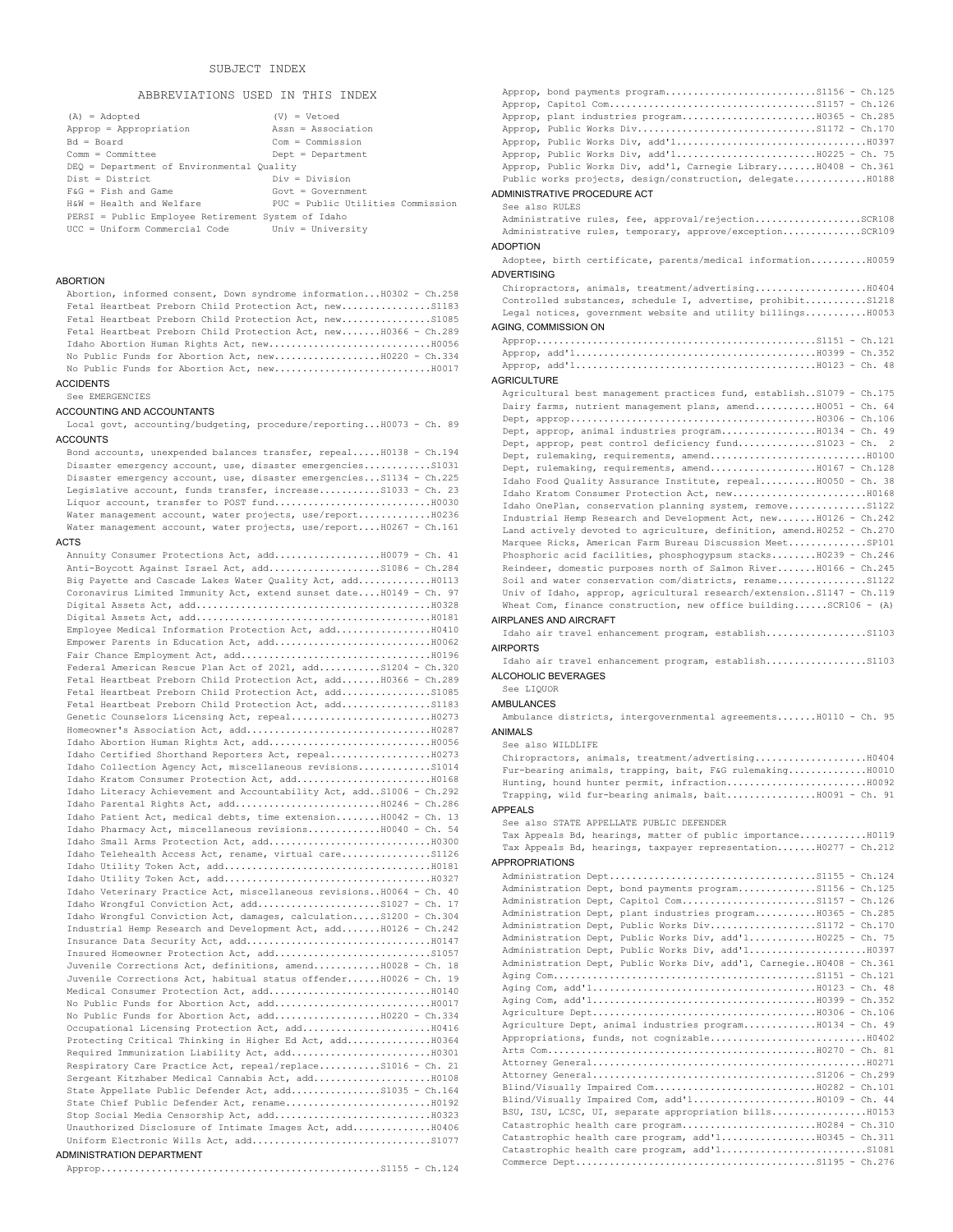| Education Bd, administration program H0226                                                                           |                |
|----------------------------------------------------------------------------------------------------------------------|----------------|
| Education Bd, Career Technical Education DivS1154 - Ch.130                                                           |                |
| Education Bd, community colleges H0318 - Ch.142                                                                      |                |
|                                                                                                                      |                |
| Education Bd, Idaho Public Television H0283 - Ch.102                                                                 |                |
|                                                                                                                      |                |
|                                                                                                                      |                |
| Education Bd, Office of, administration programS1091 - Ch. 59                                                        |                |
| Education Bd, Office of, IT and Data Management Program. S1008 - Ch.                                                 | $\overline{1}$ |
| Education Bd, Public Charter School Com S1192 - Ch.260                                                               |                |
| Education Bd, Vocational Rehabilitation DivS1152 - Ch.122                                                            |                |
| Education Bd/Univ of Idaho, colleges/universitiesS1179                                                               |                |
| Education Bd/Univ of Idaho, colleges/universities H0387 - Ch.347                                                     |                |
| Education Bd/Univ of Idaho, health education programs S1175 - Ch.254                                                 |                |
| Education Bd/Univ of Idaho, special programsS1187 - Ch.232                                                           |                |
|                                                                                                                      |                |
| Education Dept, advanced opportunities programsS1213 - Ch.331                                                        |                |
|                                                                                                                      |                |
|                                                                                                                      |                |
|                                                                                                                      |                |
|                                                                                                                      |                |
| General fund, reduce appropriations by five percent H0207 - Ch. 52                                                   |                |
| General fund, transfer to water management fundS1121 - Ch. 88                                                        |                |
|                                                                                                                      |                |
| Governor, Executive Office of, emergency programH0176 - Ch. 16                                                       |                |
|                                                                                                                      |                |
| Governor, Office of, Drug Policy, add'l51216 - Ch.333                                                                |                |
| Governor, Office of, Energy & Mineral ResourcesS1142 - Ch.129                                                        |                |
| Governor, Office of, Energy & Mineral Resources, add'lH0117 - Ch. 47                                                 |                |
| Governor, Office of, Financial Management DivS1194 - Ch.298                                                          |                |
| Governor, Office of, Financial Management Div, add'l H0370 - Ch.341                                                  |                |
| Governor, Office of, Human Resources DivS1164 - Ch.155                                                               |                |
| Governor, Office of, Info Tech Services OfficeS1177 - Ch.267                                                         |                |
| Governor, Office of, Military DivS1138 - Ch.113                                                                      |                |
| Governor, Office of, Military Div, add'l10384 - Ch.319                                                               |                |
| Governor, Office of, Species Conservation OfficeS1146 - Ch.118                                                       |                |
|                                                                                                                      |                |
| Governor, Office of, STEM Action CenterS1148 - Ch.120                                                                |                |
|                                                                                                                      |                |
| H&W Dept, child welfare, foster and assistance H0325 - Ch.163                                                        |                |
| H&W Dept, child welfare, foster and assistance, add'l H0374 - Ch.317                                                 |                |
|                                                                                                                      |                |
|                                                                                                                      |                |
|                                                                                                                      |                |
| H&W Dept, Medicaid Div, add'1 H0216 - Ch. 25<br>H&W Dept, mental health, psychiatric, substance abuse S1165 - Ch.188 |                |
|                                                                                                                      |                |
| H&W Dept, public health services and welfare, add'lS1212 - Ch.330                                                    |                |
|                                                                                                                      |                |
|                                                                                                                      |                |
| H&W Dept, substance abuse treatment and prevention H0083 - Ch. 43                                                    |                |
|                                                                                                                      |                |
|                                                                                                                      |                |
|                                                                                                                      |                |
|                                                                                                                      |                |
|                                                                                                                      |                |
| Hazardous substance emergency response fundH0011 - Ch.                                                               | $\frac{4}{3}$  |
|                                                                                                                      |                |
| Idaho State Historical SocietyS1180 - Ch.189                                                                         |                |
|                                                                                                                      |                |
|                                                                                                                      |                |
|                                                                                                                      |                |
|                                                                                                                      |                |
|                                                                                                                      |                |
|                                                                                                                      |                |
|                                                                                                                      |                |
|                                                                                                                      |                |
|                                                                                                                      |                |
|                                                                                                                      |                |
| Legislative legal defense fund, cash transfer S1022 - Ch.144                                                         |                |
|                                                                                                                      |                |
|                                                                                                                      |                |
|                                                                                                                      | - 6            |
|                                                                                                                      |                |
|                                                                                                                      |                |
|                                                                                                                      |                |
|                                                                                                                      |                |
|                                                                                                                      |                |
|                                                                                                                      |                |

| Parks and Recreation Dept, add'151209 - Ch.309                          |
|-------------------------------------------------------------------------|
|                                                                         |
|                                                                         |
| 2                                                                       |
|                                                                         |
|                                                                         |
|                                                                         |
| Public health trust fund, transfer to general fund H0207 - Ch. 52       |
| Public schools support, administrators division H0353 - Ch.312          |
| Public schools support, central services division H0358 - Ch.314        |
| Public schools support, children's programs H0356 - Ch.313              |
| Public schools support, children's programs, add'l H0388 - Ch.348       |
| Public schools support, children's programs, add'l H0398 - Ch.351       |
| Public schools support, deaf/blind services10359 - Ch.252               |
| Public schools support, facilities division H0357 - Ch.265              |
| Public schools support, operations division H0355 - Ch.338              |
| Public schools support, operations division, correction. H0386 - Ch.346 |
|                                                                         |
| Public schools support, teachers division H0385 - Ch.345                |
|                                                                         |
|                                                                         |
| Self-Governing Agencies, Occupational Licenses Div H0346 - Ch.264       |
| Self-Governing Agencies, Regulatory BoardsH0305 - Ch.105                |
|                                                                         |
|                                                                         |
|                                                                         |
|                                                                         |
|                                                                         |
|                                                                         |
|                                                                         |
|                                                                         |
|                                                                         |
|                                                                         |
|                                                                         |
|                                                                         |
|                                                                         |
|                                                                         |
|                                                                         |
| Univ of Idaho, agricultural research/extensionS1147 - Ch.119            |
| Various funds, year-end cash transfersS1214 - Ch.364                    |
|                                                                         |
|                                                                         |
| Water Resources Dept, correctionS1215 - Ch.332                          |
|                                                                         |
|                                                                         |
|                                                                         |
| ARCHITECTURE AND ARCHITECTS                                             |
| Govt, professional service contracts, requirementsS1042 - Ch.217        |
| <b>ARMED FORCES</b>                                                     |
| See MILITARY AND MILITIA                                                |
| <b>ARTS</b>                                                             |
|                                                                         |
|                                                                         |
|                                                                         |
|                                                                         |
| ASSESSMENTS AND ASSESSORS                                               |
| Assessors, county, new construction roll, requirements H0389 - Ch.360   |
| Property tax, assessments, appeals, market value H0211                  |
| Property tax, assessments, due date/widow's exemption H0015 - Ch. 26    |
| ASSISTED LIVING AND NURSING HOMES                                       |
| Long-term care facilities, elections, absentee ballotsS1167             |
| <b>ASSOCIATIONS</b>                                                     |
|                                                                         |
| <b>ATHLETICS</b>                                                        |
| Idaho high school activities assn, rule 17-2-3, modifyHCR016            |
| Schools/colleges, sporting events, television rights H0405              |
|                                                                         |
| <b>ATTORNEY GENERAL</b>                                                 |
|                                                                         |
|                                                                         |
|                                                                         |

Lands Dept, legal counsel, not attorney general..................S1090 Lands Dept, legal counsel, not attorney general.................................. State govt, legal counsel, attorney general optional.............H0101 State govt, legal counsel, federal immunization laws.............H0418

# ATTORNEYS

Idaho public defense system, restructure.........................H0192 Lands Dept, legal counsel, not attorney general.....................H0118 Lands Dept, legal counsel, not attorney general.....................S1090 Legal notices, government website and utility billings...........H0053 Public Defense Com, approp..............................H0269 - Ch. 80 State Appellate Public Defender Act, new................S1035 - Ch.164 State govt, legal counsel, attorney general optional.............H0101 State govt, legal counsel, federal immunization laws.............H0418 Third judicial district, add district judge.............H0027 - Ch. 29

## AUCTIONS AND AUCTIONEERS

Unclaimed property, police possession, auction timeline.S1119 - Ch.183 AUDITS AND AUDITORS

Elections, postelection audit of selected ballots................H0349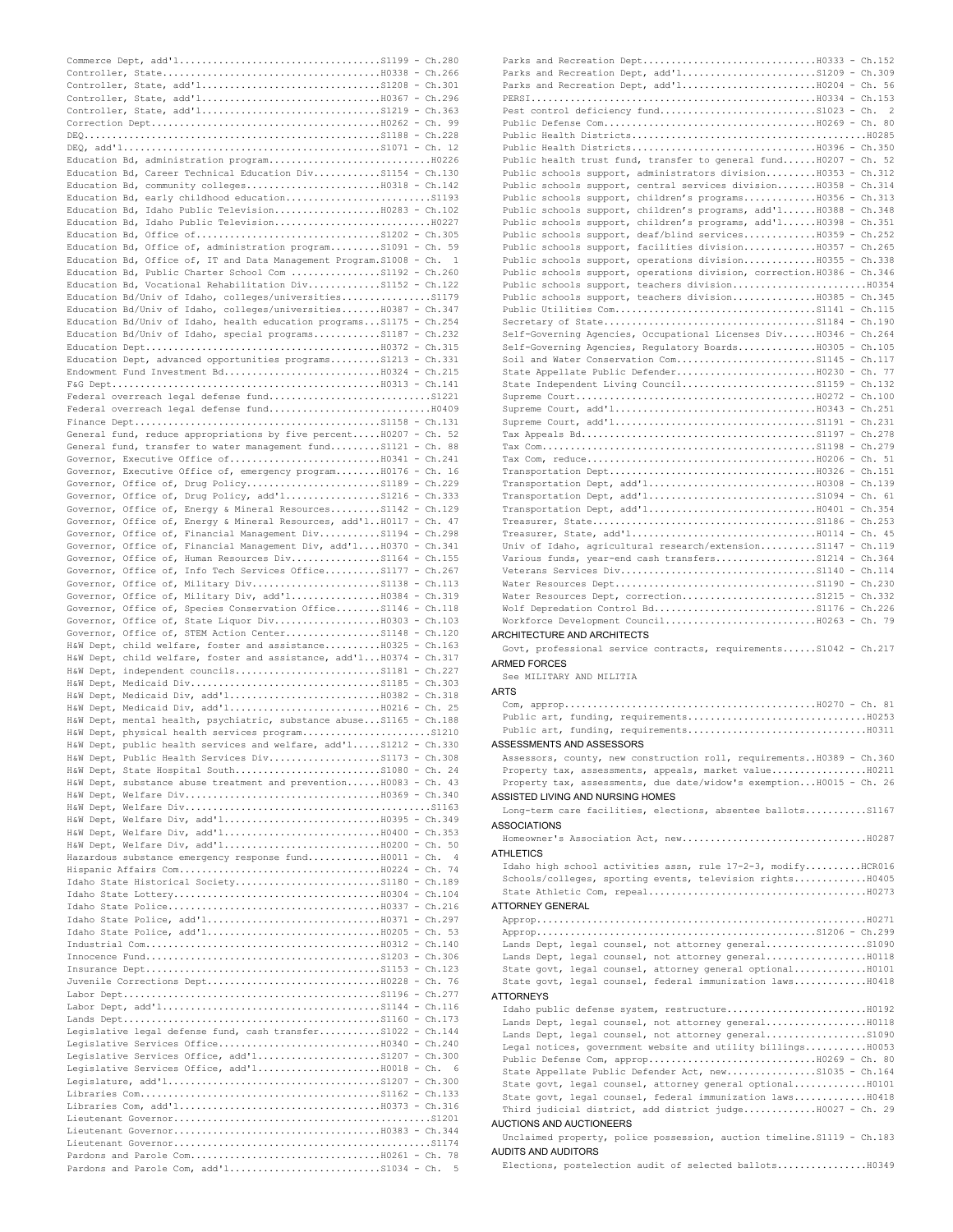Health districts, who shall audit.......................H0316 - Ch.336 Large partnerships, audit, estimated tax liability.................H0013

# AUTOMOBILES

## See MOTOR VEHICLES

# AWARDS

See HONORS AND AWARDS

### BAIL

Bail bonds, charitable bail organizations, license...............H0151 BALLOTS

### See ELECTIONS

**BANKRUPTCY** 

Taxing districts, municipality, define, bankruptcy laws..........H0014 BANKS AND FINANCIAL INSTITUTIONS

Banks, bd membership, meetings, real estate, fees.......S1049 - Ch. 58 Financial institutions, garnishments, amend.............S1131 - Ch.186 BEER

See LIQUOR **BEVERAGES** 

Beer, alcohol by volume, tax, distribution..............H0232 - Ch.233 Retail wine establishment, define, minors on premises............S1171 Wine, excise tax revenue, distribution..................H0232 - Ch.233 BICYCLES

Unclaimed bicycles, police possession, auction timeline.S1119 - Ch.183 BIOLOGY

See SCIENCE AND TECHNOLOGY

### **BIRDS**

Hunting, game tags, sage grouse..................................H0009 Hunting, game tags, sage/sharp-tailed grouse, swan......H0235 - Ch.219 Sage grouse preservation program, establish......................H0237 BIRTH CONTROL

Health benefit plans, contraception, coverage....................S1098 Health benefit plans, contraception, coverage........................S1050

# BLIND

Blind/Visually Impaired Com, approp.....................H0282 - Ch.101 Blind/Visually Impaired Com, approp, add'l..............H0109 - Ch. 44

# **BOARDS**

Education Bd, Rule Docket 08-0201-2101, reject..................SCR109 Endowment Fund Investment Bd, approp....................H0324 - Ch.215 Hospital boards, duties, members, vacancies, amend......H0115 - Ch. 46 Idaho Board of Scaling Practices, compensation..........H0024 - Ch. 28 Idaho broadband advisory board, create..................H0127 - Ch.137 Idaho work and save for retirement program board.................H0180 Insurance companies, board of directors, maximum number.H0081 - Ch.145 Irrigation districts, bd, filling vacancies.............S1072 - Ch.111 Naturopathic health care bd, create.................................S1128 PERSI, retirement board, compensation, honorarium ......S1095 - Ch.178 Public libraries, library bd members, director..........S1058 - Ch.165 Schools, extracurricular activities, review board...................... H0368 Schools, trustees, recall, election, vacancy.....................H0350 Schools, trustees, recall, election, vacancy.....................H0321 Sexual Offender Classification Bd, former, records......H0029 - Ch. 30 Tax Appeals Bd, hearings, matter of public importance............H0119 Tax Appeals Bd, hearings, taxpayer representation.......H0277 - Ch.212 Urban renewal boards, unelected, eminent domain.........S1044 - Ch. 87

## **BONDS**

Administration Dept, approp, bond payments program......S1156 - Ch.125 Bond accounts, unexpended balances transfer, repeal.....H0138 - Ch.194 Bond/levy elections, disclosures, penalty........................H0002 Bond/levy elections, disclosures, remedy for violations.H0066 - Ch.288 Bond/levy elections, disclosures, remedy for violations..........H0008

# **BUDGETS**

Appropriations, funds, not cognizable............................H0402 BSU, ISU, LCSC, UI, separate appropriation bills.................H0153 Budget requests, state agencies, performance measures............H0169 Cities, annual appropriation ordinance, reporting.......H0348 - Ch.337 Local govt, accounting/budgeting, procedure/reporting...H0073 - Ch. 89 State budget terminology, make uniform/consistent.......H0260 - Ch.160 Taxing districts, budget requests, limitation....................S1021 Taxing districts, budget requests, limitation....................S1108 Taxing districts, budget requests, limitation....................S1170 Taxing districts, budget requests, limitation...........H0389 - Ch.360 Taxing districts, budget requests, limitation....................S1048

## BUILDING AUTHORITY

Wheat Com, finance construction, new office building......SCR106 - (A) BUILDING SAFETY DIVISION

Electrical contractors, apprentice, supervise/training...........H0145 Electrical contractors, apprentice, supervise/training...........S1161 Office of school safety and security, move...............H0173 - Ch. 98

# **BUILDINGS**

International Building Code, mass timber, adopt ........H0143 - Ch.244 Local govt, codes, electrical/mechanical/plumbing ...............H0254 Public works projects, design/construction, delegate.............H0188

## BUSES

School bus drivers, retired, reemployment, PERSI........H0203 - Ch.204

## BUSINESS

| Anti-Boycott Against Israel Act, new51086 - Ch.284                 |
|--------------------------------------------------------------------|
| Businesses, buyers/sellers, option to pay in cash H0256            |
| Businesses, owned by a minor, permits/licenses/fees H0021          |
| Commercial burglary, definition, amendS1130 - Ch.185               |
| Corporate income tax, multistate sales, computationH0019           |
| Corporations, nonprofit, meetings, remoteH0103 - Ch.191            |
|                                                                    |
| Employer discrimination, unvaccinated persons, prohibitH0140       |
| Employer discrimination, unvaccinated persons, prohibitS1223       |
| Employer discrimination, unvaccinated persons, prohibit H0422      |
| Employer, COVID-19 immunization requirement, exemptionS1225        |
| Employer, COVID-19 immunization requirement, exemptionsS1224       |
|                                                                    |
| Excess business losses, taxable income, adjustments H0170 - Ch. 72 |
| Federal vaccine mandate, opposeSJM105 - (A)                        |
| Immunization proof, negative lab test, not required H0421          |
|                                                                    |
|                                                                    |
|                                                                    |
|                                                                    |
| Insurance executives, compensation, not confidential H0144         |
| Personal medical information of employees, disclosure H0427        |
|                                                                    |
|                                                                    |

# BUSINESS ENTITIES

Affected business entities, state/local tax treatment...H0317 - Ch.239 Business entities, tax deduction, state and local tax............H0295

## CAMPAIGNS AND CANDIDATES

Ballot initiatives/referendums, November 2022....................H0403 Ballot initiatives/referendums, signatures, districts...S1110 - Ch.255 Ballot initiatives/referendums, signatures, in-state.......S1150 - (V) Campaign finance laws, amend.....................................S1066 Campaign finance laws, foreign contributions, penalties.H0245 - Ch.237 Campaign finance laws, legislature, campaign accounts...H0243 - Ch.209 Candidacy, withdrawal, deadline..................................S1061 Candidate/political comm, expenditure disclosures................H0082 Candidate/political comm, expenditure disclosures.......H0104 - Ch.150 Candidates, independent, president/vice, declarations...H0231 - Ch.208 Candidates, independent, write-in, form.................S1062 - Ch.272 Election laws, miscellaneous revisions..................S1067 - Ch.325 Elections, ballots, candidate names, rotate......................H0335 State govt, employees, state/federal elected office..............................

## **CAPITOL**

Capitol building, dedication, centennial, recognize.......HCR010 - (A) Capitol Com, approp.....................................S1157 - Ch.126

# CATTLE

See LIVESTOCK

**CENSUS** 

Metropolitan Statistical Areas (MSA), threshold, oppose.........HJM002 **CHARITIES** 

Charitable trusts & private foundations, data reporting..........H0041 CHILD PROTECTIVE ACT

Child, neglected, definition, amend..............................H0077 Child, neglected, definition, amend..............................H0003 Child, serious behavioral health conditions, custody....H0233 - Ch.147

# CHILD SUPPORT

Child support, delinquent, contempt, modify custody..............H0194 Child support, delinquent, self-employed, lien/audit.............H0193 Driver's licenses, restricted, family law suspension....H0096 - Ch. 93 CHILDREN

Businesses, owned by a minor, permits/licenses/fees..............H0021 Businesses, owned by a minor, sales tax exemption................H0021 Child support, delinquent, contempt, modify custody..............H0194 Child support, delinquent, self-employed, lien/audit.............H0193 Child witness, courts, remote testimony..........................H0242 Child, neglected, definition, amend..............................H0077 Child, neglected, definition, amend..............................H0003 Child, serious behavioral health conditions, custody....H0233 - Ch.147 Conversion therapy to a minor, change sex, prohibit..............H0052 Guardians, temporary, minors, six months, one extension.S1133 - Ch.187 Insurance Dept, infants/children, prescription formula....HCR006 - (A) Jon Evans, Boys and Girls Clubs of America Hall of Fame..........SP102 Minors, consent to medical treatment, parent/guardian............H0428 Minors, consent to medical treatment, repeal chapter.............H0420 Parent/child, temporary delegation of parental rights...H0191 - Ch.269 Qualified residential treatment program, children.......H0336 - Ch.281

## CHIROPRACTORS

Chiropractors, animals, treatment/advertising....................H0404 **CHURCHES** 

See RELIGION AND CHURCHES

### **CITIES**

Auxiliary container laws, state preemption, repeal...............H0054 Cities, annual appropriation ordinance, reporting.......H0348 - Ch.337 Cities, broadband infrastructure, develop...............................S1149 Cities/counties, ordinances, penalties, infraction only..........H0197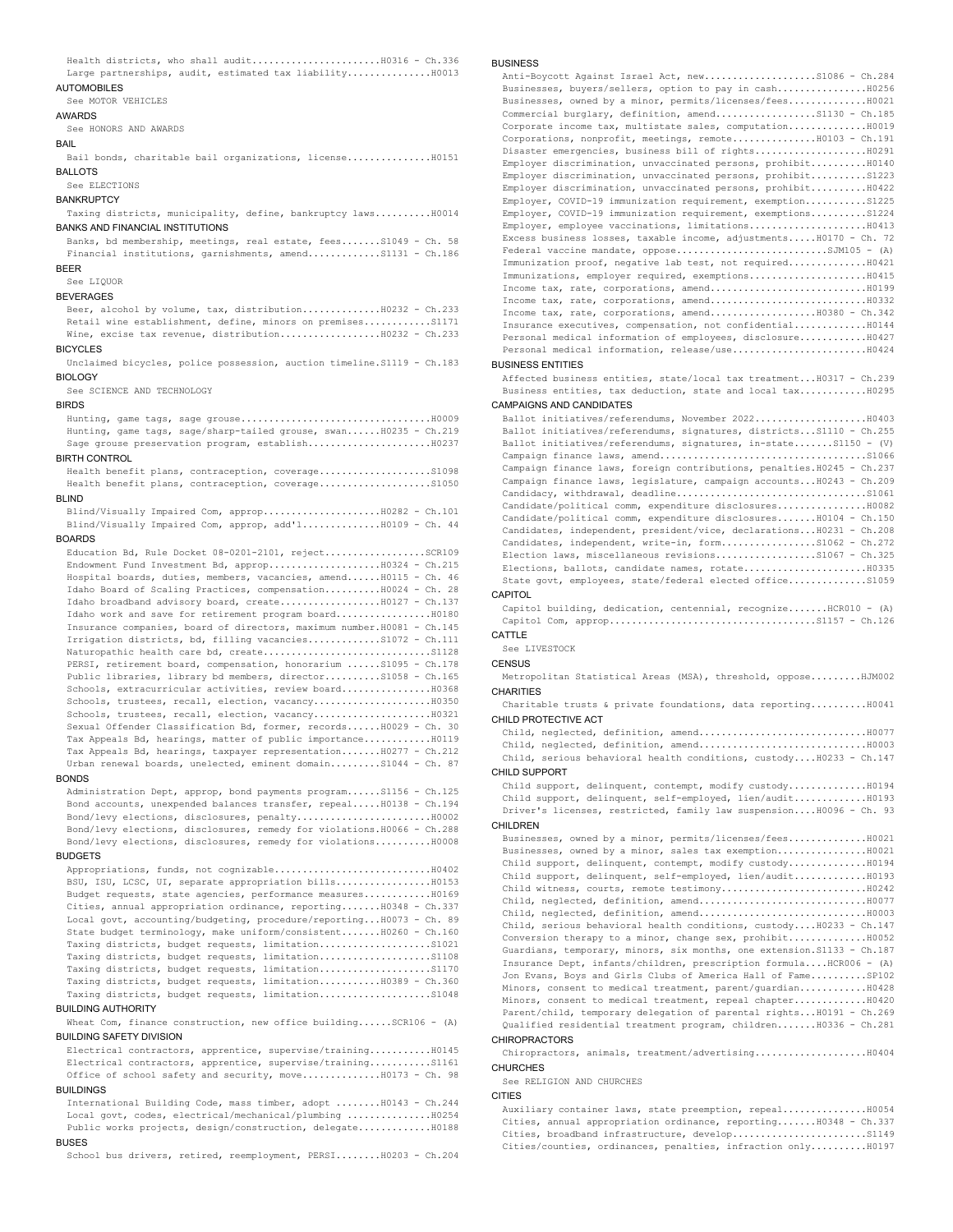Cities/mayors, health/quarantine laws, jurisdiction.....H0074 - Ch. 39 Cities/mayors, health/quarantine laws, jurisdiction..............H0034 Cities/mayors, health/quarantine laws, jurisdiction..............H0234 City councils, approval of isolation/quarantine orders...........H0033 City councils, election districts, requirements, amend...........H0319 City councils, election districts, requirements, amend...........S1111 City elections, move to even-numbered years........................S1111 City elections, move to even-numbered years......................H0319 Development impact fee advisory comm, membership........H0124 - Ch.136 Development impact fee advisory comm, membership.................H0087 Elections, administration, private moneys, prohibit.....S1168 - Ch.275 Highway/urban renewal districts, project funding........S1107 - Ch.273 Local govt, accounting/budgeting, procedure/reporting...H0073 - Ch. 89 Local govt, codes, electrical/mechanical/plumbing ...............H0254 Public art, funding, requirements................................H0311 Public art, funding, requirements................................H0253 Taxing districts, municipality, define, bankruptcy laws..........H0014 Urban renewal boards, unelected, eminent domain.........S1044 - Ch. 87

# CIVIL ACTIONS

Coronavirus Limited Immunity Act, extend sunset date....H0149 - Ch. 97 Idaho Wrongful Conviction Act, damages, calculation.....S1200 - Ch.304 Idaho Wrongful Conviction Act, new........................S1027 - Ch. 17 Mechanics and materialmen, claim of lien, attorney fees..........H0275 Mortgage, foreclosures, statute of limitations...................H0257

# **CODES**

2021 legislation, change effective dates.........................H0376 2021 legislation, change effective dates................H0407 - Ch.362 2021 legislation, change effective dates................H0394 - Ch.358 2021 legislation, change effective dates.........................S1220 Idaho Code codifier's corrections.......................S1053 - Ch.321 Idaho energy conservation code, create...........................H0274 Internal Revenue Code, update reference.................H0058 - Ch. 8 International Building Code, mass timber, adopt ........H0143 - Ch.244 Local govt, codes, electrical/mechanical/plumbing ...............H0254

COLLECTIONS AND COLLECTION AGENCIES

# See DEBTORS AND CREDITORS

# COLLEGES AND UNIVERSITIES

BSU, ISU, LCSC, UI, separate appropriation bills.................H0153 Colleges, authority to close, prevent spread of disease.H0068 - Ch. 15 Colleges, influencing students to vote, prohibit.................H0244 Colleges, influencing students to vote, prohibit........H0299 - Ch.291 Colleges, influencing students to vote, prohibit.................H0121 Colleges, interagency contracts, competitive bid........H0141 - Ch. 71 Colleges, military veterans, in-state tuition....................H0330 Colleges, social justice initiatives, eliminate.................HCR012 Colleges, tuition freeze, student fees optional..................H0116 Colleges/schools, sporting events, television rights.............H0405 Education Bd, approp, community colleges................H0318 - Ch.142 Education Bd/Univ of Idaho, approp, health ed programs..S1175 - Ch.254 Education Bd/Univ of Idaho, approp, special programs....S1187 - Ch.232 Education Bd/Univ of Idaho, approp, universities.................S1179 Education Bd/Univ of Idaho, approp, universities........H0387 - Ch.347 Immunization proof, negative lab test, not required..............H0421 Immunization status, immunity passport, discrimination...........H0425 Immunization status, immunity passport, discrimination...........H0426 Immunization status, immunity passport, discrimination...........H0412 Land exchange, Center for Higher Education, repeal......H0023 - Ch. 27 Protecting Critical Thinking in Higher Ed Act, new...............H0364 Quality educator loan assistance program, establish..............S1117 Schools/colleges, education, nondiscrimination..........H0377 - Ch.293 Schools/colleges, education, nondiscrimination...................H0375 Schools/colleges, racist/sexist concepts.........................H0352 Univ of Idaho, approp, agricultural research/extension..S1147 - Ch.119

# COMMERCE

Anti-Boycott Against Israel Act, new....................S1086 - Ch.284 Dept, approp............................................S1195 - Ch.276 Dept, approp, add'l.....................................S1199 - Ch.280 Dept, Idaho broadband advisory board, create............H0127 - Ch.137

# COMMERCIAL TRANSACTIONS

Regulated/payday lenders, licensing/remedies.....................S1013 COMMISSIONS

Aging Com, approp.......................................S1151 - Ch.121 Aging Com, approp, add'l................................H0399 - Ch.352 Aging Com, approp, add'l................................H0123 - Ch. 48 Arts Com, approp........................................H0270 - Ch. 81 Blind/Visually Impaired Com, approp.....................H0282 - Ch.101 Blind/Visually Impaired Com, approp, add'l..............H0109 - Ch. 44 Capitol Com, approp.....................................S1157 - Ch.126 District magistrates com, members, terms................H0095 - Ch. 85 Education Bd, com for education excellence, establish...H0222 - Ch.207 Hispanic Affairs Com, approp............................H0224 - Ch. 74 Industrial Com, approp..................................H0312 - Ch.140 Public charter school com, performance/members/director.S1115 - Ch.181 Public Defense Com, approp..............................H0269 - Ch. 80 Public Utilities Com, approp...............................S1141 - Ch.115 Racing, pari-mutuel betting, administration costs.......S1178 - Ch.328 Soil and Water Conservation Com, approp.................S1145 - Ch.117 Soil and Water Conservation Com, members, appointment............H0297

| $\frac{1}{2}$                                                      |  |
|--------------------------------------------------------------------|--|
| Wheat Com, finance construction, new office buildingSCR106 - (A)   |  |
|                                                                    |  |
| Tax Com, chairman, assigning responsibilities, consent H0214 - (V) |  |
|                                                                    |  |
|                                                                    |  |

**COMMITTEES** 

ARPA funds, broadband/sewer, legislative study comm..............HCR020 ARPA funds, expenditure, legislative study comm...........HCR019 - (A) ARPA funds, water projects, legislative study comm..............HCR018 Committee on Federalism, sunset clause, repeal..........H0279 - Ch.220 Development impact fee advisory comm, membership........H0124 - Ch.136 Development impact fee advisory comm, membership.................H0087 Driver authorization cards, legislative study comm..............SCR107 Federalism Comm, PILT program, legislative study comm.....HCR008 - (A) Natural resource issues, legislative study comm...........HCR007 - (A) Occupational and professional licensure review comm.....S1084 - Ch.177 Property tax system in Idaho, legislative study comm......HCR015 - (A) Session Laws, joint printing comm, meetings.............S1076 - Ch.166 State snowmobile avalanche fund/comm, establish..................H0060 Uniform accounting and transparency comm, establish.....H0073 - Ch. 89 COMMUNICATIONS

# See TELECOMMUNICATIONS

# **COMPACTS**

See MULTISTATE COMPACTS AND AGREEMENTS

### **COMPUTERS**

See ELECTRONIC TECHNOLOGY

## **CONDEMNATION**

See EMINENT DOMAIN

CONFLICTS OF INTEREST

# See ETHICS

CONGRESS, UNITED STATES

Chinese govt/communist party, COVID-19, sanction..........HJM001 - (A) Federal actions, nonrecognition..................................H0322 CONSERVATION

| Soil and Water Conservation Com, appropS1145 - Ch.117         |  |
|---------------------------------------------------------------|--|
| Soil and Water Conservation Com, members, appointment H0297   |  |
| Soil and water conservation districts, creation, repeal H0297 |  |
|                                                               |  |
| CONSERVATORS                                                  |  |

See GUARDIANS AND CONSERVATORS

# CONSTITUTIONAL AMENDMENTS

| Arrests, warrantless, law enforcement presenceHJR003              |  |
|-------------------------------------------------------------------|--|
| Ballot initiatives, petition requirements, amendHJR002            |  |
| Controlled substances, legalize, legislature approvalHJR004       |  |
| Legislative sessions, extraordinary, by legislatureHJR001         |  |
| Legislative sessions, extraordinary, by legislature SJR102 - (A)  |  |
|                                                                   |  |
| U.S. Constitution, Supreme Court, Keep Nine AmendmentSJM102 - (A) |  |

## CONSTRUCTION

```
Govt, professional service contracts, requirements......S1042 - Ch.217
International Building Code, mass timber, adopt ........H0143 - Ch.244
Local govt, codes, electrical/mechanical/plumbing ...............H0254
New construction roll, assessors, county, requirements..H0389 - Ch.360
Public works projects, design/construction, delegate.............H0188
```
# CONTRACEPTIVES

| <b>CONTRACTORS</b> |  |  |
|--------------------|--|--|
|                    |  |  |
|                    |  |  |

## CONTRACTORS

Electrical contractors, apprentice, supervise/training...........S1161 Electrical contractors, apprentice, supervise/training...........H0145 Road contractors, sales/use tax rebate, govt agencies............H0112

# **CONTRACTS**

```
Anti-Boycott Against Israel Act, new....................S1086 - Ch.284
Dental plans, insurance contract with dentists, terms...S1124 - Ch.184
G.I. Bill of Rights, males, contracting, repeal.........H0048 - Ch.135
Govt, professional service contracts, requirements......S1042 - Ch.217
Interagency contracts, colleges, competitive bid........H0141 - Ch. 71
```
## CONTRIBUTIONS

Public servants, offering pecuniary benefits, prohibit...........H0378 CONTROLLED SUBSTANCES

Controlled substances, legalize, legislature approval...........HJR004 Controlled substances, schedule I, advertise, prohibit...........S1218 DOPL, prescriptions database............................H0039 - Ch. 35 Industrial Hemp Research and Development Act, new.......H0126 - Ch.242 Psychoactive drugs, unlawful, exceptions..........................SJR101 Schedules, amend........................................S1017 - Ch. 11 Sergeant Kitzhaber Medical Cannabis Act, new.....................H0108 State-directed opioid settlement fund, establish........H0315 - Ch.268 Telehealth, prescription drug orders....................H0038 - Ch. 55 CONTROLLER, STATE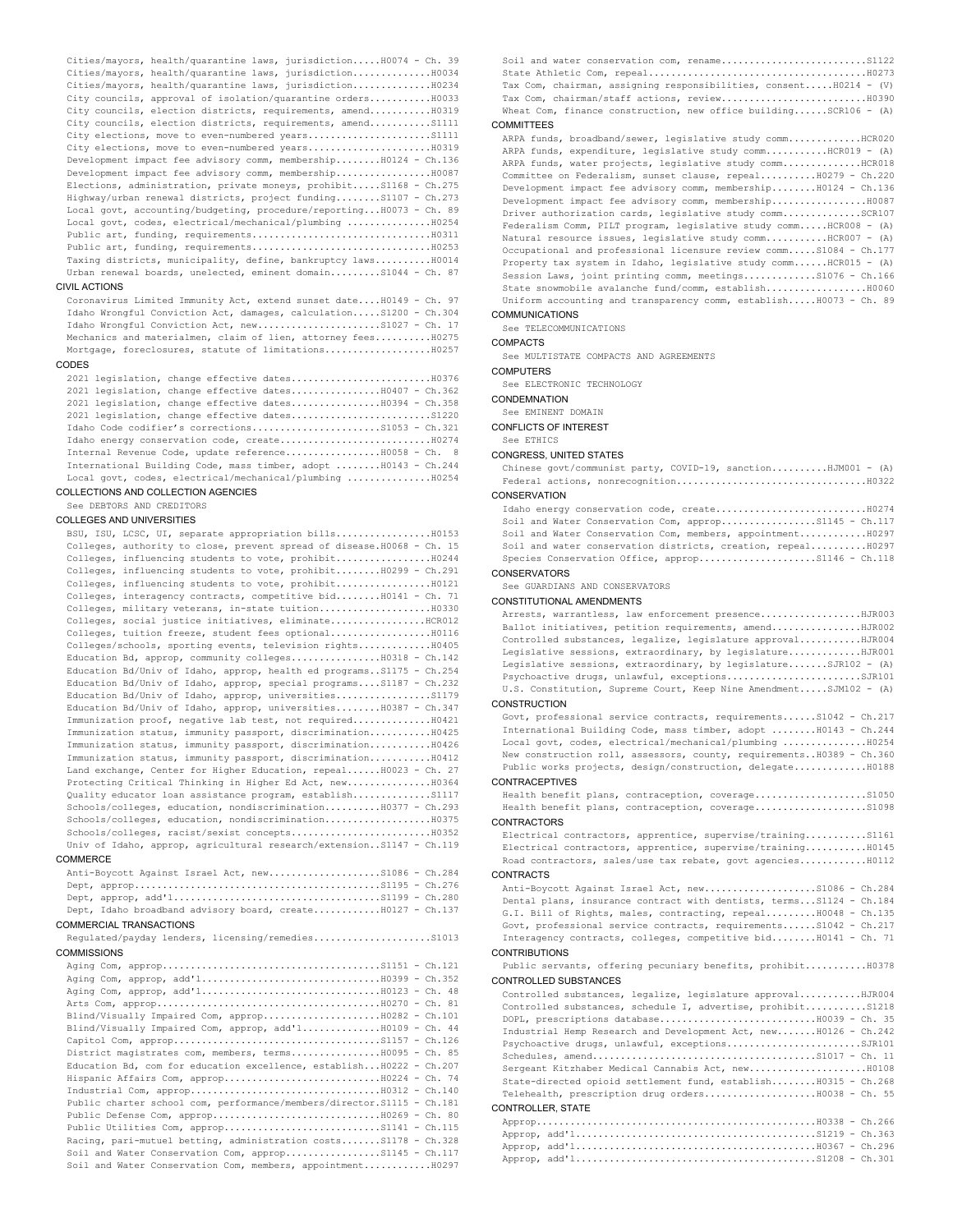Criminal justice data system, data oversight council....H0094 - Ch. 84 Local govt, accounting/budgeting, procedure/reporting...H0073 - Ch. 89 State budget terminology, make uniform/consistent.......H0260 - Ch.160 Various funds, year-end cash transfers...................S1214 - Ch.364

# **CORONERS**

ISP, forensic lab, toxicology results to coroners................H0031 CORPORATIONS

Affected business entities, state/local tax treatment...H0317 - Ch.239 Corporate income tax, multistate sales, computation..............H0019 Corporations, nonprofit, meetings, remote...............H0103 - Ch.191 Income tax, rate, corporations, amend...................H0380 - Ch.342 Income tax, rate, corporations, amend............................H0199 Income tax, rate, corporations, amend............................H0332

# **CORRECTIONS**

Correction Dept, approp.................................H0262 - Ch. 99 Correction Dept, community reentry centers.......................H0240 Pardons and Parole Com, community reentry centers................H0125 Pardons and parole com, new chapter.....................H0150 - Ch.196

# COUNCILS

Big Payette Lake Water Quality Council, establish................H0113 City councils, election districts, requirements, amend...........H0319 City councils, election districts, requirements, amend...........S1111 City elections, move to even-numbered years......................H0319 City elections, move to even-numbered years......................S1111 Criminal justice data system, data oversight council....H0094 - Ch. 84 Lake Cascade Water Quality Council, establish....................H0113 Schools, improvement plans, advisory council............................. H0069 Schools, improvement plans, advisory council............H0222 - Ch.207 State Independent Living Council, approp................S1159 - Ch.132 Workforce Development Council, approp...................H0263 - Ch. 79

## COUNSELING AND COUNSELORS

Conversion therapy to a minor, change sex, prohibit..............H0052 Genetic Counselors Licensing Act, repeal.........................H0273 COUNTIES

Ada County Highway District, 50th anniversary..............SP103 - (A) Assessors, county, new construction roll, requirements..H0389 - Ch.360 Auxiliary container laws, state preemption, repeal...............H0054 Bond/levy elections, disclosures, penalty........................H0002 Bond/levy elections, disclosures, remedy for violations.H0066 - Ch.288 Bond/levy elections, disclosures, remedy for violations..........H0008 Cities/counties, ordinances, penalties, infraction only..........H0197 Counties, records, absentee ballot affidavit envelopes..H0290 - Ch.262 County aid eligibility, health districts................H0316 - Ch.336 County com'r review, public health districts, orders....S1060 - Ch. 90 County com'rs, approval of isolation/quarantine orders...........H0033 County recorders, death certificates, other instruments.S1078 - Ch.167 Development impact fee advisory comm, membership.................H0087 Development impact fee advisory comm, membership........H0124 - Ch.136 Disaster emergencies, six open to remain open...................HCR004 Election laws, signature verification, directives.......H0290 - Ch.262 Elections, administration, private moneys, prohibit.....S1168 - Ch.275 Elections, ballots, absentee, issuance/counting.................................. Local govt, accounting/budgeting, procedure/reporting...H0073 - Ch. 89 Local govt, codes, electrical/mechanical/plumbing ...............H0254 Political subdivisions, election by zones, exception....H0136 - Ch. 70 Property tax, notices, bond/levy elections..............S1105 - Ch.327 Public highways, outside city limits, sidewalks, width..H0131 - Ch.192 Streets/rights-of-way, county/highway district vacating.S1101 - Ch.179

# COURTS

```
Courts, child witness, remote testimony..........................H0242
District magistrates com, members, terms................H0095 - Ch. 85
Hearings, temporary guardians, developmental disability.S1036 - Ch. 10
Idaho Certified Shorthand Reporters Act, repeal..................H0273
Judges and justices, compensation, increase.............S1137 - Ch.154
Mental health commitments, hearings, continuances.......S1037 - Ch. 9
Supreme Court, approp...................................H0272 - Ch.100
Supreme Court, approp, add'l............................H0343 - Ch.251
Supreme Court, approp, add'1................................S1191 - Ch.231
Third judicial district, add district judge..............H0027 - Ch. 29
United States Supreme Court, nine justices.................SJM102 - (A)
```
CREDIT AND CREDITORS

See DEBTORS AND CREDITORS

CREDIT CARDS

# See PAYMENT METHODS

# CRIMINAL BACKGROUND CHECKS

Criminal records, nonviolent, shield from disclosure.............H0189 Fair Chance Employment Act, new..................................H0196

# CRIMINAL OFFENSES & PROCEDURES

Arrests, warrantless, law enforcement presence..................HJR003 Bail bonds, charitable bail organizations, license...............H0151 Ballot collection, prohibited, felony, exceptions................H0223 Ballot collection, prohibited, felony, exceptions................H0088 Chinese govt/communist party, COVID-19, sanction..........HJM001 - (A) Cities/counties, ordinances, penalties, infraction only..........H0197 Commercial burglary, definition, amend..................S1130 - Ch.185 Controlled substances, schedule I, advertise, prohibit...........S1218 Criminal justice data system, data oversight council....H0094 - Ch. 84

Criminal records, nonviolent, shield from disclosure.............H0189 Driver's license, unlawful use, display/surrender................H0084 DUI, fail testing, charges dismissed, restore license............H0148 DUI, refuse/fail testing, ignition interlock device.....H0241 - Ch.236 Employer, employee vaccinations, limit, misdemeanor..............H0413 Health care services, right to choose, policy violation..........H0435 Idaho Wrongful Conviction Act, damages, calculation.....S1200 - Ch.304 Idaho Wrongful Conviction Act, new........................S1027 - Ch. 17 Land, private, recreation access agreements, penalties..H0187 - Ch.218 Nonresident violator compact, traffic citations, repeal..........H0084 Personal medical information, release/use, misdemeanor...........H0424 Public assistance fraud control unit, move to ISP...................H0190 Public servants, offering pecuniary benefits, prohibit...........H0378 Rape, age 16 or 17, victim relationship to perpetrator..S1089 - Ch.172 Rape, of spouse, exceptions, repeal statute..............S1089 - Ch.172 Residential picketing/demonstrating, address disclosure..........H0288 Residential picketing/demonstrating, targeted, prohibit..........H0195 Traffic-control signals, red light, \$270 fine....................S1099 Vaccinations, forced, prohibit, misdemeanor......................H0411

# CROPS

See AGRICULTURE

DAMS

Columbia-Snake River System, dams, oppose removal.........SJM103 - (A) DAYS

See HOLIDAYS AND DAYS

# DEBTORS AND CREDITORS

Financial institutions, garnishments, amend.............S1131 - Ch.186 Idaho Collection Agency Act, miscellaneous revisions.............S1014 Idaho Patient Act, medical debts, time extension........H0042 - Ch. 13 Real property, deed of trust, promissory note, enforce............S1097 Regulated/payday lenders, licensing/remedies.....................S1013 DEEDS

# Abstracters of title, repeal.....................................H0273

# DENTISTRY AND DENTISTS

Dental plans, insurance contract with dentists, terms...S1124 - Ch.184 Dentists, miscellaneous amendments......................S1012 - Ch. 7 **DENTURISTS** 

# See PROFESSIONS

DEVELOPMENT

Development impact fee advisory comm, membership........H0124 - Ch.136 Development impact fee advisory comm, membership.................H0087 Development impact fees, fire stations and apparatus....H0156 - Ch.199 DISABLED

Blind/Visually Impaired Com, approp.....................H0282 - Ch.101 Blind/Visually Impaired Com, approp, add'l..............H0109 - Ch. 44 Developmental disability, temporary guardians, hearings.S1036 - Ch. 10 Disabled veterans, homeowners, tax reduction............H0389 - Ch.360 Disabled veterans, property/occupancy tax reduction.....H0120 - Ch. 68 PERSI, police/firefighter, catastrophic injury benefit..S1096 - Ch.143 State Independent Living Council, approp................S1159 - Ch.132

### **DISASTERS**

| Disaster emergencies, consumer protection, prices S1041 - Ch. 57       |
|------------------------------------------------------------------------|
|                                                                        |
|                                                                        |
| Disaster emergencies, definitions, amend  H0202                        |
| Disaster emergencies, expenses/payments, arising out ofS1002           |
|                                                                        |
| Disaster emergencies, governor powers, alter Idaho Code.H0392 - Ch.356 |
| Disaster emergencies, governor/govt agency powersH0391 - Ch.357        |
| Disaster emergencies, governor/legislature powersH0001                 |
| Disaster emergencies, governor/legislature powersH0098                 |
| Disaster emergencies, governor/legislature powers H0135 - (V)          |
| Disaster emergencies, governor/legislature powersH0016                 |
| Disaster emergencies, Idaho Parental Rights Act, new H0246 - Ch.286    |
|                                                                        |
| Disaster emergencies, six open to remain openHCR004                    |
| Disaster emergency account, use, disaster emergencies S1134 - Ch.225   |
| Disaster emergency account, use, disaster emergenciesS1031             |
| Disaster emergency, from March 13, 2020, endHCR001                     |
| Disaster emergency, from March 13, 2020, terminateSCR101               |
| Isolation order, from December 30, 2020, null/voidHCR002               |
| Isolation order, from December 30, 2020, null/voidSCR103               |
| State of extreme emergencies, repeal/replaceS1217 - Ch.359             |
| State of extreme peril, governor/legislature powersS1054               |
| State of extreme peril, governor/legislature powersS1136 - (V)         |
| State of extreme peril, governor/legislature powersS1003               |
| <b>DISCRIMINATION</b>                                                  |

Anti-Boycott Against Israel Act, new....................S1086 - Ch.284 Discrimination, gender identity/sexual orientation...............S1030 Employee Medical Information Protection Act, new.................H0410 Employees, immunization status, discrimination...................H0421 Employer discrimination, unvaccinated persons, prohibit..........H0140 Employer discrimination, unvaccinated persons, prohibit..........S1223 Employer discrimination, unvaccinated persons, prohibit..........H0422 Employer, employee vaccinations, limitations...............................10413 Immunization status, immunity passport, discrimination...........H0425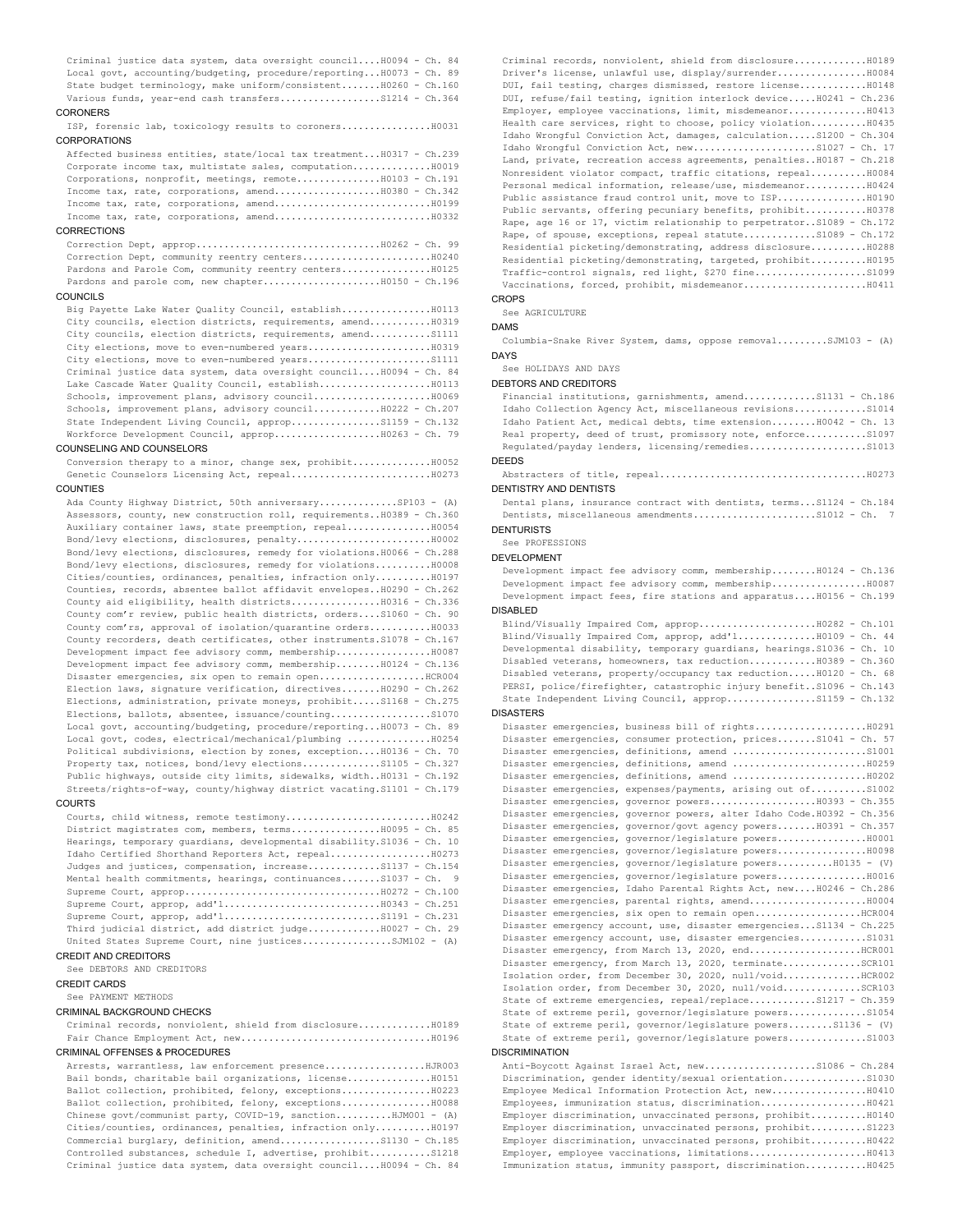Immunization status, immunity passport, discrimination...........H0412 Immunization status, immunity passport, discrimination...........H0426 Schools/colleges, education, nondiscrimination...................H0375 Schools/colleges, education, nondiscrimination..........H0377 - Ch.293

# DISEASES

| Chinese qovt/communist party, COVID-19, sanctionHJM001 - (A)            |
|-------------------------------------------------------------------------|
| Colleges, authority to close, prevent spread of disease. H0068 - Ch. 15 |
| Coronavirus Limited Immunity Act, extend sunset date H0149 - Ch. 97     |
| COVID-19, qovernor, stay healthy quidelines, null/voidHCR005            |
|                                                                         |
| COVID-19, treatment, physicians/pharmacists, license H0434              |
| COVID-19, treatment, physicians/pharmacists, license H0433              |
|                                                                         |
|                                                                         |
|                                                                         |
| Schools, adults/minors, mask requirement, exemption H0429               |
| Schools, authority to close, prevent spread of diseaseH0067 - Ch. 14    |
|                                                                         |

### DISTRICTS

# See also SCHOOLS AND SCHOOL DISTRICTS

```
Ada County Highway District, 50th anniversary..............SP103 - (A)
Ambulance districts, intergovernmental agreements.......H0110 - Ch. 95
Bond/levy elections, disclosures, penalty........................H0002
Bond/levy elections, disclosures, remedy for violations..........H0008
Bond/levy elections, disclosures, remedy for violations.H0066 - Ch.288
City councils, election districts, requirements, amend...........S1111
City councils, election districts, requirements, amend...........H0319
Elections, administration, private moneys, prohibit.....S1168 - Ch.275
Flood control districts, noncontiguous land, annexation.H0185 - Ch.158
Health, county aid, funding, audits, director powers....H0316 - Ch.336
Health, orders, review/violations..........................S1060 - Ch. 90
Highway/urban renewal districts, project funding........S1107 - Ch.273
Irrigation districts, bd, filling vacancies.............S1072 - Ch.111
Local govt, accounting/budgeting, procedure/reporting...H0073 - Ch. 89
Public art, funding, requirements................................H0311
Public art, funding, requirements................................H0253
Recreation districts, transfer property to other govt...H0155 - Ch.198
Soil and water conservation districts, creation, repeal..........H0297
Soil and water conservation districts, rename....................S1122
Streets/rights-of-way, county/highway district vacating.S1101 - Ch.179
Taxing districts, budget requests, limitation....................S1021
Taxing districts, budget requests, limitation....................S1108
Taxing districts, budget requests, limitation....................S1170
Taxing districts, budget requests, limitation...........H0389 - Ch.360
Taxing districts, budget requests, limitation......................S1048
Taxing districts, municipality, define, bankruptcy laws..........H0014
Taxing districts, tax revenues, allocation............................H0278
Third judicial district, add district judge.............H0027 - Ch. 29
```
# DIVORCE

DNA

See DOMESTIC RELATIONS

### See SCIENCE AND TECHNOLOGY

DOCTORS

See PHYSICIANS AND SURGEONS

## DOGS

See ANIMALS

# DOMESTIC RELATIONS

Child support, delinquent, contempt, modify custody..............H0194 Child support, delinquent, self-employed, lien/audit.............H0193 Disaster emergencies, Idaho Parental Rights Act, new....H0246 - Ch.286 Disaster emergencies, parental rights, amend.....................H0004 Driver's licenses, restricted, family law suspension....H0096 - Ch. 93 Guardians, temporary, minors, six months, one extension.S1133 - Ch.187 Parent/child, temporary delegation of parental rights...H0191 - Ch.269

## DRINKS

See BEVERAGES

# DRIVERS

```
Distracted driving, hands-free navigation system........H0005 - Ch. 20
Driver authorization cards, legislative study comm..............SCR107
Driver's license fees, increase.........................H0161 - Ch.294
Driver's license, unlawful use, display/surrender................H0084
Driver's licenses, restricted, family law suspension....H0096 - Ch. 93
Driver's, license/training, amend/repeal.........................H0320
Driving authorization card, new..................................S1132
DUI, fail testing, charges dismissed, restore license............H0148
DUI, refuse/fail testing, ignition interlock device.....H0241 - Ch.236
Nonresident violator compact, traffic citations, repeal..........H0084
Railroad crossings, vehicle stop, on-track equipment....S1104 - Ch.168
Traffic-control signals, red light, $270 fine....................S1099
Vehicle insurance, underinsured motor vehicle coverage...........S1118
Vehicle insurance, underinsured motor vehicle coverage...........S1129
Vehicle registration, fee, reduce, military member.......................
```
# EDUCATION

|  |  | Advanced opportunities program, eligible costsH0250 - Ch.210     |  |  |
|--|--|------------------------------------------------------------------|--|--|
|  |  | Advanced opportunities program, nonpublic studentsS1045 - Ch.259 |  |  |
|  |  |                                                                  |  |  |
|  |  | Bd, approp, Career Technical Education DivS1154 - Ch.130         |  |  |
|  |  |                                                                  |  |  |
|  |  |                                                                  |  |  |

Bd, approp, early childhood education............................S1193 Bd, approp, Idaho Public Television..............................H0227 Bd, approp, Idaho Public Television.....................H0283 - Ch.102 Bd, approp, Office of...................................S1202 - Ch.305 Bd, approp, Office of, administration program...........S1091 - Ch. 59 Bd, approp, Office of, IT and Data Management Program...S1008 - Ch. 1 Bd, approp, Public Charter School Com ..................S1192 - Ch.260 Bd, approp, Vocational Rehabilitation Div...............S1152 - Ch.122 Bd, report to legislature, teachers/schools, strategy...H0222 - Ch.207 Bd, Rule Docket 08-0201-2101, reject............................SCR109 Bd, rules governing administration, reject......................SCR105 Bd, school safety and security program...................H0173 - Ch. 98 Bd, state com for education excellence, establish.......H0222 - Ch.207 Bd/Univ of Idaho, approp, colleges and universities..............S1179 Bd/Univ of Idaho, approp, colleges and universities.....H0387 - Ch.347 Bd/Univ of Idaho, approp, health education programs.....S1175 - Ch.254 Bd/Univ of Idaho, approp, special programs..............S1187 - Ch.232 BSU, ISU, LCSC, UI, separate appropriation bills.................H0153 Colleges, authority to close, prevent spread of disease.H0068 - Ch. 15 Colleges, military veterans, in-state tuition....................H0330 Colleges, social justice initiatives, eliminate.................HCR012 Colleges, tuition freeze, student fees optional..................H0116 Criminal justice data system, data oversight council....H0094 - Ch. 84 Dept, approp............................................H0372 - Ch.315 Dept, approp, advanced opportunities programs...........S1213 - Ch.331 Education Bd, rules governing thoroughness, reject..............HCR025 Empower Parents in Education Act, new............................H0062 Governor, Office of, STEM Action Center, approp.........S1148 - Ch.120 Idaho Literacy Achievement and Accountability Act, new..S1006 - Ch.292 Idaho promise mentor program, workforce development..............S1109 Immunization status, immunity passport, discrimination...........H0425 Immunization status, immunity passport, discrimination...........H0412 Immunization status, immunity passport, discrimination...........H0426 Kindergarten jump-start program, establish...............S1075 - Ch.326 Land exchange, Center for Higher Education, repeal......H0023 - Ch. 27 Local salary schedule, definition, amend................H0280 - Ch.213 Protecting Critical Thinking in Higher Ed Act, new...............H0364 Public charter school com, performance/members/director.S1115 - Ch.181 Public charter schools, funding, computation............H0022 - Ch.127 Public schools support, approp, administrators division.H0353 - Ch.312 Public schools support, approp, central services div....H0358 - Ch.314 Public schools support, approp, children's prog, add'l..H0388 - Ch.348 Public schools support, approp, children's prog, add'l..H0398 - Ch.351 Public schools support, approp, children's programs.....H0356 - Ch.313 Public schools support, approp, deaf/blind services.....H0359 - Ch.252 Public schools support, approp, facilities division.....H0357 - Ch.265 Public schools support, approp, operations div, correct.H0386 - Ch.346 Public schools support, approp, operations division..... H0355 - Ch.338 Public schools support, approp, teachers division.......H0385 - Ch.345 Public schools support, approp, teachers division................H0354 Public schools, curriculum, adopt content standards..............H0423 Quality educator loan assistance program, establish..............S1117 School districts, teacher unions, negotiations...................H0174 Schools, adults/minors, mask requirement, exemption..............H0429 Schools, authority to close, prevent spread of disease..H0067 - Ch. 14 Schools, clubs and organizations, requirements........................... H0329 Schools, improvement plans, advisory council............H0222 - Ch.207 Schools, improvement plans, advisory council.....................H0069 Schools, innovation classrooms, establish..................S1046 - Ch.302 Schools, kindergarten, full-day, funding.........................H0331 Schools, no in-person instruction, expenses, reimburse...........H0247 Schools, no in-person instruction, expenses, reimburse...........H0293 Schools, school community councils, establish....................H0351 Schools, students, elementary, flexible schedules................S1052 Schools, students, extended learning opportunities......H0172 - Ch.138 Schools, students, in-person instruction option.........H0175 - Ch.201 Schools, teacher contracts, certification program.......H0111 - Ch. 96 Schools, teachers, endorsement and salary schedule..................S1007 Schools, workforce readiness diploma, establish.........S1039 - Ch.287 Schools/colleges, education, nondiscrimination...................H0375 Schools/colleges, education, nondiscrimination..........H0377 - Ch.293 Schools/colleges, racist/sexist concepts.........................H0352 Schools/colleges, sporting events, television rights.............H0405 Sex education, human sexuality instruction.......................H0249 Strong students grant/scholarship programs, establish............H0294 Strong students grant/scholarship programs, establish............H0215 Students, K-3 technology-based program, establish...................S1114 Teachers, certification, alternative, LEA-specific...............H0221 Teachers, out-of-state and private school, endorsements.H0280 - Ch.213 Univ of Idaho, approp, agricultural research/extension..S1147 - Ch.119 ELECTIONS

## Absentee ballot affidavit envelopes, counties, records..H0290 - Ch.262 Ballot collection, prohibited, felony, exceptions................H0223 Ballot collection, prohibited, felony, exceptions................H0088 Ballot initiatives, petition requirements, amend................HJR002 Ballot initiatives/referendums, November 2022....................H0403 Ballot initiatives/referendums, signatures, districts...S1110 - Ch.255 Ballot initiatives/referendums, signatures, in-state.......S1150 - (V) Ballots, absentee, issuance.............................S1064 - Ch.323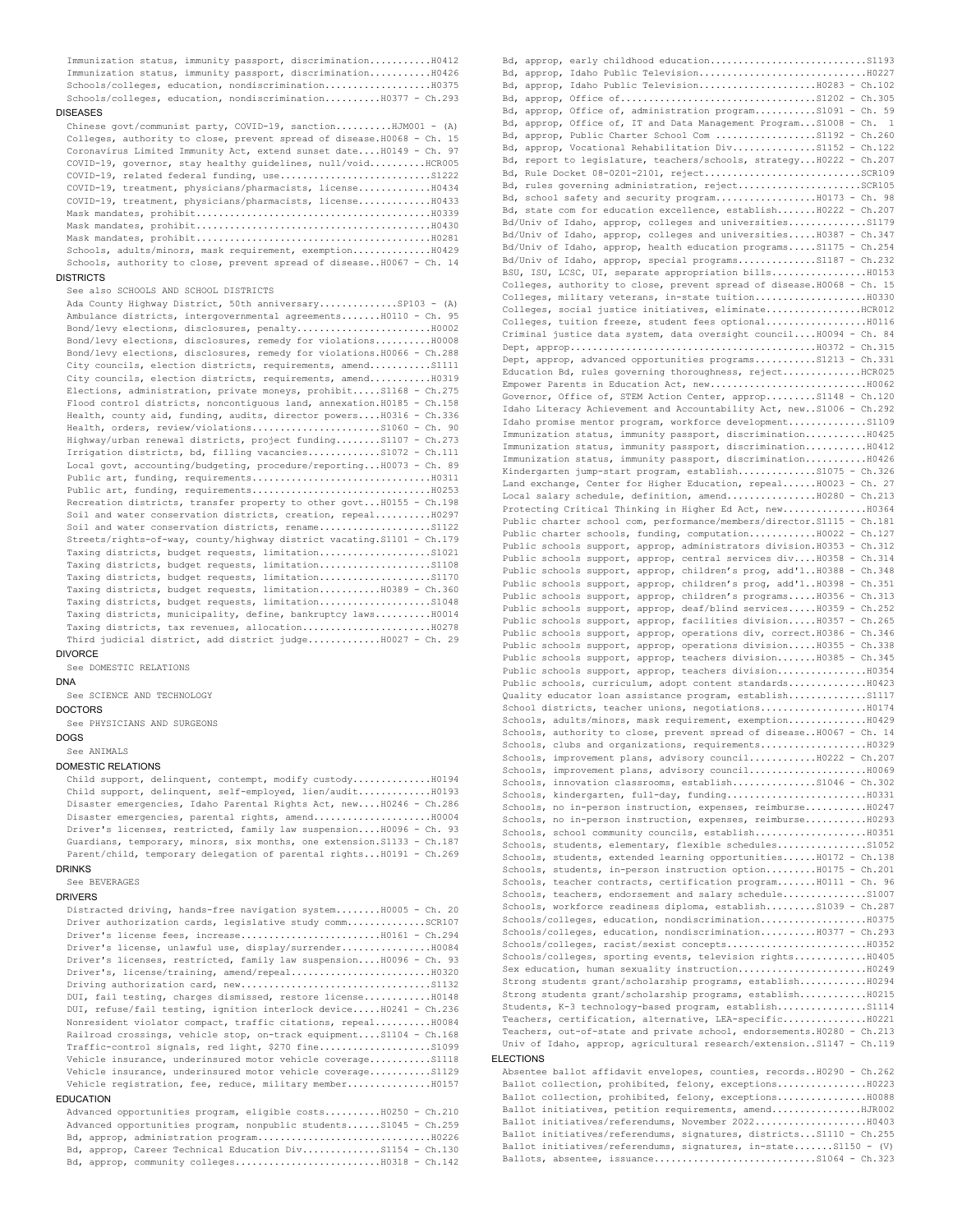Ballots, absentee, issues/remedy, county clerk......................S1069 Ballots, absentee, long-term care facilities, assist...............S1167 Ballots, candidate names, rotate.................................H0335 Bond/levy elections, disclosures, penalty........................H0002 Bond/levy elections, disclosures, remedy for violations..........H0008 Bond/levy elections, disclosures, remedy for violations.H0066 - Ch.288 Campaign finance laws, amend.....................................S1066 Campaign finance laws, foreign contributions, penalties.H0245 - Ch.237 Campaign finance laws, legislature, campaign accounts...H0243 - Ch.209 Candidate/political comm, expenditure disclosures.......H0104 - Ch.150 Candidate/political comm, expenditure disclosures................H0082 Candidates, independent, president/vice, declarations...H0231 - Ch.208 Candidates, independent, write-in, form...................S1062 - Ch.272 City councils, election districts, requirements, amend...........H0319 City councils, election districts, requirements, amend...........S1111 City elections, move to even-numbered years.........................S1111 City elections, move to even-numbered years......................H0319 Election dates, March, May, November, remove August................. H0106 Election integrity fund, establish...............................H0255 Election integrity fund, establish...............................H0219 Election laws, miscellaneous revisions...................S1067 - Ch.325 Election laws, signature verification, directives.......H0290 - Ch.262 Elections, administration, private moneys, prohibit.....S1168 - Ch.275 Elections, ballots, absentee, issuance/counting.................................. Elections, postelection audit of paper ballots...................H0137 Elections, postelection audit of selected ballots................H0349 Elections, processes, deadlines, amend.................................S1061 Political subdivisions, election by zones, exception....H0136 - Ch. 70 Precinct committeemen, office, vacancy, appointment................ H0289 Precinct committeemen, qualifications, amend............H0198 - Ch.203 Presidential electors, selection.................................H0105 Schools, trustees, recall, election, vacancy.....................H0321 Schools, trustees, recall, election, vacancy.....................H0350 State govt, employees, state/federal elected office..............S1059 Voter registration, automatic, driver's license office...........H0055 Voter registration, election day, procedures.....................S1166 Voter registration, election day, requirements/audit.............H0344 Voting, affidavit in lieu of identification, audit...............H0219 Voting, affidavit in lieu of identification, audit...............H0255 Voting, colleges influencing students, prohibit.........H0299 - Ch.291 Voting, colleges influencing students, prohibit..................H0121 Voting, colleges influencing students, prohibit..................H0244 Voting, Idaho identification card or driver's license............H0255 Voting, Idaho identification card or driver's license............H0219 Voting, registration, free Idaho identification card.............H0255 Voting, registration, free Idaho identification card.............H0219

# ELECTRICITY AND ELECTRICIANS

Electrical contractors, apprentice, supervise/training...........H0145 Electrical contractors, apprentice, supervise/training............S1161 Electrical contractors, fire alarm communication device.H0292 - Ch.214 Electrical contractors, fire alarm communication device..........H0201 Fire dept employees, smoke or carbon monoxide detectors..........H0201 Fire dept employees, smoke or carbon monoxide detectors.H0292 - Ch.214 Local govt, codes, electrical/mechanical/plumbing ...............H0254

## ELECTRONIC TECHNOLOGY

Cities, broadband infrastructure, develop...........................S1149 Idaho broadband advisory board, create...................H0127 - Ch.137 Legal notices, government website and utility billings...........H0053

# ELK (DOMESTIC CERVIDAE)

See WILDLIFE

# **EMERGENCIES**

| Disaster emergencies, consumer protection, prices S1041 - Ch. 57       |
|------------------------------------------------------------------------|
|                                                                        |
|                                                                        |
| Disaster emergencies, definitions, amend  H0259                        |
| Disaster emergencies, expenses/payments, arising out ofS1002           |
| Disaster emergencies, governor powersH0393 - Ch.355                    |
| Disaster emergencies, governor powers, alter Idaho Code.H0392 - Ch.356 |
| Disaster emergencies, governor/govt agency powersH0391 - Ch.357        |
|                                                                        |
| Disaster emergencies, governor/legislature powersH0016                 |
| Disaster emergencies, governor/legislature powersH0001                 |
| Disaster emergencies, governor/legislature, powers H0135 - (V)         |
| Disaster emergencies, Idaho Parental Rights Act, new H0246 - Ch.286    |
|                                                                        |
| Disaster emergencies, six open to remain openRCR004                    |
| Disaster emergency account, use, disaster emergenciesS1031             |
| Disaster emergency account, use, disaster emergencies S1134 - Ch.225   |
| Disaster emergency, from March 13, 2020, endHCR001                     |
| Disaster emergency, from March 13, 2020, terminateSCR101               |
| Isolation order, from December 30, 2020, null/voidHCR002               |
| Isolation order, from December 30, 2020, null/voidSCR103               |
| State of extreme emergencies, repeal/replaceS1217 - Ch.359             |
| State of extreme peril, governor/legislature powersS1054               |
| State of extreme peril, governor/legislature powersS1003               |
| State of extreme peril, governor/legislature powersS1136 - (V)         |

# EMERGENCY MEDICAL TECHNICIANS

See EMERGENCIES EMINENT DOMAIN

Eminent domain, urban renewal boards, unelected.........S1044 - Ch. 87 EMPLOYERS AND EMPLOYEES

See also LABOR

| see aiso LABOR                                                                                                               |  |
|------------------------------------------------------------------------------------------------------------------------------|--|
| Employee Medical Information Protection Act, new H0410                                                                       |  |
| Employee, COVID-19 vaccination status disclosure H0419                                                                       |  |
| Employees, immunization status, discrimination H0421                                                                         |  |
| Employer discrimination, unvaccinated persons, prohibit H0140                                                                |  |
| Employer discrimination, unvaccinated persons, prohibitS1223                                                                 |  |
| Employer discrimination, unvaccinated persons, prohibit H0422                                                                |  |
| Employer, COVID-19 immunization requirement, exemption S1225<br>Employer, COVID-19 immunization requirement, exemptionsS1224 |  |
|                                                                                                                              |  |
|                                                                                                                              |  |
|                                                                                                                              |  |
| Federal vaccine mandate, opposeSJM105 - (A)                                                                                  |  |
| Federal vaccine mandates, authorize lawsuitRCR024                                                                            |  |
| Federal vaccine mandates, authorize lawsuit, legal fundSCR113                                                                |  |
| Idaho promise mentor program, workforce developmentS1109                                                                     |  |
| Immunization proof, negative lab test, not required H0421                                                                    |  |
| Immunization status, immunity passport, discriminationH0426                                                                  |  |
| Immunization status, immunity passport, discriminationH0412                                                                  |  |
| Immunization status, immunity passport, discriminationH0425                                                                  |  |
|                                                                                                                              |  |
|                                                                                                                              |  |
| Labor Dept, unemployment laws, amend10142 - Ch.243                                                                           |  |
| Labor Dept, wage claims, decisions/appeals, electronic .H0075 - Ch. 66                                                       |  |
| Medical treatment, religious exemption, liability H0414                                                                      |  |
| Personal medical information of employees, disclosure H0427                                                                  |  |
|                                                                                                                              |  |
|                                                                                                                              |  |
| School bus drivers, retired, reemployment, PERSI H0203 - Ch.204                                                              |  |
| State employees, annual salary survey, reportS1051 - Ch.271                                                                  |  |
| State employees, sick leave, donate to other employees H0139 - Ch.195                                                        |  |
| State govt, employees, state/federal elected officeS1059                                                                     |  |
|                                                                                                                              |  |
| Worker's compensation, vaccine-related injuriesH0417                                                                         |  |
| <b>EMPLOYMENT SECURITY LAW</b>                                                                                               |  |
|                                                                                                                              |  |
| ENDOWMENT FUNDS AND LANDS                                                                                                    |  |
| Endowment Fund Investment Bd, approp H0324 - Ch.215                                                                          |  |
| ENERGY                                                                                                                       |  |
| Approp, Governor, Office of, Energy & MineralS1142 - Ch.129                                                                  |  |
| Approp, Governor, Office of, Energy & Mineral, add'l H0117 - Ch. 47                                                          |  |
|                                                                                                                              |  |
| ENGINEERS AND SURVEYORS                                                                                                      |  |
| Engineers & Land Surveyors Bd, plane coordinate system. S1011 - Ch.174                                                       |  |
| Govt, professional service contracts, requirements S1042 - Ch.217                                                            |  |
|                                                                                                                              |  |
| ENVIRONMENT                                                                                                                  |  |
| Agricultural best management practices fund, establishS1079 - Ch.175                                                         |  |
| Big Payette and Cascade Lakes Water Quality Act, newH0113                                                                    |  |
|                                                                                                                              |  |
|                                                                                                                              |  |
| Phosphoric acid facilities, phosphogypsum stacks H0239 - Ch.246                                                              |  |
|                                                                                                                              |  |
| Water quality innovation and pollutant tradingH0099 - Ch. 94                                                                 |  |
| <b>EQUAL RIGHTS</b>                                                                                                          |  |
| Immunization status, immunity passport, discriminationH0412                                                                  |  |
| Immunization status, immunity passport, discrimination H0426                                                                 |  |
| Immunization status, immunity passport, discrimination H0425                                                                 |  |
| Schools/colleges, education, nondiscrimination H0377 - Ch.293<br>Schools/colleges, education, nondiscrimination              |  |
|                                                                                                                              |  |
| ESCROW<br>See REAL ESTATE                                                                                                    |  |
|                                                                                                                              |  |
| <b>ESTATES</b>                                                                                                               |  |
|                                                                                                                              |  |
| ETHICS                                                                                                                       |  |
| Public servants, offering pecuniary benefits, prohibit H0378                                                                 |  |
| ETHNIC                                                                                                                       |  |
|                                                                                                                              |  |
| EXAMINERS, STATE BOARD OF                                                                                                    |  |
| Secretary of State, records, board of examiner approval. S1063 - Ch.322                                                      |  |
| FARMS AND FARMING                                                                                                            |  |
| See AGRICULTURE                                                                                                              |  |
| FEDERAL LAWS AND RELATIONS                                                                                                   |  |
| Committee on Federalism, sunset clause, repeal H0279 - Ch.220                                                                |  |
| Federal actions, nonrecognition<br>$\ldots \ldots$ . $H0322$                                                                 |  |

Federal overreach legal defense fund, create.....................H0425 Federal vaccine mandate, oppose.............................SJM105 - (A) Federal vaccine mandates, authorize lawsuit.....................HCR024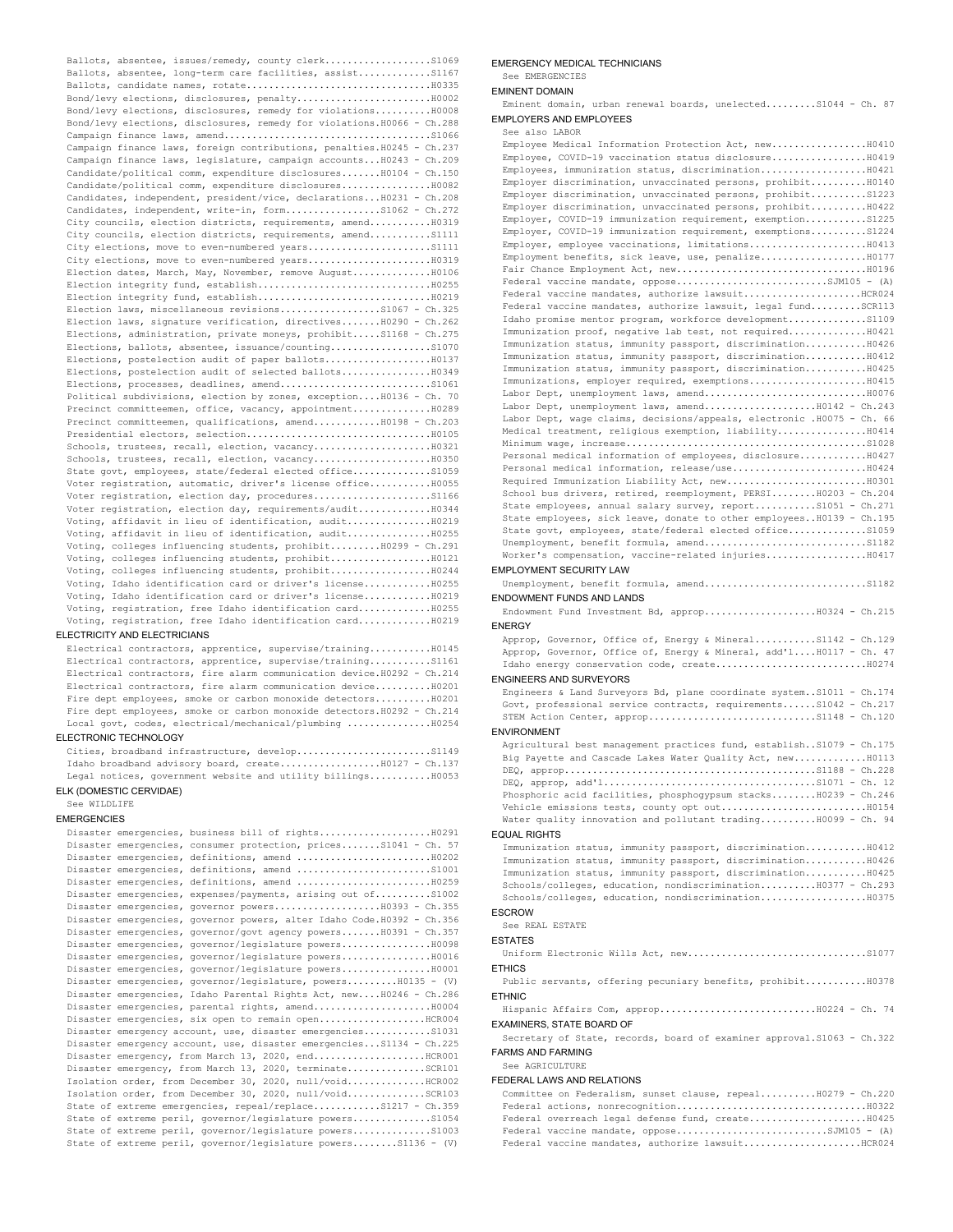Federal vaccine mandates, authorize lawsuit, legal fund.........SCR113 Firearms, federal laws prohibiting, state enforcement...S1205 - Ch.329 G.I. Bill of Rights, males, contracting, repeal.........H0048 - Ch.135 Immunization status, immunity passport, discrimination...........H0426 Immunization status, immunity passport, discrimination...........H0412 Immunization status, immunity passport, discrimination...........H0425 Sovereign legal defense fund, create.............................H0426 State govt, legal counsel, federal immunization laws.............H0418

## FEES

United States Supreme Court, nine justices................SJM102 - (A) Development impact fee advisory comm, membership........H0124 - Ch.136 Development impact fee advisory comm, membership.................H0087 Development impact fees, fire stations and apparatus....H0156 - Ch.199 Driver's license fees, increase.........................H0161 - Ch.294 State parks, fees, nonresidents.........................H0093 - Ch. 92

## Vehicle titles, fee, increase....................................H0133 FERTILIZER

Phosphoric acid facilities, phosphogypsum stacks........H0239 - Ch.246 **FINANCE** 

Annuity Consumer Protections Act, new...................H0079 - Ch. 41 Banks, bd membership, meetings, real estate, fees.......S1049 - Ch. 58 Dept, approp............................................S1158 - Ch.131 Digital Assets Act, new..........................................H0328 Idaho Collection Agency Act, miscellaneous revisions.............S1014 Idaho Utility Token Act, new.....................................H0327 Local govt, accounting/budgeting, procedure/reporting...H0073 - Ch. 89 Regulated/payday lenders, licensing/remedies.....................S1013

### FINANCIAL INSTITUTIONS

See BANKS AND FINANCIAL INSTITUTIONS

## FINANCIAL MANAGEMENT, DIVISION OF

Approp..................................................S1194 - Ch.298 Approp, add'l...........................................H0370 - Ch.341 Appropriations, funds, not cognizable............................H0402 Twenty-seventh payroll fund, state employees, create....S1004 - Ch. 3

## FINES

COVID-19, vaccine administration, fine...........................H0097 F&G laws, violations, fines, public shooting range fund.H0286 - Ch.249 Traffic-control signals, red light, \$270 fine....................S1099

## FIRE AND FIREFIGHTERS

Development impact fees, fire stations and apparatus....H0156 - Ch.199 Fire dept employees, smoke or carbon monoxide detectors........... H0201 Fire dept employees, smoke or carbon monoxide detectors.H0292 - Ch.214 PERSI, police/firefighter, catastrophic injury benefit..S1096 - Ch.143 State fire marshal and deputies, PERSI, firefighter.....S1009 - Ch. 83 Taxing districts, budget requests, limitation....................S1170 Taxing districts, budget requests, limitation....................S1108

# FIREARMS

See WEAPONS

# FISH AND GAME

Com, meetings, notice, publish online............................S1019 Dept, approp............................................H0313 - Ch.141 Dept, fur-bearing animals, trapping, bait, rulemaking............H0010 F&G laws, violations, fines, public shooting range fund.H0286 - Ch.249 Hunting, game tags, sage grouse..................................H0009 Hunting, game tags, sage/sharp-tailed grouse, swan......H0235 - Ch.219 Hunting, hound hunter permit, infraction.........................H0092 Land, private, recreation access agreements, penalties..H0187 - Ch.218 Reindeer, domestic purposes north of Salmon River.......H0166 - Ch.245 Sage grouse preservation program, establish......................H0237 Trapping, wild fur-bearing animals, bait................H0091 - Ch. 91 Wolf Depredation Control Bd, approp.....................S1176 - Ch.226 Wolves, classification, certain locations, predator..............H0238 Wolves, hunting/trapping, season/tags...................S1211 - Ch.307

# FLOODS

Flood control districts, noncontiguous land, annexation.H0185 - Ch.158 Ririe Reservoir, flood control rule curves...............SCR104 - (A)

### FOOD

Disaster emergencies, consumer protection, prices.......S1041 - Ch. 57 Food tax, credits and refunds, repeal............................H0199 Idaho Food Quality Assurance Institute, repeal..........H0050 - Ch. 38 Idaho Kratom Consumer Protection Act, new........................H0168 FOSTER HOMES

Qualified residential treatment program, children.......H0336 - Ch.281 **FRAUD** 

Public assistance fraud control unit, move to ISP................H0190 FUELS

Disaster emergencies, consumer protection, prices.......S1041 - Ch. 57 FUNDS

2021 Idaho tax rebate fund, create......................H0380 - Ch.342 Agricultural best management practices fund, establish..S1079 - Ch.175 American rescue plan cost recovery fund, create.........S1204 - Ch.320 American rescue plan fund, create.........................S1204 - Ch.320 Appropriations, funds, not cognizable............................H0402 COVID-19, related federal funding, use................................S1222 Election integrity fund, establish...............................H0255 Election integrity fund, establish...............................H0219

Endowment Fund Investment Bd, approp....................H0324 - Ch.215 F&G laws, violations, fines, public shooting range fund.H0286 - Ch.249 Federal American Rescue Plan Act of 2021, new...........S1204 - Ch.320 Federal COVID-19 Relief Fund, create......................S1034 - Ch. Federal funds, co-applicant, considered state agency............................ Federal overreach legal defense fund, create.....................H0425 Federal overreach legal defense fund, create.....................H0409 Federal overreach legal defense fund, create.....................S1221 General fund, reduce appropriations by five percent.....H0207 - Ch. 52 Hazardous substance emergency response fund, approp.....H0011 - Ch. 4 Idaho air travel enhancement program fund, establish.............S1103 Idaho broadband fund, create............................H0127 - Ch.137 Idaho work and save for retirement administrative fund...........H0180 Idaho work and save for retirement program fund..................H0180 Legislative legal defense fund, cash transfer...........S1022 - Ch.144 Medicaid budget stabilization fund, establish....................H0209 Pest control deficiency fund, approp....................S1023 - Ch. 2 POST fund, transfer from liquor account..........................H0030 Public health trust fund, transfer to general fund......H0207 - Ch. 52 Sovereign legal defense fund, create.............................H0426 State insurance fund, manager, duties............................S1082 State snowmobile avalanche fund/comm, establish..................H0060 State-directed opioid settlement fund, establish........H0315 - Ch.268 Suicide and mental health crisis access fund, establish..........S1125 Tax relief fund, transfer to general fund........................H0199 Tax relief fund, transfer to general fund...............H0380 - Ch.342 Tax relief fund, transfer to general fund........................H0332 Twenty-seventh payroll fund, state employees, create....S1004 - Ch. 3 Various funds, year-end cash transfers..................S1214 - Ch.364

### FUNERALS

State funeral, last surviving medal of honor recipient.... $S_JM101 - (A)$ GAMBLING

Pari-mutuel betting, administration costs................S1178 - Ch.328 GARNISHMENT

See also DEBTORS AND CREDITORS

Financial institutions, garnishments, amend..............S1131 - Ch.186

# GASOLINE

See FUELS

# GIFTS

See CONTRIBUTIONS

## GOLD

See PRECIOUS METALS

### GOVERNMENT

Administrative rules, fee, approval/rejection....................SCR108 Administrative rules, temporary, approve/exception..............SCR109 Appropriations, funds, not cognizable............................H0402 Disaster emergencies, governor/govt agency powers.......H0391 - Ch.357 Federal funds, co-applicant, considered state agency.............H0379 Govt agencies, sales/use tax rebate, road contractors............H0112 Govt, professional service contracts, requirements......S1042 - Ch.217 Immunization proof, negative lab test, not required..............H0421 Immunization status, immunity passport, discrimination...........H0426 Immunization status, immunity passport, discrimination...........H0412 Immunization status, immunity passport, discrimination...........H0425 Interagency contracts, colleges, competitive bid........H0141 - Ch. 71 Legal notices, government website and utility billings...........H0053 Local govt, accounting/budgeting, procedure/reporting...H0073 - Ch. 89 Local govt, codes, electrical/mechanical/plumbing ................H0254 Mask mandates, prohibit..........................................H0430 Mask mandates, prohibit..........................................H0339 Mask mandates, prohibit..........................................H0281 PERSI, approp...........................................H0334 - Ch.153 Public servants, offering pecuniary benefits, prohibit...........H0378 Public works projects, design/construction, delegate.............H0188 State agencies, budget requests, performance measures............H0169 State budget terminology, make uniform/consistent.......H0260 - Ch.160 State employees, annual salary survey, report...........S1051 - Ch.271 State employees, sick leave, donate to other employees..H0139 - Ch.195 State govt, employees, state/federal elected office..............S1059 State govt, legal counsel, attorney general optional.............H0101 State govt, legal counsel, federal immunization laws.............H0418 Twenty-seventh payroll fund, state employees, create....S1004 - Ch. 3

# GOVERNOR

COVID-19, governor, stay healthy guidelines, null/void..........HCR005 Disaster emergencies, consumer protection, prices.......S1041 - Ch. 57 Disaster emergencies, definitions, amend ........................H0202 Disaster emergencies, definitions, amend ........................S1001 Disaster emergencies, definitions, amend ........................H0259 Disaster emergencies, expenses/payments, arising out of..........S1002 Disaster emergencies, governor powers...................H0393 - Ch.355 Disaster emergencies, governor powers, alter Idaho Code.H0392 - Ch.356 Disaster emergencies, governor/govt agency powers.......H0391 - Ch.357 Disaster emergencies, governor/legislature powers................H0098 Disaster emergencies, governor/legislature powers................H0016 Disaster emergencies, governor/legislature powers................H0001 Disaster emergencies, governor/legislature, powers.........H0135 - (V) Disaster emergencies, Idaho Parental Rights Act, new....H0246 - Ch.286 Disaster emergencies, parental rights, amend.....................H0004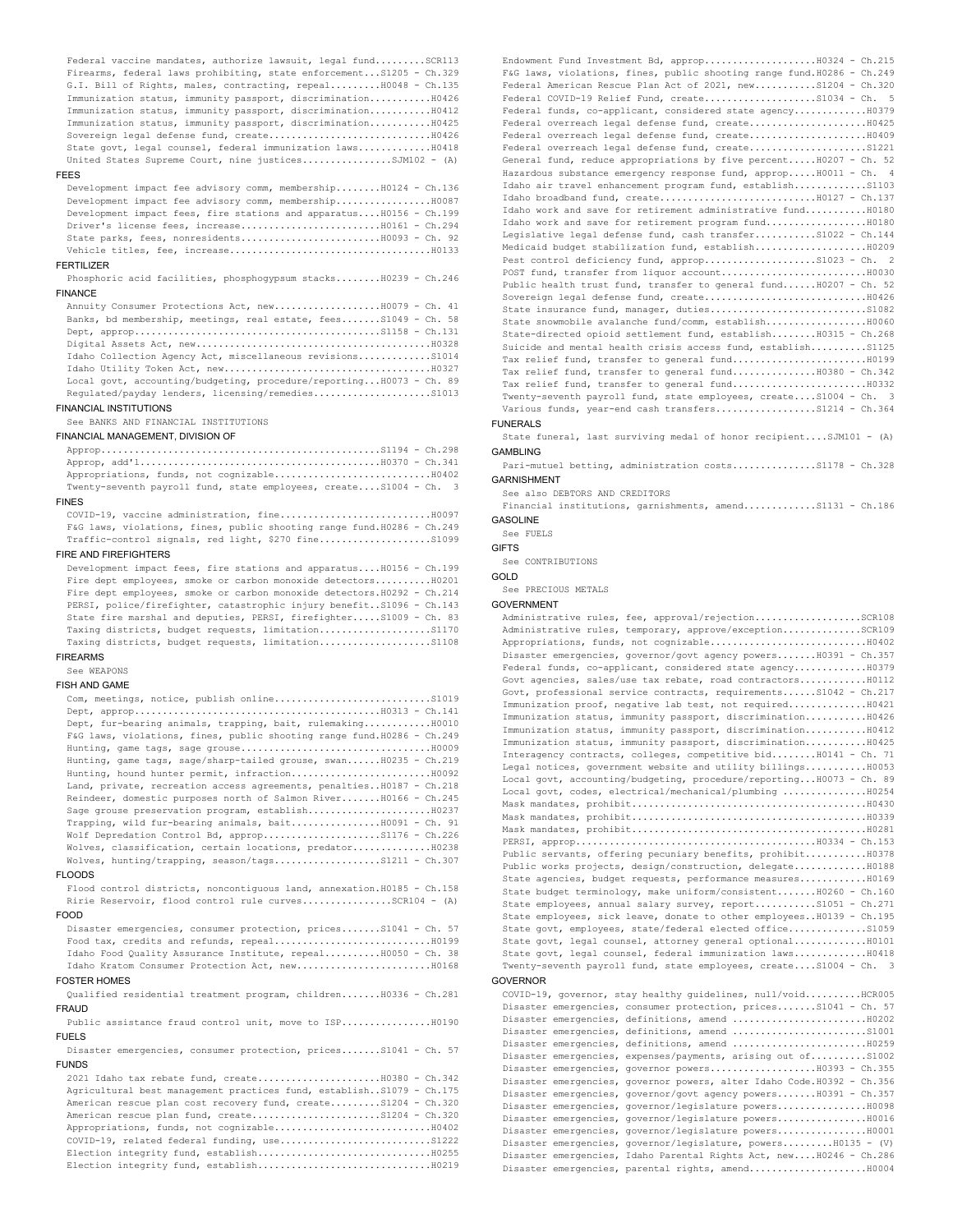Disaster emergencies, six open to remain open...................HCR004 Disaster emergency account, use, disaster emergencies............S1031 Disaster emergency account, use, disaster emergencies...S1134 - Ch.225 Disaster emergency, from March 13, 2020, end.......................HCR001 Disaster emergency, from March 13, 2020, terminate..............SCR101 Executive Office of, approp.............................H0341 - Ch.241 Executive Office of, approp, emergency program..........H0176 - Ch. 16 Isolation order, from December 30, 2020, null/void..............SCR103 Isolation order, from December 30, 2020, null/void..............HCR002 Office of, approp, Drug Policy.............................S1189 - Ch.229 Office of, approp, Drug Policy, add'l.....................S1216 - Ch.333 Office of, approp, Energy & Mineral Resources...........S1142 - Ch.129 Office of, approp, Energy & Mineral Resources, add'l....H0117 - Ch. 47 Office of, approp, Financial Management Div.............S1194 - Ch.298 Office of, approp, Financial Management Div, add'l......H0370 - Ch.341 Office of, approp, Human Resources Div..................S1164 - Ch.155 Office of, approp, Info Tech Services Office............S1177 - Ch.267 Office of, approp, Military Div...........................S1138 - Ch.113 Office of, approp, Military Div, add'l......................... H0384 - Ch.319 Office of, approp, Species Conservation Office..........S1146 - Ch.118 Office of, approp, State Liquor Div.....................H0303 - Ch.103 Office of, approp, STEM Action Center...................S1148 - Ch.120 State of extreme emergencies, repeal/replace............S1217 - Ch.359 State of extreme peril, governor/legislature powers..............S1003 State of extreme peril, governor/legislature powers........S1136 - (V) State of extreme peril, governor/legislature powers..............S1054

## GRANTS

Strong students grant/scholarship programs, establish............H0294 Strong students grant/scholarship programs, establish............H0215 GRASS

Phosphoric acid facilities, phosphogypsum stacks........H0239 - Ch.246 GUARDIANS AND CONSERVATORS

Guardians, temporary, minors, six months, one extension.S1133 - Ch.187 Temporary guardians, developmental disability, hearings.S1036 - Ch. 10 GUNS

See WEAPONS HANDICAPPED

## See DISABLED

| HEALTH                                                                  |
|-------------------------------------------------------------------------|
| Colleges, authority to close, prevent spread of disease. H0068 - Ch. 15 |
|                                                                         |
| COVID-19, treatment, physicians/pharmacists, license H0433              |
| COVID-19, treatment, physicians/pharmacists, license H0434              |
|                                                                         |
| Districts, county aid, funding, audits, director powers. H0316 - Ch.336 |
| Employee Medical Information Protection Act, new H0410                  |
| Employer, COVID-19 immunization requirement, exemptionS1225             |
| Employer, COVID-19 immunization requirement, exemptions S1224           |
|                                                                         |
|                                                                         |
| H&W Dept, isolation/quarantine orders, duration H0033                   |
|                                                                         |
| Health benefit plans, contraception, coverage51050                      |
| Health care services, right to choose, policy violation H0435           |
| Health care sharing ministries, requirementsH0146                       |
| Health/quarantine laws, cities/mayors, jurisdiction H0234               |
| Health/quarantine laws, cities/mayors, jurisdiction H0074 - Ch. 39      |
| Health/quarantine laws, cities/mayors, jurisdiction H0034               |
|                                                                         |
| Immunization proof, negative lab test, not required H0421               |
| Immunization status, immunity passport, discrimination H0426            |
| Immunization status, immunity passport, discrimination H0425            |
| Immunization status, immunity passport, discrimination H0412            |
| Immunizations, employer required, exemptions10415                       |
|                                                                         |
| Immunizations, students, requirement, USFDA approval H0432              |
| Insurance Dept, infants/children, prescription formula HCR006 - (A)     |
| Isolation order, from December 30, 2020, null/voidSCR103                |
| Isolation order, from December 30, 2020, null/void HCR002               |
|                                                                         |
|                                                                         |
|                                                                         |
| Medical treatment, religious exemption, liability H0414                 |
| Medicare supplement policies, standards, amendS1143 - Ch.274            |
| Mental health commitments, hearings, continuancesS1037 - Ch. 9          |
| Minors, consent to medical treatment, parent/guardianH0428              |
| Minors, consent to medical treatment, repeal chapter H0420              |
| Naturopathic doctors, licensing/scope of practice                       |
| Personal medical information of employees, disclosure H0427             |
| Personal medical information, release/use10424                          |
| Public health districts, decisions, review/violations H0033             |
| Public health districts, orders, review/violations S1060 - Ch. 90       |
| Schools, adults/minors, mask requirement, exemption H0429               |
| Schools, authority to close, prevent spread of disease H0067 - Ch. 14   |
| Schools, employees, state employee health insurance H0248               |
| Sex education, human sexuality instruction H0249                        |
| State govt, legal counsel, federal immunization laws H0418              |
| Suicide, 988 hotline centers, crisis care, fees, fundS1125              |
|                                                                         |

Suicide, 988 universal crisis phone number, recognize.....HCR011 - (A) Telehealth, interstate, provider not licensed in Idaho...........H0179 Telehealth, prescription drug orders........................ H0038 - Ch. 55 Telehealth, technologies sufficient to diagnose..................S1127 Unvaccinated persons, employer discrimination, prohibit..........H0422 Unvaccinated persons, employer discrimination, prohibit..........H0140 Unvaccinated persons, employer discrimination, prohibit..........S1223 Vaccinations, cannot compel......................................H0431 Vaccinations, forced, prohibit...................................H0411

## HEALTH AND WELFARE DEPARTMENT

| Abortion, informed consent, Down syndrome information H0302 - Ch.258    |  |
|-------------------------------------------------------------------------|--|
| Approp, child welfare, foster and assistanceH0325 - Ch.163              |  |
| Approp, child welfare, foster and assistance, add'l H0374 - Ch.317      |  |
|                                                                         |  |
|                                                                         |  |
|                                                                         |  |
|                                                                         |  |
| Approp, mental health, psychiatric, substance abuseS1165 - Ch.188       |  |
|                                                                         |  |
| Approp, public health services and welfare, add'1 S1212 - Ch.330        |  |
| Approp, Public Health Services DivS1173 - Ch.308                        |  |
|                                                                         |  |
| Approp, substance abuse treatment and prevention H0083 - Ch. 43         |  |
|                                                                         |  |
|                                                                         |  |
|                                                                         |  |
|                                                                         |  |
|                                                                         |  |
| Child, serious behavioral health conditions, custody H0233 - Ch.147     |  |
| COVID-19, governor, stay healthy guidelines, null/void HCR005           |  |
|                                                                         |  |
| Developmental disability, temporary quardians, hearings. S1036 - Ch. 10 |  |
| Director, powers, amend, definitions, amendS1139 - Ch.257               |  |
| Idaho Health Insurance Access Card Act, repeal S1038 - Ch. 22           |  |
|                                                                         |  |
| Isolation order, from December 30, 2020, null/voidHCR002                |  |
| Isolation order, from December 30, 2020, null/voidSCR103                |  |
|                                                                         |  |
| ISP, forensic lab, toxicology results to H&W DeptH0031                  |  |
| Medicaid, reimbursement, new in-state hospitalsS1092                    |  |
| Mental health commitments, hearings, continuancesS1037 - Ch. 9          |  |
| Public assistance law, definitions, remove31038 - Ch. 22                |  |
| Qualified residential treatment program, children H0336 - Ch.281        |  |
| Small business health insurance pilot program, repeal S1038 - Ch. 22    |  |
| Suicide, 988 hotline centers, crisis care, fees, fund S1125             |  |
| Weight control pilot project, repealS1038 - Ch. 22                      |  |

### HEARING AIDS

See also SPEECH AND HEARING SERVICES

HEARING IMPAIRED

Closed captioning, television monitors, public venues.....SCR102 - (A) HEATING AND COOLING

Local govt, codes, electrical/mechanical/plumbing ...............H0254 **HIGHWAYS** 

Ada County Highway District, 50th anniversary..............SP103 - (A) Bobby Chambers Memorial Highway, Vietnam war hero ......H0162 - Ch.235 Highway/urban renewal districts, project funding........S1107 - Ch.273 Highways, definition, amend......................................S1100 New special route designations, repeal sunset...........H0160 - Ch.234 New special route designations, repeal sunset...........H0381 - Ch.343 Off-highway vehicles and snowmobiles, amend.............H0086 - Ch.149 Off-highway vehicles, local regulation, remove option............H0164 Off-highway vehicles, operating on highways.............H0129 - Ch.171 POW/MIA Memorial Highway, U.S. Highway 26...............H0132 - Ch.193 Public highways, outside city limits, sidewalks, width..H0131 - Ch.192 Road contractors, sales/use tax rebate, govt agencies............H0112 Special route designations by local authorities, amend..H0160 - Ch.234 Streets/rights-of-way, county/highway district vacating.S1101 - Ch.179 Transportation Dept, ports/checking stations, vehicles...........S1169 Transportation Dept, ports/checking stations, vehicles...........S1113 Transportation systems, state/local, plans/ordinances............S1106 Vehicle loads, secure/cover, remove exceptions...................H0159

### HISTORICAL SOCIETY

Idaho State Historical Society, approp..................S1180 - Ch.189 Old penitentiary site, lease, proceeds, amend.......................S1018 State historic preservation officer, appointment.................S1018 State historical society use of property, repeal...................S1018 **HISTORY** 

| Historic monuments/memorials/figure/event, protectH0065 |  |
|---------------------------------------------------------|--|
| Historic monuments/memorials/fiqure/event, protectH0090 |  |
| HOLIDAYS AND DAYS                                       |  |
| Idaho Women's Day, March $14$ RCR013 - (A)              |  |

## HOMES AND HOUSING

| <u>IUINLU AND LIUUUINU</u>                                               |  |
|--------------------------------------------------------------------------|--|
|                                                                          |  |
|                                                                          |  |
|                                                                          |  |
| Landlord/tenant, security deposits, third-party manager. H0152 - Ch. 197 |  |
| Manufactured homes, new, sales tax, exemption H0032 - Ch. 31             |  |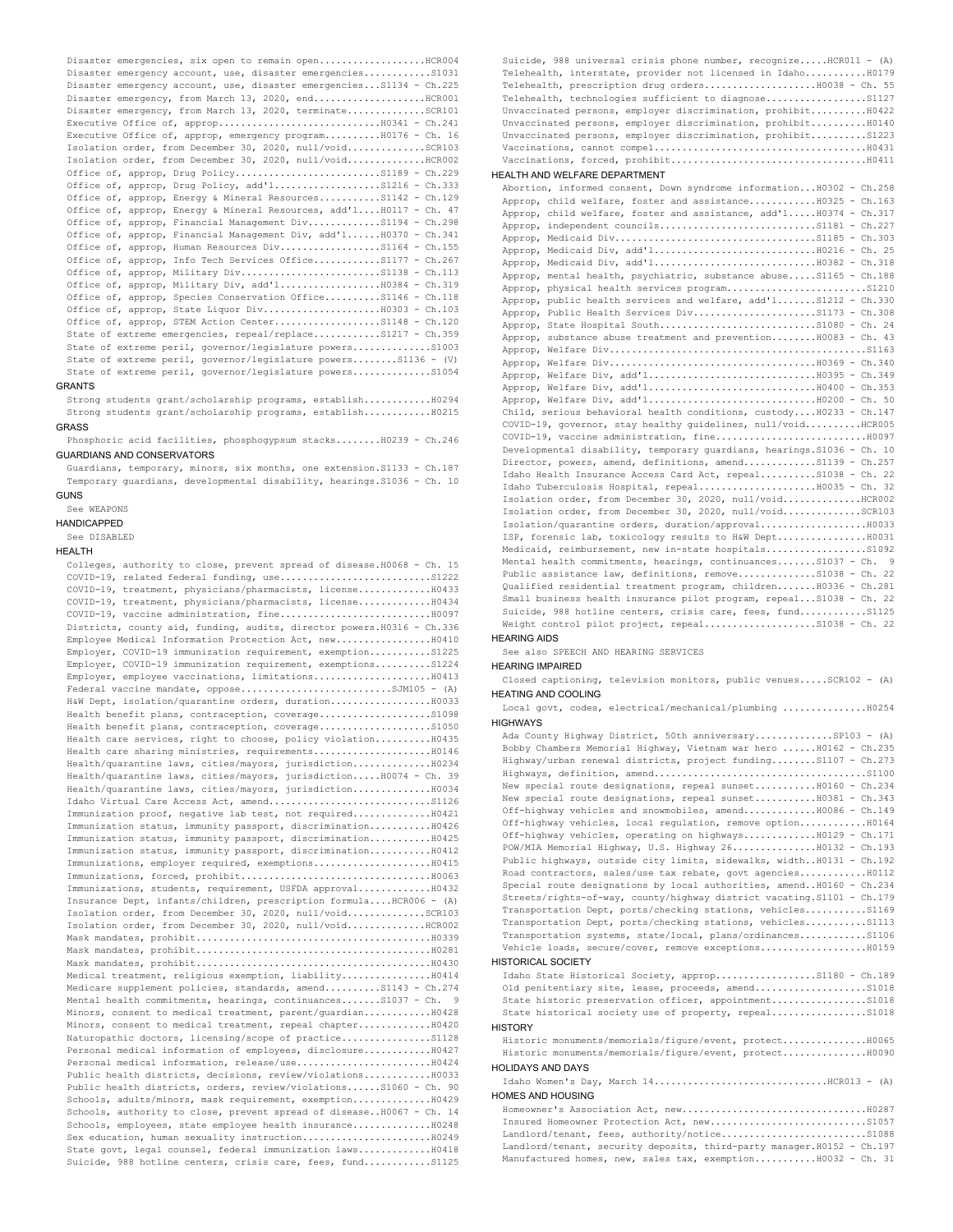Property tax deferral, interest rate, funding...........H0309 - Ch.238 Property tax reduction, resources limitations, benefits..........H0310 Property tax, reduction, medical expenses........................H0020 Property/occupancy tax reduction, disabled veterans.....H0120 - Ch. 68 Real property, deed of trust, promissory note, enforce................... Residential leases, no regulating rent/fees/deposits.............H0045 Residential picketing/demonstrating, address disclosure..........H0288 Residential picketing/demonstrating, targeted, prohibit..........H0195

## HONORS AND AWARDS

Ada County Highway District, 50th anniversary..............SP103 - (A) Bobby Chambers Memorial Highway, Vietnam war hero ......H0162 - Ch.235 Eric Milstead, Legislative Services Office, honor.........HCR017 - (A) Jon Evans, Boys and Girls Clubs of America Hall of Fame..........SP102 Marquee Ricks, American Farm Bureau Discussion Meet..............SP101 State funeral, last surviving medal of honor recipient....SJM101 - (A)

### HORSE RACING

See RACING

# **HOSPITALS**

Hospital boards, duties, members, vacancies, amend......H0115 - Ch. 46 Hospitals, buildings, unexpended funds transfer, repeal.H0138 - Ch.194 Idaho Tuberculosis Hospital, repeal.....................H0035 - Ch. 32 Medicaid, reimbursement, new in-state hospitals..................S1092 Mental health commitments, hearings, continuances.......S1037 - Ch. 9

## HOTELS AND MOTELS

Vacation rentals, sales tax, marketplace facilitators............H0012 HOUSE OF REPRESENTATIVES

# See also LEGISLATURE

House of Representatives, recess, December 31, 2021........HR004 - (A) House Rule 64, clearing galleries and House spaces...............HR001 House Special Rule 1, debate, alternate location.................HR002 Legislature, recess, until May 12, 2021...................SCR111 - (A)

# HUMAN RESOURCES DIVISION

Approp..................................................S1164 - Ch.155 State employees, annual salary survey, report...........S1051 - Ch.271 State employees, sick leave, donate to other employees..H0139 - Ch.195

## HUMAN RIGHTS

Idaho Abortion Human Rights Act, new.............................H0056 Immunization status, immunity passport, discrimination...........H0412 Immunization status, immunity passport, discrimination...........H0425 Immunization status, immunity passport, discrimination...........H0426

# **HUNTING**

See FISH AND GAME

IDAHO CODE

# See CODES

IDENTITY AND NAMES

Historic monuments/memorials/figure/event, protect...............H0065 Historic monuments/memorials/figure/event, protect...............H0090

# IMMIGRATION AND IMMIGRANTS

Driver authorization cards, legislative study comm..............SCR107 IMMUNITY

# See LIABILITY

IMMUNIZATION

| Employee Medical Information Protection Act, new10410                 |
|-----------------------------------------------------------------------|
| Employee, COVID-19 vaccination status disclosure H0419                |
| Employer, COVID-19 immunization requirement, exemptionS1225           |
| Employer, COVID-19 immunization requirement, exemptionsS1224          |
|                                                                       |
| Federal vaccine mandate, oppose5JM105 - $(A)$                         |
| Federal vaccine mandates, authorize lawsuitHCR024                     |
| Federal vaccine mandates, authorize lawsuit, legal fundSCR113         |
| Health care services, right to choose, policy violation H0435         |
| Immunization proof, negative lab test, not required H0421             |
| Immunization status, immunity passport, discrimination H0412          |
| Immunization status, immunity passport, discrimination H0426          |
| Immunization status, immunity passport, discrimination H0425          |
|                                                                       |
|                                                                       |
| Immunizations, forced, against state policyRCR014                     |
|                                                                       |
| Immunizations, students, exemptions, notice to parents H0298 - Ch.263 |
| Immunizations, students, requirement, USFDA approval H0432            |
| Occupational licensing, licensee vaccination recordsH0416             |
| Personal medical information of employees, disclosure H0427           |
|                                                                       |
|                                                                       |
| State govt, legal counsel, federal immunization laws H0418            |
| Unvaccinated persons, employer discrimination, prohibitS1223          |
| Unvaccinated persons, employer discrimination, prohibit H0140         |
| Unvaccinated persons, employer discrimination, prohibit H0422         |
|                                                                       |
|                                                                       |
| Worker's compensation, vaccine-related injuries10417                  |
| OMIT INV                                                              |

# INCOME TAX

See TAX AND TAXATION, INCOME

# INDIGENTS

See PUBLIC ASSISTANCE INDUSTRIAL COMMISSION

Approp..................................................H0312 - Ch.140 INFORMATION SYSTEMS

Criminal justice data system, data oversight council....H0094 - Ch. 84 INFRASTRUCTURE

Cities, broadband infrastructure, develop........................S1149 INITIATIVES AND REFERENDUMS

Ballot initiatives, petition requirements, amend................HJR002 Ballot initiatives/referendums, November 2022....................H0403 Ballot initiatives/referendums, signatures, districts...S1110 - Ch.255 Ballot initiatives/referendums, signatures, in-state.......S1150 - (V) City elections, move to even-numbered years......................H0319

# INSPECTIONS AND INSPECTORS

Transportation Dept, ports/checking stations, vehicles...........S1113 Transportation Dept, ports/checking stations, vehicles...........S1169 Vehicle emissions tests, county opt out..........................H0154

# INSURANCE

| Annuity Consumer Protections Act, new10079 - Ch. 41                      |
|--------------------------------------------------------------------------|
| Bail bonds, charitable bail organizations, license H0151                 |
| Credit for reinsurance, reciprocal jurisdictionH0080 - Ch. 67            |
| Dental plans, insurance contract with dentists, terms S1124 - Ch.184     |
|                                                                          |
| Dept, infants/children, prescription formulaHCR006 - (A)                 |
|                                                                          |
|                                                                          |
|                                                                          |
| Insurance companies, board of directors, maximum number. H0081 - Ch. 145 |
|                                                                          |
| Insurance executives, compensation, not confidential H0144               |
|                                                                          |
|                                                                          |
| Medicare supplement policies, standards, amendS1143 - Ch.274             |
| Schools, employees, state employee health insurance H0248                |
|                                                                          |
| Vehicle insurance, underinsured motor vehicle coverageS1129              |
| Vehicle insurance, underinsured motor vehicle coverageS1118              |

### INTERNAL REVENUE

Internal Revenue Code, update reference.................H0058 - Ch. 8 INTERNATIONAL RELATIONS

## Anti-Boycott Against Israel Act, new....................S1086 - Ch.284 Chinese govt/communist party, COVID-19, sanction..........HJM001 - (A) Taiwan-Idaho, relationship, support...............................HR003 - (A)

INTERNET

See ELECTRONIC TECHNOLOGY

# INTERSTATE COMPACTS

See MULTISTATE COMPACTS AND AGREEMENTS

# INVESTMENTS

| State Treasurer, investment of idle moneys, gold/silverH0007     |  |
|------------------------------------------------------------------|--|
| <b>JUDGES</b>                                                    |  |
| District magistrates com, members, terms10095 - Ch. 85           |  |
|                                                                  |  |
| Third judicial district, add district judgeH0027 - Ch. 29        |  |
| JUSTICES                                                         |  |
|                                                                  |  |
| United States Supreme Court, nine justicesSJM102 - (A)           |  |
| JUVENILE CORRECTIONS                                             |  |
|                                                                  |  |
| Juvenile Corrections Act, definitions, amend H0028 - Ch. 18      |  |
| Juvenile Corrections Act, habitual status offenderH0026 - Ch. 19 |  |
| LABOR                                                            |  |
| See also EMPLOYERS AND EMPLOYEES                                 |  |
|                                                                  |  |
|                                                                  |  |
|                                                                  |  |
|                                                                  |  |
| Dept, wage claims, decisions/appeals, electronicH0075 - Ch. 66   |  |

## LAKES

| <u>LAULU</u>                                                             |
|--------------------------------------------------------------------------|
| Big Payette and Cascade Lakes Water Quality Act, newH0113                |
| Waterfront resorts, liquor license, requirementsS1047 - Ch.223           |
| Waterfront resorts, liquor license, requirementsH0258 - Ch.335           |
| LANDLORDS AND TENANTS                                                    |
|                                                                          |
| Landlord/tenant, security deposits, third-party manager. H0152 - Ch. 197 |
| Residential leases, no requlating rent/fees/depositsH0045                |
|                                                                          |

Idaho promise mentor program, workforce development..............S1109 Minimum wage, increase...........................................S1028 School districts, teacher unions, negotiations...................H0174 Unemployment, benefit formula, amend.............................S1182

LANDS Dept, approp............................................S1160 - Ch.173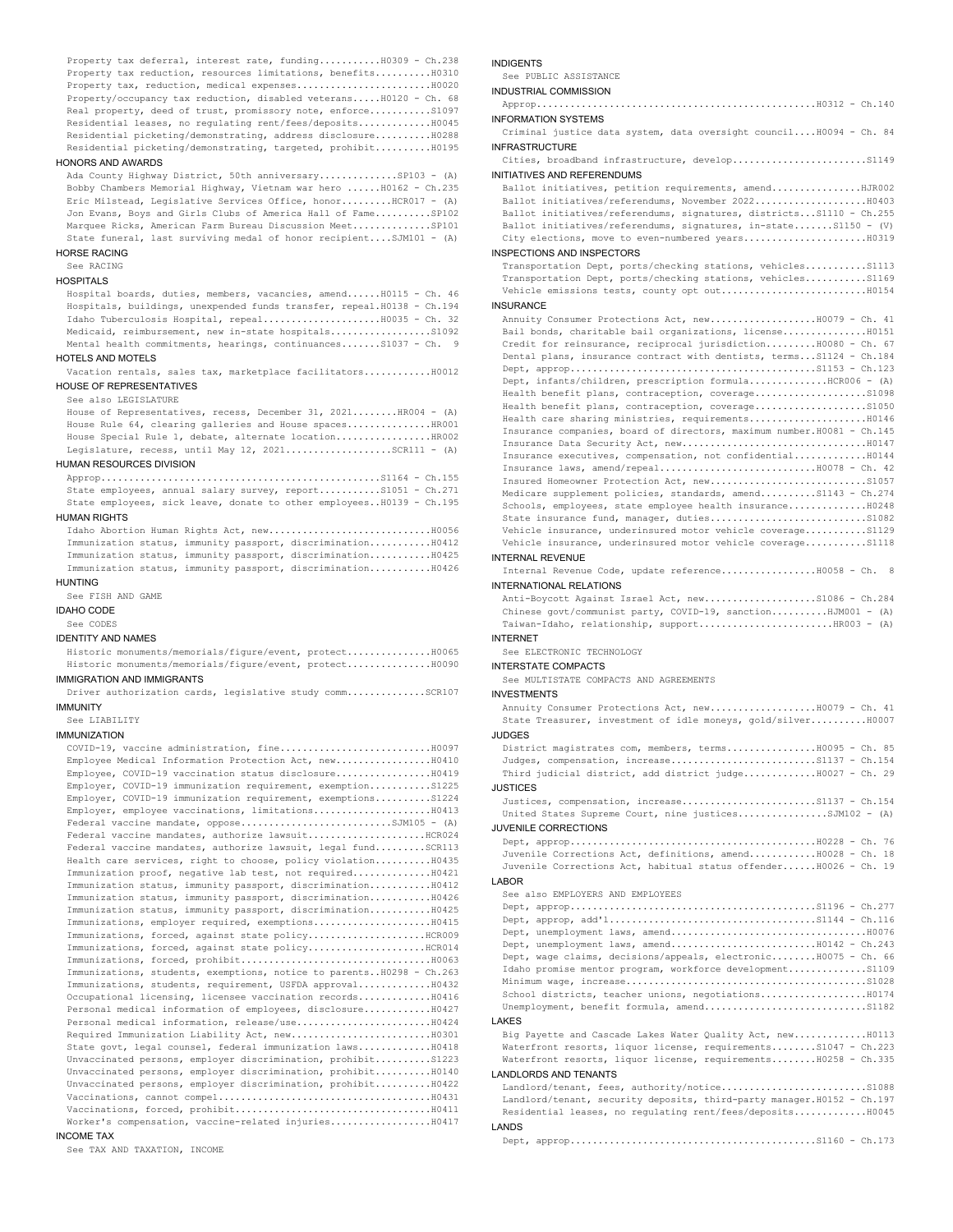Dept, legal counsel, not attorney general............................S1090 Dept, legal counsel, not attorney general.............................H0118 Dept, snowmobiles, certificate fees, use.........................H0163 Dept, snowmobiles, certificate fees, use.........................H0061 Dept, snowmobiles, certificate fees, use.................H0229 - Ch.295 Engineers & Land Surveyors Bd, plane coordinate system..S1011 - Ch.174 Idaho Board of Scaling Practices, compensation..........H0024 - Ch. 28 Land actively devoted to agriculture, definition, amend.H0252 - Ch.270 Land exchange, Center for Higher Education, repeal......H0023 - Ch. 27 Land, noncontiguous, annexation, flood control district.H0185 - Ch.158 Land, private, recreation access agreements, penalties..H0187 - Ch.218 Land, recreational purposes, limitation of liability....S1020 - Ch.109 LANDSCAPE ARCHITECTS

Govt, professional service contracts, requirements......S1042 - Ch.217 LAVA HOT SPRINGS

Lava hot springs foundation, continuous appropriation...S1123 - Ch.169 LAW ENFORCEMENT

Arrests, warrantless, law enforcement presence..................HJR003 Peace officers, collective bargaining rights........................S1120 PERSI, police/firefighter, catastrophic injury benefit..S1096 - Ch.143 Traffic-control signals, red light, \$270 fine....................S1099 Unclaimed property, police possession, auction timeline.S1119 - Ch.183

## LAWYERS

See ATTORNEYS

# LEASES

See also LANDLORDS AND TENANTS

Landlord/tenant, fees, authority/notice..........................S1088 Landlord/tenant, security deposits, third-party manager.H0152 - Ch.197 Residential leases, no regulating rent/fees/deposits.............H0045

# LEGISLATIVE COUNCIL

Audits of health districts, remove restrictions.........H0316 - Ch.336 Eric Milstead, Legislative Services Office, honor.........HCR017 - (A) Legislative Services Office, approp.....................H0340 - Ch.240 Legislative Services Office, approp, add'l................H0018 - Ch. 6 Legislative Services Office, approp, add'l................S1207 - Ch.300 Legislature, approp, add'l..............................S1207 - Ch.300

## LEGISLATIVE SERVICES

See LEGISLATIVE COUNCIL

## LEGISLATURE

2021 legislation, change effective dates.........................S1220 2021 legislation, change effective dates.........................H0376 2021 legislation, change effective dates................H0407 - Ch.362 2021 legislation, change effective dates................H0394 - Ch.358 Approp, add'l...........................................S1207 - Ch.300 Appropriations, funds, not cognizable............................H0402 ARPA funds, broadband/sewer, legislative study comm................ HCR020 ARPA funds, expenditure, legislative study comm........... HCR019 - (A) ARPA funds, water projects, legislative study comm..............HCR018 Campaign finance laws, legislature, campaign accounts...H0243 - Ch.209 Committee on Federalism, sunset clause, repeal..........H0279 - Ch.220 Disaster emergencies, governor/govt agency powers.......H0391 - Ch.357 Disaster emergencies, governor/legislature powers................H0098 Disaster emergencies, governor/legislature powers................H0016 Disaster emergencies, governor/legislature powers................H0001 Disaster emergencies, governor/legislature, powers.........H0135 - (V) Disaster emergencies, six open to remain open...................HCR004 Disaster emergency, from March 13, 2020, end....................HCR001 Disaster emergency, from March 13, 2020, terminate..............SCR101 Driver authorization cards, legislative study comm..............SCR107 Eric Milstead, Legislative Services Office, honor.........HCR017 - (A) Federal vaccine mandates, authorize lawsuit......................HCR024 Federal vaccine mandates, authorize lawsuit, legal fund.........SCR113 Federalism Comm, PILT program, legislative study comm.....HCR008 - (A) House of Representatives, recess, December 31, 2021........ HR004 - (A) House Rule 64, clearing galleries and House spaces...............HR001 House Special Rule 1, debate, alternate location.................HR002 Isolation order, from December 30, 2020, null/void..............HCR002 Isolation order, from December 30, 2020, null/void..............SCR103 Legislative account, funds transfer, increase...........S1033 - Ch. 23 Legislative session, recess, September 1, 2021....................HCR023 Legislative session, recess, September 1, 2021.....................HCR022 Legislative sessions, adjourn sine die, date........................S1068 Legislative sessions, adjourn sine die, date........................S1032 Legislative sessions, extraordinary, by legislature.......SJR102 - (A) Legislative sessions, extraordinary, by legislature................S1112 Legislative sessions, extraordinary, by legislature.............HJR001 Legislature, recess, until May 12,  $2021$ .....................SCR111 - (A) Legislature, temporary adjournment, expense allowance.....SCR112 - (A) Natural resource issues, legislative study comm...........HCR007 - (A) Property tax system in Idaho, legislative study comm...... HCR015 - (A) Session Laws, joint printing comm, meetings.............S1076 - Ch.166 State of extreme emergencies, repeal/replace............S1217 - Ch.359 State of extreme peril, governor/legislature powers........S1136 - (V) State of extreme peril, governor/legislature powers..............S1054 State of extreme peril, governor/legislature powers..............S1003 **LEVIES** 

Bond/levy elections, disclosures, remedy for violations..........H0008 Bond/levy elections, disclosures, remedy for violations.H0066 - Ch.288 LIABILITY Coronavirus Limited Immunity Act, extend sunset date....H0149 - Ch. 97

## Land, recreational purposes, limitation of liability....S1020 - Ch.109 Medical treatment, religious exemption, liability................H0414 Required Immunization Liability Act, new.........................H0301 LIBRARIES AND LIBRARIANS  $Com, *approp*.............................................$ Com, approp, add'l......................................H0373 - Ch.316 Public libraries, library bd members, director..........S1058 - Ch.165 LICENSE PLATES License plates, display, rear only...............................H0158 Special, American Legion and VFW, new.................................S1040 Special, custom vehicle, new............................H0165 - Ch.200 Special, purple heart, no limit.........................H0085 - Ch.148 LICENSES Abstracters of title, repeal.....................................H0273 COVID-19, treatment, physicians/pharmacists, license.............H0434 COVID-19, treatment, physicians/pharmacists, license.............H0433 Driver's license fees, increase.........................H0161 - Ch.294 Driver's license, nonresident violator compact, repeal...........H0084 Driver's license, unlawful use, display/surrender................H0084 Driver's licenses, restricted, family law suspension....H0096 - Ch. 93 Driver's, license/training, amend/repeal.........................H0320 DUI, fail testing, charges dismissed, restore license............H0148 Genetic Counselors Licensing Act, repeal.........................H0273 Hunting, game tags, sage/sharp-tailed grouse, swan......H0235 - Ch.219 Hunting, hound hunter permit, infraction..............................H0092 Idaho Certified Shorthand Reporters Act, repeal..................H0273 Idaho Collection Agency Act, miscellaneous revisions.............S1014 Liquor license, waterfront resorts, requirements........H0258 - Ch.335 Liquor license, waterfront resorts, requirements........S1047 - Ch.223 Massage therapists, licensure, repeal................................H0273 Naturopathic doctors, licensing/scope of practice..................S1128 Occupational licensing, apprenticeship programs.........H0178 - Ch.202 Occupational licensing, licensee vaccination records.............H0416 Occupational licensing, military members, endorsement...S1083 - Ch.176 Real estate license law, agency office policy, remove...H0102 - Ch.261 Real estate license law, business opportunity, define...H0102 - Ch.261 Regulated/payday lenders, licensing/remedies.....................S1013 State Athletic Com, repeal.......................................H0273 State Liquor Div, permits and licenses, term, 12 months.H0070 - Ch.146 LIENS Mechanics and materialmen, claim of lien, attorney fees..........H0275 Real property, deed of trust, promissory note, enforce............S1097 LIEUTENANT GOVERNOR Approp...........................................................S1201 Approp...........................................................S1174 Approp..................................................H0383 - Ch.344

### LIQUOR

Beer, alcohol by volume, tax, distribution..............H0232 - Ch.233 Liquor account, transfer to POST fund............................H0030 Liquor license, waterfront resorts, requirements........H0258 - Ch.335 Liquor license, waterfront resorts, requirements........S1047 - Ch.223 Liquor, donations, charitable or public purpose, permit..........H0071 Retail wine establishment, define, minors on premises............S1171 State Liquor Div, approp................................H0303 - Ch.103 State Liquor Div, permits and licenses, term, 12 months.H0070 - Ch.146 Wine, excise tax revenue, distribution......................H0232 - Ch.233 LITERACY

Idaho Literacy Achievement and Accountability Act, new..S1006 - Ch.292 LITIGATION

State-directed opioid settlement fund, establish........H0315 - Ch.268 LIVESTOCK

Dairy farms, nutrient management plans, amend............H0051 - Ch. 64 LOANS

Idaho Collection Agency Act, miscellaneous revisions.............S1014 Property tax deferral, interest rate, funding...........H0309 - Ch.238 Quality educator loan assistance program, establish..............S1117 Regulated/payday lenders, licensing/remedies.....................S1013 LOBBYING AND LOBBYISTS Public servants, offering pecuniary benefits, prohibit...........H0378 LOGGING AND LUMBER

Idaho Board of Scaling Practices, compensation..........H0024 - Ch. 28 LOTTERY, STATE Approp..................................................H0304 - Ch.104 Multi-jurisdictional lottery games, agreements...................H0072 **MAGISTRATES** 

See JUDGES

MANUFACTURED HOMES See HOMES AND HOUSING

MANUFACTURING AND MANUFACTURERS

Manufactured homes, new, sales tax, exemption........... H0032 - Ch. 31

Bond/levy elections, disclosures, penalty........................H0002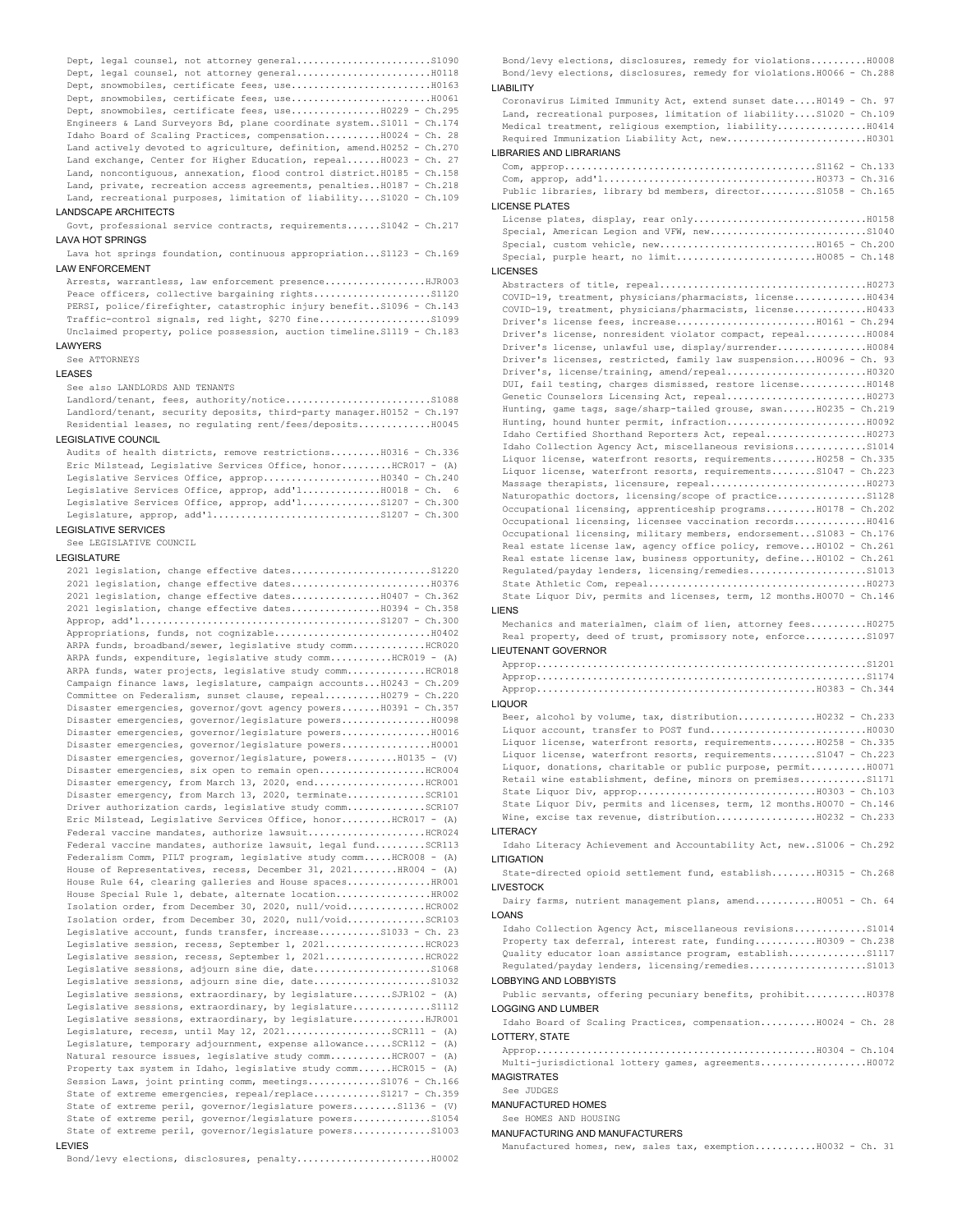### MARIJUANA

Industrial Hemp Research and Development Act, new.......H0126 - Ch.242 Sergeant Kitzhaber Medical Cannabis Act, new.....................H0108 MARRIAGE

See DOMESTIC RELATIONS

## MASKS

Mask mandates, prohibit..........................................H0281 Mask mandates, prohibit..........................................H0430 Mask mandates, prohibit..........................................H0339 Schools, adults/minors, mask requirement, exemption..............H0429

## MASSAGE

Massage therapists, licensure, repeal..................................H0273 MATERIALMEN

Mechanics and materialmen, claim of lien, attorney fees..........H0275 **MECHANICS** 

Mechanics and materialmen, claim of lien, attorney fees..........H0275 MEDALS

See HONORS AND AWARDS

## MEDICAL

Ambulance districts, intergovernmental agreements.......H0110 - Ch. 95 Chiropractors, animals, treatment/advertising....................H0404 COVID-19, related federal funding, use..................................S1222 COVID-19, treatment, physicians/pharmacists, license.............H0434 COVID-19, treatment, physicians/pharmacists, license.............H0433 Education Bd/Univ of Idaho, approp, health ed programs..S1175 - Ch.254 Employee Medical Information Protection Act, new..................... H0410 Employer, COVID-19 immunization requirement, exemption...........S1225 Employer, COVID-19 immunization requirement, exemptions..........S1224 Employer, employee vaccinations, limitations............................. H0413 Federal vaccine mandate, oppose.............................SJM105 - (A) Health care services, right to choose, policy violation..........H0435 Hospital boards, duties, members, vacancies, amend......H0115 - Ch. 46 Idaho Abortion Human Rights Act, new.............................H0056 Idaho Patient Act, medical debts, time extension........H0042 - Ch. 13 Idaho Virtual Care Access Act, amend.............................S1126 Immunization proof, negative lab test, not required..............H0421 Immunization status, immunity passport, discrimination...........H0425 Immunization status, immunity passport, discrimination...........H0412 Immunization status, immunity passport, discrimination...........H0426 Immunizations, employer required, exemptions.....................H0415 Immunizations, forced, prohibit..................................H0063 Immunizations, students, requirement, USFDA approval.............H0432 Insurance Dept, infants/children, prescription formula....HCR006 - (A) Mask mandates, prohibit..........................................H0339 Mask mandates, prohibit..........................................H0430 Mask mandates, prohibit..........................................H0281 Medical Consumer Protection Act, new.............................H0140 Medical expenses, property tax, reduction........................H0020 Medical treatment, religious exemption, liability................H0414 Minors, consent to medical treatment, parent/guardian............H0428 Minors, consent to medical treatment, repeal chapter.............H0420 Naturopathic doctors, licensing/scope of practice................S1128 Personal medical information of employees, disclosure............H0427 Personal medical information, release/use........................H0424 Physician assistants, practice, amend...................S1093 - Ch. 60 Respiratory Care Practice Act, repeal/replace...........S1016 - Ch. 21 Schools, adults/minors, mask requirement, exemption..............H0429 Sergeant Kitzhaber Medical Cannabis Act, new.....................H0108 State govt, legal counsel, federal immunization laws.............H0418 Suicide, 988 hotline centers, crisis care, fees, fund..............S1125 Suicide, 988 universal crisis phone number, recognize.....HCR011 - (A) Telehealth, interstate, provider not licensed in Idaho...........H0179 Telehealth, technologies sufficient to diagnose..................S1127 Unvaccinated persons, employer discrimination, prohibit..........S1223 Unvaccinated persons, employer discrimination, prohibit..........H0140 Unvaccinated persons, employer discrimination, prohibit..........H0422 Vaccinations, cannot compel......................................H0431 Vaccinations, forced, prohibit...................................H0411

## MEDICAL ASSISTANCE See PUBLIC ASSISTANCE

# MEDICINE

Naturopathic doctors, licensing/scope of practice................S1128 MEETINGS, PUBLIC

F&G Com, meetings, notice, publish online........................S1019 Federal funds, co-applicant, considered state agency.............H0379 MEMORIALS

## Bobby Chambers Memorial Highway, Vietnam war hero ......H0162 - Ch.235 Chinese govt/communist party, COVID-19, sanction..........HJM001 - (A) Columbia-Snake River System, dams, oppose removal.........SJM103 - (A) Federal vaccine mandate, oppose............................SJM105 - (A) Historic monuments/memorials/figure/event, protect...............H0090 Historic monuments/memorials/figure/event, protect...............H0065 Metropolitan Statistical Areas (MSA), threshold, oppose.........HJM002 POW/MIA Memorial Highway, U.S. Highway 26...............H0132 - Ch.193 State funeral, last surviving medal of honor recipient....SJM101 - (A) Tenth Amendment of the U.S. Constitution, commitment......SJM104 - (A) United States Supreme Court, nine justices................SJM102 - (A)

## MENTAL HEALTH

Child, serious behavioral health conditions, custody....H0233 - Ch.147 Conversion therapy to a minor, change sex, prohibit..............H0052 Mental health commitments, hearings, continuances.......S1037 - Ch. 9 Suicide, 988 hotline centers, crisis care, fees, fund..............S1125 Suicide, 988 universal crisis phone number, recognize.....HCR011 - (A)

# MILITARY AND MILITIA

Bobby Chambers Memorial Highway, Vietnam war hero ......H0162 - Ch.235 Colleges, military veterans, in-state tuition....................H0330 G.I. Bill of Rights, males, contracting, repeal.........H0048 - Ch.135 Hazardous substance emergency response fund, approp.....H0011 - Ch. 4 Idaho National Guard, Orchard training area, security...H0046 - Ch. 63 License plates, special, American Legion and VFW, new............S1040 License plates, special, purple heart, no limit.........H0085 - Ch.148 Occupational licensing, military members, endorsement...S1083 - Ch.176 POW/MIA Memorial Highway, U.S. Highway 26...............H0132 - Ch.193 Servicemen's memorials, appropriations/tax, repeal......H0047 - Ch.134 State funeral, last surviving medal of honor recipient....SJM101 - (A) USS Idaho SSN-799, submarine, commissioning..............HCR003 - (A) Vehicle registration, fee, reduce, military member...............H0157

## MINERALS AND MINING

Approp, Governor, Office of, Energy & Mineral...........S1142 - Ch.129 Approp, Governor, Office of, Energy & Mineral, add'l....H0117 - Ch. 47 MOBILE HOMES

See HOMES AND HOUSING

### **MONEY**

## MONUMENTS

Historic monuments/memorials/figure/event, protect...............H0065 Historic monuments/memorials/figure/event, protect...............H0090 **MORTGAGES** 

Mortgage, foreclosures, statute of limitations...................H0257 Real property, deed of trust, promissory note, enforce...........S1097 MOSQUITO ABATEMENT

See PESTS AND PESTICIDES

MOTELS

See HOTELS AND MOTELS

## MOTOR CARRIERS

New special route designations, repeal sunset...........H0160 - Ch.234 New special route designations, repeal sunset...........H0381 - Ch.343 Special route designations by local authorities, amend..H0160 - Ch.234 Transportation Dept, ports/checking stations, vehicles...........S1169 Transportation Dept, ports/checking stations, vehicles...........S1113 MOTOR FUELS

# See FUELS

MOTOR VEHICLES

Distracted driving, hands-free navigation system........H0005 - Ch. 20 Driver's license fees, increase.........................H0161 - Ch.294 Driver's license, unlawful use, display/surrender................H0084 Driver's, license/training, amend/repeal.........................H0320 Driving authorization card, new..................................S1132 DUI, fail testing, charges dismissed, restore license............H0148 DUI, refuse/fail testing, ignition interlock device.....H0241 - Ch.236 Electronic vehicle credential providers, processing fee..........H0360 License plates, display, rear only...............................H0158 License plates, special, American Legion and VFW, new............S1040 License plates, special, custom vehicle, new............H0165 - Ch.200 License plates, special, purple heart, no limit.........H0085 - Ch.148 Nonresident violator compact, traffic citations, repeal..........H0084 Off-highway vehicles, local regulation, remove option............H0164 Off-highway vehicles, operating on highways.............H0129 - Ch.171 Sales/use tax, motor vehicles, nonresident businesses...H0210 - Ch.205 Traffic-control signals, red light, \$270 fine....................S1099 Transportation Dept, ports/checking stations, vehicles...........S1169 Transportation Dept, ports/checking stations, vehicles...........S1113 Vehicle emissions tests, county opt out..........................H0154 Vehicle insurance, underinsured motor vehicle coverage...........S1118 Vehicle insurance, underinsured motor vehicle coverage...........S1129 Vehicle loads, secure/cover, remove exceptions...................H0159 Vehicle manufacturers/distributors, new vehicles.................H0296 Vehicle registration, electronic vehicle credential.....S1102 - Ch.180 Vehicle registration, fee, reduce, military member...............H0157 Vehicle titles, duplicate, requirements, amend .........H0128 - Ch. 69 Vehicle titles, fee, increase....................................H0133 Vehicles, electric/hybrid, fees, amend...........................H0361 Vehicles, perfection of title, evidence, ITD letter.....H0049 - Ch. 37 Voter registration, automatic, driver's license office...........H0055

# MULTISTATE COMPACTS AND AGREEMENTS

Nonresident violator compact, traffic citations, repeal..........H0084 NAMES

# See IDENTITY AND NAMES

NATIONAL GUARD

See MILITARY AND MILITIA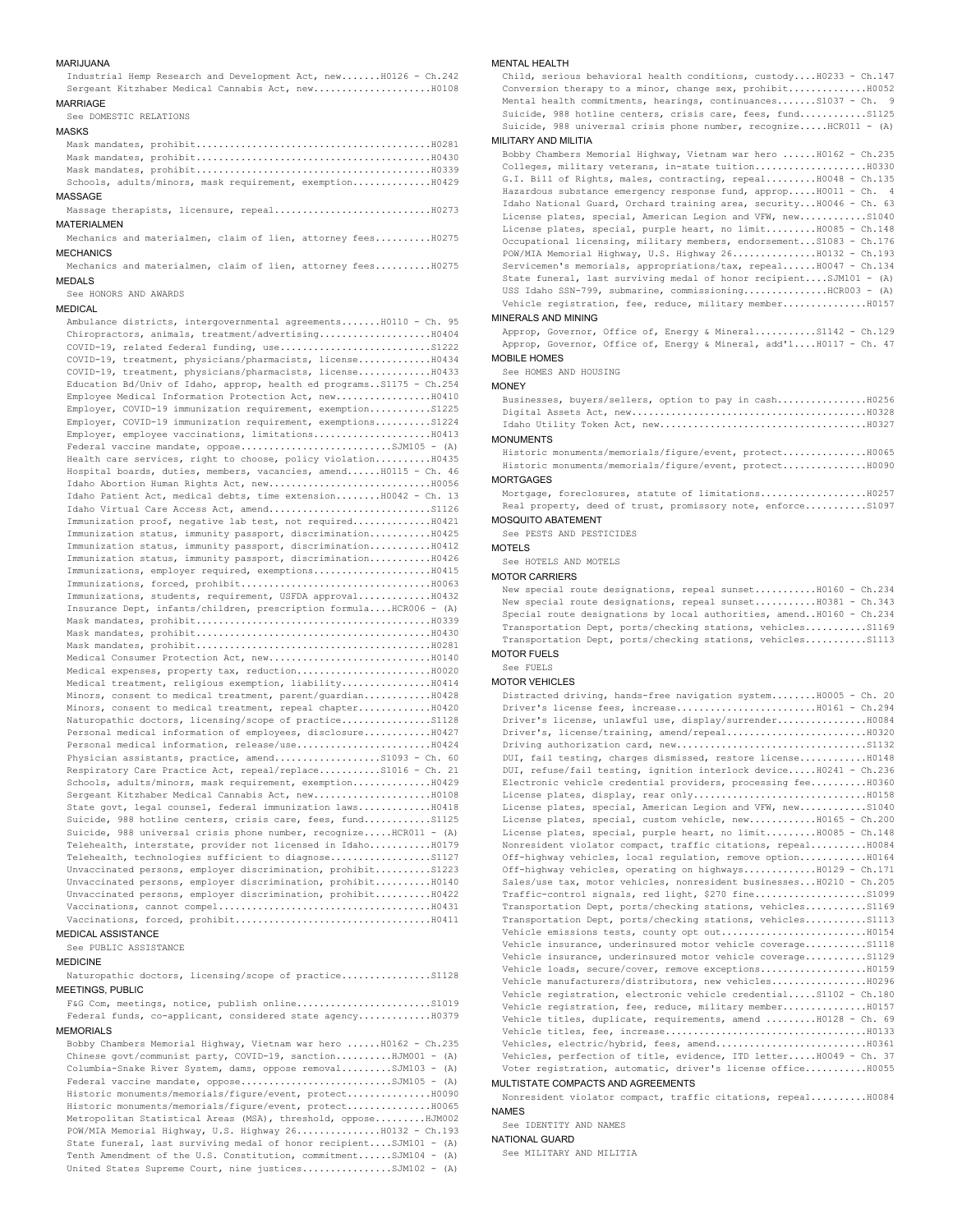# NATURAL RESOURCES

### See also ENVIRONMENT

Natural resource issues, legislative study comm...........HCR007 - (A) NATUROPATHS

Naturopathic doctors, licensing/scope of practice................S1128 Naturopathic health care bd, create..............................S1128 NEWSPAPERS

Legal notices, government website and utility billings...........H0053 **NOTARIES** 

Notaries, governor facsimile signature, remove..........S1065 - Ch.324 Notaries, recording instruments, validity...............H0107 - Ch.283

### **NOTICES**

F&G Com, meetings, notice, publish online..............................S1019 Legal notices, government website and utility billings...........H0053 Property tax, notices, bond/levy elections..............S1105 - Ch.327 Water right, change of ownership, notice.................H0184 - Ch.157

### NURSING AND NURSES

COVID-19, treatment, nurses/pharmacists, license.................H0434 Nurses, licensing, disciplinary action........................ H0037 - Ch. 34

## NURSING HOMES

See ASSISTED LIVING AND NURSING HOMES

# OCCUPATIONAL AND PROFESSIONAL LICENSES

|  |  | DOPL, organize newly established divisionS1026 - Ch.222              |  |  |  |
|--|--|----------------------------------------------------------------------|--|--|--|
|  |  | DOPL, organize newly established divisionS1056 - Ch.224              |  |  |  |
|  |  |                                                                      |  |  |  |
|  |  | DOPL, organize newly established divisionS1024 - Ch.221              |  |  |  |
|  |  | DOPL, prescriptions database H0039 - Ch. 35                          |  |  |  |
|  |  |                                                                      |  |  |  |
|  |  |                                                                      |  |  |  |
|  |  |                                                                      |  |  |  |
|  |  | Occupational and professional licensure review commS1084 - Ch.177    |  |  |  |
|  |  |                                                                      |  |  |  |
|  |  | Occupational licensing, apprenticeship programsH0178 - Ch.202        |  |  |  |
|  |  | Occupational licensing, military members, endorsement S1083 - Ch.176 |  |  |  |
|  |  |                                                                      |  |  |  |

### OPEN MEETING LAW

See MEETINGS, PUBLIC

### PACKAGING

Auxiliary container laws, state preemption, repeal...............H0054 PARDONS AND PAROLE

Com, approp.............................................H0261 - Ch. 78 Com, approp, add'l......................................S1034 - Ch. 5 Com, community reentry centers, special use permit.................H0125 Com, new chapter, miscellaneous amendments..............H0150 - Ch.196 Correction Dept, community reentry centers.......................H0240

# PARENTS

Child support, delinquent, contempt, modify custody..............H0194 Child support, delinquent, self-employed, lien/audit.............H0193 Child, neglected, definition, amend..............................H0077 Child, neglected, definition, amend..............................H0003 Child, serious behavioral health conditions, custody....H0233 - Ch.147 Disaster emergencies, Idaho Parental Rights Act, new....H0246 - Ch.286 Disaster emergencies, parental rights, amend.....................H0004 Driver's licenses, restricted, family law suspension....H0096 - Ch. 93 Empower Parents in Education Act, new............................H0062 Minors, consent to medical treatment, parent/guardian............H0428 Parent/child, temporary delegation of parental rights...H0191 - Ch.269 Schools, no in-person instruction, expenses, reimburse...........H0247 Schools, no in-person instruction, expenses, reimburse...........H0293

# PARKS AND RECREATION

| Dept, snowmobiles, certificate fees, increase/useH0229 - Ch.295     |
|---------------------------------------------------------------------|
| Dept, snowmobiles, certificate fees, increase/useH0061              |
| Dept, snowmobiles, certificate fees, increase/useH0163              |
| Dept, state parks, repeal nine statutes H0025 - Ch. 62              |
|                                                                     |
| Lava hot springs foundation, continuous appropriationS1123 - Ch.169 |
| Off-highway vehicles and snowmobiles, amendH0086 - Ch.149           |
|                                                                     |

### PARTNERSHIPS

Large partnerships, audit, estimated tax liability...............H0013 PAY

Twenty-seventh payroll fund, state employees, create....S1004 - Ch. 3 PAYMENT METHODS

Businesses, buyers/sellers, option to pay in cash................H0256 PERMANENT BUILDING FUND

Bond accounts, unexpended balances transfer, repeal.....H0138 - Ch.194 PERMITS

## See LICENSES

## PERSI

See RETIREMENT

## PESTS AND PESTICIDES

Pest control deficiency fund, approp....................S1023 - Ch. 2

## PHARMACIES AND PHARMACISTS

Controlled substances, legalize, legislature approval...........HJR004 Controlled substances, schedules, amend.................S1017 - Ch. 11 COVID-19, treatment, physicians/pharmacists, license.............H0433 COVID-19, treatment, physicians/pharmacists, license.............H0434 Idaho Pharmacy Act, miscellaneous revisions.............H0040 - Ch. 54 Pharmacy, practice, prescribe, drugs, FDA labeling......H0208 - Ch. 73 Psychoactive drugs, unlawful, exceptions..........................SJR101

# PHYSICIANS AND SURGEONS

|  |  | COVID-19, treatment, physicians/pharmacists, license H0434 |  |  |
|--|--|------------------------------------------------------------|--|--|
|  |  | COVID-19, treatment, physicians/pharmacists, license H0433 |  |  |
|  |  |                                                            |  |  |
|  |  | Physician assistants, practice, amend51093 - Ch. 60        |  |  |
|  |  |                                                            |  |  |

# PLANTS

Phosphoric acid facilities, phosphogypsum stacks........H0239 - Ch.246 PLUMBING AND PLUMBERS

Local govt, codes, electrical/mechanical/plumbing ...............H0254 POLICE, IDAHO STATE

## See also LAW ENFORCEMENT

| Arrests, warrantless, law enforcement presenceHJR003                 |
|----------------------------------------------------------------------|
| Forensic lab, toxicology analysis/results, coroners/H&WH0031         |
| Peace officers, collective bargaining rightsS1120                    |
| PERSI, police/firefighter, catastrophic injury benefitS1096 - Ch.143 |
|                                                                      |
|                                                                      |

## POLITICAL PARTIES

Precinct committeemen, office, vacancy, appointment..............H0289 Precinct committeemen, qualifications, amend............H0198 - Ch.203 PORT DISTRICTS

# See DISTRICTS

# PORTS

Transportation Dept, ports/checking stations, vehicles...........S1113 Transportation Dept, ports/checking stations, vehicles...........S1169 POWER

# See ENERGY

# PRECIOUS METALS

State Treasurer, investment of idle moneys, gold/silver..........H0007 PRESCRIPTIONS

| Controlled substances, schedules, amend51017 - Ch. 11           |  |  |
|-----------------------------------------------------------------|--|--|
| Disaster emergencies, consumer protection, pricesS1041 - Ch. 57 |  |  |
|                                                                 |  |  |

## PRISONS AND PRISONERS

| Idaho Wrongful Conviction Act, damages, calculationS1200 - Ch.304 |  |
|-------------------------------------------------------------------|--|
|                                                                   |  |
| Pardons and Parole Com, community reentry centers10125            |  |
|                                                                   |  |
| PROBATE                                                           |  |

# See also ESTATES

| <b>PROCLAMATIONS</b>                                         |
|--------------------------------------------------------------|
| Ada County Highway District, 50th anniversarySP103 - (A)     |
| Jon Evans, Boys and Girls Clubs of America Hall of FameSP102 |
| Marquee Ricks, American Farm Bureau Discussion MeetSP101     |
| PROFESSIONAL TECHNICAL EDUCATION                             |
| Career Technical Education Div, appropS1154 - Ch.130         |
| PROFESSIONS                                                  |
|                                                              |

| UNGLIALLEIG UI LILIE, IEMEAILLILLILLILLILLILLILLILLILLILLILLILLIU |
|-------------------------------------------------------------------|
|                                                                   |
|                                                                   |
|                                                                   |
|                                                                   |
| Occupational licensing, apprenticeship programsH0178 - Ch.202     |
|                                                                   |
|                                                                   |

## PROPERTY See also REAL ESTATE

| UCC GIOV NEAR BUIAIS                                                     |
|--------------------------------------------------------------------------|
|                                                                          |
|                                                                          |
|                                                                          |
| Unclaimed property, police possession, auction timeline. \$1119 - Ch.183 |
| <b>DODEDTY TAV</b>                                                       |

## PROPERTY TAX

See TAX AND TAXATION, PROPERTY

PROSECUTING ATTORNEYS

### See ATTORNEYS

### PSYCHOLOGY AND PSYCHOLOGISTS

Conversion therapy to a minor, change sex, prohibit..............H0052 PUBLIC ASSISTANCE

County aid eligibility, funds to health districts.......H0316 - Ch.336 Medicaid budget stabilization fund, establish....................H0209 Medicaid, reimbursement, new in-state hospitals..................S1092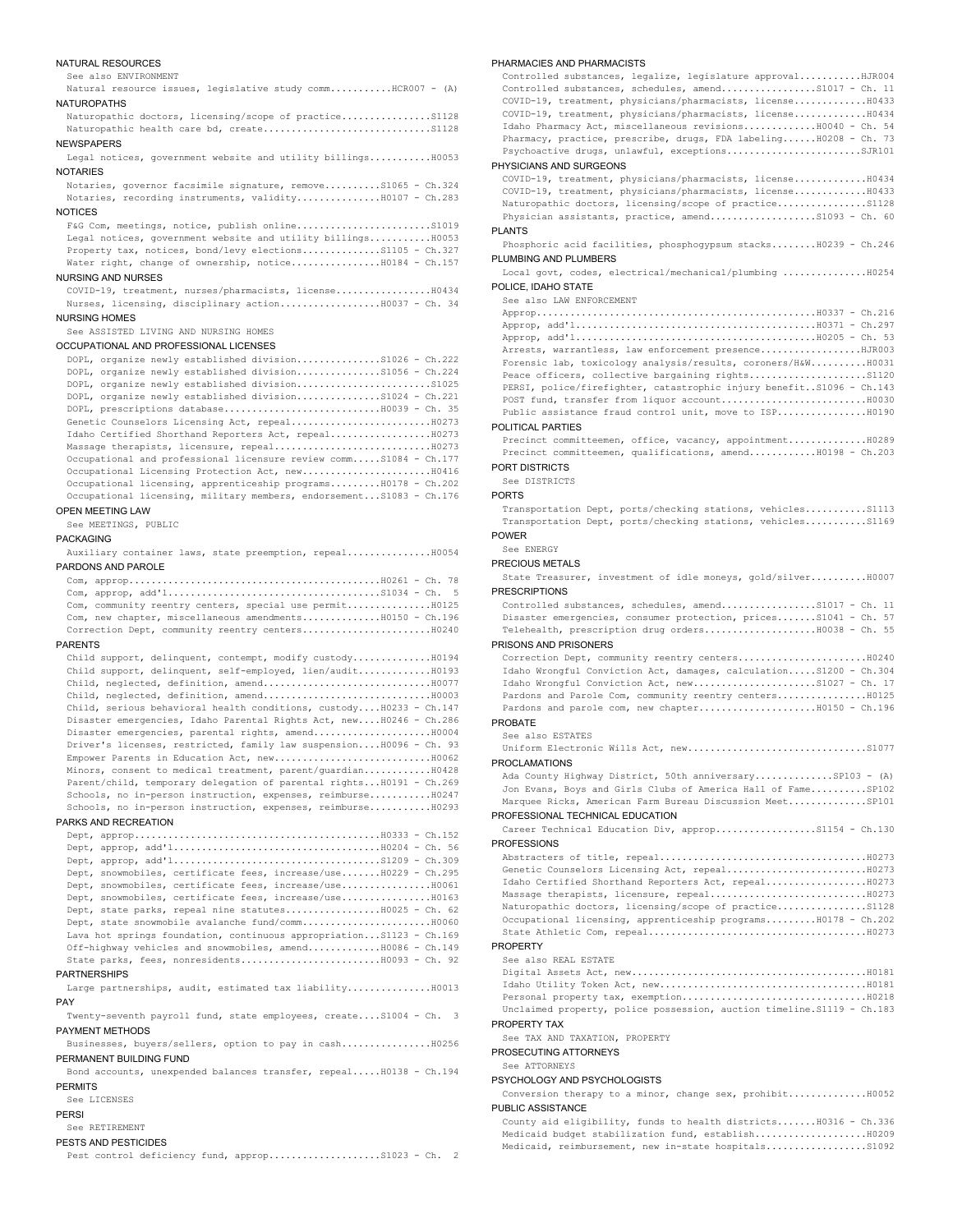Property tax reduction, resources limitations, benefits..........H0310 Public assistance fraud control unit, move to ISP..................H0190

# PUBLIC BROADCASTING

| PUBLIC EMPLOYEE RETIREMENT SYSTEM |  |  |  |  |  |  |  |  |
|-----------------------------------|--|--|--|--|--|--|--|--|
|                                   |  |  |  |  |  |  |  |  |
|                                   |  |  |  |  |  |  |  |  |

### See RETIREMENT

PUBLIC RECORDS

### See RECORDS

PUBLIC UTILITIES

## See UTILITIES

### PUBLIC WORKS

| ACING. |                                                           |  |  |  |  |
|--------|-----------------------------------------------------------|--|--|--|--|
|        | Public works projects, design/construction, delegateH0188 |  |  |  |  |
|        | Div, approp, add'l, Carnegie Library10408 - Ch.361        |  |  |  |  |
|        |                                                           |  |  |  |  |
|        |                                                           |  |  |  |  |
|        |                                                           |  |  |  |  |

## RACING

Pari-mutuel betting, administration costs...............S1178 - Ch.328 RADIO

## See TELECOMMUNICATIONS

### RAILROADS

Railroad crossings, maintenance by railroad company..............H0130 Railroad crossings, vehicle stop, on-track equipment....S1104 - Ch.168 RANGE

F&G laws, violations, fines, public shooting range fund.H0286 - Ch.249 Sport shooting ranges, define terms.....................S1055 - Ch.110

# REAL ESTATE

See also PROPERTY

Insured Homeowner Protection Act, new............................S1057 Real estate license law, agency office policy, remove...H0102 - Ch.261 Real estate license law, business opportunity, define...H0102 - Ch.261

# REAL PROPERTY

Abstracters of title, repeal.....................................H0273 Engineers & Land Surveyors Bd, plane coordinate system..S1011 - Ch.174 Land actively devoted to agriculture, definition, amend.H0252 - Ch.270 Land, noncontiguous, annexation, flood control district.H0185 - Ch.158 Land, private, recreation access agreements, penalties..H0187 - Ch.218 Land, recreational purposes, limitation of liability....S1020 - Ch.109 Landlord/tenant, fees, authority/notice..........................S1088 Landlord/tenant, security deposits, third-party manager.H0152 - Ch.197 Mortgage, foreclosures, statute of limitations.................................. Notaries, recording instruments, validity...............H0107 - Ch.283 Property tax, assessments, appeals, market value.................H0211 Property tax, assessments, due date/widow's exemption...H0015 - Ch. 26 Property tax, notices, bond/levy elections..............S1105 - Ch.327 Property tax, reduction, medical expenses.............................. H0020 Property/occupancy tax reduction, disabled veterans.....H0120 - Ch. 68 Real property, deed of trust, promissory note, enforce...........S1097 Residential leases, no regulating rent/fees/deposits.............H0045 Residential picketing/demonstrating, address disclosure..........H0288 Residential picketing/demonstrating, targeted, prohibit..........H0195 Water delivery facilities, adverse possession claims....S1073 - Ch.112

## RECOGNITION

See HONORS AND AWARDS

# RECORDERS

County recorders, death certificates, other instruments.S1078 - Ch.167 Notaries, recording instruments, validity...............H0107 - Ch.283

# RECORDS

Counties, records, absentee ballot affidavit envelopes..H0290 - Ch.262 Criminal records, nonviolent, shield from disclosure.............H0189 Personal medical information of employees, disclosure............H0427 Personal medical information, release/use........................H0424 Secretary of State, records, board of examiner approval.S1063 - Ch.322 Sexual Offender Classification Bd, former, records......H0029 - Ch. 30

# RECREATION

Land, private, recreation access agreements, penalties..H0187 - Ch.218 Land, recreational purposes, limitation of liability....S1020 - Ch.109 Lava hot springs foundation, continuous appropriation...S1123 - Ch.169 Off-highway vehicles and snowmobiles, amend.............H0086 - Ch.149 Recreation districts, transfer property to other govt...H0155 - Ch.198 Snowmobiles, certificate fees, increase/use.............H0229 - Ch.295 Snowmobiles, certificate fees, increase/use......................H0163 Snowmobiles, certificate fees, increase/use......................H0061 State parks, fees, nonresidents................................. H0093 - Ch. 92 State snowmobile avalanche fund/comm, establish..................H0060 Waterfront resorts, liquor license, requirements........S1047 - Ch.223 Waterfront resorts, liquor license, requirements........H0258 - Ch.335 RECREATIONAL VEHICLES

Off-highway vehicles and snowmobiles, amend.............H0086 - Ch.149 Off-highway vehicles, local regulation, remove option............H0164 Off-highway vehicles, operating on highways.............H0129 - Ch.171 RECYCLING

Auxiliary container laws, state preemption, repeal...............H0054

# **REFERENDUMS**

See INITIATIVES AND REFERENDUMS

# REGULATORY TAKINGS

See EMINENT DOMAIN

# RELIGION AND CHURCHES

Health care sharing ministries, requirements.....................H0146 Medical treatment, religious exemption, liability................H0414 REPORTS Charitable trusts & private foundations, data reporting..........H0041 Insurance executives, compensation, not confidential.............H0144 Local govt, accounting/budgeting, procedure/reporting...H0073 - Ch. 89 State employees, annual salary survey, report...........S1051 - Ch.271

## **RESERVOIRS**

Ririe Reservoir, flood control rule curves................SCR104 - (A) RESOLUTIONS

```
House of Representatives, recess, December 31, 2021........HR004 - (A)
House Rule 64, clearing galleries and House spaces...............HR001
House Special Rule 1, debate, alternate location.................HR002
Taiwan-Idaho, relationship, support........................HR003 - (A)
```
## RESOLUTIONS, CONCURRENT

Administrative rules, fee, approval/rejection...................SCR108 Administrative rules, temporary, approve/exception..............SCR109 ARPA funds, broadband/sewer, legislative study comm..............HCR020 ARPA funds, expenditure, legislative study comm...........HCR019 - (A) ARPA funds, water projects, legislative study comm................HCR018 Capitol building, dedication, centennial, recognize.......HCR010 - (A) Closed captioning, television monitors, public venues.....SCR102 - (A) Colleges, social justice initiatives, eliminate.................HCR012 COVID-19, governor, stay healthy guidelines, null/void..........HCR005 Disaster emergencies, six open to remain open.....................HCR004 Disaster emergency, from March 13, 2020, end........................ HCR001 Disaster emergency, from March 13, 2020, terminate..............SCR101 Driver authorization cards, legislative study comm..............SCR107 Education Bd, Rule Docket 08-0201-2101, reject...................SCR109 Education Bd, rules governing administration, reject............SCR105 Education Bd, rules governing thoroughness, reject..............HCR025 Eric Milstead, Legislative Services Office, honor.........HCR017 - (A) Federal vaccine mandates, authorize lawsuit.....................HCR024 Federal vaccine mandates, authorize lawsuit, legal fund.........SCR113 Federalism Comm, PILT program, legislative study comm.....HCR008 - (A) Idaho high school activities assn, rule 17-2-3, modify..........HCR016 Idaho Women's Day, March  $14$ ...................................HCR013 - (A) Immunizations, forced, against state policy.....................HCR009 Immunizations, forced, against state policy.....................HCR014 Insurance Dept, infants/children, prescription formula....HCR006 - (A) Isolation order, from December 30, 2020, null/void..............SCR103 Isolation order, from December 30, 2020, null/void..............HCR002 Legislative session, recess, September 1, 2021..................HCR023 Legislative session, recess, September 1, 2021..................HCR022 Legislature, recess, until May 12, 2021...................SCR111 - (A) Legislature, temporary adjournment, expense allowance.....SCR112 - (A) Lemhi River Basin, water users, resolve conflict..........HCR021 - (A) Natural resource issues, legislative study comm...........HCR007 - (A) Property tax system in Idaho, legislative study comm......HCR015 - (A) Public Defense Com, certain rules, reject........................SCR110 Ririe Reservoir, flood control rule curves...............SCR104 - (A) Suicide, 988 universal crisis phone number, recognize.....HCR011 - (A) USS Idaho SSN-799, submarine, commissioning...............HCR003 - (A) Wheat Com, finance construction, new office building...... $SCR106 - (A)$ 

## RESOLUTIONS, JOINT

| Arrests, warrantless, law enforcement presenceHJR003            |
|-----------------------------------------------------------------|
| Ballot initiatives, petition requirements, amendHJR002          |
| Controlled substances, legalize, legislature approvalHJR004     |
| Legislative sessions, extraordinary, by legislatureSJR102 - (A) |
| Legislative sessions, extraordinary, by legislatureHJR001       |
| Psychoactive drugs, unlawful, exceptionsSJR101                  |
|                                                                 |

# RESPIRATORY THERAPISTS

Respiratory Care Practice Act, repeal/replace...........S1016 - Ch. 21 RESTAURANTS

## See also FOOD

RETIREMENT

Idaho work and save for retirement program, create...............H0180 PERSI, approp...........................................H0334 - Ch.153 PERSI, firefighter, state fire marshal and deputies.....S1009 - Ch. 83 PERSI, police/firefighter, catastrophic injury benefit..S1096 - Ch.143 PERSI, reemployment of school bus drivers...............H0203 - Ch.204 PERSI, retirement board, compensation, honorarium ......S1095 - Ch.178 REVENUE AND TAXATION

# See TAX AND TAXATION

# RIVERS

Columbia-Snake River System, dams, oppose removal.........SJM103 - (A) Lemhi River Basin, water users, resolve conflict..........HCR021 - (A) Reindeer, domestic purposes north of Salmon River.......H0166 - Ch.245 Waterfront resorts, liquor license, requirements........H0258 - Ch.335 Waterfront resorts, liquor license, requirements........S1047 - Ch.223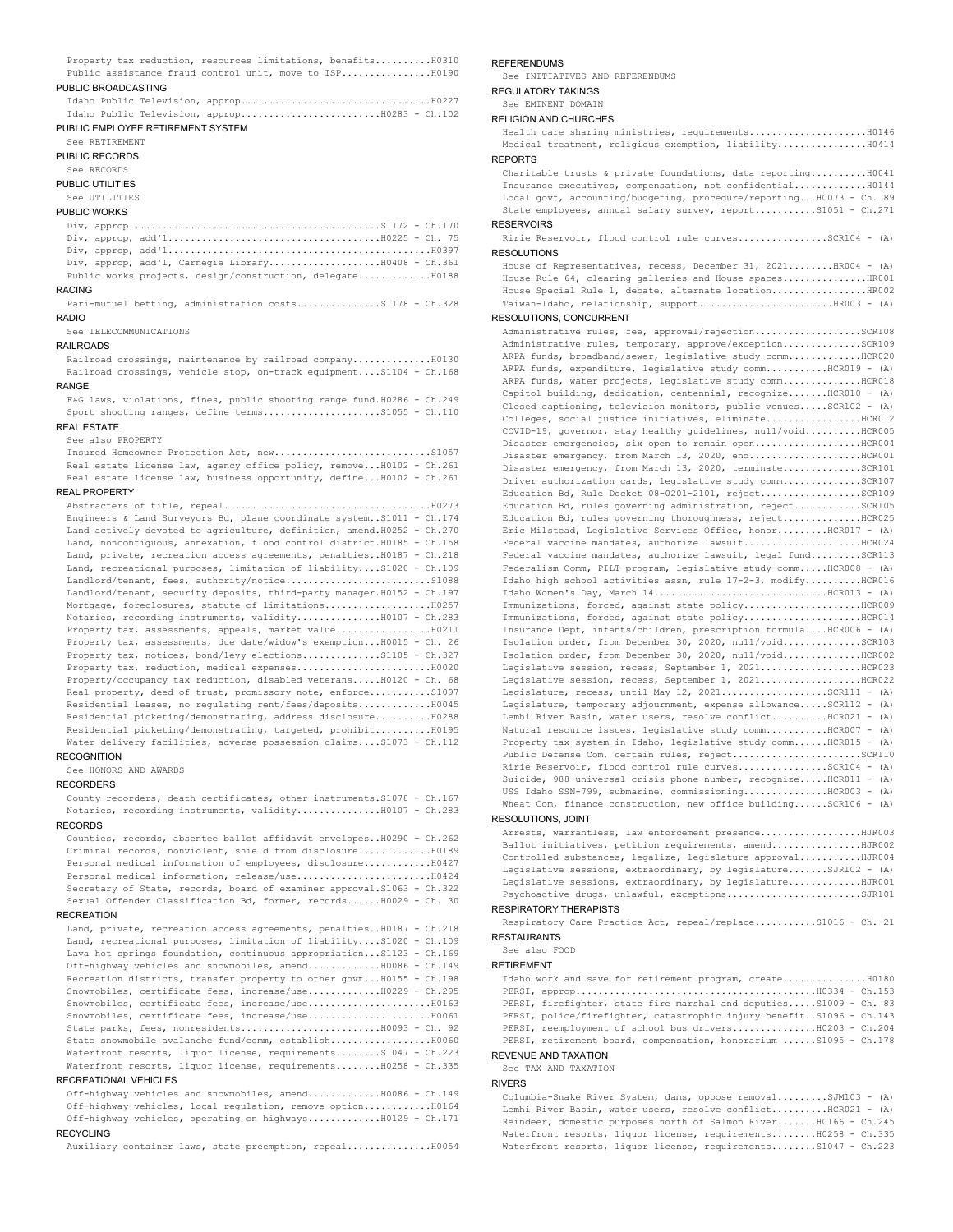### **ROADS**

See HIGHWAYS

### RULES

| Administrative rules, fee, approval/rejectionSCR108              |
|------------------------------------------------------------------|
| Administrative rules, temporary, approve/exceptionSCR109         |
| Agriculture Dept, rulemaking, requirements, amendH0100           |
| Agriculture Dept, rulemaking, requirements, amend H0167 - Ch.128 |
| Education Bd, Rule Docket 08-0201-2101, rejectSCR109             |
| Education Bd, rules governing administration, rejectSCR105       |
| Education Bd, rules governing thoroughness, rejectHCR025         |
| House Rule 64, clearing galleries and House spacesHR001          |
|                                                                  |
|                                                                  |

# SALARIES

See WAGES

# SALES

Sales and use tax, rates, amend..................................H0199 Sales tax, distribution, amend ..................................H0199 Sales tax, distribution, marketplace facilitator, amend........... H0332 Sales tax, distribution, marketplace facilitator, amend..........H0199

# **SCHOLARSHIPS**

Strong students grant/scholarship programs, establish............H0215 Strong students grant/scholarship programs, establish............H0294

# SCHOOLS AND SCHOOL DISTRICTS

Advanced opportunities program, eligible costs..........H0250 - Ch.210 Advanced opportunities program, nonpublic students......S1045 - Ch.259 Empower Parents in Education Act, new............................H0062 Idaho high school activities assn, rule 17-2-3, modify..........HCR016 Idaho Literacy Achievement and Accountability Act, new..S1006 - Ch.292 Immunization proof, negative lab test, not required..............H0421 Immunization status, immunity passport, discrimination...........H0425 Immunization status, immunity passport, discrimination...........H0426 Immunization status, immunity passport, discrimination...........H0412 Immunizations, students, exemptions, notice to parents..H0298 - Ch.263 Immunizations, students, requirement, USFDA approval.............H0432 Kindergarten jump-start program, establish..............S1075 - Ch.326 Local salary schedule, definition, amend................H0280 - Ch.213 Public charter school com, performance/members/director.S1115 - Ch.181 Public charter schools, facilities funds................H0264 - Ch.247 Public charter schools, funding, computation............H0022 - Ch.127 Public schools, curriculum, adopt content standards..............H0423 Quality educator loan assistance program, establish..............S1117 School districts, teacher unions, negotiations......................H0174 Schools, adults/minors, mask requirement, exemption..............H0429 Schools, authority to close, prevent spread of disease..H0067 - Ch. 14 Schools, buildings, unexpended funds transfer, repeal...H0138 - Ch.194 Schools, bus drivers, retired, reemployment, PERSI......H0203 - Ch.204 Schools, clubs and organizations, requirements................................... Schools, employees, concealed weapons, school property...........S1135 Schools, employees, concealed weapons, school property...........H0089 Schools, employees, concealed weapons, school property...........H0122 Schools, employees, state employee health insurance..............H0248 Schools, extracurricular activities, review board............................... Schools, improvement plans, advisory council.....................H0069 Schools, improvement plans, advisory council............H0222 - Ch.207 Schools, innovation classrooms, establish...............S1046 - Ch.302 Schools, kindergarten, full-day, funding.........................H0331 Schools, no in-person instruction, expenses, reimburse...........H0293 Schools, no in-person instruction, expenses, reimburse............ H0247 Schools, school community councils, establish....................H0351 Schools, students, elementary, flexible schedules................S1052 Schools, students, expulsion and enrollment denial......S1043 - Ch.290 Schools, students, extended learning opportunities......H0172 - Ch.138 Schools, students, firearm possession.....................S1116 - Ch.182 Schools, students, in-person instruction option.........H0175 - Ch.201 Schools, teacher contracts, certification program.......H0111 - Ch. 96 Schools, teachers, endorsement and salary schedule...............S1007 Schools, trustees, recall, election, vacancy.....................H0321 Schools, trustees, recall, election, vacancy.....................H0350 Schools, workforce readiness diploma, establish.........S1039 - Ch.287 Schools/colleges, education, nondiscrimination..........H0377 - Ch.293 Schools/colleges, education, nondiscrimination...................H0375 Schools/colleges, racist/sexist concepts.........................H0352 Schools/colleges, sporting events, television rights.............H0405 Sex education, human sexuality instruction.......................H0249 Strong students grant/scholarship programs, establish............H0294 Strong students grant/scholarship programs, establish............H0215 Teachers, certification, alternative, LEA-specific................H0221 Teachers, out-of-state and private school, endorsements.H0280 - Ch.213 SCIENCE AND TECHNOLOGY

## STEM Action Center, approp..............................S1148 - Ch.120 SCRAP DEALING

## See RECYCLING

## SECRETARY OF STATE

Absentee ballot affidavit envelopes, counties, records..H0290 - Ch.262 Approp..................................................S1184 - Ch.190 Ballot collection, prohibited, felony, exceptions................H0088

Ballot collection, prohibited, felony, exceptions................H0223 Ballot initiatives, petition requirements, amend................HJR002 Ballot initiatives/referendums, November 2022....................H0403 Ballot initiatives/referendums, signatures, districts...S1110 - Ch.255 Ballot initiatives/referendums, signatures, in-state.......S1150 - (V) Ballots, absentee, issuance.............................S1064 - Ch.323 Ballots, absentee, issues/remedy, county clerk......................S1069 Ballots, absentee, long-term care facilities, assist.............S1167 Bond/levy elections, disclosures, penalty........................H0002 Bond/levy elections, disclosures, remedy for violations..........H0008 Bond/levy elections, disclosures, remedy for violations.H0066 - Ch.288 Campaign finance laws, amend.....................................S1066 Campaign finance laws, foreign contributions, penalties.H0245 - Ch.237 Campaign finance laws, legislature, campaign accounts...H0243 - Ch.209 Candidate/political comm, expenditure disclosures................H0082 Candidate/political comm, expenditure disclosures.......H0104 - Ch.150 Candidates, independent, president/vice, declarations...H0231 - Ch.208 Candidates, independent, write-in, form.................S1062 - Ch.272 Cities, annual appropriation ordinance, reporting.......H0348 - Ch.337 Election dates, March, May, November, remove August..............H0106 Election laws, miscellaneous revisions..................S1067 - Ch.325 Election laws, signature verification, directives.......H0290 - Ch.262 Elections, administration, private moneys, prohibit.....S1168 - Ch.275 Elections, ballots, absentee, issuance/counting.................................. Elections, ballots, candidate names, rotate......................H0335 Elections, postelection audit of paper ballots...................H0137 Elections, postelection audit of selected ballots................H0349 Elections, processes, deadlines, amend..................................S1061 Notaries, governor facsimile signature, remove..........S1065 - Ch.324 Notaries, recording instruments, validity...............H0107 - Ch.283 Presidential electors, selection.................................H0105 Records, board of examiner approval, remove.............S1063 - Ch.322 Voter registration, election day, procedures........................S1166 Voter registration, election day, requirements/audit.............H0344 SELF-GOVERNING AGENCIES Dept, approp, Occupational Licenses Div.................H0346 - Ch.264 Dept, approp, Regulatory Boards................................ H0305 - Ch.105 Idaho State Lottery, approp.............................H0304 - Ch.104 **SENATE** See also LEGISLATURE Legislature, recess, until May 12, 2021...................SCR111 - (A) SESSION LAWS Session Laws, joint printing comm, meetings.............S1076 - Ch.166 SEWERS ARPA funds, broadband/sewer, legislative study comm.............HCR020 SEX OFFENSES AND OFFENDERS Rape, age 16 or 17, victim relationship to perpetrator..S1089 - Ch.172 Rape, of spouse, exceptions, repeal statute..............S1089 - Ch.172 Sexual Offender Classification Bd, former, records......H0029 - Ch. 30 **SHERIFFS** Arrests, warrantless, law enforcement presence..................HJR003 Peace officers, collective bargaining rights................................ PERSI, police/firefighter, catastrophic injury benefit..S1096 - Ch.143 Unclaimed property, police possession, auction timeline.S1119 - Ch.183 SIDEWALKS Public highways, outside city limits, sidewalks, width..H0131 - Ch.192 SILVER See PRECIOUS METALS **SMOKING** Tobacco products, minimum age, 21 years..........................S1087 Tobacco products/electronic cigarettes, local ordinance..........H0363 **SNOWMOBILES** Snowmobiles and off-highway vehicles, amend.............H0086 - Ch.149 Snowmobiles, certificate fees, increase/use......................H0163 Snowmobiles, certificate fees, increase/use.............H0229 - Ch.295 Snowmobiles, certificate fees, increase/use......................H0061 State snowmobile avalanche fund/comm, establish..................H0060 SOIL Idaho OnePlan, conservation planning system, remove..............S1122 Phosphoric acid facilities, phosphogypsum stacks........H0239 - Ch.246 Soil and Water Conservation Com, approp.................S1145 - Ch.117 Soil and Water Conservation Com, members, appointment............H0297 Soil and water conservation com/districts, rename................................ Soil and water conservation districts, creation, repeal..........H0297 SPEECH Stop Social Media Censorship Act, new............................H0323 SPEECH AND HEARING SERVICES Closed captioning, television monitors, public venues.....SCR102 - (A) SPORTS See ATHLETICS STATE AGENCIES See GOVERNMENT

## STATE APPELLATE PUBLIC DEFENDER

| State Appellate Public Defender Act, newS1035 - Ch.164 |  |  |  |
|--------------------------------------------------------|--|--|--|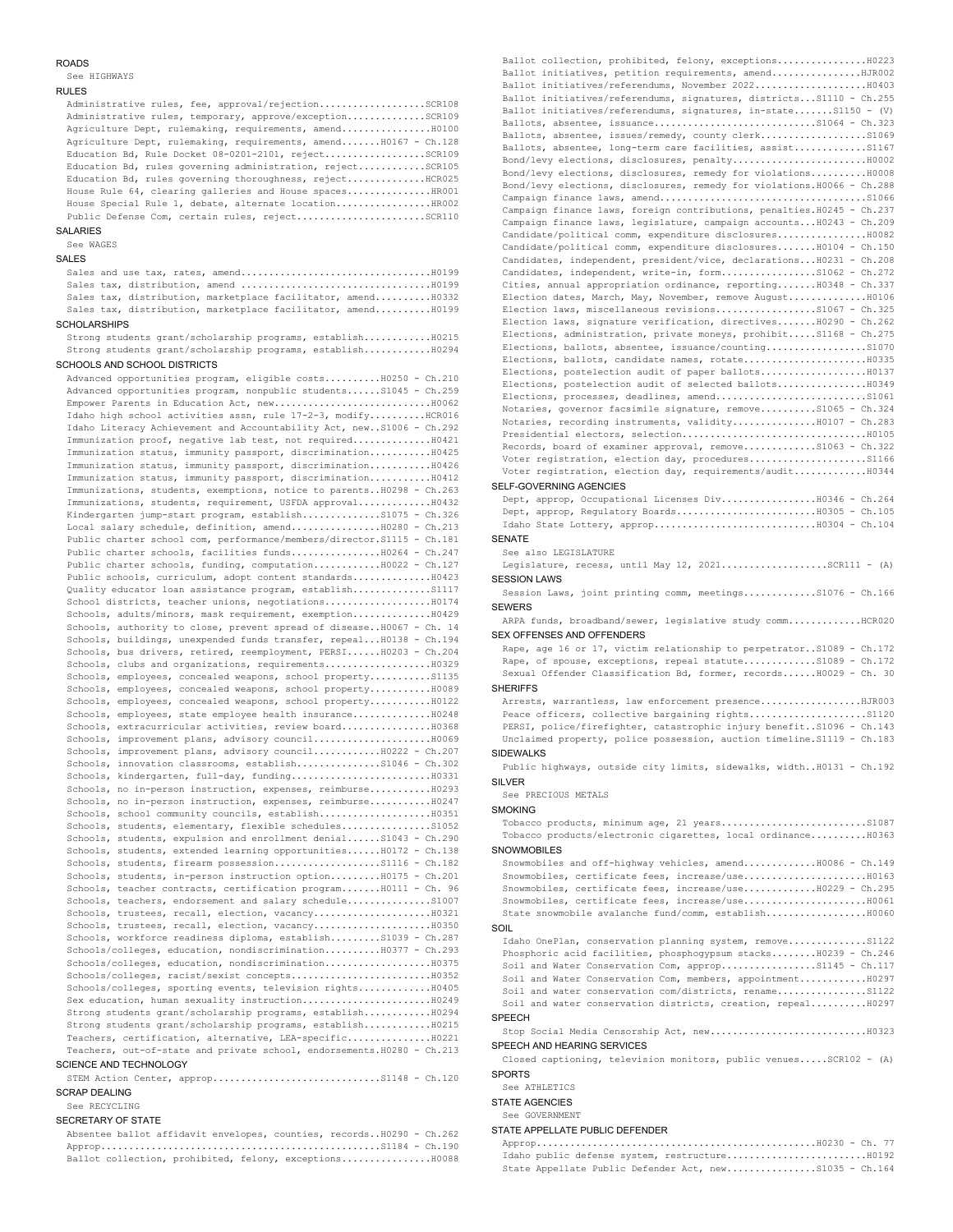| STATE PUBLIC DEFENSE COMMISSION                                                                                                       |
|---------------------------------------------------------------------------------------------------------------------------------------|
|                                                                                                                                       |
|                                                                                                                                       |
| Public Defense Com, certain rules, rejectSCR110                                                                                       |
| <b>STATEHOUSE</b><br>See CAPITOL                                                                                                      |
| <b>STATUES</b>                                                                                                                        |
| See MONUMENTS                                                                                                                         |
| <b>STATUTES</b>                                                                                                                       |
| See CODES                                                                                                                             |
| <b>STUDENTS</b>                                                                                                                       |
| Advanced opportunities program, eligible costsH0250 - Ch.210<br>Colleges, influencing students to vote, prohibit10121                 |
|                                                                                                                                       |
| Colleges, influencing students to vote, prohibit H0299 - Ch.291                                                                       |
| Colleges, tuition freeze, student fees optional10116                                                                                  |
| Idaho Literacy Achievement and Accountability Act, new. S1006 - Ch.292<br>Idaho promise mentor program, workforce developmentS1109    |
| Immunizations, students, exemptions, notice to parents H0298 - Ch.263                                                                 |
| Immunizations, students, requirement, USFDA approval H0432                                                                            |
| Kindergarten jump-start program, establishS1075 - Ch.326<br>Nonpublic school students, advanced opportunities S1045 - Ch.259          |
| Quality educator loan assistance program, establishS1117                                                                              |
| Schools, clubs and organizations, requirements H0329                                                                                  |
| Schools, innovation classrooms, establishS1046 - Ch.302                                                                               |
| Schools, no in-person instruction, expenses, reimburse H0247                                                                          |
| Schools, no in-person instruction, expenses, reimburse H0293                                                                          |
| Schools, students, elementary, flexible schedules51052                                                                                |
| Schools, students, expulsion and enrollment denialS1043 - Ch.290<br>Schools, students, extended learning opportunities H0172 - Ch.138 |
| Schools, students, in-person instruction option H0175 - Ch.201                                                                        |
| Schools, workforce readiness diploma, establishS1039 - Ch.287                                                                         |
| Schools/colleges, education, nondiscrimination                                                                                        |
| Schools/colleges, education, nondiscrimination H0377 - Ch.293<br>Sex education, human sexuality instruction H0249                     |
| Strong students grant/scholarship programs, establishH0215                                                                            |
| Strong students grant/scholarship programs, establishH0294                                                                            |
| Students, firearm possession, school propertyS1116 - Ch.182<br>Students, K-3 technology-based program, establishS1114                 |
| <b>STUDIES</b>                                                                                                                        |
| ARPA funds, broadband/sewer, legislative study commHCR020                                                                             |
| ARPA funds, expenditure, legislative study commHCR019 - (A)                                                                           |
| ARPA funds, water projects, legislative study commRCR018<br>Driver authorization cards, legislative study commSCR107                  |
| Federalism Comm, PILT program, legislative study comm HCR008 - (A)                                                                    |
|                                                                                                                                       |
| Natural resource issues, legislative study commHCR007 - (A)                                                                           |
| Property tax system in Idaho, legislative study comm HCR015 - (A)                                                                     |
| SUBSTANCE ABUSE                                                                                                                       |
| Approp, Governor, Office of, Drug PolicyS1189 - Ch.229<br>Approp, Governor, Office of, Drug Policy, add'lS1216 - Ch.333               |
| <b>SUICIDE</b>                                                                                                                        |
| Suicide, 988 hotline centers, crisis care, fees, fundS1125                                                                            |
| Suicide, 988 universal crisis phone number, recognize HCR011 - (A)                                                                    |
| SUPERINTENDENT OF PUBLIC INSTRUCTION                                                                                                  |
| See also EDUCATION<br><b>SUPREME COURT</b>                                                                                            |
| See COURTS                                                                                                                            |
| <b>TAX AND TAXATION</b>                                                                                                               |
| 2021 Idaho tax rebate fund, create H0380 - Ch.342                                                                                     |
|                                                                                                                                       |
| Com, chairman, assigning responsibilities, consent H0214 - (V)                                                                        |
|                                                                                                                                       |
| Internal Revenue Code, update reference H0058 - Ch.<br>- 8                                                                            |
|                                                                                                                                       |
| Tax Appeals Bd, hearings, matter of public importanceH0119                                                                            |
| Tax Appeals Bd, hearings, taxpayer representation H0277 - Ch.212                                                                      |
|                                                                                                                                       |
| Tax relief fund, transfer to general fund H0380 - Ch.342                                                                              |
|                                                                                                                                       |
| TAX AND TAXATION, INCOME                                                                                                              |
| Adjustments, 2020 federal relief money H0213                                                                                          |
| Adjustments, bonus depreciation add-back H0276 - Ch.211                                                                               |
| Adjustments, excess business losses, twenty years H0170 - Ch. 72                                                                      |

Affected business entities, state/local tax treatment...H0317 - Ch.239 Corporate income tax, multistate sales, computation..............H0019 Credit/deduction, expenditure, evidence, bank invoice...H0217 - Ch.206 Credit/refund, food tax, repeal..................................H0199 Deduction, business entities, state and local tax................H0295 Income tax return, due date, extend for 2021.............................. H0347 Internal Revenue Code, update reference.................H0058 - Ch. 8 Rates, individuals and corporations, amend.......................H0199

| Rates, individuals and corporations, amend H0380 - Ch.342               |
|-------------------------------------------------------------------------|
|                                                                         |
|                                                                         |
|                                                                         |
| Tax liability, estimated, audit, large partnerships H0013               |
| TAX AND TAXATION, PROPERTY                                              |
|                                                                         |
| Assessments, due date/widow's exemption10015 - Ch. 26                   |
| Assessors, county, new construction roll, requirements H0389 - Ch.360   |
| Exemption, homeowners/personal property, increase H0389 - Ch.360        |
|                                                                         |
| Federalism Comm, PILT program, legislative study comm HCR008 - (A)      |
| Land actively devoted to agriculture, definition, amend.H0252 - Ch.270  |
|                                                                         |
| Property tax deferral, interest rate, funding H0309 - Ch.238            |
| Property tax reduction, resources limitations, benefits H0310           |
| Property tax system in Idaho, legislative study comm HCR015 - (A)       |
| Reduction, application, certified family home income H0212              |
| Reduction, circuit breaker, eligibility/benefits H0389 - Ch.360         |
|                                                                         |
|                                                                         |
|                                                                         |
| Reduction, transfer benefits, disabled veteransH0120 - Ch. 68           |
| Taxing districts, budget requests, limitationS1170                      |
|                                                                         |
|                                                                         |
| Taxing districts, budget requests, limitation H0389 - Ch.360            |
|                                                                         |
| Taxing districts, municipality, define, bankruptcy laws H0014           |
| TAX AND TAXATION, SALES AND USE                                         |
| Businesses, buyers/sellers, option to pay in cash H0256                 |
| Distribution, beer, alcohol by volume H0232 - Ch.233                    |
|                                                                         |
|                                                                         |
| Exemption, motor vehicles, nonresident businesses H0210 - Ch.205        |
| Exemption, new manufactured homes, manufacturer H0032 - Ch. 31          |
|                                                                         |
| Exemption/resale certificate, purchaser, establish H0171 - Ch.282       |
| Online sales tax revenue, distribution, revise S1029                    |
|                                                                         |
|                                                                         |
|                                                                         |
| Sales tax, distribution, marketplace facilitator, amend H0332           |
| Sales tax, distribution, marketplace facilitator, amend H0199           |
| Sales tax, vacation rentals, marketplace facilitatorsH0012              |
|                                                                         |
| <b>TEACHING AND TEACHERS</b>                                            |
|                                                                         |
| Idaho Literacy Achievement and Accountability Act, new. S1006 - Ch.292  |
| Local salary schedule, definition, amend H0280 - Ch.213                 |
| Quality educator loan assistance program, establishS1117                |
| Schools, employees, concealed weapons, school propertyS1135             |
| Schools, employees, concealed weapons, school property H0122            |
| Schools, employees, concealed weapons, school property H0089            |
| Schools, employees, state employee health insurance H0248               |
| Schools, innovation classrooms, establish51046 - Ch.302                 |
| Schools, students, in-person instruction option H0175 - Ch.201          |
| Schools, teacher contracts, certification program H0111 - Ch. 96        |
| Schools, teachers, endorsement and salary scheduleS1007                 |
| Schools/colleges, education, nondiscrimination H0377 - Ch.293           |
| Schools/colleges, education, nondiscrimination H0375                    |
|                                                                         |
| Teacher unions, school districts, negotiations H0174                    |
| Teachers, certification, alternative, LEA-specificH0221                 |
| Teachers, out-of-state and private school, endorsements. H0280 - Ch.213 |
| <b>TELECOMMUNICATIONS</b>                                               |
|                                                                         |
|                                                                         |
| Suicide, 988 hotline centers, crisis care, fees, fund S1125             |
| Suicide, 988 universal crisis phone number, recognize HCR011 - (A)      |
|                                                                         |
| Telehealth, interstate, provider not licensed in IdahoH0179             |
| Telehealth, technologies sufficient to diagnose S1127                   |
| <b>TELEVISION</b>                                                       |
|                                                                         |
|                                                                         |
| Schools/colleges, sporting events, television rights H0405              |
| <b>TENANTS</b>                                                          |
| See LANDLORDS AND TENANTS                                               |
| <b>TEXTING</b>                                                          |
|                                                                         |
| Distracted driving, hands-free navigation system H0005 - Ch. 20         |
| <b>TOBACCO</b>                                                          |
|                                                                         |
| Tobacco products/electronic cigarettes, local ordinance H0363           |
| <b>TRADE</b>                                                            |
|                                                                         |
| <b>TRAINS</b>                                                           |
| See RAILROADS                                                           |

|  |  | Ada County Highway District, 50th anniversarySP103 - (A) |  |  |
|--|--|----------------------------------------------------------|--|--|
|  |  |                                                          |  |  |
|  |  |                                                          |  |  |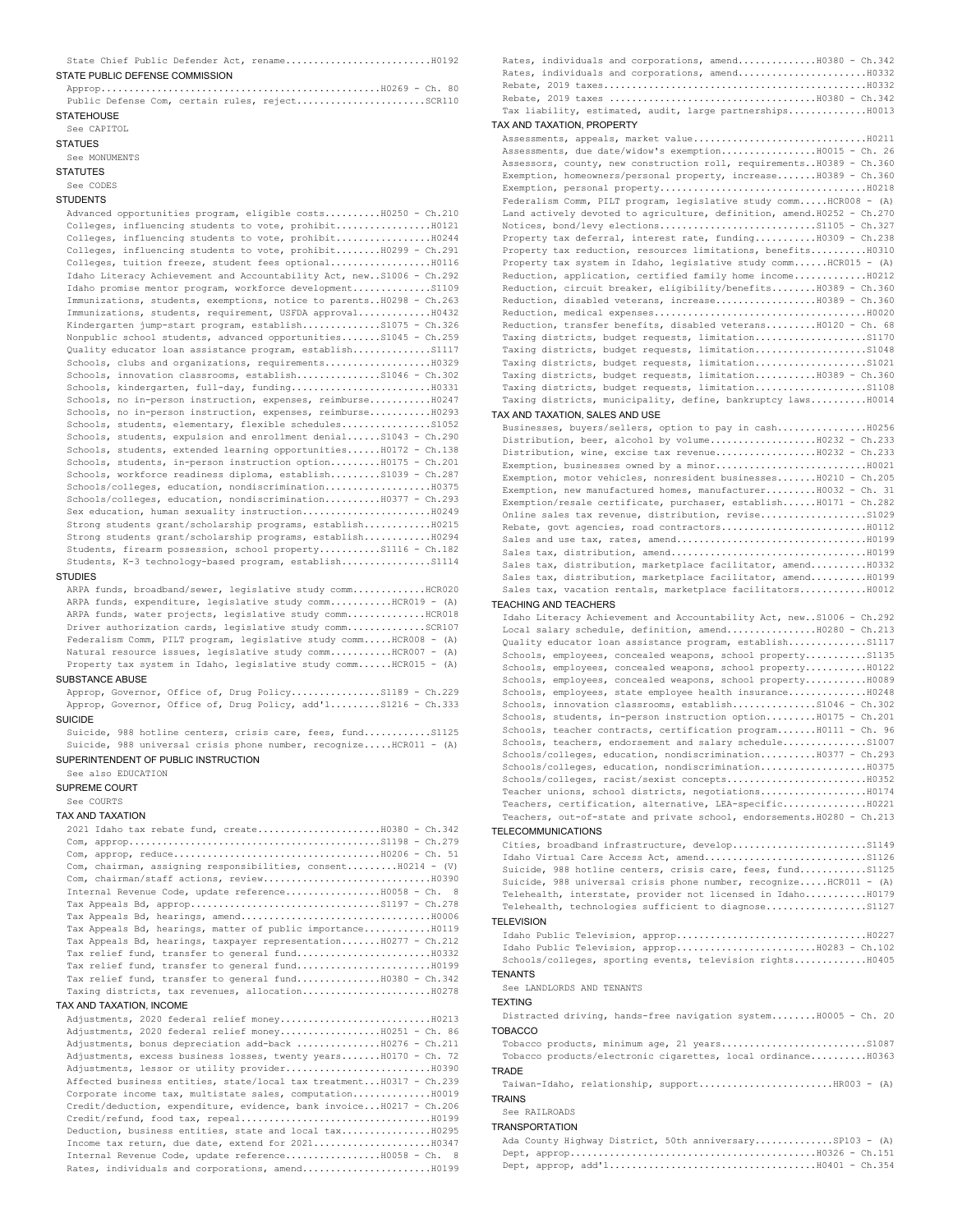Dept, approp, add'l.....................................H0308 - Ch.139 Dept, approp, add'l.....................................S1094 - Ch. 61 Dept, ports/checking stations, qualifying vehicles...............S1113 Dept, ports/checking stations, qualifying vehicles...............S1169 Driver authorization cards, legislative study comm..............SCR107 Driver's license fees, increase.........................H0161 - Ch.294 Driver's license, unlawful use, display/surrender................H0084 Driving authorization card, new..................................S1132 Highways, definition, amend......................................S1100 License plates, special, American Legion and VFW, new............S1040 License plates, special, custom vehicle, new............H0165 - Ch.200 License plates, special, purple heart, no limit.........H0085 - Ch.148 New special route designations, repeal sunset...........H0381 - Ch.343 New special route designations, repeal sunset...........H0160 - Ch.234 Nonresident violator compact, traffic citations, repeal..........H0084 Off-highway vehicles and snowmobiles, amend.............H0086 - Ch.149 Off-highway vehicles, local regulation, remove option............H0164 Off-highway vehicles, operating on highways.............H0129 - Ch.171 Special route designations by local authorities, amend..H0160 - Ch.234 Traffic-control signals, red light, \$270 fine....................S1099 Transportation funding, amend...........................H0362 - Ch.339 Transportation funding, amend....................................H0342 Transportation funding, amend....................................H0314 Transportation funding, amend....................................H0133 Transportation support program, formula, emergencies....H0265 - Ch.248 Transportation systems, state/local, plans/ordinances............S1106 Vehicle manufacturers/distributors, new vehicles.................H0296 Vehicle registration, electronic vehicle credential.....S1102 - Ch.180 Vehicle registration, fee, reduce, military member...............H0157 Vehicle titles, duplicate, requirements, amend .........H0128 - Ch. 69 Vehicles, perfection of title, evidence, ITD letter.....H0049 - Ch. 37 Voter registration, automatic, driver's license office...........H0055

# TRAPPING

Fur-bearing animals, trapping, bait, F&G rulemaking..............H0010 Trapping, wild fur-bearing animals, bait................H0091 - Ch. 91 TREASURER, STATE

Approp..................................................S1186 - Ch.253 Approp, add'l...........................................H0114 - Ch. 45 Idaho work and save for retirement program board.................H0180 Idaho work and save for retirement program, create...............H0180 Investment of idle moneys, gold and silver.......................H0007 State budget terminology, make uniform/consistent.......H0260 - Ch.160 State insurance fund, manager, remove state treasurer............S1082 Twenty-seventh payroll fund, state employees, create....S1004 - Ch. 3 TRUSTS

Charitable trusts & private foundations, data reporting..........H0041 UNEMPLOYMENT

See EMPLOYMENT SECURITY LAW

UNIONS

See LABOR

UNIVERSITIES

See COLLEGES AND UNIVERSITIES

# URBAN RENEWAL

Highway/urban renewal districts, project funding........S1107 - Ch.273 Taxing districts, tax revenues, allocation.......................H0278 Urban renewal boards, unelected, eminent domain.........S1044 - Ch. 87

# UTILITIES

Public Utilities Com, approp................................S1141 - Ch.115 VACCINATION

| Employee Medical Information Protection Act, new10410         |
|---------------------------------------------------------------|
| Employee, COVID-19 vaccination status disclosure H0419        |
| Employer, COVID-19 immunization requirement, exemptionS1225   |
| Employer, COVID-19 immunization requirement, exemptionsS1224  |
|                                                               |
| Federal vaccine mandate, oppose5JM105 - $(A)$                 |
| Federal vaccine mandates, authorize lawsuitRCR024             |
| Federal vaccine mandates, authorize lawsuit, legal fundSCR113 |
| Health care services, right to choose, policy violation H0435 |
| Immunization proof, negative lab test, not required H0421     |
| Immunization status, immunity passport, discrimination H0426  |
| Immunization status, immunity passport, discrimination H0412  |
| Immunization status, immunity passport, discrimination H0425  |
|                                                               |
| Immunizations, forced, against state policyRCR014             |
|                                                               |
| Immunizations, students, requirement, USFDA approval H0432    |
| Occupational licensing, licensee vaccination records H0416    |
| Personal medical information of employees, disclosure H0427   |
|                                                               |
|                                                               |
| State govt, legal counsel, federal immunization laws H0418    |
| Unvaccinated persons, employer discrimination, prohibitS1223  |
| Unvaccinated persons, employer discrimination, prohibitH0140  |
| Unvaccinated persons, employer discrimination, prohibit H0422 |
|                                                               |
|                                                               |

Vaccinations, forced, prohibit...................................H0411 Vaccinations, students, exemptions, notice to parents...H0298 - Ch.263 Worker's compensation, vaccine-related injuries..................H0417 **VEHICLES** 

See MOTOR VEHICLES

## VETERANS

Colleges, military veterans, in-state tuition....................H0330 Disabled veterans, homeowners, tax reduction............H0389 - Ch.360 Disabled veterans, property/occupancy tax reduction.....H0120 - Ch. 68 G.I. Bill of Rights, males, contracting, repeal.........H0048 - Ch.135 Idaho promise mentor program, workforce development..............S1109 License plates, special, American Legion and VFW, new............S1040 License plates, special, purple heart, no limit.........H0085 - Ch.148 Occupational licensing, military members, endorsement...S1083 - Ch.176 POW/MIA Memorial Highway, U.S. Highway 26...............H0132 - Ch.193 Servicemen's memorials, appropriations/tax, repeal......H0047 - Ch.134 State funeral, last surviving medal of honor recipient....SJM101 - (A) Veterans Services Div, approp..............................S1140 - Ch.114

# VETERINARY MEDICINE

Chiropractors, animals, treatment/advertising....................H0404 Idaho Veterinary Practice Act, miscellaneous revisions..H0064 - Ch. 40 VETOED BILLS

Ballot initiatives/referendums, signatures, in-state.......S1150 - (V) Disaster emergencies, governor/legislature, powers.........H0135 - (V) State of extreme peril, governor/legislature powers........S1136 - (V) Tax Com, chairman, assigning responsibilities, consent.....H0214 - (V)

# VIDEOS

Schools/colleges, sporting events, television rights.............H0405 VISUALLY IMPAIRED

# See BLIND

VITAL STATISTICS

Adoption, birth certificates, medical information................H0059 Vital statistics, records disclosure and reports, amend.H0036 - Ch. 33 VOCATIONAL REHABILITATION

# Div, approp.............................................S1152 - Ch.122

VOLUNTEERS Idaho promise mentor program, workforce development..............S1109

VOTING AND VOTERS

Absentee ballot affidavit envelopes, counties, records..H0290 - Ch.262 Ballot collection, prohibited, felony, exceptions................H0223 Ballot collection, prohibited, felony, exceptions................H0088 Ballot initiatives, petition requirements, amend................HJR002 Ballot initiatives/referendums, November 2022....................H0403 Ballot initiatives/referendums, signatures, districts...S1110 - Ch.255 Ballot initiatives/referendums, signatures, in-state.......S1150 - (V) Ballots, absentee, issuance.............................S1064 - Ch.323 Ballots, absentee, issues/remedy, county clerk......................S1069 Ballots, absentee, long-term care facilities, assist.............S1167 Election dates, March, May, November, remove August...............H0106 Election laws, signature verification, directives.......H0290 - Ch.262 Elections, ballots, absentee, issuance/counting.....................S1070 Elections, ballots, candidate names, rotate......................H0335 Elections, postelection audit of paper ballots...................H0137 Elections, postelection audit of selected ballots................H0349 Presidential electors, selection.................................H0105 Voter registration, automatic, driver's license office...........H0055 Voter registration, election day, procedures.....................S1166 Voter registration, election day, requirements/audit.............H0344 Voting, affidavit in lieu of identification, audit...............H0255 Voting, affidavit in lieu of identification, audit...............H0219 Voting, colleges influencing students, prohibit..................H0121 Voting, colleges influencing students, prohibit.........H0299 - Ch.291 Voting, colleges influencing students, prohibit..................H0244 Voting, Idaho identification card or driver's license............H0255 Voting, Idaho identification card or driver's license............H0219 Voting, registration, free Idaho identification card.............H0219 Voting, registration, free Idaho identification card.............H0255

## WAGES

Insurance executives, compensation, not confidential.............H0144 Labor Dept, unemployment laws, amend.............................H0076 Labor Dept, unemployment laws, amend....................H0142 - Ch.243 Labor Dept, wage claims, decisions/appeals, electronic .H0075 - Ch. 66 Minimum wage, increase...........................................S1028 State employees, annual salary survey, report...........S1051 - Ch.271 Twenty-seventh payroll fund, state employees, create....S1004 - Ch. 3 WARRANTS

Arrests, warrantless, law enforcement presence...................HJR003 WATER

Agricultural best management practices fund, establish..S1079 - Ch.175 ARPA funds, water projects, legislative study comm................HCR018 Big Payette and Cascade Lakes Water Quality Act, new.............H0113 Cloud seeding program, establish........................H0266 - Ch.256 Columbia-Snake River System, dams, oppose removal.........SJM103 - (A) Disaster emergencies, consumer protection, prices.......S1041 - Ch. 57 Domestic water to be protected, repeal....................S1015 - Ch.108 Irrigation corporation boundary adjustments, process....H0182 - Ch.156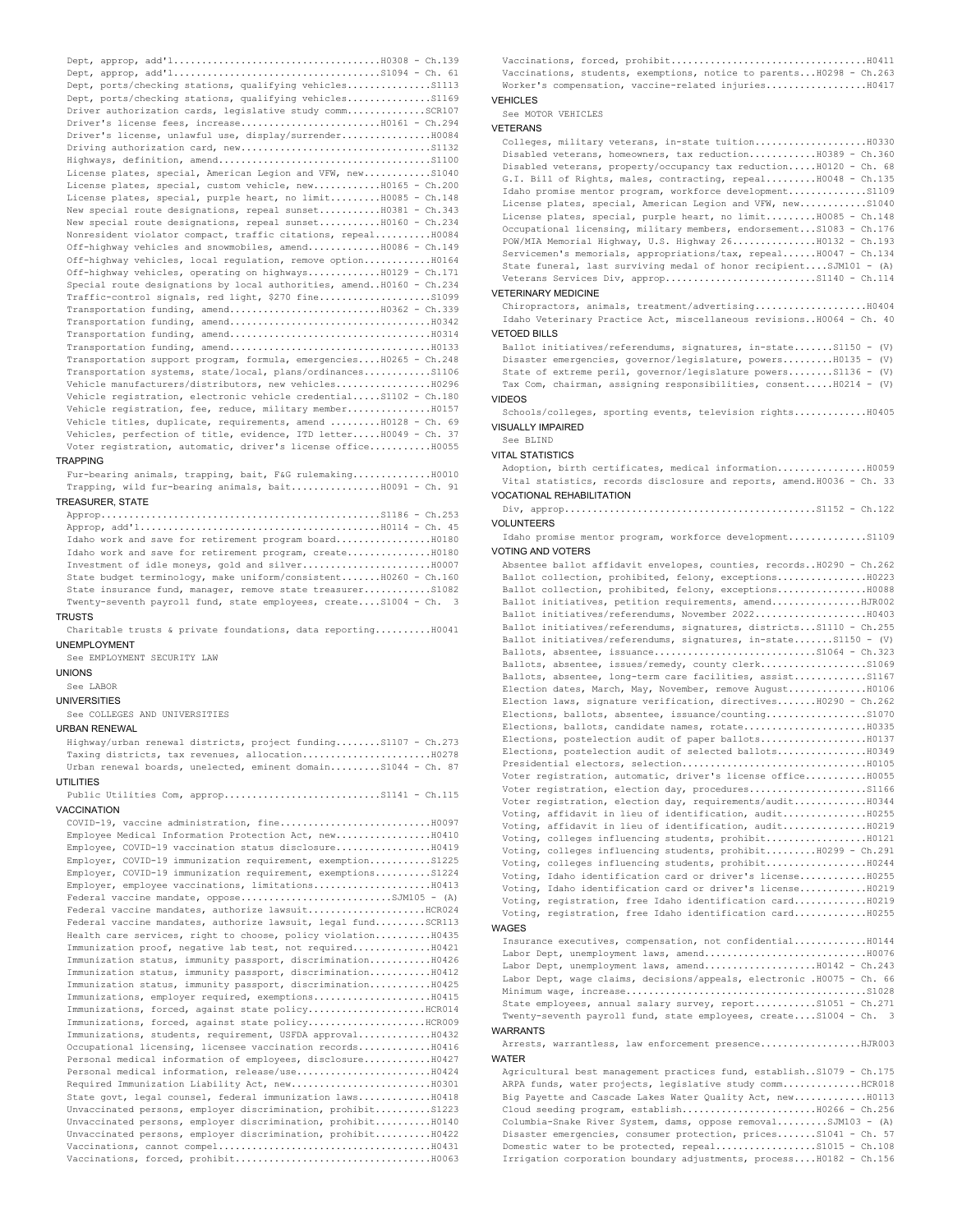| Irrigation districts, bd, filling vacanciesS1072 - Ch.111           |
|---------------------------------------------------------------------|
| Lemhi River Basin, water users, resolve conflictHCR021 - (A)        |
| Natural resource issues, legislative study commHCR007 - (A)         |
| Ririe Reservoir, flood control rule curvesSCR104 - (A)              |
| Soil and Water Conservation Com, appropS1145 - Ch.117               |
| Soil and Water Conservation Com, members, appointment H0297         |
| Soil and water conservation com/districts, renameS1122              |
| Soil and water conservation districts, creation, repeal H0297       |
| Water delivery facilities, adverse possession claimsS1073 - Ch.112  |
| Water districts, fees and assessments51005 - Ch.107                 |
|                                                                     |
|                                                                     |
|                                                                     |
|                                                                     |
|                                                                     |
| Water management account, water projects, use/report H0236          |
| Water management account, water projects, use/reportH0267 - Ch.161  |
| Water permits, full beneficial use, time extensionH0183             |
| Water permits, full beneficial use, time extension H0268 - Ch.162   |
| Water quality innovation and pollutant trading $H0099 - Ch. 94$     |
| Water right, change of ownership, notice H0184 - Ch.157             |
| Water, stockwater use on federal land, priority date H0186 - Ch.159 |
| Waterfront resorts, liquor license, requirements H0258 - Ch.335     |
| Waterfront resorts, liquor license, requirementsS1047 - Ch.223      |
| WATER RESOURCES DEPARTMENT                                          |

| General fund, transfer to water management fundS1121 - Ch. 88       |
|---------------------------------------------------------------------|
| Irrigation corporation boundary adjustments, processH0182 - Ch.156  |
| Lemhi River Basin, water users, resolve conflictHCR021 - (A)        |
|                                                                     |
|                                                                     |
|                                                                     |
| Water management account, water projects, use/reportH0236           |
| Water management account, water projects, use/reportH0267 - Ch.161  |
| Water permits, full beneficial use, time extension H0268 - Ch.162   |
| Water permits, full beneficial use, time extension H0183            |
|                                                                     |
| Water, stockwater use on federal land, priority date H0186 - Ch.159 |

# WEAPONS

Concealed weapons, school employees, school property.............H0122 Concealed weapons, school employees, school property.............S1135 Concealed weapons, school employees, school property.............H0089 Firearms, federal laws prohibiting, state enforcement...S1205 - Ch.329 Firearms, possession, students, school property.........S1116 - Ch.182 Idaho Small Arms Protection Act, new.............................H0300 Sport shooting ranges, define terms.......................S1055 - Ch.110

## WELFARE

See PUBLIC ASSISTANCE

# WHEAT

Com, finance construction, new office building............SCR106 - (A) WILDLIFE

See also ANIMALS Fur-bearing animals, trapping, bait, F&G rulemaking.............................. Hunting, game tags, sage grouse..................................H0009 Hunting, game tags, sage/sharp-tailed grouse, swan......H0235 - Ch.219 Hunting, hound hunter permit, infraction.........................H0092 Reindeer, domestic purposes north of Salmon River.......H0166 - Ch.245 Sage grouse preservation program, establish......................H0237 Trapping, wild fur-bearing animals, bait................H0091 - Ch. 91 Wolf Depredation Control Bd, approp.....................S1176 - Ch.226 Wolves, classification, certain locations, predator..............H0238 Wolves, hunting/trapping, season/tags...................S1211 - Ch.307 WILLS

Uniform Electronic Wills Act, new................................S1077 WINE

# See LIQUOR

WITNESSES

Child witness, courts, remote testimony..........................H0242 WOLVES

### See WILDLIFE

# WOMEN

Idaho Women's Day, March 14...............................HCR013 - (A) WORKERS COMPENSATION

Burial expenses, definition, amend......................S1010 - Ch. 82 Worker's compensation, vaccine-related injuries..................H0417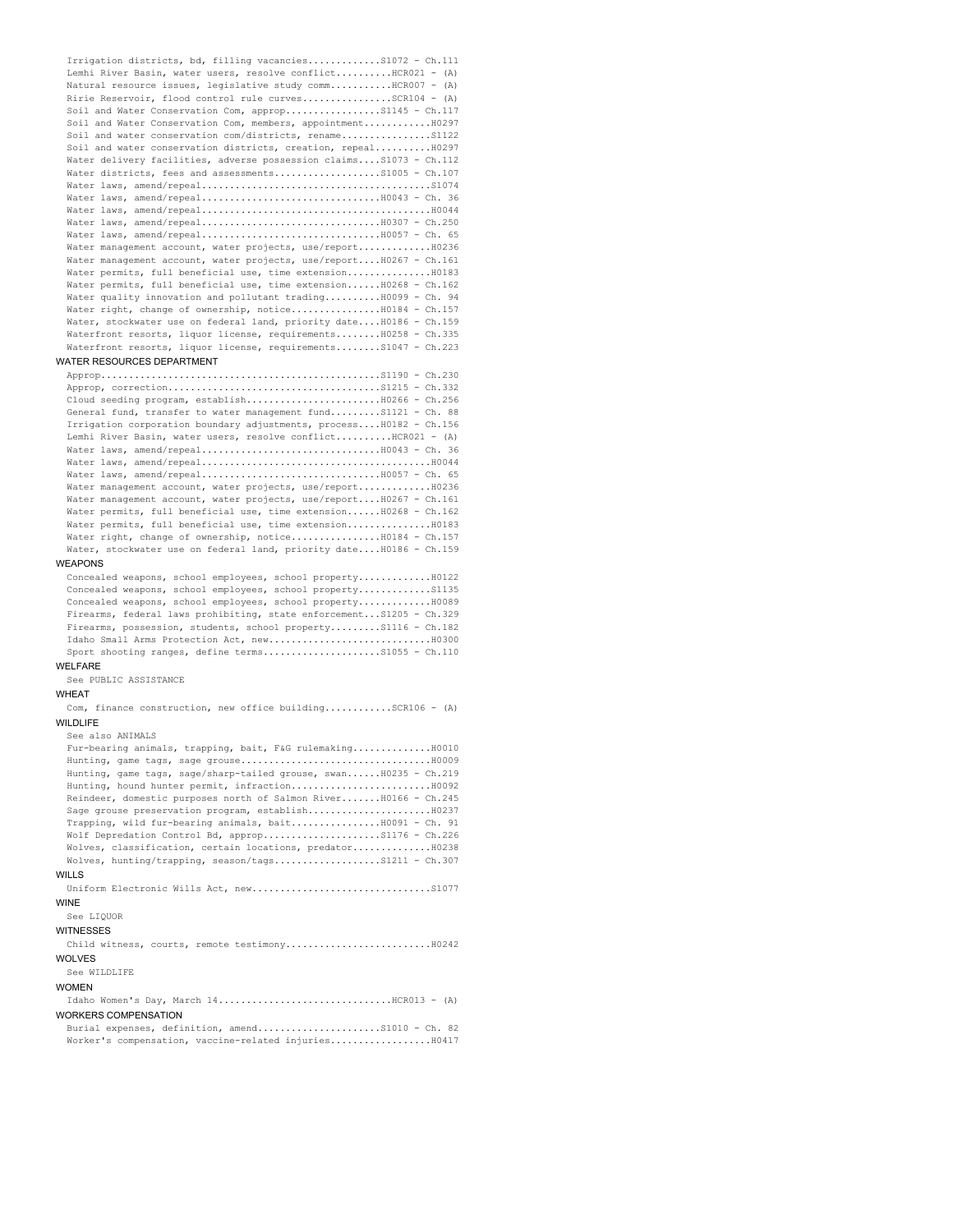# CODE INDEX

Code citation, action, bill number and session law chapter numbers are shown for bills which passed

| TITLE 1                    |                                                      |  |
|----------------------------|------------------------------------------------------|--|
| $1 - 804$                  | Amended  H0027 - Ch. 29                              |  |
| $1 - 2203$                 | Amended  H0095 - Ch. 85                              |  |
| $1 - 2203A$                | New Section Added  H0095 - Ch. 85                    |  |
| $1 - 2203B$                | New Section Added  H0095 - Ch. 85                    |  |
| TITLE 6                    |                                                      |  |
| $6 - 321$                  | Amended  H0152 - Ch.197                              |  |
| $6 - 1010$                 | Amended  S1056 - Ch.224                              |  |
| $6 - 3501$                 | New Section Added  S1027 - Ch. 17                    |  |
| $6 - 3502$                 | New Section Added  S1027 - Ch. 17                    |  |
| $6 - 3503$                 | Amended  S1200aaH - Ch.304                           |  |
|                            | (as added by Sec. 1, SB1027, Laws of 2021)           |  |
| $6 - 3503$                 | New Section Added  S1027 - Ch. 17                    |  |
| $6 - 3504$                 | New Section Added  S1027 - Ch. 17                    |  |
| $6 - 3505$                 | New Section Added  S1027 - Ch. 17                    |  |
| TITLE 7                    |                                                      |  |
| $7 - 701A$                 | Amended  S1044 - Ch. 87                              |  |
| $7 - 1410A$                | New Section Added  H0096 - Ch. 93                    |  |
| TITLE 11                   |                                                      |  |
| $11 - 703$                 | Amended  S1131 - Ch.186                              |  |
| $11 - 710$                 | Amended  S1131 - Ch.186                              |  |
| $11 - 714$                 | Amended  S1131 - Ch.186                              |  |
| $11 - 720$                 | Amended  S1131 - Ch.186                              |  |
| TITLE 15                   |                                                      |  |
| $15 - 5 - 207$<br>TITLE 16 | Amended  S1133aa - Ch.187                            |  |
| $16 - 1602$                | Amended  H0336 - Ch.281                              |  |
| $16 - 1604$                |                                                      |  |
| 16-1619                    | Amended  H0336 - Ch.281<br>Amended  H0336 - Ch.281   |  |
| 16-1619A                   | New Section Added  H0336 - Ch.281                    |  |
| $16 - 1620$                | Amended  H0336 - Ch.281                              |  |
| 16-1621                    | Amended  H0336 - Ch.281                              |  |
| 16-1622                    | Amended  H0336 - Ch.281                              |  |
| $16 - 2426A$               | New Section Added  H0233 - Ch.147                    |  |
| TITLE 18                   |                                                      |  |
| $18 - 604$                 | Amended  H0302 - Ch.258                              |  |
| $18 - 608$                 | Amended  H0302 - Ch.258                              |  |
| $18 - 609$                 | Amended  H0302 - Ch.258                              |  |
| $18 - 613$                 | Amended  H0302 - Ch.258                              |  |
| $18 - 617$                 | Amended  H0302 - Ch.258                              |  |
| 18-1401                    | Amended  S1130 - Ch.185                              |  |
| 18-1401A                   | Amended  S1130 - Ch.185                              |  |
| 18-3315B                   | Amended  S1205 - Ch.329                              |  |
| $18 - 6101$                | Amended  S1089aa - Ch.172                            |  |
| $18 - 6107$                | Repealed  S1089aa - Ch.172                           |  |
| $18 - 8002$                | Amended  H0241 - Ch.236                              |  |
| 18-8002A                   | Amended  H0241 - Ch.236                              |  |
| 18-8314                    | Amended  H0029 - Ch. 30                              |  |
| $18 - 8701$                | New Section Added  H0220aaS - Ch.334                 |  |
| $18 - 8701$                | New Section Added  H0366 - Ch.289                    |  |
| 18-8702                    | New Section Added  H0220aaS - Ch.334                 |  |
| $18 - 8702$                | New Section Added $H0366 - Ch.289$                   |  |
| $18 - 8703$                | New Section Added  H0220aaS - Ch.334                 |  |
| 18-8703                    | New Section Added  H0366 - Ch.289                    |  |
| $18 - 8704$                | New Section Added  H0220aaS - Ch.334                 |  |
| $18 - 8704$                | New Section Added  H0366 - Ch.289                    |  |
| $18 - 8705$                | New Section Added  H0220aaS - Ch.334                 |  |
| $18 - 8705$                | New Section Added  H0366 - Ch.289                    |  |
| 18-8706                    | New Section Added  H0220aaS - Ch.334                 |  |
| 18-8706                    | New Section Added  H0366 - Ch.289                    |  |
| 18-8707                    | New Section Added  H0220aaS - Ch.334                 |  |
| 18-8707                    | New Section Added  H0366 - Ch.289                    |  |
| 18-8708                    | New Section Added  H0220aaS - Ch.334                 |  |
| 18-8708                    | New Section Added  H0366 - Ch.289                    |  |
| 18-8709                    | New Section Added  H0220aaS - Ch.334                 |  |
| 18-8710                    | New Section Added  H0220aaS - Ch.334                 |  |
| $18 - 8711$                | New Section Added  H0220aaS - Ch.334                 |  |
| TITLE 19                   |                                                      |  |
| $19 - 863A$                | Amended  S1035 - Ch.164                              |  |
| $19 - 867$                 | Repealed  S1035 - Ch.164                             |  |
| $19 - 868$                 | Repealed  S1035 - Ch.164                             |  |
| 19-869<br>$19 - 870$       | Repealed  S1035 - Ch.164<br>Repealed  S1035 - Ch.164 |  |
| $19 - 871$                 | Repealed  S1035 - Ch.164                             |  |
| $19 - 872$                 | Repealed  S1035 - Ch.164                             |  |
| $19 - 2513$                | Amended  H0150 - Ch.196                              |  |
| 19-2515                    | Amended  H0150 - Ch.196                              |  |
| 19-2715                    | Amended  H0150 - Ch.196                              |  |
| $19 - 4213$                | Amended  H0150 - Ch.196                              |  |
| $19 - 4705$                | Amended  H0086 - Ch.149                              |  |
| $19 - 4705$                | Amended  H0286 - Ch.249                              |  |
| $19 - 4804$                | Amended  H0094 - Ch. 84                              |  |
| $19 - 4804$                | Amended  S1053aa - Ch.321                            |  |

| 19-5901                            |                                                              |                  |
|------------------------------------|--------------------------------------------------------------|------------------|
|                                    | New Section Added  S1035 - Ch.164                            |                  |
| 19-5902                            | New Section Added $S1035 - Ch.164$                           |                  |
| 19-5903                            | New Section Added  S1035 - Ch.164                            |                  |
| 19-5904                            | New Section Added $S1035 - Ch.164$                           |                  |
| 19-5905                            | New Section Added $$1035 - Ch.164$                           |                  |
| 19-5906                            | New Section Added  S1035 - Ch.164                            |                  |
| 19-5907                            | New Section Added  S1035 - Ch.164                            |                  |
| TITLE 20                           |                                                              |                  |
| $20 - 104$                         | Amended and Redesignated 20-1014  H0150 - Ch.196             |                  |
| $20 - 201$                         | Amended  H0150 - Ch.196                                      |                  |
| $20 - 209G$                        | Amended  H0150 - Ch.196                                      |                  |
| $20 - 210$                         | Amended and Redesignated 20-1002  H0150 - Ch.196             |                  |
| $20 - 210A$                        | Amended and Redesignated 20-1004  H0150 - Ch.196             |                  |
| $20 - 213$                         | Amended and Redesignated 20-1017  H0150 - Ch.196             |                  |
| $20 - 213A$                        | Amended and Redesignated 20-1003  H0150 - Ch.196             |                  |
| $20 - 223$                         | Amended  H0150 - Ch.196                                      |                  |
| $20 - 228$                         | Amended and Redesignated 20-1007  H0150 - Ch.196             |                  |
|                                    |                                                              |                  |
| $20 - 229$                         | Amended and Redesignated 20-1008  H0150 - Ch.196             |                  |
| $20 - 229A$                        | Amended and Redesignated 20-1009  H0150 - Ch.196             |                  |
| $20 - 229B$                        | Amended and Redesignated 20-1010  H0150 - Ch.196             |                  |
| $20 - 231$                         | Amended and Redesignated 20-1011  H0150 - Ch.196             |                  |
| $20 - 233$                         | Amended and Redesignated 20-1012  H0150 - Ch.196             |                  |
| $20 - 234$                         | Amended and Redesignated 20-1013  H0150 - Ch.196             |                  |
| $20 - 240$                         | Amended and Redesignated 20-1015  H0150 - Ch.196             |                  |
| $20 - 240A$                        | Amended and Redesignated 20-1016  H0150 - Ch.196             |                  |
| $20 - 240B$                        | Amended and Redesignated 20-1018  H0150 - Ch.196             |                  |
| $20 - 245$                         | Amended  S1010 - Ch. 82                                      |                  |
| $20 - 501$                         | Amended  H0028 - Ch. 18                                      |                  |
| $20 - 502$                         | Amended  H0028 - Ch. 18                                      |                  |
| $20 - 516$                         | Amended  H0026 - Ch. 19                                      |                  |
| $20 - 520$                         | Amended  H0026 - Ch. 19                                      |                  |
| $20 - 521$                         | Repealed  H0026 - Ch. 19                                     |                  |
| $20 - 549$                         | Amended  H0026 - Ch. 19                                      |                  |
|                                    |                                                              |                  |
| $20 - 1001$                        | New Section Added  H0150 - Ch.196                            |                  |
| $20 - 1002$                        | Redesignated from 20-210  H0150 - Ch.196                     |                  |
| $20 - 1003$                        | Redesignated from 20-213A  H0150 - Ch.196                    |                  |
| $20 - 1004$                        | Redesignated from 20-210A  H0150 - Ch.196                    |                  |
| $20 - 1005$                        | New Section Added $H0150 - Ch.196$                           |                  |
| $20 - 1006$                        | New Section Added  H0150 - Ch.196                            |                  |
| $20 - 1007$                        | Redesignated from 20-228  H0150 - Ch.196                     |                  |
| $20 - 1008$                        | Redesignated from 20-229  H0150 - Ch.196                     |                  |
| $20 - 1009$                        | Redesignated from 20-229A  H0150 - Ch.196                    |                  |
| $20 - 1010$                        | Redesignated from 20-229B  H0150 - Ch.196                    |                  |
| $20 - 1011$                        | Redesignated from 20-231  H0150 - Ch.196                     |                  |
| $20 - 1012$                        | Redesignated from 20-233  H0150 - Ch.196                     |                  |
| $20 - 1013$                        | Redesignated from 20-234  H0150 - Ch.196                     |                  |
| $20 - 1014$                        | Redesignated from 20-104  H0150 - Ch.196                     |                  |
|                                    |                                                              |                  |
| $20 - 1015$                        | Redesignated from 20-240  H0150 - Ch.196                     |                  |
| $20 - 1016$                        | Redesignated from 20-240A  H0150 - Ch.196                    |                  |
| $20 - 1017$                        | Redesignated from 20-213  H0150 - Ch.196                     |                  |
| 20-1018                            | Redesignated from 20-240B  H0150 - Ch.196                    |                  |
| TITLE 22                           |                                                              |                  |
| $22 - 101A$                        | Amended  H0167 - Ch.128                                      |                  |
| 22-1701                            | New Section Added  H0126 - Ch.242                            |                  |
| $22 - 1702$                        | New Section Added  H0126 - Ch.242                            |                  |
| $22 - 1703$                        | New Section Added                                            | $H0126 - Ch.242$ |
| $22 - 1704$                        | New Section Added  H0126 - Ch.242                            |                  |
| $22 - 1705$                        | New Section Added  H0126 - Ch.242                            |                  |
| $22 - 1706$                        | New Section Added  H0126 - Ch.242                            |                  |
| $22 - 1707$                        |                                                              |                  |
| $22 - 5304$                        | New Section Added  H0126 - Ch.242<br>Amended  S1211 - Ch.307 |                  |
| $22 - 5306$                        | Amended  S1211 - Ch.307                                      |                  |
| TITLE 23                           |                                                              |                  |
| $23 - 513$                         | Amended  H0070 - Ch.146                                      |                  |
| $23 - 948$                         | Amended  H0258 - Ch.335                                      |                  |
| $23 - 948$                         |                                                              |                  |
| $23 - 1002$                        | Amended  S1047 - Ch.223                                      |                  |
| $23 - 1008$                        | Amended  H0232 - Ch.233                                      |                  |
|                                    | Amended  H0232 - Ch.233                                      |                  |
| $23 - 1319$                        | Amended  H0232 - Ch.233                                      |                  |
| TITLE 25                           |                                                              |                  |
| $25 - 3701$                        | Amended  H0166 - Ch.245                                      |                  |
| TITLE 26<br>$26 - 208$             |                                                              |                  |
|                                    | Amended  S1049 - Ch. 58                                      |                  |
| $26 - 213$                         | Amended  S1049 - Ch. 58                                      |                  |
| $26 - 707$                         | Amended  S1049 - Ch. 58                                      |                  |
| 26-1104                            | Amended  S1049 - Ch. 58                                      |                  |
| $26 - 2110$                        | Amended  S1053aa - Ch.321                                    |                  |
| TITLE 28                           |                                                              |                  |
| $28 - 4 - 613$                     | Amended  S1053aa - Ch.321                                    |                  |
| TITLE 30                           |                                                              |                  |
| $30 - 24 - 801$                    | Amended  S1053aa - Ch.321                                    |                  |
| $30 - 25 - 103$                    | Amended  S1053aa - Ch.321                                    |                  |
| $30 - 25 - 110$                    | Amended  S1053aa - Ch.321                                    |                  |
| $30 - 25 - 205$<br>$30 - 25 - 701$ | Amended  S1053aa - Ch.321                                    |                  |
|                                    | Amended  S1053aa - Ch.321                                    |                  |
| $30 - 25 - 703$                    | Amended  S1053aa - Ch.321                                    |                  |
| $30 - 25 - 705$<br>$30 - 30 - 205$ | Amended  S1053aa - Ch.321<br>Amended  S1053aa - Ch.321       |                  |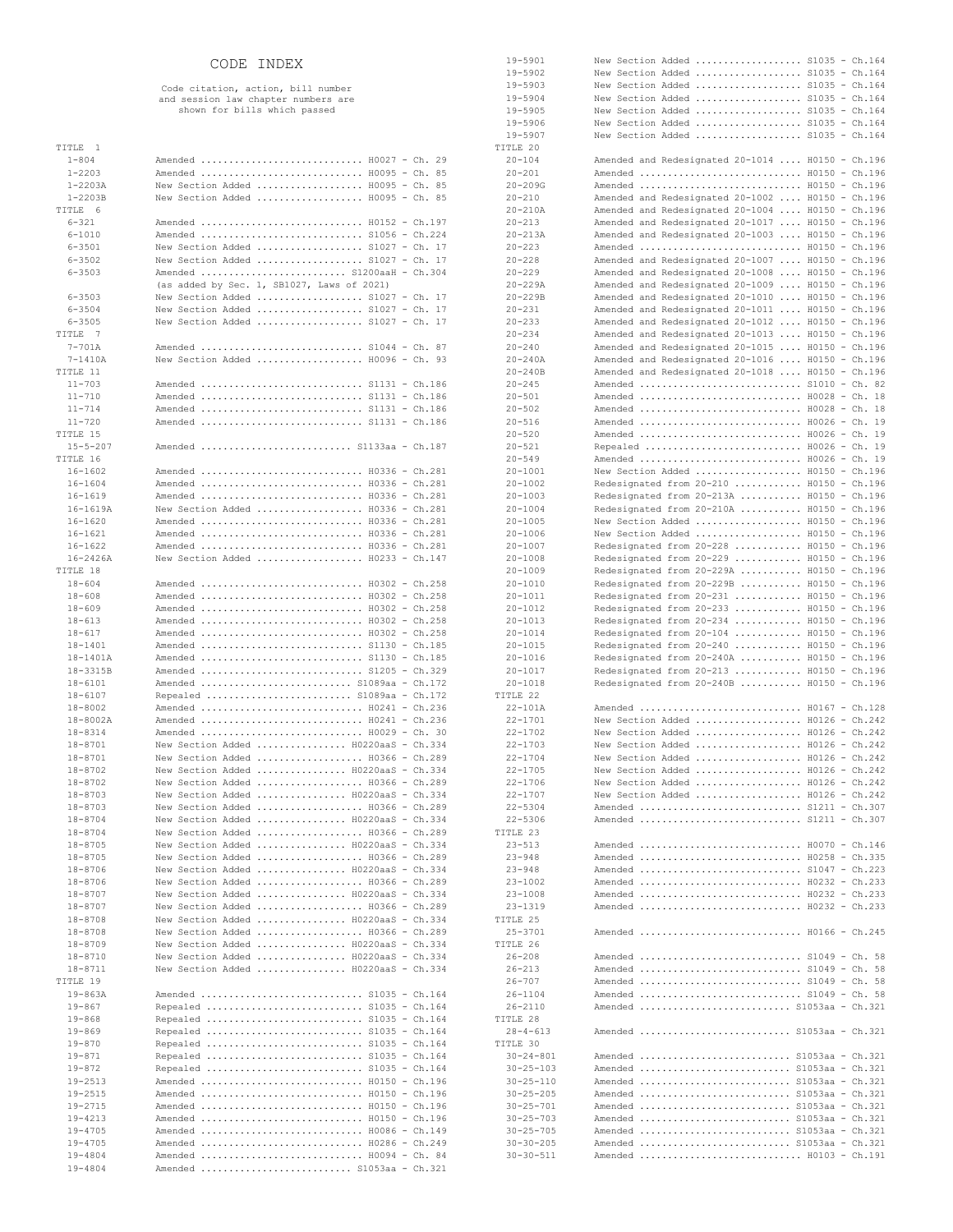| $31 - 1509$                 |                                                                                                     |  |
|-----------------------------|-----------------------------------------------------------------------------------------------------|--|
| $31 - 1602$                 | Amended  H0073 - Ch. 89                                                                             |  |
| $31 - 1604$                 | Amended  H0073 - Ch. 89<br>Amended  H0073 - Ch. 89                                                  |  |
| $31 - 1606$                 | Amended  H0073 - Ch. 89                                                                             |  |
| $31 - 2101$                 | Amended  H0073 - Ch. 89                                                                             |  |
| $31 - 2402$                 | Amended  S1078 - Ch.167                                                                             |  |
| $31 - 2404$<br>$31 - 3505H$ | Amended  S1053aa - Ch.321<br>New Section Added  H0316aaS - Ch.336                                   |  |
| $31 - 3620$                 | Amended  H0073 - Ch. 89                                                                             |  |
| TITLE 32                    |                                                                                                     |  |
| $32 - 1010$                 | Amended  H0246aaS - Ch.286                                                                          |  |
| $32 - 1014$<br>$32 - 1801$  | New Section Added  H0246aaS - Ch.286<br>New Section Added  H0191aaS - Ch.269                        |  |
| $32 - 1802$                 | New Section Added  H0191aaS - Ch.269                                                                |  |
| $32 - 1803$                 | New Section Added  H0191aaS - Ch.269                                                                |  |
| $32 - 1804$                 | New Section Added  H0191aaS - Ch.269                                                                |  |
| $32 - 1805$                 | New Section Added  H0191aaS - Ch.269                                                                |  |
| $32 - 1806$<br>TITLE 33     | New Section Added  H0191aaS - Ch.269                                                                |  |
| $33 - 137$                  | Amended  S1053aa - Ch.321                                                                           |  |
| $33 - 138$                  | New Section Added  H0222 - Ch.207                                                                   |  |
| $33 - 138$                  | New Section Added  H0377 - Ch.293                                                                   |  |
| $33 - 139$<br>$33 - 205$    | New Section Added  H0377 - Ch.293<br>Amended  S1043aa - Ch.290                                      |  |
| $33 - 205$                  | Amended  S1116aa - Ch.182                                                                           |  |
| $33 - 212$                  | New Section Added  H0067 - Ch. 14                                                                   |  |
| $33 - 320$                  | Amended  H0222 - Ch.207                                                                             |  |
| $33 - 357$<br>$33 - 358$    | Amended  H0073 - Ch. 89                                                                             |  |
| $33 - 511$                  | New Section Added  S1075 - Ch.326<br>Amended  S1067 - Ch.325                                        |  |
| $33 - 512$                  | Amended  H0067 - Ch. 14                                                                             |  |
| $33 - 514$                  | Amended  H0111 - Ch. 96                                                                             |  |
| $33 - 515$                  | Amended  H0111 - Ch. 96                                                                             |  |
| $33 - 515$<br>$33 - 524$    | Amended  H0222 - Ch.207<br>Amended and Redesignated 33-525  S1053aa - Ch.321                        |  |
|                             | (as enacted by Sec. 1, Ch. 64, Laws of 2020)                                                        |  |
| $33 - 525$                  | Redesignated from 33-524  S1053aa - Ch.321                                                          |  |
| $33 - 526$                  | New Section Added  S1039aaH - Ch.287                                                                |  |
| $33 - 907$<br>$33 - 1001$   | Amended  H0388 - Ch.348<br>Amended  H0222 - Ch.207                                                  |  |
| $33 - 1001$                 | Amended  H0280 - Ch.213                                                                             |  |
| $33 - 1002$                 | Amended  S1006 - Ch.292                                                                             |  |
| $33 - 1002$                 | Amended  S1053aa - Ch.321                                                                           |  |
| 33-1004B<br>33-1004E        | Amended  S1053aa - Ch.321<br>Amended  H0353 - Ch.312                                                |  |
| 33-1004E                    | Amended  H0355 - Ch.338                                                                             |  |
| 33-1004H                    | Amended  H0203 - Ch.204                                                                             |  |
| $33 - 1006$<br>33-1201A     | Amended  H0265 - Ch.248                                                                             |  |
|                             |                                                                                                     |  |
| $33 - 1201A$                | Amended  H0222 - Ch.207                                                                             |  |
| 33-1207A                    | Amended  H0280 - Ch.213<br>Amended  S1006 - Ch.292                                                  |  |
| 33-1212A                    | Amended  H0222 - Ch.207                                                                             |  |
| $33 - 1612$                 | Amended  H0175 - Ch.201                                                                             |  |
| $33 - 1614$<br>$33 - 1615$  | Repealed  S1006 - Ch.292                                                                            |  |
| 33-1616                     | Repealed  S1006 - Ch.292<br>Amended  H0222 - Ch.207                                                 |  |
| $33 - 1616$                 | Repealed  S1006 - Ch.292                                                                            |  |
| $33 - 1636$                 | New Section Added  S1046aa, aa - Ch.302                                                             |  |
| 33-1801<br>33-1802          | New Section Added  S1006 - Ch.292                                                                   |  |
| 33-1803                     | New Section Added  S1006 - Ch.292<br>New Section Added  S1006 - Ch.292                              |  |
| $33 - 1804$                 | New Section Added  S1006 - Ch.292                                                                   |  |
| $33 - 1805$                 | New Section Added  S1006 - Ch.292                                                                   |  |
| 33-1806<br>$33 - 1807$      | New Section Added  S1006 - Ch.292                                                                   |  |
| 33-1808                     | New Section Added  S1006 - Ch.292<br>New Section Added  S1006 - Ch.292                              |  |
| 33-1809                     | New Section Added  S1006 - Ch.292                                                                   |  |
| 33-1810                     | New Section Added  S1006 - Ch.292                                                                   |  |
| $33 - 2145$                 | New Section Added  H0068 - Ch. 15                                                                   |  |
| $33 - 2604$<br>$33 - 2608$  | Amended  S1058 - Ch.165<br>Amended  S1058 - Ch.165                                                  |  |
| $33 - 3730$                 | New Section Added  H0068 - Ch. 15                                                                   |  |
| $33 - 4602$                 | Amended  H0250aa - Ch.210                                                                           |  |
| $33 - 4603$                 | New Section Added  S1045 - Ch.259                                                                   |  |
| $33 - 5208$<br>$33 - 5208$  | Amended  H0022aaS - Ch.127<br>Amended  H0264 - Ch.247                                               |  |
| $33 - 5209A$                | Amended  S1115 - Ch.181                                                                             |  |
| $33 - 5213$                 | Amended  S1115 - Ch.181                                                                             |  |
| $33 - 5904$                 | Amended  H0173 - Ch. 98                                                                             |  |
| $33 - 5905$<br>$33 - 5906$  | Amended  H0173 - Ch. 98<br>Amended  H0173 - Ch. 98                                                  |  |
| Ch.62                       | Heading Amended and Redesignated Ch.63  S1053aa                                                     |  |
|                             | - Ch.321<br>(as enacted by Sec. 1, Ch. 328, Laws of 2020)                                           |  |
| $33 - 6201$                 | Amended and Redesignated 33-6301  S1053aa - Ch.321                                                  |  |
|                             | (as enacted by Sec. 1, Ch. 328, Laws of 2020)                                                       |  |
| $33 - 6202$                 | Amended and Redesignated 33-6302  S1053aa - Ch.321<br>(as enacted by Sec. 1, Ch. 328, Laws of 2020) |  |

|                            | (as enacted by Sec. 1, Ch. 328, Laws of 2020)                          |  |
|----------------------------|------------------------------------------------------------------------|--|
| $33 - 6204$                | Amended and Redesignated 33-6304  S1053aa - Ch.321                     |  |
|                            | (as enacted by Sec. 1, Ch. 328, Laws of 2020)                          |  |
| $33 - 6205$                | Amended and Redesignated 33-6305  S1053aa - Ch.321                     |  |
|                            | (as enacted by Sec. 1, Ch. 328, Laws of 2020)                          |  |
| $33 - 6206$                | Amended and Redesignated 33-6306  S1053aa - Ch.321                     |  |
|                            | (as enacted by Sec. 1, Ch. 328, Laws of 2020)                          |  |
| Ch.63                      | Heading Redesignated from Ch.62  S1053aa - Ch.321                      |  |
| $33 - 6301$                | Redesignated from 33-6201  S1053aa - Ch.321                            |  |
| $33 - 6302$                | Redesignated from 33-6202  S1053aa - Ch.321                            |  |
| $33 - 6303$                | Redesignated from 33-6203  S1053aa - Ch.321                            |  |
| $33 - 6304$                | Redesignated from 33-6204  S1053aa - Ch.321                            |  |
| $33 - 6305$                | Redesignated from 33-6205  S1053aa - Ch.321                            |  |
| $33 - 6306$                | Redesignated from 33-6206  S1053aa - Ch.321                            |  |
| $33 - 6401$<br>$33 - 6402$ | New Section Added  H0172 - Ch.138<br>New Section Added  H0172 - Ch.138 |  |
| $33 - 6403$                | New Section Added  H0172 - Ch.138                                      |  |
| $33 - 6404$                | New Section Added  H0172 - Ch.138                                      |  |
| $33 - 6405$                | New Section Added  H0172 - Ch.138                                      |  |
| TITLE 34                   |                                                                        |  |
| $34 - 202$                 | Amended  H0290 - Ch.262                                                |  |
| $34 - 217$                 | Amended  H0290 - Ch.262                                                |  |
| $34 - 218$                 | New Section Added  S1168aa - Ch.275                                    |  |
| $34 - 439$                 | Repealed  H0066aaS - Ch.288                                            |  |
| $34 - 439A$                | Repealed  H0066aaS - Ch.288                                            |  |
| $34 - 624$                 | Amended  H0198 - Ch.203                                                |  |
| $34 - 702A$<br>$34 - 702A$ | Amended  S1062 - Ch.272                                                |  |
| $34 - 708$                 | Amended  S1067 - Ch.325<br>Amended  S1062 - Ch.272                     |  |
| $34 - 708A$                | Amended  H0231 - Ch.208                                                |  |
| $34 - 708A$                | Amended  S1062 - Ch.272                                                |  |
| $34 - 913$                 | New Section Added  H0066aaS - Ch.288                                   |  |
| $34 - 914$                 | New Section Added  H0066aaS - Ch.288                                   |  |
| $34 - 1003$                | Amended  S1064 - Ch.323                                                |  |
| $34 - 1005$                | Amended  H0290 - Ch.262                                                |  |
| $34 - 1401$                | Amended  S1067 - Ch.325                                                |  |
| $34 - 1414$                | New Section Added  H0136 - Ch. 70                                      |  |
| $34 - 1702$                | Amended  S1067 - Ch.325                                                |  |
| 34-1703                    | Amended  S1067 - Ch.325                                                |  |
| $34 - 1704$                | Amended  S1067 - Ch.325                                                |  |
| $34 - 1706$                | Amended  S1067 - Ch.325                                                |  |
| $34 - 1707$                | Amended  S1067 - Ch.325                                                |  |
| $34 - 1709$<br>34-1714     | Amended  S1067 - Ch.325                                                |  |
| $34 - 1715$                | Amended  S1067 - Ch.325<br>Amended  S1067 - Ch.325                     |  |
| 34-1803                    | Amended  H0290 - Ch.262                                                |  |
| $34 - 1805$                | Amended  S1110 - Ch.255                                                |  |
| 34-1807                    | Amended  H0290 - Ch.262                                                |  |
| 34-2001A                   | Amended  H0066aaS - Ch.288                                             |  |
| TITLE 36                   |                                                                        |  |
| $36 - 126$                 | New Section Added  H0187 - Ch.218                                      |  |
| $36 - 201$                 | Amended  S1211 - Ch.307                                                |  |
| $36 - 408$                 | Amended  S1024 - Ch.221                                                |  |
| $36 - 408$                 | Amended  S1211 - Ch.307                                                |  |
| $36 - 409$                 | Amended  H0235 - Ch.219                                                |  |
| $36 - 416$                 | Amended  H0235 - Ch.219                                                |  |
| $36 - 418$<br>$36 - 1103$  | Amended  H0286 - Ch.249<br>Amended  H0091 - Ch. 91                     |  |
| 36-1107                    | Amended  S1211 - Ch.307                                                |  |
| $36 - 1401$                | Amended  H0235 - Ch.219                                                |  |
| $36 - 1604$                | Amended  S1020 - Ch.109                                                |  |
| $36 - 2105$                | Amended  S1026 - Ch.222                                                |  |
| $36 - 2107$                | Amended  S1024 - Ch.221                                                |  |
| $36 - 2116$                | Amended  S1056 - Ch.224                                                |  |
| $36 - 2117$                | Amended  S1056 - Ch.224                                                |  |
| TITLE 37                   |                                                                        |  |
| $37 - 606$                 | Amended  H0051 - Ch. 64                                                |  |
| $37 - 2102$                | Repealed  S1015 - Ch.108                                               |  |
| $37 - 2701$                | Amended  H0039 - Ch. 35                                                |  |
| $37 - 2701$                | Amended  H0126 - Ch.242                                                |  |
| $37 - 2701$<br>$37 - 2705$ | Amended  S1017 - Ch. 11<br>Amended  H0126 - Ch.242                     |  |
| $37 - 2705$                | Amended  S1017 - Ch. 11                                                |  |
| $37 - 2707$                | Amended  S1017 - Ch. 11                                                |  |
| 37-2711                    | Amended  S1017 - Ch. 11                                                |  |
| 37-2713                    | Amended  S1017 - Ch. 11                                                |  |
| $37 - 2716$                | Amended  H0039 - Ch. 35                                                |  |
| $37 - 2726$                | Amended  H0039 - Ch. 35                                                |  |
| 37-2730A                   | Amended  H0039 - Ch. 35                                                |  |
| $37 - 2732$                | Amended  H0039 - Ch. 35                                                |  |
| TITLE 38                   |                                                                        |  |
| $38 - 1205$                | Amended  H0024 - Ch. 28                                                |  |
| TITLE 39                   |                                                                        |  |
| 39-118E                    | Amended  S1053aa - Ch.321                                              |  |
| $39 - 176A$<br>$39 - 176B$ | Amended  H0239 - Ch.246                                                |  |
| $39 - 176C$                | Amended  H0239 - Ch.246<br>Amended  H0239 - Ch.246                     |  |
| $39 - 176D$                | Repealed  H0239 - Ch.246                                               |  |
| 39-176E                    | Amended  H0239 - Ch.246                                                |  |
|                            |                                                                        |  |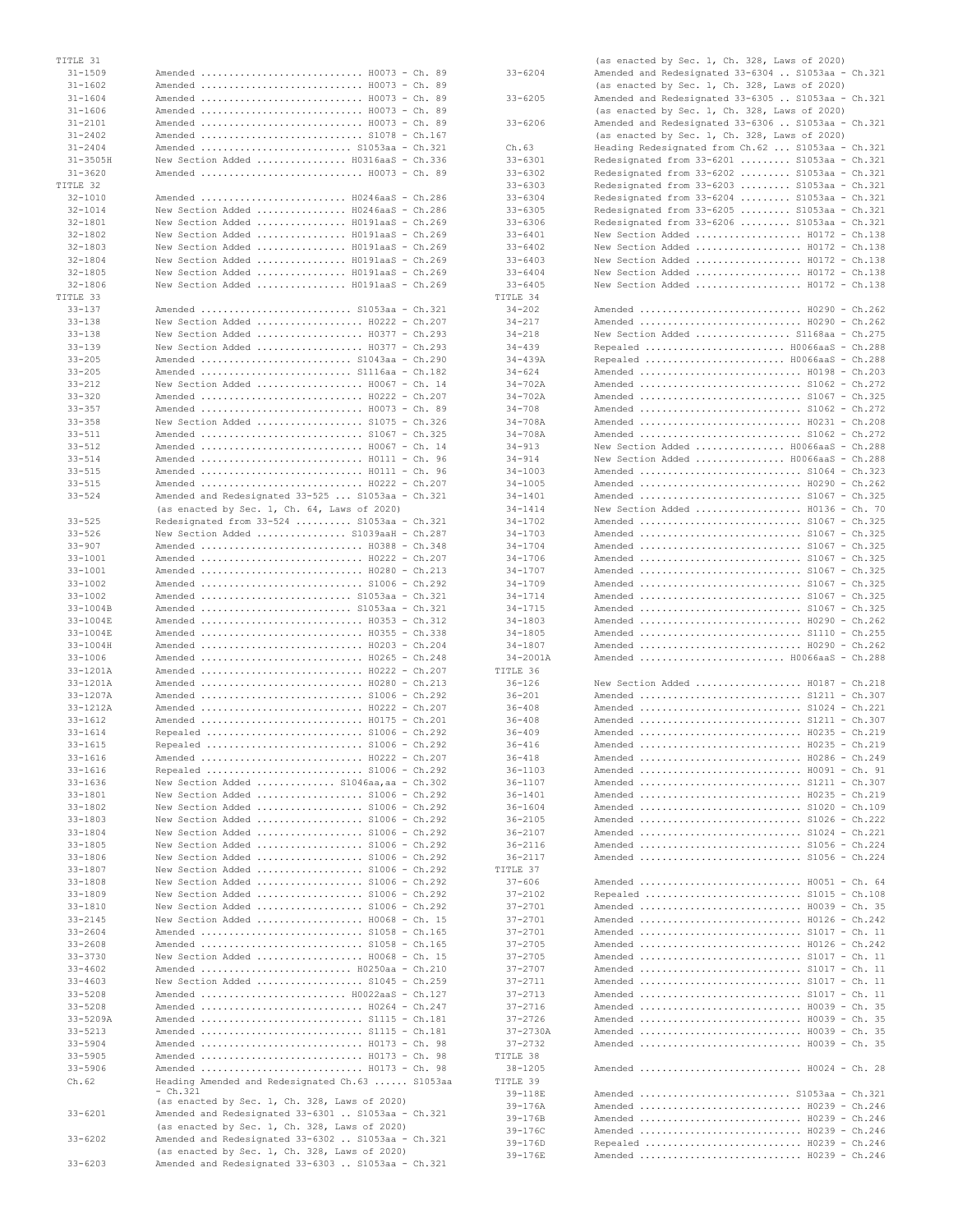|                            | Amended  H0239 - Ch.246                                             |
|----------------------------|---------------------------------------------------------------------|
| $39 - 270$                 | Amended  H0036 - Ch. 33                                             |
| $39 - 401$                 | Amended  H0316aaS - Ch.336                                          |
| $39 - 411$                 | Amended  H0316aaS - Ch.336                                          |
| $39 - 413$                 | Amended  H0316aaS - Ch.336                                          |
| $39 - 414$                 | Amended  H0316aaS - Ch.336                                          |
| $39 - 414$                 | Amended  S1060 - Ch. 90                                             |
| $39 - 414A$                | Amended  H0073 - Ch. 89                                             |
| $39 - 414A$                | Amended  H0316aaS - Ch.336                                          |
| $39 - 419$                 | Amended  S1060 - Ch. 90                                             |
| $39 - 423$                 | Amended  H0316aaS - Ch.336                                          |
| $39 - 424A$                | New Section Added $\ldots \ldots \ldots \ldots$ . H0316aaS - Ch.336 |
| $39 - 425$                 | Amended  H0316aaS - Ch.336                                          |
| $39 - 1202$                | Amended  H0028 - Ch. 18                                             |
| 39-1318<br>$39 - 1326$     | Amended  H0115 - Ch. 46                                             |
|                            | Amended  H0115 - Ch. 46                                             |
| $39 - 1329$                | Amended  H0115 - Ch. 46                                             |
| $39 - 1330$                | Amended  H0115 - Ch. 46                                             |
| 39-3628A                   | New Section Added  S1079aa - Ch.175                                 |
| $39 - 3640$                | New Section Added  H0099 - Ch. 94                                   |
| $39 - 4106$                | Amended  S1026 - Ch.222                                             |
| 39-4109A                   | New Section Added  H0143 - Ch.244                                   |
| $39 - 4124$                | New Section Added  S1056 - Ch.224                                   |
| $39 - 4124$                | Repealed  S1056 - Ch.224                                            |
| $39 - 4302$                | Amended  S1026 - Ch.222                                             |
| $39 - 4303$                | Amended  S1056 - Ch.224                                             |
| $39 - 4429$                | Amended  S1053aa - Ch.321                                           |
| 39-4801<br>$39 - 4802$     | Amended  H0298 - Ch.263                                             |
|                            | Amended  H0298 - Ch.263                                             |
| $39 - 5204$<br>$39 - 5403$ | Amended  S1053aa - Ch.321                                           |
|                            | Amended  H0036 - Ch. 33                                             |
| $39 - 5608$<br>$39 - 5803$ | Amended  S1053aa - Ch.321<br>Amended  S1053aa - Ch.321              |
|                            |                                                                     |
| $39 - 6104$                | Amended  S1053aa - Ch.321                                           |
| $39 - 7904$                | Amended  S1053aa - Ch.321                                           |
| $39 - 7910$                | Amended  S1053aa - Ch.321                                           |
| TITLE 40                   |                                                                     |
| $40 - 203$                 | Amended  S1101 - Ch.179                                             |
| $40 - 513G$                | New Section Added $H0132aa - Ch.193$                                |
| $40 - 513H$                | New Section Added  H0162 - Ch.235                                   |
| $40 - 616$                 | Amended  H0131 - Ch.192                                             |
| $40 - 1415$                | Amended  S1107aa - Ch.273                                           |
| TITLE 41<br>$41 - 515$     |                                                                     |
| $41 - 515A$                | Amended  H0080 - Ch. 67                                             |
| $41 - 1027$                | New Section Added $H0080 - Ch. 67$<br>Repealed  H0078 - Ch. 42      |
| $41 - 1108$                | Amended  H0078 - Ch. 42                                             |
| $41 - 1233$                | Amended  H0078 - Ch. 42                                             |
|                            |                                                                     |
|                            |                                                                     |
| $41 - 1612$                | Amended  H0078 - Ch. 42                                             |
| $41 - 1849$                | Amended  S1124aa - Ch.184                                           |
| $41 - 1940$                | New Section Added  H0079 - Ch. 41                                   |
| $41 - 1940$                | Repealed  H0079 - Ch. 41                                            |
| $41 - 1940A$               | New Section Added  H0079 - Ch. 41                                   |
| $41 - 1940B$               | New Section Added $H0079 - Ch. 41$                                  |
| 41-1940C                   | New Section Added  H0079 - Ch. 41                                   |
| $41 - 1940D$               | New Section Added  H0079 - Ch. 41                                   |
| 41-1940E                   | New Section Added  H0079 - Ch. 41                                   |
| 41-1941                    | Amended  H0079 - Ch. 41                                             |
| $41 - 1942$                | Amended  H0079 - Ch. 41                                             |
| $41 - 2006$                | Amended  S1053aa - Ch.321                                           |
| $41 - 2506$<br>$41 - 2804$ | Amended  H0078 - Ch. 42                                             |
| $41 - 2835$                | Amended  S1053aa - Ch.321<br>Amended  H0081 - Ch.145                |
| $41 - 2870$                | Amended  S1053aa - Ch.321                                           |
| $41 - 3354$                | Amended  S1053aa - Ch.321                                           |
| $41 - 3401$                | Amended  S1053aa - Ch.321                                           |
| $41 - 3413$                |                                                                     |
| $41 - 3423$                | Amended  S1053aa - Ch.321<br>Amended  H0078 - Ch. 42                |
| $41 - 3444$                | Amended  S1124aa - Ch.184                                           |
| $41 - 3502$                | Repealed  H0078 - Ch. 42                                            |
| $41 - 3503$                | Repealed  H0078 - Ch. 42                                            |
| $41 - 3608$                | Amended  S1053aa - Ch.321                                           |
| $41 - 4404$                | Amended  S1143aa - Ch.274                                           |
| TITLE 42                   |                                                                     |
| $42 - 204$                 | Amended  H0268 - Ch.162                                             |
| $42 - 222B$                | New Section Added  H0182 - Ch.156                                   |
| $42 - 237b$                | Repealed  H0043 - Ch. 36                                            |
| $42 - 237c$                | Repealed  H0043 - Ch. 36                                            |
| 42-237d                    | Repealed  H0043 - Ch. 36                                            |
| $42 - 237e$                | Amended  H0043 - Ch. 36                                             |
| $42 - 237q$                | Repealed  H0043 - Ch. 36                                            |
| $42 - 238$                 | Amended  H0057 - Ch. 65                                             |
| $42 - 238a$                | Amended  H0043 - Ch. 36                                             |
| $42 - 238b$                | Repealed  H0057 - Ch. 65                                            |
| $42 - 247$                 | Repealed  H0057 - Ch. 65                                            |
| $42 - 248$                 | Amended  H0184 - Ch.157                                             |
| $42 - 612$                 | Amended  S1005 - Ch.107                                             |
| $42 - 619$                 | Amended  S1053aa - Ch.321                                           |
| 42-1101<br>$42 - 1102$     | Repealed  H0307 - Ch.250<br>Amended  H0307 - Ch.250                 |

| $42 - 1204$                | Amended  H0307 - Ch.250                            |  |
|----------------------------|----------------------------------------------------|--|
| $42 - 1208$                | Amended  S1073 - Ch.112                            |  |
| $42 - 1409$<br>$42 - 1409$ | Amended  H0184 - Ch.157<br>Amended  H0186 - Ch.159 |  |
| $42 - 1411$                | Amended  H0186 - Ch.159                            |  |
| $42 - 1760$                | Amended  H0267 - Ch.161                            |  |
| $42 - 1901$                | Repealed  H0057 - Ch. 65                           |  |
| $42 - 1902$                | Repealed  H0057 - Ch. 65                           |  |
| $42 - 1903$                | Repealed  H0057 - Ch. 65                           |  |
| $42 - 1904$                | Repealed  H0057 - Ch. 65                           |  |
| $42 - 3129$                | Amended  H0185 - Ch.158                            |  |
| $42 - 3133$                | Amended  H0185 - Ch.158                            |  |
| $42 - 3809$                | Amended  H0057 - Ch. 65                            |  |
| $42 - 3812$                | Repealed  H0057 - Ch. 65                           |  |
| $42 - 4010$                | Amended  H0057 - Ch. 65                            |  |
| $42 - 4204$                | Amended  S1067 - Ch.325                            |  |
| $42 - 4301$                | New Section Added  H0266 - Ch.256                  |  |
| TITLE 43                   |                                                    |  |
| $43 - 209$                 | Amended  S1072 - Ch.111                            |  |
| TITLE 45                   |                                                    |  |
| $45 - 617$                 | Amended  H0075 - Ch. 66                            |  |
| TITLE 46                   |                                                    |  |
| $46 - 408$                 | Amended  H0046 - Ch. 63                            |  |
| $46 - 601$                 | New Section Added  S1217 - Ch.359                  |  |
| $46 - 601$                 | Repealed  S1217 - Ch.359                           |  |
| $46 - 1005A$               | Amended  S1134 - Ch.225                            |  |
| $46 - 1008$                | Amended  H0391 - Ch.357                            |  |
| $46 - 1008$                | Amended  H0392 - Ch.356                            |  |
| $46 - 1008$                | Amended  H0393 - Ch.355                            |  |
| TITLE 47                   |                                                    |  |
| $47 - 704$                 | Amended  S1053aa - Ch.321                          |  |
| TITLE 48                   |                                                    |  |
| $48 - 313$                 | New Section Added  H0042 - Ch. 13                  |  |
| $48 - 603$                 | Amended  S1041 - Ch. 57                            |  |
| TITLE 49                   |                                                    |  |
| $49 - 116$                 | Amended  H0129 - Ch.171                            |  |
| $49 - 306$                 | Amended  H0161aa, aaS - Ch.294                     |  |
| $49 - 401A$                | Amended  S1102 - Ch.180                            |  |
| 49-401C                    | New Section Added  S1102 - Ch.180                  |  |
| $49 - 402$                 | Amended  H0086 - Ch.149                            |  |
| $49 - 402D$                | Amended  S1053aa - Ch.321                          |  |
| $49 - 403A$                | Amended  H0085 - Ch.148                            |  |
| $49 - 403C$                | Amended  H0085 - Ch.148                            |  |
|                            |                                                    |  |
| $49 - 408A$                | New Section Added  H0165 - Ch.200                  |  |
| $49 - 421$                 | Amended  H0129 - Ch.171                            |  |
| $49 - 426$                 | Amended  H0086 - Ch.149                            |  |
| $49 - 426$                 | New Section Added  H0129 - Ch.171                  |  |
| $49 - 426$                 | Repealed  H0129 - Ch.171                           |  |
| $49 - 428$                 | Amended  H0086 - Ch.149                            |  |
| $49 - 428$                 | Amended  H0165 - Ch.200                            |  |
| $49 - 443$                 | Amended  S1053aa - Ch.321                          |  |
| $49 - 456$                 | Amended  H0086 - Ch.149                            |  |
| $49 - 502$                 | Amended  H0128 - Ch. 69                            |  |
| $49 - 504$                 | Amended  H0086 - Ch.149                            |  |
| $49 - 504$                 | Amended  S1102 - Ch.180                            |  |
| $49 - 505$                 | Amended  S1102 - Ch.180                            |  |
| 49-510A                    | New Section Added $H0049 - Ch. 37$                 |  |
| $49 - 522$                 | Amended  S1102 - Ch.180                            |  |
| $49 - 614$                 | Amended  S1104 - Ch.168                            |  |
| $49 - 648$                 | Amended  S1104 - Ch.168                            |  |
| $49 - 649$                 | Amended  S1104 - Ch.168                            |  |
| $49 - 650$                 | Amended  S1104 - Ch.168                            |  |
| 49-1004A                   | Repealed  H0381 - Ch.343                           |  |
|                            | (as enacted by Sec. 4, Ch. 180, Laws of 2019)      |  |
| 49-1004B                   | Amended  H0160 - Ch.234                            |  |
| 49-1401A<br>$49 - 2444$    | Amended  H0005 - Ch. 20                            |  |
| TITLE 50                   | Amended  H0161aa, aaS - Ch.294                     |  |
| $50 - 208$                 | Amended  H0073 - Ch. 89                            |  |
| $50 - 304$                 |                                                    |  |
| $50 - 403$                 | Amended  H0074 - Ch. 39<br>Amended  S1067 - Ch.325 |  |
|                            |                                                    |  |
| $50 - 418$<br>$50 - 606$   | Amended  S1067 - Ch.325                            |  |
| $50 - 1002$                | Amended  H0074 - Ch. 39<br>Amended  H0073 - Ch. 89 |  |
| $50 - 1003$                | Amended  H0348 - Ch.337                            |  |
| $50 - 1008$                | Amended  H0015 - Ch. 26                            |  |
| $50 - 2006$                | Amended  H0073 - Ch. 89                            |  |
| $50 - 2006$                | Amended  S1044 - Ch. 87                            |  |
| $50 - 2010$                | Amended  S1044 - Ch. 87                            |  |
|                            |                                                    |  |
| $54 - 205$                 | Amended  S1024 - Ch.221                            |  |
| $54 - 217$                 | New Section Added  S1056 - Ch.224                  |  |
| 54-217                     | Repealed  S1056 - Ch.224                           |  |
| TITLE 54<br>$54 - 307$     | Amended  S1026 - Ch.222                            |  |
| $54 - 308$                 | Amended  S1056 - Ch.224                            |  |
| $54 - 313$                 | Amended  S1056 - Ch.224                            |  |
| $54 - 401$                 | Amended  S1026 - Ch.222                            |  |
| $54 - 604$                 | Amended  S1026 - Ch.222                            |  |
| $54 - 706$<br>$54 - 907$   | Amended  S1026 - Ch.222<br>Amended  S1026 - Ch.222 |  |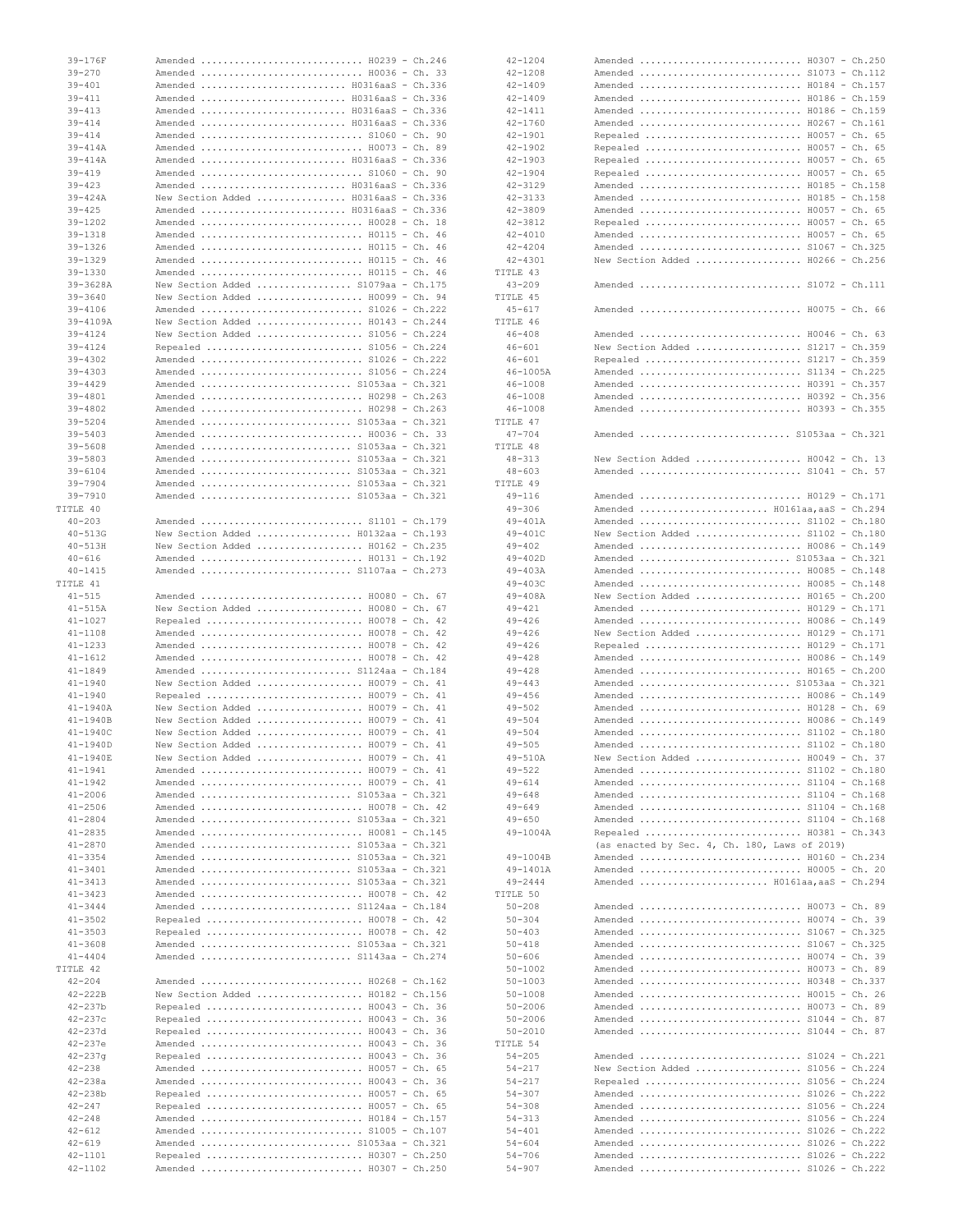| $54 - 910$   | New Section Added  S1056 - Ch.224  |  | $54 - 2105$  | H0064 - Ch. 40<br>Amended          |  |
|--------------|------------------------------------|--|--------------|------------------------------------|--|
| $54 - 910$   | Repealed  S1056 - Ch.224           |  | $54 - 2105$  | Amended  S1024 - Ch.221            |  |
| $54 - 912$   | Amended  S1012 - Ch. 7             |  | $54 - 2105$  | Amended  \$1026 - Ch.222           |  |
| $54 - 912$   | Amended  \$1024 - Ch.221           |  | $54 - 2105$  | Amended  S1056 - Ch.224            |  |
| $54 - 914$   |                                    |  |              | New Section Added  H0064 - Ch. 40  |  |
|              | Repealed  S1012 - Ch. 7            |  | $54 - 2107$  |                                    |  |
| $54 - 917$   | Repealed  S1012 - Ch. 7            |  | $54 - 2107$  | Repealed  H0064 - Ch. 40           |  |
| $54 - 924$   | Amended  S1012 - Ch. 7             |  | 54-2107A     | New Section Added  H0064 - Ch. 40  |  |
| $54 - 932$   | Repealed  S1012 - Ch. 7            |  | 54-2107B     | New Section Added  H0064 - Ch. 40  |  |
| $54 - 1006$  | Amended  \$1026 - Ch.222           |  | $54 - 2108$  | Amended  H0064 - Ch. 40            |  |
|              |                                    |  |              |                                    |  |
| $54 - 1015$  | New Section Added  S1056 - Ch.224  |  | $54 - 2110$  | Amended  H0064 - Ch. 40            |  |
| $54 - 1015$  | Repealed  S1056 - Ch.224           |  | $54 - 2111$  | Repealed  H0064 - Ch. 40           |  |
| $54 - 1016$  | Amended  H0292 - Ch.214            |  | $54 - 2112$  | Amended  H0064 - Ch. 40            |  |
| $54 - 1105$  | Amended  S1026 - Ch.222            |  | $54 - 2115$  | Amended  H0064 - Ch. 40            |  |
|              |                                    |  |              |                                    |  |
| $54 - 1116$  | Amended  S1053aa - Ch.321          |  | $54 - 2118$  | Amended  H0064 - Ch. 40            |  |
| $54 - 1203$  | Amended  \$1026 - Ch.222           |  | $54 - 2121$  | New Section Added  S1056 - Ch.224  |  |
| $54 - 1207$  | Amended  S1024 - Ch.221            |  | $54 - 2121$  | Repealed  \$1056 - Ch.224          |  |
| $54 - 1209$  | New Section Added  \$1056 - Ch.224 |  | $54 - 2205$  | Amended  \$1026 - Ch.222           |  |
|              |                                    |  |              |                                    |  |
| $54 - 1209$  | Repealed  \$1056 - Ch.224          |  | $54 - 2304$  | Amended  \$1026 - Ch.222           |  |
| $54 - 1210$  | Amended  S1011 - Ch.174            |  | $54 - 2404$  | Amended  S1026 - Ch.222            |  |
| $54 - 1403$  | Amended  S1026 - Ch.222            |  | $54 - 2407$  | Amended  \$1056 - Ch.224           |  |
| $54 - 1404$  | Amended  S1024 - Ch.221            |  | $54 - 2512$  | Amended  \$1178 - Ch.328           |  |
|              |                                    |  |              |                                    |  |
| $54 - 1405$  | New Section Added  S1056 - Ch.224  |  | $54 - 2605$  | Amended  S1026 - Ch.222            |  |
| $54 - 1405$  | Repealed  S1056 - Ch.224           |  | $54 - 2630$  | New Section Added  \$1056 - Ch.224 |  |
| $54 - 1413$  | Amended  H0037 - Ch. 34            |  | $54 - 2630$  | Repealed  S1056 - Ch.224           |  |
| $54 - 1503$  | Amended  S1026 - Ch.222            |  | $54 - 2803$  | Amended  S1026 - Ch.222            |  |
| $54 - 1508$  | Amended  S1056 - Ch.224            |  | $54 - 2908$  | Amended  \$1026 - Ch.222           |  |
|              |                                    |  |              |                                    |  |
| $54 - 1603$  | Amended  \$1026 - Ch.222           |  | $54 - 2911$  | Amended  \$1056 - Ch.224           |  |
| $54 - 1704$  | Amended  H0040 - Ch. 54            |  | $54 - 3003$  | Amended  \$1026 - Ch.222           |  |
| $54 - 1704$  | Amended  H0208 - Ch. 73            |  | $54 - 3105$  | Amended  \$1026 - Ch.222           |  |
| $54 - 1705$  | Amended  H0040 - Ch. 54            |  | $54 - 3203$  | Amended  \$1026 - Ch.222           |  |
|              |                                    |  |              |                                    |  |
| $54 - 1706$  | Amended  S1026 - Ch.222            |  | $54 - 3205$  | Amended  S1056 - Ch.224            |  |
| $54 - 1707$  | Amended  H0040 - Ch. 54            |  | 54-3307      | Amended  \$1026 - Ch.222           |  |
| $54 - 1710$  | Amended  H0040 - Ch. 54            |  | 54-3317      | Amended  \$1056 - Ch.224           |  |
| $54 - 1713$  | Amended  S1024 - Ch.221            |  | $54 - 3403$  | Amended  S1026 - Ch.222            |  |
|              |                                    |  |              |                                    |  |
| $54 - 1714$  | Amended  S1024 - Ch.221            |  | $54 - 3412$  | Amended  \$1056 - Ch.224           |  |
| $54 - 1715$  | Amended  H0040 - Ch. 54            |  | $54 - 3505$  | Amended  \$1056 - Ch.224           |  |
| $54 - 1718$  | Amended  H0040 - Ch. 54            |  | $54 - 3714$  | Amended  S1026 - Ch.222            |  |
| $54 - 1719$  | Amended  H0040 - Ch. 54            |  | $54 - 3719$  | Amended  \$1056 - Ch.224           |  |
|              |                                    |  |              |                                    |  |
| $54 - 1720$  | Amended  H0040 - Ch. 54            |  | $54 - 3915$  | Amended  \$1056 - Ch.224           |  |
| $54 - 1720$  | Amended  S1056 - Ch.224            |  | $54 - 4006$  | Amended  S1026 - Ch.222            |  |
| $54 - 1721$  | Amended  H0040 - Ch. 54            |  | $54 - 4106$  | Amended  \$1026 - Ch.222           |  |
| $54 - 1722$  | Amended  H0040 - Ch. 54            |  | $54 - 4113$  | Amended  S1056 - Ch.224            |  |
| $54 - 1723$  | Amended  H0040 - Ch. 54            |  | $54 - 4122$  | Amended  S1056 - Ch.224            |  |
|              |                                    |  |              |                                    |  |
| $54 - 1723A$ | Amended  H0040 - Ch. 54            |  | $54 - 4204$  | Amended  \$1026 - Ch.222           |  |
| 54-1723B     | Amended  H0040 - Ch. 54            |  | $54 - 4216$  | Amended  S1056 - Ch.224            |  |
| $54 - 1724$  | Repealed  H0040 - Ch. 54           |  | $54 - 4301$  | New Section Added  S1016 - Ch. 21  |  |
| $54 - 1726$  | Amended  H0040 - Ch. 54            |  | $54 - 4301$  |                                    |  |
|              |                                    |  |              | Repealed  S1016 - Ch. 21           |  |
| $54 - 1727$  | Amended  H0040 - Ch. 54            |  | $54 - 4302$  | New Section Added  S1016 - Ch. 21  |  |
| $54 - 1728$  | Amended  H0040 - Ch. 54            |  | $54 - 4302$  | Repealed  S1016 - Ch. 21           |  |
| $54 - 1729$  | Amended  H0040 - Ch. 54            |  | $54 - 4303$  | New Section Added  S1016 - Ch. 21  |  |
|              |                                    |  |              |                                    |  |
| $54 - 1729A$ | New Section Added  H0040 - Ch. 54  |  | $54 - 4303$  | Repealed  S1016 - Ch. 21           |  |
| $54 - 1730$  | Amended  H0040 - Ch. 54            |  | $54 - 4304$  | New Section Added  S1016 - Ch. 21  |  |
| $54 - 1731$  | Amended  H0040 - Ch. 54            |  | $54 - 4304$  | Repealed  \$1016 - Ch. 21          |  |
| $54 - 1732$  | Amended  H0040 - Ch. 54            |  |              | Repealed  \$1016 - Ch. 21          |  |
|              |                                    |  |              |                                    |  |
|              |                                    |  | $54 - 4304A$ |                                    |  |
| $54 - 1733A$ | Amended  H0040 - Ch. 54            |  | $54 - 4305$  | New Section Added  S1016 - Ch. 21  |  |
| $54 - 1733B$ | Amended  H0040 - Ch. 54            |  | $54 - 4305$  | Repealed  \$1016 - Ch. 21          |  |
| 54-1733D     | Amended  H0040 - Ch. 54            |  | 54-4306      | New Section Added  S1016 - Ch. 21  |  |
| 54-1736      | Amended  H0040 - Ch. 54            |  |              | Repealed  \$1016 - Ch. 21          |  |
|              |                                    |  | 54-4306      |                                    |  |
| 54-1737A     | New Section Added  H0040 - Ch. 54  |  | $54 - 4307$  | New Section Added  \$1016 - Ch. 21 |  |
| $54 - 1739$  | Amended  H0040 - Ch. 54            |  | 54-4307      | Repealed  S1016 - Ch. 21           |  |
| $54 - 1751$  | Repealed  H0040 - Ch. 54           |  | $54 - 4308$  | New Section Added  S1016 - Ch. 21  |  |
| $54 - 1752$  | Repealed  H0040 - Ch. 54           |  | $54 - 4308$  | Repealed  S1016 - Ch. 21           |  |
| $54 - 1753$  | Repealed  H0040 - Ch. 54           |  | $54 - 4309$  |                                    |  |
|              |                                    |  |              | New Section Added  S1016 - Ch. 21  |  |
| $54 - 1754$  | Repealed  H0040 - Ch. 54           |  | 54-4309      | Repealed  S1016 - Ch. 21           |  |
| $54 - 1757$  | Repealed  H0040 - Ch. 54           |  | $54 - 4310$  | New Section Added  \$1016 - Ch. 21 |  |
| $54 - 1758$  | Repealed  H0040 - Ch. 54           |  | $54 - 4310$  | Repealed  S1016 - Ch. 21           |  |
| $54 - 1759$  | Repealed  H0040 - Ch. 54           |  | 54-4311      | New Section Added  S1016 - Ch. 21  |  |
|              |                                    |  |              |                                    |  |
| $54 - 1761$  | Amended  H0040 - Ch. 54            |  | $54 - 4311$  | Repealed  S1016 - Ch. 21           |  |
| $54 - 1762A$ | Amended  H0040 - Ch. 54            |  | 54-4312      | New Section Added  S1016 - Ch. 21  |  |
| $54 - 1764$  | Amended  H0040 - Ch. 54            |  | 54-4312      | Repealed  S1016 - Ch. 21           |  |
| $54 - 1765$  | Repealed  H0040 - Ch. 54           |  | 54-4313      | New Section Added  S1016 - Ch. 21  |  |
| $54 - 1805$  | Amended  S1026 - Ch.222            |  | 54-4313      |                                    |  |
|              |                                    |  |              | Repealed  S1016 - Ch. 21           |  |
| $54 - 1806$  | Amended  S1024 - Ch.221            |  | 54-4314      | New Section Added  S1016 - Ch. 21  |  |
| $54 - 1807A$ | Amended  S1093 - Ch. 60            |  | 54-4314      | Repealed  S1016 - Ch. 21           |  |
| $54 - 1809$  | New Section Added  S1056 - Ch.224  |  | $54 - 4315$  | Amended  S1056 - Ch.224            |  |
| $54 - 1809$  | Repealed  \$1056 - Ch.224          |  | 54-4315      | New Section Added  S1016 - Ch. 21  |  |
|              |                                    |  |              |                                    |  |
| $54 - 1905$  | Amended  S1026 - Ch.222            |  | $54 - 4315$  | Repealed  S1016 - Ch. 21           |  |
| $54 - 1921$  | New Section Added  S1056 - Ch.224  |  | 54-4316      | Repealed  S1016 - Ch. 21           |  |
| 54-1921      | Repealed  S1056 - Ch.224           |  | 54-4317      | Repealed  S1016 - Ch. 21           |  |
| $54 - 2004$  | Amended  H0102aaS - Ch.261         |  | $54 - 4318$  | Repealed  S1016 - Ch. 21           |  |
|              |                                    |  |              |                                    |  |
| $54 - 2005$  | Amended  S1026 - Ch.222            |  | 54-4319      | Repealed  S1016 - Ch. 21           |  |
| $54 - 2006$  | Amended  S1024 - Ch.221            |  | $54 - 4320$  | Repealed  S1016 - Ch. 21           |  |
| $54 - 2021$  | New Section Added  S1056 - Ch.224  |  | $54 - 4321$  | Repealed  S1016 - Ch. 21           |  |
| $54 - 2021$  | Repealed  S1056 - Ch.224           |  | $54 - 4510$  | Amended  S1056 - Ch.224            |  |
| $54 - 2059$  | Amended  S1056 - Ch.224            |  | 54-4702      | Amended  H0040 - Ch. 54            |  |
|              |                                    |  |              |                                    |  |
| $54 - 2065$  | Amended  \$1056 - Ch.224           |  | $54 - 4704$  | Amended  S1026 - Ch.222            |  |
| $54 - 2070$  | Amended  S1056 - Ch.224            |  | $54 - 4711$  | Amended  S1053aa - Ch.321          |  |
| $54 - 2085$  | Amended  H0102aaS - Ch.261         |  | $54 - 5004$  | Amended  S1026 - Ch.222            |  |
| $54 - 2103$  | Amended  H0064 - Ch. 40            |  | $54 - 5024$  | New Section Added  S1056 - Ch.224  |  |
| $54 - 2104$  | Amended  H0064 - Ch. 40            |  | $54 - 5024$  | Repealed  S1056 - Ch.224           |  |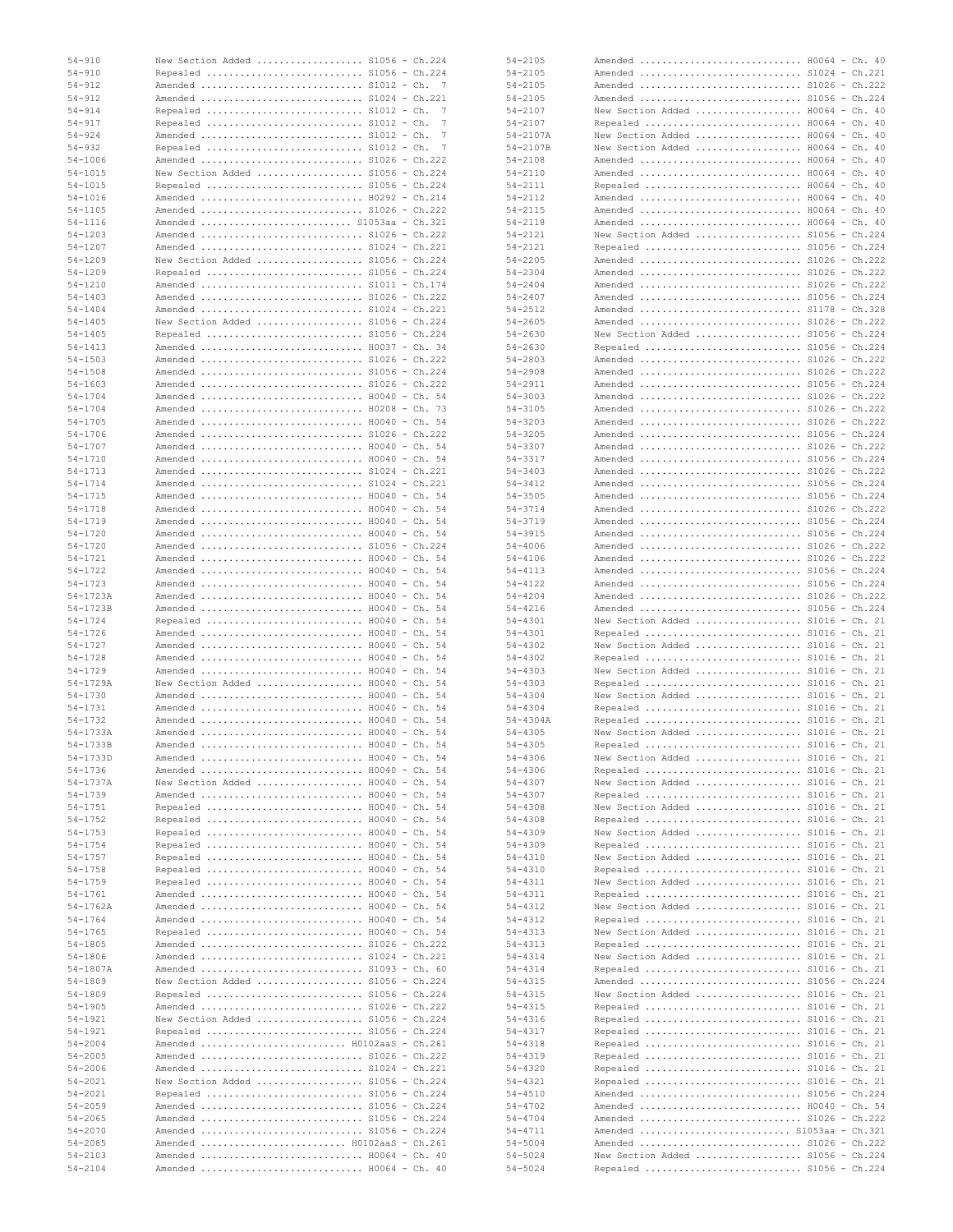| $54 - 5105$<br>$54 - 5206$ | Amended  S1053aa - Ch.321                                 |
|----------------------------|-----------------------------------------------------------|
|                            | Amended  S1056 - Ch.224                                   |
|                            | Amended  S1026 - Ch.222                                   |
| $54 - 5308$                | Amended  S1056 - Ch.224                                   |
| 54-5309                    | Amended  S1026 - Ch.222                                   |
|                            |                                                           |
| $54 - 5313$                | Amended  S1056 - Ch.224                                   |
| $54 - 5403$                | Amended  S1026 - Ch.222                                   |
| $54 - 5408$                | Amended  S1053aa - Ch.321                                 |
| $54 - 5503$                | Amended  S1026 - Ch.222                                   |
| $54 - 5606$                | Amended  S1026 - Ch.222                                   |
| $54 - 5613$                |                                                           |
|                            | Amended  S1056 - Ch.224                                   |
| $54 - 5707$                | Amended  H0038 - Ch. 55                                   |
| $54 - 5806$                | Amended  S1026 - Ch.222                                   |
| $54 - 5822$                | Amended  S1056 - Ch.224                                   |
| TITLE 55                   |                                                           |
| $55 - 403$                 | Amended  S1119 - Ch.183                                   |
| $55 - 805$                 | Amended  H0107aaS - Ch.283                                |
|                            |                                                           |
| $55 - 1701$                | New Section Added  S1011 - Ch.174                         |
| $55 - 1701$                | Repealed  S1011 - Ch.174                                  |
| $55 - 1702$                | New Section Added  S1011 - Ch.174                         |
| $55 - 1702$                | Repealed  S1011 - Ch.174                                  |
| $55 - 1703$                | New Section Added  S1011 - Ch.174                         |
|                            |                                                           |
| $55 - 1703$                | Repealed  S1011 - Ch.174                                  |
| $55 - 1704$                | Amended  S1011 - Ch.174                                   |
| $55 - 1705$                | New Section Added  S1011 - Ch.174                         |
| $55 - 1705$                | Repealed  S1011 - Ch.174                                  |
| $55 - 1706$                | New Section Added  S1011 - Ch.174                         |
| $55 - 1707$                | New Section Added  S1011 - Ch.174                         |
|                            |                                                           |
| $55 - 1708$                | New Section Added  S1011 - Ch.174                         |
| $55 - 1708$                | Repealed  S1011 - Ch.174                                  |
| $55 - 1709$                | Amended  S1011 - Ch.174                                   |
| $55 - 1710$                | New Section Added  S1011 - Ch.174                         |
| $55 - 2203$                | Amended  S1026 - Ch.222                                   |
|                            |                                                           |
| $55 - 2203$                | Amended  S1056 - Ch.224                                   |
| $55 - 2204$                | Repealed  S1056 - Ch.224                                  |
| $55 - 2211$                | Amended  S1056 - Ch.224                                   |
| $55 - 2604$                | Amended  S1055 - Ch.110                                   |
| $55 - 2605$                | Amended  S1055 - Ch.110                                   |
|                            |                                                           |
| TITLE 56                   |                                                           |
| $56 - 209m$                | Repealed  S1038 - Ch. 22                                  |
| $56 - 236$                 | Repealed  S1038 - Ch. 22                                  |
| $56 - 237$                 | Repealed  S1038 - Ch. 22                                  |
| $56 - 238$                 | Amended  S1038 - Ch. 22                                   |
| $56 - 241$                 | Repealed  S1038 - Ch. 22                                  |
| $56 - 242$                 | Repealed  S1038 - Ch. 22                                  |
|                            |                                                           |
| $56 - 254$                 | Amended  S1038 - Ch. 22                                   |
| $56 - 1001$                | Amended  S1139 - Ch.257                                   |
| 56-1003                    | Amended  S1139 - Ch.257                                   |
|                            |                                                           |
| TITLE 57                   |                                                           |
|                            |                                                           |
| $57 - 811$                 | Amended  H0380 - Ch.342                                   |
| $57 - 825$                 | New Section Added  H0315 - Ch.268                         |
| $57 - 825$                 | New Section Added  S1004 - Ch.<br>$\overline{\mathbf{3}}$ |
| $57 - 1102$                | Repealed  H0138 - Ch.194                                  |
| $57 - 1103$                | Repealed  H0138 - Ch.194                                  |
| $57 - 1104$                | Repealed  H0138 - Ch.194                                  |
|                            |                                                           |
| TITLE 58                   |                                                           |
| 58-156                     | Repealed  H0023 - Ch. 27                                  |
| TITLE 59                   |                                                           |
| $59 - 502$                 | Amended  \$1137 - Ch.154                                  |
| $59 - 803$                 | Amended  H0078 - Ch. 42                                   |
| 59-1019                    | Amended  \$1065 - Ch.324                                  |
| 59-1302                    |                                                           |
|                            | Amended  S1009 - Ch. 83                                   |
| 59-1304                    | Amended  S1095 - Ch.178                                   |
| 59-1352B                   | New Section Added  S1096 - Ch.143                         |
| 59-1356                    | Amended  H0203 - Ch.204                                   |
| TITLE 61                   |                                                           |
| $61 - 215$                 | Amended  S1141 - Ch.115                                   |
| TITLE 63                   |                                                           |
|                            |                                                           |
| 63-102                     | Amended  S1198 - Ch.279                                   |
| 63-301A                    | Amended  H0389 - Ch.360                                   |
| $63 - 308$                 | Amended  H0015 - Ch. 26                                   |
| $63 - 313$                 | Amended  H0389 - Ch.360                                   |
| $63 - 602G$                | Amended  H0389 - Ch.360                                   |
| $63 - 602W$                | Amended  H0389 - Ch.360                                   |
|                            |                                                           |
| 63-602KK                   | Amended  H0389 - Ch.360                                   |
| $63 - 604$                 | Amended  H0252aaS - Ch.270                                |
| 63-702                     | Amended  H0120 - Ch. 68                                   |
| 63-705                     | Amended  H0389 - Ch.360                                   |
| 63-705A                    | Amended  H0120 - Ch. 68                                   |
| 63-705A                    | Amended  H0389 - Ch.360                                   |
| 63-713                     | Amended  H0309 - Ch.238                                   |
|                            |                                                           |
| 63-715                     | Amended  H0389 - Ch.360                                   |
| 63-716                     | Amended  H0309 - Ch.238                                   |
| 63-717                     | Amended  H0309 - Ch.238                                   |
| 63-802                     | Amended  H0389 - Ch.360                                   |
| $63 - 803$                 | Amended  H0389 - Ch.360                                   |
| 63-803                     | Amended  S1105 - Ch.327                                   |
|                            |                                                           |
| 63-902                     | Amended  S1105 - Ch.327                                   |
| 63-3004<br>63-3022         | Amended  H0058 - Ch. 8<br>Amended  H0170 - Ch. 72         |

| 63-3022                    | Amended  H0251 - Ch. 86                                       |   |
|----------------------------|---------------------------------------------------------------|---|
| 63-30220                   | Amended  H0276 - Ch.211                                       |   |
| $63 - 3024$                | Amended  H0380 - Ch.342                                       |   |
| 63-3024B                   | New Section Added  H0380 - Ch.342                             |   |
| $63 - 3025$                | Amended  H0380 - Ch.342                                       |   |
| 63-3026B                   | New Section Added  H0317 - Ch.239                             |   |
| 63-3042A                   | New Section Added  H0217 - Ch.206                             |   |
| 63-3606<br>63-3609         | Amended  H0032 - Ch. 31                                       |   |
| $63 - 3621$                | Amended  H0032 - Ch. 31<br>Amended  H0210 - Ch.205            |   |
| $63 - 3622$                | Amended  H0171aaS - Ch.282                                    |   |
| 63-3622R                   | Amended  H0210 - Ch.205                                       |   |
| 63-3638                    | Amended  H0362 - Ch.339                                       |   |
| 63-3638                    | Amended  H0389 - Ch.360                                       |   |
| 63-3810A                   | New Section Added  H0277 - Ch.212                             |   |
| TITLE 65                   |                                                               |   |
| $65 - 102$                 | Repealed  H0047 - Ch.134                                      |   |
| $65 - 103$                 | Amended  H0047 - Ch.134                                       |   |
| $65 - 105$                 | Repealed  H0047 - Ch.134                                      |   |
| $65 - 106$                 | Repealed  H0047 - Ch.134                                      |   |
| $65 - 509$                 | Repealed  H0048 - Ch.135                                      |   |
| TITLE 66                   |                                                               |   |
| $66 - 329$                 | Amended  S1037 - Ch.                                          | 9 |
| $66 - 404A$                | Amended  S1036 - Ch. 10                                       |   |
| 66-1001                    | Repealed  H0035 - Ch. 32                                      |   |
| 66-1002                    | Repealed  H0035 - Ch. 32                                      |   |
| 66-1003                    | Repealed  H0035 - Ch. 32                                      |   |
| 66-1004                    | Repealed  H0035 - Ch. 32                                      |   |
| 66-1005                    | Repealed  H0035 - Ch. 32                                      |   |
| 66-1006                    | Repealed  H0035 - Ch. 32                                      |   |
| 66-1007                    | Repealed  H0035 - Ch. 32                                      |   |
| TITLE 67                   |                                                               |   |
| $67 - 448$                 | New Section Added  H0073 - Ch. 89                             |   |
| $67 - 450C$                | Amended  H0073 - Ch. 89                                       |   |
| $67 - 450D$                | Amended  H0073 - Ch. 89                                       |   |
| $67 - 450E$                | Amended and Redesignated 67-1076  H0073 - Ch. 89              |   |
| $67 - 451$                 | Amended  S1033 - Ch. 23                                       |   |
| $67 - 509$                 | Amended  S1076 - Ch.166                                       |   |
| $67 - 702$                 | Amended  H0073 - Ch. 89                                       |   |
| $67 - 914$                 | Amended  S1063 - Ch.322                                       |   |
| $67 - 1001$                | Amended  H0073 - Ch. 89                                       |   |
| $67 - 1001$                | Amended  H0260 - Ch.160                                       |   |
| 67-1001A                   | Amended  H0260 - Ch.160                                       |   |
| $67 - 1007$                | Amended  H0260 - Ch.160                                       |   |
|                            |                                                               |   |
| 67-1021C                   | Amended  H0260 - Ch.160                                       |   |
| $67 - 1056$                | Amended  H0260 - Ch.160                                       |   |
| $67 - 1075$                | New Section Added  H0073 - Ch. 89                             |   |
| $67 - 1076$                | New Section Added  H0073 - Ch. 89                             |   |
| 67-1076                    | Redesignated from 67-450E  H0073 - Ch. 89                     |   |
| $67 - 1076$                | Repealed  H0073 - Ch. 89                                      |   |
| $67 - 1201$                | Amended  H0260 - Ch.160                                       |   |
| 67-1203B                   | Amended  H0260 - Ch.160                                       |   |
| $67 - 1209$                | Amended  H0260 - Ch.160                                       |   |
| $67 - 1210$                | Amended  H0260 - Ch.160                                       |   |
| 67-1210A                   | Amended  H0260 - Ch.160                                       |   |
| $67 - 1212$                | Amended  H0260 - Ch.160                                       |   |
| 67-1227                    | Amended  H0260 - Ch.160                                       |   |
| 67-1401                    | Amended  S1053aa - Ch.321                                     |   |
| $67 - 1406$                | Amended  S1056 - Ch.224                                       |   |
| 67-2320                    | Amended  S1042aa - Ch.217                                     |   |
| 67-2322                    | Amended  H0155 - Ch.198                                       |   |
| $67 - 2332A$               | New Section Added  H0141aa - Ch. 71                           |   |
| $67 - 2346$<br>$67 - 2601$ | New Section Added  S1086 - Ch.284                             |   |
| 67-2601A                   | Amended  S1056 - Ch.224                                       |   |
|                            | Repealed  S1056 - Ch.224                                      |   |
| $67 - 2602$<br>$67 - 2602$ | New Section Added  S1056 - Ch.224                             |   |
| $67 - 2602A$               | Repealed  S1056 - Ch.224<br>Repealed  S1056 - Ch.224          |   |
| $67 - 2603$                |                                                               |   |
| $67 - 2603$                | New Section Added  S1056 - Ch.224<br>Repealed  S1056 - Ch.224 |   |
| $67 - 2604$                | New Section Added  S1056 - Ch.224                             |   |
| $67 - 2604$                | Repealed  \$1056 - Ch.224                                     |   |
| $67 - 2605$                | New Section Added  S1056 - Ch.224                             |   |
| $67 - 2605$                | Repealed  S1056 - Ch.224                                      |   |
| $67 - 2606$                | New Section Added  S1056 - Ch.224                             |   |
| $67 - 2606$                | Repealed  \$1056 - Ch.224                                     |   |
| $67 - 2607$                | New Section Added  S1056 - Ch.224                             |   |
| $67 - 2608$                | New Section Added  S1056 - Ch.224                             |   |
| $67 - 2608$                | Repealed  S1056 - Ch.224                                      |   |
| $67 - 2609$                | New Section Added  S1056 - Ch.224                             |   |
| $67 - 2609$                | Repealed  \$1056 - Ch.224                                     |   |
| $67 - 2613$                | New Section Added  S1056 - Ch.224                             |   |
| $67 - 2613$                | Repealed  S1056 - Ch.224                                      |   |
| $67 - 2614$                | Amended  S1056 - Ch.224                                       |   |
| $67 - 2615$                | Repealed  S1056 - Ch.224                                      |   |
| $67 - 2616$                | Repealed  S1056 - Ch.224                                      |   |
| 67-2921                    | New Section Added  H0126 - Ch.242                             |   |
| 67-3501B                   | New Section Added  H0260 - Ch.160                             |   |
| $67 - 3502$<br>$67 - 3507$ | Amended  H0260 - Ch.160<br>Amended  H0260 - Ch.160            |   |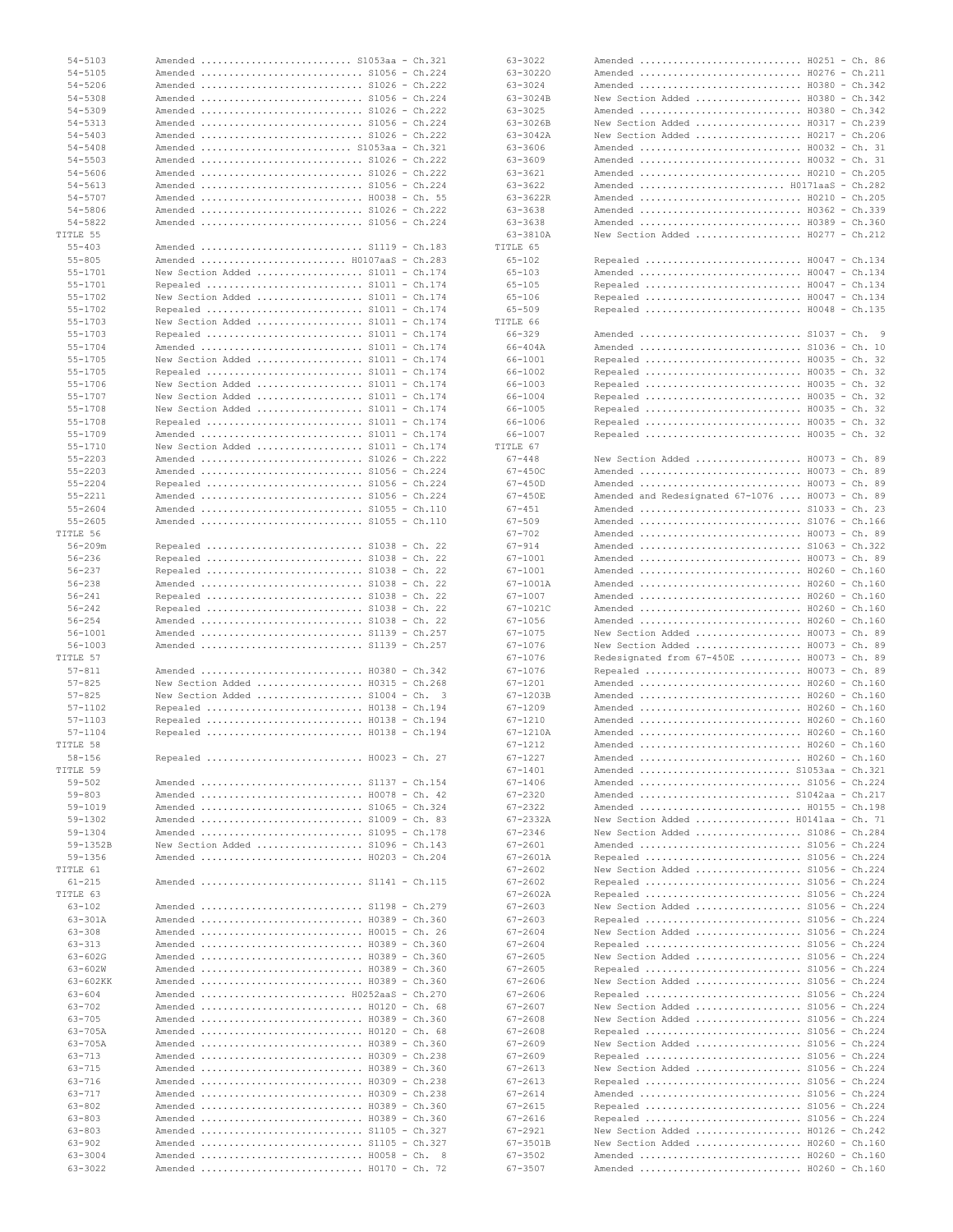| 67-3508      | Amended  H0260 - Ch.160                            |  |
|--------------|----------------------------------------------------|--|
| $67 - 3510$  | Amended  H0260 - Ch.160                            |  |
| 67-3511      | Amended  H0260 - Ch.160                            |  |
| $67 - 3513$  | Amended  H0260 - Ch.160                            |  |
| $67 - 3516$  | Amended  H0260 - Ch.160                            |  |
|              |                                                    |  |
| 67-3517      | Amended  H0260 - Ch.160                            |  |
| $67 - 3519$  | Amended  H0260 - Ch.160                            |  |
| $67 - 3521$  | Amended  H0260 - Ch.160                            |  |
| 67-3533      | New Section Added  S1204 - Ch.320                  |  |
| $67 - 3534$  | New Section Added  S1204 - Ch.320                  |  |
|              |                                                    |  |
| $67 - 3535$  | New Section Added  S1204 - Ch.320                  |  |
| $67 - 4205$  | Repealed  H0025 - Ch. 62                           |  |
| $67 - 4209$  | Repealed  H0025 - Ch. 62                           |  |
| $67 - 4210$  | Repealed  H0025 - Ch. 62                           |  |
| $67 - 4211$  | Repealed  H0025 - Ch. 62                           |  |
|              |                                                    |  |
| $67 - 4214$  | Repealed  H0025 - Ch. 62                           |  |
| $67 - 4215$  | Repealed  H0025 - Ch. 62                           |  |
| $67 - 4216$  | Repealed  H0025 - Ch. 62                           |  |
| $67 - 4217$  | Repealed  H0025 - Ch. 62                           |  |
| $67 - 4223$  | Amended  H0093 - Ch. 92                            |  |
|              |                                                    |  |
| $67 - 4229A$ | Repealed  H0025 - Ch. 62                           |  |
| $67 - 4405$  | Amended  S1123 - Ch.169                            |  |
| $67 - 4408$  | Amended  S1123 - Ch.169                            |  |
| $67 - 4409$  | Amended  S1123 - Ch.169                            |  |
| $67 - 4760$  | New Section Added  H0127 - Ch.137                  |  |
|              |                                                    |  |
| $67 - 4761$  | New Section Added  H0127 - Ch.137                  |  |
| 67-5309C     | Amended  \$1051 - Ch.271                           |  |
| $67 - 5334$  | Amended  H0139 - Ch.195                            |  |
| $67 - 5773$  | Amended  H0078 - Ch. 42                            |  |
| $67 - 6605$  |                                                    |  |
|              | Amended  H0245 - Ch.237                            |  |
| $67 - 6610A$ | Amended  H0243 - Ch.209                            |  |
| 67-6610D     | New Section Added  H0245 - Ch.237                  |  |
| $67 - 6611$  | Amended  H0104 - Ch.150                            |  |
| $67 - 6625$  | Amended  H0245 - Ch.237                            |  |
|              |                                                    |  |
| $67 - 7101$  | Amended  H0086 - Ch.149                            |  |
| 67-7102      | Amended  H0086 - Ch.149                            |  |
| 67-7103      | Amended  H0086 - Ch.149                            |  |
| 67-7103      | Amended  H0229aaS - Ch.295                         |  |
| 67-7104      | Amended  H0086 - Ch.149                            |  |
| 67-7104      | Amended  H0229aaS - Ch.295                         |  |
|              |                                                    |  |
| 67-7106      | Amended  H0086 - Ch.149                            |  |
| 67-7106      | Amended  H0229aaS - Ch.295                         |  |
| 67-7107      | Amended  H0086 - Ch.149                            |  |
| 67-7107A     | New Section Added  H0229aaS - Ch.295               |  |
| 67-7109      | Amended  H0086 - Ch.149                            |  |
|              |                                                    |  |
| 67-7110      | Amended  H0086 - Ch.149                            |  |
| 67-7111      | Amended  H0086 - Ch.149                            |  |
| 67-7113      | Amended  H0086 - Ch.149                            |  |
| 67-7115      | Amended  H0086 - Ch.149                            |  |
| 67-7116      | Amended  H0086 - Ch.149                            |  |
|              |                                                    |  |
| 67-7117      | Amended  H0086 - Ch.149                            |  |
| 67-7118      | Amended  H0086 - Ch.149                            |  |
| 67-7122      | Amended  H0086 - Ch.149                            |  |
| 67-7123      | Amended  H0086 - Ch.149                            |  |
| $67 - 7124$  | Amended  H0086 - Ch.149                            |  |
| 67-7125      | Amended  H0086 - Ch.149                            |  |
|              |                                                    |  |
| $67 - 7126$  | Amended  H0086 - Ch.149                            |  |
| 67-7127      | Amended  H0086 - Ch.149                            |  |
| 67-7130      | New Section Added  H0086 - Ch.149                  |  |
| 67-7131      | New Section Added  H0086 - Ch.149                  |  |
| 67-7132      | Amended  H0086 - Ch.149                            |  |
| $67 - 7133$  | Amended  H0086 - Ch.149                            |  |
|              | Amended  H0156 - Ch.199                            |  |
| 67-8203      |                                                    |  |
| 67-8204A     | Amended  H0110 - Ch. 95                            |  |
| $67 - 8205$  | Amended  H0124 - Ch.136                            |  |
| 67-8301      | Repealed  H0050 - Ch. 38                           |  |
| 67-8302      | Repealed  H0050 - Ch. 38                           |  |
| 67-8303      | Repealed  H0050 - Ch. 38                           |  |
| $67 - 8304$  | Repealed  H0050 - Ch. 38                           |  |
|              |                                                    |  |
| 67-8305      | Repealed  H0050 - Ch. 38                           |  |
| 67-8306      | Repealed  H0050 - Ch. 38                           |  |
| 67-9219      | Amended  H0141aa - Ch. 71                          |  |
| 67-9221      | Amended  H0141aa - Ch. 71                          |  |
| Ch.93        | Heading Amended and Redesignated Ch.94  S1053aa    |  |
|              | · Ch.321                                           |  |
|              | (as enacted by Sec. 1, Ch. 296, Laws of 2019)      |  |
| $67 - 9301$  | Amended and Redesignated 67-9401  S1053aa - Ch.321 |  |
|              | (as enacted by Sec. 1, Ch. 296, Laws of 2019)      |  |
|              |                                                    |  |
| $67 - 9302$  | Amended and Redesignated 67-9402  S1053aa - Ch.321 |  |
|              | (as enacted by Sec. 1, Ch. 296, Laws of 2019)      |  |
| $67 - 9303$  | Amended and Redesignated 67-9403  S1053aa - Ch.321 |  |
|              | (as enacted by Sec. 1, Ch. 296, Laws of 2019)      |  |
| 67-9304      | Amended and Redesignated 67-9404  S1053aa - Ch.321 |  |
|              | (as enacted by Sec. 1, Ch. 296, Laws of 2019)      |  |
|              |                                                    |  |
| $67 - 9305$  | Amended and Redesignated 67-9405  S1053aa - Ch.321 |  |
|              | (as enacted by Sec. 1, Ch. 296, Laws of 2019)      |  |
| 67-9306      | Amended  S1083 - Ch.176                            |  |
| 67-9306      | Amended and Redesignated 67-9406  S1053aa - Ch.321 |  |
|              | (as enacted by Sec. 1, Ch. 296, Laws of 2019)      |  |
|              | Amended and Redesignated 67-9407  S1053aa - Ch.321 |  |
| 67-9307      |                                                    |  |

|             | (as enacted by Sec. 1, Ch. 296, Laws of 2019)     |
|-------------|---------------------------------------------------|
| Ch.94       | Heading Redesignated from Ch.93  S1053aa - Ch.321 |
| $67 - 9401$ | Redesignated from 67-9301  S1053aa - Ch.321       |
| $67 - 9402$ | Redesignated from 67-9302  S1053aa - Ch.321       |
| $67 - 9403$ | Redesignated from $67-9303$ S1053aa - Ch.321      |
| $67 - 9404$ | Redesignated from 67-9304  S1053aa - Ch.321       |
| $67 - 9405$ | Redesignated from $67-9305$ S1053aa - Ch.321      |
| $67 - 9406$ | Redesignated from 67-9306  S1053aa - Ch.321       |
| $67 - 9407$ | Redesignated from 67-9307  S1053aa - Ch.321       |
| $67 - 9408$ | Amended  S1084 - Ch.177                           |
| $67 - 9412$ | New Section Added  H0178 - Ch.202                 |
| TTTLE 72    |                                                   |
| $72 - 102$  |                                                   |
| $72 - 436$  |                                                   |
| $72 - 438$  |                                                   |
| $72 - 451$  | Amended  S1009 - Ch. 83                           |
| $72 - 451$  |                                                   |
| $72 - 503$  | Amended  H0312 - Ch.140                           |
| $72 - 519$  | Amended  S1056 - Ch.224                           |
| $72 - 1304$ | Amended  H0142 - Ch.243                           |
| $72 - 1319$ | Amended  H0142 - Ch.243                           |
| $72 - 1328$ | Amended  H0142 - Ch.243                           |
| $72 - 1366$ | Amended  H0142 - Ch.243                           |
| $72 - 1369$ | Amended  H0142 - Ch.243                           |
| TITLE 74    |                                                   |
| $74 - 105$  | Amended  H0029 - Ch. 30                           |
| $74 - 105$  |                                                   |
| $74 - 603$  | Amended  H0299 - Ch.291                           |
| $74 - 604$  | Amended  H0299 - Ch.291                           |
| $74 - 605$  | Amended  H0066aaS - Ch.288                        |
|             |                                                   |
|             |                                                   |

## IDAHO CONSTITUTION

| Art.III, Sec.8 |  |  | Amendment Proposed  SJR102(A) |  |
|----------------|--|--|-------------------------------|--|
|----------------|--|--|-------------------------------|--|

## LAWS OF 2019

| Ch.180, Sec.3 |  | Repealed  H0381 - Ch.343 |  |
|---------------|--|--------------------------|--|
| Ch.180, Sec.7 |  | Repealed  H0160 - Ch.234 |  |
| Ch.180, Sec.8 |  | Repealed  H0160 - Ch.234 |  |
| Ch.315, Sec.2 |  | Repealed  H0279 - Ch.220 |  |

## LAWS OF 2020

| Ch.2, Sec.3 |                               | Amended  H0149 - Ch. 97 |  |  |
|-------------|-------------------------------|-------------------------|--|--|
|             | (First Extraordinary Session) |                         |  |  |

#### LAWS OF 2021

| Ch.3, Sec.2  |                 |  | New Clause  H0394 - Ch.358 |  |  |
|--------------|-----------------|--|----------------------------|--|--|
| Ch.7, Sec.6  |                 |  | New Clause  H0394 - Ch.358 |  |  |
| Ch.9, Sec.2  |                 |  | New Clause  H0394 - Ch.358 |  |  |
|              | $Ch.10$ , Sec.2 |  | New Clause  H0394 - Ch.358 |  |  |
|              | Ch.11, Sec.6    |  | New Clause  H0394 - Ch.358 |  |  |
|              | Ch.18, Sec.4    |  | New Clause  H0394 - Ch.358 |  |  |
|              | Ch.19, Sec.5    |  | New Clause  H0394 - Ch.358 |  |  |
|              | Ch.21, Sec.3    |  | New Clause  H0394 - Ch.358 |  |  |
| Ch.22, Sec.8 |                 |  | New Clause  H0394 - Ch.358 |  |  |
|              | Ch.27, Sec.2    |  | New Clause  H0394 - Ch.358 |  |  |
|              | Ch.28, Sec.2    |  | New Clause  H0394 - Ch.358 |  |  |
|              | Ch.29, Sec.2    |  | New Clause  H0394 - Ch.358 |  |  |
|              | Ch.31, Sec.3    |  | New Clause  H0394 - Ch.358 |  |  |
|              | Ch.32, Sec.2    |  | New Clause  H0394 - Ch.358 |  |  |
|              | Ch.33, Sec.3    |  | New Clause  H0394 - Ch.358 |  |  |
|              | Ch.34, Sec.2    |  | New Clause  H0394 - Ch.358 |  |  |
|              | Ch.35, Sec.6    |  | New Clause  H0394 - Ch.358 |  |  |
|              | Ch.36, Sec.7    |  | New Clause  H0394 - Ch.358 |  |  |
|              | Ch.38, Sec.2    |  | New Clause  H0394 - Ch.358 |  |  |
|              | Ch.40, Sec.14   |  | New Clause  H0394 - Ch.358 |  |  |
|              | Ch.41, Sec.11   |  | New Clause  H0394 - Ch.358 |  |  |
|              | Ch.42, Sec.10   |  | Amended  H0394 - Ch.358    |  |  |
|              | Ch. 46, Sec. 5  |  | New Clause  H0394 - Ch.358 |  |  |
|              | Ch.54, Sec.41   |  | New Clause  H0394 - Ch.358 |  |  |
|              | Ch.55, Sec.2    |  | New Clause  H0394 - Ch.358 |  |  |
|              | Ch.58, Sec.5    |  | New Clause  H0394 - Ch.358 |  |  |
|              | Ch.60, Sec.2    |  | New Clause  H0394 - Ch.358 |  |  |
|              | Ch.62, Sec.10   |  | New Clause  H0394 - Ch.358 |  |  |
| Ch.63, Sec.2 |                 |  | New Clause  H0394 - Ch.358 |  |  |
|              | Ch.64, Sec.2    |  | New Clause  H0394 - Ch.358 |  |  |
| Ch.65, Sec.8 |                 |  | New Clause  H0394 - Ch.358 |  |  |
|              | Ch.66, Sec.2    |  | New Clause  H0394 - Ch.358 |  |  |
|              | Ch. 67, Sec. 3  |  | New Clause  H0394 - Ch.358 |  |  |
|              | Ch.69, Sec.2    |  | New Clause  H0394 - Ch.358 |  |  |
|              | Ch.70, Sec.2    |  | New Clause  H0394 - Ch.358 |  |  |
|              | Ch.71, Sec.4    |  | New Clause  H0394 - Ch.358 |  |  |
|              | Ch.73, Sec.2    |  | New Clause  H0394 - Ch.358 |  |  |
|              | Ch.74, Sec.3    |  | New Clause  H0394 - Ch.358 |  |  |
|              | Ch.76, Sec.3    |  | New Clause  H0394 - Ch.358 |  |  |
|              | Ch.77, Sec.5    |  | New Clause  H0394 - Ch.358 |  |  |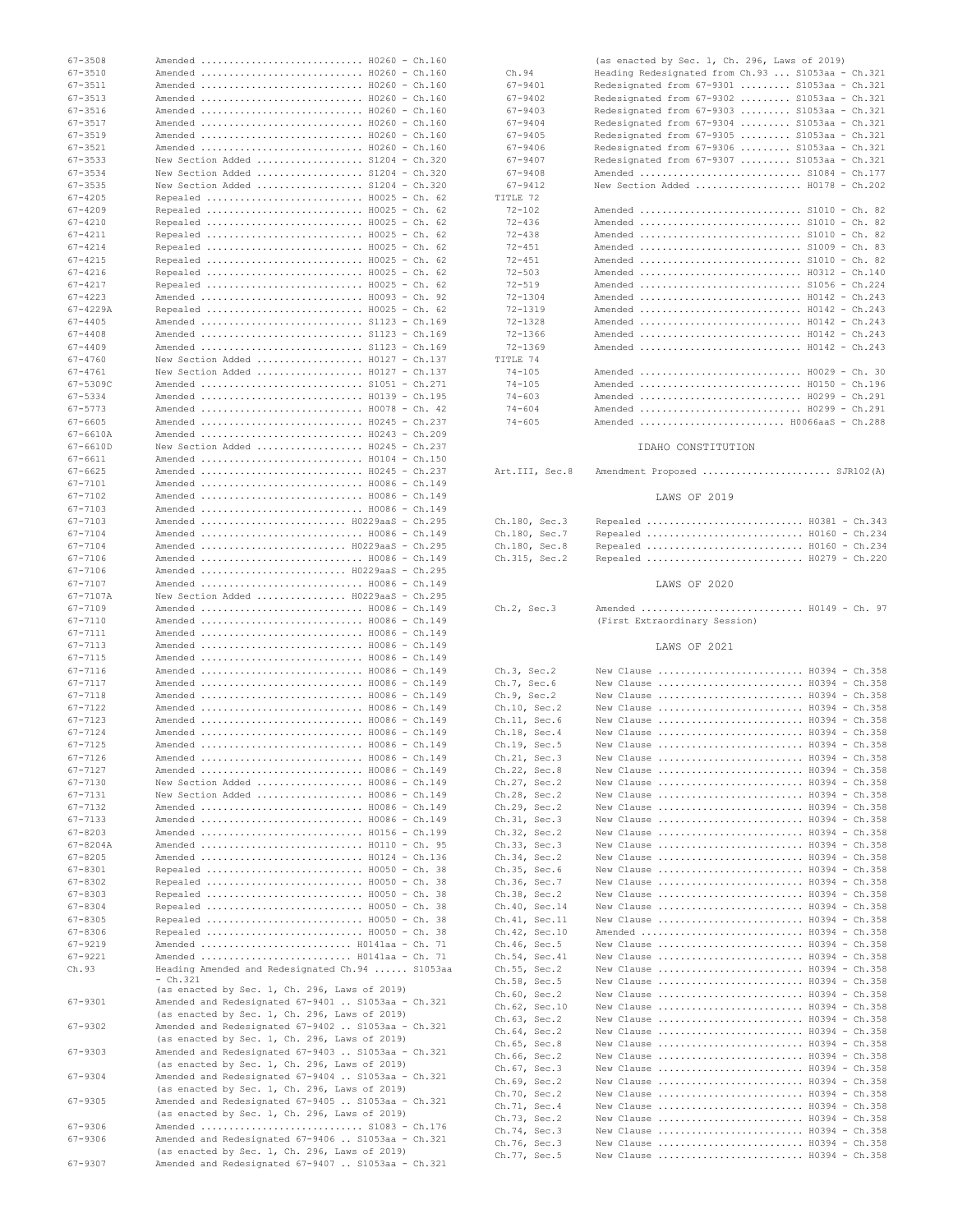|                | Ch.78, Sec.4  | New Clause  H0394 - Ch.358                               |  | Ch.181, Sec.3  |  | New Clause  H0394 - Ch.358                            |  |
|----------------|---------------|----------------------------------------------------------|--|----------------|--|-------------------------------------------------------|--|
|                | Ch.79, Sec.4  | New Clause  H0394 - Ch.358                               |  | Ch.182, Sec.2  |  | New Clause  H0394 - Ch.358                            |  |
| Ch.80, Sec.3   |               | New Clause  H0394 - Ch.358                               |  | Ch.183, Sec.2  |  | New Clause  H0394 - Ch.358                            |  |
| Ch.81, Sec.3   |               | New Clause  H0394 - Ch.358                               |  | Ch.184, Sec.3  |  | New Clause  H0394 - Ch.358                            |  |
| Ch.82, Sec.6   |               | New Clause  H0394 - Ch.358                               |  | Ch.185, Sec.3  |  | New Clause  H0394 - Ch.358                            |  |
| Ch.83, Sec.3   |               | New Clause  H0394 - Ch.358                               |  | Ch.186, Sec.5  |  | New Clause  H0394 - Ch.358                            |  |
| Ch.85, Sec.4   |               | New Clause  H0394 - Ch.358                               |  | Ch.188, Sec.11 |  | New Clause  H0394 - Ch.358                            |  |
| Ch.87, Sec.4   |               |                                                          |  | Ch.189, Sec.3  |  |                                                       |  |
|                |               | New Clause  H0394 - Ch.358                               |  |                |  | New Clause  H0394 - Ch.358                            |  |
| Ch.89, Sec.22  |               | Amended  H0394 - Ch.358                                  |  | Ch.190, Sec.3  |  | New Clause  H0394 - Ch.358                            |  |
| Ch.91, Sec.2   |               | New Clause  H0394 - Ch.358                               |  | Ch.191, Sec.2  |  | New Clause  H0394 - Ch.358                            |  |
| Ch.93, Sec.2   |               | New Clause  H0394 - Ch.358                               |  | Ch.192, Sec.2  |  | New Clause  H0394 - Ch.358                            |  |
| Ch.94, Sec.2   |               | New Clause  H0394 - Ch.358                               |  | Ch.193, Sec.2  |  | New Clause  H0394 - Ch.358                            |  |
| Ch.95, Sec.2   |               | New Clause  H0394 - Ch.358                               |  | Ch.194, Sec.4  |  | New Clause  H0394 - Ch.358                            |  |
| Ch.96, Sec.3   |               | New Clause  H0394 - Ch.358                               |  | Ch.195, Sec.2  |  | New Clause  H0394 - Ch.358                            |  |
| Ch.97, Sec.2   |               | New Clause  H0394 - Ch.358                               |  | Ch.196, Sec.27 |  | New Clause  H0394 - Ch.358                            |  |
| Ch.98, Sec.4   |               | New Clause  H0394 - Ch.358                               |  | Ch.197, Sec.2  |  | New Clause  H0394 - Ch.358                            |  |
| Ch.99, Sec.4   |               | New Clause  H0394 - Ch.358                               |  | Ch.198, Sec.2  |  | New Clause  H0394 - Ch.358                            |  |
| Ch.100, Sec.4  |               | New Clause  H0394 - Ch.358                               |  | Ch.199, Sec.2  |  | New Clause  H0394 - Ch.358                            |  |
| Ch.101, Sec.3  |               | New Clause  H0394 - Ch.358                               |  | Ch.200, Sec.3  |  | New Clause  H0394 - Ch.358                            |  |
| Ch.102, Sec.3  |               | New Clause  H0394 - Ch.358                               |  | Ch.201, Sec.3  |  | New Clause  H0394 - Ch.358                            |  |
| Ch.103, Sec.3  |               | New Clause  H0394 - Ch.358                               |  | Ch.202, Sec.2  |  | New Clause  H0394 - Ch.358                            |  |
| Ch.104, Sec.4  |               | New Clause  H0394 - Ch.358                               |  | Ch.203, Sec.2  |  | New Clause  H0394 - Ch.358                            |  |
|                |               |                                                          |  |                |  |                                                       |  |
| Ch.106, Sec.4  |               | New Clause  H0394 - Ch.358                               |  | Ch.205, Sec.3  |  | New Clause  H0394 - Ch.358                            |  |
| Ch.107, Sec.2  |               | New Clause  H0394 - Ch.358                               |  | Ch.206, Sec.2  |  | New Clause  H0394 - Ch.358                            |  |
| Ch.108, Sec.2  |               | New Clause  H0394 - Ch.358                               |  | Ch.207, Sec.8  |  | New Clause  H0394 - Ch.358                            |  |
| Ch.109, Sec.2  |               | New Clause  H0394 - Ch.358                               |  | Ch.208, Sec.2  |  | New Clause  H0394 - Ch.358                            |  |
| Ch.111, Sec.2  |               | New Clause  H0394 - Ch.358                               |  | Ch.209, Sec.2  |  | New Clause  H0394 - Ch.358                            |  |
| Ch.112, Sec.2  |               | New Clause  H0394 - Ch.358                               |  | Ch.210, Sec.2  |  | New Clause  H0394 - Ch.358                            |  |
| Ch.113, Sec.4  |               | New Clause  H0394 - Ch.358                               |  | Ch.212, Sec.2  |  | New Clause  H0394 - Ch.358                            |  |
| Ch.114, Sec.5  |               | New Clause  H0394 - Ch.358                               |  | Ch.215, Sec.5  |  | New Clause  H0394 - Ch.358                            |  |
| Ch.115, Sec.4  |               | New Clause  H0394 - Ch.358                               |  | Ch.216, Sec.5  |  | New Clause  H0394 - Ch.358                            |  |
| Ch.117, Sec.4  |               | New Clause  H0394 - Ch.358                               |  | Ch.217, Sec.2  |  | New Clause  H0394 - Ch.358                            |  |
| Ch.118, Sec.3  |               | New Clause  H0394 - Ch.358                               |  | Ch.218, Sec.2  |  | New Clause  H0394 - Ch.358                            |  |
| Ch.119, Sec.3  |               | New Clause  H0394 - Ch.358                               |  | Ch.219, Sec.4  |  | New Clause  H0394 - Ch.358                            |  |
| Ch.120, Sec.3  |               | New Clause  H0394 - Ch.358                               |  | Ch.220, Sec.2  |  | New Clause  H0394 - Ch.358                            |  |
| Ch.121, Sec.4  |               | New Clause  H0394 - Ch.358                               |  | Ch.221, Sec.12 |  | New Clause  H0394 - Ch.358                            |  |
| Ch.122, Sec.3  |               | New Clause  H0394 - Ch.358                               |  | Ch.222, Sec.44 |  | New Clause  H0394 - Ch.358                            |  |
|                |               |                                                          |  |                |  |                                                       |  |
| Ch.123, Sec.3  |               | New Clause  H0394 - Ch.358                               |  | Ch.223, Sec.2  |  | New Clause  H0394 - Ch.358                            |  |
| Ch.124, Sec.5  |               | New Clause  H0394 - Ch.358                               |  | Ch.226, Sec.2  |  | New Clause  H0394 - Ch.358                            |  |
| Ch.125, Sec.2  |               | New Clause  H0394 - Ch.358                               |  | Ch.227, Sec.8  |  | New Clause  H0394 - Ch.358                            |  |
| Ch.126, Sec.4  |               | New Clause  H0394 - Ch.358                               |  | Ch.228, Sec.10 |  | Amended  H0394 - Ch.358                               |  |
| Ch.128, Sec.2  |               | New Clause  H0394 - Ch.358                               |  | Ch.229, Sec.3  |  | New Clause  H0394 - Ch.358                            |  |
| Ch.129, Sec.3  |               | New Clause  H0394 - Ch.358                               |  | Ch.230, Sec.5  |  | Amended  S1215 - Ch.332                               |  |
| Ch.130, Sec.5  |               | Amended  H0394 - Ch.358                                  |  | Ch.230, Sec.8  |  | New Clause  H0394 - Ch.358                            |  |
| Ch.131, Sec.5  |               | New Clause  H0394 - Ch.358                               |  | Ch.231, Sec.3  |  | New Clause  H0394 - Ch.358                            |  |
| Ch.132, Sec.3  |               | New Clause  H0394 - Ch.358                               |  | Ch.232, Sec.5  |  | New Clause  H0394 - Ch.358                            |  |
| Ch.133, Sec.3  |               | New Clause  H0394 - Ch.358                               |  | Ch.233, Sec.4  |  | New Clause  H0394 - Ch.358                            |  |
| Ch.134, Sec.5  |               | New Clause  H0394 - Ch.358                               |  | Ch.235, Sec.2  |  | New Clause  H0394 - Ch.358                            |  |
| Ch.135, Sec.2  |               | New Clause  H0394 - Ch.358                               |  | Ch.236, Sec.3  |  | New Clause  H0394 - Ch.358                            |  |
|                |               |                                                          |  |                |  |                                                       |  |
|                |               |                                                          |  |                |  |                                                       |  |
|                | Ch.136, Sec.2 | New Clause  H0394 - Ch.358                               |  | Ch.237, Sec.4  |  | New Clause  H0394 - Ch.358                            |  |
| Ch.138, Sec.2  |               | New Clause  H0394 - Ch.358                               |  | Ch.240, Sec.6  |  | New Clause  H0394 - Ch.358                            |  |
| Ch.140, Sec.5  |               | New Clause  H0394 - Ch.358                               |  | Ch.241, Sec.4  |  | New Clause  H0394 - Ch.358                            |  |
| Ch.141, Sec.3  |               | New Clause  H0394 - Ch.358                               |  | Ch.243, Sec.6  |  | New Clause  H0394 - Ch.358                            |  |
| Ch.142, Sec.4  |               | Amended  H0394 - Ch.358                                  |  | Ch.245, Sec.2  |  | New Clause  H0394 - Ch.358                            |  |
| Ch.143, Sec.2  |               | New Clause  H0394 - Ch.358                               |  | Ch.246, Sec.7  |  | New Clause  H0394 - Ch.358                            |  |
| Ch.145, Sec.2  |               | New Clause  H0394 - Ch.358                               |  | Ch.247, Sec.2  |  | New Clause  H0394 - Ch.358                            |  |
| Ch.146, Sec.2  |               | New Clause  H0394 - Ch.358                               |  | Ch.249, Sec.3  |  | New Clause  H0394 - Ch.358                            |  |
| Ch.147, Sec.2  |               | New Clause  H0394 - Ch.358                               |  | Ch.250, Sec.4  |  | New Clause  H0394 - Ch.358                            |  |
| Ch.148, Sec.3  |               | New Clause  H0394 - Ch.358                               |  | Ch.251, Sec.3  |  | New Clause  H0394 - Ch.358                            |  |
| Ch.149, Sec.31 |               | New Clause  H0394 - Ch.358                               |  | Ch.252, Sec.4  |  | New Clause  H0394 - Ch.358                            |  |
| Ch.150, Sec.2  |               | New Clause  H0394 - Ch.358                               |  | Ch.253, Sec.7  |  | Amended  H0394 - Ch.358                               |  |
| Ch.151, Sec.9  |               | New Clause  H0394 - Ch.358                               |  | Ch.254, Sec.6  |  | New Clause  H0394 - Ch.358                            |  |
| Ch.152, Sec.5  |               | New Clause  H0394 - Ch.358                               |  | Ch.256, Sec.2  |  | New Clause  H0394 - Ch.358                            |  |
| Ch.153, Sec.4  |               | New Clause  H0394 - Ch.358                               |  | Ch.257, Sec.3  |  | New Clause  H0394 - Ch.358                            |  |
| Ch.154, Sec.2  |               | New Clause  H0394 - Ch.358                               |  | Ch.258, Sec.6  |  | New Clause  H0394 - Ch.358                            |  |
| Ch.155, Sec.4  |               | New Clause  H0394 - Ch.358                               |  | Ch.259, Sec.2  |  | New Clause  H0394 - Ch.358                            |  |
| Ch.156, Sec.2  |               | New Clause  H0394 - Ch.358                               |  | Ch.260, Sec.3  |  | New Clause  H0394 - Ch.358                            |  |
| Ch.157, Sec.3  |               | New Clause  H0394 - Ch.358                               |  | Ch.261, Sec.3  |  | New Clause  H0394 - Ch.358                            |  |
| Ch.158, Sec.3  |               | New Clause  H0394 - Ch.358                               |  | Ch.263, Sec.3  |  | New Clause  H0394 - Ch.358                            |  |
| Ch.159, Sec.3  |               | New Clause  H0394 - Ch.358                               |  | Ch.264, Sec.4  |  | New Clause  H0394 - Ch.358                            |  |
| Ch.160, Sec.24 |               | Amended  H0394 - Ch.358                                  |  | Ch.265, Sec.5  |  | New Clause  H0394 - Ch.358                            |  |
| Ch.161, Sec.2  |               | New Clause  H0394 - Ch.358                               |  | Ch.266, Sec.5  |  | New Clause  H0394 - Ch.358                            |  |
| Ch.162, Sec.2  |               | New Clause  H0394 - Ch.358                               |  | Ch.267, Sec.3  |  | New Clause  H0394 - Ch.358                            |  |
|                |               |                                                          |  |                |  |                                                       |  |
| Ch.163, Sec.9  |               | New Clause  H0394 - Ch.358                               |  | Ch.269, Sec.2  |  | New Clause  H0394 - Ch.358                            |  |
| Ch.164, Sec.4  |               | New Clause  H0394 - Ch.358                               |  | Ch.270, Sec.2  |  | New Clause  H0394 - Ch.358                            |  |
| Ch.165, Sec.3  |               | New Clause  H0394 - Ch.358                               |  | Ch.271, Sec.2  |  | New Clause  H0394 - Ch.358                            |  |
| Ch.166, Sec.2  |               | New Clause  H0394 - Ch.358                               |  | Ch.272, Sec.4  |  | New Clause  H0394 - Ch.358                            |  |
| Ch.167, Sec.2  |               | New Clause  H0394 - Ch.358                               |  | Ch.273, Sec.2  |  | New Clause  H0394 - Ch.358                            |  |
| Ch.168, Sec.5  |               | New Clause  H0394 - Ch.358                               |  | Ch.274, Sec.2  |  | New Clause  H0394 - Ch.358                            |  |
| Ch.169, Sec.4  |               | New Clause  H0394 - Ch.358                               |  | Ch.275, Sec.2  |  | New Clause  H0394 - Ch.358                            |  |
| Ch.170, Sec.8  |               | New Clause  H0394 - Ch.358                               |  | Ch.276, Sec.3  |  | New Clause  H0394 - Ch.358                            |  |
| Ch.171, Sec.5  |               | New Clause  H0394 - Ch.358                               |  | Ch.277, Sec.4  |  | New Clause  H0394 - Ch.358                            |  |
| Ch.172, Sec.3  |               | New Clause  H0394 - Ch.358                               |  | Ch.278, Sec.3  |  | New Clause  H0394 - Ch.358                            |  |
| Ch.173, Sec.5  |               | New Clause  H0394 - Ch.358                               |  | Ch.279, Sec.4  |  | New Clause  H0394 - Ch.358                            |  |
| Ch.174, Sec.17 |               | New Clause  H0394 - Ch.358                               |  | Ch.280, Sec.9  |  | Amended  H0394 - Ch.358                               |  |
| Ch.176, Sec.2  |               | New Clause  H0394 - Ch.358                               |  | Ch.281, Sec.8  |  | New Clause  H0394 - Ch.358                            |  |
| Ch.177, Sec.2  |               | New Clause  H0394 - Ch.358                               |  | Ch.282, Sec.2  |  | New Clause  H0394 - Ch.358                            |  |
| Ch.178, Sec.2  |               | New Clause  H0394 - Ch.358                               |  | Ch.284, Sec.2  |  | New Clause  H0394 - Ch.358                            |  |
| Ch.179, Sec.2  |               | New Clause  H0394 - Ch.358<br>New Clause  H0394 - Ch.358 |  | Ch.285, Sec.5  |  | Amended  H0394 - Ch.358<br>New Clause  H0394 - Ch.358 |  |